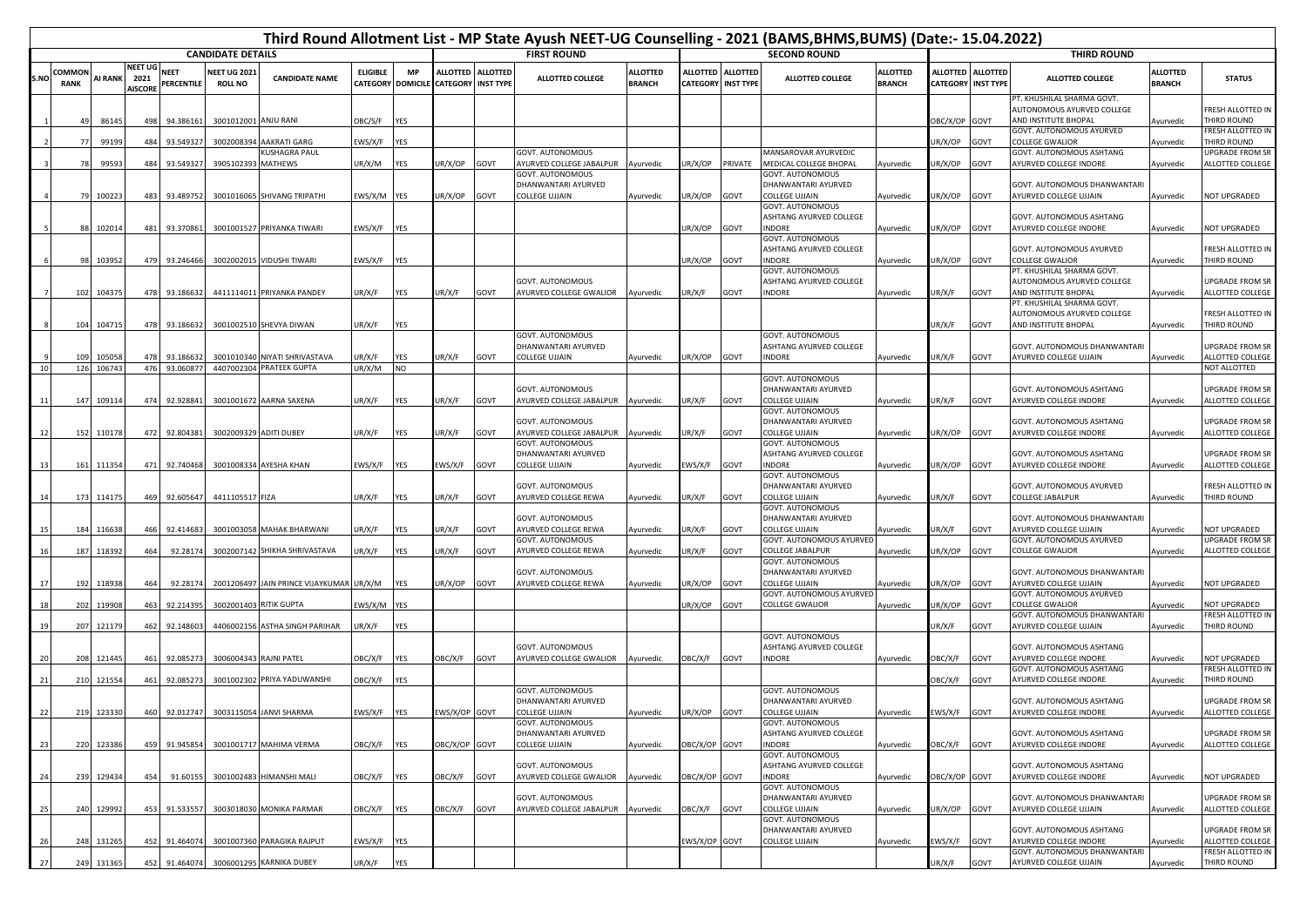|      |                | <b>CANDIDATE DETAILS</b> |                                          |                    |                                       |                                          |                 |            |                                                           |         | <b>FIRST ROUND</b>                                                           |                                  |                                                |      | <b>SECOND ROUND</b>                                              |                                  |                                              |                 | <b>THIRD ROUND</b>                                        |                                  |                                            |
|------|----------------|--------------------------|------------------------------------------|--------------------|---------------------------------------|------------------------------------------|-----------------|------------|-----------------------------------------------------------|---------|------------------------------------------------------------------------------|----------------------------------|------------------------------------------------|------|------------------------------------------------------------------|----------------------------------|----------------------------------------------|-----------------|-----------------------------------------------------------|----------------------------------|--------------------------------------------|
| S.NO | COMMON<br>RANK | <b>AI RANK</b>           | <b>NEET UG</b><br>2021<br><b>AISCORE</b> | NEET<br>PERCENTILE | <b>NEET UG 2021</b><br><b>ROLL NO</b> | <b>CANDIDATE NAME</b>                    | <b>ELIGIBLE</b> | <b>MP</b>  | ALLOTTED ALLOTTED<br>CATEGORY DOMICILE CATEGORY INST TYPE |         | <b>ALLOTTED COLLEGE</b>                                                      | <b>ALLOTTED</b><br><b>BRANCH</b> | ALLOTTED ALLOTTED<br><b>CATEGORY INST TYPE</b> |      | <b>ALLOTTED COLLEGE</b>                                          | <b>ALLOTTED</b><br><b>BRANCH</b> | <b>ALLOTTED</b><br><b>CATEGORY INST TYPE</b> | <b>ALLOTTED</b> | <b>ALLOTTED COLLEGE</b>                                   | <b>ALLOTTED</b><br><b>BRANCH</b> | <b>STATUS</b>                              |
|      |                | 251 131983               |                                          | 451 91.397894      | 3003133150 LALIT KAG                  |                                          | OBC/X/M YES     |            | DBC/X/OP GOVT                                             |         | GOVT. AUTONOMOUS<br>AYURVED COLLEGE JABALPUR Ayurvedic                       |                                  | DBC/X/OP GOVT                                  |      | GOVT. AUTONOMOUS<br><b>ASHTANG AYURVED COLLEGE</b><br>INDORE     | Ayurvedic                        | DBC/X/OP                                     | GOVT            | GOVT. AUTONOMOUS ASHTANG<br>AYURVED COLLEGE INDORE        | Ayurvedic                        | RESH ALLOTTED IN<br>HIRD ROUND             |
|      |                | 252 132500               |                                          | 451 91.397894      |                                       | 3107011023 GYANESH JADHAV                | OBC/X/M YES     |            | BC/X/OP GOVT                                              |         | GOVT. AUTONOMOUS<br>AYURVED COLLEGE GWALIOR                                  | Ayurvedic                        | OBC/X/OP GOVT                                  |      | <b>GOVT. AUTONOMOUS</b><br>DHANWANTARI AYURVED<br>COLLEGE UJJAIN | Ayurvedic                        | DBC/X/OP                                     | GOVT            | <b>GOVT. AUTONOMOUS ASHTANG</b><br>AYURVED COLLEGE INDORE | vurvedic                         | JPGRADE FROM SR<br>ALLOTTED COLLEGE        |
|      |                |                          |                                          |                    |                                       |                                          |                 |            |                                                           |         | PT. SHIVNATH SHASTRI GOVT.<br>AUTONOMOUS AYURVED                             |                                  |                                                |      | GOVT. AUTONOMOUS AYURVEI                                         |                                  |                                              |                 | GOVT. AUTONOMOUS DHANWANTARI                              |                                  | JPGRADE FROM SR                            |
|      |                | 254 132850               |                                          | 450 91.328088      |                                       | 3004002375 APOORVA BASEDIYA              | JR/X/F          | YES        | JR/X/F                                                    | GOVT    | <b>COLLEGE BURHANPUR</b><br>PT. SHIVNATH SHASTRI GOVT.<br>AUTONOMOUS AYURVED | Ayurvedic                        | JR/X/OP GOVT                                   |      | COLLEGE GWALIOR<br>GOVT. AUTONOMOUS AYURVED                      | Ayurvedic                        | JR/X/F                                       | GOVT            | AYURVED COLLEGE UJJAIN<br>GOVT. AUTONOMOUS AYURVED        | Ayurvedic                        | ALLOTTED COLLEGE<br>JPGRADE FROM SR        |
|      |                | 255 132955               |                                          | 450 91.328088      |                                       | 3001015195 MAYANK TRIPATHI               | UR/X/M          | <b>YES</b> | JR/X/OP                                                   | GOVT    | <b>COLLEGE BURHANPUR</b>                                                     | Ayurvedic                        | JR/X/OP GOVT                                   |      | COLLEGE JABALPUR<br>GOVT. AUTONOMOUS                             | Ayurvedic                        | UR/X/OP                                      | GOVT            | COLLEGE REWA                                              | Ayurvedic                        | ALLOTTED COLLEGE                           |
|      |                |                          |                                          |                    |                                       |                                          |                 |            |                                                           |         | GOVT. AUTONOMOUS                                                             |                                  |                                                |      | DHANWANTARI AYURVED                                              |                                  |                                              |                 | GOVT. AUTONOMOUS DHANWANTARI                              |                                  |                                            |
|      | 256            | 133225                   | 450                                      | 91.328088          |                                       | 3003102107 ROHIT KUMAR DHAWLE            | OBC/X/M YES     |            | BC/X/OP GOVT                                              |         | AYURVED COLLEGE JABALPUR<br>GOVT. AUTONOMOUS                                 | Ayurvedic                        | DBC/X/OP GOVT                                  |      | COLLEGE UJJAIN<br>GOVT. AUTONOMOUS AYURVEI                       | Ayurvedic                        | BC/X/OP                                      | GOVT            | AYURVED COLLEGE UJJAIN<br>GOVT. AUTONOMOUS ASHTANG        | Ayurvedic                        | <b>IOT UPGRADED</b><br>JPGRADE FROM SF     |
|      | 257            | 133226                   | 450                                      | 91.328088          |                                       | 3006002172 ANKITA TIWARI                 | EWS/X/F         | <b>YES</b> | EWS/X/F                                                   | GOVT    | AYURVED COLLEGE REWA                                                         | Ayurvedic                        | EWS/X/F                                        | GOVT | COLLEGE GWALIOR                                                  | Ayurvedic                        | EWS/X/OP GOVT                                |                 | AYURVED COLLEGE INDORE                                    | Ayurvedic                        | ALLOTTED COLLEGE                           |
|      |                |                          |                                          |                    |                                       |                                          |                 |            |                                                           |         |                                                                              |                                  |                                                |      | <b>GOVT. AUTONOMOUS</b>                                          |                                  |                                              |                 |                                                           |                                  |                                            |
|      | 259            | 133317                   |                                          | 450 91.328088      |                                       | 3005001108 ANJALI RATHORE                | OBC/X/F         | <b>YES</b> | <b>DBC/X/F</b>                                            | GOVT    | GOVT. AUTONOMOUS<br>AYURVED COLLEGE GWALIOR                                  | Ayurvedic                        | OBC/X/F GOVT                                   |      | DHANWANTARI AYURVED<br>COLLEGE UJJAIN                            | Ayurvedic                        | )BC/X/F                                      | GOVT            | GOVT. AUTONOMOUS DHANWANTARI<br>AYURVED COLLEGE UJJAIN    | Ayurvedic                        | <b>NOT UPGRADED</b>                        |
|      |                |                          |                                          |                    |                                       |                                          |                 |            |                                                           |         |                                                                              |                                  |                                                |      | <b>GOVT. AUTONOMOUS</b>                                          |                                  |                                              |                 |                                                           |                                  |                                            |
|      |                |                          |                                          |                    |                                       |                                          |                 |            |                                                           |         | GOVT. AUTONOMOUS                                                             |                                  |                                                |      | DHANWANTARI AYURVED                                              |                                  |                                              |                 | GOVT. AUTONOMOUS ASHTANG                                  |                                  | JPGRADE FROM SR                            |
|      | 260            | 133433                   |                                          | 450 91.328088      |                                       | 3111027030 ANMOL RANGIRE                 | OBC/X/F         | YES        | <b>JBC/X/F</b>                                            | GOVT    | AYURVED COLLEGE GWALIOR                                                      | Ayurvedic                        | OBC/X/F                                        | GOVT | COLLEGE UJJAIN<br>GOVT. AUTONOMOUS                               | Ayurvedic                        | DBC/X/OP GOVT                                |                 | AYURVED COLLEGE INDORE                                    | Ayurvedic                        | ALLOTTED COLLEGE                           |
|      |                |                          |                                          |                    |                                       |                                          |                 |            |                                                           |         | GOVT. AUTONOMOUS                                                             |                                  |                                                |      | DHANWANTARI AYURVED                                              |                                  |                                              |                 | GOVT. AUTONOMOUS ASHTANG                                  |                                  | JPGRADE FROM SR                            |
| 36   | 262            | 133510                   |                                          | 450 91.328088      |                                       | 3001005183 PRACHI DHAKAD                 | OBC/X/F         | <b>YES</b> | <b>DBC/X/F</b>                                            | GOVT    | AYURVED COLLEGE JABALPUR                                                     | Ayurvedic                        | DBC/X/OP GOVT                                  |      | COLLEGE UJJAIN                                                   | Ayurvedic                        | BC/X/OP GOVT                                 |                 | AYURVED COLLEGE INDORE                                    | Ayurvedic                        | ALLOTTED COLLEGE                           |
|      |                |                          |                                          |                    |                                       |                                          |                 |            |                                                           |         | GOVT. AUTONOMOUS                                                             |                                  |                                                |      | GOVT. AUTONOMOUS<br>DHANWANTARI AYURVED                          |                                  |                                              |                 | GOVT. AUTONOMOUS DHANWANTARI                              |                                  |                                            |
|      | 264            | 13361                    | 450                                      | 91.328088          |                                       | 3003108106 SHUBHAM PARMAR                | OBC/X/M YES     |            | DBC/X/OP GOVT                                             |         | AYURVED COLLEGE GWALIOR                                                      | Ayurvedic                        | OBC/X/OP GOVT                                  |      | COLLEGE UJJAIN                                                   | Ayurvedic                        | BC/X/OP GOVT                                 |                 | AYURVED COLLEGE UJJAIN                                    | Ayurvedic                        | <b>NOT UPGRADED</b>                        |
|      | 267            | 133987                   |                                          | 449 91.262361      |                                       | 3003119231 BHAVNA CHOUHAN                | JR/X/F          | YES        |                                                           |         |                                                                              |                                  | JR/X/F                                         | GOVT | GOVT. AUTONOMOUS AYURVEI<br>COLLEGE JABALPUR                     |                                  |                                              |                 |                                                           |                                  | <b>NOT ALLOTTED</b>                        |
|      |                |                          |                                          |                    |                                       |                                          |                 |            |                                                           |         |                                                                              |                                  |                                                |      | <b>GOVT. AUTONOMOUS</b>                                          | Ayurvedic                        |                                              |                 |                                                           |                                  |                                            |
|      |                |                          |                                          |                    |                                       |                                          |                 |            |                                                           |         | GOVT. AUTONOMOUS                                                             |                                  |                                                |      | DHANWANTARI AYURVED                                              |                                  |                                              |                 | GOVT. AUTONOMOUS DHANWANTARI                              |                                  | JPGRADE FROM SR                            |
|      | 269            | 134322                   | 449                                      | 91.262361          |                                       | 1703031164 VENU TAI THAKREY              | OBC/X/F         | <b>YES</b> | BC/X/OP GOVT                                              |         | AYURVED COLLEGE GWALIOR<br>GOVT. AUTONOMOUS                                  | Ayurvedic                        | DBC/X/OP GOVT                                  |      | COLLEGE UJJAIN<br>GOVT. AUTONOMOUS AYURVEI                       | Ayurvedic                        | )BC/X/F                                      | GOVT            | AYURVED COLLEGE UJJAIN<br>GOVT. AUTONOMOUS DHANWANTARI    | Ayurvedic                        | <b>ALLOTTED COLLEGE</b><br>JPGRADE FROM SF |
|      | 271            | 13441                    | 449                                      | 91.262361          |                                       | 3003004386 PRANJAL TIWARI                | EWS/X/F         | YES        | EWS/X/OP GOVT                                             |         | AYURVED COLLEGE REWA                                                         | Ayurvedic                        | JR/X/OP                                        | GOVT | COLLEGE JABALPUR                                                 | Ayurvedic                        | EWS/X/F                                      | GOVT            | AYURVED COLLEGE UJJAIN                                    | Ayurvedic                        | ALLOTTED COLLEGE                           |
|      |                |                          |                                          |                    |                                       |                                          |                 |            |                                                           |         |                                                                              |                                  |                                                |      |                                                                  |                                  |                                              |                 | GOVT. AUTONOMOUS DHANWANTARI                              |                                  | RESH ALLOTTED IN                           |
|      | 275            | 134952                   | 448                                      | 91.19385           | 3001008235 ANI ASATI                  |                                          | EWS/X/M YES     |            |                                                           |         | GOVT. AUTONOMOUS                                                             |                                  |                                                |      | <b>GOVT. AUTONOMOUS AYURVED</b>                                  |                                  | EWS/X/OP GOVT                                |                 | AYURVED COLLEGE UJJAIN<br>GOVT. AUTONOMOUS DHANWANTARI    | vyurvedic                        | <b>THIRD ROUND</b><br>JPGRADE FROM SR      |
|      | 277            | 135040                   | 448                                      | 91.19385           | 300500455                             | MADHU RAGHUWANSHI                        | EWS/X/F         | <b>YES</b> | WS/X/OP GOVT                                              |         | AYURVED COLLEGE REWA                                                         | Ayurvedic                        | WS/X/OP GOVT                                   |      | COLLEGE GWALIOR                                                  | Ayurvedic                        | EWS/X/OP GOVT                                |                 | AYURVED COLLEGE UJJAIN                                    | Ayurvedic                        | ALLOTTED COLLEGE                           |
|      |                |                          |                                          |                    |                                       |                                          |                 |            |                                                           |         |                                                                              |                                  |                                                |      | <b>GOVT. AUTONOMOUS</b>                                          |                                  |                                              |                 |                                                           |                                  |                                            |
|      | 280            | 135709                   | 448                                      | 91.19385           |                                       | 3001003016 PRANAV PATIDAR                | OBC/X/M YES     |            | OBC/X/OP GOVT                                             |         | GOVT. AUTONOMOUS<br>AYURVED COLLEGE GWALIOR                                  | Ayurvedic                        | OBC/X/OP GOVT                                  |      | DHANWANTARI AYURVED<br>COLLEGE UJJAIN                            | Ayurvedic                        | OBC/X/OP GOVT                                |                 | GOVT. AUTONOMOUS ASHTANG<br>AYURVED COLLEGE INDORE        | Ayurvedic                        | JPGRADE FROM SR<br>ALLOTTED COLLEGE        |
|      |                |                          |                                          |                    |                                       |                                          |                 |            |                                                           |         |                                                                              |                                  |                                                |      | GOVT. AUTONOMOUS                                                 |                                  |                                              |                 |                                                           |                                  |                                            |
|      |                |                          |                                          |                    |                                       |                                          |                 |            |                                                           |         | GOVT. AUTONOMOUS                                                             |                                  |                                                |      | DHANWANTARI AYURVED                                              |                                  |                                              |                 | GOVT. AUTONOMOUS ASHTANG                                  |                                  | JPGRADE FROM SR                            |
|      | 281            | 135919                   | 448                                      | 91.19385           |                                       | 3111105325 PRARIT HARINKHEDE             | OBC/X/M YES     |            | DBC/X/OP GOVT                                             |         | AYURVED COLLEGE GWALIOR<br>PT. SHIVNATH SHASTRI GOVT.                        | Ayurvedic                        | OBC/X/OP GOVT                                  |      | COLLEGE UJJAIN<br>PT. SHIVNATH SHASTRI GOVT.                     | Ayurvedic                        | BC/X/OP GOVT                                 |                 | AYURVED COLLEGE INDORE                                    | Ayurvedic                        | ALLOTTED COLLEGE                           |
|      |                |                          |                                          |                    |                                       |                                          |                 |            |                                                           |         | AUTONOMOUS AYURVED                                                           |                                  |                                                |      | AUTONOMOUS AYURVED                                               |                                  |                                              |                 | GOVT. AUTONOMOUS DHANWANTARI                              |                                  | JPGRADE FROM SR                            |
|      |                | 283 136226               |                                          | 447 91.125533      |                                       | 3003102161 NIHARIKA PATIDAR              | OBC/X/F         | YES        | OBC/X/F                                                   | GOVT    | <b>COLLEGE BURHANPUR</b><br>PT. SHIVNATH SHASTRI GOVT.                       | Ayurvedic                        | JR/X/OP                                        | GOVT | <b>COLLEGE BURHANPUR</b><br>PT. SHIVNATH SHASTRI GOVT.           | Ayurvedic                        | OBC/X/F                                      | GOVT            | AYURVED COLLEGE UJJAIN<br>PT. SHIVNATH SHASTRI GOVT.      | Ayurvedic                        | ALLOTTED COLLEGE                           |
|      |                |                          |                                          |                    |                                       |                                          |                 |            |                                                           |         | AUTONOMOUS AYURVED                                                           |                                  |                                                |      | AUTONOMOUS AYURVED                                               |                                  |                                              |                 | AUTONOMOUS AYURVED COLLEGE                                |                                  |                                            |
|      |                | 284 136375               |                                          | 447 91.125533      |                                       | 3003102067 VIKAS ADVE                    | OBC/X/M YES     |            | BC/X/OP GOVT                                              |         | <b>COLLEGE BURHANPUR</b>                                                     | Ayurvedic                        | IR/X/OP                                        | GOVT | COLLEGE BURHANPUR                                                | Ayurvedic                        | JR/X/OP                                      | GOVT            | <b>BURHANPUR</b>                                          | <b>Nyurvedic</b>                 | <b>NOT UPGRADED</b>                        |
|      |                |                          |                                          |                    |                                       |                                          |                 |            |                                                           |         | PT. SHIVNATH SHASTRI GOVT.<br>AUTONOMOUS AYURVED                             |                                  |                                                |      | PT. SHIVNATH SHASTRI GOVT.<br>AUTONOMOUS AYURVED                 |                                  |                                              |                 | PT. SHIVNATH SHASTRI GOVT.<br>AUTONOMOUS AYURVED COLLEGE  |                                  |                                            |
|      | 285            | 136494                   |                                          | 447 91.125533      |                                       | 3003008222 ARBAZ KHAN                    | OBC/X/M YES     |            | DBC/X/OP GOVT                                             |         | <b>COLLEGE BURHANPUR</b>                                                     | Ayurvedic                        | JR/X/OP                                        | GOVT | COLLEGE BURHANPUR                                                | Ayurvedic                        | JR/X/OP                                      | GOVT            | <b>BURHANPUR</b>                                          | Ayurvedic                        | NOT UPGRADED                               |
|      |                |                          |                                          |                    |                                       |                                          |                 |            |                                                           |         | PT. SHIVNATH SHASTRI GOVT.                                                   |                                  |                                                |      | PT. SHIVNATH SHASTRI GOVT.                                       |                                  |                                              |                 |                                                           |                                  |                                            |
|      | 286            | 136496                   |                                          | 447 91.125533      |                                       | 3003026037 PALAK KATARIYA                | OBC/X/F         | <b>YES</b> | <b>DBC/X/F</b>                                            | GOVT    | AUTONOMOUS AYURVED<br>COLLEGE BURHANPUR                                      | Ayurvedic                        | JR/X/OP                                        | GOVT | AUTONOMOUS AYURVED<br>COLLEGE BURHANPUR                          | Ayurvedic                        | )BC/X/F                                      | GOVT            | GOVT. AUTONOMOUS DHANWANTARI<br>AYURVED COLLEGE UJJAIN    | Ayurvedic                        | <b>JPGRADE FROM SR</b><br>ALLOTTED COLLEGE |
|      |                |                          |                                          |                    |                                       |                                          |                 |            |                                                           |         | PT. SHIVNATH SHASTRI GOVT.                                                   |                                  |                                                |      |                                                                  |                                  |                                              |                 |                                                           |                                  |                                            |
|      |                |                          |                                          |                    |                                       |                                          |                 |            |                                                           |         | AUTONOMOUS AYURVED                                                           |                                  |                                                |      | GOVT. AUTONOMOUS AYURVED                                         |                                  |                                              |                 | GOVT. AUTONOMOUS DHANWANTARI                              |                                  | <b>UPGRADE FROM SR</b>                     |
|      | 287            | 136627                   |                                          |                    |                                       | 447 91.125533 3003109233 VAIDIKA JAISWAL | OBC/X/F         | <b>YES</b> | OBC/X/OP GOVT                                             |         | <b>COLLEGE BURHANPUR</b><br>GOVT. AUTONOMOUS                                 | Ayurvedic                        | OBC/X/F GOVT                                   |      | <b>COLLEGE GWALIOR</b><br>GOVT. AUTONOMOUS AYURVED               | Ayurvedic                        | OBC/X/OP GOVT                                |                 | AYURVED COLLEGE UJJAIN<br>GOVT. AUTONOMOUS DHANWANTARI    | Avurvedic                        | ALLOTTED COLLEGE<br>UPGRADE FROM SR        |
| 50   | 291            | 137354                   | 446                                      | 91.052942          |                                       | 3003110196 PRAKHAR KUSHWAH               | OBC/X/M YES     |            | DBC/X/OP GOVT                                             |         | AYURVED COLLEGE REWA                                                         | <i><b>Ayurvedic</b></i>          | JR/X/OP                                        | GOVT | COLLEGE JABALPUR                                                 | Ayurvedic                        | OBC/X/OP                                     | GOVT            | AYURVED COLLEGE UJJAIN                                    | Ayurvedic                        | ALLOTTED COLLEGE                           |
|      |                |                          |                                          |                    |                                       |                                          |                 |            |                                                           |         | PT. SHIVNATH SHASTRI GOVT                                                    |                                  |                                                |      |                                                                  |                                  |                                              |                 |                                                           |                                  |                                            |
| 51   | 292            | 137391                   | 446                                      | 91.052942          | 3003027521                            | NAMRATA RAJPUT                           | EWS/X/F         | <b>YES</b> | WS/X/F                                                    | GOVT    | AUTONOMOUS AYURVED<br><b>COLLEGE BURHANPUR</b>                               | Ayurvedic                        | JR/X/OP                                        | GOVT | GOVT. AUTONOMOUS AYURVED<br><b>COLLEGE JABALPUR</b>              | Ayurvedic                        | JR/X/OP                                      | GOVT            | GOVT. AUTONOMOUS AYURVED<br>COLLEGE JABALPUR              | vurvedic                         | NOT UPGRADED                               |
|      |                |                          |                                          |                    |                                       |                                          |                 |            |                                                           |         | GOVT. AUTONOMOUS                                                             |                                  |                                                |      | GOVT. AUTONOMOUS AYURVED                                         |                                  |                                              |                 | GOVT. AUTONOMOUS DHANWANTARI                              |                                  | <b>JPGRADE FROM SR</b>                     |
| 52   | 293            | 137414                   | 446                                      | 91.052942          |                                       | 3003001157 JITENDRA DANGI                | OBC/X/M         | <b>YES</b> | DBC/X/OP                                                  | GOVT    | AYURVED COLLEGE REWA<br>GOVT. AUTONOMOUS                                     | Ayurvedic                        | IR/X/OP                                        | GOVT | <b>COLLEGE REWA</b><br>GOVT. AUTONOMOUS AYURVEI                  | Ayurvedic                        | BC/X/OP                                      | GOVT            | AYURVED COLLEGE UJJAIN<br>GOVT. AUTONOMOUS DHANWANTARI    | Ayurvedic                        | ALLOTTED COLLEGE<br><b>JPGRADE FROM SR</b> |
| 53   |                | 294 137497               | 446                                      | 91.052942          |                                       | 3003104044 SURYANSH PATIDAR              | OBC/X/M YES     |            | DBC/X/OP GOVT                                             |         | AYURVED COLLEGE REWA                                                         | Ayurvedic                        | JR/X/OP                                        | GOVT | COLLEGE JABALPUR                                                 | Ayurvedic                        | BC/X/OP                                      | GOVT            | AYURVED COLLEGE UJJAIN                                    | Ayurvedic                        | ALLOTTED COLLEGE                           |
|      |                |                          |                                          |                    |                                       |                                          |                 |            |                                                           |         |                                                                              |                                  |                                                |      | GOVT. AUTONOMOUS AYURVEI                                         |                                  |                                              |                 | GOVT. AUTONOMOUS AYURVED                                  |                                  | <b>JPGRADE FROM SR</b>                     |
| 54   | 295            | 13751                    | 446                                      | 91.052942          |                                       | 3006001380 SHREYA MISHRA                 | UR/X/F          | YES        |                                                           |         | PT. DR. SHIV SHAKTILAL                                                       |                                  | JR/X/OP                                        | GOVT | COLLEGE JABALPUR<br>PT. SHIVNATH SHASTRI GOVT.                   | Ayurvedic                        | JR/X/F                                       | GOVT            | COLLEGE JABALPUR                                          | Ayurvedic                        | ALLOTTED COLLEGE                           |
|      |                |                          |                                          |                    |                                       |                                          |                 |            |                                                           |         | SHARMA AYURVED MEDICAL                                                       |                                  |                                                |      | AUTONOMOUS AYURVED                                               |                                  |                                              |                 |                                                           |                                  |                                            |
| 55   |                | 296 137849               |                                          |                    |                                       | 446 91.052942 3003014217 SHIVANGI GUPTA  | UR/X/F          | <b>YES</b> | JR/X/F                                                    | PRIVATE | <b>COLLEGE RATLAM</b>                                                        | Ayurvedic                        | UR/X/F                                         | GOVT | <b>COLLEGE BURHANPUR</b>                                         | Ayurvedic                        |                                              |                 |                                                           |                                  | NOT ALLOTTED                               |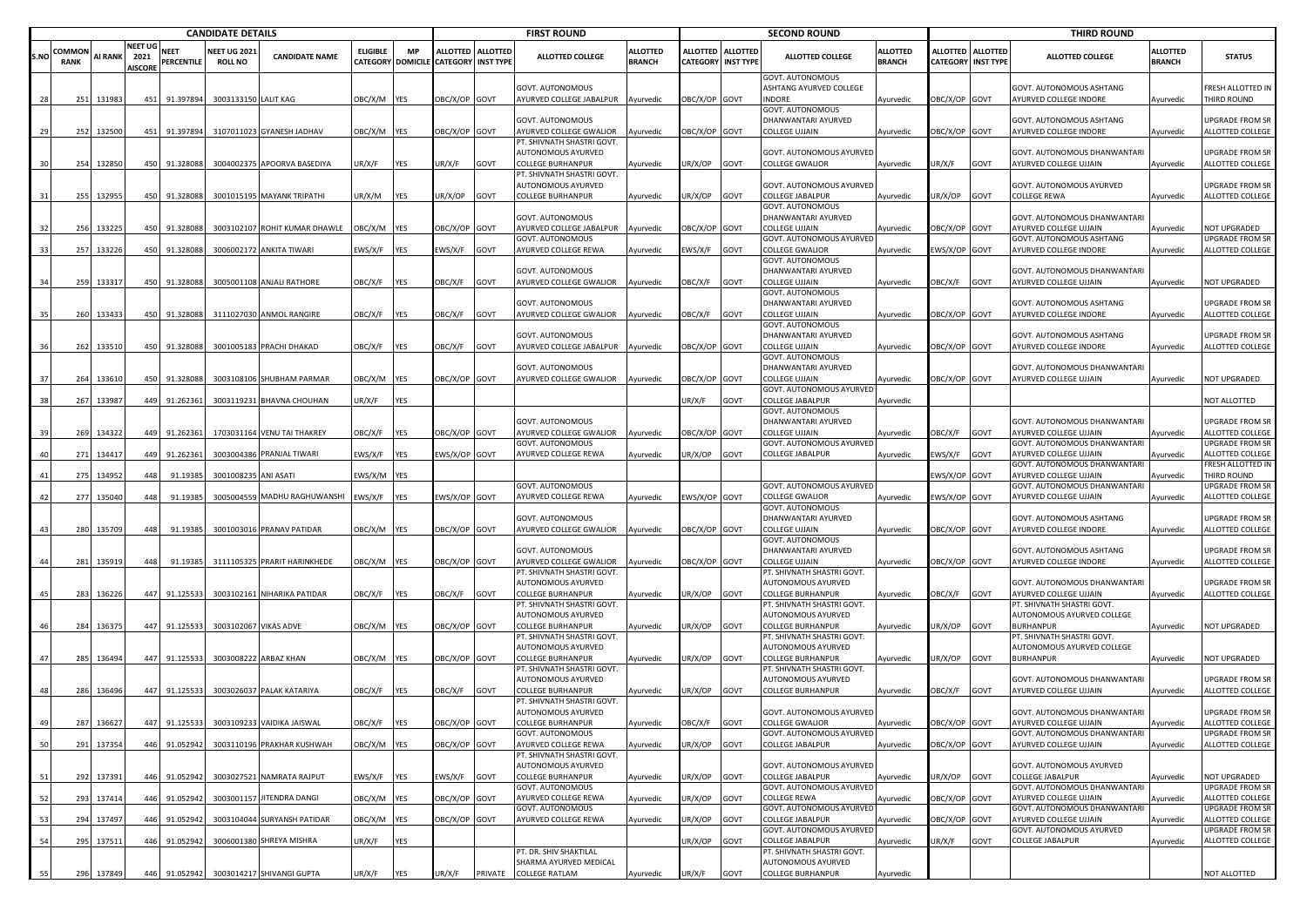|      |                       | <b>CANDIDATE DETAILS</b> |                                          |                           |                                      |                                         |                 |            |                                                           |         | <b>FIRST ROUND</b>                                                    |                                  |                           |                   | <b>SECOND ROUND</b>                                                   |                                  |                                    |                                     | <b>THIRD ROUND</b>                                       |                                  |                                                   |
|------|-----------------------|--------------------------|------------------------------------------|---------------------------|--------------------------------------|-----------------------------------------|-----------------|------------|-----------------------------------------------------------|---------|-----------------------------------------------------------------------|----------------------------------|---------------------------|-------------------|-----------------------------------------------------------------------|----------------------------------|------------------------------------|-------------------------------------|----------------------------------------------------------|----------------------------------|---------------------------------------------------|
| S.NO | COMMON<br><b>RANK</b> | AI RANK                  | <b>NEET UG</b><br>2021<br><b>AISCORE</b> | <b>NEET</b><br>PERCENTILE | <b>NEET UG 202</b><br><b>ROLL NO</b> | <b>CANDIDATE NAME</b>                   | <b>ELIGIBLE</b> | <b>MP</b>  | ALLOTTED ALLOTTED<br>CATEGORY DOMICILE CATEGORY INST TYPE |         | <b>ALLOTTED COLLEGE</b>                                               | <b>ALLOTTED</b><br><b>BRANCH</b> | <b>CATEGORY INST TYPE</b> | ALLOTTED ALLOTTED | ALLOTTED COLLEGE                                                      | <b>ALLOTTED</b><br><b>BRANCH</b> | <b>ALLOTTED</b><br><b>CATEGORY</b> | <b>ALLOTTED</b><br><b>INST TYPE</b> | <b>ALLOTTED COLLEGE</b>                                  | <b>ALLOTTED</b><br><b>BRANCH</b> | <b>STATUS</b>                                     |
|      | 297                   | 137926                   | 446                                      | 91.052942                 |                                      | 3003005283 NANDINI SOLANKI              | OBC/X/F         | YES        | DBC/X/OP GOVT                                             |         | PT. SHIVNATH SHASTRI GOVT.<br>AUTONOMOUS AYURVED<br>COLLEGE BURHANPUR | Ayurvedic                        |                           |                   |                                                                       |                                  | DBC/X/OP GOVT                      |                                     | GOVT. AUTONOMOUS DHANWANTARI<br>AYURVED COLLEGE UJJAIN   | Ayurvedic                        | RESH ALLOTTED IN<br>THIRD ROUND                   |
|      | 298                   | 137963                   | 446                                      | 91.052942                 |                                      | 3002003316 JYOTI RAJAWAT                | JR/X/F          | YES        |                                                           |         |                                                                       |                                  | IR/X/F                    | GOVT              | PT. SHIVNATH SHASTRI GOVT.<br>AUTONOMOUS AYURVED<br>COLLEGE BURHANPUR | Ayurvedic                        | JR/X/OP                            | GOVT                                | GOVT. AUTONOMOUS AYURVED<br>COLLEGE GWALIOR              | vurvedic                         | JPGRADE FROM SR<br>ALLOTTED COLLEGE               |
|      | 299                   | 138237                   | 445                                      | 90.97866                  | 3001028392                           | <b>RISHABH MISHRA</b>                   | EWS/X/M YES     |            | WS/X/OP GOVT                                              |         | GOVT. AUTONOMOUS<br>AYURVED COLLEGE REWA                              | Ayurvedic                        | EWS/X/OP GOVT             |                   | GOVT. AUTONOMOUS AYURVEI<br>COLLEGE GWALIOR                           | Ayurvedic                        | EWS/X/OP                           | GOVT                                | GOVT. AUTONOMOUS AYURVED<br>COLLEGE GWALIOR              | Ayurvedic                        | <b>NOT UPGRADED</b>                               |
|      |                       |                          |                                          |                           |                                      |                                         |                 |            |                                                           |         | GOVT. AUTONOMOUS                                                      |                                  |                           |                   |                                                                       |                                  |                                    |                                     |                                                          |                                  |                                                   |
|      | 303                   | 138780                   | 445                                      | 90.978668                 |                                      | 4406003415 AGRAJ RICHHARIYA             | JR/X/M          | <b>YES</b> | JR/X/OP                                                   | GOVT    | HOMEOPATHY MEDICAL<br>COLLEGE BHOPAL                                  | Iomoeopathy UR/X/OP              |                           | GOVT              | GOVT. AUTONOMOUS AYURVED<br>COLLEGE REWA                              | <b>Ayurvedic</b>                 | JR/X/OP                            | GOVT                                | GOVT. AUTONOMOUS AYURVED<br>COLLEGE JABALPUR             | Ayurvedic                        | JPGRADE FROM SR<br>ALLOTTED COLLEGE               |
|      |                       |                          |                                          |                           |                                      |                                         |                 |            |                                                           |         |                                                                       |                                  |                           |                   | PT. SHIVNATH SHASTRI GOVT.                                            |                                  |                                    |                                     |                                                          |                                  |                                                   |
|      | 304                   | 139056                   | 445                                      | 90.978668                 | 3002010250 SNEHA JAIN                |                                         | :WS/X/F         | <b>YES</b> |                                                           |         |                                                                       |                                  | JR/X/OP                   | GOVT              | AUTONOMOUS AYURVED<br>COLLEGE BURHANPUR                               | Ayurvedic                        | EWS/X/F                            | GOVT                                | GOVT. AUTONOMOUS AYURVED<br>COLLEGE GWALIOR              | Ayurvedic                        | <b>JPGRADE FROM SR</b><br><b>ILLOTTED COLLEGE</b> |
|      |                       |                          |                                          |                           |                                      |                                         |                 |            |                                                           |         | PT. SHIVNATH SHASTRI GOVT.<br>AUTONOMOUS AYURVED                      |                                  |                           |                   | PT. SHIVNATH SHASTRI GOVT.<br>AUTONOMOUS AYURVED                      |                                  |                                    |                                     | GOVT. AUTONOMOUS DHANWANTARI                             |                                  | <b>JPGRADE FROM SR</b>                            |
|      | 305                   | 139449                   | 444                                      | 90.908279                 |                                      | 3005001577 GARIMA PATIDAR               | OBC/X/F         | <b>YES</b> | BC/X/OP                                                   | GOVT    | <b>COLLEGE BURHANPUR</b>                                              | Ayurvedic                        | JR/X/OP                   | GOVT              | <b>COLLEGE BURHANPUR</b>                                              | Ayurvedic                        | BC/X/OP                            | GOVT                                | AYURVED COLLEGE UJJAIN                                   | Ayurvedic                        | ALLOTTED COLLEGE                                  |
|      | 307                   | 139549                   | 444                                      | 90.90827                  |                                      | 3003111066 ABHISHEK DANGI               | OBC/X/M YES     |            | BC/X/OP GOVT                                              |         | GOVT. AUTONOMOUS<br>AYURVED COLLEGE REWA                              | Ayurvedic                        | BC/X/OP GOVT              |                   | <b>GOVT. AUTONOMOUS AYURVED</b><br>COLLEGE GWALIOR                    | Ayurvedic                        | BC/X/OP                            | GOVT                                | GOVT. AUTONOMOUS AYURVED<br>COLLEGE GWALIOR              | Ayurvedic                        | <b>NOT UPGRADED</b>                               |
|      |                       |                          |                                          |                           |                                      |                                         |                 |            |                                                           |         |                                                                       |                                  |                           |                   | GOVT. AUTONOMOUS AYURVEI                                              |                                  |                                    |                                     | GOVT. AUTONOMOUS AYURVED                                 |                                  | <b>JPGRADE FROM SR</b>                            |
|      | 308                   | 139676                   |                                          | 444 90.90827              | 3005002401                           | DHAIRYA JOSHI                           | WS/X/M YES      |            |                                                           |         | GOVT. AUTONOMOUS                                                      |                                  | WS/X/OP GOVT              |                   | COLLEGE JABALPUR<br>GOVT. AUTONOMOUS AYURVEI                          | Ayurvedic                        | EWS/X/OP                           | GOVT                                | COLLEGE GWALIOR<br>GOVT. AUTONOMOUS AYURVED              | vyurvedic                        | ALLOTTED COLLEGE                                  |
|      | 309                   | 13983                    | 444                                      | 90.908279                 | 3003124051                           | <b>GIRRAJ MALI</b>                      | OBC/X/M YES     |            | DBC/X/OP GOVT                                             |         | AYURVED COLLEGE REWA                                                  | Ayurvedic                        | DBC/X/OP GOVT             |                   | <b>COLLEGE GWALIOR</b>                                                | Ayurvedic                        | <b>DBC/X/OP</b>                    | GOVT                                | <b>COLLEGE GWALIOR</b>                                   | Ayurvedic                        | <b>NOT UPGRADED</b>                               |
|      | 310                   | 14000                    | 444                                      | 90.908279                 |                                      | 3005001671 HARSH PORWAL                 | UR/X/M          | <b>YES</b> | JR/X/OP                                                   | PRIVATE | L.N. AYURVED COLLEGE AND<br><b>HOSPITAL BHOPAL</b>                    | Ayurvedic                        | JR/X/OP                   | GOVT              | GOVT. AUTONOMOUS AYURVED<br>COLLEGE REWA                              | Ayurvedic                        | JR/X/OP                            | GOVT                                | GOVT. AUTONOMOUS AYURVED<br>COLLEGE JABALPUR             | Ayurvedic                        | JPGRADE FROM SR<br>ALLOTTED COLLEGE               |
|      |                       |                          |                                          |                           |                                      |                                         |                 |            |                                                           |         | GOVT. AUTONOMOUS                                                      |                                  |                           |                   | <b>GOVT. AUTONOMOUS AYURVEI</b>                                       |                                  |                                    |                                     | GOVT. AUTONOMOUS AYURVED                                 |                                  |                                                   |
|      | 313                   | 14087                    | 443                                      | 90.83698                  | 440600625                            | <b>VERSHA RAI</b>                       | OBC/X/F         | <b>YES</b> | )BC/X/F                                                   | GOVT    | AYURVED COLLEGE REWA<br>GOVT. AUTONOMOUS                              | Ayurvedic                        | )BC/X/F                   | GOVT              | COLLEGE GWALIOR<br><b>GOVT. AUTONOMOUS AYURVED</b>                    | Ayurvedic                        | )BC/X/F                            | GOVT                                | COLLEGE GWALIOR<br>GOVT. AUTONOMOUS AYURVED              | Ayurvedic                        | <b>NOT UPGRADED</b><br><b>JPGRADE FROM SR</b>     |
|      | 315                   | 141208                   | 443                                      | 90.83698                  | 300103515                            | KARTIK KUMAR MALVIYA                    | OBC/X/M YES     |            | DBC/X/OP GOVT                                             |         | AYURVED COLLEGE REWA                                                  | Ayurvedic                        | OBC/X/OP GOVT             |                   | COLLEGE JABALPUR                                                      | Ayurvedic                        | JR/X/OP                            | GOVT                                | COLLEGE JABALPUR                                         | Ayurvedic                        | ALLOTTED COLLEGE                                  |
|      | 320                   | 142736                   | 441                                      | 90.690506                 |                                      | 3001001605 RENU DHAKAD                  | OBC/X/F         | <b>YES</b> | JR/X/OP                                                   | PRIVATE | L.N. AYURVED COLLEGE AND<br>HOSPITAL BHOPAL                           | Ayurvedic                        | )BC/X/F                   | GOVT              | GOVT. AUTONOMOUS AYURVEI<br>COLLEGE GWALIOR                           | Ayurvedic                        | BC/X/F                             | GOVT                                | GOVT. AUTONOMOUS AYURVED<br>COLLEGE GWALIOR              | Ayurvedic                        | RESH ALLOTTED IN<br>THIRD ROUND                   |
|      |                       |                          |                                          |                           |                                      |                                         |                 |            |                                                           |         |                                                                       |                                  |                           |                   | GOVT. AUTONOMOUS AYURVED                                              |                                  |                                    |                                     | GOVT. AUTONOMOUS AYURVED                                 |                                  | JPGRADE FROM SF                                   |
|      | 321                   | 142749                   | 441                                      | 90.69050                  |                                      | 3003101072 ABHISHEK RATHORE             | UR/X/M          | <b>YES</b> |                                                           |         |                                                                       |                                  | JR/X/OP                   | GOVT              | COLLEGE REWA<br>PT. SHIVNATH SHASTRI GOVT.                            | Ayurvedic                        | JR/X/OP                            | GOVT                                | COLLEGE JABALPUR                                         | Ayurvedic                        | ALLOTTED COLLEGE                                  |
|      |                       |                          |                                          |                           |                                      |                                         |                 |            |                                                           |         |                                                                       |                                  |                           |                   | AUTONOMOUS AYURVED                                                    |                                  |                                    |                                     | GOVT. AUTONOMOUS AYURVED                                 |                                  | JPGRADE FROM SR                                   |
|      | 322                   | 142783                   |                                          | 441 90.690506             |                                      | 1702003429 KUMARI INDU                  | UR/X/F          | <b>YES</b> |                                                           |         | RANI DULLAIYA SMRITI                                                  |                                  | JR/X/F                    | GOVT              | COLLEGE BURHANPUR                                                     | Ayurvedic                        | UR/X/OP                            | GOVT                                | COLLEGE JABALPUR<br>PT. SHIVNATH SHASTRI GOVT.           | Ayurvedic                        | ALLOTTED COLLEGE                                  |
|      |                       |                          |                                          |                           |                                      |                                         |                 |            |                                                           |         | AYURVED COLLEGE AND                                                   |                                  |                           |                   | GOVT. AUTONOMOUS AYURVED                                              |                                  |                                    |                                     | AUTONOMOUS AYURVED COLLEGE                               |                                  | <b>JPGRADE FROM SR</b>                            |
| 71   | 323                   | 142797                   | 441                                      | 90.690506                 |                                      | 3111105239 MUSKAN DESHMUKH              | JR/X/F          | <b>YES</b> | JR/X/F                                                    | PRIVATE | <b>HOSPITAL BHOPAL</b>                                                | Ayurvedic                        | JR/X/F                    | GOVT              | COLLEGE REWA                                                          | Ayurvedic                        | JR/X/F                             | GOVT                                | <b>BURHANPUR</b><br>GOVT. AUTONOMOUS AYURVED             | vurvedic                         | ALLOTTED COLLEGE<br>FRESH ALLOTTED IN             |
|      | 324                   | 142903                   |                                          | 441 90.690506             | 3003102391                           | <b>SIMRAN BISHT</b>                     | EWS/X/F         | <b>YES</b> |                                                           |         | PT. SHIVNATH SHASTRI GOVT.                                            |                                  |                           |                   |                                                                       |                                  | EWS/X/OP GOVT                      |                                     | COLLEGE JABALPUR                                         | Ayurvedic                        | <b>THIRD ROUND</b>                                |
|      |                       |                          |                                          |                           |                                      |                                         |                 |            |                                                           |         | AUTONOMOUS AYURVED                                                    |                                  |                           |                   | GOVT. AUTONOMOUS AYURVED                                              |                                  |                                    |                                     | GOVT. AUTONOMOUS AYURVED                                 |                                  | JPGRADE FROM SR                                   |
|      | 325                   | 142908                   | 441                                      | 90.690506                 |                                      | 3905002342 SHOBHIT GUPTA                | WS/X/M YES      |            | WS/X/OP GOVT                                              |         | <b>COLLEGE BURHANPUR</b><br>GOVT. AUTONOMOUS                          | Ayurvedic                        | WS/X/OP GOVT              |                   | COLLEGE JABALPUR<br>GOVT. AUTONOMOUS AYURVED                          | Ayurvedic                        | WS/X/OP                            | GOVT                                | COLLEGE GWALIOR<br>GOVT. AUTONOMOUS AYURVED              | vurvedic                         | ALLOTTED COLLEGE                                  |
|      | 327                   | 143065                   | 441                                      | 90.69050                  |                                      | 3004001579 HARSH GOLHANI                | OBC/X/M         | <b>YES</b> | DBC/X/OP GOVT                                             |         | AYURVED COLLEGE REWA                                                  | Ayurvedic                        | BC/X/OP GOVT              |                   | COLLEGE GWALIOR                                                       | Ayurvedic                        | <b>DBC/X/OP</b>                    | GOVT                                | COLLEGE GWALIOR                                          | Ayurvedic                        | <b>NOT UPGRADED</b>                               |
|      | 328                   | 143129                   | 441                                      | 90.69050                  | 4406002195 SHRIDHAR                  | ANOOP KUMAR                             | JR/X/M          | <b>YES</b> |                                                           |         |                                                                       |                                  | JR/X/OP                   | GOVT              | GOVT. AUTONOMOUS AYURVEI<br>COLLEGE REWA                              | Ayurvedic                        | JR/X/OP                            | GOVT                                | GOVT. AUTONOMOUS AYURVED<br>COLLEGE REWA                 | Ayurvedic                        | <b>NOT UPGRADED</b>                               |
|      |                       |                          |                                          |                           |                                      |                                         |                 |            |                                                           |         | GOVT. AUTONOMOUS                                                      |                                  |                           |                   | GOVT. AUTONOMOUS AYURVEI                                              |                                  |                                    |                                     | GOVT. AUTONOMOUS AYURVED                                 |                                  |                                                   |
|      | 329                   | 143200                   | 441                                      | 90.690506                 |                                      | 3003103332 AKANKSHA TEMRE               | OBC/X/F         | <b>YES</b> | )BC/X/F                                                   | GOVT    | AYURVED COLLEGE REWA<br>RANI DULLAIYA SMRITI                          | Ayurvedic                        | )BC/X/F                   | GOVT              | COLLEGE GWALIOR<br>RANI DULLAIYA SMRITI                               | Ayurvedic                        | BC/X/F                             | GOVT                                | COLLEGE GWALIOR                                          | Ayurvedic                        | <b>NOT UPGRADED</b>                               |
|      |                       |                          |                                          |                           |                                      |                                         |                 |            |                                                           |         | AYURVED COLLEGE AND                                                   |                                  |                           |                   | <b>AYURVED COLLEGE AND</b>                                            |                                  |                                    |                                     | GOVT. AUTONOMOUS AYURVED                                 |                                  | JPGRADE FROM SR                                   |
| 77   | 331                   | 14379                    | 440                                      | 90.61610                  | 4406005013                           | <b>SAKSHI JAIN</b>                      | JR/X/F          | <b>YES</b> | JR/X/F                                                    | PRIVATE | <b>HOSPITAL BHOPAL</b>                                                | Ayurvedic                        | IR/X/F                    | PRIVATE           | HOSPITAL BHOPAL<br><b>GOVT. AUTONOMOUS AYURVED</b>                    | Ayurvedic                        | JR/X/F                             | GOVT                                | COLLEGE REWA<br>GOVT. AUTONOMOUS AYURVED                 | Ayurvedic                        | <b>ILLOTTED COLLEGE</b>                           |
|      | 332                   | 143914                   | 440                                      | 90.616102                 |                                      | 3001029055 SHIVLOCHAN                   | OBC/X/M YES     |            |                                                           |         |                                                                       |                                  | OBC/X/OP GOVT             |                   | COLLEGE JABALPUR                                                      | Ayurvedic                        | BC/X/OP                            | GOVT                                | COLLEGE JABALPUR                                         | Ayurvedic                        | <b>NOT UPGRADED</b>                               |
|      |                       |                          |                                          |                           |                                      |                                         |                 |            |                                                           |         | PT. SHIVNATH SHASTRI GOVT<br>AUTONOMOUS AYURVED                       |                                  |                           |                   | GOVT. AUTONOMOUS AYURVEI                                              |                                  |                                    |                                     | GOVT. AUTONOMOUS AYURVED                                 |                                  | JPGRADE FROM SR                                   |
|      | 334                   | 14401                    | 440                                      | 90.616102                 |                                      | 3003110278 RISHIKA GANGRADE             | :WS/X/F         | <b>YES</b> | WS/X/OP GOVT                                              |         | COLLEGE BURHANPUR                                                     | Ayurvedic                        | IR/X/OP                   | GOVT              | COLLEGE REWA                                                          | Ayurvedic                        | WS/X/OP                            | GOVT                                | COLLEGE JABALPUR                                         | Ayurvedic                        | <b>ILLOTTED COLLEGE</b>                           |
|      | 336                   | 144615                   | 440                                      | 90.616102                 | 3001005577                           | VISHAL DANGI                            | OBC/X/M YES     |            |                                                           |         |                                                                       |                                  | OBC/X/OP GOVT             |                   | <b>GOVT. AUTONOMOUS AYURVEI</b><br>COLLEGE GWALIOR                    | Ayurvedic                        | BC/X/OP                            | GOVT                                | GOVT. AUTONOMOUS AYURVED<br>COLLEGE JABALPUR             | Ayurvedic                        | <b>JPGRADE FROM SR</b><br><b>ILLOTTED COLLEGE</b> |
|      |                       |                          |                                          |                           |                                      |                                         |                 |            |                                                           |         |                                                                       |                                  |                           |                   | GOVT. AUTONOMOUS AYURVED<br>COLLEGE REWA                              |                                  |                                    |                                     | GOVT. AUTONOMOUS AYURVED<br><b>COLLEGE REWA</b>          |                                  |                                                   |
| 81   |                       | 337 144978               |                                          | 439 90.543252             | 3004001224 RISHA JAIN                |                                         | UR/X/F          | YES        |                                                           |         |                                                                       |                                  | UR/X/F                    | GOVT              | GOVT. AUTONOMOUS AYURVEI                                              | Ayurvedic                        | UR/X/F                             | GOVT                                | GOVT. AUTONOMOUS AYURVED                                 | Ayurvedic                        | NOT UPGRADED                                      |
| 82   |                       | 339 145546               |                                          | 439 90.543252             |                                      | 3003030232 SOURABH DHAKAR               | OBC/X/M YES     |            |                                                           |         |                                                                       |                                  | OBC/X/OP GOVT             |                   | COLLEGE JABALPUR<br>GOVT. AUTONOMOUS AYURVED                          | Ayurvedic                        | BC/X/OP GOVT                       |                                     | COLLEGE JABALPUR<br>GOVT. AUTONOMOUS AYURVED             | Ayurvedic                        | <b>NOT UPGRADED</b>                               |
| 83   | 341                   | 146353                   | 438                                      | 90.474288                 |                                      | 3004014281 SHRUTI GUPTA                 | UR/X/F          | <b>YES</b> |                                                           |         |                                                                       |                                  | JR/X/F                    | GOVT              | COLLEGE REWA                                                          | Ayurvedic                        | JR/X/F                             | GOVT                                | <b>COLLEGE REWA</b>                                      | Ayurvedic                        | NOT UPGRADED                                      |
|      |                       |                          |                                          |                           |                                      |                                         |                 |            |                                                           |         | GOVT. AUTONOMOUS<br>HOMEOPATHY MEDICAL                                |                                  |                           |                   | PT. SHIVNATH SHASTRI GOVT.<br>AUTONOMOUS AYURVED                      |                                  |                                    |                                     | PT. SHIVNATH SHASTRI GOVT.<br>AUTONOMOUS AYURVED COLLEGE |                                  | JPGRADE FROM SR                                   |
| 84   |                       | 343 146930               | 438                                      | 90.474288                 |                                      | 3002013269 NIDHI SHARMA                 | EWS/X/F         | <b>YES</b> | JR/X/OP                                                   | GOVT    | <b>COLLEGE BHOPAL</b>                                                 | Homoeopathy EWS/X/F              |                           | GOVT              | <b>COLLEGE BURHANPUR</b>                                              | Ayurvedic                        | UR/X/OP                            | GOVT                                | <b>BURHANPUR</b>                                         | Ayurvedic                        | ALLOTTED COLLEGE                                  |
|      |                       |                          |                                          |                           |                                      |                                         |                 |            |                                                           |         |                                                                       |                                  |                           |                   | PT. SHIVNATH SHASTRI GOVT.<br>AUTONOMOUS AYURVED                      |                                  |                                    |                                     | GOVT. AUTONOMOUS AYURVED                                 |                                  | JPGRADE FROM SR                                   |
| 85   |                       | 345 147367               |                                          | 437 90.404805             |                                      | 3001005051 MANTASHA AHMED               | OBC/X/F         | <b>YES</b> |                                                           |         |                                                                       |                                  | OBC/X/F GOVT              |                   | <b>COLLEGE BURHANPUR</b>                                              | Ayurvedic                        | BC/X/F                             | GOVT                                | <b>COLLEGE GWALIOR</b>                                   | Ayurvedic                        | ALLOTTED COLLEGE                                  |
|      |                       |                          |                                          |                           |                                      |                                         |                 |            |                                                           |         |                                                                       |                                  |                           |                   |                                                                       |                                  |                                    |                                     | PT. SHIVNATH SHASTRI GOVT.<br>AUTONOMOUS AYURVED COLLEGE |                                  | RESH ALLOTTED IN                                  |
| 86   |                       | 347 147580               |                                          |                           |                                      | 437 90.404805 3003016188 GAURAV DWIVEDI | UR/X/M          | YES        |                                                           |         |                                                                       |                                  |                           |                   |                                                                       |                                  | UR/X/OP GOVT                       |                                     | <b>BURHANPUR</b>                                         | Ayurvedic                        | THIRD ROUND                                       |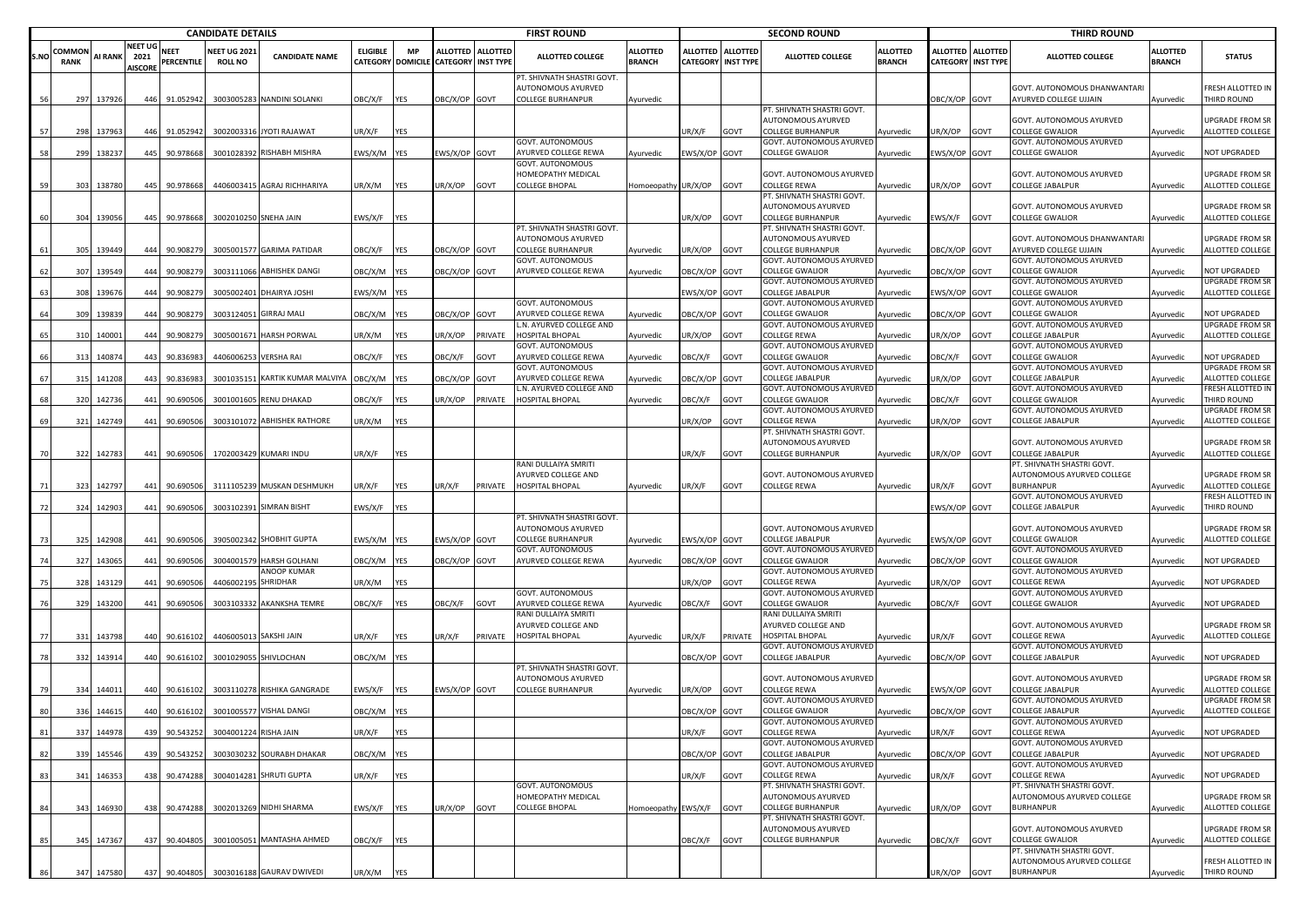|           |                       |                      |                                          |                            | <b>CANDIDATE DETAILS</b>             |                                                        |                                             |                   |                                                |         | <b>FIRST ROUND</b>                                                          |                                  |                           |                   | <b>SECOND ROUND</b>                                                        |                                  |                                    |                                     | <b>THIRD ROUND</b>                                                                     |                                  |                                            |
|-----------|-----------------------|----------------------|------------------------------------------|----------------------------|--------------------------------------|--------------------------------------------------------|---------------------------------------------|-------------------|------------------------------------------------|---------|-----------------------------------------------------------------------------|----------------------------------|---------------------------|-------------------|----------------------------------------------------------------------------|----------------------------------|------------------------------------|-------------------------------------|----------------------------------------------------------------------------------------|----------------------------------|--------------------------------------------|
| S.NO      | COMMON<br><b>RANK</b> | <b>AI RANK</b>       | <b>NEET UG</b><br>2021<br><b>AISCORE</b> | <b>NEET</b><br>PERCENTILE  | <b>NEET UG 202</b><br><b>ROLL NO</b> | <b>CANDIDATE NAME</b>                                  | <b>ELIGIBLE</b><br><b>CATEGORY DOMICILE</b> | <b>MP</b>         | ALLOTTED ALLOTTED<br><b>CATEGORY INST TYPE</b> |         | <b>ALLOTTED COLLEGE</b>                                                     | <b>ALLOTTED</b><br><b>BRANCH</b> | <b>CATEGORY INST TYPE</b> | ALLOTTED ALLOTTED | <b>ALLOTTED COLLEGE</b>                                                    | <b>ALLOTTED</b><br><b>BRANCH</b> | <b>ALLOTTED</b><br><b>CATEGORY</b> | <b>ALLOTTED</b><br><b>INST TYPE</b> | <b>ALLOTTED COLLEGE</b>                                                                | <b>ALLOTTED</b><br><b>BRANCH</b> | <b>STATUS</b>                              |
|           | 348<br>87             | 147590               | 437                                      | 90.404805                  |                                      | 3001035283 SHIVANI THAKUR                              | OBC/X/F                                     | <b>YES</b>        |                                                |         |                                                                             |                                  | OBC/X/F                   | GOVT              | GOVT. AUTONOMOUS AYURVEI<br>COLLEGE JABALPUR                               | Ayurvedic                        | <b>JBC/X/F</b>                     | GOVT                                | GOVT. AUTONOMOUS AYURVED<br>COLLEGE JABALPUR                                           | Ayurvedic                        | <b>IOT UPGRADED</b>                        |
|           | 88                    | 349 147657           |                                          | 437 90.404805              |                                      | 3002002531 PARTH JAIN                                  | EWS/X/M YES                                 |                   |                                                |         |                                                                             |                                  | JR/X/OP GOVT              |                   | GOVT. AUTONOMOUS<br>HOMEOPATHY MEDICAL<br>COLLEGE BHOPAL                   | Homoeopathy UR/X/OP              |                                    | PRIVATE                             | N. AYURVED COLLEGE AND HOSPITAI<br><b>BHOPAL</b>                                       | Ayurvedic                        | JPGRADE FROM SR<br>ALLOTTED COLLEGE        |
|           |                       |                      |                                          |                            |                                      | ARUN KUMAR                                             |                                             |                   |                                                |         | DEPARTMENT OF AYURVED<br>AND COMMUNITY IES<br>UNIVERSITY CAMPUS             |                                  |                           |                   | GOVT. AUTONOMOUS AYURVEI                                                   |                                  |                                    |                                     |                                                                                        |                                  |                                            |
|           |                       | 14767                |                                          | 90.40480                   |                                      | 3001030280 VISHVAKARMA                                 | OBC/X/M YES                                 |                   | JR/X/OP                                        | PRIVATE | <b>KALKHEDA BHOPAL</b>                                                      | Ayurvedic                        | OBC/X/OP GOVT             |                   | <b>COLLEGE GWALIOR</b>                                                     | Ayurvedic                        |                                    |                                     |                                                                                        |                                  | <b>IOT ALLOTTED</b>                        |
|           | 90                    | 351 148014           |                                          | 437 90.404805              |                                      | 3002009355 MAYANK GUPTA                                | EWS/X/M YES                                 |                   |                                                |         |                                                                             |                                  |                           |                   |                                                                            |                                  |                                    |                                     |                                                                                        |                                  | NOT ALLOTTED                               |
| -91       | 353                   | 148307               | 436                                      | 90.330337                  |                                      | 3003023170 VIJAY SINGH PAWAR                           | UR/X/M                                      | <b>YES</b>        | JR/X/OP                                        | PRIVATE | R. N. KAPOOR MEMORIAL<br>HOMEOPATHIC HOSPITAL AND<br>MEDICAL COLLEGE INDORE | Homoeopathy UR/X/OP PRIVATE      |                           |                   | . N. KAPOOR MEMORIAL<br>HOMEOPATHIC HOSPITAL AND<br>MEDICAL COLLEGE INDORE | Homoeopathy UR/X/OP              |                                    | GOVT                                | GOVT. AUTONOMOUS AYURVED<br>COLLEGE REWA                                               | Ayurvedic                        | JPGRADE FROM SR<br>ALLOTTED COLLEGE        |
|           | 354                   | 148414               | 436                                      | 90.330337                  |                                      | 3003107135 RAJ TIWARI                                  | EWS/X/M YES                                 |                   |                                                |         |                                                                             |                                  | EWS/X/OP GOVT             |                   | <b>GOVT. AUTONOMOUS AYURVEI</b><br>COLLEGE REWA                            | Ayurvedic                        | UR/X/OP                            | GOVT                                | GOVT. AUTONOMOUS AYURVED<br>COLLEGE REWA                                               | Ayurvedic                        | UPGRADE FROM SR<br>ALLOTTED COLLEGE        |
|           | 363                   | 149378               | 435                                      | 90.254443                  |                                      | 3111118317 PRINCY PATLE                                | OBC/X/F                                     | <b>YES</b>        | JR/X/OP                                        | GOVT    | <b>GOVT. AUTONOMOUS</b><br>HOMEOPATHY MEDICAL<br><b>COLLEGE BHOPAL</b>      | Homoeopathy OBC/X/F GOVT         |                           |                   | GOVT. AUTONOMOUS AYURVED<br>COLLEGE JABALPUR                               | Ayurvedic                        | )BC/X/F                            | GOVT                                | GOVT. AUTONOMOUS AYURVED<br>COLLEGE JABALPUR                                           | vyurvedic                        | <b>IOT UPGRADED</b>                        |
|           | 364                   | 149395               | 435                                      | 90.25444                   |                                      | 3005003473 JYOTI RAWAT                                 | OBC/X/F                                     | <b>YES</b>        |                                                |         |                                                                             |                                  | OBC/X/OP GOVT             |                   | GOVT. AUTONOMOUS AYURVEI<br>COLLEGE GWALIOR                                | Ayurvedic                        | DBC/X/OP                           | GOVT                                | GOVT. AUTONOMOUS AYURVED<br>COLLEGE GWALIOR                                            |                                  | NOT UPGRADED                               |
|           |                       |                      |                                          |                            |                                      |                                                        |                                             |                   |                                                |         | L.N. AYURVED COLLEGE AND                                                    |                                  |                           |                   | PT. DR. SHIV SHAKTILAL<br>SHARMA AYURVED MEDICAL                           |                                  |                                    |                                     | PT. SHIVNATH SHASTRI GOVT.<br>AUTONOMOUS AYURVED COLLEGE                               | Ayurvedic                        | JPGRADE FROM SR                            |
|           | 365                   | 149398               | 435                                      | 90.254443                  |                                      | 3003005406 RISHIKA TANDON                              | UR/X/F                                      | <b>YES</b>        | JR/X/F                                         | PRIVATE | <b>HOSPITAL BHOPAL</b><br>SHUBHDEEP AYURVED                                 | Ayurvedic                        | JR/X/F                    | <b>PRIVATE</b>    | COLLEGE RATLAM<br>PT. SHIVNATH SHASTRI GOVT.                               | Ayurvedic                        | JR/X/F                             | GOVT                                | <b>BURHANPUR</b>                                                                       | Ayurvedic                        | ALLOTTED COLLEGE                           |
|           | 367<br>96             | 149530               |                                          | 435 90.254443              |                                      | 3003114100 RISHABH CHOUHAN                             | OBC/X/M YES                                 |                   | JR/X/OP                                        | PRIVATE | MEDICAL COLLEGE AND<br>HOSPITAL INDORE                                      | Ayurvedic                        | OBC/X/OP GOVT             |                   | AUTONOMOUS AYURVED<br>COLLEGE BURHANPUR                                    | Ayurvedic                        | JR/X/OP                            | PRIVATE                             | SHUBHDEEP AYURVED MEDICAL<br>COLLEGE AND HOSPITAL INDORE<br>PT. SHIVNATH SHASTRI GOVT. | Ayurvedic                        | JPGRADE FROM SR<br>ALLOTTED COLLEGE        |
| 97        | 369                   | 149755               | 435                                      | 90.254443                  |                                      | 3002006319 PRANJUL AGRAWAL                             | UR/X/F                                      | YES               |                                                |         |                                                                             |                                  |                           |                   |                                                                            |                                  | UR/X/F                             | GOVT                                | AUTONOMOUS AYURVED COLLEGE<br><b>BURHANPUR</b>                                         | Ayurvedic                        | RESH ALLOTTED IN<br>THIRD ROUND            |
|           |                       |                      |                                          |                            |                                      |                                                        |                                             |                   |                                                |         | SHUBHDEEP AYURVED<br>MEDICAL COLLEGE AND                                    |                                  |                           |                   | GOVT. AUTONOMOUS AYURVED                                                   |                                  |                                    |                                     | GOVT. AUTONOMOUS AYURVED                                                               |                                  | JPGRADE FROM SR                            |
|           | 370<br>98             | 149856               |                                          | 435 90.254443              |                                      | 4406002548 RIMJHIM SHRIVATAVA                          | EWS/X/F                                     | <b>YES</b>        | JR/X/OP                                        | PRIVATE | <b>HOSPITAL INDORE</b>                                                      | Ayurvedic                        | EWS/X/F GOVT              |                   | COLLEGE REWA<br>PT. SHIVNATH SHASTRI GOVT.                                 | Ayurvedic                        | UR/X/OP                            | GOVT                                | COLLEGE REWA<br>PT. SHIVNATH SHASTRI GOVT.                                             | Ayurvedic                        | ALLOTTED COLLEGE                           |
|           | 372                   | 150521               |                                          | 434 90.183277              |                                      | 3005002120 ISHIKA MOGRE                                | OBC/X/F                                     | YES               |                                                |         |                                                                             |                                  | OBC/X/F                   | GOVT              | AUTONOMOUS AYURVED<br>COLLEGE BURHANPUR                                    | Ayurvedic                        | JR/X/OP                            | GOVT                                | AUTONOMOUS AYURVED COLLEGE<br><b>BURHANPUR</b>                                         | <b>Ayurvedic</b>                 | JPGRADE FROM SR<br>ALLOTTED COLLEGE        |
| 100       | 373                   | 150650               |                                          | 434 90.183277              |                                      | 3002004383 SHEETAL GOYAL                               | EWS/X/F                                     | <b>YES</b>        |                                                |         |                                                                             |                                  | EWS/X/OP GOVT             |                   | GOVT. AUTONOMOUS AYURVEI<br>COLLEGE REWA                                   | Ayurvedic                        | JR/X/OP                            | GOVT                                | GOVT. AUTONOMOUS AYURVED<br>COLLEGE REWA                                               | Ayurvedic                        | UPGRADE FROM SR<br>ALLOTTED COLLEGE        |
|           |                       |                      |                                          |                            |                                      |                                                        |                                             |                   |                                                |         |                                                                             |                                  |                           |                   |                                                                            |                                  |                                    |                                     | PT. SHIVNATH SHASTRI GOVT.<br>AUTONOMOUS AYURVED COLLEGE                               |                                  | RESH ALLOTTED IN<br>THIRD ROUND            |
| 101       | 374                   | 151191               |                                          | 434 90.183277              |                                      | 4406002505 ARPIT GUPTA                                 | JR/X/M                                      | YES               |                                                |         |                                                                             |                                  |                           |                   | GOVT. AUTONOMOUS AYURVED                                                   |                                  | JR/X/OP                            | GOVT                                | <b>BURHANPUR</b><br>GOVT. AUTONOMOUS AYURVED                                           | Ayurvedic                        |                                            |
| 102       | 375                   | 151505               | 434                                      | 90.183277                  | 3001020229 DIVA RAI                  |                                                        | OBC/X/F                                     | <b>YES</b>        |                                                |         |                                                                             |                                  | OBC/X/OP GOVT             |                   | <b>COLLEGE GWALIOR</b><br>GOVT. AUTONOMOUS AYURVED                         | Ayurvedic                        | DBC/X/OP                           | GOVT                                | <b>COLLEGE GWALIOR</b><br>GOVT. AUTONOMOUS AYURVED                                     | Ayurvedic                        | <b>NOT UPGRADED</b><br>RESH ALLOTTED IN    |
| 103       | 376                   | 151933               | 433                                      | 90.110039                  |                                      | 3005008161 YASHWANT KUMAWAT                            | OBC/X/M YES                                 |                   |                                                |         |                                                                             |                                  | DBC/X/OP GOVT             |                   | COLLEGE JABALPUR<br>GOVT. AUTONOMOUS AYURVEI                               | Ayurvedic                        | DBC/X/OP                           | GOVT                                | COLLEGE GWALIOR<br>GOVT. AUTONOMOUS AYURVED                                            | Ayurvedic                        | THIRD ROUND<br><b>JPGRADE FROM SR</b>      |
| 104       | 378                   | 152024               | 433                                      | 90.110039                  | 3004003210 RATI PATEL                |                                                        | OBC/X/F                                     | <b>YES</b>        |                                                |         |                                                                             |                                  | OBC/X/F                   | GOVT              | COLLEGE REWA                                                               | Ayurvedic                        | )BC/X/OP                           | GOVT                                | COLLEGE JABALPUR                                                                       | Ayurvedic                        | <b>ILLOTTED COLLEGE</b>                    |
| <b>10</b> | 379                   | 15232                | 433                                      | 90.11003                   |                                      | 3002001354 SHAILY RAWAT                                | OBC/X/F                                     | <b>YES</b>        |                                                |         |                                                                             |                                  | OBC/X/F                   | GOVT              | GOVT. AUTONOMOUS AYURVED<br>COLLEGE REWA                                   | Ayurvedic                        | DBC/X/OP                           | GOVT                                | GOVT. AUTONOMOUS AYURVED<br>COLLEGE GWALIOR                                            | Ayurvedic                        | JPGRADE FROM SR<br>ALLOTTED COLLEGE        |
|           |                       |                      |                                          |                            |                                      |                                                        |                                             |                   |                                                |         | GOVT. AUTONOMOUS<br>HOMEOPATHY MEDICAL                                      |                                  |                           |                   | PT. SHIVNATH SHASTRI GOVT.<br>AUTONOMOUS AYURVED                           |                                  |                                    |                                     | PT. SHIVNATH SHASTRI GOVT.<br>AUTONOMOUS AYURVED COLLEGE                               |                                  |                                            |
| 107       | 384                   | 153540<br>387 153811 | 432<br>432                               | 90.0382<br>90.03829        | 3001022159 NOMITA                    | 4402002326 DEEPSHIKHA PANDEY                           | OBC/X/F<br>UR/X/F                           | YES<br>YES        | JR/X/OP                                        | GOVT    | COLLEGE BHOPAL                                                              | lomoeopathy OBC/X/F GOVT         |                           |                   | COLLEGE BURHANPUR                                                          | Ayurvedic                        | )BC/X/F                            | GOVT                                | <b>BURHANPUR</b>                                                                       | Ayurvedic                        | <b>NOT UPGRADED</b><br>NOT ALLOTTED        |
| 108       | 388                   | 153860               |                                          | 431 89.962332              |                                      | 3003006108 ARSHI KHAN                                  | OBC/X/F                                     | <b>YES</b>        |                                                |         |                                                                             |                                  |                           |                   |                                                                            |                                  |                                    |                                     |                                                                                        |                                  | <b>NOT ALLOTTED</b>                        |
|           |                       |                      |                                          |                            |                                      |                                                        |                                             |                   |                                                |         |                                                                             |                                  |                           |                   | PT. SHIVNATH SHASTRI GOVT.<br>AUTONOMOUS AYURVED                           |                                  |                                    |                                     | PT. SHIVNATH SHASTRI GOVT.<br>AUTONOMOUS AYURVED COLLEGE                               |                                  | JPGRADE FROM SR                            |
| 110       | 390                   | 154254<br>391 154503 | 431                                      | 89.962332<br>431 89.962332 |                                      | 3003104218 ADITI BAJPAI<br>3001011315 ARUNIMA PATERIYA | WS/X/F<br>UR/X/F                            | <b>YFS</b><br>YES |                                                |         |                                                                             |                                  | WS/X/OP GOVT              |                   | COLLEGE BURHANPUR                                                          | Ayurvedic                        | EWS/X/F                            | GOVT                                | <b>BURHANPUR</b>                                                                       | Ayurvedic                        | ALLOTTED COLLEGE<br>NOT ALLOTTED           |
| 111       |                       | 393 155062           |                                          | 430 89.885014              |                                      | 3006003374 RAKHI TIWARI                                | UR/X/F                                      | <b>YES</b>        | JR/X/F                                         | GOVT    | GOVT. AUTONOMOUS<br>HOMEOPATHY MEDICAL<br><b>COLLEGE BHOPAL</b>             | lomoeopathy UR/X/F               |                           | GOVT              | GOVT. AUTONOMOUS<br>HOMEOPATHY MEDICAL<br><b>COLLEGE BHOPAL</b>            | Homoeopathy UR/X/F               |                                    | GOVT                                | GOVT. AUTONOMOUS HOMEOPATHY<br>MEDICAL COLLEGE BHOPAL                                  |                                  | Homoeopathy NOT UPGRADED                   |
| 112       |                       | 394 155064           |                                          | 430 89.885014              |                                      | 3005010280 DHARMENDRA MULEWA OBC/X/M YES               |                                             |                   |                                                |         |                                                                             |                                  | OBC/X/OP GOVT             |                   | PT. SHIVNATH SHASTRI GOVT.<br>AUTONOMOUS AYURVED<br>COLLEGE BURHANPUR      | Ayurvedic                        | OBC/X/OP GOVT                      |                                     | PT. SHIVNATH SHASTRI GOV<br>AUTONOMOUS AYURVED COLLEGE<br><b>BURHANPUR</b>             | Ayurvedic                        | NOT UPGRADED                               |
|           |                       |                      |                                          | 430 89.885014              |                                      | SHIVANSHU<br>3006002575 SHRIVASTAVA                    | UR/X/M YES                                  |                   |                                                |         | SHUBHDEEP AYURVED<br>MEDICAL COLLEGE AND<br>HOSPITAL INDORE                 |                                  |                           |                   | N. AYURVED COLLEGE AND<br><b>HOSPITAL BHOPAL</b>                           |                                  |                                    | PRIVATE                             | MANSAROVAR AYURVEDIC MEDICAL<br><b>COLLEGE BHOPAL</b>                                  |                                  | <b>JPGRADE FROM SR</b><br>ALLOTTED COLLEGE |
| 113       |                       | 395 155217           |                                          |                            |                                      |                                                        |                                             |                   | JR/X/OP                                        | PRIVATE | L.N. AYURVED COLLEGE AND                                                    | Ayurvedic                        | JR/X/OP PRIVATE           |                   | PT. SHIVNATH SHASTRI GOVT.<br>AUTONOMOUS AYURVED                           | Ayurvedic                        | UR/X/OP                            |                                     | PT. SHIVNATH SHASTRI GOVT.<br>AUTONOMOUS AYURVED COLLEGE                               | Ayurvedic                        | UPGRADE FROM SR                            |
| 114       | 396                   | 155428               | 430                                      | 89.885014                  |                                      | 3003005422 AFREEN MANSURI                              | OBC/X/F                                     | YES               | JR/X/OP                                        | PRIVATE | HOSPITAL BHOPAL                                                             | Ayurvedic                        | OBC/X/OP GOVT             |                   | COLLEGE BURHANPUR                                                          | Ayurvedic                        | <b>JBC/X/F</b>                     | GOVT                                | <b>BURHANPUR</b><br>RANI DULLAIYA SMRITI AYURVED                                       | vurvedic                         | ALLOTTED COLLEGE<br>RESH ALLOTTED IN       |
| 115       | 397                   | 155809               | 430                                      | 89.885014                  |                                      | 3001003503 AYUSHI GUPTA                                | UR/X/F                                      | YES               |                                                |         |                                                                             |                                  |                           |                   | PT. SHIVNATH SHASTRI GOVT.                                                 |                                  | UR/X/F                             | PRIVATE                             | COLLEGE AND HOSPITAL BHOPAL<br>PT. SHIVNATH SHASTRI GOVT.                              | Ayurvedic                        | <b>THIRD ROUND</b>                         |
| 116       | 398                   | 156008               | 430                                      | 89.885014                  |                                      | 3005002269 MOHD AARIF HUSSAIN                          | OBC/X/M YES                                 |                   |                                                |         |                                                                             |                                  | OBC/X/OP GOVT             |                   | AUTONOMOUS AYURVED<br><b>COLLEGE BURHANPUR</b>                             | Ayurvedic                        | DBC/X/OP GOVT                      |                                     | AUTONOMOUS AYURVED COLLEGE<br><b>BURHANPUR</b>                                         | Ayurvedic                        | NOT UPGRADED                               |
|           |                       |                      |                                          |                            |                                      |                                                        |                                             |                   |                                                |         |                                                                             |                                  |                           |                   |                                                                            |                                  |                                    |                                     | GOVT. AUTONOMOUS AYURVED                                                               |                                  | <b>RESH ALLOTTED IN</b>                    |
| 117       |                       | 400 156639           |                                          | 429 89.811063              |                                      | 3905125040 RAHUL DHAKAD                                | OBC/X/M YES                                 |                   |                                                |         |                                                                             |                                  |                           |                   |                                                                            |                                  | OBC/X/OP GOVT                      |                                     | <b>COLLEGE REWA</b>                                                                    | Ayurvedic                        | THIRD ROUND                                |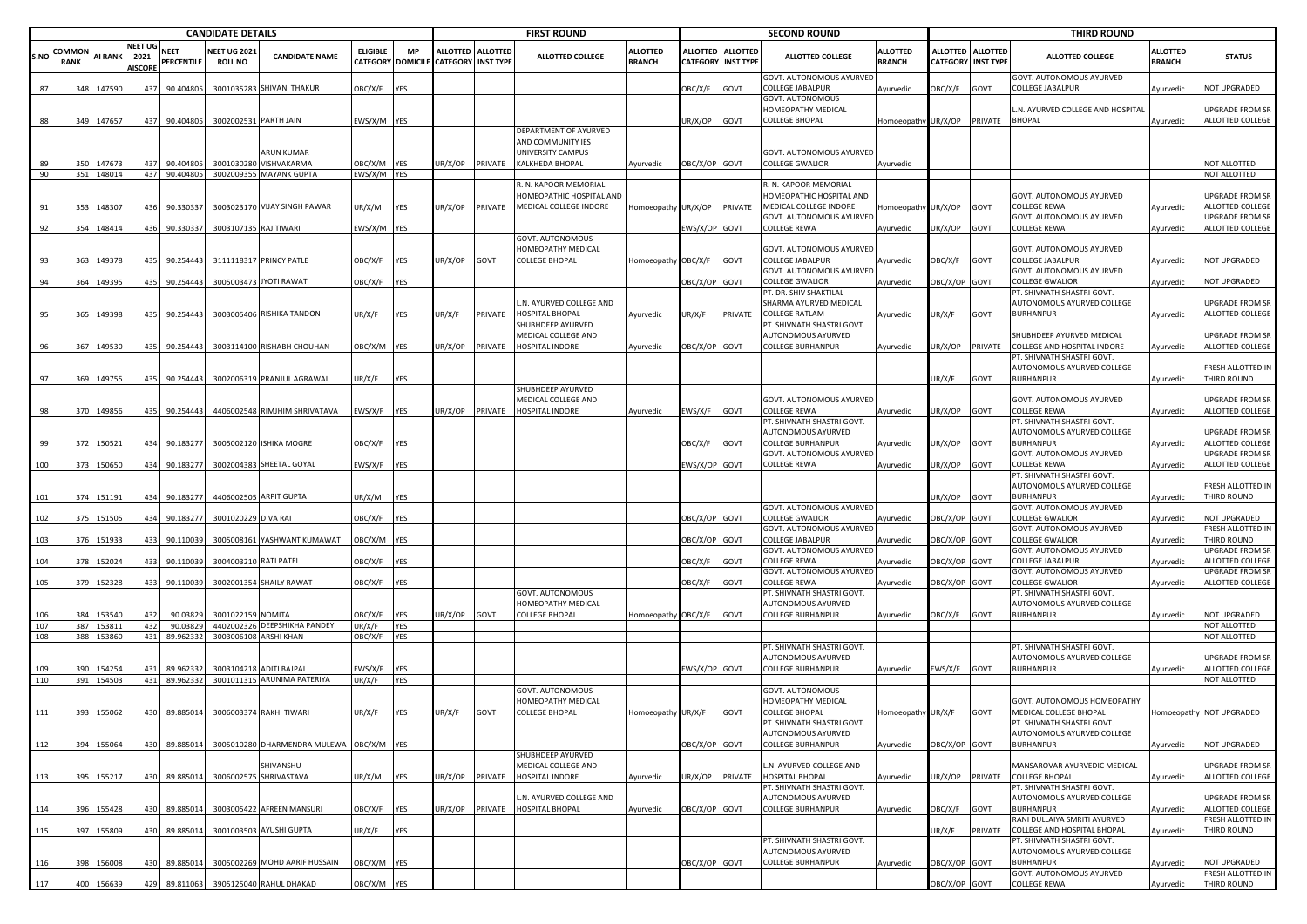|      |                       |     |                |                                          |                    | <b>CANDIDATE DETAILS</b>              |                                       |                 |            |                                      |                   | <b>FIRST ROUND</b>                                               |                                  |                 |                                         | <b>SECOND ROUND</b>                                                    |                                  |                                              |                 | <b>THIRD ROUND</b>                                                                           |                                  |                                             |
|------|-----------------------|-----|----------------|------------------------------------------|--------------------|---------------------------------------|---------------------------------------|-----------------|------------|--------------------------------------|-------------------|------------------------------------------------------------------|----------------------------------|-----------------|-----------------------------------------|------------------------------------------------------------------------|----------------------------------|----------------------------------------------|-----------------|----------------------------------------------------------------------------------------------|----------------------------------|---------------------------------------------|
| S.NO | COMMON<br><b>RANK</b> |     | <b>AI RANK</b> | <b>NEET UG</b><br>2021<br><b>AISCORE</b> | NEET<br>PERCENTILE | <b>NEET UG 2021</b><br><b>ROLL NO</b> | <b>CANDIDATE NAME</b>                 | <b>ELIGIBLE</b> | <b>MP</b>  | CATEGORY DOMICILE CATEGORY INST TYPE | ALLOTTED ALLOTTED | <b>ALLOTTED COLLEGE</b>                                          | <b>ALLOTTED</b><br><b>BRANCH</b> |                 | ALLOTTED ALLOTTED<br>CATEGORY INST TYPE | <b>ALLOTTED COLLEGE</b>                                                | <b>ALLOTTED</b><br><b>BRANCH</b> | <b>ALLOTTED</b><br><b>CATEGORY INST TYPE</b> | <b>ALLOTTED</b> | <b>ALLOTTED COLLEGE</b>                                                                      | <b>ALLOTTED</b><br><b>BRANCH</b> | <b>STATUS</b>                               |
| 118  | 402                   |     | 156870         | 429                                      | 89.811063          | 390511914                             | 3 DHARMENDRA                          | DBC/X/M YES     |            |                                      |                   |                                                                  |                                  | DBC/X/OP GOVT   |                                         | GOVT. AUTONOMOUS AYURVED<br>COLLEGE REWA                               | Ayurvedic                        | DBC/X/OP GOVT                                |                 | GOVT. AUTONOMOUS AYURVED<br><b>COLLEGE REWA</b>                                              | Ayurvedic                        | <b>IOT UPGRADED</b>                         |
| 119  | 403                   |     | 157075         | 429                                      | 89.811063          |                                       | 3001010039 AMAN BAHESHWAR             | DBC/X/M YES     |            | JR/X/OP                              | PRIVATE           | VIJYASHREE AYURVEDIC<br>MEDICAL COLLEGE AND<br>HOSPITAL JABALPUR | Ayurvedic                        | DBC/X/OP GOVT   |                                         | GOVT. AUTONOMOUS AYURVED<br>COLLEGE REWA                               | Ayurvedic                        | BC/X/OP GOVT                                 |                 | GOVT. AUTONOMOUS AYURVED<br><b>COLLEGE REWA</b>                                              | vurvedic                         | NOT UPGRADED                                |
| 120  |                       | 405 | 157363         | 428                                      | 89.73789           |                                       | 3905120118 SADHIKA JAIN               | JR/X/F          | <b>NO</b>  |                                      |                   |                                                                  |                                  |                 |                                         |                                                                        |                                  | JR/X/OP                                      | PRIVATE         | POORNAYU AYURVED CHIKITSALAYA<br>EVAM ANUSANDHAN VIDYAPEETH<br><b>GIRLS COLLEGE JABALPUR</b> | Ayurvedic                        | RESH ALLOTTED IN<br>THIRD ROUND             |
| 121  | 411                   |     | 158814         | 427                                      | 89.665299          |                                       | 3111008559 TISHU RAHANGDALE           | OBC/X/F         | YES        |                                      |                   |                                                                  |                                  | OBC/X/F         | GOVT                                    | GOVT. AUTONOMOUS AYURVED<br>COLLEGE REWA                               | Ayurvedic                        | <b>JBC/X/F</b>                               | GOVT            | GOVT. AUTONOMOUS AYURVED<br>COLLEGE REWA                                                     | Ayurvedic                        | NOT UPGRADED                                |
| 122  | 412                   |     | 158893         | 427                                      | 89.665299          |                                       | 3004010177 ANKITA SINGRORE            | OBC/X/F         | <b>YES</b> | JR/X/OP                              | GOVT              | GOVT. AUTONOMOUS<br>HOMEOPATHY MEDICAL<br><b>COLLEGE BHOPAL</b>  | Homoeopathy OBC/X/OP GOVT        |                 |                                         | GOVT. AUTONOMOUS AYURVED<br>COLLEGE REWA                               | Ayurvedic                        | )BC/X/F                                      | GOVT            | GOVT. AUTONOMOUS AYURVED<br>COLLEGE REWA                                                     | Ayurvedic                        | JPGRADE FROM SR<br>ALLOTTED COLLEGE         |
| 123  | 413                   |     | 159335         | 427                                      | 89.665299          |                                       | 3005008218 NISHA SHARMA               | EWS/X/F         | <b>YES</b> |                                      |                   |                                                                  |                                  |                 |                                         |                                                                        |                                  | EWS/X/OP GOVT                                |                 | PT. SHIVNATH SHASTRI GOVT.<br>AUTONOMOUS AYURVED COLLEGE<br><b>BURHANPUR</b>                 | Ayurvedic                        | RESH ALLOTTED IN<br>THIRD ROUND             |
|      |                       |     |                |                                          |                    |                                       |                                       |                 |            |                                      |                   |                                                                  |                                  |                 |                                         | GOVT. AUTONOMOUS<br>HOMEOPATHY MEDICAL                                 |                                  |                                              |                 | GOVT. AUTONOMOUS AYURVED                                                                     |                                  | JPGRADE FROM SR                             |
| 124  |                       | 414 | 159395         | 427                                      | 89.665299          |                                       | 3002009420 DIVYANSH AGRAWAL           | EWS/X/M YES     |            |                                      |                   |                                                                  |                                  | JR/X/OP         | GOVT                                    | COLLEGE BHOPAL<br>GOVT. AUTONOMOUS AYURVED                             | Homoeopathy EWS/X/OP GOVT        |                                              |                 | COLLEGE REWA<br>GOVT. AUTONOMOUS AYURVED                                                     | Ayurvedic                        | ALLOTTED COLLEGE                            |
| 125  | 416                   |     | 160169         | 426                                      | 89.594456          |                                       | 3001024065 ANUJ SINGH THAKUR          | DBC/X/M YES     |            |                                      |                   |                                                                  |                                  | DBC/X/OP GOVT   |                                         | COLLEGE REWA<br>GOVT. AUTONOMOUS AYURVED                               | Ayurvedic                        | BC/X/OP                                      | GOVT            | COLLEGE REWA<br>GOVT. AUTONOMOUS AYURVED                                                     | Ayurvedic                        | <b>NOT UPGRADED</b><br>JPGRADE FROM SR      |
| 126  | 417                   |     | 160436         | 426                                      | 89.594456          |                                       | 3001005203 RISHIKA SONI               | OBC/X/F         | <b>YES</b> |                                      |                   |                                                                  |                                  | OBC/X/OP GOVT   |                                         | COLLEGE REWA                                                           | Ayurvedic                        | <b>DBC/X/F</b>                               | GOVT            | <b>COLLEGE REWA</b><br>PT. SHIVNATH SHASTRI GOVT.                                            | Ayurvedic                        | ALLOTTED COLLEGE                            |
| 127  | 419                   |     | 160900         | 425                                      | 89.512088          |                                       | 3003006077 UMA VISHWAKARMA            | OBC/X/F         | <b>YES</b> |                                      |                   |                                                                  |                                  | OBC/X/OP GOVT   |                                         | GOVT. AUTONOMOUS AYURVED<br>COLLEGE REWA                               | Ayurvedic                        | BC/X/F                                       | GOVT            | AUTONOMOUS AYURVED COLLEGE<br><b>BURHANPUR</b>                                               | Ayurvedic                        | RESH ALLOTTED IN<br><b>THIRD ROUND</b>      |
| 128  |                       |     | 421 161114     | 425                                      | 89.512088          |                                       | 3906003172 HARSH UPADHYAY             | EWS/X/M YES     |            | JR/X/OP                              | GOVT              | GOVT. AUTONOMOUS<br>HOMEOPATHY MEDICAL<br>COLLEGE BHOPAL         | Homoeopathy UR/X/OP PRIVATE      |                 |                                         | RANI DULLAIYA SMRITI<br><b>AYURVED COLLEGE AND</b><br>HOSPITAL BHOPAL  | Ayurvedic                        |                                              |                 |                                                                                              |                                  | <b>NOT ALLOTTED</b>                         |
|      |                       |     |                |                                          |                    |                                       |                                       |                 |            |                                      |                   |                                                                  |                                  |                 |                                         |                                                                        |                                  |                                              |                 | PT. SHIVNATH SHASTRI GOVT.<br>AUTONOMOUS AYURVED COLLEGE                                     |                                  | RESH ALLOTTED IN                            |
| 129  |                       | 422 | 161160         | 425                                      | 89.512088          |                                       | 3001013436 PRANSHU TIWARI             | EWS/X/F         | <b>YES</b> |                                      |                   |                                                                  |                                  |                 |                                         |                                                                        |                                  | EWS/X/OP GOVT                                |                 | <b>BURHANPUR</b><br>GOVT. AUTONOMOUS AYURVED                                                 | Ayurvedic                        | THIRD ROUND<br>RESH ALLOTTED IN             |
| 130  |                       | 423 | 161208         | 425                                      | 89.512088          | 300400909                             | <b>DEEPALI SINGH</b>                  | :WS/X/F         | <b>YES</b> |                                      |                   |                                                                  |                                  |                 |                                         |                                                                        |                                  | EWS/X/F                                      | GOVT            | <b>COLLEGE REWA</b><br>GOVT. AUTONOMOUS HOMEOPATHY                                           | vurvedic                         | <b>HIRD ROUND</b><br>RESH ALLOTTED IN       |
| 131  | 424                   |     | 161339         | 425                                      | 89.512088          |                                       | 3001011289 YASH GUPTA                 | UR/X/M          | YES        |                                      |                   | GOVT. AUTONOMOUS                                                 |                                  |                 |                                         |                                                                        |                                  | UR/X/OP                                      | GOVT            | MEDICAL COLLEGE BHOPAL                                                                       | Homoeopathy                      | THIRD ROUND                                 |
| 132  | 427                   |     | 161558         | 425                                      | 89.512088          |                                       | 3001028772 ANUPRIYA DUBEY             | JR/X/F          | <b>YES</b> | JR/X/F                               | GOVT              | HOMEOPATHY MEDICAL<br><b>COLLEGE BHOPAL</b>                      | Homoeopathy UR/X/F               |                 | PRIVATE                                 | N. AYURVED COLLEGE AND<br>HOSPITAL BHOPAL                              | Ayurvedic                        | JR/X/F                                       | GOVT            | GOVT. AUTONOMOUS HOMEOPATHY<br>MEDICAL COLLEGE BHOPAL                                        | <b>Homoeopath</b>                | JPGRADE FROM SR<br>ALLOTTED COLLEGE         |
| 133  |                       | 428 | 161636         | 425                                      | 89.512088          |                                       | 3001010070 DREAMY JAIN                | EWS/X/F         | <b>YES</b> |                                      |                   |                                                                  |                                  |                 |                                         |                                                                        |                                  | JR/X/OP                                      | GOVT            | GOVT. AUTONOMOUS HOMEOPATHY<br>MEDICAL COLLEGE BHOPAL                                        |                                  | RESH ALLOTTED IN<br>Iomoeopathy THIRD ROUND |
|      |                       |     |                |                                          |                    |                                       |                                       |                 |            |                                      |                   | GOVT. AUTONOMOUS<br>HOMEOPATHY MEDICAL                           |                                  |                 |                                         | GOVT. AUTONOMOUS<br>HOMEOPATHY MEDICAL                                 |                                  |                                              |                 | PT. SHIVNATH SHASTRI GOVT.<br>AUTONOMOUS AYURVED COLLEGE                                     |                                  | JPGRADE FROM SR                             |
| 134  |                       | 430 | 162359         | 424                                      | 89.437295          |                                       | 3003023025 RAM CHOUDHARY              | DBC/X/M YES     |            | JR/X/OP                              | GOVT              | <b>COLLEGE BHOPAL</b>                                            | Homoeopathy UR/X/OP GOVT         |                 |                                         | COLLEGE BHOPAL                                                         | Homoeopathy OBC/X/OP GOVT        |                                              |                 | <b>BURHANPUR</b>                                                                             | Ayurvedic                        | ALLOTTED COLLEGE                            |
| 135  | 431                   |     | 162427         | 424                                      | 89.437295          |                                       | 3004006391 PRIYANSHU PATEL            | DBC/X/M YES     |            |                                      |                   |                                                                  |                                  | JR/X/OP PRIVATE |                                         | MANDSAUR INSTITUTE OF<br>AYURVED EDUCATION AND<br>RESEARCH MANDSAUR    |                                  |                                              |                 | GOVT. AUTONOMOUS AYURVED<br>OLLEGE REWA                                                      |                                  | JPGRADE FROM SR<br>ALLOTTED COLLEGE         |
|      |                       |     |                |                                          |                    |                                       |                                       |                 |            |                                      |                   |                                                                  |                                  |                 |                                         |                                                                        | Ayurvedic                        | DBC/X/OP GOVT                                |                 | PT. SHIVNATH SHASTRI GOVT.<br>AUTONOMOUS AYURVED COLLEGE                                     | Ayurvedic                        | RESH ALLOTTED IN                            |
| 136  |                       | 432 | 162737         | 424                                      | 89.437295          |                                       | 3003115090 RAHUL JARIYA               | DBC/X/M YES     |            |                                      |                   |                                                                  |                                  |                 |                                         |                                                                        |                                  | BC/X/OP GOVT                                 |                 | <b>BURHANPUR</b>                                                                             | vyurvedic                        | THIRD ROUND                                 |
| 137  | 434                   |     | 162986         | 424                                      | 89.437295          |                                       | 3003034002 SHIVAM PATEL               | OBC/X/M YES     |            |                                      |                   |                                                                  |                                  |                 |                                         |                                                                        |                                  | DBC/X/OP                                     | GOVT            | GOVT. AUTONOMOUS AYURVED<br>COLLEGE REWA                                                     | Ayurvedic                        | RESH ALLOTTED IN<br><b>THIRD ROUND</b>      |
|      |                       |     |                |                                          |                    |                                       |                                       |                 |            |                                      |                   | MANDSAUR INSTITUTE OF<br>AYURVED EDUCATION AND                   |                                  |                 |                                         |                                                                        |                                  |                                              |                 | GOVT. AUTONOMOUS AYURVED                                                                     |                                  | RESH ALLOTTED IN                            |
| 138  | 436                   |     | 163014         | 424                                      | 89.437295          |                                       | 3005002425 SUNIL INDORA               | OBC/X/M YES     |            | JR/X/OP                              | PRIVATE           | <b>RESEARCH MANDSAUR</b>                                         | Ayurvedic                        |                 |                                         | VEENA VADINI AYURVED                                                   |                                  | DBC/X/OP GOVT                                |                 | <b>COLLEGE REWA</b>                                                                          | Ayurvedic                        | THIRD ROUND                                 |
| 139  |                       |     | 440 163820     | 423                                      | 89.359653          |                                       | 3004003469 SIMRAN MAJHI               | OBC/X/F         | <b>YES</b> |                                      |                   |                                                                  |                                  | JR/X/OP         | PRIVATE                                 | COLLEGE AND HOSPITAL<br><b>BHOPAL</b>                                  | Ayurvedic                        | )BC/X/F                                      | GOVT            | GOVT. AUTONOMOUS AYURVED<br>COLLEGE REWA                                                     | Ayurvedic                        | JPGRADE FROM SR<br>ALLOTTED COLLEGE         |
|      |                       |     |                |                                          |                    |                                       |                                       |                 |            |                                      |                   |                                                                  |                                  |                 |                                         | VEENA VADINI AYURVED                                                   |                                  |                                              |                 | GOVT. AUTONOMOUS AYURVED                                                                     |                                  |                                             |
| 140  |                       | 442 | 164089         |                                          |                    |                                       | 423 89.359653 3002011094 SUNEEL RAWAT | OBC/X/M YES     |            |                                      |                   |                                                                  |                                  |                 | UR/X/OP PRIVATE BHOPAL                  | COLLEGE AND HOSPITAL                                                   | Avurvedic                        | OBC/X/OP GOVT                                |                 | <b>COLLEGE REWA</b>                                                                          | Avurvedic                        | <b>UPGRADE FROM SR</b><br>ALLOTTED COLLEGE  |
| 141  | 443                   |     | 164356         | 422                                      | 89.281558          |                                       | 3004004239 ARSHIYA PARVIN NASKER      | EWS/X/F         | <b>YES</b> |                                      |                   |                                                                  |                                  |                 |                                         |                                                                        |                                  | EWS/X/OP GOVT                                |                 | GOVT. AUTONOMOUS AYURVED<br>COLLEGE REWA                                                     | Ayurvedic                        | RESH ALLOTTED IN<br>THIRD ROUND             |
| 142  | 444                   |     | 164385         | 422                                      | 89.281558          |                                       | 3004009365 AKSHAY PATEL               | OBC/X/M YES     |            | OBC/X/OP GOVT                        |                   | GOVT. AUTONOMOUS<br>HOMEOPATHY MEDICAL<br><b>COLLEGE BHOPAL</b>  | Homoeopathy UR/X/OP              |                 | GOVT                                    | <b>GOVT. AUTONOMOUS</b><br>HOMEOPATHY MEDICAL<br><b>COLLEGE BHOPAL</b> | Homoeopathy UR/X/OP              |                                              | GOVT            | GOVT. AUTONOMOUS HOMEOPATHY<br>MEDICAL COLLEGE BHOPAL                                        | Homoeopath                       | NOT UPGRADED                                |
| 143  | 445                   |     | 164605         | 422                                      | 89.281558          | 311010840                             | SHARMA LATIKA<br>BALBHADRA            | UR/X/F          | <b>NO</b>  |                                      |                   |                                                                  |                                  |                 |                                         |                                                                        |                                  | JR/X/OP                                      | PRIVATE         | DR. SHANKAR DAYAL SHARMA<br>AYURVEDIC COLLEGE AND HOSPITAL<br><b>BHOPAL</b>                  | Ayurvedic                        | RESH ALLOTTED IN<br>THIRD ROUND             |
|      |                       |     |                |                                          |                    |                                       |                                       |                 |            |                                      |                   |                                                                  |                                  |                 |                                         | DEPARTMENT OF AYURVED AND                                              |                                  |                                              |                 |                                                                                              |                                  |                                             |
| 144  |                       | 446 | 164702         | 422                                      | 89.281558          |                                       | 3001003294 VRANDA PATIDAR             | OBC/X/F         | <b>YES</b> | UR/X/OP                              |                   | L.N. AYURVED COLLEGE AND<br>PRIVATE HOSPITAL BHOPAL              | Ayurvedic                        | UR/X/OP PRIVATE |                                         | COMMUNITY IES UNIVERSITY<br>CAMPUS KALKHEDA BHOPAL                     | Ayurvedic                        | JR/X/OP                                      | GOVT            | GOVT. AUTONOMOUS HOMEOPATHY<br>MEDICAL COLLEGE BHOPAL                                        | Homoeopathy                      | UPGRADE FROM SR<br>ALLOTTED COLLEGE         |
| 145  | 447                   |     | 164738         | 422                                      | 89.281558          |                                       | 3003011144 ARBAZ PATEL                | OBC/X/M YES     |            |                                      |                   |                                                                  |                                  |                 |                                         |                                                                        |                                  | UR/X/OP                                      | PRIVATE         | SHUBHDEEP AYURVED MEDICAL<br>COLLEGE AND HOSPITAL INDORE                                     | Ayurvedic                        | RESH ALLOTTED IN<br>THIRD ROUND             |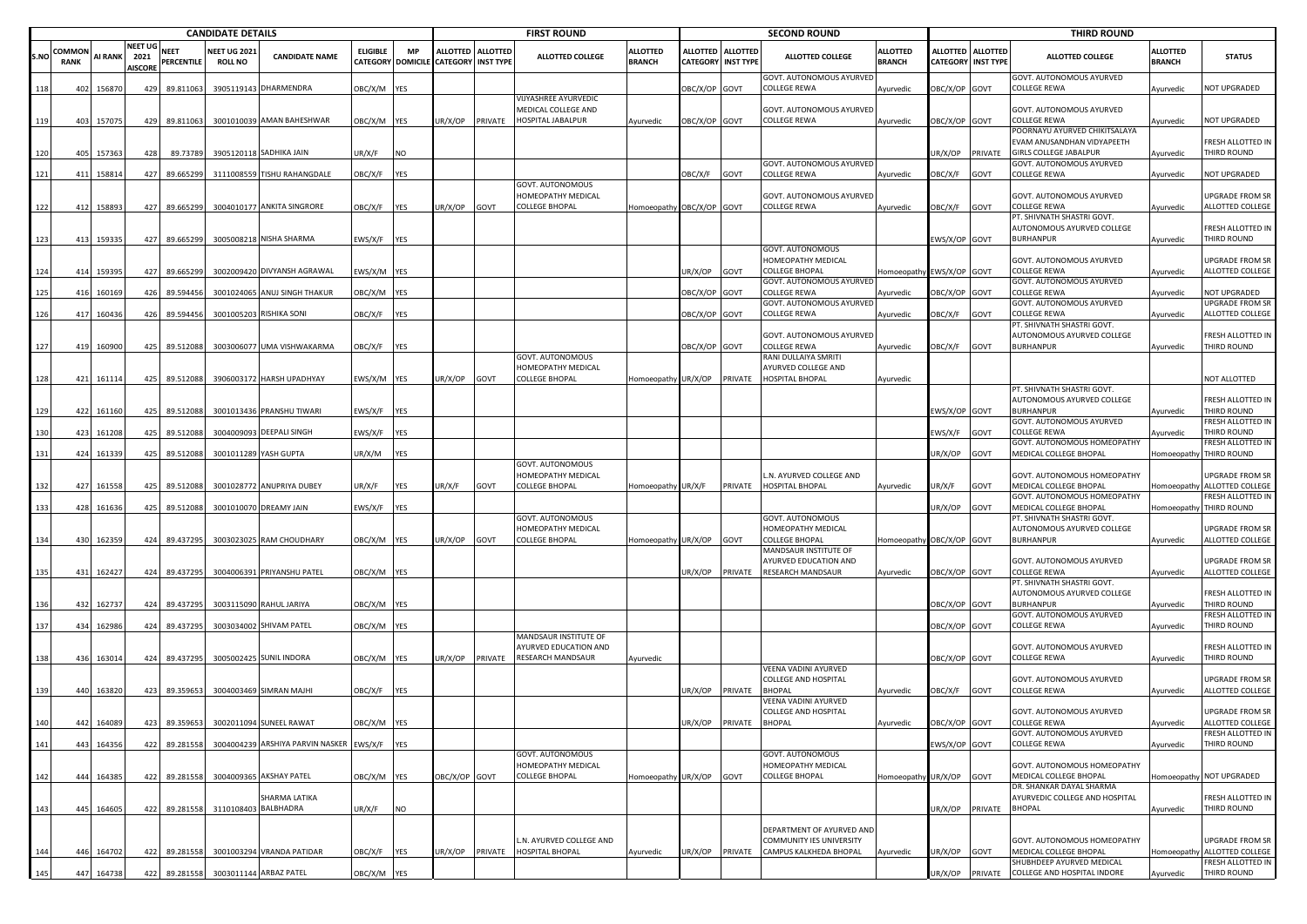|            |                       |                            |                                          |                                       | <b>CANDIDATE DETAILS</b>             |                                                                               |                        |            |                                      |                   | <b>FIRST ROUND</b>                                                        |                                  |                 |                                              | <b>SECOND ROUND</b>                                                   |                                  |                             |                                     | <b>THIRD ROUND</b>                                                                         |                                  |                                                                     |
|------------|-----------------------|----------------------------|------------------------------------------|---------------------------------------|--------------------------------------|-------------------------------------------------------------------------------|------------------------|------------|--------------------------------------|-------------------|---------------------------------------------------------------------------|----------------------------------|-----------------|----------------------------------------------|-----------------------------------------------------------------------|----------------------------------|-----------------------------|-------------------------------------|--------------------------------------------------------------------------------------------|----------------------------------|---------------------------------------------------------------------|
| S.NO       | COMMOI<br><b>RANK</b> | AI RANK                    | <b>NEET UG</b><br>2021<br><b>AISCORI</b> | <b>NEET</b><br>PERCENTILE             | <b>NEET UG 202</b><br><b>ROLL NO</b> | <b>CANDIDATE NAME</b>                                                         | <b>ELIGIBLE</b>        | <b>MP</b>  | CATEGORY DOMICILE CATEGORY INST TYPE | ALLOTTED ALLOTTED | <b>ALLOTTED COLLEGE</b>                                                   | <b>ALLOTTED</b><br><b>BRANCH</b> | <b>ALLOTTED</b> | <b>ALLOTTED</b><br><b>CATEGORY INST TYPE</b> | <b>ALLOTTED COLLEGE</b>                                               | <b>ALLOTTED</b><br><b>BRANCH</b> | ALLOTTED<br><b>CATEGORY</b> | <b>ALLOTTED</b><br><b>INST TYPE</b> | <b>ALLOTTED COLLEGE</b>                                                                    | <b>ALLOTTED</b><br><b>BRANCH</b> | <b>STATUS</b>                                                       |
| 146        | 449                   | 165068                     | 422                                      | 89.281558                             |                                      | 3003112168 GOVIND KUMAR PARMAR EWS/X/M YES                                    |                        |            |                                      |                   |                                                                           |                                  | UR/X/OP         | PRIVATE                                      | N. AYURVED COLLEGE AND<br><b>IOSPITAL BHOPAL</b>                      | Ayurvedic                        | JR/X/OP                     | PRIVATE                             | SHUBHDEEP AYURVED MEDICAL<br>COLLEGE AND HOSPITAL INDORE                                   | Ayurvedic                        | JPGRADE FROM SR<br>ALLOTTED COLLEGE                                 |
| 147        | 451                   | 165599                     | 421                                      | 89.202686                             |                                      | 3003004178 SHRUTI YADAV                                                       | OBC/X/F                | YES        | JR/X/OP                              | PRIVATE           | MANSAROVAR AYURVEDIC<br>MEDICAL COLLEGE BHOPAL                            | Ayurvedic                        | JR/X/OP         | PRIVATE                                      | RANI DULLAIYA SMRITI<br>AYURVED COLLEGE AND<br><b>IOSPITAL BHOPAL</b> | Ayurvedic                        | DBC/X/F PRIVATE             |                                     | SHUBHDEEP AYURVED MEDICAL<br>COLLEGE AND HOSPITAL INDORE                                   | Ayurvedic                        | RESH ALLOTTED IN<br>THIRD ROUND                                     |
| 148        | 453                   | 165767                     | 421                                      | 89.202686                             |                                      | 3002002539 NAVNEET KUSHWANSH                                                  | OBC/X/M YES            |            |                                      |                   | RANI DULLAIYA SMRITI                                                      |                                  |                 |                                              | RANI DULLAIYA SMRITI                                                  |                                  |                             |                                     |                                                                                            |                                  | NOT ALLOTTED                                                        |
| 149        | 455                   | 165900                     | 421                                      | 89.202686                             |                                      | 3001006310 SHRUTI JAIN                                                        | EWS/X/F                | <b>YES</b> | JR/X/OP                              | PRIVATE           | AYURVED COLLEGE AND<br><b>HOSPITAL BHOPAL</b>                             | Ayurvedic                        | UR/X/OP         | PRIVATE                                      | AYURVED COLLEGE AND<br>HOSPITAL BHOPAL                                | Ayurvedic                        | JR/X/OP                     | PRIVATE                             | RANI DULLAIYA SMRITI AYURVED<br>COLLEGE AND HOSPITAL BHOPAL                                | Ayurvedic                        | NOT UPGRADED                                                        |
| 150        | 457                   | 166222                     | 421                                      | 89.202686                             |                                      | 3003010202 YOGESH PATIDAR                                                     | OBC/X/M YES            |            |                                      |                   |                                                                           |                                  |                 |                                              |                                                                       |                                  | BC/X/OP PRIVATE             |                                     | SHUBHDEEP AYURVED MEDICAL<br>COLLEGE AND HOSPITAL INDORE                                   | vyurvedic                        | FRESH ALLOTTED IN<br>THIRD ROUND                                    |
| 151        | 458                   | 16624                      | 421                                      | 89.202686                             |                                      | 3003104245 IBRAHIM KHAN                                                       | OBC/X/M YES            |            |                                      |                   |                                                                           |                                  |                 |                                              |                                                                       |                                  | JR/X/OP                     | GOVT                                | GOVT. AUTONOMOUS HOMEOPATHY<br>MEDICAL COLLEGE BHOPAL                                      | <b>Homoeopathy</b>               | RESH ALLOTTED IN<br>THIRD ROUND                                     |
| 152        |                       | 461 167278                 |                                          | 420 89.118634                         |                                      | 3003114280 MITALI MANDLOI                                                     | EWS/X/F YES            |            |                                      |                   | GOVT. AUTONOMOUS                                                          |                                  |                 |                                              | GOVT. AUTONOMOUS                                                      |                                  |                             |                                     |                                                                                            |                                  | NOT ALLOTTED                                                        |
| 153        | 462                   | 167416                     | 420                                      | 89.118634                             |                                      | 4411005378 SHYAM KISHORE                                                      | OBC/X/M YES            |            | DBC/X/OP GOVT                        |                   | HOMEOPATHY MEDICAL<br>COLLEGE BHOPAL                                      | Homoeopathy UR/X/OP              |                 | GOVT                                         | HOMEOPATHY MEDICAL<br>COLLEGE BHOPAL                                  | Homoeopathy                      | JR/X/OP                     | GOVT                                | GOVT. AUTONOMOUS HOMEOPATHY<br>MEDICAL COLLEGE BHOPAL<br>L.N. AYURVED COLLEGE AND HOSPITAL |                                  | omoeopathy NOT UPGRADED<br>RESH ALLOTTED IN                         |
| 154        | 465                   | 167748                     | 420                                      | 89.118634                             | 3003022240 MANISH                    |                                                                               | OBC/X/M YES            |            |                                      |                   | GOVT. AUTONOMOUS                                                          |                                  |                 |                                              | R. N. KAPOOR MEMORIAL                                                 |                                  | JR/X/OP                     | PRIVATE                             | <b>BHOPAL</b><br>R. N. KAPOOR MEMORIAL AYURVEDIC                                           | Ayurvedic                        | THIRD ROUND                                                         |
| 155        | 466                   | 167775                     | 420                                      | 89.118634                             | 3002013197 SUMIT JHA                 |                                                                               | OBC/X/M YES            |            | OBC/X/OP GOVT                        |                   | HOMEOPATHY MEDICAL<br><b>COLLEGE BHOPAL</b>                               | Homoeopathy UR/X/OP              |                 | PRIVATE                                      | AYURVEDIC MEDICAL COLLEGE<br>AND HOSPITAL INDORE                      | Ayurvedic                        | JR/X/OP                     | PRIVATE                             | MEDICAL COLLEGE AND HOSPITAL<br><b>INDORE</b>                                              | Ayurvedic                        | <b>NOT UPGRADED</b>                                                 |
|            |                       |                            |                                          |                                       |                                      |                                                                               |                        |            |                                      |                   | GOVT. AUTONOMOUS<br>HOMEOPATHY MEDICAL                                    |                                  |                 |                                              | GOVT. AUTONOMOUS<br>HOMEOPATHY MEDICAL                                |                                  |                             |                                     | GOVT. AUTONOMOUS HOMEOPATHY                                                                |                                  |                                                                     |
| 156        | 468                   | 168320                     | 419                                      | 89.040474                             |                                      | 3003102598 SAKSHI PATIDAR                                                     | OBC/X/F                | <b>YES</b> | OBC/X/F                              | GOVT              | COLLEGE BHOPAL<br>RANI DULLAIYA SMRITI<br>AYURVED COLLEGE AND             | Homoeopathy UR/X/OP              |                 | GOVT                                         | <b>COLLEGE BHOPAL</b><br>RANI DULLAIYA SMRITI<br>AYURVED COLLEGE AND  | Iomoeopathy UR/X/OP              |                             | GOVT                                | MEDICAL COLLEGE BHOPAL                                                                     |                                  | Iomoeopathy NOT UPGRADED                                            |
| - 157      | 469                   | 168883                     | 419                                      | 89.04047                              |                                      | 3001026227 RENEEKA NEMA                                                       | OBC/X/F                | YES        | JR/X/OP                              | PRIVATE           | <b>HOSPITAL BHOPAL</b><br>L.N. AYURVED COLLEGE AND                        | Ayurvedic                        | UR/X/OP         | PRIVATE                                      | <b>IOSPITAL BHOPAL</b>                                                | Ayurvedic                        |                             |                                     |                                                                                            |                                  | <b>JOT ALLOTTED</b>                                                 |
| 158        | 470                   | 168993                     | 419                                      | 89.040474                             |                                      | 3002012077 GOPAL SONI                                                         | OBC/X/M YES            |            | JR/X/OP                              | PRIVATE           | HOSPITAL BHOPAL                                                           | Ayurvedic                        |                 |                                              | GOVT. AUTONOMOUS                                                      |                                  |                             |                                     |                                                                                            |                                  | <b>JOT ALLOTTED</b>                                                 |
| 159        | 471                   | 169271                     | 418                                      | 88.96471                              |                                      | 3006005064 PRAKHAR TIWARI                                                     | UR/X/M                 | <b>YES</b> |                                      |                   | GOVT. AUTONOMOUS                                                          |                                  | UR/X/OP         | GOVT                                         | HOMEOPATHY MEDICAL<br>COLLEGE BHOPAL<br>GOVT. AUTONOMOUS              | Homoeopath                       |                             |                                     |                                                                                            |                                  | NOT ALLOTTED                                                        |
| 160        | 472                   | 169362                     | 418                                      | 88.96471                              |                                      | 3003101380 VIKARAM PRATAP SINGH                                               | OBC/X/M                | <b>YES</b> | DBC/X/OP GOVT                        |                   | HOMEOPATHY MEDICAL<br>COLLEGE BHOPAL                                      | Homoeopathy UR/X/OP              |                 | GOVT                                         | HOMEOPATHY MEDICAL<br>COLLEGE BHOPAL                                  | Homoeopathy                      | UR/X/OP                     | GOVT                                | GOVT. AUTONOMOUS HOMEOPATHY<br>MEDICAL COLLEGE BHOPAL                                      |                                  | Iomoeopathy NOT UPGRADED                                            |
| 161        | 473                   | 169440                     | 418                                      | 88.96471                              |                                      | 3003120157 JEEVAN PATIDAR                                                     | OBC/X/M YES            |            |                                      |                   |                                                                           |                                  |                 |                                              |                                                                       |                                  |                             |                                     |                                                                                            |                                  | NOT ALLOTTED                                                        |
| 162        | 474                   | 169609                     | 418                                      | 88.9647                               | 3003133288 SUNIL DOD                 |                                                                               | OBC/X/M YES            |            |                                      |                   |                                                                           |                                  | UR/X/OP         | GOVT                                         | GOVT. AUTONOMOUS<br>HOMEOPATHY MEDICAL<br>COLLEGE BHOPAL              | Homoeopath                       | UR/X/OP                     | GOVT                                | GOVT. AUTONOMOUS HOMEOPATHY<br>MEDICAL COLLEGE BHOPAL                                      |                                  | Iomoeopathy NOT UPGRADED                                            |
| 163        | 475                   | 169659                     | 418                                      | 88.96471                              |                                      | 3001028386 AYUSHI GOUR                                                        | OBC/X/F                | <b>YES</b> |                                      |                   |                                                                           |                                  | UR/X/OP         | PRIVATE                                      | L.N. AYURVED COLLEGE AND<br>HOSPITAL BHOPAL                           | Ayurvedic                        | JR/X/OP                     | PRIVATE                             | L.N. AYURVED COLLEGE AND HOSPITAI<br><b>BHOPAL</b>                                         | Ayurvedic                        | <b>NOT UPGRADED</b>                                                 |
|            |                       |                            |                                          |                                       |                                      |                                                                               |                        |            |                                      |                   |                                                                           |                                  |                 |                                              | GOVT. AUTONOMOUS<br><b>IOMEOPATHY MEDICAL</b>                         |                                  |                             |                                     | GOVT. AUTONOMOUS HOMEOPATHY                                                                |                                  |                                                                     |
| 164        | 476                   | 169803                     | 418                                      | 88.96471                              |                                      | 3001017128 PRAGATI NAMDEV                                                     | OBC/X/F                | <b>YES</b> |                                      |                   | DEPARTMENT OF AYURVED<br>AND COMMUNITY IES                                |                                  | UR/X/OP         | GOVT                                         | COLLEGE BHOPAL<br>GOVT. AUTONOMOUS                                    | Homoeopathy UR/X/OP GOVT         |                             |                                     | MEDICAL COLLEGE BHOPAL                                                                     |                                  | Homoeopathy NOT UPGRADED                                            |
| 165        | 478                   | 170851                     | 417                                      | 88.886421                             | 3006004455 GUPTA                     | SHUBHAM KUMAR                                                                 | EWS/X/M YES            |            | JR/X/OP                              | PRIVATE           | UNIVERSITY CAMPUS<br>KALKHEDA BHOPAL                                      | Ayurvedic                        | UR/X/OP         | GOVT                                         | HOMEOPATHY MEDICAL<br>COLLEGE BHOPAL                                  | Iomoeopathy UR/X/OP              |                             | GOVT                                | GOVT. AUTONOMOUS HOMEOPATHY<br>MEDICAL COLLEGE BHOPAL                                      |                                  | Iomoeopathy NOT UPGRADED                                            |
| 166        | 479                   | 170868                     | 417                                      | 88.886421                             |                                      | 3003013238 SANCHALI GUPTA                                                     | EWS/X/F                | <b>YES</b> | IR/X/OP                              | PRIVATE           | R. N. KAPOOR MEMORIAL<br>AYURVEDIC MEDICAL COLLEGE<br>AND HOSPITAL INDORE | Ayurvedic                        |                 |                                              |                                                                       |                                  |                             |                                     |                                                                                            |                                  | NOT ALLOTTED                                                        |
|            |                       |                            |                                          |                                       |                                      |                                                                               |                        |            |                                      |                   | GOVT. AUTONOMOUS<br>HOMEOPATHY MEDICAL                                    |                                  |                 |                                              | GOVT. AUTONOMOUS<br>HOMEOPATHY MEDICAL                                |                                  |                             |                                     | GOVT. AUTONOMOUS HOMEOPATHY                                                                |                                  | JPGRADE FROM SR                                                     |
| 168<br>169 | 481<br>482<br>483     | 171044<br>171092<br>171197 | 417<br>417                               | 88.88642<br>417 88.886421<br>88.88642 | 300201715                            | 3004007195 ANJALI JAIN<br>3001007188 RAJAT SINGH SENGAR<br><b>GAURI GOYAL</b> | EWS/X/F<br>EWS/X/M YES | <b>YES</b> | WS/X/F                               | GOVT              | <b>COLLEGE BHOPAL</b>                                                     | Homoeopathy EWS/X/F              |                 | GOVT                                         | <b>COLLEGE BHOPAL</b>                                                 | Homoeopathy UR/X/OP              |                             | GOVT                                | MEDICAL COLLEGE BHOPAL                                                                     |                                  | Homoeopathy ALLOTTED COLLEGE<br><b>NOT ALLOTTED</b><br>NOT ALLOTTED |
|            |                       |                            |                                          |                                       |                                      |                                                                               | EWS/X/F                | <b>YES</b> |                                      |                   |                                                                           |                                  |                 |                                              | GOVT. AUTONOMOUS<br><b>IOMEOPATHY MEDICAL</b>                         |                                  |                             |                                     | GOVT. AUTONOMOUS HOMEOPATHY                                                                |                                  | <b>JPGRADE FROM SR</b>                                              |
| 170        | 485                   | 171266                     | 417                                      | 88.886421                             |                                      | 3111112131 PURVAJA FOLE                                                       | OBC/X/F                | YES        |                                      |                   |                                                                           |                                  | OBC/X/F         | GOVT                                         | COLLEGE BHOPAL                                                        | Homoeopathy UR/X/OP GOVT         |                             |                                     | MEDICAL COLLEGE BHOPAL<br>R. N. KAPOOR                                                     |                                  | Homoeopathy ALLOTTED COLLEGE                                        |
| 171<br>172 | 488<br>490            | 171461<br>171709           | 417<br>416                               | 88.886421<br>88.80716                 |                                      | 3003108076 ADNAN AHMED SHAIKH<br>3003110123 ASHOK RATHORE                     | UR/X/M<br>OBC/X/M YES  | <b>YES</b> |                                      |                   |                                                                           |                                  |                 |                                              |                                                                       |                                  | JR/X/OP                     | PRIVATE                             | MEDICAL COLLEGE AND HOSPITAL<br>INDORE                                                     | Ayurvedic                        | FRESH ALLOTTED IN<br>THIRD ROUND<br>NOT ALLOTTED                    |
|            |                       |                            |                                          |                                       |                                      |                                                                               |                        |            |                                      |                   | SHUBHDEEP AYURVED                                                         |                                  |                 |                                              | SHUBHDEEP AYURVED MEDICAL                                             |                                  |                             |                                     |                                                                                            |                                  |                                                                     |
| 173        | 492                   | 171795                     | 416                                      | 88.80716                              |                                      | 3003003313 VIDHYA PATIDAR                                                     | OBC/X/F                | <b>YES</b> | JR/X/OP                              | PRIVATE           | MEDICAL COLLEGE AND<br>HOSPITAL INDORE                                    | Ayurvedic                        | UR/X/OP         | PRIVATE                                      | <b>COLLEGE AND HOSPITAL</b><br><b>INDORE</b>                          | Ayurvedic                        | JR/X/OP PRIVATE             |                                     | SHUBHDEEP AYURVED MEDICAL<br>COLLEGE AND HOSPITAL INDORE                                   | Ayurvedic                        | <b>NOT UPGRADED</b>                                                 |
| 174        | 493                   | 171838                     | 416                                      | 88.80716                              |                                      | 3001002252 PALAK RAJPUT                                                       | UR/X/F                 | <b>YES</b> |                                      |                   |                                                                           |                                  | UR/X/F          | GOVT                                         | GOVT. AUTONOMOUS<br>HOMEOPATHY MEDICAL<br>COLLEGE BHOPAL              | Homoeopathy UR/X/F               |                             | GOVT                                | GOVT. AUTONOMOUS HOMEOPATHY<br>MEDICAL COLLEGE BHOPAL                                      |                                  | Homoeopathy NOT UPGRADED                                            |
| 175        | 494                   | 171852                     | 416                                      | 88.80716                              |                                      | 3003123167 ABHINANDAN MALVIYA                                                 | OBC/X/M YES            |            |                                      |                   | GOVT. AUTONOMOUS                                                          |                                  |                 |                                              | GOVT. AUTONOMOUS                                                      |                                  |                             |                                     |                                                                                            |                                  | NOT ALLOTTED                                                        |
| 176        | 495                   | 172010                     | 416                                      | 88.80716                              |                                      | 3004008128 SAKSHI SINGH SENGAR                                                | EWS/X/F                | <b>YES</b> | EWS/X/F                              | GOVT              | HOMEOPATHY MEDICAL<br><b>COLLEGE BHOPAL</b>                               | Homoeopathy EWS/X/F              |                 | GOVT                                         | HOMEOPATHY MEDICAL<br><b>COLLEGE BHOPAL</b>                           | Homoeopathy                      | UR/X/OP                     | GOVT                                | GOVT. AUTONOMOUS HOMEOPATHY<br>MEDICAL COLLEGE BHOPAL                                      |                                  | <b>UPGRADE FROM SR</b><br>Iomoeopathy ALLOTTED COLLEGE              |
| 177        |                       | 496 172019                 | 416                                      | 88.80716                              |                                      | 3003017253 IMRAN PATEL                                                        | OBC/X/M YES            |            |                                      |                   |                                                                           |                                  |                 |                                              |                                                                       |                                  | OBC/X/OP GOVT               |                                     | GOVT. AUTONOMOUS HOMEOPATHY<br>MEDICAL COLLEGE BHOPAL                                      |                                  | RESH ALLOTTED IN<br>Homoeopathy THIRD ROUND                         |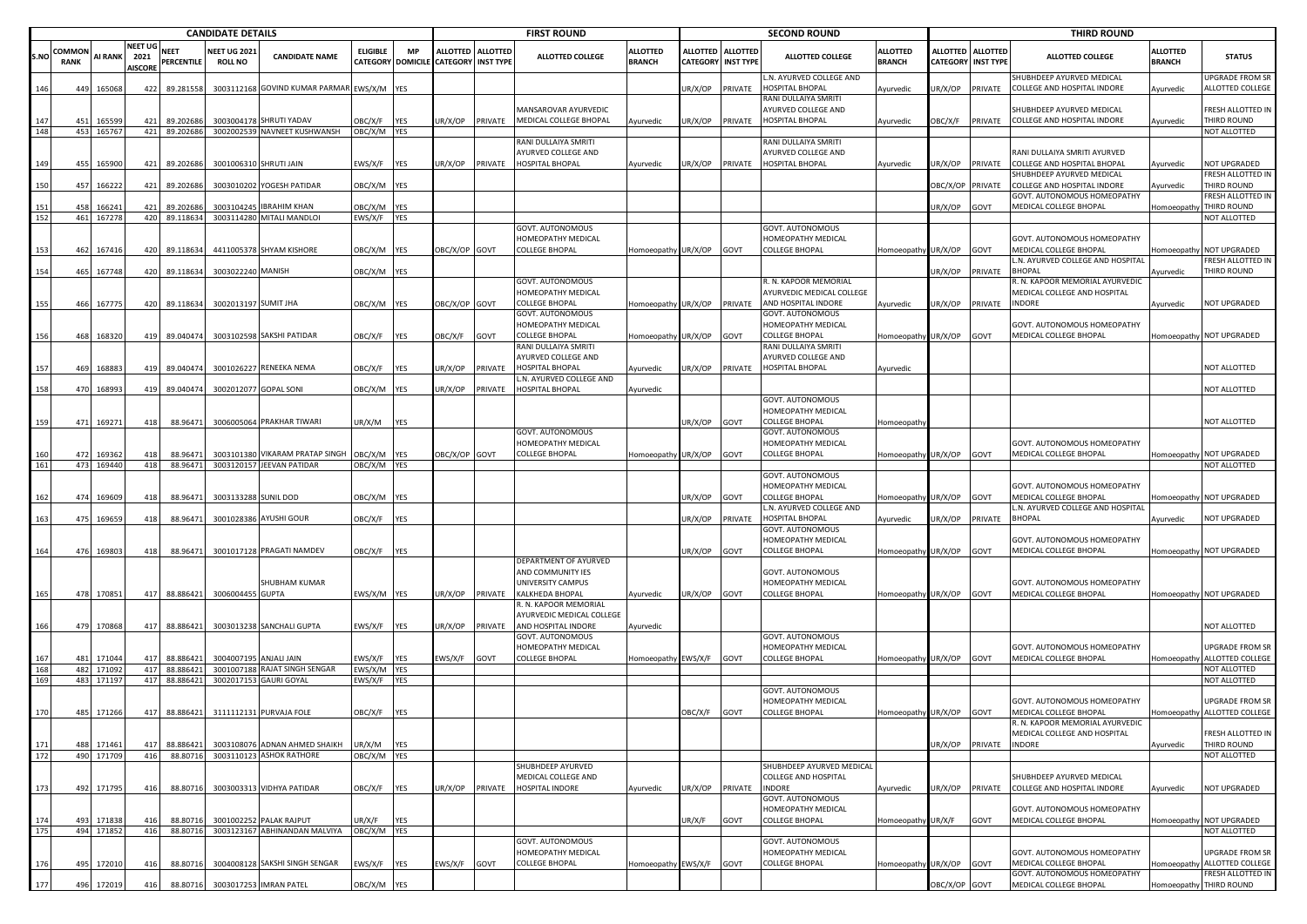|            |                       | <b>CANDIDATE DETAILS</b> |  |                                          |                                  |                                       |                                                 |                        |                   | <b>FIRST ROUND</b>                   |                   |                                                                 |                                  | <b>SECOND ROUND</b>                          |                 |                                                                 |                                  | <b>THIRD ROUND</b>          |                                     |                                                             |                                  |                                   |
|------------|-----------------------|--------------------------|--|------------------------------------------|----------------------------------|---------------------------------------|-------------------------------------------------|------------------------|-------------------|--------------------------------------|-------------------|-----------------------------------------------------------------|----------------------------------|----------------------------------------------|-----------------|-----------------------------------------------------------------|----------------------------------|-----------------------------|-------------------------------------|-------------------------------------------------------------|----------------------------------|-----------------------------------|
| S.NO       | OMMON:<br><b>RANK</b> | <b>AI RANK</b>           |  | <b>NEET UG</b><br>2021<br><b>AISCORE</b> | <b>NEET</b><br><b>PERCENTILE</b> | <b>NEET UG 2021</b><br><b>ROLL NO</b> | <b>CANDIDATE NAME</b>                           | <b>ELIGIBLE</b>        | <b>MP</b>         | CATEGORY DOMICILE CATEGORY INST TYPE | ALLOTTED ALLOTTED | <b>ALLOTTED COLLEGE</b>                                         | <b>ALLOTTED</b><br><b>BRANCH</b> | <b>ALLOTTED</b><br><b>CATEGORY INST TYPE</b> | <b>ALLOTTED</b> | <b>ALLOTTED COLLEGE</b>                                         | <b>ALLOTTED</b><br><b>BRANCH</b> | ALLOTTED<br><b>CATEGORY</b> | <b>ALLOTTED</b><br><b>INST TYPE</b> | <b>ALLOTTED COLLEGE</b>                                     | <b>ALLOTTED</b><br><b>BRANCH</b> | <b>STATUS</b>                     |
| 178        | 497                   | 17218                    |  | 416                                      | 88.80716                         | 4410002161                            | <b>SHIVANGI</b>                                 | OBC/X/F                | <b>YES</b>        | OBC/X/F                              | GOVT              | GOVT. AUTONOMOUS<br>HOMEOPATHY MEDICAL<br><b>COLLEGE BHOPAL</b> | Homoeopathy OBC/X/F              |                                              | GOVT            | GOVT. AUTONOMOUS<br>HOMEOPATHY MEDICAL<br><b>COLLEGE BHOPAL</b> | Homoeopathy OBC/X/F              |                             | GOVT                                | GOVT. AUTONOMOUS HOMEOPATHY<br>MEDICAL COLLEGE BHOPAL       |                                  | Homoeopathy NOT UPGRADED          |
|            | 498                   | 17221                    |  | 416                                      | 88.80716                         | 300200823                             | AKANSHA RATHOR                                  | OBC/X/F                | <b>YES</b>        |                                      |                   |                                                                 |                                  |                                              |                 |                                                                 |                                  |                             |                                     |                                                             |                                  | NOT ALLOTTED                      |
| 180        |                       | 499 172493               |  | 416                                      | 88.80716                         |                                       | 3003026133 MOIN KHAN                            | OBC/X/M YES            |                   |                                      |                   |                                                                 |                                  |                                              |                 |                                                                 |                                  |                             |                                     |                                                             |                                  | NOT ALLOTTED                      |
|            |                       |                          |  |                                          |                                  |                                       |                                                 |                        |                   |                                      |                   |                                                                 |                                  |                                              |                 | <b>GOVT. AUTONOMOUS</b>                                         |                                  |                             |                                     |                                                             |                                  |                                   |
|            | 501                   | 17297                    |  | 415                                      | 88.72259                         | 3004019290                            | UTKARSH PATEL                                   | OBC/X/M YES            |                   |                                      |                   |                                                                 |                                  | OBC/X/OP GOVT                                |                 | <b>IOMEOPATHY MEDICAL</b><br><b>COLLEGE BHOPAL</b>              |                                  | OBC/X/OP GOVT               |                                     | GOVT. AUTONOMOUS HOMEOPATHY<br>MEDICAL COLLEGE BHOPAL       |                                  | Homoeopathy NOT UPGRADED          |
| 181<br>182 |                       | 502 173026               |  | 415                                      | 88.72259                         | 3003016078                            | <b>ABHISHEK YADAV</b>                           | OBC/X/M YES            |                   |                                      |                   |                                                                 |                                  |                                              |                 |                                                                 | Homoeopathy                      |                             |                                     |                                                             |                                  | NOT ALLOTTED                      |
| 183        |                       | 504 173201               |  | 415                                      | 88.72259                         | 4405005454                            | PRAGYA PRIYA                                    | UR/X/F                 | <b>NO</b>         |                                      |                   |                                                                 |                                  |                                              |                 |                                                                 |                                  |                             |                                     |                                                             |                                  | NOT ALLOTTED                      |
|            |                       |                          |  |                                          |                                  |                                       |                                                 |                        |                   |                                      |                   | GOVT. AUTONOMOUS                                                |                                  |                                              |                 | GOVT. AUTONOMOUS                                                |                                  |                             |                                     |                                                             |                                  |                                   |
|            |                       |                          |  |                                          |                                  |                                       |                                                 |                        |                   |                                      |                   | HOMEOPATHY MEDICAL                                              |                                  |                                              |                 | HOMEOPATHY MEDICAL                                              |                                  |                             |                                     | GOVT. AUTONOMOUS HOMEOPATHY                                 |                                  |                                   |
| 184        | 505                   | 17321                    |  | 415                                      | 88.72259                         | 300500301                             | <b>HAMZA ALI</b>                                | EWS/X/M                | <b>YES</b>        | WS/X/OP GOVT                         |                   | <b>COLLEGE BHOPAL</b>                                           | Homoeopathy EWS/X/OP GOVT        |                                              |                 | <b>COLLEGE BHOPAL</b>                                           | Homoeopathy EWS/X/OP GOVT        |                             |                                     | MEDICAL COLLEGE BHOPAL                                      |                                  | Homoeopathy NOT UPGRADED          |
| 185        |                       | 506 173753               |  | 415                                      | 88.72259                         | 3111106331 LUMANSHA                   |                                                 | OBC/X/F                | <b>YES</b>        |                                      |                   |                                                                 |                                  |                                              |                 |                                                                 |                                  |                             |                                     |                                                             |                                  | NOT ALLOTTED                      |
| 186        |                       | 507 17430                |  |                                          | 414 88.640933                    | 3003111208                            | SAKSHI SHARMA                                   | EWS/X/F                | YES               |                                      |                   |                                                                 |                                  |                                              |                 |                                                                 |                                  |                             |                                     | SHUBHDEEP AYURVED MEDICAL                                   |                                  | NOT ALLOTTED<br>FRESH ALLOTTED IN |
| 187        | 509                   | 175498                   |  | 413                                      | 88.563486                        |                                       | 3003003409 RISHIKA RAI                          | OBC/X/F                | YES               |                                      |                   |                                                                 |                                  |                                              |                 |                                                                 |                                  | <b>DBC/X/F</b>              |                                     | PRIVATE COLLEGE AND HOSPITAL INDORE                         | Ayurvedic                        | THIRD ROUND                       |
|            |                       |                          |  |                                          |                                  |                                       |                                                 |                        |                   |                                      |                   |                                                                 |                                  |                                              |                 | GOVT. AUTONOMOUS                                                |                                  |                             |                                     |                                                             |                                  |                                   |
|            |                       |                          |  |                                          |                                  |                                       |                                                 |                        |                   |                                      |                   |                                                                 |                                  |                                              |                 | HOMEOPATHY MEDICAL                                              |                                  |                             |                                     |                                                             |                                  |                                   |
| 188        | 513                   | 176065                   |  | 413                                      | 88.563486                        |                                       | 3001010407 PRANJHAL NEPIE                       | EWS/X/F YES            |                   |                                      |                   |                                                                 |                                  | EWS/X/F                                      | GOVT            | COLLEGE BHOPAL                                                  | Iomoeopath                       |                             |                                     |                                                             |                                  | NOT ALLOTTED                      |
|            |                       |                          |  |                                          |                                  |                                       |                                                 |                        |                   |                                      |                   |                                                                 |                                  |                                              |                 | SHUBHDEEP AYURVED MEDICAL                                       |                                  |                             |                                     |                                                             |                                  |                                   |
|            |                       |                          |  |                                          |                                  |                                       |                                                 |                        |                   |                                      |                   |                                                                 |                                  |                                              |                 | COLLEGE AND HOSPITAL                                            |                                  |                             |                                     | SHUBHDEEP AYURVED MEDICAL                                   |                                  |                                   |
| 190        | 515                   | 17684<br>517 177129      |  | 412<br>412                               | 88.4856<br>88.48565              | 300500331                             | <b>ANJUM NAGORI</b><br>3001013143 PAWAN TOMAR   | OBC/X/F<br>OBC/X/M YES | <b>YES</b>        |                                      |                   |                                                                 |                                  | JR/X/OP                                      | PRIVATE         | <b>INDORE</b>                                                   | Ayurvedic                        | JR/X/OP                     | PRIVATE                             | COLLEGE AND HOSPITAL INDORE                                 | Ayurvedic                        | NOT UPGRADED<br>NOT ALLOTTED      |
|            |                       |                          |  |                                          |                                  |                                       |                                                 |                        |                   |                                      |                   |                                                                 |                                  |                                              |                 | <b>MANSAROVAR AYURVEDIC</b>                                     |                                  |                             |                                     | SRI SAI INSTITUTE OF AYURVEDIC                              |                                  | <b>UPGRADE FROM SR</b>            |
| 19'        | 519                   | 17734                    |  | 412                                      | 88.4856                          | 300101526                             | DEEPANJALI MISHRA                               | JR/X/F                 | <b>YES</b>        |                                      |                   |                                                                 |                                  | UR/X/F                                       | PRIVATE         | MEDICAL COLLEGE BHOPAL                                          | Ayurvedic                        | JR/X/F                      | PRIVATE                             | RESEARCH AND MEDICINE BHOPAL                                | Ayurvedic                        | ALLOTTED COLLEGE                  |
| 192        |                       | 521 177920               |  | 411                                      | 88.407166                        |                                       | 3003110101 RAHUL MEENA                          | OBC/X/M YES            |                   |                                      |                   |                                                                 |                                  |                                              |                 |                                                                 |                                  |                             |                                     |                                                             |                                  | NOT ALLOTTED                      |
|            |                       |                          |  |                                          |                                  |                                       |                                                 |                        |                   |                                      |                   | GOVT. AUTONOMOUS                                                |                                  |                                              |                 | RANI DULLAIYA SMRITI                                            |                                  |                             |                                     |                                                             |                                  |                                   |
|            |                       |                          |  |                                          |                                  |                                       |                                                 |                        |                   |                                      |                   | HOMEOPATHY MEDICAL                                              |                                  |                                              |                 | <b>AYURVED COLLEGE AND</b>                                      |                                  |                             |                                     | .N. AYURVED COLLEGE AND HOSPITAL                            |                                  | <b>UPGRADE FROM SR</b>            |
| 193<br>194 | 524                   | 17827<br>525 178286      |  | 411                                      | 88.407166                        |                                       | 3001002403 NIKITA MEWADA<br><b>SIMRAN ARORA</b> | OBC/X/F                | YES               | <b>DBC/X/F</b>                       | GOVT              | <b>COLLEGE BHOPAL</b>                                           | Homoeopathy UR/X/OP              |                                              | PRIVATE         | HOSPITAL BHOPAL                                                 | Ayurvedic                        | JR/X/OP                     | PRIVATE                             | <b>BHOPAL</b>                                               | Ayurvedic                        | ALLOTTED COLLEGE                  |
| 195        |                       | 526 17830                |  |                                          | 411 88.407166<br>411 88.407166   | 300310700<br>3001002077               | <b>RICHA THAKUR</b>                             | EWS/X/F<br>UR/X/F      | YES<br><b>YES</b> |                                      |                   |                                                                 |                                  |                                              |                 |                                                                 |                                  |                             |                                     |                                                             |                                  | NOT ALLOTTED<br>NOT ALLOTTED      |
|            |                       |                          |  |                                          |                                  |                                       |                                                 |                        |                   |                                      |                   | GOVT. AUTONOMOUS                                                |                                  |                                              |                 | GOVT. AUTONOMOUS                                                |                                  |                             |                                     |                                                             |                                  |                                   |
| 196        | 527                   | 178383                   |  | 411                                      | 88.407166                        |                                       | 3004011117 SHEETAL KUSHWAHA                     | OBC/X/F                | <b>YES</b>        | <b>DBC/X/F</b>                       | GOVT              | HOMEOPATHY MEDICAL<br><b>COLLEGE BHOPAL</b>                     | Homoeopathy OBC/X/F              |                                              | GOVT            | HOMEOPATHY MEDICAL<br><b>COLLEGE BHOPAL</b>                     | <b>Homoeopathy</b>               | OBC/X/F                     | GOVT                                | GOVT. AUTONOMOUS HOMEOPATHY<br>MEDICAL COLLEGE BHOPAL       |                                  | Homoeopathy NOT UPGRADED          |
|            |                       |                          |  |                                          |                                  |                                       |                                                 |                        |                   |                                      |                   |                                                                 |                                  |                                              |                 | GOVT. AUTONOMOUS                                                |                                  |                             |                                     |                                                             |                                  |                                   |
|            |                       |                          |  |                                          |                                  |                                       |                                                 |                        |                   |                                      |                   |                                                                 |                                  |                                              |                 | HOMEOPATHY MEDICAL                                              |                                  |                             |                                     | L.N. AYURVED COLLEGE AND HOSPITAI                           |                                  | FRESH ALLOTTED IN                 |
| 197        |                       | 528 178449               |  | 411                                      | 88.407166                        |                                       | 3003009100 DIVYA BARFA                          | OBC/X/F                | <b>YES</b>        |                                      |                   |                                                                 |                                  | OBC/X/F                                      | GOVT            | COLLEGE BHOPAL                                                  | Homoeopathy UR/X/OP              |                             | PRIVATE                             | <b>BHOPAL</b>                                               | Ayurvedic                        | THIRD ROUND                       |
|            |                       |                          |  |                                          |                                  |                                       |                                                 |                        |                   |                                      |                   | GOVT. AUTONOMOUS<br>HOMEOPATHY MEDICAL                          |                                  |                                              |                 | SAM COLLEGE OF AYURVEDIC<br>SCIENCES AND HOSPITAL               |                                  |                             |                                     |                                                             |                                  |                                   |
|            | 529                   | 17854                    |  | 411                                      | 88.407166                        |                                       | 3006007287 SHAURY PRATPA SINGH                  | OBC/X/M YES            |                   | OBC/X/OP GOVT                        |                   | <b>COLLEGE BHOPAL</b>                                           | Homoeopathy UR/X/OP              |                                              | PRIVATE         | <b>BHOPAL</b>                                                   | Ayurvedic                        |                             |                                     |                                                             |                                  | NOT ALLOTTED                      |
|            |                       |                          |  |                                          |                                  |                                       |                                                 |                        |                   |                                      |                   |                                                                 |                                  |                                              |                 |                                                                 |                                  |                             |                                     | GOVT. AUTONOMOUS HOMEOPATHY                                 |                                  | FRESH ALLOTTED IN                 |
| 199        |                       | 531 178970               |  | 411                                      | 88.407166                        |                                       | 3002012021 OM CHAPRANA                          | OBC/X/M YES            |                   |                                      |                   |                                                                 |                                  |                                              |                 |                                                                 |                                  | DBC/X/OP GOVT               |                                     | MEDICAL COLLEGE BHOPAL                                      |                                  | Homoeopathy THIRD ROUND           |
|            |                       |                          |  |                                          |                                  |                                       |                                                 |                        |                   |                                      |                   |                                                                 |                                  |                                              |                 | DISTRICT HOMEOPATHIC                                            |                                  |                             |                                     |                                                             |                                  |                                   |
|            |                       |                          |  |                                          |                                  |                                       |                                                 |                        |                   |                                      |                   |                                                                 |                                  |                                              |                 | MEDICAL COLLEGE AND                                             |                                  |                             |                                     | DISTRICT HOMEOPATHIC MEDICAL                                |                                  |                                   |
| 200        |                       | 532 179080               |  | 410                                      | 88.32415                         |                                       | 3005003233 JAY SINGH RATHORE                    | UR/X/M                 | <b>YES</b>        |                                      |                   |                                                                 |                                  | UR/X/OP                                      | PRIVATE         | HOSPITAL RATLAM<br>SHUBHDEEP AYURVED MEDICAL                    |                                  |                             |                                     | Homoeopathy UR/X/OP PRIVATE COLLEGE AND HOSPITAL RATLAM     |                                  | Homoeopathy NOT UPGRADED          |
|            |                       |                          |  |                                          |                                  |                                       |                                                 |                        |                   |                                      |                   |                                                                 |                                  |                                              |                 | COLLEGE AND HOSPITAL                                            |                                  |                             |                                     | SHUBHDEEP AYURVED MEDICAL                                   |                                  |                                   |
| 201        |                       | 538 179608               |  | 410                                      | 88.32415                         |                                       | 3003006036 ISHIKA GURJAR                        | OBC/X/F YES            |                   |                                      |                   |                                                                 |                                  | JR/X/OP                                      | PRIVATE         | <b>INDORE</b>                                                   | Ayurvedic                        | JR/X/OP                     |                                     | PRIVATE COLLEGE AND HOSPITAL INDORE                         | Ayurvedic                        | NOT UPGRADED                      |
|            |                       |                          |  |                                          |                                  |                                       |                                                 |                        |                   |                                      |                   |                                                                 |                                  |                                              |                 | RANI DULLAIYA SMRITI                                            |                                  |                             |                                     |                                                             |                                  |                                   |
|            |                       |                          |  |                                          |                                  |                                       |                                                 |                        |                   |                                      |                   | RANI DULLAIYA SMRITI                                            |                                  |                                              |                 | HOMOEOPATHY MEDICAL                                             |                                  |                             |                                     |                                                             |                                  |                                   |
|            |                       |                          |  |                                          |                                  |                                       | 3003101277 ASHUTOSH JAITWAR                     | OBC/X/M YES            |                   |                                      |                   | AYURVED COLLEGE AND                                             |                                  |                                              |                 | COLLEGE AND HOSPITAL<br><b>BHOPAL</b>                           |                                  |                             |                                     | RANI DULLAIYA SMRITI AYURVED<br>COLLEGE AND HOSPITAL BHOPAL |                                  | <b>UPGRADE FROM SR</b>            |
| 202        | 539                   | 179670                   |  | 410                                      | 88.32415                         |                                       |                                                 |                        |                   | JR/X/OP                              | PRIVATE           | HOSPITAL BHOPAL                                                 | Ayurvedic                        | UR/X/OP                                      | PRIVATE         | GOVT. AUTONOMOUS                                                | Homoeopathy UR/X/OP              |                             | PRIVATE                             |                                                             | Ayurvedic                        | ALLOTTED COLLEGE                  |
|            |                       |                          |  |                                          |                                  |                                       |                                                 |                        |                   |                                      |                   |                                                                 |                                  |                                              |                 | HOMEOPATHY MEDICAL                                              |                                  |                             |                                     | GOVT. AUTONOMOUS HOMEOPATHY                                 |                                  |                                   |
| - 203      |                       | 540 17987                |  | 410                                      | 88.32415                         | 300500443                             | ANJU PATIDAR                                    | OBC/X/F                | YES               |                                      |                   |                                                                 |                                  | <b>JBC/X/F</b>                               | GOVT            | COLLEGE BHOPAL                                                  | Homoeopathy OBC/X/F              |                             | GOVT                                | MEDICAL COLLEGE BHOPAL                                      |                                  | Homoeopathy NOT UPGRADED          |
| 204        |                       | 542 179977               |  | 410                                      | 88.32415                         | 300200631                             | AKANSHA BHARGAV                                 | EWS/X/F                | <b>YES</b>        |                                      |                   |                                                                 |                                  |                                              |                 |                                                                 |                                  |                             |                                     |                                                             |                                  | NOT ALLOTTED                      |
|            |                       |                          |  |                                          |                                  |                                       |                                                 |                        |                   |                                      |                   |                                                                 |                                  |                                              |                 | POORNAYU AYURVED                                                |                                  |                             |                                     |                                                             |                                  |                                   |
|            |                       |                          |  |                                          |                                  |                                       |                                                 |                        |                   |                                      |                   |                                                                 |                                  |                                              |                 | CHIKITSALAYA EVAM<br>ANUSANDHAN VIDYAPEETH                      |                                  |                             |                                     | MANSAROVAR AYURVEDIC MEDICAL                                |                                  | <b>UPGRADE FROM SR</b>            |
|            |                       | 180133                   |  | 410                                      | 88.32415                         |                                       | 3006005174 KALYANEE SINGH                       | OBC/X/F                | <b>YFS</b>        |                                      |                   |                                                                 |                                  | R/X/OP                                       | PRIVATE         | <b>GIRLS COLLEGE JABALPUR</b>                                   | vurvedic                         | UR/X/OP PRIVATE             |                                     | <b>COLLEGE BHOPAL</b>                                       | Ayurvedic                        | ALLOTTED COLLEGE                  |
|            |                       |                          |  |                                          |                                  |                                       |                                                 |                        |                   |                                      |                   | SHUBHDEEP AYURVED                                               |                                  |                                              |                 | SHUBHDEEP AYURVED MEDICAL                                       |                                  |                             |                                     |                                                             |                                  |                                   |
|            |                       |                          |  |                                          |                                  |                                       |                                                 |                        |                   |                                      |                   | MEDICAL COLLEGE AND                                             |                                  |                                              |                 | COLLEGE AND HOSPITAL                                            |                                  |                             |                                     | SHUBHDEEP AYURVED MEDICAL                                   |                                  |                                   |
| 206        | 546                   | 180678                   |  | 409                                      | 88.243076                        |                                       | 3003107098 SHRADDHA BADOLE                      | UR/X/F                 | <b>YES</b>        | JR/X/F                               | PRIVATE           | HOSPITAL INDORE                                                 | Ayurvedic                        | UR/X/F                                       | PRIVATE         | <b>INDORE</b>                                                   | Ayurvedic                        | JR/X/F                      | PRIVATE                             | COLLEGE AND HOSPITAL INDORE                                 | Ayurvedic                        | <b>NOT UPGRADED</b>               |
|            |                       |                          |  |                                          |                                  |                                       |                                                 |                        |                   |                                      |                   | RANI DULLAIYA SMRITI                                            |                                  |                                              |                 | RANI DULLAIYA SMRITI                                            |                                  |                             |                                     |                                                             |                                  |                                   |
|            |                       |                          |  |                                          |                                  |                                       |                                                 |                        |                   |                                      |                   | AYURVED COLLEGE AND                                             |                                  |                                              |                 | AYURVED COLLEGE AND                                             |                                  |                             |                                     | RANI DULLAIYA SMRITI AYURVED                                |                                  |                                   |
| 207        | 548                   | 181035                   |  | 409                                      | 88.243076                        |                                       | 3002006244 SAUMYA PARASHAR                      | EWS/X/F                | YES               | JR/X/OP                              | PRIVATE           | HOSPITAL BHOPAL<br>RANI DULLAIYA SMRITI                         | Ayurvedic                        | UR/X/OP                                      | PRIVATE         | <b>HOSPITAL BHOPAL</b>                                          | Ayurvedic                        | UR/X/OP                     | PRIVATE                             | COLLEGE AND HOSPITAL BHOPAL                                 | Ayurvedic                        | <b>NOT UPGRADED</b>               |
|            |                       |                          |  |                                          |                                  |                                       |                                                 |                        |                   |                                      |                   | AYURVED COLLEGE AND                                             |                                  |                                              |                 |                                                                 |                                  |                             |                                     |                                                             |                                  |                                   |
| 208        | 549                   | 181373                   |  | 409                                      | 88.243076                        |                                       | 3006004129 RAJ PATHAK                           | UR/X/M                 | YES               | JR/X/OP                              | PRIVATE           | HOSPITAL BHOPAL                                                 | Ayurvedic                        |                                              |                 |                                                                 |                                  |                             |                                     |                                                             |                                  | NOT ALLOTTED                      |
|            |                       |                          |  |                                          |                                  |                                       |                                                 |                        |                   |                                      |                   | GOVT. AUTONOMOUS                                                |                                  |                                              |                 | GOVT. AUTONOMOUS                                                |                                  |                             |                                     |                                                             |                                  |                                   |
|            |                       |                          |  |                                          |                                  |                                       |                                                 |                        |                   |                                      |                   | HOMEOPATHY MEDICAL                                              |                                  |                                              |                 | HOMEOPATHY MEDICAL                                              |                                  |                             |                                     | MANSAROVAR AYURVEDIC MEDICAL                                |                                  | UPGRADE FROM SR                   |
| 209        |                       | 550 181396               |  | 409                                      | 88.243076                        |                                       | 3003107321 PRIYANSHI RATHOD                     | OBC/X/F                | <b>YES</b>        | OBC/X/F                              | GOVT              | <b>COLLEGE BHOPAL</b>                                           | Homoeopathy OBC/X/F              |                                              | GOVT            | <b>COLLEGE BHOPAL</b>                                           | Homoeopathy UR/X/OP              |                             | PRIVATE                             | <b>COLLEGE BHOPAL</b>                                       | Ayurvedic                        | ALLOTTED COLLEGE                  |
| 210        |                       | 552 181820               |  | 408                                      | 88.16265                         |                                       | 3115020347 SANIYA KUSHWAHA                      | UR/X/F                 | <b>NO</b>         |                                      |                   |                                                                 |                                  |                                              |                 |                                                                 |                                  |                             |                                     |                                                             |                                  | NOT ALLOTTED                      |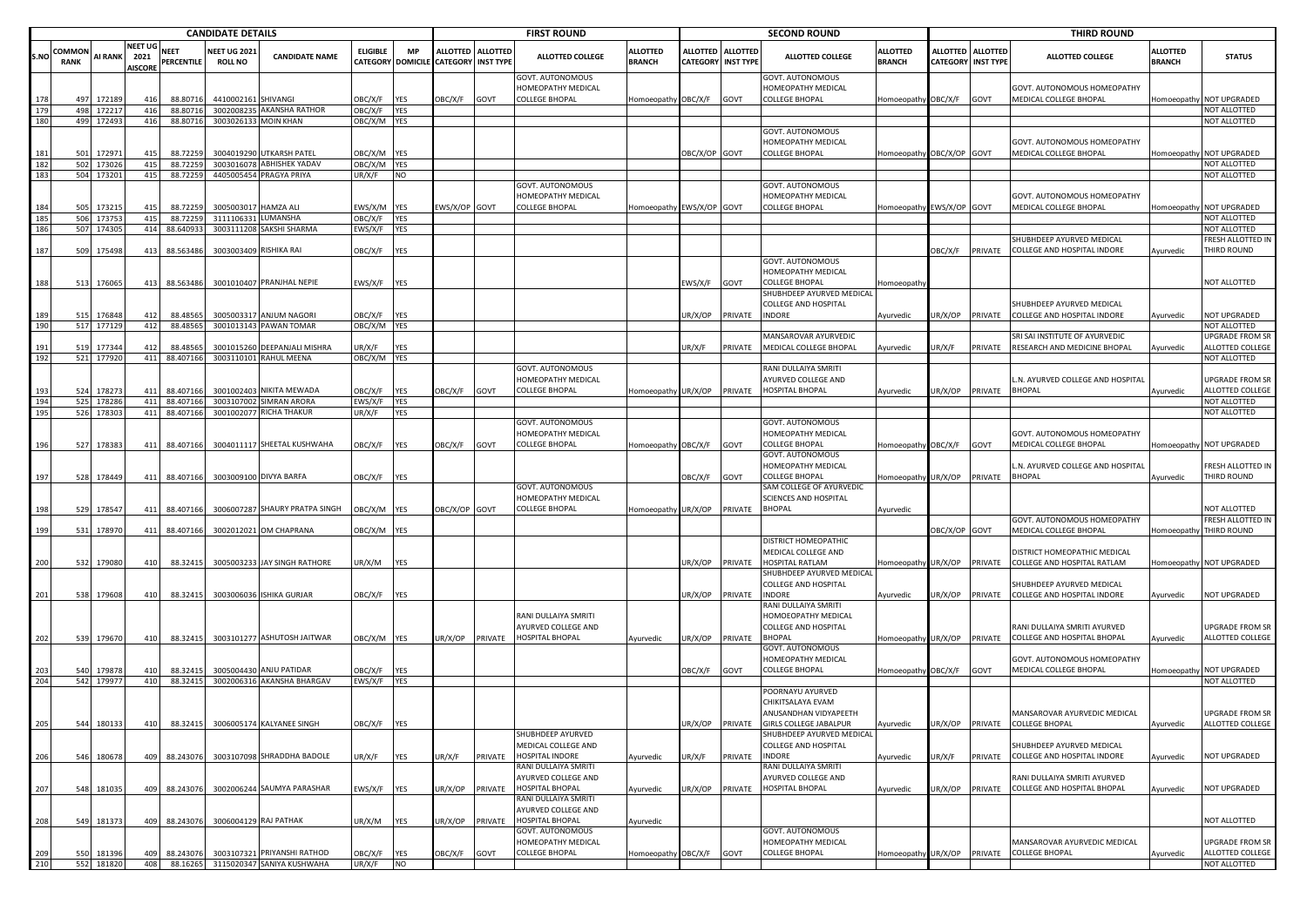|            | <b>CANDIDATE DETAILS</b> |                          |                                          |                                |                                       |                                                      |                        |                         | <b>FIRST ROUND</b>                   |                   |                                                                 |                           | <b>SECOND ROUND</b>                |                                     |                                                                        |                                  | <b>THIRD ROUND</b> |                                                |                                                             |                           |                                  |
|------------|--------------------------|--------------------------|------------------------------------------|--------------------------------|---------------------------------------|------------------------------------------------------|------------------------|-------------------------|--------------------------------------|-------------------|-----------------------------------------------------------------|---------------------------|------------------------------------|-------------------------------------|------------------------------------------------------------------------|----------------------------------|--------------------|------------------------------------------------|-------------------------------------------------------------|---------------------------|----------------------------------|
| S.NC       | COMMON<br><b>RANK</b>    | <b>AI RANK</b>           | <b>NEET UG</b><br>2021<br><b>NISCORE</b> | <b>NEET</b><br>PERCENTILE      | <b>NEET UG 2021</b><br><b>ROLL NO</b> | <b>CANDIDATE NAME</b>                                | <b>ELIGIBLE</b>        | <b>MP</b>               | CATEGORY DOMICILE CATEGORY INST TYPE | ALLOTTED ALLOTTED | <b>ALLOTTED COLLEGE</b>                                         | ALLOTTED<br><b>BRANCH</b> | <b>ALLOTTED</b><br><b>CATEGORY</b> | <b>ALLOTTED</b><br><b>INST TYPE</b> | <b>ALLOTTED COLLEGE</b>                                                | <b>ALLOTTED</b><br><b>BRANCH</b> |                    | ALLOTTED ALLOTTED<br><b>CATEGORY INST TYPE</b> | <b>ALLOTTED COLLEGE</b>                                     | ALLOTTED<br><b>BRANCH</b> | <b>STATUS</b>                    |
|            | 553                      | 18193                    | 408                                      | 88.16265                       |                                       | 3005003215 ALIYA MEW                                 | <b>JBC/X/F</b>         | <b>YES</b>              | OBC/X/F                              | GOVT              | <b>GOVT. AUTONOMOUS</b><br>HOMEOPATHY MEDICAL<br>COLLEGE BHOPAL | Homoeopathy OBC/X/F       |                                    | GOVT                                | <b>GOVT. AUTONOMOUS</b><br>HOMEOPATHY MEDICAL<br><b>COLLEGE BHOPAL</b> | Iomoeopathy OBC/X/F              |                    | GOVT                                           | GOVT. AUTONOMOUS HOMEOPATHY<br>MEDICAL COLLEGE BHOPAL       |                           | Homoeopathy NOT UPGRADED         |
| 212        |                          | 554 181997               | 408                                      | 88.16265                       |                                       | 3003003455 AASTHA JAIN                               | EWS/X/F YES            |                         |                                      |                   |                                                                 |                           |                                    |                                     |                                                                        |                                  |                    |                                                |                                                             |                           | NOT ALLOTTED                     |
|            |                          |                          |                                          |                                |                                       |                                                      |                        |                         |                                      |                   |                                                                 |                           |                                    |                                     |                                                                        |                                  |                    |                                                | POORNAYU AYURVED CHIKITSALAYA                               |                           |                                  |
|            |                          |                          |                                          |                                |                                       |                                                      |                        |                         |                                      |                   |                                                                 |                           |                                    |                                     |                                                                        |                                  |                    |                                                | EVAM ANUSANDHAN VIDYAPEETH                                  |                           | FRESH ALLOTTED IN                |
| 213        | 555                      | 182031                   | 408                                      | 88.16265                       |                                       | 4407006188 YUVIKA JAIN                               | JR/X/F                 | <b>NO</b>               |                                      |                   |                                                                 |                           |                                    |                                     | MAHATMA GANDHI                                                         |                                  |                    | JR/X/OP PRIVATE                                | <b>GIRLS COLLEGE JABALPUR</b>                               | Ayurvedic                 | THIRD ROUND                      |
|            |                          |                          |                                          |                                |                                       |                                                      |                        |                         |                                      |                   | VIJYASHREE AYURVEDIC                                            |                           |                                    |                                     | HOMOEOPATHIC MEDICAL                                                   |                                  |                    |                                                | POORNAYU AYURVED CHIKITSALAYA                               |                           |                                  |
|            |                          |                          |                                          |                                |                                       |                                                      |                        |                         |                                      |                   | MEDICAL COLLEGE AND                                             |                           |                                    |                                     | COLLEGE AND HOSPITAL                                                   |                                  |                    |                                                | VAM ANUSANDHAN VIDYAPEETH                                   |                           | UPGRADE FROM SR                  |
| 214        |                          | 557 182582               | 408                                      | 88.16265                       |                                       | 3004008276 RICHA SONI                                | <b>JBC/X/F</b>         | <b>YES</b>              | JR/X/OP                              | PRIVATE           | HOSPITAL JABALPUR                                               | Ayurvedic                 | JR/X/OP                            | PRIVATE                             | <b>JABALPUR</b>                                                        | Iomoeopathy UR/X/OP              |                    | PRIVATE                                        | GIRLS COLLEGE JABALPUR                                      | Ayurvedic                 | ALLOTTED COLLEGE                 |
|            |                          |                          |                                          |                                |                                       |                                                      |                        |                         |                                      |                   |                                                                 |                           |                                    |                                     |                                                                        |                                  |                    |                                                | RANI DULLAIYA SMRITI AYURVED                                |                           | FRESH ALLOTTED IN                |
| 215        | 560                      | 18305                    | 407                                      | 88.083648                      | 300103048                             | <b>ASHTHA SHRIVASTAVA</b>                            | JR/X/F                 | YES                     |                                      |                   |                                                                 |                           |                                    |                                     |                                                                        |                                  | UR/X/F             | PRIVATE                                        | COLLEGE AND HOSPITAL BHOPAL                                 | Ayurvedic                 | THIRD ROUND                      |
| 216        |                          | 564 183712               |                                          | 407 88.083648                  |                                       | 3001010064 ABHINAV SHARMA                            | EWS/X/M YES            |                         |                                      |                   |                                                                 |                           |                                    |                                     |                                                                        |                                  |                    |                                                |                                                             |                           | NOT ALLOTTED                     |
|            |                          |                          |                                          |                                |                                       |                                                      |                        |                         |                                      |                   | RANI DULLAIYA SMRITI                                            |                           |                                    |                                     | SHUBHDEEP AYURVED MEDICAL                                              |                                  |                    |                                                |                                                             |                           |                                  |
|            |                          |                          |                                          |                                |                                       |                                                      |                        |                         |                                      |                   | AYURVED COLLEGE AND                                             |                           |                                    |                                     | COLLEGE AND HOSPITAL                                                   |                                  |                    |                                                | GOVT. AUTONOMOUS HOMEOPATHY                                 |                           | UPGRADE FROM SR                  |
| 217        |                          | 565 184118               | 406                                      | 88.001085                      |                                       | 3002010181 RAHUL SAVITA                              | DBC/X/M YES            |                         | JR/X/OP                              | PRIVATE           | <b>HOSPITAL BHOPAL</b>                                          | Ayurvedic                 | UR/X/OP                            | PRIVATE                             | INDORE                                                                 | Ayurvedic                        | OBC/X/OP GOVT      |                                                | MEDICAL COLLEGE BHOPAL                                      |                           | Homoeopathy ALLOTTED COLLEGE     |
|            |                          |                          |                                          |                                |                                       |                                                      |                        |                         |                                      |                   |                                                                 |                           |                                    |                                     | GOVT. AUTONOMOUS<br>HOMEOPATHY MEDICAL                                 |                                  |                    |                                                | GOVT. AUTONOMOUS HOMEOPATHY                                 |                           |                                  |
| 218        | 566                      | 184175                   | 406                                      | 88.001085                      |                                       | 3003125227 SHRISTY DHAKER                            | OBC/X/F YES            |                         |                                      |                   |                                                                 |                           | <b>JBC/X/F</b>                     | GOVT                                | COLLEGE BHOPAL                                                         | lomoeopathy OBC/X/F GOVT         |                    |                                                | MEDICAL COLLEGE BHOPAL                                      |                           | Homoeopathy NOT UPGRADED         |
|            |                          |                          |                                          |                                |                                       |                                                      |                        |                         |                                      |                   | RANI DULLAIYA SMRITI                                            |                           |                                    |                                     | RANI DULLAIYA SMRITI                                                   |                                  |                    |                                                |                                                             |                           |                                  |
|            |                          |                          |                                          |                                |                                       |                                                      |                        |                         |                                      |                   | AYURVED COLLEGE AND                                             |                           |                                    |                                     | AYURVED COLLEGE AND                                                    |                                  |                    |                                                | RANI DULLAIYA SMRITI AYURVED                                |                           |                                  |
| 219        | 567                      | 184260                   | 406                                      | 88.001085                      |                                       | 3111102157 SHRISHTI PARDHI                           | <b>JBC/X/F</b>         | <b>YES</b>              | UR/X/OP                              | PRIVATE           | HOSPITAL BHOPAL                                                 | Ayurvedic                 | UR/X/OP                            | PRIVATE                             | <b>IOSPITAL BHOPAL</b>                                                 | Ayurvedic                        | JR/X/OP            | PRIVATE                                        | COLLEGE AND HOSPITAL BHOPAL                                 | Ayurvedic                 | NOT UPGRADED                     |
|            |                          |                          |                                          |                                |                                       |                                                      |                        |                         |                                      |                   |                                                                 |                           |                                    |                                     |                                                                        |                                  |                    |                                                | <b>GOVT. AUTONOMOUS HOMEOPATHY</b>                          |                           | FRESH ALLOTTED IN                |
| 220        | 568                      | 184282                   | 406                                      | 88.001085                      |                                       | 3006002187 PRACHI MISHRA                             | :WS/X/F                | <b>YES</b>              |                                      |                   |                                                                 |                           |                                    |                                     |                                                                        |                                  | :WS/X/F            | GOVT                                           | MEDICAL COLLEGE BHOPAL                                      | Homoeopathy               | THIRD ROUND                      |
|            |                          |                          |                                          |                                |                                       |                                                      |                        |                         |                                      |                   | VIJYASHREE AYURVEDIC                                            |                           |                                    |                                     |                                                                        |                                  |                    |                                                |                                                             |                           |                                  |
|            |                          |                          |                                          |                                |                                       |                                                      |                        |                         |                                      |                   | MEDICAL COLLEGE AND                                             |                           |                                    |                                     | N. AYURVED COLLEGE AND                                                 |                                  |                    |                                                | .N. AYURVED COLLEGE AND HOSPITAL                            |                           |                                  |
| 221        | 570                      | 184687                   | 406                                      | 88.001085                      |                                       | 3905112133 ARUN RAJPUT                               | EWS/X/M YES            |                         | UR/X/OP                              | PRIVATE           | HOSPITAL JABALPUR                                               | Ayurvedic                 | UR/X/OP                            | PRIVATE                             | HOSPITAL BHOPAL                                                        | Ayurvedic                        | JR/X/OP            | PRIVATE                                        | <b>BHOPAL</b>                                               | Ayurvedic                 | NOT UPGRADED                     |
| 222        |                          | 571 184880               | 406                                      | 88.001085                      |                                       | 3004004371 RISHIKA MISHRA                            | EWS/X/F YES            |                         |                                      |                   |                                                                 |                           |                                    |                                     |                                                                        |                                  |                    |                                                |                                                             |                           | NOT ALLOTTED                     |
|            |                          |                          |                                          |                                |                                       |                                                      |                        |                         |                                      |                   |                                                                 |                           |                                    |                                     |                                                                        |                                  |                    |                                                | GOVT. AUTONOMOUS HOMEOPATHY                                 |                           | FRESH ALLOTTED IN                |
| 223        | 573                      | 185017                   | 406                                      | 88.001085                      |                                       | 3905127068 NEERAJ DHAKAD                             | <b>JBC/X/F</b>         | <b>YES</b>              |                                      |                   |                                                                 |                           |                                    |                                     |                                                                        |                                  | <b>DBC/X/F</b>     | GOVT                                           | MEDICAL COLLEGE BHOPAL                                      | Homoeopath                | THIRD ROUND<br>FRESH ALLOTTED IN |
| 224        | 574                      | 185075                   | 406                                      | 88.001085                      |                                       | 3003113024 KESHAV PATIDAR                            | DBC/X/M YES            |                         |                                      |                   |                                                                 |                           |                                    |                                     |                                                                        |                                  | JR/X/OP            | PRIVATE                                        | RANI DULLAIYA SMRITI AYURVED<br>COLLEGE AND HOSPITAL BHOPAL | Ayurvedic                 | THIRD ROUND                      |
|            |                          |                          |                                          |                                |                                       |                                                      |                        |                         |                                      |                   |                                                                 |                           |                                    |                                     |                                                                        |                                  |                    |                                                | <b>GOVT. AUTONOMOUS HOMEOPATHY</b>                          |                           | FRESH ALLOTTED IN                |
| 225        | 576                      | 185363                   | 405                                      | 87.9125                        |                                       | 3003105165 MOKSHITA PATEL                            | <b>JBC/X/F</b>         | <b>YES</b>              |                                      |                   |                                                                 |                           |                                    |                                     |                                                                        |                                  | <b>JBC/X/F</b>     | GOVT                                           | MEDICAL COLLEGE BHOPAL                                      | Homoeopathy               | THIRD ROUND                      |
|            |                          |                          |                                          |                                |                                       |                                                      |                        |                         |                                      |                   |                                                                 |                           |                                    |                                     | GOVT. AUTONOMOUS                                                       |                                  |                    |                                                |                                                             |                           |                                  |
|            |                          |                          |                                          |                                |                                       |                                                      |                        |                         |                                      |                   |                                                                 |                           |                                    |                                     | HOMEOPATHY MEDICAL                                                     |                                  |                    |                                                | <b>GOVT. AUTONOMOUS HOMEOPATHY</b>                          |                           |                                  |
| 226        |                          | 577 185382               | 405                                      | 87.9125                        |                                       | 3006003578 SATYA PRAKASH SHUKLA EWS/X/M YES          |                        |                         |                                      |                   |                                                                 |                           | EWS/X/OP GOVT                      |                                     | OLLEGE BHOPAL                                                          | Homoeopathy EWS/X/OP GOVT        |                    |                                                | MEDICAL COLLEGE BHOPAL                                      |                           | Homoeopathy NOT UPGRADED         |
|            |                          |                          |                                          |                                |                                       |                                                      |                        |                         |                                      |                   |                                                                 |                           |                                    |                                     | SHUBHDEEP AYURVED MEDICAL                                              |                                  |                    |                                                |                                                             |                           |                                  |
|            |                          |                          |                                          |                                |                                       |                                                      |                        |                         |                                      |                   |                                                                 |                           |                                    |                                     | COLLEGE AND HOSPITAL                                                   |                                  |                    |                                                | SHUBHDEEP AYURVED MEDICAL                                   |                           |                                  |
| 227        |                          | 579 185590               | 405                                      | 87.9125                        |                                       | 3003012121 PRATHAM PATIDAR                           | OBC/X/M YES            |                         |                                      |                   |                                                                 |                           | UR/X/OP                            | PRIVATE                             | <b>INDORE</b>                                                          | Ayurvedic                        | JR/X/OP            | PRIVATE                                        | COLLEGE AND HOSPITAL INDORE                                 | Ayurvedic                 | NOT UPGRADED                     |
|            |                          |                          |                                          |                                |                                       |                                                      |                        |                         |                                      |                   |                                                                 |                           |                                    |                                     | POORNAYU AYURVED<br>CHIKITSALAYA EVAM                                  |                                  |                    |                                                |                                                             |                           |                                  |
|            |                          |                          |                                          |                                |                                       |                                                      |                        |                         |                                      |                   |                                                                 |                           |                                    |                                     | ANUSANDHAN VIDYAPEETH                                                  |                                  |                    |                                                | RANI DULLAIYA SMRITI AYURVED                                |                           | <b>UPGRADE FROM SR</b>           |
| 228        | 581                      | 185865                   | 405                                      | 87.9125                        |                                       | 3003109093 SHRUTI AHIRAO                             | <b>JBC/X/F</b>         | <b>YES</b>              |                                      |                   |                                                                 |                           | UR/X/OP                            | PRIVATE                             | <b>GIRLS COLLEGE JABALPUR</b>                                          | Ayurvedic                        | JR/X/OP            | PRIVATE                                        | COLLEGE AND HOSPITAL BHOPAL                                 | Ayurvedic                 | ALLOTTED COLLEGE                 |
|            |                          |                          |                                          |                                |                                       |                                                      |                        |                         |                                      |                   |                                                                 |                           |                                    |                                     | SHUBHDEEP AYURVED MEDICAL                                              |                                  |                    |                                                |                                                             |                           |                                  |
|            |                          |                          |                                          |                                |                                       |                                                      |                        |                         |                                      |                   | L.N. AYURVED COLLEGE AND                                        |                           |                                    |                                     | COLLEGE AND HOSPITAL                                                   |                                  |                    |                                                | SHUBHDEEP AYURVED MEDICAL                                   |                           |                                  |
| 229        | 583                      | 186421                   | 405                                      | 87.9125                        |                                       | 3002003246 MUSKAAN UPADHYAY                          | UR/X/F                 | <b>YES</b>              | UR/X/F                               | PRIVATE           | HOSPITAL BHOPAL                                                 | Ayurvedic                 | UR/X/F                             | PRIVATE                             | <b>INDORE</b>                                                          | Ayurvedic                        | JR/X/F             | PRIVATE                                        | COLLEGE AND HOSPITAL INDORE                                 | Ayurvedic                 | NOT UPGRADED                     |
|            |                          |                          |                                          |                                |                                       |                                                      |                        |                         |                                      |                   | VIJYASHREE AYURVEDIC                                            |                           |                                    |                                     | VIJYASHREE AYURVEDIC                                                   |                                  |                    |                                                |                                                             |                           |                                  |
|            |                          |                          |                                          |                                |                                       |                                                      |                        |                         |                                      |                   | MEDICAL COLLEGE AND                                             |                           |                                    |                                     | MEDICAL COLLEGE AND                                                    |                                  |                    |                                                | VIJYASHREE AYURVEDIC MEDICAL                                |                           |                                  |
| 230        | 584                      | 186771                   |                                          | 404 87.827994                  |                                       | 3004012198 RITIK JAIN BAJAJ                          | EWS/X/M YES            |                         | UR/X/OP                              | PRIVATE           | HOSPITAL JABALPUR                                               | Ayurvedic                 | UR/X/OP                            | PRIVATE                             | <b>HOSPITAL JABALPUR</b>                                               | Ayurvedic                        | JR/X/OP            | PRIVATE                                        | COLLEGE AND HOSPITAL JABALPUR                               | Ayurvedic                 | NOT UPGRADED                     |
|            |                          |                          |                                          |                                |                                       |                                                      |                        |                         |                                      |                   | GOVT. AUTONOMOUS<br>HOMEOPATHY MEDICAL                          |                           |                                    |                                     | GOVT. AUTONOMOUS<br>HOMEOPATHY MEDICAL                                 |                                  |                    |                                                | <b>GOVT. AUTONOMOUS HOMEOPATHY</b>                          |                           | UPGRADE FROM SR                  |
| 231        | 586                      | 186910                   | 404                                      | 87.827994                      |                                       | 3002006158 NISHA KUSHWAH                             | OBC/X/F                |                         | OBC/X/OP GOVT                        |                   | COLLEGE BHOPAL                                                  | Homoeopathy OBC/X/OP GOVT |                                    |                                     | <b>COLLEGE BHOPAL</b>                                                  | Iomoeopathy OBC/X/F              |                    | GOVT                                           | MEDICAL COLLEGE BHOPAL                                      | Homoeopathy               | ALLOTTED COLLEGE                 |
|            |                          |                          |                                          |                                |                                       |                                                      |                        | <b>YES</b>              |                                      |                   | RANI DULLAIYA SMRITI                                            |                           |                                    |                                     | RANI DULLAIYA SMRITI                                                   |                                  |                    |                                                |                                                             |                           |                                  |
|            |                          |                          |                                          |                                |                                       |                                                      |                        |                         |                                      |                   | AYURVED COLLEGE AND                                             |                           |                                    |                                     | AYURVED COLLEGE AND                                                    |                                  |                    |                                                | RANI DULLAIYA SMRITI AYURVED                                |                           |                                  |
| 232        |                          | 587 187133               |                                          | 404 87.827994                  |                                       | 3003111261 VAIBHAVI DESHMUKH                         | OBC/X/F                | <b>YES</b>              | UR/X/OP                              | PRIVATE           | HOSPITAL BHOPAL                                                 | Ayurvedic                 | JR/X/OP                            | PRIVATE                             | <b>IOSPITAL BHOPAL</b>                                                 | Ayurvedic                        | JR/X/OP            | PRIVATE                                        | COLLEGE AND HOSPITAL BHOPAL                                 | Ayurvedic                 | <b>NOT UPGRADED</b>              |
|            |                          |                          |                                          |                                |                                       |                                                      |                        |                         |                                      |                   |                                                                 |                           |                                    |                                     | POORNAYU AYURVED                                                       |                                  |                    |                                                |                                                             |                           |                                  |
|            |                          |                          |                                          |                                |                                       |                                                      |                        |                         |                                      |                   |                                                                 |                           |                                    |                                     | CHIKITSALAYA EVAM                                                      |                                  |                    |                                                | POORNAYU AYURVED CHIKITSALAYA                               |                           |                                  |
|            |                          |                          |                                          |                                |                                       |                                                      |                        |                         |                                      |                   |                                                                 |                           |                                    |                                     | ANUSANDHAN VIDYAPEETH                                                  |                                  |                    |                                                | EVAM ANUSANDHAN VIDYAPEETH                                  |                           |                                  |
|            |                          | 588 187212               |                                          | 404 87.827994                  |                                       | 3001003639 ARPITA JAIN                               | EWS/X/F                | <b>YES</b>              |                                      |                   |                                                                 |                           | JR/X/OP                            | PRIVATE                             | <b>GIRLS COLLEGE JABALPUR</b>                                          | <b>\yurvedic</b>                 |                    | JR/X/OP PRIVATE                                | <b>GIRLS COLLEGE JABALPUR</b>                               | Ayurvedic                 | NOT UPGRADED                     |
|            |                          |                          |                                          |                                |                                       |                                                      |                        |                         |                                      |                   |                                                                 |                           |                                    |                                     |                                                                        |                                  |                    |                                                | VIJYASHREE AYURVEDIC MEDICAL                                |                           | FRESH ALLOTTED IN                |
| 234<br>235 |                          | 589 187425<br>595 188095 |                                          | 404 87.827994<br>403 87.749122 | 3110101487 JATIN PATIL                | 3002009212 MEGHA RATHORE                             | JR/X/M<br>OBC/X/F      | <b>NO</b><br><b>YES</b> |                                      |                   |                                                                 |                           |                                    |                                     |                                                                        |                                  | JR/X/OP            | PRIVATE                                        | COLLEGE AND HOSPITAL JABALPUR                               | Ayurvedic                 | THIRD ROUND<br>NOT ALLOTTED      |
| 236        |                          | 597 188535               |                                          | 403 87.749122                  |                                       | 3107005143 ABHISHEK MALANI                           | JR/X/M                 | <b>YES</b>              |                                      |                   |                                                                 |                           |                                    |                                     |                                                                        |                                  |                    |                                                |                                                             |                           | NOT ALLOTTED                     |
|            |                          |                          |                                          |                                |                                       |                                                      |                        |                         |                                      |                   |                                                                 |                           |                                    |                                     |                                                                        |                                  |                    |                                                | PT. DR. SHIV SHAKTILAL SHARMA                               |                           | FRESH ALLOTTED IN                |
| 237        | 598                      | 188784                   | 403                                      | 87.749122                      |                                       | 3002006416 SHIVANI GURJAR                            | OBC/X/F                | YES                     |                                      |                   |                                                                 |                           |                                    |                                     |                                                                        |                                  | JR/X/OP            | PRIVATE                                        | AYURVED MEDICAL COLLEGE RATLAM                              | Ayurvedic                 | THIRD ROUND                      |
|            |                          |                          |                                          |                                |                                       |                                                      |                        |                         |                                      |                   | GOVT. AUTONOMOUS                                                |                           |                                    |                                     | GOVT. AUTONOMOUS                                                       |                                  |                    |                                                |                                                             |                           |                                  |
|            |                          |                          |                                          |                                |                                       |                                                      |                        |                         |                                      |                   | HOMEOPATHY MEDICAL                                              |                           |                                    |                                     | HOMEOPATHY MEDICAL                                                     |                                  |                    |                                                | GOVT. AUTONOMOUS HOMEOPATHY                                 |                           |                                  |
| 238        |                          | 600 188986               |                                          | 403 87.749122                  |                                       | 3001002338 PARAG SHRIVAS                             | OBC/X/M YES            |                         | OBC/X/OP GOVT                        |                   | COLLEGE BHOPAL                                                  | Homoeopathy OBC/X/OP GOVT |                                    |                                     | COLLEGE BHOPAL                                                         | Homoeopathy OBC/X/OP GOVT        |                    |                                                | MEDICAL COLLEGE BHOPAL                                      |                           | Homoeopathy NOT UPGRADED         |
|            |                          |                          |                                          |                                |                                       |                                                      |                        |                         |                                      |                   | SHUBHDEEP AYURVED                                               |                           |                                    |                                     | SHUBHDEEP AYURVED MEDICAL                                              |                                  |                    |                                                |                                                             |                           |                                  |
|            |                          |                          |                                          |                                |                                       | <b>RAVI PRAKASH</b>                                  |                        |                         |                                      |                   | MEDICAL COLLEGE AND                                             |                           |                                    |                                     | COLLEGE AND HOSPITAL                                                   |                                  |                    |                                                | PT. DR. SHIV SHAKTILAL SHARMA                               |                           | <b>UPGRADE FROM SR</b>           |
| 239        |                          | 604 190262               |                                          | 402 87.670768                  |                                       | 3006002328 CHATURVEDI                                | JR/X/M                 | <b>YES</b>              | UR/X/OP                              | PRIVATE           | HOSPITAL INDORE                                                 | Ayurvedic                 | UR/X/OP                            | PRIVATE                             | INDORE                                                                 | Ayurvedic                        | JR/X/OP            | PRIVATE                                        | AYURVED MEDICAL COLLEGE RATLAM Ayurvedic                    |                           | ALLOTTED COLLEGE                 |
| 240<br>241 |                          | 605 190562<br>606 190944 |                                          | 401 87.586392<br>401 87.586392 |                                       | 3003003278 AYUSHI RATHORE<br>3006007458 SONALI SINGH | OBC/X/F                | <b>YES</b>              |                                      |                   |                                                                 |                           |                                    |                                     |                                                                        |                                  |                    |                                                |                                                             |                           | NOT ALLOTTED<br>NOT ALLOTTED     |
| 242        |                          | 607 190968               |                                          | 401 87.586392                  |                                       | 3003124022 SANDEEP PANWAR                            | EWS/X/F<br>OBC/X/M YES | <b>YES</b>              |                                      |                   |                                                                 |                           |                                    |                                     |                                                                        |                                  |                    |                                                |                                                             |                           | NOT ALLOTTED                     |
|            |                          |                          |                                          |                                |                                       |                                                      |                        |                         |                                      |                   |                                                                 |                           |                                    |                                     |                                                                        |                                  |                    |                                                |                                                             |                           |                                  |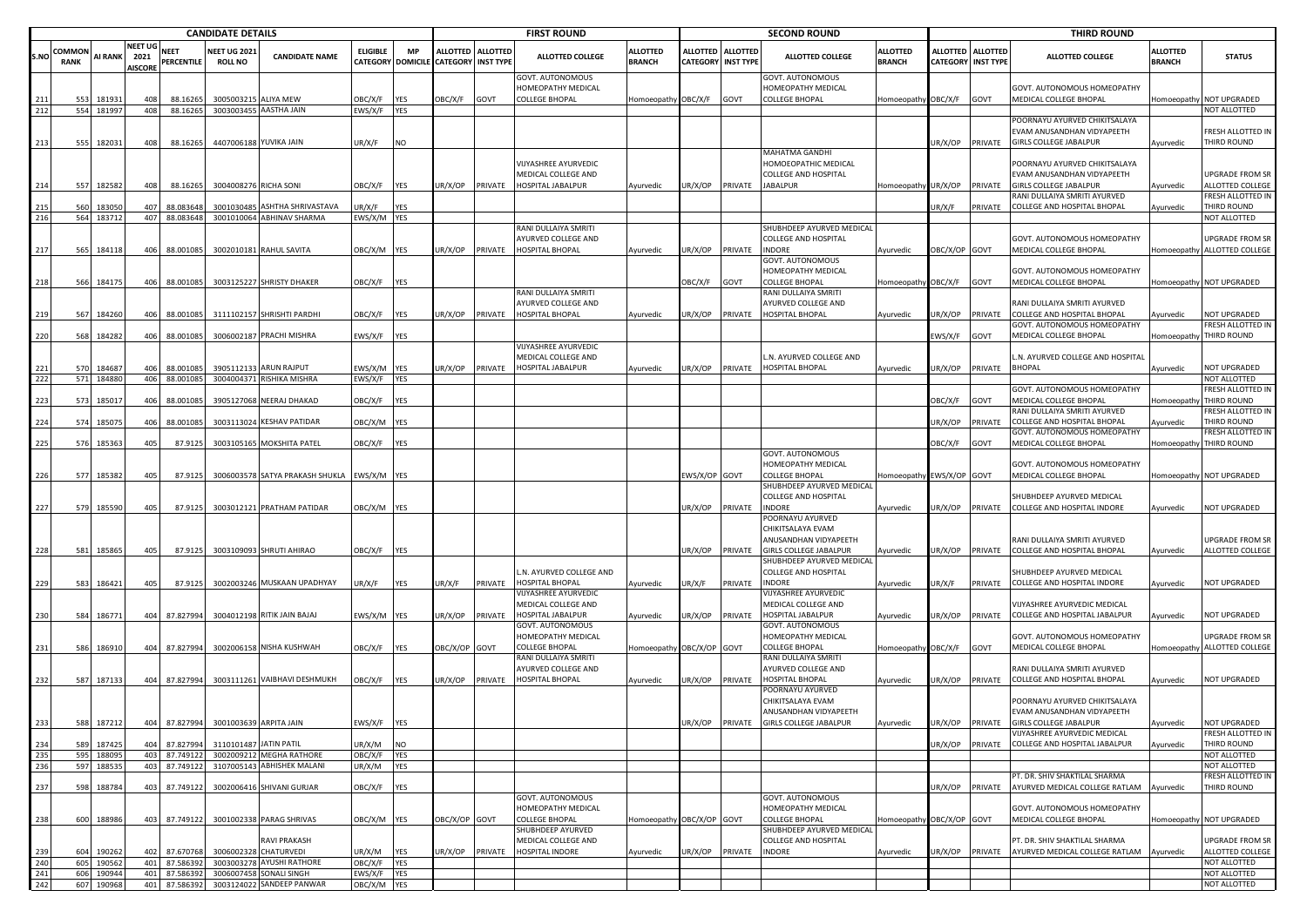|      |                       |                |                                          |                                  | <b>CANDIDATE DETAILS</b>              |                                                       |                               |            |                                      |                   | <b>FIRST ROUND</b>                                             |                                  |                 |                                              | <b>SECOND ROUND</b>                                                                      |                                  |                |                                                | <b>THIRD ROUND</b>                                                          |                                  |                                     |
|------|-----------------------|----------------|------------------------------------------|----------------------------------|---------------------------------------|-------------------------------------------------------|-------------------------------|------------|--------------------------------------|-------------------|----------------------------------------------------------------|----------------------------------|-----------------|----------------------------------------------|------------------------------------------------------------------------------------------|----------------------------------|----------------|------------------------------------------------|-----------------------------------------------------------------------------|----------------------------------|-------------------------------------|
| S.NO | COMMON<br><b>RANK</b> | <b>AI RANK</b> | <b>NEET UG</b><br>2021<br><b>AISCORE</b> | <b>NEET</b><br><b>PERCENTILE</b> | <b>NEET UG 202:</b><br><b>ROLL NO</b> | <b>CANDIDATE NAME</b>                                 | <b>ELIGIBLE</b>               | <b>MP</b>  | CATEGORY DOMICILE CATEGORY INST TYPE | ALLOTTED ALLOTTED | <b>ALLOTTED COLLEGE</b>                                        | <b>ALLOTTED</b><br><b>BRANCH</b> | <b>ALLOTTED</b> | <b>ALLOTTED</b><br><b>CATEGORY INST TYPE</b> | <b>ALLOTTED COLLEGE</b>                                                                  | <b>ALLOTTED</b><br><b>BRANCH</b> |                | ALLOTTED ALLOTTED<br><b>CATEGORY INST TYPE</b> | <b>ALLOTTED COLLEGE</b>                                                     | <b>ALLOTTED</b><br><b>BRANCH</b> | <b>STATUS</b>                       |
| -243 | 609                   | 191403         |                                          | 401 87.586392                    |                                       | 3004001344 SAMBHRANT SINGHAL                          | JR/X/M                        | <b>YES</b> | UR/X/OP                              | PRIVATE           | RANI DULLAIYA SMRITI<br>AYURVED COLLEGE AND<br>HOSPITAL BHOPAL | Ayurvedic                        | UR/X/OP         | PRIVATE                                      | MANSAROVAR AYURVEDIC<br>MEDICAL COLLEGE BHOPAL                                           | Ayurvedic                        | UR/X/OP        | PRIVATE                                        | SAM COLLEGE OF AYURVEDIC SCIENCES<br>AND HOSPITAL BHOPAL                    | Ayurvedic                        | UPGRADE FROM SR<br>ALLOTTED COLLEGE |
| 244  |                       | 610 191948     | 400                                      | 87.499296                        |                                       | 3003001216 JAY PATIDAR                                | OBC/X/M YES                   |            |                                      |                   |                                                                |                                  | UR/X/OP         | PRIVATE                                      | . N. KAPOOR MEMORIAL<br>AYURVEDIC MEDICAL COLLEGE<br>AND HOSPITAL INDORE                 | Ayurvedic                        | JR/X/OP        | PRIVATE                                        | PT. DR. SHIV SHAKTILAL SHARMA<br>AYURVED MEDICAL COLLEGE RATLAM             | Ayurvedic                        | UPGRADE FROM SR<br>ALLOTTED COLLEGE |
| 245  |                       | 611 192134     |                                          | 400 87.499296                    | 3003109188 PRERNA                     |                                                       | UR/X/F                        | YES        |                                      |                   |                                                                |                                  |                 |                                              |                                                                                          |                                  |                |                                                |                                                                             |                                  | NOT ALLOTTED                        |
| 246  |                       | 613 192830     |                                          | 400 87.499296                    |                                       | 3006004469 AMIT SINGH                                 | DBC/X/M YES                   |            |                                      |                   |                                                                |                                  |                 |                                              |                                                                                          |                                  |                |                                                |                                                                             |                                  | NOT ALLOTTED                        |
| 247  | 614                   | 193053         | 399                                      | 87.417834                        |                                       | 3003018110 GANESH SINGUNE                             | DBC/X/M YES                   |            | DBC/X/OP GOVT                        |                   | GOVT. AUTONOMOUS<br>HOMEOPATHY MEDICAL<br>COLLEGE BHOPAL       | Homoeopathy OBC/X/OP GOVT        |                 |                                              | GOVT. AUTONOMOUS<br>HOMEOPATHY MEDICAL<br>COLLEGE BHOPAL                                 | Iomoeopath                       |                |                                                |                                                                             |                                  | NOT ALLOTTED                        |
|      |                       |                |                                          |                                  |                                       |                                                       |                               |            |                                      |                   | PT. DR. SHIV SHAKTILAL                                         |                                  |                 |                                              | SHUBHDEEP AYURVED MEDICAL                                                                |                                  |                |                                                |                                                                             |                                  |                                     |
|      |                       |                |                                          |                                  |                                       |                                                       |                               |            |                                      |                   | SHARMA AYURVED MEDICAL                                         |                                  |                 |                                              | COLLEGE AND HOSPITAL                                                                     |                                  |                |                                                | SHUBHDEEP AYURVED MEDICAL                                                   |                                  |                                     |
| 248  | 615                   | 193220         | 399                                      | 87.417834                        |                                       | 3003104393 ANSHU PATHAN<br>3003113019 NEERAJ PRAJAPAT | <b>JBC/X/F</b><br>DBC/X/M YES | <b>YES</b> | JR/X/OP                              | PRIVATE           | COLLEGE RATLAM                                                 | Ayurvedic                        | JR/X/OP         | PRIVATE                                      | INDORE                                                                                   | Ayurvedic                        | JR/X/OP        | PRIVATE                                        | COLLEGE AND HOSPITAL INDORE                                                 | Ayurvedic                        | NOT UPGRADED<br>NOT ALLOTTED        |
| 249  |                       | 616 19347      |                                          | 399 87.417834                    |                                       |                                                       |                               |            |                                      |                   | MANSAROVAR AYURVEDIC                                           |                                  |                 |                                              | MANSAROVAR AYURVEDIC                                                                     |                                  |                |                                                | MANSAROVAR AYURVEDIC MEDICAL                                                |                                  |                                     |
| 250  | 619                   | 194578         | 398                                      | 87.333004                        |                                       | 3001013149 TASNEEM ANSARI                             | <b>JBC/X/F</b>                | YES        | JR/X/OP                              | PRIVATE           | MEDICAL COLLEGE BHOPAL                                         | Ayurvedic                        | UR/X/OP         | PRIVATE                                      | MEDICAL COLLEGE BHOPAL                                                                   | Ayurvedic                        | JR/X/OP        | PRIVATE                                        | COLLEGE BHOPAL                                                              | Ayurvedic                        | NOT UPGRADED                        |
| 251  |                       | 622 195155     |                                          | 398 87.333004                    | 3001023285 AJAY KEER                  |                                                       | OBC/X/M YES                   |            |                                      |                   |                                                                |                                  |                 |                                              |                                                                                          |                                  |                |                                                |                                                                             |                                  | NOT ALLOTTED                        |
| 252  | 625                   | 195744         | 397                                      | 87.250441                        |                                       | 3003031083 ANEKATA DIXIT                              | EWS/X/F                       | <b>YES</b> | UR/X/OP                              | PRIVATE           | L.N. AYURVED COLLEGE AND<br>HOSPITAL BHOPAL                    | Ayurvedic                        | UR/X/OP         | PRIVATE                                      | POORNAYU AYURVED<br>CHIKITSALAYA EVAM<br>ANUSANDHAN VIDYAPEETH<br>GIRLS COLLEGE JABALPUR | Ayurvedic                        | JR/X/OP        | PRIVATE                                        | DR. SHANKAR DAYAL SHARMA<br>AYURVEDIC COLLEGE AND HOSPITAL<br><b>BHOPAL</b> | Ayurvedic                        | UPGRADE FROM SR<br>ALLOTTED COLLEGE |
| 253  |                       | 628 195954     |                                          | 397 87.250441                    |                                       | 3001035001 PAWAN PRAJAPATI                            | OBC/X/M YES                   |            |                                      |                   |                                                                |                                  |                 |                                              |                                                                                          |                                  |                |                                                |                                                                             |                                  | NOT ALLOTTED                        |
| 254  | 629                   | 196166         | 397                                      | 87.250441                        |                                       | 3002009354 ADITI SAHU                                 | <b>JBC/X/F</b>                | YES        | JR/X/OP                              | PRIVATE           | RANI DULLAIYA SMRITI<br>AYURVED COLLEGE AND<br>HOSPITAL BHOPAL | Ayurvedic                        | JR/X/OP         | PRIVATE                                      | RANI DULLAIYA SMRITI<br>AYURVED COLLEGE AND<br>HOSPITAL BHOPAL                           | Ayurvedic                        | JR/X/OP        | PRIVATE                                        | RANI DULLAIYA SMRITI AYURVED<br>COLLEGE AND HOSPITAL BHOPAL                 | Ayurvedic                        | <b>NOT UPGRADED</b>                 |
|      |                       |                |                                          |                                  |                                       |                                                       |                               |            |                                      |                   |                                                                |                                  |                 |                                              |                                                                                          |                                  |                |                                                | GOVT. AUTONOMOUS HOMEOPATHY                                                 |                                  | FRESH ALLOTTED IN                   |
| 255  |                       | 630 196194     |                                          | 397 87.250441                    |                                       | 3006008185 RAUNAK SHUKLA                              | JR/X/F                        | YES        |                                      |                   |                                                                |                                  |                 |                                              |                                                                                          |                                  | JR/X/F         | GOVT                                           | MEDICAL COLLEGE BHOPAL                                                      |                                  | Homoeopathy THIRD ROUND             |
|      |                       |                |                                          |                                  |                                       |                                                       |                               |            |                                      |                   | RANI DULLAIYA SMRITI                                           |                                  |                 |                                              | GOVT. AUTONOMOUS                                                                         |                                  |                |                                                |                                                                             |                                  |                                     |
|      |                       |                |                                          |                                  |                                       | NARENDRA SINGH                                        |                               |            |                                      |                   | AYURVED COLLEGE AND                                            |                                  |                 |                                              | <b>IOMEOPATHY MEDICAL</b>                                                                |                                  |                |                                                | <b>GOVT. AUTONOMOUS HOMEOPATHY</b>                                          |                                  |                                     |
| 256  |                       | 631 196328     | 397                                      | 87.250441                        | 3005011220 CHOUHAN                    |                                                       | DBC/X/M YES                   |            | JR/X/OP                              | PRIVATE           | <b>HOSPITAL BHOPAL</b>                                         | Ayurvedic                        | OBC/X/OP GOVT   |                                              | COLLEGE BHOPAI                                                                           | Homoeopathy OBC/X/OP GOVT        |                |                                                | MEDICAL COLLEGE BHOPAL                                                      |                                  | Homoeopathy NOT UPGRADED            |
|      |                       |                |                                          |                                  |                                       |                                                       |                               |            |                                      |                   | GOVT. AUTONOMOUS                                               |                                  |                 |                                              | SHUBHDEEP AYURVED MEDICAL                                                                |                                  |                |                                                |                                                                             |                                  | UPGRADE FROM SR                     |
| 257  | 633                   | 196674         | 397                                      | 87.250441                        |                                       | 3001019187 PRAKHAR RATHORE                            | <b>DBC/X/M</b>                | <b>YES</b> | OBC/X/OP GOVT                        |                   | HOMEOPATHY MEDICAL<br>COLLEGE BHOPAL                           | Homoeopathy OBC/X/OP PRIVATE     |                 |                                              | COLLEGE AND HOSPITAL<br>INDORE                                                           | Ayurvedic                        | JR/X/OP        | PRIVATE                                        | RANI DULLAIYA SMRITI AYURVED<br>COLLEGE AND HOSPITAL BHOPAL                 | Ayurvedic                        | ALLOTTED COLLEGE                    |
| 258  |                       | 635 197364     | 396                                      | 87.163345                        |                                       | 4402014311 ANUSHKA YADAV                              | JR/X/F                        | <b>NO</b>  |                                      |                   |                                                                |                                  |                 |                                              |                                                                                          |                                  |                |                                                |                                                                             |                                  | NOT ALLOTTED                        |
| 259  |                       | 637 198070     |                                          | 396 87.163345                    |                                       | 3003008047 ARJIT MISHRA                               | EWS/X/M YES                   |            |                                      |                   |                                                                |                                  |                 |                                              |                                                                                          |                                  |                |                                                |                                                                             |                                  | NOT ALLOTTED                        |
|      |                       |                |                                          |                                  |                                       |                                                       |                               |            |                                      |                   | SHUBHDEEP AYURVED                                              |                                  |                 |                                              | RANI DULLAIYA SMRITI                                                                     |                                  |                |                                                |                                                                             |                                  |                                     |
|      |                       |                |                                          |                                  |                                       |                                                       |                               |            |                                      |                   | MEDICAL COLLEGE AND                                            |                                  |                 |                                              | AYURVED COLLEGE AND                                                                      |                                  |                |                                                | RANI DULLAIYA SMRITI AYURVED                                                |                                  |                                     |
| 260  | 644                   | 19951          | 395                                      | 87.071004                        |                                       | 3003117151 SWATI PALIWAL                              | JR/X/F                        | YES        | JR/X/F                               | PRIVATE           | <b>HOSPITAL INDORE</b>                                         | Ayurvedic                        | UR/X/F          | PRIVATE                                      | HOSPITAL BHOPAL                                                                          | Ayurvedic                        | JR/X/F         | PRIVATE                                        | COLLEGE AND HOSPITAL BHOPAL                                                 | Ayurvedic                        | NOT UPGRADED                        |
| 261  |                       | 645 199734     |                                          | 394 86.987793                    |                                       | 3002010315 SHIKHA SHARMA                              | JR/X/F                        | <b>YES</b> |                                      |                   | <b>SHUBHDEEP AYURVED</b>                                       |                                  |                 |                                              |                                                                                          |                                  |                |                                                |                                                                             |                                  | NOT ALLOTTED                        |
|      |                       |                |                                          |                                  |                                       |                                                       |                               |            |                                      |                   | MEDICAL COLLEGE AND                                            |                                  |                 |                                              | .N. AYURVED COLLEGE AND                                                                  |                                  |                |                                                | HUBHDEEP AYURVED MEDICAL                                                    |                                  | UPGRADE FROM SR                     |
| 262  |                       | 647 199874     |                                          | 394 86.987793                    |                                       | 3003101161 AMAN GUPTA                                 | EWS/X/M YES                   |            | EWS/X/OP PRIVATE                     |                   | HOSPITAL INDORE                                                | Ayurvedic                        | UR/X/OP         | PRIVATE                                      | HOSPITAL BHOPAL                                                                          | Ayurvedic                        |                | EWS/X/OP PRIVATE                               | COLLEGE AND HOSPITAL INDORE                                                 | Ayurvedic                        | ALLOTTED COLLEGE                    |
|      |                       |                |                                          |                                  |                                       |                                                       |                               |            |                                      |                   |                                                                |                                  |                 |                                              | POORNAYU AYURVED<br>CHIKITSALAYA EVAM<br>ANUSANDHAN VIDYAPEETH                           |                                  |                |                                                | N. AYURVED COLLEGE AND HOSPITAL                                             |                                  | UPGRADE FROM SR                     |
| -263 | 648                   | 199940         | 394                                      | 86.987793                        |                                       | 3003003506 SIMRAN MALVIYA                             | <b>JBC/X/F</b>                | <b>YES</b> |                                      |                   |                                                                |                                  | JR/X/OP         | PRIVATE                                      | <b>GIRLS COLLEGE JABALPUR</b>                                                            | Ayurvedic                        | JR/X/OP        | PRIVATE                                        | BHOPAL                                                                      | Ayurvedic                        | ALLOTTED COLLEGE                    |
|      |                       |                |                                          |                                  |                                       |                                                       |                               |            |                                      |                   | L.N. AYURVED COLLEGE AND                                       |                                  |                 |                                              | L.N. AYURVED COLLEGE AND                                                                 |                                  |                |                                                | GOVT. AUTONOMOUS HOMEOPATHY                                                 |                                  | <b>UPGRADE FROM SR</b>              |
| 264  |                       | 649 200517     | 394                                      | 86.987793                        |                                       | 3002008376 PRATIMA YADAV                              | <b>JBC/X/F</b>                | <b>YES</b> | JR/X/OP                              | PRIVATE           | HOSPITAL BHOPAL                                                | Ayurvedic                        | JR/X/OP         | PRIVATE                                      | IOSPITAL BHOPAL                                                                          | Ayurvedic                        | <b>DBC/X/F</b> | GOVT                                           | MEDICAL COLLEGE BHOPAL                                                      | Iomoeopathy                      | ALLOTTED COLLEGE                    |
|      |                       |                |                                          |                                  |                                       |                                                       |                               |            |                                      |                   | MANSAROVAR AYURVEDIC                                           |                                  |                 |                                              | MANSAROVAR AYURVEDIC                                                                     |                                  |                |                                                | MANSAROVAR AYURVEDIC MEDICAL                                                |                                  |                                     |
| 265  | 650                   | 200778         | 394                                      | 86.987793                        |                                       | 4406002186 NEHAL SONI                                 | OBC/X/F                       | YES        | JR/X/OP                              | PRIVATE           | MEDICAL COLLEGE BHOPAL                                         | Ayurvedic                        | JR/X/OP         | PRIVATE                                      | MEDICAL COLLEGE BHOPAL                                                                   | Ayurvedic                        | JR/X/OP        | PRIVATE                                        | COLLEGE BHOPAL                                                              | Ayurvedic                        | NOT UPGRADED                        |
| 266  |                       | 653 201132     | 393                                      | 86.901345                        |                                       | 3001003155 YISHU GAVADE                               | OBC/X/M YES                   |            |                                      |                   |                                                                |                                  | DBC/X/OP GOVT   |                                              | GOVT. AUTONOMOUS<br>HOMEOPATHY MEDICAL<br><b>COLLEGE BHOPAL</b>                          | Iomoeopathy OBC/X/OP GOVT        |                |                                                | GOVT. AUTONOMOUS HOMEOPATHY<br>MEDICAL COLLEGE BHOPAL                       |                                  | Homoeopathy NOT UPGRADED            |
|      |                       |                |                                          |                                  |                                       |                                                       |                               |            |                                      |                   | MANSAROVAR AYURVEDIC                                           |                                  |                 |                                              | MANSAROVAR AYURVEDIC                                                                     |                                  |                |                                                | MANSAROVAR AYURVEDIC MEDICAL                                                |                                  |                                     |
| 267  |                       | 655 201553     | 393                                      | 86.901345                        |                                       | 3003139126 NAYAN KUNWAR                               | DBC/X/F PES                   |            | UR/X/OP                              | PRIVATE           | MEDICAL COLLEGE BHOPAL                                         | Ayurvedic                        | JR/X/OP         | PRIVATE                                      | MEDICAL COLLEGE BHOPAL<br>GOVT. AUTONOMOUS                                               | Ayurvedic                        | JR/X/OP        | PRIVATE                                        | COLLEGE BHOPAL                                                              | Ayurvedic                        | NOT UPGRADED                        |
| 268  |                       | 656 201643     |                                          | 393 86.901345                    |                                       | 3003004062 ATHARV NATU                                | EWS/X/M YES                   |            |                                      |                   |                                                                |                                  | EWS/X/OP GOVT   |                                              | HOMEOPATHY MEDICAL<br>COLLEGE BHOPAL                                                     | lomoeopathy EWS/X/OP GOVT        |                |                                                | GOVT. AUTONOMOUS HOMEOPATHY<br>MEDICAL COLLEGE BHOPAL                       |                                  | Homoeopathy NOT UPGRADED            |
|      |                       |                |                                          |                                  |                                       |                                                       |                               |            |                                      |                   |                                                                |                                  |                 |                                              | GOVT. AUTONOMOUS                                                                         |                                  |                |                                                | <b>SOVE ALITONOMOUS HOMEOPATHY</b>                                          |                                  |                                     |
| 269  |                       | 657 202082     |                                          | 393 86.901345                    |                                       | 3003109241 HARSH YADAV                                | DBC/X/M YES                   |            |                                      |                   |                                                                |                                  | OBC/X/OP GOVT   |                                              | <b>IOMEOPATHY MEDICAL</b><br><b>COLLEGE BHOPAL</b>                                       | lomoeopathy OBC/X/OP GOVT        |                |                                                | MEDICAL COLLEGE BHOPAL                                                      |                                  | Homoeopathy NOT UPGRADED            |
|      |                       |                |                                          |                                  |                                       |                                                       |                               |            |                                      |                   |                                                                |                                  |                 |                                              | <b>GOVT. AUTONOMOUS</b>                                                                  |                                  |                |                                                |                                                                             |                                  |                                     |
| 270  |                       | 658 202330     |                                          | 392 86.816515                    |                                       | 3003131098 PREETAM VISHWAKARMA OBC/X/M YES            |                               |            |                                      |                   |                                                                |                                  | OBC/X/OP GOVT   |                                              | HOMEOPATHY MEDICAL<br><b>COLLEGE BHOPAL</b>                                              | Homoeopathy OBC/X/OP GOVT        |                |                                                | GOVT. AUTONOMOUS HOMEOPATHY<br>MEDICAL COLLEGE BHOPAL                       |                                  | Homoeopathy NOT UPGRADED            |
|      |                       |                |                                          |                                  |                                       |                                                       |                               |            |                                      |                   | POORNAYU AYURVED                                               |                                  |                 |                                              |                                                                                          |                                  |                |                                                |                                                                             |                                  |                                     |
|      |                       |                |                                          |                                  |                                       |                                                       |                               |            |                                      |                   | CHIKITSALAYA EVAM<br>ANUSANDHAN VIDYAPEETH                     |                                  |                 |                                              | DR. SHANKAR DAYAL SHARMA<br>AYURVEDIC COLLEGE AND                                        |                                  |                |                                                | GOVT. AUTONOMOUS HOMEOPATHY                                                 |                                  | <b>UPGRADE FROM SR</b>              |
| 271  |                       | 659 202448     |                                          | 392 86.816515                    |                                       | 3002004417 JAGRATI DHAKAD                             | OBC/X/F YES                   |            | JR/X/OP                              | PRIVATE           | <b>GIRLS COLLEGE JABALPUR</b>                                  | Ayurvedic                        | UR/X/OP         | PRIVATE                                      | <b>HOSPITAL BHOPAL</b><br>POORNAYU AYURVED                                               | Ayurvedic                        | OBC/X/OP GOVT  |                                                | MEDICAL COLLEGE BHOPAL                                                      |                                  | Homoeopathy ALLOTTED COLLEGE        |
|      |                       |                |                                          |                                  |                                       |                                                       |                               |            |                                      |                   | SHUBHDEEP AYURVED<br>MEDICAL COLLEGE AND                       |                                  |                 |                                              | CHIKITSALAYA EVAM<br>ANUSANDHAN VIDYAPEETH                                               |                                  |                |                                                | GOVT. AUTONOMOUS HOMEOPATHY                                                 |                                  | <b>UPGRADE FROM SR</b>              |
| 272  |                       | 661 202618     |                                          | 392 86.816515                    |                                       | 3003015095 SADHANA RANDAWA                            | OBC/X/F                       | <b>YES</b> | OBC/X/F                              | PRIVATE           | HOSPITAL INDORE                                                | Ayurvedic                        | UR/X/OP PRIVATE |                                              | <b>GIRLS COLLEGE JABALPUR</b>                                                            | Ayurvedic                        | OBC/X/OP GOVT  |                                                | MEDICAL COLLEGE BHOPAL                                                      |                                  | Homoeopathy ALLOTTED COLLEGE        |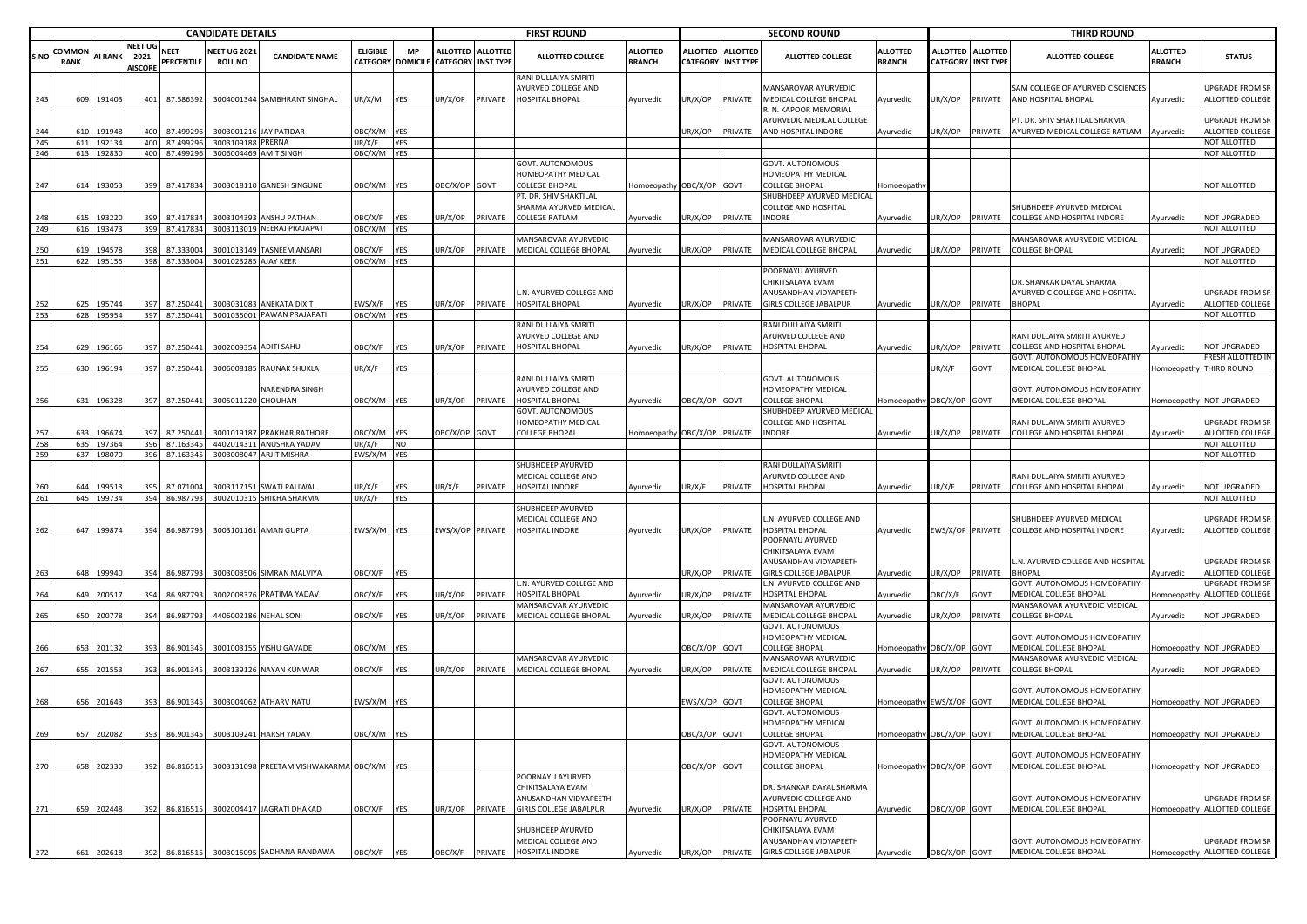|            |                |            |                                          |                        | <b>CANDIDATE DETAILS</b>             |                                           |                   |                                |                                              |                 | <b>FIRST ROUND</b>                                             |                                  |                  |                                                | <b>SECOND ROUND</b>                                            |                                  |                 |                                         | <b>THIRD ROUND</b>                                              |                                  |                                     |
|------------|----------------|------------|------------------------------------------|------------------------|--------------------------------------|-------------------------------------------|-------------------|--------------------------------|----------------------------------------------|-----------------|----------------------------------------------------------------|----------------------------------|------------------|------------------------------------------------|----------------------------------------------------------------|----------------------------------|-----------------|-----------------------------------------|-----------------------------------------------------------------|----------------------------------|-------------------------------------|
| S.NO       | COMMON<br>RANK | AI RANK    | <b>NEET UG</b><br>2021<br><b>AISCORE</b> | NEET<br>PERCENTILE     | <b>NEET UG 202</b><br><b>ROLL NO</b> | <b>CANDIDATE NAME</b>                     | <b>ELIGIBLE</b>   | <b>MP</b><br>CATEGORY DOMICILE | <b>ALLOTTED</b><br><b>CATEGORY INST TYPE</b> | <b>ALLOTTED</b> | <b>ALLOTTED COLLEGE</b>                                        | <b>ALLOTTED</b><br><b>BRANCH</b> |                  | ALLOTTED ALLOTTED<br><b>CATEGORY INST TYPE</b> | <b>ALLOTTED COLLEGE</b>                                        | <b>ALLOTTED</b><br><b>BRANCH</b> |                 | ALLOTTED ALLOTTED<br>CATEGORY INST TYPE | <b>ALLOTTED COLLEGE</b>                                         | <b>ALLOTTED</b><br><b>BRANCH</b> | <b>STATUS</b>                       |
|            |                |            |                                          |                        |                                      |                                           |                   |                                |                                              |                 | POORNAYU AYURVED<br>CHIKITSALAYA EVAM<br>ANUSANDHAN VIDYAPEETH |                                  |                  |                                                | POORNAYU AYURVED<br>CHIKITSALAYA EVAM<br>ANUSANDHAN VIDYAPEETH |                                  |                 |                                         |                                                                 |                                  |                                     |
| 273        | 667            | 20323      | 392                                      | 86.816515              | 3002013303 NIRMA                     |                                           | OBC/X/F           | YES                            | JR/X/OP                                      | PRIVATE         | GIRLS COLLEGE JABALPUR                                         | Ayurvedic                        | JR/X/OP          | PRIVATE                                        | GIRLS COLLEGE JABALPUR                                         | Ayurvedic                        |                 |                                         |                                                                 |                                  | NOT ALLOTTED                        |
| 274        | 668            | 203281     | 392                                      | 86.816515              | 3001002192                           | <b>SUYASH RAJPOOT</b>                     | EWS/X/M YES       |                                |                                              |                 |                                                                |                                  |                  |                                                |                                                                |                                  |                 |                                         |                                                                 |                                  | NOT ALLOTTED                        |
| 275        | 671            | 20367      | 391                                      | 86.735441              | 300600214                            | OMKAR GUPTA                               | EWS/X/M           | <b>YES</b>                     |                                              |                 |                                                                |                                  |                  |                                                |                                                                |                                  |                 |                                         |                                                                 |                                  | NOT ALLOTTED                        |
| 276        | 677            | 204271     | 391                                      | 86.735441              | 3001002464                           | SANKI DANGI                               | OBC/X/F           | YES                            |                                              |                 |                                                                |                                  |                  |                                                |                                                                |                                  |                 |                                         |                                                                 |                                  | NOT ALLOTTED                        |
|            |                |            |                                          |                        |                                      |                                           |                   |                                |                                              |                 |                                                                |                                  |                  |                                                |                                                                |                                  |                 |                                         | GOVT. AUTONOMOUS HOMEOPATHY                                     |                                  | FRESH ALLOTTED IN                   |
| 277        | 678            | 204282     | 391                                      | 86.735441              | 300400230                            | <b>RAHUL TIWARI</b><br>LOKENDRA SINGH     | :WS/X/M           | <b>YES</b>                     |                                              |                 | N. AYURVED COLLEGE AND                                         |                                  |                  |                                                | L.N. AYURVED COLLEGE AND                                       |                                  | WS/X/OP GOVT    |                                         | MEDICAL COLLEGE BHOPAL<br>RANI DULLAIYA SMRITI AYURVED          | Homoeopathy                      | THIRD ROUND<br>UPGRADE FROM SR      |
| 278        | 679            | 204852     | 390                                      | 86.644007              | 3001009181                           | <b>THAKUR</b>                             | OBC/X/M YES       |                                | JR/X/OP                                      | PRIVATE         | HOSPITAL BHOPAL                                                | Ayurvedic                        | JR/X/OP          | PRIVATE                                        | HOSPITAL BHOPAL                                                | Ayurvedic                        | JR/X/OP         | PRIVATE                                 | COLLEGE AND HOSPITAL BHOPAL                                     | Ayurvedic                        | ALLOTTED COLLEGE                    |
|            |                |            |                                          |                        |                                      |                                           |                   |                                |                                              |                 | OORNAYU AYURVED<br>CHIKITSALAYA EVAM                           |                                  |                  |                                                | OORNAYU AYURVED<br>CHIKITSALAYA EVAM                           |                                  |                 |                                         | POORNAYU AYURVED CHIKITSALAYA                                   |                                  |                                     |
| 279        | 680            | 204937     | 390                                      |                        |                                      | 86.644007 3002002275 APOORVA TIWARI       | UR/X/F            | YES                            | UR/X/F                                       | PRIVATE         | ANUSANDHAN VIDYAPEETH<br>GIRLS COLLEGE JABALPUR                | Ayurvedic                        | JR/X/F           | PRIVATE                                        | ANUSANDHAN VIDYAPEETH<br><b>GIRLS COLLEGE JABALPUR</b>         | Ayurvedic                        | UR/X/F          | PRIVATE                                 | EVAM ANUSANDHAN VIDYAPEETH<br><b>GIRLS COLLEGE JABALPUR</b>     | Ayurvedic                        | NOT UPGRADED                        |
|            |                |            |                                          |                        |                                      |                                           |                   |                                |                                              |                 | MAHATMA GANDHI<br>HOMOEOPATHIC MEDICAL<br>COLLEGE AND HOSPITAL |                                  |                  |                                                | PT. DR. SHIV SHAKTILAL<br>SHARMA AYURVED MEDICAL               |                                  |                 |                                         | PT. DR. SHIV SHAKTILAL SHARMA                                   |                                  |                                     |
| 280        | 681            | 204946     | 390                                      | 86.644007              |                                      | 3111129231 RUPALI MAHORE                  | OBC/X/F           | YES                            | JR/X/OP                                      | PRIVATE         | <b>IABALPUR</b>                                                | Iomoeopathy UR/X/OP              |                  | PRIVATE                                        | COLLEGE RATLAM                                                 | Ayurvedic                        | JR/X/OP         | PRIVATE                                 | AYURVED MEDICAL COLLEGE RATLAM                                  | Ayurvedic                        | NOT UPGRADED                        |
|            |                |            |                                          |                        |                                      |                                           |                   |                                |                                              |                 | GOVT. AUTONOMOUS<br><b>IOMEOPATHY MEDICAL</b>                  |                                  |                  |                                                |                                                                |                                  |                 |                                         | GOVT. AUTONOMOUS HOMEOPATHY                                     |                                  | FRESH ALLOTTED IN                   |
| 281        | 682            | 205211     | 390                                      | 86.644007              |                                      | 3003008026 NIDHI THAKUR                   | :WS/X/F           | YES                            | WS/X/F                                       | GOVT            | COLLEGE BHOPAL                                                 | lomoeopathy                      |                  |                                                |                                                                |                                  | :WS/X/F         | GOVT                                    | MEDICAL COLLEGE BHOPAL                                          | Homoeopathy                      | THIRD ROUND                         |
|            |                |            |                                          |                        |                                      |                                           |                   |                                |                                              |                 |                                                                |                                  |                  |                                                |                                                                |                                  |                 |                                         | RAJEEV GANDHI AYURVED COLLEGE                                   |                                  | FRESH ALLOTTED IN                   |
| 282<br>283 | 683<br>684     | 205612     | 390<br>390                               | 86.644007<br>86.644007 | 3005003066                           | HIMANSHU PARMAR                           | )BC/X/M           | <b>YES</b><br><b>YES</b>       |                                              |                 |                                                                |                                  |                  |                                                |                                                                |                                  | JR/X/OP         | PRIVATE                                 | HOSPITAL AND PHARMACY BHOPAL                                    | Ayurvedic                        | THIRD ROUND<br>NOT ALLOTTED         |
|            |                | 205675     |                                          |                        |                                      | 3006006297 POOJA PATEL                    | OBC/X/F           |                                |                                              |                 | <b>GOVT. AUTONOMOUS</b>                                        |                                  |                  |                                                | <b>GOVT. AUTONOMOUS AYURVED</b>                                |                                  |                 |                                         | GOVT. AUTONOMOUS AYURVED                                        |                                  |                                     |
| 284        | 687            | 20643      | 389                                      | 86.560796              |                                      | 3002007300 VIVEK SAGAR                    | SC/X/M            | YES                            | C/X/OP                                       | GOVT            | YURVED COLLEGE GWALIOR                                         | Ayurvedic                        | C/X/OP           | GOVT                                           | COLLEGE GWALIOR                                                | Ayurvedic                        | SC/X/OP         | GOVT                                    | <b>COLLEGE GWALIOR</b>                                          | Ayurvedic                        | NOT UPGRADED                        |
|            |                |            |                                          |                        |                                      |                                           |                   |                                |                                              |                 | DR. SHANKAR DAYAL SHARMA                                       |                                  |                  |                                                | RANI DULLAIYA SMRITI                                           |                                  |                 |                                         |                                                                 |                                  |                                     |
|            |                |            |                                          |                        |                                      |                                           |                   |                                |                                              |                 | AYURVEDIC COLLEGE AND                                          |                                  |                  |                                                | AYURVED COLLEGE AND                                            |                                  |                 |                                         | RANI DULLAIYA SMRITI AYURVED                                    |                                  |                                     |
| 285        | 688            | 207290     | 389                                      | 86.560796              |                                      | 3001033138 ABHISHEK PATIDAR               | OBC/X/M YES       |                                | JR/X/OP                                      | <b>PRIVATE</b>  | HOSPITAL BHOPAL                                                | Ayurvedic                        | JR/X/OP          | PRIVATE                                        | HOSPITAL BHOPAL                                                | Ayurvedic                        | JR/X/OP PRIVATE |                                         | COLLEGE AND HOSPITAL BHOPAL                                     | Ayurvedic                        | NOT UPGRADED                        |
|            |                |            |                                          |                        |                                      |                                           |                   |                                |                                              |                 | GOVT. AUTONOMOUS                                               |                                  |                  |                                                | GOVT. AUTONOMOUS                                               |                                  |                 |                                         |                                                                 |                                  |                                     |
| 286        | 690            | 207733     | 388                                      | 86.477974              |                                      | 3002009360 SHALINI CHAUHAN                | :WS/S/F           | YES                            | WS/X/OP GOVT                                 |                 | <b>IOMEOPATHY MEDICAL</b><br>COLLEGE BHOPAL                    | lomoeopathy EWS/X/OP GOVT        |                  |                                                | HOMEOPATHY MEDICAL<br><b>COLLEGE BHOPAL</b>                    | Homoeopathy EWS/X/F              |                 | GOVT                                    | GOVT. AUTONOMOUS HOMEOPATHY<br>MEDICAL COLLEGE BHOPAL           | Homoeopathy                      | UPGRADE FROM SR<br>ALLOTTED COLLEGE |
|            |                |            |                                          |                        |                                      |                                           |                   |                                |                                              |                 |                                                                |                                  |                  |                                                | MANDSAUR INSTITUTE OF                                          |                                  |                 |                                         | SARDAR AJIT SINGH SMRITI AYURVED                                |                                  |                                     |
| 287        | 694            | 209680     | 387                                      |                        |                                      | 86.39159 3005007245 NITESH PATIDAR        | OBC/X/M YES       |                                |                                              |                 |                                                                |                                  | UR/X/OP          | PRIVATE                                        | AYURVED EDUCATION AND<br>RESEARCH MANDSAUR                     | Ayurvedic                        | JR/X/OP         | PRIVATE                                 | <b>COLLEGE BHOPAL</b>                                           | Ayurvedic                        | UPGRADE FROM SR<br>ALLOTTED COLLEGE |
|            |                |            |                                          |                        |                                      |                                           |                   |                                |                                              |                 | R. N. KAPOOR MEMORIAL                                          |                                  |                  |                                                | SHUBHDEEP AYURVED MEDICAL                                      |                                  |                 |                                         |                                                                 |                                  |                                     |
| 288        | 695            | 209732     | 387                                      | 86.39159               |                                      | 3003105266 MRIDULA MUKATI                 | OBC/X/F           | YES                            | JR/X/OP                                      | PRIVATE         | AYURVEDIC MEDICAL COLLEGE<br>AND HOSPITAL INDORE               | Ayurvedic                        | OBC/X/F          | PRIVATE                                        | COLLEGE AND HOSPITAL<br><b>INDORE</b>                          | Ayurvedic                        | OBC/X/F         | PRIVATE                                 | SHUBHDEEP AYURVED MEDICAL<br>COLLEGE AND HOSPITAL INDORE        | Ayurvedic                        | NOT UPGRADED                        |
|            |                |            |                                          |                        |                                      |                                           |                   |                                |                                              |                 |                                                                |                                  |                  |                                                | RAJEEV GANDHI AYURVED                                          |                                  |                 |                                         |                                                                 |                                  |                                     |
|            |                |            |                                          |                        |                                      |                                           |                   |                                |                                              |                 |                                                                |                                  |                  |                                                | COLLEGE HOSPITAL AND                                           |                                  |                 |                                         | RAJEEV GANDHI AYURVED COLLEGE                                   |                                  |                                     |
| 289        | 696            | 209835     | 387                                      |                        |                                      | 86.39159 3006007316 ADITYA SINGH          | OBC/X/M YES       |                                |                                              |                 |                                                                |                                  | JR/X/OP          | PRIVATE                                        | PHARMACY BHOPAL                                                | Ayurvedic                        | JR/X/OP         | PRIVATE                                 | HOSPITAL AND PHARMACY BHOPAL                                    | Ayurvedic                        | NOT UPGRADED                        |
|            |                |            |                                          |                        |                                      |                                           |                   |                                |                                              |                 | RANI DULLAIYA SMRITI<br>AYURVED COLLEGE AND                    |                                  |                  |                                                | RANI DULLAIYA SMRITI                                           |                                  |                 |                                         | RANI DULLAIYA SMRITI AYURVED                                    |                                  |                                     |
| 290        | 701            | 211058     | 386                                      | 86.304235              |                                      | 3001006044 PIYUSH LODHI                   | OBC/X/M           | <b>YES</b>                     | BC/X/OP PRIVATE                              |                 | HOSPITAL BHOPAL                                                | Ayurvedic                        | OBC/X/OP PRIVATE |                                                | AYURVED COLLEGE AND<br>HOSPITAL BHOPAL                         | Ayurvedic                        | BC/X/OP PRIVATE |                                         | COLLEGE AND HOSPITAL BHOPAL                                     | Ayurvedic                        | NOT UPGRADED                        |
|            |                |            |                                          |                        |                                      |                                           |                   |                                |                                              |                 |                                                                |                                  |                  |                                                |                                                                |                                  |                 |                                         | RANI DULLAIYA SMRITI AYURVED                                    |                                  | FRESH ALLOTTED IN                   |
| 291        | 703            | 211677     |                                          | 86.21085               |                                      | 4406005464 KRISHNA KANT GUPTA             | WS/X/M            | <b>YES</b>                     |                                              |                 |                                                                |                                  |                  |                                                |                                                                |                                  | WS/X/OP PRIVATE |                                         | COLLEGE AND HOSPITAL BHOPAL                                     | Ayurvedic                        | THIRD ROUND                         |
| 292        | 704            | 211947     | 385                                      | 86.21085               | 300100321                            | DIVYA RAI                                 | OBC/X/F           | YES                            |                                              |                 |                                                                |                                  |                  |                                                |                                                                |                                  |                 |                                         |                                                                 |                                  | NOT ALLOTTED                        |
| 293        | 705            | 21195      | 385                                      | 86.21085               | 390600308                            | RITIKA JAIN                               | UR/X/F            | <b>NO</b>                      |                                              |                 |                                                                |                                  |                  |                                                |                                                                |                                  |                 |                                         |                                                                 |                                  | NOT ALLOTTED                        |
| 294        | 707            | 213003     | 384                                      | 86.125964              | 3003001025                           | <b>ABHAY DHAKAD</b>                       | OBC/X/M YES       |                                |                                              |                 |                                                                |                                  |                  |                                                |                                                                |                                  |                 |                                         |                                                                 |                                  | NOT ALLOTTED                        |
|            |                |            |                                          |                        |                                      |                                           |                   |                                |                                              |                 |                                                                |                                  |                  |                                                | GOVT. AUTONOMOUS<br>HOMEOPATHY MEDICAL                         |                                  |                 |                                         | GOVT. AUTONOMOUS HOMEOPATHY                                     |                                  |                                     |
| 295        | 708            | 213008     | 384                                      | 86.125964              |                                      | 4406003178 SHREYA PATHAK                  | JR/X/F            | YES                            |                                              |                 |                                                                |                                  | JR/X/F           | GOVT                                           | COLLEGE BHOPAL                                                 | Homoeopathy UR/X/F               |                 | GOVT                                    | MEDICAL COLLEGE BHOPAL                                          | Homoeopathy                      | NOT UPGRADED                        |
|            |                |            |                                          |                        |                                      |                                           |                   |                                |                                              |                 |                                                                |                                  |                  |                                                | RAJEEV GANDHI AYURVED                                          |                                  |                 |                                         |                                                                 |                                  |                                     |
|            |                |            |                                          |                        |                                      |                                           |                   |                                |                                              |                 |                                                                |                                  |                  |                                                | COLLEGE HOSPITAL AND                                           |                                  |                 |                                         | RAJEEV GANDHI AYURVED COLLEGE                                   |                                  |                                     |
| 296        | 709            | 213062     | 384                                      | 86.125964              |                                      | 3001015061 SAKSHI DHAKAD                  | )BC/X/F           | YES                            |                                              |                 |                                                                |                                  | JR/X/OP          | PRIVATE                                        | PHARMACY BHOPAL                                                | Ayurvedic                        | JR/X/OP         | PRIVATE                                 | HOSPITAL AND PHARMACY BHOPAL                                    | Ayurvedic                        | NOT UPGRADED                        |
| 297        | 711            | 213262     | 384                                      | 86.125964              |                                      | 3003115217 SHOHEB KHAN                    | OBC/X/M YES       |                                |                                              |                 |                                                                |                                  |                  |                                                |                                                                |                                  |                 |                                         |                                                                 |                                  | NOT ALLOTTED                        |
| 298        |                | 21339      |                                          |                        |                                      | RAHUL SINGH RAJPUT                        |                   |                                |                                              |                 | N. AYURVED COLLEGE AND<br>HOSPITAL BHOPAL                      |                                  |                  |                                                | .N. AYURVED COLLEGE AND<br>HOSPITAL BHOPAL                     |                                  |                 |                                         | L.N. AYURVED COLLEGE AND HOSPITAL<br><b>BHOPAL</b>              |                                  | NOT UPGRADED                        |
| 299        | 713<br>716     | 213932     | 384<br>384                               | 86.12596<br>86.125964  | 300200129                            | 3001007338 TANYA AWASTHI                  | )BC/X/M<br>UR/X/F | YES<br>YES                     | IR/X/OP                                      | PRIVATE         |                                                                | Ayurvedic                        | JR/X/OP          | PRIVATE                                        |                                                                | Ayurvedic                        | JR/X/OP         | PRIVATE                                 |                                                                 | Ayurvedic                        | NOT ALLOTTED                        |
| 300        | 717            | 214424     | 383                                      | 86.04236               | 300401139                            | <b>OSHIK RAHANGDA</b>                     | <b>ORC/X/M</b>    | <b>YFS</b>                     |                                              |                 |                                                                |                                  |                  |                                                |                                                                |                                  |                 |                                         |                                                                 |                                  | ΝΟΤ ΑΗ ΟΤΤΕΓ                        |
|            |                |            |                                          |                        |                                      |                                           |                   |                                |                                              |                 | MANDSAUR INSTITUTE OF                                          |                                  |                  |                                                | . N. KAPOOR MEMORIAL                                           |                                  |                 |                                         |                                                                 |                                  |                                     |
| 301        | 720            | 215091     | 383                                      | 86.042364              |                                      | 3003124099 MINAKSHI PATIDAR               | OBC/X/F           | <b>YES</b>                     | JR/X/OP                                      | PRIVATE         | AYURVED EDUCATION AND<br>RESEARCH MANDSAUR                     | Ayurvedic                        | JR/X/OP          | PRIVATE                                        | AYURVEDIC MEDICAL COLLEGE<br>AND HOSPITAL INDORE               | Ayurvedic                        | )BC/X/F         | PRIVATE                                 | RANI DULLAIYA SMRITI AYURVED<br>COLLEGE AND HOSPITAL BHOPAL     | Ayurvedic                        | UPGRADE FROM SR<br>ALLOTTED COLLEGE |
|            |                |            |                                          |                        |                                      |                                           |                   |                                |                                              |                 |                                                                |                                  |                  |                                                | L.N. AYURVED COLLEGE AND                                       |                                  |                 |                                         | L.N. AYURVED COLLEGE AND HOSPITAL                               |                                  |                                     |
| 302        | 721            | 215566     | 382                                      | 85.956175              |                                      | 3001035084 SONU DHAKAR                    | OBC/X/M YES       |                                |                                              |                 |                                                                |                                  | JR/X/OP          | PRIVATE                                        | HOSPITAL BHOPAL<br>PT. DR. SHIV SHAKTILAL                      | Ayurvedic                        | JR/X/OP         | PRIVATE                                 | <b>BHOPAL</b>                                                   | Ayurvedic                        | NOT UPGRADED                        |
| 303        | 724            | 215943     | 382                                      | 85.956175              | 3005005045                           | <b>HARSHITA PRAJAPATI</b>                 | <b>JBC/X/F</b>    | <b>YES</b>                     |                                              |                 |                                                                |                                  | JR/X/OP PRIVATE  |                                                | SHARMA AYURVED MEDICAL<br>COLLEGE RATLAM                       | Ayurvedic                        | JR/X/OP         | PRIVATE                                 | PT. DR. SHIV SHAKTILAL SHARMA<br>AYURVED MEDICAL COLLEGE RATLAM | Ayurvedic                        | NOT UPGRADED                        |
| 304        | 735            | 217901     |                                          | 381 85.86512           | 300302707                            | KAJAL VISHWAKARMA                         | OBC/X/F           | <b>YES</b>                     |                                              |                 |                                                                |                                  |                  |                                                |                                                                |                                  |                 |                                         |                                                                 |                                  | NOT ALLOTTED                        |
| 305        |                | 737 218015 | 381                                      | 85.865129              |                                      | 3004030543 MUKESH KUMAR SHAH              | OBC/X/M           | YES                            |                                              |                 |                                                                |                                  |                  |                                                |                                                                |                                  |                 |                                         |                                                                 |                                  | NOT ALLOTTED                        |
| 306        |                | 739 218407 | 380                                      | 85.768838              | 3003121209 GOVIND                    |                                           | OBC/X/M YES       |                                |                                              |                 |                                                                |                                  |                  |                                                |                                                                |                                  |                 |                                         |                                                                 |                                  | NOT ALLOTTED                        |
|            |                |            |                                          |                        |                                      |                                           |                   |                                |                                              |                 |                                                                |                                  |                  |                                                | RANI DULLAIYA SMRITI<br>AYURVED COLLEGE AND                    |                                  |                 |                                         | L.N. AYURVED COLLEGE AND HOSPITAL                               |                                  | FRESH ALLOTTED IN                   |
| 307        |                | 743 218605 |                                          |                        |                                      | 380 85.768838 3001009371 MITALEE SISODIYA | UR/X/F            | YES                            |                                              |                 |                                                                |                                  | UR/X/F           |                                                | PRIVATE HOSPITAL BHOPAL                                        | Ayurvedic                        | UR/X/F          | PRIVATE BHOPAL                          |                                                                 | Ayurvedic                        | THIRD ROUND                         |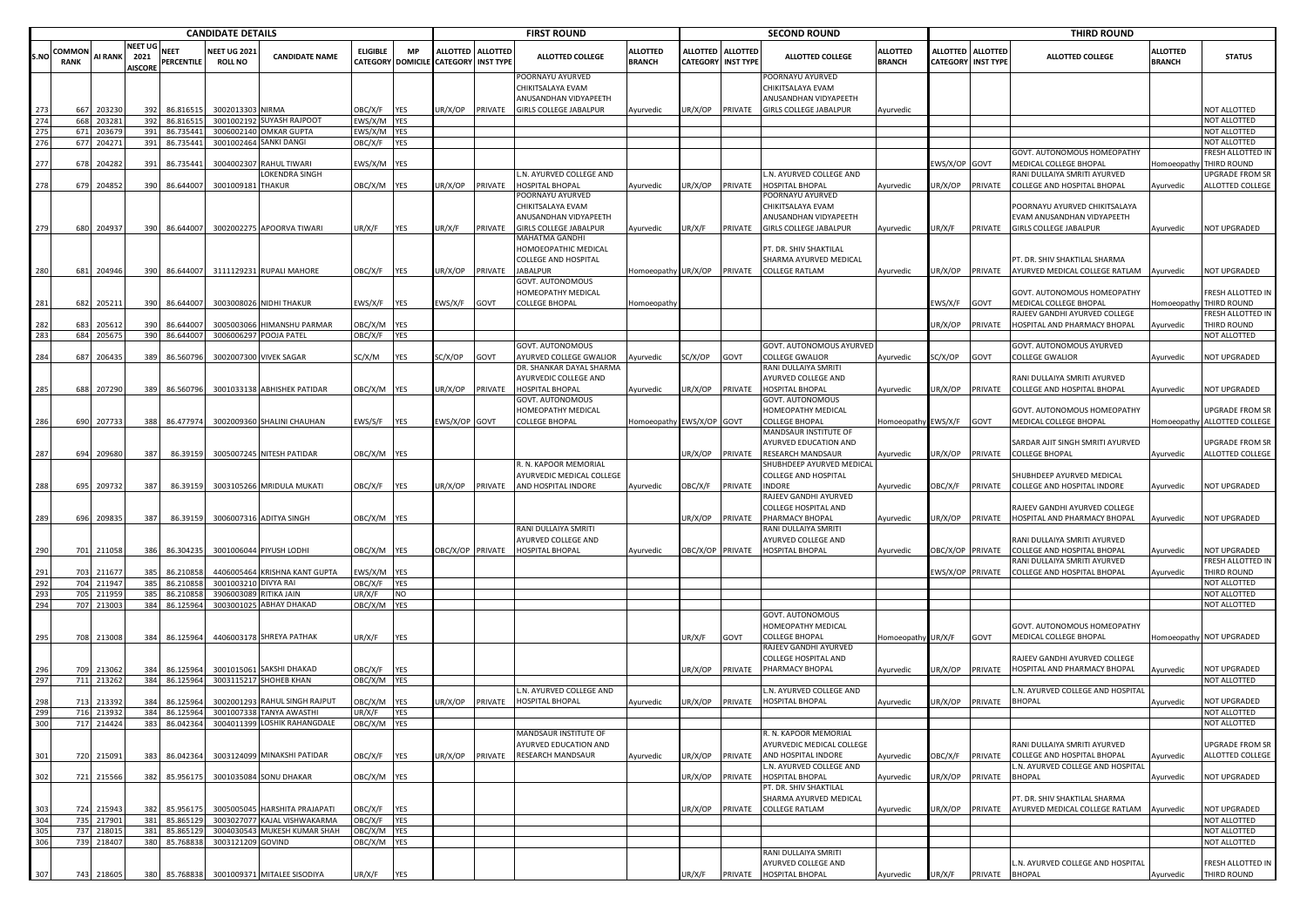|            |                |                          |                                   |                                | <b>CANDIDATE DETAILS</b>              |                                                              |                        |                                |                                                |         | <b>FIRST ROUND</b>                                                                       |                           |                                              |                         | <b>SECOND ROUND</b>                                                                                          |                                  |                  |                                       | <b>THIRD ROUND</b>                                                               |                                  |                                              |
|------------|----------------|--------------------------|-----------------------------------|--------------------------------|---------------------------------------|--------------------------------------------------------------|------------------------|--------------------------------|------------------------------------------------|---------|------------------------------------------------------------------------------------------|---------------------------|----------------------------------------------|-------------------------|--------------------------------------------------------------------------------------------------------------|----------------------------------|------------------|---------------------------------------|----------------------------------------------------------------------------------|----------------------------------|----------------------------------------------|
| S.NO       | COMMON<br>RANK | <b>AI RANK</b>           | NEET UG<br>2021<br><b>AISCORE</b> | <b>NEET</b><br>PERCENTILE      | <b>NEET UG 2021</b><br><b>ROLL NO</b> | <b>CANDIDATE NAME</b>                                        | <b>ELIGIBLE</b>        | <b>MP</b><br>CATEGORY DOMICILE | ALLOTTED ALLOTTED<br><b>CATEGORY INST TYPE</b> |         | <b>ALLOTTED COLLEGE</b>                                                                  | <b>ILLOTTED</b><br>BRANCH | <b>ALLOTTED</b><br><b>CATEGORY INST TYPE</b> | <b>ALLOTTED</b>         | <b>ALLOTTED COLLEGE</b>                                                                                      | <b>ALLOTTED</b><br><b>BRANCH</b> | ALLOTTED         | <b>ALLOTTED</b><br>CATEGORY INST TYPE | ALLOTTED COLLEGE                                                                 | <b>ALLOTTED</b><br><b>BRANCH</b> | <b>STATUS</b>                                |
|            |                |                          |                                   |                                |                                       |                                                              |                        |                                |                                                |         |                                                                                          |                           |                                              |                         | SHRIMATI KAMLABEN RAOJI<br><b>BHAI PATEL GUJARATI</b><br>HOMOEOPATHIC MEDICAL<br><b>COLLEGE HOSPITAL AND</b> |                                  |                  |                                       | SENDHWA HOMEOPATHIC MEDICAL                                                      |                                  | UPGRADE FROM SR                              |
|            |                | 746 220030               | 379                               | 85.682324                      | 3122013213 PRIYANKA                   |                                                              | <b>JBC/X/F</b>         | YES                            |                                                |         | K. S. HOMOEOPATHIC MEDICAL                                                               |                           | JR/X/OP                                      | PRIVATE                 | RESEARCH CENTRE INDORE<br>PT. DR. SHIV SHAKTILAL                                                             | <b>Homoeopathy</b>               | UR/X/OP          | PRIVATE                               | COLLEGE AND HOSPITAL BARWANI                                                     |                                  | Iomoeopathy ALLOTTED COLLEGE                 |
| 309        |                | 748 220218               | 379                               | 85.682324                      |                                       | 4406002134 ANURAG YADAV                                      | DBC/X/M YES            |                                | JR/X/OP                                        | PRIVATE | COLLEGE AND HOSPITAL<br>GWALIOR                                                          | Homoeopathy UR/X/OP       |                                              | PRIVATE                 | SHARMA AYURVED MEDICAL<br><b>COLLEGE RATLAM</b>                                                              | Ayurvedic                        | JR/X/OP          | PRIVATE                               | SRI SAI INSTITUTE OF AYURVEDIC<br>RESEARCH AND MEDICINE BHOPAL                   | vurvedic                         | FRESH ALLOTTED IN<br>THIRD ROUND             |
|            | 749            | 22033                    | 379                               | 85.682324                      |                                       | 3003013215 NIKITA KUSHWAH                                    | JR/X/F                 | YES                            |                                                |         |                                                                                          |                           |                                              |                         |                                                                                                              |                                  | JR/X/F           | PRIVATE                               | R. N. KAPOOR MEMORIAL AYURVEDIC<br>MEDICAL COLLEGE AND HOSPITAL<br><b>INDORE</b> | yurvedic                         | FRESH ALLOTTED IN<br>THIRD ROUND             |
| 311        |                | 752 221562               | 378                               | 85.594516                      |                                       | 3114014219 PATIL KAVERI SATISH                               | JR/X/F                 | NO                             |                                                |         |                                                                                          |                           |                                              |                         |                                                                                                              |                                  | JR/X/OP          | PRIVATE                               | RAM KRISHNA COLLEGE OF AYURVEDA<br>AND MEDICAL SCIENCES BHOPAL                   | Ayurvedic                        | FRESH ALLOTTED IN<br>THIRD ROUND             |
|            |                |                          |                                   |                                |                                       |                                                              |                        |                                |                                                |         | RANI DULLAIYA SMRITI<br>AYURVED COLLEGE AND                                              |                           |                                              |                         | VEENA VADINI AYURVED<br><b>COLLEGE AND HOSPITAL</b>                                                          |                                  |                  |                                       | DEPARTMENT OF AYURVED AND<br>COMMUNITY IES UNIVERSITY CAMPUS                     |                                  | JPGRADE FROM SR                              |
| - 312      |                | 753 221603               | 378                               | 85.594516                      |                                       | 3001005500 DEEPSHIKHA LOKHANDE                               | OBC/X/F                | YES                            | <b>DBC/X/F</b>                                 | PRIVATE | HOSPITAL BHOPAL<br>RANI DULLAIYA SMRITI<br>AYURVED COLLEGE AND                           | Ayurvedic                 | IR/X/OP                                      | PRIVATE                 | <b>BHOPAL</b><br>RANI DULLAIYA SMRITI<br>AYURVED COLLEGE AND                                                 | Ayurvedic                        | JR/X/OP          | PRIVATE                               | KALKHEDA BHOPAL<br>RANI DULLAIYA SMRITI AYURVED                                  | Ayurvedic                        | ALLOTTED COLLEGE                             |
| 314        |                | 755 221672<br>756 22171  | 378                               | 85.594516<br>378 85.59451      |                                       | 3005001650 CHIRAG MALIK<br>3004011290 PRIYA GUPTA            | DBC/X/M YES<br>WS/X/F  | YES                            | OBC/X/OP PRIVATE                               |         | HOSPITAL BHOPAL                                                                          | Ayurvedic                 | DBC/X/OP PRIVATE                             |                         | <b>HOSPITAL BHOPAL</b>                                                                                       | Ayurvedic                        | BC/X/OP PRIVATE  |                                       | COLLEGE AND HOSPITAL BHOPAL                                                      | Ayurvedic                        | NOT UPGRADED<br>NOT ALLOTTED                 |
| 315        |                | 757 222015               |                                   | 378 85.594516                  |                                       | 3002003130 ADITYA BHARGAV                                    | EWS/X/M YES            |                                |                                                |         |                                                                                          |                           |                                              |                         |                                                                                                              |                                  |                  |                                       |                                                                                  |                                  | NOT ALLOTTED                                 |
| 316        | 759            | 22237                    | 378                               | 85.594516                      |                                       | 3002007122 ADITI SINGH SIKARWAR                              | JR/X/F                 | YES                            |                                                |         |                                                                                          |                           |                                              |                         |                                                                                                              |                                  | JR/X/F           | PRIVATE                               | MANSAROVAR AYURVEDIC MEDICAL<br><b>COLLEGE BHOPAL</b>                            | Ayurvedic                        | FRESH ALLOTTED IN<br>THIRD ROUND             |
|            |                |                          |                                   |                                |                                       |                                                              |                        |                                |                                                |         |                                                                                          |                           |                                              |                         |                                                                                                              |                                  |                  |                                       | VIJYASHREE AYURVEDIC MEDICAL<br>COLLEGE AND HOSPITAL JABALPUR                    |                                  | FRESH ALLOTTED IN                            |
| 317        |                | 761 222544               | 377                               | 85.505413                      |                                       | 3004001078 AZMATUN BANO                                      | <b>JBC/X/F</b>         | YES                            |                                                |         | SHRIMATI KAMLABEN RAOJI<br>BHAI PATEL GUJARATI<br>HOMOEOPATHIC MEDICAL                   |                           |                                              |                         | SHRIMATI KAMLABEN RAOJI<br><b>BHAI PATEL GUJARATI</b><br>HOMOEOPATHIC MEDICAL                                |                                  | UR/X/OP          | PRIVATE                               | SHRIMATI KAMLABEN RAOJI BHAI<br>PATEL GUJARATI HOMOEOPATHIC                      | Ayurvedic                        | THIRD ROUND                                  |
| - 318      |                | 763 222776               | 377                               | 85.505413                      |                                       | 3003120033 AMAN SHEIKH                                       | OBC/X/M YES            |                                | UR/X/OP                                        | PRIVATE | COLLEGE HOSPITAL AND<br>RESEARCH CENTRE INDORE                                           | Homoeopathy UR/X/OP       |                                              | PRIVATE                 | <b>COLLEGE HOSPITAL AND</b><br>RESEARCH CENTRE INDORE                                                        | Homoeopathy UR/X/OP PRIVATE      |                  |                                       | MEDICAL COLLEGE HOSPITAL AND<br>RESEARCH CENTRE INDORE                           |                                  | FRESH ALLOTTED IN<br>Iomoeopathy THIRD ROUND |
|            |                |                          |                                   |                                |                                       |                                                              |                        |                                |                                                |         |                                                                                          |                           |                                              |                         | R. N. KAPOOR MEMORIAL<br>AYURVEDIC MEDICAL COLLEGE                                                           |                                  |                  |                                       | R. N. KAPOOR MEMORIAL AYURVEDIC<br>MEDICAL COLLEGE AND HOSPITAL                  |                                  |                                              |
| 319        |                | 764 223705               |                                   | 377 85.505413                  |                                       | 3003011083 ATUL SINGH BHADORIA                               | JR/X/M                 | YES                            |                                                |         |                                                                                          |                           | JR/X/OP                                      | PRIVATE                 | AND HOSPITAL INDORE                                                                                          | Ayurvedic                        | JR/X/OP          | PRIVATE                               | <b>INDORE</b><br>RAJEEV GANDHI AYURVED COLLEGE                                   | vurvedic                         | NOT UPGRADED<br>FRESH ALLOTTED IN            |
| 320        |                | 765 224107               |                                   | 376 85.417281                  |                                       | 3001009212 SAKSHAM JAIN                                      | WS/X/M YES             |                                |                                                |         |                                                                                          |                           |                                              |                         |                                                                                                              |                                  | JR/X/OP          | PRIVATE                               | HOSPITAL AND PHARMACY BHOPAL                                                     | Ayurvedic                        | THIRD ROUND                                  |
|            |                |                          |                                   |                                |                                       |                                                              |                        |                                |                                                |         |                                                                                          |                           |                                              |                         | VIJYASHREE AYURVEDIC<br>MEDICAL COLLEGE AND                                                                  |                                  |                  |                                       | VIJYASHREE AYURVEDIC MEDICAL                                                     |                                  |                                              |
| 321        |                | 770 224473               | 376                               | 85.417281                      |                                       | 3004017324 ASHISH JAIN                                       | JR/X/M                 | YES                            |                                                |         |                                                                                          |                           | JR/X/OP                                      | PRIVATE                 | HOSPITAL JABALPUR                                                                                            | Ayurvedic                        | JR/X/OP PRIVATE  |                                       | COLLEGE AND HOSPITAL JABALPUR                                                    | Ayurvedic                        | NOT UPGRADED                                 |
|            |                |                          |                                   |                                |                                       |                                                              |                        |                                |                                                |         |                                                                                          |                           |                                              |                         | VIJYASHREE AYURVEDIC<br>MEDICAL COLLEGE AND                                                                  |                                  |                  |                                       | L.N. AYURVED COLLEGE AND HOSPITAL                                                |                                  | FRESH ALLOTTED IN                            |
| 322        |                | 774 225589               | 375                               | 85.319824                      |                                       | 3006008175 ISHTEYAK AHAMAD                                   | DBC/X/M YES            |                                |                                                |         |                                                                                          |                           | JR/X/OP                                      |                         | PRIVATE HOSPITAL JABALPUR                                                                                    | Ayurvedic                        | UR/X/OP          | PRIVATE                               | <b>BHOPAL</b>                                                                    | Ayurvedic                        | THIRD ROUND                                  |
| 323<br>324 |                | 776 225738<br>777 225818 |                                   | 375 85.319824<br>375 85.319824 |                                       | 3003113117 KULDEEP KUSHWAH<br>3003134001 LAXMI SINGH RATHOUR | DBC/X/M YES<br>OBC/X/F | YES                            |                                                |         |                                                                                          |                           |                                              |                         |                                                                                                              |                                  |                  |                                       |                                                                                  |                                  | NOT ALLOTTED<br>NOT ALLOTTED                 |
|            |                |                          |                                   |                                |                                       |                                                              |                        |                                |                                                |         |                                                                                          |                           |                                              |                         | RANI DULLAIYA SMRITI<br>AYURVED COLLEGE AND                                                                  |                                  |                  |                                       | RANI DULLAIYA SMRITI AYURVED                                                     |                                  |                                              |
| 325        |                | 778 226197               | 375                               | 85.319824                      |                                       | 3001015341 SAMIKSHA SHAH                                     | EWS/X/F                | YES                            |                                                |         |                                                                                          |                           | EWS/X/F                                      | PRIVATE                 | <b>HOSPITAL BHOPAL</b>                                                                                       | Ayurvedic                        | EWS/X/F          | PRIVATE                               | COLLEGE AND HOSPITAL BHOPAL                                                      | Ayurvedic                        | NOT UPGRADED                                 |
|            | 780            | 22683                    |                                   | 85.22981                       | 300102719                             | AKSHAY KUMAR KURMI                                           | <b>JBC/X/M</b>         | YES                            |                                                |         |                                                                                          |                           |                                              |                         |                                                                                                              |                                  | UR/X/OP          | PRIVATE                               | PARASHAR AYURVEDIC MEDICAL<br>COLLEGE AND HOSPITAL BHOPAL                        | Ayurvedic                        | RESH ALLOTTED IN<br>THIRD ROUND              |
| 327        | 782            | 22711                    |                                   | 374 85.229814                  | 3003116274 JAYA PAL                   |                                                              | <b>JBC/X/F</b>         | YES                            |                                                |         |                                                                                          |                           |                                              |                         |                                                                                                              |                                  |                  |                                       |                                                                                  |                                  | NOT ALLOTTED                                 |
|            |                |                          |                                   | 85.229814                      |                                       | 3003024188 POOJA PATEL                                       | <b>JBC/X/F</b>         |                                |                                                |         | POORNAYU AYURVED<br>CHIKITSALAYA EVAM<br>ANUSANDHAN VIDYAPEETH<br>GIRLS COLLEGE JABALPUR |                           |                                              |                         | SHUBHDEEP AYURVED MEDICAL<br><b>COLLEGE AND HOSPITAL</b><br><b>INDORE</b>                                    |                                  |                  |                                       |                                                                                  |                                  | NOT ALLOTTED                                 |
| 329        | 783            | 22712<br>784 227134      | 374                               | 374 85.229814                  |                                       | 3003128201 RIYA KUSHWAH                                      | <b>JBC/X/F</b>         | YES<br><b>YES</b>              | UR/X/OP                                        | PRIVATE |                                                                                          | Ayurvedic                 | OBC/X/F                                      | <b>PRIVATE</b>          |                                                                                                              | Ayurvedic                        |                  |                                       |                                                                                  |                                  | NOT ALLOTTED                                 |
| 330        | 788            | 227790                   | 374                               | 85.229814                      | 300500179                             | <b>ANSHUMAN SINGH</b><br><b>RATHORE</b>                      | JR/X/M                 | YES                            |                                                |         |                                                                                          |                           |                                              |                         |                                                                                                              |                                  |                  |                                       |                                                                                  |                                  | NOT ALLOTTED                                 |
|            |                |                          |                                   |                                |                                       |                                                              |                        |                                |                                                |         |                                                                                          |                           |                                              |                         | RAM KRISHNA COLLEGE OF<br>AYURVEDA AND MEDICAL                                                               |                                  |                  |                                       | RAM KRISHNA COLLEGE OF AYURVEDA                                                  |                                  |                                              |
| 331        | 789            | 22781<br>793 228591      | 374                               | 85.22981<br>373 85.138897      | 3001034138 MANSI                      | 3002003587 PRABHAT VERMA                                     | ЭВС/Х/М<br>JR/X/F      | YES<br>YES                     |                                                |         |                                                                                          |                           | JR/X/OP                                      | PRIVATE                 | <b>SCIENCES BHOPAL</b>                                                                                       | Ayurvedic                        | JR/X/OP          | PRIVATE                               | AND MEDICAL SCIENCES BHOPAL                                                      | Ayurvedic                        | <b>NOT UPGRADED</b><br>NOT ALLOTTED          |
| 332        |                |                          |                                   |                                |                                       |                                                              |                        |                                |                                                |         |                                                                                          |                           |                                              |                         | RANI DULLAIYA SMRITI<br>AYURVED COLLEGE AND                                                                  |                                  |                  |                                       | RANI DULLAIYA SMRITI AYURVED                                                     |                                  |                                              |
| 333<br>334 | 797            | 229351<br>801 230784     | 373                               | 85.138897<br>372 85.04752      |                                       | 3005002256 ADITYA JAIN<br>3002010273 SUDHANSHU CHAUBEY       | :WS/X/M<br>JR/X/M      | YES<br>YES                     |                                                |         |                                                                                          |                           | WS/X/OP PRIVATE                              |                         | HOSPITAL BHOPAL                                                                                              | Ayurvedic                        | WS/X/OP PRIVATE  |                                       | COLLEGE AND HOSPITAL BHOPAL                                                      | Ayurvedic                        | NOT UPGRADED<br>NOT ALLOTTED                 |
| 335        |                | 802 230818               |                                   | 372 85.047527                  |                                       | 4406003257 MUSKAN SAHU                                       | OBC/X/F                | YES                            |                                                |         |                                                                                          |                           |                                              |                         |                                                                                                              |                                  |                  |                                       |                                                                                  |                                  | NOT ALLOTTED                                 |
| 336        |                | 803 231296               | 371                               | 84.954668                      |                                       | 3905020200 JITENDRA AHIRWAR                                  | SC/X/M                 | YES                            | SC/X/OP                                        | GOVT    | GOVT. AUTONOMOUS<br>AYURVED COLLEGE REWA                                                 | Ayurvedic                 | SC/X/OP                                      | GOVT                    | GOVT. AUTONOMOUS<br>ASHTANG AYURVED COLLEGE<br><b>INDORE</b>                                                 | Ayurvedic                        | SC/X/OP          | GOVT                                  | GOVT. AUTONOMOUS ASHTANG<br>AYURVED COLLEGE INDORE                               | Ayurvedic                        | NOT UPGRADED                                 |
| 337        |                | 804 232003               |                                   | 371 84.954668                  | 3001022044 LAVKUSH                    |                                                              | OBC/X/M YES            |                                | OBC/X/OP PRIVATE                               |         | RANI DULLAIYA SMRITI<br>AYURVED COLLEGE AND<br>HOSPITAL BHOPAL                           | Ayurvedic                 | JR/X/OP                                      | PRIVATE                 | RAJEEV GANDHI AYURVED<br>COLLEGE HOSPITAL AND<br>PHARMACY BHOPAL                                             | Ayurvedic                        | JR/X/OP          | PRIVATE                               | RAJEEV GANDHI AYURVED COLLEGE<br>HOSPITAL AND PHARMACY BHOPAL                    | Ayurvedic                        | NOT UPGRADED                                 |
|            |                |                          |                                   |                                |                                       |                                                              |                        |                                |                                                |         | RANI DULLAIYA SMRITI<br>AYURVED COLLEGE AND                                              |                           |                                              |                         | SHUBHDEEP AYURVED MEDICAL<br>COLLEGE AND HOSPITAL                                                            |                                  |                  |                                       | SHUBHDEEP AYURVED MEDICAL                                                        |                                  |                                              |
| 338        |                | 805 232421               | 370                               | 84.856305                      |                                       | 3003104334 KAMNA CHACHRIYA                                   | OBC/X/F                | YES                            | <b>JBC/X/F</b>                                 | PRIVATE | HOSPITAL BHOPAL                                                                          | Ayurvedic                 |                                              | OBC/X/OP PRIVATE INDORE |                                                                                                              | Ayurvedic                        | OBC/X/OP PRIVATE |                                       | COLLEGE AND HOSPITAL INDORE                                                      | Ayurvedic                        | NOT UPGRADED                                 |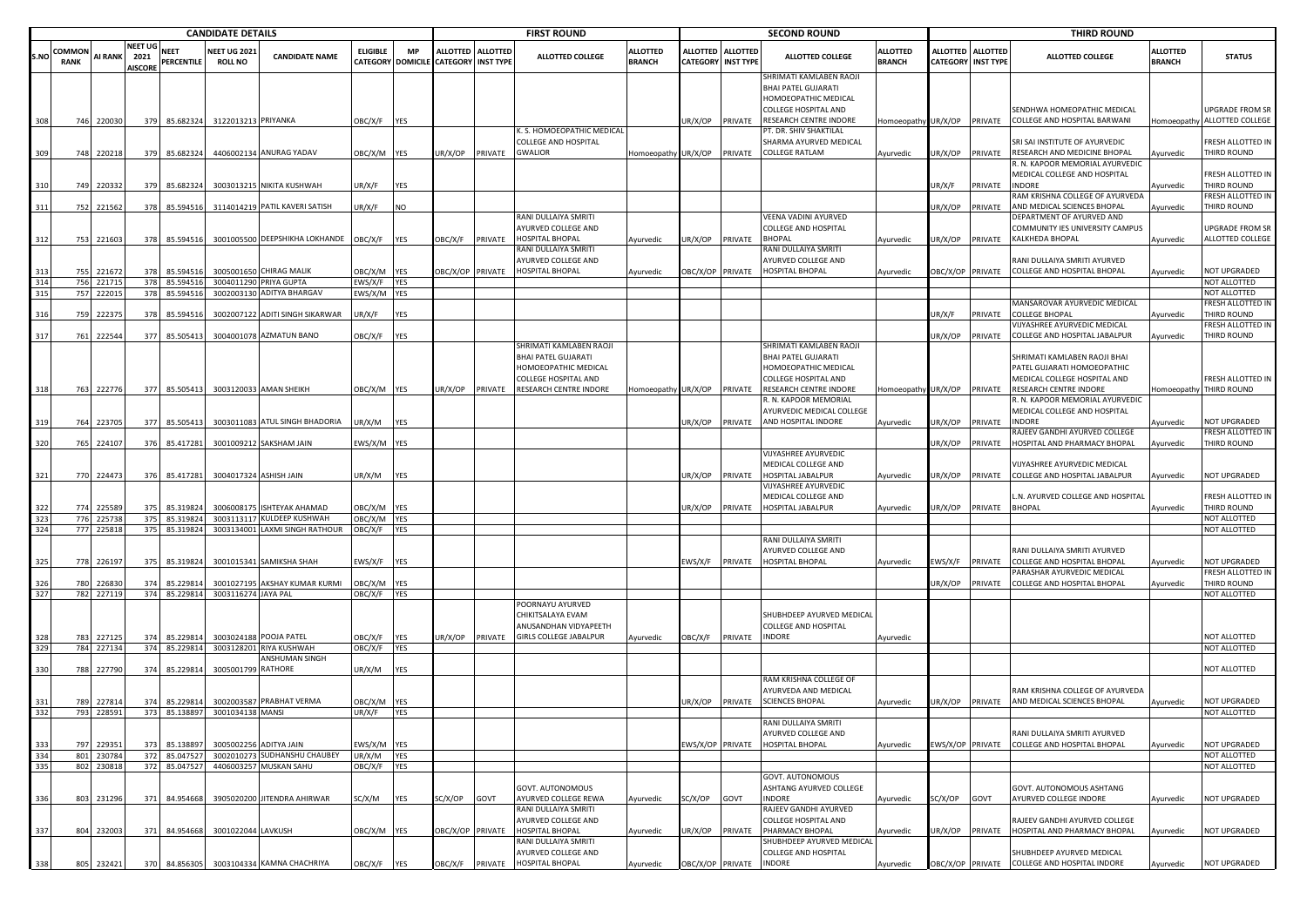|            |                      |                      |                                  |                           | <b>CANDIDATE DETAILS</b>             |                                                        |                            |                          |                                      |                   | <b>FIRST ROUND</b>                                                         |                                  |                                              |                 | <b>SECOND ROUND</b>                                                         |                                  |                  |                                         | <b>THIRD ROUND</b>                                                                                                    |                                  |                                              |
|------------|----------------------|----------------------|----------------------------------|---------------------------|--------------------------------------|--------------------------------------------------------|----------------------------|--------------------------|--------------------------------------|-------------------|----------------------------------------------------------------------------|----------------------------------|----------------------------------------------|-----------------|-----------------------------------------------------------------------------|----------------------------------|------------------|-----------------------------------------|-----------------------------------------------------------------------------------------------------------------------|----------------------------------|----------------------------------------------|
| S.NO       | COMMO<br><b>RANK</b> | AI RANK 2021         | <b>NEET UG</b><br><b>AISCORE</b> | <b>NEET</b><br>PERCENTILE | <b>NEET UG 202</b><br><b>ROLL NO</b> | <b>CANDIDATE NAME</b>                                  | <b>ELIGIBLE</b>            | <b>MP</b>                | CATEGORY DOMICILE CATEGORY INST TYPE | ALLOTTED ALLOTTED | <b>ALLOTTED COLLEGE</b>                                                    | <b>ALLOTTED</b><br><b>BRANCH</b> | <b>ALLOTTED</b><br><b>CATEGORY INST TYPE</b> | <b>ALLOTTED</b> | <b>ALLOTTED COLLEGE</b>                                                     | <b>ALLOTTED</b><br><b>BRANCH</b> |                  | ALLOTTED ALLOTTED<br>CATEGORY INST TYPE | <b>ALLOTTED COLLEGE</b>                                                                                               | <b>ALLOTTED</b><br><b>BRANCH</b> | <b>STATUS</b>                                |
|            | 810                  | 232657               | 370                              | 84.856305                 |                                      | 3004024254 SHUBHAM SAHU                                | OBC/X/M YES                |                          | JR/X/OP                              | PRIVATE           | MANDSAUR INSTITUTE OF<br><b>AYURVED EDUCATION AND</b><br>RESEARCH MANDSAUR | Ayurvedic                        |                                              |                 |                                                                             |                                  |                  |                                         |                                                                                                                       |                                  | <b>IOT ALLOTTED</b>                          |
| 340        | 812                  | 232746               | 370                              | 84.856305                 |                                      | 3001016263 RAJKUMAR DHAKAD                             | OBC/X/M YES                |                          |                                      |                   |                                                                            |                                  |                                              |                 |                                                                             |                                  | JR/X/OP PRIVATE  |                                         | L.N. AYURVED COLLEGE AND HOSPITAI<br><b>BHOPAL</b>                                                                    | Ayurvedic                        | FRESH ALLOTTED IN<br>THIRD ROUND             |
| 341        | 815                  | 232831               | 370                              | 84.856305                 |                                      | 3003031093 ARCHANA KUMARI                              | OBC/X/F                    | <b>YES</b>               | <b>DBC/X/F</b>                       | PRIVATE           | RANI DULLAIYA SMRITI<br>AYURVED COLLEGE AND<br>HOSPITAL BHOPAL             | Ayurvedic                        | OBC/X/OP PRIVATE                             |                 | SHUBHDEEP AYURVED MEDICAL<br><b>COLLEGE AND HOSPITAL</b><br><b>INDORE</b>   |                                  | DBC/X/OP PRIVATE |                                         | SHUBHDEEP AYURVED MEDICAL<br>COLLEGE AND HOSPITAL INDORE                                                              | yurvedic                         | NOT UPGRADED                                 |
|            |                      |                      |                                  |                           |                                      |                                                        |                            |                          |                                      |                   |                                                                            |                                  |                                              |                 |                                                                             | Ayurvedic                        |                  |                                         | VIJYASHREE AYURVEDIC MEDICAL                                                                                          |                                  | RESH ALLOTTED IN                             |
| 342        | 817                  | 233362               | 370                              | 84.856305                 |                                      | 3001024186 SHIVANI PATEL                               | OBC/X/F                    | YES                      |                                      |                   |                                                                            |                                  |                                              |                 |                                                                             |                                  | JR/X/OP          | PRIVATE                                 | COLLEGE AND HOSPITAL JABALPUR                                                                                         | Ayurvedic                        | THIRD ROUND                                  |
| 343        | 818                  | 233492               | 370                              | 84.856305                 |                                      | WAGH JAYESH<br>3107006119 RADHESHYAM                   | UR/X/M                     | <b>NO</b>                |                                      |                   |                                                                            |                                  |                                              |                 |                                                                             |                                  | JR/X/OP          | PRIVATE                                 | SARVEPALLI RADHAKRISHNAN COLLEGI<br>OF AYURVED HOSPITAL AND RESEARCH<br>CENTRE COLLEGE BHOPAL                         | Ayurvedic                        | FRESH ALLOTTED IN<br>THIRD ROUND             |
| 344        | 822                  | 233994               | 369                              | 84.764805                 |                                      | 3002001033 NAINA CHATURVEDI                            | EWS/X/F                    | <b>YES</b>               | EWS/X/F                              | PRIVATE           | RANI DULLAIYA SMRITI<br>AYURVED COLLEGE AND<br>HOSPITAL BHOPAL             | Ayurvedic                        | EWS/X/F                                      | PRIVATE         | RANI DULLAIYA SMRITI<br>AYURVED COLLEGE AND<br><b>HOSPITAL BHOPAL</b>       | Ayurvedic                        | EWS/X/F          | PRIVATE                                 | RANI DULLAIYA SMRITI AYURVED<br>COLLEGE AND HOSPITAL BHOPAL                                                           | Ayurvedic                        | RESH ALLOTTED IN<br>THIRD ROUND              |
| 345        | 823                  | 234058               | 369                              | 84.764805                 |                                      | 3003132102 SHUBHAM YADAV                               | OBC/X/M YES                |                          |                                      |                   |                                                                            |                                  | OBC/X/OP PRIVATE                             |                 | SHUBHDEEP AYURVED MEDICAL<br>COLLEGE AND HOSPITAL<br><b>INDORE</b>          | Ayurvedic                        | OBC/X/OP PRIVATE |                                         | SHUBHDEEP AYURVED MEDICAL<br>COLLEGE AND HOSPITAL INDORE                                                              | Ayurvedic                        | <b>NOT UPGRADED</b>                          |
|            |                      |                      |                                  |                           |                                      |                                                        |                            |                          |                                      |                   | DEPARTMENT OF AYURVED<br>AND COMMUNITY IES<br>UNIVERSITY CAMPUS            |                                  |                                              |                 | SAM COLLEGE OF AYURVEDIC<br>SCIENCES AND HOSPITAL                           |                                  |                  |                                         | SAM COLLEGE OF AYURVEDIC SCIENCES                                                                                     |                                  | FRESH ALLOTTED IN                            |
| 346        | 826                  | 235001               | 369                              | 84.764805                 |                                      | 3001001641 SHANU SHARMA                                | UR/X/F                     | <b>YES</b>               | UR/X/F                               | PRIVATE           | KALKHEDA BHOPAL                                                            | Ayurvedic                        | UR/X/F                                       | PRIVATE         | <b>BHOPAL</b><br>PT. DR. SHIV SHAKTILAL                                     | Ayurvedic                        | JR/X/F           | PRIVATE                                 | AND HOSPITAL BHOPAL<br>R. N. KAPOOR MEMORIAL AYURVEDIC                                                                | Ayurvedic                        | THIRD ROUND                                  |
| 347        | 828                  | 235387               | 368                              | 84.672464                 |                                      | 3003104070 JYOTI PANWAR                                | OBC/X/F                    | <b>YES</b>               |                                      |                   |                                                                            |                                  | UR/X/OP                                      | PRIVATE         | SHARMA AYURVED MEDICAL<br>COLLEGE RATLAM                                    | Ayurvedic                        | JR/X/OP          | PRIVATE                                 | MEDICAL COLLEGE AND HOSPITAL<br>INDORE<br>POORNAYU AYURVED CHIKITSALAYA                                               | Ayurvedic                        | JPGRADE FROM SR<br>ALLOTTED COLLEGE          |
|            |                      |                      |                                  |                           |                                      |                                                        |                            |                          |                                      |                   |                                                                            |                                  |                                              |                 |                                                                             |                                  |                  |                                         | EVAM ANUSANDHAN VIDYAPEETH<br><b>GIRLS COLLEGE JABALPUR</b>                                                           |                                  | FRESH ALLOTTED IN                            |
| 348<br>349 | 831<br>832           | 235876<br>235929     | 368<br>368                       | 84.672464<br>84.672464    |                                      | 3002012220 MOHINI VISWAS<br>3004022098 HIMANSHI NAMDEO | EWS/X/F<br>OBC/X/F         | <b>YES</b><br><b>YES</b> |                                      |                   |                                                                            |                                  |                                              |                 |                                                                             |                                  | JR/X/OP          | PRIVATE                                 |                                                                                                                       | Ayurvedic                        | THIRD ROUND<br>NOT ALLOTTED                  |
|            |                      |                      |                                  |                           |                                      |                                                        |                            |                          |                                      |                   | SHUBHDEEP AYURVED<br>MEDICAL COLLEGE AND                                   |                                  |                                              |                 | SARDAR AJIT SINGH SMRITI                                                    |                                  |                  |                                         | SARDAR AJIT SINGH SMRITI AYURVED                                                                                      |                                  |                                              |
| 351        | 840                  | 238593<br>845 239066 | 366<br>366                       | 84.48823<br>84.488235     | 3001010347                           | <b>VIPIN KIRAR</b><br>3001005536 SHUBHAM DHANELIYA     | OBC/X/M YES<br>OBC/X/M YES |                          |                                      | BC/X/OP PRIVATE   | <b>HOSPITAL INDORE</b>                                                     | Ayurvedic                        | UR/X/OP                                      | PRIVATE         | AYURVED COLLEGE BHOPAL                                                      | Ayurvedic                        | JR/X/OP          | PRIVATE                                 | <b>COLLEGE BHOPAL</b>                                                                                                 | Ayurvedic                        | <b>NOT UPGRADED</b><br>NOT ALLOTTED          |
| 352        | 852                  | 241926               | 364                              | 84.292156                 |                                      | 3004001135 PRIYANSHI CHOUKSEY                          | OBC/X/F                    | <b>YES</b>               |                                      |                   |                                                                            |                                  | <b>JBC/X/F</b>                               | PRIVATE         | RANI DULLAIYA SMRITI<br>AYURVED COLLEGE AND<br>IOSPITAL BHOPAL              | Ayurvedic                        | DBC/X/F          | PRIVATE                                 | RANI DULLAIYA SMRITI AYURVED<br>COLLEGE AND HOSPITAL BHOPAL                                                           | Ayurvedic                        | NOT UPGRADED                                 |
| 353        | 863                  | 243668               | 363                              | 84.198843                 |                                      | 3001004597 PRACHI PATTAIYA                             | OBC/X/F                    | <b>YES</b>               | JR/X/OP                              | PRIVATE           | PT. DR. SHIV SHAKTILAL<br>SHARMA AYURVED MEDICAL<br><b>COLLEGE RATLAM</b>  | Ayurvedic                        | UR/X/OP                                      | PRIVATE         | VIJYASHREE AYURVEDIC<br>MEDICAL COLLEGE AND<br><b>IOSPITAL JABALPUR</b>     | Ayurvedic                        | JR/X/OP          | PRIVATE                                 | PT. DR. SHIV SHAKTILAL SHARMA<br>AYURVED MEDICAL COLLEGE RATLAM                                                       | Ayurvedic                        | UPGRADE FROM SR<br>ALLOTTED COLLEGE          |
| 354        | 865                  | 244078               | 362                              | 84.102681                 |                                      | <b>AJAL DIWAKAR</b><br>3111114144 GHORADKAR            | UR/X/F                     | <b>NO</b>                |                                      |                   |                                                                            |                                  |                                              |                 |                                                                             |                                  | JR/X/OP          | PRIVATE                                 | DR. SHANKAR DAYAL SHARMA<br>AYURVEDIC COLLEGE AND HOSPITAL<br><b>BHOPAL</b>                                           | Ayurvedic                        | FRESH ALLOTTED IN<br>THIRD ROUND             |
|            |                      |                      |                                  |                           |                                      |                                                        |                            |                          |                                      |                   | PT. DR. SHIV SHAKTILAL<br>SHARMA AYURVED MEDICAL                           |                                  |                                              |                 | L.N. AYURVED COLLEGE AND                                                    |                                  |                  |                                         | L.N. AYURVED COLLEGE AND HOSPITAI                                                                                     |                                  | FRESH ALLOTTED IN                            |
| 355        | 866                  | 244822               | 362                              | 84.102681                 |                                      | 3001012143 PRAKHAR NEMA                                | OBC/X/M YES                |                          | JR/X/OP                              | PRIVATE           | COLLEGE RATLAM                                                             | Ayurvedic                        | DBC/X/OP PRIVATE                             |                 | <b>IOSPITAL BHOPAL</b>                                                      | Ayurvedic                        | DBC/X/OP PRIVATE |                                         | BHOPAI                                                                                                                | vurvedic                         | THIRD ROUND                                  |
|            |                      |                      |                                  |                           |                                      |                                                        |                            |                          |                                      |                   | R. N. KAPOOR MEMORIAL<br>AYURVEDIC MEDICAL COLLEGE                         |                                  |                                              |                 | R. N. KAPOOR MEMORIAL<br>AYURVEDIC MEDICAL COLLEGE                          |                                  |                  |                                         | R. N. KAPOOR MEMORIAL AYURVEDIC<br>MEDICAL COLLEGE AND HOSPITAL                                                       |                                  |                                              |
|            | 869                  | 245329               | 362                              | 84.102681                 |                                      | 3003136085 TEENA PANWAR                                | OBC/X/F                    | <b>YES</b>               | JR/X/OP                              | PRIVATE           | AND HOSPITAL INDORE<br>SAM COLLEGE OF AYURVEDIC                            | Ayurvedic                        | JR/X/OP                                      | PRIVATE         | AND HOSPITAL INDORE<br>SHUBHDEEP AYURVED MEDICAL                            | Ayurvedic                        | JR/X/OP          | PRIVATE                                 | <b>INDORE</b>                                                                                                         | Ayurvedic                        | NOT UPGRADED                                 |
| 357        | 870                  | 245847               | 361                              | 84.008074                 |                                      | 3003011252 HARSHITA SENCHA                             | OBC/X/F                    | <b>IYES</b>              | IR/X/OP                              | PRIVATE           | SCIENCES AND HOSPITAL<br><b>BHOPAL</b>                                     | Ayurvedic                        | <b>OBC/X/OP PRIVATE</b>                      |                 | COLLEGE AND HOSPITAL<br>INDORE                                              | Ayurvedic                        | BC/X/OP PRIVATE  |                                         | SHUBHDEEP AYURVED MEDICAL<br>COLLEGE AND HOSPITAL INDORE                                                              | Ayurvedic                        | NOT UPGRADED                                 |
|            |                      |                      |                                  |                           |                                      |                                                        |                            |                          |                                      |                   |                                                                            |                                  |                                              |                 | RANI DULLAIYA SMRITI<br>HOMOEOPATHY MEDICAL                                 |                                  |                  |                                         | DEPARTMENT OF AYURVED AND                                                                                             |                                  |                                              |
|            | 872                  | 246235               | 361                              | 84.008074                 |                                      | 1506003489 DIPESH KUMAR DIWAKAR UR/X/M                 |                            |                          |                                      |                   |                                                                            |                                  | UR/X/OP                                      | PRIVATE         | COLLEGE AND HOSPITAL<br>BHOPAI                                              | Iomoeopathy UR/X/OP              |                  | PRIVATE                                 | COMMUNITY IES UNIVERSITY CAMPUS<br>KALKHEDA BHOPAL                                                                    | Ayurvedic                        | FRESH ALLOTTED IN<br>THIRD ROUND             |
|            |                      |                      |                                  |                           |                                      |                                                        |                            |                          |                                      |                   | SHRIMATI KAMLABEN RAOJI<br>BHAI PATEL GUJARATI<br>HOMOEOPATHIC MEDICAL     |                                  |                                              |                 | SHRIMATI KAMLABEN RAOJI<br>BHAI PATEL GUJARATI<br>HOMOEOPATHIC MEDICAL      |                                  |                  |                                         | SHRIMATI KAMLABEN RAOJI BHAI<br>PATEL GUJARATI HOMOEOPATHIC                                                           |                                  |                                              |
| 359        |                      |                      |                                  |                           |                                      | 874 246384 361 84.008074 3005002704 SHUBHI SHARMA      | OBC/X/F YES                |                          |                                      |                   | COLLEGE HOSPITAL AND<br>UR/X/OP PRIVATE RESEARCH CENTRE INDORE             |                                  |                                              |                 | COLLEGE HOSPITAL AND<br>Homoeopathy UR/X/OP PRIVATE RESEARCH CENTRE INDORE  |                                  |                  |                                         | MEDICAL COLLEGE HOSPITAL AND<br>Homoeopathy UR/X/OP PRIVATE RESEARCH CENTRE INDORE                                    |                                  | FRESH ALLOTTED IN<br>Jomoeopathy THIRD ROUND |
| 360        | 875                  | 246997               | 360                              | 83.90971                  |                                      | 3003105183 MAHENOOR                                    | OBC/X/F YES                |                          |                                      |                   |                                                                            |                                  | UR/X/OP                                      | PRIVATE         | RAM KRISHNA COLLEGE OF<br>HOMOEOPATHY AND MEDICAL<br><b>SCIENCES BHOPAL</b> | Homoeopathy UR/X/OP PRIVATE      |                  |                                         | SHRIMATI KAMLABEN RAOJI BHAI<br>PATEL GUJARATI HOMOEOPATHIC<br>MEDICAL COLLEGE HOSPITAL AND<br>RESEARCH CENTRE INDORE |                                  | FRESH ALLOTTED IN<br>Homoeopathy THIRD ROUND |
| 361        | 877                  | 247321               | 360                              | 83.90971                  | 3106001136 GAJANAN                   | SHIRSAT PRASAD                                         | UR/X/M                     | <b>NO</b>                |                                      |                   |                                                                            |                                  |                                              |                 |                                                                             |                                  | UR/X/OP          | PRIVATE                                 | SARVEPALLI RADHAKRISHNAN COLLEGE<br>OF AYURVED HOSPITAL AND RESEARCH<br>CENTRE COLLEGE BHOPAL                         | Ayurvedic                        | FRESH ALLOTTED IN<br>THIRD ROUND             |
| 362        |                      | 878 247565           | 360                              | 83.90971                  |                                      | 3005001803 SHRADDHA MEHTA                              | EWS/X/F YES                |                          |                                      |                   |                                                                            |                                  |                                              |                 |                                                                             |                                  |                  |                                         |                                                                                                                       |                                  | NOT ALLOTTED                                 |
| 363        | 879                  | 247666               | 360                              | 83.90971                  |                                      | 3107005178 WANI KALPESH BAPU                           | UR/X/M                     | <b>NO</b>                |                                      |                   |                                                                            |                                  |                                              |                 |                                                                             |                                  | JR/X/OP          | PRIVATE                                 | DEPARTMENT OF AYURVED AND<br>COMMUNITY IES UNIVERSITY CAMPUS<br>KALKHEDA BHOPAL                                       | Ayurvedic                        | FRESH ALLOTTED IN<br>THIRD ROUND             |
|            |                      |                      |                                  |                           |                                      |                                                        |                            |                          |                                      |                   |                                                                            |                                  |                                              |                 |                                                                             |                                  |                  |                                         | VEENA VADINI AYURVED COLLEGE AND                                                                                      |                                  | FRESH ALLOTTED IN                            |
| 364        | 881                  | 247803               | 360                              | 83.90971                  |                                      | 3001024134 POOJA RAJPUT                                | UR/X/F                     | <b>YES</b>               |                                      |                   |                                                                            |                                  |                                              |                 |                                                                             |                                  | JR/X/F           | PRIVATE                                 | <b>HOSPITAL BHOPAL</b>                                                                                                | Ayurvedic                        | THIRD ROUND                                  |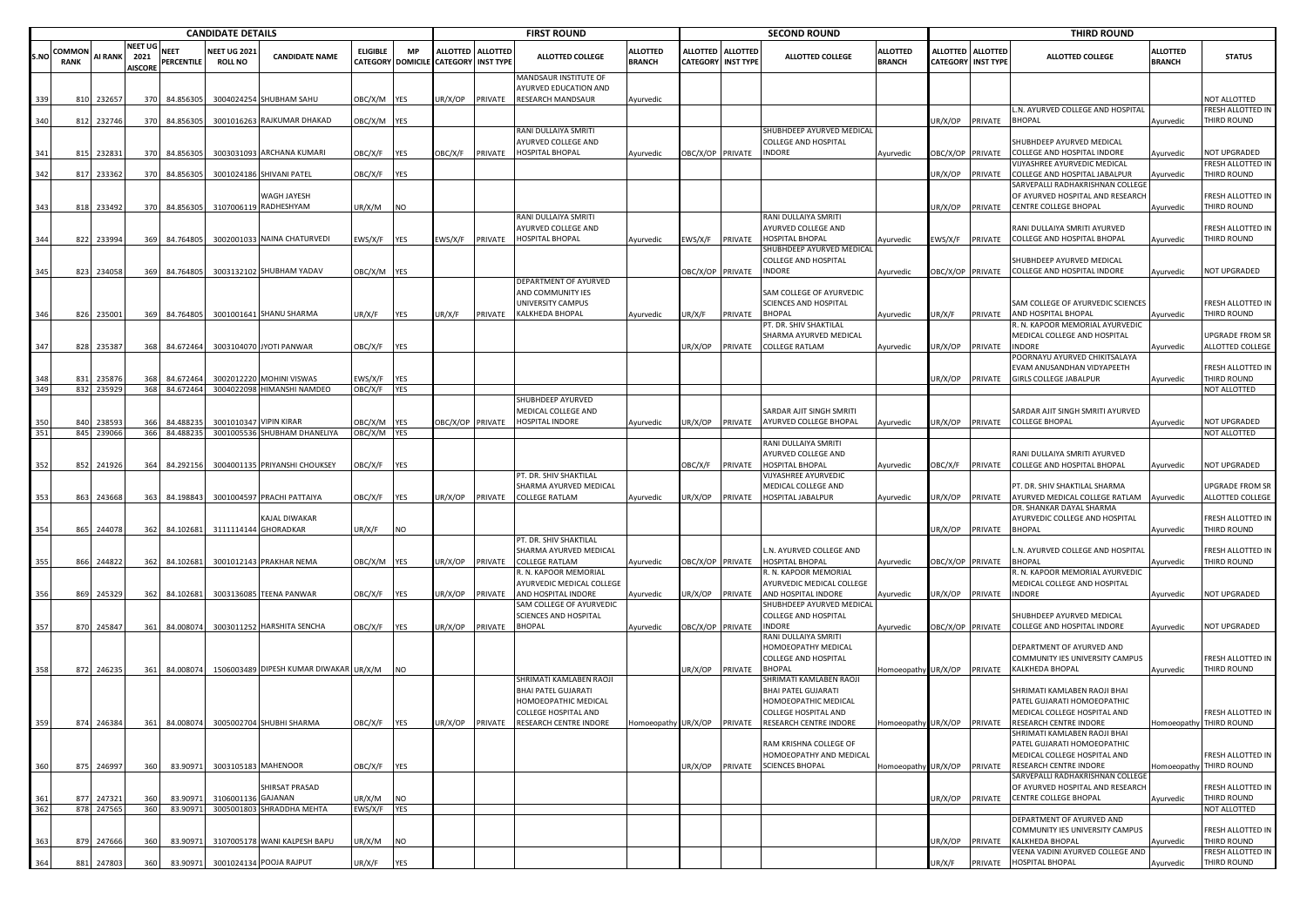|            |             |                  |                        |                            | <b>CANDIDATE DETAILS</b>             |                                                        |                           |                   |                   |                  | <b>FIRST ROUND</b>                                                    |                              |                           |         | <b>SECOND ROUND</b>                                            |                 |                  |                           | <b>THIRD ROUND</b>                                              |                  |                                          |
|------------|-------------|------------------|------------------------|----------------------------|--------------------------------------|--------------------------------------------------------|---------------------------|-------------------|-------------------|------------------|-----------------------------------------------------------------------|------------------------------|---------------------------|---------|----------------------------------------------------------------|-----------------|------------------|---------------------------|-----------------------------------------------------------------|------------------|------------------------------------------|
|            | COMMON      |                  | NEET UG                | <b>NEET</b>                | <b>NEET UG 2021</b>                  |                                                        | <b>ELIGIBLE</b>           | <b>MP</b>         | ALLOTTED ALLOTTED |                  |                                                                       | <b>ALLOTTED</b>              | ALLOTTED ALLOTTED         |         |                                                                | <b>ALLOTTED</b> |                  | ALLOTTED ALLOTTED         |                                                                 | <b>ALLOTTED</b>  |                                          |
| S.NO       | <b>RANK</b> | <b>AI RANK</b>   | 2021<br><b>AISCORE</b> | PERCENTILE                 | <b>ROLL NO</b>                       | <b>CANDIDATE NAME</b>                                  |                           | CATEGORY DOMICILE | CATEGORY          | <b>INST TYPE</b> | <b>ALLOTTED COLLEGE</b>                                               | <b>BRANCH</b>                | <b>CATEGORY INST TYPE</b> |         | <b>ALLOTTED COLLEGE</b>                                        | <b>BRANCH</b>   |                  | <b>CATEGORY INST TYPE</b> | ALLOTTED COLLEGE                                                | BRANCH           | <b>STATUS</b>                            |
|            | 888         | 248886           |                        | 83.819377                  | 3905110187 PRIYA KIRAR               |                                                        |                           |                   | <b>JBC/X/F</b>    | PRIVATE          | RANI DULLAIYA SMRITI<br>AYURVED COLLEGE AND<br><b>HOSPITAL BHOPAL</b> |                              |                           |         | MANSAROVAR AYURVEDIC                                           |                 | OBC/X/F          | PRIVATE                   | RANI DULLAIYA SMRITI AYURVED                                    |                  | JPGRADE FROM SR<br>ALLOTTED COLLEGE      |
| 365        |             |                  | 359                    |                            |                                      |                                                        | OBC/X/F                   | YES               |                   |                  | RANI DULLAIYA SMRITI                                                  | Ayurvedic                    | JR/X/OP                   | PRIVATE | MEDICAL COLLEGE BHOPAL                                         | Ayurvedic       |                  |                           | COLLEGE AND HOSPITAL BHOPAL                                     | Ayurvedic        |                                          |
|            |             |                  |                        |                            |                                      |                                                        |                           |                   |                   |                  | HOMOEOPATHY MEDICAL                                                   |                              |                           |         | VEENA VADINI AYURVED                                           |                 |                  |                           |                                                                 |                  |                                          |
|            |             |                  |                        |                            |                                      |                                                        |                           |                   |                   |                  | COLLEGE AND HOSPITAL<br><b>BHOPAL</b>                                 |                              |                           |         | <b>COLLEGE AND HOSPITAL</b><br><b>BHOPAL</b>                   |                 |                  |                           | RAJEEV GANDHI AYURVED COLLEGE                                   |                  | JPGRADE FROM SR                          |
| 366        | 889         | 249181           |                        |                            | 359 83.819377 3003005202 SAVAN PATEL |                                                        | OBC/X/M YES               |                   | JR/X/OP           | PRIVATE          | RANI DULLAIYA SMRITI                                                  | Homoeopathy UR/X/OP          |                           | PRIVATE | RANI DULLAIYA SMRITI                                           | Ayurvedic       | JR/X/OP PRIVATE  |                           | HOSPITAL AND PHARMACY BHOPAL                                    | Ayurvedic        | ALLOTTED COLLEGE                         |
|            |             |                  |                        |                            |                                      |                                                        |                           |                   |                   |                  | AYURVED COLLEGE AND                                                   |                              |                           |         | AYURVED COLLEGE AND                                            |                 |                  |                           | PT. DR. SHIV SHAKTILAL SHARMA                                   |                  | UPGRADE FROM SR                          |
| 367        | 890         | 249877           | 358                    | 83.723474                  |                                      | 3005004540 HITESH CHOUDHARY                            | OBC/X/M YES               |                   | OBC/X/OP PRIVATE  |                  | <b>HOSPITAL BHOPAL</b>                                                | Ayurvedic                    | BC/X/OP PRIVATE           |         | HOSPITAL BHOPAL                                                | Ayurvedic       | UR/X/OP          | PRIVATE                   | AYURVED MEDICAL COLLEGE RATLAM                                  | Ayurvedic        | ALLOTTED COLLEGE                         |
|            |             |                  |                        |                            |                                      |                                                        |                           |                   |                   |                  |                                                                       |                              |                           |         |                                                                |                 |                  |                           | POORNAYU AYURVED CHIKITSALAYA                                   |                  |                                          |
| 368        | 891         | 25007            | 358                    | 83.723474                  |                                      | 3003110131 HEMINA PARETA                               | OBC/X/F                   | <b>YES</b>        | JR/X/OP           | PRIVATE          | MANSAROVAR AYURVEDIC<br>MEDICAL COLLEGE BHOPAL                        | Ayurvedic                    | JR/X/OP                   | PRIVATE | MANSAROVAR AYURVEDIC<br>MEDICAL COLLEGE BHOPAL                 | Ayurvedic       | JR/X/OP          | PRIVATE                   | EVAM ANUSANDHAN VIDYAPEETH<br><b>GIRLS COLLEGE JABALPUR</b>     | <b>Nyurvedic</b> | FRESH ALLOTTED IN<br>THIRD ROUND         |
|            |             |                  |                        |                            |                                      |                                                        |                           |                   |                   |                  |                                                                       |                              |                           |         |                                                                |                 |                  |                           | DISTRICT HOMEOPATHIC MEDICAL                                    |                  | <b>RESH ALLOTTED IN</b>                  |
| 369        | 892         | 250088           | 358                    | 83.723474                  |                                      | 3006008148 SHUBHASHINI SINGH                           | OBC/X/F                   | YES               |                   |                  |                                                                       |                              |                           |         |                                                                |                 | UR/X/OP          | PRIVATE                   | COLLEGE AND HOSPITAL RATLAM                                     | Iomoeopathy      | THIRD ROUND                              |
|            |             |                  |                        |                            |                                      |                                                        |                           |                   |                   |                  | R. N. KAPOOR MEMORIAL<br>AYURVEDIC MEDICAL COLLEGE                    |                              |                           |         | R. N. KAPOOR MEMORIAL<br>AYURVEDIC MEDICAL COLLEGE             |                 |                  |                           | R. N. KAPOOR MEMORIAL AYURVEDIC<br>MEDICAL COLLEGE AND HOSPITAL |                  |                                          |
| 370        | 893         | 250101           | 358                    | 83.723474                  | 3003117160 YASH JOSHI                |                                                        | JR/X/M                    | YES               | JR/X/OP           | PRIVATE          | AND HOSPITAL INDORE                                                   | Ayurvedic                    | JR/X/OP PRIVATE           |         | AND HOSPITAL INDORE                                            | Ayurvedic       | JR/X/OP          | PRIVATE                   | <b>INDORE</b>                                                   | <b>Ayurvedic</b> | <b>NOT UPGRADED</b>                      |
|            |             |                  |                        |                            |                                      |                                                        |                           |                   |                   |                  |                                                                       |                              |                           |         | R. N. KAPOOR MEMORIAL                                          |                 |                  |                           |                                                                 |                  |                                          |
| 371        | 895         | 250138           |                        | 83.723474                  |                                      | 3005011195 AMAN SHAIKH                                 | DBC/X/M                   | YES               |                   |                  |                                                                       |                              | JR/X/OP                   | PRIVATE | AYURVEDIC MEDICAL COLLEGE<br>AND HOSPITAL INDORE               |                 | JR/X/OP          | PRIVATE                   | MANSAROVAR AYURVEDIC MEDICAL<br><b>COLLEGE BHOPAL</b>           |                  | JPGRADE FROM SR<br>ALLOTTED COLLEGE      |
|            |             |                  | 358                    |                            |                                      |                                                        |                           |                   |                   |                  |                                                                       |                              |                           |         | RANI DULLAIYA SMRITI                                           | Ayurvedic       |                  |                           |                                                                 | Ayurvedic        |                                          |
|            |             |                  |                        |                            |                                      |                                                        |                           |                   |                   |                  | VIJYASHREE AYURVEDIC                                                  |                              |                           |         | HOMOEOPATHY MEDICAL                                            |                 |                  |                           |                                                                 |                  |                                          |
|            |             |                  |                        |                            |                                      |                                                        |                           |                   |                   |                  | MEDICAL COLLEGE AND                                                   |                              |                           |         | COLLEGE AND HOSPITAL                                           |                 |                  |                           | VEENA VADINI AYURVED COLLEGE AND                                |                  | JPGRADE FROM SR                          |
| 372        | 897         | 250479           | 358                    | 83.723474                  |                                      | 3003111002 JAGRITI PATIDAR                             | OBC/X/F                   | YES               | JR/X/OP           | PRIVATE          | <b>HOSPITAL JABALPUR</b><br>RANI DULLAIYA SMRITI                      | Ayurvedic                    | JR/X/OP                   | PRIVATE | <b>BHOPAL</b><br>RANI DULLAIYA SMRITI                          | Homoeopath      | UR/X/OP          | PRIVATE                   | <b>HOSPITAL BHOPAL</b>                                          | Ayurvedic        | ALLOTTED COLLEGE                         |
|            |             |                  |                        |                            |                                      |                                                        |                           |                   |                   |                  | AYURVED COLLEGE AND                                                   |                              |                           |         | AYURVED COLLEGE AND                                            |                 |                  |                           | RANI DULLAIYA SMRITI AYURVED                                    |                  |                                          |
| 373        | 900         | 251644           | 357                    | 83.630291                  | 4406004381                           | <b>ISHA SONI</b>                                       | OBC/X/F                   | YES               | )BC/X/F           | PRIVATE          | <b>HOSPITAL BHOPAL</b>                                                | Ayurvedic                    | )BC/X/F                   | PRIVATE | HOSPITAL BHOPAL                                                | Ayurvedic       | )BC/X/F          | PRIVATE                   | <b>COLLEGE AND HOSPITAL BHOPAL</b>                              | <b>\yurvedic</b> | <b>NOT UPGRADED</b>                      |
| 374        | 901         | 251781           |                        | 357 83.630291              |                                      | 3002002034 NISHANT SARASWAT                            | UR/X/M                    | YES               |                   |                  | SHUBHDEEP AYURVED                                                     |                              |                           |         |                                                                |                 |                  |                           |                                                                 |                  | NOT ALLOTTED                             |
|            |             |                  |                        |                            |                                      |                                                        |                           |                   |                   |                  | MEDICAL COLLEGE AND                                                   |                              |                           |         | SHUBHDEEP AYURVED MEDICAL<br><b>COLLEGE AND HOSPITAL</b>       |                 |                  |                           | SHUBHDEEP AYURVED MEDICAL                                       |                  |                                          |
| 375        | 904         | 252456           | 357                    | 83.630291                  |                                      | 3001015381 PRADEEP LODHI                               | OBC/X/M YES               |                   | DBC/X/OP PRIVATE  |                  | <b>HOSPITAL INDORE</b>                                                | Ayurvedic                    | BC/X/OP PRIVATE           |         | <b>INDORE</b>                                                  | Ayurvedic       | OBC/X/OP PRIVATE |                           | COLLEGE AND HOSPITAL INDORE                                     | Ayurvedic        | <b>NOT UPGRADED</b>                      |
|            |             |                  |                        |                            |                                      |                                                        |                           |                   |                   |                  |                                                                       |                              |                           |         | RAJEEV GANDHI AYURVED                                          |                 |                  |                           |                                                                 |                  |                                          |
| 376        | 906         | 252660           | 357                    | 83.630291                  |                                      | 3003133457 VIJENDRA PARMAR                             | OBC/X/M YES               |                   |                   |                  |                                                                       |                              | JR/X/OP                   | PRIVATE | <b>COLLEGE HOSPITAL AND</b><br>PHARMACY BHOPAL                 | Ayurvedic       |                  |                           |                                                                 |                  | <b>NOT ALLOTTED</b>                      |
|            |             |                  |                        |                            |                                      |                                                        |                           |                   |                   |                  | DR. SHANKAR DAYAL SHARMA                                              |                              |                           |         | GOVT. AUTONOMOUS                                               |                 |                  |                           |                                                                 |                  |                                          |
|            |             |                  |                        |                            |                                      |                                                        |                           |                   |                   |                  | AYURVEDIC COLLEGE AND                                                 |                              |                           |         | ASHTANG AYURVED COLLEGE                                        |                 |                  |                           | GOVT. AUTONOMOUS DHANWANTARI                                    |                  | JPGRADE FROM SR                          |
| 377        | 908         | 253310           | 356                    | 83.531021                  |                                      | 3003124004 RAVI MALVIYA                                | SC/X/M                    | YES               | JR/X/OP           | PRIVATE          | <b>HOSPITAL BHOPAL</b>                                                | Ayurvedic                    | C/X/OP                    | GOVT    | INDORE                                                         | Ayurvedic       | SC/X/OP          | GOVT                      | AYURVED COLLEGE UJJAIN                                          | Ayurvedic        | ALLOTTED COLLEGE                         |
|            |             |                  |                        |                            |                                      |                                                        |                           |                   |                   |                  | GOVT. AUTONOMOUS<br>HOMEOPATHY MEDICAL                                |                              |                           |         | SHUBHDEEP AYURVED MEDICAL<br><b>COLLEGE AND HOSPITAL</b>       |                 |                  |                           | SHUBHDEEP AYURVED MEDICAL                                       |                  |                                          |
| 378        | 909         | 253376           | 356                    | 83.531021                  |                                      | 3003003151 AKASH ADAK                                  | EWS/X/M                   | <b>YES</b>        | WS/X/OP GOVT      |                  | COLLEGE BHOPAL                                                        | Iomoeopathy EWS/X/OP PRIVATE |                           |         | <b>INDORE</b>                                                  | Ayurvedic       | EWS/X/OP PRIVATE |                           | COLLEGE AND HOSPITAL INDORE                                     | Ayurvedic        | NOT UPGRADED                             |
|            |             |                  |                        |                            |                                      |                                                        |                           |                   |                   |                  |                                                                       |                              |                           |         | RANI DULLAIYA SMRITI                                           |                 |                  |                           |                                                                 |                  |                                          |
| 379        | 913         | 25376            | 356                    | 83.531021                  | 3006008289 RITIK GIRI                |                                                        | ЭВС/Х/М                   | <b>YES</b>        | JR/X/OP           | PRIVATE          | MANSAROVAR AYURVEDIC<br>MEDICAL COLLEGE BHOPAL                        | Ayurvedic                    | BC/X/OP PRIVATE           |         | AYURVED COLLEGE AND<br><b>HOSPITAL BHOPAL</b>                  | Ayurvedic       | DBC/X/OP PRIVATE |                           | RANI DULLAIYA SMRITI AYURVED<br>COLLEGE AND HOSPITAL BHOPAL     | Ayurvedic        | <b>NOT UPGRADED</b>                      |
| 380        | 916         | 254062           |                        | 356 83.531021              |                                      | 3004002259 SHIRLEY SONALI BROWN                        | UR/X/F                    | YES               |                   |                  |                                                                       |                              |                           |         |                                                                |                 |                  |                           |                                                                 |                  | NOT ALLOTTED                             |
|            |             |                  |                        |                            |                                      |                                                        |                           |                   |                   |                  | GOVT. AUTONOMOUS                                                      |                              |                           |         |                                                                |                 |                  |                           |                                                                 |                  |                                          |
|            |             |                  |                        |                            |                                      |                                                        |                           |                   |                   |                  | DHANWANTARI AYURVED                                                   |                              |                           |         | GOVT. AUTONOMOUS AYURVED                                       |                 |                  |                           | GOVT. AUTONOMOUS ASHTANG                                        |                  | JPGRADE FROM SR                          |
| 381<br>382 | 918<br>920  | 254464<br>255137 | 355                    | 83.431427<br>355 83.431427 | 3005001350                           | <b>DEEPAK RATHORE</b><br>3104005272 PARVE RUTUJA SUNIL | SC/X/M<br>UR/X/F          | YES<br><b>NO</b>  | SC/X/OP           | GOVT             | COLLEGE UJJAIN                                                        | Ayurvedic                    | SC/X/OP                   | GOVT    | <b>COLLEGE GWALIOR</b>                                         | Ayurvedic       | SC/X/OP          | GOVT                      | AYURVED COLLEGE INDORE                                          | Ayurvedic        | ALLOTTED COLLEGE<br>NOT ALLOTTED         |
|            |             |                  |                        |                            |                                      |                                                        |                           |                   |                   |                  |                                                                       |                              |                           |         |                                                                |                 |                  |                           | RAJEEV GANDHI AYURVED COLLEGE                                   |                  | RESH ALLOTTED IN                         |
| 383        | 921         | 255372           | 355                    | 83.431427                  | 3001010097 IRAM KHAN                 |                                                        | UR/X/F                    | YES               |                   |                  |                                                                       |                              |                           |         |                                                                |                 | UR/X/F           | PRIVATE                   | HOSPITAL AND PHARMACY BHOPAL                                    | Ayurvedic        | THIRD ROUND                              |
|            |             |                  |                        |                            |                                      |                                                        |                           |                   |                   |                  |                                                                       |                              |                           |         | PT. DR. SHIV SHAKTILAL<br>SHARMA AYURVED MEDICAL               |                 |                  |                           | MANDSAUR INSTITUTE OF AYURVED<br>EDUCATION AND RESEARCH         |                  | JPGRADE FROM SR                          |
| 384        | 925         | 25639            | 354                    | 83.338827                  |                                      | 3003130130 AARTI DHANGAR                               | OBC/X/F                   | YES               |                   |                  |                                                                       |                              | JR/X/OP                   | PRIVATE | <b>COLLEGE RATLAM</b>                                          | Ayurvedic       | UR/X/OP          | PRIVATE                   | <b>MANDSAUR</b>                                                 | Ayurvedic        | ALLOTTED COLLEGE                         |
|            |             |                  |                        |                            |                                      |                                                        |                           |                   |                   |                  |                                                                       |                              |                           |         |                                                                |                 |                  |                           | RANI DULLAIYA SMRITI AYURVED                                    |                  | RESH ALLOTTED IN                         |
| 385<br>386 | 927<br>928  | 25643<br>256473  | 354<br>354             | 83.338827<br>83.338827     | 3003019138                           | SANGITA DANGI<br>3111131029 SHEETAL CHAUDHARY          | <b>DBC/X/F</b><br>OBC/X/F | YFS<br>YES        |                   |                  |                                                                       |                              |                           |         |                                                                |                 | OBC/X/OP PRIVATE |                           | COLLEGE AND HOSPITAL BHOPAL                                     | <b>Ayurvedic</b> | <b>HIRD ROUND</b><br><b>NOT ALLOTTED</b> |
|            |             |                  |                        |                            |                                      |                                                        |                           |                   |                   |                  | POORNAYU AYURVED                                                      |                              |                           |         | POORNAYU AYURVED                                               |                 |                  |                           |                                                                 |                  |                                          |
|            |             |                  |                        |                            |                                      |                                                        |                           |                   |                   |                  | CHIKITSALAYA EVAM                                                     |                              |                           |         | CHIKITSALAYA EVAM                                              |                 |                  |                           | POORNAYU AYURVED CHIKITSALAYA                                   |                  |                                          |
| 387        |             |                  |                        |                            |                                      | 929 256482 354 83.338827 3004003142 MOKSHITA SHUKLA    | UR/X/F YES                |                   |                   |                  | ANUSANDHAN VIDYAPEETH<br>UR/X/F PRIVATE GIRLS COLLEGE JABALPUR        | Avurvedic                    |                           |         | ANUSANDHAN VIDYAPEETH<br>UR/X/F PRIVATE GIRLS COLLEGE JABALPUR | Avurvedic       | UR/X/F           |                           | EVAM ANUSANDHAN VIDYAPEETH<br>PRIVATE GIRLS COLLEGE JABALPUR    | Avurvedic        | NOT UPGRADED                             |
|            |             |                  |                        |                            |                                      |                                                        |                           |                   |                   |                  | MANSAROVAR AYURVEDIC                                                  |                              |                           |         | MANSAROVAR AYURVEDIC                                           |                 |                  |                           | MANSAROVAR AYURVEDIC MEDICAL                                    |                  |                                          |
| 388        | 930         | 256516           | 354                    | 83.338827                  | 3111002115 UMA KAHAR                 |                                                        | OBC/X/F                   | YES               | JR/X/OP           | PRIVATE          | MEDICAL COLLEGE BHOPAL                                                | Ayurvedic                    | JR/X/OP                   | PRIVATE | MEDICAL COLLEGE BHOPAL                                         | Ayurvedic       | UR/X/OP          | PRIVATE                   | <b>COLLEGE BHOPAL</b>                                           | Ayurvedic        | NOT UPGRADED                             |
|            |             |                  |                        |                            |                                      |                                                        |                           |                   |                   |                  | R. N. KAPOOR MEMORIAL                                                 |                              |                           |         |                                                                |                 |                  |                           | POORNAYU AYURVED CHIKITSALAYA                                   |                  |                                          |
| 389        | 934         | 257415           | 353                    | 83.247004                  | 3003103577                           | <b>HARSHIKA RATHORE</b>                                | <b>DBC/X/F</b>            | YES               | BC/X/F            | PRIVATE          | AYURVEDIC MEDICAL COLLEGE<br>AND HOSPITAL INDORE                      | Ayurvedic                    |                           |         |                                                                |                 | UR/X/OP          | PRIVATE                   | EVAM ANUSANDHAN VIDYAPEETH<br><b>GIRLS COLLEGE JABALPUR</b>     | Ayurvedic        | RESH ALLOTTED IN<br>THIRD ROUND          |
| 390        | 941         | 258059           | 353                    | 83.247004                  | 3006003562                           | SAKSHEE TRIPATHI                                       | EWS/X/F                   | YES               |                   |                  |                                                                       |                              |                           |         |                                                                |                 |                  |                           |                                                                 |                  | NOT ALLOTTED                             |
|            |             |                  |                        |                            |                                      |                                                        |                           |                   |                   |                  |                                                                       |                              |                           |         |                                                                |                 |                  |                           | SAIFIA HAMIDIA UNANI TIBBIYA                                    |                  | RESH ALLOTTED IN                         |
| 391        | 942         | 258155           | 353                    | 83.247004                  |                                      | 3107009074 KHATIK AAFIYA PARVEEN                       | UR/X/F                    | <b>NO</b>         |                   |                  |                                                                       |                              |                           |         |                                                                |                 | UR/X/OP          | PRIVATE                   | <b>COLLEGE BURHANPUR</b><br>RANI DULLAIYA SMRITI                | Jnani            | THIRD ROUND                              |
|            |             |                  |                        |                            |                                      |                                                        |                           |                   |                   |                  |                                                                       |                              |                           |         |                                                                |                 |                  |                           | HOMOEOPATHY MEDICAL COLLEGE                                     |                  | RESH ALLOTTED IN                         |
| 392        | 943         | 258343           | 353                    | 83.247004                  |                                      | 3001035176 VEDANT DEWASE                               | OBC/X/M                   | YES               |                   |                  |                                                                       |                              |                           |         |                                                                |                 | UR/X/OP          | PRIVATE                   | AND HOSPITAL BHOPAL                                             | Homoeopathy      | THIRD ROUND                              |
|            |             |                  |                        |                            |                                      | <b>DHEERAJ PATHAK</b>                                  |                           |                   |                   |                  |                                                                       |                              |                           |         | MANSAROVAR AYURVEDIC                                           |                 |                  |                           | SRI SAI INSTITUTE OF AYURVEDIC<br>RESEARCH AND MEDICINE BHOPAL  |                  | JPGRADE FROM SR<br>ALLOTTED COLLEGE      |
| 393        | 945         | 258446           | 353                    | 83.247004                  | 3006006253                           |                                                        | UR/X/M                    | YES               |                   |                  |                                                                       |                              | JR/X/OP                   | PRIVATE | MEDICAL COLLEGE BHOPAL<br>GOVT. AUTONOMOUS AYURVED             | Ayurvedic       | UR/X/OP          | PRIVATE                   | GOVT. AUTONOMOUS AYURVED                                        | Ayurvedic        | UPGRADE FROM SR                          |
| 394        |             | 955 260685       |                        |                            |                                      | 351 83.054162 3002016278 SONALI KOTIYA                 | SC/X/F                    | YES               |                   |                  |                                                                       |                              | SC/X/F                    | GOVT    | <b>COLLEGE JABALPUR</b>                                        | Ayurvedic       | SC/X/OP GOVT     |                           | <b>COLLEGE GWALIOR</b>                                          | Ayurvedic        | ALLOTTED COLLEGE                         |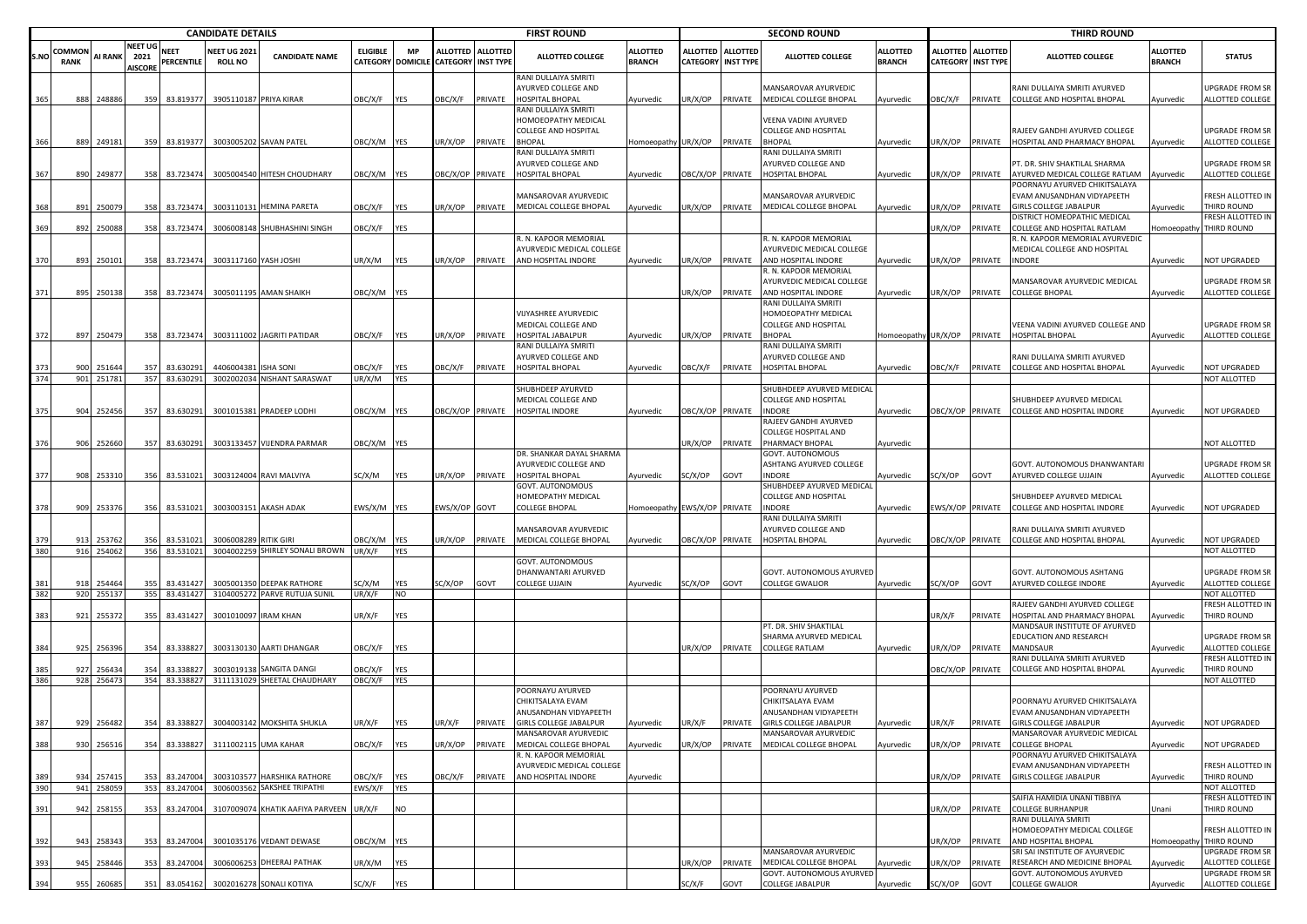|      |                |                     |                                   |                           | <b>CANDIDATE DETAILS</b>              |                                                    |                  |                   |                                                           |         | <b>FIRST ROUND</b>                               |                                  |                  |                                              | <b>SECOND ROUND</b>                       |                                  |                  |                                                | <b>THIRD ROUND</b>                                            |                                  |                                     |
|------|----------------|---------------------|-----------------------------------|---------------------------|---------------------------------------|----------------------------------------------------|------------------|-------------------|-----------------------------------------------------------|---------|--------------------------------------------------|----------------------------------|------------------|----------------------------------------------|-------------------------------------------|----------------------------------|------------------|------------------------------------------------|---------------------------------------------------------------|----------------------------------|-------------------------------------|
| S.NO | COMMON<br>RANK | <b>AI RANK</b>      | NEET UG<br>2021<br><b>AISCORE</b> | <b>NEET</b><br>PERCENTILE | <b>NEET UG 2021</b><br><b>ROLL NO</b> | <b>CANDIDATE NAME</b>                              | <b>ELIGIBLE</b>  | MP                | ALLOTTED ALLOTTED<br>CATEGORY DOMICILE CATEGORY INST TYPE |         | <b>ALLOTTED COLLEGE</b>                          | <b>ALLOTTED</b><br><b>BRANCH</b> | ALLOTTED         | <b>ALLOTTED</b><br><b>CATEGORY INST TYPE</b> | <b>ALLOTTED COLLEGE</b>                   | <b>ALLOTTED</b><br><b>BRANCH</b> |                  | ALLOTTED ALLOTTED<br><b>CATEGORY INST TYPE</b> | <b>ALLOTTED COLLEGE</b>                                       | <b>ALLOTTED</b><br><b>BRANCH</b> | <b>STATUS</b>                       |
| 395  |                | 956 261068          |                                   | 351 83.054162             |                                       | 3001002538 ADITYA KUMAR PATEL                      | OBC/X/M YES      |                   |                                                           |         |                                                  |                                  |                  |                                              |                                           |                                  |                  |                                                |                                                               |                                  | NOT ALLOTTED                        |
|      |                |                     |                                   |                           |                                       |                                                    |                  |                   |                                                           |         | PT. DR. SHIV SHAKTILAL                           |                                  |                  |                                              | R. N. KAPOOR MEMORIAL                     |                                  |                  |                                                |                                                               |                                  |                                     |
|      |                |                     |                                   |                           |                                       |                                                    |                  |                   |                                                           |         | SHARMA AYURVED MEDICAL                           |                                  |                  |                                              | AYURVEDIC MEDICAL COLLEGE                 |                                  |                  |                                                | .N. AYURVED COLLEGE AND HOSPITAL                              |                                  | UPGRADE FROM SR                     |
| 396  | 957            | 261083              | 351                               | 83.054162                 |                                       | 3003110240 PRANJALI PATIDAR                        | OBC/X/F          | <b>YES</b>        | JR/X/OP                                                   | PRIVATE | <b>COLLEGE RATLAM</b>                            | Ayurvedic                        | UR/X/OP          | PRIVATE                                      | AND HOSPITAL INDORE                       | Ayurvedic                        | OBC/X/OP PRIVATE |                                                | <b>BHOPAL</b>                                                 | Ayurvedic                        | ALLOTTED COLLEGE                    |
|      |                |                     |                                   |                           |                                       |                                                    |                  |                   |                                                           |         | GOVT. AUTONOMOUS                                 |                                  |                  |                                              |                                           |                                  |                  |                                                |                                                               |                                  |                                     |
|      |                |                     |                                   |                           |                                       |                                                    |                  |                   |                                                           |         | HOMEOPATHY MEDICAL                               |                                  |                  |                                              |                                           |                                  |                  |                                                |                                                               |                                  |                                     |
| 397  |                | 959 261345          | 351                               | 83.054162                 | 3006009178 NIHAL JHA                  |                                                    | EWS/X/M YES      |                   | EWS/X/OP GOVT                                             |         | COLLEGE BHOPAL                                   | Homoeopath                       |                  |                                              |                                           |                                  |                  |                                                |                                                               |                                  | NOT ALLOTTED                        |
| 398  | 960            | 261737              | 350                               | 82.946798                 |                                       | 3003010278 SOHIN CHEEPA                            | DBC/X/M YES      |                   |                                                           |         |                                                  |                                  | OBC/X/OP PRIVATE |                                              | N. AYURVED COLLEGE AND<br>HOSPITAL BHOPAL |                                  |                  | OBC/X/OP PRIVATE                               | N. AYURVED COLLEGE AND HOSPITAL<br>BHOPAL                     |                                  | NOT UPGRADED                        |
|      |                |                     |                                   |                           |                                       |                                                    |                  |                   |                                                           |         |                                                  |                                  |                  |                                              | SARVEPALLI RADHAKRISHNAN                  | Ayurvedic                        |                  |                                                |                                                               | Ayurvedic                        |                                     |
|      |                |                     |                                   |                           |                                       |                                                    |                  |                   |                                                           |         |                                                  |                                  |                  |                                              | <b>COLLEGE OF AYURVED</b>                 |                                  |                  |                                                | SARVEPALLI RADHAKRISHNAN COLLEGE                              |                                  |                                     |
|      |                |                     |                                   |                           |                                       | <b>DASMALANI SANIYA</b>                            |                  |                   |                                                           |         |                                                  |                                  |                  |                                              | HOSPITAL AND RESEARCH                     |                                  |                  |                                                | OF AYURVED HOSPITAL AND RESEARCH                              |                                  |                                     |
| 399  |                | 964 262450          | 350                               | 82.946798                 | 3103017255 SANMUKH                    |                                                    | JR/X/F           | <b>NO</b>         |                                                           |         |                                                  |                                  | UR/X/OP          | PRIVATE                                      | CENTRE COLLEGE BHOPAL                     | Ayurvedic                        | UR/X/OP          | PRIVATE                                        | <b>CENTRE COLLEGE BHOPAL</b>                                  | Ayurvedic                        | NOT UPGRADED                        |
|      |                |                     |                                   |                           |                                       |                                                    |                  |                   |                                                           |         | DEPARTMENT OF AYURVED                            |                                  |                  |                                              |                                           |                                  |                  |                                                |                                                               |                                  |                                     |
|      |                |                     |                                   |                           |                                       |                                                    |                  |                   |                                                           |         | AND COMMUNITY IES                                |                                  |                  |                                              |                                           |                                  |                  |                                                |                                                               |                                  |                                     |
|      |                |                     |                                   |                           |                                       |                                                    |                  |                   |                                                           |         | UNIVERSITY CAMPUS                                |                                  |                  |                                              | L.N. AYURVED COLLEGE AND                  |                                  |                  |                                                | MANSAROVAR AYURVEDIC MEDICAL                                  |                                  | FRESH ALLOTTED IN                   |
|      | 967            | 263034              | 350                               | 82.946798                 | 3002001513 RIYA JAIN                  |                                                    | :WS/X/F          | <b>YES</b>        | UR/X/OP                                                   | PRIVATE | KALKHEDA BHOPAL                                  | Ayurvedic                        | EWS/X/F          | PRIVATE                                      | HOSPITAL BHOPAL                           | Ayurvedic                        | JR/X/OP          | PRIVATE                                        | <b>COLLEGE BHOPAL</b>                                         | Ayurvedic                        | THIRD ROUND                         |
| 401  | 968            | 263493              | 349                               | 82.846751                 |                                       | 3006009068 PRATIBHA SINGH                          | <b>JBC/X/F</b>   | <b>YES</b>        |                                                           |         |                                                  |                                  |                  |                                              |                                           |                                  |                  |                                                |                                                               |                                  | NOT ALLOTTED                        |
|      |                |                     |                                   |                           |                                       |                                                    |                  |                   |                                                           |         |                                                  |                                  |                  |                                              |                                           |                                  |                  |                                                | POORNAYU AYURVED CHIKITSALAYA                                 |                                  |                                     |
|      |                |                     |                                   |                           |                                       |                                                    |                  |                   |                                                           |         |                                                  |                                  |                  |                                              | MANSAROVAR AYURVEDIC                      |                                  |                  |                                                | EVAM ANUSANDHAN VIDYAPEETH                                    |                                  | FRESH ALLOTTED IN<br>THIRD ROUND    |
| 403  | 969            | 26360<br>971 263750 |                                   | 82.84675<br>349 82.846751 |                                       | 3005010048 MAHIMA CHOUHAN<br>3001029642 UBAID KHAN | JR/X/F<br>JR/X/M | YES<br><b>YES</b> |                                                           |         |                                                  |                                  | UR/X/F           | PRIVATE                                      | MEDICAL COLLEGE BHOPAL                    | Ayurvedic                        | JR/X/OP          | PRIVATE                                        | <b>GIRLS COLLEGE JABALPUR</b>                                 | Ayurvedic                        | NOT ALLOTTED                        |
|      |                |                     |                                   |                           |                                       |                                                    |                  |                   |                                                           |         | RANI DULLAIYA SMRITI                             |                                  |                  |                                              |                                           |                                  |                  |                                                |                                                               |                                  |                                     |
|      |                |                     |                                   |                           |                                       |                                                    |                  |                   |                                                           |         | AYURVED COLLEGE AND                              |                                  |                  |                                              | .N. AYURVED COLLEGE AND                   |                                  |                  |                                                | .N. AYURVED COLLEGE AND HOSPITAL                              |                                  |                                     |
| 404  |                | 973 264133          | 349                               | 82.846751                 |                                       | 3001005061 JAYDEEP BIRLA                           | DBC/X/M YES      |                   | OBC/X/OP PRIVATE                                          |         | <b>HOSPITAL BHOPAL</b>                           | Ayurvedic                        | BC/X/OP PRIVATE  |                                              | HOSPITAL BHOPAL                           | Ayurvedic                        | OBC/X/OP PRIVATE |                                                | <b>BHOPAL</b>                                                 | Ayurvedic                        | NOT UPGRADED                        |
|      |                |                     |                                   |                           |                                       |                                                    |                  |                   |                                                           |         | PT. DR. SHIV SHAKTILAL                           |                                  |                  |                                              |                                           |                                  |                  |                                                |                                                               |                                  |                                     |
|      |                |                     |                                   |                           |                                       |                                                    |                  |                   |                                                           |         | SHARMA AYURVED MEDICAL                           |                                  |                  |                                              | MANSAROVAR AYURVEDIC                      |                                  |                  |                                                | MANSAROVAR AYURVEDIC MEDICAL                                  |                                  |                                     |
| 405  | 976            | 264966              | 348                               | 82.751107                 |                                       | 3001006015 SANJAY SINGH RAJPUT                     | JR/X/M           | YES               | JR/X/OP                                                   | PRIVATE | <b>COLLEGE RATLAM</b>                            | Ayurvedic                        | JR/X/OP          | PRIVATE                                      | MEDICAL COLLEGE BHOPAL                    | Ayurvedic                        | JR/X/OP          | PRIVATE                                        | <b>COLLEGE BHOPAL</b>                                         | Ayurvedic                        | NOT UPGRADED                        |
|      |                |                     |                                   |                           |                                       |                                                    |                  |                   |                                                           |         | RANI DULLAIYA SMRITI                             |                                  |                  |                                              |                                           |                                  |                  |                                                |                                                               |                                  |                                     |
|      |                |                     |                                   |                           |                                       |                                                    |                  |                   |                                                           |         | HOMOEOPATHY MEDICAL                              |                                  |                  |                                              | RANI DULLAIYA SMRITI                      |                                  |                  |                                                |                                                               |                                  |                                     |
|      |                |                     |                                   |                           |                                       |                                                    |                  |                   |                                                           |         | COLLEGE AND HOSPITAL                             |                                  |                  |                                              | AYURVED COLLEGE AND                       |                                  |                  |                                                | RANI DULLAIYA SMRITI AYURVED                                  |                                  |                                     |
| 406  |                | 977 265139          | 348                               | 82.751107                 |                                       | 3005005135 KULDEEP SHARMA                          | EWS/X/M YES      |                   | JR/X/OP                                                   | PRIVATE | <b>BHOPAL</b>                                    | Homoeopathy EWS/X/OP PRIVATE     |                  |                                              | HOSPITAL BHOPAL                           | Ayurvedic                        | WS/X/OP PRIVATE  |                                                | COLLEGE AND HOSPITAL BHOPAL<br>AM KRISHNA COLLEGE OF AYURVEDA | Ayurvedic                        | NOT UPGRADED<br>FRESH ALLOTTED IN   |
| 407  | <b>980</b>     | 265179              | 348                               | 82.751107                 | 312200303                             | AGRAWAL KHUSHI<br>KANHAIYA                         | JR/X/F           | NO.               |                                                           |         |                                                  |                                  |                  |                                              |                                           |                                  | JR/X/OP          | PRIVATE                                        | AND MEDICAL SCIENCES BHOPAL                                   | Ayurvedic                        | THIRD ROUND                         |
|      |                |                     |                                   |                           |                                       | NAINSI                                             |                  |                   |                                                           |         | RANI DULLAIYA SMRITI                             |                                  |                  |                                              | RANI DULLAIYA SMRITI                      |                                  |                  |                                                |                                                               |                                  |                                     |
|      |                |                     |                                   |                           |                                       | YENDENDRAKUMAR                                     |                  |                   |                                                           |         | AYURVED COLLEGE AND                              |                                  |                  |                                              | AYURVED COLLEGE AND                       |                                  |                  |                                                | L.N. AYURVED COLLEGE AND HOSPITAL                             |                                  | <b>UPGRADE FROM SR</b>              |
| 408  | 987            | 266939              | 347                               | 82.651319                 | 311100632                             | CHOUKSEY                                           | OBC/X/F          | YES               | <b>DBC/X/F</b>                                            | PRIVATE | HOSPITAL BHOPAL                                  | Ayurvedic                        | )BC/X/F          | PRIVATE                                      | <b>IOSPITAL BHOPAL</b>                    | Ayurvedic                        | OBC/X/OP PRIVATE |                                                | <b>BHOPAL</b>                                                 | Ayurvedic                        | ALLOTTED COLLEGE                    |
|      |                |                     |                                   |                           |                                       |                                                    |                  |                   |                                                           |         | PT. SHIVNATH SHASTRI GOVT.                       |                                  |                  |                                              | GOVT. AUTONOMOUS                          |                                  |                  |                                                |                                                               |                                  |                                     |
|      |                |                     |                                   |                           |                                       |                                                    |                  |                   |                                                           |         | <b>AUTONOMOUS AYURVED</b>                        |                                  |                  |                                              | DHANWANTARI AYURVED                       |                                  |                  |                                                | GOVT. AUTONOMOUS AYURVED                                      |                                  | UPGRADE FROM SR                     |
| 409  | 989            | 268086              |                                   | 346 82.549977             |                                       | 3002002589 ESHA DOHRE                              | SC/X/F           | YES               | SC/X/F                                                    | GOVT    | COLLEGE BURHANPUR                                | Ayurvedic                        | SC/X/OP          | GOVT                                         | COLLEGE UJJAIN                            | Ayurvedic                        | SC/X/OP          | GOVT                                           | COLLEGE GWALIOR                                               | Ayurvedic                        | ALLOTTED COLLEGE                    |
|      |                |                     |                                   |                           |                                       |                                                    |                  |                   |                                                           |         | VIJYASHREE AYURVEDIC                             |                                  |                  |                                              |                                           |                                  |                  |                                                | DEPARTMENT OF AYURVED AND                                     |                                  |                                     |
|      |                |                     |                                   |                           |                                       |                                                    |                  |                   |                                                           |         | MEDICAL COLLEGE AND                              |                                  |                  |                                              |                                           |                                  |                  |                                                | COMMUNITY IES UNIVERSITY CAMPUS                               |                                  | FRESH ALLOTTED IN                   |
| 410  |                | 994 268540          | 346                               | 82.549977                 |                                       | 3006009262 KANAK DWIVEDI                           | UR/X/M           | <b>YES</b>        | UR/X/OP                                                   | PRIVATE | HOSPITAL JABALPUR                                | Ayurvedic                        |                  |                                              |                                           |                                  | JR/X/OP          | PRIVATE                                        | KALKHEDA BHOPAL                                               | Ayurvedic                        | THIRD ROUND                         |
|      |                |                     |                                   |                           |                                       |                                                    |                  |                   |                                                           |         | R. N. KAPOOR MEMORIAL                            |                                  |                  |                                              |                                           |                                  |                  |                                                | I. N. KAPOOR MEMORIAL AYURVEDIC                               |                                  |                                     |
| 411  |                | 995 268646          |                                   | 346 82.549977             |                                       | 3003110213 MOHIT MALVIYA                           | OBC/X/M YES      |                   | OBC/X/OP PRIVATE                                          |         | AYURVEDIC MEDICAL COLLEGE<br>AND HOSPITAL INDORE |                                  | OBC/X/OP PRIVATE |                                              | N. AYURVED COLLEGE AND<br>HOSPITAL BHOPAL |                                  | JR/X/OP          | PRIVATE                                        | MEDICAL COLLEGE AND HOSPITAL<br>INDORE                        |                                  | UPGRADE FROM SR<br>ALLOTTED COLLEGE |
|      |                |                     |                                   |                           |                                       |                                                    |                  |                   |                                                           |         | DEPARTMENT OF AYURVED                            | Ayurvedic                        |                  |                                              |                                           | Ayurvedic                        |                  |                                                |                                                               | Ayurvedic                        |                                     |
|      |                |                     |                                   |                           |                                       |                                                    |                  |                   |                                                           |         | AND COMMUNITY IES                                |                                  |                  |                                              | R. N. KAPOOR MEMORIAL                     |                                  |                  |                                                | R. N. KAPOOR MEMORIAL AYURVEDIC                               |                                  |                                     |
|      |                |                     |                                   |                           |                                       |                                                    |                  |                   |                                                           |         | UNIVERSITY CAMPUS                                |                                  |                  |                                              | AYURVEDIC MEDICAL COLLEGE                 |                                  |                  |                                                | MEDICAL COLLEGE AND HOSPITAL                                  |                                  | FRESH ALLOTTED IN                   |
|      | 998            | 269650              | 345                               | 82.448634                 |                                       | 3003107362 JAYESH LALWANI                          | JR/X/M           | <b>YES</b>        | UR/X/OP                                                   | PRIVATE | KALKHEDA BHOPAL                                  | Ayurvedic                        | JR/X/OP          | PRIVATE                                      | <b>IND HOSPITAL INDORE</b>                | Ayurvedic                        | JR/X/OP          | PRIVATE                                        | INDORE                                                        | Ayurvedic                        | THIRD ROUND                         |
|      |                |                     |                                   |                           |                                       |                                                    |                  |                   |                                                           |         |                                                  |                                  |                  |                                              | RANI DULLAIYA SMRITI                      |                                  |                  |                                                |                                                               |                                  |                                     |
|      |                |                     |                                   |                           |                                       |                                                    |                  |                   |                                                           |         | RANI DULLAIYA SMRITI                             |                                  |                  |                                              | HOMOEOPATHY MEDICAL                       |                                  |                  |                                                |                                                               |                                  |                                     |
|      |                |                     |                                   |                           |                                       |                                                    |                  |                   |                                                           |         | AYURVED COLLEGE AND                              |                                  |                  |                                              | COLLEGE AND HOSPITAL                      |                                  |                  |                                                | RANI DULLAIYA SMRITI AYURVED                                  |                                  | <b>UPGRADE FROM SR</b>              |
| 413  | 1001           | 269917              |                                   | 345 82.448634             | 3001002462 NAYAN SONI                 |                                                    | DBC/X/M YES      |                   | OBC/X/OP PRIVATE                                          |         | <b>HOSPITAL BHOPAL</b>                           | Ayurvedic                        | UR/X/OP          | PRIVATE                                      | <b>BHOPAL</b>                             | Iomoeopathy OBC/X/OP PRIVATE     |                  |                                                | COLLEGE AND HOSPITAL BHOPAL                                   | Ayurvedic                        | ALLOTTED COLLEGE                    |
|      |                |                     |                                   |                           |                                       |                                                    |                  |                   |                                                           |         | MANSAROVAR AYURVEDIC                             |                                  |                  |                                              | MANSAROVAR AYURVEDIC                      |                                  |                  |                                                | MANSAROVAR AYURVEDIC MEDICAL                                  |                                  |                                     |
| 414  |                | 1004 270161         | 345                               | 82.448634                 |                                       | 3003011037 SHRUTI PATWA                            | UR/X/F           | <b>YES</b>        | UR/X/F                                                    | PRIVATE | MEDICAL COLLEGE BHOPAL<br>HAKIM SYED ZIAUL HASAN | Ayurvedic                        | UR/X/F           | PRIVATE                                      | MEDICAL COLLEGE BHOPAL                    | Ayurvedic                        | JR/X/F           | PRIVATE                                        | COLLEGE BHOPAL<br>HAKIM SYED ZIAUL HASAN GOVT.                | Ayurvedic                        | NOT UPGRADED                        |
|      |                |                     |                                   |                           |                                       |                                                    |                  |                   |                                                           |         | GOVT. AUTONOMOUS UNANI                           |                                  |                  |                                              |                                           |                                  |                  |                                                | AUTONOMOUS UNANI COLLEGE                                      |                                  | FRESH ALLOTTED IN                   |
|      | 1005           | 270200              | 345                               | 82.448634                 |                                       | 3001001033 SIDRA SIDDIQUI                          | EWS/X/F          | <b>YES</b>        | JR/X/OP                                                   | GOVT    | COLLEGE BHOPAL                                   | Unani                            |                  |                                              |                                           |                                  | JR/X/OP          | GOVT                                           | <b>BHOPAL</b>                                                 | Unani                            | THIRD ROUND                         |
| 416  | 1007           | 271181              | 344                               | 82.34658                  |                                       | 3002008282 KIRAN RAJPOOT                           | OBC/X/F          | <b>YES</b>        |                                                           |         |                                                  |                                  |                  |                                              |                                           |                                  |                  |                                                |                                                               |                                  | NOT ALLOTTED                        |
| 417  | 1010           | 27173               | 344                               | 82.34658                  |                                       | 3001018216 POOJA GURNANI                           | JR/X/F           | <b>YES</b>        |                                                           |         |                                                  |                                  |                  |                                              |                                           |                                  |                  |                                                |                                                               |                                  | NOT ALLOTTED                        |
| 418  |                | 1013 272766         |                                   | 343 82.247116             |                                       | 3004001013 AKASH CHOURASIYA                        | DBC/X/M YES      |                   |                                                           |         |                                                  |                                  |                  |                                              |                                           |                                  |                  |                                                |                                                               |                                  | NOT ALLOTTED                        |
|      |                |                     |                                   |                           |                                       |                                                    |                  |                   |                                                           |         | GOVT. AUTONOMOUS                                 |                                  |                  |                                              | GOVT. AUTONOMOUS AYURVED                  |                                  |                  |                                                | <b>GOVT. AUTONOMOUS ASHTANG</b>                               |                                  | <b>UPGRADE FROM SR</b>              |
| 419  |                | 1014 272968         | 343                               | 82.247116                 |                                       | 3002010103 NAINCY MEHROTRA                         | SC/X/F           | YES               | C/X/F                                                     | GOVT    | AYURVED COLLEGE REWA                             | Ayurvedic                        | SC/X/F           | GOVT                                         | COLLEGE JABALPUR                          | Ayurvedic                        | SC/X/OP          | GOVT                                           | AYURVED COLLEGE INDORE                                        | Ayurvedic                        | ALLOTTED COLLEGE                    |
| 420  |                | 1015 273542         |                                   | 343 82.247116             |                                       | 3001008383 ABHIJEET SINGH SISODIA                  | EWS/X/M YES      |                   |                                                           |         |                                                  |                                  |                  |                                              |                                           |                                  |                  |                                                |                                                               |                                  | NOT ALLOTTED                        |
|      |                |                     |                                   |                           |                                       |                                                    |                  |                   |                                                           |         |                                                  |                                  |                  |                                              | DR. SHANKAR DAYAL SHARMA                  |                                  |                  |                                                | DR. SHANKAR DAYAL SHARMA                                      |                                  |                                     |
|      |                |                     |                                   |                           |                                       | 3122008080 PATIL DHIRAJ RAVINDRA                   |                  |                   |                                                           |         |                                                  |                                  |                  |                                              | AYURVEDIC COLLEGE AND<br>HOSPITAL BHOPAL  |                                  |                  |                                                | <b>AYURVEDIC COLLEGE AND HOSPITAL</b><br><b>BHOPAL</b>        |                                  | FRESH ALLOTTED IN<br>THIRD ROUND    |
| 421  |                | 1016 274307         |                                   | 342 82.149918             |                                       |                                                    | UR/X/M           | <b>NO</b>         |                                                           |         | SRI SAI INSTITUTE OF                             |                                  | UR/X/OP          | PRIVATE                                      | SRI SAI INSTITUTE OF                      | Ayurvedic                        | UR/X/OP          | PRIVATE                                        |                                                               | Ayurvedic                        |                                     |
|      |                |                     |                                   |                           |                                       |                                                    |                  |                   |                                                           |         | AYURVEDIC RESEARCH AND                           |                                  |                  |                                              | AYURVEDIC RESEARCH AND                    |                                  |                  |                                                | SRI SAI INSTITUTE OF AYURVEDIC                                |                                  |                                     |
| 422  |                | 1018 274406         |                                   | 342 82.149918             | 3005001583 AAYAN                      |                                                    | OBC/X/M YES      |                   | JR/X/OP                                                   | PRIVATE | MEDICINE BHOPAL                                  | Ayurvedic                        | UR/X/OP          | PRIVATE                                      | <b>MEDICINE BHOPAL</b>                    | Ayurvedic                        | JR/X/OP          | PRIVATE                                        | RESEARCH AND MEDICINE BHOPAL                                  | Ayurvedic                        | NOT UPGRADED                        |
| 423  |                | 1019 274474         |                                   | 342 82.149918             |                                       | 3006004536 RISHABH PATEL                           | OBC/X/M YES      |                   |                                                           |         |                                                  |                                  |                  |                                              |                                           |                                  |                  |                                                |                                                               |                                  | NOT ALLOTTED                        |
| 424  |                | 1021 274735         |                                   |                           | 342 82.149918 3004004393 RANJU SHAH   |                                                    | OBC/X/F YES      |                   |                                                           |         |                                                  |                                  |                  |                                              |                                           |                                  |                  |                                                |                                                               |                                  | NOT ALLOTTED                        |
|      |                |                     |                                   |                           |                                       |                                                    |                  |                   |                                                           |         |                                                  |                                  |                  |                                              |                                           |                                  |                  |                                                |                                                               |                                  |                                     |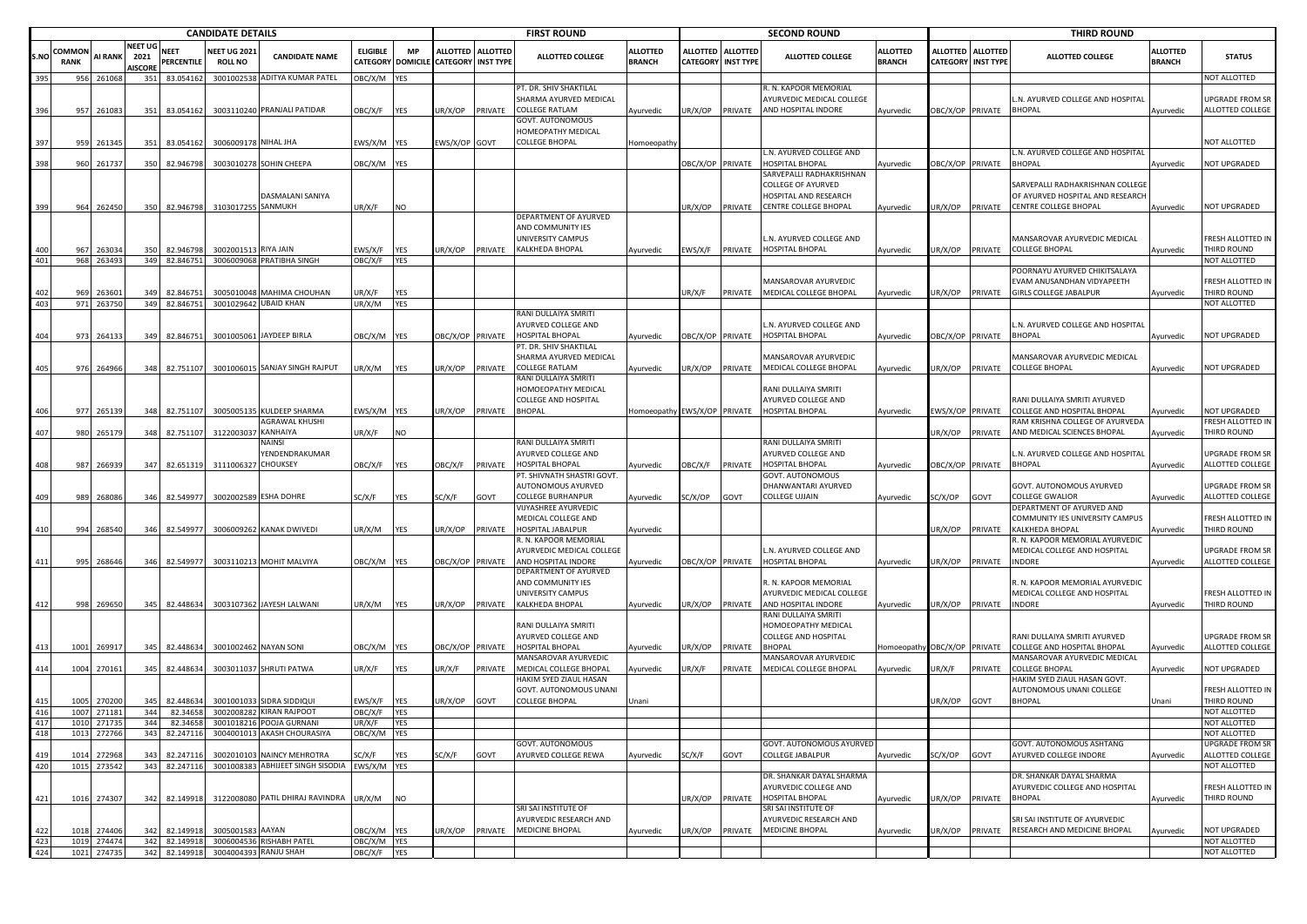|            |                              | <b>CANDIDATE DETAILS</b> |                                   |                            |                                       |                                                  |                  |                              |                                                           | <b>FIRST ROUND</b> |                                                                               |                                  |                           | <b>SECOND ROUND</b> |                                                                                      |                                  |                 | <b>THIRD ROUND</b>                             |                                                                                              |                                  |                                         |
|------------|------------------------------|--------------------------|-----------------------------------|----------------------------|---------------------------------------|--------------------------------------------------|------------------|------------------------------|-----------------------------------------------------------|--------------------|-------------------------------------------------------------------------------|----------------------------------|---------------------------|---------------------|--------------------------------------------------------------------------------------|----------------------------------|-----------------|------------------------------------------------|----------------------------------------------------------------------------------------------|----------------------------------|-----------------------------------------|
| S.NC       | <b>COMMON</b><br><b>RANK</b> | <b>AI RANK</b>           | NEET UG<br>2021<br><b>AISCORE</b> | <b>NEET</b><br>PERCENTILE  | <b>NEET UG 2021</b><br><b>ROLL NO</b> | <b>CANDIDATE NAME</b>                            | <b>ELIGIBLE</b>  | <b>MP</b>                    | ALLOTTED ALLOTTED<br>CATEGORY DOMICILE CATEGORY INST TYPE |                    | <b>ALLOTTED COLLEGE</b>                                                       | <b>ALLOTTED</b><br><b>BRANCH</b> | <b>CATEGORY INST TYPE</b> | ALLOTTED ALLOTTED   | <b>ALLOTTED COLLEGE</b>                                                              | <b>ALLOTTED</b><br><b>BRANCH</b> |                 | ALLOTTED ALLOTTED<br><b>CATEGORY INST TYPE</b> | <b>ALLOTTED COLLEGE</b>                                                                      | <b>ALLOTTED</b><br><b>BRANCH</b> | <b>STATUS</b>                           |
| 425        |                              |                          |                                   | 342 82.149918              |                                       | 3001003547 SHIWANI NATH                          | <b>JBC/X/F</b>   | <b>YES</b>                   | IR/X/OP                                                   | PRIVATE            | NARAYAN SHRI<br>HOMOEOPATHIC MEDICAL<br>COLLEGE AND HOSPITAL<br><b>BHOPAL</b> | omoeopathy UR/X/OP               |                           | PRIVATE             | <b>NARAYAN SHRI</b><br>HOMOEOPATHIC MEDICAL<br>COLLEGE AND HOSPITAL<br><b>BHOPAL</b> | Iomoeopathy                      | JR/X/OP         | PRIVATE                                        | NARAYAN SHRI HOMOEOPATHIC<br>MEDICAL COLLEGE AND HOSPITAL<br><b>BHOPAL</b>                   | Iomoeopathy                      | <b>FRESH ALLOTTED IN</b><br>THIRD ROUND |
| 426        | 1027                         | 1026 275150<br>275461    |                                   | 342 82.149918              | 4411117278 SADHVI                     |                                                  | WS/X/F           | <b>YES</b>                   | IR/X/OP                                                   | PRIVATE            | DR. SHANKAR DAYAL SHARMA<br><b>IYURVEDIC COLLEGE AND</b><br>HOSPITAL BHOPAL   | Ayurvedic                        | JR/X/OP                   | PRIVATE             | <b>MANSAROVAR AYURVEDIC</b><br>MEDICAL COLLEGE BHOPAL                                | Ayurvedic                        | JR/X/OP         | PRIVATE                                        | MANSAROVAR AYURVEDIC MEDICAL<br><b>COLLEGE BHOPAL</b>                                        | Ayurvedic                        | NOT UPGRADED                            |
| 427        | 1030                         | 275927                   | 341                               | 82.050842                  |                                       | 3001006036 HARSHIT KATIYAR                       | DBC/X/M YES      |                              |                                                           |                    |                                                                               |                                  |                           |                     |                                                                                      |                                  | JR/X/OP         | PRIVATE                                        | DR. SHANKAR DAYAL SHARMA<br>AYURVEDIC COLLEGE AND HOSPITAL<br><b>BHOPAL</b>                  | Ayurvedic                        | <b>FRESH ALLOTTED IN</b><br>THIRD ROUND |
| 428        | 1033                         | 276251                   |                                   | 341 82.050842              |                                       | 3005007058 JYOTI MANDAWALIYA                     | )BC/X/F          | <b>YES</b>                   | IR/X/OP                                                   | PRIVATE            | PT. DR. SHIV SHAKTILAL<br>SHARMA AYURVED MEDICAL<br>COLLEGE RATLAM            | Ayurvedic                        | JR/X/OP PRIVATE           |                     | <b>MANSAROVAR AYURVEDIC</b><br>MEDICAL COLLEGE BHOPAL                                | Ayurvedic                        | BC/X/OP PRIVATE |                                                | RANI DULLAIYA SMRITI AYURVED<br>COLLEGE AND HOSPITAL BHOPAL                                  | Ayurvedic                        | JPGRADE FROM SR<br>ALLOTTED COLLEGE     |
| 429        | 1035                         | 276628                   | 341                               | 82.050842                  |                                       | 3004024212 NAINSEE BARVE                         | <b>JBC/X/F</b>   | YES                          | <b>DBC/X/OP</b>                                           | PRIVATE            | RANI DULLAIYA SMRITI<br>AYURVED COLLEGE AND<br><b>HOSPITAL BHOPAL</b>         | Ayurvedic                        | <b>JBC/X/F</b>            | PRIVATE             | RANI DULLAIYA SMRITI<br>AYURVED COLLEGE AND<br>HOSPITAL BHOPAL                       | Ayurvedic                        | )BC/X/F         | PRIVATE                                        | RANI DULLAIYA SMRITI AYURVED<br>COLLEGE AND HOSPITAL BHOPAL                                  | Ayurvedic                        | NOT UPGRADED                            |
| 430        |                              | 1037 276776              |                                   | 341 82.050842              |                                       | 3004011204 NEELAM THAKUR                         | )BC/X/F          | YES                          |                                                           |                    |                                                                               |                                  | <b>JBC/X/F</b>            | PRIVATE             | .N. AYURVED COLLEGE AND<br><b>IOSPITAL BHOPAL</b>                                    | Ayurvedic                        | )BC/X/F         | PRIVATE                                        | L.N. AYURVED COLLEGE AND HOSPITAL<br><b>BHOPAL</b>                                           | Ayurvedic                        | <b>NOT UPGRADED</b>                     |
| 431        |                              | 1039 276986              |                                   | 341 82.050842              |                                       | 3002006212 SANYOG SHROTRIYA                      | JR/X/M           | YES                          | JR/X/OP                                                   | PRIVATE            | DR. SHANKAR DAYAL SHARMA<br>AYURVEDIC COLLEGE AND<br>HOSPITAL BHOPAL          | Ayurvedic                        | JR/X/OP                   | PRIVATE             | DEPARTMENT OF AYURVED AND<br>COMMUNITY IES UNIVERSITY<br>CAMPUS KALKHEDA BHOPAL      | Ayurvedic                        | JR/X/OP         | PRIVATE                                        | MANSAROVAR AYURVEDIC MEDICAL<br><b>COLLEGE BHOPAL</b>                                        | Ayurvedic                        | UPGRADE FROM SR<br>ALLOTTED COLLEGE     |
| 432        |                              | 1042 277438              |                                   | 340 81.942183              | 3107010116 SHARAD                     | <b>TAYADE VRUSHABH</b>                           | JR/X/M           | NO.                          |                                                           |                    |                                                                               |                                  | JR/X/OP                   | PRIVATE             | DR. SHANKAR DAYAL SHARMA<br><b>AYURVEDIC COLLEGE AND</b><br>HOSPITAL BHOPAL          | Ayurvedic                        | JR/X/OP         | PRIVATE                                        | OM AYURVEDIC MEDICAL COLLEGE<br>AND HOSPITAL BETUL                                           | Ayurvedic                        | JPGRADE FROM SR<br>ALLOTTED COLLEGE     |
| 433        | 1043                         | 27772                    |                                   | 340 81.942183              | 3001016260 AHIRWAR                    | <b>MANISH KUMAR</b>                              | SC/X/M           | YES                          | SC/X/OP                                                   | GOVT               | PT. SHIVNATH SHASTRI GOVT.<br>AUTONOMOUS AYURVED<br>COLLEGE BURHANPUR         | Ayurvedic                        | SC/X/OP                   | GOVT                | GOVT. AUTONOMOUS<br>DHANWANTARI AYURVED<br>COLLEGE UJJAIN                            | Ayurvedic                        | SC/X/OP         | GOVT                                           | GOVT. AUTONOMOUS DHANWANTARI<br>AYURVED COLLEGE UJJAIN                                       | Ayurvedic                        | FRESH ALLOTTED IN<br>THIRD ROUND        |
| 434        |                              | 1044 277856              |                                   | 340 81.942183              |                                       | 3001017415 NIKITA THAKUR                         | JR/X/F           | <b>YES</b>                   |                                                           |                    | SAM COLLEGE OF AYURVEDIC<br>SCIENCES AND HOSPITAL                             |                                  |                           |                     | SAM COLLEGE OF AYURVEDIC<br>SCIENCES AND HOSPITAL                                    |                                  |                 |                                                | SRI SAI INSTITUTE OF AYURVEDIC                                                               |                                  | NOT ALLOTTED<br>JPGRADE FROM SR         |
| 435<br>436 | 1045                         | 277909                   |                                   | 340 81.942183              |                                       | 3905109358 AYUSHI KURMI                          | <b>JBC/X/F</b>   | YES                          | JR/X/OP                                                   | PRIVATE            | <b>BHOPAL</b>                                                                 | Ayurvedic                        | JR/X/OP                   | PRIVATE             | <b>BHOPAL</b>                                                                        | Ayurvedic                        | JR/X/OP         | PRIVATE                                        | RESEARCH AND MEDICINE BHOPAL                                                                 | Ayurvedic                        | ALLOTTED COLLEGE                        |
| 437        | 1047                         | 278130                   |                                   | 340 81.942183              | 300100101                             | NOMISH TURKAR                                    | BC/X/F           | <b>YES</b>                   |                                                           |                    |                                                                               |                                  |                           |                     |                                                                                      |                                  |                 |                                                |                                                                                              |                                  | NOT ALLOTTED                            |
|            | 1050                         | 279054                   |                                   | 339 81.841941              | 300401102                             | <b>KETAN KUMAR DUBEY</b>                         | JR/X/M           | YES                          |                                                           |                    | GOVT. AUTONOMOUS                                                              |                                  |                           |                     | GOVT. AUTONOMOUS AYURVED                                                             |                                  |                 |                                                | GOVT. AUTONOMOUS DHANWANTARI                                                                 |                                  | NOT ALLOTTED<br>UPGRADE FROM SR         |
|            | 1055                         | 27953                    | 339                               | 81.841941                  | 300500149                             | <b>VISHAL PANWAR</b>                             | C/X/M            | YES                          | SC/X/OP                                                   | GOVT               | AYURVED COLLEGE REWA                                                          | Ayurvedic                        | SC/X/OP                   | GOVT                | COLLEGE JABALPUR                                                                     | Ayurvedic                        | SC/X/OP         | GOVT                                           | AYURVED COLLEGE UJJAIN                                                                       | Ayurvedic                        | <b>ALLOTTED COLLEGE</b>                 |
| 439        | 1056                         | 27977                    |                                   | 339 81.841941              | 310701311                             | YOJANA PATIL                                     | <b>JBC/X/F</b>   | YES                          |                                                           |                    |                                                                               |                                  |                           |                     |                                                                                      |                                  |                 |                                                |                                                                                              |                                  | NOT ALLOTTED                            |
| 440        | 1058                         | 28049                    |                                   | 338 81.748111              | 3004014147                            | <b>OMKAR BATTRE</b>                              | BC/X/M           | YES                          |                                                           |                    |                                                                               |                                  |                           |                     |                                                                                      |                                  |                 |                                                |                                                                                              |                                  | NOT ALLOTTED                            |
| 441        | 1065                         | 282818                   |                                   | 337 81.649877              |                                       | 3906003374 NEHA PATIDAR                          | <b>JBC/X/F</b>   | YES                          | <b>DBC/X/F</b>                                            | PRIVATE            | MANSAROVAR AYURVEDIC<br>MEDICAL COLLEGE BHOPAL                                | Ayurvedic                        | OBC/X/OP PRIVATE          |                     | RANI DULLAIYA SMRITI<br>AYURVED COLLEGE AND<br>HOSPITAL BHOPAL                       | Ayurvedic                        | JR/X/OP         | PRIVATE                                        | MANSAROVAR AYURVEDIC MEDICAL<br><b>COLLEGE BHOPAL</b>                                        | <b>Ayurvedic</b>                 | RESH ALLOTTED IN<br>THIRD ROUND         |
| 442        | 1066                         | 282912                   |                                   | 337 81.649877              | 3110008393 SAIRA                      |                                                  | JR/X/F           | <b>NO</b>                    |                                                           |                    |                                                                               |                                  | JR/X/OP PRIVATE           |                     | PARASHAR AYURVEDIC<br>MEDICAL COLLEGE AND<br>HOSPITAL BHOPAL                         | Ayurvedic                        | JR/X/OP         | PRIVATE                                        | POORNAYU AYURVED CHIKITSALAYA<br>EVAM ANUSANDHAN VIDYAPEETH<br><b>GIRLS COLLEGE JABALPUR</b> | vurvedic                         | JPGRADE FROM SR<br>ALLOTTED COLLEGE     |
| 443        | 1070                         | 283766                   |                                   | 336 81.550671              |                                       | 3001015037 NITISH RATHORE                        | )BC/X/M          | <b>YES</b>                   |                                                           |                    |                                                                               |                                  |                           |                     |                                                                                      |                                  | JR/X/OP         | PRIVATE                                        | DEPARTMENT OF AYURVED AND<br>COMMUNITY IES UNIVERSITY CAMPUS<br><b>KALKHEDA BHOPAL</b>       | Ayurvedic                        | FRESH ALLOTTED IN<br>THIRD ROUND        |
|            |                              |                          |                                   |                            |                                       | <b>GHAWGHAWE SUJIT</b>                           |                  |                              |                                                           |                    |                                                                               |                                  |                           |                     |                                                                                      |                                  |                 |                                                |                                                                                              |                                  |                                         |
| 445        | 1071                         | 28417<br>1072 28482      | 336                               | 81.550671<br>336 81.550671 |                                       | 3111004386 CHAKRADHAR<br>3905027031 SHAMIYA KHAN | JR/X/M<br>JR/X/F | N <sub>O</sub><br><b>YES</b> |                                                           |                    |                                                                               |                                  |                           |                     |                                                                                      |                                  |                 |                                                |                                                                                              |                                  | NOT ALLOTTED<br>NOT ALLOTTED            |
| 446        | 1073                         | 285065                   |                                   | 335 81.435601              | 3115003152 BHIMRAO                    | CHOPADE YOGESH                                   | JR/X/M           | NO                           |                                                           |                    |                                                                               |                                  |                           |                     |                                                                                      |                                  | JR/X/OP         | PRIVATE                                        | FACULTY OF AYURVED MANSAROVAR<br>GLOBAL UNIVERSITY BILKISGANJ<br><b>SEHORE</b>               | Ayurvedic                        | FRESH ALLOTTED IN<br>THIRD ROUND        |
| 447        | 1075                         | 285454                   |                                   | 335 81.435601              | 311500271                             | PANDHARE VAISHNAVI<br><b>MAHAVIR</b>             | R/X/F            | NΩ                           |                                                           |                    |                                                                               |                                  |                           |                     |                                                                                      |                                  | JR/X/OP         | PRIVATE                                        | FACULTY OF AYURVED MANSAROVAR<br>GLOBAL UNIVERSITY BILKISGANJ<br><b>SEHORE</b>               | Ayurvedic                        | FRESH ALLOTTED IN<br>THIRD ROUND        |
| 448        | 1076                         | 285722                   |                                   | 335 81.435601              |                                       | 3004010381 SHIFA KHAN                            | )BC/X/F          | YES                          |                                                           |                    |                                                                               |                                  |                           |                     |                                                                                      |                                  |                 |                                                |                                                                                              |                                  | NOT ALLOTTED                            |
| 449        |                              | 1077 285825              |                                   | 335 81.435601              |                                       | 3005011037 SHEEFA MANSURI                        | )BC/X/F          | YES                          | )BC/X/F                                                   | PRIVATE            | PT. DR. SHIV SHAKTILAL<br>SHARMA AYURVED MEDICAL<br>COLLEGE RATLAM            | Ayurvedic                        | JR/X/OP                   | PRIVATE             | PT. DR. SHIV SHAKTILAL<br>SHARMA AYURVED MEDICAL<br>COLLEGE RATLAM                   | Ayurvedic                        | JR/X/OP         | PRIVATE                                        | PT. DR. SHIV SHAKTILAL SHARMA<br>AYURVED MEDICAL COLLEGE RATLAM                              | Ayurvedic                        | NOT UPGRADED                            |
|            |                              | 1078 285975              |                                   | 335 81.435601              | 3103022031 FIROJ                      | JAN PATHAN HIFZA                                 |                  | <b>NO</b>                    |                                                           |                    |                                                                               |                                  |                           |                     |                                                                                      |                                  |                 |                                                | IJYASHKEE AYUKVEDIC MEDICAI<br>COLLEGE AND HOSPITAL JABALPUR                                 |                                  | RESH ALLOTTED I<br>THIRD ROUND          |
| 450        |                              |                          |                                   |                            |                                       |                                                  | JR/X/F           |                              |                                                           |                    | MANSAROVAR AYURVEDIC                                                          |                                  |                           |                     |                                                                                      |                                  | JR/X/OP         | PRIVATE                                        | SRI SAI INSTITUTE OF AYURVEDIC                                                               | Ayurvedic                        | RESH ALLOTTED IN                        |
| 451        |                              | 1079 286187              |                                   | 335 81.435601              |                                       | 3001005071 SHREYA MITTAL                         | JR/X/F           | YES                          | JR/X/F                                                    | PRIVATE            | MEDICAL COLLEGE BHOPAL                                                        | Ayurvedic                        |                           |                     |                                                                                      |                                  | JR/X/F          | PRIVATE                                        | RESEARCH AND MEDICINE BHOPAL                                                                 | Ayurvedic                        | THIRD ROUND                             |
| 452        |                              | 1081 286700              |                                   | 334 81.336137              |                                       | 3005002071 BALRAM ZALAYA                         | OBC/X/M YES      |                              | BC/X/OP                                                   | PRIVATE            | R. N. KAPOOR MEMORIAL<br>AYURVEDIC MEDICAL COLLEGE<br>AND HOSPITAL INDORE     | Ayurvedic                        | JR/X/OP                   | PRIVATE             | MANSAROVAR AYURVEDIC<br>MEDICAL COLLEGE BHOPAL                                       | Ayurvedic                        | JR/X/OP         | PRIVATE                                        | MANSAROVAR AYURVEDIC MEDICAL<br><b>COLLEGE BHOPAL</b>                                        | Ayurvedic                        | NOT UPGRADED                            |
| 453        |                              | 1083 287014              |                                   | 334 81.336137              |                                       | 3003018022 SUBHAM JOSHI                          | EWS/X/M YES      |                              | EWS/X/OP PRIVATE                                          |                    | RANI DULLAIYA SMRITI<br>AYURVED COLLEGE AND<br>HOSPITAL BHOPAL                | Ayurvedic                        | UR/X/OP                   | PRIVATE             | MANSAROVAR AYURVEDIC<br>MEDICAL COLLEGE BHOPAL                                       | Ayurvedic                        | JR/X/OP         | PRIVATE                                        | SAM COLLEGE OF AYURVEDIC SCIENCES<br>AND HOSPITAL BHOPAL                                     | Ayurvedic                        | JPGRADE FROM SR<br>ALLOTTED COLLEGE     |
| 454        | 1086                         | 287822                   |                                   |                            |                                       | 334 81.336137 3002008096 ANKIT YADAV             | DBC/X/M YES      |                              |                                                           |                    |                                                                               |                                  | JR/X/OP                   | PRIVATE             | RAJEEV GANDHI AYURVED<br>COLLEGE HOSPITAL AND<br>PHARMACY BHOPAL                     | Ayurvedic                        | JR/X/OP         | PRIVATE                                        | RAJEEV GANDHI AYURVED COLLEGE<br>HOSPITAL AND PHARMACY BHOPAL                                | Ayurvedic                        | NOT UPGRADED                            |
| 455        | 1089                         | 288972                   |                                   | 333 81.230845              |                                       | 3003114063 SATYAM VERMA                          | SC/X/M           | YES                          |                                                           |                    |                                                                               |                                  | SC/X/OP GOVT              |                     | T. SHIVNATH SHASTRI GOVT.<br><b>AUTONOMOUS AYURVED</b><br>COLLEGE BURHANPUR          | Ayurvedic                        | SC/X/OP         | <b>GOVT</b>                                    | PT. SHIVNATH SHASTRI GOVT.<br>AUTONOMOUS AYURVED COLLEGE<br><b>BURHANPUR</b>                 | Ayurvedic                        | NOT UPGRADED                            |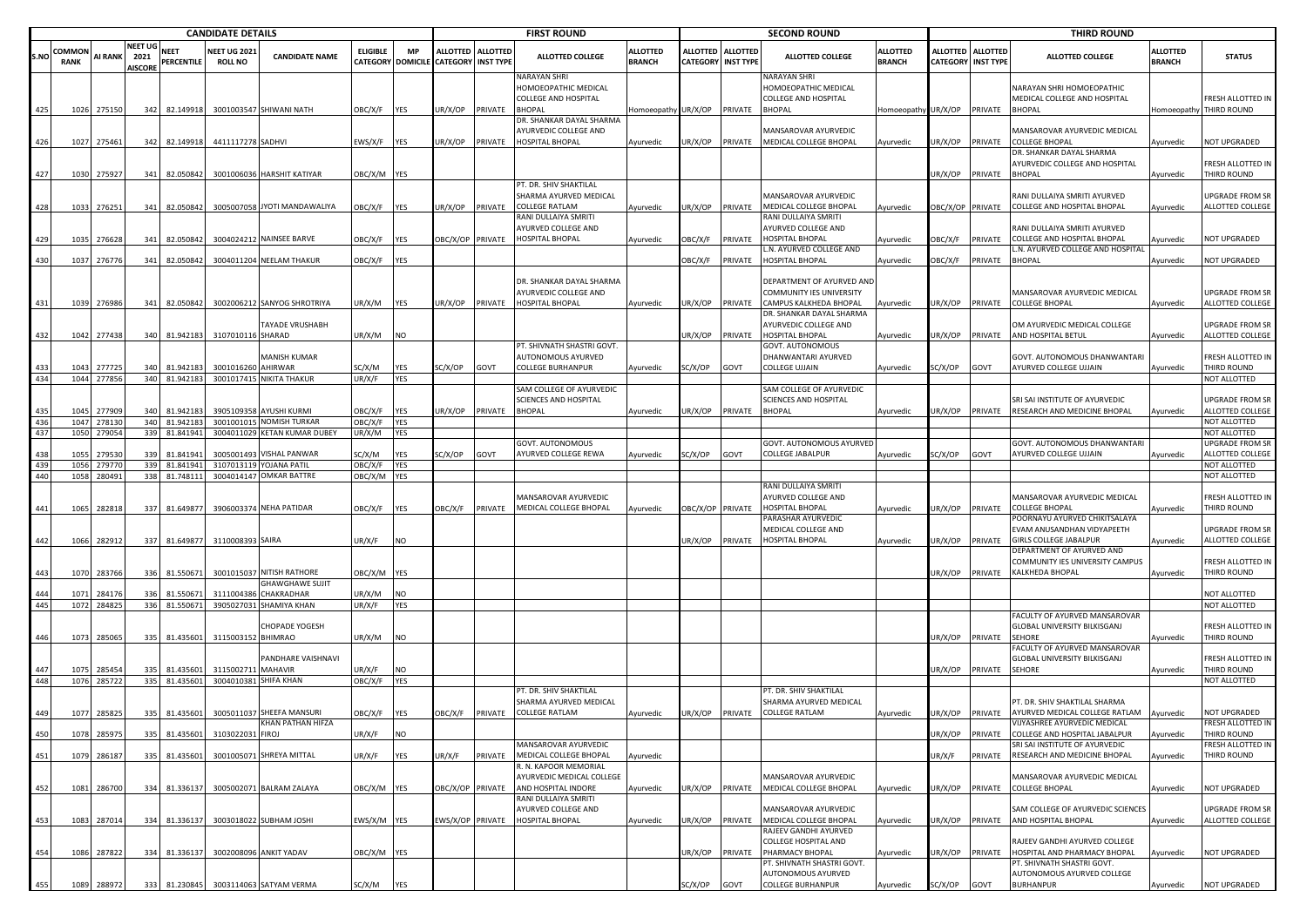| <b>COMMON</b><br>S.NO<br>456<br>457<br>458<br>459<br>460<br>461<br>462<br>463<br>464<br>465 | <b>RANK</b>  | AI RANK          | NEET UG                | NEET       |                        |                                       |                                                     |                  |            |                                                         |                 |                                                                             |                                  |                                    |                                     |                                                                                     |                           |                      |                                     |                                                                                     |                           |                                                  |
|---------------------------------------------------------------------------------------------|--------------|------------------|------------------------|------------|------------------------|---------------------------------------|-----------------------------------------------------|------------------|------------|---------------------------------------------------------|-----------------|-----------------------------------------------------------------------------|----------------------------------|------------------------------------|-------------------------------------|-------------------------------------------------------------------------------------|---------------------------|----------------------|-------------------------------------|-------------------------------------------------------------------------------------|---------------------------|--------------------------------------------------|
|                                                                                             |              |                  | 2021<br><b>NISCORE</b> |            | PERCENTILE             | <b>NEET UG 2021</b><br><b>ROLL NO</b> | <b>CANDIDATE NAME</b>                               | <b>ELIGIBLE</b>  | <b>MP</b>  | <b>ALLOTTED</b><br>CATEGORY DOMICILE CATEGORY INST TYPE | <b>ALLOTTED</b> | <b>ALLOTTED COLLEGE</b>                                                     | <b>ALLOTTED</b><br><b>BRANCH</b> | <b>ALLOTTED</b><br><b>CATEGORY</b> | <b>ALLOTTED</b><br><b>INST TYPE</b> | <b>ALLOTTED COLLEGE</b>                                                             | ALLOTTED<br><b>BRANCH</b> | ALLOTTED<br>CATEGORY | <b>ALLOTTED</b><br><b>INST TYPE</b> | <b>ALLOTTED COLLEGE</b>                                                             | ALLOTTED<br><b>BRANCH</b> | <b>STATUS</b>                                    |
|                                                                                             |              | 28899            | 333                    |            | 81.23084               | 3003006043                            | AKSHITA GUPTA                                       | EWS/X/F          | YES        |                                                         |                 |                                                                             |                                  |                                    |                                     |                                                                                     |                           | :WS/X/F              | PRIVATE                             | L.N. AYURVED COLLEGE AND HOSPITAL<br><b>BHOPAL</b>                                  | Ayurvedic                 | FRESH ALLOTTED IN<br>THIRD ROUND                 |
|                                                                                             | 1091         | 289114           |                        | 333        | 81.230845              |                                       | 4405006182 SHAHRUKH SHAH                            | UR/X/M           | NO         |                                                         |                 |                                                                             |                                  |                                    |                                     |                                                                                     |                           |                      |                                     |                                                                                     |                           | NOT ALLOTTED                                     |
|                                                                                             | 1094         | 289202           |                        | 333        | 81.230845              | 3107010044 VILAS                      | <b>BAVASKAR VIRENDRA</b>                            | UR/X/M           | NO.        |                                                         |                 | POORNAYU AYURVED                                                            |                                  |                                    |                                     |                                                                                     |                           | JR/X/OP              | PRIVATE                             | DR. SHANKAR DAYAL SHARMA<br>AYURVEDIC COLLEGE AND HOSPITAL<br><b>BHOPAL</b>         | Ayurvedic                 | FRESH ALLOTTED IN<br>THIRD ROUND                 |
|                                                                                             | 1096         | 289267           |                        | 333        | 81.230845              |                                       | 3003108016 SHELLY MUNDRA                            | EWS/X/F          | YES        | UR/X/OP                                                 | PRIVATE         | CHIKITSALAYA EVAM<br>ANUSANDHAN VIDYAPEETH<br><b>GIRLS COLLEGE JABALPUR</b> | Ayurvedic                        |                                    |                                     |                                                                                     |                           | WS/X/OP PRIVATE      |                                     | L.N. AYURVED COLLEGE AND HOSPITAL<br><b>BHOPAL</b>                                  | Ayurvedic                 | FRESH ALLOTTED IN<br>THIRD ROUND                 |
|                                                                                             | 1103         | 290246           |                        |            | 332 81.125099          |                                       | 4407014345 SHYAMDEV VERMA                           | UR/X/M           | <b>NO</b>  |                                                         |                 |                                                                             |                                  |                                    |                                     |                                                                                     |                           |                      |                                     |                                                                                     |                           | NOT ALLOTTED                                     |
|                                                                                             |              |                  |                        |            |                        |                                       |                                                     |                  |            |                                                         |                 |                                                                             |                                  |                                    |                                     | DR. SHANKAR DAYAL SHARMA                                                            |                           |                      |                                     | DR. SHANKAR DAYAL SHARMA                                                            |                           |                                                  |
|                                                                                             | 1104         | 290323           |                        | 332        | 81.125099              |                                       | 3107008338 PATIL DHURVESH ASHOK                     | UR/X/M           | NO         |                                                         |                 |                                                                             |                                  | JR/X/OP                            | PRIVATE                             | AYURVEDIC COLLEGE AND<br>HOSPITAL BHOPAL                                            | Ayurvedic                 | JR/X/OP              | PRIVATE                             | AYURVEDIC COLLEGE AND HOSPITAL<br><b>BHOPAL</b>                                     | Ayurvedic                 | NOT UPGRADED                                     |
|                                                                                             |              |                  |                        |            |                        |                                       |                                                     |                  |            |                                                         |                 |                                                                             |                                  |                                    |                                     |                                                                                     |                           |                      |                                     | FACULTY OF AYURVED MANSAROVAR                                                       |                           |                                                  |
|                                                                                             |              |                  |                        |            |                        |                                       |                                                     |                  |            |                                                         |                 |                                                                             |                                  |                                    |                                     |                                                                                     |                           |                      |                                     | GLOBAL UNIVERSITY BILKISGANJ                                                        |                           | FRESH ALLOTTED IN                                |
|                                                                                             | 1106         | 290545           |                        |            | 332 81.125099          |                                       | 3109010097 SHINDE NAGESH LULAJI                     | JR/X/M           | NO.        |                                                         |                 |                                                                             |                                  |                                    |                                     |                                                                                     |                           | JR/X/OP              | PRIVATE                             | <b>SEHORE</b>                                                                       | Ayurvedic                 | THIRD ROUND                                      |
|                                                                                             | 1107         | 290906           |                        | 332        | 81.125099              |                                       | 4406007079 AKSHAY MOHAN RAI                         | SC/X/M           | YES        |                                                         |                 |                                                                             |                                  | C/X/OP                             | GOVT                                | PT. SHIVNATH SHASTRI GOVT<br>AUTONOMOUS AYURVED<br>COLLEGE BURHANPUR                | Ayurvedic                 | SC/X/OP              | GOVT                                | GOVT. AUTONOMOUS AYURVED<br><b>COLLEGE JABALPUR</b>                                 | Ayurvedic                 | UPGRADE FROM SR<br>ALLOTTED COLLEGE              |
|                                                                                             |              |                  |                        |            |                        |                                       |                                                     |                  |            |                                                         |                 | MANSAROVAR AYURVEDIC                                                        |                                  |                                    |                                     |                                                                                     |                           |                      |                                     | MANSAROVAR AYURVEDIC MEDICAL                                                        |                           | FRESH ALLOTTED IN                                |
|                                                                                             | 1108         | 291116           | 332                    |            | 81.125099              |                                       | 3003111196 AYUSHI NAYAK                             | UR/X/F           | YES        | UR/X/F                                                  | PRIVATE         | MEDICAL COLLEGE BHOPAL                                                      | Ayurvedic                        |                                    |                                     |                                                                                     |                           | JR/X/F               | PRIVATE                             | <b>COLLEGE BHOPAL</b>                                                               | Ayurvedic                 | THIRD ROUND                                      |
|                                                                                             | 1109         | 291511           |                        | 331        | 81.021749              |                                       | 3003031161 AJAY NANDIYA                             | OBC/X/M YES      |            |                                                         |                 |                                                                             |                                  | BC/X/OP PRIVATE                    |                                     | RANI DULLAIYA SMRITI<br>AYURVED COLLEGE AND<br><b>HOSPITAL BHOPAL</b>               | Ayurvedic                 | BC/X/OP PRIVATE      |                                     | RANI DULLAIYA SMRITI AYURVED<br>COLLEGE AND HOSPITAL BHOPAL                         | Ayurvedic                 | NOT UPGRADED                                     |
|                                                                                             |              |                  |                        |            |                        |                                       |                                                     |                  |            |                                                         |                 |                                                                             |                                  |                                    |                                     |                                                                                     |                           |                      |                                     | RAJEEV GANDHI AYURVED COLLEGE                                                       |                           | FRESH ALLOTTED IN                                |
| 466                                                                                         | 1110         | 291808           |                        |            | 331 81.021749          |                                       | 3004010051 SHILPI GUPTA                             | UR/X/F           | YES        |                                                         |                 |                                                                             |                                  |                                    |                                     |                                                                                     |                           | JR/X/F               | PRIVATE                             | HOSPITAL AND PHARMACY BHOPAL                                                        | Ayurvedic                 | THIRD ROUND                                      |
| 467                                                                                         | 1113         | 291871           |                        | 331        | 81.021749              |                                       | 3006003403 STUTI BAJPAI                             | JR/X/F           | YES        | JR/X/F                                                  | PRIVATE         | MANSAROVAR AYURVEDIC<br>MEDICAL COLLEGE BHOPAL                              | Ayurvedic                        | IR/X/F                             | PRIVATE                             | RANI DULLAIYA SMRITI<br>AYURVED COLLEGE AND<br><b>HOSPITAL BHOPAL</b>               | Ayurvedic                 | R/X/F                | PRIVATE                             | RANI DULLAIYA SMRITI AYURVED<br>COLLEGE AND HOSPITAL BHOPAL                         | Ayurvedic                 | NOT UPGRADED                                     |
|                                                                                             |              |                  |                        |            |                        |                                       |                                                     |                  |            |                                                         |                 |                                                                             |                                  |                                    |                                     | GOVT. AUTONOMOUS AYURVED                                                            |                           |                      |                                     | GOVT. AUTONOMOUS AYURVED                                                            |                           | <b>UPGRADE FROM SR</b>                           |
| 468                                                                                         | 1114         | 292105           |                        | 331        | 81.021749              |                                       | 3002012192 LAXMI TAGORE                             | SC/X/F           | <b>YES</b> |                                                         |                 | PT. DR. SHIV SHAKTILAL                                                      |                                  | C/X/OP                             | GOVT                                | COLLEGE JABALPUR<br>PT. DR. SHIV SHAKTILAL                                          | Ayurvedic                 | SC/X/F               | GOVT                                | <b>COLLEGE JABALPUR</b>                                                             | Ayurvedic                 | ALLOTTED COLLEGE                                 |
| 469                                                                                         | 1119         | 293201           |                        | 330        | 80.909658              |                                       | 3003004510 AKSHAT KASERA                            | OBC/X/M YES      |            | OBC/X/OP PRIVATE                                        |                 | SHARMA AYURVED MEDICAL<br><b>COLLEGE RATLAM</b>                             | Ayurvedic                        | JR/X/OP                            | PRIVATE                             | SHARMA AYURVED MEDICAL<br><b>COLLEGE RATLAM</b>                                     | Ayurvedic                 | JR/X/OP              | PRIVATE                             | PT. DR. SHIV SHAKTILAL SHARMA<br>AYURVED MEDICAL COLLEGE RATLAM                     | Ayurvedic                 | NOT UPGRADED                                     |
| 470                                                                                         | 1124         | 293736           |                        | 330        | 80.909658              |                                       | 3004023123 IQRA ANSARI                              | OBC/X/F          | <b>YES</b> | UR/X/OP                                                 | PRIVATE         | ANUSHREE HOMOEOPATHIC<br>MEDICAL COLLEGE JABALPUR                           | Homoeopathy UR/X/OP              |                                    | PRIVATE                             | MAHATMA GANDHI<br>HOMOEOPATHIC MEDICAL<br>COLLEGE AND HOSPITAL<br><b>JABALPUR</b>   | Homoeopathy UR/X/OP       |                      | PRIVATE                             | ANUSHREE HOMOEOPATHIC MEDICAL<br><b>COLLEGE JABALPUR</b>                            |                           | UPGRADE FROM SR<br>Homoeopathy ALLOTTED COLLEGE  |
| 471                                                                                         | 1127         | 294208           |                        | 330        | 80.909658              |                                       | 3003009259 SAWAN SOORYAWANSHI                       | SC/X/M           | YES        | SC/X/OP                                                 | GOVT            | GOVT. AUTONOMOUS<br>HOMEOPATHY MEDICAL<br><b>COLLEGE BHOPAL</b>             | Homoeopathy                      | SC/X/OP                            | GOVT                                | GOVT. AUTONOMOUS AYURVED<br>COLLEGE REWA                                            | Ayurvedic                 | C/X/OP               | GOVT                                | GOVT. AUTONOMOUS AYURVED<br><b>COLLEGE JABALPUR</b>                                 | <b>Ayurvedic</b>          | <b>UPGRADE FROM SR</b><br>ALLOTTED COLLEGE       |
| 472                                                                                         | 1130         | 294965           |                        | 329        | 80.812007              |                                       | 3003018193 PIYUSH MALVIYA                           | OBC/X/M YES      |            |                                                         |                 |                                                                             |                                  |                                    |                                     |                                                                                     |                           | BC/X/OP              | PRIVATE                             | RANI DULLAIYA SMRITI AYURVED<br>COLLEGE AND HOSPITAL BHOPAL                         | Ayurvedic                 | FRESH ALLOTTED IN<br>THIRD ROUND                 |
|                                                                                             |              |                  |                        |            |                        |                                       |                                                     |                  |            |                                                         |                 |                                                                             |                                  |                                    |                                     |                                                                                     |                           |                      |                                     | GOVT. AUTONOMOUS AYURVED                                                            |                           | FRESH ALLOTTED IN                                |
| 473                                                                                         | 1133         | 295298           |                        | 329        | 80.812007              |                                       | 3002014113 JATIN GOYAL                              | SC/X/M           | YES        |                                                         |                 |                                                                             |                                  |                                    |                                     |                                                                                     |                           | GC/X/OP              | GOVT                                | COLLEGE JABALPUR                                                                    | Ayurvedic                 | THIRD ROUND                                      |
| 474                                                                                         | 1134         | 295445           |                        | 329        | 80.812007              |                                       | 3004001383 SANSKAR JAIN                             | EWS/X/M YES      |            | EWS/X/OP PRIVATE                                        |                 | MANSAROVAR AYURVEDIC<br>MEDICAL COLLEGE BHOPAL                              | Ayurvedic                        | JR/X/OP                            | PRIVATE                             | SAM COLLEGE OF AYURVEDIC<br>SCIENCES AND HOSPITAL<br>BHOPAL                         | Ayurvedic                 | JR/X/OP              | PRIVATE                             | SRI SAI INSTITUTE OF AYURVEDIC<br>RESEARCH AND MEDICINE BHOPAL                      | Ayurvedic                 | UPGRADE FROM SR<br>ALLOTTED COLLEGE              |
| 475                                                                                         | 1135         | 295476           | 329                    |            | 80.812007              |                                       | 3002004414 BHOOMIKA GAUTAM                          | SC/X/F           | YES        |                                                         |                 |                                                                             |                                  | C/X/F                              | GOVT                                | PT. SHIVNATH SHASTRI GOVT.<br><b>AUTONOMOUS AYURVED</b><br><b>COLLEGE BURHANPUR</b> | Ayurvedic                 | SC/X/F               | GOVT                                | GOVT. AUTONOMOUS AYURVED<br><b>COLLEGE JABALPUR</b>                                 | Ayurvedic                 | UPGRADE FROM SR<br>ALLOTTED COLLEGE              |
| 476                                                                                         | 1136         | 295478           |                        | 329        | 80.812007              |                                       | 3004024249 AAYUSHI AVIDRA                           | SC/X/F           | YES        | SC/X/F                                                  | GOVT            | GOVT. AUTONOMOUS<br>HOMEOPATHY MEDICAL<br><b>COLLEGE BHOPAL</b>             | Homoeopathy                      | SC/X/F                             | GOVT                                | GOVT. AUTONOMOUS AYURVED<br>COLLEGE REWA                                            | Ayurvedic                 | SC/X/OP              | GOVT                                | GOVT. AUTONOMOUS AYURVED<br><b>COLLEGE JABALPUR</b>                                 | Ayurvedic                 | <b>UPGRADE FROM SR</b><br>ALLOTTED COLLEGE       |
|                                                                                             |              |                  |                        |            |                        |                                       |                                                     |                  |            |                                                         |                 |                                                                             |                                  |                                    |                                     | SHUBHDEEP AYURVED MEDICAL                                                           |                           |                      |                                     | PT. SHIVNATH SHASTRI GOVT.                                                          |                           |                                                  |
|                                                                                             |              |                  |                        |            |                        |                                       |                                                     |                  |            |                                                         |                 |                                                                             |                                  |                                    |                                     | COLLEGE AND HOSPITAL                                                                |                           |                      |                                     | AUTONOMOUS AYURVED COLLEGE                                                          |                           | UPGRADE FROM SR                                  |
| 477                                                                                         | 1138         | 295972           |                        | 329        | 80.812007              |                                       | 3003102469 UNNATI MALVIYA                           | SC/X/F           | YES        |                                                         |                 |                                                                             |                                  | C/X/F                              | PRIVATE                             | INDORE                                                                              | Ayurvedic                 | SC/X/F               | GOVT                                | <b>BURHANPUR</b>                                                                    | Ayurvedic                 | ALLOTTED COLLEGE                                 |
|                                                                                             | 1139         | 296179           |                        |            |                        |                                       | 329 80 812007 3001031473 ANIU MEENA                 | ORC/Y/F          | <b>VES</b> |                                                         |                 | MANSAROVAR AYURVEDIC<br>OBC/X/E PRIVATE MEDICAL COLLEGE BHOPAL              | ningdir                          | OBC/X/OP PRIVATE                   |                                     | RANI DULLAIYA SMRITI<br>AYURVED COLLEGE AND<br>HOSPITAL RHOPAL                      |                           |                      |                                     | RANI DULLAIYA SMRITI AYURVED<br>OBC/X/OP PRIVATE COLLEGE AND HOSPITAL BHOPAL        | Ayurvedic                 | NOT UPGRADED                                     |
| 479                                                                                         | 1142         | 296614           |                        | 328        | 80.708657              |                                       | 3001008393 ABHISHEK SINGH                           | EWS/X/M YES      |            | UR/X/OP                                                 | PRIVATE         | SAM COLLEGE OF AYURVEDIC<br>SCIENCES AND HOSPITAL<br><b>BHOPAL</b>          | Ayurvedic                        | WS/X/OP PRIVATE                    |                                     | <b>MANSAROVAR AYURVEDIC</b><br>MEDICAL COLLEGE BHOPAL                               | Ayurvedic                 | JR/X/OP              | PRIVATE                             | MANSAROVAR AYURVEDIC MEDICAL<br><b>COLLEGE BHOPAL</b>                               | Ayurvedic                 | <b>UPGRADE FROM SR</b><br>ALLOTTED COLLEGE       |
| 480                                                                                         | 1144         | 296631           |                        | 328        | 80.708657              |                                       | 3004003041 NISHA RUNGTA                             | EWS/X/F          | <b>YES</b> | EWS/X/OP                                                | PRIVATE         | RANI DULLAIYA SMRITI<br>AYURVED COLLEGE AND<br>HOSPITAL BHOPAL              | Ayurvedic                        |                                    |                                     |                                                                                     |                           | JR/X/OP              | PRIVATE                             | RAJEEV GANDHI AYURVED COLLEGE<br>HOSPITAL AND PHARMACY BHOPAL                       | Ayurvedic                 | FRESH ALLOTTED IN<br>THIRD ROUND                 |
| 481                                                                                         | 1145         | 296658           |                        | 328        | 80.708657              | 3111004374 RENUKA                     |                                                     | UR/X/F           | NO         |                                                         |                 |                                                                             |                                  |                                    |                                     |                                                                                     |                           | JR/X/OP              | PRIVATE                             | OM AYURVEDIC MEDICAL COLLEGE<br>AND HOSPITAL BETUL<br>FACULTY OF AYURVED MANSAROVAR | Ayurvedic                 | FRESH ALLOTTED IN<br>THIRD ROUND                 |
| 482<br>483                                                                                  | 1146<br>1147 | 296680<br>296696 |                        | 328<br>328 | 80.708657<br>80.708657 | 3102004168<br>3003028227              | SONONE PAWAN<br>BALKRUSHNA<br><b>LAXMI SISODIYA</b> | UR/X/M<br>SC/X/F | NO<br>YES  |                                                         |                 |                                                                             |                                  |                                    |                                     |                                                                                     |                           | JR/X/OP              | PRIVATE                             | GLOBAL UNIVERSITY BILKISGANJ<br>SEHORE                                              | Ayurvedic                 | FRESH ALLOTTED IN<br>THIRD ROUND<br>NOT ALLOTTED |
| 484<br>1148                                                                                 |              |                  | 296725                 | 328        | 80.708657              |                                       | 3905104205 GUNJAN TIWARI                            | UR/X/F           | <b>NO</b>  |                                                         |                 |                                                                             |                                  | JR/X/OP                            | PRIVATE                             | PARASHAR AYURVEDIC<br>MEDICAL COLLEGE AND<br>HOSPITAL BHOPAL                        | Ayurvedic                 | UR/X/OP              | PRIVATE                             | MANDSAUR INSTITUTE OF AYURVED<br>EDUCATION AND RESEARCH<br>MANDSAUR                 | Ayurvedic                 | FRESH ALLOTTED IN<br>THIRD ROUND                 |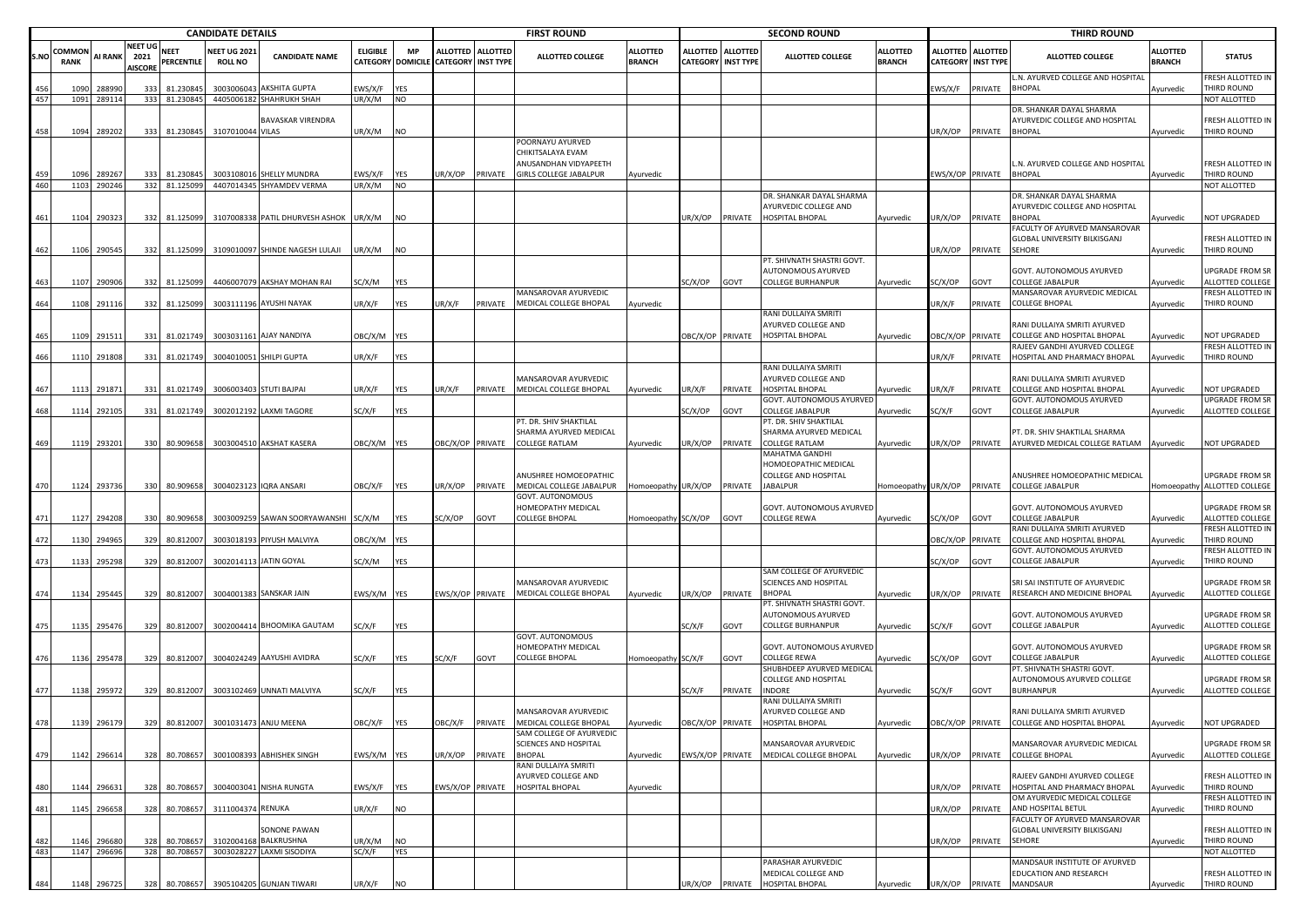|      |                |                |                                   |                            | <b>CANDIDATE DETAILS</b>              |                                          |                    |            |                                                           |         | <b>FIRST ROUND</b>                                                   |                                  |                  |                                              | <b>SECOND ROUND</b>                                            |                                  |                         |                                                | <b>THIRD ROUND</b>                                            |                                  |                                     |
|------|----------------|----------------|-----------------------------------|----------------------------|---------------------------------------|------------------------------------------|--------------------|------------|-----------------------------------------------------------|---------|----------------------------------------------------------------------|----------------------------------|------------------|----------------------------------------------|----------------------------------------------------------------|----------------------------------|-------------------------|------------------------------------------------|---------------------------------------------------------------|----------------------------------|-------------------------------------|
| S.NO | COMMON<br>RANK | <b>AI RANK</b> | NEET UG<br>2021<br><b>AISCORE</b> | NEET<br>PERCENTILE         | <b>NEET UG 2021</b><br><b>ROLL NO</b> | <b>CANDIDATE NAME</b>                    | <b>ELIGIBLE</b>    | MP         | ALLOTTED ALLOTTED<br>CATEGORY DOMICILE CATEGORY INST TYPE |         | <b>ALLOTTED COLLEGE</b>                                              | <b>ALLOTTED</b><br><b>BRANCH</b> | <b>ALLOTTED</b>  | <b>ALLOTTED</b><br><b>CATEGORY INST TYPE</b> | <b>ALLOTTED COLLEGE</b>                                        | <b>ALLOTTED</b><br><b>BRANCH</b> |                         | ALLOTTED ALLOTTED<br><b>CATEGORY INST TYPE</b> | <b>ALLOTTED COLLEGE</b>                                       | <b>ALLOTTED</b><br><b>BRANCH</b> | <b>STATUS</b>                       |
| 485  |                | 1149 296895    |                                   | 328 80.708657              |                                       | 3003032189 ARVIND YADAV                  | DBC/X/M YES        |            | OBC/X/OP PRIVATE                                          |         | MANSAROVAR AYURVEDIC<br>MEDICAL COLLEGE BHOPAL                       | Ayurvedic                        |                  | DBC/X/OP PRIVATE                             | RANI DULLAIYA SMRITI<br>AYURVED COLLEGE AND<br>HOSPITAL BHOPAL | Ayurvedic                        | JR/X/OP                 | PRIVATE                                        | PARASHAR AYURVEDIC MEDICAL<br>COLLEGE AND HOSPITAL BHOPAL     | Ayurvedic                        | UPGRADE FROM SR<br>ALLOTTED COLLEGE |
|      |                |                |                                   |                            |                                       |                                          |                    |            |                                                           |         | POORNAYU AYURVED<br>CHIKITSALAYA EVAM<br>ANUSANDHAN VIDYAPEETH       |                                  |                  |                                              | RANI DULLAIYA SMRITI<br>AYURVED COLLEGE AND                    |                                  |                         |                                                | RANI DULLAIYA SMRITI AYURVED                                  |                                  |                                     |
| 486  |                | 1150 296953    |                                   | 328 80.708657              |                                       | 3004004149 RAKHI TIWARI                  | JR/X/F             | YES        | UR/X/OP                                                   | PRIVATE | GIRLS COLLEGE JABALPUR                                               | Ayurvedic                        | UR/X/F           | PRIVATE                                      | HOSPITAL BHOPAL                                                | Ayurvedic                        | JR/X/F                  | PRIVATE                                        | COLLEGE AND HOSPITAL BHOPAL                                   | Ayurvedic                        | <b>NOT UPGRADED</b>                 |
|      |                |                |                                   |                            |                                       |                                          |                    |            |                                                           |         | RKDF HOMOEOPATHIC<br>MEDICAL COLLEGE HOSPITAL<br>AND RESEARCH CENTER |                                  |                  |                                              | HAHNEMANN HOMOEOPATHIC<br>MEDICAL COLLEGE AND                  |                                  |                         |                                                | NARAYAN SHRI HOMOEOPATHIC<br>MEDICAL COLLEGE AND HOSPITAL     |                                  | UPGRADE FROM SR                     |
| 487  |                | 1151 297053    | 328                               | 80.708657                  | 3004030509 NIKITA                     |                                          | OBC/X/F            | <b>YES</b> | JR/X/OP                                                   | PRIVATE | BHOPAL                                                               | Homoeopathy UR/X/OP              |                  | PRIVATE                                      | HOSPITAL BHOPAL                                                | Iomoeopathy UR/X/OP              |                         | PRIVATE                                        | BHOPAL                                                        | Homoeopathy                      | ALLOTTED COLLEGE                    |
| 488  | 1152           | 29706          | 328                               |                            | 3003007200                            |                                          |                    | <b>YES</b> |                                                           |         | L.N. AYURVED COLLEGE AND                                             |                                  |                  |                                              | <b>MANSAROVAR AYURVEDIC</b>                                    |                                  | <b>OBC/X/OP PRIVATE</b> |                                                | .N. AYURVED COLLEGE AND HOSPITAL                              |                                  | JPGRADE FROM SR                     |
| 489  |                | 1157 297936    |                                   | 80.708657<br>327 80.608092 |                                       | JAYESH PATIDAR<br>3005002167 JYOTI PATEL | ЭВС/Х/М<br>OBC/X/F | <b>YES</b> | OBC/X/OP PRIVATE                                          |         | HOSPITAL BHOPAL                                                      | Ayurvedic                        | OBC/X/OP PRIVATE |                                              | MEDICAL COLLEGE BHOPAL                                         | Ayurvedic                        |                         |                                                | <b>BHOPAL</b>                                                 | Ayurvedic                        | ALLOTTED COLLEGE<br>NOT ALLOTTED    |
|      |                |                |                                   |                            |                                       |                                          |                    |            |                                                           |         |                                                                      |                                  |                  |                                              |                                                                |                                  |                         |                                                | POORNAYU AYURVED CHIKITSALAYA                                 |                                  |                                     |
|      |                |                |                                   |                            |                                       |                                          |                    |            |                                                           |         |                                                                      |                                  |                  |                                              |                                                                |                                  |                         |                                                | EVAM ANUSANDHAN VIDYAPEETH                                    |                                  | FRESH ALLOTTED IN                   |
| 490  | 1158           | 298003         | 327                               | 80.608092                  |                                       | 3004002153 SWATI JAISWAL                 | OBC/X/F            | YES        |                                                           |         |                                                                      |                                  |                  |                                              |                                                                |                                  | JR/X/OP                 | PRIVATE                                        | GIRLS COLLEGE JABALPUR                                        | Ayurvedic                        | THIRD ROUND                         |
|      |                |                |                                   |                            |                                       | MANWAR SAROJ                             |                    |            |                                                           |         |                                                                      |                                  |                  |                                              |                                                                |                                  |                         |                                                | FACULTY OF AYURVED MANSAROVAR<br>GLOBAL UNIVERSITY BILKISGANJ |                                  | FRESH ALLOTTED IN                   |
| 491  |                | 1160 298038    |                                   | 327 80.608092              | 3102013018 GAJANAN                    |                                          | JR/X/M             | <b>NO</b>  |                                                           |         |                                                                      |                                  |                  |                                              |                                                                |                                  | JR/X/OP                 | PRIVATE                                        | SEHORE                                                        | Ayurvedic                        | THIRD ROUND                         |
|      |                |                |                                   |                            |                                       |                                          |                    |            |                                                           |         |                                                                      |                                  |                  |                                              |                                                                |                                  |                         |                                                | MANDSAUR INSTITUTE OF AYURVED                                 |                                  |                                     |
|      |                |                |                                   |                            |                                       | WANKHEDE SANSKRUTI                       |                    |            |                                                           |         |                                                                      |                                  |                  |                                              |                                                                |                                  |                         |                                                | EDUCATION AND RESEARCH                                        |                                  | FRESH ALLOTTED IN                   |
| 492  | 1161           | 298077         | 327                               | 80.608092                  | 3111014462 SUKHDEV                    |                                          | JR/X/F             | <b>NO</b>  |                                                           |         | MANSAROVAR AYURVEDIC                                                 |                                  |                  |                                              | GOVT. AUTONOMOUS AYURVED                                       |                                  | JR/X/OP                 | PRIVATE                                        | MANDSAUR<br>GOVT. AUTONOMOUS AYURVED                          | Ayurvedic                        | THIRD ROUND<br>UPGRADE FROM SR      |
| 493  |                | 1163 298218    | 327                               | 80.608092                  |                                       | 3004009393 PURNIMA JHARIYA               | SC/X/F             | YES        | SC/X/F                                                    | PRIVATE | MEDICAL COLLEGE BHOPAL                                               | Ayurvedic                        | SC/X/OP          | GOVT                                         | COLLEGE REWA                                                   | Ayurvedic                        | SC/X/F                  | GOVT                                           | COLLEGE REWA                                                  | Ayurvedic                        | ALLOTTED COLLEGE                    |
|      |                |                |                                   |                            |                                       |                                          |                    |            |                                                           |         |                                                                      |                                  |                  |                                              | RANI DULLAIYA SMRITI                                           |                                  |                         |                                                |                                                               |                                  |                                     |
|      |                |                |                                   |                            |                                       |                                          |                    |            |                                                           |         |                                                                      |                                  |                  |                                              | AYURVED COLLEGE AND                                            |                                  |                         |                                                | RANI DULLAIYA SMRITI AYURVED                                  |                                  |                                     |
| 494  |                | 1164 298296    |                                   | 327 80.608092              |                                       | 3005003444 MD SARFARAZ NAGORI            | DBC/X/M YES        |            |                                                           |         |                                                                      |                                  | OBC/X/OP PRIVATE |                                              | HOSPITAL BHOPAL                                                | Ayurvedic                        | <b>DBC/X/OP PRIVATE</b> |                                                | COLLEGE AND HOSPITAL BHOPAL                                   | Ayurvedic                        | NOT UPGRADED                        |
|      |                |                |                                   |                            |                                       |                                          |                    |            |                                                           |         | POORNAYU AYURVED<br>CHIKITSALAYA EVAM                                |                                  |                  |                                              |                                                                |                                  |                         |                                                |                                                               |                                  |                                     |
|      |                |                |                                   |                            |                                       |                                          |                    |            |                                                           |         | ANUSANDHAN VIDYAPEETH                                                |                                  |                  |                                              |                                                                |                                  |                         |                                                |                                                               |                                  |                                     |
| 495  |                | 1165 298298    | 327                               | 80.608092                  |                                       | 3002004388 ANURADHA GUPTA                | EWS/X/F            | <b>YES</b> | EWS/X/F                                                   | PRIVATE | <b>GIRLS COLLEGE JABALPUR</b>                                        | Ayurvedic                        |                  |                                              |                                                                |                                  |                         |                                                |                                                               |                                  | NOT ALLOTTED                        |
|      |                |                |                                   |                            |                                       |                                          |                    |            |                                                           |         |                                                                      |                                  |                  |                                              |                                                                |                                  |                         |                                                | SARVEPALLI RADHAKRISHNAN COLLEGE                              |                                  |                                     |
| 496  |                | 1166 298368    |                                   | 327 80.608092              |                                       | SINGH SHRISTI<br>3111005597 PAVANKUMAR   | JR/X/F             | <b>NO</b>  |                                                           |         |                                                                      |                                  |                  |                                              |                                                                |                                  |                         | JR/X/OP PRIVATE                                | OF AYURVED HOSPITAL AND RESEARCH<br>CENTRE COLLEGE BHOPAL     | Ayurvedic                        | FRESH ALLOTTED IN<br>THIRD ROUND    |
|      |                |                |                                   |                            |                                       |                                          |                    |            |                                                           |         | SRI SAI INSTITUTE OF                                                 |                                  |                  |                                              | SRI SAI INSTITUTE OF                                           |                                  |                         |                                                |                                                               |                                  |                                     |
|      |                |                |                                   |                            |                                       |                                          |                    |            |                                                           |         | AYURVEDIC RESEARCH AND                                               |                                  |                  |                                              | AYURVEDIC RESEARCH AND                                         |                                  |                         |                                                | SRI SAI INSTITUTE OF AYURVEDIC                                |                                  |                                     |
| 497  |                | 1168 298868    |                                   | 327 80.608092              |                                       | 3003001165 LEVENDRA SINGH TOMAR UR/X/M   |                    | <b>YES</b> | UR/X/OP                                                   | PRIVATE | MEDICINE BHOPAL                                                      | Ayurvedic                        | UR/X/OP          | PRIVATE                                      | MEDICINE BHOPAL                                                | Ayurvedic                        | JR/X/OP                 | PRIVATE                                        | RESEARCH AND MEDICINE BHOPAL                                  | Ayurvedic                        | NOT UPGRADED                        |
|      |                |                |                                   |                            |                                       |                                          |                    |            |                                                           |         |                                                                      |                                  |                  |                                              |                                                                |                                  |                         |                                                | POORNAYU AYURVED CHIKITSALAYA                                 |                                  |                                     |
| 498  |                | 1169 299060    |                                   | 327 80.608092              |                                       | 3004002405 VARUNIKA JAIN                 | EWS/X/F YES        |            |                                                           |         |                                                                      |                                  |                  |                                              |                                                                |                                  | JR/X/OP                 | PRIVATE                                        | EVAM ANUSANDHAN VIDYAPEETH<br>GIRLS COLLEGE JABALPUR          | Ayurvedic                        | FRESH ALLOTTED IN<br>THIRD ROUND    |
|      |                |                |                                   |                            |                                       |                                          |                    |            |                                                           |         |                                                                      |                                  |                  |                                              |                                                                |                                  |                         |                                                | PT. SHIVNATH SHASTRI GOVT.                                    |                                  |                                     |
|      |                |                |                                   |                            |                                       |                                          |                    |            |                                                           |         |                                                                      |                                  |                  |                                              | GOVT. AUTONOMOUS AYURVED                                       |                                  |                         |                                                | AUTONOMOUS AYURVED COLLEGE                                    |                                  | <b>UPGRADE FROM SR</b>              |
| 499  | 1170           | 299574         | 326                               | 80.496972                  |                                       | 3003130099 GOURAV BAROLE                 | SC/X/M             | YES        |                                                           |         |                                                                      |                                  | SC/X/OP          | GOVT                                         | COLLEGE REWA                                                   | Ayurvedic                        | C/X/OP                  | GOVT                                           | <b>BURHANPUR</b>                                              | Ayurvedic                        | ALLOTTED COLLEGE                    |
| 500  | 1171           | 29967          | 326                               | 80.496972                  |                                       | 3001022183 HEMANT DILARE                 | SC/X/M             | YES        |                                                           |         |                                                                      |                                  |                  |                                              |                                                                |                                  | SC/X/OP                 | GOVT                                           | GOVT. AUTONOMOUS AYURVED<br>COLLEGE JABALPUR                  | Ayurvedic                        | FRESH ALLOTTED IN<br>THIRD ROUND    |
|      |                |                |                                   |                            |                                       |                                          |                    |            |                                                           |         |                                                                      |                                  |                  |                                              |                                                                |                                  |                         |                                                | GOVT. AUTONOMOUS AYURVED                                      |                                  | FRESH ALLOTTED IN                   |
| 501  | 1172           | 299692         | 326                               | 80.496972                  |                                       | 3905127119 AASTHA CHHAPARIYA             | SC/X/F             | YES        |                                                           |         |                                                                      |                                  |                  |                                              |                                                                |                                  | SC/X/F                  | GOVT                                           | COLLEGE REWA                                                  | Ayurvedic                        | THIRD ROUND                         |
|      |                |                |                                   |                            |                                       |                                          |                    |            |                                                           |         |                                                                      |                                  |                  |                                              | MANSAROVAR AYURVEDIC                                           |                                  |                         |                                                | MANSAROVAR AYURVEDIC MEDICAL                                  |                                  | FRESH ALLOTTED IN                   |
| 502  | 1173           | 299700         | 326                               | 80.496972                  |                                       | 3003034018 VANDITA TIWARI                | JR/X/F             | YES        |                                                           |         | MANSAROVAR AYURVEDIC                                                 |                                  | JR/X/F           | PRIVATE                                      | MEDICAL COLLEGE BHOPAL<br>MANSAROVAR AYURVEDIC                 | Ayurvedic                        | JR/X/F                  | PRIVATE                                        | COLLEGE BHOPAL<br><b>MANSAROVAR AYURVEDIC MEDICAL</b>         | Avurvedic                        | THIRD ROUND                         |
| 503  | 1175           | 299965         | 326                               | 80.496972                  |                                       | 4411116207 PRACHI SINGH                  | :WS/X/F            | <b>YES</b> | WS/X/F                                                    | PRIVATE | MEDICAL COLLEGE BHOPAL                                               | Ayurvedic                        | WS/X/F           | PRIVATE                                      | MEDICAL COLLEGE BHOPAL                                         | Ayurvedic                        | WS/X/F                  | PRIVATE                                        | COLLEGE BHOPAL                                                | Ayurvedic                        | NOT UPGRADED                        |
|      |                |                |                                   |                            |                                       |                                          |                    |            |                                                           |         | MANSAROVAR AYURVEDIC                                                 |                                  |                  |                                              | MANSAROVAR AYURVEDIC                                           |                                  |                         |                                                | MANSAROVAR AYURVEDIC MEDICAL                                  |                                  | FRESH ALLOTTED IN                   |
| 504  | 1178           | 300503         | 326                               | 80.496972                  |                                       | 3002017081 SHIVANGEE GHURA               | JR/X/F             | YES        | JR/X/F                                                    | PRIVATE | MEDICAL COLLEGE BHOPAL                                               | Ayurvedic                        | JR/X/F           | PRIVATE                                      | MEDICAL COLLEGE BHOPAL                                         | Ayurvedic                        | JR/X/F                  | PRIVATE                                        | COLLEGE BHOPAL                                                | Ayurvedic                        | THIRD ROUND                         |
|      |                |                |                                   |                            |                                       |                                          |                    |            |                                                           |         | GOVT. AUTONOMOUS                                                     |                                  |                  |                                              |                                                                |                                  |                         |                                                |                                                               |                                  |                                     |
| 505  |                | 1180 301313    | 325                               | 80.383067                  |                                       | 3002006360 NIVEDITA MADHAV               | SC/X/F             | YES        | SC/X/F                                                    | GOVT    | HOMEOPATHY MEDICAL<br>COLLEGE BHOPAL                                 | Homoeopathy SC/X/OP              |                  | GOVT                                         | GOVT. AUTONOMOUS AYURVED<br>COLLEGE REWA                       | Ayurvedic                        | C/X/OP                  | GOVT                                           | GOVT. AUTONOMOUS AYURVED<br>COLLEGE REWA                      | Ayurvedic                        | NOT UPGRADED                        |
|      |                |                |                                   |                            |                                       |                                          |                    |            |                                                           |         |                                                                      |                                  |                  |                                              |                                                                |                                  |                         |                                                | RANI DULLAIYA SMRITI AYURVED                                  |                                  | FRESH ALLOTTED IN                   |
| 506  | 1181           | 301359         | 325                               | 80.383067                  |                                       | 3006007451 ROSHNI KUSHWAHA               | <b>JBC/X/F</b>     | YES        |                                                           |         |                                                                      |                                  |                  |                                              |                                                                |                                  | <b>OBC/X/OP PRIVATE</b> |                                                | COLLEGE AND HOSPITAL BHOPAL                                   | Ayurvedic                        | THIRD ROUND                         |
|      |                |                |                                   |                            |                                       |                                          |                    |            |                                                           |         | SHUBHDEEP AYURVED                                                    |                                  |                  |                                              | SHUBHDEEP AYURVED MEDICAL                                      |                                  |                         |                                                | SHUBHDEEP AYURVED MEDICAL                                     |                                  |                                     |
| 507  |                | 1182 301810    |                                   |                            |                                       | 325 80.383067 3111004097 MUSKAN RAMANI   | UR/X/F             | <b>YES</b> | UR/X/F                                                    |         | MEDICAL COLLEGE AND<br>PRIVATE HOSPITAL INDORE                       | Ayurvedic                        | UR/X/F           | PRIVATE INDORE                               | COLLEGE AND HOSPITAL                                           | Ayurvedic                        | UR/X/F                  | PRIVATE                                        | COLLEGE AND HOSPITAL INDORE                                   | Ayurvedic                        | NOT UPGRADED                        |
|      |                |                |                                   |                            |                                       |                                          |                    |            |                                                           |         |                                                                      |                                  |                  |                                              |                                                                |                                  |                         |                                                |                                                               |                                  |                                     |
|      |                |                |                                   |                            |                                       |                                          |                    |            |                                                           |         |                                                                      |                                  |                  |                                              | <b>FACULTY OF AYURVED</b>                                      |                                  |                         |                                                | FACULTY OF AYURVED MANSAROVAR                                 |                                  |                                     |
|      |                |                |                                   |                            |                                       |                                          |                    |            |                                                           |         |                                                                      |                                  |                  |                                              | MANSAROVAR GLOBAL                                              |                                  |                         |                                                | GLOBAL UNIVERSITY BILKISGANJ                                  |                                  | FRESH ALLOTTED IN                   |
| 508  |                | 1185 302201    |                                   | 325 80.383067              |                                       | 3111004680 KARTIK SINGARWADE             | UR/X/M             | <b>NO</b>  |                                                           |         |                                                                      |                                  | UR/X/OP          | PRIVATE                                      | UNIVERSITY BILKISGANJ SEHORE Ayurvedic                         |                                  | UR/X/OP                 | PRIVATE                                        | <b>SEHORE</b>                                                 | Ayurvedic                        | THIRD ROUND                         |
|      |                |                |                                   |                            |                                       |                                          |                    |            |                                                           |         |                                                                      |                                  |                  |                                              | DEPARTMENT OF AYURVED AND                                      |                                  |                         |                                                |                                                               |                                  |                                     |
|      |                |                |                                   |                            |                                       |                                          |                    |            |                                                           |         | L.N. AYURVED COLLEGE AND                                             |                                  |                  |                                              | COMMUNITY IES UNIVERSITY                                       |                                  |                         |                                                | L.N. AYURVED COLLEGE AND HOSPITAL                             |                                  | UPGRADE FROM SR                     |
| 509  |                | 1187 302359    | 325                               | 80.383067                  |                                       | 3001003321 JYOTSNA VISHWAKARMA OBC/X/F   |                    | <b>YES</b> | OBC/X/F                                                   | PRIVATE | <b>HOSPITAL BHOPAL</b>                                               | Ayurvedic                        | UR/X/OP          | PRIVATE                                      | CAMPUS KALKHEDA BHOPAL                                         | Ayurvedic                        | OBC/X/OP PRIVATE        |                                                | <b>BHOPAL</b>                                                 | Ayurvedic                        | ALLOTTED COLLEGE                    |
|      |                |                |                                   |                            |                                       |                                          |                    |            |                                                           |         | PT. DR. SHIV SHAKTILAL<br>SHARMA AYURVED MEDICAL                     |                                  |                  |                                              | MANSAROVAR AYURVEDIC                                           |                                  |                         |                                                | MANSAROVAR AYURVEDIC MEDICAL                                  |                                  |                                     |
| 510  | 1189           | 303032         | 324                               | 80.280365                  |                                       | 3005004204 ANJU PANDYA                   | EWS/X/F            | <b>YES</b> | EWS/X/F                                                   | PRIVATE | <b>COLLEGE RATLAM</b>                                                | Ayurvedic                        | EWS/X/OP PRIVATE |                                              | MEDICAL COLLEGE BHOPAL                                         | Ayurvedic                        | EWS/X/OP PRIVATE        |                                                | <b>COLLEGE BHOPAL</b>                                         | Ayurvedic                        | NOT UPGRADED                        |
|      |                |                |                                   |                            |                                       |                                          |                    |            |                                                           |         |                                                                      |                                  |                  |                                              | L.N. AYURVED COLLEGE AND                                       |                                  |                         |                                                | L.N. AYURVED COLLEGE AND HOSPITAL                             |                                  |                                     |
| 511  | 1190           | 303050         | 324                               | 80.280365                  |                                       | 3001004560 MADEEHA ANWAR                 | UR/X/F             | YES        |                                                           |         |                                                                      |                                  | UR/X/F           | PRIVATE                                      | <b>HOSPITAL BHOPAL</b>                                         | Ayurvedic                        | UR/X/F                  | PRIVATE                                        | <b>BHOPAL</b>                                                 | Ayurvedic                        | NOT UPGRADED                        |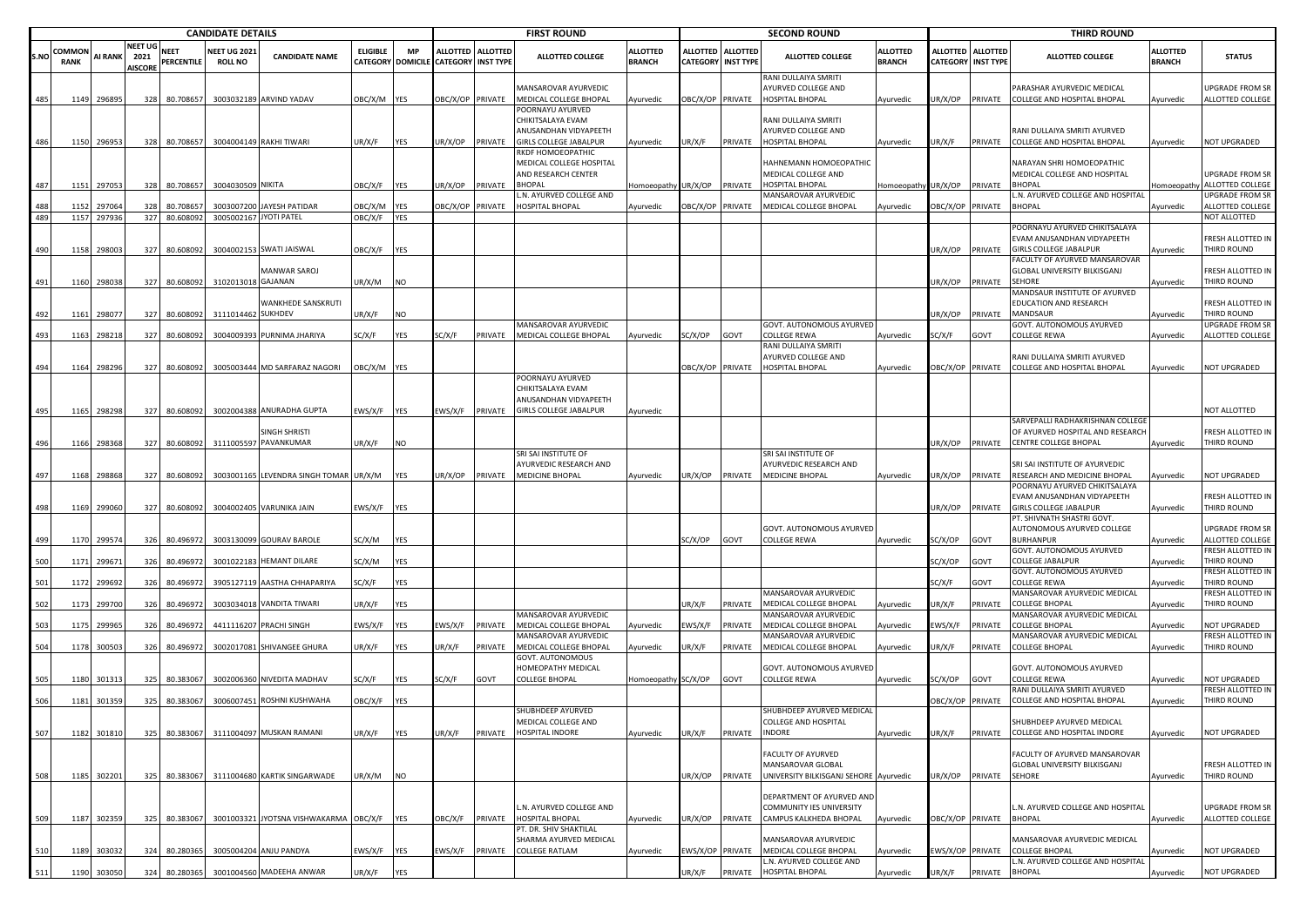|             |                       |                            |                                   |                            | <b>CANDIDATE DETAILS</b>              |                                                 |                       |                  |                                                           |         | <b>FIRST ROUND</b>                                          |                                  |                                              |                 | <b>SECOND ROUND</b>                                                     |                           |         |                                                | <b>THIRD ROUND</b>                                                   |                                  |                                     |
|-------------|-----------------------|----------------------------|-----------------------------------|----------------------------|---------------------------------------|-------------------------------------------------|-----------------------|------------------|-----------------------------------------------------------|---------|-------------------------------------------------------------|----------------------------------|----------------------------------------------|-----------------|-------------------------------------------------------------------------|---------------------------|---------|------------------------------------------------|----------------------------------------------------------------------|----------------------------------|-------------------------------------|
| S.NO        | COMMON<br><b>RANK</b> | <b>AI RANK</b>             | NEET UG<br>2021<br><b>AISCORE</b> | <b>NEET</b><br>PERCENTILE  | <b>NEET UG 2021</b><br><b>ROLL NO</b> | <b>CANDIDATE NAME</b>                           | <b>ELIGIBLE</b>       | <b>MP</b>        | ALLOTTED ALLOTTED<br>CATEGORY DOMICILE CATEGORY INST TYPE |         | <b>ALLOTTED COLLEGE</b>                                     | <b>ALLOTTED</b><br><b>BRANCH</b> | <b>ALLOTTED</b><br><b>CATEGORY INST TYPE</b> | <b>ALLOTTED</b> | <b>ALLOTTED COLLEGE</b>                                                 | ALLOTTED<br><b>BRANCH</b> |         | ALLOTTED ALLOTTED<br><b>CATEGORY INST TYPE</b> | ALLOTTED COLLEGE                                                     | <b>ALLOTTED</b><br><b>BRANCH</b> | <b>STATUS</b>                       |
| 512         |                       | 1191 303074                | 324                               | 80.280365                  |                                       | 3003108146 VARSHA BAGHEL                        | SC/X/F                | YES              | SC/X/F                                                    | PRIVATE | SHUBHDEEP AYURVED<br>MEDICAL COLLEGE AND<br>HOSPITAL INDORE | Ayurvedic                        | SC/X/F                                       | PRIVATE         | SHUBHDEEP AYURVED MEDICAL<br>COLLEGE AND HOSPITAL<br><b>INDORE</b>      | Ayurvedic                 | SC/X/F  | PRIVATE                                        | SHUBHDEEP AYURVED MEDICAL<br>COLLEGE AND HOSPITAL INDORE             | Ayurvedic                        | NOT UPGRADED                        |
|             |                       |                            |                                   |                            |                                       |                                                 |                       |                  |                                                           |         |                                                             |                                  |                                              |                 | SARVEPALLI RADHAKRISHNAN<br>COLLEGE OF AYURVED<br>HOSPITAL AND RESEARCH |                           |         |                                                | SARVEPALLI RADHAKRISHNAN COLLEGE<br>OF AYURVED HOSPITAL AND RESEARCH |                                  |                                     |
| 513         | 1197                  | 303534                     | 324                               | 80.280365                  |                                       | 3905002222 VIPIN KUMAR VERMA                    | JR/X/M                | <b>INO</b>       |                                                           |         |                                                             |                                  | UR/X/OP                                      | PRIVATE         | CENTRE COLLEGE BHOPAL                                                   | Ayurvedic                 | JR/X/OP | PRIVATE                                        | CENTRE COLLEGE BHOPAL<br>GOVT. AUTONOMOUS AYURVED                    | Avurvedic                        | NOT UPGRADED<br>FRESH ALLOTTED IN   |
| 514         |                       | 1198 303960                |                                   | 324 80.280365              |                                       | 3001026224 ASHNA VERMA                          | SC/X/F                | YES              |                                                           |         |                                                             |                                  |                                              |                 |                                                                         |                           | SC/X/OP | GOVT                                           | COLLEGE REWA                                                         | Ayurvedic                        | THIRD ROUND                         |
|             |                       |                            |                                   |                            |                                       |                                                 |                       |                  |                                                           |         |                                                             |                                  |                                              |                 | MANDSAUR INSTITUTE OF                                                   |                           |         |                                                | MANDSAUR INSTITUTE OF AYURVED                                        |                                  |                                     |
|             |                       |                            |                                   |                            |                                       |                                                 |                       |                  |                                                           |         |                                                             |                                  |                                              |                 | AYURVED EDUCATION AND                                                   |                           |         |                                                | EDUCATION AND RESEARCH                                               |                                  |                                     |
| 515         |                       | 1202 304443                |                                   | 324 80.280365              |                                       | 3003114102 LALIT MARU                           | OBC/X/M YES           |                  |                                                           |         | PT. DR. SHIV SHAKTILAL                                      |                                  | UR/X/OP                                      | PRIVATE         | RESEARCH MANDSAUR<br>PT. DR. SHIV SHAKTILAL                             | Ayurvedic                 | JR/X/OP | PRIVATE                                        | MANDSAUR                                                             | Ayurvedic                        | NOT UPGRADED                        |
|             |                       |                            |                                   |                            |                                       |                                                 |                       |                  |                                                           |         | SHARMA AYURVED MEDICAL                                      |                                  |                                              |                 | SHARMA AYURVED MEDICAL                                                  |                           |         |                                                | PT. DR. SHIV SHAKTILAL SHARMA                                        |                                  |                                     |
| 516         |                       | 1205 305022                |                                   | 323 80.175785              |                                       | 3003102436 HARSHITA PANCHAL                     | <b>JBC/X/F</b>        | <b>IYES</b>      | OBC/X/F                                                   | PRIVATE | <b>COLLEGE RATLAM</b>                                       | Ayurvedic                        | UR/X/OP                                      | PRIVATE         | COLLEGE RATLAM                                                          | Ayurvedic                 | JR/X/OP | PRIVATE                                        | AYURVED MEDICAL COLLEGE RATLAM                                       | Ayurvedic                        | NOT UPGRADED                        |
|             |                       |                            |                                   |                            |                                       |                                                 |                       |                  |                                                           |         | R. N. KAPOOR MEMORIAL<br>AYURVEDIC MEDICAL COLLEGE          |                                  |                                              |                 | SRI SAI INSTITUTE OF<br>AYURVEDIC RESEARCH AND                          |                           |         |                                                | I. N. KAPOOR MEMORIAL AYURVEDIC<br>MEDICAL COLLEGE AND HOSPITAL      |                                  | <b>UPGRADE FROM SR</b>              |
| 517         | 1206                  | 305571                     | 323                               | 80.175785                  |                                       | 3005001804 MOHIT JAISWAL                        | DBC/X/M YES           |                  | OBC/X/OP PRIVATE                                          |         | AND HOSPITAL INDORE                                         | Ayurvedic                        | UR/X/OP                                      | PRIVATE         | MEDICINE BHOPAL                                                         | Ayurvedic                 | JR/X/OP | PRIVATE                                        | <b>NDORE</b>                                                         | <b>Ayurvedic</b>                 | ALLOTTED COLLEGE                    |
|             |                       |                            |                                   |                            |                                       | MD ARSHAD MD SHAKEEI                            |                       |                  |                                                           |         |                                                             |                                  |                                              |                 |                                                                         |                           |         |                                                | SARVEPALLI RADHAKRISHNAN COLLEGE<br>OF AYURVED HOSPITAL AND RESEARCH |                                  | FRESH ALLOTTED IN                   |
| 518         | 1208                  | 306156                     |                                   | 322 80.069716              | 3107007190 SHAIKH                     |                                                 | JR/X/M                | <b>NO</b>        |                                                           |         |                                                             |                                  |                                              |                 | SARVEPALLI RADHAKRISHNAN                                                |                           | JR/X/OP | PRIVATE                                        | CENTRE COLLEGE BHOPAL                                                | Ayurvedic                        | THIRD ROUND                         |
|             |                       |                            |                                   |                            |                                       |                                                 |                       |                  |                                                           |         | SAM COLLEGE OF AYURVEDIC                                    |                                  |                                              |                 | COLLEGE OF AYURVED                                                      |                           |         |                                                | DEPARTMENT OF AYURVED AND                                            |                                  |                                     |
|             |                       |                            |                                   |                            |                                       |                                                 |                       |                  |                                                           |         | SCIENCES AND HOSPITAL                                       |                                  |                                              |                 | <b>IOSPITAL AND RESEARCH</b>                                            |                           |         |                                                | COMMUNITY IES UNIVERSITY CAMPUS                                      |                                  | UPGRADE FROM SR                     |
| 519         |                       | 1210 306373                |                                   | 322 80.069716              |                                       | 3001010377 HARSH SHRIVASTAVA                    | JR/X/M                | <b>YES</b>       | JR/X/OP                                                   | PRIVATE | <b>BHOPAL</b>                                               | Ayurvedic                        | UR/X/OP                                      | PRIVATE         | CENTRE COLLEGE BHOPAL<br>GOVT. AUTONOMOUS                               | Ayurvedic                 | JR/X/OP | PRIVATE                                        | KALKHEDA BHOPAL<br>PT. SHIVNATH SHASTRI GOVT.                        | Ayurvedic                        | ALLOTTED COLLEGE                    |
|             |                       |                            |                                   |                            |                                       |                                                 |                       |                  |                                                           |         |                                                             |                                  |                                              |                 | HOMEOPATHY MEDICAL                                                      |                           |         |                                                | AUTONOMOUS AYURVED COLLEGE                                           |                                  | UPGRADE FROM SR                     |
| 520         |                       | 1211 306399                |                                   | 322 80.069716              |                                       | 3003005186 RAGINI KADOLE                        | SC/X/F                | YES              |                                                           |         |                                                             |                                  | SC/X/F                                       | GOVT            | <b>COLLEGE BHOPAL</b>                                                   | Iomoeopathy SC/X/OP       |         | GOVT                                           | <b>BURHANPUR</b>                                                     | Ayurvedic                        | ALLOTTED COLLEGE                    |
|             |                       |                            |                                   |                            |                                       |                                                 |                       |                  |                                                           |         | SAM COLLEGE OF AYURVEDIC<br>SCIENCES AND HOSPITAL           |                                  |                                              |                 | SRI SAI INSTITUTE OF<br>AYURVEDIC RESEARCH AND                          |                           |         |                                                |                                                                      |                                  |                                     |
| 521         |                       | 1214 307255                |                                   | 322 80.069716              |                                       | 4411001185 AMBUJ PATEL                          | JR/X/M                | <b>YES</b>       | JR/X/OP                                                   | PRIVATE | <b>BHOPAL</b>                                               | Ayurvedic                        | JR/X/OP                                      | PRIVATE         | <b>MEDICINE BHOPAL</b>                                                  | Ayurvedic                 | JR/X/OP | PRIVATE                                        | SRI SAI INSTITUTE OF AYURVEDIC<br>RESEARCH AND MEDICINE BHOPAL       | Ayurvedic                        | FRESH ALLOTTED IN<br>THIRD ROUND    |
|             |                       |                            |                                   |                            |                                       |                                                 |                       |                  |                                                           |         | MANDSAUR INSTITUTE OF                                       |                                  |                                              |                 | R. N. KAPOOR MEMORIAL                                                   |                           |         |                                                |                                                                      |                                  |                                     |
|             |                       |                            |                                   |                            |                                       |                                                 |                       |                  |                                                           |         | <b>AYURVED EDUCATION AND</b>                                |                                  |                                              |                 | AYURVEDIC MEDICAL COLLEGE                                               |                           |         |                                                | PT. DR. SHIV SHAKTILAL SHARMA                                        |                                  | <b>UPGRADE FROM SR</b>              |
| 522         | 1215                  | 307371                     | 322                               | 80.069716                  |                                       | 3003013017 RAJESH CHARAN                        | DBC/X/M YES           |                  | JR/X/OP                                                   | PRIVATE | RESEARCH MANDSAUR                                           | Ayurvedic                        | UR/X/OP                                      | PRIVATE         | AND HOSPITAL INDORE                                                     | Ayurvedic                 | JR/X/OP | PRIVATE                                        | AYURVED MEDICAL COLLEGE RATLAM<br>FACULTY OF AYURVED MANSAROVAR      | Ayurvedic                        | ALLOTTED COLLEGE                    |
|             |                       |                            |                                   |                            |                                       | DAYMA ASHISH                                    |                       |                  |                                                           |         |                                                             |                                  |                                              |                 |                                                                         |                           |         |                                                | <b>GLOBAL UNIVERSITY BILKISGANJ</b>                                  |                                  | FRESH ALLOTTED IN                   |
| 523         |                       | 1218 307851                |                                   | 321 79.963582              | 3112121184 MUNNALAL                   |                                                 | JR/X/M                | <b>NO</b>        |                                                           |         |                                                             |                                  |                                              |                 |                                                                         |                           | JR/X/OP | PRIVATE                                        | <b>SEHORE</b>                                                        | Ayurvedic                        | THIRD ROUND                         |
|             |                       |                            |                                   |                            |                                       |                                                 |                       |                  |                                                           |         |                                                             |                                  |                                              |                 | GOVT. AUTONOMOUS<br>HOMEOPATHY MEDICAL                                  |                           |         |                                                | GOVT. AUTONOMOUS HOMEOPATHY                                          |                                  | UPGRADE FROM SR                     |
| 524         | 1219                  | 30787                      | 321                               | 79.963582                  | 300310526                             | <b>GRACY SITOLE</b>                             | SC/X/F                | YES              |                                                           |         |                                                             |                                  | SC/X/OP                                      | GOVT            | COLLEGE BHOPAL                                                          | Iomoeopathy SC/X/F        |         | GOVT                                           | MEDICAL COLLEGE BHOPAL                                               | Homoeopathy                      | ALLOTTED COLLEGE                    |
| 525         |                       | 1224 308161                |                                   | 321 79.963582              |                                       | 3122012005 WAGH PRASAD NARSINH                  | UR/X/M                | <b>NO</b>        |                                                           |         |                                                             |                                  |                                              |                 |                                                                         |                           |         |                                                |                                                                      |                                  | NOT ALLOTTED                        |
|             |                       |                            |                                   |                            |                                       | <b>BHOKARKAR SEJAL</b>                          |                       |                  |                                                           |         |                                                             |                                  |                                              |                 |                                                                         |                           |         |                                                | <b>FACULTY OF AYURVED MANSAROVAR</b><br>GLOBAL UNIVERSITY BILKISGANJ |                                  | FRESH ALLOTTED IN                   |
| 526         | 1225                  | 308176                     |                                   | 321 79.963582              | 3112032172 SHIVSAMB                   |                                                 | JR/X/F                | <b>NO</b>        |                                                           |         |                                                             |                                  |                                              |                 |                                                                         |                           | JR/X/OP | PRIVATE                                        | <b>SEHORE</b>                                                        | Ayurvedic                        | THIRD ROUND                         |
|             |                       |                            |                                   |                            |                                       |                                                 |                       |                  |                                                           |         |                                                             |                                  |                                              |                 |                                                                         |                           |         |                                                | DEPARTMENT OF AYURVED AND                                            |                                  |                                     |
|             |                       |                            |                                   |                            | 3006005363 JAYA SINGH                 |                                                 |                       |                  |                                                           |         |                                                             |                                  |                                              |                 |                                                                         |                           |         |                                                | COMMUNITY IES UNIVERSITY CAMPUS<br><b>KALKHEDA BHOPAL</b>            |                                  | FRESH ALLOTTED IN<br>THIRD ROUND    |
| 527         |                       | 1226 308432                |                                   | 321 79.963582              |                                       |                                                 | EWS/X/F YES           |                  |                                                           |         | RAM KRISHNA COLLEGE OF                                      |                                  |                                              |                 | RAM KRISHNA COLLEGE OF                                                  |                           | JR/X/OP | PRIVATE                                        | RAM KRISHNA COLLEGE OF                                               | Ayurvedic                        |                                     |
|             |                       |                            |                                   |                            |                                       |                                                 |                       |                  |                                                           |         | HOMOEOPATHY AND MEDICAL                                     |                                  |                                              |                 | HOMOEOPATHY AND MEDICAL                                                 |                           |         |                                                | HOMOEOPATHY AND MEDICAL                                              |                                  |                                     |
| 528         | 1227                  | 308493                     |                                   | 321 79.963582              |                                       | 4407018171 AVNEESH TIWARI                       | JR/X/M                | <b>NO</b>        | UR/X/OP                                                   | PRIVATE | SCIENCES BHOPAL                                             | Homoeopathy UR/X/OP              |                                              | PRIVATE         | <b>SCIENCES BHOPAL</b>                                                  | Iomoeopathy UR/X/OP       |         | PRIVATE                                        | <b>SCIENCES BHOPAL</b>                                               |                                  | Homoeopathy NOT UPGRADED            |
|             |                       |                            |                                   |                            |                                       | MANDLIK YUVRAJ                                  |                       |                  |                                                           |         |                                                             |                                  |                                              |                 |                                                                         |                           |         |                                                | SARVEPALLI RADHAKRISHNAN COLLEGE<br>OF AYURVED HOSPITAL AND RESEARCH |                                  | FRESH ALLOTTED IN                   |
| 529         |                       | 1231 308945                |                                   | 321 79.963582              | 3104002057 BHIMRAO                    |                                                 | JR/X/M                | <b>INO</b>       |                                                           |         |                                                             |                                  |                                              |                 |                                                                         |                           | JR/X/OP | PRIVATE                                        | CENTRE COLLEGE BHOPAL                                                | Ayurvedic                        | THIRD ROUND                         |
|             |                       |                            |                                   |                            |                                       |                                                 |                       |                  |                                                           |         | SAM COLLEGE OF AYURVEDIC                                    |                                  |                                              |                 | L.N. AYURVED COLLEGE AND                                                |                           |         |                                                | MANSAROVAR AYURVEDIC MEDICAL                                         |                                  |                                     |
| 530         | 1232                  | 308965                     | 321                               | 79.963582                  |                                       | 3905108285 ANIRUDDH PATIDAR                     | DBC/X/M YES           |                  | OBC/X/OP PRIVATE                                          |         | SCIENCES AND HOSPITAL<br><b>BHOPAL</b>                      | Ayurvedic                        | OBC/X/OP PRIVATE                             |                 | HOSPITAL BHOPAL                                                         | Ayurvedic                 |         | OBC/X/OP PRIVATE                               | COLLEGE BHOPAL                                                       | Ayurvedic                        | UPGRADE FROM SR<br>ALLOTTED COLLEGE |
|             |                       |                            |                                   |                            |                                       |                                                 |                       |                  |                                                           |         |                                                             |                                  |                                              |                 |                                                                         |                           |         |                                                | <b>FACULTY OF AYURVED MANSAROVAR</b>                                 |                                  |                                     |
|             |                       |                            |                                   |                            |                                       |                                                 |                       |                  |                                                           |         |                                                             |                                  |                                              |                 |                                                                         |                           |         |                                                | <b>GLOBAL UNIVERSITY BILKISGANJ</b>                                  |                                  | FRESH ALLOTTED IN                   |
| 531<br>532  | 1233                  | 30942<br>1234 309446       | 320                               | 79.84210<br>320 79.842101  | 31080047<br>3906011277 TITHI DOSI     | PRATIK TANAJI MANE                              | JR/X/M<br>JR/X/F      | NO.<br><b>NO</b> |                                                           |         |                                                             |                                  |                                              |                 |                                                                         |                           | JR/X/OP | PRIVATE                                        | SEHORE                                                               | Ayurvedic                        | THIRD ROUND<br>NOT ALLOTTED         |
|             |                       |                            |                                   |                            |                                       |                                                 |                       |                  |                                                           |         |                                                             |                                  |                                              |                 |                                                                         |                           |         |                                                | FACULTY OF AYURVED MANSAROVAR                                        |                                  |                                     |
| 533         |                       | 1235 309465                |                                   | 320 79.842101              |                                       | 3111025114 SEJAL YERGUDE                        | UR/X/F                | <b>NO</b>        |                                                           |         |                                                             |                                  |                                              |                 |                                                                         |                           |         | UR/X/OP PRIVATE                                | GLOBAL UNIVERSITY BILKISGANJ<br>SEHORE                               | Ayurvedic                        | FRESH ALLOTTED IN<br>THIRD ROUND    |
|             |                       |                            |                                   |                            |                                       |                                                 |                       |                  |                                                           |         |                                                             |                                  |                                              |                 |                                                                         |                           |         |                                                | SARVEPALLI RADHAKRISHNAN COLLEGE<br>OF AYURVED HOSPITAL AND RESEARCH |                                  | FRESH ALLOTTED IN                   |
| 534         |                       | 1237 309682                |                                   | 320 79.842101              |                                       | 3111013161 APEKSHA GOTEKAR                      | JR/X/F                | <b>NO</b>        |                                                           |         |                                                             |                                  |                                              |                 |                                                                         |                           | JR/X/OP | PRIVATE                                        | CENTRE COLLEGE BHOPAL                                                | Ayurvedic                        | THIRD ROUND                         |
|             |                       |                            |                                   |                            |                                       |                                                 |                       |                  |                                                           |         | SRI SAI INSTITUTE OF                                        |                                  |                                              |                 | MANDSAUR INSTITUTE OF                                                   |                           |         |                                                |                                                                      |                                  |                                     |
|             |                       |                            |                                   |                            |                                       | 3004001065 GAGAN PALIWAL                        |                       |                  |                                                           |         | AYURVEDIC RESEARCH AND                                      |                                  |                                              |                 | AYURVED EDUCATION AND                                                   |                           |         |                                                | SRI SAI INSTITUTE OF AYURVEDIC<br>RESEARCH AND MEDICINE BHOPAL       |                                  | <b>UPGRADE FROM SR</b>              |
| 535<br>536  | 1238                  | 309940<br>1239 310111      | 320                               | 79.842101<br>320 79.842101 |                                       | 3003104144 AAKASH CARPENTER                     | JR/X/M<br>OBC/X/M YES | YES              | UR/X/OP                                                   | PRIVATE | MEDICINE BHOPAL                                             | Ayurvedic                        | UR/X/OP                                      | PRIVATE         | RESEARCH MANDSAUR                                                       | Ayurvedic                 | JR/X/OP | PRIVATE                                        |                                                                      | Ayurvedic                        | ALLOTTED COLLEGE<br>NOT ALLOTTED    |
|             |                       |                            |                                   |                            |                                       |                                                 |                       |                  |                                                           |         | DR. SHANKAR DAYAL SHARMA                                    |                                  |                                              |                 | SRI SAI INSTITUTE OF                                                    |                           |         |                                                |                                                                      |                                  |                                     |
|             |                       |                            |                                   |                            |                                       |                                                 |                       |                  |                                                           |         | AYURVEDIC COLLEGE AND                                       |                                  |                                              |                 | <b>AYURVEDIC RESEARCH AND</b>                                           |                           |         |                                                | SRI SAI INSTITUTE OF AYURVEDIC                                       |                                  |                                     |
| -537<br>538 |                       | 1240 310284<br>1242 310368 | 320                               | 79.842101<br>320 79.842101 |                                       | 3001023266 AYAN KHAN<br>3002009319 NISHA RAJPUT | JR/X/M<br>OBC/X/F     | YES<br>YES       | JR/X/OP                                                   | PRIVATE | HOSPITAL BHOPAL                                             | Ayurvedic                        | UR/X/OP                                      |                 | PRIVATE MEDICINE BHOPAL                                                 | Ayurvedic                 | JR/X/OP | PRIVATE                                        | RESEARCH AND MEDICINE BHOPAL                                         | Ayurvedic                        | NOT UPGRADED<br>NOT ALLOTTED        |
|             |                       |                            |                                   |                            |                                       |                                                 |                       |                  |                                                           |         |                                                             |                                  |                                              |                 | SAIFIA HAMIDIA UNANI TIBBIYA                                            |                           |         |                                                | SAIFIA HAMIDIA UNANI TIBBIYA                                         |                                  |                                     |
| 539         |                       | 1243 310436                | 320                               | 79.842101                  |                                       | 3107001188 MANSI MANE                           | OBC/X/F               | <b>YES</b>       |                                                           |         |                                                             |                                  | UR/X/OP                                      |                 | PRIVATE COLLEGE BURHANPUR                                               | Jnani                     |         | JR/X/OP PRIVATE                                | <b>COLLEGE BURHANPUR</b>                                             | Unani                            | NOT UPGRADED                        |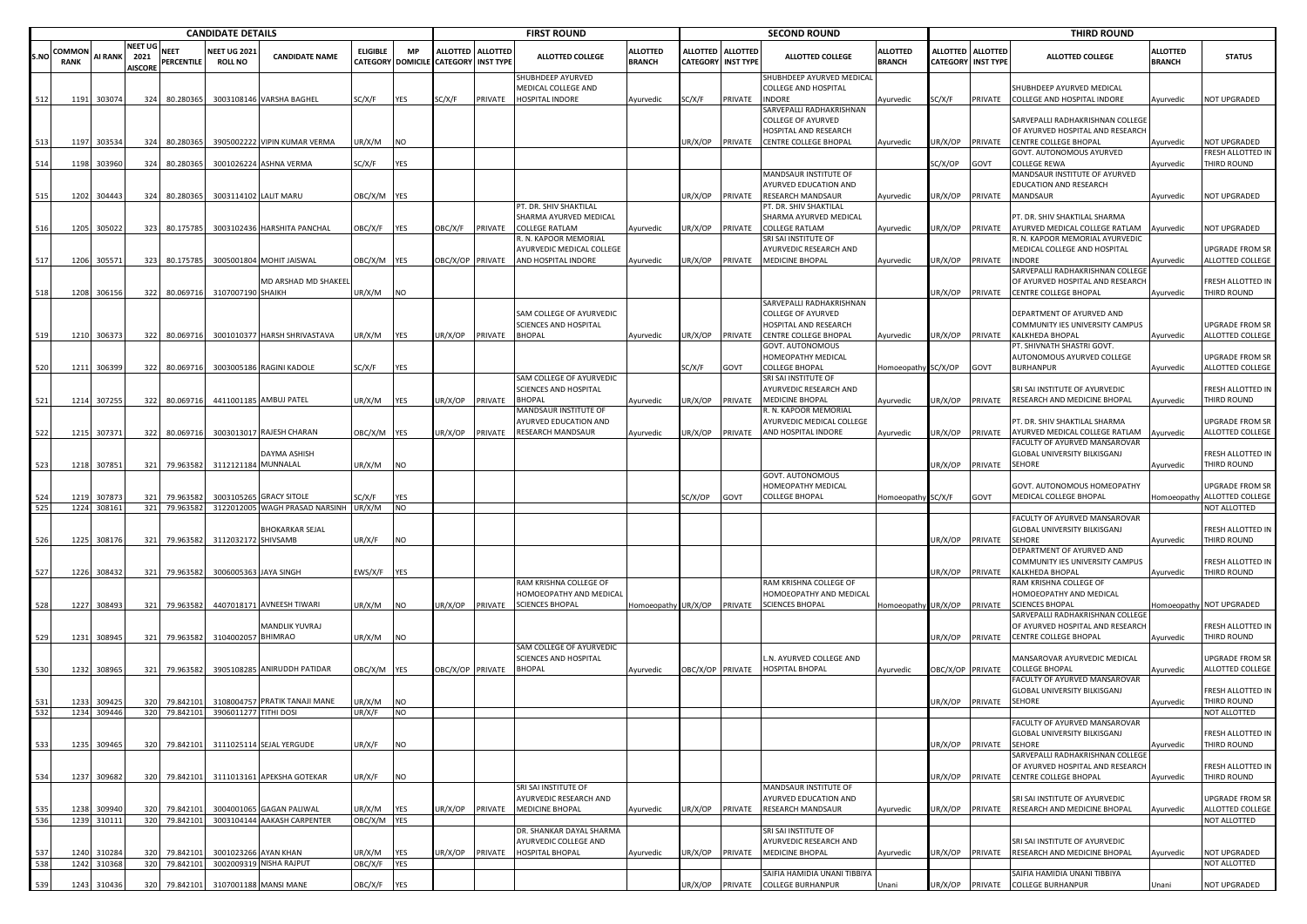|            |                       |                  |                                          |                                | <b>CANDIDATE DETAILS</b>             |                                                  |                   |                         |                                      |                   | <b>FIRST ROUND</b>                                                        |                                  |                           |                   | <b>SECOND ROUND</b>                                                       |                                  |                                    |                                     | <b>THIRD ROUND</b>                                                                    |                                  |                                            |
|------------|-----------------------|------------------|------------------------------------------|--------------------------------|--------------------------------------|--------------------------------------------------|-------------------|-------------------------|--------------------------------------|-------------------|---------------------------------------------------------------------------|----------------------------------|---------------------------|-------------------|---------------------------------------------------------------------------|----------------------------------|------------------------------------|-------------------------------------|---------------------------------------------------------------------------------------|----------------------------------|--------------------------------------------|
| S.NO       | COMMON<br><b>RANK</b> | <b>AI RANK</b>   | <b>NEET UG</b><br>2021<br><b>AISCORE</b> | <b>NEET</b><br>PERCENTILE      | <b>NEET UG 202</b><br><b>ROLL NO</b> | <b>CANDIDATE NAME</b>                            | <b>ELIGIBLE</b>   | <b>MP</b>               | CATEGORY DOMICILE CATEGORY INST TYPE | ALLOTTED ALLOTTED | <b>ALLOTTED COLLEGE</b>                                                   | <b>ALLOTTED</b><br><b>BRANCH</b> | <b>CATEGORY INST TYPE</b> | ALLOTTED ALLOTTED | <b>ALLOTTED COLLEGE</b>                                                   | <b>ALLOTTED</b><br><b>BRANCH</b> | <b>ALLOTTED</b><br><b>CATEGORY</b> | <b>ALLOTTED</b><br><b>INST TYPE</b> | <b>ALLOTTED COLLEGE</b>                                                               | <b>ALLOTTED</b><br><b>BRANCH</b> | <b>STATUS</b>                              |
|            | 1244                  | 31080            | 320                                      | 79.842101                      |                                      | 3004002335 SAKSHI KUKREJA                        | UR/X/F            | YES                     | JR/X/F                               | PRIVATE           | VIJYASHREE AYURVEDIC<br>MEDICAL COLLEGE AND<br>HOSPITAL JABALPUR          | Ayurvedic                        |                           |                   |                                                                           |                                  | UR/X/F                             | PRIVATE                             | VIJYASHREE AYURVEDIC MEDICAL<br>COLLEGE AND HOSPITAL JABALPUR                         | Ayurvedic                        | RESH ALLOTTED IN<br>THIRD ROUND            |
| 541        | 1246                  | 311299           |                                          | 319 79.727807                  |                                      | 3001023054 SANJANA MEHAR                         | SC/X/F            | YES                     |                                      |                   |                                                                           |                                  |                           |                   |                                                                           |                                  | SC/X/OP                            | GOVT                                | GOVT. AUTONOMOUS AYURVED<br>COLLEGE REWA                                              | vyurvedic                        | RESH ALLOTTED IN<br><b>THIRD ROUND</b>     |
| 542        | 1254                  | 312245           |                                          | 319 79.727807                  |                                      | PRASAD<br>3107007291 SUBHASHCHANDRA PATIL UR/X/M |                   | <b>NO</b>               |                                      |                   |                                                                           |                                  |                           |                   |                                                                           |                                  | UR/X/OP                            | PRIVATE                             | FACULTY OF AYURVED MANSAROVAR<br>GLOBAL UNIVERSITY BILKISGANJ<br><b>SEHORE</b>        | Ayurvedic                        | RESH ALLOTTED IN<br>THIRD ROUND            |
|            |                       |                  |                                          |                                |                                      |                                                  |                   |                         |                                      |                   |                                                                           |                                  |                           |                   | GOVT. AUTONOMOUS<br>HOMEOPATHY MEDICAL                                    |                                  |                                    |                                     | GOVT. AUTONOMOUS AYURVED                                                              |                                  | JPGRADE FROM SR                            |
|            | 1255                  | 312488           | 319                                      | 79.727807                      | 300310206                            | <b>TAMANNA PARMAR</b><br>GAIKWAD ANJALI          | G/X/F             | <b>YES</b>              |                                      |                   |                                                                           |                                  | C/X/OP                    | GOVT              | COLLEGE BHOPAL                                                            | Homoeopathy SC/X/OP              |                                    | GOVT                                | COLLEGE REWA                                                                          | Ayurvedic                        | ALLOTTED COLLEGE                           |
| 544        | 1259                  | 313322           | 318                                      | 79.622126                      | 3104101883 SHANTILAL                 |                                                  | UR/X/F            | <b>NO</b>               |                                      |                   |                                                                           |                                  |                           |                   | <b>MANSAROVAR AYURVEDIC</b>                                               |                                  |                                    |                                     | L.N. AYURVED COLLEGE AND HOSPITAL                                                     |                                  | NOT ALLOTTED<br>JPGRADE FROM SR            |
| 545        |                       | 1264 314724      |                                          | 317 79.517676                  |                                      | 3004009154 SOFIA ALI SOFFI                       | UR/X/F            | YES                     |                                      |                   |                                                                           |                                  | JR/X/F                    | PRIVATE           | MEDICAL COLLEGE BHOPAL<br>SARVEPALLI RADHAKRISHNAN<br>COLLEGE OF AYURVED  | Ayurvedic                        | UR/X/F                             | PRIVATE                             | <b>BHOPAL</b><br>SARVEPALLI RADHAKRISHNAN COLLEGE                                     | Ayurvedic                        | ALLOTTED COLLEGE                           |
| 546        | 1265                  | 314765           | 317                                      | 79.517676                      |                                      | RAJPUT DEVYANI<br>3122005463 BHATESING           | JR/X/F            | <b>NO</b>               |                                      |                   |                                                                           |                                  | JR/X/OP                   | PRIVATE           | HOSPITAL AND RESEARCH<br>CENTRE COLLEGE BHOPAL                            | Ayurvedic                        | JR/X/OP                            | PRIVATE                             | OF AYURVED HOSPITAL AND RESEARCH<br>CENTRE COLLEGE BHOPAL                             | Ayurvedic                        | <b>NOT UPGRADED</b>                        |
| 547        | 1268                  | 315033           | 317                                      | 79.51767                       | 300401622                            | <b>ANJALI LODHI</b>                              | OBC/X/F           | YES                     | BC/X/OP                              | PRIVATE           | L.N. AYURVED COLLEGE AND<br><b>HOSPITAL BHOPAL</b>                        | Ayurvedic                        | <b>JBC/X/F</b>            | PRIVATE           | <b>MANSAROVAR AYURVEDIC</b><br>MEDICAL COLLEGE BHOPAL                     | Ayurvedic                        | )BC/X/F                            | PRIVATE                             | MANSAROVAR AYURVEDIC MEDICAL<br><b>COLLEGE BHOPAL</b>                                 | vurvedic                         | <b>NOT UPGRADED</b>                        |
| 548        | 1269                  | 315042           |                                          | 317 79.517676                  |                                      | 3001008392 HIMANSHI PATIDAR                      | OBC/X/F           | <b>YES</b>              | <b>JBC/X/F</b>                       | PRIVATE           | MANSAROVAR AYURVEDIC<br>MEDICAL COLLEGE BHOPAL                            | Ayurvedic                        |                           |                   |                                                                           |                                  | UR/X/OP                            | PRIVATE                             | SAM COLLEGE OF AYURVEDIC SCIENCES<br>AND HOSPITAL BHOPAL                              | Ayurvedic                        | <b>RESH ALLOTTED IN</b><br>THIRD ROUND     |
|            |                       |                  |                                          |                                |                                      | <b>VISHA OMPRAKASH</b>                           |                   |                         |                                      |                   |                                                                           |                                  |                           |                   |                                                                           |                                  |                                    |                                     | FACULTY OF AYURVED MANSAROVAR<br>GLOBAL UNIVERSITY BILKISGANJ                         |                                  | RESH ALLOTTED IN                           |
| 549<br>550 | 1270<br>1271          | 315044<br>315053 |                                          | 317 79.517676<br>317 79.517676 | 311100821<br>300500530               | WADHAI<br>SAKSHI SHARMA                          | UR/X/F<br>UR/X/F  | <b>NO</b><br><b>YES</b> |                                      |                   |                                                                           |                                  |                           |                   |                                                                           |                                  | JR/X/OP                            | PRIVATE                             | SEHORE                                                                                | Ayurvedic                        | THIRD ROUND<br>NOT ALLOTTED                |
|            | 1274                  | 315160           | 317                                      | 79.517676                      | 3001002596                           | <b>SALONI BAGHEL</b>                             | SC/X/F            | <b>YES</b>              |                                      |                   |                                                                           |                                  | C/X/OP                    | GOVT              | <b>GOVT. AUTONOMOUS</b><br>HOMEOPATHY MEDICAL<br><b>COLLEGE BHOPAL</b>    | Homoeopathy SC/X/OP              |                                    | GOVT                                | GOVT. AUTONOMOUS AYURVED<br><b>COLLEGE REWA</b>                                       | Ayurvedic                        | JPGRADE FROM SR<br>ALLOTTED COLLEGE        |
| 552        | 1278                  | 315819           |                                          | 317 79.517676                  |                                      | 3006010081 ARPITA TIWARI                         | UR/X/F            | YES                     |                                      |                   |                                                                           |                                  |                           |                   |                                                                           |                                  |                                    |                                     |                                                                                       |                                  | <b>NOT ALLOTTED</b>                        |
| 553        | 1280                  | 316649           |                                          | 316 79.408563                  | 3001014296 RICHA                     |                                                  | SC/X/F            | <b>YES</b>              | SC/X/F                               | PRIVATE           | RANI DULLAIYA SMRITI<br>AYURVED COLLEGE AND<br><b>HOSPITAL BHOPAL</b>     | Ayurvedic                        | iC/X/F                    | PRIVATE           | <b>MANSAROVAR AYURVEDIC</b><br>MEDICAL COLLEGE BHOPAL                     | Ayurvedic                        | SC/X/F                             | PRIVATE                             | MANSAROVAR AYURVEDIC MEDICAL<br><b>COLLEGE BHOPAL</b>                                 | vurvedic                         | <b>NOT UPGRADED</b>                        |
| 554        | 1282                  | 317226           |                                          | 316 79.408563                  |                                      | 3003112265 PANKAJ LOVANSHI                       | OBC/X/M YES       |                         | DBC/X/OP PRIVATE                     |                   | MANSAROVAR AYURVEDIC<br>MEDICAL COLLEGE BHOPAL                            | Ayurvedic                        | OBC/X/OP PRIVATE          |                   | R. N. KAPOOR MEMORIAL<br>AYURVEDIC MEDICAL COLLEGE<br>AND HOSPITAL INDORE | Ayurvedic                        | UR/X/OP                            | PRIVATE                             | R. N. KAPOOR MEMORIAL AYURVEDIC<br>MEDICAL COLLEGE AND HOSPITAL<br><b>INDORE</b>      | Ayurvedic                        | JPGRADE FROM SR<br>ALLOTTED COLLEGE        |
|            |                       |                  |                                          |                                |                                      | GADE VAISHNAVI                                   |                   |                         |                                      |                   |                                                                           |                                  |                           |                   | SARVEPALLI RADHAKRISHNAN<br>COLLEGE OF AYURVED<br>HOSPITAL AND RESEARCH   |                                  |                                    |                                     | SARVEPALLI RADHAKRISHNAN COLLEGE<br>OF AYURVED HOSPITAL AND RESEARCI                  |                                  |                                            |
| 555        |                       | 1283 317264      |                                          | 316 79.408563                  | 3106015201 VITTHAL                   |                                                  | UR/X/F            | <b>NO</b>               |                                      |                   | DEPARTMENT OF AYURVED                                                     |                                  | UR/X/OP PRIVATE           |                   | CENTRE COLLEGE BHOPAL                                                     | Ayurvedic                        | UR/X/OP                            | PRIVATE                             | <b>CENTRE COLLEGE BHOPAL</b>                                                          | Ayurvedic                        | NOT UPGRADED                               |
|            | 1285                  | 31775            | 316                                      | 79.40856                       | 300300921                            | <b>HARSHITA RATHORE</b>                          | SC/X/F            | YES                     | SC/X/F                               | PRIVATE           | AND COMMUNITY IES<br>UNIVERSITY CAMPUS<br><b>KALKHEDA BHOPAL</b>          | Ayurvedic                        | JR/X/OP                   | PRIVATE           | MANDSAUR INSTITUTE OF<br>AYURVED EDUCATION AND<br>RESEARCH MANDSAUR       | Ayurvedic                        | JR/X/OP                            | PRIVATE                             | MANDSAUR INSTITUTE OF AYURVED<br>EDUCATION AND RESEARCH<br>MANDSAUR                   | Ayurvedic                        | <b>NOT UPGRADED</b>                        |
| 557        | 1286                  | 317765           |                                          | 316 79.408563                  |                                      | 3006002220 NEHAL TRIPATHI                        | UR/X/F            | YES                     |                                      |                   |                                                                           |                                  |                           |                   |                                                                           |                                  |                                    |                                     |                                                                                       |                                  | <b>NOT ALLOTTED</b>                        |
| 558        | 1288                  | 318041           |                                          | 315 79.289284                  |                                      | PATIL SHUBHAM<br>3104101686 SANTARAM             | UR/X/M            | <b>NO</b>               |                                      |                   |                                                                           |                                  | JR/X/OP                   | PRIVATE           | DR. SHANKAR DAYAL SHARMA<br>AYURVEDIC COLLEGE AND<br>HOSPITAL BHOPAL      | Ayurvedic                        | JR/X/OP                            | PRIVATE                             | ACULTY OF AYURVED MANSAROVAR<br>GLOBAL UNIVERSITY BILKISGANJ<br><b>SEHORE</b>         | Ayurvedic                        | RESH ALLOTTED IN<br>THIRD ROUND            |
|            |                       |                  |                                          |                                |                                      |                                                  |                   | YES                     |                                      |                   |                                                                           |                                  |                           |                   | PT. DR. SHIV SHAKTILAL<br>SHARMA AYURVED MEDICAL                          |                                  |                                    |                                     | .N. AYURVED COLLEGE AND HOSPITAL<br><b>BHOPAL</b>                                     |                                  | JPGRADE FROM SR                            |
| 559        | 1289                  | 318098           |                                          | 315 79.289284                  |                                      | 3004004302 AMITA VERMA                           | SC/X/F            |                         |                                      |                   |                                                                           |                                  | JR/X/OP                   | PRIVATE           | COLLEGE RATLAM<br>RAJEEV GANDHI AYURVED<br>COLLEGE HOSPITAL AND           | Ayurvedic                        | SC/X/F                             | PRIVATE                             | MANSAROVAR AYURVEDIC MEDICAL                                                          | Ayurvedic                        | ALLOTTED COLLEGE<br>JPGRADE FROM SR        |
| 560        | 1291                  | 318161           |                                          | 315 79.289284                  |                                      | 3001027100 NEETU KUSHWAH<br><b>VANDA NATHRAO</b> | UR/X/F            | <b>YES</b>              |                                      |                   |                                                                           |                                  | JR/X/F                    | PRIVATE           | PHARMACY BHOPAL                                                           | Ayurvedic                        | UR/X/F                             | PRIVATE                             | <b>COLLEGE BHOPAL</b><br>ACULTY OF AYURVED MANSAROVAR<br>GLOBAL UNIVERSITY BILKISGANJ | Ayurvedic                        | ALLOTTED COLLEGE<br>RESH ALLOTTED IN       |
| 561        | 1292                  | 318263           |                                          | 315 79.289284                  | 3114012155                           | DAHIPHALE                                        | UR/X/F            | <b>NO</b>               |                                      |                   |                                                                           |                                  |                           |                   |                                                                           |                                  | UR/X/OP                            | PRIVATE                             | SEHORE                                                                                | Ayurvedic                        | <b>HIRD ROUND</b>                          |
| 562<br>563 | 1299<br>1301          | 318785<br>319139 |                                          | 315 79.289284<br>315 79.289284 | 300310624                            | SHIKHA PANWAR<br>3004027165 RACHNA VARMA         | OBC/X/F<br>SC/X/F | <b>YES</b><br>YES       |                                      |                   |                                                                           |                                  |                           |                   |                                                                           |                                  |                                    |                                     |                                                                                       |                                  | NOT ALLOTTED<br><b>JOT ALLOTTED</b>        |
| 564        |                       | 1302 319502      |                                          | 315 79.289284                  |                                      | 3003104377 PRASHANT GOTHI                        | OBC/X/M YES       |                         |                                      | OBC/X/OP PRIVATE  | PT. DR. SHIV SHAKTILAL<br>SHARMA AYURVED MEDICAL<br><b>COLLEGE RATLAM</b> | Ayurvedic                        | OBC/X/OP PRIVATE          |                   | R. N. KAPOOR MEMORIAL<br>AYURVEDIC MEDICAL COLLEGE<br>AND HOSPITAL INDORE | Ayurvedic                        | UR/X/OP                            | PRIVATE                             | R. N. KAPOOR MEMORIAL AYURVEDIC<br>MEDICAL COLLEGE AND HOSPITAL<br><b>INDORE</b>      | Ayurvedic                        | <b>UPGRADE FROM SR</b><br>ALLOTTED COLLEGE |
| 565        |                       | 1304 319628      |                                          | 315 79.289284                  |                                      | 3003115270 RIZWAN KHATRI                         | OBC/X/M YES       |                         |                                      |                   |                                                                           |                                  | OBC/X/OP PRIVATE          |                   | R. N. KAPOOR MEMORIAL<br>AYURVEDIC MEDICAL COLLEGE<br>AND HOSPITAL INDORE | Ayurvedic                        | UR/X/OP                            | PRIVATE                             | SARDAR PATEL AYURVEDIC MEDICAL<br>COLLEGE AND HOSPITAL BALAGHAT                       | Ayurvedic                        | UPGRADE FROM SR<br>ALLOTTED COLLEGE        |
|            |                       |                  |                                          |                                |                                      | PATIL VAIBHAV                                    |                   |                         |                                      |                   |                                                                           |                                  |                           |                   |                                                                           |                                  |                                    |                                     | DR. SHANKAR DAYAL SHARMA<br>AYURVEDIC COLLEGE AND HOSPITAL                            |                                  | RESH ALLOTTED IN                           |
| 566        |                       | 1306 320038      | 314                                      | 79.18315                       | 3107010054 RAVINDRA                  |                                                  | UR/X/M            | <b>NO</b>               |                                      |                   | POORNAYU AYURVED<br>CHIKITSALAYA EVAM                                     |                                  |                           |                   |                                                                           |                                  | UR/X/OP                            | PRIVATE                             | <b>BHOPAL</b>                                                                         | Ayurvedic                        | THIRD ROUND                                |
| 567        | 1309                  | 320165           | 314                                      | 79.18315                       |                                      | 3002008353 AVANTIKA MUKHRAIYA                    | SC/X/F            | YES                     | SC/X/F                               | PRIVATE           | ANUSANDHAN VIDYAPEETH<br><b>GIRLS COLLEGE JABALPUR</b>                    | Ayurvedic                        |                           |                   |                                                                           |                                  |                                    |                                     |                                                                                       |                                  | <b>JOT ALLOTTED</b>                        |
| 568        |                       | 1312 320729      | 314                                      |                                |                                      | 79.18315 3003002294 RAJSHREE SHARMA              | UR/X/F            | <b>YES</b>              |                                      |                   |                                                                           |                                  |                           |                   |                                                                           |                                  |                                    |                                     |                                                                                       |                                  | NOT ALLOTTED                               |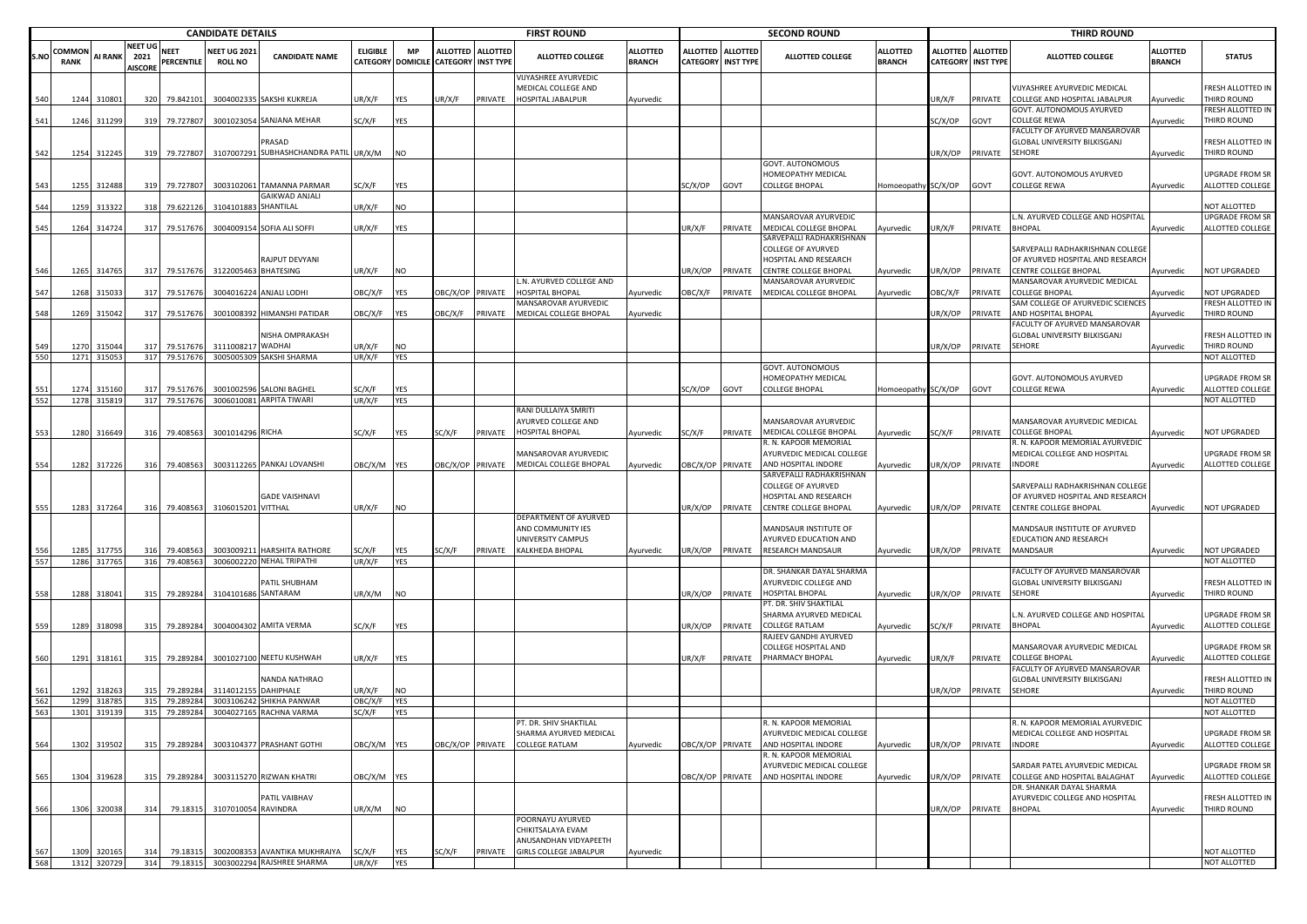|            | <b>CANDIDATE DETAILS</b> |             |                |               |                    |                                        |                 |                          |                           |                 | <b>FIRST ROUND</b>                                    |                             |                  |                           | <b>SECOND ROUND</b>                              |                     |                  |                  | <b>THIRD ROUND</b>                |                 |                              |
|------------|--------------------------|-------------|----------------|---------------|--------------------|----------------------------------------|-----------------|--------------------------|---------------------------|-----------------|-------------------------------------------------------|-----------------------------|------------------|---------------------------|--------------------------------------------------|---------------------|------------------|------------------|-----------------------------------|-----------------|------------------------------|
|            | <b>COMMON</b>            |             | <b>NEET UG</b> | <b>NEET</b>   | <b>NEET UG 202</b> |                                        | <b>ELIGIBLE</b> | <b>MP</b>                | <b>ALLOTTED</b>           | <b>ALLOTTED</b> |                                                       | <b>ALLOTTED</b>             |                  | ALLOTTED ALLOTTED         |                                                  | <b>ALLOTTED</b>     | <b>ALLOTTED</b>  | <b>ALLOTTED</b>  |                                   | <b>ALLOTTED</b> |                              |
| S.NO       | <b>RANK</b>              | AI RANK     | 2021           | PERCENTILE    | <b>ROLL NO</b>     | <b>CANDIDATE NAME</b>                  |                 | <b>CATEGORY DOMICILE</b> | <b>CATEGORY INST TYPE</b> |                 | <b>ALLOTTED COLLEGE</b>                               | <b>BRANCH</b>               |                  | <b>CATEGORY INST TYPE</b> | <b>ALLOTTED COLLEGE</b>                          | <b>BRANCH</b>       | <b>CATEGORY</b>  | <b>INST TYPE</b> | ALLOTTED COLLEGE                  | <b>BRANCH</b>   | <b>STATUS</b>                |
|            |                          |             | <b>AISCORE</b> |               |                    |                                        |                 |                          |                           |                 |                                                       |                             |                  |                           |                                                  |                     |                  |                  |                                   |                 |                              |
|            |                          |             |                |               |                    |                                        |                 |                          |                           |                 | MANDSAUR INSTITUTE OF<br><b>IYURVED EDUCATION AND</b> |                             |                  |                           | PT. DR. SHIV SHAKTILAL<br>SHARMA AYURVED MEDICAL |                     |                  |                  | PT. DR. SHIV SHAKTILAL SHARMA     |                 |                              |
| 569        | 1314                     | 320868      | 314            | 79.18315      |                    | 3005008031 MANISHA DHAKER              | <b>JBC/X/F</b>  |                          | JR/X/OP                   | PRIVATE         | RESEARCH MANDSAUR                                     |                             | JR/X/OP          | PRIVATE                   | <b>COLLEGE RATLAM</b>                            | Ayurvedic           | UR/X/OP          | PRIVATE          | AYURVED MEDICAL COLLEGE RATLAM    |                 | <b>NOT UPGRADED</b>          |
|            |                          |             |                |               |                    |                                        |                 | YES                      |                           |                 | DEPARTMENT OF AYURVED                                 | Ayurvedic                   |                  |                           |                                                  |                     |                  |                  |                                   | Ayurvedic       |                              |
|            |                          |             |                |               |                    |                                        |                 |                          |                           |                 | AND COMMUNITY IES                                     |                             |                  |                           | DR. SHANKAR DAYAL SHARMA                         |                     |                  |                  |                                   |                 |                              |
|            |                          |             |                |               |                    |                                        |                 |                          |                           |                 | UNIVERSITY CAMPUS                                     |                             |                  |                           | AYURVEDIC COLLEGE AND                            |                     |                  |                  | RAJEEV GANDHI AYURVED COLLEGE     |                 | JPGRADE FROM SR              |
| 570        | 1315                     | 320917      | 314            | 79.18315      |                    | 3107010111 RAJ CHOUDHARY               | DBC/X/M YES     |                          | DBC/X/OP PRIVATE          |                 | KALKHEDA BHOPAL                                       | Ayurvedic                   | JR/X/OP PRIVATE  |                           | HOSPITAL BHOPAL                                  | Ayurvedic           | DBC/X/OP PRIVATE |                  | HOSPITAL AND PHARMACY BHOPAL      | Ayurvedic       | ALLOTTED COLLEGE             |
|            |                          |             |                |               |                    |                                        |                 |                          |                           |                 |                                                       |                             |                  |                           |                                                  |                     |                  |                  | DR. SHANKAR DAYAL SHARMA          |                 |                              |
|            |                          |             |                |               |                    | IADHAWAR MADHURI                       |                 |                          |                           |                 |                                                       |                             |                  |                           |                                                  |                     |                  |                  | AYURVEDIC COLLEGE AND HOSPITAL    |                 | RESH ALLOTTED IN             |
| 571        | 1317                     | 321576      | 313            | 79.074879     | 3104003502 SUBHASH |                                        | UR/X/F          | <b>NO</b>                |                           |                 |                                                       |                             |                  |                           |                                                  |                     | UR/X/OP          | PRIVATE          | <b>BHOPAL</b>                     | Ayurvedic       | THIRD ROUND                  |
|            |                          |             |                |               |                    |                                        |                 |                          |                           |                 | NARAYAN SHRI                                          |                             |                  |                           | NARAYAN SHRI                                     |                     |                  |                  |                                   |                 |                              |
|            |                          |             |                |               |                    |                                        |                 |                          |                           |                 | HOMOEOPATHIC MEDICAL                                  |                             |                  |                           | HOMOEOPATHIC MEDICAL                             |                     |                  |                  | NARAYAN SHRI HOMOEOPATHIC         |                 |                              |
|            |                          |             |                |               |                    |                                        |                 |                          |                           |                 | COLLEGE AND HOSPITAL                                  |                             |                  |                           | COLLEGE AND HOSPITAL                             |                     |                  |                  | MEDICAL COLLEGE AND HOSPITAL      |                 |                              |
| 572        | 1319                     | 322101      | 313            | 79.074879     |                    | 3001007511 SIDRA SULTAN                | JR/X/F          | YES                      | JR/X/F                    | PRIVATE         | BHOPAL                                                | Homoeopathy UR/X/F          |                  | PRIVATE                   | <b>BHOPAL</b>                                    | Homoeopathy         | UR/X/F           | PRIVATE          | <b>BHOPAL</b>                     |                 | Homoeopathy NOT UPGRADED     |
|            |                          |             |                |               |                    | <b>CHAFEKAR SANKET</b>                 |                 |                          |                           |                 |                                                       |                             |                  |                           |                                                  |                     |                  |                  |                                   |                 |                              |
| 573        | 1322                     | 323172      | 312            | 78.964859     | 3111017324         | SUDHAKAR                               | JR/X/M          | NO.                      |                           |                 |                                                       |                             |                  |                           |                                                  |                     |                  |                  |                                   |                 | NOT ALLOTTED                 |
|            |                          |             |                |               |                    |                                        |                 |                          |                           |                 |                                                       |                             |                  |                           |                                                  |                     |                  |                  |                                   |                 |                              |
|            |                          |             |                |               |                    |                                        |                 |                          |                           |                 | GOVT. AUTONOMOUS                                      |                             |                  |                           | DEPARTMENT OF AYURVED AND                        |                     |                  |                  |                                   |                 |                              |
|            |                          |             |                |               |                    |                                        |                 |                          |                           |                 | HOMEOPATHY MEDICAL                                    |                             |                  |                           | COMMUNITY IES UNIVERSITY                         |                     |                  |                  | L.N. AYURVED COLLEGE AND HOSPITAI |                 | RESH ALLOTTED IN             |
| 574        | 1324                     | 323198      |                | 78.964859     |                    | 3001017025 SHRUTI PAHADE               | SC/X/F          |                          | SC/X/OP                   |                 | COLLEGE BHOPAL                                        | Homoeopathy UR/X/OP PRIVATE |                  |                           | CAMPUS KALKHEDA BHOPAL                           |                     | SC/X/OP          | PRIVATE          | <b>BHOPAL</b>                     |                 | THIRD ROUND                  |
|            |                          |             | 312            |               |                    |                                        |                 | YES                      |                           | GOVT            | DR. SHANKAR DAYAL SHARMA                              |                             |                  |                           | DR. SHANKAR DAYAL SHARMA                         | Ayurvedic           |                  |                  |                                   | Ayurvedic       |                              |
|            |                          |             |                |               |                    |                                        |                 |                          |                           |                 |                                                       |                             |                  |                           |                                                  |                     |                  |                  |                                   |                 |                              |
|            |                          |             |                |               |                    |                                        |                 |                          |                           |                 | AYURVEDIC COLLEGE AND                                 |                             |                  |                           | AYURVEDIC COLLEGE AND                            |                     |                  |                  | L.N. AYURVED COLLEGE AND HOSPITAL |                 | JPGRADE FROM SR              |
| 575        | 1328                     | 323403      | 312            | 78.964859     |                    | 3003013027 HIMANSHU GURJAR             | OBC/X/M         | <b>YES</b>               | JR/X/OP                   | PRIVATE         | HOSPITAL BHOPAL                                       | Ayurvedic                   | IR/X/OP          | PRIVATE                   | HOSPITAL BHOPAL                                  | Ayurvedic           | DBC/X/OP PRIVATE |                  | <b>BHOPAL</b>                     | Ayurvedic       | ALLOTTED COLLEGE             |
|            |                          |             |                |               |                    |                                        |                 |                          |                           |                 | PT. DR. SHIV SHAKTILAL                                |                             |                  |                           | PT. DR. SHIV SHAKTILAL                           |                     |                  |                  |                                   |                 |                              |
|            |                          |             |                |               |                    |                                        |                 |                          |                           |                 | SHARMA AYURVED MEDICAL                                |                             |                  |                           | SHARMA AYURVED MEDICAL                           |                     |                  |                  | PT. DR. SHIV SHAKTILAL SHARMA     |                 |                              |
| 576        | 1331                     | 323933      | 312            | 78.964859     |                    | 3003009028 POOJA SOLANKI               | <b>JBC/X/F</b>  | YES                      | BC/X/F                    | PRIVATE         | COLLEGE RATLAM                                        | Ayurvedic                   | IR/X/OP          | PRIVATE                   | <b>COLLEGE RATLAM</b>                            | Ayurvedic           | JR/X/OP          | PRIVATE          | AYURVED MEDICAL COLLEGE RATLAM    | Ayurvedic       | <b>NOT UPGRADED</b>          |
| 577        | 1333                     | 324002      |                | 312 78.96485  |                    | 3004016193 SHIVAM CHAKRAWARTY          | DBC/X/M YES     |                          |                           |                 |                                                       |                             |                  |                           |                                                  |                     |                  |                  |                                   |                 | NOT ALLOTTED                 |
|            |                          |             |                |               |                    | <b>MANISH KUMAR</b>                    |                 |                          |                           |                 |                                                       |                             |                  |                           |                                                  |                     |                  |                  |                                   |                 |                              |
|            | 1335                     | 32415       |                | 78.964859     | 300500160          | AHIRWAR                                | JR/X/M          | NO                       |                           |                 |                                                       |                             |                  |                           |                                                  |                     |                  |                  |                                   |                 | NOT ALLOTTED                 |
|            | 1336                     | 32427       | 312            | 78.964859     | 300600700          | AMRITANSH SRIVASTAV                    | WS/X/M          | YES                      |                           |                 |                                                       |                             |                  |                           |                                                  |                     |                  |                  |                                   |                 | NOT ALLOTTED                 |
| 580        | 1338                     | 324546      | 312            | 78.964859     |                    | 3906006334 AKSANOOR MANSURI            | BC/X/F          | YES                      |                           |                 |                                                       |                             |                  |                           |                                                  |                     |                  |                  |                                   |                 | <b>NOT ALLOTTED</b>          |
|            |                          |             |                |               |                    |                                        |                 |                          |                           |                 |                                                       |                             |                  |                           |                                                  |                     |                  |                  | DR. SHANKAR DAYAL SHARMA          |                 |                              |
|            |                          |             |                |               |                    |                                        |                 |                          |                           |                 |                                                       |                             |                  |                           |                                                  |                     |                  |                  | AYURVEDIC COLLEGE AND HOSPITAL    |                 | RESH ALLOTTED IN             |
| 581        | 1340                     | 324952      | 311            | 78.855941     |                    | 3104007127 WAKADE PARTH DATTA          | JR/X/M          | NO.                      |                           |                 |                                                       |                             |                  |                           |                                                  |                     | UR/X/OP          | PRIVATE          | <b>BHOPAL</b>                     | Ayurvedic       | THIRD ROUND                  |
|            |                          |             |                |               |                    |                                        |                 |                          |                           |                 |                                                       |                             |                  |                           | SRI SAI INSTITUTE OF                             |                     |                  |                  |                                   |                 |                              |
|            |                          |             |                |               |                    |                                        |                 |                          |                           |                 |                                                       |                             |                  |                           | AYURVEDIC RESEARCH AND                           |                     |                  |                  | MANSAROVAR AYURVEDIC MEDICAL      |                 | JPGRADE FROM SR              |
| 582        | 1341                     | 325337      | 311            | 78.855941     |                    | 3003004594 SUSHIL KUSHWAH              | DBC/X/M YES     |                          |                           |                 |                                                       |                             | JR/X/OP PRIVATE  |                           | <b>MEDICINE BHOPAL</b>                           | Ayurvedic           | DBC/X/OP         | PRIVATE          | <b>COLLEGE BHOPAL</b>             | vurvedic        | ALLOTTED COLLEGE             |
|            |                          |             |                |               |                    |                                        |                 |                          |                           |                 |                                                       |                             |                  |                           |                                                  |                     |                  |                  | MANDSAUR INSTITUTE OF AYURVED     |                 |                              |
|            |                          |             |                |               |                    |                                        |                 |                          |                           |                 |                                                       |                             |                  |                           |                                                  |                     |                  |                  | EDUCATION AND RESEARCH            |                 | RESH ALLOTTED IN             |
| 583        | 1344                     | 325896      | 311            | 78.855941     | 300500405          | <b>GAURI KUMAWAT</b>                   | JR/X/F          | NO                       |                           |                 |                                                       |                             |                  |                           |                                                  |                     | JR/X/OP          | PRIVATE          | <b>MANDSAUR</b>                   | Ayurvedic       | <b>HIRD ROUND</b>            |
|            |                          |             |                |               |                    |                                        |                 |                          |                           |                 | RANI DULLAIYA SMRITI                                  |                             |                  |                           | NARAYAN SHRI                                     |                     |                  |                  |                                   |                 |                              |
|            |                          |             |                |               |                    |                                        |                 |                          |                           |                 | HOMOEOPATHY MEDICAL                                   |                             |                  |                           | HOMOEOPATHIC MEDICAL                             |                     |                  |                  | HAHNEMANN HOMOEOPATHIC            |                 |                              |
|            |                          |             |                |               |                    |                                        |                 |                          |                           |                 | COLLEGE AND HOSPITAL                                  |                             |                  |                           | COLLEGE AND HOSPITAL                             |                     |                  |                  | MEDICAL COLLEGE AND HOSPITAL      |                 | JPGRADE FROM SR              |
| 584        |                          | 1350 326913 | 310            | 78.735496     |                    | 3001014445 MANAL SARFARAZ KHAN EWS/X/F |                 | <b>YES</b>               | JR/X/OP                   | PRIVATE         | <b>BHOPAL</b>                                         | Homoeopathy UR/X/OP PRIVATE |                  |                           | <b>BHOPAL</b>                                    | Homoeopathy UR/X/OP |                  | PRIVATE          | <b>BHOPAL</b>                     |                 | Iomoeopathy ALLOTTED COLLEGE |
|            |                          |             |                |               |                    |                                        |                 |                          |                           |                 | DEPARTMENT OF AYURVED                                 |                             |                  |                           |                                                  |                     |                  |                  |                                   |                 |                              |
|            |                          |             |                |               |                    |                                        |                 |                          |                           |                 | AND COMMUNITY IES                                     |                             |                  |                           | PT. DR. SHIV SHAKTILAL                           |                     |                  |                  | SARVEPALLI RADHAKRISHNAN COLLEGE  |                 |                              |
|            |                          |             |                |               |                    |                                        |                 |                          |                           |                 | UNIVERSITY CAMPUS                                     |                             |                  |                           | SHARMA AYURVED MEDICAL                           |                     |                  |                  | OF AYURVED HOSPITAL AND RESEARCH  |                 | JPGRADE FROM SR              |
| 585        |                          | 1352 327076 | 310            | 78.735496     |                    | 2001001434 NISHTHA TIWARI              | JR/X/F          | YES                      | JR/X/F                    | PRIVATE         | KALKHEDA BHOPAL                                       | Ayurvedic                   | UR/X/F           | PRIVATE                   | <b>COLLEGE RATLAM</b>                            | Ayurvedic           | UR/X/F           | PRIVATE          | <b>CENTRE COLLEGE BHOPAL</b>      | Ayurvedic       | ALLOTTED COLLEGE             |
|            |                          |             |                |               |                    |                                        |                 |                          |                           |                 | DEPARTMENT OF AYURVED                                 |                             |                  |                           |                                                  |                     |                  |                  |                                   |                 |                              |
|            |                          |             |                |               |                    |                                        |                 |                          |                           |                 | AND COMMUNITY IES                                     |                             |                  |                           |                                                  |                     |                  |                  |                                   |                 |                              |
|            |                          |             |                |               |                    |                                        |                 |                          |                           |                 | UNIVERSITY CAMPUS                                     |                             |                  |                           | L.N. AYURVED COLLEGE AND                         |                     |                  |                  | MANSAROVAR AYURVEDIC MEDICAL      |                 | JPGRADE FROM SR              |
| 586        | 1354                     | 327360      | 310            | 78.735496     |                    | 3001004394 AMAN CHOURASIA              | DBC/X/M         | <b>YES</b>               | DBC/X/OP PRIVATE          |                 | KALKHEDA BHOPAL                                       | Ayurvedic                   | OBC/X/OP PRIVATE |                           | HOSPITAL BHOPAL                                  | Ayurvedic           | BC/X/OP PRIVATE  |                  | <b>COLLEGE BHOPAL</b>             | Ayurvedic       | ALLOTTED COLLEGE             |
| 587<br>588 | 1357                     | 327815      | 310            | 78.73549      | 3002003349         | PRIYANKA RAGHAV                        | SC/X/F          | YES                      |                           |                 |                                                       |                             |                  |                           |                                                  |                     |                  |                  |                                   |                 | NOT ALLOTTED                 |
|            | 1359                     | 327901      | 310            | 78.735496     |                    | 3101001374 ANIKET SALUNKE              | JR/X/M          | <b>NO</b>                |                           |                 |                                                       |                             |                  |                           |                                                  |                     |                  |                  |                                   |                 | <b>NOT ALLOTTED</b>          |
|            |                          |             |                |               |                    |                                        |                 |                          |                           |                 | SRI SAI INSTITUTE OF                                  |                             |                  |                           | SRI SAI INSTITUTE OF                             |                     |                  |                  |                                   |                 |                              |
|            |                          |             |                |               |                    |                                        |                 |                          |                           |                 | <b>IYURVEDIC RESEARCH AND</b>                         |                             |                  |                           | AYURVEDIC RESEARCH AND                           |                     |                  |                  | SRI SAI INSTITUTE OF AYURVEDIC    |                 | RESH ALLOTTED IN             |
|            | 1361                     | 328429      | 309            | 78.626318     |                    | 3001004148 SYED HAMSHEER FATIMA        | JR/X/F          | YES                      | JR/X/F                    | PRIVATE         | MEDICINE BHOPAL                                       | Ayurvedic                   | UR/X/F           | PRIVATE                   | <b>MEDICINE BHOPAL</b>                           | Ayurvedic           | JR/X/F           | PRIVATE          | RESEARCH AND MEDICINE BHOPAL      | Ayurvedic       | <b>HIRD ROUND</b>            |
| 590        | 1363                     | 328517      | 309            | 78.62631      | 300501028          | <b>VIKAS BASOD</b>                     | SC/X/M          | YES                      |                           |                 |                                                       |                             |                  |                           |                                                  |                     |                  |                  |                                   |                 | NOT ALLOTTED                 |
| 591        | 1364                     | 328661      | 309            | 78.62631      | 300303302          | <b>BALRAM CHOUHAN</b>                  | SC/X/M          | YES                      |                           |                 |                                                       |                             |                  |                           |                                                  |                     |                  |                  |                                   |                 | NOT ALLOTTED                 |
|            |                          |             |                |               |                    |                                        |                 |                          |                           |                 | <b>SHUBHDEEP AYURVED</b>                              |                             |                  |                           | SHUBHDEEP AYURVED MEDICAL                        |                     |                  |                  |                                   |                 |                              |
|            |                          |             |                |               |                    |                                        |                 |                          |                           |                 | MEDICAL COLLEGE AND                                   |                             |                  |                           | <b>COLLEGE AND HOSPITAL</b>                      |                     |                  |                  | RANI DULLAIYA SMRITI AYURVED      |                 | UPGRADE FROM SR              |
| 592        | 1365                     | 328673      | 309            | 78.626318     |                    | 3111021022 KETAN ARSE                  | SC/X/M          | YES                      | SC/X/OP                   | PRIVATE         | HOSPITAL INDORE                                       | Ayurvedic                   | SC/X/OP          | PRIVATE                   | <b>INDORE</b>                                    | Ayurvedic           | SC/X/OP          | PRIVATE          | COLLEGE AND HOSPITAL BHOPAL       | Ayurvedic       | ALLOTTED COLLEGE             |
|            |                          |             |                |               |                    |                                        |                 |                          |                           |                 | GOVT. AUTONOMOUS                                      |                             |                  |                           | SHUBHDEEP AYURVED MEDICAL                        |                     |                  |                  |                                   |                 |                              |
|            |                          |             |                |               |                    |                                        |                 |                          |                           |                 | HOMEOPATHY MEDICAL                                    |                             |                  |                           | <b>COLLEGE AND HOSPITAL</b>                      |                     |                  |                  | L.N. AYURVED COLLEGE AND HOSPITAL |                 | JPGRADE FROM SR              |
| 593        | 1366                     | 328745      | 309            | 78.626318     |                    | 3003122196 DINESH CHOUHAN              | SC/X/M          | YES                      | SC/X/OP                   | GOVT            | COLLEGE BHOPAL                                        | Homoeopathy SC/X/OP         |                  | PRIVATE                   | <b>INDORE</b>                                    | Ayurvedic           | SC/X/OP          | PRIVATE          | <b>BHOPAL</b>                     | Ayurvedic       | ALLOTTED COLLEGE             |
|            |                          |             |                |               |                    |                                        |                 |                          |                           |                 | GOVT. AUTONOMOUS                                      |                             |                  |                           | GOVT. AUTONOMOUS                                 |                     |                  |                  |                                   |                 |                              |
|            |                          |             |                |               |                    |                                        |                 |                          |                           |                 | HOMEOPATHY MEDICAL                                    |                             |                  |                           | HOMEOPATHY MEDICAL                               |                     |                  |                  | GOVT. AUTONOMOUS HOMEOPATHY       |                 | UPGRADE FROM SR              |
| 594        | 1367                     | 328755      | 309            | 78.626318     |                    | 3002004474 PRAGATI ARYA                | SC/X/F          | YES                      | SC/X/OP                   | GOVT            | COLLEGE BHOPAL                                        | Homoeopathy SC/X/OP         |                  | GOVT                      | <b>COLLEGE BHOPAL</b>                            | Homoeopathy SC/X/F  |                  | GOVT             | MEDICAL COLLEGE BHOPAL            | Homoeopathy     | ALLOTTED COLLEGE             |
|            |                          |             |                |               |                    |                                        |                 |                          |                           |                 | DEPARTMENT OF AYURVED                                 |                             |                  |                           |                                                  |                     |                  |                  |                                   |                 |                              |
|            |                          |             |                |               |                    |                                        |                 |                          |                           |                 | AND COMMUNITY IES                                     |                             |                  |                           | DR. SHANKAR DAYAL SHARMA                         |                     |                  |                  |                                   |                 |                              |
|            |                          |             |                |               |                    |                                        |                 |                          |                           |                 | UNIVERSITY CAMPUS                                     |                             |                  |                           | AYURVEDIC COLLEGE AND                            |                     |                  |                  | SAM COLLEGE OF AYURVEDIC SCIENCES |                 | JPGRADE FROM SR              |
| 595        | 1370                     | 329194      | 309            | 78.626318     |                    | 3004009056 SUSHMA GUPTA                | JR/X/F          | YES                      | JR/X/F                    | PRIVATE         | KALKHEDA BHOPAL                                       | Ayurvedic                   | JR/X/F           | PRIVATE                   | HOSPITAL BHOPAL                                  | Ayurvedic           | JR/X/F           | PRIVATE          | AND HOSPITAL BHOPAL               | Ayurvedic       | <b>ALLOTTED COLLEGE</b>      |
|            |                          |             |                |               |                    |                                        |                 |                          |                           |                 |                                                       |                             |                  |                           | RANI DULLAIYA SMRITI                             |                     |                  |                  |                                   |                 |                              |
|            |                          |             |                |               |                    |                                        |                 |                          |                           |                 |                                                       |                             |                  |                           | AYURVED COLLEGE AND                              |                     |                  |                  | GOVT. AUTONOMOUS HOMEOPATHY       |                 | JPGRADE FROM SR              |
| 596        | 1372                     | 329246      |                | 309 78.626318 |                    | 3002008075 RAJANI DONERIYA             | SC/X/F          | YES                      |                           |                 |                                                       |                             | SC/X/F           | PRIVATE                   | HOSPITAL BHOPAL                                  | Ayurvedic           | SC/X/OP          | GOVT             | MEDICAL COLLEGE BHOPAL            |                 | Homoeopathy ALLOTTED COLLEGE |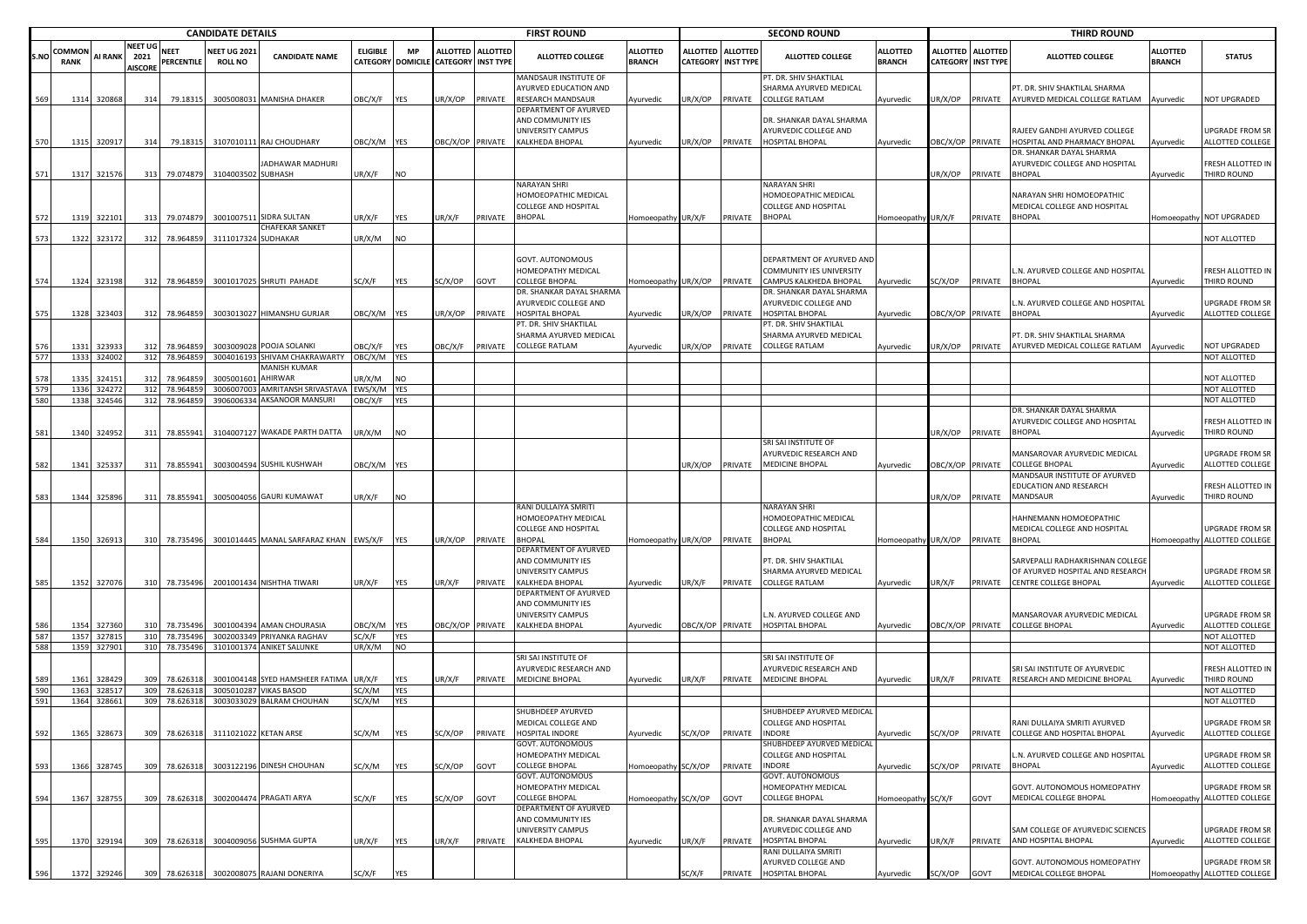|            |                |                       |                                          |                            | <b>CANDIDATE DETAILS</b>              |                                                                       |                  |                   |                                                           |         | <b>FIRST ROUND</b>                             |                                  |                 |                                       | <b>SECOND ROUND</b>                                             |                                  |                  |                                         | <b>THIRD ROUND</b>                                          |                                  |                                  |
|------------|----------------|-----------------------|------------------------------------------|----------------------------|---------------------------------------|-----------------------------------------------------------------------|------------------|-------------------|-----------------------------------------------------------|---------|------------------------------------------------|----------------------------------|-----------------|---------------------------------------|-----------------------------------------------------------------|----------------------------------|------------------|-----------------------------------------|-------------------------------------------------------------|----------------------------------|----------------------------------|
| S.NO       | COMMON<br>RANK | <b>AI RANK</b>        | <b>NEET UG</b><br>2021<br><b>AISCORE</b> | <b>NEET</b><br>PERCENTILE  | <b>NEET UG 2021</b><br><b>ROLL NO</b> | <b>CANDIDATE NAME</b>                                                 | <b>ELIGIBLE</b>  | <b>MP</b>         | ALLOTTED ALLOTTED<br>CATEGORY DOMICILE CATEGORY INST TYPE |         | <b>ALLOTTED COLLEGE</b>                        | <b>ALLOTTED</b><br><b>BRANCH</b> | ALLOTTED        | <b>ALLOTTED</b><br>CATEGORY INST TYPE | <b>ALLOTTED COLLEGE</b>                                         | <b>ALLOTTED</b><br><b>BRANCH</b> |                  | ALLOTTED ALLOTTED<br>CATEGORY INST TYPE | ALLOTTED COLLEGE                                            | <b>ALLOTTED</b><br><b>BRANCH</b> | <b>STATUS</b>                    |
|            |                |                       |                                          |                            |                                       |                                                                       |                  |                   |                                                           |         |                                                |                                  |                 |                                       | POORNAYU AYURVED<br>CHIKITSALAYA EVAM<br>ANUSANDHAN VIDYAPEETH  |                                  |                  |                                         | POORNAYU AYURVED CHIKITSALAYA<br>EVAM ANUSANDHAN VIDYAPEETH |                                  |                                  |
| 597        |                | 1373 329390           | 309                                      | 78.626318                  |                                       | 3004004299 HRISHIKA MISHRA                                            | UR/X/F           | YES               |                                                           |         |                                                |                                  | JR/X/OP         | PRIVATE                               | GIRLS COLLEGE JABALPUR<br>GOVT. AUTONOMOUS                      | Ayurvedic                        | JR/X/OP          | PRIVATE                                 | <b>GIRLS COLLEGE JABALPUR</b>                               | Ayurvedic                        | NOT UPGRADED                     |
|            |                |                       |                                          |                            |                                       |                                                                       |                  |                   |                                                           |         |                                                |                                  |                 |                                       | HOMEOPATHY MEDICAL                                              |                                  |                  |                                         | GOVT. AUTONOMOUS HOMEOPATHY                                 |                                  |                                  |
| 598        |                | 1374 330109           |                                          | 308 78.514421              |                                       | 3003024115 PRIYANKA PATHOTE                                           | SC/X/F           | YES               |                                                           |         |                                                |                                  | GC/X/OP         | GOVT                                  | COLLEGE BHOPAL<br>DR. SHANKAR DAYAL SHARMA                      | Homoeopathy SC/X/OP              |                  | GOVT                                    | MEDICAL COLLEGE BHOPAL                                      |                                  | Homoeopathy NOT UPGRADED         |
|            |                |                       |                                          |                            |                                       | MUNDE KRISHNA                                                         |                  |                   |                                                           |         |                                                |                                  |                 |                                       | AYURVEDIC COLLEGE AND                                           |                                  |                  |                                         | RAM KRISHNA COLLEGE OF AYURVEDA                             |                                  | JPGRADE FROM SR                  |
| 599        |                | 1375 330149           |                                          | 308 78.514421              | 3104116100 VAIJNATH                   |                                                                       | UR/X/M           | <b>NO</b>         |                                                           |         |                                                |                                  | UR/X/OP         | PRIVATE                               | HOSPITAL BHOPAL                                                 | Ayurvedic                        | JR/X/OP          | PRIVATE                                 | AND MEDICAL SCIENCES BHOPAL                                 | Ayurvedic                        | ALLOTTED COLLEGE                 |
|            |                |                       |                                          |                            |                                       |                                                                       |                  |                   |                                                           |         |                                                |                                  |                 |                                       |                                                                 |                                  |                  |                                         | RANI DULLAIYA SMRITI                                        |                                  |                                  |
| 600        | 1381           | 330739                | 308                                      | 78.514421                  | 300100367                             | <b>NEHA RAI</b>                                                       | :WS/X/F          | YES               |                                                           |         |                                                |                                  |                 |                                       |                                                                 |                                  | JR/X/OP          | PRIVATE                                 | HOMOEOPATHY MEDICAL COLLEGE<br>AND HOSPITAL BHOPAL          | <b>Homoeopathy</b>               | RESH ALLOTTED IN<br>THIRD ROUND  |
| 601        | 1382           | 330904                | 308                                      | 78.514421                  |                                       | 3003029138 JATAN KUMAR BINJHADE                                       | SC/X/M           | YES               |                                                           |         |                                                |                                  |                 |                                       |                                                                 |                                  |                  |                                         |                                                             |                                  | NOT ALLOTTED                     |
|            |                |                       |                                          |                            |                                       |                                                                       |                  |                   |                                                           |         | MANDSAUR INSTITUTE OF                          |                                  |                 |                                       | SRI SAI INSTITUTE OF                                            |                                  |                  |                                         | MANDSAUR INSTITUTE OF AYURVED                               |                                  |                                  |
|            |                |                       |                                          |                            |                                       |                                                                       |                  |                   |                                                           |         | AYURVED EDUCATION AND                          |                                  |                 |                                       | AYURVEDIC RESEARCH AND                                          |                                  |                  |                                         | EDUCATION AND RESEARCH                                      |                                  | JPGRADE FROM SR                  |
| 602<br>603 | 1385           | 331024<br>1386 331835 | 308                                      | 78.514421<br>307 78.402912 |                                       | 3005002237 YASHRAJ CHAWDA<br>3006003035 SRISHTI WASHIST TIWARI UR/X/F | UR/X/M           | YES<br><b>YES</b> | JR/X/OP                                                   | PRIVATE | <b>RESEARCH MANDSAUR</b>                       | Ayurvedic                        | UR/X/OP         | PRIVATE                               | <b>MEDICINE BHOPAL</b>                                          | Ayurvedic                        | UR/X/OP          | PRIVATE                                 | MANDSAUR                                                    | Ayurvedic                        | ALLOTTED COLLEGE<br>NOT ALLOTTED |
|            |                |                       |                                          |                            |                                       |                                                                       |                  |                   |                                                           |         |                                                |                                  |                 |                                       | RANI DULLAIYA SMRITI                                            |                                  |                  |                                         |                                                             |                                  |                                  |
|            |                |                       |                                          |                            |                                       |                                                                       |                  |                   |                                                           |         | MANSAROVAR AYURVEDIC                           |                                  |                 |                                       | AYURVED COLLEGE AND                                             |                                  |                  |                                         | RANI DULLAIYA SMRITI AYURVED                                |                                  |                                  |
|            | 1393           | 33235                 | 307                                      | 78.402912                  |                                       | 4405007384 PRIYA DARSHANI                                             | SC/X/F           | <b>YES</b>        | SC/X/F                                                    | PRIVATE | MEDICAL COLLEGE BHOPAL                         | Ayurvedic                        | SC/X/F          | PRIVATE                               | HOSPITAL BHOPAL                                                 | Ayurvedic                        | C/X/F            | PRIVATE                                 | COLLEGE AND HOSPITAL BHOPAL                                 | yurvedic                         | <b>NOT UPGRADED</b>              |
| 605<br>606 | 1396<br>1397   | 333133<br>33320       | 307<br>307                               | 78.402912<br>78.402912     | 170201425                             | 3003116165 GARIMA JAIN<br><b>HARSHITA CHAUBEY</b>                     | UR/X/F<br>UR/X/F | <b>NO</b><br>YES  |                                                           |         |                                                |                                  |                 |                                       |                                                                 |                                  |                  |                                         |                                                             |                                  | NOT ALLOTTED<br>NOT ALLOTTED     |
|            |                |                       |                                          |                            |                                       |                                                                       |                  |                   |                                                           |         | PT. DR. SHIV SHAKTILAL                         |                                  |                 |                                       | RAJEEV GANDHI AYURVED                                           |                                  |                  |                                         |                                                             |                                  |                                  |
|            |                |                       |                                          |                            |                                       |                                                                       |                  |                   |                                                           |         | SHARMA AYURVED MEDICAL                         |                                  |                 |                                       | COLLEGE HOSPITAL AND                                            |                                  |                  |                                         | PT. DR. SHIV SHAKTILAL SHARMA                               |                                  | JPGRADE FROM SR                  |
| 607        |                | 1400 33357            | 306                                      | 78.290626                  |                                       | 3003003047 AASTHA PATHAK                                              | UR/X/F           | YES               | JR/X/F                                                    | PRIVATE | <b>COLLEGE RATLAM</b>                          | Ayurvedic                        | JR/X/F          | PRIVATE                               | PHARMACY BHOPAL                                                 | Ayurvedic                        | JR/X/F           | PRIVATE                                 | AYURVED MEDICAL COLLEGE RATLAM                              | Ayurvedic                        | ALLOTTED COLLEGE                 |
| 608        | 1401           | 333576                | 306                                      | 78.290626                  |                                       | 3002001363 LAVANYA SHARMA                                             | UR/X/F           | <b>YES</b>        |                                                           |         | SAM COLLEGE OF AYURVEDIC                       |                                  |                 |                                       | SAM COLLEGE OF AYURVEDIC                                        |                                  |                  |                                         |                                                             |                                  | NOT ALLOTTED                     |
|            |                |                       |                                          |                            |                                       |                                                                       |                  |                   |                                                           |         | SCIENCES AND HOSPITAL                          |                                  |                 |                                       | SCIENCES AND HOSPITAL                                           |                                  |                  |                                         | SAM COLLEGE OF AYURVEDIC SCIENCES                           |                                  |                                  |
| 609        | 1404           | 333898                | 306                                      | 78.290626                  |                                       | 3004011315 SHUBHI BHARADWAJ                                           | UR/X/F           | YES               | JR/X/F                                                    | PRIVATE | <b>BHOPAL</b>                                  | Ayurvedic                        | JR/X/F          | PRIVATE                               | <b>BHOPAI</b>                                                   | Ayurvedic                        | JR/X/F           | PRIVATE                                 | AND HOSPITAL BHOPAL                                         | Ayurvedic                        | NOT UPGRADED                     |
|            |                |                       |                                          |                            |                                       |                                                                       |                  |                   |                                                           |         | DISTRICT HOMEOPATHIC                           |                                  |                 |                                       | PT. DR. SHIV SHAKTILAL                                          |                                  |                  |                                         |                                                             |                                  |                                  |
| 610        | 1405           | 334044                |                                          | 306 78.290626              |                                       | 3001013094 YUVRAJ SINGH                                               | UR/X/M           | YES               | JR/X/OP                                                   | PRIVATE | MEDICAL COLLEGE AND<br>HOSPITAL RATLAM         | <b>Homoeopathy</b>               |                 | PRIVATE                               | SHARMA AYURVED MEDICAL<br>COLLEGE RATLAM                        | Ayurvedic                        | JR/X/OP          | PRIVATE                                 | SAM COLLEGE OF AYURVEDIC SCIENCES<br>AND HOSPITAL BHOPAL    | Ayurvedic                        | RESH ALLOTTED IN<br>THIRD ROUND  |
|            |                |                       |                                          |                            |                                       |                                                                       |                  |                   |                                                           |         | POORNAYU AYURVED                               |                                  | UR/X/OP         |                                       |                                                                 |                                  |                  |                                         |                                                             |                                  |                                  |
|            |                |                       |                                          |                            |                                       |                                                                       |                  |                   |                                                           |         | CHIKITSALAYA EVAM                              |                                  |                 |                                       |                                                                 |                                  |                  |                                         |                                                             |                                  |                                  |
|            |                |                       |                                          |                            |                                       |                                                                       |                  |                   |                                                           |         | ANUSANDHAN VIDYAPEETH                          |                                  |                 |                                       | MANSAROVAR AYURVEDIC                                            |                                  |                  |                                         | MANSAROVAR AYURVEDIC MEDICAL                                |                                  |                                  |
| 611        |                | 1407 334825           | 306                                      | 78.290626                  |                                       | 3004023201 SHEETAL VISHWAKARMA OBC/X/F                                |                  | YES               | <b>DBC/X/F</b>                                            | PRIVATE | <b>GIRLS COLLEGE JABALPUR</b>                  | Ayurvedic                        | )BC/X/F         | PRIVATE                               | MEDICAL COLLEGE BHOPAL                                          | Ayurvedic                        | OBC/X/F          | PRIVATE                                 | <b>COLLEGE BHOPAL</b>                                       | Ayurvedic                        | NOT UPGRADED                     |
|            |                |                       |                                          |                            |                                       | CHANDRAPAL SINGH                                                      |                  |                   |                                                           |         | PARASHAR AYURVEDIC<br>MEDICAL COLLEGE AND      |                                  |                 |                                       | PARASHAR AYURVEDIC<br>MEDICAL COLLEGE AND                       |                                  |                  |                                         | ARASHAR AYURVEDIC MEDICAL                                   |                                  |                                  |
| 612        | 1409           | 335263                | 305                                      | 78.165454                  | 3003102444 SOLANKI                    |                                                                       | UR/X/M           | YES               | JR/X/OP                                                   | PRIVATE | HOSPITAL BHOPAL                                | Ayurvedic                        | JR/X/OP         | PRIVATE                               | HOSPITAL BHOPAL                                                 | Ayurvedic                        | JR/X/OP          | PRIVATE                                 | COLLEGE AND HOSPITAL BHOPAL                                 | vurvedic                         | NOT UPGRADED                     |
|            |                |                       |                                          |                            |                                       |                                                                       |                  |                   |                                                           |         | DEPARTMENT OF AYURVED                          |                                  |                 |                                       |                                                                 |                                  |                  |                                         |                                                             |                                  |                                  |
|            |                |                       |                                          |                            |                                       |                                                                       |                  |                   |                                                           |         | AND COMMUNITY IES                              |                                  |                 |                                       |                                                                 |                                  |                  |                                         |                                                             |                                  |                                  |
| 613        |                | 1410 335318           |                                          | 305 78.165454              |                                       | 3005001413 PANKAJ BHATI                                               | OBC/X/M YES      |                   | DBC/X/OP PRIVATE                                          |         | UNIVERSITY CAMPUS<br>KALKHEDA BHOPAL           | Ayurvedic                        |                 |                                       | MANSAROVAR AYURVEDIC<br>DBC/X/OP PRIVATE MEDICAL COLLEGE BHOPAL | Ayurvedic                        | OBC/X/OP PRIVATE |                                         | MANSAROVAR AYURVEDIC MEDICAL<br><b>COLLEGE BHOPAL</b>       | vyurvedic                        | FRESH ALLOTTED IN<br>THIRD ROUND |
|            |                |                       |                                          |                            |                                       |                                                                       |                  |                   |                                                           |         |                                                |                                  |                 |                                       |                                                                 |                                  |                  |                                         | GOVT. AUTONOMOUS HOMEOPATHY                                 |                                  | RESH ALLOTTED IN                 |
| 614        | 1412           | 335648                | 305                                      | 78.165454                  | 3001008540                            | <b>NAMRATA KORI</b>                                                   | SC/X/F           | YES               |                                                           |         |                                                |                                  |                 |                                       |                                                                 |                                  | SC/X/OP          | GOVT                                    | MEDICAL COLLEGE BHOPAL                                      | <b>Homoeopathy</b>               | THIRD ROUND                      |
| 615        |                | 1413 335745           |                                          | 305 78.165454              |                                       | 3005004232 BHAVESH MALVIYA                                            | SC/X/M           | <b>YES</b>        |                                                           |         |                                                |                                  |                 |                                       |                                                                 |                                  |                  |                                         |                                                             |                                  | <b>NOT ALLOTTED</b>              |
|            |                |                       |                                          |                            |                                       |                                                                       |                  |                   |                                                           |         |                                                |                                  |                 |                                       | PARASHAR AYURVEDIC<br>MEDICAL COLLEGE AND                       |                                  |                  |                                         | GOVT. AUTONOMOUS HOMEOPATHY                                 |                                  | JPGRADE FROM SR                  |
| 616        |                | 1415 336099           |                                          | 305 78.165454              |                                       | 3002016264 CHANDANI GUARAKH                                           | SC/X/F           | YES               |                                                           |         |                                                |                                  | JR/X/OP         | PRIVATE                               | HOSPITAL BHOPAL                                                 | Ayurvedic                        | SC/X/OP          | GOVT                                    | MEDICAL COLLEGE BHOPAL                                      |                                  | Homoeopathy ALLOTTED COLLEGE     |
|            |                |                       |                                          |                            |                                       |                                                                       |                  |                   |                                                           |         |                                                |                                  |                 |                                       | POORNAYU AYURVED                                                |                                  |                  |                                         |                                                             |                                  |                                  |
|            |                |                       |                                          |                            |                                       |                                                                       |                  |                   |                                                           |         | PARASHAR AYURVEDIC                             |                                  |                 |                                       | CHIKITSALAYA EVAM                                               |                                  |                  |                                         | POORNAYU AYURVED CHIKITSALAYA                               |                                  |                                  |
| 617        |                | 1416 336671           |                                          | 305 78.165454              |                                       | 3004019266 PRAGATI NAMDEO                                             | OBC/X/F          | YES               | JR/X/OP                                                   |         | MEDICAL COLLEGE AND<br>PRIVATE HOSPITAL BHOPAL | Ayurvedic                        | JR/X/OP         | PRIVATE                               | ANUSANDHAN VIDYAPEETH<br>GIRLS COLLEGE JABALPUR                 | Ayurvedic                        | JR/X/OP          | PRIVATE                                 | EVAM ANUSANDHAN VIDYAPEETH<br><b>GIRLS COLLEGE JABALPUR</b> | Ayurvedic                        | NOT UPGRADED                     |
|            |                |                       |                                          |                            |                                       |                                                                       |                  |                   |                                                           |         |                                                |                                  |                 |                                       |                                                                 |                                  |                  |                                         | PT. DR. SHIV SHAKTILAL SHARMA                               |                                  | FRESH ALLOTTED IN                |
|            | 1417           | 33677                 | 305                                      | 78.165454                  |                                       | 3005003203 PRACHI JAIN                                                | JR/X/F           | <b>YFS</b>        |                                                           |         |                                                |                                  |                 |                                       |                                                                 |                                  | JR/X/F           | PRIVATE                                 | AYURVED MEDICAL COLLEGE RATLAM                              | Ayurvedic                        | THIRD ROUND                      |
| 619        |                | 1419 336957           |                                          | 305 78.165454              | 3004003072 SAKIB ALI                  |                                                                       | UR/X/M           | YES               |                                                           |         |                                                |                                  |                 |                                       |                                                                 |                                  |                  |                                         | HAKIM SYED ZIAUL HASAN GOVT.                                |                                  | NOT ALLOTTED                     |
|            |                |                       |                                          |                            |                                       |                                                                       |                  |                   |                                                           |         |                                                |                                  |                 |                                       |                                                                 |                                  |                  |                                         | AUTONOMOUS UNANI COLLEGE                                    |                                  | RESH ALLOTTED IN                 |
| 620        |                | 1421 337282           |                                          | 304 78.057766              | 3003021239 SHAHABAJ                   |                                                                       | OBC/X/M YES      |                   |                                                           |         |                                                |                                  |                 |                                       |                                                                 |                                  | JR/X/OP GOVT     |                                         | BHOPAL                                                      | Jnani                            | THIRD ROUND                      |
| 621        |                | 1423 337389           |                                          |                            |                                       | 304 78.057766 4406007376 NEERAJ KUSHWAHA                              | UR/X/M           | <b>NO</b>         |                                                           |         |                                                |                                  |                 |                                       |                                                                 |                                  |                  |                                         |                                                             |                                  | NOT ALLOTTED                     |
|            |                |                       |                                          |                            |                                       |                                                                       |                  |                   |                                                           |         |                                                |                                  |                 |                                       | <b>FACULTY OF AYURVED</b>                                       |                                  |                  |                                         | MANDSAUR INSTITUTE OF AYURVED                               |                                  |                                  |
|            |                |                       |                                          |                            |                                       | DHARGAVE SHREYASH                                                     |                  |                   |                                                           |         |                                                |                                  |                 |                                       | MANSAROVAR GLOBAL                                               |                                  |                  |                                         | EDUCATION AND RESEARCH                                      |                                  | UPGRADE FROM SR                  |
| 622        |                | 1426 337563           |                                          | 304 78.057766              |                                       | 3111113172 MAHENDRA                                                   | UR/X/M           | <b>NO</b>         |                                                           |         |                                                |                                  | UR/X/OP PRIVATE |                                       | UNIVERSITY BILKISGANJ SEHORE Ayurvedic                          |                                  | UR/X/OP          | PRIVATE                                 | MANDSAUR                                                    | Ayurvedic                        | ALLOTTED COLLEGE                 |
|            |                |                       |                                          |                            |                                       |                                                                       |                  |                   |                                                           |         |                                                |                                  |                 |                                       |                                                                 |                                  |                  |                                         | FACULTY OF AYURVED MANSAROVAR                               |                                  |                                  |
| 623        |                | 1427 337693           |                                          | 304 78.057766              |                                       | KAKDE PRAJAKTA<br>3108005337 TULSHIRAM                                | UR/X/F           | <b>NO</b>         |                                                           |         |                                                |                                  |                 |                                       |                                                                 |                                  | UR/X/OP          | PRIVATE                                 | GLOBAL UNIVERSITY BILKISGANJ<br>SEHORE                      | Ayurvedic                        | FRESH ALLOTTED IN<br>THIRD ROUND |
|            |                |                       |                                          |                            |                                       |                                                                       |                  |                   |                                                           |         |                                                |                                  |                 |                                       | SRI SAI INSTITUTE OF                                            |                                  |                  |                                         |                                                             |                                  |                                  |
|            |                |                       |                                          |                            |                                       |                                                                       |                  |                   |                                                           |         |                                                |                                  |                 |                                       | AYURVEDIC RESEARCH AND                                          |                                  |                  |                                         | SRI SAI INSTITUTE OF AYURVEDIC                              |                                  |                                  |
| 624        |                | 1433 338403           |                                          | 304 78.057766              |                                       | 3004005220 SUYASH GUPTA                                               | UR/X/M           | <b>YES</b>        |                                                           |         |                                                |                                  | JR/X/OP         | PRIVATE                               | <b>MEDICINE BHOPAL</b>                                          | Ayurvedic                        | JR/X/OP          | PRIVATE                                 | RESEARCH AND MEDICINE BHOPAL                                | Ayurvedic                        | <b>NOT UPGRADED</b>              |
|            |                |                       |                                          |                            |                                       |                                                                       |                  |                   |                                                           |         | SHUBHDEEP AYURVED<br>MEDICAL COLLEGE AND       |                                  |                 |                                       | SHUBHDEEP AYURVED MEDICAL<br><b>COLLEGE AND HOSPITAL</b>        |                                  |                  |                                         | SHUBHDEEP AYURVED MEDICAL                                   |                                  |                                  |
| 625        |                | 1434 338474           |                                          |                            |                                       | 304 78.057766 3003122203 ABHISHEK GARVE                               | SC/X/M           | YES               | SC/X/OP                                                   | PRIVATE | HOSPITAL INDORE                                | Ayurvedic                        | SC/X/OP         | PRIVATE                               | <b>INDORE</b>                                                   | Ayurvedic                        |                  |                                         | SC/X/OP PRIVATE COLLEGE AND HOSPITAL INDORE                 | Ayurvedic                        | NOT UPGRADED                     |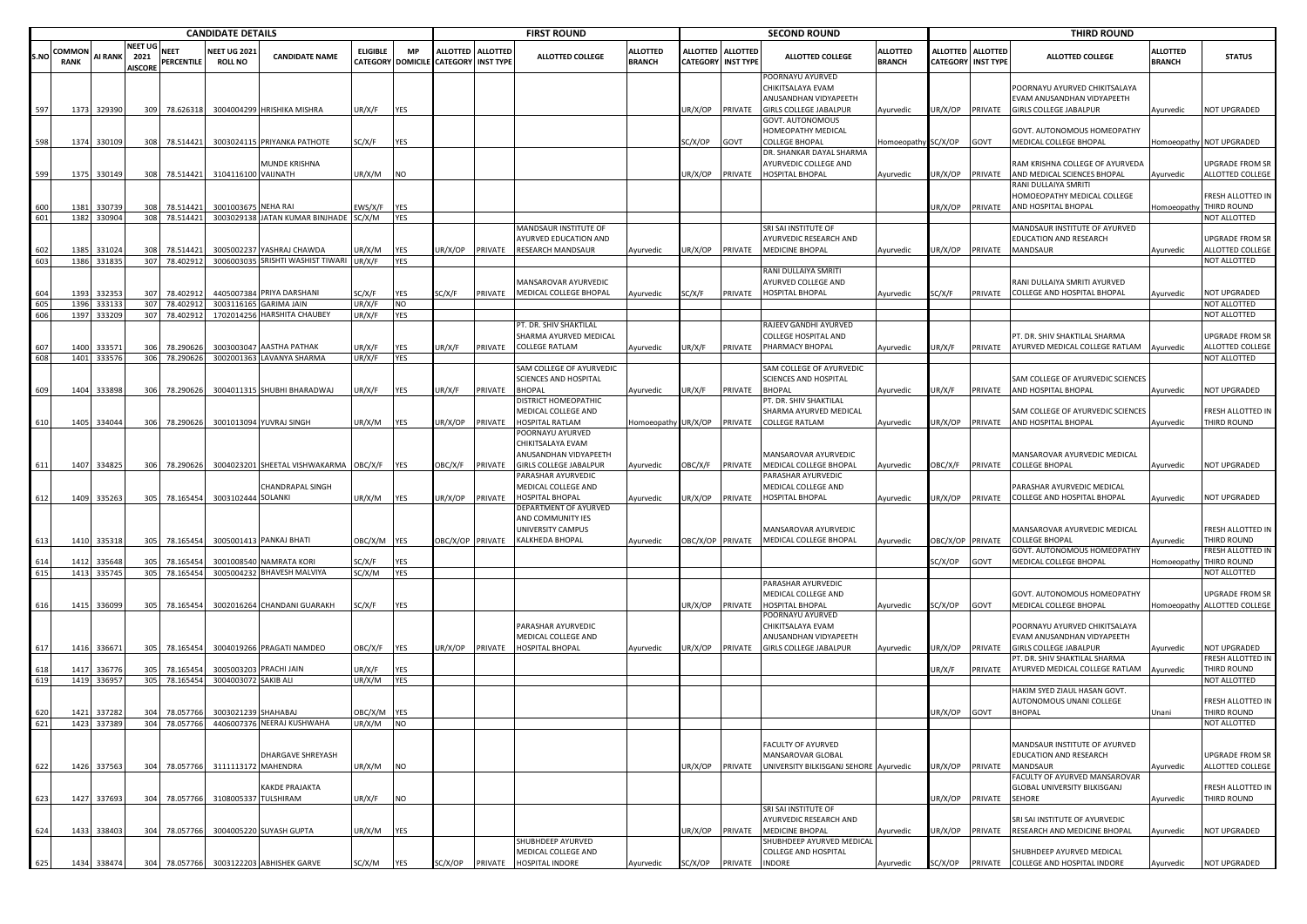|      |                       |                |                                          |                                  | <b>CANDIDATE DETAILS</b>              |                                                      |                 |             |                                      |                   | <b>FIRST ROUND</b>                             |                                  |                  |                                              | <b>SECOND ROUND</b>                                    |                                  |                  |                                                | <b>THIRD ROUND</b>                                                                            |                                  |                                              |
|------|-----------------------|----------------|------------------------------------------|----------------------------------|---------------------------------------|------------------------------------------------------|-----------------|-------------|--------------------------------------|-------------------|------------------------------------------------|----------------------------------|------------------|----------------------------------------------|--------------------------------------------------------|----------------------------------|------------------|------------------------------------------------|-----------------------------------------------------------------------------------------------|----------------------------------|----------------------------------------------|
| S.NO | COMMON<br><b>RANK</b> | <b>AI RANK</b> | <b>NEET UG</b><br>2021<br><b>AISCORE</b> | <b>NEET</b><br><b>PERCENTILE</b> | <b>NEET UG 202:</b><br><b>ROLL NO</b> | <b>CANDIDATE NAME</b>                                | <b>ELIGIBLE</b> | <b>MP</b>   | CATEGORY DOMICILE CATEGORY INST TYPE | ALLOTTED ALLOTTED | <b>ALLOTTED COLLEGE</b>                        | <b>ALLOTTED</b><br><b>BRANCH</b> | <b>ALLOTTED</b>  | <b>ALLOTTED</b><br><b>CATEGORY INST TYPE</b> | <b>ALLOTTED COLLEGE</b>                                | <b>ALLOTTED</b><br><b>BRANCH</b> |                  | ALLOTTED ALLOTTED<br><b>CATEGORY INST TYPE</b> | <b>ALLOTTED COLLEGE</b>                                                                       | <b>ALLOTTED</b><br><b>BRANCH</b> | <b>STATUS</b>                                |
| 626  | 1435                  | 338475         | 304                                      | 78.057766                        |                                       | 1505005227 ANIKET RANJAN                             | JR/X/M          | <b>NO</b>   |                                      |                   |                                                |                                  |                  |                                              |                                                        |                                  | JR/X/OP          | PRIVATE                                        | SARVEPALLI RADHAKRISHNAN COLLEGE<br>OF AYURVED HOSPITAL AND RESEARCH<br>CENTRE COLLEGE BHOPAL | Ayurvedic                        | FRESH ALLOTTED IN<br>THIRD ROUND             |
| 627  |                       | 1440 339159    | 303                                      | 77.949041                        |                                       | 3003118066 GITANGI PANCHAL                           | <b>JBC/X/F</b>  | <b>YES</b>  |                                      |                   |                                                |                                  |                  |                                              |                                                        |                                  |                  |                                                |                                                                                               |                                  | NOT ALLOTTED                                 |
|      |                       |                |                                          |                                  |                                       |                                                      |                 |             |                                      |                   |                                                |                                  |                  |                                              |                                                        |                                  |                  |                                                | HAHNEMANN HOMOEOPATHIC                                                                        |                                  |                                              |
| 628  | 1441                  | 33917          | 303                                      | 77.949041                        |                                       | 3001019410 SACHIN LODHI                              | OBC/X/M YES     |             |                                      |                   |                                                |                                  | OBC/X/OP PRIVATE |                                              | L.N. AYURVED COLLEGE AND<br>HOSPITAL BHOPAL            | Ayurvedic                        | JR/X/OP          | PRIVATE                                        | MEDICAL COLLEGE AND HOSPITAL<br><b>BHOPAL</b>                                                 | Homoeopathy                      | UPGRADE FROM SR<br>ALLOTTED COLLEGE          |
| 629  |                       | 1442 339418    |                                          | 303 77.949041                    |                                       | 3005002125 NEHA PRAJAPATI                            | OBC/X/F YES     |             |                                      |                   |                                                |                                  |                  |                                              |                                                        |                                  |                  |                                                |                                                                                               |                                  | NOT ALLOTTED                                 |
|      |                       |                |                                          |                                  |                                       |                                                      |                 |             |                                      |                   | PT. DR. SHIV SHAKTILAL                         |                                  |                  |                                              | R. N. KAPOOR MEMORIAL                                  |                                  |                  |                                                |                                                                                               |                                  |                                              |
|      |                       |                |                                          |                                  |                                       |                                                      |                 |             |                                      |                   | SHARMA AYURVED MEDICAL                         |                                  |                  |                                              | AYURVEDIC MEDICAL COLLEGE                              |                                  |                  |                                                |                                                                                               |                                  |                                              |
| 630  |                       | 1444 339653    | 303                                      | 77.949041                        |                                       | 3005004548 NANDINI SONI                              | <b>JBC/X/F</b>  | <b>YES</b>  | <b>DBC/X/F</b>                       | PRIVATE           | <b>COLLEGE RATLAM</b>                          | Ayurvedic                        | OBC/X/F          | PRIVATE                                      | AND HOSPITAL INDORE                                    | Ayurvedic                        |                  |                                                |                                                                                               |                                  | NOT ALLOTTED                                 |
|      |                       |                |                                          |                                  |                                       |                                                      |                 |             |                                      |                   | SARVEPALLI RADHAKRISHNAN<br>COLLEGE OF AYURVED |                                  |                  |                                              | PT. DR. SHIV SHAKTILAL                                 |                                  |                  |                                                |                                                                                               |                                  |                                              |
|      |                       |                |                                          |                                  |                                       |                                                      |                 |             |                                      |                   | HOSPITAL AND RESEARCH                          |                                  |                  |                                              | SHARMA AYURVED MEDICAL                                 |                                  |                  |                                                | VEENA VADINI AYURVED COLLEGE AND                                                              |                                  | UPGRADE FROM SR                              |
| 631  |                       | 1447 340101    |                                          | 303 77.949041                    |                                       | 3006003512 SHIVANI MISHRA                            | JR/X/F          | <b>YES</b>  | UR/X/F                               | PRIVATE           | CENTRE COLLEGE BHOPAL                          | Ayurvedic                        | UR/X/F           | PRIVATE                                      | COLLEGE RATLAM                                         | Ayurvedic                        | UR/X/F           | PRIVATE                                        | HOSPITAL BHOPAL                                                                               | Ayurvedic                        | ALLOTTED COLLEGE                             |
|      |                       |                |                                          |                                  |                                       |                                                      |                 |             |                                      |                   | SAM COLLEGE OF AYURVEDIC                       |                                  |                  |                                              | DR. SHANKAR DAYAL SHARMA                               |                                  |                  |                                                | R. N. KAPOOR MEMORIAL AYURVEDIC                                                               |                                  |                                              |
|      |                       |                |                                          |                                  |                                       |                                                      |                 |             |                                      |                   | <b>SCIENCES AND HOSPITAL</b>                   |                                  |                  |                                              | <b>AYURVEDIC COLLEGE AND</b>                           |                                  |                  |                                                | <b>MEDICAL COLLEGE AND HOSPITAL</b>                                                           |                                  | FRESH ALLOTTED IN                            |
| 632  |                       | 1449 340143    |                                          | 303 77.949041                    |                                       | 3006002537 APOORVA MISHRA                            | JR/X/F          | <b>YES</b>  | JR/X/F                               | PRIVATE           | BHOPAL                                         | Ayurvedic                        | UR/X/F           | PRIVATE                                      | IOSPITAL BHOPAL                                        | Ayurvedic                        | JR/X/F           | PRIVATE                                        | INDORE                                                                                        | Ayurvedic                        | THIRD ROUND                                  |
|      |                       |                |                                          |                                  |                                       |                                                      |                 |             |                                      |                   |                                                |                                  |                  |                                              | SHRIMATI KAMLABEN RAOJI<br>BHAI PATEL GUJARATI         |                                  |                  |                                                | SHRIMATI KAMLABEN RAOJI BHAI                                                                  |                                  |                                              |
|      |                       |                |                                          |                                  |                                       |                                                      |                 |             |                                      |                   | HAHNEMANN HOMOEOPATHIC                         |                                  |                  |                                              | HOMOEOPATHIC MEDICAL                                   |                                  |                  |                                                | PATEL GUJARATI HOMOEOPATHIC                                                                   |                                  |                                              |
|      |                       |                |                                          |                                  |                                       |                                                      |                 |             |                                      |                   | MEDICAL COLLEGE AND                            |                                  |                  |                                              | COLLEGE HOSPITAL AND                                   |                                  |                  |                                                | MEDICAL COLLEGE HOSPITAL AND                                                                  |                                  |                                              |
|      |                       | 1454 341225    |                                          | 302 77.833518                    |                                       | 3001003720 VISHAKHA PRAJAPATI                        | OBC/X/F         | <b>YES</b>  | UR/X/OP                              | PRIVATE           | <b>HOSPITAL BHOPAL</b>                         | Homoeopathy UR/X/OP              |                  | PRIVATE                                      | RESEARCH CENTRE INDORE                                 | omoeopathy UR/X/OP PRIVATE       |                  |                                                | RESEARCH CENTRE INDORE                                                                        |                                  | Homoeopathy NOT UPGRADED                     |
|      |                       |                |                                          |                                  |                                       |                                                      |                 |             |                                      |                   |                                                |                                  |                  |                                              | SHRIMATI KAMLABEN RAOJI                                |                                  |                  |                                                |                                                                                               |                                  |                                              |
|      |                       |                |                                          |                                  |                                       |                                                      |                 |             |                                      |                   |                                                |                                  |                  |                                              | <b>BHAI PATEL GUJARATI</b>                             |                                  |                  |                                                | SHRIMATI KAMLABEN RAOJI BHAI                                                                  |                                  |                                              |
|      |                       |                |                                          |                                  |                                       |                                                      |                 |             |                                      |                   |                                                |                                  |                  |                                              | HOMOEOPATHIC MEDICAL<br>COLLEGE HOSPITAL AND           |                                  |                  |                                                | PATEL GUJARATI HOMOEOPATHIC<br>MEDICAL COLLEGE HOSPITAL AND                                   |                                  |                                              |
|      |                       | 1455 341638    |                                          | 302 77.833518                    |                                       | 3003012077 VIDHI JETHANI                             | JR/X/F          | <b>IYES</b> |                                      |                   |                                                |                                  | UR/X/F           | PRIVATE                                      | RESEARCH CENTRE INDORE                                 | Iomoeopathy UR/X/F               |                  | PRIVATE                                        | RESEARCH CENTRE INDORE                                                                        |                                  | Homoeopathy NOT UPGRADED                     |
|      |                       |                |                                          |                                  |                                       |                                                      |                 |             |                                      |                   | PT. DR. SHIV SHAKTILAL                         |                                  |                  |                                              |                                                        |                                  |                  |                                                | POORNAYU AYURVED CHIKITSALAYA                                                                 |                                  |                                              |
|      |                       |                |                                          |                                  |                                       |                                                      |                 |             |                                      |                   | SHARMA AYURVED MEDICAL                         |                                  |                  |                                              | OM AYURVEDIC MEDICAL                                   |                                  |                  |                                                | VAM ANUSANDHAN VIDYAPEETH                                                                     |                                  | <b>UPGRADE FROM SR</b>                       |
| 635  |                       | 1457 341780    |                                          | 302 77.833518                    |                                       | 3004012251 DEEPALI JAIN                              | EWS/X/F         | <b>YES</b>  | EWS/X/F                              | PRIVATE           | <b>COLLEGE RATLAM</b>                          | Ayurvedic                        | JR/X/OP          | PRIVATE                                      | COLLEGE AND HOSPITAL BETUL                             | Ayurvedic                        | JR/X/OP          | PRIVATE                                        | GIRLS COLLEGE JABALPUR                                                                        | Ayurvedic                        | ALLOTTED COLLEGE                             |
|      |                       |                |                                          |                                  |                                       |                                                      |                 |             |                                      |                   | MANSAROVAR AYURVEDIC<br>MEDICAL COLLEGE BHOPAL |                                  |                  |                                              | MANSAROVAR AYURVEDIC                                   |                                  |                  |                                                | /IJYASHREE AYURVEDIC MEDICAL                                                                  |                                  | UPGRADE FROM SR                              |
| 636  | 1458                  | 341855         |                                          | 302 77.833518                    | 3003104323                            | PRATIBHA PATIDAR                                     | <b>JBC/X/F</b>  | <b>YES</b>  |                                      | OBC/X/OP PRIVATE  |                                                | Ayurvedic                        | )BC/X/F          | PRIVATE                                      | MEDICAL COLLEGE BHOPAL<br>POORNAYU AYURVED             | Ayurvedic                        | JR/X/OP          | PRIVATE                                        | COLLEGE AND HOSPITAL JABALPUR                                                                 | Ayurvedic                        | ALLOTTED COLLEGE                             |
|      |                       |                |                                          |                                  |                                       |                                                      |                 |             |                                      |                   | VIJYASHREE AYURVEDIC                           |                                  |                  |                                              | CHIKITSALAYA EVAM                                      |                                  |                  |                                                | MAHATMA GANDHI HOMOEOPATHIC                                                                   |                                  |                                              |
|      |                       |                |                                          |                                  |                                       |                                                      |                 |             |                                      |                   | MEDICAL COLLEGE AND                            |                                  |                  |                                              | ANUSANDHAN VIDYAPEETH                                  |                                  |                  |                                                | MEDICAL COLLEGE AND HOSPITAL                                                                  |                                  | UPGRADE FROM SR                              |
| 637  |                       | 1459 342080    | 302                                      | 77.833518                        | 3004012370 BHARTI                     |                                                      | :WS/X/F         | <b>IYES</b> | JR/X/OP                              | PRIVATE           | HOSPITAL JABALPUR                              | Ayurvedic                        | UR/X/OP          | PRIVATE                                      | GIRLS COLLEGE JABALPUR                                 | Ayurvedic                        | JR/X/OP          | PRIVATE                                        | <b>JABALPUR</b>                                                                               |                                  | Homoeopathy ALLOTTED COLLEGE                 |
|      |                       |                |                                          |                                  |                                       | GORE KALYANI                                         |                 |             |                                      |                   |                                                |                                  |                  |                                              |                                                        |                                  |                  |                                                |                                                                                               |                                  |                                              |
| 638  | 1461                  | 342356         |                                          | 301 77.717606                    |                                       | 3112105204 KHANDERAO                                 | UR/X/F          | <b>NO</b>   |                                      |                   |                                                |                                  |                  |                                              | PT. DR. SHIV SHAKTILAL                                 |                                  |                  |                                                |                                                                                               |                                  | NOT ALLOTTED                                 |
|      |                       |                |                                          |                                  |                                       |                                                      |                 |             |                                      |                   | MANSAROVAR AYURVEDIC                           |                                  |                  |                                              | SHARMA AYURVED MEDICAL                                 |                                  |                  |                                                | MANSAROVAR AYURVEDIC MEDICAL                                                                  |                                  | FRESH ALLOTTED IN                            |
| -639 | 1462                  | 342477         |                                          | 301 77.717606                    |                                       | 3005004533 RUDRANSHI PORWAL                          | OBC/X/F         | YES         | OBC/X/OP PRIVATE                     |                   | MEDICAL COLLEGE BHOPAL                         | Ayurvedic                        | OBC/X/F          | PRIVATE                                      | <b>COLLEGE RATLAM</b>                                  | Ayurvedic                        | OBC/X/F          | PRIVATE                                        | <b>COLLEGE BHOPAL</b>                                                                         | Ayurvedic                        | THIRD ROUND                                  |
|      |                       |                |                                          |                                  |                                       |                                                      |                 |             |                                      |                   |                                                |                                  |                  |                                              |                                                        |                                  |                  |                                                | GOVT. AUTONOMOUS HOMEOPATHY                                                                   |                                  | FRESH ALLOTTED IN                            |
| 640  |                       | 1464 342527    |                                          | 301 77.717606                    |                                       | 3003107173 RAJPAL CHOUHAN                            | SC/X/M          | YES         |                                      |                   |                                                |                                  |                  |                                              |                                                        |                                  | C/X/OP           | GOVT                                           | MEDICAL COLLEGE BHOPAL                                                                        |                                  | Homoeopathy THIRD ROUND                      |
|      |                       |                |                                          |                                  |                                       |                                                      |                 |             |                                      |                   |                                                |                                  |                  |                                              |                                                        |                                  |                  |                                                | HAHNEMANN HOMOEOPATHIC                                                                        |                                  |                                              |
| 641  |                       | 1465 342599    |                                          | 301 77.717606                    |                                       | 3001035111 NIKITA KUSHWAH                            | <b>JBC/X/F</b>  | <b>YES</b>  |                                      |                   |                                                |                                  |                  |                                              |                                                        |                                  | JR/X/OP          | PRIVATE                                        | MEDICAL COLLEGE AND HOSPITAL<br><b>BHOPAI</b>                                                 |                                  | FRESH ALLOTTED IN<br>Homoeopathy THIRD ROUND |
|      |                       |                |                                          |                                  |                                       |                                                      |                 |             |                                      |                   |                                                |                                  |                  |                                              |                                                        |                                  |                  |                                                | GOVT. AUTONOMOUS HOMEOPATHY                                                                   |                                  | FRESH ALLOTTED IN                            |
| 642  | 1466                  | 342716         | 301                                      | 77.717606                        |                                       | 1702011066 PREETI MAHRA                              | SC/X/F          | <b>YES</b>  |                                      |                   |                                                |                                  |                  |                                              |                                                        |                                  | SC/X/OP          | GOVT                                           | MEDICAL COLLEGE BHOPAL                                                                        | Homoeopathy                      | THIRD ROUND                                  |
|      |                       |                |                                          |                                  |                                       |                                                      |                 |             |                                      |                   | PT. DR. SHIV SHAKTILAL                         |                                  |                  |                                              |                                                        |                                  |                  |                                                |                                                                                               |                                  |                                              |
|      |                       |                |                                          |                                  |                                       |                                                      |                 |             |                                      |                   | SHARMA AYURVED MEDICAL                         |                                  |                  |                                              | MANSAROVAR AYURVEDIC                                   |                                  |                  |                                                | MANSAROVAR AYURVEDIC MEDICAL                                                                  |                                  |                                              |
| 643  | 1467                  | 342756         |                                          | 301 77.717606                    |                                       | 3003111056 RAMANI PANCHAL                            | <b>JBC/X/F</b>  | <b>YES</b>  | OBC/X/F                              | PRIVATE           | COLLEGE RATLAM<br>MANSAROVAR AYURVEDIC         | Ayurvedic                        | <b>DBC/X/F</b>   | PRIVATE                                      | MEDICAL COLLEGE BHOPAL<br>N. AYURVED COLLEGE AND       | Ayurvedic                        | OBC/X/F          | PRIVATE                                        | <b>COLLEGE BHOPAL</b><br>MANSAROVAR AYURVEDIC MEDICAL                                         | Ayurvedic                        | NOT UPGRADED<br>FRESH ALLOTTED IN            |
| 644  |                       | 1471 343024    |                                          | 301 77.717606                    |                                       | 3003002284 SHIVAM PATEL                              | DBC/X/M YES     |             | OBC/X/OP PRIVATE                     |                   | MEDICAL COLLEGE BHOPAL                         | Ayurvedic                        | ЭВС/Х/ОР         | PRIVATE                                      | HOSPITAL BHOPAL                                        | Ayurvedic                        | OBC/X/OP PRIVATE |                                                | COLLEGE BHOPAL                                                                                | Ayurvedic                        | THIRD ROUND                                  |
|      |                       |                |                                          |                                  |                                       |                                                      |                 |             |                                      |                   | PARASHAR AYURVEDIC                             |                                  |                  |                                              | PARASHAR AYURVEDIC                                     |                                  |                  |                                                | R. N. KAPOOR MEMORIAL AYURVEDIC                                                               |                                  |                                              |
|      |                       |                |                                          |                                  |                                       |                                                      |                 |             |                                      |                   | MEDICAL COLLEGE AND                            |                                  |                  |                                              | MEDICAL COLLEGE AND                                    |                                  |                  |                                                | <b>MEDICAL COLLEGE AND HOSPITAL</b>                                                           |                                  | UPGRADE FROM SR                              |
| 645  |                       | 1472 343089    |                                          | 301 77.717606                    |                                       | 3005003267 DIKSHA PRAJAPATI                          | <b>JBC/X/F</b>  | <b>YES</b>  | JR/X/OP                              | PRIVATE           | <b>HOSPITAL BHOPAL</b>                         | Ayurvedic                        | UR/X/OP          | PRIVATE                                      | HOSPITAL BHOPAL                                        | Ayurvedic                        | OBC/X/F          | PRIVATE                                        | INDORE                                                                                        | Ayurvedic                        | ALLOTTED COLLEGE                             |
|      |                       |                |                                          |                                  |                                       |                                                      |                 |             |                                      |                   |                                                |                                  |                  |                                              | FACULTY OF AYURVED                                     |                                  |                  |                                                |                                                                                               |                                  |                                              |
|      |                       |                |                                          |                                  |                                       |                                                      |                 |             |                                      |                   |                                                |                                  |                  |                                              | MANSAROVAR GLOBAL                                      |                                  |                  |                                                | VIJYASHREE AYURVEDIC MEDICAL                                                                  |                                  | <b>UPGRADE FROM SR</b>                       |
| 646  |                       |                |                                          |                                  |                                       | 1473 343096 301 77.717606 1702004284 NIKITA DEWANGAN | UR/X/F          | <b>NO</b>   |                                      |                   |                                                |                                  |                  |                                              | UR/X/OP PRIVATE UNIVERSITY BILKISGANJ SEHORE Avurvedic |                                  |                  |                                                | UR/X/OP PRIVATE COLLEGE AND HOSPITAL JABALPUR                                                 | Avurvedic                        | ALLOTTED COLLEGE                             |
|      |                       |                |                                          |                                  |                                       | <b>KASHTE ANIKET</b>                                 |                 |             |                                      |                   |                                                |                                  |                  |                                              |                                                        |                                  |                  |                                                |                                                                                               |                                  |                                              |
| 647  |                       | 1477 343549    |                                          | 301 77.717606                    |                                       | 3112116179 UTTAMRAO                                  | JR/X/M          | <b>NO</b>   |                                      |                   |                                                |                                  |                  |                                              |                                                        |                                  |                  |                                                |                                                                                               |                                  | NOT ALLOTTED                                 |
|      |                       |                |                                          |                                  |                                       |                                                      |                 |             |                                      |                   |                                                |                                  |                  |                                              | VEENA VADINI AYURVED<br>COLLEGE AND HOSPITAL           |                                  |                  |                                                | VEENA VADINI AYURVED COLLEGE AND                                                              |                                  |                                              |
| 648  | 1479                  | 343705         |                                          | 301 77.717606                    |                                       | 3005006088 HARSHITA SHARMA                           | :WS/X/F         | <b>YES</b>  |                                      |                   |                                                |                                  | JR/X/OP          | PRIVATE                                      | <b>BHOPAL</b>                                          | Ayurvedic                        |                  | JR/X/OP PRIVATE                                | HOSPITAL BHOPAL                                                                               | Ayurvedic                        | NOT UPGRADED                                 |
|      |                       |                |                                          |                                  |                                       |                                                      |                 |             |                                      |                   | RANI DULLAIYA SMRITI                           |                                  |                  |                                              | SHUBHDEEP AYURVED MEDICAL                              |                                  |                  |                                                |                                                                                               |                                  |                                              |
|      |                       |                |                                          |                                  |                                       |                                                      |                 |             |                                      |                   | AYURVED COLLEGE AND                            |                                  |                  |                                              | COLLEGE AND HOSPITAL                                   |                                  |                  |                                                | SHUBHDEEP AYURVED MEDICAL                                                                     |                                  |                                              |
| 649  |                       | 1481 344134    | 300                                      | 77.597161                        |                                       | 3005006320 SUMIT CHOUHAN                             | SC/X/M          | YES         | SC/X/OP                              | PRIVATE           | HOSPITAL BHOPAL                                | Ayurvedic                        | SC/X/OP          | PRIVATE                                      | <b>INDORE</b>                                          | Ayurvedic                        | SC/X/OP          | PRIVATE                                        | COLLEGE AND HOSPITAL INDORE                                                                   | Ayurvedic                        | NOT UPGRADED                                 |
|      |                       |                |                                          |                                  |                                       |                                                      |                 |             |                                      |                   | DR. SHANKAR DAYAL SHARMA                       |                                  |                  |                                              | VIJYASHREE AYURVEDIC                                   |                                  |                  |                                                |                                                                                               |                                  |                                              |
| 650  | 1483                  | 344182         | 300                                      | 77.597161                        |                                       | 3004006352 SHREYANS JAIN                             | JR/X/M          | YES         | JR/X/OP                              | PRIVATE           | AYURVEDIC COLLEGE AND<br>HOSPITAL BHOPAL       | Ayurvedic                        | UR/X/OP          | PRIVATE                                      | MEDICAL COLLEGE AND<br><b>OSPITAL JABALPUR</b>         | Ayurvedic                        | JR/X/OP          | PRIVATE                                        | VIJYASHREE AYURVEDIC MEDICAL<br>COLLEGE AND HOSPITAL JABALPUR                                 | Ayurvedic                        | NOT UPGRADED                                 |
|      |                       |                |                                          |                                  |                                       |                                                      |                 |             |                                      |                   | R. N. KAPOOR MEMORIAL                          |                                  |                  |                                              | SHUBHDEEP AYURVED MEDICAL                              |                                  |                  |                                                |                                                                                               |                                  |                                              |
|      |                       |                |                                          |                                  |                                       |                                                      |                 |             |                                      |                   | AYURVEDIC MEDICAL COLLEGE                      |                                  |                  |                                              | COLLEGE AND HOSPITAL                                   |                                  |                  |                                                | GOVT. AUTONOMOUS HOMEOPATHY                                                                   |                                  | <b>UPGRADE FROM SR</b>                       |
| 651  |                       | 1486 344380    |                                          |                                  |                                       | 300 77.597161 3003001251 DHARA UPADHYAY              | SC/X/F          | YES         | SC/X/F                               | PRIVATE           | AND HOSPITAL INDORE                            | Ayurvedic                        | SC/X/F           | PRIVATE                                      | <b>INDORE</b>                                          | Ayurvedic                        | SC/X/OP GOVT     |                                                | MEDICAL COLLEGE BHOPAL                                                                        |                                  | Homoeopathy ALLOTTED COLLEGE                 |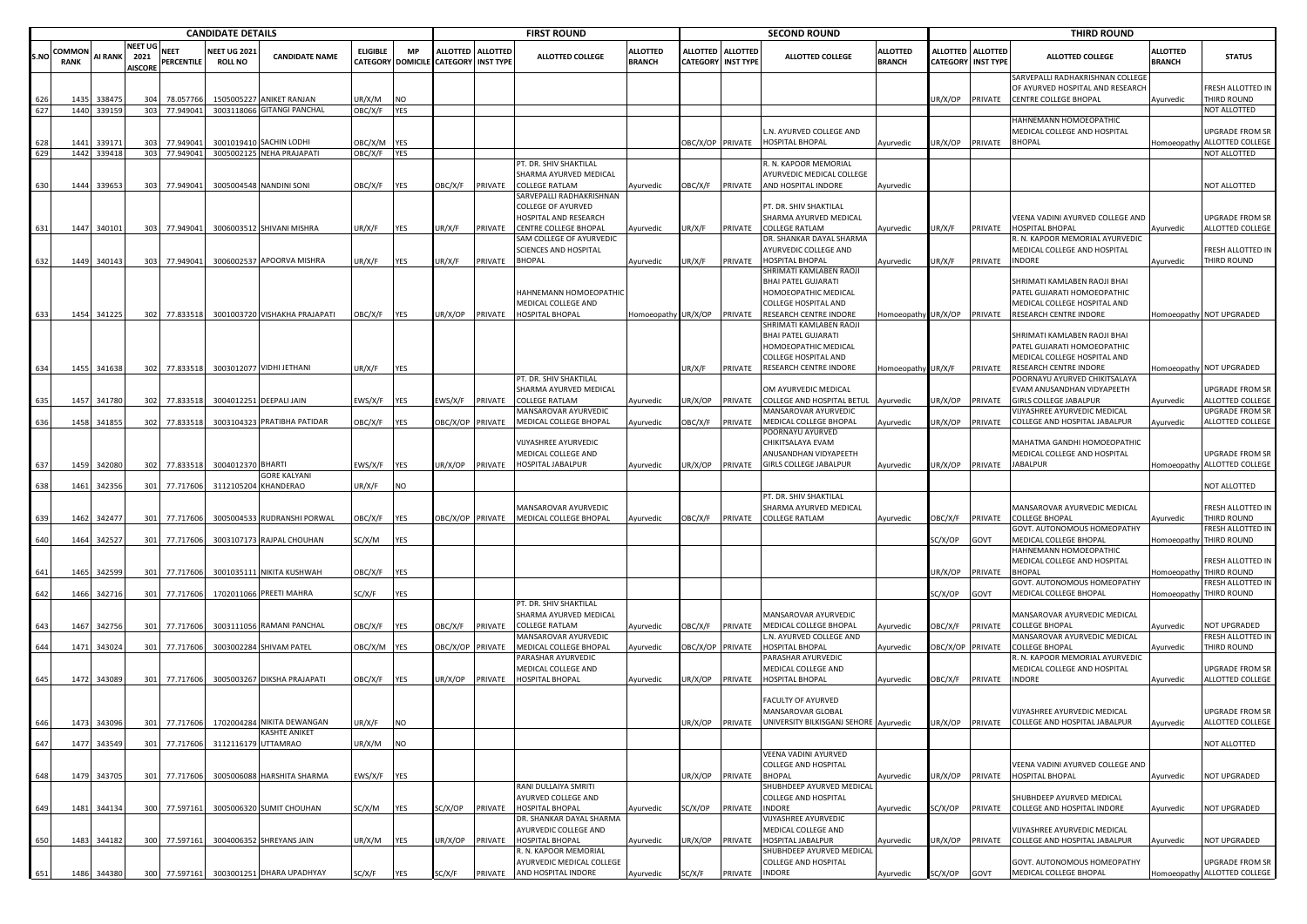|     |                       |                |                                          |                           | <b>CANDIDATE DETAILS</b>              |                                        |                 |            |                                      |                   | <b>FIRST ROUND</b>                                                |                                  |                             |                                     | <b>SECOND ROUND</b>                                                       |                                  |                  |                                         | <b>THIRD ROUND</b>                                                               |                                  |                                     |
|-----|-----------------------|----------------|------------------------------------------|---------------------------|---------------------------------------|----------------------------------------|-----------------|------------|--------------------------------------|-------------------|-------------------------------------------------------------------|----------------------------------|-----------------------------|-------------------------------------|---------------------------------------------------------------------------|----------------------------------|------------------|-----------------------------------------|----------------------------------------------------------------------------------|----------------------------------|-------------------------------------|
| S.N | COMMON<br><b>RANK</b> | <b>AI RANK</b> | <b>NEET UG</b><br>2021<br><b>AISCORE</b> | <b>NEET</b><br>PERCENTILE | <b>NEET UG 2021</b><br><b>ROLL NO</b> | <b>CANDIDATE NAME</b>                  | <b>ELIGIBLE</b> | <b>MP</b>  | CATEGORY DOMICILE CATEGORY INST TYPE | ALLOTTED ALLOTTED | <b>ALLOTTED COLLEGE</b>                                           | <b>ALLOTTED</b><br><b>BRANCH</b> | ALLOTTED<br><b>CATEGORY</b> | <b>ALLOTTED</b><br><b>INST TYPE</b> | ALLOTTED COLLEGE                                                          | <b>ALLOTTED</b><br><b>BRANCH</b> |                  | ALLOTTED ALLOTTED<br>CATEGORY INST TYPE | <b>ALLOTTED COLLEGE</b>                                                          | <b>ALLOTTED</b><br><b>BRANCH</b> | <b>STATUS</b>                       |
| 652 | 1488                  | 344633         |                                          | 300 77.597161             |                                       | 3003103447 RISHABH NAGAR               | OBC/X/M YES     |            | JR/X/OP                              | PRIVATE           | SCHOOL OF AYURVEDA AND<br>SIDDHA SEHORE                           | Ayurvedic                        | DBC/X/OP PRIVATE            |                                     | R. N. KAPOOR MEMORIAL<br>AYURVEDIC MEDICAL COLLEGE<br>AND HOSPITAL INDORE | Ayurvedic                        | OBC/X/OP PRIVATE |                                         | R. N. KAPOOR MEMORIAL AYURVEDIC<br>MEDICAL COLLEGE AND HOSPITAL<br><b>INDORE</b> | Ayurvedic                        | <b>NOT UPGRADED</b>                 |
| 653 | 1489                  | 344944         | 300                                      | 77.597161                 |                                       | 3001014104 ANIKET SINGH RAJAWAT        | JR/X/M          | YES        | JR/X/OP                              | PRIVATE           | SRI SAI INSTITUTE OF<br>AYURVEDIC RESEARCH AND<br>MEDICINE BHOPAL | Ayurvedic                        | JR/X/OP                     | PRIVATE                             | SAM COLLEGE OF AYURVEDIC<br>SCIENCES AND HOSPITAL<br>BHOPAL               | Ayurvedic                        | IR/X/OP          | PRIVATE                                 | SRI SAI INSTITUTE OF AYURVEDIC<br>RESEARCH AND MEDICINE BHOPAL                   | Ayurvedic                        | JPGRADE FROM SR<br>ALLOTTED COLLEGE |
| 654 | 1492                  | 34532          | 300                                      | 77.597161                 | 4408126007                            | SAIMA ARZOO                            | JR/X/F          | <b>NO</b>  |                                      |                   |                                                                   |                                  |                             |                                     |                                                                           |                                  | JR/X/OP          | PRIVATE                                 | AL FAROOQUE UNANI MEDICAL<br><b>COLLEGE INDORE</b>                               | Jnani                            | FRESH ALLOTTED IN<br>THIRD ROUND    |
| 655 | 1493                  | 345782         |                                          | 300 77.597161             |                                       | 3111014063 ARYAN BIGHANE               | SC/X/M          | YES        |                                      |                   |                                                                   |                                  |                             |                                     |                                                                           |                                  |                  |                                         |                                                                                  |                                  | NOT ALLOTTED                        |
| 656 | 1494                  | 346392         |                                          | 299 77.48707              |                                       | 3004012002 PRACHLA AHIRWAR             | SC/X/F          | YES        |                                      |                   |                                                                   |                                  |                             |                                     |                                                                           |                                  |                  |                                         |                                                                                  |                                  | NOT ALLOTTED                        |
|     |                       |                |                                          |                           |                                       |                                        |                 |            |                                      |                   |                                                                   |                                  |                             |                                     | GOVT. AUTONOMOUS                                                          |                                  |                  |                                         |                                                                                  |                                  |                                     |
| 657 | 1497                  | 346574         |                                          | 299 77.487076             |                                       | 3006001043 ASHISH KUMAR AHIRWAR SC/X/M |                 | YES        |                                      |                   |                                                                   |                                  | SC/X/OP                     | GOVT                                | HOMEOPATHY MEDICAL<br><b>COLLEGE BHOPAL</b>                               | Homoeopathy SC/X/OP              |                  | GOVT                                    | GOVT. AUTONOMOUS HOMEOPATHY<br>MEDICAL COLLEGE BHOPAL                            | Homoeopathy                      | NOT UPGRADED                        |
|     |                       |                |                                          |                           |                                       |                                        |                 |            |                                      |                   |                                                                   |                                  |                             |                                     | SRI SAI INSTITUTE OF                                                      |                                  |                  |                                         |                                                                                  |                                  |                                     |
| 658 | 1498                  | 346946         |                                          | 299 77.487076             | 3111113087 LIPY GUPTA                 |                                        | EWS/X/F         | <b>YES</b> |                                      |                   |                                                                   |                                  | JR/X/OP                     | PRIVATE                             | AYURVEDIC RESEARCH AND<br><b>MEDICINE BHOPAL</b>                          | Ayurvedic                        | EWS/X/OP PRIVATE |                                         | MANSAROVAR AYURVEDIC MEDICAL<br><b>COLLEGE BHOPAL</b>                            | Ayurvedic                        | JPGRADE FROM SR<br>ALLOTTED COLLEGE |
|     |                       |                |                                          |                           |                                       | SHENDGE PRITEE                         |                 |            |                                      |                   |                                                                   |                                  |                             |                                     |                                                                           |                                  |                  |                                         |                                                                                  |                                  |                                     |
| 659 | 1502                  | 348848         | 298                                      | 77.379518                 | 3101008319 PRADEEP                    |                                        | JR/X/F          | <b>NO</b>  |                                      |                   |                                                                   |                                  |                             |                                     |                                                                           |                                  |                  |                                         |                                                                                  |                                  | <b>NOT ALLOTTED</b>                 |
|     |                       |                |                                          |                           |                                       |                                        |                 |            |                                      |                   |                                                                   |                                  |                             |                                     |                                                                           |                                  |                  |                                         | FACULTY OF AYURVED MANSAROVAR<br>GLOBAL UNIVERSITY BILKISGANJ                    |                                  | FRESH ALLOTTED IN                   |
| 660 | 1506                  | 34948          | 297                                      | 77.266779                 |                                       | 3112012126 PUND PRAVIN SAHEBRAO UR/X/M |                 | <b>NO</b>  |                                      |                   |                                                                   |                                  |                             |                                     |                                                                           |                                  | JR/X/OP PRIVATE  |                                         | <b>SEHORE</b>                                                                    | Ayurvedic                        | THIRD ROUND                         |
| 661 | 1508                  | 349669         |                                          | 297 77.266779             |                                       | 3111102407 JAYSHREE PAWAR              | OBC/X/F         | <b>YES</b> |                                      |                   |                                                                   |                                  |                             |                                     |                                                                           |                                  |                  |                                         |                                                                                  |                                  | NOT ALLOTTED                        |
|     |                       |                |                                          |                           |                                       |                                        |                 |            |                                      |                   | DEPARTMENT OF AYURVED<br>AND COMMUNITY IES<br>UNIVERSITY CAMPUS   |                                  |                             |                                     | SRI SAI INSTITUTE OF<br>AYURVEDIC RESEARCH AND                            |                                  |                  |                                         | L.N. AYURVED COLLEGE AND HOSPITAI                                                |                                  | JPGRADE FROM SR                     |
| 662 |                       | 1509 349687    |                                          | 297 77.266779             |                                       | 3001001423 SOMYA DUBEY                 | EWS/X/F         | <b>YES</b> | EWS/X/F                              | PRIVATE           | KALKHEDA BHOPAL                                                   | Ayurvedic                        | JR/X/OP PRIVATE             |                                     | MEDICINE BHOPAL                                                           | Ayurvedic                        | EWS/X/OP PRIVATE |                                         | <b>BHOPAL</b>                                                                    | Ayurvedic                        | ALLOTTED COLLEGE                    |
|     |                       |                |                                          |                           |                                       |                                        |                 |            |                                      |                   | DEPARTMENT OF AYURVED                                             |                                  |                             |                                     |                                                                           |                                  |                  |                                         |                                                                                  |                                  |                                     |
|     |                       |                |                                          |                           |                                       |                                        |                 |            |                                      |                   | AND COMMUNITY IES                                                 |                                  |                             |                                     |                                                                           |                                  |                  |                                         |                                                                                  |                                  |                                     |
|     |                       |                |                                          |                           |                                       |                                        |                 |            |                                      |                   | UNIVERSITY CAMPUS                                                 |                                  |                             |                                     | MANSAROVAR AYURVEDIC                                                      |                                  |                  |                                         | SRI SAI INSTITUTE OF AYURVEDIC                                                   |                                  | UPGRADE FROM SR                     |
|     | 1510                  | 349873         | 297                                      | 77.266779                 |                                       | 3002001106 AVNEESH YADAV               | OBC/X/M YES     |            | OBC/X/OP PRIVATE                     |                   | KALKHEDA BHOPAL                                                   | Ayurvedic                        | BC/X/OP PRIVATE             |                                     | MEDICAL COLLEGE BHOPAL                                                    | Ayurvedic                        | OBC/X/OP PRIVATE |                                         | RESEARCH AND MEDICINE BHOPAL                                                     | Ayurvedic                        | ALLOTTED COLLEGE                    |
|     |                       |                |                                          |                           |                                       |                                        |                 |            |                                      |                   |                                                                   |                                  |                             |                                     | SHUBHDEEP AYURVED MEDICAL<br>COLLEGE AND HOSPITAL                         |                                  |                  |                                         |                                                                                  |                                  |                                     |
|     | 1512                  | 35013          | 297                                      | 77.266779                 |                                       | 3004017420 AKASH JHARIYA               | SC/X/M          | YES        |                                      |                   |                                                                   |                                  | SC/X/OP                     | PRIVATE                             | INDORE                                                                    | Ayurvedic                        | C/X/OP           | PRIVATE                                 | SHUBHDEEP AYURVED MEDICAL<br>COLLEGE AND HOSPITAL INDORE                         | Ayurvedic                        | NOT UPGRADED                        |
|     |                       |                |                                          |                           |                                       |                                        |                 |            |                                      |                   |                                                                   |                                  |                             |                                     |                                                                           |                                  |                  |                                         | SHUBHDEEP AYURVED MEDICAL                                                        |                                  | RESH ALLOTTED IN                    |
| 665 | 1514                  | 350344         |                                          | 297 77.266779             |                                       | 3003005480 DEVYANI DODWA               | SC/X/F          | YES        |                                      |                   |                                                                   |                                  |                             |                                     |                                                                           |                                  | SC/X/F           | PRIVATE                                 | COLLEGE AND HOSPITAL INDORE                                                      | Ayurvedic                        | THIRD ROUND                         |
|     |                       |                |                                          |                           |                                       |                                        |                 |            |                                      |                   | MANDSAUR INSTITUTE OF                                             |                                  |                             |                                     | RAJEEV GANDHI AYURVED                                                     |                                  |                  |                                         | MANDSAUR INSTITUTE OF AYURVED                                                    |                                  |                                     |
|     |                       |                |                                          |                           |                                       |                                        |                 |            |                                      |                   | <b>AYURVED EDUCATION AND</b>                                      |                                  |                             |                                     | COLLEGE HOSPITAL AND                                                      |                                  |                  |                                         | EDUCATION AND RESEARCH                                                           |                                  | JPGRADE FROM SR                     |
| 666 |                       | 1518 351127    |                                          | 296 77.151903             |                                       | 3005003082 GURLEEN KAUR MAKKAD EWS/X/F |                 | <b>YES</b> | JR/X/OP                              | PRIVATE           | <b>RESEARCH MANDSAUR</b><br>DISTRICT HOMEOPATHIC                  | Ayurvedic                        | JR/X/OP PRIVATE             |                                     | PHARMACY BHOPAL                                                           | Ayurvedic                        | JR/X/OP PRIVATE  |                                         | <b>MANDSAUR</b>                                                                  | Ayurvedic                        | ALLOTTED COLLEGE                    |
|     |                       |                |                                          |                           |                                       |                                        |                 |            |                                      |                   | MEDICAL COLLEGE AND                                               |                                  |                             |                                     | MANSAROVAR AYURVEDIC                                                      |                                  |                  |                                         | MANSAROVAR AYURVEDIC MEDICAL                                                     |                                  |                                     |
| 667 |                       | 1519 351277    |                                          | 296 77.151903             |                                       | 3005003333 FARHAN ANSARI               | OBC/X/M YES     |            | JR/X/OP                              | PRIVATE           | <b>HOSPITAL RATLAM</b>                                            | <b>Homoeopathy</b>               | OBC/X/OP PRIVATE            |                                     | MEDICAL COLLEGE BHOPAL                                                    | Ayurvedic                        | OBC/X/OP PRIVATE |                                         | <b>COLLEGE BHOPAL</b>                                                            | Ayurvedic                        | NOT UPGRADED                        |
|     |                       |                |                                          |                           |                                       |                                        |                 |            |                                      |                   | DR. SHANKAR DAYAL SHARMA                                          |                                  |                             |                                     | VEENA VADINI AYURVED                                                      |                                  |                  |                                         |                                                                                  |                                  |                                     |
|     |                       |                |                                          |                           |                                       |                                        |                 |            |                                      |                   | AYURVEDIC COLLEGE AND                                             |                                  |                             |                                     | <b>COLLEGE AND HOSPITAL</b>                                               |                                  |                  |                                         | MANSAROVAR AYURVEDIC MEDICAL                                                     |                                  | JPGRADE FROM SR                     |
| 668 |                       | 1521 351445    |                                          | 296 77.151903             |                                       | 3001008356 SATISH RATHORE              | OBC/X/M YES     |            | DBC/X/OP PRIVATE                     |                   | HOSPITAL BHOPAL                                                   | Ayurvedic                        | JR/X/OP                     | PRIVATE                             | <b>BHOPAL</b>                                                             | Ayurvedic                        | OBC/X/OP PRIVATE |                                         | <b>COLLEGE BHOPAL</b>                                                            | Ayurvedic                        | ALLOTTED COLLEGE                    |
|     |                       |                |                                          |                           |                                       |                                        |                 |            |                                      |                   | PARASHAR AYURVEDIO<br>MEDICAL COLLEGE AND                         |                                  |                             |                                     | PARASHAR AYURVEDIC<br>MEDICAL COLLEGE AND                                 |                                  |                  |                                         | PT. DR. SHIV SHAKTILAL SHARMA                                                    |                                  | JPGRADE FROM SR                     |
| 669 | 1522                  | 351550         |                                          | 296 77.151903             |                                       | 3003013211 TARISHI TIWARI              | JR/X/F          | YES        | JR/X/F                               | PRIVATE           | <b>HOSPITAL BHOPAL</b>                                            | Ayurvedic                        | JR/X/F                      | PRIVATE                             | <b>HOSPITAL BHOPAL</b>                                                    | Ayurvedic                        | JR/X/F           | PRIVATE                                 | AYURVED MEDICAL COLLEGE RATLAM                                                   | Ayurvedic                        | ALLOTTED COLLEGE                    |
|     |                       |                |                                          |                           |                                       | PARKHI ASMITA                          |                 |            |                                      |                   |                                                                   |                                  |                             |                                     |                                                                           |                                  |                  |                                         | RAM KRISHNA COLLEGE OF AYURVEDA                                                  |                                  | FRESH ALLOTTED IN                   |
| 670 | 1523                  | 351652         | 296                                      | 77.151903                 | 3111111293 RAVINDRA                   |                                        | UR/X/F          | <b>NO</b>  |                                      |                   |                                                                   |                                  |                             |                                     |                                                                           |                                  | JR/X/OP          | PRIVATE                                 | AND MEDICAL SCIENCES BHOPAL                                                      | Ayurvedic                        | THIRD ROUND                         |
|     |                       |                |                                          |                           |                                       |                                        |                 |            |                                      |                   | MANDSAUR INSTITUTE OF<br><b>AYURVED EDUCATION AND</b>             |                                  |                             |                                     | SHUBHDEEP AYURVED MEDICAL<br><b>COLLEGE AND HOSPITAL</b>                  |                                  |                  |                                         | SHUBHDEEP AYURVED MEDICAL                                                        |                                  |                                     |
| 671 |                       | 1525 351845    |                                          | 296 77.151903             |                                       | 3005001755 PRADEEP NAGOR               | SC/X/M          | <b>YES</b> | JR/X/OP                              | PRIVATE           | RESEARCH MANDSAUR                                                 | Ayurvedic                        | C/X/OP                      | PRIVATE                             | <b>INDORE</b>                                                             | Ayurvedic                        | SC/X/OP          | PRIVATE                                 | COLLEGE AND HOSPITAL INDORE                                                      | Ayurvedic                        | NOT UPGRADED                        |
|     |                       |                |                                          |                           |                                       |                                        |                 |            |                                      |                   | R. N. KAPOOR MEMORIAL                                             |                                  |                             |                                     | RAJEEV GANDHI AYURVED                                                     |                                  |                  |                                         |                                                                                  |                                  |                                     |
|     |                       |                |                                          |                           |                                       |                                        |                 |            |                                      |                   | AYURVEDIC MEDICAL COLLEGE                                         |                                  |                             |                                     | COLLEGE HOSPITAL AND                                                      |                                  |                  |                                         | SRI SAI INSTITUTE OF AYURVEDIC                                                   |                                  | JPGRADE FROM SR                     |
| 672 |                       | 1526 351855    |                                          | 296 77.151903             |                                       | 1206004055 JAANVI KISHORE              | UR/X/F          | YES        | UR/X/F                               | PRIVATE           | AND HOSPITAL INDORE                                               | Ayurvedic                        | JR/X/OP                     | PRIVATE                             | PHARMACY BHOPAL                                                           | Ayurvedic                        | JR/X/F           | PRIVATE                                 | RESEARCH AND MEDICINE BHOPAL                                                     | Ayurvedic                        | ALLOTTED COLLEGE                    |
|     |                       |                |                                          |                           |                                       | NATALIYA SAROSH IDREES                 |                 |            |                                      |                   |                                                                   |                                  |                             |                                     | SARDAR AJIT SINGH SMRITI                                                  |                                  |                  |                                         | RANI DULLAIYA SMRITI<br>HOMOEOPATHY MEDICAL COLLEGE                              |                                  | JPGRADE FROM SR                     |
| 673 | 1528                  | 352921         | 295                                      | 77.026666                 | 3102004098 KHAN                       |                                        | JR/X/F          | <b>NO</b>  |                                      |                   |                                                                   |                                  | JR/X/OP                     | PRIVATE                             | AYURVED COLLEGE BHOPAL                                                    | Ayurvedic                        | IR/X/OP          | PRIVATE                                 | AND HOSPITAL BHOPAL                                                              | <b>Iomoeopathy</b>               | ALLOTTED COLLEGE                    |
|     |                       |                |                                          |                           |                                       |                                        |                 |            |                                      |                   |                                                                   |                                  |                             |                                     | MANSAROVAR AYURVEDIC                                                      |                                  |                  |                                         | MANSAROVAR AYURVEDIC MEDICAL                                                     |                                  |                                     |
| 674 |                       | 1531 352956    |                                          | 295 77.026666             |                                       | 3004012262 SANJAY KUMAR                | DBC/X/M YES     |            |                                      |                   |                                                                   |                                  | DBC/X/OP PRIVATE            |                                     | MEDICAL COLLEGE BHOPAL                                                    | Ayurvedic                        | OBC/X/OP PRIVATE |                                         | <b>COLLEGE BHOPAL</b>                                                            | Ayurvedic                        | <b>NOT UPGRADED</b>                 |
|     |                       |                |                                          |                           |                                       |                                        |                 |            |                                      |                   |                                                                   |                                  |                             |                                     | GOVT. AUTONOMOUS                                                          |                                  |                  |                                         |                                                                                  |                                  |                                     |
|     |                       |                |                                          |                           |                                       | 3004027243 ASTHA CHOUDHARI             |                 |            |                                      |                   |                                                                   |                                  |                             |                                     | HOMEOPATHY MEDICAL                                                        |                                  |                  |                                         |                                                                                  |                                  |                                     |
| 675 |                       | 1532 353098    |                                          | 295 77.026666             |                                       |                                        | SC/X/F          | YES        |                                      |                   | SRI SAI INSTITUTE OF                                              |                                  | SC/X/OP                     | GOVT                                | <b>COLLEGE BHOPAL</b>                                                     | Homoeopathy                      |                  |                                         |                                                                                  |                                  | <b>NOT ALLOTTED</b>                 |
|     |                       |                |                                          |                           |                                       |                                        |                 |            |                                      |                   | AYURVEDIC RESEARCH AND                                            |                                  |                             |                                     | MANSAROVAR AYURVEDIC                                                      |                                  |                  |                                         | SRI SAI INSTITUTE OF AYURVEDIC                                                   |                                  | UPGRADE FROM SR                     |
| 676 | 1538                  | 353674         | 295                                      | 77.026666                 |                                       | 3001002120 AMAN SAHU                   | OBC/X/M YES     |            | JR/X/OP                              | PRIVATE           | <b>MEDICINE BHOPAL</b>                                            | Ayurvedic                        | OBC/X/OP PRIVATE            |                                     | MEDICAL COLLEGE BHOPAL                                                    | Ayurvedic                        | DBC/X/OP PRIVATE |                                         | RESEARCH AND MEDICINE BHOPAL                                                     | Ayurvedic                        | ALLOTTED COLLEGE                    |
| 677 | 1550                  | 355123         |                                          | 294 76.912955             |                                       | 3003007040 AYUSHI PANKAR               | OBC/X/F         | <b>YES</b> |                                      |                   |                                                                   |                                  |                             |                                     |                                                                           |                                  |                  |                                         |                                                                                  |                                  | NOT ALLOTTED                        |
| 678 | 1551                  | 355166         |                                          | 294 76.912955             |                                       | 3006001543 SABEEHA ANSARI              | OBC/X/F         | <b>YES</b> |                                      |                   |                                                                   |                                  |                             |                                     |                                                                           |                                  |                  |                                         |                                                                                  |                                  | NOT ALLOTTED                        |
|     |                       |                |                                          |                           |                                       |                                        |                 |            |                                      |                   | MANDSAUR INSTITUTE OF<br>AYURVED EDUCATION AND                    |                                  |                             |                                     | MANDSAUR INSTITUTE OF<br>AYURVED EDUCATION AND                            |                                  |                  |                                         | MANDSAUR INSTITUTE OF AYURVED<br>EDUCATION AND RESEARCH                          |                                  |                                     |
| 679 | 1554                  | 35541          |                                          | 294 76.912955             |                                       | 3003025199 AMISHA RATHORE              | OBC/X/F         | <b>YES</b> | JR/X/OP                              | PRIVATE           | RESEARCH MANDSAUR                                                 | Ayurvedic                        | JR/X/OP                     | PRIVATE                             | <b>RESEARCH MANDSAUR</b>                                                  | Ayurvedic                        | JR/X/OP          | PRIVATE                                 | <b>MANDSAUR</b>                                                                  | Ayurvedic                        | NOT UPGRADED                        |
|     |                       |                |                                          |                           |                                       |                                        |                 |            |                                      |                   |                                                                   |                                  |                             |                                     |                                                                           |                                  |                  |                                         | SHUBHDEEP AYURVED MEDICAL                                                        |                                  | FRESH ALLOTTED IN                   |
| 680 |                       | 1559 356624    |                                          | 293 76.794906             |                                       | 3001009429 DOLLY AMOVA                 | SC/X/F          | YES        |                                      |                   |                                                                   |                                  |                             |                                     |                                                                           |                                  | SC/X/F           | PRIVATE                                 | COLLEGE AND HOSPITAL INDORE                                                      | Ayurvedic                        | THIRD ROUND                         |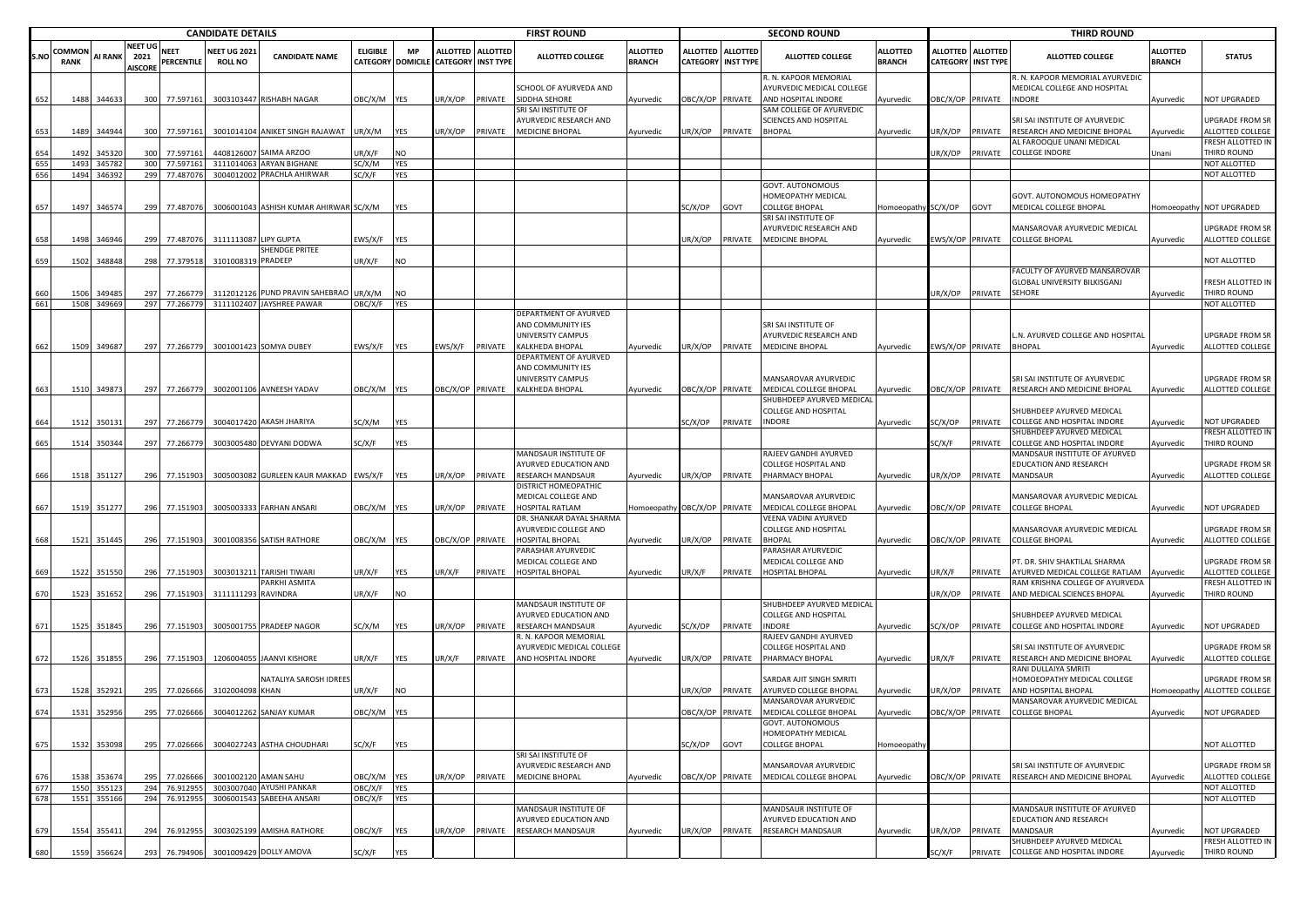|            |                              | <b>CANDIDATE DETAILS</b> |                                          |                                |                                      |                                                        |                        |                                       |                                                |         | <b>FIRST ROUND</b>                                 |                                  |                           |                   | <b>SECOND ROUND</b>                                     |                                  |                                    |                                     | <b>THIRD ROUND</b>                                             |                                  |                                         |
|------------|------------------------------|--------------------------|------------------------------------------|--------------------------------|--------------------------------------|--------------------------------------------------------|------------------------|---------------------------------------|------------------------------------------------|---------|----------------------------------------------------|----------------------------------|---------------------------|-------------------|---------------------------------------------------------|----------------------------------|------------------------------------|-------------------------------------|----------------------------------------------------------------|----------------------------------|-----------------------------------------|
| S.NO       | <b>COMMON</b><br><b>RANK</b> | <b>AI RANK</b>           | <b>NEET UG</b><br>2021<br><b>AISCORE</b> | <b>NEET</b><br>PERCENTILE      | <b>NEET UG 202</b><br><b>ROLL NO</b> | <b>CANDIDATE NAME</b>                                  | <b>ELIGIBLE</b>        | <b>MP</b><br><b>CATEGORY DOMICILE</b> | ALLOTTED ALLOTTED<br><b>CATEGORY INST TYPE</b> |         | ALLOTTED COLLEGE                                   | <b>ALLOTTED</b><br><b>BRANCH</b> | <b>CATEGORY INST TYPE</b> | ALLOTTED ALLOTTED | <b>ALLOTTED COLLEGE</b>                                 | <b>ALLOTTED</b><br><b>BRANCH</b> | <b>ALLOTTED</b><br><b>CATEGORY</b> | <b>ALLOTTED</b><br><b>INST TYPE</b> | <b>ALLOTTED COLLEGE</b>                                        | <b>ILLOTTED</b><br><b>BRANCH</b> | <b>STATUS</b>                           |
|            |                              |                          |                                          |                                |                                      |                                                        |                        |                                       |                                                |         | R. N. KAPOOR MEMORIAL<br>AYURVEDIC MEDICAL COLLEGE |                                  |                           |                   | DEPARTMENT OF AYURVED AND<br>COMMUNITY IES UNIVERSITY   |                                  |                                    |                                     | DEPARTMENT OF AYURVED AND<br>COMMUNITY IES UNIVERSITY CAMPUS   |                                  |                                         |
|            | 156                          | 35678                    | 293                                      | 76.79490                       | 300300525                            | SHIVANI SHARMA                                         | JR/X/F                 | YES                                   | JR/X/F                                         | PRIVATE | AND HOSPITAL INDORE                                | Ayurvedic                        | JR/X/F                    | PRIVATE           | CAMPUS KALKHEDA BHOPAL                                  | Ayurvedic                        | JR/X/F                             | PRIVATE                             | KALKHEDA BHOPAL                                                | Ayurvedic                        | <b>NOT UPGRADED</b>                     |
| 682<br>683 | 1561<br>1565                 | 356785<br>357379         |                                          | 293 76.794906<br>293 76.794906 | 3001029361                           | <b>BHUPENDRA ATHANKAR</b><br>3001001534 DEEPANSHU KORI | SC/X/M<br>SC/X/M       | <b>YES</b><br><b>YES</b>              |                                                |         |                                                    |                                  |                           |                   |                                                         |                                  |                                    |                                     |                                                                |                                  | <b>NOT ALLOTTED</b><br>NOT ALLOTTED     |
|            |                              |                          |                                          |                                |                                      |                                                        |                        |                                       |                                                |         | SRI SAI INSTITUTE OF                               |                                  |                           |                   | PT. DR. SHIV SHAKTILAL                                  |                                  |                                    |                                     |                                                                |                                  |                                         |
|            |                              |                          |                                          |                                |                                      | SHIRESTHADITYA SINGH                                   |                        |                                       |                                                |         | AYURVEDIC RESEARCH AND                             |                                  |                           |                   | SHARMA AYURVED MEDICAL                                  |                                  |                                    |                                     | RAJEEV GANDHI AYURVED COLLEGE                                  |                                  | RESH ALLOTTED IN                        |
|            | 1568                         | 357682                   |                                          | 293 76.794906                  | 3002006115 PATEL                     |                                                        | OBC/X/M YES            |                                       | DBC/X/OP PRIVATE                               |         | <b>MEDICINE BHOPAL</b>                             | Ayurvedic                        | OBC/X/OP PRIVATE          |                   | COLLEGE RATLAM                                          | Ayurvedic                        | BC/X/OP PRIVATE                    |                                     | HOSPITAL AND PHARMACY BHOPAL                                   | Ayurvedic                        | THIRD ROUND                             |
|            |                              |                          |                                          |                                |                                      |                                                        |                        |                                       |                                                |         |                                                    |                                  |                           |                   | SRI SAI INSTITUTE OF                                    |                                  |                                    |                                     |                                                                |                                  |                                         |
|            |                              |                          |                                          |                                |                                      |                                                        |                        |                                       |                                                |         |                                                    |                                  |                           |                   | <b>AYURVEDIC RESEARCH AND</b><br><b>MEDICINE BHOPAL</b> |                                  |                                    |                                     | SRI SAI INSTITUTE OF AYURVEDIC                                 |                                  | <b>IOT UPGRADED</b>                     |
| 685        |                              | 1569 357765              |                                          | 293 76.794906                  |                                      | 3003104021 NIKESH BADOLE                               | JR/X/M                 | <b>YES</b>                            |                                                |         |                                                    |                                  | JR/X/OP                   | <b>PRIVATE</b>    | DR. SHANKAR DAYAL SHARMA                                | Ayurvedic                        | JR/X/OP                            | PRIVATE                             | RESEARCH AND MEDICINE BHOPAL                                   | Ayurvedic                        |                                         |
|            |                              |                          |                                          |                                |                                      | BARSALE CHAITANYA                                      |                        |                                       |                                                |         |                                                    |                                  |                           |                   | <b>AYURVEDIC COLLEGE AND</b>                            |                                  |                                    |                                     | RAM KRISHNA COLLEGE OF AYURVEDA                                |                                  | <b>JPGRADE FROM SR</b>                  |
| 686        |                              | 1570 358353              |                                          | 292 76.676922                  | 3105019212 LIMBAJI                   |                                                        | UR/X/M                 | <b>NO</b>                             |                                                |         |                                                    |                                  | JR/X/OP                   | PRIVATE           | HOSPITAL BHOPAL                                         | Ayurvedic                        | UR/X/OP                            | PRIVATE                             | AND MEDICAL SCIENCES BHOPAL                                    | Ayurvedic                        | ALLOTTED COLLEGE                        |
|            |                              |                          |                                          |                                |                                      |                                                        |                        |                                       |                                                |         |                                                    |                                  |                           |                   |                                                         |                                  |                                    |                                     | SARVEPALLI RADHAKRISHNAN COLLEGI                               |                                  |                                         |
|            |                              |                          |                                          |                                |                                      | MAHAJAN GITAKSHI                                       |                        |                                       |                                                |         |                                                    |                                  |                           |                   | SARDAR AJIT SINGH SMRITI                                |                                  |                                    |                                     | OF AYURVED HOSPITAL AND RESEARCH                               |                                  | JPGRADE FROM SR                         |
| 688        | 1571<br>1575                 | 35837<br>358785          | 292<br>292                               | 76.67692<br>76.676922          | 312200121                            | VIJAY<br>3002007146 GAJENDRA SHAKYA                    | JR/X/F<br>SC/X/M       | NO<br><b>YES</b>                      |                                                |         |                                                    |                                  | IR/X/OP                   | PRIVATE           | AYURVED COLLEGE BHOPAL                                  | Ayurvedic                        | JR/X/OP                            | PRIVATE                             | <b>CENTRE COLLEGE BHOPAL</b>                                   | Ayurvedic                        | ALLOTTED COLLEGE<br><b>NOT ALLOTTED</b> |
|            |                              |                          |                                          |                                |                                      | BHAGBHAGE SANCHITA                                     |                        |                                       |                                                |         |                                                    |                                  |                           |                   |                                                         |                                  |                                    |                                     |                                                                |                                  |                                         |
| 689        | 1576                         | 358884                   |                                          | 292 76.67692                   | 3108004221 MAHAVIR                   |                                                        | UR/X/F                 | <b>NO</b>                             |                                                |         |                                                    |                                  |                           |                   |                                                         |                                  |                                    |                                     |                                                                |                                  | <b>IOT ALLOTTED</b>                     |
|            |                              |                          |                                          |                                |                                      |                                                        |                        |                                       |                                                |         | SARVEPALLI RADHAKRISHNAN                           |                                  |                           |                   |                                                         |                                  |                                    |                                     |                                                                |                                  |                                         |
|            |                              |                          |                                          |                                |                                      |                                                        |                        |                                       |                                                |         | <b>COLLEGE OF AYURVED</b>                          |                                  |                           |                   |                                                         |                                  |                                    |                                     |                                                                |                                  |                                         |
|            |                              |                          |                                          |                                |                                      |                                                        |                        |                                       |                                                |         | HOSPITAL AND RESEARCH                              |                                  |                           |                   | <b>MANSAROVAR AYURVEDIC</b>                             |                                  |                                    |                                     | SRI SAI INSTITUTE OF AYURVEDIC<br>RESEARCH AND MEDICINE BHOPAL |                                  | JPGRADE FROM SR                         |
| 691        | 1577                         | 358924<br>1578 359177    |                                          | 292 76.676922<br>292 76.676922 |                                      | 3002002497 VARSHA DANGI<br>3111004547 YATENDRA DIGARSE | OBC/X/F<br>OBC/X/M YES | <b>YES</b>                            | JR/X/OP                                        | PRIVATE | <b>CENTRE COLLEGE BHOPAL</b>                       | Ayurvedic                        | OBC/X/OP PRIVATE          |                   | MEDICAL COLLEGE BHOPAL                                  | Ayurvedic                        | )BC/X/F                            | PRIVATE                             |                                                                | Ayurvedic                        | ALLOTTED COLLEGE<br>NOT ALLOTTED        |
|            |                              |                          |                                          |                                |                                      |                                                        |                        |                                       |                                                |         |                                                    |                                  |                           |                   |                                                         |                                  |                                    |                                     | POORNAYU AYURVED CHIKITSALAYA                                  |                                  |                                         |
|            |                              |                          |                                          |                                |                                      |                                                        |                        |                                       |                                                |         |                                                    |                                  |                           |                   |                                                         |                                  |                                    |                                     | EVAM ANUSANDHAN VIDYAPEETH                                     |                                  | RESH ALLOTTED IN                        |
| 692        | 1581                         | 359729                   |                                          | 292 76.676922                  | 2001224252 SMRITI JAIN               |                                                        | UR/X/F                 | YES                                   |                                                |         |                                                    |                                  |                           |                   |                                                         |                                  | UR/X/OP                            | PRIVATE                             | <b>GIRLS COLLEGE JABALPUR</b>                                  | Ayurvedic                        | <b>THIRD ROUND</b>                      |
|            |                              |                          |                                          |                                |                                      |                                                        |                        |                                       |                                                |         |                                                    |                                  |                           |                   | POORNAYU AYURVED                                        |                                  |                                    |                                     |                                                                |                                  |                                         |
|            |                              |                          |                                          |                                |                                      |                                                        |                        |                                       |                                                |         | <b>VIJYASHREE AYURVEDIC</b><br>MEDICAL COLLEGE AND |                                  |                           |                   | CHIKITSALAYA EVAM<br>ANUSANDHAN VIDYAPEETH              |                                  |                                    |                                     | VIJYASHREE AYURVEDIC MEDICAL                                   |                                  | JPGRADE FROM SR                         |
| 693        | 1584                         | 360416                   |                                          | 291 76.561463                  |                                      | 3006005252 ANURIMA SHUKLA                              | JR/X/F                 | <b>YES</b>                            | JR/X/F                                         | PRIVATE | <b>HOSPITAL JABALPUR</b>                           | Ayurvedic                        | JR/X/OP PRIVATE           |                   | GIRLS COLLEGE JABALPUR                                  | Ayurvedic                        | JR/X/OP                            | PRIVATE                             | COLLEGE AND HOSPITAL JABALPUR                                  | Ayurvedic                        | ALLOTTED COLLEGE                        |
|            |                              |                          |                                          |                                |                                      |                                                        |                        |                                       |                                                |         |                                                    |                                  |                           |                   | R. N. KAPOOR MEMORIAL                                   |                                  |                                    |                                     |                                                                |                                  |                                         |
|            |                              |                          |                                          |                                |                                      |                                                        |                        |                                       |                                                |         | OM AYURVEDIC MEDICAL                               |                                  |                           |                   | AYURVEDIC MEDICAL COLLEGE                               |                                  |                                    |                                     | SRI SAI INSTITUTE OF AYURVEDIC                                 |                                  | JPGRADE FROM SR                         |
| 694        | 1585                         | 360440                   |                                          | 291 76.561463                  |                                      | 3003012021 MANISH KARODA                               | OBC/X/M YES            |                                       | JR/X/OP                                        | PRIVATE | COLLEGE AND HOSPITAL BETUL Ayurvedic               |                                  | DBC/X/OP PRIVATE          |                   | AND HOSPITAL INDORE                                     | Ayurvedic                        | OBC/X/OP PRIVATE                   |                                     | RESEARCH AND MEDICINE BHOPAL                                   | Ayurvedic                        | <b>ILLOTTED COLLEGE</b>                 |
|            |                              |                          |                                          |                                |                                      |                                                        |                        |                                       |                                                |         |                                                    |                                  |                           |                   | SHUBHDEEP AYURVED MEDICAL                               |                                  |                                    |                                     |                                                                |                                  | <b>JPGRADE FROM SR</b>                  |
| 695        | 1586                         | 360504                   |                                          | 291 76.561463                  |                                      | 3005004111 DEEPANSHU MEHAR                             | SC/X/M                 | <b>YES</b>                            |                                                |         |                                                    |                                  | SC/X/OP                   | PRIVATE           | COLLEGE AND HOSPITAL<br>INDORE                          | Ayurvedic                        | C/X/OP                             | PRIVATE                             | RANI DULLAIYA SMRITI AYURVED<br>COLLEGE AND HOSPITAL BHOPAL    | Ayurvedic                        | ALLOTTED COLLEGE                        |
|            |                              |                          |                                          |                                |                                      |                                                        |                        |                                       |                                                |         |                                                    |                                  |                           |                   | MAHATMA GANDHI                                          |                                  |                                    |                                     |                                                                |                                  |                                         |
|            |                              |                          |                                          |                                |                                      |                                                        |                        |                                       |                                                |         | SARDAR PATEL AYURVEDIC                             |                                  |                           |                   | HOMOEOPATHIC MEDICAL                                    |                                  |                                    |                                     |                                                                |                                  |                                         |
|            |                              |                          |                                          |                                |                                      |                                                        |                        |                                       |                                                |         | MEDICAL COLLEGE AND                                |                                  |                           |                   | COLLEGE AND HOSPITAL                                    |                                  |                                    |                                     | VIJYASHREE AYURVEDIC MEDICAL                                   |                                  | JPGRADE FROM SR                         |
| 696        |                              | 1587 360511              |                                          | 291 76.561463                  |                                      | 3006004069 ADARSH SHUKLA                               | UR/X/M                 | <b>YES</b>                            | JR/X/OP                                        | PRIVATE | <b>HOSPITAL BALAGHAT</b>                           | Ayurvedic                        | UR/X/OP                   | PRIVATE           | <b>JABALPUR</b>                                         | Homoeopathy UR/X/OP              |                                    | PRIVATE                             | COLLEGE AND HOSPITAL JABALPUR                                  | Ayurvedic                        | ALLOTTED COLLEGE                        |
|            |                              |                          |                                          |                                |                                      |                                                        |                        |                                       |                                                |         |                                                    |                                  |                           |                   | SAM COLLEGE OF AYURVEDIC                                |                                  |                                    |                                     | SHRIMATI KAMLABEN RAOJI BHAI<br>PATEL GUJARATI HOMOEOPATHIC    |                                  |                                         |
|            |                              |                          |                                          |                                |                                      |                                                        |                        |                                       |                                                |         |                                                    |                                  |                           |                   | SCIENCES AND HOSPITAL                                   |                                  |                                    |                                     | MEDICAL COLLEGE HOSPITAL AND                                   |                                  | JPGRADE FROM SR                         |
| 697        | 1589                         | 360690                   |                                          | 291 76.561463                  |                                      | 3003133498 SHUBHAM SHARMA                              | WS/X/M YES             |                                       |                                                |         |                                                    |                                  | JR/X/OP PRIVATE           |                   | <b>BHOPAL</b>                                           | Ayurvedic                        | UR/X/OP                            | PRIVATE                             | RESEARCH CENTRE INDORE                                         | Iomoeopathy                      | ALLOTTED COLLEGE                        |
|            |                              |                          |                                          |                                |                                      | RAHANGDALE HIMANITA                                    |                        |                                       |                                                |         |                                                    |                                  |                           |                   |                                                         |                                  |                                    |                                     | OM AYURVEDIC MEDICAL COLLEGE                                   |                                  | RESH ALLOTTED IN                        |
|            | 1590                         | 36095                    | 291                                      | 76.56146                       | 311101922                            | LAXMAN                                                 | JR/X/F                 | <b>NO</b>                             |                                                |         |                                                    |                                  |                           |                   |                                                         |                                  | JR/X/OP                            | PRIVATE                             | AND HOSPITAL BETUL                                             | Ayurvedic                        | <b>THIRD ROUND</b>                      |
| 699        |                              | 1597 362233              |                                          | 290 76.431369                  |                                      | 3001034343 KASHISH GURNANI                             | UR/X/F                 | YES                                   |                                                |         |                                                    |                                  |                           |                   |                                                         |                                  |                                    |                                     | ARASHAR AYURVEDIC MEDICAL                                      |                                  | <b>IOT ALLOTTED</b><br>RESH ALLOTTED IN |
| 700        | 1605                         | 364104                   |                                          | 289 76.312349                  | 3005004381                           | AANCHAL DAMODARE                                       | SC/X/F                 | YES                                   |                                                |         |                                                    |                                  |                           |                   |                                                         |                                  | UR/X/OP                            | PRIVATE                             | COLLEGE AND HOSPITAL BHOPAL                                    | Ayurvedic                        | <b>HIRD ROUND</b>                       |
|            |                              |                          |                                          |                                |                                      |                                                        |                        |                                       |                                                |         | MANDSAUR INSTITUTE OF                              |                                  |                           |                   | <b>MANDSAUR INSTITUTE OF</b>                            |                                  |                                    |                                     |                                                                |                                  |                                         |
|            |                              |                          |                                          |                                |                                      |                                                        |                        |                                       |                                                |         | AYURVED EDUCATION AND                              |                                  |                           |                   | <b>AYURVED EDUCATION AND</b>                            |                                  |                                    |                                     | MANSAROVAR AYURVEDIC MEDICAL                                   |                                  | JPGRADE FROM SR                         |
| 701        | 1607                         | 364233                   | 289                                      | 76.312349                      |                                      | 3004001480 AKSHAY VISHWAKARMA                          | OBC/X/M                | <b>YES</b>                            | JR/X/OP                                        | PRIVATE | <b>RESEARCH MANDSAUR</b>                           | Ayurvedic                        | JR/X/OP                   | PRIVATE           | RESEARCH MANDSAUR                                       | Ayurvedic                        | OBC/X/OP                           | PRIVATE                             | <b>COLLEGE BHOPAL</b>                                          | Ayurvedic                        | ALLOTTED COLLEGE<br>NOT ALLOTTED        |
| 702        |                              | 1608 364423              |                                          | 289 76.312349                  |                                      | 3103006422 CHARPE SAKSHI HARIDAS UR/X/F                |                        | <b>NO</b>                             |                                                |         | PT. DR. SHIV SHAKTILAL                             |                                  |                           |                   | PT. DR. SHIV SHAKTILAL                                  |                                  |                                    |                                     |                                                                |                                  |                                         |
|            |                              |                          |                                          |                                |                                      |                                                        |                        |                                       |                                                |         | SHARMA AYURVED MEDICAL                             |                                  |                           |                   | SHARMA AYURVED MEDICAL                                  |                                  |                                    |                                     | PT. DR. SHIV SHAKTILAL SHARMA                                  |                                  | JPGRADE FROM SR                         |
| 703        | 1609                         | 364503                   | 289                                      | 76.312349                      |                                      | 3006004106 ANIL KUMAR YADAV                            | OBC/X/M YES            |                                       | BC/X/OP PRIVATE                                |         | <b>COLLEGE RATLAM</b>                              | Ayurvedic                        | OBC/X/OP PRIVATE          |                   | <b>COLLEGE RATLAM</b>                                   | Ayurvedic                        | JR/X/OP                            | PRIVATE                             | AYURVED MEDICAL COLLEGE RATLAM                                 | Ayurvedic                        | <b>ILLOTTED COLLEGE</b>                 |
|            |                              |                          |                                          |                                |                                      |                                                        |                        |                                       |                                                |         | L.N. AYURVED COLLEGE AND                           |                                  |                           |                   | N. AYURVED COLLEGE AND                                  |                                  |                                    |                                     | MANSAROVAR AYURVEDIC MEDICAL                                   |                                  | <b>UPGRADE FROM SR</b>                  |
|            | 1610                         | 364521                   |                                          |                                |                                      | 289 76.312349 3002004298 ABHISHEK PATHAK               | FWS/X/M YFS            |                                       | WS/X/OP PRIVATE                                |         | HOSPITAL RHOPAL                                    | vurvedic                         | WS/X/OP PRIVATE           |                   | HOSPITAL BHOPAL                                         | urvedic                          | <b>FWS/X/OP PRIVATE</b>            |                                     | COLLEGE BHOPAL                                                 | vurvedic                         | ALLOTTED COLLEGE                        |
|            |                              |                          |                                          |                                |                                      | 3003103024 SHASHANK BHALKE                             | EWS/X/M YES            |                                       | EWS/X/OP PRIVATE                               |         | MANSAROVAR AYURVEDIC<br>MEDICAL COLLEGE BHOPAL     |                                  |                           |                   | <b>MANSAROVAR AYURVEDIC</b><br>MEDICAL COLLEGE BHOPAL   |                                  |                                    |                                     | MANSAROVAR AYURVEDIC MEDICAL<br><b>COLLEGE BHOPAL</b>          |                                  | NOT UPGRADED                            |
| 705        |                              | 1612 364947              |                                          | 289 76.312349                  |                                      |                                                        |                        |                                       |                                                |         |                                                    | Ayurvedic                        | EWS/X/OP PRIVATE          |                   | SARVEPALLI RADHAKRISHNAN                                | Ayurvedic                        | EWS/X/OP PRIVATE                   |                                     |                                                                | Ayurvedic                        |                                         |
|            |                              |                          |                                          |                                |                                      |                                                        |                        |                                       |                                                |         |                                                    |                                  |                           |                   | <b>COLLEGE OF AYURVED</b>                               |                                  |                                    |                                     |                                                                |                                  |                                         |
|            |                              |                          |                                          |                                |                                      |                                                        |                        |                                       |                                                |         |                                                    |                                  |                           |                   | HOSPITAL AND RESEARCH                                   |                                  |                                    |                                     |                                                                |                                  |                                         |
| 706        | 1615                         | 365231                   |                                          | 289 76.312349                  |                                      | 1502126289 ROSHNI KUMARI                               | UR/X/F                 | <b>NO</b>                             |                                                |         |                                                    |                                  | JR/X/OP                   | PRIVATE           | <b>CENTRE COLLEGE BHOPAL</b>                            | Ayurvedic                        |                                    |                                     |                                                                |                                  | NOT ALLOTTED                            |
|            |                              |                          |                                          |                                |                                      | SAHEJWANI NIKHIL                                       |                        |                                       |                                                |         |                                                    |                                  |                           |                   | SARDAR AJIT SINGH SMRITI<br>AYURVED COLLEGE BHOPAL      |                                  |                                    |                                     | SARDAR PATEL AYURVEDIC MEDICAL                                 |                                  | JPGRADE FROM SR                         |
| 707        |                              | 1616 365516              |                                          | 289 76.312349                  | 3102018241 MAHESH                    |                                                        | UR/X/M                 | <b>NO</b>                             |                                                |         |                                                    |                                  | UR/X/OP                   | PRIVATE           | VARAYAN SHRI                                            | Ayurvedic                        | UR/X/OP                            | PRIVATE                             | COLLEGE AND HOSPITAL BALAGHAT                                  | Ayurvedic                        | ALLOTTED COLLEGE                        |
|            |                              |                          |                                          |                                |                                      |                                                        |                        |                                       |                                                |         | HAHNEMANN HOMOEOPATHIC                             |                                  |                           |                   | HOMOEOPATHIC MEDICAL                                    |                                  |                                    |                                     | NARAYAN SHRI HOMOEOPATHIC                                      |                                  |                                         |
|            |                              |                          |                                          |                                |                                      |                                                        |                        |                                       |                                                |         | MEDICAL COLLEGE AND                                |                                  |                           |                   | COLLEGE AND HOSPITAL                                    |                                  |                                    |                                     | MEDICAL COLLEGE AND HOSPITAL                                   |                                  |                                         |
| 708        |                              | 1617 366530              |                                          | 288 76.195077                  |                                      | 3003103388 NANDINI PATEL                               | OBC/X/F YES            |                                       | JR/X/OP PRIVATE                                |         | HOSPITAL BHOPAL                                    | Homoeopathy UR/X/OP PRIVATE      |                           |                   | <b>BHOPAL</b>                                           | Homoeopathy UR/X/OP              |                                    | PRIVATE                             | <b>BHOPAL</b>                                                  |                                  | Iomoeopathy NOT UPGRADED                |
|            |                              |                          |                                          |                                |                                      |                                                        |                        |                                       |                                                |         |                                                    |                                  |                           |                   |                                                         |                                  |                                    |                                     | MANDSAUR INSTITUTE OF AYURVED                                  |                                  |                                         |
| 709        |                              | 1624 367932              | 287                                      |                                |                                      | 76.07638 3102015189 MOHD FAIZAL SK RAUF UR/X/M         |                        | <b>NO</b>                             |                                                |         |                                                    |                                  |                           |                   |                                                         |                                  | UR/X/OP PRIVATE                    |                                     | EDUCATION AND RESEARCH<br>MANDSAUR                             | Ayurvedic                        | <b>RESH ALLOTTED IN</b><br>THIRD ROUND  |
|            |                              |                          |                                          |                                |                                      |                                                        |                        |                                       |                                                |         |                                                    |                                  |                           |                   |                                                         |                                  |                                    |                                     |                                                                |                                  |                                         |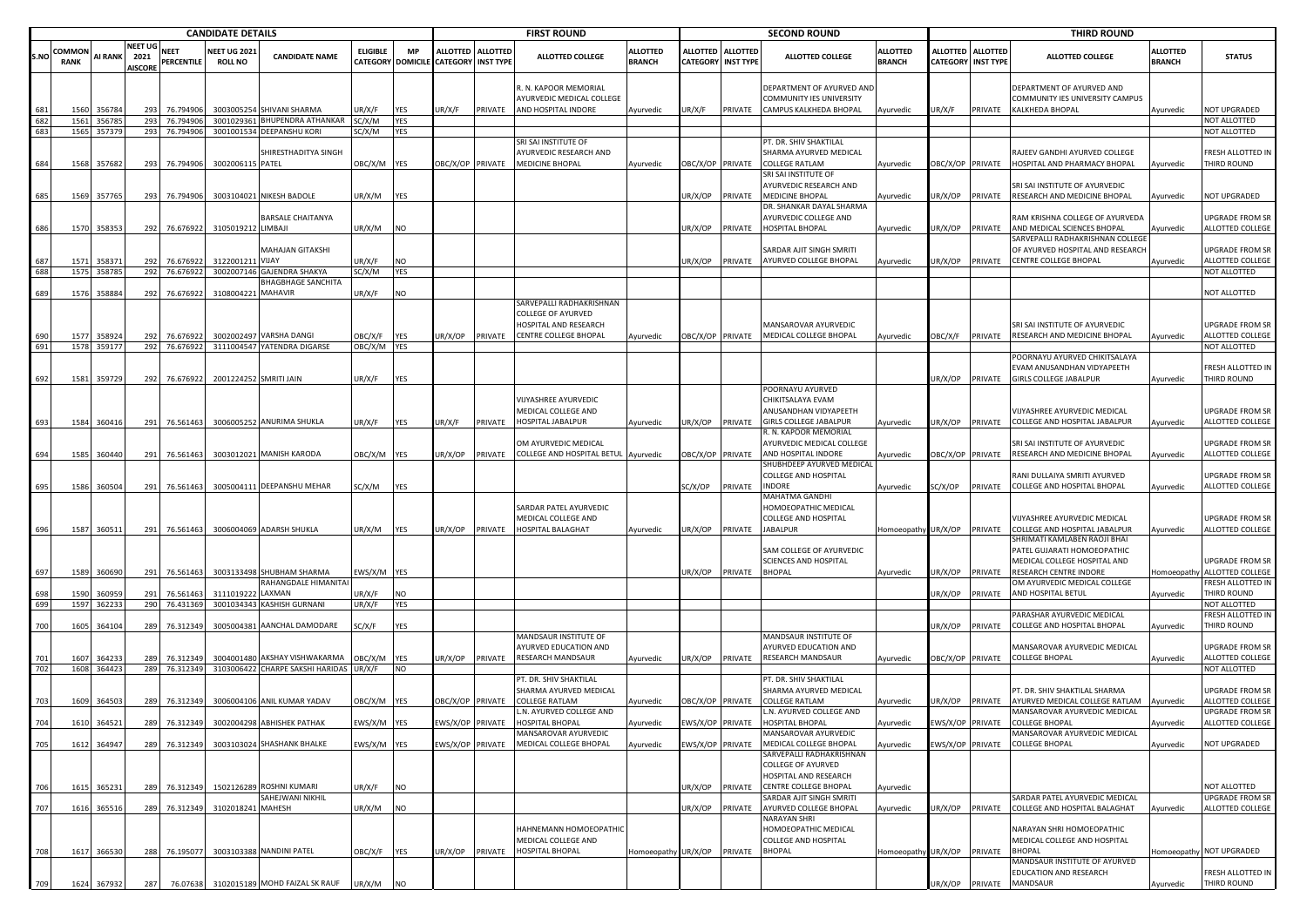|            |                       |                            |                                   |                            | <b>CANDIDATE DETAILS</b>              |                                                         |                   |                   |                                                           |         | <b>FIRST ROUND</b>                                |                                  |                  |                                              | <b>SECOND ROUND</b>                                                     |                           |                  |                                         | <b>THIRD ROUND</b>                                            |                                  |                                            |
|------------|-----------------------|----------------------------|-----------------------------------|----------------------------|---------------------------------------|---------------------------------------------------------|-------------------|-------------------|-----------------------------------------------------------|---------|---------------------------------------------------|----------------------------------|------------------|----------------------------------------------|-------------------------------------------------------------------------|---------------------------|------------------|-----------------------------------------|---------------------------------------------------------------|----------------------------------|--------------------------------------------|
| S.NO       | COMMON<br><b>RANK</b> | <b>AI RANK</b>             | NEET UG<br>2021<br><b>AISCORE</b> | <b>NEET</b><br>PERCENTILE  | <b>NEET UG 2021</b><br><b>ROLL NO</b> | <b>CANDIDATE NAME</b>                                   | <b>ELIGIBLE</b>   | <b>MP</b>         | ALLOTTED ALLOTTED<br>CATEGORY DOMICILE CATEGORY INST TYPE |         | ALLOTTED COLLEGE                                  | <b>ALLOTTED</b><br><b>BRANCH</b> | <b>ALLOTTED</b>  | <b>ALLOTTED</b><br><b>CATEGORY INST TYPE</b> | <b>ALLOTTED COLLEGE</b>                                                 | ALLOTTED<br><b>BRANCH</b> |                  | ALLOTTED ALLOTTED<br>CATEGORY INST TYPE | ALLOTTED COLLEGE                                              | <b>ALLOTTED</b><br><b>BRANCH</b> | <b>STATUS</b>                              |
|            |                       |                            |                                   |                            |                                       |                                                         |                   |                   |                                                           |         |                                                   |                                  |                  |                                              | SARVEPALLI RADHAKRISHNAN<br>COLLEGE OF AYURVED<br>HOSPITAL AND RESEARCH |                           |                  |                                         | OM AYURVEDIC MEDICAL COLLEGE                                  |                                  | FRESH ALLOTTED IN                          |
| 710        |                       | 1625 367963                | 287                               | 76.07638                   |                                       | 3106014164 JANGLE SAKSHI VISHNU                         | UR/X/F            | <b>NO</b>         |                                                           |         | SRI SAI INSTITUTE OF                              |                                  | UR/X/OP          | PRIVATE                                      | CENTRE COLLEGE BHOPAL                                                   | Ayurvedic                 | JR/X/OP          | PRIVATE                                 | AND HOSPITAL BETUL                                            | Ayurvedic                        | THIRD ROUND                                |
|            |                       |                            |                                   |                            |                                       |                                                         |                   |                   |                                                           |         | <b>AYURVEDIC RESEARCH AND</b>                     |                                  |                  |                                              | MANSAROVAR AYURVEDIC                                                    |                           |                  |                                         | /EENA VADINI AYURVED COLLEGE AND                              |                                  | UPGRADE FROM SR                            |
| 711        | 1626                  | 368061                     | 287                               | 76.07638                   |                                       | 3001007453 SEJAL PATIDAR                                | <b>JBC/X/F</b>    | <b>YES</b>        | OBC/X/F                                                   | PRIVATE | MEDICINE BHOPAL                                   | Ayurvedic                        | BC/X/OP PRIVATE  |                                              | MEDICAL COLLEGE BHOPAL                                                  | Ayurvedic                 | JR/X/OP          | PRIVATE                                 | HOSPITAL BHOPAL                                               | Ayurvedic                        | ALLOTTED COLLEGE                           |
|            |                       |                            |                                   |                            |                                       |                                                         |                   |                   |                                                           |         |                                                   |                                  |                  |                                              | SARVEPALLI RADHAKRISHNAN<br><b>COLLEGE OF AYURVED</b>                   |                           |                  |                                         |                                                               |                                  |                                            |
|            |                       |                            |                                   |                            |                                       | KOLHE DHANASHRI                                         |                   |                   |                                                           |         |                                                   |                                  |                  |                                              | HOSPITAL AND RESEARCH                                                   |                           |                  |                                         | OM AYURVEDIC MEDICAL COLLEGE                                  |                                  | FRESH ALLOTTED IN                          |
|            | 1628                  | 368200                     | 287                               | 76.07638                   | 310600625                             | <b>HARIHAR</b>                                          | JR/X/F            | <b>NO</b>         |                                                           |         |                                                   |                                  | UR/X/OP          | PRIVATE                                      | CENTRE COLLEGE BHOPAL                                                   | Ayurvedic                 | JR/X/OP          | PRIVATE                                 | AND HOSPITAL BETUL                                            | Ayurvedic                        | THIRD ROUND                                |
|            |                       |                            |                                   |                            |                                       |                                                         |                   |                   |                                                           |         | PARASHAR AYURVEDIC                                |                                  |                  |                                              | RAJEEV GANDHI AYURVED                                                   |                           |                  |                                         |                                                               |                                  |                                            |
|            | 1629                  | 368397                     | 287                               | 76.07638                   | 300200904                             | HARSH KUMAR SISODIYA                                    | OBC/X/M           | <b>YFS</b>        | JR/X/OP                                                   | PRIVATE | MEDICAL COLLEGE AND<br><b>HOSPITAL BHOPAL</b>     | Ayurvedic                        | BC/X/OP PRIVATE  |                                              | COLLEGE HOSPITAL AND<br>PHARMACY BHOPAL                                 | Ayurvedic                 |                  |                                         |                                                               |                                  | NOT ALLOTTED                               |
| 714        |                       | 1630 368475                | 287                               | 76.07638                   |                                       | 3003109338 TUSHAR GOYAL                                 | SC/X/M            | <b>YES</b>        |                                                           |         |                                                   |                                  |                  |                                              |                                                                         |                           |                  |                                         |                                                               |                                  | NOT ALLOTTED                               |
|            |                       |                            |                                   |                            |                                       |                                                         |                   |                   |                                                           |         |                                                   |                                  |                  |                                              |                                                                         |                           |                  |                                         | SRI SAI INSTITUTE OF AYURVEDIC                                |                                  | FRESH ALLOTTED IN                          |
| 715        | 1631                  | 36863                      | 287                               | 76.07638                   |                                       | 3001006056 VIRAT VERMA                                  | OBC/X/M           | YES               |                                                           |         |                                                   |                                  |                  |                                              |                                                                         |                           | OBC/X/OP PRIVATE |                                         | RESEARCH AND MEDICINE BHOPAL                                  | Ayurvedic                        | THIRD ROUND                                |
|            |                       |                            |                                   |                            |                                       |                                                         |                   |                   |                                                           |         | SAM COLLEGE OF AYURVEDIC<br>SCIENCES AND HOSPITAL |                                  |                  |                                              | MANSAROVAR AYURVEDIC                                                    |                           |                  |                                         | MANSAROVAR AYURVEDIC MEDICAL                                  |                                  | FRESH ALLOTTED IN                          |
| 716        | 1634                  | 36957                      | 286                               | 75.959108                  |                                       | 3001026310 SUMIT GOUR                                   | OBC/X/M           | <b>YES</b>        | OBC/X/OP PRIVATE                                          |         | <b>BHOPAL</b>                                     | Ayurvedic                        | OBC/X/OP PRIVATE |                                              | MEDICAL COLLEGE BHOPAL                                                  | Ayurvedic                 | OBC/X/OP PRIVATE |                                         | <b>COLLEGE BHOPAL</b>                                         | Ayurvedic                        | THIRD ROUND                                |
| 717        |                       | 1643 371278                |                                   | 285 75.826554              |                                       | 3114003114 NARWADE OM BHASKAR                           | UR/X/M NO         |                   |                                                           |         |                                                   |                                  |                  |                                              |                                                                         |                           |                  |                                         |                                                               |                                  | NOT ALLOTTED                               |
|            |                       |                            |                                   |                            |                                       |                                                         |                   |                   |                                                           |         |                                                   |                                  |                  |                                              | DR. SHANKAR DAYAL SHARMA                                                |                           |                  |                                         | NARAYAN SHRI HOMOEOPATHIC                                     |                                  |                                            |
| 718        |                       | 1648 371526                | 285                               | 75.826554                  |                                       | 3112104408 MARKANI TOHID                                | JR/X/M            | NO                |                                                           |         |                                                   |                                  | UR/X/OP          | PRIVATE                                      | AYURVEDIC COLLEGE AND<br>HOSPITAL BHOPAL                                | Ayurvedic                 | UR/X/OP          | PRIVATE                                 | MEDICAL COLLEGE AND HOSPITAL<br><b>BHOPAL</b>                 | Homoeopathy                      | <b>UPGRADE FROM SR</b><br>ALLOTTED COLLEGE |
|            |                       |                            |                                   |                            |                                       |                                                         |                   |                   |                                                           |         | SHUBHDEEP AYURVED                                 |                                  |                  |                                              |                                                                         |                           |                  |                                         |                                                               |                                  |                                            |
|            |                       |                            |                                   |                            |                                       |                                                         |                   |                   |                                                           |         | MEDICAL COLLEGE AND                               |                                  |                  |                                              | MANSAROVAR AYURVEDIC                                                    |                           |                  |                                         | SHUBHDEEP AYURVED MEDICAL                                     |                                  | <b>UPGRADE FROM SR</b>                     |
| 719        |                       | 1649 371748                | 285                               | 75.826554                  |                                       | 3001004117 KAVITA AHIRWAR                               | SC/X/F            | YES               | SC/X/F                                                    | PRIVATE | <b>HOSPITAL INDORE</b>                            | Ayurvedic                        | SC/X/F           | PRIVATE                                      | MEDICAL COLLEGE BHOPAL                                                  | Ayurvedic                 | SC/X/OP          | PRIVATE                                 | COLLEGE AND HOSPITAL INDORE                                   | Ayurvedic                        | ALLOTTED COLLEGE                           |
|            |                       |                            |                                   |                            |                                       |                                                         |                   |                   |                                                           |         |                                                   |                                  |                  |                                              | SARVEPALLI RADHAKRISHNAN<br>COLLEGE OF AYURVED                          |                           |                  |                                         | SARVEPALLI RADHAKRISHNAN COLLEGI                              |                                  |                                            |
|            |                       |                            |                                   |                            |                                       |                                                         |                   |                   |                                                           |         |                                                   |                                  |                  |                                              | HOSPITAL AND RESEARCH                                                   |                           |                  |                                         | OF AYURVED HOSPITAL AND RESEARCH                              |                                  |                                            |
| 720        |                       | 1652 372044                |                                   | 285 75.826554              |                                       | 3107016121 MAHEK BANO ANEES ALI                         | UR/X/F            | <b>NO</b>         |                                                           |         |                                                   |                                  | UR/X/OP          | PRIVATE                                      | <b>CENTRE COLLEGE BHOPAL</b>                                            | Ayurvedic                 | JR/X/OP          | PRIVATE                                 | CENTRE COLLEGE BHOPAL                                         | Ayurvedic                        | <b>NOT UPGRADED</b>                        |
|            |                       |                            |                                   |                            |                                       |                                                         |                   |                   |                                                           |         |                                                   |                                  |                  |                                              |                                                                         |                           |                  |                                         | <b>MANSAROVAR AYURVEDIC MEDICAL</b>                           |                                  | FRESH ALLOTTED IN                          |
| 721<br>722 | 1654                  | 372489<br>1658 373567      | 285                               | 75.826554<br>284 75.707275 |                                       | 3003123144 AAYUSH JAISWAL<br>3906010163 DIVYANSHI DOSI  | OBC/X/M<br>JR/X/F | YES<br><b>NO</b>  |                                                           |         |                                                   |                                  |                  |                                              |                                                                         |                           | OBC/X/OP PRIVATE |                                         | <b>COLLEGE BHOPAL</b>                                         | Ayurvedic                        | THIRD ROUND<br>NOT ALLOTTED                |
|            |                       |                            |                                   |                            |                                       |                                                         |                   |                   |                                                           |         |                                                   |                                  |                  |                                              |                                                                         |                           |                  |                                         | HRIMATI KAMLABEN RAOJI BHAI                                   |                                  |                                            |
|            |                       |                            |                                   |                            |                                       |                                                         |                   |                   |                                                           |         | PT. DR. SHIV SHAKTILAL                            |                                  |                  |                                              | PT. DR. SHIV SHAKTILAL                                                  |                           |                  |                                         | PATEL GUJARATI HOMOEOPATHIC                                   |                                  |                                            |
|            |                       |                            |                                   |                            |                                       |                                                         |                   |                   |                                                           |         | SHARMA AYURVED MEDICAL                            |                                  |                  |                                              | SHARMA AYURVED MEDICAL                                                  |                           |                  |                                         | MEDICAL COLLEGE HOSPITAL AND                                  |                                  | UPGRADE FROM SR                            |
| 723        |                       | 1660 373728                |                                   | 284 75.707275              |                                       | 3003104254 SHIVANGI SHARMA                              | JR/X/F            | YES               | JR/X/F                                                    | PRIVATE | COLLEGE RATLAM<br>DR. SHANKAR DAYAL SHARMA        | Ayurvedic                        | UR/X/F           | PRIVATE                                      | COLLEGE RATLAM<br>PT. DR. SHIV SHAKTILAL                                | Ayurvedic                 | UR/X/F           | PRIVATE                                 | RESEARCH CENTRE INDORE                                        |                                  | Homoeopathy ALLOTTED COLLEGE               |
|            |                       |                            |                                   |                            |                                       |                                                         |                   |                   |                                                           |         | AYURVEDIC COLLEGE AND                             |                                  |                  |                                              | SHARMA AYURVED MEDICAL                                                  |                           |                  |                                         | MANSAROVAR AYURVEDIC MEDICAL                                  |                                  | UPGRADE FROM SR                            |
| 724        |                       | 1661 373751                |                                   | 284 75.707275              |                                       | 3003004229 SHRUTI PATIDAR                               | <b>JBC/X/F</b>    | <b>IYES</b>       | OBC/X/F                                                   | PRIVATE | <b>HOSPITAL BHOPAL</b>                            | Ayurvedic                        | OBC/X/F          |                                              | PRIVATE COLLEGE RATLAM                                                  | Ayurvedic                 |                  |                                         | OBC/X/F PRIVATE COLLEGE BHOPAL                                | Ayurvedic                        | ALLOTTED COLLEGE                           |
|            |                       |                            |                                   |                            |                                       |                                                         |                   |                   |                                                           |         | DEPARTMENT OF AYURVED                             |                                  |                  |                                              |                                                                         |                           |                  |                                         |                                                               |                                  |                                            |
|            |                       |                            |                                   |                            |                                       |                                                         |                   |                   |                                                           |         | AND COMMUNITY IES<br>UNIVERSITY CAMPUS            |                                  |                  |                                              | PARASHAR AYURVEDIC<br>MEDICAL COLLEGE AND                               |                           |                  |                                         | <b>PARASHAR AYURVEDIC MEDICAL</b>                             |                                  |                                            |
|            | 1664                  | 374092                     | 284                               | 75.707275                  |                                       | 3003134071 SHAHRUKH MANSOORI                            | <b>JBC/X/M</b>    | <b>YES</b>        | OBC/X/OP PRIVATE                                          |         | KALKHEDA BHOPAL                                   | Ayurvedic                        | UR/X/OP          | PRIVATE                                      | IOSPITAL BHOPAL                                                         | Ayurvedic                 | JR/X/OP          | PRIVATE                                 | COLLEGE AND HOSPITAL BHOPAL                                   | Ayurvedic                        | NOT UPGRADED                               |
| 726        | 1665                  | 374213                     | 284                               | 75.707275                  |                                       | 3001028576 MONIKA NAGLE                                 | SC/X/F            | <b>YES</b>        |                                                           |         |                                                   |                                  |                  |                                              |                                                                         |                           |                  |                                         |                                                               |                                  | NOT ALLOTTED                               |
|            |                       |                            |                                   |                            |                                       |                                                         |                   |                   |                                                           |         |                                                   |                                  |                  |                                              |                                                                         |                           |                  |                                         | AJEEV GANDHI AYURVED COLLEGE                                  |                                  | FRESH ALLOTTED IN                          |
| 727        | 1666                  | 374230                     | 284                               | 75.707275                  |                                       | 3001004269 JYOTI KUMARI KIRAD                           | <b>JBC/X/F</b>    | YES               |                                                           |         | PARASHAR AYURVEDIC                                |                                  |                  |                                              | SRI SAI INSTITUTE OF                                                    |                           | OBC/X/F          | PRIVATE                                 | HOSPITAL AND PHARMACY BHOPAL<br>MANDSAUR INSTITUTE OF AYURVED | Ayurvedic                        | THIRD ROUND                                |
|            |                       |                            |                                   |                            |                                       |                                                         |                   |                   |                                                           |         | MEDICAL COLLEGE AND                               |                                  |                  |                                              | AYURVEDIC RESEARCH AND                                                  |                           |                  |                                         | <b>EDUCATION AND RESEARCH</b>                                 |                                  | UPGRADE FROM SR                            |
| 728        |                       | 1668 374463                |                                   | 284 75.707275              |                                       | 3003107044 HARSH VYAS                                   | JR/X/M            | YES               | JR/X/OP                                                   | PRIVATE | HOSPITAL BHOPAL                                   | Ayurvedic                        | UR/X/OP          | PRIVATE                                      | MEDICINE BHOPAL                                                         | Ayurvedic                 | JR/X/OP          | PRIVATE                                 | MANDSAUR                                                      | Ayurvedic                        | ALLOTTED COLLEGE                           |
|            |                       |                            |                                   |                            |                                       |                                                         |                   |                   |                                                           |         | VIJYASHREE AYURVEDIC                              |                                  |                  |                                              | VIJYASHREE AYURVEDIC                                                    |                           |                  |                                         |                                                               |                                  |                                            |
| 729        |                       | 1670 374639                |                                   | 284 75.707275              |                                       | 3002004229 BHOOMIKA YADAV                               | <b>JBC/X/F</b>    | <b>YES</b>        | OBC/X/F                                                   | PRIVATE | MEDICAL COLLEGE AND<br>HOSPITAL JABALPUR          | Ayurvedic                        | UR/X/OP          | PRIVATE                                      | MEDICAL COLLEGE AND<br>HOSPITAL JABALPUR                                | Ayurvedic                 | <b>JBC/X/F</b>   | PRIVATE                                 | MANSAROVAR AYURVEDIC MEDICAL<br><b>COLLEGE BHOPAL</b>         | Ayurvedic                        | UPGRADE FROM SR<br>ALLOTTED COLLEGE        |
|            |                       |                            |                                   |                            |                                       |                                                         |                   |                   |                                                           |         |                                                   |                                  |                  |                                              | RANI DULLAIYA SMRITI                                                    |                           |                  |                                         |                                                               |                                  |                                            |
|            |                       |                            |                                   |                            |                                       |                                                         |                   |                   |                                                           |         |                                                   |                                  |                  |                                              | AYURVED COLLEGE AND                                                     |                           |                  |                                         | SAM COLLEGE OF AYURVEDIC SCIENCES                             |                                  | FRESH ALLOTTED IN                          |
| 731        |                       | 1671 374765<br>1672 374900 | 284                               | 75.707275<br>284 75.707275 |                                       | 3002007011 ASHWINI CHAUDHARY<br>3004003218 ANJALI AHUJA | C/X/F<br>:WS/X/F  | YES<br><b>YES</b> |                                                           |         |                                                   |                                  | SC/X/OP          | PRIVATE                                      | <b>IOSPITAL BHOPAL</b>                                                  | Ayurvedic                 | JR/X/OP          | PRIVATE                                 | AND HOSPITAL BHOPAL                                           | Ayurvedic                        | THIRD ROUND<br>NOT ALLOTTED                |
|            |                       |                            |                                   |                            |                                       |                                                         |                   |                   |                                                           |         | PT. DR. SHIV SHAKTILAL                            |                                  |                  |                                              | PT. DR. SHIV SHAKTILAL                                                  |                           |                  |                                         |                                                               |                                  |                                            |
|            |                       |                            |                                   |                            |                                       |                                                         |                   |                   |                                                           |         | SHARMA AYURVED MEDICAL                            |                                  |                  |                                              | SHARMA AYURVED MEDICAL                                                  |                           |                  |                                         | PT. DR. SHIV SHAKTILAL SHARMA                                 |                                  | <b>UPGRADE FROM SR</b>                     |
| 732        | 1673                  | 375011                     |                                   |                            |                                       | 284 75.707275 3005001539 TRILOK SONGARA                 | OBC/X/M YES       |                   |                                                           |         | OBC/X/OP PRIVATE COLLEGE RATLAM                   | Avurvedic                        |                  |                                              | OBC/X/OP PRIVATE COLLEGE RATLAM                                         | Avurvedic                 |                  |                                         | UR/X/OP PRIVATE AYURVED MEDICAL COLLEGE RATLAM                | <b>Avurvedic</b>                 | ALLOTTED COLLEGE                           |
| 733        |                       | 1674 375033                | 284                               | 75.707275                  |                                       | 3004001008 ANUSH BAJAJ                                  | EWS/X/M YES       |                   |                                                           |         |                                                   |                                  |                  |                                              |                                                                         |                           | EWS/X/OP PRIVATE |                                         | L.N. AYURVED COLLEGE AND HOSPITAL<br>BHOPAL                   |                                  | FRESH ALLOTTED IN<br>THIRD ROUND           |
| 734        |                       | 1677 375705                | 283                               | 75.587348                  |                                       | 3006004090 RAVI RATNA PATHAK                            | EWS/X/M YES       |                   |                                                           |         |                                                   |                                  |                  |                                              |                                                                         |                           |                  |                                         |                                                               | Ayurvedic                        | NOT ALLOTTED                               |
|            |                       |                            |                                   |                            |                                       |                                                         |                   |                   |                                                           |         |                                                   |                                  |                  |                                              |                                                                         |                           |                  |                                         | <b>FACULTY OF AYURVED MANSAROVAR</b>                          |                                  |                                            |
|            |                       |                            |                                   |                            |                                       | <b>BANSODE SHWETA</b>                                   |                   |                   |                                                           |         |                                                   |                                  |                  |                                              |                                                                         |                           |                  |                                         | <b>GLOBAL UNIVERSITY BILKISGANJ</b>                           |                                  | FRESH ALLOTTED IN                          |
| 735        |                       | 1678 375711                |                                   | 283 75.587348              | 3104003034 SURESH                     |                                                         | JR/X/F            | <b>NO</b>         |                                                           |         |                                                   |                                  |                  |                                              | POORNAYU AYURVED                                                        |                           | JR/X/OP          | PRIVATE                                 | <b>SEHORE</b>                                                 | Ayurvedic                        | THIRD ROUND                                |
|            |                       |                            |                                   |                            |                                       |                                                         |                   |                   |                                                           |         | PT. DR. SHIV SHAKTILAL                            |                                  |                  |                                              | CHIKITSALAYA EVAM                                                       |                           |                  |                                         |                                                               |                                  |                                            |
|            |                       |                            |                                   |                            |                                       |                                                         |                   |                   |                                                           |         | SHARMA AYURVED MEDICAL                            |                                  |                  |                                              | ANUSANDHAN VIDYAPEETH                                                   |                           |                  |                                         | PT. DR. SHIV SHAKTILAL SHARMA                                 |                                  | FRESH ALLOTTED IN                          |
| 736        |                       | 1679 375748                |                                   | 283 75.587348              |                                       | 3003001042 VAIDEHI PAHADIA                              | EWS/X/F           | <b>YES</b>        | EWS/X/OP PRIVATE                                          |         | <b>COLLEGE RATLAM</b>                             | Ayurvedic                        | UR/X/OP          | PRIVATE                                      | GIRLS COLLEGE JABALPUR                                                  | Ayurvedic                 | UR/X/OP          | PRIVATE                                 | AYURVED MEDICAL COLLEGE RATLAM Ayurvedic                      |                                  | THIRD ROUND                                |
|            |                       |                            |                                   |                            |                                       |                                                         |                   |                   |                                                           |         | PT. DR. SHIV SHAKTILAL<br>SHARMA AYURVED MEDICAL  |                                  |                  |                                              | PT. DR. SHIV SHAKTILAL<br>SHARMA AYURVED MEDICAL                        |                           |                  |                                         |                                                               |                                  |                                            |
| 737        |                       | 1682 376342                |                                   |                            | 283 75.587348 3003102503 AHMAD ALI    |                                                         | OBC/X/M YES       |                   | OBC/X/OP PRIVATE                                          |         | <b>COLLEGE RATLAM</b>                             | Ayurvedic                        | OBC/X/OP PRIVATE |                                              | <b>COLLEGE RATLAM</b>                                                   | Ayurvedic                 |                  |                                         |                                                               |                                  | NOT ALLOTTED                               |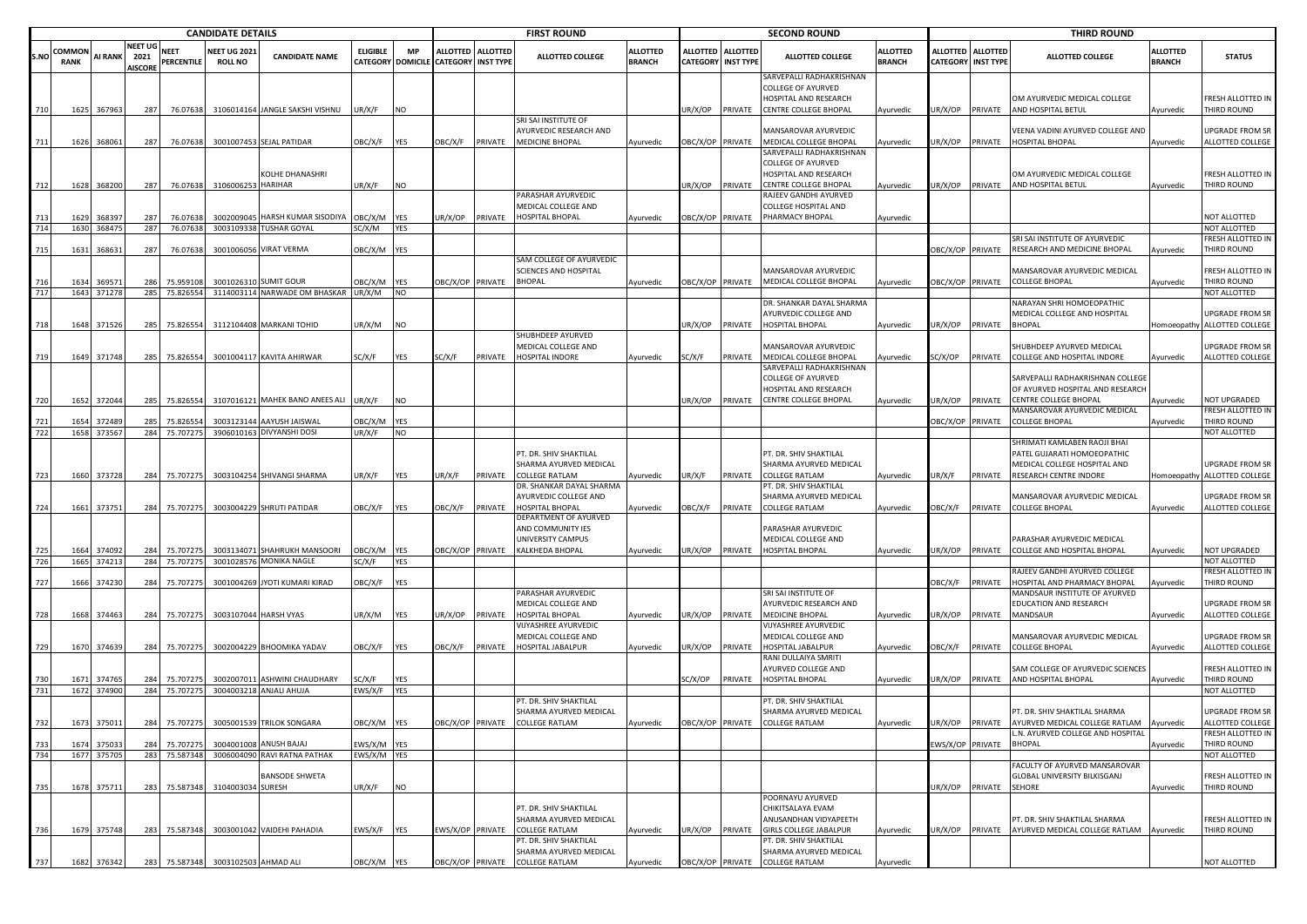|            |                       |                  |                                          |                        | <b>CANDIDATE DETAILS</b>              |                                                   |                  |                  |                                                           |         | <b>FIRST ROUND</b>                                                             |                                  |                  |                                         | <b>SECOND ROUND</b>                                                                                   |                                  |                  |                                                | <b>THIRD ROUND</b>                                                                                                    |                                  |                                                 |
|------------|-----------------------|------------------|------------------------------------------|------------------------|---------------------------------------|---------------------------------------------------|------------------|------------------|-----------------------------------------------------------|---------|--------------------------------------------------------------------------------|----------------------------------|------------------|-----------------------------------------|-------------------------------------------------------------------------------------------------------|----------------------------------|------------------|------------------------------------------------|-----------------------------------------------------------------------------------------------------------------------|----------------------------------|-------------------------------------------------|
| S.NC       | COMMON<br><b>RANK</b> | <b>AI RANK</b>   | <b>NEET UG</b><br>2021<br><b>AISCORE</b> | NEET<br>PERCENTILE     | <b>NEET UG 2021</b><br><b>ROLL NO</b> | <b>CANDIDATE NAME</b>                             | <b>ELIGIBLE</b>  | MP               | ALLOTTED ALLOTTED<br>CATEGORY DOMICILE CATEGORY INST TYPE |         | <b>ALLOTTED COLLEGE</b>                                                        | <b>ALLOTTED</b><br><b>BRANCH</b> |                  | ALLOTTED ALLOTTED<br>CATEGORY INST TYPE | <b>ALLOTTED COLLEGE</b>                                                                               | <b>ALLOTTED</b><br><b>BRANCH</b> |                  | ALLOTTED ALLOTTED<br><b>CATEGORY INST TYPE</b> | <b>ALLOTTED COLLEGE</b>                                                                                               | <b>ALLOTTED</b><br><b>BRANCH</b> | <b>STATUS</b>                                   |
| 738        | 1683                  | 376416           | 283                                      | 75.587348              |                                       | 3001007095 ABU BAKAR                              | OBC/X/M YES      |                  |                                                           |         |                                                                                |                                  | JR/X/OP          | PRIVATE                                 | SAM COLLEGE OF AYURVEDIC<br>SCIENCES AND HOSPITAL<br><b>BHOPAL</b>                                    | Ayurvedic                        |                  | OBC/X/OP PRIVATE                               | MANSAROVAR AYURVEDIC MEDICAL<br><b>COLLEGE BHOPAL</b>                                                                 | Ayurvedic                        | UPGRADE FROM SR<br>ALLOTTED COLLEGE             |
| 739        | 1684                  | 376825           | 283                                      | 75.587348              |                                       | 3004018228 NEHA PARVEEN                           | OBC/X/F          | <b>YES</b>       |                                                           |         |                                                                                |                                  | JR/X/OP          | PRIVATE                                 | <b>VIJYASHREE AYURVEDIC</b><br>MEDICAL COLLEGE AND<br>HOSPITAL JABALPUR                               | Ayurvedic                        | JR/X/OP          | PRIVATE                                        | ANUSHREE HOMOEOPATHIC MEDICAL<br>COLLEGE JABALPUR                                                                     |                                  | UPGRADE FROM SR<br>Homoeopathy ALLOTTED COLLEGE |
|            |                       |                  |                                          |                        |                                       |                                                   |                  |                  |                                                           |         |                                                                                |                                  |                  |                                         | NARAYAN SHRI<br>HOMOEOPATHIC MEDICAL<br>COLLEGE AND HOSPITAL                                          |                                  |                  |                                                | HAHNEMANN HOMOEOPATHIC<br>MEDICAL COLLEGE AND HOSPITAL                                                                |                                  | FRESH ALLOTTED IN                               |
| 740        | 1685                  | 376851           |                                          | 283 75.587348          |                                       | 3001004222 ARTI DUBEY                             | UR/X/F           | YES              |                                                           |         |                                                                                |                                  | UR/X/F           | PRIVATE                                 | <b>BHOPAL</b><br><b>NARAYAN SHRI</b>                                                                  | Homoeopathy UR/X/F               |                  | PRIVATE                                        | <b>BHOPAL</b>                                                                                                         |                                  | Homoeopathy THIRD ROUND                         |
|            |                       |                  |                                          |                        |                                       |                                                   |                  |                  |                                                           |         | HAHNEMANN HOMOEOPATHIC<br>MEDICAL COLLEGE AND                                  |                                  |                  |                                         | HOMOEOPATHIC MEDICAL<br><b>COLLEGE AND HOSPITAL</b>                                                   |                                  |                  |                                                |                                                                                                                       |                                  | NOT ALLOTTED                                    |
| 741        | 1691                  | 377432           |                                          | 282 75.470788          |                                       | 3001026043 TARUN NAMDEV                           | OBC/X/M YES      |                  | JR/X/OP                                                   | PRIVATE | HOSPITAL BHOPAL<br>SAM COLLEGE OF AYURVEDIC                                    | Homoeopathy UR/X/OP PRIVATE      |                  |                                         | <b>BHOPAL</b><br>RAJEEV GANDHI AYURVED                                                                | Homoeopathy                      |                  |                                                |                                                                                                                       |                                  |                                                 |
| 742        | 1692                  | 377465           | 282                                      | 75.470788              |                                       | 3003101074 NARENDRA SINGH DANGI OBC/X/M YES       |                  |                  | OBC/X/OP PRIVATE                                          |         | SCIENCES AND HOSPITAL<br><b>BHOPAL</b>                                         | Ayurvedic                        | OBC/X/OP PRIVATE |                                         | COLLEGE HOSPITAL AND<br>PHARMACY BHOPAL                                                               | Ayurvedic                        | OBC/X/OP PRIVATE |                                                | RAJEEV GANDHI AYURVED COLLEGE<br>HOSPITAL AND PHARMACY BHOPAL                                                         | Ayurvedic                        | NOT UPGRADED                                    |
|            |                       |                  |                                          |                        |                                       |                                                   |                  |                  |                                                           |         | SARVEPALLI RADHAKRISHNAN<br><b>COLLEGE OF AYURVED</b><br>HOSPITAL AND RESEARCH |                                  |                  |                                         |                                                                                                       |                                  |                  |                                                | . N. KAPOOR MEMORIAL AYURVEDIC<br>MEDICAL COLLEGE AND HOSPITAL                                                        |                                  | FRESH ALLOTTED IN                               |
| 743        | 1693                  | 377814           |                                          | 282 75.470788          |                                       | 3003113147 SARANSH RATHOD                         | OBC/X/M YES      |                  | JR/X/OP                                                   | PRIVATE | CENTRE COLLEGE BHOPAL                                                          | Ayurvedic                        |                  |                                         |                                                                                                       |                                  | OBC/X/OP PRIVATE |                                                | INDORE                                                                                                                | Ayurvedic                        | THIRD ROUND                                     |
| 744        | 1694                  | 378019           | 282                                      | 75.470788              |                                       | 3003118073 MEGHA YADAV                            | OBC/X/F          | <b>YES</b>       |                                                           |         |                                                                                |                                  | )BC/X/F          | PRIVATE                                 | SRI SAI INSTITUTE OF<br>AYURVEDIC RESEARCH AND<br><b>MEDICINE BHOPAL</b>                              | Ayurvedic                        | <b>JBC/X/F</b>   | PRIVATE                                        | . N. KAPOOR MEMORIAL AYURVEDIC<br>MEDICAL COLLEGE AND HOSPITAL<br><b>INDORE</b>                                       | Ayurvedic                        | UPGRADE FROM SR<br>ALLOTTED COLLEGE             |
| 745        | 1701                  | 379301           | 281                                      | 75.352286              |                                       | 3004008085 NAMAN DATTA MISHRA                     | EWS/X/M YES      |                  | WS/X/OP PRIVATE                                           |         | <b>MANSAROVAR AYURVEDIC</b><br>MEDICAL COLLEGE BHOPAL                          | Ayurvedic                        | WS/X/OP PRIVATE  |                                         | MANSAROVAR AYURVEDIC<br>MEDICAL COLLEGE BHOPAL                                                        | Ayurvedic                        | EWS/X/OP PRIVATE |                                                | <b>MANSAROVAR AYURVEDIC MEDICAL</b><br>COLLEGE BHOPAL                                                                 | Ayurvedic                        | NOT UPGRADED                                    |
| 746        | 1702                  | 379337           | 281                                      | 75.352286              |                                       | 4406003173 KAJAL PRAJAPATI                        | SC/X/F           | <b>YES</b>       |                                                           |         |                                                                                |                                  | SC/X/OP          | PRIVATE                                 | RANI DULLAIYA SMRITI<br>AYURVED COLLEGE AND<br><b>HOSPITAL BHOPAL</b>                                 | Ayurvedic                        | SC/X/OP          | PRIVATE                                        | .N. AYURVED COLLEGE AND HOSPITAL<br><b>BHOPAL</b>                                                                     | Ayurvedic                        | UPGRADE FROM SR<br>ALLOTTED COLLEGE             |
|            |                       |                  |                                          |                        |                                       |                                                   |                  |                  |                                                           |         | PT. DR. SHIV SHAKTILAL                                                         |                                  |                  |                                         | SHRIMATI KAMLABEN RAOJI<br>BHAI PATEL GUJARATI<br>HOMOEOPATHIC MEDICAL                                |                                  |                  |                                                | R. N. KAPOOR MEMORIAL AYURVEDIC                                                                                       |                                  |                                                 |
| 747        | 1703                  | 379440           | 281                                      | 75.352286              |                                       | 3005004130 ALFIYA KHILJI                          | OBC/X/F          | <b>YES</b>       | OBC/X/OP PRIVATE                                          |         | SHARMA AYURVED MEDICAL<br><b>COLLEGE RATLAM</b>                                | Ayurvedic                        | JR/X/OP          | PRIVATE                                 | COLLEGE HOSPITAL AND<br>RESEARCH CENTRE INDORE<br>SHRIMATI KAMLABEN RAOJI                             | Homoeopathy OBC/X/F              |                  | PRIVATE                                        | MEDICAL COLLEGE AND HOSPITAL<br>INDORE                                                                                | Ayurvedic                        | <b>UPGRADE FROM SR</b><br>ALLOTTED COLLEGE      |
| 748        |                       |                  | 281                                      | 75.352286              |                                       | 3003126053 JYOTI BILLORE                          | SC/X/F           | YES              | SC/X/F                                                    | PRIVATE | SHUBHDEEP AYURVED<br>MEDICAL COLLEGE AND<br><b>HOSPITAL INDORE</b>             |                                  | JR/X/OP          | PRIVATE                                 | BHAI PATEL GUJARATI<br>HOMOEOPATHIC MEDICAL<br>COLLEGE HOSPITAL AND<br>RESEARCH CENTRE INDORE         | lomoeopathy UR/X/OP              |                  | PRIVATE                                        | SHRIMATI KAMLABEN RAOJI BHAI<br>PATEL GUJARATI HOMOEOPATHIC<br>MEDICAL COLLEGE HOSPITAL AND<br>RESEARCH CENTRE INDORE |                                  | Homoeopathy NOT UPGRADED                        |
|            | 1706                  | 379657           |                                          |                        |                                       |                                                   |                  |                  |                                                           |         |                                                                                | Ayurvedic                        |                  |                                         | POORNAYU AYURVED<br>CHIKITSALAYA EVAM<br>ANUSANDHAN VIDYAPEETH                                        |                                  |                  |                                                | R. N. KAPOOR MEMORIAL AYURVEDIC<br>MEDICAL COLLEGE AND HOSPITAL                                                       |                                  | UPGRADE FROM SR                                 |
| 749        | 1708                  | 379980           | 281                                      | 75.352286              |                                       | 3006007209 SHRASTI SINGH                          | EWS/X/F          | <b>YES</b>       |                                                           |         |                                                                                |                                  | UR/X/OP          | PRIVATE                                 | <b>GIRLS COLLEGE JABALPUR</b>                                                                         | Ayurvedic                        | EWS/X/F          | PRIVATE                                        | <b>INDORE</b>                                                                                                         | Ayurvedic                        | ALLOTTED COLLEGE                                |
|            |                       |                  |                                          |                        |                                       |                                                   |                  |                  |                                                           |         |                                                                                |                                  |                  |                                         | SHRIMATI KAMLABEN RAOJI<br>BHAI PATEL GUJARATI<br>HOMOEOPATHIC MEDICAL<br><b>COLLEGE HOSPITAL AND</b> |                                  |                  |                                                | SHRIMATI KAMLABEN RAOJI BHAI<br>PATEL GUJARATI HOMOEOPATHIC<br>MEDICAL COLLEGE HOSPITAL AND                           |                                  |                                                 |
| 750        |                       | 1709 380648      |                                          | 280 75.217594          |                                       | 3003116082 HUDA LODI                              | EWS/X/F YES      |                  |                                                           |         |                                                                                |                                  | JR/X/OP PRIVATE  |                                         | <b>RESEARCH CENTRE INDORE</b>                                                                         | Iomoeopathy UR/X/OP PRIVATE      |                  |                                                | RESEARCH CENTRE INDORE                                                                                                |                                  | Homoeopathy NOT UPGRADED                        |
|            |                       |                  |                                          |                        |                                       |                                                   |                  |                  |                                                           |         | SRI SAI INSTITUTE OF<br>AYURVEDIC RESEARCH AND                                 |                                  |                  |                                         | SRI SAI INSTITUTE OF<br>AYURVEDIC RESEARCH AND                                                        |                                  |                  |                                                | SRI SAI INSTITUTE OF AYURVEDIC                                                                                        |                                  |                                                 |
| 751        | 1710                  | 380743           | 280                                      | 75.217594              |                                       | 3001008321 POOJA MISHRA                           | UR/X/F           | YES              | JR/X/F                                                    | PRIVATE | MEDICINE BHOPAL                                                                | Ayurvedic                        | JR/X/F           | PRIVATE                                 | <b>MEDICINE BHOPAL</b>                                                                                | Ayurvedic                        | JR/X/F           | PRIVATE                                        | RESEARCH AND MEDICINE BHOPAL                                                                                          | Ayurvedic                        | NOT UPGRADED                                    |
|            |                       |                  |                                          |                        |                                       |                                                   |                  |                  |                                                           |         | SRI SAI INSTITUTE OF<br>AYURVEDIC RESEARCH AND                                 |                                  |                  |                                         | RAJEEV GANDHI AYURVED<br>COLLEGE HOSPITAL AND                                                         |                                  |                  |                                                | MANSAROVAR AYURVEDIC MEDICAL                                                                                          |                                  | <b>UPGRADE FROM SR</b>                          |
| 752        | 1711                  | 380777           | 280                                      | 75.217594              |                                       | 3006002268 SWETA PATEL                            | OBC/X/F          | <b>YES</b>       | )BC/X/F                                                   | PRIVATE | <b>MEDICINE BHOPAL</b>                                                         | Ayurvedic                        | )BC/X/F          | PRIVATE                                 | PHARMACY BHOPAL                                                                                       | Ayurvedic                        | DBC/X/OP PRIVATE |                                                | <b>COLLEGE BHOPAL</b>                                                                                                 | Ayurvedic                        | ALLOTTED COLLEGE                                |
| 753        | 1713                  | 381506           | 280                                      | 75.217594              |                                       | 3108001586 PATIL ANUJA APPASAHEB UR/X/F           |                  | <b>NO</b>        |                                                           |         | MANDSAUR INSTITUTE OF<br>AYURVED EDUCATION AND                                 |                                  |                  |                                         | PARASHAR AYURVEDIC<br>MEDICAL COLLEGE AND                                                             |                                  |                  |                                                | MANSAROVAR AYURVEDIC MEDICAL                                                                                          |                                  | NOT ALLOTTED<br>UPGRADE FROM SR                 |
| 754        | 1714                  | 382037           | 280                                      | 75.217594              |                                       | 3003007196 KRATIKA PATIDAR                        | OBC/X/F          | <b>YES</b>       | <b>JBC/X/F</b>                                            | PRIVATE | <b>RESEARCH MANDSAUR</b><br>SRI SAI INSTITUTE OF<br>AYURVEDIC RESEARCH AND     | Ayurvedic                        | JR/X/OP          | PRIVATE                                 | <b>HOSPITAL BHOPAL</b><br>SRI SAI INSTITUTE OF<br>AYURVEDIC RESEARCH AND                              | Ayurvedic                        | OBC/X/OP PRIVATE |                                                | COLLEGE BHOPAL<br>MANSAROVAR AYURVEDIC MEDICAL                                                                        | Avurvedic                        | ALLOTTED COLLEGE<br>UPGRADE FROM SR             |
| 755        |                       | 1715 382061      |                                          |                        |                                       | 280 75.217594 3003122244 MAHAK MANSURI            | OBC/X/F YES      |                  | OBC/X/F                                                   |         | PRIVATE MEDICINE BHOPAL                                                        | Ayurvedic                        |                  |                                         | OBC/X/F PRIVATE MEDICINE BHOPAL<br>POORNAYU AYURVED                                                   | Ayurvedic                        |                  |                                                | OBC/X/OP PRIVATE COLLEGE BHOPAL                                                                                       | Ayurvedic                        | ALLOTTED COLLEGE                                |
| 756        | 1716                  | 382471           | 280                                      | 75.217594              |                                       | 3006001235 ANUSHKA KESARWANI                      | UR/X/F           | <b>YES</b>       | JR/X/F                                                    | PRIVATE | PT. DR. SHIV SHAKTILAL<br>SHARMA AYURVED MEDICAL<br><b>COLLEGE RATLAM</b>      | Ayurvedic                        | UR/X/OP          | PRIVATE                                 | CHIKITSALAYA EVAM<br>ANUSANDHAN VIDYAPEETH<br><b>GIRLS COLLEGE JABALPUR</b>                           | Ayurvedic                        | JR/X/F           | PRIVATE                                        | PARASHAR AYURVEDIC MEDICAL<br>COLLEGE AND HOSPITAL BHOPAL                                                             | Ayurvedic                        | FRESH ALLOTTED IN<br>THIRD ROUND                |
| 757        | 1718                  | 382802           | 279                                      | 75.09805               |                                       | DEEPSHIKHA<br>3004024275 CHOUDHARY                | SC/X/F           | YES              |                                                           |         |                                                                                |                                  |                  |                                         |                                                                                                       |                                  |                  |                                                |                                                                                                                       |                                  | NOT ALLOTTED                                    |
|            |                       |                  |                                          |                        |                                       |                                                   |                  |                  |                                                           |         |                                                                                |                                  |                  |                                         |                                                                                                       |                                  |                  |                                                | PT. DR. SHIV SHAKTILAL SHARMA                                                                                         |                                  | <b>FRESH ALLOTTED IN</b>                        |
| 758<br>759 | 1719<br>1722          | 382932<br>383266 | 279<br>279                               | 75.098056<br>75.098056 | 3003139224                            | <b>SALONI PAWAR</b><br>2001114177 AVANTIKA SHUKLA | SC/X/F<br>UR/X/F | YES<br><b>NO</b> |                                                           |         |                                                                                |                                  | JR/X/OP          | PRIVATE                                 | SARDAR AJIT SINGH SMRITI<br>AYURVED COLLEGE BHOPAL                                                    | Ayurvedic                        | JR/X/OP          | PRIVATE                                        | AYURVED MEDICAL COLLEGE RATLAM                                                                                        | Ayurvedic                        | THIRD ROUND<br>NOT ALLOTTED                     |
|            |                       |                  |                                          |                        |                                       |                                                   |                  |                  |                                                           |         |                                                                                |                                  |                  |                                         | DR. SHANKAR DAYAL SHARMA                                                                              |                                  |                  |                                                | DR. SHANKAR DAYAL SHARMA                                                                                              |                                  |                                                 |
| 760        |                       | 1727 384166      |                                          | 279 75.098056          |                                       | 3001002211 HUMERA AKHTAR                          | OBC/X/F YES      |                  |                                                           |         |                                                                                |                                  |                  |                                         | AYURVEDIC COLLEGE AND<br>UR/X/OP PRIVATE HOSPITAL BHOPAL                                              | Ayurvedic                        |                  | UR/X/OP PRIVATE BHOPAL                         | AYURVEDIC COLLEGE AND HOSPITAL                                                                                        | Ayurvedic                        | FRESH ALLOTTED IN<br>THIRD ROUND                |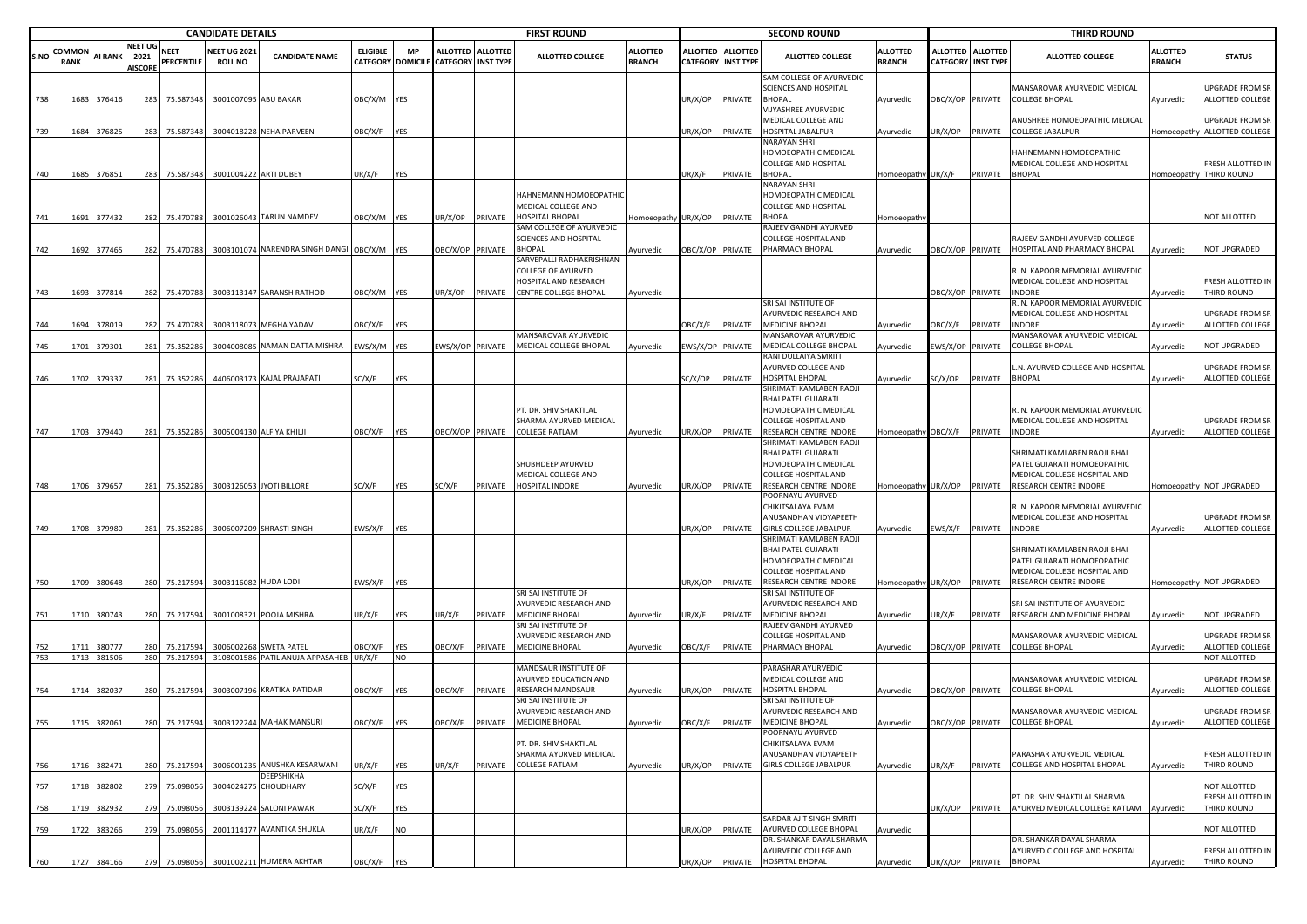|            |                       | <b>CANDIDATE DETAILS</b> |                                          |                               |                                   |                                                |                  |                   |                                                           |         | <b>FIRST ROUND</b>                                                             |                                  |                           |                   | <b>SECOND ROUND</b>                                                      |                                  |                  |                                              | <b>THIRD ROUND</b>                                                              |                                  |                                                   |
|------------|-----------------------|--------------------------|------------------------------------------|-------------------------------|-----------------------------------|------------------------------------------------|------------------|-------------------|-----------------------------------------------------------|---------|--------------------------------------------------------------------------------|----------------------------------|---------------------------|-------------------|--------------------------------------------------------------------------|----------------------------------|------------------|----------------------------------------------|---------------------------------------------------------------------------------|----------------------------------|---------------------------------------------------|
| S.NC       | COMMON<br><b>RANK</b> | <b>AI RANK</b>           | <b>NEET UG</b><br>2021<br><b>AISCORE</b> | NEET<br><b>PERCENTILE</b>     | NEET UG 202<br><b>ROLL NO</b>     | <b>CANDIDATE NAME</b>                          | <b>ELIGIBLE</b>  | МP                | ALLOTTED ALLOTTED<br>CATEGORY DOMICILE CATEGORY INST TYPE |         | <b>ALLOTTED COLLEGE</b>                                                        | <b>ALLOTTED</b><br><b>BRANCH</b> | <b>CATEGORY INST TYPE</b> | ALLOTTED ALLOTTED | <b>ALLOTTED COLLEGE</b>                                                  | <b>ALLOTTED</b><br><b>BRANCH</b> | <b>ALLOTTED</b>  | <b>ALLOTTED</b><br><b>CATEGORY INST TYPE</b> | <b>ALLOTTED COLLEGE</b>                                                         | <b>ALLOTTED</b><br><b>BRANCH</b> | <b>STATUS</b>                                     |
| 761        | 1729                  | 384558                   |                                          | 278 74.977546                 |                                   | 3111101829 SATYAM BHATI                        | OBC/X/M YES      |                   | OBC/X/OP PRIVATE                                          |         | SRI SAI INSTITUTE OF<br>AYURVEDIC RESEARCH AND<br><b>MEDICINE BHOPAL</b>       | Ayurvedic                        | OBC/X/OP PRIVATE          |                   | SAM COLLEGE OF AYURVEDIC<br>SCIENCES AND HOSPITAL<br><b>BHOPAL</b>       | Ayurvedic                        | DBC/X/OP PRIVATE |                                              | SRI SAI INSTITUTE OF AYURVEDIC<br>RESEARCH AND MEDICINE BHOPAL                  | Ayurvedic                        | JPGRADE FROM SR<br>ALLOTTED COLLEGE               |
| 762        |                       | 1730 384601              |                                          | 278 74.977546                 |                                   | 3001014070 MAYANK PATEL                        | OBC/X/M YES      |                   |                                                           |         |                                                                                |                                  |                           |                   |                                                                          |                                  | BC/X/OP PRIVATE  |                                              | MANSAROVAR AYURVEDIC MEDICAL<br><b>COLLEGE BHOPAL</b>                           | Ayurvedic                        | <b>RESH ALLOTTED IN</b><br>THIRD ROUND            |
|            |                       |                          |                                          |                               |                                   |                                                |                  |                   |                                                           |         | VASUNDHRA RAJE<br>HOMEOPATHIC MEDICAL<br><b>COLLEGE AND HOSPITAL</b>           |                                  |                           |                   | RAM KRISHNA COLLEGE OF<br>HOMOEOPATHY AND MEDICAL                        |                                  |                  |                                              | NARAYAN SHRI HOMOEOPATHIC<br>MEDICAL COLLEGE AND HOSPITAL                       |                                  | JPGRADE FROM SR                                   |
| 763        | 1732                  | 385108                   |                                          | 278 74.977546                 |                                   | 4407012449 AVANISH KUMAR YADAV UR/X/M          |                  | <b>NO</b>         | JR/X/OP PRIVATE                                           |         | GWALIOR                                                                        | Homoeopathy UR/X/OP PRIVATE      |                           |                   | <b>SCIENCES BHOPAL</b><br>SHRIMATI KAMLABEN RAOJI                        | Homoeopathy UR/X/OP              |                  | PRIVATE                                      | <b>BHOPAL</b>                                                                   |                                  | Homoeopathy ALLOTTED COLLEGE                      |
|            |                       |                          |                                          |                               |                                   |                                                |                  |                   |                                                           |         | NARAYAN SHRI<br>HOMOEOPATHIC MEDICAL<br><b>COLLEGE AND HOSPITAL</b>            |                                  |                           |                   | BHAI PATEL GUJARATI<br>HOMOEOPATHIC MEDICAL<br>COLLEGE HOSPITAL AND      |                                  |                  |                                              | NARAYAN SHRI HOMOEOPATHIC<br>MEDICAL COLLEGE AND HOSPITAL                       |                                  | JPGRADE FROM SR                                   |
| 764        | 1739                  | 385660                   |                                          | 278 74.977546                 |                                   | 3003114051 RAHUL KUMAR DANGI                   | OBC/X/M YES      |                   | JR/X/OP PRIVATE                                           |         | <b>BHOPAL</b><br>PT. DR. SHIV SHAKTILAL                                        | Iomoeopathy UR/X/OP PRIVATE      |                           |                   | RESEARCH CENTRE INDORE<br>VIJYASHREE AYURVEDIC                           | Homoeopathy UR/X/OP              |                  | PRIVATE                                      | <b>BHOPAL</b><br>MANDSAUR INSTITUTE OF AYURVED                                  |                                  | Homoeopathy ALLOTTED COLLEGE                      |
| 765        |                       | 1740 385880              |                                          | 278 74.977546                 |                                   | 3002015088 NITIN TRIVEDI                       | EWS/X/M YES      |                   | EWS/X/OP PRIVATE                                          |         | SHARMA AYURVED MEDICAL<br><b>COLLEGE RATLAM</b>                                | Ayurvedic                        | JR/X/OP                   | PRIVATE           | MEDICAL COLLEGE AND<br>HOSPITAL JABALPUR                                 | Ayurvedic                        | JR/X/OP          | PRIVATE                                      | EDUCATION AND RESEARCH<br>MANDSAUR                                              | Ayurvedic                        | JPGRADE FROM SR<br>ALLOTTED COLLEGE               |
| 766        | 1741                  | 38592                    | 278                                      | 74.977546                     | 3001016383                        | <b>SRASHTI LODHI</b>                           | OBC/X/F          | <b>YES</b>        |                                                           |         |                                                                                |                                  | JR/X/OP                   | PRIVATE           | DR. SHANKAR DAYAL SHARMA<br>AYURVEDIC COLLEGE AND<br>HOSPITAL BHOPAL     | Ayurvedic                        | JR/X/OP          | PRIVATE                                      | NARAYAN SHRI HOMOEOPATHIC<br>MEDICAL COLLEGE AND HOSPITAL<br><b>BHOPAL</b>      | lomoeopathy                      | RESH ALLOTTED IN<br>THIRD ROUND                   |
| 767<br>768 | 1743                  | 1742 386264<br>386464    |                                          | 278 74.977546<br>277 74.85522 | 300500541                         | 3006001469 KAUSHIKI SHRIVASTAVA<br>MANVI JATAV | UR/X/F<br>SC/X/F | <b>YES</b><br>YES |                                                           |         |                                                                                |                                  |                           |                   |                                                                          |                                  |                  |                                              |                                                                                 |                                  | NOT ALLOTTED<br><b>NOT ALLOTTED</b>               |
|            |                       |                          |                                          |                               |                                   | YASHPAL SINGH                                  |                  |                   |                                                           |         |                                                                                |                                  |                           |                   |                                                                          |                                  |                  |                                              | PT. DR. SHIV SHAKTILAL SHARMA                                                   |                                  | FRESH ALLOTTED IN                                 |
| 769        |                       | 1744 386506              |                                          | 277 74.855223                 | 3005001312 CHOUHAN                |                                                | UR/X/M           | YES               |                                                           |         |                                                                                |                                  |                           |                   |                                                                          |                                  | UR/X/OP          | PRIVATE                                      | AYURVED MEDICAL COLLEGE RATLAM                                                  | Ayurvedic                        | <b>THIRD ROUND</b>                                |
| 770        | 1745                  | 386529                   |                                          | 277 74.855223                 | 3001003489 AJAY SHAH              |                                                | UR/X/M           | YES               | JR/X/OP                                                   |         | RAM KRISHNA COLLEGE OF<br>AYURVEDA AND MEDICAL<br>PRIVATE SCIENCES BHOPAL      | Ayurvedic                        | UR/X/OP PRIVATE           |                   | RAM KRISHNA COLLEGE OF<br>AYURVEDA AND MEDICAL<br><b>SCIENCES BHOPAL</b> | Ayurvedic                        | UR/X/OP          | PRIVATE                                      | SARDAR AJIT SINGH SMRITI AYURVED<br><b>COLLEGE BHOPAL</b>                       | Ayurvedic                        | JPGRADE FROM SR<br>ALLOTTED COLLEGE               |
|            |                       |                          |                                          |                               |                                   | PHAFAT HARSHA                                  |                  |                   |                                                           |         |                                                                                |                                  |                           |                   |                                                                          |                                  |                  |                                              |                                                                                 |                                  |                                                   |
| 771        | 1748                  | 386779                   |                                          | 277 74.855223                 |                                   | 3102020099 JAYPRAKASH                          | UR/X/F           | <b>NO</b>         |                                                           |         |                                                                                |                                  |                           |                   |                                                                          |                                  |                  |                                              |                                                                                 |                                  | NOT ALLOTTED                                      |
|            |                       |                          |                                          |                               |                                   |                                                |                  |                   |                                                           |         | PARASHAR AYURVEDIC<br>MEDICAL COLLEGE AND                                      |                                  |                           |                   | VEENA VADINI AYURVED<br>COLLEGE AND HOSPITAL                             |                                  |                  |                                              | VEENA VADINI AYURVED COLLEGE AND                                                |                                  |                                                   |
| 772        | 1750                  | 387414                   |                                          | 277 74.855223                 |                                   | 3002004275 JATIN KUMAR SHARMA                  | UR/X/M           | <b>YES</b>        | JR/X/OP                                                   | PRIVATE | HOSPITAL BHOPAL                                                                | Ayurvedic                        | JR/X/OP PRIVATE           |                   | <b>BHOPAL</b>                                                            | Ayurvedic                        | JR/X/OP          | PRIVATE                                      | HOSPITAL BHOPAL                                                                 | Ayurvedic                        | NOT UPGRADED                                      |
| 773        | 1756                  | 388400                   | 276                                      | 74.72623                      |                                   | 3005001522 VARSHA MALVIYA                      | SC/X/F           | YES               | SC/X/OP                                                   | PRIVATE | SHUBHDEEP AYURVED<br>MEDICAL COLLEGE AND<br>HOSPITAL INDORE                    | Ayurvedic                        | SC/X/F                    | PRIVATE           | <b>MANSAROVAR AYURVEDIC</b><br>MEDICAL COLLEGE BHOPAL                    | Ayurvedic                        | SC/X/OP          | PRIVATE                                      | RAJEEV GANDHI AYURVED COLLEGE<br>HOSPITAL AND PHARMACY BHOPAL                   | Ayurvedic                        | JPGRADE FROM SR<br>ALLOTTED COLLEGE               |
|            |                       |                          |                                          |                               |                                   |                                                |                  |                   |                                                           |         | DEPARTMENT OF AYURVED<br>AND COMMUNITY IES                                     |                                  |                           |                   |                                                                          |                                  |                  |                                              |                                                                                 |                                  |                                                   |
| 774        | 1757                  | 388449                   | 276                                      | 74.72623                      |                                   | 3003118026 SHIVANI BARSENA                     | SC/X/F           | <b>YES</b>        | SC/X/F                                                    | PRIVATE | UNIVERSITY CAMPUS<br><b>KALKHEDA BHOPAL</b>                                    | Ayurvedic                        | SC/X/F                    | PRIVATE           | N. AYURVED COLLEGE AND<br>HOSPITAL BHOPAL                                | Ayurvedic                        | SC/X/F           | PRIVATE                                      | L.N. AYURVED COLLEGE AND HOSPITAL<br><b>BHOPAL</b>                              | Ayurvedic                        | NOT UPGRADED                                      |
|            |                       |                          |                                          |                               |                                   |                                                |                  |                   |                                                           |         | DEPARTMENT OF AYURVED<br>AND COMMUNITY IES                                     |                                  |                           |                   | RAJEEV GANDHI AYURVED                                                    |                                  |                  |                                              |                                                                                 |                                  |                                                   |
| 775        |                       | 1759 388571              | 276                                      | 74.72623                      |                                   | 3001014184 ROSHNI PANDAGRE                     | OBC/X/F          | <b>YES</b>        | <b>DBC/X/F</b>                                            | PRIVATE | UNIVERSITY CAMPUS<br>KALKHEDA BHOPAL                                           | Ayurvedic                        | OBC/X/F PRIVATE           |                   | COLLEGE HOSPITAL AND<br>PHARMACY BHOPAL                                  | Ayurvedic                        | OBC/X/OP PRIVATE |                                              | MANSAROVAR AYURVEDIC MEDICAL<br><b>COLLEGE BHOPAL</b>                           | Ayurvedic                        | JPGRADE FROM SR<br>ALLOTTED COLLEGE               |
| 776        | 1761                  | 388854                   | 276                                      | 74.72623                      |                                   | 3003023186 SATISH SOLANKI                      | SC/X/M           | <b>YES</b>        |                                                           |         |                                                                                |                                  | SC/X/OP                   | PRIVATE           | SRI SAI INSTITUTE OF<br>AYURVEDIC RESEARCH AND<br>MEDICINE BHOPAL        | Ayurvedic                        | SC/X/OP          | PRIVATE                                      | SHUBHDEEP AYURVED MEDICAL<br>COLLEGE AND HOSPITAL INDORE                        | Ayurvedic                        | <b>FRESH ALLOTTED IN</b><br><b>THIRD ROUND</b>    |
|            |                       |                          |                                          |                               |                                   | BHUPENDRA SINGH                                |                  |                   |                                                           |         | SARVEPALLI RADHAKRISHNAN<br><b>COLLEGE OF AYURVED</b><br>HOSPITAL AND RESEARCH |                                  |                           |                   | R. N. KAPOOR MEMORIAL<br>HOMEOPATHIC HOSPITAL AND                        |                                  |                  |                                              | PT. DR. SHIV SHAKTILAL SHARMA                                                   |                                  | JPGRADE FROM SR                                   |
| 777        |                       | 1763 389010              | 276                                      | 74.72623                      | 3003031239 SOLANKI                |                                                | UR/X/M           | <b>YES</b>        |                                                           |         | JR/X/OP PRIVATE CENTRE COLLEGE BHOPAL                                          | Ayurvedic                        | UR/X/OP PRIVATE           |                   | MEDICAL COLLEGE INDORE                                                   | Homoeopathy UR/X/OP              |                  | PRIVATE                                      | AYURVED MEDICAL COLLEGE RATLAM                                                  | Ayurvedic                        | ALLOTTED COLLEGE                                  |
|            |                       |                          |                                          |                               |                                   |                                                |                  |                   |                                                           |         |                                                                                |                                  |                           |                   | SARVEPALLI RADHAKRISHNAN<br><b>COLLEGE OF AYURVED</b>                    |                                  |                  |                                              | FACULTY OF AYURVED MANSAROVAR                                                   |                                  |                                                   |
|            |                       |                          |                                          |                               |                                   |                                                |                  |                   |                                                           |         |                                                                                |                                  |                           |                   | HOSPITAL AND RESEARCH                                                    |                                  |                  |                                              | GLOBAL UNIVERSITY BILKISGANJ                                                    |                                  | <b>UPGRADE FROM SR</b>                            |
| 778        |                       | 1765 389091              | 276                                      | 74.72623                      |                                   | 1502116088 VIVEK KUMAR                         | UR/X/M           | <b>NO</b>         |                                                           |         |                                                                                |                                  | UR/X/OP                   | PRIVATE           | CENTRE COLLEGE BHOPAL                                                    | Avurvedic                        | UR/X/OP          | PRIVATE                                      | <b>SEHORE</b>                                                                   | Ayurvedic                        | ALLOTTED COLLEGE                                  |
| 779        | 1767                  | 389265                   | 276                                      | 74.72623                      |                                   | 3002016152 DHARMENDRA BAJORIYA SC/X/M          |                  | YES               |                                                           |         |                                                                                |                                  |                           |                   |                                                                          |                                  | JR/X/OP          | PRIVATE                                      | DEPARTMENT OF AYURVED AND<br>COMMUNITY IES UNIVERSITY CAMPUS<br>KALKHEDA BHOPAL | Ayurvedic                        | RESH ALLOTTED IN<br>HIRD ROUND                    |
| 780        | 1771                  | 390409                   |                                          | 275 74.584092                 |                                   | 3001005515 ASTHA DUBEY                         | :WS/X/F          | <b>YES</b>        |                                                           |         |                                                                                |                                  | WS/X/OP PRIVATE           |                   | N. AYURVED COLLEGE AND<br>HOSPITAL BHOPAL                                | Ayurvedic                        | JR/X/OP          | PRIVATE                                      | PT. DR. SHIV SHAKTILAL SHARMA<br>AYURVED MEDICAL COLLEGE RATLAM                 | Ayurvedic                        | <b>JPGRADE FROM SR</b><br><b>ILLOTTED COLLEGE</b> |
|            |                       |                          |                                          |                               |                                   |                                                |                  |                   |                                                           |         | GOVT. AUTONOMOUS                                                               |                                  |                           |                   | GOVT. AUTONOMOUS                                                         |                                  |                  |                                              |                                                                                 |                                  |                                                   |
|            |                       |                          |                                          |                               |                                   | 3001012327 YASHIKA AGASE                       | OBC/S/F          |                   |                                                           |         | HOMEOPATHY MEDICAL                                                             |                                  |                           |                   | HOMEOPATHY MEDICAL<br>COLLEGE BHOPAL                                     |                                  |                  |                                              | GOVT, AUTONOMOUS HOMEOPATHY<br>MEDICAL COLLEGE BHOPAL                           |                                  | Iomoeopathy NOT UPGRADED                          |
| 781        | 1775                  | 390929                   |                                          | 275 74.584092                 |                                   | <b>IAISWAL SACHCHITA</b>                       |                  | <b>YES</b>        | OBC/S/OP GOVT                                             |         | <b>COLLEGE BHOPAL</b>                                                          | lomoeopathy OBC/S/OP GOVT        |                           |                   |                                                                          | Homoeopathy OBC/S/OP GOVT        |                  |                                              |                                                                                 |                                  |                                                   |
| 782        |                       | 1776 391409              |                                          | 275 74.584092                 | 3111018137 SANTOSH                |                                                | UR/X/F           | <b>NO</b>         |                                                           |         |                                                                                |                                  |                           |                   |                                                                          |                                  |                  |                                              |                                                                                 |                                  | <b>NOT ALLOTTED</b>                               |
| 783        |                       | 1777 391531              |                                          | 275 74.584092                 |                                   | 3001006489 NIHARIKA SINGH                      | UR/X/F           | YES               |                                                           |         |                                                                                |                                  | UR/X/F                    | PRIVATE           | SAM COLLEGE OF AYURVEDIC<br>SCIENCES AND HOSPITAL<br><b>BHOPAL</b>       | Ayurvedic                        | UR/X/F           | PRIVATE                                      | VEENA VADINI AYURVED COLLEGE AND<br><b>HOSPITAL BHOPAL</b>                      | Ayurvedic                        | UPGRADE FROM SR<br>ALLOTTED COLLEGE               |
|            |                       |                          |                                          |                               |                                   |                                                |                  |                   |                                                           |         | PARASHAR AYURVEDIC<br>MEDICAL COLLEGE AND                                      |                                  |                           |                   | POORNAYU AYURVED<br>CHIKITSALAYA EVAM<br>ANUSANDHAN VIDYAPEETH           |                                  |                  |                                              | ACULTY OF AYURVED MANSAROVAR<br>GLOBAL UNIVERSITY BILKISGANJ                    |                                  | RESH ALLOTTED IN                                  |
| 784        | 1781                  | 392609                   |                                          | 274 74.463129                 |                                   | 4406003466 AKANKSHA GUPTA                      | UR/X/F           | <b>YES</b>        | JR/X/F                                                    | PRIVATE | <b>HOSPITAL BHOPAL</b>                                                         | Ayurvedic                        | UR/X/OP PRIVATE           |                   | GIRLS COLLEGE JABALPUR<br>RAM KRISHNA COLLEGE OF                         | Ayurvedic                        | UR/X/F           | PRIVATE                                      | <b>SEHORE</b>                                                                   | Ayurvedic                        | THIRD ROUND                                       |
| 785        | 1786                  | 394072                   |                                          | 274 74.463129                 |                                   | 3122009157 BORASE KHUSHI SUNIL                 | UR/X/F           | <b>NO</b>         |                                                           |         |                                                                                |                                  | JR/X/OP                   | PRIVATE           | AYURVEDA AND MEDICAL<br><b>SCIENCES BHOPAL</b>                           | Ayurvedic                        | UR/X/OP          | PRIVATE                                      | RAM KRISHNA COLLEGE OF AYURVEDA<br>AND MEDICAL SCIENCES BHOPAL                  | Ayurvedic                        | NOT UPGRADED                                      |
|            |                       |                          |                                          |                               |                                   | <b>BADGUJAR DHANASHRI</b>                      |                  |                   |                                                           |         |                                                                                |                                  |                           |                   |                                                                          |                                  |                  |                                              |                                                                                 |                                  |                                                   |
| 786        |                       | 1794 395688              |                                          |                               | 273 74.339835 3107007144 RAJENDRA |                                                | UR/X/F           | <b>NO</b>         |                                                           |         |                                                                                |                                  |                           |                   |                                                                          |                                  |                  |                                              |                                                                                 |                                  | NOT ALLOTTED                                      |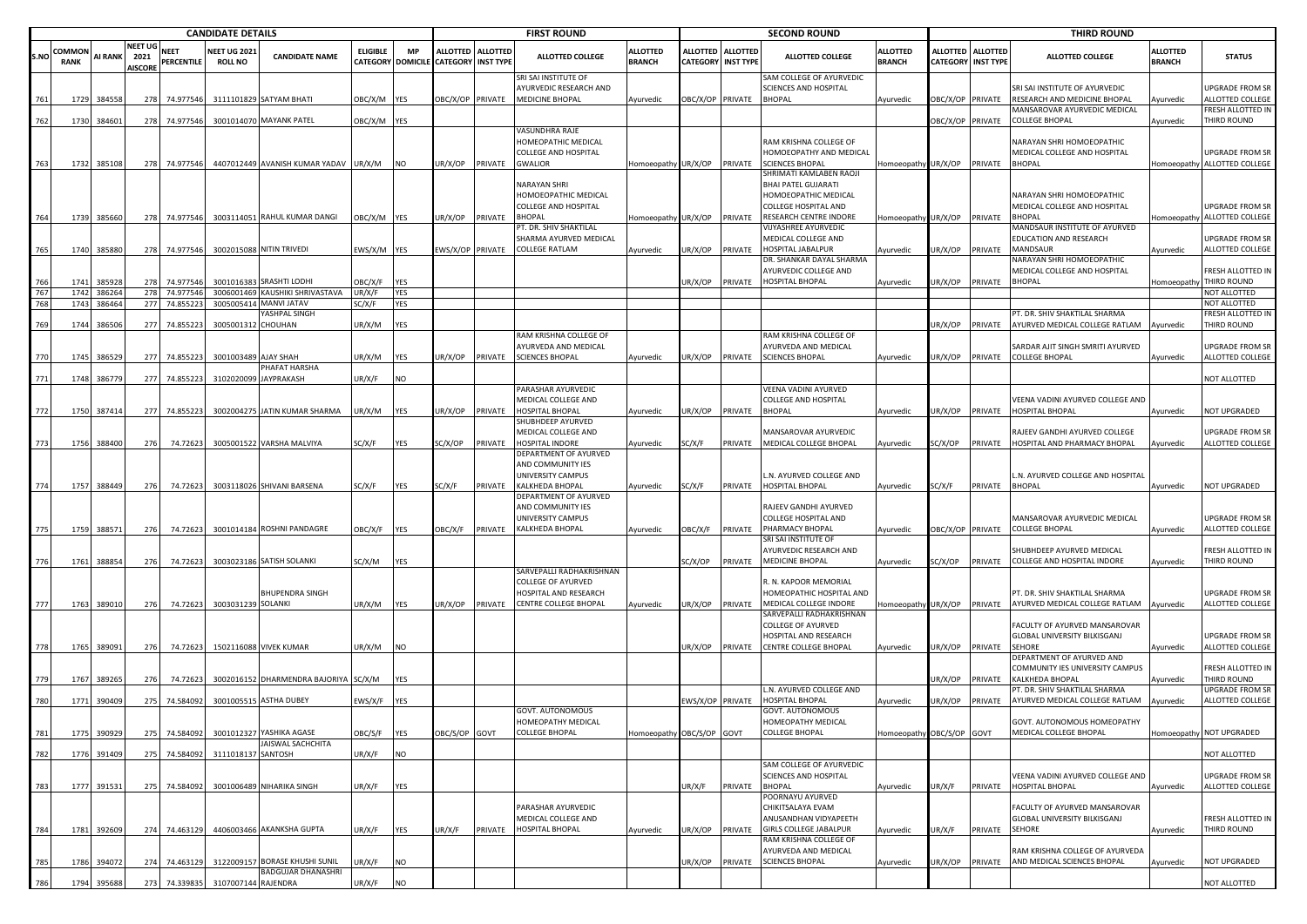|            |                       | <b>CANDIDATE DETAILS</b> |                                          |                        |                                       |                                                      |                       |            |                                                           |         | <b>FIRST ROUND</b>                                                          |                                  |                        |                   | <b>SECOND ROUND</b>                                                      |                                  |                                              |                 | <b>THIRD ROUND</b>                                                                          |                                  |                                            |
|------------|-----------------------|--------------------------|------------------------------------------|------------------------|---------------------------------------|------------------------------------------------------|-----------------------|------------|-----------------------------------------------------------|---------|-----------------------------------------------------------------------------|----------------------------------|------------------------|-------------------|--------------------------------------------------------------------------|----------------------------------|----------------------------------------------|-----------------|---------------------------------------------------------------------------------------------|----------------------------------|--------------------------------------------|
| .NO        | COMMON<br><b>RANK</b> | AI RANK                  | <b>NEET UG</b><br>2021<br><b>AISCORE</b> | NEET<br>PERCENTILE     | <b>NEET UG 2021</b><br><b>ROLL NO</b> | <b>CANDIDATE NAME</b>                                | <b>ELIGIBLE</b>       | MP         | ALLOTTED ALLOTTED<br>CATEGORY DOMICILE CATEGORY INST TYPE |         | <b>ALLOTTED COLLEGE</b>                                                     | <b>ALLOTTED</b><br><b>BRANCH</b> | CATEGORY INST TYPE     | ALLOTTED ALLOTTED | <b>ALLOTTED COLLEGE</b>                                                  | <b>ALLOTTED</b><br><b>BRANCH</b> | <b>ALLOTTED</b><br><b>CATEGORY INST TYPE</b> | <b>ALLOTTED</b> | <b>ALLOTTED COLLEGE</b>                                                                     | <b>ALLOTTED</b><br><b>BRANCH</b> | <b>STATUS</b>                              |
| 787        | 1799                  | 396505                   | 272                                      | 74.215051              |                                       | 3003010320 DEVANG PATIDAR                            | DBC/X/M YES           |            | DBC/X/OP PRIVATE                                          |         | DR. SHANKAR DAYAL SHARMA<br>AYURVEDIC COLLEGE AND<br><b>HOSPITAL BHOPAL</b> | Ayurvedic                        | JR/X/OP                | PRIVATE           | RAM KRISHNA COLLEGE OF<br><b>IYURVEDA AND MEDICAL</b><br>SCIENCES BHOPAL | Ayurvedic                        | BC/X/OP PRIVATE                              |                 | MANSAROVAR AYURVEDIC MEDICAL<br><b>COLLEGE BHOPAL</b>                                       | Ayurvedic                        | <b>JPGRADE FROM SR</b><br>ALLOTTED COLLEGE |
| 788        | 1801                  | 396770                   | 272                                      | 74.215051              |                                       | 3004001181 VANDANA PATEL                             | <b>JBC/X/F</b>        | <b>YES</b> |                                                           |         |                                                                             |                                  |                        |                   |                                                                          |                                  | IR/X/OP                                      | PRIVATE         | OORNAYU AYURVED CHIKITSALAYA<br>VAM ANUSANDHAN VIDYAPEETH<br>GIRLS COLLEGE JABALPUR         | vurvedic                         | RESH ALLOTTED IN<br>THIRD ROUND            |
| 789        | 1802                  | 396950                   | 272                                      | 74.215051              | 300200730                             | <b>VIVEK RAJ PAWAIYA</b>                             | SC/X/M                | YES        |                                                           |         |                                                                             |                                  |                        |                   |                                                                          |                                  | SC/X/OP                                      | PRIVATE         | HUBHDEEP AYURVED MEDICAL<br>COLLEGE AND HOSPITAL INDORE                                     | Ayurvedic                        | RESH ALLOTTED IN<br><b>HIRD ROUND</b>      |
|            |                       |                          |                                          |                        |                                       |                                                      |                       |            |                                                           |         | MAHATMA GANDHI<br>HOMOEOPATHIC MEDICAL<br><b>COLLEGE AND HOSPITAL</b>       |                                  |                        |                   |                                                                          |                                  |                                              |                 | SHRIMATI KAMLABEN RAOJI BHAI<br>PATEL GUJARATI HOMOEOPATHIC<br>MEDICAL COLLEGE HOSPITAL AND |                                  | RESH ALLOTTED IN                           |
| 790        |                       | 1807 397468              |                                          | 272 74.215051          |                                       | 3003004315 GARIMA SATOIYA                            | SC/X/F                | YES        | JR/X/OP                                                   | PRIVATE | <b>JABALPUR</b>                                                             | Homoeopath                       |                        |                   |                                                                          |                                  | JR/X/OP                                      | PRIVATE         | RESEARCH CENTRE INDORE                                                                      |                                  | Homoeopathy THIRD ROUND                    |
|            |                       |                          |                                          |                        |                                       |                                                      |                       |            |                                                           |         |                                                                             |                                  |                        |                   | R. N. KAPOOR MEMORIAL<br>HOMEOPATHIC HOSPITAL AND                        |                                  |                                              |                 | DR. SHANKAR DAYAL SHARMA<br>AYURVEDIC COLLEGE AND HOSPITAL                                  |                                  | JPGRADE FROM SR                            |
| 791<br>792 | 1811                  | 398264<br>1816 398559    | 271<br>271                               | 74.093052<br>74.093052 |                                       | 3003114044 SHEIKH TOSIF<br>3002012228 VISHAL JAISWAI | JR/X/M<br>OBC/X/M YES | YES        |                                                           |         |                                                                             |                                  | JR/X/OP PRIVATE        |                   | MEDICAL COLLEGE INDORE                                                   | Homoeopathy UR/X/OP              |                                              | PRIVATE         | <b>BHOPAL</b>                                                                               | Ayurvedic                        | ALLOTTED COLLEGE<br>NOT ALLOTTED           |
| 793        | 1822                  | 399026                   | 271                                      | 74.093052              |                                       | 3103004304 GADGE SAKSHI SUDHIR                       | JR/X/F                | <b>NO</b>  |                                                           |         |                                                                             |                                  | JR/X/OP                | PRIVATE           | RAM KRISHNA COLLEGE OF<br>AYURVEDA AND MEDICAL<br>SCIENCES BHOPAL        | Ayurvedic                        | JR/X/OP                                      | PRIVATE         | AM KRISHNA COLLEGE OF AYURVEDA<br>AND MEDICAL SCIENCES BHOPAL                               | Ayurvedic                        | <b>NOT UPGRADED</b>                        |
| 794        | 1825                  | 399304                   | 271                                      | 74.093052              | 300101122                             | <b>VAISHALI CHHAWARIYA</b>                           | SC/X/F                | YES        |                                                           |         |                                                                             |                                  | SC/X/OP                | PRIVATE           | N. AYURVED COLLEGE AND<br>HOSPITAL BHOPAL                                | Ayurvedic                        |                                              |                 |                                                                                             |                                  | NOT ALLOTTED                               |
|            |                       |                          |                                          |                        |                                       |                                                      |                       |            |                                                           |         | RAM KRISHNA COLLEGE OF                                                      |                                  |                        |                   | DEPARTMENT OF AYURVED AND                                                |                                  |                                              |                 |                                                                                             |                                  |                                            |
| 795        | 1827                  | 399574                   | 271                                      | 74.093052              |                                       | 3003012238 SANDEEP RAGHUVANSHI                       | UR/X/M                | YES        | JR/X/OP                                                   | PRIVATE | HOMOEOPATHY AND MEDICAL<br><b>SCIENCES BHOPAL</b>                           | Homoeopathy UR/X/OP PRIVATE      |                        |                   | COMMUNITY IES UNIVERSITY<br>CAMPUS KALKHEDA BHOPAL                       | Ayurvedic                        | JR/X/OP                                      | PRIVATE         | PARASHAR AYURVEDIC MEDICAL<br>COLLEGE AND HOSPITAL BHOPAL                                   | Ayurvedic                        | JPGRADE FROM SR<br>ALLOTTED COLLEGE        |
|            |                       |                          |                                          |                        |                                       |                                                      |                       |            |                                                           |         | VIJYASHREE AYURVEDIO                                                        |                                  |                        |                   | VIJYASHREE AYURVEDIC                                                     |                                  |                                              |                 |                                                                                             |                                  |                                            |
| 796        | 1828                  | 399732                   | 271                                      | 74.093052              |                                       | 3006010294 KARAN SINGH                               | DBC/X/M YES           |            | DBC/X/OP PRIVATE                                          |         | VIEDICAL COLLEGE AND<br>HOSPITAL JABALPUR                                   | Ayurvedic                        | JR/X/OP PRIVATE        |                   | MEDICAL COLLEGE AND<br>HOSPITAL JABALPUR                                 | Ayurvedic                        | JR/X/OP                                      | PRIVATE         | VIJYASHREE AYURVEDIC MEDICAL<br>COLLEGE AND HOSPITAL JABALPUR                               | Ayurvedic                        | <b>NOT UPGRADED</b>                        |
| 797        | 1830                  | 400125                   | 270                                      | 73.956548              | 311103315                             | AGRAWAL SUKIRTI<br>PRABAL                            | JR/X/F                | <b>NO</b>  |                                                           |         |                                                                             |                                  |                        |                   |                                                                          |                                  |                                              |                 |                                                                                             |                                  | NOT ALLOTTED                               |
|            |                       |                          |                                          |                        |                                       |                                                      |                       |            |                                                           |         | SRI SAI INSTITUTE OF                                                        |                                  |                        |                   | RAJEEV GANDHI AYURVED                                                    |                                  |                                              |                 |                                                                                             |                                  |                                            |
| 798        | 1832                  | 400201                   | 270                                      | 73.956548              |                                       | 3111126123 HARSHAL DHOBLE                            | OBC/X/M YES           |            | OBC/X/OP PRIVATE                                          |         | AYURVEDIC RESEARCH AND<br>MEDICINE BHOPAL                                   | Ayurvedic                        | OBC/X/OP PRIVATE       |                   | COLLEGE HOSPITAL AND<br>PHARMACY BHOPAL                                  | Ayurvedic                        | BC/X/OP PRIVATE                              |                 | RAJEEV GANDHI AYURVED COLLEGE<br>HOSPITAL AND PHARMACY BHOPAL                               | Ayurvedic                        | <b>NOT UPGRADED</b>                        |
|            |                       |                          |                                          |                        |                                       |                                                      |                       |            |                                                           |         | VASUNDHRA RAJE<br>HOMEOPATHIC MEDICAL<br>COLLEGE AND HOSPITAL               |                                  |                        |                   | RANI DULLAIYA SMRITI<br>AYURVED COLLEGE AND                              |                                  |                                              |                 | PT. DR. SHIV SHAKTILAL SHARMA                                                               |                                  | <b>UPGRADE FROM SR</b>                     |
| 799        | 1833                  | 400294                   | 270                                      | 73.956548              |                                       | 3002011336 UMA SHAKYA                                | SC/X/F                | <b>YES</b> | JR/X/OP                                                   | PRIVATE | <b>GWALIOR</b>                                                              | Homoeopathy                      | SC/X/OP                | PRIVATE           | HOSPITAL BHOPAL                                                          | Ayurvedic                        | JR/X/OP                                      | PRIVATE         | AYURVED MEDICAL COLLEGE RATLAM                                                              | Ayurvedic                        | ALLOTTED COLLEGE                           |
| 800        | 1835                  | 400386                   | 270                                      | 73.956548              |                                       | 3001003407 KANCHAN CHOURASIA                         | OBC/X/F               | YES        |                                                           |         |                                                                             |                                  | JR/X/OP                | PRIVATE           | HAHNEMANN HOMOEOPATHIC<br><b>MEDICAL COLLEGE AND</b><br>HOSPITAL BHOPAL  | Homoeopathy OBC/X/F              |                                              | PRIVATE         | RAJEEV GANDHI AYURVED COLLEGE<br>HOSPITAL AND PHARMACY BHOPAL                               | Ayurvedic                        | JPGRADE FROM SR<br>ALLOTTED COLLEGE        |
| 801        | 1839                  | 400483                   | 270                                      | 73.956548              |                                       | 3003120051 CHITRALEKHA BHORTE                        | SC/X/F                | <b>YES</b> | SC/X/F                                                    | PRIVATE | R. N. KAPOOR MEMORIAL<br>AYURVEDIC MEDICAL COLLEGE<br>AND HOSPITAL INDORE   | Ayurvedic                        |                        |                   |                                                                          |                                  | JR/X/OP                                      | PRIVATE         | R. N. KAPOOR MEMORIAL<br>HOMEOPATHIC HOSPITAL AND<br>MEDICAL COLLEGE INDORE                 | Homoeopath                       | RESH ALLOTTED IN<br>THIRD ROUND            |
| 802        |                       | 1840 400520              | 270                                      | 73.956548              |                                       | 3102018219 PIMPALE TUSHAR ASHOK                      | UR/X/M                | <b>NO</b>  |                                                           |         |                                                                             |                                  |                        |                   |                                                                          |                                  |                                              |                 |                                                                                             |                                  | <b>NOT ALLOTTED</b>                        |
| 803        | 1841                  | 400601                   | 270                                      | 73.956548              |                                       | 3003024178 AMAN PARMAR                               | SC/X/M                | YES        |                                                           |         |                                                                             |                                  |                        |                   |                                                                          |                                  | SC/X/OP                                      | PRIVATE         | SHUBHDEEP AYURVED MEDICAL<br>COLLEGE AND HOSPITAL INDORE                                    | Ayurvedic                        | RESH ALLOTTED II<br><b>THIRD ROUND</b>     |
|            |                       |                          |                                          |                        |                                       |                                                      |                       |            |                                                           |         | SRI SAI INSTITUTE OF<br>AYURVEDIC RESEARCH AND                              |                                  |                        |                   | .N. AYURVED COLLEGE AND                                                  |                                  |                                              |                 | SARVEPALLI RADHAKRISHNAN COLLEGI<br>OF AYURVED HOSPITAL AND RESEARCH                        |                                  | JPGRADE FROM SR                            |
| 804        | 1843                  | 400634                   | 270                                      | 73.956548              |                                       | 3003115071 ADITI PALIWAL                             | :WS/X/F               | <b>YES</b> | EWS/X/F                                                   | PRIVATE | <b>MEDICINE BHOPAL</b>                                                      | Ayurvedic                        | EWS/X/OP PRIVATE       |                   | HOSPITAL BHOPAL                                                          | Ayurvedic                        | JR/X/OP                                      | PRIVATE         | CENTRE COLLEGE BHOPAL<br>SHRIMATI KAMLABEN RAOJI BHAI<br>PATEL GUJARATI HOMOEOPATHIC        | Ayurvedic                        | ALLOTTED COLLEGE                           |
| 805        | 1849                  | 402239                   | 269                                      | 73.829239              |                                       | 3003101013 PRIYA JAISWAL                             | <b>JBC/X/F</b>        | <b>YES</b> |                                                           |         |                                                                             |                                  |                        |                   |                                                                          |                                  | JR/X/OP                                      | PRIVATE         | MEDICAL COLLEGE HOSPITAL AND<br>RESEARCH CENTRE INDORE                                      | <b>Homoeopathy</b>               | RESH ALLOTTED IN<br>THIRD ROUND            |
|            |                       |                          |                                          |                        |                                       |                                                      |                       |            |                                                           |         | MANDSAUR INSTITUTE OF<br>AYURVED EDUCATION AND                              |                                  |                        |                   | PT. DR. SHIV SHAKTILAL<br>SHARMA AYURVED MEDICAL                         |                                  |                                              |                 | R. N. KAPOOR MEMORIAL AYURVEDIC<br>MEDICAL COLLEGE AND HOSPITAL                             |                                  | JPGRADE FROM SR                            |
| 806        | 1850                  | 402303                   | 269                                      | 73.829239              |                                       | 3003112140 AYUSHI CHOUHAN                            | SC/X/F                | YES        | SC/X/F                                                    | PRIVATE | <b>RESEARCH MANDSAUR</b>                                                    | Ayurvedic                        | SC/X/F                 | PRIVATE           | COLLEGE RATLAM<br>ARASHAR AYURVEDIC                                      | Ayurvedic                        | SC/X/F                                       | PRIVATE         | <b>INDORE</b>                                                                               | Ayurvedic                        | ALLOTTED COLLEGE                           |
|            |                       |                          |                                          |                        |                                       |                                                      |                       |            |                                                           |         |                                                                             |                                  |                        |                   | VIEDICAL COLLEGE AND                                                     |                                  |                                              |                 | SAM COLLEGE OF AYURVEDIC SCIENCES                                                           |                                  | JPGRADE FROM SR                            |
| 807        | 1852                  | 402562                   | 269                                      | 73.829239              |                                       | 3003113219 KARTIK JAIN                               | JR/X/M                | YES        |                                                           |         |                                                                             |                                  | JR/X/OP                | PRIVATE           | <b>IOSPITAL BHOPAL</b><br>HRIMATI KAMLABEN RAOJI                         | Ayurvedic                        | IR/X/OP                                      | PRIVATE         | AND HOSPITAL BHOPAL                                                                         | Ayurvedic                        | ALLOTTED COLLEGE                           |
|            |                       |                          |                                          |                        |                                       |                                                      |                       |            |                                                           |         | PT. DR. SHIV SHAKTILAL                                                      |                                  |                        |                   | BHAI PATEL GUJARATI<br>HOMOEOPATHIC MEDICAL                              |                                  |                                              |                 | FACULTY OF AYURVED MANSAROVAR                                                               |                                  |                                            |
| 808        | 1853                  | 402708                   | 269                                      | 73.829239              |                                       | 3001018353 SAKSHI CHAUHAN                            | UR/X/F                | <b>YES</b> | JR/X/F                                                    | PRIVATE | SHARMA AYURVED MEDICAL<br><b>COLLEGE RATLAM</b>                             | Ayurvedic                        | JR/X/OP PRIVATE        |                   | COLLEGE HOSPITAL AND<br>RESEARCH CENTRE INDORE                           | Homoeopathy UR/X/OP              |                                              | PRIVATE         | GLOBAL UNIVERSITY BILKISGANJ<br><b>SEHORE</b>                                               | Ayurvedic                        | UPGRADE FROM SR<br>ALLOTTED COLLEGE        |
|            |                       |                          |                                          |                        |                                       |                                                      |                       |            |                                                           |         | VIJYASHREE AYURVEDIC<br>MEDICAL COLLEGE AND                                 |                                  |                        |                   | SRI SAI INSTITUTE OF<br>AYURVEDIC RESEARCH AND                           |                                  |                                              |                 | SAM COLLEGE OF AYURVEDIC SCIENCES                                                           |                                  | UPGRADE FROM SR                            |
| 809        | 1857                  | 403469                   | 269                                      | 73.829239              |                                       | 3006003263 PRERNA PANDEY                             | UR/X/F                | YES        | JR/X/F                                                    | PRIVATE | HOSPITAL JABALPUR                                                           | Ayurvedic                        | JR/X/F                 | PRIVATE           | <b>MEDICINE BHOPAL</b>                                                   | Ayurvedic                        | JR/X/F                                       | PRIVATE         | AND HOSPITAL BHOPAL                                                                         | Ayurvedic                        | ALLOTTED COLLEGE                           |
|            |                       |                          |                                          |                        |                                       | MAIND VASUDHA                                        |                       |            |                                                           |         |                                                                             |                                  |                        |                   | FACULTY OF AYURVED<br><b>MANSAROVAR GLOBAL</b>                           |                                  |                                              |                 | <b>FACULTY OF AYURVED MANSAROVAR</b><br><b>GLOBAL UNIVERSITY BILKISGANJ</b>                 |                                  |                                            |
| 810        | 1859                  | 404817                   | 268                                      | 73.708211              | 3111124029 KHEMRAJ                    |                                                      | JR/X/F                | <b>NO</b>  |                                                           |         |                                                                             |                                  | JR/X/OP PRIVATE        |                   | UNIVERSITY BILKISGANJ SEHORE Ayurvedic                                   |                                  | JR/X/OP                                      | PRIVATE         | <b>SEHORE</b>                                                                               | Ayurvedic                        | <b>NOT UPGRADED</b>                        |
|            |                       |                          |                                          |                        |                                       |                                                      |                       |            |                                                           |         | SRI SAI INSTITUTE OF<br>AYURVEDIC RESEARCH AND                              |                                  |                        |                   | SAM COLLEGE OF AYURVEDIC<br>SCIENCES AND HOSPITAL                        |                                  |                                              |                 | SRI SAI INSTITUTE OF AYURVEDIC                                                              |                                  | UPGRADE FROM SR                            |
| 811        | 1860                  | 404879                   |                                          |                        |                                       | 268 73.708211 3003105112 SHANOO PATEL                | OBC/X/F               | <b>YES</b> |                                                           |         | OBC/X/F PRIVATE MEDICINE BHOPAL                                             | Ayurvedic                        | OBC/X/F PRIVATE BHOPAL |                   |                                                                          | Ayurvedic                        | <b>JBC/X/F</b>                               | PRIVATE         | RESEARCH AND MEDICINE BHOPAL                                                                | Ayurvedic                        | ALLOTTED COLLEGE                           |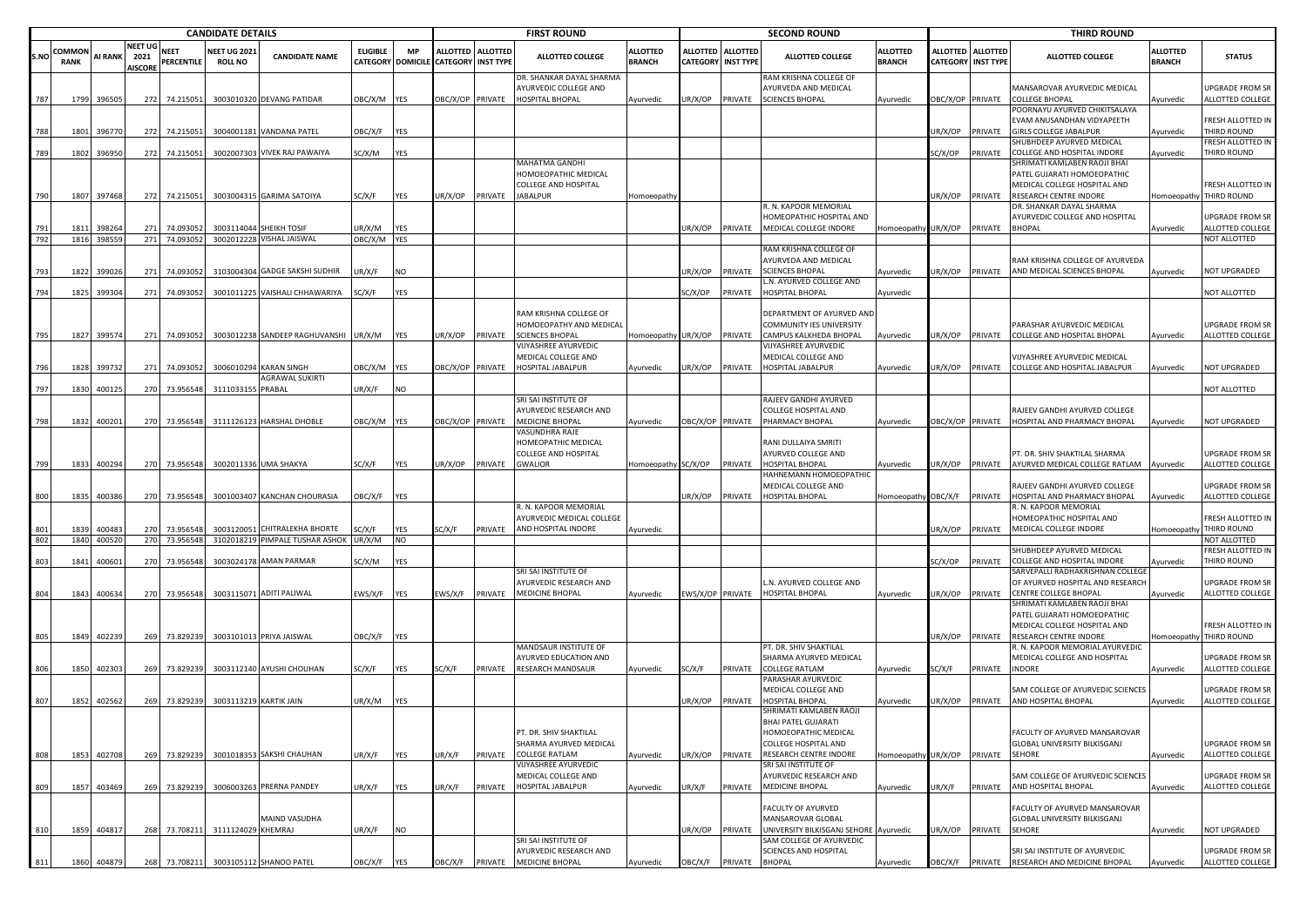|      |                       |                |                                   |                    | <b>CANDIDATE DETAILS</b>              |                                                   |                    |            |                                      |                   | <b>FIRST ROUND</b>                                                                 |                                  |                  |                                              | <b>SECOND ROUND</b>                                                                |                                  |                         |                                                | <b>THIRD ROUND</b>                                                                               |                                  |                                                                 |
|------|-----------------------|----------------|-----------------------------------|--------------------|---------------------------------------|---------------------------------------------------|--------------------|------------|--------------------------------------|-------------------|------------------------------------------------------------------------------------|----------------------------------|------------------|----------------------------------------------|------------------------------------------------------------------------------------|----------------------------------|-------------------------|------------------------------------------------|--------------------------------------------------------------------------------------------------|----------------------------------|-----------------------------------------------------------------|
| S.NC | COMMON<br><b>RANK</b> | <b>AI RANK</b> | NEET UG<br>2021<br><b>NISCORE</b> | NEET<br>PERCENTILE | <b>NEET UG 2021</b><br><b>ROLL NO</b> | <b>CANDIDATE NAME</b>                             | <b>ELIGIBLE</b>    | <b>MP</b>  | CATEGORY DOMICILE CATEGORY INST TYPE | ALLOTTED ALLOTTED | <b>ALLOTTED COLLEGE</b>                                                            | <b>ALLOTTED</b><br><b>BRANCH</b> | ALLOTTED         | <b>ALLOTTED</b><br><b>CATEGORY INST TYPE</b> | <b>ALLOTTED COLLEGE</b>                                                            | <b>ALLOTTED</b><br><b>BRANCH</b> |                         | ALLOTTED ALLOTTED<br><b>CATEGORY INST TYPE</b> | <b>ALLOTTED COLLEGE</b>                                                                          | <b>ALLOTTED</b><br><b>BRANCH</b> | <b>STATUS</b>                                                   |
| 812  | 1863                  | 405608         | 268                               | 73.708211          |                                       | 3001006387 IRAM SHEKH                             | OBC/X/F            | YES        | OBC/X/F                              | PRIVATE           | MANDSAUR INSTITUTE OF<br><b>AYURVED EDUCATION AND</b><br>RESEARCH MANDSAUR         | Ayurvedic                        | OBC/X/F          | PRIVATE                                      | PT. DR. SHIV SHAKTILAL<br>SHARMA AYURVED MEDICAL<br>COLLEGE RATLAM                 | Ayurvedic                        | JR/X/OP                 | PRIVATE                                        | PT. DR. SHIV SHAKTILAL SHARMA<br>AYURVED MEDICAL COLLEGE RATLAM                                  | Ayurvedic                        | UPGRADE FROM SR<br>ALLOTTED COLLEGE                             |
|      | 1866                  | 40604          | 267                               | 73.584334          | 310700519                             | NIDA ASFEEN NABIYAR<br><b>KHAN</b>                | JR/X/F             | NO         |                                      |                   |                                                                                    |                                  |                  |                                              |                                                                                    |                                  | JR/X/OP                 | PRIVATE                                        | SAIFIA HAMIDIA UNANI TIBBIYA<br>COLLEGE BURHANPUR                                                | Unani                            | FRESH ALLOTTED IN<br>THIRD ROUND                                |
| 814  | 1869                  | 406435         |                                   | 267 73.584334      |                                       | 3111005618 CHANNE SWEETY KISHOR<br>PIYUSH PRAKASH | JR/X/F             | <b>NO</b>  |                                      |                   |                                                                                    |                                  |                  |                                              |                                                                                    |                                  |                         |                                                | SARVEPALLI RADHAKRISHNAN COLLEGI<br>OF AYURVED HOSPITAL AND RESEARCH                             |                                  | NOT ALLOTTED<br>FRESH ALLOTTED IN                               |
| 815  | 1873                  | 407052         | 267                               | 73.584334          | 3102018096 CHATARE                    |                                                   | JR/X/M             | <b>NO</b>  |                                      |                   |                                                                                    |                                  |                  |                                              |                                                                                    |                                  | JR/X/OP                 | PRIVATE                                        | CENTRE COLLEGE BHOPAL<br>DR. SHANKAR DAYAL SHARMA<br>AYURVEDIC COLLEGE AND HOSPITAL              | Ayurvedic                        | THIRD ROUND<br>FRESH ALLOTTED IN                                |
| 816  |                       | 1874 407554    |                                   | 267 73.584334      |                                       | 3103003366 MOWAL MUSKAN MAJIT                     | JR/X/F             | <b>NO</b>  |                                      |                   |                                                                                    |                                  |                  |                                              | MANDSAUR INSTITUTE OF                                                              |                                  | JR/X/OP                 | PRIVATE                                        | <b>BHOPAL</b><br>MANDSAUR INSTITUTE OF AYURVED                                                   | Ayurvedic                        | THIRD ROUND                                                     |
| 817  | 1875                  | 407557         |                                   | 267 73.584334      | 3117003036 SUDHIR                     | <b>BHALWANKAR SUDIP</b>                           | JR/X/M             | <b>NO</b>  |                                      |                   |                                                                                    |                                  | UR/X/OP          | PRIVATE                                      | AYURVED EDUCATION AND<br><b>RESEARCH MANDSAUR</b>                                  | Ayurvedic                        | JR/X/OP                 | PRIVATE                                        | EDUCATION AND RESEARCH<br>MANDSAUR                                                               | Ayurvedic                        | NOT UPGRADED                                                    |
| 818  | 1878                  | 408048         | 266                               | 73.455665          |                                       | 3108001297 KININGE PRANJLI BHARAT UR/X/F          |                    | <b>NO</b>  |                                      |                   |                                                                                    |                                  |                  |                                              |                                                                                    |                                  |                         |                                                |                                                                                                  |                                  | NOT ALLOTTED                                                    |
|      | 1880                  | 408170         |                                   | 266 73.455665      |                                       | 3001013403 RITU AHIRWAR                           | SC/X/F             | YES        | JR/X/OP                              | PRIVATE           | NARAYAN SHRI<br>HOMOEOPATHIC MEDICAL<br>COLLEGE AND HOSPITAL<br><b>BHOPAL</b>      | Homoeopathy UR/X/OP              |                  | PRIVATE                                      | HAHNEMANN HOMOEOPATHIC<br>MEDICAL COLLEGE AND<br>HOSPITAL BHOPAL                   | Iomoeopathy UR/X/OP              |                         | PRIVATE                                        | RANI DULLAIYA SMRITI<br>HOMOEOPATHY MEDICAL COLLEGE<br>AND HOSPITAL BHOPAL                       |                                  | FRESH ALLOTTED IN<br>Homoeopathy THIRD ROUND                    |
| 820  | 1882                  | 408368         | 266                               | 73.455665          | 3104109284 JALINDAR                   | CHAVAN VAISHNAVI                                  | JR/X/F             | NO         |                                      |                   |                                                                                    |                                  |                  |                                              |                                                                                    |                                  |                         |                                                |                                                                                                  |                                  | NOT ALLOTTED                                                    |
| 821  | 1883                  | 408525         | 266                               | 73.455665          |                                       | 3109115066 SURVASE NIKHIL DEEPAK                  | UR/X/M             | <b>NO</b>  |                                      |                   |                                                                                    |                                  |                  |                                              |                                                                                    |                                  | JR/X/OP                 | PRIVATE                                        | FACULTY OF AYURVED MANSAROVAR<br><b>GLOBAL UNIVERSITY BILKISGANJ</b><br>SEHORE                   | Ayurvedic                        | FRESH ALLOTTED IN<br>THIRD ROUND                                |
|      |                       |                |                                   |                    |                                       |                                                   |                    |            |                                      |                   | DISTRICT HOMEOPATHIC<br>MEDICAL COLLEGE AND                                        |                                  |                  |                                              | DISTRICT HOMEOPATHIC<br>MEDICAL COLLEGE AND                                        |                                  |                         |                                                | POORNAYU AYURVED CHIKITSALAYA<br>EVAM ANUSANDHAN VIDYAPEETH                                      |                                  | FRESH ALLOTTED IN                                               |
| 822  | 1884                  | 408581         | 266                               | 73.455665          |                                       | 3001022144 KAMNA SHUKLA                           | EWS/X/F            | <b>YES</b> | JR/X/OP                              | PRIVATE           | HOSPITAL RATLAM<br>DEPARTMENT OF AYURVED<br>AND COMMUNITY IES<br>UNIVERSITY CAMPUS | Homoeopathy UR/X/OP              |                  | PRIVATE                                      | HOSPITAL RATLAM<br>RANI DULLAIYA SMRITI<br>AYURVED COLLEGE AND                     | Iomoeopathy UR/X/OP              |                         | PRIVATE                                        | <b>GIRLS COLLEGE JABALPUR</b><br>RANI DULLAIYA SMRITI AYURVED                                    | Ayurvedic                        | THIRD ROUND<br>UPGRADE FROM SR                                  |
| 823  | 1885                  | 408675         |                                   | 266 73.455665      |                                       | 3905019283 ALKA RAJE VARMA                        | SC/X/F             | YES        | SC/X/F                               | PRIVATE           | KALKHEDA BHOPAL<br>SRI SAI INSTITUTE OF                                            | Ayurvedic                        | SC/X/OP          | PRIVATE                                      | HOSPITAL BHOPAL<br>SRI SAI INSTITUTE OF                                            | Ayurvedic                        | SC/X/F                  | PRIVATE                                        | COLLEGE AND HOSPITAL BHOPAL                                                                      | Ayurvedic                        | ALLOTTED COLLEGE                                                |
|      | 1888                  | 409105         | 266                               | 73.455665          | 300300538                             | <b>KUSHNOOR KAUR</b><br><b>GURUDATTA</b>          | :WS/X/F            | <b>YES</b> | EWS/X/F                              | PRIVATE           | AYURVEDIC RESEARCH AND<br>MEDICINE BHOPAL                                          | Ayurvedic                        | :WS/X/F          | PRIVATE                                      | AYURVEDIC RESEARCH AND<br>MEDICINE BHOPAL                                          | Ayurvedic                        | JR/X/OP                 | PRIVATE                                        | PT. DR. SHIV SHAKTILAL SHARMA<br>AYURVED MEDICAL COLLEGE RATLAM<br>RI SAI INSTITUTE OF AYURVEDIC | Ayurvedic                        | <b>UPGRADE FROM SR</b><br>ALLOTTED COLLEGE<br>FRESH ALLOTTED IN |
| 825  | 1889                  | 410009         |                                   | 265 73.317542      |                                       | 3003029132 VIVEK PANWAR                           | OBC/X/M YES        |            |                                      |                   |                                                                                    |                                  |                  |                                              |                                                                                    |                                  | OBC/X/OP PRIVATE        |                                                | RESEARCH AND MEDICINE BHOPAL<br>DR. SHANKAR DAYAL SHARMA                                         | Ayurvedic                        | THIRD ROUND                                                     |
| 826  | 1890                  | 410126         |                                   | 265 73.317542      | 3105002017 BHASKAR                    | ANWANE BALAJI                                     | JR/X/M             | <b>NO</b>  |                                      |                   |                                                                                    |                                  | UR/X/OP          | PRIVATE                                      | SARDAR AJIT SINGH SMRITI<br>AYURVED COLLEGE BHOPAL                                 | Ayurvedic                        | UR/X/OP                 | PRIVATE                                        | AYURVEDIC COLLEGE AND HOSPITAL<br><b>BHOPAL</b>                                                  | Ayurvedic                        | UPGRADE FROM SR<br>ALLOTTED COLLEGE                             |
| 827  |                       | 1891 410724    |                                   | 265 73.317542      |                                       | 3003004113 DHRUV DUBEY                            | JR/X/M             | <b>YES</b> | UR/X/OP                              | PRIVATE           | FACULTY OF AYURVED<br>MANSAROVAR GLOBAL<br>UNIVERSITY BILKISGANJ<br><b>SEHORE</b>  | Ayurvedic                        | UR/X/OP          | PRIVATE                                      | FACULTY OF AYURVED<br>MANSAROVAR GLOBAL<br>UNIVERSITY BILKISGANJ SEHORE Ayurvedic  |                                  | JR/X/OP                 | PRIVATE                                        | FACULTY OF AYURVED MANSAROVAR<br>GLOBAL UNIVERSITY BILKISGANJ<br><b>SEHORE</b>                   | Ayurvedic                        | NOT UPGRADED                                                    |
|      |                       |                |                                   |                    |                                       |                                                   |                    |            |                                      |                   | POORNAYU AYURVED<br>CHIKITSALAYA EVAM                                              |                                  |                  |                                              | MANSAROVAR AYURVEDIC                                                               |                                  |                         |                                                |                                                                                                  |                                  |                                                                 |
| 828  | 1892                  | 410834         | 265                               | 73.317542          |                                       | 3004024009 SARASWATI                              | SC/X/F             | <b>YES</b> | SC/X/F                               | PRIVATE           | ANUSANDHAN VIDYAPEETH<br>GIRLS COLLEGE JABALPUR                                    | Ayurvedic                        | SC/X/OP          | PRIVATE                                      | MEDICAL COLLEGE BHOPAL<br>SRI SAI INSTITUTE OF                                     | Ayurvedic                        | JR/X/OP                 | PRIVATE                                        | SAM COLLEGE OF AYURVEDIC SCIENCES<br>AND HOSPITAL BHOPAL                                         | Ayurvedic                        | FRESH ALLOTTED IN<br>THIRD ROUND                                |
|      | 1897                  | 411237         | 265                               | 73.317542          |                                       | 3003127196 HARSHITA SOLANKI                       | JR/X/F             | YES        |                                      |                   |                                                                                    |                                  | UR/X/F           | PRIVATE                                      | AYURVEDIC RESEARCH AND<br>MEDICINE BHOPAL                                          | Ayurvedic                        | JR/X/F                  | PRIVATE                                        | SRI SAI INSTITUTE OF AYURVEDIC<br>RESEARCH AND MEDICINE BHOPAL                                   | Ayurvedic                        | NOT UPGRADED                                                    |
| 830  |                       | 1901 412787    |                                   | 264 73.190492      |                                       | 3005001322 AJAY GOME                              | SC/X/M             | <b>YES</b> |                                      |                   |                                                                                    |                                  |                  |                                              |                                                                                    |                                  |                         |                                                |                                                                                                  |                                  | NOT ALLOTTED                                                    |
| 831  |                       | 1902 413503    |                                   | 264 73.190492      |                                       | 3004010246 BHANUPRATAP SINGH                      | DBC/X/M YES        |            |                                      |                   |                                                                                    |                                  | JR/X/OP          | PRIVATE                                      | VIJYASHREE AYURVEDIC<br>MEDICAL COLLEGE AND<br><b>IOSPITAL JABALPUR</b>            | Ayurvedic                        | JR/X/OP                 | PRIVATE                                        | SARVEPALLI RADHAKRISHNAN COLLEGI<br>OF AYURVED HOSPITAL AND RESEARCH<br>CENTRE COLLEGE BHOPAL    | Ayurvedic                        | <b>UPGRADE FROM SR</b><br>ALLOTTED COLLEGE                      |
| 832  | 1903                  | 413507         |                                   | 264 73.190492      | 3002003146 ANKUL PAL                  |                                                   | <b>JBC/X/M YES</b> |            |                                      | OBC/X/OP PRIVATE  | SRI SAI INSTITUTE OF<br>AYURVEDIC RESEARCH AND<br>MEDICINE BHOPAL                  | Ayurvedic                        | OBC/X/OP PRIVATE |                                              | SRI SAI INSTITUTE OF<br>AYURVEDIC RESEARCH AND<br><b>MEDICINE BHOPAL</b>           | Ayurvedic                        | JR/X/OP                 | PRIVATE                                        | DEPARTMENT OF AYURVED AND<br>COMMUNITY IES UNIVERSITY CAMPUS<br>(ALKHEDA BHOPAL                  | Ayurvedic                        | FRESH ALLOTTED IN<br>THIRD ROUND                                |
|      | 1906                  | 413661         | 264                               | 73 190492          |                                       | 3001012120 AVUSH ARYA                             | OBC/X/M            | <b>YFS</b> |                                      |                   |                                                                                    |                                  |                  |                                              |                                                                                    |                                  | <b>ORC/X/OP PRIVATE</b> |                                                | SRI SAI INSTITUTE OF AYURVEDIC<br><b>ESEARCH AND MEDICINE RHOPAL</b>                             |                                  | FRESH ALLOTTED IN<br>THIRD ROLIND                               |
|      |                       |                |                                   |                    |                                       |                                                   |                    |            |                                      |                   |                                                                                    |                                  |                  |                                              |                                                                                    |                                  |                         |                                                | SARVEPALLI RADHAKRISHNAN COLLEGI<br>OF AYURVED HOSPITAL AND RESEARCH                             |                                  | FRESH ALLOTTED IN                                               |
| 834  | 1907                  | 413724         |                                   | 264 73.190492      |                                       | 1503003080 NISHU RAJ<br>JADHAV AMRAPALI           | JR/X/F             | <b>NO</b>  |                                      |                   |                                                                                    |                                  |                  |                                              |                                                                                    |                                  | JR/X/OP                 | PRIVATE                                        | CENTRE COLLEGE BHOPAL<br><b>FACULTY OF AYURVED MANSAROVAR</b><br>GLOBAL UNIVERSITY BILKISGANJ    | Ayurvedic                        | THIRD ROUND<br>FRESH ALLOTTED IN                                |
| 835  |                       | 1911 414310    |                                   | 263 73.065578      |                                       | 3104118111 BHAUSAHEB                              | UR/X/F             | <b>NO</b>  |                                      |                   | DR. SHANKAR DAYAL SHARMA                                                           |                                  |                  |                                              | RAJEEV GANDHI AYURVED                                                              |                                  | JR/X/OP                 | PRIVATE                                        | <b>SEHORE</b>                                                                                    | Ayurvedic                        | THIRD ROUND                                                     |
| 836  |                       | 1914 414569    |                                   | 263 73.065578      |                                       | 3001008138 LOKESH SONI                            | OBC/X/M YES        |            | OBC/X/OP PRIVATE                     |                   | AYURVEDIC COLLEGE AND<br>HOSPITAL BHOPAL                                           | Ayurvedic                        | OBC/X/OP PRIVATE |                                              | COLLEGE HOSPITAL AND<br>PHARMACY BHOPAL                                            | Ayurvedic                        | OBC/X/OP PRIVATE        |                                                | RAJEEV GANDHI AYURVED COLLEGE<br>HOSPITAL AND PHARMACY BHOPAL                                    | Ayurvedic                        | NOT UPGRADED                                                    |
| 837  | 1915                  | 414681         |                                   | 263 73.065578      |                                       | 3002009290 SONU YADAV                             | OBC/X/M YES        |            | UR/X/OP                              | PRIVATE           | RAM KRISHNA COLLEGE OF<br>AYURVEDA AND MEDICAL<br><b>SCIENCES BHOPAL</b>           | Ayurvedic                        | OBC/X/OP PRIVATE |                                              | RAJEEV GANDHI AYURVED<br>COLLEGE HOSPITAL AND<br>PHARMACY BHOPAL                   | Ayurvedic                        | OBC/X/OP PRIVATE        |                                                | RAJEEV GANDHI AYURVED COLLEGE<br>HOSPITAL AND PHARMACY BHOPAL                                    | Ayurvedic                        | NOT UPGRADED                                                    |
| 838  | 1916                  | 414700         | 263                               | 73.065578          | 3001028699 PIYUSH                     |                                                   | OBC/X/M YES        |            |                                      |                   |                                                                                    |                                  |                  |                                              | SRI SAI INSTITUTE OF<br>AYURVEDIC RESEARCH AND<br>OBC/X/OP PRIVATE MEDICINE BHOPAL | Ayurvedic                        | OBC/X/OP PRIVATE        |                                                | SRI SAI INSTITUTE OF AYURVEDIC<br>RESEARCH AND MEDICINE BHOPAL                                   | Ayurvedic                        | NOT UPGRADED                                                    |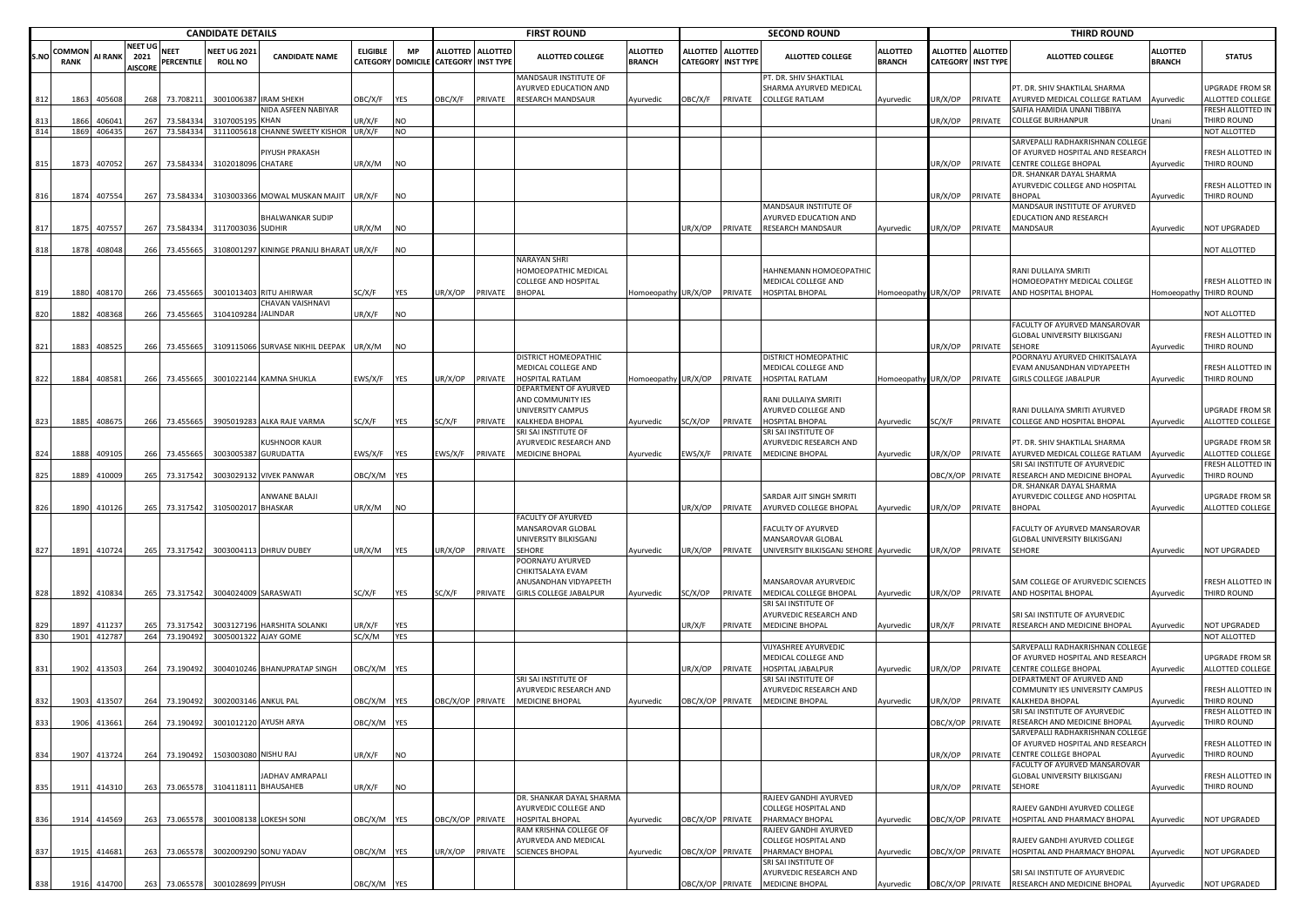|      |             | <b>CANDIDATE DETAILS</b> |                |               |                                |                                          |                 |                   |                           |                   | <b>FIRST ROUND</b>                                         |                      |                  |                           | <b>SECOND ROUND</b>                                  |                 |                         |                  | <b>THIRD ROUND</b>                                              |                 |                                             |
|------|-------------|--------------------------|----------------|---------------|--------------------------------|------------------------------------------|-----------------|-------------------|---------------------------|-------------------|------------------------------------------------------------|----------------------|------------------|---------------------------|------------------------------------------------------|-----------------|-------------------------|------------------|-----------------------------------------------------------------|-----------------|---------------------------------------------|
|      | COMMON      |                          | NEET UG        | <b>NEET</b>   | <b>NEET UG 2021</b>            |                                          | <b>ELIGIBLE</b> | <b>MP</b>         |                           | ALLOTTED ALLOTTED |                                                            | <b>ALLOTTED</b>      |                  | ALLOTTED ALLOTTED         |                                                      | <b>ALLOTTED</b> | <b>ALLOTTED</b>         | <b>ALLOTTED</b>  |                                                                 | <b>ALLOTTED</b> |                                             |
| S.NO | <b>RANK</b> | <b>AI RANK</b>           | 2021           | PERCENTILE    | <b>ROLL NO</b>                 | <b>CANDIDATE NAME</b>                    |                 | CATEGORY DOMICILE | <b>CATEGORY INST TYPE</b> |                   | <b>ALLOTTED COLLEGE</b>                                    | <b>BRANCH</b>        |                  | <b>CATEGORY INST TYPE</b> | ALLOTTED COLLEGE                                     | <b>BRANCH</b>   | <b>CATEGORY</b>         | <b>INST TYPE</b> | <b>ALLOTTED COLLEGE</b>                                         | <b>BRANCH</b>   | <b>STATUS</b>                               |
|      |             |                          | <b>AISCORE</b> |               |                                |                                          |                 |                   |                           |                   |                                                            |                      |                  |                           | DR. SHANKAR DAYAL SHARMA                             |                 |                         |                  |                                                                 |                 |                                             |
|      |             |                          |                |               |                                |                                          |                 |                   |                           |                   |                                                            |                      |                  |                           | AYURVEDIC COLLEGE AND                                |                 |                         |                  |                                                                 |                 |                                             |
|      | 1919        | 415945                   |                | 262 72.933737 | 3001021144 SUNITA              |                                          | OBC/X/F         | YES               |                           |                   |                                                            |                      | JR/X/OP          | PRIVATE                   | <b>HOSPITAL BHOPAL</b>                               | Ayurvedic       |                         |                  |                                                                 |                 | <b>IOT ALLOTTED</b>                         |
|      |             |                          |                |               |                                |                                          |                 |                   |                           |                   |                                                            |                      |                  |                           | VEENA VADINI AYURVED                                 |                 |                         |                  |                                                                 |                 |                                             |
|      |             |                          |                |               |                                |                                          |                 |                   |                           |                   |                                                            |                      |                  |                           | <b>COLLEGE AND HOSPITAL</b>                          |                 |                         |                  | VEENA VADINI AYURVED COLLEGE AND                                |                 |                                             |
| 840  |             | 1920 41605               |                | 262 72.933737 |                                | 3001025116 PREETI KUSHWAHA               | UR/X/F          | YES               |                           |                   |                                                            |                      | JR/X/F           | PRIVATE                   | <b>BHOPAL</b>                                        | Ayurvedic       | JR/X/F                  | PRIVATE          | <b>HOSPITAL BHOPAL</b>                                          | Ayurvedic       | <b>NOT UPGRADED</b>                         |
|      |             |                          |                |               |                                |                                          |                 |                   |                           |                   |                                                            |                      |                  |                           |                                                      |                 |                         |                  | POORNAYU AYURVED CHIKITSALAYA<br>EVAM ANUSANDHAN VIDYAPEETH     |                 | RESH ALLOTTED IN                            |
| 841  | 1923        | 416420                   |                | 262 72.933737 |                                | 3004003128 SHIKHASHREE BAGHEL            | UR/X/F          | YES               |                           |                   |                                                            |                      |                  |                           |                                                      |                 | UR/X/OP                 | PRIVATE          | <b>GIRLS COLLEGE JABALPUR</b>                                   | Ayurvedic       | THIRD ROUND                                 |
|      |             |                          |                |               |                                |                                          |                 |                   |                           |                   |                                                            |                      |                  |                           | R. N. KAPOOR MEMORIAL                                |                 |                         |                  | R. N. KAPOOR MEMORIAL AYURVEDIC                                 |                 |                                             |
|      |             |                          |                |               |                                |                                          |                 |                   |                           |                   |                                                            |                      |                  |                           | AYURVEDIC MEDICAL COLLEGE                            |                 |                         |                  | MEDICAL COLLEGE AND HOSPITAL                                    |                 |                                             |
| 842  |             | 1924 416423              |                | 262 72.933737 |                                | 3003115298 RICHA SINGH BAGHEL            | UR/X/F          | YES               |                           |                   |                                                            |                      | JR/X/F           | PRIVATE                   | AND HOSPITAL INDORE                                  | Ayurvedic       | UR/X/F                  | PRIVATE          | <b>INDORE</b>                                                   | Ayurvedic       | <b>NOT UPGRADED</b>                         |
|      |             |                          |                |               |                                |                                          |                 |                   |                           |                   | SRI SAI INSTITUTE OF                                       |                      |                  |                           | RAJEEV GANDHI AYURVED                                |                 |                         |                  |                                                                 |                 |                                             |
|      | 1925        |                          |                |               |                                | 3003112072 PRANJAL RATHORE               |                 |                   |                           |                   | AYURVEDIC RESEARCH AND<br>DBC/X/OP PRIVATE MEDICINE BHOPAL |                      |                  |                           | <b>COLLEGE HOSPITAL AND</b>                          |                 |                         |                  | SRI SAI INSTITUTE OF AYURVEDIC                                  |                 | JPGRADE FROM SR                             |
| 843  |             | 416589                   |                | 262 72.933737 |                                |                                          | OBC/X/F         | <b>YES</b>        |                           |                   |                                                            | Ayurvedic            | OBC/X/F          | PRIVATE                   | PHARMACY BHOPAL                                      | Ayurvedic       | OBC/X/F                 | PRIVATE          | RESEARCH AND MEDICINE BHOPAL<br>GOVT. AUTONOMOUS ASHTANG        | Ayurvedic       | ALLOTTED COLLEGE<br><b>RESH ALLOTTED IN</b> |
| 844  | 1933        | 418234                   |                | 261 72.804744 |                                | 3003019107 RAJKUMAR WASKEL               | ST/X/M          | YES               |                           |                   |                                                            |                      |                  |                           |                                                      |                 | T/X/OP                  | GOVT             | AYURVED COLLEGE INDORE                                          | Ayurvedic       | <b>THIRD ROUND</b>                          |
|      |             |                          |                |               |                                |                                          |                 |                   |                           |                   | DR. SHANKAR DAYAL SHARMA                                   |                      |                  |                           | PARASHAR AYURVEDIC                                   |                 |                         |                  |                                                                 |                 |                                             |
|      |             |                          |                |               |                                |                                          |                 |                   |                           |                   | AYURVEDIC COLLEGE AND                                      |                      |                  |                           | MEDICAL COLLEGE AND                                  |                 |                         |                  | VEENA VADINI AYURVED COLLEGE AND                                |                 | JPGRADE FROM SR                             |
| 845  | 1935        | 418474                   |                | 261 72.804744 |                                | 3001003530 AKANKSHA SINGH                | OBC/X/F         | YES               | <b>DBC/X/F</b>            | PRIVATE           | HOSPITAL BHOPAL                                            | Ayurvedic            | JR/X/OP PRIVATE  |                           | HOSPITAL BHOPAL                                      | Ayurvedic       | JR/X/OP                 | PRIVATE          | <b>HOSPITAL BHOPAL</b>                                          | Ayurvedic       | ALLOTTED COLLEGE                            |
|      |             |                          |                |               |                                |                                          |                 |                   |                           |                   | SARVEPALLI RADHAKRISHNAN                                   |                      |                  |                           |                                                      |                 |                         |                  |                                                                 |                 |                                             |
|      |             |                          |                |               |                                |                                          |                 |                   |                           |                   | COLLEGE OF AYURVED                                         |                      |                  |                           | SRI SAI INSTITUTE OF                                 |                 |                         |                  |                                                                 |                 |                                             |
| 846  | 1936        | 418656                   |                |               |                                | 261 72.804744 3001004337 CHHAVI BHARGAVA | JR/X/F          | YES               | JR/X/F                    | PRIVATE           | HOSPITAL AND RESEARCH<br><b>CENTRE COLLEGE BHOPAL</b>      | Ayurvedic            | JR/X/F           | PRIVATE                   | AYURVEDIC RESEARCH AND<br><b>MEDICINE BHOPAL</b>     | Ayurvedic       | UR/X/F                  | PRIVATE          | SRI SAI INSTITUTE OF AYURVEDIC<br>RESEARCH AND MEDICINE BHOPAL  | Ayurvedic       | NOT UPGRADED                                |
|      |             |                          |                |               |                                |                                          |                 |                   |                           |                   |                                                            |                      |                  |                           | RAM KRISHNA COLLEGE OF                               |                 |                         |                  |                                                                 |                 |                                             |
|      |             |                          |                |               |                                | AISHWARYA SUDHAKAR                       |                 |                   |                           |                   |                                                            |                      |                  |                           | AYURVEDA AND MEDICAL                                 |                 |                         |                  | SARDAR PATEL AYURVEDIC MEDICAL                                  |                 | <b>JPGRADE FROM SR</b>                      |
| 847  | 1938        | 418999                   |                |               | 261 72.804744 3111107149 MOHOD |                                          | UR/X/F          | N <sub>O</sub>    |                           |                   |                                                            |                      | JR/X/OP          | PRIVATE                   | <b>SCIENCES BHOPAL</b>                               | Ayurvedic       | UR/X/OP                 | PRIVATE          | COLLEGE AND HOSPITAL BALAGHAT                                   | Ayurvedic       | ALLOTTED COLLEGE                            |
|      |             |                          |                |               |                                |                                          |                 |                   |                           |                   | SRI SAI INSTITUTE OF                                       |                      |                  |                           | MANDSAUR INSTITUTE OF                                |                 |                         |                  |                                                                 |                 |                                             |
|      |             |                          |                |               |                                |                                          |                 |                   |                           |                   | AYURVEDIC RESEARCH AND                                     |                      |                  |                           | AYURVED EDUCATION AND                                |                 |                         |                  | SRI SAI INSTITUTE OF AYURVEDIC                                  |                 | UPGRADE FROM SR                             |
| 848  | 1944        | 420546                   |                | 260 72.662541 |                                | 3005006013 SADIK MULTANI                 | OBC/X/M         | <b>YES</b>        | BC/X/OP PRIVATE           |                   | <b>MEDICINE BHOPAL</b>                                     | Ayurvedic            | JR/X/OP          | PRIVATE                   | <b>RESEARCH MANDSAUR</b>                             | Ayurvedic       | BC/X/OP PRIVATE         |                  | RESEARCH AND MEDICINE BHOPAL                                    | Ayurvedic       | ALLOTTED COLLEGE                            |
|      |             |                          |                |               |                                |                                          |                 |                   |                           |                   | PARASHAR AYURVEDIC<br>MEDICAL COLLEGE AND                  |                      |                  |                           | VIJYASHREE AYURVEDIC                                 |                 |                         |                  |                                                                 |                 |                                             |
| 849  | 1945        | 420949                   |                | 260 72.662541 |                                | 4406001343 SHUBHASHI AWASTHI             | UR/X/F          | YES               | JR/X/F                    | PRIVATE           | <b>HOSPITAL BHOPAI</b>                                     | Ayurvedic            | JR/X/F           | PRIVATE                   | MEDICAL COLLEGE AND<br><b>HOSPITAL JABALPUR</b>      | Ayurvedic       | JR/X/OP                 | PRIVATE          | VEENA VADINI AYURVED COLLEGE AND<br><b>HOSPITAL BHOPAI</b>      | Ayurvedic       | JPGRADE FROM SR<br>ALLOTTED COLLEGE         |
|      |             |                          |                |               |                                |                                          |                 |                   |                           |                   |                                                            |                      |                  |                           |                                                      |                 |                         |                  |                                                                 |                 |                                             |
|      |             |                          |                |               |                                |                                          |                 |                   |                           |                   |                                                            |                      |                  |                           | DEPARTMENT OF AYURVED AND                            |                 |                         |                  |                                                                 |                 |                                             |
|      |             |                          |                |               |                                |                                          |                 |                   |                           |                   |                                                            |                      |                  |                           | COMMUNITY IES UNIVERSITY                             |                 |                         |                  | RANI DULLAIYA SMRITI AYURVED                                    |                 | <b>UPGRADE FROM SR</b>                      |
|      | 1946        | 420988                   | 260            | 72.662541     |                                | 3002012356 DEEPAK MAHOUR                 | C/X/M           | YES               |                           |                   |                                                            |                      | SC/X/OP          | PRIVATE                   | CAMPUS KALKHEDA BHOPAL                               | Ayurvedic       | SC/X/OP                 | PRIVATE          | COLLEGE AND HOSPITAL BHOPAL                                     | Ayurvedic       | ALLOTTED COLLEGE                            |
| 851  | 1947        | 421112                   |                | 260 72.662541 |                                | 3002009071 KANCHAN KANWARIYA             | SC/X/F          | YES               |                           |                   |                                                            |                      |                  |                           |                                                      |                 |                         |                  |                                                                 |                 | NOT ALLOTTED                                |
|      |             |                          |                |               |                                |                                          |                 |                   |                           |                   | SRI SAI INSTITUTE OF                                       |                      |                  |                           | RAJEEV GANDHI AYURVED                                |                 |                         |                  |                                                                 |                 |                                             |
|      |             |                          |                |               |                                |                                          |                 |                   |                           |                   | AYURVEDIC RESEARCH AND                                     |                      |                  |                           | <b>COLLEGE HOSPITAL AND</b>                          |                 |                         |                  | RAJEEV GANDHI AYURVED COLLEGE                                   |                 |                                             |
| 852  |             | 1949 421481              |                | 260 72.662541 |                                | 3001027139 VIKRAM VERMA                  | OBC/X/M YES     |                   |                           |                   | BC/X/OP PRIVATE MEDICINE BHOPAL                            | Ayurvedic            | DBC/X/OP PRIVATE |                           | PHARMACY BHOPAL<br>SRI SAI INSTITUTE OF              | Ayurvedic       |                         | OBC/X/OP PRIVATE | HOSPITAL AND PHARMACY BHOPAL                                    | Ayurvedic       | <b>NOT UPGRADED</b>                         |
|      |             |                          |                |               |                                |                                          |                 |                   |                           |                   |                                                            |                      |                  |                           | AYURVEDIC RESEARCH AND                               |                 |                         |                  | SRI SAI INSTITUTE OF AYURVEDIC                                  |                 |                                             |
| 853  |             | 1950 422202              |                | 259 72.533483 |                                | 3001006146 AKASH JADHAV                  | OBC/X/M YES     |                   |                           |                   |                                                            |                      | DBC/X/OP PRIVATE |                           | <b>MEDICINE BHOPAL</b>                               | Ayurvedic       | OBC/X/OP PRIVATE        |                  | RESEARCH AND MEDICINE BHOPAL                                    | vyurvedic       | <b>NOT UPGRADED</b>                         |
|      |             |                          |                |               |                                |                                          |                 |                   |                           |                   | DR. SHANKAR DAYAL SHARMA                                   |                      |                  |                           | VEENA VADINI AYURVED                                 |                 |                         |                  | SARVEPALLI RADHAKRISHNAN COLLEGE                                |                 |                                             |
|      |             |                          |                |               |                                |                                          |                 |                   |                           |                   | AYURVEDIC COLLEGE AND                                      |                      |                  |                           | <b>COLLEGE AND HOSPITAL</b>                          |                 |                         |                  | OF AYURVED HOSPITAL AND RESEARCH                                |                 | JPGRADE FROM SR                             |
| 854  |             | 1951 422210              |                | 259 72.533483 |                                | 3002007153 ANAMIKA SHRIVASTAVA           | UR/X/F          | YES               | UR/X/F                    |                   | PRIVATE HOSPITAL BHOPAL                                    | Ayurvedic            | JR/X/F           | PRIVATE                   | <b>BHOPAL</b>                                        | Ayurvedic       | UR/X/F                  | PRIVATE          | <b>CENTRE COLLEGE BHOPAL</b>                                    | Ayurvedic       | ALLOTTED COLLEGE                            |
|      |             |                          |                |               |                                |                                          |                 |                   |                           |                   |                                                            |                      |                  |                           | RAM KRISHNA COLLEGE OF                               |                 |                         |                  |                                                                 |                 |                                             |
|      | 1953        | 42232                    | 259            | 72.533483     |                                | 3111018359 THADANI KIRTI DINESH          | JR/X/F          | NO                |                           |                   |                                                            |                      | JR/X/OP PRIVATE  |                           | AYURVEDA AND MEDICAL<br><b>SCIENCES BHOPAL</b>       |                 |                         |                  |                                                                 |                 | <b>IOT ALLOTTED</b>                         |
| 856  | 1954        | 42252                    |                | 259 72.533483 |                                | 4402002494 SHUBHAM YADAV                 | OBC/X/M         | <b>YES</b>        |                           |                   |                                                            |                      |                  |                           |                                                      | Ayurvedic       |                         |                  |                                                                 |                 | NOT ALLOTTED                                |
|      |             |                          |                |               |                                | LOHAKAR KHUSHI                           |                 |                   |                           |                   |                                                            |                      |                  |                           |                                                      |                 |                         |                  | OM AYURVEDIC MEDICAL COLLEGE                                    |                 | RESH ALLOTTED IN                            |
| 857  | 1956        | 422807                   |                | 259 72.533483 | 3103009023 GAJANAN             |                                          | UR/X/F          | NO                |                           |                   |                                                            |                      |                  |                           |                                                      |                 | UR/X/OP                 | PRIVATE          | AND HOSPITAL BETUL                                              | Ayurvedic       | <b>THIRD ROUND</b>                          |
|      |             |                          |                |               |                                |                                          |                 |                   |                           |                   | DR. SHANKAR DAYAL SHARMA                                   |                      |                  |                           | DR. SHANKAR DAYAL SHARMA                             |                 |                         |                  |                                                                 |                 |                                             |
|      |             |                          |                |               |                                |                                          |                 |                   |                           |                   | AYURVEDIC COLLEGE AND                                      |                      |                  |                           | AYURVEDIC COLLEGE AND                                |                 |                         |                  | SARDAR AJIT SINGH SMRITI AYURVED                                |                 | <b>RESH ALLOTTED IN</b>                     |
|      | 1958        | 422930                   | 259            | 72.533483     |                                | 4411008596 JYOTI CHAURASIYA              | JR/X/F          | YES               | JR/X/F                    | PRIVATE           | <b>HOSPITAL BHOPAL</b>                                     | Ayurvedic            | JR/X/F           | PRIVATE                   | <b>HOSPITAL BHOPAL</b>                               | Ayurvedic       | UR/X/F                  | PRIVATE          | <b>COLLEGE BHOPAL</b>                                           | vurvedic        | <b>HIRD ROUND</b>                           |
|      |             |                          |                |               |                                |                                          |                 |                   |                           |                   | R. N. KAPOOR MEMORIAL<br>HOMEOPATHIC HOSPITAL AND          |                      |                  |                           | RAJEEV GANDHI AYURVED<br><b>COLLEGE HOSPITAL AND</b> |                 |                         |                  | R. N. KAPOOR MEMORIAL AYURVEDIC<br>MEDICAL COLLEGE AND HOSPITAL |                 | JPGRADE FROM SR                             |
|      | 1959        | 422971                   |                | 259 72.533483 |                                | 3003006116 RANI YADAV                    | <b>JBC/X/F</b>  | <b>YES</b>        | JR/X/OP                   | PRIVATE           | MEDICAL COLLEGE INDORE                                     | Homoeopathy OBC/X/OP |                  | PRIVATE                   | PHARMACY BHOPAL                                      | Ayurvedic       | <b>DBC/X/OP PRIVATE</b> |                  | <b>INDORE</b>                                                   | Ayurvedic       | ALLOTTED COLLEGE                            |
|      |             |                          |                |               |                                |                                          |                 |                   |                           |                   |                                                            |                      |                  |                           | RANI DULLAIYA SMRITI                                 |                 |                         |                  |                                                                 |                 |                                             |
|      |             |                          |                |               |                                |                                          |                 |                   |                           |                   |                                                            |                      |                  |                           | HOMOEOPATHY MEDICAL                                  |                 |                         |                  |                                                                 |                 |                                             |
|      |             |                          |                |               |                                |                                          |                 |                   |                           |                   |                                                            |                      |                  |                           | <b>COLLEGE AND HOSPITAL</b>                          |                 |                         |                  |                                                                 |                 |                                             |
| 860  |             | 1960 423429              |                | 259 72.533483 |                                | 3003016072 MOHINI BIRLE                  | OBC/X/F         | YES               |                           |                   |                                                            |                      | UR/X/OP PRIVATE  |                           | <b>BHOPAL</b>                                        | Homoeopath      |                         |                  |                                                                 |                 | <b>NOT ALLOTTED</b>                         |
|      |             |                          |                |               |                                |                                          |                 |                   |                           |                   | DEPARTMENT OF AYURVED                                      |                      |                  |                           | SRI SAI INSTITUTE OF                                 |                 |                         |                  |                                                                 |                 |                                             |
|      |             |                          |                |               |                                |                                          |                 |                   |                           |                   | AND COMMUNITY IES<br>UNIVERSITY CAMPUS                     |                      |                  |                           | AYURVEDIC RESEARCH AND                               |                 |                         |                  | SRI SAI INSTITUTE OF AYURVEDIC                                  |                 |                                             |
| 861  |             | 1961 423521              |                | 259 72.533483 |                                | 3002001410 DEVVRAT MAHENDRA              | EWS/X/M YES     |                   |                           |                   | WS/X/OP PRIVATE KALKHEDA BHOPAL                            | Ayurvedic            |                  |                           | EWS/X/OP PRIVATE MEDICINE BHOPAL                     | Ayurvedic       |                         | EWS/X/OP PRIVATE | RESEARCH AND MEDICINE BHOPAL                                    | Ayurvedic       | NOT UPGRADED                                |
|      |             |                          |                |               |                                |                                          |                 |                   |                           |                   | POORNAYU AYURVED                                           |                      |                  |                           |                                                      |                 |                         |                  |                                                                 |                 |                                             |
|      |             |                          |                |               |                                |                                          |                 |                   |                           |                   | CHIKITSALAYA EVAM                                          |                      |                  |                           |                                                      |                 |                         |                  |                                                                 |                 |                                             |
|      |             |                          |                |               |                                |                                          |                 |                   |                           |                   | ANUSANDHAN VIDYAPEETH                                      |                      |                  |                           |                                                      |                 |                         |                  | L.N. AYURVED COLLEGE AND HOSPITAL                               |                 | RESH ALLOTTED IN                            |
| 862  |             | 1964 424178              | 258            |               |                                | 72.40462 3004026051 DIVYA AHIRWAR        | SC/X/F          | <b>YES</b>        | SC/X/OP                   | PRIVATE           | GIRLS COLLEGE JABALPUR                                     | Ayurvedic            |                  |                           |                                                      |                 | SC/X/OP                 | PRIVATE          | <b>BHOPAL</b>                                                   | Ayurvedic       | THIRD ROUND                                 |
|      |             |                          |                |               |                                |                                          |                 |                   |                           |                   |                                                            |                      |                  |                           |                                                      |                 |                         |                  |                                                                 |                 |                                             |
|      |             |                          |                |               |                                | KARHALE VIBHITA                          |                 |                   |                           |                   |                                                            |                      |                  |                           | FACULTY OF AYURVED<br>MANSAROVAR GLOBAL              |                 |                         |                  | SARVEPALLI RADHAKRISHNAN COLLEGE                                |                 |                                             |
| 863  | 1966        | 424294                   | 258            |               | 72.40462 3112115025 PRALHAD    |                                          | UR/X/F          | NO                |                           |                   |                                                            |                      | UR/X/OP          | PRIVATE                   | UNIVERSITY BILKISGANJ SEHORE Ayurvedic               |                 | UR/X/OP PRIVATE         |                  | OF AYURVED HOSPITAL AND RESEARCH<br>CENTRE COLLEGE BHOPAL       | Ayurvedic       | UPGRADE FROM SR<br>ALLOTTED COLLEGE         |
|      |             |                          |                |               |                                |                                          |                 |                   |                           |                   |                                                            |                      |                  |                           |                                                      |                 |                         |                  |                                                                 |                 |                                             |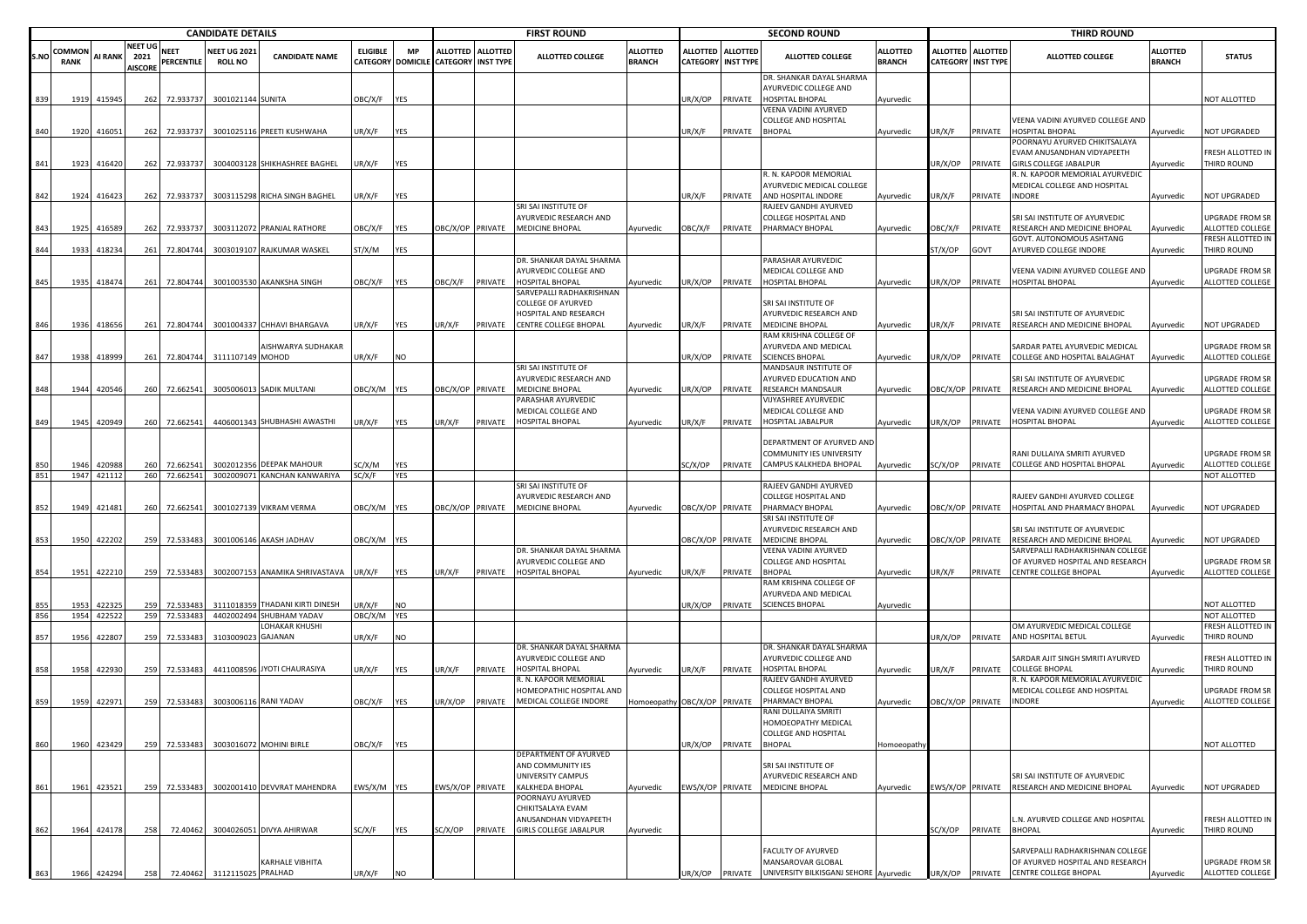|            |              |                  |                        |                                | <b>CANDIDATE DETAILS</b>                        |                                                     |                          |                   |                                      |                 | <b>FIRST ROUND</b>                                    |                             |                  |                    | <b>SECOND ROUND</b>                                            |                             |                  |                           | <b>THIRD ROUND</b>                                                                      |                    |                                              |
|------------|--------------|------------------|------------------------|--------------------------------|-------------------------------------------------|-----------------------------------------------------|--------------------------|-------------------|--------------------------------------|-----------------|-------------------------------------------------------|-----------------------------|------------------|--------------------|----------------------------------------------------------------|-----------------------------|------------------|---------------------------|-----------------------------------------------------------------------------------------|--------------------|----------------------------------------------|
|            | COMMON       |                  | NEET UG                | <b>NEET</b>                    | <b>NEET UG 2021</b>                             |                                                     | <b>ELIGIBLE</b>          | <b>MP</b>         | ALLOTTED ALLOTTED                    |                 |                                                       | <b>ALLOTTED</b>             |                  | ALLOTTED ALLOTTED  |                                                                | <b>ALLOTTED</b>             |                  | ALLOTTED ALLOTTED         |                                                                                         | <b>ALLOTTED</b>    |                                              |
| S.NO       | RANK         | <b>AI RANK</b>   | 2021<br><b>AISCORE</b> | PERCENTILE                     | <b>ROLL NO</b>                                  | <b>CANDIDATE NAME</b>                               |                          |                   | CATEGORY DOMICILE CATEGORY INST TYPE |                 | <b>ALLOTTED COLLEGE</b>                               | <b>BRANCH</b>               |                  | CATEGORY INST TYPE | <b>ALLOTTED COLLEGE</b>                                        | <b>BRANCH</b>               |                  | <b>CATEGORY INST TYPE</b> | <b>ALLOTTED COLLEGE</b>                                                                 | <b>BRANCH</b>      | <b>STATUS</b>                                |
|            |              |                  |                        |                                |                                                 |                                                     |                          |                   |                                      |                 | MANDSAUR INSTITUTE OF<br>AYURVED EDUCATION AND        |                             |                  |                    |                                                                |                             |                  |                           |                                                                                         |                    |                                              |
|            |              | 1970 424770      | 258                    | 72.40462                       |                                                 | 3003111209 KHUSHBOO JOSHI                           | JR/X/F                   | YES               | IR/X/F                               | PRIVATE         | <b>RESEARCH MANDSAUR</b><br>SARVEPALLI RADHAKRISHNAN  | Ayurvedic                   |                  |                    | SARVEPALLI RADHAKRISHNAN                                       |                             |                  |                           |                                                                                         |                    | <b>NOT ALLOTTED</b>                          |
|            |              |                  |                        |                                |                                                 |                                                     |                          |                   |                                      |                 | COLLEGE OF AYURVED                                    |                             |                  |                    | <b>COLLEGE OF AYURVED</b>                                      |                             |                  |                           | SARVEPALLI RADHAKRISHNAN COLLEGE                                                        |                    |                                              |
|            |              |                  |                        |                                |                                                 |                                                     |                          |                   |                                      |                 | HOSPITAL AND RESEARCH                                 |                             |                  |                    | HOSPITAL AND RESEARCH                                          |                             |                  |                           | OF AYURVED HOSPITAL AND RESEARCH                                                        |                    |                                              |
| 865        |              | 1972 425030      | 258                    | 72.40462                       |                                                 | 4406002518 SURABHI GUPTA                            | :WS/X/F                  | <b>YES</b>        | JR/X/OP                              | PRIVATE         | CENTRE COLLEGE BHOPAL                                 | Ayurvedic                   | JR/X/OP PRIVATE  |                    | CENTRE COLLEGE BHOPAL                                          | Ayurvedic                   | JR/X/OP PRIVATE  |                           | <b>CENTRE COLLEGE BHOPAL</b>                                                            | Ayurvedic          | <b>NOT UPGRADED</b>                          |
|            |              |                  |                        |                                |                                                 |                                                     |                          |                   |                                      |                 |                                                       |                             |                  |                    |                                                                |                             |                  |                           | MAHATMA GANDHI HOMOEOPATHIC                                                             |                    |                                              |
| 866        |              | 1974 425976      | 258                    | 72.40462                       |                                                 | 3004005100 SHEETAL YADAV                            | OBC/X/F                  | YES               |                                      |                 |                                                       |                             |                  |                    |                                                                |                             | JR/X/OP          | PRIVATE                   | MEDICAL COLLEGE AND HOSPITAL<br><b>JABALPUR</b>                                         |                    | FRESH ALLOTTED IN<br>Iomoeopathy THIRD ROUND |
|            |              |                  |                        |                                |                                                 |                                                     |                          |                   |                                      |                 |                                                       |                             |                  |                    | PT. DR. SHIV SHAKTILAL                                         |                             |                  |                           | R. N. KAPOOR MEMORIAL AYURVEDIC                                                         |                    |                                              |
|            |              |                  |                        |                                |                                                 |                                                     |                          |                   |                                      |                 |                                                       |                             |                  |                    | SHARMA AYURVED MEDICAL                                         |                             |                  |                           | MEDICAL COLLEGE AND HOSPITAL                                                            |                    | UPGRADE FROM SR                              |
| 867        |              | 1975 426265      |                        | 257 72.275174                  |                                                 | 3005004371 RAJESH PARMAR                            | DBC/X/M YES              |                   |                                      |                 |                                                       |                             | OBC/X/OP PRIVATE |                    | <b>COLLEGE RATLAM</b>                                          | Ayurvedic                   | OBC/X/OP PRIVATE |                           | INDORE                                                                                  | Ayurvedic          | ALLOTTED COLLEGE                             |
|            |              |                  |                        |                                |                                                 |                                                     |                          |                   |                                      |                 | RKDF HOMOEOPATHIC                                     |                             |                  |                    |                                                                |                             |                  |                           |                                                                                         |                    |                                              |
|            |              |                  |                        |                                |                                                 |                                                     |                          |                   |                                      |                 | MEDICAL COLLEGE HOSPITAL<br>AND RESEARCH CENTER       |                             |                  |                    | RAM KRISHNA COLLEGE OF<br>AYURVEDA AND MEDICAL                 |                             |                  |                           | SARVEPALLI RADHAKRISHNAN COLLEGE<br>OF AYURVED HOSPITAL AND RESEARCH                    |                    | UPGRADE FROM SR                              |
| 868        |              | 1977 426343      |                        |                                | 257 72.275174 3003127046 BABU DANGI             |                                                     | OBC/X/M YES              |                   | JR/X/OP                              | PRIVATE         | <b>BHOPAL</b>                                         | Homoeopathy UR/X/OP PRIVATE |                  |                    | <b>SCIENCES BHOPAL</b>                                         | Ayurvedic                   | JR/X/OP PRIVATE  |                           | <b>CENTRE COLLEGE BHOPAL</b>                                                            | Ayurvedic          | ALLOTTED COLLEGE                             |
|            |              |                  |                        |                                |                                                 |                                                     |                          |                   |                                      |                 |                                                       |                             |                  |                    | NARAYAN SHRI                                                   |                             |                  |                           |                                                                                         |                    |                                              |
|            |              |                  |                        |                                |                                                 |                                                     |                          |                   |                                      |                 |                                                       |                             |                  |                    | HOMOEOPATHIC MEDICAL                                           |                             |                  |                           |                                                                                         |                    |                                              |
|            |              |                  |                        |                                |                                                 |                                                     |                          |                   |                                      |                 |                                                       |                             |                  |                    | COLLEGE AND HOSPITAL                                           |                             |                  |                           | SAM COLLEGE OF AYURVEDIC SCIENCES                                                       |                    | FRESH ALLOTTED IN                            |
| 869        | 1980         | 426627           |                        | 257 72.275174                  |                                                 | 4402028483 SIMRAN JAISWAL                           | )BC/X/F                  | <b>YES</b>        |                                      |                 |                                                       |                             | JR/X/OP PRIVATE  |                    | <b>BHOPAL</b>                                                  | Homoeopathy OBC/X/F PRIVATE |                  |                           | AND HOSPITAL BHOPAL<br>RANI DULLAIYA SMRITI                                             | Ayurvedic          | THIRD ROUND                                  |
|            |              |                  |                        |                                |                                                 |                                                     |                          |                   |                                      |                 |                                                       |                             |                  |                    | SARDAR AJIT SINGH SMRITI                                       |                             |                  |                           | HOMOEOPATHY MEDICAL COLLEGE                                                             |                    | FRESH ALLOTTED IN                            |
|            | 1981         | 426629           |                        | 257 72.275174                  |                                                 | 3107017079 DHAYBAR JAYESH SATISH                    | UR/X/M                   | NO                |                                      |                 |                                                       |                             | JR/X/OP          | PRIVATE            | AYURVED COLLEGE BHOPAL                                         | Ayurvedic                   | JR/X/OP          | PRIVATE                   | AND HOSPITAL BHOPAL                                                                     | <b>Homoeopathy</b> | THIRD ROUND                                  |
|            |              |                  |                        |                                |                                                 |                                                     |                          |                   |                                      |                 |                                                       |                             |                  |                    | SARDAR AJIT SINGH SMRITI                                       |                             |                  |                           | SARDAR AJIT SINGH SMRITI AYURVED                                                        |                    |                                              |
| 871        |              | 1982 426756      |                        | 257 72.275174                  |                                                 | 3103013043 PAWAR MANJIRI                            | JR/X/F                   | NO                |                                      |                 |                                                       |                             | JR/X/OP          | PRIVATE            | AYURVED COLLEGE BHOPAL<br>SAM COLLEGE OF AYURVEDIC             | Ayurvedic                   | IR/X/OP          | PRIVATE                   | COLLEGE BHOPAL                                                                          | Ayurvedic          | NOT UPGRADED                                 |
|            |              |                  |                        |                                |                                                 |                                                     |                          |                   |                                      |                 |                                                       |                             |                  |                    | SCIENCES AND HOSPITAL                                          |                             |                  |                           | N. AYURVED COLLEGE AND HOSPITAL                                                         |                    | UPGRADE FROM SR                              |
| 872        |              | 1983 426920      |                        | 257 72.275174                  |                                                 | 3003014090 KUBER CHOUHAN                            | SC/X/M                   | YES               |                                      |                 |                                                       |                             | SC/X/OP          | PRIVATE            | <b>BHOPAL</b>                                                  | Ayurvedic                   | SC/X/OP          | PRIVATE                   | BHOPAL                                                                                  | Ayurvedic          | ALLOTTED COLLEGE                             |
|            |              |                  |                        |                                |                                                 |                                                     |                          |                   |                                      |                 | R. N. KAPOOR MEMORIAL                                 |                             |                  |                    | R. N. KAPOOR MEMORIAL                                          |                             |                  |                           | R. N. KAPOOR MEMORIAL AYURVEDIC                                                         |                    |                                              |
|            |              |                  |                        |                                |                                                 |                                                     |                          |                   |                                      |                 | AYURVEDIC MEDICAL COLLEGE                             |                             |                  |                    | AYURVEDIC MEDICAL COLLEGE                                      |                             |                  |                           | MEDICAL COLLEGE AND HOSPITAL                                                            |                    |                                              |
| 873<br>874 | 1986<br>1989 | 42829<br>428883  |                        | 256 72.145469<br>256 72.145469 |                                                 | 3004027082 SUDATT BODHI<br>3002003490 KHUSHI JAIN   | SC/X/M<br>:WS/X/F        | YES<br><b>YES</b> | C/X/OP                               | PRIVATE         | AND HOSPITAL INDORE                                   | Ayurvedic                   | SC/X/OP          | PRIVATE            | AND HOSPITAL INDORE                                            | Ayurvedic                   | SC/X/OP          | PRIVATE                   | <b>INDORE</b>                                                                           | Ayurvedic          | NOT UPGRADED<br>NOT ALLOTTED                 |
|            |              |                  |                        |                                |                                                 |                                                     |                          |                   |                                      |                 |                                                       |                             |                  |                    | PT. DR. SHIV SHAKTILAL                                         |                             |                  |                           |                                                                                         |                    |                                              |
|            |              |                  |                        |                                |                                                 |                                                     |                          |                   |                                      |                 |                                                       |                             |                  |                    | SHARMA AYURVED MEDICAL                                         |                             |                  |                           | SRI SAI INSTITUTE OF AYURVEDIC                                                          |                    | FRESH ALLOTTED IN                            |
|            | 1993         | 429347           |                        | 256 72.145469                  |                                                 | 3001020303 ABHISHEK SUJANE                          | DBC/X/M YES              |                   |                                      |                 |                                                       |                             | OBC/X/OP PRIVATE |                    | <b>COLLEGE RATLAM</b>                                          | Ayurvedic                   | OBC/X/OP PRIVATE |                           | RESEARCH AND MEDICINE BHOPAL                                                            | Ayurvedic          | THIRD ROUND                                  |
|            | 1995         | 429703           |                        | 256 72.145469                  |                                                 | 3002004355 AKSHAT JAIN                              | EWS/X/M YES              |                   |                                      |                 |                                                       |                             |                  |                    |                                                                |                             |                  |                           |                                                                                         |                    | NOT ALLOTTED                                 |
|            |              |                  |                        |                                |                                                 |                                                     |                          |                   |                                      |                 | SARVEPALLI RADHAKRISHNAN<br><b>COLLEGE OF AYURVED</b> |                             |                  |                    | PARASHAR AYURVEDIC                                             |                             |                  |                           |                                                                                         |                    |                                              |
|            |              |                  |                        |                                |                                                 |                                                     |                          |                   |                                      |                 | HOSPITAL AND RESEARCH                                 |                             |                  |                    | MEDICAL COLLEGE AND                                            |                             |                  |                           | PARASHAR AYURVEDIC MEDICAL                                                              |                    |                                              |
| 877        |              | 2001 430340      |                        | 255 72.002619                  |                                                 | 3006010194 AKSHAT GUPTA                             | JR/X/M                   | YES               |                                      | JR/X/OP PRIVATE | <b>CENTRE COLLEGE BHOPAL</b>                          | Ayurvedic                   |                  | JR/X/OP PRIVATE    | HOSPITAL BHOPAL                                                | Ayurvedic                   |                  |                           | UR/X/OP PRIVATE COLLEGE AND HOSPITAL BHOPAL                                             | Ayurvedic          | NOT UPGRADED                                 |
|            |              |                  |                        |                                |                                                 |                                                     |                          |                   |                                      |                 |                                                       |                             |                  |                    | RAM KRISHNA COLLEGE OF                                         |                             |                  |                           |                                                                                         |                    |                                              |
|            |              |                  |                        |                                |                                                 | PATIL PRANAV                                        |                          |                   |                                      |                 |                                                       |                             |                  |                    | AYURVEDA AND MEDICAL                                           |                             |                  |                           | RAM KRISHNA COLLEGE OF AYURVEDA                                                         |                    |                                              |
| 878        |              | 2004 431042      | 255                    | 72.002619                      |                                                 | 2208001165 YOGESHWAR                                | JR/X/M                   | NO                |                                      |                 |                                                       |                             | JR/X/OP PRIVATE  |                    | <b>SCIENCES BHOPAL</b>                                         | Ayurvedic                   | IR/X/OP          | PRIVATE                   | AND MEDICAL SCIENCES BHOPAL<br>DR. SHANKAR DAYAL SHARMA                                 | Ayurvedic          | NOT UPGRADED                                 |
|            |              |                  |                        |                                |                                                 | AFTAB SAIDAHAMAD                                    |                          |                   |                                      |                 |                                                       |                             |                  |                    |                                                                |                             |                  |                           | AYURVEDIC COLLEGE AND HOSPITAL                                                          |                    | FRESH ALLOTTED IN                            |
|            | 2007         | 432378           |                        | 254 71.874274                  | 3122002496 PATEL                                |                                                     | JR/X/M                   | NO                |                                      |                 |                                                       |                             |                  |                    |                                                                |                             |                  | JR/X/OP PRIVATE           | <b>BHOPAL</b>                                                                           | Ayurvedic          | THIRD ROUND                                  |
|            |              |                  |                        |                                |                                                 |                                                     |                          |                   |                                      |                 |                                                       |                             |                  |                    | RAJEEV GANDHI AYURVED                                          |                             |                  |                           |                                                                                         |                    |                                              |
|            |              |                  |                        |                                |                                                 |                                                     |                          |                   |                                      |                 |                                                       |                             |                  |                    | COLLEGE HOSPITAL AND                                           |                             |                  |                           | SRI SAI INSTITUTE OF AYURVEDIC                                                          |                    | UPGRADE FROM SR                              |
| 881        | 2008<br>2009 | 43239<br>432516  | 254                    | 71.874274<br>254 71.874274     |                                                 | 3004023182 MAZHER AHMAD<br>3004007043 SHIKHA TIWARI | <b>DBC/X/M</b><br>JR/X/F | <b>YES</b><br>YES |                                      |                 |                                                       |                             | OBC/X/OP PRIVATE |                    | PHARMACY BHOPAL                                                | Ayurvedic                   | OBC/X/OP PRIVATE |                           | RESEARCH AND MEDICINE BHOPAL                                                            | Ayurvedic          | ALLOTTED COLLEGE<br>NOT ALLOTTED             |
|            |              |                  |                        |                                |                                                 |                                                     |                          |                   |                                      |                 | DR. SHANKAR DAYAL SHARMA                              |                             |                  |                    | VEENA VADINI AYURVED                                           |                             |                  |                           | FACULTY OF AYURVED MANSAROVAR                                                           |                    |                                              |
|            |              |                  |                        |                                |                                                 |                                                     |                          |                   |                                      |                 | AYURVEDIC COLLEGE AND                                 |                             |                  |                    | COLLEGE AND HOSPITAL                                           |                             |                  |                           | GLOBAL UNIVERSITY BILKISGANJ                                                            |                    | UPGRADE FROM SR                              |
| 882        |              | 2011 432678      |                        | 254 71.874274                  |                                                 | 3002005292 SRASHTI GUPTA                            | JR/X/F                   | YES               | JR/X/F                               | PRIVATE         | <b>HOSPITAL BHOPAL</b>                                | Ayurvedic                   | JR/X/F           | PRIVATE            | <b>BHOPAL</b>                                                  | Ayurvedic                   | UR/X/OP PRIVATE  |                           | <b>SEHORE</b>                                                                           | Ayurvedic          | ALLOTTED COLLEGE                             |
|            |              |                  |                        |                                |                                                 |                                                     |                          |                   |                                      |                 | RANI DULLAIYA SMRITI<br>AYURVED COLLEGE AND           |                             |                  |                    | MANSAROVAR AYURVEDIC                                           |                             |                  |                           | SAM COLLEGE OF AYURVEDIC SCIENCES                                                       |                    | UPGRADE FROM SR                              |
| 883        |              | 2013 432852      |                        | 254 71.874274                  |                                                 | 3001034308 KAVITA VERMA                             | SC/X/F                   | YES               | SC/X/F                               | PRIVATE         | <b>HOSPITAL BHOPAL</b>                                | Ayurvedic                   | iC/X/OP          | PRIVATE            | MEDICAL COLLEGE BHOPAL                                         | Ayurvedic                   | SC/X/F           | PRIVATE                   | AND HOSPITAL BHOPAL                                                                     | Ayurvedic          | ALLOTTED COLLEGE                             |
|            |              |                  |                        |                                |                                                 |                                                     |                          |                   |                                      |                 |                                                       |                             |                  |                    | SARVEPALLI RADHAKRISHNAN                                       |                             |                  |                           |                                                                                         |                    |                                              |
|            |              |                  |                        |                                |                                                 |                                                     |                          |                   |                                      |                 |                                                       |                             |                  |                    | <b>COLLEGE OF AYURVED</b>                                      |                             |                  |                           |                                                                                         |                    |                                              |
| 884        |              |                  |                        |                                | 2015 433206 254 71.874274 4406008263 RAVI PATEL |                                                     | UR/X/M                   | <b>NO</b>         |                                      |                 |                                                       |                             |                  |                    | HOSPITAL AND RESEARCH<br>UR/X/OP PRIVATE CENTRE COLLEGE BHOPAL |                             |                  |                           | VIJYASHREE AYURVEDIC MEDICAL<br>Ayurvedic UR/X/OP PRIVATE COLLEGE AND HOSPITAL JABALPUR | Ayurvedic          | <b>UPGRADE FROM SR</b><br>ALLOTTED COLLEGE   |
|            |              |                  |                        |                                |                                                 |                                                     |                          |                   |                                      |                 | FACULTY OF AYURVED                                    |                             |                  |                    |                                                                |                             |                  |                           |                                                                                         |                    |                                              |
|            |              |                  |                        |                                |                                                 |                                                     |                          |                   |                                      |                 | MANSAROVAR GLOBAL                                     |                             |                  |                    | SRI SAI INSTITUTE OF                                           |                             |                  |                           |                                                                                         |                    |                                              |
|            |              |                  |                        |                                |                                                 |                                                     |                          |                   |                                      |                 | UNIVERSITY BILKISGANJ                                 |                             |                  |                    | AYURVEDIC RESEARCH AND                                         |                             |                  |                           | SRI SAI INSTITUTE OF AYURVEDIC                                                          |                    |                                              |
| 885        |              | 2017 433299      |                        | 254 71.874274                  |                                                 | 3003105335 NISHI PATIDAR                            | OBC/X/F                  | <b>YES</b>        | JR/X/OP                              | PRIVATE         | SEHORE                                                | Ayurvedic                   | <b>JBC/X/F</b>   | PRIVATE            | <b>MEDICINE BHOPAL</b><br>SAM COLLEGE OF AYURVEDIC             | Ayurvedic                   | OBC/X/F          | PRIVATE                   | RESEARCH AND MEDICINE BHOPAL                                                            | Ayurvedic          | NOT UPGRADED                                 |
|            |              |                  |                        |                                |                                                 |                                                     |                          |                   |                                      |                 |                                                       |                             |                  |                    | SCIENCES AND HOSPITAL                                          |                             |                  |                           | PT. DR. SHIV SHAKTILAL SHARMA                                                           |                    | FRESH ALLOTTED IN                            |
| 886        | 2021         | 434429           |                        | 253 71.746446                  |                                                 | 3004012006 RHIDHIMA DUBEY                           | JR/X/F                   | YES               |                                      |                 |                                                       |                             | JR/X/F           | PRIVATE            | <b>BHOPAL</b>                                                  | Ayurvedic                   | JR/X/F           | PRIVATE                   | AYURVED MEDICAL COLLEGE RATLAM Ayurvedic                                                |                    | THIRD ROUND                                  |
| 887        | 2022         | 434646           |                        | 253 71.746446                  |                                                 | 3001011352 FARHAN BAIG                              | WS/X/M                   | YES               |                                      |                 |                                                       |                             |                  |                    |                                                                |                             |                  |                           |                                                                                         |                    | NOT ALLOTTED                                 |
|            |              |                  |                        |                                |                                                 |                                                     |                          |                   |                                      |                 | PARASHAR AYURVEDIC                                    |                             |                  |                    | SAM COLLEGE OF AYURVEDIC                                       |                             |                  |                           | R. N. KAPOOR MEMORIAL AYURVEDIC                                                         |                    |                                              |
|            |              |                  |                        |                                |                                                 | 3005002199 YASHVI BHAWSAR                           |                          |                   | OBC/X/F                              | PRIVATE         | MEDICAL COLLEGE AND<br>HOSPITAL BHOPAL                |                             |                  |                    | SCIENCES AND HOSPITAL<br><b>BHOPAL</b>                         |                             | OBC/X/OP PRIVATE |                           | MEDICAL COLLEGE AND HOSPITAL<br><b>INDORE</b>                                           |                    | <b>UPGRADE FROM SR</b>                       |
| 888<br>889 | 2024<br>2025 | 434839<br>435093 |                        | 253 71.746446<br>253 71.746446 |                                                 | 1702005230 PRACHI BEHRA                             | <b>JBC/X/F</b><br>JR/X/F | YES<br><b>NO</b>  |                                      |                 |                                                       | Ayurvedic                   | <b>JBC/X/F</b>   | PRIVATE            |                                                                | Ayurvedic                   |                  |                           |                                                                                         | Ayurvedic          | ALLOTTED COLLEGE<br>NOT ALLOTTED             |
| 890        | 2026         | 436346           |                        | 252 71.614022                  |                                                 | 3107006067 PATIL KOMAL BABULAL                      | JR/X/F                   | <b>NO</b>         |                                      |                 |                                                       |                             |                  |                    |                                                                |                             |                  |                           |                                                                                         |                    | NOT ALLOTTED                                 |
| 891        |              | 2027 436668      |                        | 252 71.614022                  |                                                 | 3003007156 PRACHI JAISWAL                           | OBC/X/F                  | YES               |                                      |                 |                                                       |                             |                  |                    |                                                                |                             |                  |                           |                                                                                         |                    | NOT ALLOTTED                                 |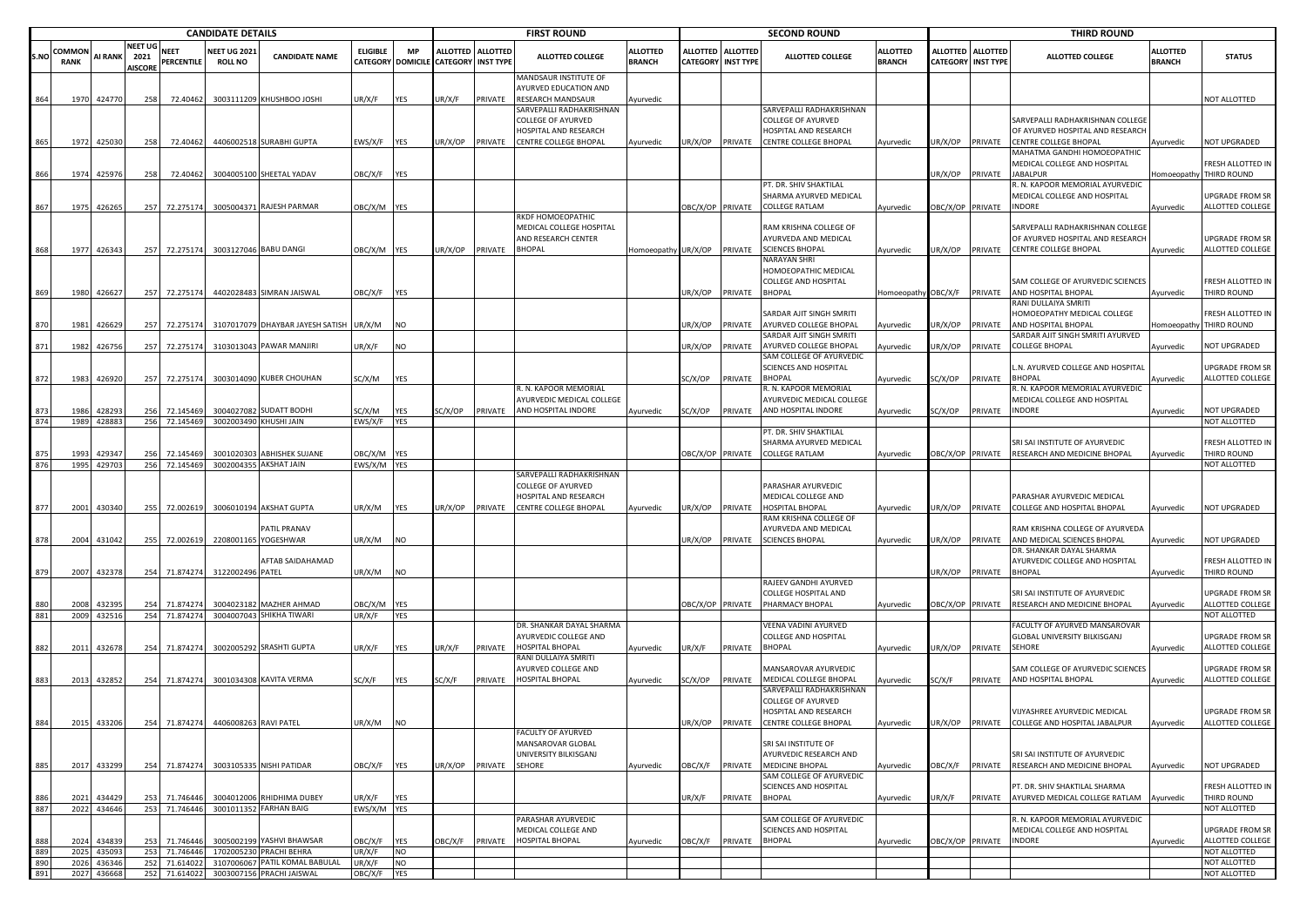|     |                       | <b>CANDIDATE DETAILS</b> |                                          |                           |                                       |                                                            |                 |            |                                      |                   | <b>FIRST ROUND</b>                                 |                                  |                                    |                                     | <b>SECOND ROUND</b>                                  |                                  |                         |                                                | <b>THIRD ROUND</b>                                              |                                  |                                     |
|-----|-----------------------|--------------------------|------------------------------------------|---------------------------|---------------------------------------|------------------------------------------------------------|-----------------|------------|--------------------------------------|-------------------|----------------------------------------------------|----------------------------------|------------------------------------|-------------------------------------|------------------------------------------------------|----------------------------------|-------------------------|------------------------------------------------|-----------------------------------------------------------------|----------------------------------|-------------------------------------|
|     | OMMON:<br><b>RANK</b> | <b>AI RANK</b>           | <b>NEET UG</b><br>2021<br><b>AISCORE</b> | <b>NEET</b><br>PERCENTILE | <b>NEET UG 2021</b><br><b>ROLL NO</b> | <b>CANDIDATE NAME</b>                                      | <b>ELIGIBLE</b> | <b>MP</b>  | CATEGORY DOMICILE CATEGORY INST TYPE | ALLOTTED ALLOTTED | ALLOTTED COLLEGE                                   | <b>ALLOTTED</b><br><b>BRANCH</b> | <b>ALLOTTED</b><br><b>CATEGORY</b> | <b>ALLOTTED</b><br><b>INST TYPE</b> | ALLOTTED COLLEGE                                     | <b>ALLOTTED</b><br><b>BRANCH</b> |                         | ALLOTTED ALLOTTED<br><b>CATEGORY INST TYPE</b> | <b>ALLOTTED COLLEGE</b>                                         | <b>ALLOTTED</b><br><b>BRANCH</b> | <b>STATUS</b>                       |
|     |                       |                          |                                          |                           |                                       |                                                            |                 |            |                                      |                   | HAHNEMANN HOMOEOPATHIC<br>MEDICAL COLLEGE AND      |                                  |                                    |                                     | HAHNEMANN HOMOEOPATHIC<br>MEDICAL COLLEGE AND        |                                  |                         |                                                | HAHNEMANN HOMOEOPATHIC<br>MEDICAL COLLEGE AND HOSPITAL          |                                  |                                     |
|     | 2032                  | 437663                   | 252                                      | 71.614022                 | 3003104098 FIZA KHAN                  |                                                            | JR/X/F          | YES        | IR/X/F                               | PRIVATE           | HOSPITAL BHOPAL                                    | Homoeopathy                      | JR/X/F                             | PRIVATE                             | HOSPITAL BHOPAL<br>RANI DULLAIYA SMRITI              | Iomoeopathy                      | JR/X/F                  | PRIVATE                                        | BHOPAL                                                          |                                  | Homoeopathy NOT UPGRADED            |
|     | 2033                  | 43792                    |                                          | 252 71.614022             |                                       | 3002009128 CHANCHAL VERMA                                  | C/X/F           | YES        |                                      |                   |                                                    |                                  | SC/X/OP                            | PRIVATE                             | AYURVED COLLEGE AND<br>HOSPITAL BHOPAL               | Ayurvedic                        | SC/X/F                  | PRIVATE                                        | RANI DULLAIYA SMRITI AYURVED<br>COLLEGE AND HOSPITAL BHOPAL     | Ayurvedic                        | UPGRADE FROM SR<br>ALLOTTED COLLEGE |
| 894 | 2035                  | 438429                   |                                          | 251 71.483022             |                                       | 3906012219 MUDITA SAVOT                                    | JR/X/F          | <b>NO</b>  |                                      |                   |                                                    |                                  |                                    |                                     |                                                      |                                  |                         |                                                |                                                                 |                                  | NOT ALLOTTED                        |
| 895 | 2036                  | 438636                   |                                          | 251 71.483022             | 3104112200                            | <b>TAMBE SNEHAL SURESH</b>                                 | JR/X/F          | <b>NO</b>  |                                      |                   |                                                    |                                  |                                    |                                     |                                                      |                                  |                         |                                                |                                                                 |                                  | NOT ALLOTTED                        |
|     |                       |                          |                                          |                           |                                       |                                                            |                 |            |                                      |                   |                                                    |                                  |                                    |                                     |                                                      |                                  |                         |                                                | R. N. KAPOOR MEMORIAL AYURVEDIC<br>MEDICAL COLLEGE AND HOSPITAL |                                  | FRESH ALLOTTED IN                   |
| 896 | 2038                  | 438790                   |                                          | 251 71.483022             |                                       | 3003006196 HARSHIT GOYAL                                   | SC/X/M          | YES        |                                      |                   |                                                    |                                  |                                    |                                     |                                                      |                                  | C/X/OP                  | PRIVATE                                        | INDORE                                                          | <b>Nyurvedic</b>                 | THIRD ROUND                         |
|     |                       |                          |                                          |                           |                                       |                                                            |                 |            |                                      |                   |                                                    |                                  |                                    |                                     |                                                      |                                  |                         |                                                | SAM COLLEGE OF AYURVEDIC SCIENCES                               |                                  | FRESH ALLOTTED IN                   |
| 897 | 2039                  | 439110                   |                                          | 251 71.483022             |                                       | 3001025342 MURLI DANGI                                     | DBC/X/M YES     |            |                                      |                   | SARVEPALLI RADHAKRISHNAN                           |                                  |                                    |                                     |                                                      |                                  | <b>DBC/X/OP PRIVATE</b> |                                                | AND HOSPITAL BHOPAL                                             | Ayurvedic                        | THIRD ROUND                         |
|     |                       |                          |                                          |                           |                                       |                                                            |                 |            |                                      |                   | <b>COLLEGE OF AYURVED</b>                          |                                  |                                    |                                     | DEPARTMENT OF AYURVED AND                            |                                  |                         |                                                | DR. SHANKAR DAYAL SHARMA                                        |                                  |                                     |
|     |                       |                          |                                          |                           |                                       |                                                            |                 |            |                                      |                   | HOSPITAL AND RESEARCH                              |                                  |                                    |                                     | COMMUNITY IES UNIVERSITY                             |                                  |                         |                                                | AYURVEDIC COLLEGE AND HOSPITAL                                  |                                  | UPGRADE FROM SR                     |
|     |                       | 2040 439576              |                                          | 251 71.483022             |                                       | 3001007218 MANUSVI RAGHUWANSHI UR/X/F                      |                 | YES        | JR/X/F                               | PRIVATE           | <b>CENTRE COLLEGE BHOPAL</b><br>FACULTY OF AYURVED | Ayurvedic                        | JR/X/F                             | PRIVATE                             | CAMPUS KALKHEDA BHOPAL<br>SARVEPALLI RADHAKRISHNAN   | Ayurvedic                        | UR/X/F                  | PRIVATE                                        | <b>BHOPAL</b>                                                   | Ayurvedic                        | ALLOTTED COLLEGE                    |
|     |                       |                          |                                          |                           |                                       |                                                            |                 |            |                                      |                   | MANSAROVAR GLOBAL                                  |                                  |                                    |                                     | COLLEGE OF AYURVED                                   |                                  |                         |                                                |                                                                 |                                  |                                     |
|     |                       |                          |                                          |                           |                                       |                                                            |                 |            |                                      |                   | UNIVERSITY BILKISGANJ                              |                                  |                                    |                                     | HOSPITAL AND RESEARCH                                |                                  |                         |                                                | VEENA VADINI AYURVED COLLEGE AND                                |                                  | UPGRADE FROM SR                     |
|     |                       | 2041 439621              |                                          | 251 71.483022             |                                       | 3001028534 ANUJ RAGHUWANSHI                                | JR/X/M          | YES        | JR/X/OP                              | PRIVATE           | <b>SEHORE</b>                                      | Ayurvedic                        | JR/X/OP                            | PRIVATE                             | <b>CENTRE COLLEGE BHOPAL</b>                         | Ayurvedic                        | JR/X/OP                 | PRIVATE                                        | HOSPITAL BHOPAL                                                 | Ayurvedic                        | ALLOTTED COLLEGE                    |
|     |                       |                          |                                          |                           |                                       |                                                            |                 |            |                                      |                   | RANI DULLAIYA SMRITI<br>AYURVED COLLEGE AND        |                                  |                                    |                                     | RANI DULLAIYA SMRITI<br>AYURVED COLLEGE AND          |                                  |                         |                                                | RANI DULLAIYA SMRITI<br>HOMOEOPATHY MEDICAL COLLEGE             |                                  | UPGRADE FROM SR                     |
| 900 | 2043                  | 440395                   |                                          | 250 71.336998             | 3004029164 PRATIBHA                   |                                                            | SC/X/F          | YES        | SC/X/F                               | PRIVATE           | <b>HOSPITAL BHOPAL</b>                             | Ayurvedic                        | SC/X/F                             | PRIVATE                             | HOSPITAL BHOPAL                                      | Ayurvedic                        | JR/X/OP                 | PRIVATE                                        | AND HOSPITAL BHOPAL                                             | Homoeopathy                      | ALLOTTED COLLEGE                    |
|     |                       |                          |                                          |                           |                                       |                                                            |                 |            |                                      |                   | SRI SAI INSTITUTE OF                               |                                  |                                    |                                     | SRI SAI INSTITUTE OF                                 |                                  |                         |                                                |                                                                 |                                  |                                     |
|     |                       |                          |                                          |                           |                                       | SACHIN SINGH                                               |                 |            |                                      |                   | AYURVEDIC RESEARCH AND                             |                                  |                                    |                                     | AYURVEDIC RESEARCH AND                               |                                  |                         |                                                | N. AYURVED COLLEGE AND HOSPITAL                                 |                                  | UPGRADE FROM SR                     |
| 901 | 2045                  | 440589                   |                                          | 250 71.336998             |                                       | 3002012084 BHADOURIYA                                      | WS/X/M YES      |            | WS/X/OP PRIVATE                      |                   | <b>MEDICINE BHOPAL</b><br>DR. SHANKAR DAYAL SHARMA | Ayurvedic                        | WS/X/OP PRIVATE                    |                                     | <b>MEDICINE BHOPAL</b><br>RAJEEV GANDHI AYURVED      | Ayurvedic                        | WS/X/OP PRIVATE         |                                                | BHOPAL                                                          | Ayurvedic                        | ALLOTTED COLLEGE                    |
|     |                       |                          |                                          |                           |                                       |                                                            |                 |            |                                      |                   | AYURVEDIC COLLEGE AND                              |                                  |                                    |                                     | COLLEGE HOSPITAL AND                                 |                                  |                         |                                                | MANSAROVAR AYURVEDIC MEDICAL                                    |                                  | UPGRADE FROM SR                     |
| 902 | 2046                  | 440592                   |                                          | 250 71.336998             |                                       | 3001032062 AAKASH ROY                                      | SC/X/M          | YES        | SC/X/OP                              | PRIVATE           | HOSPITAL BHOPAL                                    | Ayurvedic                        | C/X/OP                             | PRIVATE                             | PHARMACY BHOPAL                                      | Ayurvedic                        | C/X/OP                  | PRIVATE                                        | COLLEGE BHOPAL                                                  | Ayurvedic                        | ALLOTTED COLLEGE                    |
|     |                       |                          |                                          |                           |                                       |                                                            |                 |            |                                      |                   | MANSAROVAR AYURVEDIC                               |                                  |                                    |                                     | MANSAROVAR AYURVEDIC                                 |                                  |                         |                                                |                                                                 |                                  |                                     |
| 903 | 2047                  | 440691                   |                                          | 250 71.336998             |                                       | 3005001037 YOGESH CHOUHAN                                  | SC/X/M          | YES        | C/X/OP                               | PRIVATE           | MEDICAL COLLEGE BHOPAL<br>RAM KRISHNA COLLEGE OF   | Ayurvedic                        | SC/X/OP                            | PRIVATE                             | MEDICAL COLLEGE BHOPAL<br>K. S. HOMOEOPATHIC MEDICAL | Ayurvedic                        |                         |                                                |                                                                 |                                  | NOT ALLOTTED                        |
|     |                       |                          |                                          |                           |                                       |                                                            |                 |            |                                      |                   | AYURVEDA AND MEDICAL                               |                                  |                                    |                                     | COLLEGE AND HOSPITAL                                 |                                  |                         |                                                | VEENA VADINI AYURVED COLLEGE AND                                |                                  | UPGRADE FROM SR                     |
| 904 | 2052                  | 440940                   |                                          | 250 71.336998             |                                       | 3002008080 KAUSHAL SHARMA                                  | JR/X/M          | YES        | IR/X/OP                              | PRIVATE           | <b>SCIENCES BHOPAL</b>                             | Ayurvedic                        | JR/X/OP                            | PRIVATE                             | <b>GWALIOR</b>                                       | Homoeopathy UR/X/OP PRIVATE      |                         |                                                | HOSPITAL BHOPAL                                                 | Ayurvedic                        | ALLOTTED COLLEGE                    |
|     |                       |                          |                                          |                           |                                       |                                                            |                 |            |                                      |                   | SARVEPALLI RADHAKRISHNAN<br>COLLEGE OF AYURVED     |                                  |                                    |                                     | RAJEEV GANDHI AYURVED                                |                                  |                         |                                                | SARVEPALLI RADHAKRISHNAN COLLEGE                                |                                  |                                     |
|     |                       |                          |                                          |                           |                                       |                                                            |                 |            |                                      |                   | HOSPITAL AND RESEARCH                              |                                  |                                    |                                     | COLLEGE HOSPITAL AND                                 |                                  |                         |                                                | OF AYURVED HOSPITAL AND RESEARCH                                |                                  | UPGRADE FROM SR                     |
| 905 | 2056                  | 441649                   |                                          | 250 71.336998             |                                       | 3003102337 ZEENAT QURESHI                                  | <b>JBC/X/F</b>  | YES        | IR/X/OP                              | PRIVATE           | CENTRE COLLEGE BHOPAL                              | Ayurvedic                        | OBC/X/OP PRIVATE                   |                                     | PHARMACY BHOPAL                                      | Ayurvedic                        | JR/X/OP PRIVATE         |                                                | CENTRE COLLEGE BHOPAL                                           | Ayurvedic                        | ALLOTTED COLLEGE                    |
|     |                       |                          |                                          |                           |                                       |                                                            |                 |            |                                      |                   | RAM KRISHNA COLLEGE OF                             |                                  |                                    |                                     | RAM KRISHNA COLLEGE OF                               |                                  |                         |                                                |                                                                 |                                  |                                     |
|     | 2057                  | 441959                   |                                          | 250 71.336998             |                                       | 3003003521 PRATHAM JAIN                                    | JR/X/M          | YES        | IR/X/OP                              | PRIVATE           | AYURVEDA AND MEDICAL<br><b>SCIENCES BHOPAL</b>     | Ayurvedic                        | JR/X/OP                            | PRIVATE                             | AYURVEDA AND MEDICAL<br><b>SCIENCES BHOPAL</b>       |                                  | IR/X/OP                 | PRIVATE                                        | PT. DR. SHIV SHAKTILAL SHARMA<br>AYURVED MEDICAL COLLEGE RATLAM | Ayurvedic                        | UPGRADE FROM SR<br>ALLOTTED COLLEGE |
|     |                       |                          |                                          |                           |                                       | SADAF NAAZ SHAIKH                                          |                 |            |                                      |                   |                                                    |                                  |                                    |                                     |                                                      | Ayurvedic                        |                         |                                                | AL FAROOQUE UNANI MEDICAL                                       |                                  | FRESH ALLOTTED IN                   |
| 907 | 2062                  | 442780                   |                                          | 249 71.206646             | 3106002292 SHABBIR                    |                                                            | JR/X/F          | NO.        |                                      |                   |                                                    |                                  |                                    |                                     |                                                      |                                  | R/X/OP                  | PRIVATE                                        | COLLEGE INDORE                                                  | Jnani                            | THIRD ROUND                         |
|     |                       |                          |                                          |                           |                                       |                                                            |                 |            |                                      |                   | L.N. AYURVED COLLEGE AND                           |                                  |                                    |                                     | OM AYURVEDIC MEDICAL                                 |                                  |                         |                                                | OM AYURVEDIC MEDICAL COLLEGE                                    |                                  |                                     |
| 908 | 2067                  | 44316                    |                                          | 249 71.206646             |                                       | 3001009011 BHAWNA SURYAWANSHI<br><b>BARASKAR MANSI</b>     | SC/X/F          | YES        | SC/X/F                               | PRIVATE           | <b>HOSPITAL BHOPAL</b>                             | Ayurvedic                        | JR/X/OP                            | PRIVATE                             | COLLEGE AND HOSPITAL BETUL                           | Ayurvedic                        | JR/X/OP                 | PRIVATE                                        | AND HOSPITAL BETUL                                              | Ayurvedic                        | NOT UPGRADED                        |
| 909 | 2068                  | 443590                   | 249                                      | 71.206646                 | 3111119243 DHANRAJ                    |                                                            | JR/X/F          | <b>NO</b>  |                                      |                   |                                                    |                                  |                                    |                                     |                                                      |                                  |                         |                                                |                                                                 |                                  | NOT ALLOTTED                        |
|     |                       |                          |                                          |                           |                                       | SHARMA CHETAN                                              |                 |            |                                      |                   |                                                    |                                  |                                    |                                     | SARDAR AJIT SINGH SMRITI                             |                                  |                         |                                                | SARDAR AJIT SINGH SMRITI AYURVED                                |                                  |                                     |
| 910 | 2073                  | 444752                   |                                          | 248 71.072408             | 2208001851 BHARAT                     |                                                            | JR/X/M          | NO         |                                      |                   |                                                    |                                  | JR/X/OP                            | PRIVATE                             | AYURVED COLLEGE BHOPAL                               | Ayurvedic                        | IR/X/OP                 | PRIVATE                                        | COLLEGE BHOPAL<br>OM AYURVEDIC MEDICAL COLLEGE                  | Ayurvedic                        | NOT UPGRADED<br>FRESH ALLOTTED IN   |
| 911 | 2075                  | 444797                   | 248                                      | 71.072408                 |                                       | 3112102370 POHANE SAKSHI KAILASH                           | JR/X/F          | NO         |                                      |                   |                                                    |                                  |                                    |                                     |                                                      |                                  | IR/X/OP                 | PRIVATE                                        | AND HOSPITAL BETUL                                              | Ayurvedic                        | THIRD ROUND                         |
|     |                       |                          |                                          |                           |                                       |                                                            |                 |            |                                      |                   |                                                    |                                  |                                    |                                     | MANSAROVAR AYURVEDIC                                 |                                  |                         |                                                | MANSAROVAR AYURVEDIC MEDICAL                                    |                                  | <b>UPGRADE FROM SR</b>              |
| 91  | 2076                  | 44507                    |                                          | 248 71.072408             |                                       | 3005003436 SAKSHI SURYAVANSHI<br>4406007194 NEELESH BHARTI | SC/X/F          | <b>YES</b> |                                      |                   |                                                    |                                  | SC/X/OP                            | PRIVATE                             | MEDICAL COLLEGE BHOPAL                               | Ayurvedic                        | C/X/F                   | PRIVATE                                        | COLLEGE BHOPAL                                                  | Ayurvedic                        | ALLOTTED COLLEGE                    |
| 913 | 2081                  | 446744                   |                                          | 247 70.938493             |                                       |                                                            | SC/X/F          | YES        |                                      |                   |                                                    |                                  |                                    |                                     | DR. SHANKAR DAYAL SHARMA                             |                                  |                         |                                                | DR. SHANKAR DAYAL SHARMA                                        |                                  | NOT ALLOTTED                        |
|     |                       |                          |                                          |                           |                                       |                                                            |                 |            |                                      |                   |                                                    |                                  |                                    |                                     | AYURVEDIC COLLEGE AND                                |                                  |                         |                                                | AYURVEDIC COLLEGE AND HOSPITAL                                  |                                  |                                     |
| 914 | 2082                  | 446968                   |                                          | 247 70.938493             |                                       | 3005008010 JIVAN MALVIYA                                   | SC/X/M          | YES        |                                      |                   |                                                    |                                  | JR/X/OP                            | PRIVATE                             | HOSPITAL BHOPAL                                      | Ayurvedic                        | JR/X/OP PRIVATE         |                                                | <b>BHOPAL</b>                                                   | Ayurvedic                        | NOT UPGRADED                        |
|     |                       |                          |                                          |                           |                                       |                                                            |                 |            |                                      |                   |                                                    |                                  |                                    |                                     | DEPARTMENT OF AYURVED AND                            |                                  |                         |                                                | DR. SHANKAR DAYAL SHARMA                                        |                                  |                                     |
|     |                       |                          |                                          |                           |                                       |                                                            |                 |            |                                      |                   | ANUSHREE HOMOEOPATHIC                              |                                  |                                    |                                     | COMMUNITY IES UNIVERSITY                             |                                  |                         |                                                | AYURVEDIC COLLEGE AND HOSPITAL                                  |                                  | <b>UPGRADE FROM SR</b>              |
| 915 |                       | 2083 447034              |                                          | 247 70.938493             |                                       | 3004007399 ISHIKA JAISWAL                                  | JR/X/F          | YES        | JR/X/F                               | PRIVATE           | MEDICAL COLLEGE JABALPUR                           | Homoeopathy UR/X/F               |                                    | PRIVATE                             | CAMPUS KALKHEDA BHOPAL                               | Ayurvedic                        | JR/X/F                  | PRIVATE                                        | <b>BHOPAL</b>                                                   | Ayurvedic                        | ALLOTTED COLLEGE                    |
|     |                       |                          |                                          |                           |                                       |                                                            |                 |            |                                      |                   |                                                    |                                  |                                    |                                     |                                                      |                                  |                         |                                                | <b>FACULTY OF AYURVED MANSAROVAR</b>                            |                                  |                                     |
| 916 | 2089                  | 447917                   |                                          | 247 70.938493             | 3115027159 SANTOSH                    | DONGARE JIDNYESHA                                          | UR/X/F          | NO.        |                                      |                   |                                                    |                                  |                                    |                                     |                                                      |                                  | JR/X/OP                 | PRIVATE                                        | GLOBAL UNIVERSITY BILKISGANJ<br>SEHORE                          | Ayurvedic                        | FRESH ALLOTTED IN<br>THIRD ROUND    |
|     |                       |                          |                                          |                           |                                       |                                                            |                 |            |                                      |                   |                                                    |                                  |                                    |                                     |                                                      |                                  |                         |                                                | FACULTY OF AYURVED MANSAROVAR                                   |                                  |                                     |
|     |                       |                          |                                          |                           |                                       | RATHOD PRACHI                                              |                 |            |                                      |                   |                                                    |                                  |                                    |                                     |                                                      |                                  |                         |                                                | GLOBAL UNIVERSITY BILKISGANJ                                    |                                  | FRESH ALLOTTED IN                   |
| 917 | 2090                  | 447983                   | 247                                      | 70.938493                 | 311200439                             | PREMDAS                                                    | JR/X/F          | NO.        |                                      |                   |                                                    |                                  |                                    |                                     |                                                      |                                  | JR/X/OP                 | PRIVATE                                        | <b>SEHORE</b>                                                   | Ayurvedic                        | THIRD ROUND                         |
| 918 | 2091                  | 448265                   |                                          | 247 70.938493             |                                       | INAMDAR DANIYAL<br>3106010128 MALIK NISAR AKHTAR           | JR/X/M          | NO.        |                                      |                   |                                                    |                                  |                                    |                                     |                                                      |                                  | IR/X/OP                 | PRIVATE                                        | VIJYASHREE AYURVEDIC MEDICAL<br>COLLEGE AND HOSPITAL JABALPUR   | Ayurvedic                        | FRESH ALLOTTED IN<br>THIRD ROUND    |
|     |                       |                          |                                          |                           |                                       |                                                            |                 |            |                                      |                   |                                                    |                                  |                                    |                                     | SRI SAI INSTITUTE OF                                 |                                  |                         |                                                |                                                                 |                                  |                                     |
|     |                       |                          |                                          |                           |                                       |                                                            |                 |            |                                      |                   |                                                    |                                  |                                    |                                     | AYURVEDIC RESEARCH AND                               |                                  |                         |                                                | PARASHAR AYURVEDIC MEDICAL                                      |                                  | FRESH ALLOTTED IN                   |
| 919 |                       | 2096 449028              |                                          | 246 70.805292             |                                       | 3001002547 JHARNA SINGH SISODIYA UR/X/F                    |                 | YES        |                                      |                   |                                                    |                                  | JR/X/F                             | PRIVATE                             | <b>MEDICINE BHOPAL</b>                               | Ayurvedic                        | JR/X/F                  | PRIVATE                                        | COLLEGE AND HOSPITAL BHOPAL                                     | Ayurvedic                        | THIRD ROUND                         |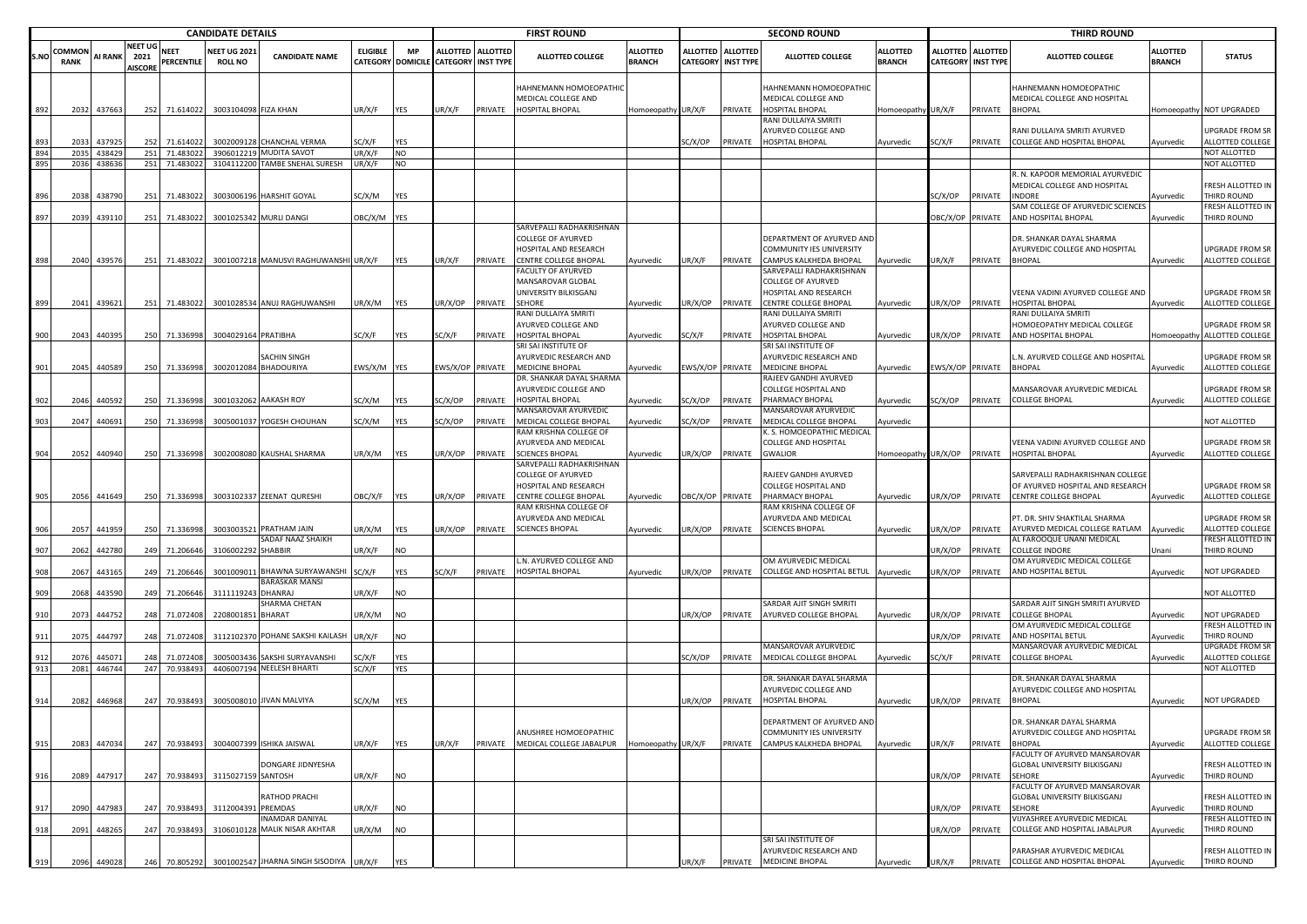|            |                       | <b>CANDIDATE DETAILS</b> |                                          |                               |                                      |                                                          |                                             |                         |                           |                   | <b>FIRST ROUND</b>                                                                                                          |                                  |                           |                   | <b>SECOND ROUND</b>                                                                                                      |                                  |                                    |                                     | <b>THIRD ROUND</b>                                                                                                    |                                  |                                                                   |
|------------|-----------------------|--------------------------|------------------------------------------|-------------------------------|--------------------------------------|----------------------------------------------------------|---------------------------------------------|-------------------------|---------------------------|-------------------|-----------------------------------------------------------------------------------------------------------------------------|----------------------------------|---------------------------|-------------------|--------------------------------------------------------------------------------------------------------------------------|----------------------------------|------------------------------------|-------------------------------------|-----------------------------------------------------------------------------------------------------------------------|----------------------------------|-------------------------------------------------------------------|
| S.N        | OMMON:<br><b>RANK</b> | <b>AI RANK</b>           | <b>NEET UG</b><br>2021<br><b>AISCORE</b> | <b>NEET</b><br>PERCENTILE     | <b>NEET UG 202</b><br><b>ROLL NO</b> | <b>CANDIDATE NAME</b>                                    | <b>ELIGIBLE</b><br><b>CATEGORY DOMICILE</b> | <b>MP</b>               | <b>CATEGORY INST TYPE</b> | ALLOTTED ALLOTTED | <b>ALLOTTED COLLEGE</b>                                                                                                     | <b>ALLOTTED</b><br><b>BRANCH</b> | <b>CATEGORY INST TYPE</b> | ALLOTTED ALLOTTED | <b>ALLOTTED COLLEGE</b>                                                                                                  | <b>ALLOTTED</b><br><b>BRANCH</b> | <b>ALLOTTED</b><br><b>CATEGORY</b> | <b>ALLOTTED</b><br><b>INST TYPE</b> | <b>ALLOTTED COLLEGE</b>                                                                                               | <b>ALLOTTED</b><br><b>BRANCH</b> | <b>STATUS</b>                                                     |
| 920        | 2098                  | 449089                   |                                          | 246 70.805292                 |                                      | 3006008353 MANDAKINEE SINGH                              | OBC/X/F                                     | <b>YES</b>              | <b>JBC/X/F</b>            | PRIVATE           | DR. SHANKAR DAYAL SHARMA<br>AYURVEDIC COLLEGE AND<br>HOSPITAL BHOPAL                                                        | Ayurvedic                        | OBC/X/OP PRIVATE          |                   | SRI SAI INSTITUTE OF<br>AYURVEDIC RESEARCH AND<br>MEDICINE BHOPAL                                                        | Ayurvedic                        | JR/X/OP                            | PRIVATE                             | PARASHAR AYURVEDIC MEDICAL<br>COLLEGE AND HOSPITAL BHOPAL                                                             | Ayurvedic                        | RESH ALLOTTED IN<br><b>THIRD ROUND</b>                            |
| 921        | 2101                  | 449491                   |                                          | 246 70.805292                 |                                      | 3005010134 RAHUL PARMAR                                  | SC/X/M                                      | <b>YES</b>              | SC/X/OP                   | PRIVATE           | MANSAROVAR AYURVEDIC<br>MEDICAL COLLEGE BHOPAL                                                                              | Ayurvedic                        | SC/X/OP                   | PRIVATE           | RANI DULLAIYA SMRITI<br><b>AYURVED COLLEGE AND</b><br>HOSPITAL BHOPAL                                                    | Ayurvedic                        | SC/X/OP                            | PRIVATE                             | N. KAPOOR MEMORIAL AYURVEDIC<br>MEDICAL COLLEGE AND HOSPITAL<br><b>INDORE</b>                                         | Ayurvedic                        | RESH ALLOTTED IN<br><b>THIRD ROUND</b>                            |
|            |                       |                          |                                          |                               |                                      |                                                          |                                             |                         |                           |                   | VASUNDHRA RAJE<br>HOMEOPATHIC MEDICAL<br><b>COLLEGE AND HOSPITAL</b>                                                        |                                  |                           |                   |                                                                                                                          |                                  |                                    |                                     |                                                                                                                       |                                  |                                                                   |
| 922        |                       | 2102 449659              |                                          | 246 70.805292                 |                                      | 3002006123 SHALINI DAS                                   | SC/X/F                                      | YES                     | JR/X/OP                   | PRIVATE           | <b>GWALIOR</b><br>SARVEPALLI RADHAKRISHNAN                                                                                  | Iomoeopathy                      |                           |                   |                                                                                                                          |                                  |                                    |                                     |                                                                                                                       |                                  | NOT ALLOTTED                                                      |
| 923<br>924 | 2104                  | 45025<br>2105 450918     | 246                                      | 70.805292<br>245 70.652534    |                                      | 3002004122 TANUJ DUBEY<br>3103017170 AFFAN AHZAM BAIG    | UR/X/M<br>UR/X/M                            | <b>YES</b><br><b>NO</b> | JR/X/OP                   | PRIVATE           | <b>COLLEGE OF AYURVED</b><br>HOSPITAL AND RESEARCH<br>CENTRE COLLEGE BHOPAL                                                 | Ayurvedic                        | JR/X/OP                   | PRIVATE           | PARASHAR AYURVEDIC<br>MEDICAL COLLEGE AND<br>HOSPITAL BHOPAL                                                             | Ayurvedic                        | JR/X/OP                            | PRIVATE                             | FACULTY OF AYURVED MANSAROVAR<br>GLOBAL UNIVERSITY BILKISGANJ<br>SEHORE                                               | Ayurvedic                        | <b>JPGRADE FROM SR</b><br>ALLOTTED COLLEGE<br><b>NOT ALLOTTED</b> |
|            |                       |                          |                                          |                               |                                      |                                                          |                                             |                         |                           |                   |                                                                                                                             |                                  |                           |                   |                                                                                                                          |                                  |                                    |                                     | HAKIM SYED ZIAUL HASAN GOVT.                                                                                          |                                  |                                                                   |
| 925        | 2106                  | 450988                   |                                          | 245 70.652534                 |                                      | 3003136004 MOHD ALI SHAIKH                               | OBC/X/M YES                                 |                         |                           |                   |                                                                                                                             |                                  |                           |                   | MANDSAUR INSTITUTE OF                                                                                                    |                                  | JR/X/OP                            | GOVT                                | AUTONOMOUS UNANI COLLEGE<br><b>BHOPAL</b>                                                                             | Jnani                            | RESH ALLOTTED IN<br>HIRD ROUND                                    |
| 926        |                       | 2109 451175              |                                          | 245 70.652534                 |                                      | 3005010315 JYOTI SOLANKI                                 | SC/X/F                                      | YES                     |                           |                   |                                                                                                                             |                                  | JR/X/OP PRIVATE           |                   | AYURVED EDUCATION AND<br>RESEARCH MANDSAUR                                                                               | Ayurvedic                        | SC/X/OP                            | <b>RIVATE</b>                       | RANI DULLAIYA SMRITI AYURVED<br>COLLEGE AND HOSPITAL BHOPAL                                                           | Ayurvedic                        | JPGRADE FROM SR<br>ALLOTTED COLLEGE                               |
|            |                       |                          |                                          |                               |                                      |                                                          |                                             |                         |                           |                   | FACULTY OF AYURVED<br>MANSAROVAR GLOBAL<br>UNIVERSITY BILKISGANJ                                                            |                                  |                           |                   | POORNAYU AYURVED<br>CHIKITSALAYA EVAM<br>ANUSANDHAN VIDYAPEETH                                                           |                                  |                                    |                                     | POORNAYU AYURVED CHIKITSALAYA<br>VAM ANUSANDHAN VIDYAPEETH                                                            |                                  |                                                                   |
| 92.<br>928 | 211<br>2113           | 451579<br>451599         |                                          | 245 70.65253<br>245 70.652534 |                                      | 3002004248 AYUSHI KAUSHIK<br>3001012325 NANDANI JASODIYA | JR/X/F<br>SC/X/F                            | YES<br><b>YES</b>       | JR/X/F                    | PRIVATE           | SEHORE                                                                                                                      | Ayurvedic                        | JR/X/OP                   | PRIVATE           | GIRLS COLLEGE JABALPUR                                                                                                   | Ayurvedic                        | JR/X/OP                            | PRIVATE                             | <b>GIRLS COLLEGE JABALPUR</b>                                                                                         | Ayurvedic                        | <b>IOT UPGRADED</b><br>NOT ALLOTTED                               |
| 929        | 2115                  | 451930                   |                                          | 245 70.652534                 |                                      | 3101012197 GORE PRIYANKA ASHOK                           | UR/X/F                                      | <b>NO</b>               |                           |                   |                                                                                                                             |                                  |                           |                   |                                                                                                                          |                                  |                                    |                                     |                                                                                                                       |                                  | NOT ALLOTTED                                                      |
|            |                       |                          |                                          |                               |                                      |                                                          |                                             |                         |                           |                   | RANI DULLAIYA SMRITI<br>AYURVED COLLEGE AND                                                                                 |                                  |                           |                   | RANI DULLAIYA SMRITI<br>AYURVED COLLEGE AND                                                                              |                                  |                                    |                                     | RANI DULLAIYA SMRITI AYURVED                                                                                          |                                  |                                                                   |
| 930        | 2117                  | 45326                    | 244                                      | 70.520562                     | 3003107007                           | <b>PRAVEEN SINGH</b>                                     | SC/X/M                                      | YES                     | C/X/OP                    | PRIVATE           | <b>HOSPITAL BHOPAL</b>                                                                                                      | Ayurvedic                        | SC/X/OP                   | PRIVATE           | HOSPITAL BHOPAL                                                                                                          | Ayurvedic                        | C/X/OP                             | PRIVATE                             | COLLEGE AND HOSPITAL BHOPAL                                                                                           | Ayurvedic                        | <b>NOT UPGRADED</b>                                               |
| 931        |                       | 2119 453547              |                                          | 244 70.520562                 | 3102002057 VILAS                     | <b>BAGADE SANSKRUTI</b>                                  | UR/X/F                                      | <b>NO</b>               |                           |                   |                                                                                                                             |                                  |                           |                   |                                                                                                                          |                                  |                                    |                                     |                                                                                                                       |                                  | <b>NOT ALLOTTED</b>                                               |
|            |                       |                          |                                          |                               |                                      |                                                          |                                             |                         |                           |                   | SHRIMATI KAMLABEN RAOJI<br><b>BHAI PATEL GUJARATI</b><br>HOMOEOPATHIC MEDICAL<br><b>COLLEGE HOSPITAL AND</b>                |                                  |                           |                   | DR. SHANKAR DAYAL SHARMA<br>AYURVEDIC COLLEGE AND                                                                        |                                  |                                    |                                     | R. N. KAPOOR MEMORIAL AYURVEDIC<br>MEDICAL COLLEGE AND HOSPITAL                                                       |                                  | UPGRADE FROM SR                                                   |
| 932        |                       | 2120 453576              |                                          | 244 70.520562                 |                                      | 3003014131 NEERAJ THAKRE                                 | OBC/X/M YES                                 |                         | DBC/X/OP PRIVATE          |                   | <b>RESEARCH CENTRE INDORE</b><br>DR. SHANKAR DAYAL SHARMA<br>AYURVEDIC COLLEGE AND                                          | omoeopathy UR/X/OP PRIVATE       |                           |                   | HOSPITAL BHOPAL<br>SRI SAI INSTITUTE OF<br>AYURVEDIC RESEARCH AND                                                        | Ayurvedic                        | OBC/X/OP PRIVATE                   |                                     | INDORF<br>R. N. KAPOOR MEMORIAL AYURVEDIC<br>MEDICAL COLLEGE AND HOSPITAL                                             | vyurvedic                        | ALLOTTED COLLEGE<br><b>UPGRADE FROM SR</b>                        |
| 933        | 2121                  | 453598                   |                                          | 244 70.52056                  |                                      | 3003103568 VAIBHAV SAHU                                  | OBC/X/M                                     | <b>YES</b>              |                           | BC/X/OP PRIVATE   | <b>HOSPITAL BHOPAL</b>                                                                                                      | Ayurvedic                        | BC/X/OP PRIVATE           |                   | MEDICINE BHOPAL                                                                                                          | Ayurvedic                        | BC/X/OP                            | PRIVATE                             | <b>INDORE</b>                                                                                                         | Ayurvedic                        | ALLOTTED COLLEGE                                                  |
| 934        | 2122                  | 453599                   |                                          | 244 70.520562                 |                                      | 3117003423 SAYYAD SHAHIN GAFUR                           | UR/X/F                                      | <b>NO</b>               |                           |                   |                                                                                                                             |                                  |                           |                   |                                                                                                                          |                                  |                                    |                                     |                                                                                                                       |                                  | NOT ALLOTTED                                                      |
| 935        | 2123                  | 453744                   |                                          | 244 70.520562                 |                                      | 4402019443 AASTHA SHUKLA                                 | JR/X/F                                      | NO                      |                           |                   |                                                                                                                             |                                  |                           |                   |                                                                                                                          |                                  | JR/X/OP                            | PRIVATE                             | ANUSHREE HOMOEOPATHIC MEDICAL<br>COLLEGE JABALPUR                                                                     | Homoeopathy                      | RESH ALLOTTED IN<br>THIRD ROUND                                   |
| 936        | 2124                  | 453778                   |                                          | 244 70.520562                 |                                      | 3001034249 MUSKAN BADGHAIYA                              | OBC/X/F                                     | <b>YES</b>              |                           |                   |                                                                                                                             |                                  |                           |                   |                                                                                                                          |                                  |                                    |                                     |                                                                                                                       |                                  | <b>NOT ALLOTTED</b>                                               |
| 93.        | 2129                  | 454367                   | 244                                      | 70.52056                      | 3001006082                           | <b>DEEPIKA VALMIK</b>                                    | SC/X/F                                      | YES                     |                           |                   |                                                                                                                             |                                  |                           |                   |                                                                                                                          |                                  | UR/X/OP                            | PRIVATE                             | R. N. KAPOOR MEMORIAL<br>IOMEOPATHIC HOSPITAL AND<br>MEDICAL COLLEGE INDORE                                           | lomoeopathy                      | RESH ALLOTTED IN<br>THIRD ROUND                                   |
| 938        | 2130                  | 454591                   |                                          | 244 70.520562                 |                                      | 3004004116 NIVEDITA BANDEWAR                             | UR/X/F                                      | YES                     |                           |                   |                                                                                                                             |                                  |                           |                   |                                                                                                                          |                                  |                                    |                                     |                                                                                                                       |                                  | <b>NOT ALLOTTED</b>                                               |
| 939<br>940 | 2132                  | 454956<br>2133 455014    | 244                                      | 70.520562<br>244 70.520562    |                                      | 3111103503 ABHIJEET CHOUHAN<br>3110001148 PANDIT BASANT  | EWS/X/M<br>UR/X/M                           | <b>YES</b>              | JR/X/OP                   | PRIVATE           | SARVEPALLI RADHAKRISHNAN<br><b>COLLEGE OF AYURVED</b><br>HOSPITAL AND RESEARCH<br><b>CENTRE COLLEGE BHOPAL</b>              | Ayurvedic                        | EWS/X/OP PRIVATE          |                   | RAJEEV GANDHI AYURVED<br>COLLEGE HOSPITAL AND<br>PHARMACY BHOPAL                                                         | Ayurvedic                        | <b>EWS/X/OP PRIVATE</b>            |                                     | SRI SAI INSTITUTE OF AYURVEDIC<br>RESEARCH AND MEDICINE BHOPAL                                                        | Ayurvedic                        | JPGRADE FROM SR<br>ALLOTTED COLLEGE<br><b>IOT ALLOTTED</b>        |
|            |                       |                          |                                          |                               |                                      | ZEENAT KAUSAR HAYAT                                      |                                             | <b>NO</b>               |                           |                   |                                                                                                                             |                                  |                           |                   |                                                                                                                          |                                  |                                    |                                     | AL FAROOQUE UNANI MEDICAL                                                                                             |                                  | RESH ALLOTTED IN                                                  |
| 941        | 2135                  | 455459                   | 243                                      | 70.383022                     | 310601910                            | <b>KHAN</b>                                              | UR/X/F                                      | <b>NO</b>               |                           |                   |                                                                                                                             |                                  |                           |                   |                                                                                                                          |                                  | JR/X/OP                            | PRIVATE                             | <b>COLLEGE INDORE</b>                                                                                                 | Jnani                            | <b>THIRD ROUND</b>                                                |
| 942        | 2136                  | 455764                   |                                          | 243 70.383022                 |                                      | 3004016094 JHANKRIT VIJAYWAR                             | JR/X/M                                      | <b>YES</b>              | JR/X/OP                   | PRIVATE           | SARVEPALLI RADHAKRISHNAN<br><b>COLLEGE OF AYURVED</b><br>HOSPITAL AND RESEARCH<br>CENTRE COLLEGE BHOPAL<br>POORNAYU AYURVED | Ayurvedic                        | JR/X/OP PRIVATE           |                   | VEENA VADINI AYURVED<br>COLLEGE AND HOSPITAL<br><b>BHOPAL</b>                                                            | Ayurvedic                        | JR/X/OP                            | PRIVATE                             | HAHNEMANN HOMOEOPATHIC<br>MEDICAL COLLEGE AND HOSPITAL<br><b>BHOPAL</b>                                               | <b>Homoeopathy</b>               | RESH ALLOTTED IN<br>THIRD ROUND                                   |
| 943        |                       | 2137 455774              |                                          | 243 70.383022                 |                                      | 3002002003 SHRASTI SHARMA                                | EWS/X/F YES                                 |                         | EWS/X/OP PRIVATE          |                   | CHIKITSALAYA EVAM<br>ANUSANDHAN VIDYAPEETH<br><b>GIRLS COLLEGE JABALPUR</b>                                                 | Ayurvedic                        | EWS/X/F PRIVATE           |                   | SRI SAI INSTITUTE OF<br>AYURVEDIC RESEARCH AND<br><b>MEDICINE BHOPAL</b>                                                 | Ayurvedic                        | EWS/X/F                            | PRIVATE                             | SRI SAI INSTITUTE OF AYURVEDIC<br>RESEARCH AND MEDICINE BHOPAL                                                        | Ayurvedic                        | RESH ALLOTTED IN<br><b>THIRD ROUND</b>                            |
|            |                       |                          |                                          |                               |                                      | SONANI SHANTANU                                          |                                             |                         |                           |                   |                                                                                                                             |                                  |                           |                   |                                                                                                                          |                                  |                                    |                                     | DR. SHANKAR DAYAL SHARMA<br>AYURVEDIC COLLEGE AND HOSPITAL                                                            |                                  | RESH ALLOTTED IN                                                  |
| 944        |                       | 2142 456345              |                                          | 243 70.383022                 | 3107006042 RAJENDRA                  |                                                          | UR/X/M                                      | <b>NO</b>               |                           |                   |                                                                                                                             |                                  |                           |                   |                                                                                                                          |                                  | UR/X/OP                            | PRIVATE                             | <b>BHOPAL</b>                                                                                                         | Ayurvedic                        | <b>THIRD ROUND</b>                                                |
| 945        |                       | 2143 456376              |                                          | 243 70.383022                 |                                      | 4411101058 SNEHAL SHUKLA                                 | UR/X/F                                      | <b>YES</b>              | JR/X/F                    | PRIVATE           | SARVEPALLI RADHAKRISHNAN<br>COLLEGE OF AYURVED<br>HOSPITAL AND RESEARCH<br>CENTRE COLLEGE BHOPAL                            | Ayurvedic                        | UR/X/F                    | PRIVATE           | DEPARTMENT OF AYURVED AND<br>COMMUNITY IES UNIVERSITY<br>CAMPUS KALKHEDA BHOPAL                                          | Ayurvedic                        | UR/X/F                             | PRIVATE                             | DEPARTMENT OF AYURVED AND<br>COMMUNITY IES UNIVERSITY CAMPUS<br>KALKHEDA BHOPAL                                       | Ayurvedic                        | NOT UPGRADED                                                      |
| 946        |                       | 2145 456556              |                                          |                               |                                      | 243 70.383022 3003001199 PAVITRA THAKKAR                 | EWS/X/F                                     | <b>YES</b>              |                           |                   |                                                                                                                             |                                  | EWS/X/F PRIVATE           |                   | SHRIMATI KAMLABEN RAOJI<br>BHAI PATEL GUJARATI<br>HOMOEOPATHIC MEDICAL<br>COLLEGE HOSPITAL AND<br>RESEARCH CENTRE INDORE | Homoeopathy UR/X/OP PRIVATE      |                                    |                                     | SHRIMATI KAMLABEN RAOJI BHAI<br>PATEL GUJARATI HOMOEOPATHIC<br>MEDICAL COLLEGE HOSPITAL AND<br>RESEARCH CENTRE INDORE |                                  | UPGRADE FROM SR<br>Homoeopathy ALLOTTED COLLEGE                   |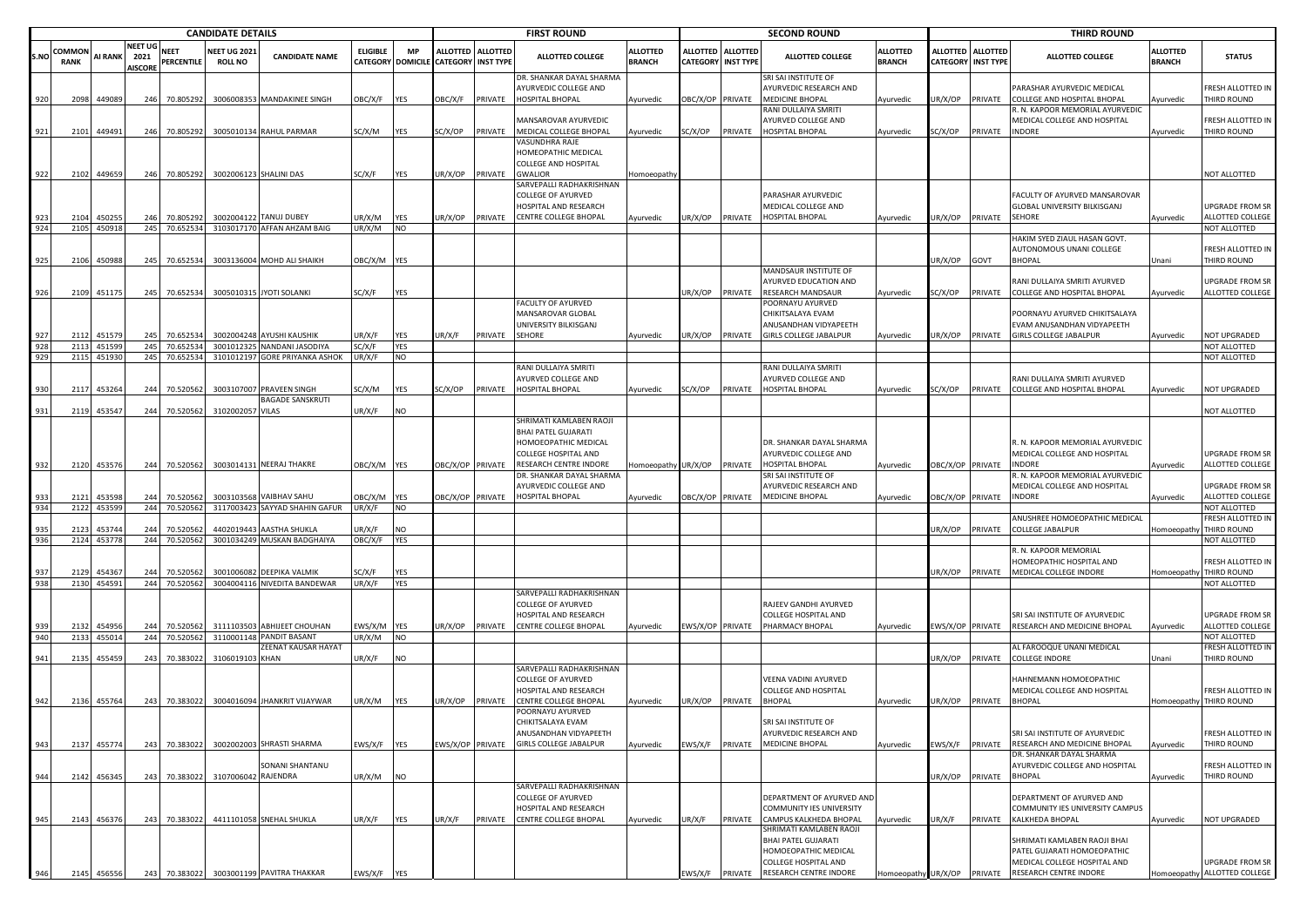|            |                              |                       |                                          |                                  | <b>CANDIDATE DETAILS</b>              |                                                        |                           |                          |                                      |                   | <b>FIRST ROUND</b>                                                                             |                                  |                                              |                    | <b>SECOND ROUND</b>                                                                   |                                  |                  |                                                | <b>THIRD ROUND</b>                                                                                              |                                  |                                                                  |
|------------|------------------------------|-----------------------|------------------------------------------|----------------------------------|---------------------------------------|--------------------------------------------------------|---------------------------|--------------------------|--------------------------------------|-------------------|------------------------------------------------------------------------------------------------|----------------------------------|----------------------------------------------|--------------------|---------------------------------------------------------------------------------------|----------------------------------|------------------|------------------------------------------------|-----------------------------------------------------------------------------------------------------------------|----------------------------------|------------------------------------------------------------------|
| S.N        | <b>COMMON</b><br><b>RANK</b> | <b>AI RANK</b>        | <b>NEET UG</b><br>2021<br><b>AISCORE</b> | <b>NEET</b><br><b>PERCENTILE</b> | <b>NEET UG 2021</b><br><b>ROLL NO</b> | <b>CANDIDATE NAME</b>                                  | <b>ELIGIBLE</b>           | <b>MP</b>                | CATEGORY DOMICILE CATEGORY INST TYPE | ALLOTTED ALLOTTED | <b>ALLOTTED COLLEGE</b>                                                                        | <b>ALLOTTED</b><br><b>BRANCH</b> | <b>ALLOTTED</b><br><b>CATEGORY INST TYPE</b> | <b>ALLOTTED</b>    | <b>ALLOTTED COLLEGE</b>                                                               | <b>ALLOTTED</b><br><b>BRANCH</b> |                  | ALLOTTED ALLOTTED<br><b>CATEGORY INST TYPE</b> | <b>ALLOTTED COLLEGE</b>                                                                                         | <b>ALLOTTED</b><br><b>BRANCH</b> | <b>STATUS</b>                                                    |
| 947        | 2146                         | 456763                |                                          | 243 70.383022                    |                                       | 3002001095 SHREYA SINGHAL                              | JR/X/F                    | <b>YES</b>               | UR/X/F                               | PRIVATE           | MANDSAUR INSTITUTE OF<br><b>AYURVED EDUCATION AND</b><br>RESEARCH MANDSAUR                     | Ayurvedic                        | UR/X/F                                       | PRIVATE            | MANDSAUR INSTITUTE OF<br>AYURVED EDUCATION AND<br>RESEARCH MANDSAUR                   | Ayurvedic                        | JR/X/F           | PRIVATE                                        | MANDSAUR INSTITUTE OF AYURVED<br>EDUCATION AND RESEARCH<br>MANDSAUR                                             | Avurvedic                        | NOT UPGRADED                                                     |
|            |                              |                       |                                          |                                  |                                       |                                                        |                           |                          |                                      |                   |                                                                                                |                                  |                                              |                    |                                                                                       |                                  |                  |                                                | <sup>PT.</sup> DR. SHIV SHAKTILAL SHARMA                                                                        |                                  | FRESH ALLOTTED IN                                                |
| 948<br>949 | 2149                         | 457793<br>2153 458080 |                                          | 242 70.242762<br>242 70.242762   |                                       | 3005002286 UTKARSH GANDHI<br>3103014134 AKANKSHA PAWAR | JR/X/M<br>UR/X/F          | YES<br><b>NO</b>         |                                      |                   |                                                                                                |                                  |                                              |                    |                                                                                       |                                  | JR/X/OP          | PRIVATE                                        | AYURVED MEDICAL COLLEGE RATLAM                                                                                  | Ayurvedic                        | THIRD ROUND<br>NOT ALLOTTED                                      |
|            |                              |                       |                                          |                                  |                                       |                                                        |                           |                          | UR/X/OP                              |                   | RKDF HOMOEOPATHIC<br>MEDICAL COLLEGE HOSPITAL<br>AND RESEARCH CENTER<br><b>BHOPAL</b>          |                                  |                                              |                    | RKDF HOMOEOPATHIC<br>MEDICAL COLLEGE HOSPITAL<br>AND RESEARCH CENTER<br><b>BHOPAL</b> |                                  |                  |                                                | R. N. KAPOOR MEMORIAL AYURVEDIC<br>MEDICAL COLLEGE AND HOSPITAL                                                 |                                  | FRESH ALLOTTED IN                                                |
| 950        | 2154                         | 458131                | 242                                      | 70.242762                        |                                       | 3001003337 YASHRAJ RATHORE                             | OBC/X/M YES               |                          |                                      | PRIVATE           |                                                                                                | Homoeopathy UR/X/OP              |                                              | PRIVATE            |                                                                                       | Iomoeopathy OBC/X/OP PRIVATE     |                  |                                                | INDORE<br>RANI DULLAIYA SMRITI AYURVED                                                                          | Ayurvedic                        | THIRD ROUND<br>FRESH ALLOTTED IN                                 |
| 951        | 2155                         | 458149                |                                          | 242 70.242762                    | 3003120293 ASHA                       |                                                        | SC/X/F                    | YES                      |                                      |                   |                                                                                                |                                  |                                              |                    |                                                                                       |                                  | C/X/OP           | PRIVATE                                        | COLLEGE AND HOSPITAL BHOPAL                                                                                     | Ayurvedic                        | THIRD ROUND                                                      |
| 952        | 2156                         | 458447                |                                          | 242 70.242762                    | 3122006395 PRAVIN                     | CHAUDHARI ROHIT                                        | JR/X/M                    | NO                       |                                      |                   |                                                                                                |                                  |                                              |                    |                                                                                       |                                  |                  |                                                |                                                                                                                 |                                  | NOT ALLOTTED                                                     |
| 953        | 2157                         | 458516                | 242                                      | 70.242762                        |                                       | 3001003137 NEETESH PRAJAPATI                           | OBC/X/M YES               |                          | OBC/X/OP PRIVATE                     |                   | PARASHAR AYURVEDIC<br>MEDICAL COLLEGE AND<br>HOSPITAL BHOPAL                                   | Ayurvedic                        | OBC/X/OP PRIVATE                             |                    | SRI SAI INSTITUTE OF<br>AYURVEDIC RESEARCH AND<br><b>MEDICINE BHOPAL</b>              | Ayurvedic                        | OBC/X/OP PRIVATE |                                                | SRI SAI INSTITUTE OF AYURVEDIC<br>RESEARCH AND MEDICINE BHOPAL                                                  | Ayurvedic                        | NOT UPGRADED                                                     |
|            |                              |                       |                                          |                                  |                                       |                                                        |                           |                          |                                      |                   | NARAYAN SHRI<br>HOMOEOPATHIC MEDICAL<br>COLLEGE AND HOSPITAL                                   |                                  |                                              |                    | NARAYAN SHRI<br>HOMOEOPATHIC MEDICAL<br>COLLEGE AND HOSPITAL                          |                                  |                  |                                                | NARAYAN SHRI HOMOEOPATHIC<br>MEDICAL COLLEGE AND HOSPITAL                                                       |                                  |                                                                  |
| 954        |                              | 2160 458997           |                                          | 242 70.242762                    |                                       | 3003014080 AYUSH AGRAWAL                               | JR/X/M                    | <b>YES</b>               | JR/X/OP                              | PRIVATE           | <b>BHOPAL</b>                                                                                  | Homoeopathy UR/X/OP              |                                              | PRIVATE            | <b>BHOPAL</b><br>SAM COLLEGE OF AYURVEDIC                                             | Iomoeopathy UR/X/OP PRIVATE      |                  |                                                | <b>BHOPAL</b>                                                                                                   |                                  | Homoeopathy NOT UPGRADED                                         |
| 955        |                              | 2161 459612           |                                          | 241 70.098681                    |                                       | 3004002077 KUNAL BIRANWAR                              | DBC/X/M YES               |                          |                                      |                   |                                                                                                |                                  | DBC/X/OP PRIVATE                             |                    | SCIENCES AND HOSPITAL<br><b>BHOPAL</b>                                                | Ayurvedic                        |                  | BC/X/OP PRIVATE                                | RAJEEV GANDHI AYURVED COLLEGE<br>HOSPITAL AND PHARMACY BHOPAL<br>MANSAROVAR AYURVEDIC MEDICAL                   | Ayurvedic                        | UPGRADE FROM SR<br>ALLOTTED COLLEGE<br>FRESH ALLOTTED IN         |
| 956        | 2162                         | 459740                | 241                                      | 70.098681                        |                                       | 1703027088 MAYANK PANT                                 | SC/X/M                    | YES                      |                                      |                   |                                                                                                |                                  |                                              |                    |                                                                                       |                                  | SC/X/OP          | PRIVATE                                        | COLLEGE BHOPAL                                                                                                  | Ayurvedic                        | THIRD ROUND                                                      |
| 957        | 2164                         | 460070                |                                          | 241 70.098681                    |                                       | 3004010185 AASTHA RATLEY                               | OBC/X/F                   | <b>YES</b>               | OBC/X/F                              | PRIVATE           | MANDSAUR INSTITUTE OF<br>AYURVED EDUCATION AND<br>RESEARCH MANDSAUR                            | Ayurvedic                        | OBC/X/F                                      | PRIVATE            | PT. DR. SHIV SHAKTILAL<br>SHARMA AYURVED MEDICAL<br>COLLEGE RATLAM                    | Ayurvedic                        | JR/X/OP          | PRIVATE                                        | POORNAYU AYURVED CHIKITSALAYA<br>EVAM ANUSANDHAN VIDYAPEETH<br><b>GIRLS COLLEGE JABALPUR</b>                    | Ayurvedic                        | UPGRADE FROM SR<br>ALLOTTED COLLEGE                              |
| 958        | 2167                         | 460680                |                                          | 241 70.098681                    |                                       | 3003004459 AMIT PATEL                                  | OBC/X/M YES               |                          | OBC/X/OP PRIVATE                     |                   | MANDSAUR INSTITUTE OF<br>AYURVED EDUCATION AND<br>RESEARCH MANDSAUR                            | Ayurvedic                        | OBC/X/OP PRIVATE                             |                    | SAM COLLEGE OF AYURVEDIC<br>SCIENCES AND HOSPITAL<br><b>BHOPAL</b>                    | Ayurvedic                        | JR/X/OP          | PRIVATE                                        | MANDSAUR INSTITUTE OF AYURVED<br>EDUCATION AND RESEARCH<br>MANDSAUR                                             | Ayurvedic                        | FRESH ALLOTTED IN<br>THIRD ROUND                                 |
| 959        | 2168                         | 460961                |                                          | 241 70.098681                    |                                       | 3001004615 MAHIMA TIWARI<br><b>ZUNAIRA MAHEEN SYED</b> | JR/X/F                    | YES                      |                                      |                   |                                                                                                |                                  |                                              |                    |                                                                                       |                                  | JR/X/F           | PRIVATE                                        | DR. SHANKAR DAYAL SHARMA<br>AYURVEDIC COLLEGE AND HOSPITAL<br><b>BHOPAL</b><br>SARDAR AJIT SINGH SMRITI AYURVED | Ayurvedic                        | FRESH ALLOTTED IN<br>THIRD ROUND                                 |
| 960        | 2169                         | 460993                |                                          | 241 70.098681                    |                                       | 3102023040 AKHTAR ALI                                  | JR/X/F                    | <b>NO</b>                |                                      |                   |                                                                                                |                                  | UR/X/OP                                      | PRIVATE            | SARDAR AJIT SINGH SMRITI<br>AYURVED COLLEGE BHOPAL                                    | Ayurvedic                        | JR/X/OP          | PRIVATE                                        | COLLEGE BHOPAL                                                                                                  | Ayurvedic                        | <b>NOT UPGRADED</b>                                              |
| 961        | 2171                         | 461270                | 241                                      | 70.098681                        |                                       | SYEDA SANIYA SADAF<br>3103002395 SYED ISHAQUE          | JR/X/F                    | NO                       |                                      |                   |                                                                                                |                                  |                                              |                    |                                                                                       |                                  | JR/X/OP          | PRIVATE                                        | SARVEPALLI RADHAKRISHNAN COLLEGE<br>OF AYURVED HOSPITAL AND RESEARCH<br>CENTRE COLLEGE BHOPAL                   | Ayurvedic                        | FRESH ALLOTTED IN<br>THIRD ROUND                                 |
|            |                              |                       |                                          |                                  |                                       |                                                        |                           |                          |                                      |                   | SARVEPALLI RADHAKRISHNAN<br>COLLEGE OF AYURVED                                                 |                                  |                                              |                    | SARVEPALLI RADHAKRISHNAN<br>COLLEGE OF AYURVED                                        |                                  |                  |                                                | SARVEPALLI RADHAKRISHNAN COLLEGI                                                                                |                                  |                                                                  |
| 962        |                              | 2172 461333           |                                          | 241 70.098681                    |                                       | 3001007094 TIYA BHARGAVA                               | JR/X/F                    | YES                      | UR/X/F                               | PRIVATE           | HOSPITAL AND RESEARCH<br>CENTRE COLLEGE BHOPAL<br>SAM COLLEGE OF AYURVEDIC                     | Ayurvedic                        | UR/X/F                                       | PRIVATE            | HOSPITAL AND RESEARCH<br>CENTRE COLLEGE BHOPAL<br>SAM COLLEGE OF AYURVEDIC            | Ayurvedic                        | UR/X/F           | PRIVATE                                        | OF AYURVED HOSPITAL AND RESEARCH<br>CENTRE COLLEGE BHOPAL                                                       | Ayurvedic                        | FRESH ALLOTTED IN<br>THIRD ROUND                                 |
| 963        |                              | 2174 461798           | 240                                      | 69.944951                        |                                       | 3003006005 MILIND RATHORE                              | EWS/X/M YES               |                          | EWS/X/OP PRIVATE                     |                   | SCIENCES AND HOSPITAL<br><b>BHOPAL</b>                                                         | Ayurvedic                        | EWS/X/OP PRIVATE                             |                    | SCIENCES AND HOSPITAL<br><b>BHOPAL</b>                                                | Ayurvedic                        |                  | EWS/X/OP PRIVATE                               | SAM COLLEGE OF AYURVEDIC SCIENCES<br>AND HOSPITAL BHOPAL                                                        | Ayurvedic                        | NOT UPGRADED                                                     |
|            |                              |                       |                                          |                                  |                                       |                                                        |                           |                          |                                      |                   |                                                                                                |                                  |                                              |                    |                                                                                       |                                  |                  |                                                | SHRIMATI KAMLABEN RAOJI BHAI<br>PATEL GUJARATI HOMOEOPATHIC<br>MEDICAL COLLEGE HOSPITAL AND                     |                                  | FRESH ALLOTTED IN                                                |
| 964        |                              | 2186 464124           |                                          | 240 69.944951                    |                                       | 3003107247 RACHIT SINGH                                | EWS/X/M YES               |                          |                                      |                   |                                                                                                |                                  |                                              |                    |                                                                                       |                                  | JR/X/OP          | PRIVATE                                        | RESEARCH CENTRE INDORE                                                                                          |                                  | Homoeopathy THIRD ROUND                                          |
|            |                              |                       |                                          |                                  |                                       |                                                        |                           |                          |                                      |                   | SHRIMATI KAMLABEN RAOJI<br>BHAI PATEL GUJARATI<br>HOMOEOPATHIC MEDICAL<br>COLLEGE HOSPITAL AND |                                  |                                              |                    |                                                                                       |                                  |                  |                                                |                                                                                                                 |                                  |                                                                  |
|            | 2187                         | 46441                 | 239                                      | 69.808447                        |                                       | 3003103299 PAKHI BERRY<br>3003001396 AMISHA SHARMA     | JR/X/F                    | YES                      | UR/X/F                               | PRIVATE           | RESEARCH CENTRE INDORE                                                                         | Homoeopathy                      |                                              |                    |                                                                                       |                                  |                  |                                                |                                                                                                                 |                                  | NOT ALLOTTED                                                     |
| 966<br>967 | 2189<br>2190                 | 464634<br>46478       | 239<br>239                               | 69.808447<br>69.80844            | 300400230                             | SUPRIYA PATEL                                          | :WS/X/F<br><b>DBC/S/F</b> | <b>YES</b><br><b>YES</b> |                                      |                   |                                                                                                |                                  |                                              |                    |                                                                                       |                                  |                  |                                                |                                                                                                                 |                                  | NOT ALLOTTED<br>NOT ALLOTTED                                     |
| 968        | 2192                         | 465514                | 239                                      | 69.808447                        |                                       | 3118026044 CHAVAN ANAGHA KIRAN                         | JR/X/F                    | <b>NO</b>                |                                      |                   |                                                                                                |                                  |                                              |                    |                                                                                       |                                  |                  |                                                |                                                                                                                 |                                  | NOT ALLOTTED                                                     |
|            |                              |                       |                                          |                                  |                                       |                                                        |                           |                          |                                      |                   |                                                                                                |                                  |                                              |                    | RKDF HOMOEOPATHIC<br><b>MEDICAL COLLEGE HOSPITAL</b><br>AND RESEARCH CENTER           |                                  |                  |                                                | <b>SHRIMATI KAMLABEN RAOJI BHAI</b><br>PATEL GUJARATI HOMOEOPATHIC<br>MEDICAL COLLEGE HOSPITAL AND              |                                  | <b>UPGRADE FROM SR</b>                                           |
| 969<br>970 | 2197                         | 2196 466375<br>466382 | 238<br>238                               | 69.674209<br>69.674209           |                                       | 3003121022 FARDEEN SHEIKH<br>3001010060 ISHA KATARE    | JR/X/M<br>SC/X/F          | <b>YES</b><br>YES        | C/X/OP                               | PRIVATE           | L.N. AYURVED COLLEGE AND<br><b>HOSPITAL BHOPAL</b>                                             | Ayurvedic                        | UR/X/OP<br>SC/X/F                            | PRIVATE<br>PRIVATE | <b>BHOPAL</b><br>SAM COLLEGE OF AYURVEDIC<br>SCIENCES AND HOSPITAL<br><b>BHOPAL</b>   | Iomoeopathy UR/X/OP<br>Ayurvedic | SC/X/OP          | PRIVATE<br>PRIVATE                             | RESEARCH CENTRE INDORE<br>RANI DULLAIYA SMRITI AYURVED<br>COLLEGE AND HOSPITAL BHOPAL                           | Ayurvedic                        | Homoeopathy ALLOTTED COLLEGE<br>FRESH ALLOTTED IN<br>THIRD ROUND |
| 971        | 2198                         | 466388                |                                          | 238 69.674209                    |                                       | 3001010330 DEEKSHA UBNARE                              | SC/X/F                    | YES                      |                                      |                   |                                                                                                |                                  |                                              |                    |                                                                                       |                                  |                  |                                                |                                                                                                                 |                                  | NOT ALLOTTED                                                     |
| 972        |                              | 2200 466471           | 238                                      | 69.674209                        |                                       | YADAV ISHA<br>3118024240 SAMPOORNANAND                 | JR/X/F                    | <b>NO</b>                |                                      |                   |                                                                                                |                                  |                                              |                    |                                                                                       |                                  | JR/X/OP          | PRIVATE                                        | FACULTY OF AYURVED MANSAROVAR<br><b>GLOBAL UNIVERSITY BILKISGANJ</b><br>SEHORE                                  | Ayurvedic                        | FRESH ALLOTTED IN<br>THIRD ROUND                                 |
|            |                              |                       |                                          |                                  |                                       |                                                        |                           |                          |                                      |                   | RANI DULLAIYA SMRITI<br>HOMOEOPATHY MEDICAL<br>COLLEGE AND HOSPITAL                            |                                  |                                              |                    | SAM COLLEGE OF AYURVEDIC<br>SCIENCES AND HOSPITAL                                     |                                  |                  |                                                | MANSAROVAR AYURVEDIC MEDICAL                                                                                    |                                  | UPGRADE FROM SR                                                  |
| 973        |                              | 2201 466477           | 238                                      | 69.674209                        |                                       | 3001022344 BHARTI VERMA                                | SC/X/F                    | <b>YES</b>               | UR/X/OP                              | PRIVATE BHOPAL    |                                                                                                | Homoeopathy SC/X/F               |                                              | PRIVATE            | <b>BHOPAL</b>                                                                         | Ayurvedic                        | SC/X/F           | PRIVATE                                        | <b>COLLEGE BHOPAL</b>                                                                                           | Ayurvedic                        | ALLOTTED COLLEGE                                                 |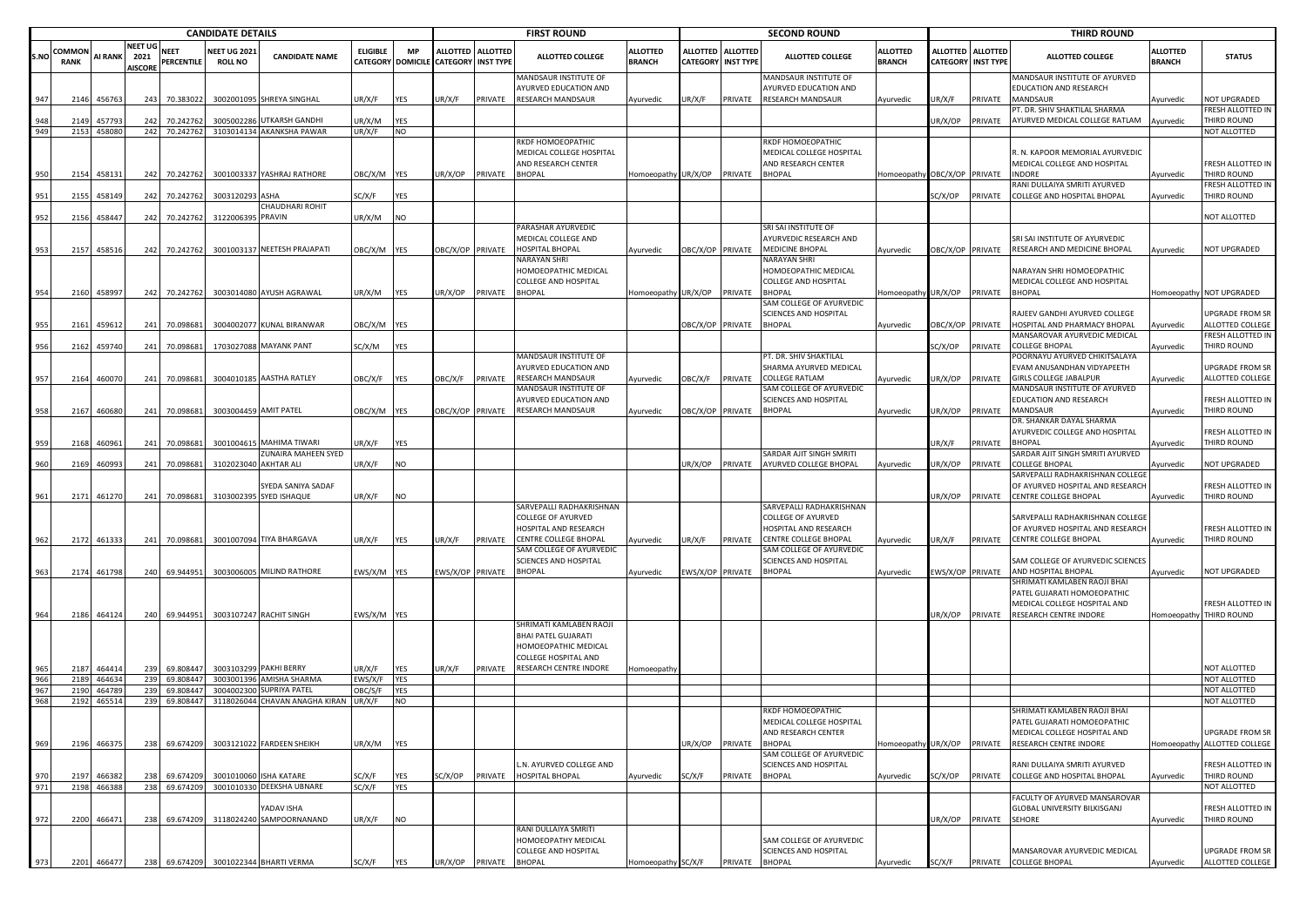|      |                       |                |                                          |                           | <b>CANDIDATE DETAILS</b>              |                                                |                 |            |                                      |                   | <b>FIRST ROUND</b>                                                   |                                  |                  |                                              | <b>SECOND ROUND</b>                              |                                  |                  |                                                | <b>THIRD ROUND</b>                                                        |                                  |                                            |
|------|-----------------------|----------------|------------------------------------------|---------------------------|---------------------------------------|------------------------------------------------|-----------------|------------|--------------------------------------|-------------------|----------------------------------------------------------------------|----------------------------------|------------------|----------------------------------------------|--------------------------------------------------|----------------------------------|------------------|------------------------------------------------|---------------------------------------------------------------------------|----------------------------------|--------------------------------------------|
| S.NO | COMMON<br><b>RANK</b> | <b>AI RANK</b> | <b>NEET UG</b><br>2021<br><b>AISCORE</b> | <b>NEET</b><br>PERCENTILE | <b>NEET UG 2021</b><br><b>ROLL NO</b> | <b>CANDIDATE NAME</b>                          | <b>ELIGIBLE</b> | <b>MP</b>  | CATEGORY DOMICILE CATEGORY INST TYPE | ALLOTTED ALLOTTED | <b>ALLOTTED COLLEGE</b>                                              | <b>ALLOTTED</b><br><b>BRANCH</b> | <b>ALLOTTED</b>  | <b>ALLOTTED</b><br><b>CATEGORY INST TYPE</b> | ALLOTTED COLLEGE                                 | <b>ALLOTTED</b><br><b>BRANCH</b> |                  | ALLOTTED ALLOTTED<br><b>CATEGORY INST TYPE</b> | <b>ALLOTTED COLLEGE</b>                                                   | <b>ALLOTTED</b><br><b>BRANCH</b> | <b>STATUS</b>                              |
|      |                       |                |                                          |                           |                                       |                                                |                 |            |                                      |                   | VASUNDHRA RAJE<br>HOMEOPATHIC MEDICAL<br>COLLEGE AND HOSPITAL        |                                  |                  |                                              | MANDSAUR INSTITUTE OF<br>AYURVED EDUCATION AND   |                                  |                  |                                                | RAM KRISHNA COLLEGE OF AYURVEDA                                           |                                  | UPGRADE FROM SR                            |
| 974  |                       | 2204 466625    | 238                                      | 69.674209                 |                                       | 3102015103 FALKE YASH KAILASH                  | UR/X/M          | <b>INO</b> | UR/X/OP                              | PRIVATE           | <b>GWALIOR</b>                                                       | Homoeopathy UR/X/OP              |                  | PRIVATE                                      | <b>RESEARCH MANDSAUR</b>                         | Ayurvedic                        | JR/X/OP          | PRIVATE                                        | AND MEDICAL SCIENCES BHOPAL                                               | Ayurvedic                        | ALLOTTED COLLEGE                           |
|      |                       |                |                                          |                           |                                       |                                                |                 |            |                                      |                   | PARASHAR AYURVEDIC                                                   |                                  |                  |                                              | SRI SAI INSTITUTE OF                             |                                  |                  |                                                |                                                                           |                                  |                                            |
| 975  |                       | 2205 466818    |                                          | 238 69.674209             | 3001005306 THAKUR                     | PRASHANT SINGH                                 | OBC/X/M YES     |            | OBC/X/OP PRIVATE                     |                   | MEDICAL COLLEGE AND<br>HOSPITAL BHOPAL                               | Ayurvedic                        | OBC/X/OP PRIVATE |                                              | AYURVEDIC RESEARCH AND<br>MEDICINE BHOPAL        | Ayurvedic                        |                  | OBC/X/OP PRIVATE                               | SRI SAI INSTITUTE OF AYURVEDIC<br>RESEARCH AND MEDICINE BHOPAL            | Ayurvedic                        | NOT UPGRADED                               |
|      |                       |                |                                          |                           |                                       |                                                |                 |            |                                      |                   | VIJYASHREE AYURVEDIC                                                 |                                  |                  |                                              | VIJYASHREE AYURVEDIC                             |                                  |                  |                                                |                                                                           |                                  |                                            |
|      |                       |                |                                          |                           |                                       |                                                |                 |            |                                      |                   | MEDICAL COLLEGE AND                                                  |                                  |                  |                                              | MEDICAL COLLEGE AND                              |                                  |                  |                                                | ANUSHREE HOMOEOPATHIC MEDICAL                                             |                                  | UPGRADE FROM SR                            |
| 976  | 2206                  | 467587         | 238                                      | 69.674209                 |                                       | 3004010366 SAMEER AHSAN                        | OBC/X/M YES     |            | OBC/X/OP PRIVATE                     |                   | HOSPITAL JABALPUR                                                    | Ayurvedic                        | UR/X/OP          | PRIVATE                                      | HOSPITAL JABALPUR                                | Ayurvedic                        | UR/X/OP          | PRIVATE                                        | COLLEGE JABALPUR                                                          |                                  | Homoeopathy ALLOTTED COLLEGE               |
|      |                       |                |                                          |                           |                                       |                                                |                 |            |                                      |                   | RKDF HOMOEOPATHIC<br>MEDICAL COLLEGE HOSPITAL<br>AND RESEARCH CENTER |                                  |                  |                                              |                                                  |                                  |                  |                                                |                                                                           |                                  |                                            |
| 977  | 2209                  | 46820          | 238                                      | 69.674209                 |                                       | 3003011048 ADITYA SINGH PANWAR                 | JR/X/M          | YES        | JR/X/OP                              | PRIVATE           | <b>BHOPAL</b>                                                        | Homoeopathy                      |                  |                                              |                                                  |                                  |                  |                                                |                                                                           |                                  | NOT ALLOTTED                               |
| 978  |                       | 2211 468372    |                                          | 237 69.537964             |                                       | 3003012056 VISHAKHA INGLE                      | SC/X/F          | <b>YES</b> |                                      |                   |                                                                      |                                  |                  |                                              |                                                  |                                  |                  |                                                |                                                                           |                                  | NOT ALLOTTED                               |
| 979  | 2215                  | 46858          | 237                                      | 69.537964                 |                                       | 4411007061 ABUZAR JAVED                        | JR/X/M          | YES        |                                      |                   |                                                                      |                                  |                  |                                              |                                                  |                                  | JR/X/OP          | PRIVATE                                        | RAM KRISHNA COLLEGE OF AYURVEDA<br>AND MEDICAL SCIENCES BHOPAL            |                                  | FRESH ALLOTTED IN<br>THIRD ROUND           |
|      |                       |                |                                          |                           |                                       |                                                |                 |            |                                      |                   |                                                                      |                                  |                  |                                              |                                                  |                                  |                  |                                                | MANDSAUR INSTITUTE OF AYURVED                                             | Ayurvedic                        |                                            |
| 980  | 2217                  | 468753         |                                          | 237 69.537964             |                                       | 4406002684 ANSHIKA SAMAIYA                     | JR/X/F          | <b>NO</b>  |                                      |                   |                                                                      |                                  |                  |                                              |                                                  |                                  | JR/X/OP          | PRIVATE                                        | EDUCATION AND RESEARCH<br>MANDSAUR                                        | Ayurvedic                        | FRESH ALLOTTED IN<br>THIRD ROUND           |
|      |                       |                |                                          |                           |                                       |                                                |                 |            |                                      |                   | SHRIMATI KAMLABEN RAOJI                                              |                                  |                  |                                              |                                                  |                                  |                  |                                                |                                                                           |                                  |                                            |
|      |                       |                |                                          |                           |                                       |                                                |                 |            |                                      |                   | BHAI PATEL GUJARATI                                                  |                                  |                  |                                              |                                                  |                                  |                  |                                                |                                                                           |                                  |                                            |
|      |                       |                |                                          |                           |                                       |                                                |                 |            |                                      |                   | HOMOEOPATHIC MEDICAL<br>COLLEGE HOSPITAL AND                         |                                  |                  |                                              | VEENA VADINI AYURVED<br>COLLEGE AND HOSPITAL     |                                  |                  |                                                | PARASHAR AYURVEDIC MEDICAL                                                |                                  | UPGRADE FROM SR                            |
| 981  | 2218                  | 469115         |                                          | 237 69.537964             |                                       | 3003001154 ASHVI KHAN                          | JR/X/F          | <b>YES</b> | JR/X/F                               | PRIVATE           | RESEARCH CENTRE INDORE                                               | Homoeopathy UR/X/F               |                  | PRIVATE                                      | <b>BHOPAL</b>                                    | Ayurvedic                        | JR/X/OP          | PRIVATE                                        | COLLEGE AND HOSPITAL BHOPAL                                               | Ayurvedic                        | ALLOTTED COLLEGE                           |
| 982  | 2222                  | 469660         |                                          | 237 69.537964             |                                       | 3001002333 NARENDRA PATEL                      | OBC/X/M YES     |            |                                      |                   |                                                                      |                                  |                  |                                              |                                                  |                                  |                  |                                                |                                                                           |                                  | NOT ALLOTTED                               |
|      |                       |                |                                          |                           |                                       |                                                |                 |            |                                      |                   |                                                                      |                                  |                  |                                              |                                                  |                                  |                  |                                                | GM HOMOEOPATHIC MEDICAL                                                   |                                  |                                            |
|      |                       |                |                                          |                           |                                       |                                                |                 |            |                                      |                   |                                                                      |                                  |                  |                                              |                                                  |                                  |                  |                                                | COLLEGE HOSPITAL AND RESEARCH                                             |                                  | FRESH ALLOTTED IN                          |
| 983  | 2225                  | 470117         |                                          | 237 69.537964             |                                       | 3003027464 SHAHARUKH KHAN                      | OBC/X/M YES     |            |                                      |                   |                                                                      |                                  |                  |                                              | PARASHAR AYURVEDIC                               |                                  | JR/X/OP          | PRIVATE                                        | CENTRE DHAR                                                               |                                  | Homoeopathy THIRD ROUND                    |
|      |                       |                |                                          |                           |                                       |                                                |                 |            |                                      |                   | OM AYURVEDIC MEDICAL                                                 |                                  |                  |                                              | MEDICAL COLLEGE AND                              |                                  |                  |                                                | PARASHAR AYURVEDIC MEDICAL                                                |                                  |                                            |
| 984  | 2227                  | 470470         | 236                                      | 69.391163                 |                                       | 3004024234 TANUSHRI TIWARI                     | JR/X/F          | <b>YES</b> | JR/X/F                               | PRIVATE           | COLLEGE AND HOSPITAL BETUL Ayurvedic                                 |                                  | UR/X/F           | PRIVATE                                      | <b>IOSPITAL BHOPAL</b>                           | Ayurvedic                        | JR/X/F           | PRIVATE                                        | COLLEGE AND HOSPITAL BHOPAL                                               | Ayurvedic                        | <b>NOT UPGRADED</b>                        |
| 985  | 2229                  | 470899         |                                          | 236 69.391163             |                                       | 3001025166 NITIN YADAV                         | OBC/X/M YES     |            |                                      |                   |                                                                      |                                  |                  |                                              |                                                  |                                  |                  |                                                |                                                                           |                                  | NOT ALLOTTED                               |
|      |                       |                |                                          |                           |                                       |                                                |                 |            |                                      |                   | POORNAYU AYURVED<br>CHIKITSALAYA EVAM                                |                                  |                  |                                              |                                                  |                                  |                  |                                                | POORNAYU AYURVED CHIKITSALAYA                                             |                                  |                                            |
|      |                       |                |                                          |                           |                                       |                                                |                 |            |                                      |                   | ANUSANDHAN VIDYAPEETH                                                |                                  |                  |                                              |                                                  |                                  |                  |                                                | EVAM ANUSANDHAN VIDYAPEETH                                                |                                  | FRESH ALLOTTED IN                          |
| 986  |                       | 2231 471608    |                                          | 236 69.391163             |                                       | 4406001770 SEJAL SAHU                          | OBC/X/F         | <b>YES</b> | OBC/X/OP PRIVATE                     |                   | GIRLS COLLEGE JABALPUR                                               | Ayurvedic                        |                  |                                              |                                                  |                                  | JR/X/OP          | PRIVATE                                        | <b>GIRLS COLLEGE JABALPUR</b>                                             | Ayurvedic                        | THIRD ROUND                                |
|      |                       |                |                                          |                           |                                       | PATIL KISHORI                                  |                 |            |                                      |                   |                                                                      |                                  |                  |                                              |                                                  |                                  |                  |                                                |                                                                           |                                  |                                            |
| 987  | 2236                  | 473848         | 235                                      | 69.223576                 |                                       | 3107010235 SARDARSING                          | UR/X/F          | <b>NO</b>  |                                      |                   | PT. DR. SHIV SHAKTILAL                                               |                                  |                  |                                              | RAJEEV GANDHI AYURVED                            |                                  |                  |                                                |                                                                           |                                  | NOT ALLOTTED                               |
|      |                       |                |                                          |                           |                                       |                                                |                 |            |                                      |                   | SHARMA AYURVED MEDICAL                                               |                                  |                  |                                              | COLLEGE HOSPITAL AND                             |                                  |                  |                                                | SRI SAI INSTITUTE OF AYURVEDIC                                            |                                  | <b>UPGRADE FROM SR</b>                     |
| 988  | 2240                  | 475294         | 234                                      | 69.081438                 |                                       | 3006005034 SUGAM KUMAR MISHRA                  | EWS/X/M YES     |            | EWS/X/OP PRIVATE                     |                   | <b>COLLEGE RATLAM</b>                                                | Ayurvedic                        | EWS/X/OP PRIVATE |                                              | PHARMACY BHOPAL                                  | Ayurvedic                        |                  | WS/X/OP PRIVATE                                | RESEARCH AND MEDICINE BHOPAL                                              | Ayurvedic                        | ALLOTTED COLLEGE                           |
|      |                       |                |                                          |                           |                                       |                                                |                 |            |                                      |                   | PT. DR. SHIV SHAKTILAL                                               |                                  |                  |                                              | RANI DULLAIYA SMRITI                             |                                  |                  |                                                |                                                                           |                                  |                                            |
| 989  |                       | 2241 475297    |                                          | 234 69.081438             |                                       | 3005009361 KIRAN PARMAR                        | SC/X/F          | YES        | SC/X/F                               | PRIVATE           | SHARMA AYURVED MEDICAL<br><b>COLLEGE RATLAM</b>                      | Ayurvedic                        | SC/X/OP          | PRIVATE                                      | AYURVED COLLEGE AND<br><b>IOSPITAL BHOPAL</b>    | Ayurvedic                        | SC/X/OP          | PRIVATE                                        | RAJEEV GANDHI AYURVED COLLEGE<br>HOSPITAL AND PHARMACY BHOPAL             | Ayurvedic                        | FRESH ALLOTTED IN<br>THIRD ROUND           |
|      |                       |                |                                          |                           |                                       |                                                |                 |            |                                      |                   | RAM KRISHNA COLLEGE OF                                               |                                  |                  |                                              | R. N. KAPOOR MEMORIAL                            |                                  |                  |                                                | MANDSAUR INSTITUTE OF AYURVED                                             |                                  |                                            |
|      |                       |                |                                          |                           |                                       |                                                |                 |            |                                      |                   | AYURVEDA AND MEDICAL                                                 |                                  |                  |                                              | HOMEOPATHIC HOSPITAL AND                         |                                  |                  |                                                | EDUCATION AND RESEARCH                                                    |                                  | FRESH ALLOTTED IN                          |
| 990  | 2242                  | 475393         |                                          | 234 69.081438             |                                       | 3006004193 PRATIKSHA SHUKLA                    | JR/X/F          | YES        | UR/X/F                               | PRIVATE           | <b>SCIENCES BHOPAL</b>                                               | Ayurvedic                        | UR/X/F           | PRIVATE                                      | MEDICAL COLLEGE INDORE                           | Iomoeopathy UR/X/F               |                  | PRIVATE                                        | MANDSAUR                                                                  | Ayurvedic                        | THIRD ROUND                                |
|      |                       |                |                                          |                           |                                       |                                                |                 |            |                                      |                   |                                                                      |                                  |                  |                                              | PARASHAR AYURVEDIC<br>MEDICAL COLLEGE AND        |                                  |                  |                                                | MANDSAUR INSTITUTE OF AYURVED<br>EDUCATION AND RESEARCH                   |                                  | UPGRADE FROM SR                            |
| 991  |                       | 2243 475649    |                                          | 234 69.081438             |                                       | 3003103485 AKSHANT BAIRAGI                     | DBC/X/M YES     |            |                                      |                   |                                                                      |                                  | UR/X/OP          | PRIVATE                                      | <b>IOSPITAL BHOPAL</b>                           | Ayurvedic                        | UR/X/OP          | PRIVATE                                        | MANDSAUR                                                                  | Ayurvedic                        | ALLOTTED COLLEGE                           |
|      |                       |                |                                          |                           |                                       |                                                |                 |            |                                      |                   | FACULTY OF AYURVED                                                   |                                  |                  |                                              |                                                  |                                  |                  |                                                |                                                                           |                                  |                                            |
|      |                       |                |                                          |                           |                                       |                                                |                 |            |                                      |                   | MANSAROVAR GLOBAL                                                    |                                  |                  |                                              | PARASHAR AYURVEDIC                               |                                  |                  |                                                |                                                                           |                                  |                                            |
| 992  |                       | 2249 477218    |                                          | 234 69.081438             |                                       | 3006002237 RITESH KUMAR NIGAM                  | UR/X/M          | <b>YES</b> | UR/X/OP                              | PRIVATE           | UNIVERSITY BILKISGANJ<br>SEHORE                                      | Ayurvedic                        | UR/X/OP          | PRIVATE                                      | MEDICAL COLLEGE AND<br>HOSPITAL BHOPAL           | Ayurvedic                        | JR/X/OP          | PRIVATE                                        | PT. DR. SHIV SHAKTILAL SHARMA<br>AYURVED MEDICAL COLLEGE RATLAM Ayurvedic |                                  | <b>UPGRADE FROM SR</b><br>ALLOTTED COLLEGE |
|      |                       |                |                                          |                           |                                       |                                                |                 |            |                                      |                   |                                                                      |                                  |                  |                                              | . N. KAPOOR MEMORIAL                             |                                  |                  |                                                | I. N. KAPOOR MEMORIAL AYURVEDIC                                           |                                  |                                            |
|      |                       |                |                                          |                           |                                       |                                                |                 |            |                                      |                   |                                                                      |                                  |                  |                                              | AYURVEDIC MEDICAL COLLEGE                        |                                  |                  |                                                | MEDICAL COLLEGE AND HOSPITAL                                              |                                  |                                            |
| 993  |                       | 2250 477352    |                                          | 234 69.081438             |                                       | 3001017140 ANAMIKA PANDEY                      | EWS/X/F PES     |            |                                      |                   |                                                                      |                                  | EWS/X/F          | PRIVATE                                      | AND HOSPITAL INDORE                              | Ayurvedic                        | EWS/X/F          | PRIVATE                                        | <b>INDORE</b>                                                             | Ayurvedic                        | <b>NOT UPGRADED</b>                        |
|      |                       |                |                                          |                           |                                       |                                                |                 |            |                                      |                   | SHRIMATI KAMLABEN RAOJI<br>BHAI PATEL GUJARATI                       |                                  |                  |                                              |                                                  |                                  |                  |                                                | SHRIMATI KAMLABEN RAOJI BHAI                                              |                                  |                                            |
|      |                       |                |                                          |                           |                                       |                                                |                 |            |                                      |                   | HOMOEOPATHIC MEDICAL                                                 |                                  |                  |                                              | PT. DR. SHIV SHAKTILAL                           |                                  |                  |                                                | PATEL GUJARATI HOMOEOPATHIC                                               |                                  |                                            |
|      |                       |                |                                          |                           |                                       |                                                |                 |            |                                      |                   | COLLEGE HOSPITAL AND                                                 |                                  |                  |                                              | SHARMA AYURVED MEDICAL                           |                                  |                  |                                                | MEDICAL COLLEGE HOSPITAL AND                                              |                                  | FRESH ALLOTTED IN                          |
| 994  |                       | 2251 477554    |                                          | 233 68.936127             | 3003123024 KAPIL                      |                                                | DBC/X/M YES     |            | OBC/X/OP PRIVATE                     |                   | RESEARCH CENTRE INDORE                                               | Homoeopathy OBC/X/OP PRIVATE     |                  |                                              | COLLEGE RATLAM                                   | Ayurvedic                        | OBC/X/OP PRIVATE |                                                | RESEARCH CENTRE INDORE                                                    |                                  | Homoeopathy THIRD ROUND                    |
|      |                       |                |                                          |                           |                                       |                                                |                 |            |                                      |                   | <b>MAHATMA GANDHI</b><br>HOMOEOPATHIC MEDICAL                        |                                  |                  |                                              |                                                  |                                  |                  |                                                | MAHATMA GANDHI HOMOEOPATHIC                                               |                                  |                                            |
|      |                       |                |                                          |                           |                                       |                                                |                 |            |                                      |                   | COLLEGE AND HOSPITAL                                                 |                                  |                  |                                              |                                                  |                                  |                  |                                                | MEDICAL COLLEGE AND HOSPITAL                                              |                                  | FRESH ALLOTTED IN                          |
| 995  |                       | 2255 477773    |                                          | 233 68.936127             |                                       | 3004022012 ATUL KUMAR                          | OBC/X/M YES     |            | UR/X/OP                              | PRIVATE           | <b>JABALPUR</b>                                                      | Homoeopathy                      |                  |                                              |                                                  |                                  |                  | JR/X/OP PRIVATE                                | <b>JABALPUR</b>                                                           |                                  | Homoeopathy THIRD ROUND                    |
|      |                       |                |                                          |                           |                                       |                                                |                 |            |                                      |                   |                                                                      |                                  |                  |                                              | SRI SAI INSTITUTE OF                             |                                  |                  |                                                |                                                                           |                                  |                                            |
|      |                       |                |                                          |                           |                                       | 3004001460 ABHIJEET PATEL                      |                 |            |                                      |                   |                                                                      |                                  |                  | OBC/X/OP PRIVATE                             | AYURVEDIC RESEARCH AND<br><b>MEDICINE BHOPAL</b> |                                  |                  |                                                | SRI SAI INSTITUTE OF AYURVEDIC<br>RESEARCH AND MEDICINE BHOPAL            |                                  | NOT UPGRADED                               |
| 996  |                       | 2256 477857    |                                          | 233 68.936127             |                                       |                                                | OBC/X/M YES     |            |                                      |                   | SARVEPALLI RADHAKRISHNAN                                             |                                  |                  |                                              |                                                  | Ayurvedic                        |                  | OBC/X/OP PRIVATE                               |                                                                           | Ayurvedic                        |                                            |
|      |                       |                |                                          |                           |                                       |                                                |                 |            |                                      |                   | COLLEGE OF AYURVED                                                   |                                  |                  |                                              | DEPARTMENT OF AYURVED AND                        |                                  |                  |                                                | DEPARTMENT OF AYURVED AND                                                 |                                  |                                            |
|      |                       |                |                                          |                           |                                       |                                                |                 |            |                                      |                   | HOSPITAL AND RESEARCH                                                |                                  |                  |                                              | COMMUNITY IES UNIVERSITY                         |                                  |                  |                                                | COMMUNITY IES UNIVERSITY CAMPUS                                           |                                  | FRESH ALLOTTED IN                          |
| 997  | 2258                  | 477952         | 233                                      | 68.936127                 |                                       | 3001003660 ANAMIKA RAI<br><b>CHAVAN PRATIK</b> | OBC/X/F         | <b>YES</b> | OBC/X/F                              | PRIVATE           | CENTRE COLLEGE BHOPAL                                                | Ayurvedic                        | OBC/X/F          | PRIVATE                                      | CAMPUS KALKHEDA BHOPAL                           | Ayurvedic                        |                  | UR/X/OP PRIVATE                                | KALKHEDA BHOPAL                                                           | Ayurvedic                        | THIRD ROUND                                |
| 998  |                       | 2259 477973    |                                          |                           | 233 68.936127 3113107167 SAHEBRAO     |                                                | UR/X/M NO       |            |                                      |                   |                                                                      |                                  |                  |                                              |                                                  |                                  |                  |                                                |                                                                           |                                  | NOT ALLOTTED                               |
|      |                       |                |                                          |                           |                                       |                                                |                 |            |                                      |                   |                                                                      |                                  |                  |                                              |                                                  |                                  |                  |                                                |                                                                           |                                  |                                            |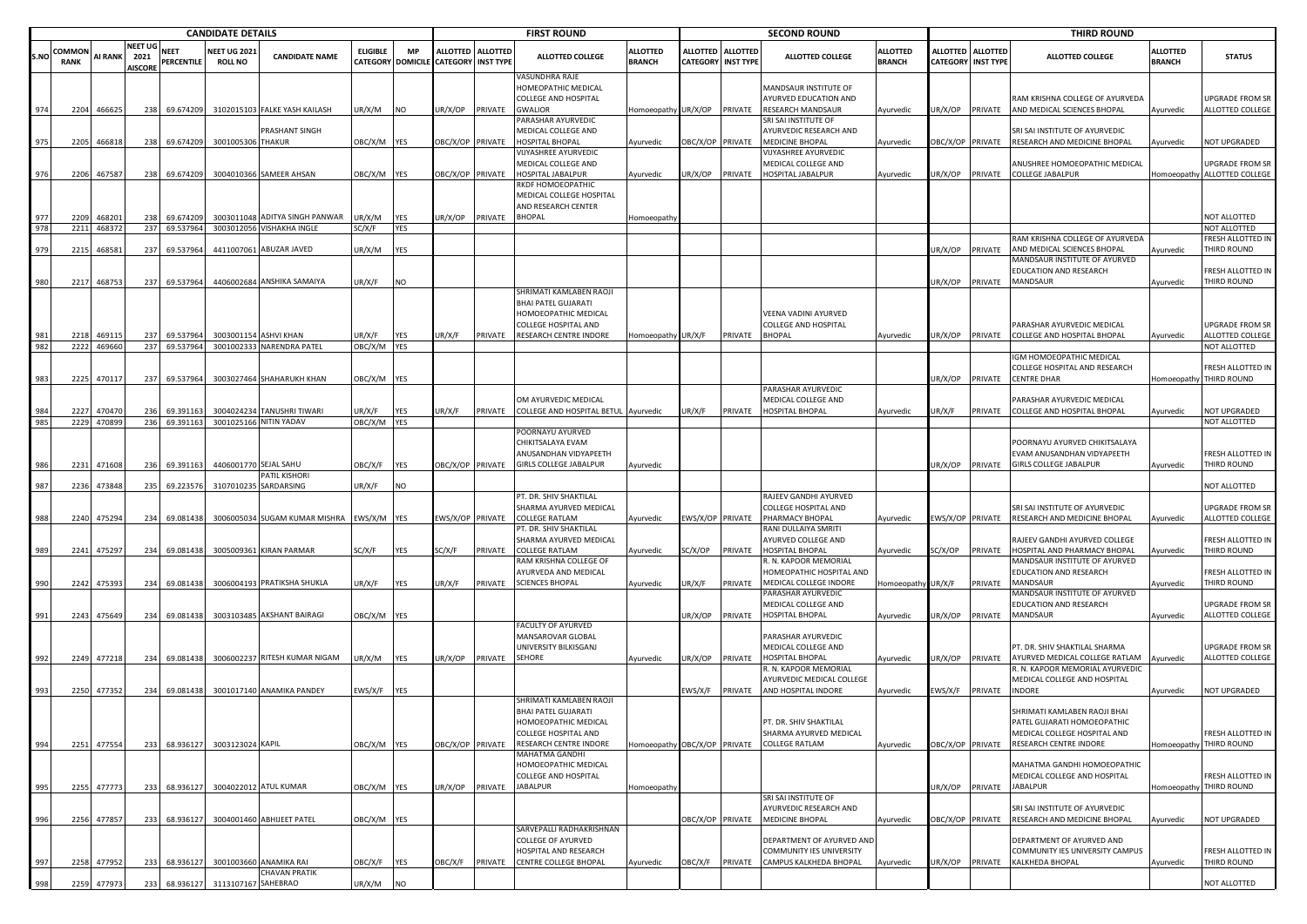|              |                      | <b>CANDIDATE DETAILS</b> |                                          |                           |                                      |                                                               |                   |                          |                                      |                   | <b>FIRST ROUND</b>                                                                       |                                   |                                              |                 | <b>SECOND ROUND</b>                                                                                        |                                   |                |                                              | <b>THIRD ROUND</b>                                                                                   |                                  |                                                            |
|--------------|----------------------|--------------------------|------------------------------------------|---------------------------|--------------------------------------|---------------------------------------------------------------|-------------------|--------------------------|--------------------------------------|-------------------|------------------------------------------------------------------------------------------|-----------------------------------|----------------------------------------------|-----------------|------------------------------------------------------------------------------------------------------------|-----------------------------------|----------------|----------------------------------------------|------------------------------------------------------------------------------------------------------|----------------------------------|------------------------------------------------------------|
| S.NO         | COMMO<br><b>RANK</b> | AI RANK                  | <b>NEET UG</b><br>2021<br><b>AISCORE</b> | <b>NEET</b><br>PERCENTILE | <b>NEET UG 202</b><br><b>ROLL NO</b> | <b>CANDIDATE NAME</b>                                         | <b>ELIGIBLE</b>   | <b>MP</b>                | CATEGORY DOMICILE CATEGORY INST TYPE | ALLOTTED ALLOTTED | <b>ALLOTTED COLLEGE</b>                                                                  | <b>ILLOTTED</b><br><b>BRANCH</b>  | <b>ALLOTTED</b><br><b>CATEGORY INST TYPE</b> | <b>ALLOTTED</b> | <b>ALLOTTED COLLEGE</b>                                                                                    | <b>ALLOTTED</b><br><b>BRANCH</b>  | ALLOTTED       | <b>ALLOTTED</b><br><b>CATEGORY INST TYPE</b> | <b>ALLOTTED COLLEGE</b>                                                                              | <b>ALLOTTED</b><br><b>BRANCH</b> | <b>STATUS</b>                                              |
| 999          | 2260                 | 478108                   | 233                                      | 68.936127                 |                                      | 3001008208 SHIVANI SAHU                                       | OBC/X/F           | <b>YES</b>               |                                      |                   |                                                                                          |                                   | <b>JBC/X/F</b>                               | PRIVATE         | PT. DR. SHIV SHAKTILAL<br>SHARMA AYURVED MEDICAL<br>COLLEGE RATLAM                                         | Ayurvedic                         | OBC/X/F        | PRIVATE                                      | RAJEEV GANDHI AYURVED COLLEGE<br>HOSPITAL AND PHARMACY BHOPAL                                        | Ayurvedic                        | FRESH ALLOTTED IN<br>THIRD ROUND                           |
| 1000         | 2261                 | 478265                   | 233                                      | 68.936127                 |                                      | 3006002142 FAZILA SIDDIQUI                                    | OBC/X/F           | <b>YES</b>               | OBC/X/F                              | PRIVATE           | PARASHAR AYURVEDIC<br>MEDICAL COLLEGE AND<br><b>HOSPITAL BHOPAL</b>                      | Ayurvedic                         | )BC/X/F                                      | PRIVATE         | SAM COLLEGE OF AYURVEDIC<br>SCIENCES AND HOSPITAL<br><b>BHOPAL</b>                                         | Ayurvedic                         | <b>DBC/X/F</b> | PRIVATE                                      | SAM COLLEGE OF AYURVEDIC SCIENCES<br>AND HOSPITAL BHOPAL                                             | Ayurvedic                        | NOT UPGRADED                                               |
| 1001<br>1002 | 2266<br>2267         | 479420<br>479507         | 233<br>233                               | 68.93612<br>68.936127     |                                      | 3003108327 SONIYA PATEL<br>2201016163 JIYANI BHUMISHA         | JR/X/F<br>UR/X/F  | YES<br><b>NO</b>         | UR/X/F                               | PRIVATE           | SENDHWA HOMEOPATHIC<br>MEDICAL COLLEGE AND<br>HOSPITAL BARWANI                           | Homoeopathy UR/X/OP               |                                              | PRIVATE         | VEENA VADINI AYURVED<br><b>COLLEGE AND HOSPITAL</b><br><b>BHOPAL</b>                                       | Ayurvedic                         | JR/X/OP        | PRIVATE                                      | SARVEPALLI RADHAKRISHNAN COLLEGI<br>OF AYURVED HOSPITAL AND RESEARCH<br><b>CENTRE COLLEGE BHOPAL</b> | Ayurvedic                        | <b>UPGRADE FROM SR</b><br>ALLOTTED COLLEGE<br>NOT ALLOTTED |
| 1003         | 2268                 | 479761                   | 232                                      | 68.791917                 |                                      | 1503011080 ARCHNA MISHRA                                      | UR/X/F            | <b>NO</b>                |                                      |                   |                                                                                          |                                   |                                              |                 |                                                                                                            |                                   | JR/X/OP        | PRIVATE                                      | SARVEPALLI RADHAKRISHNAN COLLEGE<br>OF AYURVED HOSPITAL AND RESEARCH<br><b>CENTRE COLLEGE BHOPAL</b> | Ayurvedic                        | FRESH ALLOTTED IN<br>THIRD ROUND                           |
| 1004         | 2269                 | 479921                   | 232                                      | 68.791917                 |                                      | 3103008045 RATHOD YASH RAMESH                                 | UR/X/M            | <b>NO</b>                |                                      |                   |                                                                                          |                                   |                                              |                 |                                                                                                            |                                   | UR/X/OP        | PRIVATE                                      | DR. SHANKAR DAYAL SHARMA<br>AYURVEDIC COLLEGE AND HOSPITAL<br><b>BHOPAL</b>                          | Ayurvedic                        | FRESH ALLOTTED IN<br>THIRD ROUND                           |
| 1005         | 2273                 | 480335                   | 232                                      | 68.791917                 |                                      | 3005003593 NAMRATA RAWAL                                      | :WS/X/F           | <b>YES</b>               |                                      |                   |                                                                                          |                                   | JR/X/OP                                      | PRIVATE         | POORNAYU AYURVED<br>CHIKITSALAYA EVAM<br>ANUSANDHAN VIDYAPEETH<br><b>GIRLS COLLEGE JABALPUR</b>            | Ayurvedic                         |                |                                              |                                                                                                      |                                  | NOT ALLOTTED                                               |
| 1006         | 2276                 | 480485                   | 232                                      | 68.791917                 |                                      | 1702021188 SHIVANI SUMAN                                      | SC/X/F            | YES                      | UR/X/OP                              | PRIVATE           | SHIVANG HOMOEOPATHIC<br>MEDICAL COLLEGE BHOPAL                                           | Homoeopathy UR/X/OP               |                                              | PRIVATE         | SHIVANG HOMOEOPATHIC<br>MEDICAL COLLEGE BHOPAL                                                             | Homoeopathy UR/X/OP               |                | PRIVATE                                      | SHIVANG HOMOEOPATHIC MEDICAL<br>COLLEGE BHOPAL                                                       |                                  | Homoeopathy NOT UPGRADED                                   |
| 1007         | 2281                 | 481962                   | 231                                      | 68.645505                 |                                      | 4406001432 MOHD. RIZWAN                                       | JR/X/M            | <b>YES</b>               |                                      |                   |                                                                                          |                                   |                                              |                 |                                                                                                            |                                   | JR/X/OP        | PRIVATE                                      | DEPARTMENT OF AYURVED AND<br>COMMUNITY IES UNIVERSITY CAMPUS<br>KALKHEDA BHOPAL                      | Ayurvedic                        | FRESH ALLOTTED IN<br>THIRD ROUND                           |
| 1008         | 2284                 | 481994                   | 231                                      | 68.645505                 | 3118001065 RAFIQUE                   | ANSARI HUZAIFA MOHD                                           | JR/X/M            | <b>NO</b>                |                                      |                   |                                                                                          |                                   |                                              |                 |                                                                                                            |                                   |                |                                              |                                                                                                      |                                  | NOT ALLOTTED                                               |
| 1009         | 2285                 | 481995                   | 231                                      | 68.645505                 |                                      | 3107007166 MAHAJAN MILIND VIJAY                               | UR/X/M            | NO                       |                                      |                   |                                                                                          |                                   |                                              |                 |                                                                                                            |                                   | UR/X/OP        | PRIVATE                                      | <b>FACULTY OF AYURVED MANSAROVAR</b><br>GLOBAL UNIVERSITY BILKISGANJ<br>SEHORE                       | Ayurvedic                        | FRESH ALLOTTED IN<br>THIRD ROUND                           |
| 1010         | 2287                 | 482059                   |                                          | 231 68.645505             |                                      | 3003012190 ADITI VASURE                                       | SC/X/F            | YES                      | SC/X/OP                              | PRIVATE           | POORNAYU AYURVED<br>CHIKITSALAYA EVAM<br>ANUSANDHAN VIDYAPEETH<br>GIRLS COLLEGE JABALPUR | Ayurvedic                         | SC/X/F                                       |                 | R. N. KAPOOR MEMORIAL<br>AYURVEDIC MEDICAL COLLEGE<br>PRIVATE AND HOSPITAL INDORE                          | Ayurvedic                         | UR/X/OP        |                                              | DISTRICT HOMEOPATHIC MEDICAL<br>PRIVATE COLLEGE AND HOSPITAL RATLAM                                  |                                  | FRESH ALLOTTED IN<br>Homoeopathy THIRD ROUND               |
| 1011<br>1012 | 2291<br>2292         | 484217<br>484485         | 230<br>230                               | 68.481739<br>68.481739    |                                      | 3001003512 GARIMA CHOUHAN<br>3111015317 BARDE OJASWINI KISHOR | SC/X/F<br>UR/X/F  | YES<br><b>NO</b>         | JR/X/OP                              | PRIVATE           | SCHOOL OF AYURVEDA AND<br>SIDDHA SEHORE                                                  | Ayurvedic                         | JR/X/OP                                      | PRIVATE         | VEENA VADINI AYURVED<br>COLLEGE AND HOSPITAL<br><b>BHOPAL</b>                                              | Ayurvedic                         | JR/X/OP        | PRIVATE                                      | VEENA VADINI AYURVED COLLEGE AND<br>HOSPITAL BHOPAL                                                  | <b>Ayurvedic</b>                 | NOT UPGRADED<br>NOT ALLOTTED                               |
|              |                      |                          |                                          |                           |                                      |                                                               |                   |                          |                                      |                   |                                                                                          |                                   |                                              |                 | SARDAR AJIT SINGH SMRITI                                                                                   |                                   |                |                                              | SARDAR AJIT SINGH SMRITI AYURVED                                                                     |                                  |                                                            |
| 1013         | 2296                 | 484615                   | 230                                      | 68.481739                 |                                      | 3111017140 ANUP JAYPAL KARANDE                                | JR/X/M            | <b>NO</b>                |                                      |                   |                                                                                          |                                   | JR/X/OP                                      | PRIVATE         | AYURVED COLLEGE BHOPAL                                                                                     | Ayurvedic                         | JR/X/OP        | PRIVATE                                      | COLLEGE BHOPAL<br>DEPARTMENT OF AYURVED AND                                                          | Ayurvedic                        | NOT UPGRADED                                               |
| 1014         | 2304                 | 486108                   | 230                                      | 68.481739                 |                                      | 3002005208 SHALINI GAUTAM                                     | SC/X/F            | YES                      |                                      |                   |                                                                                          |                                   |                                              |                 |                                                                                                            |                                   | JR/X/OP        | PRIVATE                                      | COMMUNITY IES UNIVERSITY CAMPUS<br>KALKHEDA BHOPAL<br>HAKEEM ABDUL HAMEED UNANI                      | Ayurvedic                        | FRESH ALLOTTED IN<br>THIRD ROUND                           |
| 1015         | 2308                 | 486599                   | 230                                      | 68.481739                 | 4405004193 ANSARI                    | MAHDI ABDUL HADI                                              | UR/X/M            | NO                       |                                      |                   |                                                                                          |                                   |                                              |                 |                                                                                                            |                                   | UR/X/OP        | PRIVATE                                      | MEDICAL COLLEGE AND HOSPITAL<br>DEWAS                                                                | Unani                            | FRESH ALLOTTED IN<br>THIRD ROUND                           |
| 1016         | 2309                 | 486741                   | 229                                      | 68.337723                 |                                      | 3005001487 SHADAB ALI                                         | ОВС/Х/М           | <b>YES</b>               | JR/X/OP                              | PRIVATE           | DISTRICT HOMEOPATHIC<br>MEDICAL COLLEGE AND<br>HOSPITAL RATLAM                           | Homoeopathy OBC/X/OP              |                                              | PRIVATE         | PT. DR. SHIV SHAKTILAL<br>SHARMA AYURVED MEDICAL<br>COLLEGE RATLAM                                         | Ayurvedic                         | JR/X/OP        | PRIVATE                                      | PT. DR. SHIV SHAKTILAL SHARMA<br>AYURVED MEDICAL COLLEGE RATLAM                                      | Ayurvedic                        | <b>UPGRADE FROM SR</b><br>ALLOTTED COLLEGE                 |
| 1018         | 2311<br>2313         | 486787<br>486859         | 229                                      | 68.33772<br>229 68.337723 |                                      | 3003129117 RITU RAJOURIYA<br>3001005473 DEVANSHRI SARATHE     | SC/X/F<br>OBC/X/F | <b>YES</b><br><b>YES</b> |                                      |                   |                                                                                          |                                   | JR/X/OP                                      | PRIVATE         | IGM HOMOEOPATHIC MEDICAL<br><b>COLLEGE HOSPITAL AND</b><br>RESEARCH CENTRE DHAR                            | Homoeopathy                       | SC/X/OP        | PRIVATE                                      | R. N. KAPOOR MEMORIAL AYURVEDIC<br>MEDICAL COLLEGE AND HOSPITAL<br><b>INDORE</b>                     | Ayurvedic                        | <b>UPGRADE FROM SR</b><br>ALLOTTED COLLEGE<br>NOT ALLOTTED |
| 1019         | 2314                 | 486911                   | 229                                      | 68.337723                 |                                      | 3001013140 PALAK HASNANI                                      | :WS/X/F           | <b>YES</b>               |                                      |                   |                                                                                          |                                   |                                              |                 |                                                                                                            |                                   | JR/X/OP        | PRIVATE                                      | NARAYAN SHRI HOMOEOPATHIC<br>MEDICAL COLLEGE AND HOSPITAL<br><b>BHOPAI</b>                           |                                  | FRESH ALLOTTED IN<br>Iomoeopathy THIRD ROUND               |
| 1020         | 2316                 | 487064                   | 229                                      | 68.337723                 |                                      | 1701003278 AMAY SHRIVASTAVA                                   | JR/X/M            | <b>NO</b>                |                                      |                   |                                                                                          |                                   | JR/X/OP                                      |                 | SARDAR AJIT SINGH SMRITI<br>PRIVATE AYURVED COLLEGE BHOPAL                                                 | Ayurvedic                         | UR/X/OP        | PRIVATE                                      | <b>FACULTY OF AYURVED MANSAROVAR</b><br>GLOBAL UNIVERSITY BILKISGANJ<br><b>SEHORE</b>                | Ayurvedic                        | FRESH ALLOTTED IN<br>THIRD ROUND                           |
| 1021         |                      | 2317 487092              | 229                                      |                           |                                      | 68.337723 3001010081 SAKSHI CHOURASIA                         | OBC/X/F YES       |                          |                                      |                   |                                                                                          |                                   |                                              |                 | SRI SAI INSTITUTE OF<br>AYURVEDIC RESEARCH AND<br>OBC/X/OP PRIVATE MEDICINE BHOPAL<br>VEENA VADINI AYURVED | Ayurvedic                         | OBC/X/F        |                                              | RAJEEV GANDHI AYURVED COLLEGE<br>PRIVATE HOSPITAL AND PHARMACY BHOPAL                                | Ayurvedic                        | <b><i>ERESH ALLOTTED IN</i></b><br>THIRD ROUND             |
| 1022         | 2318                 | 487586                   | 229                                      | 68.33772                  |                                      | 3004019109 SANGEETA SHAH                                      | OBC/X/F           | <b>YES</b>               |                                      |                   |                                                                                          |                                   | JR/X/OP                                      | PRIVATE         | <b>COLLEGE AND HOSPITAL</b><br><b>BHOPAL</b>                                                               | Ayurvedic                         |                |                                              |                                                                                                      |                                  | NOT ALLOTTED                                               |
| 1023         |                      | 2320 488119              | 229                                      | 68.337723                 |                                      | 3111102765 NISHANT GODE                                       | UR/X/M            | <b>NO</b>                |                                      |                   | FACULTY OF AYURVED                                                                       |                                   |                                              |                 | SARVEPALLI RADHAKRISHNAN                                                                                   |                                   |                |                                              |                                                                                                      |                                  | NOT ALLOTTED                                               |
| 1024         | 2321                 | 488323                   | 229                                      | 68.337723                 |                                      | 3004024085 DIVYANSHU CHOUBEY                                  | UR/X/M            | <b>YES</b>               | UR/X/OP                              | PRIVATE           | MANSAROVAR GLOBAL<br>UNIVERSITY BILKISGANJ<br>SEHORE                                     | Ayurvedic                         | JR/X/OP                                      |                 | <b>COLLEGE OF AYURVED</b><br>HOSPITAL AND RESEARCH<br>PRIVATE CENTRE COLLEGE BHOPAL                        | Ayurvedic                         | UR/X/OP        | PRIVATE                                      | SARVEPALLI RADHAKRISHNAN COLLEGE<br>OF AYURVED HOSPITAL AND RESEARCH<br>CENTRE COLLEGE BHOPAL        | Ayurvedic                        | NOT UPGRADED                                               |
| 1025         | 2324                 | 488998                   |                                          | 228 68.195585             |                                      | 3005002235 PRATISHTHA SHUKLA                                  | EWS/X/F YES       |                          |                                      |                   |                                                                                          |                                   |                                              |                 |                                                                                                            |                                   |                |                                              |                                                                                                      |                                  | NOT ALLOTTED                                               |
| 1026         |                      | 2326 489081              |                                          |                           | 228 68.195585 3001008049 ALINA ALI   |                                                               | UR/X/F            | <b>YES</b>               | UR/X/F                               | PRIVATE BHOPAL    | NARAYAN SHRI<br>HOMOEOPATHIC MEDICAL<br>COLLEGE AND HOSPITAL                             | Homoeopathy UR/X/F PRIVATE BHOPAL |                                              |                 | NARAYAN SHRI<br>HOMOEOPATHIC MEDICAL<br><b>COLLEGE AND HOSPITAL</b>                                        | Homoeopathy UR/X/F PRIVATE BHOPAL |                |                                              | NARAYAN SHRI HOMOEOPATHIC<br>MEDICAL COLLEGE AND HOSPITAL                                            |                                  | Homoeopathy NOT UPGRADED                                   |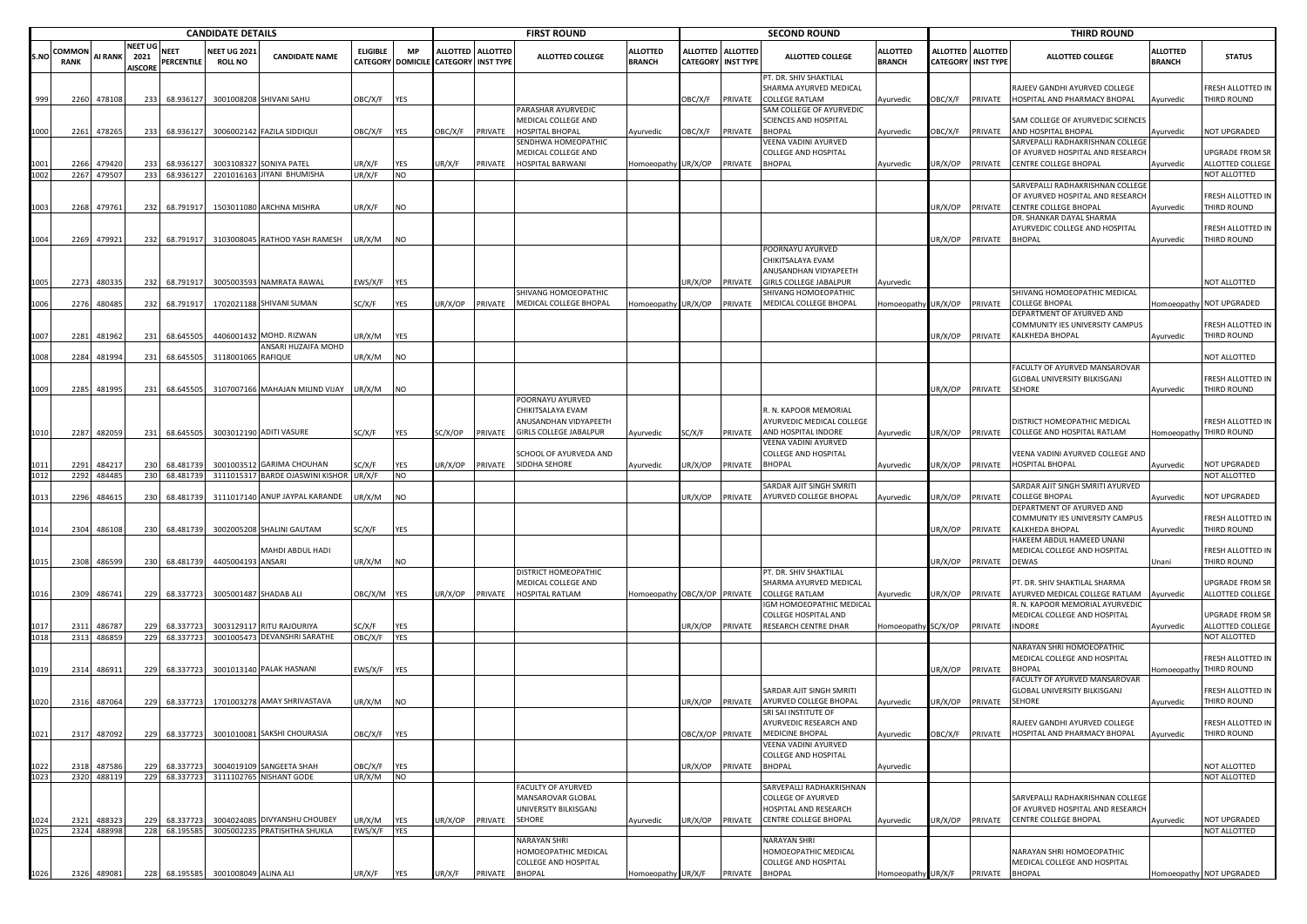|      |                       | <b>CANDIDATE DETAILS</b> |                                          |                           |                                       |                                                |                  |            |                                                           |                | <b>FIRST ROUND</b>                                                               |                                  |                           |                   | <b>SECOND ROUND</b>                                                                      |                                  |                                    |                                     | <b>THIRD ROUND</b>                                                                                    |                                  |                                                    |
|------|-----------------------|--------------------------|------------------------------------------|---------------------------|---------------------------------------|------------------------------------------------|------------------|------------|-----------------------------------------------------------|----------------|----------------------------------------------------------------------------------|----------------------------------|---------------------------|-------------------|------------------------------------------------------------------------------------------|----------------------------------|------------------------------------|-------------------------------------|-------------------------------------------------------------------------------------------------------|----------------------------------|----------------------------------------------------|
| S.NO | COMMON<br><b>RANK</b> | <b>AI RANK</b>           | <b>NEET UG</b><br>2021<br><b>AISCORE</b> | <b>NEET</b><br>PERCENTILE | <b>NEET UG 2021</b><br><b>ROLL NO</b> | <b>CANDIDATE NAME</b>                          | <b>ELIGIBLE</b>  | <b>MP</b>  | ALLOTTED ALLOTTED<br>CATEGORY DOMICILE CATEGORY INST TYPE |                | <b>ALLOTTED COLLEGE</b>                                                          | <b>ALLOTTED</b><br><b>BRANCH</b> | <b>CATEGORY INST TYPE</b> | ALLOTTED ALLOTTED | <b>ALLOTTED COLLEGE</b>                                                                  | <b>ALLOTTED</b><br><b>BRANCH</b> | <b>ALLOTTED</b><br><b>CATEGORY</b> | <b>ALLOTTED</b><br><b>INST TYPE</b> | <b>ALLOTTED COLLEGE</b>                                                                               | <b>ALLOTTED</b><br><b>BRANCH</b> | <b>STATUS</b>                                      |
| 1027 | 2327                  | 48911                    | 228                                      | 68.195585                 | 3003119172 SONU                       |                                                | SC/X/F           | YES        |                                                           |                |                                                                                  |                                  |                           |                   |                                                                                          |                                  | UR/X/OP                            | PRIVATE                             | FACULTY OF AYURVED MANSAROVAR<br>GLOBAL UNIVERSITY BILKISGANJ<br><b>SEHORE</b>                        | vyurvedic                        | RESH ALLOTTED IN<br>THIRD ROUND                    |
| 1028 | 2328                  | 489122                   |                                          | 228 68.195585             |                                       | SONI RAGHUNANDAN<br>3112001466 SHYAMSUNDER     | UR/X/M           | NO.        |                                                           |                |                                                                                  |                                  |                           |                   |                                                                                          |                                  | JR/X/OP                            | <b>RIVATE</b>                       | OM AYURVEDIC MEDICAL COLLEGE<br>AND HOSPITAL BETUL                                                    | Ayurvedic                        | <b>RESH ALLOTTED IN</b><br><b>THIRD ROUND</b>      |
| 1029 | 2330                  | 489257                   |                                          | 228 68.195585             |                                       | 3001003562 DIVYANSHA BHARGAVA                  | EWS/X/F          | <b>YES</b> |                                                           |                |                                                                                  |                                  |                           |                   |                                                                                          |                                  | UR/X/OP                            | PRIVATE                             | RANI DULLAIYA SMRIT<br>HOMOEOPATHY MEDICAL COLLEGE<br>AND HOSPITAL BHOPAL                             | Homoeopathy                      | RESH ALLOTTED IN<br>THIRD ROUND                    |
|      |                       |                          |                                          |                           |                                       |                                                |                  |            |                                                           |                | SARVEPALLI RADHAKRISHNAN                                                         |                                  |                           |                   |                                                                                          |                                  |                                    |                                     |                                                                                                       |                                  |                                                    |
|      |                       |                          |                                          |                           |                                       |                                                |                  |            |                                                           |                | <b>COLLEGE OF AYURVED</b><br>HOSPITAL AND RESEARCH                               |                                  |                           |                   | RAJEEV GANDHI AYURVED<br>COLLEGE HOSPITAL AND                                            |                                  |                                    |                                     | RAJEEV GANDHI AYURVED COLLEGE                                                                         |                                  | RESH ALLOTTED IN                                   |
| 1030 |                       | 2331 489359              |                                          | 228 68.195585             |                                       | 3003122076 GAJENDRA KUMRAWAT OBC/X/M YES       |                  |            |                                                           |                | OBC/X/OP PRIVATE CENTRE COLLEGE BHOPAL                                           | Ayurvedic                        | OBC/X/OP PRIVATE          |                   | PHARMACY BHOPAL<br>R. N. KAPOOR MEMORIAL                                                 | Ayurvedic                        | OBC/X/OP PRIVATE                   |                                     | HOSPITAL AND PHARMACY BHOPAL                                                                          | Ayurvedic                        | <b>THIRD ROUND</b>                                 |
|      |                       |                          |                                          |                           |                                       |                                                |                  |            |                                                           |                | L.N. AYURVED COLLEGE AND                                                         |                                  |                           |                   | AYURVEDIC MEDICAL COLLEGE                                                                |                                  |                                    |                                     | RANI DULLAIYA SMRITI AYURVED                                                                          |                                  | RESH ALLOTTED IN                                   |
| 1031 | 2332                  | 489389                   |                                          | 228 68.195585             |                                       | 3003128149 SANDIP GUNWAN                       | SC/X/M           | <b>YES</b> | SC/X/OP                                                   | PRIVATE        | HOSPITAL BHOPAL<br>RANI DULLAIYA SMRITI                                          | Ayurvedic                        | SC/X/OP                   | PRIVATE           | AND HOSPITAL INDORE<br>RANI DULLAIYA SMRITI                                              | Ayurvedic                        | SC/X/OP                            | PRIVATE                             | COLLEGE AND HOSPITAL BHOPAL                                                                           | Ayurvedic                        | <b>THIRD ROUND</b>                                 |
|      |                       |                          |                                          |                           |                                       |                                                |                  |            |                                                           |                | AYURVED COLLEGE AND                                                              |                                  |                           |                   | <b>AYURVED COLLEGE AND</b>                                                               |                                  |                                    |                                     | RANI DULLAIYA SMRITI AYURVED                                                                          |                                  | FRESH ALLOTTED IN                                  |
| 1032 | 2333                  | 489697                   | 228                                      | 68.195585                 | 3002013124 MUKUL                      |                                                | SC/X/M           | <b>YES</b> | C/X/OP                                                    | PRIVATE        | HOSPITAL BHOPAL                                                                  | Ayurvedic                        | C/X/OP                    | PRIVATE           | HOSPITAL BHOPAL                                                                          | Ayurvedic                        | C/X/OP                             | PRIVATE                             | COLLEGE AND HOSPITAL BHOPAL<br>SRI SAI INSTITUTE OF AYURVEDIC                                         | vyurvedic                        | THIRD ROUND<br>RESH ALLOTTED IN                    |
| 1033 | 2335                  | 49011                    | 228                                      | 68.195585                 | 3003014241                            | SRIJIKA KHOIYA                                 | SC/X/F           | <b>YES</b> |                                                           |                |                                                                                  |                                  |                           |                   |                                                                                          |                                  | SC/X/OP                            | PRIVATE                             | RESEARCH AND MEDICINE BHOPAL                                                                          | Ayurvedic                        | <b>THIRD ROUND</b>                                 |
|      | 2339                  | 49085                    | 228                                      | 68.195585                 |                                       | 3003117205 MONISHA SONI                        | OBC/X/F          | <b>YES</b> | <b>DBC/X/F</b>                                            | PRIVATE        | PARASHAR AYURVEDIC<br>MEDICAL COLLEGE AND<br><b>HOSPITAL BHOPAL</b>              | Ayurvedic                        | OBC/X/OP PRIVATE          |                   | RAJEEV GANDHI AYURVED<br>COLLEGE HOSPITAL AND<br>PHARMACY BHOPAL                         | Ayurvedic                        |                                    |                                     |                                                                                                       |                                  | <b>NOT ALLOTTED</b>                                |
|      |                       |                          |                                          |                           |                                       |                                                |                  |            |                                                           |                |                                                                                  |                                  |                           |                   |                                                                                          |                                  |                                    |                                     | RAJEEV GANDHI AYURVED COLLEGE                                                                         |                                  | RESH ALLOTTED IN                                   |
| 1035 |                       | 2342 491381              | 227                                      | 68.04723                  |                                       | 3003110242 MOHD SOHEL ANSARI                   | OBC/X/M YES      |            |                                                           |                |                                                                                  |                                  |                           |                   |                                                                                          |                                  | DBC/X/OP PRIVATE                   |                                     | HOSPITAL AND PHARMACY BHOPAL                                                                          | Ayurvedic                        | THIRD ROUND                                        |
| 1036 | 2345                  | 491670                   | 227                                      | 68.04723                  |                                       | 3005001646 SNEHA JAIN                          | UR/X/F           | YES        | JR/X/F                                                    | PRIVATE        | OM AYURVEDIC MEDICAL<br>COLLEGE AND HOSPITAL BETUL                               | Ayurvedic                        | UR/X/F                    | PRIVATE           | DEPARTMENT OF AYURVED AND<br>COMMUNITY IES UNIVERSITY<br>CAMPUS KALKHEDA BHOPAL          | Ayurvedic                        | UR/X/OP                            | PRIVATE                             | MANDSAUR INSTITUTE OF AYURVED<br>EDUCATION AND RESEARCH<br><b>MANDSAUR</b>                            | Ayurvedic                        | JPGRADE FROM SR<br>ALLOTTED COLLEGE                |
| 1037 | 2346                  | 491737                   | 227                                      | 68.04723                  | 3006010248 ANSARI                     | ABDUL MAQBOOL                                  | OBC/X/M YES      |            |                                                           |                |                                                                                  |                                  |                           |                   |                                                                                          |                                  |                                    |                                     |                                                                                                       |                                  | <b>NOT ALLOTTED</b>                                |
| 1038 | 2348                  | 491844                   | 227                                      | 68.04723                  | 3105004218 MADAN                      | SONAWANE DIMPAL                                | UR/X/F           | <b>NO</b>  |                                                           |                |                                                                                  |                                  |                           |                   |                                                                                          |                                  | UR/X/OP                            | PRIVATE                             | RANI DULLAIYA SMRITI<br>HOMOEOPATHY MEDICAL COLLEGE<br>AND HOSPITAL BHOPAL                            | Homoeopathy                      | RESH ALLOTTED IN<br>THIRD ROUND                    |
|      |                       |                          |                                          |                           |                                       | DESHMUKH PRAJWAL<br>SUNILRAO                   |                  | NΩ         |                                                           |                |                                                                                  |                                  |                           |                   |                                                                                          |                                  |                                    |                                     | FACULTY OF AYURVED MANSAROVAR<br>GLOBAL UNIVERSITY BILKISGANJ<br>SEHORE                               |                                  | FRESH ALLOTTED IN                                  |
| 1040 | 2350                  | 49205<br>2351 492485     | 227<br>227                               | 68.04723<br>68.04723      | 3102002670                            | 3001023317 PRITIKA PATIL                       | JR/X/M<br>SC/X/F | <b>YES</b> |                                                           |                |                                                                                  |                                  |                           |                   |                                                                                          |                                  | JR/X/OP                            | PRIVATE                             |                                                                                                       | Ayurvedic                        | THIRD ROUND<br><b>NOT ALLOTTED</b>                 |
| 1041 | 2353                  | 492740                   | 227                                      | 68.04723                  | 3102002166 SHAMRAO                    | DEOTALU VIPUL                                  | UR/X/M           | <b>INO</b> |                                                           |                |                                                                                  |                                  |                           |                   |                                                                                          |                                  | UR/X/OP                            | PRIVATE                             | FACULTY OF AYURVED MANSAROVAR<br>GLOBAL UNIVERSITY BILKISGANJ<br><b>SEHORE</b>                        | Ayurvedic                        | RESH ALLOTTED IN<br><b>THIRD ROUND</b>             |
|      |                       |                          |                                          |                           |                                       |                                                |                  |            |                                                           |                | SCHOOL OF AYURVEDA AND                                                           |                                  |                           |                   | DEPARTMENT OF AYURVED AND<br>COMMUNITY IES UNIVERSITY                                    |                                  |                                    |                                     | DR. SHANKAR DAYAL SHARMA<br>AYURVEDIC COLLEGE AND HOSPITAL                                            |                                  | JPGRADE FROM SR                                    |
|      | 235                   | 49301                    | 227                                      | 68.0472                   | 3003125113                            | SANJEET BAGHEL                                 | OBC/X/M          | <b>YES</b> | JR/X/OP                                                   | PRIVATE        | SIDDHA SEHORE                                                                    | Ayurvedic                        | OBC/X/OP PRIVATE          |                   | CAMPUS KALKHEDA BHOPAL                                                                   | Ayurvedic                        | JR/X/OP                            | PRIVATE                             | <b>BHOPAL</b>                                                                                         | Ayurvedic                        | ALLOTTED COLLEGE                                   |
| 1043 | 2358                  | 493028                   | 227                                      | 68.04723                  |                                       | 3006004233 MAHAK SINGH                         | UR/X/F           | <b>YES</b> |                                                           |                |                                                                                  |                                  |                           |                   |                                                                                          |                                  |                                    |                                     | HAKIM SYED ZIAUL HASAN GOVT.                                                                          |                                  | NOT ALLOTTED                                       |
|      | 2360                  | 493453                   | 226                                      | 67.892206                 |                                       | 3001010414 LUBNAZ FATIMA                       | UR/X/F           | <b>YES</b> |                                                           |                |                                                                                  |                                  |                           |                   |                                                                                          |                                  | UR/X/OP                            | GOVT                                | AUTONOMOUS UNANI COLLEGE<br><b>BHOPAL</b>                                                             | Jnani                            | RESH ALLOTTED IN<br><b>THIRD ROUND</b>             |
| 1045 |                       | 2363 493896              |                                          | 226 67.892206             |                                       | 3004011396 NIKHIL MISHRA                       | EWS/X/M YES      |            |                                                           |                | FACULTY OF AYURVED                                                               |                                  |                           |                   |                                                                                          |                                  |                                    |                                     |                                                                                                       |                                  | NOT ALLOTTED                                       |
|      |                       |                          |                                          | 226 67.892206             |                                       | 3003123177 POORAB GIRI GOSWAMI OBC/X/M YES     |                  |            |                                                           |                | MANSAROVAR GLOBAL<br>UNIVERSITY BILKISGANJ                                       |                                  |                           |                   | VIJYASHREE AYURVEDIC<br>MEDICAL COLLEGE AND<br>HOSPITAL JABALPUR                         |                                  |                                    |                                     | VIJYASHREE AYURVEDIC MEDICAL                                                                          |                                  |                                                    |
| 1046 |                       | 2364 494049              |                                          |                           |                                       |                                                |                  |            | JR/X/OP                                                   | PRIVATE SEHORE |                                                                                  | Ayurvedic                        | JR/X/OP PRIVATE           |                   |                                                                                          | Ayurvedic                        | UR/X/OP                            | PRIVATE                             | COLLEGE AND HOSPITAL JABALPUR<br>DR. SHANKAR DAYAL SHARMA                                             | Ayurvedic                        | NOT UPGRADED                                       |
| 1047 | 2366                  | 494255                   |                                          | 226 67.892206             |                                       | 3106006039 GOSAVI SHIVAM SUNIL                 | JR/X/M           | <b>NO</b>  |                                                           |                |                                                                                  |                                  |                           |                   |                                                                                          |                                  | JR/X/OP                            | <b>RIVATE</b>                       | AYURVEDIC COLLEGE AND HOSPITAL<br><b>BHOPAL</b><br>ARASHAR AYURVEDIC MEDICAL                          | Ayurvedic                        | RESH ALLOTTED IN<br>HIRD ROUND<br>RESH ALLOTTED IN |
| 1048 | 2368                  | 494558                   | 226                                      | 67.892206                 |                                       | 3002002237 PRAYUKTA PARAM                      | SC/X/F           | YES        |                                                           |                |                                                                                  |                                  |                           |                   |                                                                                          |                                  | JR/X/OP                            | PRIVATE                             | COLLEGE AND HOSPITAL BHOPAL                                                                           | Ayurvedic                        | <b>THIRD ROUND</b>                                 |
| 1049 |                       | 2371 495243              |                                          |                           |                                       | 226 67.892206 3004022068 MAHIMA THAKUR         | OBC/X/F YES      |            |                                                           |                | VIJYASHREE AYURVEDIC<br>MEDICAL COLLEGE AND<br>OBC/X/F PRIVATE HOSPITAL JABALPUR | Ayurvedic                        |                           |                   | RAM KRISHNA COLLEGE OF<br><b>AYURVEDA AND MEDICAL</b><br>UR/X/OP PRIVATE SCIENCES BHOPAL | Ayurvedic                        |                                    |                                     | POORNAYU AYURVED CHIKITSALAYA<br>EVAM ANUSANDHAN VIDYAPEETH<br>UR/X/OP PRIVATE GIRLS COLLEGE JABALPUR | Ayurvedic                        | FRESH ALLOTTED IN<br>THIRD ROUND                   |
|      |                       |                          |                                          |                           |                                       |                                                |                  |            |                                                           |                | NARAYAN SHRI<br>HOMOEOPATHIC MEDICAL<br>COLLEGE AND HOSPITAL                     |                                  |                           |                   |                                                                                          |                                  |                                    |                                     |                                                                                                       |                                  |                                                    |
| 1050 |                       | 2372 495352              |                                          | 226 67.892206             |                                       | 3001002363 HARSH SATPUTE                       | OBC/X/M YES      |            | UR/X/OP                                                   | PRIVATE        | <b>BHOPAL</b>                                                                    | Iomoeopathy                      |                           |                   |                                                                                          |                                  |                                    |                                     | DR. SHANKAR DAYAL SHARMA                                                                              |                                  | NOT ALLOTTED                                       |
| 1051 | 2373                  | 495600                   |                                          | 226 67.892206             |                                       | <b>BHOKAN HETVI</b><br>2205004569 RAJENDRASINH | UR/X/F           | <b>NO</b>  |                                                           |                |                                                                                  |                                  |                           |                   |                                                                                          |                                  | UR/X/OP                            | PRIVATE                             | AYURVEDIC COLLEGE AND HOSPITAL<br><b>BHOPAL</b>                                                       | Ayurvedic                        | FRESH ALLOTTED IN<br>THIRD ROUND                   |
| 1052 | 2375                  | 496002                   |                                          | 225 67.724165             | 3107004061 RAVINDRA                   | PARDESHI SNEHAL                                | UR/X/F           | <b>NO</b>  |                                                           |                |                                                                                  |                                  |                           |                   |                                                                                          |                                  |                                    |                                     |                                                                                                       |                                  | <b>NOT ALLOTTED</b>                                |
|      |                       |                          |                                          |                           |                                       |                                                |                  |            |                                                           |                | POORNAYU AYURVED<br>CHIKITSALAYA EVAM                                            |                                  |                           |                   |                                                                                          |                                  |                                    |                                     |                                                                                                       |                                  |                                                    |
| 1053 |                       | 2376 496144              |                                          |                           |                                       | 225 67.724165 3006007109 SAKSHI SURYAVANSHI    | SC/X/F           | YES        | SC/X/OP                                                   | PRIVATE        | ANUSANDHAN VIDYAPEETH<br><b>GIRLS COLLEGE JABALPUR</b>                           | Ayurvedic                        |                           |                   |                                                                                          |                                  |                                    |                                     |                                                                                                       |                                  | NOT ALLOTTED                                       |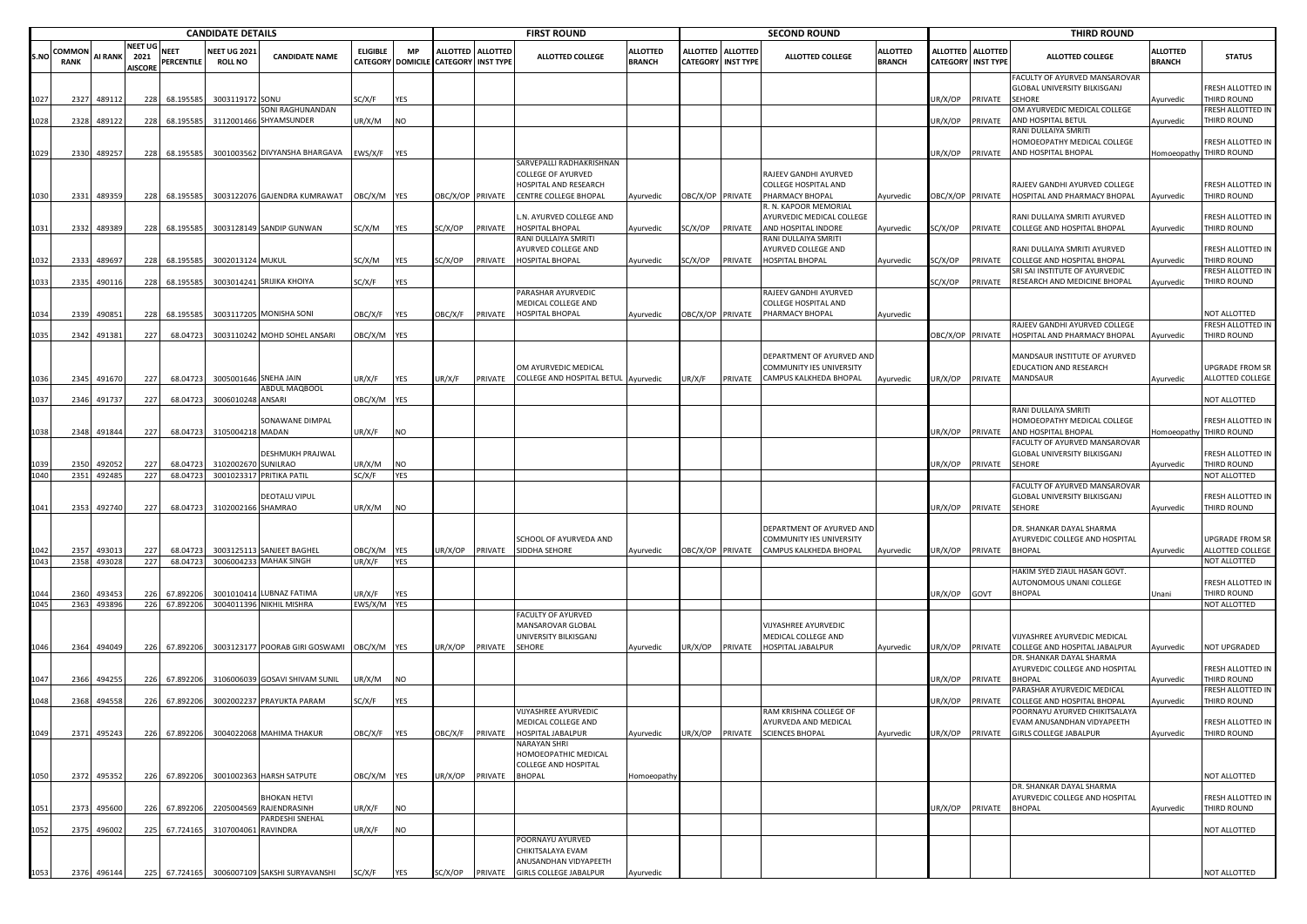|      |                      |              |                                  |                           | <b>CANDIDATE DETAILS</b>              |                                                   |                 |            |                                                           |         | <b>FIRST ROUND</b>                                               |                                  |                                              |                 | <b>SECOND ROUND</b>                                                                         |                                  |                  |                                         | <b>THIRD ROUND</b>                                                                                                      |                                  |                                                 |
|------|----------------------|--------------|----------------------------------|---------------------------|---------------------------------------|---------------------------------------------------|-----------------|------------|-----------------------------------------------------------|---------|------------------------------------------------------------------|----------------------------------|----------------------------------------------|-----------------|---------------------------------------------------------------------------------------------|----------------------------------|------------------|-----------------------------------------|-------------------------------------------------------------------------------------------------------------------------|----------------------------------|-------------------------------------------------|
| S.NO | COMMO<br><b>RANK</b> | AI RANK 2021 | <b>NEET UG</b><br><b>AISCORE</b> | <b>NEET</b><br>PERCENTILE | <b>NEET UG 2021</b><br><b>ROLL NO</b> | <b>CANDIDATE NAME</b>                             | <b>ELIGIBLE</b> | <b>MP</b>  | ALLOTTED ALLOTTED<br>CATEGORY DOMICILE CATEGORY INST TYPE |         | <b>ALLOTTED COLLEGE</b>                                          | <b>ALLOTTED</b><br><b>BRANCH</b> | <b>ALLOTTED</b><br><b>CATEGORY INST TYPE</b> | <b>ALLOTTED</b> | ALLOTTED COLLEGE                                                                            | <b>ALLOTTED</b><br><b>BRANCH</b> |                  | ALLOTTED ALLOTTED<br>CATEGORY INST TYPE | <b>ALLOTTED COLLEGE</b>                                                                                                 | <b>ALLOTTED</b><br><b>BRANCH</b> | <b>STATUS</b>                                   |
| 1054 | 2381                 | 496788       | 225                              | 67.724165                 |                                       | ARDESHI VISHWA<br>3113110146 KAILASSINGH          | UR/X/F          | <b>NO</b>  |                                                           |         |                                                                  |                                  |                                              |                 |                                                                                             |                                  | JR/X/OP          | PRIVATE                                 | MANDSAUR INSTITUTE OF AYURVED<br>EDUCATION AND RESEARCH<br><b>MANDSAUR</b>                                              | Ayurvedic                        | FRESH ALLOTTED IN<br>THIRD ROUND                |
| 1055 | 2386                 | 498904       | 224                              | 67.578531                 |                                       | 3005004159 NAUSHEEN ALI                           | UR/X/F          | YES        |                                                           |         |                                                                  |                                  | JR/X/OP                                      | PRIVATE         | VEENA VADINI AYURVED<br>COLLEGE AND HOSPITAL<br>BHOPAL                                      | Ayurvedic                        | JR/X/OP          | PRIVATE                                 | PARASHAR AYURVEDIC MEDICAL<br>COLLEGE AND HOSPITAL BHOPAL                                                               | Ayurvedic                        | JPGRADE FROM SR<br>ALLOTTED COLLEGE             |
| 1056 | 2389                 | 499422       | 224                              | 67.578531                 |                                       | 3005002320 ADITI SHARMA                           | EWS/X/F         | <b>YES</b> | WS/X/F                                                    | PRIVATE | VIJYASHREE AYURVEDIC<br>MEDICAL COLLEGE AND<br>HOSPITAL JABALPUR | Ayurvedic                        | :WS/X/F                                      | PRIVATE         | SAM COLLEGE OF AYURVEDIC<br><b>SCIENCES AND HOSPITAL</b><br><b>BHOPAL</b>                   | Ayurvedic                        | EWS/X/OP PRIVATE |                                         | R. N. KAPOOR MEMORIAL AYURVEDIC<br>MEDICAL COLLEGE AND HOSPITAL<br><b>INDORE</b>                                        | Ayurvedic                        | JPGRADE FROM SR<br>ALLOTTED COLLEGE             |
|      |                      |              |                                  |                           |                                       |                                                   |                 |            |                                                           |         |                                                                  |                                  |                                              |                 |                                                                                             |                                  |                  |                                         | FACULTY OF AYURVED MANSAROVAR<br>GLOBAL UNIVERSITY BILKISGANJ                                                           |                                  | RESH ALLOTTED IN                                |
| 1057 | 2390                 | 499753       | 224                              | 67.578531                 |                                       | 3107006087 SOHAM RATHI                            | UR/X/M          | <b>NO</b>  |                                                           |         | L.N. AYURVED COLLEGE AND                                         |                                  |                                              |                 | MANSAROVAR AYURVEDIC                                                                        |                                  | JR/X/OP          | PRIVATE                                 | <b>SFHORF</b><br>RAJEEV GANDHI AYURVED COLLEGE                                                                          | vurvedic                         | THIRD ROUND<br>JPGRADE FROM SR                  |
| 1058 | 2391                 | 500731       | 223                              | 67.439436                 | 3004028009                            | <b>ASHVINI NAGVANSHI</b>                          | SC/X/M          | YES        | GC/X/OP                                                   | PRIVATE | HOSPITAL BHOPAL                                                  | Ayurvedic                        | SC/X/OP                                      | PRIVATE         | MEDICAL COLLEGE BHOPAL                                                                      | Ayurvedic                        | SC/X/OP          | PRIVATE                                 | HOSPITAL AND PHARMACY BHOPAL                                                                                            | yurvedic                         | ALLOTTED COLLEGE                                |
|      |                      |              |                                  |                           |                                       | <b>ALAK MANISH</b>                                |                 |            |                                                           |         | RAM KRISHNA COLLEGE OF<br>AYURVEDA AND MEDICAL                   |                                  |                                              |                 | DR. SHANKAR DAYAL SHARMA<br>AYURVEDIC COLLEGE AND                                           |                                  |                  |                                         | SARVEPALLI RADHAKRISHNAN COLLEGI<br>OF AYURVED HOSPITAL AND RESEARCH                                                    |                                  | JPGRADE FROM SR                                 |
| 1059 | 2392                 | 500760       | 223                              | 67.439436                 | 3107010009 MAHENDRA                   |                                                   | UR/X/F          | <b>YES</b> | JR/X/F                                                    | PRIVATE | <b>SCIENCES BHOPAL</b>                                           | Ayurvedic                        | UR/X/F                                       | PRIVATE         | HOSPITAL BHOPAL<br>VARAYAN SHRI                                                             | Ayurvedic                        | JR/X/OP          | PRIVATE                                 | CENTRE COLLEGE BHOPAL                                                                                                   | Ayurvedic                        | ALLOTTED COLLEGE                                |
|      |                      |              |                                  |                           |                                       |                                                   |                 |            |                                                           |         |                                                                  |                                  |                                              |                 | HOMOEOPATHIC MEDICAL<br>COLLEGE AND HOSPITAL                                                |                                  |                  |                                         | NARAYAN SHRI HOMOEOPATHIC<br>MEDICAL COLLEGE AND HOSPITAL                                                               |                                  |                                                 |
| 1060 | 2395                 | 500991       |                                  | 223 67.439436             |                                       | 3001030234 SALIK UDDIN ANSARI                     | OBC/X/M YES     |            |                                                           |         |                                                                  |                                  | UR/X/OP                                      | PRIVATE         | <b>BHOPAL</b>                                                                               | Homoeopathy UR/X/OP PRIVATE      |                  |                                         | <b>BHOPAL</b><br>FACULTY OF AYURVED MANSAROVAR                                                                          |                                  | Iomoeopathy NOT UPGRADED                        |
| 1061 | 2397                 | 501253       | 223                              | 67.439436                 |                                       | 1704003540 AKANKSHA YADAV                         | UR/X/F          | <b>NO</b>  |                                                           |         |                                                                  |                                  |                                              |                 |                                                                                             |                                  | JR/X/OP          | PRIVATE                                 | GLOBAL UNIVERSITY BILKISGANJ<br><b>SEHORE</b>                                                                           | vurvedic                         | FRESH ALLOTTED IN<br>THIRD ROUND                |
| 1062 | 2398                 | 502036       | 223                              | 67.439436                 |                                       | 3111022118 DHETE ISHA BHIMRAO                     | UR/X/F          | <b>NO</b>  |                                                           |         |                                                                  |                                  |                                              |                 |                                                                                             |                                  | JR/X/OP          | PRIVATE                                 | SARDAR PATEL AYURVEDIC MEDICAL<br>COLLEGE AND HOSPITAL BALAGHAT                                                         | Ayurvedic                        | FRESH ALLOTTED IN<br>THIRD ROUND                |
| 1063 | 2401                 | 502826       | 222                              | 67.292247                 |                                       | MOHAMMAD HUZAIFA<br>3102022153 NASIR AHMED        | UR/X/M          | <b>NO</b>  |                                                           |         |                                                                  |                                  | UR/X/OP                                      | PRIVATE         | SAIFIA HAMIDIA UNANI TIBBIYA<br><b>COLLEGE BURHANPUR</b>                                    | Unani                            | JR/X/OP          | PRIVATE                                 | AIFIA HAMIDIA UNANI TIBBIYA<br><b>COLLEGE BURHANPUR</b>                                                                 | Jnani                            | <b>IOT UPGRADED</b>                             |
|      |                      |              |                                  |                           |                                       |                                                   |                 |            |                                                           |         |                                                                  |                                  |                                              |                 | POORNAYU AYURVED<br>CHIKITSALAYA EVAM                                                       |                                  |                  |                                         |                                                                                                                         |                                  |                                                 |
| 1064 | 2403                 | 503044       | 222                              | 67.292247                 |                                       | 3001003234 ADITI SHARMA                           | UR/X/F          | YES        |                                                           |         |                                                                  |                                  | JR/X/OP                                      | PRIVATE         | ANUSANDHAN VIDYAPEETH<br><b>GIRLS COLLEGE JABALPUR</b>                                      | Ayurvedic                        | JR/X/OP          | PRIVATE                                 | SARDAR AJIT SINGH SMRITI AYURVED<br><b>COLLEGE BHOPAL</b>                                                               | Ayurvedic                        | FRESH ALLOTTED IN<br>THIRD ROUND                |
|      | 2409                 | 50397        | 222                              | 67.29224                  | 3003003007                            | <b>SUJAL SHARMA</b>                               | UR/X/M          | <b>YES</b> |                                                           |         |                                                                  |                                  | JR/X/OP                                      | PRIVATE         | VEENA VADINI AYURVED<br>COLLEGE AND HOSPITAL<br><b>BHOPAL</b>                               |                                  |                  | PRIVATE                                 | VEENA VADINI AYURVED COLLEGE AND<br><b>HOSPITAL BHOPAL</b>                                                              |                                  | <b>NOT UPGRADED</b>                             |
| 1066 | 2411                 | 504489       | 222                              | 67.292247                 |                                       | 3002009390 HINDIKA BATHAM                         | OBC/X/F         | <b>YES</b> |                                                           |         |                                                                  |                                  |                                              |                 |                                                                                             | Ayurvedic                        | JR/X/OP          |                                         |                                                                                                                         | Ayurvedic                        | NOT ALLOTTED                                    |
|      |                      |              |                                  |                           |                                       |                                                   |                 |            |                                                           |         |                                                                  |                                  |                                              |                 |                                                                                             |                                  |                  |                                         | POORNAYU AYURVED CHIKITSALAYA                                                                                           |                                  |                                                 |
| 1067 | 2412                 | 504513       | 222                              | 67.292247                 |                                       | 3005004173 ANSHIKA GUPTA                          | EWS/X/F YES     |            |                                                           |         |                                                                  |                                  |                                              |                 |                                                                                             |                                  | JR/X/OP          | PRIVATE                                 | EVAM ANUSANDHAN VIDYAPEETH<br><b>GIRLS COLLEGE JABALPUR</b>                                                             | Ayurvedic                        | FRESH ALLOTTED IN<br>THIRD ROUND                |
|      |                      |              |                                  |                           |                                       |                                                   |                 |            |                                                           |         |                                                                  |                                  |                                              |                 | VEENA VADINI AYURVED<br>COLLEGE AND HOSPITAL                                                |                                  |                  |                                         | VEENA VADINI AYURVED COLLEGE AND                                                                                        |                                  |                                                 |
| 1068 | 2413                 | 504703       | 222                              | 67.292247                 |                                       | 3003126183 SHREEKRISHAN JOSHI                     | UR/X/M          | <b>YES</b> |                                                           |         |                                                                  |                                  | UR/X/OP                                      | PRIVATE         | <b>BHOPAL</b><br>SARVEPALLI RADHAKRISHNAN                                                   | Ayurvedic                        | JR/X/OP          | PRIVATE                                 | HOSPITAL BHOPAL                                                                                                         | Ayurvedic                        | NOT UPGRADED                                    |
|      |                      |              |                                  |                           |                                       |                                                   |                 |            |                                                           |         | RAM KRISHNA COLLEGE OF<br>AYURVEDA AND MEDICAL                   |                                  |                                              |                 | COLLEGE OF AYURVED<br>HOSPITAL AND RESEARCH                                                 |                                  |                  |                                         | POORNAYU AYURVED CHIKITSALAYA<br>EVAM ANUSANDHAN VIDYAPEETH                                                             |                                  | JPGRADE FROM SR                                 |
| 1069 | 2414                 | 504999       | 222                              | 67.292247                 |                                       | 1701003394 SHAMBHAVI MISHRA<br>SHIRSATH BHAVRATNA | UR/X/F          | YES        | UR/X/F                                                    | PRIVATE | <b>SCIENCES BHOPAL</b>                                           | Ayurvedic                        | UR/X/F                                       | PRIVATE         | CENTRE COLLEGE BHOPAL<br>SCHOOL OF AYURVEDA AND                                             | Ayurvedic                        | JR/X/OP          | PRIVATE                                 | <b>GIRLS COLLEGE JABALPUR</b><br>RAM KRISHNA COLLEGE OF AYURVEDA                                                        | Ayurvedic                        | ALLOTTED COLLEGE<br>JPGRADE FROM SR             |
| 1070 | 2415                 | 505135       | 221                              | 67.140719                 | 3107010277                            | <b>BHARAT</b>                                     | UR/X/M          | <b>NO</b>  |                                                           |         |                                                                  |                                  | JR/X/OP                                      | PRIVATE         | SIDDHA SEHORE                                                                               | Ayurvedic                        | JR/X/OP          | PRIVATE                                 | AND MEDICAL SCIENCES BHOPAL<br>AL FAROOQUE UNANI MEDICAL                                                                | Ayurvedic                        | ALLOTTED COLLEGE<br>RESH ALLOTTED IN            |
|      | 2416                 | 505325       | 221                              | 67.140719                 |                                       | 3003001497 SHIFA KHAN                             | OBC/X/F         | <b>YES</b> |                                                           |         |                                                                  |                                  |                                              |                 |                                                                                             |                                  | JR/X/OP          | PRIVATE                                 | <b>COLLEGE INDORE</b>                                                                                                   | Inani                            | <b>HIRD ROUND</b>                               |
| 1072 | 2418                 | 506263       | 221                              | 67.140719                 |                                       | 3001001507 SRISHTI BAGHEL                         | UR/X/F          | <b>YES</b> |                                                           |         |                                                                  |                                  |                                              |                 |                                                                                             |                                  | JR/X/F           | PRIVATE                                 | PT. DR. SHIV SHAKTILAL SHARMA<br>AYURVED MEDICAL COLLEGE RATLAM                                                         | Ayurvedic                        | RESH ALLOTTED IN<br>THIRD ROUND                 |
| 1073 | 2419                 | 506275       | 221                              | 67.140719                 | 3102003354 SUNIL                      | DHOKANE ASHLESHA                                  | UR/X/F          | <b>NO</b>  |                                                           |         |                                                                  |                                  | UR/X/OP                                      |                 | RAM KRISHNA COLLEGE OF<br>AYURVEDA AND MEDICAL<br>PRIVATE SCIENCES BHOPAL                   | Ayurvedic                        | UR/X/OP          | PRIVATE                                 | RANI DULLAIYA SMRITI<br>HOMOEOPATHY MEDICAL COLLEGE<br>AND HOSPITAL BHOPAL                                              |                                  | JPGRADE FROM SR<br>Homoeopathy ALLOTTED COLLEGE |
|      |                      | 2421 506446  |                                  |                           |                                       | CHAVHAN DIVYANI                                   |                 |            |                                                           |         |                                                                  |                                  |                                              |                 |                                                                                             |                                  |                  |                                         |                                                                                                                         |                                  |                                                 |
| 1074 |                      |              | 221                              | 67.140719                 | 3112023145 ULHAS                      |                                                   | UR/X/F          | <b>NO</b>  |                                                           |         |                                                                  |                                  |                                              |                 | SARVEPALLI RADHAKRISHNAN                                                                    |                                  |                  |                                         |                                                                                                                         |                                  | NOT ALLOTTED                                    |
|      |                      |              |                                  |                           |                                       | 2422 506560 221 67.140719 4407014193 AZAJ AHAMAD  |                 |            |                                                           |         |                                                                  |                                  |                                              |                 | <b>COLLEGE OF AYURVED</b><br>HOSPITAL AND RESEARCH<br>UR/X/OP PRIVATE CENTRE COLLEGE BHOPAL |                                  |                  |                                         | SARVEPALLI RADHAKRISHNAN COLLEGE<br>OF AYURVED HOSPITAL AND RESEARCH<br>Avurvedic UR/X/OP PRIVATE CENTRE COLLEGE BHOPAL |                                  | <b>NOT UPGRADED</b>                             |
| 1075 |                      |              |                                  |                           |                                       |                                                   | UR/X/M          | <b>NO</b>  |                                                           |         |                                                                  |                                  |                                              |                 | VEENA VADINI AYURVED                                                                        |                                  |                  |                                         | VEENA VADINI AYURVED COLLEGE AND                                                                                        | Ayurvedic                        |                                                 |
| 1076 |                      | 2423 506576  | 221                              | 67.140719                 |                                       | 3001013145 VISHAL AHIRWAR                         | SC/X/M          | <b>YES</b> |                                                           |         |                                                                  |                                  | UR/X/OP                                      | PRIVATE         | COLLEGE AND HOSPITAL<br><b>BHOPAL</b>                                                       | Ayurvedic                        | JR/X/OP          | PRIVATE                                 | <b>HOSPITAL BHOPAL</b>                                                                                                  | Ayurvedic                        | NOT UPGRADED                                    |
|      |                      |              |                                  |                           |                                       |                                                   |                 |            |                                                           |         |                                                                  |                                  |                                              |                 | POORNAYU AYURVED<br>CHIKITSALAYA EVAM<br>ANUSANDHAN VIDYAPEETH                              |                                  |                  |                                         | VEENA VADINI AYURVED COLLEGE AND                                                                                        |                                  | <b>UPGRADE FROM SR</b>                          |
| 1077 | 2424                 | 506622       | 221                              | 67.140719                 |                                       | 3004015369 ANJALI TRIPATHI                        | EWS/X/F YES     |            |                                                           |         | DEPARTMENT OF AYURVED                                            |                                  | EWS/X/F                                      |                 | PRIVATE GIRLS COLLEGE JABALPUR                                                              | Ayurvedic                        | JR/X/OP          | PRIVATE                                 | HOSPITAL BHOPAL                                                                                                         | Ayurvedic                        | ALLOTTED COLLEGE                                |
|      |                      |              |                                  |                           |                                       |                                                   |                 |            |                                                           |         | AND COMMUNITY IES<br>UNIVERSITY CAMPUS                           |                                  |                                              |                 | VEENA VADINI AYURVED<br>COLLEGE AND HOSPITAL                                                |                                  |                  |                                         | MANDSAUR INSTITUTE OF AYURVED<br>EDUCATION AND RESEARCH                                                                 |                                  | UPGRADE FROM SR                                 |
| 1078 |                      | 2426 507117  | 221                              | 67.140719                 |                                       | 3001023208 SANTKUMAR DEHARIYA SC/X/M              |                 | <b>YES</b> | SC/X/OP                                                   | PRIVATE | KALKHEDA BHOPAL                                                  | Ayurvedic                        | UR/X/OP                                      | PRIVATE         | <b>BHOPAL</b><br>SARVEPALLI RADHAKRISHNAN                                                   | Ayurvedic                        | UR/X/OP PRIVATE  |                                         | MANDSAUR                                                                                                                | Ayurvedic                        | ALLOTTED COLLEGE                                |
|      |                      |              |                                  |                           |                                       | NASHIT BAIG WASEEM                                |                 |            |                                                           |         |                                                                  |                                  |                                              |                 | COLLEGE OF AYURVED<br>HOSPITAL AND RESEARCH                                                 |                                  |                  |                                         | SARVEPALLI RADHAKRISHNAN COLLEGE<br>OF AYURVED HOSPITAL AND RESEARCH                                                    |                                  |                                                 |
|      | 2429                 | 507697       |                                  | 220 66.964455             | 3104008060 BAIG MIRZA                 |                                                   | UR/X/M          | <b>NO</b>  |                                                           |         |                                                                  |                                  | UR/X/OP                                      |                 | PRIVATE CENTRE COLLEGE BHOPAL                                                               | Ayurvedic                        | UR/X/OP PRIVATE  |                                         | CENTRE COLLEGE BHOPAL                                                                                                   | Ayurvedic                        | NOT UPGRADED                                    |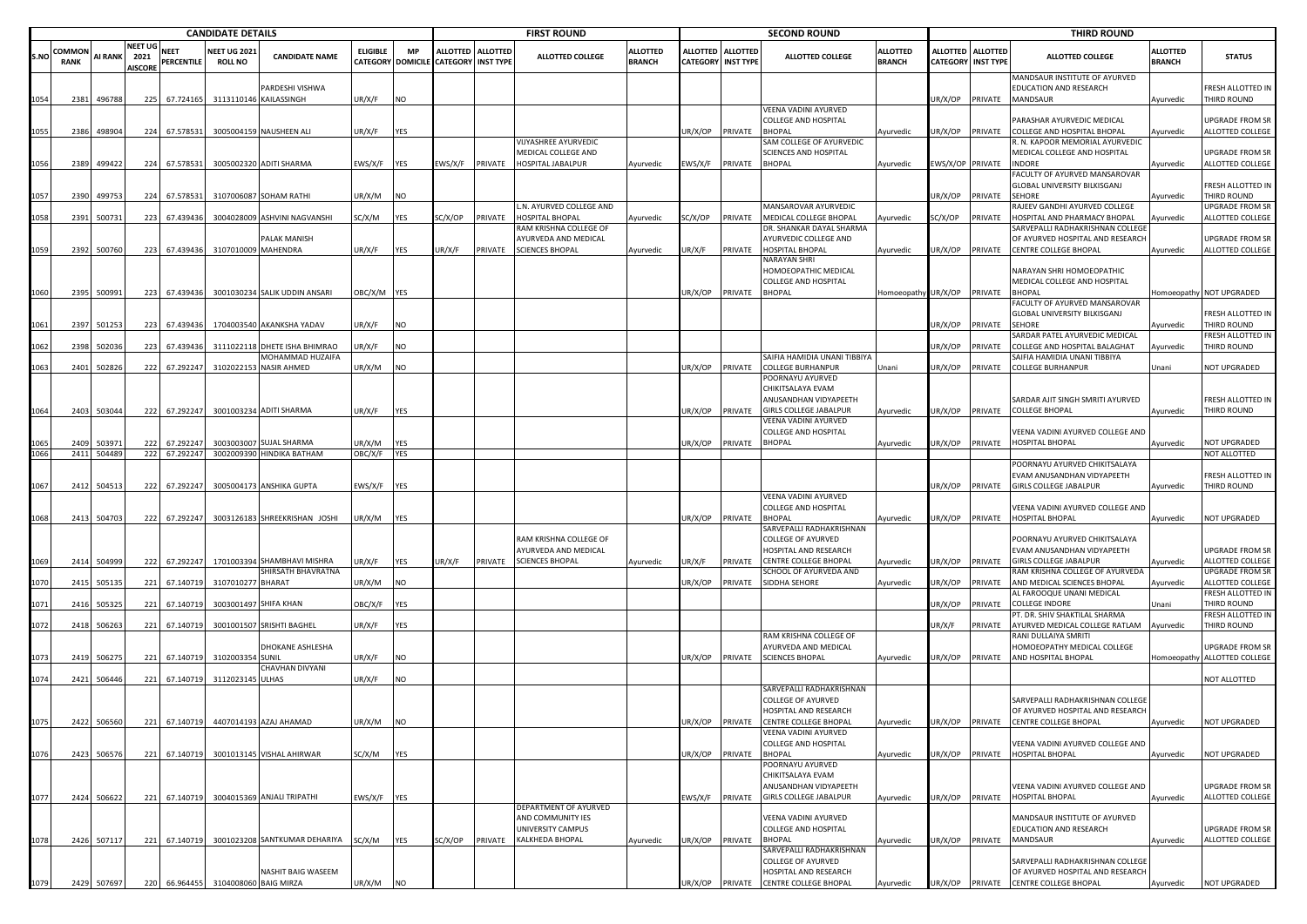|      | <b>CANDIDATE DETAILS</b> |                  |                                          |                           |                                      |                                                           |                                             |                         | <b>FIRST ROUND</b>                             |                |                                                                               |                                  | <b>SECOND ROUND</b> |                                                |                                                                        |                           | <b>THIRD ROUND</b>          |                                     |                                                                                                      |                                  |                                                            |
|------|--------------------------|------------------|------------------------------------------|---------------------------|--------------------------------------|-----------------------------------------------------------|---------------------------------------------|-------------------------|------------------------------------------------|----------------|-------------------------------------------------------------------------------|----------------------------------|---------------------|------------------------------------------------|------------------------------------------------------------------------|---------------------------|-----------------------------|-------------------------------------|------------------------------------------------------------------------------------------------------|----------------------------------|------------------------------------------------------------|
| S.NC | COMMON<br><b>RANK</b>    | <b>AI RANK</b>   | <b>NEET UG</b><br>2021<br><b>AISCORE</b> | NEET<br><b>PERCENTILE</b> | <b>NEET UG 202</b><br><b>ROLL NO</b> | <b>CANDIDATE NAME</b>                                     | <b>ELIGIBLE</b><br><b>CATEGORY DOMICILE</b> | МP                      | ALLOTTED ALLOTTED<br><b>CATEGORY INST TYPE</b> |                | <b>ALLOTTED COLLEGE</b>                                                       | <b>ALLOTTED</b><br><b>BRANCH</b> |                     | ALLOTTED ALLOTTED<br><b>CATEGORY INST TYPE</b> | <b>ALLOTTED COLLEGE</b>                                                | ALLOTTED<br><b>BRANCH</b> | ALLOTTED<br><b>CATEGORY</b> | <b>ALLOTTED</b><br><b>INST TYPE</b> | <b>ALLOTTED COLLEGE</b>                                                                              | <b>ILLOTTED</b><br><b>BRANCH</b> | <b>STATUS</b>                                              |
|      |                          |                  |                                          |                           |                                      |                                                           |                                             |                         |                                                |                | SHRIMATI KAMLABEN RAOJI<br><b>BHAI PATEL GUJARATI</b><br>HOMOEOPATHIC MEDICAL |                                  |                     |                                                | SHRIMATI KAMLABEN RAOJI<br>BHAI PATEL GUJARATI<br>HOMOEOPATHIC MEDICAL |                           |                             |                                     |                                                                                                      |                                  |                                                            |
|      | 2430                     | 50791            | 220                                      | 66.96445                  |                                      | 3003028348 KHUSHI SONI<br>4406005103 SHIKHA NANDINI RAJAK | <b>DBC/X/F</b>                              | <b>YES</b><br>YES       | BC/X/OP PRIVATE                                |                | COLLEGE HOSPITAL AND<br>RESEARCH CENTRE INDORE                                | Iomoeopathy OBC/X/OP PRIVATE     |                     |                                                | COLLEGE HOSPITAL AND<br>RESEARCH CENTRE INDORE                         | Homoeopathy OBC/X/F       |                             | PRIVATE                             | SAM COLLEGE OF AYURVEDIC SCIENCES<br>AND HOSPITAL BHOPAL                                             | Ayurvedic                        | <b>JPGRADE FROM SR</b><br>ALLOTTED COLLEGE<br>NOT ALLOTTED |
| 1081 | 2432                     | 508811           | 220                                      | 66.964455                 |                                      |                                                           | OBC/X/F                                     |                         |                                                |                | DISTRICT HOMEOPATHIC                                                          |                                  |                     |                                                | PT. DR. SHIV SHAKTILAL                                                 |                           |                             |                                     |                                                                                                      |                                  |                                                            |
|      |                          |                  |                                          |                           |                                      | MOHAMMAD ALSAIF                                           |                                             |                         |                                                |                | MEDICAL COLLEGE AND                                                           |                                  |                     |                                                | SHARMA AYURVED MEDICAL                                                 |                           |                             |                                     | PT. DR. SHIV SHAKTILAL SHARMA                                                                        |                                  | JPGRADE FROM SR                                            |
| 1082 | 2438<br>2439             | 51019:<br>510382 | 219<br>219                               | 66.81487<br>66.81487      | 3005003109 NAGORI                    | 3004006288 PANKAJ VISHWAKARMA                             | OBC/X/M<br>OBC/X/M YES                      | <b>YES</b>              | JR/X/OP                                        | PRIVATE        | <b>HOSPITAL RATLAM</b>                                                        | Homoeopathy OBC/X/OP PRIVATE     |                     |                                                | <b>COLLEGE RATLAM</b>                                                  | Ayurvedic                 | JR/X/OP                     | PRIVATE                             | AYURVED MEDICAL COLLEGE RATLAM                                                                       | Ayurvedic                        | ALLOTTED COLLEGE<br>NOT ALLOTTED                           |
|      |                          |                  |                                          |                           |                                      |                                                           |                                             |                         |                                                |                |                                                                               |                                  |                     |                                                | SARVEPALLI RADHAKRISHNAN                                               |                           |                             |                                     |                                                                                                      |                                  |                                                            |
|      | 2442                     | 511169           | 219                                      | 66.81487                  |                                      | 3103002066 KALE VEDANT VILASRAO                           | UR/X/M                                      | <b>INO</b>              |                                                |                |                                                                               |                                  | JR/X/OP PRIVATE     |                                                | COLLEGE OF AYURVED<br>HOSPITAL AND RESEARCH<br>CENTRE COLLEGE BHOPAL   |                           | JR/X/OP                     | PRIVATE                             | SARVEPALLI RADHAKRISHNAN COLLEGE<br>OF AYURVED HOSPITAL AND RESEARCH<br><b>CENTRE COLLEGE BHOPAL</b> |                                  | <b>IOT UPGRADED</b>                                        |
| 1084 |                          |                  |                                          |                           |                                      | DESHNUKH VAISHNAVI                                        |                                             |                         |                                                |                |                                                                               |                                  |                     |                                                |                                                                        | Ayurvedic                 |                             |                                     | RAM KRISHNA COLLEGE OF AYURVEDA                                                                      | Ayurvedic                        | RESH ALLOTTED IN                                           |
| 1085 | 2443                     | 51132            | 219                                      | 66.81487                  | 3103017209 GAJANAN                   |                                                           | UR/X/F                                      | <b>NO</b>               |                                                |                |                                                                               |                                  |                     |                                                |                                                                        |                           | UR/X/OP                     | PRIVATE                             | AND MEDICAL SCIENCES BHOPAL                                                                          | Ayurvedic                        | <b>THIRD ROUND</b>                                         |
| 1086 |                          | 2444 511490      | 219                                      |                           |                                      | 66.81487 3101005396 AGRE SAKSHI RAJARAM                   | UR/X/F                                      | <b>NO</b>               |                                                |                | MANDSAUR INSTITUTE OF                                                         |                                  |                     |                                                | R. N. KAPOOR MEMORIAL                                                  |                           |                             |                                     | R. N. KAPOOR MEMORIAL AYURVEDIC                                                                      |                                  | <b>NOT ALLOTTED</b>                                        |
|      |                          |                  |                                          |                           |                                      |                                                           |                                             |                         |                                                |                | AYURVED EDUCATION AND                                                         |                                  |                     |                                                | AYURVEDIC MEDICAL COLLEGE                                              |                           |                             |                                     | MEDICAL COLLEGE AND HOSPITAL                                                                         |                                  | RESH ALLOTTED IN                                           |
| 1087 | 2446                     | 512081           | 219                                      | 66.81487                  | 3003016269 MUSKAN                    |                                                           | SC/X/F                                      | YES                     | SC/X/F                                         | PRIVATE        | <b>RESEARCH MANDSAUR</b>                                                      | Ayurvedic                        | SC/X/OP PRIVATE     |                                                | AND HOSPITAL INDORE                                                    | Ayurvedic                 | SC/X/OP                     | PRIVATE                             | <b>INDORE</b>                                                                                        | <b>Ayurvedic</b>                 | <b>THIRD ROUND</b>                                         |
|      |                          |                  |                                          |                           |                                      |                                                           |                                             |                         |                                                |                | FACULTY OF AYURVED<br>MANSAROVAR GLOBAL<br>UNIVERSITY BILKISGANJ              |                                  |                     |                                                |                                                                        |                           |                             |                                     | ARDAR AJIT SINGH SMRITI AYURVED                                                                      |                                  | RESH ALLOTTED IN                                           |
| 1088 | 2447                     | 512473           |                                          | 218 66.662825             |                                      | 3001007525 ANUJ JADON                                     | UR/X/M                                      | <b>YES</b>              | JR/X/OP                                        | PRIVATE SEHORE |                                                                               | Ayurvedic                        |                     |                                                |                                                                        |                           | UR/X/OP                     | <b>PRIVATE</b>                      | COLLEGE BHOPAL                                                                                       | vyurvedic                        | <b>THIRD ROUND</b>                                         |
|      | 2448                     | 51249            | 218                                      | 66.66282                  | 300400524                            | <b>SWATI KORI</b>                                         | SC/X/F                                      | <b>YES</b>              |                                                |                |                                                                               |                                  | SC/X/OP             | PRIVATE                                        | L.N. AYURVED COLLEGE AND<br>HOSPITAL BHOPAL                            | Ayurvedic                 | C/X/OP                      | PRIVATE                             | .N. AYURVED COLLEGE AND HOSPITAL<br><b>BHOPAL</b>                                                    | Ayurvedic                        | NOT UPGRADED                                               |
| 1090 |                          | 2451 513771      |                                          | 218 66.662825             |                                      | 3118015142 WARKE TIRTHIKA SANJAY UR/X/F                   |                                             | <b>NO</b>               |                                                |                |                                                                               |                                  |                     |                                                |                                                                        |                           |                             |                                     |                                                                                                      |                                  | <b>NOT ALLOTTED</b>                                        |
|      |                          |                  |                                          |                           |                                      |                                                           |                                             |                         |                                                |                |                                                                               |                                  |                     |                                                | SHRIMATI KAMLABEN RAOJI                                                |                           |                             |                                     |                                                                                                      |                                  |                                                            |
|      |                          |                  |                                          |                           |                                      |                                                           |                                             |                         |                                                |                | <b>NARAYAN SHRI</b><br>HOMOEOPATHIC MEDICAL                                   |                                  |                     |                                                | BHAI PATEL GUJARATI<br>HOMOEOPATHIC MEDICAL                            |                           |                             |                                     | <b>NARAYAN SHRI HOMOEOPATHIC</b>                                                                     |                                  |                                                            |
|      |                          |                  |                                          |                           |                                      |                                                           |                                             |                         |                                                |                | <b>COLLEGE AND HOSPITAL</b>                                                   |                                  |                     |                                                | COLLEGE HOSPITAL AND                                                   |                           |                             |                                     | MEDICAL COLLEGE AND HOSPITAL                                                                         |                                  | JPGRADE FROM SR                                            |
| 1091 |                          | 2453 514548      |                                          | 218 66.662825             |                                      | 3003012245 NITESH CHOUHAN                                 | OBC/X/M YES                                 |                         | JR/X/OP PRIVATE                                |                | <b>BHOPAL</b>                                                                 | Iomoeopathy OBC/X/OP PRIVATE     |                     |                                                | RESEARCH CENTRE INDORE                                                 | Homoeopathy UR/X/OP       |                             | PRIVATE                             | <b>BHOPAL</b>                                                                                        |                                  | Homoeopathy ALLOTTED COLLEGE                               |
|      |                          |                  |                                          |                           |                                      |                                                           |                                             |                         |                                                |                | NARAYAN SHRI<br>HOMOEOPATHIC MEDICAL                                          |                                  |                     |                                                | NARAYAN SHRI<br>HOMOEOPATHIC MEDICAL                                   |                           |                             |                                     | NARAYAN SHRI HOMOEOPATHIC                                                                            |                                  |                                                            |
|      |                          |                  |                                          |                           |                                      |                                                           |                                             |                         |                                                |                | COLLEGE AND HOSPITAL                                                          |                                  |                     |                                                | COLLEGE AND HOSPITAL                                                   |                           |                             |                                     | MEDICAL COLLEGE AND HOSPITAL                                                                         |                                  |                                                            |
| 1092 |                          | 2454 514860      |                                          | 217 66.506894             |                                      | 3001010153 ZOYA TARIQ                                     | EWS/X/F                                     | <b>YES</b>              | JR/X/OP                                        | PRIVATE        | <b>BHOPAL</b>                                                                 | omoeopathy UR/X/OP               |                     | PRIVATE                                        | BHOPAL                                                                 | Homoeopathy UR/X/OP       |                             | PRIVATE                             | <b>BHOPAL</b>                                                                                        |                                  | Iomoeopathy NOT UPGRADED                                   |
|      |                          |                  |                                          |                           |                                      |                                                           |                                             |                         |                                                |                | MANDSAUR INSTITUTE OF<br>AYURVED EDUCATION AND                                |                                  |                     |                                                | PT. DR. SHIV SHAKTILAL<br>SHARMA AYURVED MEDICAL                       |                           |                             |                                     | PT. DR. SHIV SHAKTILAL SHARMA                                                                        |                                  | RESH ALLOTTED IN                                           |
| 1093 | 2456                     | 514937           |                                          | 217 66.506894             |                                      | 3003132166 AKSHITA MUKATI                                 | OBC/X/F                                     | <b>YES</b>              | )BC/X/F                                        | PRIVATE        | <b>RESEARCH MANDSAUR</b>                                                      | Ayurvedic                        | OBC/X/OP PRIVATE    |                                                | <b>COLLEGE RATLAM</b>                                                  | Ayurvedic                 | JR/X/OP                     | PRIVATE                             | AYURVED MEDICAL COLLEGE RATLAM                                                                       | Ayurvedic                        | HIRD ROUND                                                 |
|      |                          |                  |                                          |                           |                                      |                                                           |                                             |                         |                                                |                |                                                                               |                                  |                     |                                                |                                                                        |                           |                             |                                     | FACULTY OF AYURVED MANSAROVAR<br>GLOBAL UNIVERSITY BILKISGANJ                                        |                                  | RESH ALLOTTED IN                                           |
|      | 2458                     | 51521:           | 217                                      | 66.506894                 |                                      | 3107004283 PATIL JAY SANDIP                               | UR/X/M                                      | <b>NO</b>               |                                                |                |                                                                               |                                  |                     |                                                |                                                                        |                           | JR/X/OP                     | PRIVATE                             | <b>SEHORE</b>                                                                                        | vyurvedic                        | THIRD ROUND                                                |
|      |                          |                  |                                          |                           |                                      |                                                           |                                             |                         |                                                |                | MANSAROVAR AYURVEDIC                                                          |                                  |                     |                                                | <b>MANSAROVAR AYURVEDIC</b>                                            |                           |                             |                                     | MANSAROVAR AYURVEDIC MEDICAL                                                                         |                                  |                                                            |
| 1095 | 2459                     | 515440           | 217                                      | 66.506894                 |                                      | 3004024034 SONAM RANGARI                                  | SC/X/F                                      | YES                     | SC/X/OP                                        | PRIVATE        | MEDICAL COLLEGE BHOPAL<br>SRI SAI INSTITUTE OF                                | Ayurvedic                        | SC/X/OP             | PRIVATE                                        | MEDICAL COLLEGE BHOPAL                                                 | Ayurvedic                 | SC/X/OP                     | <b>RIVATE</b>                       | COLLEGE BHOPAL                                                                                       | Ayurvedic                        | <b>IOT UPGRADED</b>                                        |
|      |                          |                  |                                          |                           |                                      |                                                           |                                             |                         |                                                |                | AYURVEDIC RESEARCH AND                                                        |                                  |                     |                                                | <b>MANSAROVAR AYURVEDIC</b>                                            |                           |                             |                                     | MANSAROVAR AYURVEDIC MEDICAL                                                                         |                                  |                                                            |
| 1096 |                          | 2461 515707      | 217                                      | 66.506894                 |                                      | 3005006290 SACHIN JUNWAL                                  | SC/X/M                                      | YES                     | SC/X/OP                                        | PRIVATE        | <b>MEDICINE BHOPAL</b>                                                        | Ayurvedic                        | SC/X/OP             | PRIVATE                                        | MEDICAL COLLEGE BHOPAL<br>SARVEPALLI RADHAKRISHNAN                     | Ayurvedic                 | SC/X/OP                     | PRIVATE                             | <b>COLLEGE BHOPAL</b>                                                                                | Ayurvedic                        | <b>NOT UPGRADED</b>                                        |
|      |                          |                  |                                          |                           |                                      |                                                           |                                             |                         |                                                |                |                                                                               |                                  |                     |                                                | COLLEGE OF AYURVED                                                     |                           |                             |                                     | DR. SHANKAR DAYAL SHARMA                                                                             |                                  |                                                            |
|      |                          |                  |                                          |                           |                                      | BAGBAN ZIYAD                                              |                                             |                         |                                                |                |                                                                               |                                  |                     |                                                | HOSPITAL AND RESEARCH                                                  |                           |                             |                                     | AYURVEDIC COLLEGE AND HOSPITAL                                                                       |                                  | JPGRADE FROM SR                                            |
| 1097 | 2463<br>2465             | 516085<br>516414 | 217                                      | 66.506894<br>217 66.50689 | 300600142                            | 3104020202 ABDULKARIM<br><b>ARYAN YADAV</b>               | UR/X/M<br>OBC/X/M                           | <b>NO</b><br><b>YES</b> |                                                |                |                                                                               |                                  | JR/X/OP PRIVATE     |                                                | CENTRE COLLEGE BHOPAL                                                  | Ayurvedic                 | JR/X/OP                     | PRIVATE                             | <b>BHOPAL</b>                                                                                        | Ayurvedic                        | ALLOTTED COLLEGE<br>NOT ALLOTTED                           |
| 1099 |                          | 2467 516841      |                                          | 217 66.506894             |                                      | 3113003305 DEORE KIRAN RAVINDRA UR/X/M                    |                                             | <b>NO</b>               |                                                |                |                                                                               |                                  |                     |                                                |                                                                        |                           |                             |                                     |                                                                                                      |                                  | <b>NOT ALLOTTED</b>                                        |
|      |                          |                  |                                          |                           |                                      |                                                           |                                             |                         |                                                |                | RKDF HOMOEOPATHIC                                                             |                                  |                     |                                                |                                                                        |                           |                             |                                     |                                                                                                      |                                  |                                                            |
|      |                          |                  |                                          |                           |                                      | <b>RASHANT KUMAR</b>                                      |                                             |                         |                                                |                | MEDICAL COLLEGE HOSPITAL<br>AND RESEARCH CENTER                               |                                  |                     |                                                | PARASHAR AYURVEDIC<br>MEDICAL COLLEGE AND                              |                           |                             |                                     | PT. DR. SHIV SHAKTILAL SHARMA                                                                        |                                  | RESH ALLOTTED IN                                           |
| 1100 |                          | 2468 517088      |                                          | 217 66.506894             | 3006005134 MISHRA                    |                                                           | UR/X/M                                      | YES                     | JR/X/OP                                        | PRIVATE        | <b>BHOPAL</b>                                                                 | Iomoeopathy UR/X/OP              |                     | PRIVATE                                        | <b>HOSPITAL BHOPAL</b>                                                 | Ayurvedic                 | UR/X/OP                     | PRIVATE                             | AYURVED MEDICAL COLLEGE RATLAM                                                                       | Ayurvedic                        | THIRD ROUND                                                |
|      |                          |                  |                                          |                           |                                      |                                                           |                                             |                         |                                                |                | RAM KRISHNA COLLEGE OF<br>AYURVEDA AND MEDICAL                                |                                  |                     |                                                | SRI SAI INSTITUTE OF<br>YURVEDIC RESEARCH AND                          |                           |                             |                                     | SRI SAI INSTITUTE OF AYURVEDIC                                                                       |                                  |                                                            |
|      |                          | 2470 517298      |                                          | 216 66.345394             |                                      | 3003006177 ARVIND JADHAV                                  | OBC/X/M YES                                 |                         | OBC/X/OP PRIVATE                               |                | <b>SCIENCES BHOPAL</b>                                                        | Ayurvedic                        | OBC/X/OP PRIVATE    |                                                | <b>MEDICINE BHOPAL</b>                                                 | Ayurvedic                 | OBC/X/OP PRIVATE            |                                     | RESEARCH AND MEDICINE BHOPAL                                                                         | Ayurvedic                        | <b>NOT UPGRADED</b>                                        |
|      |                          |                  |                                          |                           |                                      |                                                           |                                             |                         |                                                |                | RAM KRISHNA COLLEGE OF                                                        |                                  |                     |                                                | SRI SAI INSTITUTE OF                                                   |                           |                             |                                     |                                                                                                      |                                  |                                                            |
| 1102 |                          | 2476 518777      |                                          | 216 66.345394             |                                      | 3003015215 VASU JAISWAL                                   | OBC/X/M YES                                 |                         | DBC/X/OP PRIVATE                               |                | AYURVEDA AND MEDICAL<br><b>SCIENCES BHOPAL</b>                                | Ayurvedic                        | OBC/X/OP PRIVATE    |                                                | AYURVEDIC RESEARCH AND<br>MEDICINE BHOPAL                              | Ayurvedic                 | DBC/X/OP PRIVATE            |                                     | SRI SAI INSTITUTE OF AYURVEDIC<br>RESEARCH AND MEDICINE BHOPAL                                       | Ayurvedic                        | NOT UPGRADED                                               |
|      |                          |                  |                                          |                           |                                      | <b>THOKE SHRAWANI</b>                                     |                                             |                         |                                                |                |                                                                               |                                  |                     |                                                |                                                                        |                           |                             |                                     |                                                                                                      |                                  |                                                            |
| 1103 | 2478                     | 519728           | 215                                      | 66.164014                 | 3103003144                           | NARENDRA                                                  | UR/X/F                                      | <b>NO</b>               |                                                |                | RAM KRISHNA COLLEGE OF                                                        |                                  |                     |                                                | SRI SAI INSTITUTE OF                                                   |                           |                             |                                     |                                                                                                      |                                  | NOT ALLOTTED                                               |
|      |                          |                  |                                          |                           |                                      |                                                           |                                             |                         |                                                |                | AYURVEDA AND MEDICAL                                                          |                                  |                     |                                                | AYURVEDIC RESEARCH AND                                                 |                           |                             |                                     | PARASHAR AYURVEDIC MEDICAL                                                                           |                                  | UPGRADE FROM SR                                            |
| 1104 | 2479                     | 519788           | 215                                      | 66.164014                 |                                      | 3001029253 RAVEENA SONDHIYA                               | OBC/X/F                                     | <b>YES</b>              | <b>DBC/X/F</b>                                 | PRIVATE        | <b>SCIENCES BHOPAL</b>                                                        | Ayurvedic                        | OBC/X/OP PRIVATE    |                                                | <b>MEDICINE BHOPAL</b>                                                 | Ayurvedic                 | JR/X/OP                     | PRIVATE                             | COLLEGE AND HOSPITAL BHOPAL                                                                          | Ayurvedic                        | ALLOTTED COLLEGE                                           |
|      |                          |                  |                                          |                           |                                      |                                                           |                                             |                         |                                                |                |                                                                               |                                  |                     |                                                | RAJEEV GANDHI AYURVED<br>COLLEGE HOSPITAL AND                          |                           |                             |                                     | RAJEEV GANDHI AYURVED COLLEGE                                                                        |                                  |                                                            |
| 1105 | 2480                     | 519797           | 215                                      | 66.164014                 |                                      | 3003120203 DEEPAK MALAKAR                                 | OBC/X/M YES                                 |                         |                                                |                |                                                                               |                                  | OBC/X/OP PRIVATE    |                                                | PHARMACY BHOPAL                                                        | Ayurvedic                 | OBC/X/OP                    | PRIVATE                             | HOSPITAL AND PHARMACY BHOPAL                                                                         | Ayurvedic                        | NOT UPGRADED                                               |
|      |                          |                  |                                          |                           |                                      | KADAM ABHIJIT                                             |                                             |                         |                                                |                |                                                                               |                                  |                     |                                                |                                                                        |                           |                             |                                     | SCHOOL OF AYURVEDA AND SIDDHA                                                                        |                                  | RESH ALLOTTED IN                                           |
| 1106 | 2481                     | 519837           | 215                                      | 66.164014                 |                                      | 3106018124 UDDHAVRAO                                      | UR/X/M                                      | <b>NO</b>               |                                                |                | VIJYASHREE AYURVEDIC                                                          |                                  |                     |                                                | MANDSAUR INSTITUTE OF                                                  |                           | UR/X/OP                     | PRIVATE                             | <b>SEHORE</b>                                                                                        | Ayurvedic                        | THIRD ROUND                                                |
|      |                          |                  |                                          |                           |                                      |                                                           |                                             |                         |                                                |                | MEDICAL COLLEGE AND                                                           |                                  |                     |                                                | <b>AYURVED EDUCATION AND</b>                                           |                           |                             |                                     | VEENA VADINI AYURVED COLLEGE AND                                                                     |                                  | UPGRADE FROM SR                                            |
| 1107 |                          | 2488 520338      |                                          | 215 66.164014             |                                      | 3001007041 PAYAL SAHU                                     | OBC/X/F                                     | <b>YES</b>              | )BC/X/F                                        | PRIVATE        | HOSPITAL JABALPUR                                                             | Ayurvedic                        | UR/X/OP PRIVATE     |                                                | RESEARCH MANDSAUR                                                      | Ayurvedic                 | UR/X/OP                     | PRIVATE                             | HOSPITAL BHOPAL                                                                                      | Ayurvedic                        | ALLOTTED COLLEGE                                           |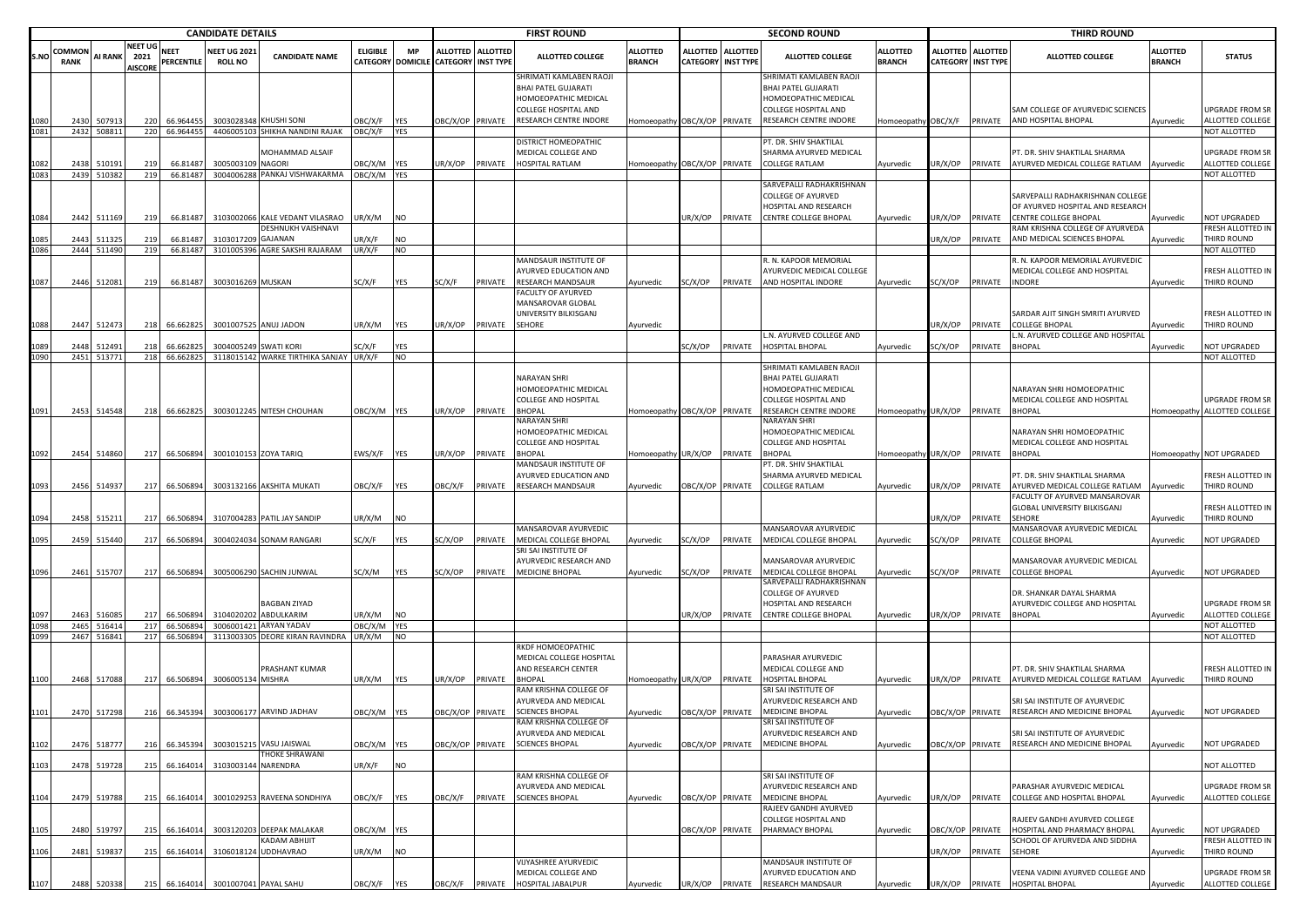|      |                       |                       |                                          |                           | <b>CANDIDATE DETAILS</b>              |                                 |                                    |                              |                           |                   | <b>FIRST ROUND</b>                          |                                  |                                    |                                     | <b>SECOND ROUND</b>                              |                                  |                  |                                         | <b>THIRD ROUND</b>                                        |                                  |                                  |
|------|-----------------------|-----------------------|------------------------------------------|---------------------------|---------------------------------------|---------------------------------|------------------------------------|------------------------------|---------------------------|-------------------|---------------------------------------------|----------------------------------|------------------------------------|-------------------------------------|--------------------------------------------------|----------------------------------|------------------|-----------------------------------------|-----------------------------------------------------------|----------------------------------|----------------------------------|
| S.NO | Common<br><b>RANK</b> | AI RANK               | <b>NEET UG</b><br>2021<br><b>NISCORE</b> | <b>NEET</b><br>PERCENTILE | <b>NEET UG 2021</b><br><b>ROLL NO</b> | <b>CANDIDATE NAME</b>           | <b>ELIGIBLE</b><br><b>CATEGORY</b> | <b>MP</b><br><b>DOMICILE</b> | <b>CATEGORY INST TYPE</b> | ALLOTTED ALLOTTED | ALLOTTED COLLEGE                            | <b>ALLOTTED</b><br><b>BRANCH</b> | <b>ALLOTTED</b><br><b>CATEGORY</b> | <b>ALLOTTED</b><br><b>INST TYPE</b> | <b>ALLOTTED COLLEGE</b>                          | <b>ALLOTTED</b><br><b>BRANCH</b> |                  | ALLOTTED ALLOTTED<br>CATEGORY INST TYPE | <b>ALLOTTED COLLEGE</b>                                   | <b>ALLOTTED</b><br><b>BRANCH</b> | <b>STATUS</b>                    |
| 110: | 2491                  | 52087                 | 215                                      | 66.16401                  | 3006005391                            | DURGESH CHAUDHARY               | SC/X/M                             | YES                          |                           |                   |                                             |                                  |                                    |                                     |                                                  |                                  |                  |                                         |                                                           |                                  | NOT ALLOTTED                     |
|      |                       |                       |                                          |                           |                                       | SUDAKE DNYANESHWAR              |                                    |                              |                           |                   |                                             |                                  |                                    |                                     |                                                  |                                  |                  |                                         |                                                           |                                  |                                  |
|      | 2492                  | 52146                 |                                          | 66.16401                  | 310100102                             | SANTOSH                         | JR/X/F                             | NO                           |                           |                   |                                             |                                  |                                    |                                     |                                                  |                                  |                  |                                         |                                                           |                                  | NOT ALLOTTED<br>NOT ALLOTTED     |
|      | 2497                  | 52253                 | 214                                      | 66.011644                 |                                       | 3107005092 NIRAJ PATIL          | JR/X/M                             | <b>NO</b>                    |                           |                   | RAM KRISHNA COLLEGE OF                      |                                  |                                    |                                     |                                                  |                                  |                  |                                         | OORNAYU AYURVED CHIKITSALAYA                              |                                  |                                  |
|      |                       |                       |                                          |                           |                                       |                                 |                                    |                              |                           |                   | AYURVEDA AND MEDICAL                        |                                  |                                    |                                     | SARDAR AJIT SINGH SMRITI                         |                                  |                  |                                         | EVAM ANUSANDHAN VIDYAPEETH                                |                                  | UPGRADE FROM SR                  |
| 1111 | 2498                  | 52257                 | 214                                      | 66.011644                 |                                       | 4406005142 AASTHA GUPTA         | JR/X/F                             | YES                          | UR/X/F                    | PRIVATE           | <b>SCIENCES BHOPAL</b>                      | Ayurvedic                        | JR/X/F                             | PRIVATE                             | AYURVED COLLEGE BHOPAL                           | Ayurvedic                        | JR/X/OP          | PRIVATE                                 | <b>GIRLS COLLEGE JABALPUR</b>                             | Ayurvedic                        | ALLOTTED COLLEGE                 |
|      |                       |                       |                                          |                           |                                       |                                 |                                    |                              |                           |                   |                                             |                                  |                                    |                                     | R. N. KAPOOR MEMORIAL                            |                                  |                  |                                         |                                                           |                                  |                                  |
|      |                       |                       |                                          |                           |                                       |                                 |                                    |                              |                           |                   |                                             |                                  |                                    |                                     | HOMEOPATHIC HOSPITAL AND                         |                                  |                  |                                         | PT. DR. SHIV SHAKTILAL SHARMA                             |                                  | UPGRADE FROM SR                  |
| 1112 | 2503                  | 522673                |                                          | 214 66.011644             |                                       | 3003124232 RASHMI BAGHEL        | OBC/X/F                            | <b>YES</b>                   |                           |                   | R. N. KAPOOR MEMORIAL                       |                                  | JR/X/OP                            | PRIVATE                             | MEDICAL COLLEGE INDORE                           | Homoeopathy UR/X/OP              |                  | PRIVATE                                 | AYURVED MEDICAL COLLEGE RATLAM                            | Ayurvedic                        | ALLOTTED COLLEGE                 |
|      |                       |                       |                                          |                           |                                       |                                 |                                    |                              |                           |                   | HOMEOPATHIC HOSPITAL AND                    |                                  |                                    |                                     | IGM HOMOEOPATHIC MEDICAL<br>COLLEGE HOSPITAL AND |                                  |                  |                                         | PT. DR. SHIV SHAKTILAL SHARMA                             |                                  | FRESH ALLOTTED IN                |
| 1113 | 2507                  | 523584                | 214                                      | 66.011644                 |                                       | 3005005318 YAGVENDRA            | JR/X/M                             | YES                          | JR/X/OP                   | PRIVATE           | MEDICAL COLLEGE INDORE                      | Homoeopathy UR/X/OP              |                                    | PRIVATE                             | RESEARCH CENTRE DHAR                             | Homoeopathy UR/X/OP              |                  | PRIVATE                                 | AYURVED MEDICAL COLLEGE RATLAM                            | Ayurvedic                        | THIRD ROUND                      |
|      |                       |                       |                                          |                           |                                       |                                 |                                    |                              |                           |                   | MANDSAUR INSTITUTE OF                       |                                  |                                    |                                     | VEENA VADINI AYURVED                             |                                  |                  |                                         |                                                           |                                  |                                  |
|      |                       |                       |                                          |                           |                                       |                                 |                                    |                              |                           |                   | AYURVED EDUCATION AND                       |                                  |                                    |                                     | COLLEGE AND HOSPITAL                             |                                  |                  |                                         | SAM COLLEGE OF AYURVEDIC SCIENCES                         |                                  | UPGRADE FROM SR                  |
|      | 2508                  | 52359                 | 214                                      | 66.011644                 |                                       | 3003002366 MANISH PARMAR        | <b>DBC/X/M</b>                     | YES                          | <b>DBC/X/OP PRIVATE</b>   |                   | <b>RESEARCH MANDSAUR</b>                    | Ayurvedic                        | R/X/OP                             | PRIVATE                             | <b>BHOPAL</b>                                    | Ayurvedic                        | DBC/X/OP PRIVATE |                                         | AND HOSPITAL BHOPAL                                       | Ayurvedic                        | ALLOTTED COLLEGE                 |
|      | 2509                  | 523614                | 214                                      | 66.011644                 |                                       | 3111015269 SAO SARANG NAMDEO    | JR/X/M                             | <b>NO</b>                    |                           |                   |                                             |                                  |                                    |                                     |                                                  |                                  |                  |                                         |                                                           |                                  | NOT ALLOTTED                     |
| 1116 | 2510                  | 52390                 | 214                                      | 66.011644                 |                                       | 3004001311 AYUSH CHOURASIYA     | <b>JBC/X/M</b>                     | YES                          |                           |                   |                                             |                                  |                                    |                                     |                                                  |                                  | JR/X/OP          | PRIVATE                                 | ANUSHREE HOMOEOPATHIC MEDICAL<br>COLLEGE JABALPUR         | Homoeopathy                      | FRESH ALLOTTED IN<br>THIRD ROUND |
|      |                       |                       |                                          |                           |                                       | SURYAWANSHI SUMIT               |                                    |                              |                           |                   |                                             |                                  |                                    |                                     |                                                  |                                  |                  |                                         |                                                           |                                  |                                  |
| 1117 | 2513                  | 524917                | 213                                      | 65.856361                 | 3122005270 SANJAY                     |                                 | JR/X/M                             | NO                           |                           |                   |                                             |                                  |                                    |                                     |                                                  |                                  |                  |                                         |                                                           |                                  | NOT ALLOTTED                     |
|      |                       |                       |                                          |                           |                                       |                                 |                                    |                              |                           |                   |                                             |                                  |                                    |                                     | GOVT. AUTONOMOUS                                 |                                  |                  |                                         |                                                           |                                  |                                  |
|      |                       |                       |                                          |                           |                                       |                                 |                                    |                              |                           |                   |                                             |                                  |                                    |                                     | DHANWANTARI AYURVED                              |                                  |                  |                                         | GOVT. AUTONOMOUS DHANWANTARI                              |                                  |                                  |
|      | 2516                  | 52506                 | 213                                      | 65.85636                  |                                       | 3003017218 POOJA SISODIYA       | ST/X/F                             | YES                          |                           |                   |                                             |                                  | ST/X/OP                            | GOVT                                | COLLEGE UJJAIN                                   | Ayurvedic                        | ነT/X/OP          | GOVT                                    | AYURVED COLLEGE UJJAIN                                    | Ayurvedic                        | NOT UPGRADED                     |
| 1119 | 2517                  | 52568                 |                                          | 213 65.856361             |                                       | 3104103212 SANKET PATHADE       | JR/X/M                             | NO                           |                           |                   | FACULTY OF AYURVED                          |                                  |                                    |                                     |                                                  |                                  |                  |                                         |                                                           |                                  | NOT ALLOTTED                     |
|      |                       |                       |                                          |                           |                                       |                                 |                                    |                              |                           |                   | MANSAROVAR GLOBAL                           |                                  |                                    |                                     | SRI SAI INSTITUTE OF                             |                                  |                  |                                         |                                                           |                                  |                                  |
|      |                       |                       |                                          |                           |                                       |                                 |                                    |                              |                           |                   | UNIVERSITY BILKISGANJ                       |                                  |                                    |                                     | AYURVEDIC RESEARCH AND                           |                                  |                  |                                         | SAM COLLEGE OF AYURVEDIC SCIENCES                         |                                  | FRESH ALLOTTED IN                |
| 1120 | 2520                  | 526125                |                                          | 213 65.856361             |                                       | 3001005138 SATYAM PATEL         | DBC/X/M YES                        |                              | OBC/X/OP PRIVATE          |                   | SEHORE                                      | Ayurvedic                        | DBC/X/OP                           | PRIVATE                             | <b>MEDICINE BHOPAL</b>                           | Ayurvedic                        | DBC/X/OP PRIVATE |                                         | AND HOSPITAL BHOPAL                                       | Ayurvedic                        | THIRD ROUND                      |
|      |                       |                       |                                          |                           |                                       |                                 |                                    |                              |                           |                   |                                             |                                  |                                    |                                     | SAM COLLEGE OF AYURVEDIC                         |                                  |                  |                                         |                                                           |                                  |                                  |
|      |                       |                       |                                          |                           |                                       |                                 |                                    |                              |                           |                   |                                             |                                  |                                    |                                     | SCIENCES AND HOSPITAL                            |                                  |                  |                                         | ARASHAR AYURVEDIC MEDICAL                                 |                                  | UPGRADE FROM SR                  |
| 1121 | 2528                  | 527416                |                                          | 212 65.699782             |                                       | 3003011292 ABHISHEK RAJPUT      | DBC/X/M YES                        |                              |                           |                   |                                             |                                  |                                    | BC/X/OP PRIVATE                     | <b>BHOPAL</b><br>MANDSAUR INSTITUTE OF           | Ayurvedic                        | JR/X/OP PRIVATE  |                                         | COLLEGE AND HOSPITAL BHOPAL                               | Ayurvedic                        | ALLOTTED COLLEGE                 |
|      |                       |                       |                                          |                           |                                       |                                 |                                    |                              |                           |                   | OM AYURVEDIC MEDICAL                        |                                  |                                    |                                     | AYURVED EDUCATION AND                            |                                  |                  |                                         | RAJEEV GANDHI AYURVED COLLEGE                             |                                  | UPGRADE FROM SR                  |
| 1122 | 2529                  | 527433                |                                          | 212 65.699782             |                                       | 3004003157 SHUBHAM RANA         | DBC/X/M YES                        |                              |                           | BC/X/OP PRIVATE   | COLLEGE AND HOSPITAL BETUL                  | Ayurvedic                        | R/X/OP                             | PRIVATE                             | RESEARCH MANDSAUR                                | Ayurvedic                        | DBC/X/OP PRIVATE |                                         | HOSPITAL AND PHARMACY BHOPAL                              | Ayurvedic                        | ALLOTTED COLLEGE                 |
|      |                       |                       |                                          |                           |                                       |                                 |                                    |                              |                           |                   | DEPARTMENT OF AYURVED                       |                                  |                                    |                                     |                                                  |                                  |                  |                                         |                                                           |                                  |                                  |
|      |                       |                       |                                          |                           |                                       |                                 |                                    |                              |                           |                   | AND COMMUNITY IES                           |                                  |                                    |                                     | R. N. KAPOOR MEMORIAL                            |                                  |                  |                                         | R. N. KAPOOR MEMORIAL AYURVEDIC                           |                                  |                                  |
|      |                       |                       |                                          |                           |                                       |                                 |                                    |                              |                           |                   | UNIVERSITY CAMPUS                           |                                  |                                    |                                     | AYURVEDIC MEDICAL COLLEGE                        |                                  |                  |                                         | MEDICAL COLLEGE AND HOSPITAL                              |                                  |                                  |
| 1123 |                       | 2531 527478           |                                          | 212 65.699782             |                                       | 3003134262 SANDEEP SONARTIYA    | SC/X/M                             | YES                          | SC/X/OP                   | PRIVATE           | KALKHEDA BHOPAL                             | Ayurvedic                        | SC/X/OP                            | PRIVATE                             | AND HOSPITAL INDORE                              | Ayurvedic                        | SC/X/OP          | PRIVATE                                 | INDORE<br>MANDSAUR INSTITUTE OF AYURVED                   | Ayurvedic                        | NOT UPGRADED                     |
|      |                       |                       |                                          |                           |                                       | RAUT BHAGAWAT                   |                                    |                              |                           |                   |                                             |                                  |                                    |                                     |                                                  |                                  |                  |                                         | EDUCATION AND RESEARCH                                    |                                  | FRESH ALLOTTED IN                |
| 1124 | 2532                  | 527873                | 212                                      | 65.699782                 | 3105001749 MUNJA                      |                                 | JR/X/M                             | <b>NO</b>                    |                           |                   |                                             |                                  |                                    |                                     |                                                  |                                  | JR/X/OP          | PRIVATE                                 | MANDSAUR                                                  | Ayurvedic                        | THIRD ROUND                      |
|      |                       |                       |                                          |                           |                                       |                                 |                                    |                              |                           |                   | SRI SAI INSTITUTE OF                        |                                  |                                    |                                     | SRI SAI INSTITUTE OF                             |                                  |                  |                                         |                                                           |                                  |                                  |
|      |                       |                       |                                          |                           |                                       |                                 |                                    |                              |                           |                   | AYURVEDIC RESEARCH AND                      |                                  |                                    |                                     | AYURVEDIC RESEARCH AND                           |                                  |                  |                                         | SRI SAI INSTITUTE OF AYURVEDIC                            |                                  |                                  |
| 1125 | 2536                  | 52827                 | 212                                      | 65.699782                 |                                       | 3004009242 SHAKTI DAHERIYA      | SC/X/F                             | YES                          | SC/X/F                    | PRIVATE           | MEDICINE BHOPAL                             | Ayurvedic                        | SC/X/F                             | PRIVATE                             | <b>MEDICINE BHOPAL</b>                           | Ayurvedic                        | SC/X/F           | PRIVATE                                 | RESEARCH AND MEDICINE BHOPAL                              | Ayurvedic                        | NOT UPGRADED                     |
|      |                       |                       |                                          |                           | 3002004468 TOMAR                      | MOKSHIKHA SINGH                 |                                    |                              |                           |                   |                                             |                                  |                                    |                                     |                                                  |                                  |                  |                                         | PARASHAR AYURVEDIC MEDICAL<br>COLLEGE AND HOSPITAL BHOPAL |                                  | FRESH ALLOTTED IN<br>THIRD ROUND |
| 1127 | 2539                  | 52892<br>2541 529486  |                                          | 65.69978<br>212 65.699782 |                                       | 3107010098 BAGUL SRUSHTI BANDU  | JR/X/F<br>UR/X/F                   | YES<br><b>NO</b>             |                           |                   |                                             |                                  |                                    |                                     |                                                  |                                  | JR/X/OP          | PRIVATE                                 |                                                           | Ayurvedic                        | NOT ALLOTTED                     |
|      |                       |                       |                                          |                           |                                       |                                 |                                    |                              |                           |                   |                                             |                                  |                                    |                                     | SHRIMATI KAMLABEN RAOJI                          |                                  |                  |                                         |                                                           |                                  |                                  |
|      |                       |                       |                                          |                           |                                       |                                 |                                    |                              |                           |                   |                                             |                                  |                                    |                                     | BHAI PATEL GUJARATI                              |                                  |                  |                                         | SHRIMATI KAMLABEN RAOJI BHAI                              |                                  |                                  |
|      |                       |                       |                                          |                           |                                       |                                 |                                    |                              |                           |                   | R. N. KAPOOR MEMORIAL                       |                                  |                                    |                                     | HOMOEOPATHIC MEDICAL                             |                                  |                  |                                         | PATEL GUJARATI HOMOEOPATHIC                               |                                  |                                  |
|      |                       |                       |                                          |                           |                                       |                                 |                                    |                              |                           |                   | HOMEOPATHIC HOSPITAL AND                    |                                  |                                    |                                     | COLLEGE HOSPITAL AND                             |                                  |                  |                                         | MEDICAL COLLEGE HOSPITAL AND                              |                                  | FRESH ALLOTTED IN                |
| 1128 | 2543                  | 529783<br>2544 529860 | 211                                      | 65.534786<br>65.534786    |                                       | 3003136053 RANI KUMBHKAR        | <b>DBC/X/F</b>                     | YES                          | UR/X/OP                   | PRIVATE           | MEDICAL COLLEGE INDORE                      | Homoeopathy OBC/X/OP PRIVATE     |                                    |                                     | RESEARCH CENTRE INDORE                           | Homoeopathy OBC/X/OP PRIVATE     |                  |                                         | RESEARCH CENTRE INDORE                                    | Homoeopathy                      | THIRD ROUND                      |
| 1129 |                       |                       | 211                                      |                           | 4406002577 ANU JAIN                   |                                 | UR/X/F                             | <b>NO</b>                    |                           |                   |                                             |                                  |                                    |                                     | SRI SAI INSTITUTE OF                             |                                  |                  |                                         |                                                           |                                  | NOT ALLOTTED                     |
|      |                       |                       |                                          |                           |                                       |                                 |                                    |                              |                           |                   |                                             |                                  |                                    |                                     | AYURVEDIC RESEARCH AND                           |                                  |                  |                                         | SRI SAI INSTITUTE OF AYURVEDIC                            |                                  |                                  |
| 1130 | 2545                  | 52986                 | 211                                      | 65.534786                 |                                       | 3003030135 MOHIT MALVIYA        | )BC/X/M                            | YES                          |                           |                   |                                             |                                  | BC/X/OP                            | PRIVATE                             | <b>MEDICINE BHOPAL</b>                           | Ayurvedic                        | BC/X/OP PRIVATE  |                                         | RESEARCH AND MEDICINE BHOPAL                              | <b>Nyurvedic</b>                 | NOT UPGRADED                     |
|      |                       |                       |                                          |                           |                                       |                                 |                                    |                              |                           |                   |                                             |                                  |                                    |                                     | MANSAROVAR AYURVEDIC                             |                                  |                  |                                         | <b>MANSAROVAR AYURVEDIC MEDICAL</b>                       |                                  |                                  |
| 1131 | 2548                  | 530947                | 211                                      | 65.534786                 |                                       | 3003132088 AKASH VISALIYA       | SC/X/M                             | YES                          |                           |                   |                                             |                                  | C/X/OP                             | PRIVATE                             | MEDICAL COLLEGE BHOPAL                           | Ayurvedic                        | SC/X/OP          | PRIVATE                                 | COLLEGE BHOPAL                                            | Ayurvedic                        | NOT UPGRADED                     |
|      |                       |                       |                                          |                           |                                       |                                 |                                    |                              |                           |                   |                                             |                                  |                                    |                                     |                                                  |                                  |                  |                                         | POORNAYU AYURVED CHIKITSALAYA                             |                                  |                                  |
| 1132 | 2549                  | 531883                |                                          | 211 65.534786             |                                       | 4402011093 ASTHA TRIPATHI       | JR/X/F                             | <b>YES</b>                   |                           |                   |                                             |                                  |                                    |                                     |                                                  |                                  | JR/X/OP          | PRIVATE                                 | EVAM ANUSANDHAN VIDYAPEETH<br>GIRLS COLLEGE JABALPUR      | Ayurvedic                        | FRESH ALLOTTED IN<br>THIRD ROUND |
|      |                       |                       |                                          |                           |                                       |                                 |                                    |                              |                           |                   |                                             |                                  |                                    |                                     | L.N. AYURVED COLLEGE AND                         |                                  |                  |                                         | MANSAROVAR AYURVEDIC MEDICAL                              |                                  | <b>UPGRADE FROM SR</b>           |
| 1133 |                       | 2552 532643           |                                          | 210 65.343757             |                                       | 3001034087 MINAL TAYDE          | SC/X/F                             | YES                          |                           |                   |                                             |                                  | SC/X/OP                            |                                     | PRIVATE HOSPITAL BHOPAL                          | Ayurvedic                        | SC/X/OP          | PRIVATE                                 | <b>COLLEGE BHOPAL</b>                                     | Ayurvedic                        | ALLOTTED COLLEGE                 |
|      |                       |                       |                                          |                           |                                       |                                 |                                    |                              |                           |                   |                                             |                                  |                                    |                                     |                                                  |                                  |                  |                                         | R. N. KAPOOR MEMORIAL                                     |                                  |                                  |
|      |                       |                       |                                          |                           |                                       |                                 |                                    |                              |                           |                   |                                             |                                  |                                    |                                     |                                                  |                                  |                  |                                         | HOMEOPATHIC HOSPITAL AND                                  |                                  | FRESH ALLOTTED IN                |
| 1134 |                       | 2554 533271           | 210                                      | 65.343757                 |                                       | 3003111053 DIKSHITA YADAV       | <b>JBC/X/F</b>                     | <b>YES</b>                   |                           |                   |                                             |                                  |                                    |                                     |                                                  |                                  | JR/X/OP          | PRIVATE                                 | MEDICAL COLLEGE INDORE                                    |                                  | Homoeopathy THIRD ROUND          |
|      |                       |                       |                                          |                           |                                       |                                 |                                    |                              |                           |                   | RANI DULLAIYA SMRITI<br>HOMOEOPATHY MEDICAL |                                  |                                    |                                     | DR. SHANKAR DAYAL SHARMA                         |                                  |                  |                                         | RANI DULLAIYA SMRITI                                      |                                  |                                  |
|      |                       |                       |                                          |                           |                                       |                                 |                                    |                              |                           |                   | COLLEGE AND HOSPITAL                        |                                  |                                    |                                     | AYURVEDIC COLLEGE AND                            |                                  |                  |                                         | HOMOEOPATHY MEDICAL COLLEGE                               |                                  | UPGRADE FROM SR                  |
| 1135 | 2555                  | 533590                | 210                                      | 65.343757                 |                                       | 3001007308 AYSHA ABBASEE        | JR/X/F                             | YES                          | UR/X/F                    | PRIVATE           | <b>BHOPAL</b>                               | Homoeopathy UR/X/F               |                                    |                                     | PRIVATE HOSPITAL BHOPAL                          | Ayurvedic                        | JR/X/F           | PRIVATE                                 | AND HOSPITAL BHOPAL                                       |                                  | Homoeopathy ALLOTTED COLLEGE     |
| 1136 |                       | 2557 533637           |                                          | 210 65.343757             |                                       | 3111116025 SHINDE AYUSHI RUPESH | UR/X/F                             | <b>NO</b>                    |                           |                   |                                             |                                  |                                    |                                     |                                                  |                                  |                  |                                         |                                                           |                                  | NOT ALLOTTED                     |
|      |                       |                       |                                          |                           |                                       |                                 |                                    |                              |                           |                   |                                             |                                  |                                    |                                     | DR. SHANKAR DAYAL SHARMA                         |                                  |                  |                                         |                                                           |                                  |                                  |
|      |                       |                       |                                          |                           |                                       |                                 |                                    |                              |                           |                   |                                             |                                  |                                    |                                     | AYURVEDIC COLLEGE AND                            |                                  |                  |                                         | PT. DR. SHIV SHAKTILAL SHARMA                             |                                  | UPGRADE FROM SR                  |
| 1137 | 2561                  | 534828                |                                          |                           | 210 65.343757 3003025050 IRAM KHAN    |                                 | OBC/X/F                            | YES                          |                           |                   |                                             |                                  |                                    |                                     | UR/X/OP PRIVATE HOSPITAL BHOPAL                  | Ayurvedic                        |                  |                                         | UR/X/OP PRIVATE AYURVED MEDICAL COLLEGE RATLAM Ayurvedic  |                                  | ALLOTTED COLLEGE                 |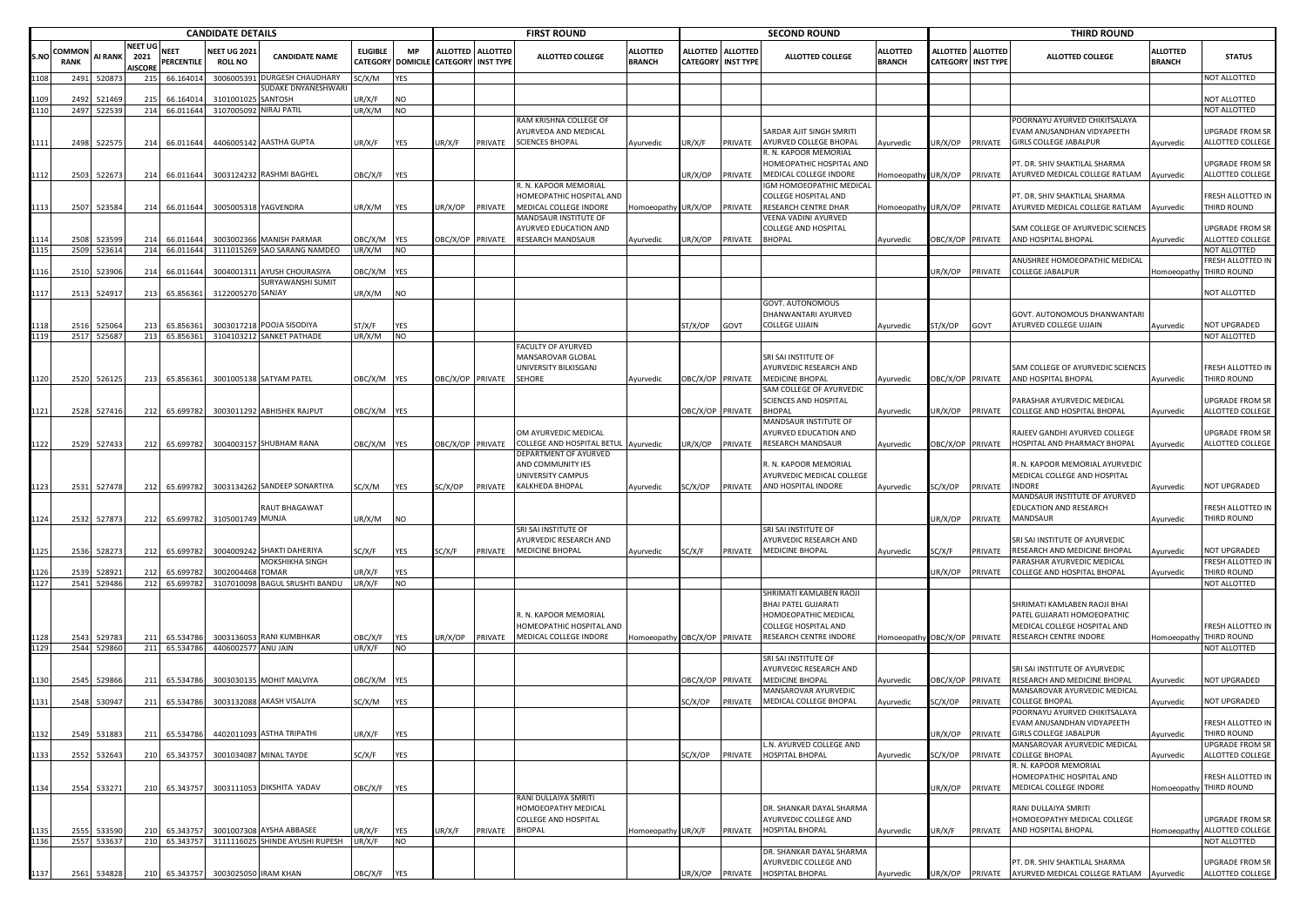|      |                       |                       |                                          |                           | <b>CANDIDATE DETAILS</b>              |                                                         |                          |                         |                                      |                   | <b>FIRST ROUND</b>                               |                                  |                                              |                 | <b>SECOND ROUND</b>                                      |                           |         |                                         | <b>THIRD ROUND</b>                                                   |                                  |                                       |
|------|-----------------------|-----------------------|------------------------------------------|---------------------------|---------------------------------------|---------------------------------------------------------|--------------------------|-------------------------|--------------------------------------|-------------------|--------------------------------------------------|----------------------------------|----------------------------------------------|-----------------|----------------------------------------------------------|---------------------------|---------|-----------------------------------------|----------------------------------------------------------------------|----------------------------------|---------------------------------------|
| S.NO | COMMON<br><b>RANK</b> | <b>AI RANK</b>        | <b>NEET UG</b><br>2021<br><b>AISCORE</b> | <b>NEET</b><br>PERCENTILE | <b>NEET UG 2021</b><br><b>ROLL NO</b> | <b>CANDIDATE NAME</b>                                   | <b>ELIGIBLE</b>          | <b>MP</b>               | CATEGORY DOMICILE CATEGORY INST TYPE | ALLOTTED ALLOTTED | <b>ALLOTTED COLLEGE</b>                          | <b>ALLOTTED</b><br><b>BRANCH</b> | <b>ALLOTTED</b><br><b>CATEGORY INST TYPE</b> | <b>ALLOTTED</b> | ALLOTTED COLLEGE                                         | ALLOTTED<br><b>BRANCH</b> |         | ALLOTTED ALLOTTED<br>CATEGORY INST TYPE | <b>ALLOTTED COLLEGE</b>                                              | <b>ALLOTTED</b><br><b>BRANCH</b> | <b>STATUS</b>                         |
| 1138 | 2563                  | 535341                | 209                                      | 65.184783                 |                                       | 3003014060 SAMIKSHA TIWARI                              | JR/X/F                   | YES                     |                                      |                   |                                                  |                                  |                                              |                 |                                                          |                           | UR/X/F  | PRIVATE                                 | PT. DR. SHIV SHAKTILAL SHARMA<br>YURVED MEDICAL COLLEGE RATLAM       | Ayurvedic                        | FRESH ALLOTTED IN<br>THIRD ROUND      |
|      |                       |                       |                                          |                           |                                       | SIDDHEE DINESH                                          |                          |                         |                                      |                   |                                                  |                                  |                                              |                 |                                                          |                           |         |                                         | SARVEPALLI RADHAKRISHNAN COLLEGI<br>OF AYURVED HOSPITAL AND RESEARCH |                                  | FRESH ALLOTTED IN                     |
| 1139 |                       | 2564 535443           | 209                                      | 65.184783                 |                                       | 3107009255 DASNURKAR                                    | JR/X/F                   | <b>NO</b>               |                                      |                   | SARVEPALLI RADHAKRISHNAN                         |                                  |                                              |                 |                                                          |                           |         | JR/X/OP PRIVATE                         | CENTRE COLLEGE BHOPAL                                                | Ayurvedic                        | THIRD ROUND                           |
|      |                       |                       |                                          |                           |                                       |                                                         |                          |                         |                                      |                   | COLLEGE OF AYURVED                               |                                  |                                              |                 | VEENA VADINI AYURVED                                     |                           |         |                                         |                                                                      |                                  |                                       |
|      |                       |                       |                                          |                           |                                       |                                                         |                          |                         |                                      |                   | HOSPITAL AND RESEARCH                            |                                  |                                              |                 | COLLEGE AND HOSPITAL                                     |                           |         |                                         | VEENA VADINI AYURVED COLLEGE AND                                     |                                  |                                       |
| 1141 | 2565<br>2568          | 535445<br>53552       | 209<br>209                               | 65.184783<br>65.184783    |                                       | 3107010219 NEHA RATHORE<br>3111119204 GIRI RITESH DILIF | <b>JBC/X/F</b><br>JR/X/M | <b>YES</b><br><b>NO</b> | OBC/X/F                              | PRIVATE           | CENTRE COLLEGE BHOPAL                            | Ayurvedic                        | UR/X/OP                                      | PRIVATE         | <b>BHOPAL</b>                                            | Ayurvedic                 | JR/X/OP | PRIVATE                                 | HOSPITAL BHOPAL                                                      | Ayurvedic                        | NOT UPGRADED<br>NOT ALLOTTED          |
|      | 2570                  | 535622                | 209                                      | 65.184783                 |                                       | 3118001447 RATHOD ANKITA SHIVAJI                        | UR/X/F                   | <b>NO</b>               |                                      |                   |                                                  |                                  |                                              |                 |                                                          |                           |         |                                         |                                                                      |                                  | NOT ALLOTTED                          |
| 1143 |                       | 2571 535640           |                                          | 209 65.184783             | 3001032011 HEMRAJ                     |                                                         | SC/X/M                   | <b>YES</b>              |                                      |                   | <b>MANDSAUR INSTITUTE OF</b>                     |                                  |                                              |                 | SRI SAI INSTITUTE OF                                     |                           |         |                                         |                                                                      |                                  | NOT ALLOTTED                          |
|      |                       |                       |                                          |                           |                                       |                                                         |                          |                         |                                      |                   | <b>AYURVED EDUCATION AND</b>                     |                                  |                                              |                 | AYURVEDIC RESEARCH AND                                   |                           |         |                                         | SRI SAI INSTITUTE OF AYURVEDIC                                       |                                  |                                       |
| 1144 | 2573                  | 535711                | 209                                      | 65.184783                 |                                       | 3003107420 KUNDAN MAHAJAN                               | DBC/X/M YES              |                         | OBC/X/OP PRIVATE                     |                   | RESEARCH MANDSAUR                                | Ayurvedic                        | OBC/X/OP PRIVATE                             |                 | MEDICINE BHOPAL<br>SRI SAI INSTITUTE OF                  | Ayurvedic                 |         | OBC/X/OP PRIVATE                        | RESEARCH AND MEDICINE BHOPAL                                         | Ayurvedic                        | NOT UPGRADED                          |
|      |                       |                       |                                          |                           |                                       |                                                         |                          |                         |                                      |                   | RAM KRISHNA COLLEGE OF<br>AYURVEDA AND MEDICAL   |                                  |                                              |                 | AYURVEDIC RESEARCH AND                                   |                           |         |                                         | SAM COLLEGE OF AYURVEDIC SCIENCES                                    |                                  | <b>UPGRADE FROM SR</b>                |
| 1145 |                       | 2574 535876           | 209                                      | 65.184783                 |                                       | 3003007104 BHUPENDRA MEENA                              | DBC/X/M YES              |                         | OBC/X/OP PRIVATE                     |                   | <b>SCIENCES BHOPAL</b>                           | Ayurvedic                        | OBC/X/OP PRIVATE                             |                 | <b>MEDICINE BHOPAL</b>                                   | Ayurvedic                 |         | DBC/X/OP PRIVATE                        | AND HOSPITAL BHOPAL                                                  | Ayurvedic                        | ALLOTTED COLLEGE                      |
| 1146 | 2575                  | 535913                | 209                                      | 65.184783                 | 3112105148                            | <b>FURARE VAISHNAVI</b><br>RAJENDRA                     | JR/X/F                   | <b>NO</b>               |                                      |                   |                                                  |                                  |                                              |                 |                                                          |                           |         |                                         |                                                                      |                                  | NOT ALLOTTED                          |
|      |                       |                       |                                          |                           |                                       |                                                         |                          |                         |                                      |                   |                                                  |                                  |                                              |                 |                                                          |                           |         |                                         | FACULTY OF AYURVED MANSAROVAR                                        |                                  |                                       |
|      |                       |                       |                                          |                           |                                       |                                                         |                          |                         |                                      |                   |                                                  |                                  |                                              |                 |                                                          |                           |         |                                         | GLOBAL UNIVERSITY BILKISGANJ                                         |                                  | FRESH ALLOTTED IN                     |
| 1147 | 2577                  | 536277                | 209                                      | 65.184783                 |                                       | 3119007199 MORE YASH ARJUN                              | UR/X/M                   | <b>NO</b>               |                                      |                   | RAM KRISHNA COLLEGE OF                           |                                  |                                              |                 | RAM KRISHNA COLLEGE OF                                   |                           | JR/X/OP | PRIVATE                                 | SEHORE                                                               | Ayurvedic                        | THIRD ROUND                           |
|      |                       |                       |                                          |                           |                                       |                                                         |                          |                         |                                      |                   | AYURVEDA AND MEDICAL                             |                                  |                                              |                 | AYURVEDA AND MEDICAL                                     |                           |         |                                         | PT. DR. SHIV SHAKTILAL SHARMA                                        |                                  | UPGRADE FROM SR                       |
| 1148 |                       | 2581 537685           | 208                                      | 65.024707                 |                                       | 3005002478 ADITI RATHOR                                 | OBC/X/F                  | <b>YES</b>              | OBC/X/F                              | PRIVATE           | <b>SCIENCES BHOPAL</b>                           | Ayurvedic                        | UR/X/OP                                      | PRIVATE         | <b>SCIENCES BHOPAL</b><br>RANI DULLAIYA SMRITI           | Ayurvedic                 | JR/X/OP | PRIVATE                                 | AYURVED MEDICAL COLLEGE RATLAM                                       | Ayurvedic                        | ALLOTTED COLLEGE                      |
|      |                       |                       |                                          |                           |                                       |                                                         |                          |                         |                                      |                   |                                                  |                                  |                                              |                 | AYURVED COLLEGE AND                                      |                           |         |                                         | RANI DULLAIYA SMRITI AYURVED                                         |                                  |                                       |
| 1149 | 2586                  | 538756                | 208                                      | 65.024707                 |                                       | 3003129175 KARAN SAGORE                                 | SC/X/M                   | <b>YES</b>              |                                      |                   |                                                  |                                  | SC/X/OP                                      | PRIVATE         | HOSPITAL BHOPAL                                          | Ayurvedic                 | C/X/OP  | PRIVATE                                 | COLLEGE AND HOSPITAL BHOPAL                                          | Ayurvedic                        | NOT UPGRADED                          |
|      | 2591                  | 540350                |                                          | 207 64.867805             |                                       | 3102009122 MOHAMMAD WASIF                               | JR/X/M                   | <b>NO</b>               |                                      |                   |                                                  |                                  |                                              |                 | RAM KRISHNA COLLEGE OF                                   |                           |         |                                         | RANI DULLAIYA SMRITI                                                 |                                  | NOT ALLOTTED                          |
|      |                       |                       |                                          |                           |                                       |                                                         |                          |                         |                                      |                   |                                                  |                                  |                                              |                 | AYURVEDA AND MEDICAL                                     |                           |         |                                         | HOMOEOPATHY MEDICAL COLLEGE                                          |                                  | FRESH ALLOTTED IN                     |
|      | 2594                  | 540549                | 207                                      | 64.867805                 | 150600253                             | <b>HAIDAR ALI</b>                                       | JR/X/M                   | NO.                     |                                      |                   |                                                  |                                  | UR/X/OP                                      | PRIVATE         | <b>SCIENCES BHOPAL</b>                                   | Ayurvedic                 | JR/X/OP | PRIVATE                                 | AND HOSPITAL BHOPAL                                                  | Homoeopathy                      | THIRD ROUND                           |
| 1152 | 2595                  | 540682                | 207                                      | 64.867805                 | 312200507                             | KADAM JIDNYASA<br>SHANTARAM                             | JR/X/F                   | <b>NO</b>               |                                      |                   |                                                  |                                  |                                              |                 |                                                          |                           |         |                                         |                                                                      |                                  | NOT ALLOTTED                          |
|      |                       |                       |                                          |                           |                                       |                                                         |                          |                         |                                      |                   | SRI SAI INSTITUTE OF                             |                                  |                                              |                 | SRI SAI INSTITUTE OF                                     |                           |         |                                         |                                                                      |                                  |                                       |
| 1153 |                       | 2596 540738           | 207                                      | 64.867805                 |                                       | 4406005094 AKANKSHA TIWARI                              | EWS/X/F                  | <b>YFS</b>              |                                      | EWS/X/OP PRIVATE  | <b>AYURVEDIC RESEARCH AND</b><br>MEDICINE BHOPAL | Ayurvedic                        | EWS/X/OP PRIVATE                             |                 | AYURVEDIC RESEARCH AND<br>MEDICINE BHOPAL                | Ayurvedic                 | EWS/X/F | PRIVATE                                 | SRI SAI INSTITUTE OF AYURVEDIC<br>RESEARCH AND MEDICINE BHOPAL       | Ayurvedic                        | UPGRADE FROM SR<br>ALLOTTED COLLEGE   |
|      |                       |                       |                                          |                           |                                       |                                                         |                          |                         |                                      |                   |                                                  |                                  |                                              |                 |                                                          |                           |         |                                         |                                                                      |                                  |                                       |
|      |                       |                       |                                          |                           |                                       |                                                         |                          |                         |                                      |                   |                                                  |                                  |                                              |                 | FACULTY OF AYURVED<br>MANSAROVAR GLOBAL                  |                           |         |                                         | NARAYAN SHRI HOMOEOPATHIC<br>MEDICAL COLLEGE AND HOSPITAL            |                                  | UPGRADE FROM SR                       |
| 1154 | 2597                  | 540772                | 207                                      | 64.867805                 |                                       | 3003002495 PRASHU JAIN                                  | JR/X/M                   | YES                     |                                      |                   |                                                  |                                  | UR/X/OP                                      | PRIVATE         | UNIVERSITY BILKISGANJ SEHORE Ayurvedic                   |                           | JR/X/OP | PRIVATE                                 | <b>BHOPAL</b>                                                        |                                  | Homoeopathy ALLOTTED COLLEGE          |
|      |                       |                       |                                          |                           |                                       |                                                         |                          |                         |                                      |                   |                                                  |                                  |                                              |                 | SRI SAI INSTITUTE OF                                     |                           |         |                                         |                                                                      |                                  |                                       |
|      | 2599                  | 541030                | 207                                      | 64.867805                 |                                       | 3111025100 MEHBOOBE ILAHI                               | ЭВС/Х/М                  | <b>YES</b>              |                                      |                   |                                                  |                                  | OBC/X/OP PRIVATE                             |                 | AYURVEDIC RESEARCH AND<br>MEDICINE BHOPAL                | Ayurvedic                 |         | BC/X/OP PRIVATE                         | SRI SAI INSTITUTE OF AYURVEDIC<br>RESEARCH AND MEDICINE BHOPAL       | Ayurvedic                        | NOT UPGRADED                          |
|      |                       |                       |                                          |                           |                                       |                                                         |                          |                         |                                      |                   |                                                  |                                  |                                              |                 |                                                          |                           |         |                                         | SRI SAI INSTITUTE OF AYURVEDIC                                       |                                  | FRESH ALLOTTED IN                     |
| 1156 | 2605                  | 542999                | 206                                      | 64.707924                 |                                       | 3003004500 SANSKRATI MAHAJAN                            | <b>JBC/X/F</b>           | <b>YES</b>              |                                      |                   |                                                  |                                  |                                              |                 | R. N. KAPOOR MEMORIAL                                    |                           | OBC/X/F | PRIVATE                                 | RESEARCH AND MEDICINE BHOPAL                                         | Ayurvedic                        | THIRD ROUND                           |
|      |                       |                       |                                          |                           |                                       |                                                         |                          |                         |                                      |                   |                                                  |                                  |                                              |                 | AYURVEDIC MEDICAL COLLEGE                                |                           |         |                                         | R. N. KAPOOR MEMORIAL AYURVEDIC<br>MEDICAL COLLEGE AND HOSPITAL      |                                  |                                       |
| 1157 |                       | 2606 543017           | 206                                      | 64.707924                 |                                       | 3003135195 KU RENUKA SITOLE                             | SC/X/F                   | YES                     |                                      |                   |                                                  |                                  | SC/X/OP                                      | PRIVATE         | AND HOSPITAL INDORE                                      | Ayurvedic                 | C/X/OP  | PRIVATE                                 | NDORE                                                                | Ayurvedic                        | NOT UPGRADED                          |
|      |                       |                       |                                          |                           |                                       | PINJARI MASIRA BANO                                     |                          |                         |                                      |                   |                                                  |                                  |                                              |                 | SAIFIA HAMIDIA UNANI TIBBIYA                             |                           |         |                                         | HAKEEM ABDUL HAMEED UNANI<br>MEDICAL COLLEGE AND HOSPITAL            |                                  | FRESH ALLOTTED IN                     |
| 1158 | 2608                  | 543085                | 206                                      | 64.707924                 |                                       | 3122002093 SHAIKH RAFIQUE                               | JR/X/F                   | <b>NO</b>               |                                      |                   |                                                  |                                  | UR/X/OP                                      | PRIVATE         | COLLEGE BURHANPUR                                        | Jnani                     | JR/X/OP | PRIVATE                                 | DEWAS                                                                | Unani                            | THIRD ROUND                           |
|      |                       |                       |                                          |                           |                                       |                                                         |                          |                         |                                      |                   | GOVT. AUTONOMOUS                                 |                                  |                                              |                 | GOVT. AUTONOMOUS AYURVED                                 |                           |         |                                         | SHUBHDEEP AYURVED MEDICAL                                            |                                  | <b>UPGRADE FROM SR</b>                |
| 1160 | 2609                  | 543345<br>2610 543367 | 206<br>206                               | 64.707924<br>64.707924    |                                       | 3003107082 RIYA VERMA<br>3003138037 ABHISHEK PARIHAR    | ST/X/F<br>SC/X/M         | YES<br><b>YES</b>       | ST/X/OP                              | GOVT              | AYURVED COLLEGE GWALIOR                          | Ayurvedic                        | ST/X/F                                       | GOVT            | COLLEGE JABALPUR                                         | Ayurvedic                 | ST/X/F  | PRIVATE                                 | COLLEGE AND HOSPITAL INDORE                                          | Ayurvedic                        | ALLOTTED COLLEGE<br>NOT ALLOTTED      |
|      |                       |                       |                                          |                           |                                       |                                                         |                          |                         |                                      |                   |                                                  |                                  |                                              |                 |                                                          |                           |         |                                         | DR. SHANKAR DAYAL SHARMA                                             |                                  |                                       |
| 1161 | 2614                  | 543934                | 206                                      | 64.707924                 | 310410811                             | DHOTRE SAGAR<br>RAMBHAU                                 | JR/X/M                   | NO.                     |                                      |                   |                                                  |                                  |                                              |                 |                                                          |                           | JR/X/OP | PRIVATE                                 | AYURVEDIC COLLEGE AND HOSPITAL<br><b>BHOPAL</b>                      | Ayurvedic                        | FRESH ALLOTTED IN<br>THIRD ROUND      |
|      |                       |                       |                                          |                           |                                       |                                                         |                          |                         |                                      |                   | RAM KRISHNA COLLEGE OF                           |                                  |                                              |                 | SRI SAI INSTITUTE OF                                     |                           |         |                                         |                                                                      |                                  |                                       |
|      |                       |                       |                                          |                           |                                       |                                                         |                          |                         |                                      |                   | AYURVEDA AND MEDICAL                             |                                  |                                              |                 | AYURVEDIC RESEARCH AND                                   |                           |         |                                         | SRI SAI INSTITUTE OF AYURVEDIC                                       |                                  |                                       |
| 1162 |                       | 2620 545017           |                                          | 205 64.519097             |                                       | 3004012114 ISHIKA SAHU                                  | OBC/X/F YES              |                         | OBC/X/F PRIVATE                      |                   | <b>SCIENCES BHOPAL</b>                           | Ayurvedic                        |                                              |                 | OBC/X/OP PRIVATE MEDICINE BHOPAL<br>VEENA VADINI AYURVED | Ayurvedic                 |         |                                         | OBC/X/OP PRIVATE RESEARCH AND MEDICINE BHOPAL                        | Ayurvedic                        | <b>NOT UPGRADED</b>                   |
|      |                       |                       |                                          |                           |                                       |                                                         |                          |                         |                                      |                   |                                                  |                                  |                                              |                 | COLLEGE AND HOSPITAL                                     |                           |         |                                         | PARASHAR AYURVEDIC MEDICAL                                           |                                  | <b>UPGRADE FROM SR</b>                |
|      | 2621                  | 545027                | 205                                      | 64.519097                 |                                       | 3003101544 EHSAN KHAN                                   | JR/X/M                   | <b>YES</b>              |                                      |                   |                                                  |                                  | UR/X/OP                                      | PRIVATE         | <b>BHOPAL</b>                                            | Ayurvedic                 | JR/X/OP | PRIVATE                                 | COLLEGE AND HOSPITAL BHOPAL<br><b>SARDAR PATEL AYURVEDIC MEDICAL</b> | Ayurvedic                        | ALLOTTED COLLEGE<br>FRESH ALLOTTED IN |
| 1164 | 2625                  | 545241                | 205                                      | 64.519097                 |                                       | 3115101093 SAKSHI SANTOSH KORKE                         | JR/X/F                   | <b>NO</b>               |                                      |                   |                                                  |                                  |                                              |                 |                                                          |                           | UR/X/OP | PRIVATE                                 | COLLEGE AND HOSPITAL BALAGHAT                                        | Ayurvedic                        | THIRD ROUND                           |
| 1165 | 2626                  | 545245                |                                          | 205 64.519097             |                                       | 3110016261 PATIL VIJAY YASHWANT                         | UR/X/M                   | <b>NO</b>               |                                      |                   |                                                  |                                  |                                              |                 |                                                          |                           |         |                                         |                                                                      |                                  | NOT ALLOTTED                          |
|      |                       |                       |                                          |                           |                                       |                                                         |                          |                         |                                      |                   | MAHATMA GANDHI<br>HOMOEOPATHIC MEDICAL           |                                  |                                              |                 | HAHNEMANN HOMOEOPATHIC                                   |                           |         |                                         | SHRIMATI KAMLABEN RAOJI BHAI<br>PATEL GUJARATI HOMOEOPATHIC          |                                  |                                       |
|      |                       |                       |                                          |                           |                                       |                                                         |                          |                         |                                      |                   | COLLEGE AND HOSPITAL                             |                                  |                                              |                 | MEDICAL COLLEGE AND                                      |                           |         |                                         | MEDICAL COLLEGE HOSPITAL AND                                         |                                  | UPGRADE FROM SR                       |
| 1166 |                       | 2627 545317           |                                          | 205 64.519097             | 3006003462 SHRUTI                     |                                                         | JR/X/F                   | YES                     | UR/X/F                               | PRIVATE           | <b>JABALPUR</b>                                  | Homoeopathy UR/X/F               |                                              | PRIVATE         | <b>HOSPITAL BHOPAL</b>                                   | Homoeopathy UR/X/F        |         | PRIVATE                                 | RESEARCH CENTRE INDORE<br>POORNAYU AYURVED CHIKITSALAYA              |                                  | Homoeopathy ALLOTTED COLLEGE          |
|      |                       |                       |                                          |                           |                                       |                                                         |                          |                         |                                      |                   |                                                  |                                  |                                              |                 |                                                          |                           |         |                                         | EVAM ANUSANDHAN VIDYAPEETH                                           |                                  | FRESH ALLOTTED IN                     |
| 1167 |                       | 2628 545499           |                                          |                           |                                       | 205 64.519097 3111032154 SAKSHI NIMBULKAR               | OBC/X/F                  | <b>YES</b>              |                                      |                   |                                                  |                                  |                                              |                 |                                                          |                           |         |                                         | UR/X/OP PRIVATE GIRLS COLLEGE JABALPUR                               | Ayurvedic                        | THIRD ROUND                           |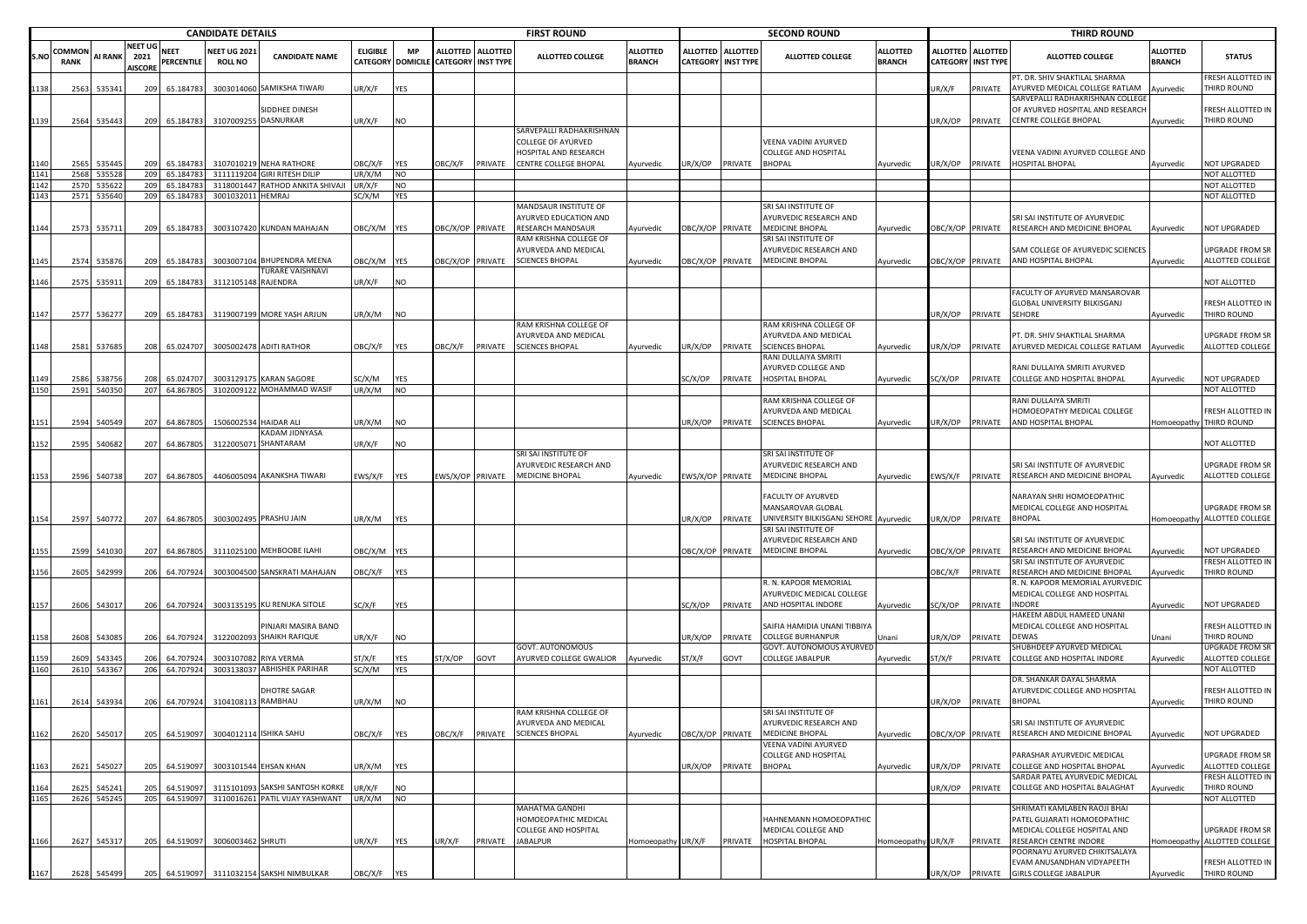|              | <b>CANDIDATE DETAILS</b> |                      |                                   |                            |                                       |                                                              |                            | <b>FIRST ROUND</b> |                                      |                   |                                                                                    | <b>SECOND ROUND</b>              |                                              |                 |                                                                               | <b>THIRD ROUND</b>               |         |                                                |                                                                                 |                                  |                                                 |
|--------------|--------------------------|----------------------|-----------------------------------|----------------------------|---------------------------------------|--------------------------------------------------------------|----------------------------|--------------------|--------------------------------------|-------------------|------------------------------------------------------------------------------------|----------------------------------|----------------------------------------------|-----------------|-------------------------------------------------------------------------------|----------------------------------|---------|------------------------------------------------|---------------------------------------------------------------------------------|----------------------------------|-------------------------------------------------|
| S.NC         | COMMON<br><b>RANK</b>    | <b>AI RANK</b>       | NEET UG<br>2021<br><b>AISCORE</b> | NEET<br>PERCENTILE         | <b>NEET UG 2021</b><br><b>ROLL NO</b> | <b>CANDIDATE NAME</b>                                        | <b>ELIGIBLE</b>            | <b>MP</b>          | CATEGORY DOMICILE CATEGORY INST TYPE | ALLOTTED ALLOTTED | <b>ALLOTTED COLLEGE</b>                                                            | <b>ALLOTTED</b><br><b>BRANCH</b> | <b>ALLOTTED</b><br><b>CATEGORY INST TYPE</b> | <b>ALLOTTED</b> | <b>ALLOTTED COLLEGE</b>                                                       | <b>ALLOTTED</b><br><b>BRANCH</b> |         | ALLOTTED ALLOTTED<br><b>CATEGORY INST TYPE</b> | <b>ALLOTTED COLLEGE</b>                                                         | <b>ALLOTTED</b><br><b>BRANCH</b> | <b>STATUS</b>                                   |
|              |                          |                      |                                   |                            |                                       |                                                              |                            |                    |                                      |                   | NARAYAN SHRI<br>HOMOEOPATHIC MEDICAL<br>COLLEGE AND HOSPITAL                       |                                  |                                              |                 | NARAYAN SHRI<br>HOMOEOPATHIC MEDICAL<br>COLLEGE AND HOSPITAL                  |                                  |         |                                                | RAJEEV GANDHI AYURVED COLLEGE                                                   |                                  | <b>UPGRADE FROM SR</b>                          |
| 1168         |                          | 2629 545979          | 205                               | 64.519097                  |                                       | 3001029100 PRARTHANA PATEL<br>MOHAMMAD KAIFULLAH<br>MOHAMMAD | <b>JBC/X/F</b>             | <b>YES</b>         | OBC/X/F                              | PRIVATE           | <b>BHOPAL</b>                                                                      | Homoeopathy UR/X/OP              |                                              | PRIVATE         | <b>BHOPAL</b><br>MANDSAUR INSTITUTE OF<br>AYURVED EDUCATION AND               | lomoeopathy OBC/X/OP PRIVATE     |         |                                                | HOSPITAL AND PHARMACY BHOPAL<br>OM AYURVEDIC MEDICAL COLLEGE                    | Ayurvedic                        | ALLOTTED COLLEGE<br>FRESH ALLOTTED IN           |
| 1169         | 2632                     | 546827               | 205                               | 64.519097                  | 31030013                              | BARKATULLAH                                                  | JR/X/M                     | <b>NO</b>          |                                      |                   |                                                                                    |                                  | UR/X/OP                                      | PRIVATE         | RESEARCH MANDSAUR                                                             | Ayurvedic                        | JR/X/OP | PRIVATE                                        | AND HOSPITAL BETUL                                                              | Ayurvedic                        | THIRD ROUND                                     |
|              |                          |                      |                                   |                            |                                       |                                                              |                            |                    |                                      |                   | FACULTY OF AYURVED<br>MANSAROVAR GLOBAL<br>UNIVERSITY BILKISGANJ                   |                                  |                                              |                 | FACULTY OF AYURVED<br>MANSAROVAR GLOBAL                                       |                                  |         |                                                | FACULTY OF AYURVED MANSAROVAR<br>GLOBAL UNIVERSITY BILKISGANJ                   |                                  |                                                 |
|              |                          | 2633 546903          | 205                               | 64.519097                  |                                       | 3003121164 RAHUL PRAJAPAT<br>WAGHMARE SALONI                 | DBC/X/M YES                |                    | OBC/X/OP PRIVATE                     |                   | SEHORE                                                                             | Ayurvedic                        | JR/X/OP                                      | PRIVATE         | UNIVERSITY BILKISGANJ SEHORE Ayurvedic                                        |                                  | JR/X/OP | PRIVATE                                        | SEHORE                                                                          | Ayurvedic                        | NOT UPGRADED                                    |
| 1171         | 2638                     | 548309               | 204                               | 64.358763                  | 3111105493 KIRAN                      |                                                              | UR/X/F                     | <b>NO</b>          |                                      |                   |                                                                                    |                                  |                                              |                 |                                                                               |                                  |         |                                                |                                                                                 |                                  | NOT ALLOTTED                                    |
| 1172         |                          | 2639 548501          |                                   | 204 64.358763              |                                       | 3003003171 ANKIT RATHORE                                     | DBC/X/M YES                |                    |                                      |                   | R. N. KAPOOR MEMORIAL                                                              |                                  |                                              |                 | R. N. KAPOOR MEMORIAL                                                         |                                  |         |                                                | I. N. KAPOOR MEMORIAL                                                           |                                  | NOT ALLOTTED                                    |
|              |                          |                      |                                   |                            |                                       |                                                              |                            |                    |                                      |                   | HOMEOPATHIC HOSPITAL AND                                                           |                                  |                                              |                 | HOMEOPATHIC HOSPITAL AND                                                      |                                  |         |                                                | HOMEOPATHIC HOSPITAL AND                                                        |                                  |                                                 |
| 1173         | 2640                     | 548967               | 204                               | 64.358763                  |                                       | 3003106292 SAMIYA ALI                                        | JR/X/F                     | YES                | UR/X/F                               | PRIVATE           | MEDICAL COLLEGE INDORE                                                             | Homoeopathy UR/X/F               |                                              | PRIVATE         | MEDICAL COLLEGE INDORE                                                        | Iomoeopathy UR/X/F               |         | PRIVATE                                        | MEDICAL COLLEGE INDORE                                                          |                                  | Homoeopathy NOT UPGRADED                        |
|              |                          |                      |                                   |                            |                                       |                                                              |                            |                    |                                      |                   | MANDSAUR INSTITUTE OF<br><b>AYURVED EDUCATION AND</b>                              |                                  |                                              |                 | RANI DULLAIYA SMRITI<br>AYURVED COLLEGE AND                                   |                                  |         |                                                | RANI DULLAIYA SMRITI AYURVED                                                    |                                  |                                                 |
| 1174         |                          | 2642 549427          | 204                               | 64.358763                  |                                       | 3003010287 KRISHNA HATEKAR                                   | SC/X/F                     | YES                | SC/X/F                               | PRIVATE           | RESEARCH MANDSAUR                                                                  | Ayurvedic                        | SC/X/OP                                      | PRIVATE         | <b>IOSPITAL BHOPAL</b>                                                        | Ayurvedic                        | SC/X/OP | PRIVATE                                        | COLLEGE AND HOSPITAL BHOPAL                                                     | Ayurvedic                        | NOT UPGRADED                                    |
|              |                          |                      |                                   |                            |                                       |                                                              |                            |                    |                                      |                   | SHRIMATI KAMLABEN RAOJI<br>BHAI PATEL GUJARATI<br>HOMOEOPATHIC MEDICAL             |                                  |                                              |                 | SHRIMATI KAMLABEN RAOJI<br><b>BHAI PATEL GUJARATI</b><br>HOMOEOPATHIC MEDICAL |                                  |         |                                                | POORNAYU AYURVED CHIKITSALAYA                                                   |                                  |                                                 |
|              |                          | 2649 550661          | 203                               | 64.193896                  |                                       | 3001020265 SONALI JAIN                                       | JR/X/F                     | YES                | UR/X/F                               | PRIVATE           | COLLEGE HOSPITAL AND<br>RESEARCH CENTRE INDORE                                     | Homoeopathy UR/X/F               |                                              | PRIVATE         | COLLEGE HOSPITAL AND<br>RESEARCH CENTRE INDORE                                | Iomoeopathy UR/X/OP              |         | PRIVATE                                        | EVAM ANUSANDHAN VIDYAPEETH<br><b>GIRLS COLLEGE JABALPUR</b>                     | Ayurvedic                        | UPGRADE FROM SR<br>ALLOTTED COLLEGE             |
|              |                          | 2651 550886          |                                   | 203 64.193896              |                                       | 3001010411 HIMANSHU VANSHKAR                                 | SC/X/M                     | <b>YES</b>         |                                      |                   |                                                                                    |                                  |                                              |                 |                                                                               |                                  |         |                                                |                                                                                 |                                  | NOT ALLOTTED                                    |
|              |                          |                      |                                   |                            |                                       |                                                              |                            |                    |                                      |                   |                                                                                    |                                  |                                              |                 | RANI DULLAIYA SMRITI                                                          |                                  |         |                                                |                                                                                 |                                  |                                                 |
|              |                          |                      |                                   |                            |                                       |                                                              |                            |                    |                                      |                   |                                                                                    |                                  |                                              |                 | HOMOEOPATHY MEDICAL<br>COLLEGE AND HOSPITAL                                   |                                  |         |                                                | RANI DULLAIYA SMRITI<br>HOMOEOPATHY MEDICAL COLLEGE                             |                                  |                                                 |
|              |                          | 2655 551584          | 203                               | 64.193896                  |                                       | 4406002474 SHASHANK TRIPATHI                                 | JR/X/M                     | <b>NO</b>          |                                      |                   |                                                                                    |                                  | UR/X/OP                                      | PRIVATE         | <b>BHOPAL</b>                                                                 | Iomoeopathy UR/X/OP              |         | PRIVATE                                        | AND HOSPITAL BHOPAL                                                             |                                  | Iomoeopathy NOT UPGRADED                        |
| 1178         | 2657                     | 551796               |                                   | 64.193896                  | 3103011005 YOGESH                     | <b>BUNDELE SHAGUN</b>                                        | UR/X/F                     | <b>NO</b>          |                                      |                   |                                                                                    |                                  |                                              |                 |                                                                               |                                  | JR/X/OP |                                                | OM AYURVEDIC MEDICAL COLLEGE<br>AND HOSPITAL BETUL                              |                                  | FRESH ALLOTTED IN<br>THIRD ROUND                |
|              |                          |                      | 203                               |                            |                                       |                                                              |                            |                    |                                      |                   |                                                                                    |                                  |                                              |                 |                                                                               |                                  |         | PRIVATE                                        | DR. SHANKAR DAYAL SHARMA                                                        | Ayurvedic                        |                                                 |
| 1179         | 2658                     | 551991               | 203                               | 64.193896                  |                                       | 3002013289 PREETI SHAKYA                                     | SC/X/F                     | <b>YES</b>         |                                      |                   |                                                                                    |                                  |                                              |                 | SCHOOL OF HOMOEOPATHY SRI                                                     |                                  | JR/X/OP | PRIVATE                                        | AYURVEDIC COLLEGE AND HOSPITAL<br><b>BHOPAL</b><br>SHRIMATI KAMLABEN RAOJI BHAI | Ayurvedic                        | FRESH ALLOTTED IN<br>THIRD ROUND                |
|              |                          |                      |                                   |                            |                                       |                                                              |                            |                    |                                      |                   |                                                                                    |                                  |                                              |                 | SATYA SAI UNIVERSITY OF                                                       |                                  |         |                                                | PATEL GUJARATI HOMOEOPATHIC                                                     |                                  |                                                 |
|              |                          |                      |                                   |                            |                                       |                                                              |                            |                    |                                      |                   |                                                                                    |                                  |                                              |                 | TECHNOLOGY AND MEDICAL                                                        |                                  |         |                                                | MEDICAL COLLEGE HOSPITAL AND                                                    |                                  | FRESH ALLOTTED IN                               |
|              | 2660                     | 55301<br>2663 553728 | 202                               | 64.030907<br>202 64.030907 | 300300919                             | SHIVAM JAISWAL<br>3004001487 SAMAN KHAN                      | OBC/X/M YES<br>EWS/X/F YES |                    |                                      |                   |                                                                                    |                                  | UR/X/OP                                      | PRIVATE         | <b>SCIENCES SEHORE</b>                                                        | Homoeopathy OBC/X/OP PRIVATE     |         |                                                | RESEARCH CENTRE INDORE                                                          | Homoeopathy                      | THIRD ROUND<br>NOT ALLOTTED                     |
|              |                          |                      |                                   |                            |                                       |                                                              |                            |                    |                                      |                   |                                                                                    |                                  |                                              |                 |                                                                               |                                  |         |                                                | PT. DR. SHIV SHAKTILAL SHARMA                                                   |                                  | FRESH ALLOTTED IN                               |
| 1182         | 2665                     | 553959               | 202                               | 64.030907                  |                                       | 3003118158 KUNAL BRALE                                       | OBC/X/M YES                |                    |                                      |                   | POORNAYU AYURVED                                                                   |                                  |                                              |                 |                                                                               |                                  | UR/X/OP | PRIVATE                                        | AYURVED MEDICAL COLLEGE RATLAM                                                  | Ayurvedic                        | THIRD ROUND                                     |
| 1183<br>1184 | 2666                     | 55435<br>2669 555441 | 202                               | 64.030907<br>202 64.030907 | 300600309                             | <b>6 JYOTI SAKET</b><br>3111106481 BHURSE SAHIL BANDU        | SC/X/F<br>UR/X/M           | YES<br><b>NO</b>   | SC/X/OP                              | PRIVATE           | CHIKITSALAYA EVAM<br>ANUSANDHAN VIDYAPEETH<br>GIRLS COLLEGE JABALPUR               | Ayurvedic                        |                                              |                 |                                                                               |                                  |         |                                                |                                                                                 |                                  | NOT ALLOTTED<br>NOT ALLOTTED                    |
|              |                          |                      |                                   |                            |                                       |                                                              |                            |                    |                                      |                   |                                                                                    |                                  |                                              |                 | PARASHAR AYURVEDIC                                                            |                                  |         |                                                | RANI DULLAIYA SMRITI                                                            |                                  |                                                 |
|              |                          | 2670 555611          |                                   | 201 63.861442              |                                       | 3003020225 PAWAN PATEL                                       | JR/X/M                     | <b>YES</b>         | JR/X/OP                              | PRIVATE           | SCHOOL OF AYURVEDA AND<br>SIDDHA SEHORE<br>GOVT. AUTONOMOUS                        | Ayurvedic                        | JR/X/OP                                      | PRIVATE         | MEDICAL COLLEGE AND<br>HOSPITAL BHOPAL<br>GOVT. AUTONOMOUS AYURVED            | Ayurvedic                        | JR/X/OP | PRIVATE                                        | HOMOEOPATHY MEDICAL COLLEGE<br>AND HOSPITAL BHOPAL<br>GOVT. AUTONOMOUS AYURVED  |                                  | UPGRADE FROM SR<br>Homoeopathy ALLOTTED COLLEGE |
| 1186         | 2671                     | 55563                |                                   | 201 63.861442              |                                       | 3003101116 HARSHITA SOLIYA                                   | ST/X/F                     | YES                | ST/X/OP                              | GOVT              | AYURVED COLLEGE REWA                                                               | Ayurvedic                        | ST/X/F                                       | GOVT            | COLLEGE REWA                                                                  | Ayurvedic                        | ST/X/F  | GOVT                                           | COLLEGE REWA                                                                    | Ayurvedic                        | NOT UPGRADED                                    |
|              |                          |                      |                                   |                            |                                       |                                                              |                            |                    |                                      |                   | DEPARTMENT OF AYURVED<br>AND COMMUNITY IES<br>UNIVERSITY CAMPUS<br>KALKHEDA BHOPAL |                                  |                                              |                 | PT. DR. SHIV SHAKTILAL<br>SHARMA AYURVED MEDICAL<br><b>COLLEGE RATLAM</b>     |                                  |         |                                                | GM HOMOEOPATHIC MEDICAL<br>COLLEGE HOSPITAL AND RESEARCH<br>CENTRE DHAR         |                                  | UPGRADE FROM SR<br>Homoeopathy ALLOTTED COLLEGE |
| 1187         |                          | 2672 555694          |                                   | 201 63.861442              |                                       | 3003011122 PRATIBHA PARMAR                                   | SC/X/F                     | YES                | SC/X/OP                              | PRIVATE           |                                                                                    | Ayurvedic                        | SC/X/F                                       | PRIVATE         |                                                                               | Ayurvedic                        | JR/X/OP | PRIVATE                                        | DR. SHANKAR DAYAL SHARMA                                                        |                                  |                                                 |
|              |                          |                      |                                   |                            |                                       |                                                              |                            |                    |                                      |                   |                                                                                    |                                  |                                              |                 |                                                                               |                                  |         |                                                | AYURVEDIC COLLEGE AND HOSPITAL                                                  |                                  | FRESH ALLOTTED IN                               |
| 1188         | 2673                     | 555785               | 201                               | 63.861442                  |                                       | 3113107044 YASH SUDHAKAR GURAV                               | UR/X/M                     | <b>NO</b>          |                                      |                   | POORNAYU AYURVED                                                                   |                                  |                                              |                 |                                                                               |                                  | JR/X/OP | PRIVATE                                        | <b>BHOPAL</b>                                                                   | Ayurvedic                        | THIRD ROUND                                     |
| 1189         |                          | 2675 556239          |                                   | 201 63.861442              |                                       | 3003013052 MITALI GOSWAMI                                    | OBC/X/F YES                |                    | OBC/X/OP PRIVATE                     |                   | CHIKITSALAYA EVAM<br>ANUSANDHAN VIDYAPEETH<br>GIRLS COLLEGE JABALPUR               | Ayurvedic                        | OBC/X/OP PRIVATE                             |                 | SAM COLLEGE OF AYURVEDIC<br>SCIENCES AND HOSPITAL<br><b>BHOPAL</b>            | Ayurvedic                        | UR/X/OP | PRIVATE                                        | PARASHAR AYURVEDIC MEDICAL<br>COLLEGE AND HOSPITAL BHOPAL                       | Ayurvedic                        | <b>UPGRADE FROM SR</b><br>ALLOTTED COLLEGE      |
|              |                          |                      |                                   |                            |                                       |                                                              |                            |                    |                                      |                   |                                                                                    |                                  |                                              |                 |                                                                               |                                  |         |                                                | RAM KRISHNA COLLEGE OF                                                          |                                  |                                                 |
| 1190         |                          | 2679 556696          |                                   | 201 63.861442              |                                       | 1502121054 SHWETA KUMARI<br><b>VAIBHAVI RAJESH</b>           | JR/X/F                     | <b>NO</b>          |                                      |                   |                                                                                    |                                  |                                              |                 |                                                                               |                                  | UR/X/OP | PRIVATE                                        | HOMOEOPATHY AND MEDICAL<br><b>SCIENCES BHOPAL</b>                               |                                  | FRESH ALLOTTED IN<br>Homoeopathy THIRD ROUND    |
| 1191         | 2681                     | 557119               | 201                               | 63.861442                  | 3111001475 BOPCHE                     |                                                              | UR/X/F                     | <b>NO</b>          |                                      |                   |                                                                                    |                                  |                                              |                 |                                                                               |                                  |         |                                                |                                                                                 |                                  | NOT ALLOTTED                                    |
| 1192         |                          | 2684 557765          |                                   | 201 63.861442              |                                       | 3111016348 TISHA CHAUHAN                                     | UR/X/F                     | <b>NO</b>          |                                      |                   |                                                                                    |                                  |                                              |                 | PT. SHIVNATH SHASTRI GOVT.                                                    |                                  |         |                                                | PT. SHIVNATH SHASTRI GOVT.                                                      |                                  | NOT ALLOTTED                                    |
| 1193         | 2685                     | 558187               | 200                               | 63.671255                  |                                       | 3003137171 VARSHA SOLANKI                                    | ST/X/F                     | YES                | ST/X/OP                              | GOVT              | GOVT, AUTONOMOUS<br>AYURVED COLLEGE REWA                                           | Ayurvedic                        | ST/X/F                                       | GOVT            | AUTONOMOUS AYURVED<br><b>COLLEGE BURHANPUR</b>                                | Ayurvedic                        | ST/X/F  | GOVT                                           | AUTONOMOUS AYURVED COLLEGE<br>BURHANPUR                                         | Ayurvedic                        | NOT UPGRADED                                    |
|              |                          |                      |                                   |                            |                                       |                                                              |                            |                    |                                      |                   |                                                                                    |                                  |                                              |                 | SARVEPALLI RADHAKRISHNAN<br>COLLEGE OF AYURVED<br>HOSPITAL AND RESEARCH       |                                  |         |                                                | <b>FACULTY OF AYURVED MANSAROVAR</b><br>GLOBAL UNIVERSITY BILKISGANJ            |                                  | FRESH ALLOTTED IN                               |
| 1194         |                          | 2686 558199          |                                   |                            |                                       | 200 63.671255 3111022250 GITIKA BISWAS                       | UR/X/F                     | <b>YES</b>         |                                      |                   |                                                                                    |                                  | UR/X/F                                       |                 | PRIVATE CENTRE COLLEGE BHOPAL                                                 | Ayurvedic                        |         | UR/X/OP PRIVATE SEHORE                         |                                                                                 | Ayurvedic                        | THIRD ROUND                                     |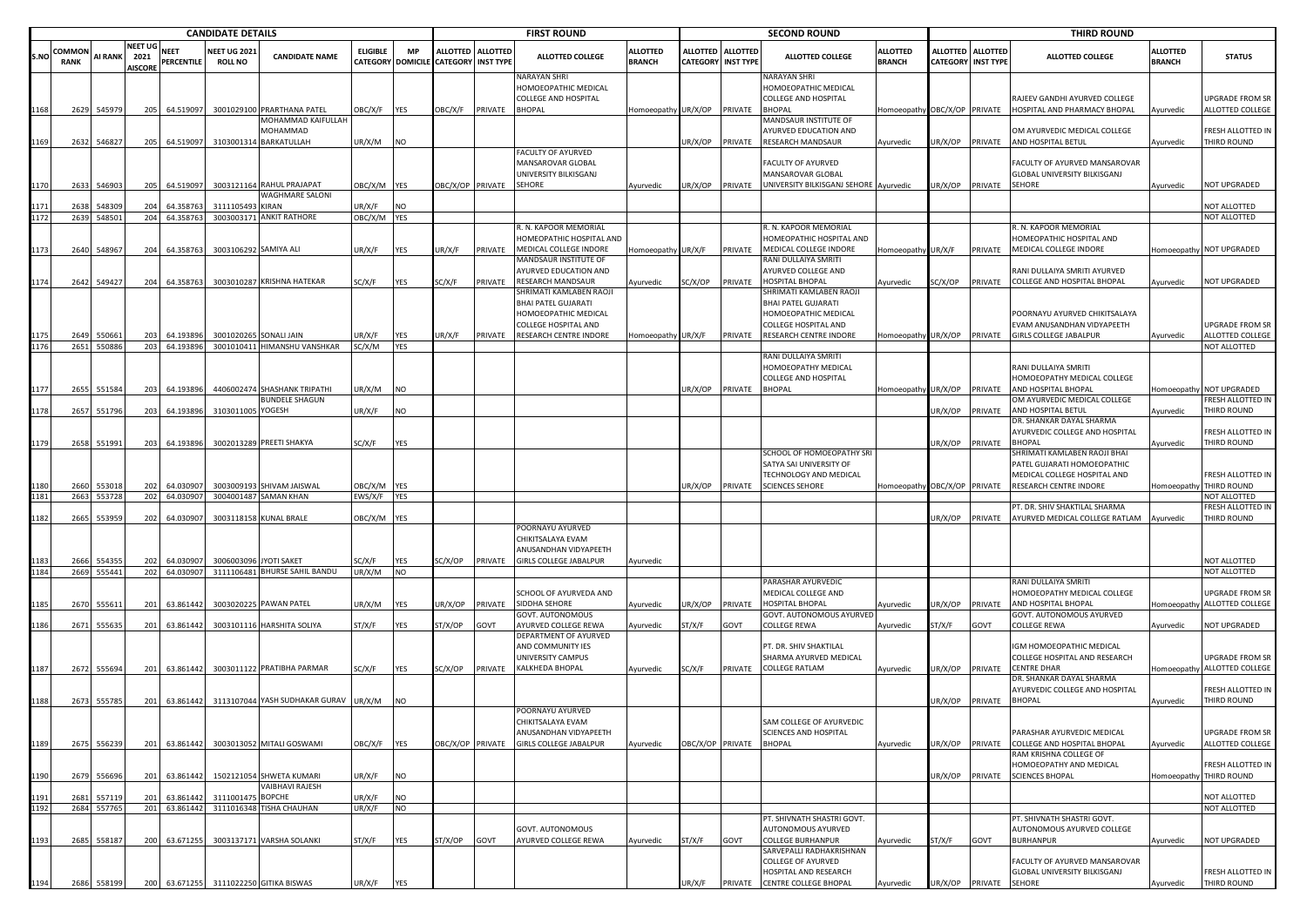|      |                       |                |                                          |                           | <b>CANDIDATE DETAILS</b>              |                                 |                 |            |                                      |                   | <b>FIRST ROUND</b>                          |                                  |                  |                                              | <b>SECOND ROUND</b>                                   |                                  |                         |                                                | <b>THIRD ROUND</b>                                                              |                                  |                                          |
|------|-----------------------|----------------|------------------------------------------|---------------------------|---------------------------------------|---------------------------------|-----------------|------------|--------------------------------------|-------------------|---------------------------------------------|----------------------------------|------------------|----------------------------------------------|-------------------------------------------------------|----------------------------------|-------------------------|------------------------------------------------|---------------------------------------------------------------------------------|----------------------------------|------------------------------------------|
| S.NO | COMMON<br><b>RANK</b> | <b>AI RANK</b> | <b>NEET UG</b><br>2021<br><b>AISCORE</b> | <b>NEET</b><br>PERCENTILE | <b>NEET UG 2021</b><br><b>ROLL NO</b> | <b>CANDIDATE NAME</b>           | <b>ELIGIBLE</b> | <b>MP</b>  | CATEGORY DOMICILE CATEGORY INST TYPE | ALLOTTED ALLOTTED | <b>ALLOTTED COLLEGE</b>                     | <b>ALLOTTED</b><br><b>BRANCH</b> | <b>ALLOTTED</b>  | <b>ALLOTTED</b><br><b>CATEGORY INST TYPE</b> | <b>ALLOTTED COLLEGE</b>                               | <b>ALLOTTED</b><br><b>BRANCH</b> |                         | ALLOTTED ALLOTTED<br><b>CATEGORY INST TYPE</b> | <b>ALLOTTED COLLEGE</b>                                                         | <b>ALLOTTED</b><br><b>BRANCH</b> | <b>STATUS</b>                            |
|      | 2687                  | 558547         | 200                                      | 63.671255                 |                                       | 3005003085 AYUSHI SHRIVASTAVA   | JR/X/F          | YES        |                                      |                   |                                             |                                  |                  |                                              |                                                       |                                  | JR/X/F                  |                                                | DEPARTMENT OF AYURVED AND<br>COMMUNITY IES UNIVERSITY CAMPUS<br>KALKHEDA BHOPAL |                                  | FRESH ALLOTTED IN<br>THIRD ROUND         |
|      | 2688                  | 558692         | 200                                      | 63.671255                 |                                       | 3111026038 FALKE DNYANAVI       | JR/X/F          | <b>NO</b>  |                                      |                   |                                             |                                  |                  |                                              |                                                       |                                  |                         | PRIVATE                                        |                                                                                 | Ayurvedic                        | NOT ALLOTTED                             |
|      |                       |                |                                          |                           |                                       |                                 |                 |            |                                      |                   |                                             |                                  |                  |                                              |                                                       |                                  |                         |                                                | RAJEEV GANDHI AYURVED COLLEGE                                                   |                                  | FRESH ALLOTTED IN                        |
|      | 2689                  | 55880          | 200                                      | 63.67125                  | 3003104444 RAM SONI                   |                                 | OBC/X/M         | <b>YES</b> |                                      |                   |                                             |                                  |                  |                                              |                                                       |                                  | <b>OBC/X/OP PRIVATE</b> |                                                | HOSPITAL AND PHARMACY BHOPAL                                                    | Ayurvedic                        | THIRD ROUND                              |
| 1198 | 2690                  | 558898         |                                          | 200 63.67125              |                                       | 3003123164 KAMLESH VERMA        | SC/X/M          | YES        |                                      |                   |                                             |                                  |                  |                                              |                                                       |                                  |                         |                                                |                                                                                 |                                  | NOT ALLOTTED                             |
|      |                       |                |                                          |                           |                                       |                                 |                 |            |                                      |                   |                                             |                                  |                  |                                              | PARASHAR AYURVEDIC                                    |                                  |                         |                                                | RANI DULLAIYA SMRITI                                                            |                                  |                                          |
|      |                       |                |                                          |                           |                                       |                                 |                 |            |                                      |                   |                                             |                                  |                  |                                              | MEDICAL COLLEGE AND                                   |                                  |                         |                                                | HOMOEOPATHY MEDICAL COLLEGE                                                     |                                  | UPGRADE FROM SR                          |
| 1199 | 2692                  | 560049         | 200                                      | 63.671255                 |                                       | 4406004217 MUSKAN GUPTA         | UR/X/F          | YES        |                                      |                   |                                             |                                  | UR/X/F           | PRIVATE                                      | HOSPITAL BHOPAL                                       | Ayurvedic                        | JR/X/F                  | PRIVATE                                        | AND HOSPITAL BHOPAL                                                             |                                  | Homoeopathy ALLOTTED COLLEGE             |
|      |                       |                |                                          |                           |                                       |                                 |                 |            |                                      |                   |                                             |                                  |                  |                                              | SARVEPALLI RADHAKRISHNAN<br><b>COLLEGE OF AYURVED</b> |                                  |                         |                                                | SARVEPALLI RADHAKRISHNAN COLLEGE                                                |                                  |                                          |
|      |                       |                |                                          |                           |                                       |                                 |                 |            |                                      |                   |                                             |                                  |                  |                                              | HOSPITAL AND RESEARCH                                 |                                  |                         |                                                | OF AYURVED HOSPITAL AND RESEARCH                                                |                                  |                                          |
| 1200 |                       | 2694 560569    | 200                                      | 63.671255                 |                                       | 4406001450 SHRAMANK SINGH       | JR/X/M          | <b>NO</b>  |                                      |                   |                                             |                                  | UR/X/OP          | PRIVATE                                      | CENTRE COLLEGE BHOPAL                                 | Ayurvedic                        | JR/X/OP                 | PRIVATE                                        | <b>CENTRE COLLEGE BHOPAL</b>                                                    | Ayurvedic                        | NOT UPGRADED                             |
|      |                       |                |                                          |                           |                                       |                                 |                 |            |                                      |                   |                                             |                                  |                  |                                              | DR. SHANKAR DAYAL SHARMA                              |                                  |                         |                                                | SARVEPALLI RADHAKRISHNAN COLLEGE                                                |                                  |                                          |
|      |                       |                |                                          |                           |                                       |                                 |                 |            |                                      |                   |                                             |                                  |                  |                                              | AYURVEDIC COLLEGE AND                                 |                                  |                         |                                                | OF AYURVED HOSPITAL AND RESEARCH                                                |                                  | UPGRADE FROM SR                          |
| 1201 |                       | 2697 561325    | 199                                      | 63.505999                 |                                       | 3003001475 PAWNI BHARGAVA       | JR/X/F          | YES        |                                      |                   |                                             |                                  | UR/X/F           | PRIVATE                                      | HOSPITAL BHOPAL                                       | Ayurvedic                        | JR/X/OP                 | PRIVATE                                        | CENTRE COLLEGE BHOPAL                                                           | Ayurvedic                        | ALLOTTED COLLEGE                         |
|      |                       |                |                                          |                           |                                       |                                 |                 |            |                                      |                   | RANI DULLAIYA SMRITI                        |                                  |                  |                                              |                                                       |                                  |                         |                                                |                                                                                 |                                  |                                          |
|      |                       |                |                                          |                           |                                       |                                 |                 |            |                                      |                   | HOMOEOPATHY MEDICAL                         |                                  |                  |                                              | DR. SHANKAR DAYAL SHARMA                              |                                  |                         |                                                |                                                                                 |                                  |                                          |
|      |                       |                |                                          |                           |                                       | 3006002544 KANIKA TIWARI        |                 |            |                                      |                   | COLLEGE AND HOSPITAL<br><b>BHOPAL</b>       |                                  |                  |                                              | AYURVEDIC COLLEGE AND<br>HOSPITAL BHOPAL              |                                  |                         |                                                | RAM KRISHNA COLLEGE OF AYURVEDA<br>JR/X/OP PRIVATE AND MEDICAL SCIENCES BHOPAL  |                                  | UPGRADE FROM SR<br>ALLOTTED COLLEGE      |
| 1202 |                       | 2701 562996    | 199                                      | 63.505999                 |                                       |                                 | JR/X/F          | <b>YES</b> | UR/X/F                               | PRIVATE           |                                             | Homoeopathy UR/X/OP              |                  | PRIVATE                                      | SHRIMATI KAMLABEN RAOJI                               | Ayurvedic                        |                         |                                                |                                                                                 | Ayurvedic                        |                                          |
|      |                       |                |                                          |                           |                                       |                                 |                 |            |                                      |                   |                                             |                                  |                  |                                              | <b>BHAI PATEL GUJARATI</b>                            |                                  |                         |                                                | SHRIMATI KAMLABEN RAOJI BHAI                                                    |                                  |                                          |
|      |                       |                |                                          |                           |                                       |                                 |                 |            |                                      |                   | R. N. KAPOOR MEMORIAL                       |                                  |                  |                                              | HOMOEOPATHIC MEDICAL                                  |                                  |                         |                                                | PATEL GUJARATI HOMOEOPATHIC                                                     |                                  |                                          |
|      |                       |                |                                          |                           |                                       |                                 |                 |            |                                      |                   | HOMEOPATHIC HOSPITAL AND                    |                                  |                  |                                              | COLLEGE HOSPITAL AND                                  |                                  |                         |                                                | MEDICAL COLLEGE HOSPITAL AND                                                    |                                  |                                          |
| 1203 |                       | 2703 563723    |                                          | 198 63.339707             |                                       | 3003103053 AJAY BHARDWAJ        | OBC/X/M YES     |            | UR/X/OP                              | PRIVATE           | MEDICAL COLLEGE INDORE                      | Homoeopathy OBC/X/OP PRIVATE     |                  |                                              | RESEARCH CENTRE INDORE                                | Homoeopathy OBC/X/OP PRIVATE     |                         |                                                | RESEARCH CENTRE INDORE                                                          |                                  | Homoeopathy NOT UPGRADED                 |
|      |                       |                |                                          |                           |                                       |                                 |                 |            |                                      |                   |                                             |                                  |                  |                                              |                                                       |                                  |                         |                                                | DR. SHANKAR DAYAL SHARMA                                                        |                                  |                                          |
|      |                       |                |                                          |                           |                                       |                                 |                 |            |                                      |                   |                                             |                                  |                  |                                              |                                                       |                                  |                         |                                                | AYURVEDIC COLLEGE AND HOSPITAL                                                  |                                  | FRESH ALLOTTED IN                        |
| 1204 |                       | 2704 563771    |                                          | 198 63.339707             |                                       | 2201005119 VERMA ANJALI DINESH  | JR/X/F          | <b>NO</b>  |                                      |                   |                                             |                                  |                  |                                              |                                                       |                                  | JR/X/OP                 | PRIVATE                                        | <b>BHOPAL</b>                                                                   | Ayurvedic                        | THIRD ROUND                              |
|      |                       |                |                                          |                           |                                       | CHAUDHARI ADITYA                |                 |            |                                      |                   |                                             |                                  |                  |                                              |                                                       |                                  |                         |                                                | MANDSAUR INSTITUTE OF AYURVED<br>EDUCATION AND RESEARCH                         |                                  |                                          |
|      | 2706                  | 564469         | 198                                      | 63.339707                 | 3107008018 PRAKASH                    |                                 | JR/X/M          | <b>NO</b>  |                                      |                   |                                             |                                  |                  |                                              |                                                       |                                  | JR/X/OP                 | PRIVATE                                        | MANDSAUR                                                                        | Ayurvedic                        | FRESH ALLOTTED IN<br>THIRD ROUND         |
|      | 2707                  | 565137         |                                          | 198 63.339707             |                                       | 3107001141 ADITYA RAJENDRA PATI | UR/X/M          | <b>NO</b>  |                                      |                   |                                             |                                  |                  |                                              |                                                       |                                  |                         |                                                |                                                                                 |                                  | NOT ALLOTTED                             |
|      |                       |                |                                          |                           |                                       |                                 |                 |            |                                      |                   |                                             |                                  |                  |                                              | HAKIM SYED ZIAUL HASAN                                |                                  |                         |                                                | HAKIM SYED ZIAUL HASAN GOVT.                                                    |                                  |                                          |
|      |                       |                |                                          |                           |                                       | DURRANY RUMAISA                 |                 |            |                                      |                   |                                             |                                  |                  |                                              | GOVT. AUTONOMOUS UNANI                                |                                  |                         |                                                | AUTONOMOUS UNANI COLLEGE                                                        |                                  | FRESH ALLOTTED IN                        |
| 1207 | 2710                  | 565939         | 198                                      | 63.339707                 | 3001012113 SABIR                      |                                 | JR/X/F          | YES        |                                      |                   |                                             |                                  | UR/X/OP          | GOVT                                         | COLLEGE BHOPAL                                        | Jnani                            | UR/X/OP                 | GOVT                                           | <b>BHOPAL</b>                                                                   | Unani                            | THIRD ROUND                              |
|      |                       |                |                                          |                           |                                       | <b>/ALGUDRE SHRAVANI</b>        |                 |            |                                      |                   |                                             |                                  |                  |                                              |                                                       |                                  |                         |                                                |                                                                                 |                                  |                                          |
|      | 2711                  | 56605          | 198                                      | 63.339707                 | 3108004848 RAMESH                     |                                 | JR/X/F          | NO         |                                      |                   |                                             |                                  |                  |                                              |                                                       |                                  |                         |                                                |                                                                                 |                                  | NOT ALLOTTED                             |
|      | 2717                  | 567357         |                                          | 197 63.168429             |                                       | 3111023263 GAJPURE SEJAL SUDHIR | JR/X/F          | <b>NO</b>  |                                      |                   |                                             |                                  |                  |                                              | SARVEPALLI RADHAKRISHNAN                              |                                  |                         |                                                |                                                                                 |                                  | NOT ALLOTTED                             |
|      |                       |                |                                          |                           |                                       |                                 |                 |            |                                      |                   |                                             |                                  |                  |                                              | <b>COLLEGE OF AYURVED</b>                             |                                  |                         |                                                | MANDSAUR INSTITUTE OF AYURVED                                                   |                                  |                                          |
|      |                       |                |                                          |                           |                                       |                                 |                 |            |                                      |                   |                                             |                                  |                  |                                              | HOSPITAL AND RESEARCH                                 |                                  |                         |                                                | EDUCATION AND RESEARCH                                                          |                                  | <b>UPGRADE FROM SR</b>                   |
|      | 2718                  | 567563         |                                          | 197 63.168429             |                                       | 3106010240 SONUNE SNEHAL SUNIL  | UR/X/F          | <b>NO</b>  |                                      |                   |                                             |                                  | UR/X/OP          | PRIVATE                                      | CENTRE COLLEGE BHOPAL                                 | Ayurvedic                        | JR/X/OP                 | PRIVATE                                        | MANDSAUR                                                                        | Ayurvedic                        | ALLOTTED COLLEGE                         |
|      |                       |                |                                          |                           |                                       |                                 |                 |            |                                      |                   |                                             |                                  |                  |                                              | DR. SHANKAR DAYAL SHARMA                              |                                  |                         |                                                |                                                                                 |                                  |                                          |
|      |                       |                |                                          |                           |                                       |                                 |                 |            |                                      |                   |                                             |                                  |                  |                                              | AYURVEDIC COLLEGE AND                                 |                                  |                         |                                                | SARDAR AJIT SINGH SMRITI AYURVED                                                |                                  | <b>UPGRADE FROM SR</b>                   |
| 1211 | 2720                  | 56895          | 196                                      | 62.990417                 |                                       | 3001004630 KIRAN SISODIYA       | JR/X/F          | <b>YES</b> |                                      |                   |                                             |                                  | UR/X/OP          | PRIVATE                                      | HOSPITAL BHOPAL                                       | Ayurvedic                        | JR/X/OP                 | PRIVATE                                        | <b>COLLEGE BHOPAL</b>                                                           | Ayurvedic                        | ALLOTTED COLLEGE                         |
|      |                       |                |                                          |                           |                                       | PATIL DIVYA                     |                 |            |                                      |                   |                                             |                                  |                  |                                              |                                                       |                                  |                         |                                                | DR. SHANKAR DAYAL SHARMA                                                        |                                  |                                          |
|      | 2722                  | 569233         | 196                                      | 62.990417                 | 310700113                             | SURENDRASING                    | UR/X/F          | <b>NO</b>  |                                      |                   |                                             |                                  |                  |                                              |                                                       |                                  | JR/X/OP                 | PRIVATE                                        | AYURVEDIC COLLEGE AND HOSPITAL<br><b>BHOPAL</b>                                 | Ayurvedic                        | FRESH ALLOTTED IN<br>THIRD ROUND         |
|      |                       |                |                                          |                           |                                       | <b>PATIL SUNNY</b>              |                 |            |                                      |                   |                                             |                                  |                  |                                              |                                                       |                                  |                         |                                                | AM KRISHNA COLLEGE OF AYURVEDA                                                  |                                  | FRESH ALLOTTED IN                        |
| 1213 |                       | 2724 569546    | 196                                      | 62.990417                 |                                       | 2208004168 RAJENDRABHAI         | JR/X/M          | <b>INO</b> |                                      |                   |                                             |                                  |                  |                                              |                                                       |                                  | JR/X/OP                 | PRIVATE                                        | AND MEDICAL SCIENCES BHOPAL                                                     | Ayurvedic                        | THIRD ROUND                              |
|      |                       |                |                                          |                           |                                       |                                 |                 |            |                                      |                   | SARVEPALLI RADHAKRISHNAN                    |                                  |                  |                                              |                                                       |                                  |                         |                                                |                                                                                 |                                  |                                          |
|      |                       |                |                                          |                           |                                       |                                 |                 |            |                                      |                   | COLLEGE OF AYURVED                          |                                  |                  |                                              | SAM COLLEGE OF AYURVEDIC                              |                                  |                         |                                                | DEPARTMENT OF AYURVED AND                                                       |                                  |                                          |
|      |                       |                |                                          |                           |                                       |                                 |                 |            |                                      |                   | HOSPITAL AND RESEARCH                       |                                  |                  |                                              | SCIENCES AND HOSPITAL                                 |                                  |                         |                                                | COMMUNITY IES UNIVERSITY CAMPUS                                                 |                                  | <b>UPGRADE FROM SR</b>                   |
| 1214 |                       | 2729 570077    |                                          | 196 62.990417             |                                       | 3003122137 DHARMARAJ PANWAR     | OBC/X/M YES     |            | OBC/X/OP PRIVATE                     |                   | <b>CENTRE COLLEGE BHOPAL</b>                | Ayurvedic                        | OBC/X/OP PRIVATE |                                              | <b>BHOPAL</b><br>MANDSAUR INSTITUTE OF                | Ayurvedic                        | JR/X/OP                 | PRIVATE                                        | KALKHEDA BHOPAL<br>MANDSAUR INSTITUTE OF AYURVED                                | Ayurvedic                        | ALLOTTED COLLEGE                         |
|      |                       |                |                                          |                           |                                       |                                 |                 |            |                                      |                   |                                             |                                  |                  |                                              | AYURVED EDUCATION AND                                 |                                  |                         |                                                | EDUCATION AND RESEARCH                                                          |                                  |                                          |
| 1215 |                       | 2730 570116    | 196                                      | 62.990417                 |                                       | 4406002079 SHREYA SINGH         | JR/X/F          | <b>NO</b>  |                                      |                   |                                             |                                  | UR/X/OP          | PRIVATE                                      | RESEARCH MANDSAUR                                     | Ayurvedic                        | UR/X/OP                 | PRIVATE                                        | MANDSAUR                                                                        | Ayurvedic                        | NOT UPGRADED                             |
|      |                       |                |                                          |                           |                                       | KUNGHADKAR SURAJ                |                 |            |                                      |                   |                                             |                                  |                  |                                              |                                                       |                                  |                         |                                                |                                                                                 |                                  |                                          |
| 1216 |                       | 2731 571036    | 196                                      | 62.990417                 | 3111005299 ANIL                       |                                 | JR/X/M          | NO         |                                      |                   |                                             |                                  |                  |                                              |                                                       |                                  |                         |                                                |                                                                                 |                                  | NOT ALLOTTED                             |
|      |                       |                |                                          |                           |                                       |                                 |                 |            |                                      |                   | DR. SHANKAR DAYAL SHARMA                    |                                  |                  |                                              | PT. DR. SHIV SHAKTILAL                                |                                  |                         |                                                |                                                                                 |                                  |                                          |
|      |                       |                |                                          |                           |                                       |                                 |                 |            |                                      |                   | AYURVEDIC COLLEGE AND                       |                                  |                  |                                              | SHARMA AYURVED MEDICAL                                |                                  |                         |                                                | RAJEEV GANDHI AYURVED COLLEGE                                                   |                                  | <b>UPGRADE FROM SR</b>                   |
| 1217 |                       | 2732 571039    | 196                                      | 62.990417                 |                                       | 3006004139 ATUL SHRIVASTAVA     | EWS/X/M YES     |            | EWS/X/OP PRIVATE                     |                   | HOSPITAL BHOPAL                             | Ayurvedic                        | EWS/X/OP PRIVATE |                                              | COLLEGE RATLAM                                        | Ayurvedic                        | EWS/X/OP PRIVATE        |                                                | HOSPITAL AND PHARMACY BHOPAL                                                    | Ayurvedic                        | ALLOTTED COLLEGE                         |
|      |                       |                |                                          |                           |                                       |                                 |                 |            |                                      |                   | DISTRICT HOMEOPATHIC<br>MEDICAL COLLEGE AND |                                  |                  |                                              |                                                       |                                  |                         |                                                |                                                                                 |                                  |                                          |
| 1218 |                       | 2733 571396    | 196                                      | 62.990417                 |                                       | 3001014067 HARSHITA MALVIYA     | SC/X/F          | <b>YES</b> | UR/X/OP                              | PRIVATE           | HOSPITAL RATLAM                             | Homoeopath                       |                  |                                              |                                                       |                                  |                         |                                                |                                                                                 |                                  | NOT ALLOTTED                             |
|      |                       |                |                                          |                           |                                       |                                 |                 |            |                                      |                   |                                             |                                  |                  |                                              |                                                       |                                  |                         |                                                | SARDAR AJIT SINGH SMRITI AYURVED                                                |                                  | FRESH ALLOTTED IN                        |
| 1219 |                       | 2734 571561    | 195                                      | 62.791877                 |                                       | 3006001430 SHRIYA SAMDARIYA     | UR/X/F          | <b>YES</b> |                                      |                   |                                             |                                  |                  |                                              |                                                       |                                  | UR/X/OP                 | PRIVATE                                        | COLLEGE BHOPAL                                                                  | Ayurvedic                        | THIRD ROUND                              |
|      |                       |                |                                          |                           |                                       |                                 |                 |            |                                      |                   | <b>FACULTY OF AYURVED</b>                   |                                  |                  |                                              |                                                       |                                  |                         |                                                |                                                                                 |                                  |                                          |
|      |                       |                |                                          |                           |                                       |                                 |                 |            |                                      |                   | MANSAROVAR GLOBAL                           |                                  |                  |                                              | FACULTY OF AYURVED                                    |                                  |                         |                                                |                                                                                 |                                  |                                          |
|      |                       |                |                                          |                           |                                       |                                 |                 |            |                                      |                   | UNIVERSITY BILKISGANJ                       |                                  |                  |                                              | MANSAROVAR GLOBAL                                     |                                  |                         |                                                |                                                                                 |                                  |                                          |
| 1220 |                       | 2735 571565    | 195                                      | 62.791877                 |                                       | 3006004162 PRIYAMVAD MISHRA     | EWS/X/M YES     |            | EWS/X/OP PRIVATE                     |                   | SEHORE                                      | Ayurvedic                        | UR/X/OP          | PRIVATE                                      | UNIVERSITY BILKISGANJ SEHORE Ayurvedic                |                                  |                         |                                                | ANUSHREE HOMOEOPATHIC MEDICAL                                                   |                                  | NOT ALLOTTED<br><b>FRESH ALLOTTED IN</b> |
| 1221 |                       | 2736 571581    | 195                                      | 62.791877                 |                                       | 4402023144 ANKIT YADAV          | UR/X/M          | <b>NO</b>  |                                      |                   |                                             |                                  |                  |                                              |                                                       |                                  |                         | UR/X/OP PRIVATE                                | <b>COLLEGE JABALPUR</b>                                                         |                                  | Homoeopathy THIRD ROUND                  |
|      |                       |                |                                          |                           |                                       |                                 |                 |            |                                      |                   |                                             |                                  |                  |                                              |                                                       |                                  |                         |                                                |                                                                                 |                                  |                                          |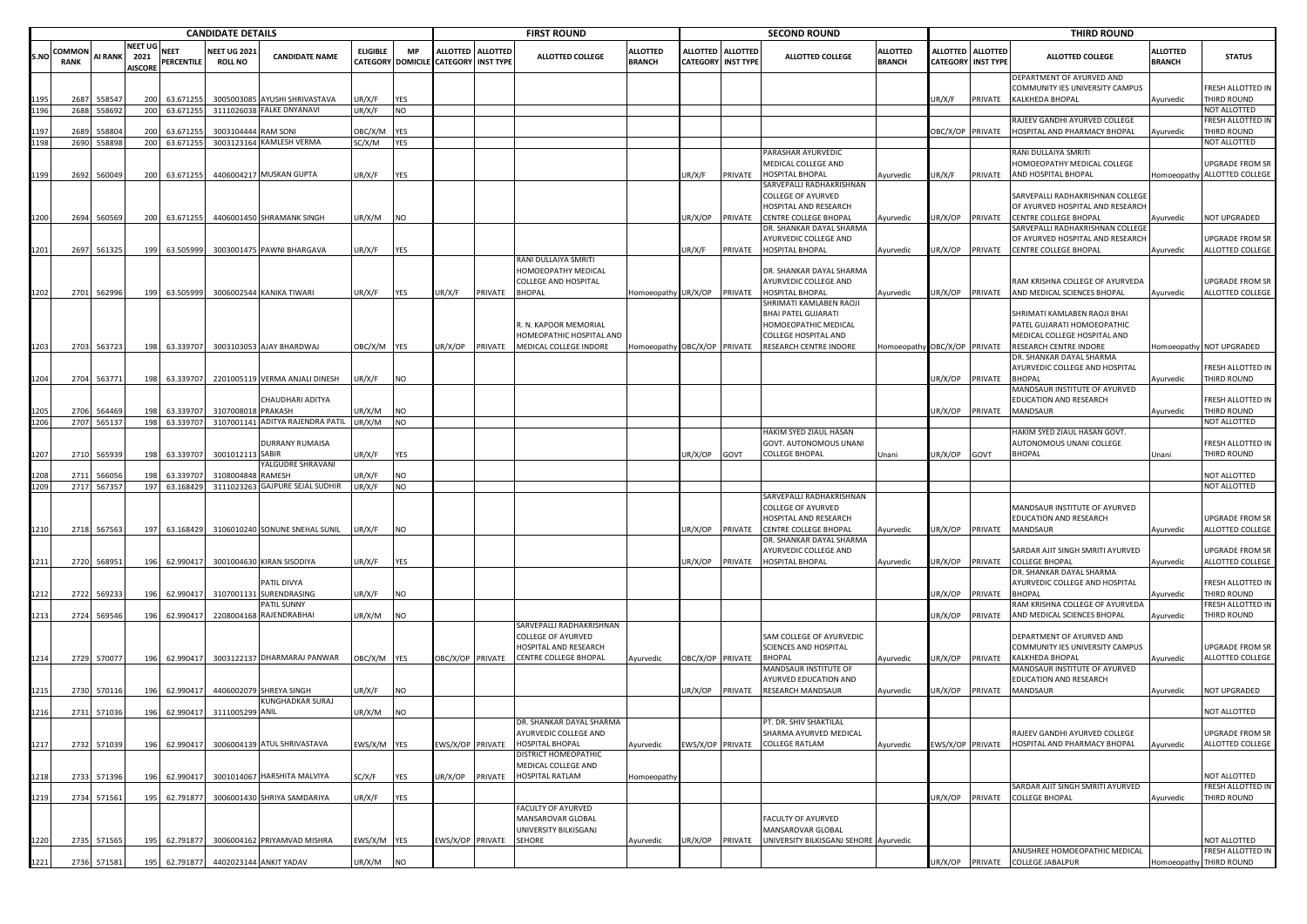|      |                              |                  | <b>CANDIDATE DETAILS</b>                 |                        |                                      |                                                        |                                             |                         |                                                |         | <b>FIRST ROUND</b>                                                                                      |                                  |                      |                                     | <b>SECOND ROUND</b>                                                               |                                  |                 |                                                | <b>THIRD ROUND</b>                                                                           |                                  |                                         |
|------|------------------------------|------------------|------------------------------------------|------------------------|--------------------------------------|--------------------------------------------------------|---------------------------------------------|-------------------------|------------------------------------------------|---------|---------------------------------------------------------------------------------------------------------|----------------------------------|----------------------|-------------------------------------|-----------------------------------------------------------------------------------|----------------------------------|-----------------|------------------------------------------------|----------------------------------------------------------------------------------------------|----------------------------------|-----------------------------------------|
| S.NO | <b>COMMON</b><br><b>RANK</b> | AI RANK          | <b>NEET UG</b><br>2021<br><b>AISCORI</b> | NEET<br>PERCENTILE     | <b>VEET UG 202</b><br><b>ROLL NO</b> | <b>CANDIDATE NAME</b>                                  | <b>ELIGIBLE</b><br><b>CATEGORY DOMICILE</b> | <b>MP</b>               | ALLOTTED ALLOTTED<br><b>CATEGORY INST TYPE</b> |         | <b>ALLOTTED COLLEGE</b>                                                                                 | <b>ALLOTTED</b><br><b>BRANCH</b> | ALLOTTED<br>CATEGORY | <b>ALLOTTED</b><br><b>INST TYPE</b> | <b>ALLOTTED COLLEGE</b>                                                           | <b>ALLOTTED</b><br><b>BRANCH</b> |                 | ALLOTTED ALLOTTED<br><b>CATEGORY INST TYPE</b> | <b>ALLOTTED COLLEGE</b>                                                                      | <b>ALLOTTED</b><br><b>BRANCH</b> | <b>STATUS</b>                           |
| 1222 | 2737                         | 571624           | 195                                      | 62.791877              |                                      | 3003009310 DIPANSHU SONI                               | OBC/X/M YES                                 |                         |                                                |         |                                                                                                         |                                  |                      |                                     |                                                                                   |                                  | JR/X/OP         | PRIVATE                                        | HAHNEMANN HOMOEOPATHIC<br>MEDICAL COLLEGE AND HOSPITAL<br><b>BHOPAL</b>                      | <b>Homoeopathy</b>               | RESH ALLOTTED IN<br>THIRD ROUND         |
| 1223 | 2738                         | 571776           | 195                                      | 62.791877              | 3003009343                           | <b>VIKAS SHINDE</b>                                    | SC/X/M                                      | <b>YES</b>              | SC/X/OP                                        | PRIVATE | VIJYASHREE AYURVEDIC<br>MEDICAL COLLEGE AND<br>HOSPITAL JABALPUR                                        | Ayurvedic                        | SC/X/OP PRIVATE      |                                     | MANSAROVAR AYURVEDIC<br>MEDICAL COLLEGE BHOPAL                                    | Ayurvedic                        | SC/X/OP         | PRIVATE                                        | SRI SAI INSTITUTE OF AYURVEDIC<br>RESEARCH AND MEDICINE BHOPAL                               | Ayurvedic                        | JPGRADE FROM SR<br>ALLOTTED COLLEGE     |
|      |                              |                  |                                          |                        |                                      |                                                        |                                             |                         |                                                |         | <b>VIJYASHREE AYURVEDIC</b><br>MEDICAL COLLEGE AND                                                      |                                  |                      |                                     | DEPARTMENT OF AYURVED AND<br>COMMUNITY IES UNIVERSITY                             |                                  |                 |                                                | VIJYASHREE AYURVEDIC MEDICAL                                                                 |                                  | <b>UPGRADE FROM SR</b>                  |
|      | 2744                         | 572596           | 195                                      | 62.791877              |                                      | 3004005013 AANCHAL RAJBHAR                             | OBC/X/F                                     | <b>YES</b>              | <b>DBC/X/F</b>                                 | PRIVATE | HOSPITAL JABALPUR                                                                                       | Ayurvedic                        | OBC/X/F PRIVATE      |                                     | CAMPUS KALKHEDA BHOPAL                                                            | Ayurvedic                        | JR/X/OP         | PRIVATE                                        | COLLEGE AND HOSPITAL JABALPUR                                                                | Ayurvedic                        | ALLOTTED COLLEGE                        |
| 1225 | 2746                         | 573064           | 195                                      | 62.791877              |                                      | 3107005146 RAJPUT SAKSHI RAJUSING UR/X/F               |                                             | <b>NO</b>               |                                                |         |                                                                                                         |                                  |                      |                                     |                                                                                   |                                  |                 |                                                |                                                                                              |                                  | NOT ALLOTTED                            |
| 1226 | 2749                         | 573859           | 195                                      | 62.791877              |                                      | 3004001058 AAKARSHI JAIN                               | UR/X/F                                      | <b>YES</b>              |                                                |         |                                                                                                         |                                  |                      |                                     |                                                                                   |                                  | JR/X/OP         | PRIVATE                                        | POORNAYU AYURVED CHIKITSALAYA<br>EVAM ANUSANDHAN VIDYAPEETH<br><b>GIRLS COLLEGE JABALPUR</b> | Ayurvedic                        | FRESH ALLOTTED IN<br>THIRD ROUND        |
| 1227 | 2751                         | 574715           | 194                                      | 62.622283              | 3102001164 SANJAY                    | <b>BOBADE ATHARVA</b>                                  | UR/X/M                                      | NO                      |                                                |         |                                                                                                         |                                  |                      |                                     |                                                                                   |                                  |                 |                                                |                                                                                              |                                  | NOT ALLOTTED                            |
|      |                              |                  |                                          |                        |                                      |                                                        |                                             |                         |                                                |         |                                                                                                         |                                  |                      |                                     |                                                                                   |                                  |                 |                                                |                                                                                              |                                  |                                         |
| 1228 | 2753                         | 575026           | 194                                      | 62.622283              |                                      | 3113007221 CHAITALI JITENDRA PATIL                     | UR/X/F                                      | NO                      |                                                |         | R. N. KAPOOR MEMORIAL<br>AYURVEDIC MEDICAL COLLEGE                                                      |                                  |                      |                                     |                                                                                   |                                  |                 |                                                |                                                                                              |                                  | NOT ALLOTTED                            |
| 1230 | 2755<br>2756                 | 575249<br>575376 | 194<br>194                               | 62.622283<br>62.622283 |                                      | 3005001163 BHAVYATA DWIVEDI<br>3111027233 VEDIKA SARAF | EWS/X/F<br>UR/X/F                           | <b>YES</b><br><b>NO</b> | EWS/X/OP PRIVATE                               |         | AND HOSPITAL INDORE                                                                                     | Ayurvedic                        |                      |                                     |                                                                                   |                                  |                 |                                                |                                                                                              |                                  | NOT ALLOTTED<br>NOT ALLOTTED            |
|      |                              |                  |                                          |                        |                                      | SANCHALI MANOJ                                         |                                             |                         |                                                |         |                                                                                                         |                                  |                      |                                     |                                                                                   |                                  |                 |                                                |                                                                                              |                                  |                                         |
| 1231 | 2757                         | 575584           | 194                                      | 62.622283              | 3107006226 DESHMUKH                  |                                                        | UR/X/F                                      | <b>NO</b>               |                                                |         | SARVEPALLI RADHAKRISHNAN<br><b>COLLEGE OF AYURVED</b><br>HOSPITAL AND RESEARCH                          |                                  |                      |                                     | SARVEPALLI RADHAKRISHNAN<br><b>COLLEGE OF AYURVED</b><br>HOSPITAL AND RESEARCH    |                                  |                 |                                                | PARASHAR AYURVEDIC MEDICAL                                                                   |                                  | NOT ALLOTTED<br>UPGRADE FROM SR         |
| 1232 | 2758                         | 575603           | 194                                      | 62.622283              |                                      | 3003115230 SOURABH SAD                                 | OBC/X/M YES                                 |                         | DBC/X/OP PRIVATE                               |         | <b>CENTRE COLLEGE BHOPAL</b>                                                                            | Ayurvedic                        | JR/X/OP PRIVATE      |                                     | CENTRE COLLEGE BHOPAL                                                             | Ayurvedic                        | JR/X/OP         | PRIVATE                                        | COLLEGE AND HOSPITAL BHOPAL                                                                  | Ayurvedic                        | ALLOTTED COLLEGE                        |
|      |                              |                  |                                          |                        |                                      |                                                        |                                             |                         |                                                |         | SARVEPALLI RADHAKRISHNAN<br><b>COLLEGE OF AYURVED</b><br>HOSPITAL AND RESEARCH<br>CENTRE COLLEGE BHOPAL |                                  |                      |                                     | RAJEEV GANDHI AYURVED<br>COLLEGE HOSPITAL AND<br>PHARMACY BHOPAL                  |                                  |                 |                                                | SARDAR AJIT SINGH SMRITI AYURVED<br><b>COLLEGE BHOPAL</b>                                    |                                  | FRESH ALLOTTED IN<br>THIRD ROUND        |
| 1233 | 2759                         | 576803           | 194                                      | 62.622283              | 3003123002 ARPIT                     |                                                        | OBC/X/M YES                                 |                         | BC/X/OP PRIVATE                                |         |                                                                                                         | Ayurvedic                        | DBC/X/OP PRIVATE     |                                     |                                                                                   | Ayurvedic                        | JR/X/OP PRIVATE |                                                |                                                                                              | Ayurvedic                        |                                         |
| 1234 | 2761                         | 577306           | 193                                      | 62.445889              |                                      | 3104001718 HIVARE BHAVESH DILIP                        | UR/X/M                                      | <b>NO</b>               |                                                |         |                                                                                                         |                                  | JR/X/OP              | PRIVATE                             | FACULTY OF AYURVED<br>MANSAROVAR GLOBAL<br>UNIVERSITY BILKISGANJ SEHORE Ayurvedic |                                  | JR/X/OP         | PRIVATE                                        | DR. SHANKAR DAYAL SHARMA<br>AYURVEDIC COLLEGE AND HOSPITAL<br><b>BHOPAL</b>                  | Ayurvedic                        | FRESH ALLOTTED IN<br>THIRD ROUND        |
|      |                              |                  |                                          |                        |                                      |                                                        |                                             |                         |                                                |         |                                                                                                         |                                  |                      |                                     | PT. SHIVNATH SHASTRI GOVT.                                                        |                                  |                 |                                                | PT. SHIVNATH SHASTRI GOVT.                                                                   |                                  |                                         |
|      |                              | 2762 577504      | 193                                      | 62.445889              |                                      | 3003022088 SNEHA SISODIYA                              | ST/X/F                                      | YES                     |                                                |         |                                                                                                         |                                  | ST/X/OP              | GOVT                                | AUTONOMOUS AYURVED<br><b>COLLEGE BURHANPUR</b>                                    | Ayurvedic                        | ST/X/OP         | GOVT                                           | AUTONOMOUS AYURVED COLLEGE<br><b>BURHANPUR</b>                                               | Ayurvedic                        | FRESH ALLOTTED IN<br>THIRD ROUND        |
| 1236 | 2764                         | 577590           | 193                                      | 62.445889              |                                      | 4411111343 PRATIKSHA PANDEY                            | UR/X/F                                      | <b>NO</b>               |                                                |         |                                                                                                         |                                  |                      |                                     |                                                                                   |                                  | JR/X/OP         | PRIVATE                                        | VIJYASHREE AYURVEDIC MEDICAL<br>COLLEGE AND HOSPITAL JABALPUR                                | Ayurvedic                        | FRESH ALLOTTED IN<br>THIRD ROUND        |
|      |                              |                  |                                          |                        |                                      |                                                        |                                             |                         |                                                |         |                                                                                                         |                                  |                      |                                     |                                                                                   |                                  |                 |                                                | RANI DULLAIYA SMRITI                                                                         |                                  |                                         |
| 1237 | 2767                         | 577893           | 193                                      | 62.445889              |                                      | 3111107169 SAAD KHAN                                   | UR/X/M                                      | YES                     |                                                |         |                                                                                                         |                                  |                      |                                     |                                                                                   |                                  | JR/X/OP         | PRIVATE                                        | HOMOEOPATHY MEDICAL COLLEGE<br>AND HOSPITAL BHOPAL                                           | Iomoeopath                       | RESH ALLOTTED IN<br>THIRD ROUND         |
| 1238 | 2770                         | 578428           | 193                                      | 62.445889              | 3001008523                           | ANUSHKA RAJPUT                                         | UR/X/F                                      | YES                     |                                                |         |                                                                                                         |                                  |                      |                                     |                                                                                   |                                  | JR/X/OP         | PRIVATE                                        | PT. DR. SHIV SHAKTILAL SHARMA<br>AYURVED MEDICAL COLLEGE RATLAM                              | Ayurvedic                        | RESH ALLOTTED IN<br>THIRD ROUND         |
|      |                              |                  |                                          |                        |                                      |                                                        |                                             |                         |                                                |         | MANDSAUR INSTITUTE OF<br>AYURVED EDUCATION AND                                                          |                                  |                      |                                     |                                                                                   |                                  |                 |                                                |                                                                                              |                                  |                                         |
| 1239 | 2772                         | 578691           | 193                                      | 62.445889              |                                      | 3004003295 SANJANA TANDEKAR                            | SC/X/F                                      | YES                     | SC/X/F                                         | PRIVATE | <b>RESEARCH MANDSAUR</b>                                                                                | Ayurvedic                        |                      |                                     |                                                                                   |                                  |                 |                                                | DEPARTMENT OF AYURVED AND                                                                    |                                  | <b>NOT ALLOTTED</b>                     |
| 1240 |                              | 2774 579275      | 193                                      | 62.445889              |                                      | 3001008496 VAISHALI DUBEY                              | UR/X/F                                      | YES                     |                                                |         |                                                                                                         |                                  |                      |                                     | SHRIMATI KAMLABEN RAOJI                                                           |                                  | UR/X/F          | PRIVATE                                        | COMMUNITY IES UNIVERSITY CAMPUS<br>KALKHEDA BHOPAL                                           | Ayurvedic                        | FRESH ALLOTTED IN<br><b>THIRD ROUND</b> |
|      |                              |                  |                                          |                        |                                      |                                                        |                                             |                         |                                                |         | R. N. KAPOOR MEMORIAL<br>HOMEOPATHIC HOSPITAL AND                                                       |                                  |                      |                                     | <b>BHAI PATEL GUJARATI</b><br>HOMOEOPATHIC MEDICAL<br>COLLEGE HOSPITAL AND        |                                  |                 |                                                |                                                                                              |                                  |                                         |
| 1241 | 2776                         | 580205           | 192                                      | 62.278496              |                                      | 3003108022 SHREYA PATIDAR                              | OBC/X/F                                     | YES                     | JR/X/OP                                        | PRIVATE | MEDICAL COLLEGE INDORE                                                                                  | Homoeopathy OBC/X/OP PRIVATE     |                      |                                     | RESEARCH CENTRE INDORE<br>GOVT. AUTONOMOUS AYURVED                                | Homoeopath                       |                 |                                                | GOVT. AUTONOMOUS AYURVED                                                                     |                                  | NOT ALLOTTED                            |
| 1242 | 2780                         | 580553           | 192                                      | 62.278496              |                                      | 3003111181 HARSHITA DHARWA                             | ST/X/F                                      | YES                     |                                                |         | R. N. KAPOOR MEMORIAL                                                                                   |                                  | ST/X/F               | GOVT                                | <b>COLLEGE JABALPUR</b>                                                           | Ayurvedic                        | ST/X/F          | GOVT                                           | <b>COLLEGE JABALPUR</b><br>HAKIM SYED ZIAUL HASAN GOVT.                                      | Ayurvedic                        | NOT UPGRADED                            |
| 1243 | 2782                         | 580894           | 192                                      | 62.278496              |                                      | 3001001237 MEHVISH TURAB                               | EWS/X/F                                     | <b>YES</b>              | EWS/X/F                                        | PRIVATE | HOMEOPATHIC HOSPITAL AND<br>MEDICAL COLLEGE INDORE                                                      | Homoeopathy UR/X/OP              |                      | GOVT                                | HAKIM SYED ZIAUL HASAN<br>GOVT. AUTONOMOUS UNANI<br><b>COLLEGE BHOPAL</b>         | Unani                            | JR/X/OP         | GOVT                                           | AUTONOMOUS UNANI COLLEGE<br><b>BHOPAL</b>                                                    | Jnani                            | FRESH ALLOTTED IN<br>THIRD ROUND        |
| 1244 | 2783                         | 581353           | 192                                      | 62.278496              |                                      | 3003027441 ROHIT DAWAR                                 | ST/X/M                                      | YES                     |                                                |         |                                                                                                         |                                  |                      |                                     |                                                                                   |                                  | ST/X/OP         | <b>TVOE</b>                                    | GOVT. AUTONOMOUS AYURVED<br><b>COLLEGE REWA</b>                                              | Ayurvedic                        | RESH ALLOTTED IN<br>THIRD ROUND         |
| 1245 | 2786                         | 581840           | 192                                      | 62.278496              |                                      | 3905028125 ROOPALI PATEL                               | OBC/X/F                                     | <b>YES</b>              |                                                |         |                                                                                                         |                                  | OBC/X/OP PRIVATE     |                                     | SAM COLLEGE OF AYURVEDIC<br>SCIENCES AND HOSPITAL<br><b>BHOPAL</b>                | Ayurvedic                        | DBC/X/F         | PRIVATE                                        | SAM COLLEGE OF AYURVEDIC SCIENCES<br>AND HOSPITAL BHOPAL                                     | Ayurvedic                        | JPGRADE FROM SR<br>ALLOTTED COLLEGE     |
|      |                              |                  |                                          |                        |                                      |                                                        |                                             |                         |                                                |         | POORNAYU AYURVED<br>CHIKITSALAYA EVAM<br>ANUSANDHAN VIDYAPEETH                                          |                                  |                      |                                     | SAM COLLEGE OF AYURVEDIC<br>SCIENCES AND HOSPITAL                                 |                                  |                 |                                                | SAM COLLEGE OF AYURVEDIC SCIENCES                                                            |                                  |                                         |
| 1246 | 2789                         | 582541           | 191                                      | 62.102361              |                                      | 3003103298 AMISHA PATIDAR                              | OBC/X/F YES                                 |                         | BC/X/OP PRIVATE                                |         | <b>GIRLS COLLEGE JABALPUR</b>                                                                           | Ayurvedic                        |                      | OBC/X/OP PRIVATE BHOPAL             |                                                                                   | Ayurvedic                        |                 |                                                | OBC/X/OP PRIVATE AND HOSPITAL BHOPAL                                                         | Ayurvedic                        | NOT UPGRADED                            |
|      |                              |                  |                                          |                        |                                      |                                                        |                                             |                         |                                                |         | DISTRICT HOMEOPATHIC<br>MEDICAL COLLEGE AND                                                             |                                  |                      |                                     | DEPARTMENT OF AYURVED AND<br>COMMUNITY IES UNIVERSITY                             |                                  |                 |                                                | RAM KRISHNA COLLEGE OF AYURVEDA                                                              |                                  | UPGRADE FROM SR                         |
| 1247 |                              | 2793 583265      |                                          |                        |                                      | 191 62.102361 3003004428 SALONI PATIDAR                | OBC/X/F                                     | <b>YES</b>              |                                                |         | JR/X/OP PRIVATE HOSPITAL RATLAM                                                                         |                                  |                      |                                     | Homoeopathy OBC/X/F PRIVATE CAMPUS KALKHEDA BHOPAL                                | Ayurvedic                        |                 |                                                | UR/X/OP PRIVATE AND MEDICAL SCIENCES BHOPAL                                                  | Ayurvedic                        | ALLOTTED COLLEGE                        |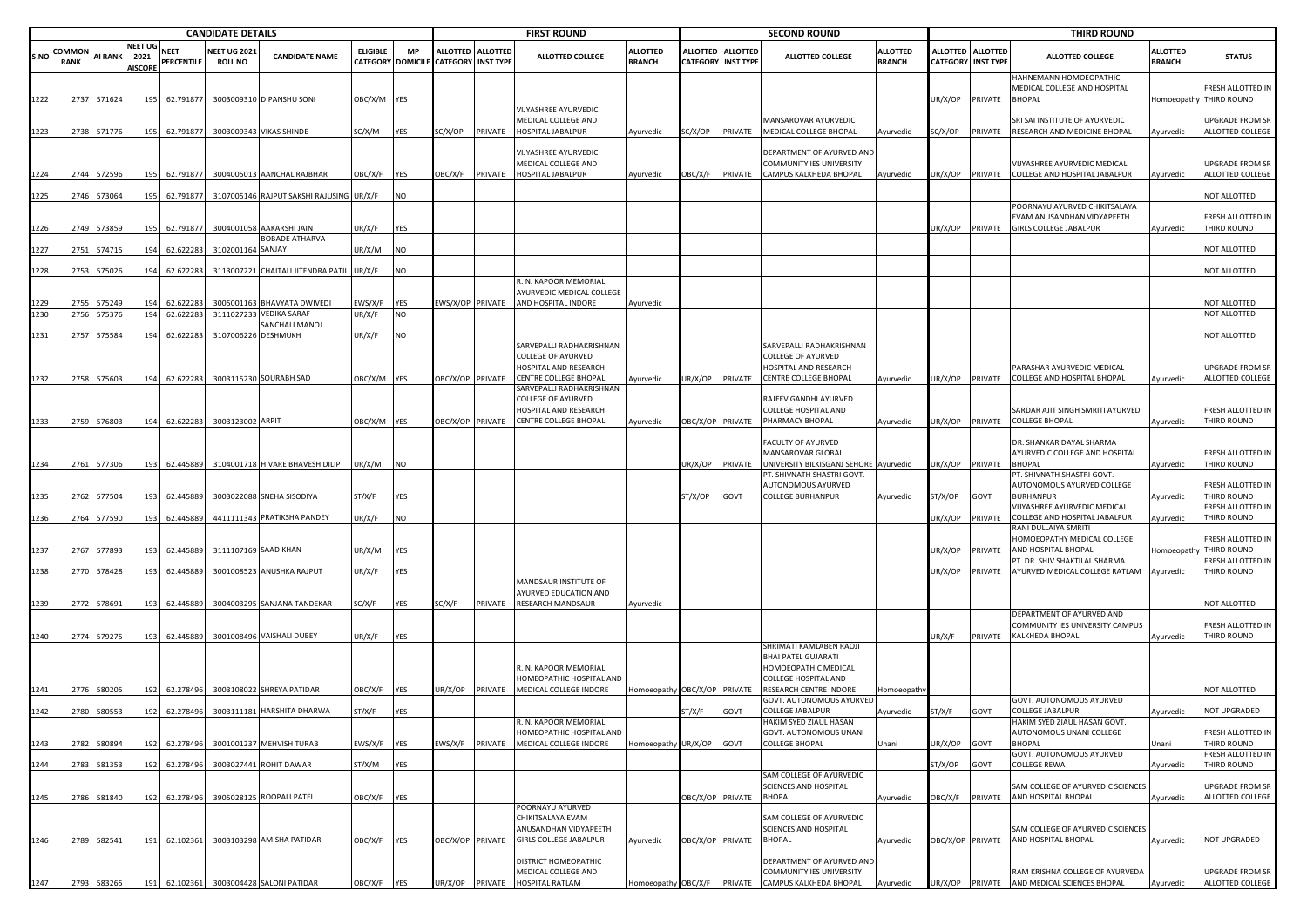|      |                              |             |                                          |                    | <b>CANDIDATE DETAILS</b>              |                                     |                 |            |                                                           |         | <b>FIRST ROUND</b>                                 |                                  |                         |                                         | <b>SECOND ROUND</b>                                         |                                  |                                              |                 | <b>THIRD ROUND</b>                                                  |                                  |                                       |
|------|------------------------------|-------------|------------------------------------------|--------------------|---------------------------------------|-------------------------------------|-----------------|------------|-----------------------------------------------------------|---------|----------------------------------------------------|----------------------------------|-------------------------|-----------------------------------------|-------------------------------------------------------------|----------------------------------|----------------------------------------------|-----------------|---------------------------------------------------------------------|----------------------------------|---------------------------------------|
| .N0  | <b>COMMON</b><br><b>RANK</b> | AI RANK     | <b>NEET UG</b><br>2021<br><b>AISCORE</b> | NEET<br>PERCENTILE | <b>NEET UG 2021</b><br><b>ROLL NO</b> | <b>CANDIDATE NAME</b>               | <b>ELIGIBLE</b> | MP         | ALLOTTED ALLOTTED<br>CATEGORY DOMICILE CATEGORY INST TYPE |         | <b>ALLOTTED COLLEGE</b>                            | <b>ALLOTTED</b><br><b>BRANCH</b> |                         | ALLOTTED ALLOTTED<br>CATEGORY INST TYPE | <b>ALLOTTED COLLEGE</b>                                     | <b>ALLOTTED</b><br><b>BRANCH</b> | <b>ALLOTTED</b><br><b>CATEGORY INST TYPE</b> | <b>ALLOTTED</b> | <b>ALLOTTED COLLEGE</b>                                             | <b>ALLOTTED</b><br><b>BRANCH</b> | <b>STATUS</b>                         |
| 248  | 2795                         | 583984      | 191                                      | 62.102361          |                                       | 3111118351 PIYUSH KHARAT            | DBC/X/M YES     |            |                                                           |         |                                                    |                                  | JR/X/OP                 | PRIVATE                                 | SARDAR AJIT SINGH SMRITI<br>AYURVED COLLEGE BHOPAL          | Ayurvedic                        | BC/X/OP                                      | PRIVATE         | SAM COLLEGE OF AYURVEDIC SCIENCES<br>AND HOSPITAL BHOPAL            | vurvedic                         | RESH ALLOTTED IN<br>THIRD ROUND       |
|      | 2796                         | 584510      | 191                                      | 62.102361          |                                       | 1704001578 ANJALI NAIR              | JR/X/F          | NO         |                                                           |         |                                                    |                                  |                         |                                         |                                                             |                                  | JR/X/OP                                      | PRIVATE         | MANDSAUR INSTITUTE OF AYURVED<br>EDUCATION AND RESEARCH<br>MANDSAUR | Ayurvedic                        | RESH ALLOTTED IN<br>THIRD ROUND       |
| 250  | 2799                         | 585309      | 190                                      | 61.887892          | 300402511                             | NIKITA RAJ MOGERIYA                 | SC/X/F          | <b>YES</b> | JR/X/OP                                                   | PRIVATE | ANUSHREE HOMOEOPATHIC<br>MEDICAL COLLEGE JABALPUR  |                                  |                         |                                         |                                                             |                                  |                                              |                 |                                                                     |                                  | NOT ALLOTTED                          |
|      |                              |             |                                          |                    |                                       |                                     |                 |            |                                                           |         |                                                    | Homoeopath                       |                         |                                         |                                                             |                                  |                                              |                 | DR. SHANKAR DAYAL SHARMA                                            |                                  |                                       |
|      |                              |             |                                          |                    |                                       | PANCHAL HARSH                       |                 |            |                                                           |         |                                                    |                                  |                         |                                         |                                                             |                                  |                                              |                 | AYURVEDIC COLLEGE AND HOSPITAL                                      |                                  | RESH ALLOTTED IN                      |
| 1251 | 2805                         | 585958      | 190                                      | 61.887892          |                                       | 2205005248 DINESHCHANDRA            | UR/X/M          | <b>NO</b>  |                                                           |         | VIJYASHREE AYURVEDIC                               |                                  |                         |                                         | RAJEEV GANDHI AYURVED                                       |                                  | UR/X/OP                                      | PRIVATE         | <b>BHOPAL</b>                                                       | Ayurvedic                        | THIRD ROUND                           |
|      |                              |             |                                          |                    |                                       |                                     |                 |            |                                                           |         | MEDICAL COLLEGE AND                                |                                  |                         |                                         | COLLEGE HOSPITAL AND                                        |                                  |                                              |                 |                                                                     |                                  |                                       |
| 252  | 2806                         | 586028      | 190                                      | 61.887892          |                                       | 3004003149 GAURANSH BISEN           | OBC/X/M YES     |            | <b>DBC/X/OP PRIVATE</b>                                   |         | HOSPITAL JABALPUR<br>RANI DULLAIYA SMRITI          | Ayurvedic                        | OBC/X/OP PRIVATE        |                                         | PHARMACY BHOPAL                                             | Ayurvedic                        |                                              |                 |                                                                     |                                  | <b>IOT ALLOTTED</b>                   |
|      |                              |             |                                          |                    |                                       |                                     |                 |            |                                                           |         | HOMOEOPATHY MEDICAL<br>COLLEGE AND HOSPITAL        |                                  |                         |                                         | PT. DR. SHIV SHAKTILAL<br>SHARMA AYURVED MEDICAL            |                                  |                                              |                 | DEPARTMENT OF AYURVED AND<br>COMMUNITY IES UNIVERSITY CAMPUS        |                                  | JPGRADE FROM SR                       |
| 1253 | 2807                         | 586122      | 190                                      | 61.887892          |                                       | 3005004415 LAKSHATA SHARMA          | UR/X/F          | YES        | UR/X/F                                                    | PRIVATE | <b>BHOPAL</b>                                      | Homoeopathy UR/X/F               |                         | PRIVATE                                 | <b>COLLEGE RATLAM</b><br>MANDSAUR INSTITUTE OF              | Ayurvedic                        | JR/X/F                                       | PRIVATE         | KALKHEDA BHOPAL<br>MANDSAUR INSTITUTE OF AYURVED                    | Ayurvedic                        | ALLOTTED COLLEGE                      |
|      |                              |             |                                          |                    |                                       |                                     |                 |            |                                                           |         |                                                    |                                  |                         |                                         | AYURVED EDUCATION AND                                       |                                  |                                              |                 | EDUCATION AND RESEARCH                                              |                                  |                                       |
| 254  | 2809                         | 586271      | 190                                      | 61.887892          |                                       | 3111023272 SNEHA VERMA              | JR/X/F          | <b>YES</b> |                                                           |         |                                                    |                                  | JR/X/F                  | PRIVATE                                 | RESEARCH MANDSAUR                                           | Ayurvedic                        | JR/X/F                                       | PRIVATE         | MANDSAUR                                                            | Ayurvedic                        | <b>NOT UPGRADED</b>                   |
|      |                              |             |                                          |                    |                                       |                                     |                 |            |                                                           |         |                                                    |                                  |                         |                                         | DR. SHANKAR DAYAL SHARMA<br>AYURVEDIC COLLEGE AND           |                                  |                                              |                 | VIJYASHREE AYURVEDIC MEDICAL                                        |                                  | <b>UPGRADE FROM SR</b>                |
| 255  | 2811                         | 586522      | 190                                      | 61.887892          |                                       | 3004015156 SRAVAN KUMAR RAJAK       | OBC/X/M YES     |            |                                                           |         |                                                    |                                  | JR/X/OP                 | PRIVATE                                 | HOSPITAL BHOPAL                                             | Ayurvedic                        | JR/X/OP                                      | PRIVATE         | COLLEGE AND HOSPITAL JABALPUR                                       | Ayurvedic                        | ALLOTTED COLLEGE                      |
|      |                              |             |                                          |                    |                                       |                                     |                 |            |                                                           |         | <b>VIJYASHREE AYURVEDIC</b><br>MEDICAL COLLEGE AND |                                  |                         |                                         | VEENA VADINI AYURVED<br>COLLEGE AND HOSPITAL                |                                  |                                              |                 | RAJEEV GANDHI AYURVED COLLEGE                                       |                                  | JPGRADE FROM SR                       |
| 1256 | 2812                         | 586688      | 190                                      | 61.887892          |                                       | 3006002129 SAURABH SINGH            | OBC/X/M YES     |            | OBC/X/OP PRIVATE                                          |         | HOSPITAL JABALPUR                                  | Ayurvedic                        | <b>DBC/X/OP PRIVATE</b> |                                         | BHOPAL                                                      | Ayurvedic                        | BC/X/OP PRIVATE                              |                 | HOSPITAL AND PHARMACY BHOPAL                                        | Ayurvedic                        | ALLOTTED COLLEGE                      |
|      |                              |             |                                          |                    |                                       |                                     |                 |            |                                                           |         | RAM KRISHNA COLLEGE OF                             |                                  |                         |                                         |                                                             |                                  |                                              |                 | SAM COLLEGE OF AYURVEDIC SCIENCES                                   |                                  |                                       |
| 1257 | 2813                         | 587078      | 190                                      | 61.887892          | 3001030150 SANJAY                     |                                     | SC/X/M          | YES        | SC/X/OP                                                   | PRIVATE | AYURVEDA AND MEDICAL<br><b>SCIENCES BHOPAL</b>     | Ayurvedic                        | SC/X/OP                 | PRIVATE                                 | <b>MANSAROVAR AYURVEDIC</b><br>MEDICAL COLLEGE BHOPAL       | Ayurvedic                        | SC/X/OP                                      | PRIVATE         | AND HOSPITAL BHOPAL                                                 | Ayurvedic                        | FRESH ALLOTTED IN<br>THIRD ROUND      |
|      |                              |             |                                          |                    |                                       |                                     |                 |            |                                                           |         | R. N. KAPOOR MEMORIAL                              |                                  |                         |                                         | PT. DR. SHIV SHAKTILAL                                      |                                  |                                              |                 |                                                                     |                                  |                                       |
| 258  | 2815                         | 587224      | 190                                      | 61.887892          |                                       | 3003013004 MUSKAN JADHAV            | EWS/X/F         | <b>YES</b> | WS/X/OP PRIVATE                                           |         | AYURVEDIC MEDICAL COLLEGE<br>AND HOSPITAL INDORE   | Ayurvedic                        | EWS/X/F PRIVATE         |                                         | SHARMA AYURVED MEDICAL<br>COLLEGE RATLAM                    | Ayurvedic                        | JR/X/OP                                      | PRIVATE         | PT. DR. SHIV SHAKTILAL SHARMA<br>AYURVED MEDICAL COLLEGE RATLAM     | Ayurvedic                        | RESH ALLOTTED IN<br>THIRD ROUND       |
|      |                              |             |                                          |                    |                                       |                                     |                 |            |                                                           |         |                                                    |                                  |                         |                                         |                                                             |                                  |                                              |                 | <b>HAKIM SYED ZIAUL HASAN GOVT.</b>                                 |                                  |                                       |
|      | 2816                         | 587534      | 190                                      | 61.887892          |                                       | <b>IFRA ANSARI</b>                  | <b>JBC/X/F</b>  | <b>YES</b> |                                                           |         |                                                    |                                  |                         |                                         |                                                             |                                  |                                              | GOVT            | AUTONOMOUS UNANI COLLEGE<br><b>BHOPAL</b>                           | Jnani                            | RESH ALLOTTED IN<br>THIRD ROUND       |
| 260  | 281                          | 587613      | 190                                      | 61.887892          | 300100923                             | 3003010236 PRATIKSHA TIWARI         | EWS/X/F         | <b>YES</b> |                                                           |         |                                                    |                                  |                         |                                         |                                                             |                                  | JR/X/OP                                      |                 |                                                                     |                                  | NOT ALLOTTED                          |
|      |                              |             |                                          |                    |                                       |                                     |                 |            |                                                           |         |                                                    |                                  |                         |                                         | RAM KRISHNA COLLEGE OF                                      |                                  |                                              |                 | DR. SHANKAR DAYAL SHARMA                                            |                                  |                                       |
| 261  | 2819                         | 588602      | 189                                      | 61.712728          | 310600419                             | SHAIKH SOHIL SHAIKH<br><b>CHOTU</b> | JR/X/M          | <b>NO</b>  |                                                           |         |                                                    |                                  | JR/X/OP PRIVATE         |                                         | AYURVEDA AND MEDICAL<br><b>SCIENCES BHOPAL</b>              | Ayurvedic                        | JR/X/OP                                      | PRIVATE         | AYURVEDIC COLLEGE AND HOSPITAL<br><b>BHOPAL</b>                     | Ayurvedic                        | JPGRADE FROM SR<br>ALLOTTED COLLEGE   |
|      |                              |             |                                          |                    |                                       |                                     |                 |            |                                                           |         |                                                    |                                  |                         |                                         | /ASUNDHRA RAJE                                              |                                  |                                              |                 |                                                                     |                                  |                                       |
|      |                              |             |                                          |                    |                                       |                                     |                 |            |                                                           |         | SARDAR PATEL AYURVEDIC<br>MEDICAL COLLEGE AND      |                                  |                         |                                         | HOMEOPATHIC MEDICAL<br>COLLEGE AND HOSPITAL                 |                                  |                                              |                 | ANUSHREE HOMOEOPATHIC MEDICAL                                       |                                  | JPGRADE FROM SR                       |
| 1262 | 2821                         | 588770      | 189                                      | 61.712728          |                                       | 4406007078 SANKET JAIN              | UR/X/M          | <b>YES</b> | JR/X/OP                                                   | PRIVATE | <b>HOSPITAL BALAGHAT</b>                           | Ayurvedic                        | JR/X/OP                 | PRIVATE                                 | GWALIOR                                                     | Homoeopathy UR/X/OP              |                                              | PRIVATE         | COLLEGE JABALPUR                                                    |                                  | Homoeopathy ALLOTTED COLLEGE          |
|      |                              |             |                                          |                    |                                       |                                     |                 |            |                                                           |         | SHRIMATI KAMLABEN RAOJI<br>BHAI PATEL GUJARATI     |                                  |                         |                                         |                                                             |                                  |                                              |                 | SHRIMATI KAMLABEN RAOJI BHAI                                        |                                  |                                       |
|      |                              |             |                                          |                    |                                       |                                     |                 |            |                                                           |         | HOMOEOPATHIC MEDICAL                               |                                  |                         |                                         | R. N. KAPOOR MEMORIAL                                       |                                  |                                              |                 | PATEL GUJARATI HOMOEOPATHIC                                         |                                  |                                       |
|      |                              |             |                                          |                    |                                       |                                     |                 |            |                                                           |         | COLLEGE HOSPITAL AND                               |                                  |                         |                                         | AYURVEDIC MEDICAL COLLEGE                                   |                                  |                                              |                 | MEDICAL COLLEGE HOSPITAL AND                                        |                                  | UPGRADE FROM SR                       |
| 1263 | 2822                         | 589006      | 189                                      | 61.712728          |                                       | 3003138057 SONIYA BANSLE            | SC/X/F          | <b>YES</b> | SC/X/F                                                    | PRIVATE | RESEARCH CENTRE INDORE                             | Homoeopathy SC/X/OP PRIVATE      |                         |                                         | AND HOSPITAL INDORE                                         | Ayurvedic                        | SC/X/F                                       | PRIVATE         | RESEARCH CENTRE INDORE                                              |                                  | Homoeopathy ALLOTTED COLLEGE          |
|      |                              |             |                                          |                    |                                       |                                     |                 |            |                                                           |         |                                                    |                                  |                         |                                         | FACULTY OF AYURVED                                          |                                  |                                              |                 | SARVEPALLI RADHAKRISHNAN COLLEGE                                    |                                  |                                       |
| 1264 |                              | 2825 589457 | 189                                      | 61.712728          |                                       | 3110010250 YADAV SANDHYA            | JR/X/F          | <b>NO</b>  |                                                           |         |                                                    |                                  | JR/X/OP PRIVATE         |                                         | MANSAROVAR GLOBAL<br>UNIVERSITY BILKISGANJ SEHORE Ayurvedic |                                  | JR/X/OP                                      | PRIVATE         | OF AYURVED HOSPITAL AND RESEARCH<br><b>CENTRE COLLEGE BHOPAL</b>    | Ayurvedic                        | JPGRADE FROM SR<br>ALLOTTED COLLEGE   |
|      |                              |             |                                          |                    |                                       |                                     |                 |            |                                                           |         | <b>FACULTY OF AYURVED</b>                          |                                  |                         |                                         |                                                             |                                  |                                              |                 |                                                                     |                                  |                                       |
|      |                              |             |                                          |                    |                                       |                                     |                 |            |                                                           |         | MANSAROVAR GLOBAL<br>UNIVERSITY BILKISGANJ         |                                  |                         |                                         | PT. DR. SHIV SHAKTILAL<br>SHARMA AYURVED MEDICAL            |                                  |                                              |                 | PT. DR. SHIV SHAKTILAL SHARMA                                       |                                  |                                       |
| 1265 | 2826                         | 589968      | 189                                      | 61.712728          |                                       | 3003030237 SAVITA DASHORE           | UR/X/F          | YES        | UR/X/F                                                    | PRIVATE | <b>SEHORE</b>                                      | Ayurvedic                        | JR/X/F                  | PRIVATE                                 | <b>COLLEGE RATLAM</b>                                       | Ayurvedic                        | JR/X/F                                       | PRIVATE         | AYURVED MEDICAL COLLEGE RATLAM                                      | Ayurvedic                        | NOT UPGRADED                          |
|      |                              |             |                                          |                    |                                       |                                     |                 |            |                                                           |         | RAM KRISHNA COLLEGE OF<br>AYURVEDA AND MEDICAL     |                                  |                         |                                         | ARASHAR AYURVEDIC<br>VIEDICAL COLLEGE AND                   |                                  |                                              |                 | SARDAR AJIT SINGH SMRITI AYURVED                                    |                                  | JPGRADE FROM SR                       |
| 1266 | 2828                         | 590066      | 189                                      | 61.712728          |                                       | 3001010052 RIYA PANDAGRE            | OBC/X/F         | <b>YES</b> | OBC/X/F                                                   | PRIVATE | <b>SCIENCES BHOPAL</b>                             | Ayurvedic                        | JR/X/OP                 | PRIVATE                                 | <b>IOSPITAL BHOPAL</b>                                      | Ayurvedic                        | IR/X/OP                                      | PRIVATE         | <b>COLLEGE BHOPAL</b>                                               | Ayurvedic                        | ALLOTTED COLLEGE                      |
|      |                              |             |                                          |                    |                                       |                                     |                 |            |                                                           |         |                                                    |                                  |                         |                                         | SAM COLLEGE OF AYURVEDIC                                    |                                  |                                              |                 |                                                                     |                                  |                                       |
| 1267 |                              | 2829 590188 |                                          | 189 61.712728      |                                       | 3003001486 GAJENDRA KIRAR           | OBC/X/M YES     |            |                                                           |         |                                                    |                                  |                         | OBC/X/OP PRIVATE                        | SCIENCES AND HOSPITAL<br><b>BHOPAL</b>                      | Ayurvedic                        |                                              |                 | SARDAR AJIT SINGH SMRITI AYURVED<br>UR/X/OP PRIVATE COLLEGE BHOPAL  | Ayurvedic                        | UPGRADE FROM SR<br>ALLOTTED COLLEGE   |
|      |                              |             |                                          |                    |                                       |                                     |                 |            |                                                           |         | RANI DULLAIYA SMRITI                               |                                  |                         |                                         |                                                             |                                  |                                              |                 |                                                                     |                                  |                                       |
|      |                              |             |                                          |                    |                                       |                                     |                 |            |                                                           |         | HOMOEOPATHY MEDICAL<br>COLLEGE AND HOSPITAL        |                                  |                         |                                         | VEENA VADINI AYURVED<br>COLLEGE AND HOSPITAL                |                                  |                                              |                 | RAJEEV GANDHI AYURVED COLLEGE                                       |                                  | UPGRADE FROM SR                       |
| 268  | 2831                         | 591340      | 188                                      | 61.536076          |                                       | 3003009161 AKSHAT JAIN              | EWS/X/M YES     |            | JR/X/OP                                                   | PRIVATE | <b>BHOPAL</b>                                      | Homoeopathy EWS/X/OP PRIVATE     |                         |                                         | <b>BHOPAL</b>                                               | Ayurvedic                        | EWS/X/OP PRIVATE                             |                 | HOSPITAL AND PHARMACY BHOPAL                                        | Ayurvedic                        | ALLOTTED COLLEGE                      |
|      |                              |             |                                          |                    |                                       |                                     |                 |            |                                                           |         |                                                    |                                  |                         |                                         | <b>NARAYAN SHRI</b><br>HOMOEOPATHIC MEDICAL                 |                                  |                                              |                 | NARAYAN SHRI HOMOEOPATHIC                                           |                                  |                                       |
|      |                              |             |                                          |                    |                                       |                                     |                 |            |                                                           |         |                                                    |                                  |                         |                                         | COLLEGE AND HOSPITAL                                        |                                  |                                              |                 | MEDICAL COLLEGE AND HOSPITAL                                        |                                  | RESH ALLOTTED IN                      |
| 269  | 2832                         | 591356      | 188                                      | 61.536076          | 2304002282 NAVEEN                     |                                     | JR/X/M          | <b>NO</b>  |                                                           |         |                                                    |                                  | JR/X/OP                 | PRIVATE                                 | <b>BHOPAL</b><br><b>GOVT. AUTONOMOUS AYURVED</b>            | Iomoeopathy UR/X/OP              |                                              | PRIVATE         | <b>BHOPAL</b><br>GOVT. AUTONOMOUS AYURVED                           | lomoeopathy                      | THIRD ROUND<br><b>JPGRADE FROM SR</b> |
| 270  | 2834                         | 591642      | 188                                      | 61.536076          |                                       | 3005002497 YASHASVI MANDLOI         | ST/X/F          | YES        |                                                           |         |                                                    |                                  | T/X/OP                  | GOVT                                    | COLLEGE JABALPUR                                            | Ayurvedic                        | ST/X/F                                       | GOVT            | COLLEGE JABALPUR                                                    | Ayurvedic                        | ALLOTTED COLLEGE                      |
|      |                              |             |                                          |                    |                                       |                                     |                 |            |                                                           |         |                                                    |                                  |                         |                                         | PT. DR. SHIV SHAKTILAL                                      |                                  |                                              |                 | POORNAYU AYURVED CHIKITSALAYA                                       |                                  |                                       |
| 1271 |                              | 2835 591715 |                                          | 188 61.536076      | 3004001137 PALAK JAIN                 |                                     | UR/X/F          | YES        |                                                           |         |                                                    |                                  | UR/X/F                  | PRIVATE                                 | SHARMA AYURVED MEDICAL<br><b>COLLEGE RATLAM</b>             | Ayurvedic                        | UR/X/OP PRIVATE                              |                 | EVAM ANUSANDHAN VIDYAPEETH<br><b>GIRLS COLLEGE JABALPUR</b>         | Ayurvedic                        | JPGRADE FROM SR<br>ALLOTTED COLLEGE   |
|      |                              |             |                                          |                    |                                       |                                     |                 |            |                                                           |         |                                                    |                                  |                         |                                         |                                                             |                                  |                                              |                 |                                                                     |                                  |                                       |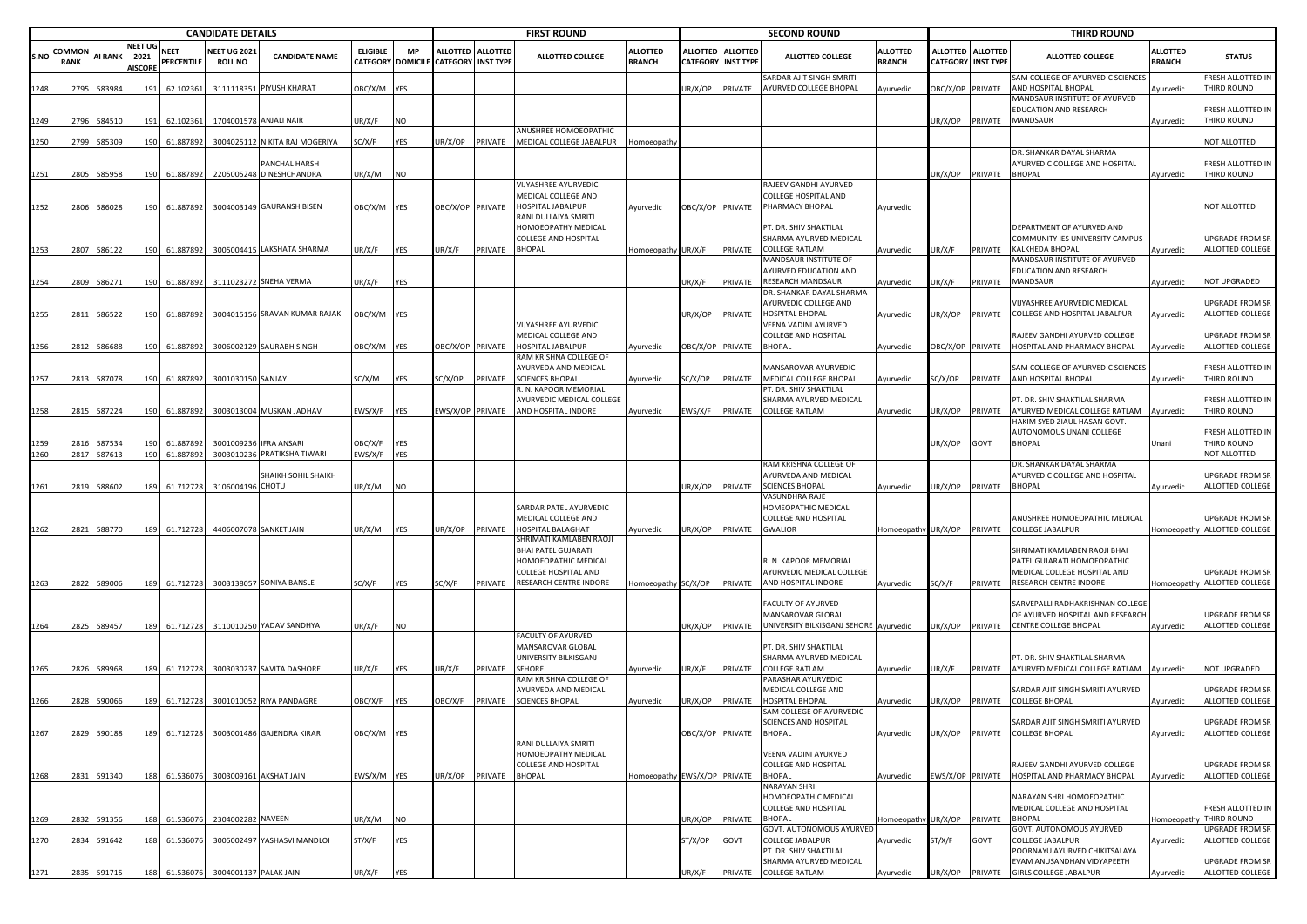|      |                      |                  |                                          |                        | <b>CANDIDATE DETAILS</b>             |                                           |                 |                                |                           |                   | <b>FIRST ROUND</b>                                                          |                                  |                                    |                                     | <b>SECOND ROUND</b>                                                         |                                  |                  |                                         | <b>THIRD ROUND</b>                                                                        |                                  |                                              |
|------|----------------------|------------------|------------------------------------------|------------------------|--------------------------------------|-------------------------------------------|-----------------|--------------------------------|---------------------------|-------------------|-----------------------------------------------------------------------------|----------------------------------|------------------------------------|-------------------------------------|-----------------------------------------------------------------------------|----------------------------------|------------------|-----------------------------------------|-------------------------------------------------------------------------------------------|----------------------------------|----------------------------------------------|
| .NC  | COMMO<br><b>RANK</b> | <b>AI RANK</b>   | <b>NEET UG</b><br>2021<br><b>AISCORE</b> | NEET<br>PERCENTILE     | <b>NEET UG 202</b><br><b>ROLL NO</b> | <b>CANDIDATE NAME</b>                     | <b>ELIGIBLE</b> | <b>MP</b><br>CATEGORY DOMICILE | <b>CATEGORY INST TYPE</b> | ALLOTTED ALLOTTED | <b>ALLOTTED COLLEGE</b>                                                     | <b>ALLOTTED</b><br><b>BRANCH</b> | <b>ALLOTTED</b><br><b>CATEGORY</b> | <b>ALLOTTED</b><br><b>INST TYPE</b> | <b>ALLOTTED COLLEGE</b>                                                     | <b>ALLOTTED</b><br><b>BRANCH</b> |                  | ALLOTTED ALLOTTED<br>CATEGORY INST TYPE | <b>ALLOTTED COLLEGE</b>                                                                   | <b>ALLOTTED</b><br><b>BRANCH</b> | <b>STATUS</b>                                |
| 272  | 2837                 | 591900           | 188                                      | 61.536076              | 3001002078                           | 8 SURUCHI SARYAM                          | ST/X/F          | YES                            |                           |                   |                                                                             |                                  | ST/X/OP                            | GOVT                                | GOVT. AUTONOMOUS AYURVED<br>COLLEGE JABALPUR                                | Ayurvedic                        | ST/X/OP          | GOVT                                    | GOVT. AUTONOMOUS AYURVED<br>COLLEGE JABALPUR                                              | Ayurvedic                        | FRESH ALLOTTED IN<br><b>THIRD ROUND</b>      |
|      |                      |                  |                                          |                        |                                      | ASHUTOSH KUMAR<br><b>RAWAL</b>            |                 |                                |                           |                   | PT. DR. SHIV SHAKTILAL<br>SHARMA AYURVED MEDICAL<br><b>COLLEGE RATLAM</b>   |                                  |                                    |                                     |                                                                             |                                  |                  |                                         | MANDSAUR INSTITUTE OF AYURVED<br>EDUCATION AND RESEARCH<br>MANDSAUR                       |                                  | RESH ALLOTTED IN<br>THIRD ROUND              |
| 273  | 2839                 | 592227           | 188                                      | 61.536076              | 300300811                            |                                           | SC/X/M          | YES                            | SC/X/OP                   | PRIVATE           |                                                                             | Ayurvedic                        |                                    |                                     | SARVEPALLI RADHAKRISHNAN<br>COLLEGE OF AYURVED                              |                                  | JR/X/OP PRIVATE  |                                         |                                                                                           | Ayurvedic                        |                                              |
| 1274 |                      | 2841 592560      | 188                                      | 61.536076              |                                      | 3003104492 SHIVAM SINGH TANWAR            | UR/X/M          | YES                            | UR/X/OP                   | PRIVATE           | SCHOOL OF AYURVEDA AND<br>SIDDHA SEHORE                                     | Ayurvedic                        | UR/X/OP                            | PRIVATE                             | HOSPITAL AND RESEARCH<br>CENTRE COLLEGE BHOPAL                              | Ayurvedic                        | JR/X/OP          | PRIVATE                                 | PARASHAR AYURVEDIC MEDICAL<br>COLLEGE AND HOSPITAL BHOPAL                                 | Ayurvedic                        | JPGRADE FROM SR<br>ALLOTTED COLLEGE          |
|      |                      |                  |                                          |                        |                                      |                                           |                 |                                |                           |                   | SAM COLLEGE OF AYURVEDIC<br>SCIENCES AND HOSPITAL                           |                                  |                                    |                                     | POORNAYU AYURVED<br>CHIKITSALAYA EVAM<br>ANUSANDHAN VIDYAPEETH              |                                  |                  |                                         |                                                                                           |                                  |                                              |
| 275  |                      | 2846 594213      | 187                                      | 61.355538              |                                      | 3004008056 SHALINI RAJ<br>MOHAMMAD FUZAIL | G/X/F           | YES                            | SC/X/F                    | PRIVATE           | <b>BHOPAL</b>                                                               | Ayurvedic                        | SC/X/F                             | PRIVATE                             | GIRLS COLLEGE JABALPUR                                                      | Ayurvedic                        |                  |                                         |                                                                                           |                                  | <b>NOT ALLOTTED</b>                          |
| 276  | 2847                 | 594593           | 187                                      | 61.355538              | 310201415                            | MOHAMMAD SHAMIM                           | JR/X/M          | NO                             |                           |                   |                                                                             |                                  |                                    |                                     |                                                                             |                                  |                  |                                         | AL FAROOQUE UNANI MEDICAL                                                                 |                                  | <b>IOT ALLOTTED</b><br>FRESH ALLOTTED IN     |
|      | 2852<br>2853         | 596817<br>596855 | 186<br>186                               | 61.171891<br>61.171891 | 3102010235<br>300500935              | AAFRIN PARVEEN<br>PAYAL YADAV             | UR/X/F<br>G/X/F | NO.<br>YES                     |                           |                   |                                                                             |                                  |                                    |                                     |                                                                             |                                  | JR/X/OP          | PRIVATE                                 | <b>COLLEGE INDORE</b>                                                                     | Unani                            | <b>THIRD ROUND</b><br>NOT ALLOTTED           |
|      |                      |                  |                                          |                        |                                      | <b>AISWAL ASHLESHA</b>                    |                 |                                |                           |                   |                                                                             |                                  |                                    |                                     |                                                                             |                                  |                  |                                         | SARDAR PATEL AYURVEDIC MEDICAL                                                            |                                  | RESH ALLOTTED IN                             |
| 279  | 2856                 | 597214           | 186                                      | 61.171891              | 311101139                            | SANJAY                                    | UR/X/F          | NO.                            |                           |                   |                                                                             |                                  |                                    |                                     |                                                                             |                                  | JR/X/OP          | PRIVATE                                 | COLLEGE AND HOSPITAL BALAGHAT                                                             | Ayurvedic                        | <b>THIRD ROUND</b>                           |
| 1280 | 2857                 | 597240           | 186                                      | 61.171891              |                                      | 3003015226 CHANCHAL KAUSHAL               | OBC/X/F         | YES                            |                           |                   |                                                                             |                                  | OBC/X/OP PRIVATE                   |                                     | PT. DR. SHIV SHAKTILAL<br>SHARMA AYURVED MEDICAL<br>COLLEGE RATLAM          | Ayurvedic                        | JR/X/OP          | PRIVATE                                 | PT. DR. SHIV SHAKTILAL SHARMA<br>AYURVED MEDICAL COLLEGE RATLAM                           | Ayurvedic                        | RESH ALLOTTED IN<br>THIRD ROUND              |
| 1281 | 2859                 | 597554           | 186                                      | 61.171891              |                                      | 3103004415 ESHIKA PRAVIN UMALKAR UR/X/F   |                 | NO.                            | JR/X/OP                   | PRIVATE           | K. S. HOMOEOPATHIC MEDICAL<br>COLLEGE AND HOSPITAL<br><b>GWALIOR</b>        | Homoeopath                       |                                    |                                     |                                                                             |                                  |                  |                                         |                                                                                           |                                  | <b>NOT ALLOTTED</b>                          |
|      |                      |                  |                                          |                        |                                      |                                           |                 |                                |                           |                   | R. N. KAPOOR MEMORIAL<br>AYURVEDIC MEDICAL COLLEGE                          |                                  |                                    |                                     | PARASHAR AYURVEDIC<br>MEDICAL COLLEGE AND                                   |                                  |                  |                                         | SARVEPALLI RADHAKRISHNAN COLLEGI<br>OF AYURVED HOSPITAL AND RESEARCH                      |                                  | JPGRADE FROM SR                              |
| 1282 |                      | 2860 597582      | 186                                      | 61.171891              |                                      | 3003111042 ASHUTOSH JOSHI                 | EWS/X/M YES     |                                | EWS/X/OP PRIVATE          |                   | AND HOSPITAL INDORE                                                         | Ayurvedic                        | UR/X/OP                            | PRIVATE                             | HOSPITAL BHOPAL                                                             | Ayurvedic                        | JR/X/OP          | PRIVATE                                 | <b>CENTRE COLLEGE BHOPAL</b>                                                              | Ayurvedic                        | ALLOTTED COLLEGE                             |
|      |                      |                  |                                          |                        |                                      |                                           |                 |                                |                           |                   |                                                                             |                                  |                                    |                                     | PARASHAR AYURVEDIC<br>MEDICAL COLLEGE AND                                   |                                  |                  |                                         | PARASHAR AYURVEDIC MEDICAL                                                                |                                  |                                              |
| 283  | 2861                 | 598648           | 186                                      | 61.171891              | 440200824                            | <b>PALAK SINGH</b>                        | JR/X/F          | YES                            |                           |                   |                                                                             |                                  | JR/X/F                             | PRIVATE                             | <b>IOSPITAL BHOPAL</b>                                                      | Ayurvedic                        | IR/X/F           | PRIVATE                                 | COLLEGE AND HOSPITAL BHOPAL                                                               | vurvedic                         | <b>NOT UPGRADED</b>                          |
| 1284 | 2863                 | 598700           | 186                                      | 61.171891              | 300100725                            | <b>MAHIN FATMA</b>                        | EWS/X/F         | YES                            | EWS/X/F                   | PRIVATE           | SCHOOL OF AYURVEDA AND<br>SIDDHA SEHORE                                     | Ayurvedic                        | UR/X/OP                            | PRIVATE                             | SCHOOL OF AYURVEDA AND<br>SIDDHA SEHORE                                     | Ayurvedic                        | JR/X/OP          | PRIVATE                                 | SCHOOL OF AYURVEDA AND SIDDHA<br>SEHORE                                                   | Ayurvedic                        | RESH ALLOTTED IN<br><b>THIRD ROUND</b>       |
|      |                      |                  |                                          |                        |                                      |                                           |                 |                                |                           |                   |                                                                             |                                  |                                    |                                     | PARASHAR AYURVEDIC<br>MEDICAL COLLEGE AND                                   |                                  |                  |                                         | SARDAR AJIT SINGH SMRITI AYURVED                                                          |                                  | FRESH ALLOTTED IN                            |
|      | 2865                 | 599155           | 186                                      | 61.171891              | 300310437                            | <b>AAKASH PATEL</b>                       | JR/X/M          | YES                            |                           |                   |                                                                             |                                  | JR/X/OP                            | PRIVATE                             | <b>IOSPITAL BHOPAL</b>                                                      | Ayurvedic                        | IR/X/OP          | PRIVATE                                 | COLLEGE BHOPAL                                                                            | vurvedic                         | THIRD ROUND                                  |
| 286  | 2866                 | 599405           | 186                                      | 61.171891              | 300401831                            | VIVEKRAJ PRAJAPATI                        | G/X/M           | YES                            |                           |                   |                                                                             |                                  | G/X/OP                             | PRIVATE                             | MANSAROVAR AYURVEDIC<br>MEDICAL COLLEGE BHOPAL                              | Ayurvedic                        | C/X/OP           | PRIVATE                                 | SAM COLLEGE OF AYURVEDIC SCIENCES<br>AND HOSPITAL BHOPAL                                  | Ayurvedic                        | RESH ALLOTTED IN<br><b>THIRD ROUND</b>       |
| 287  | 2867                 | 599734           | 185                                      | 60.953601              | 311801424                            | KHAN GULAM<br>MAHIUDDIN                   | JR/X/M          | NO                             |                           |                   |                                                                             |                                  |                                    |                                     |                                                                             |                                  |                  |                                         |                                                                                           |                                  | <b>NOT ALLOTTED</b>                          |
| 288  | 2873                 | 600425           | 185                                      | 60.953601              | 311111809                            | BOKEY JANHAVI<br>RAMESHWAR                | UR/X/F          | NO                             |                           |                   |                                                                             |                                  |                                    |                                     |                                                                             |                                  |                  |                                         |                                                                                           |                                  | NOT ALLOTTED                                 |
| 1289 |                      | 600704           |                                          | 60.953601              |                                      | 3005004184 CHAHETI RATHI                  |                 | YES                            |                           |                   |                                                                             |                                  |                                    |                                     |                                                                             |                                  | JR/X/OP PRIVATE  |                                         | MANDSAUR INSTITUTE OF AYURVED<br>EDUCATION AND RESEARCH<br>MANDSAUR                       |                                  | RESH ALLOTTED IN<br>THIRD ROUND              |
|      | 2875                 |                  | 185                                      |                        |                                      |                                           | EWS/X/F         |                                |                           |                   |                                                                             |                                  |                                    |                                     | PT. DR. SHIV SHAKTILAL                                                      |                                  |                  |                                         |                                                                                           | Ayurvedic                        |                                              |
| 1290 | 2879                 | 602841           | 185                                      | 60.953601              |                                      | 3003110051 MAYANK GOTHI                   | OBC/X/M YES     |                                |                           |                   |                                                                             |                                  | OBC/X/OP PRIVATE                   |                                     | SHARMA AYURVED MEDICAL<br><b>COLLEGE RATLAM</b>                             | Ayurvedic                        | JR/X/OP          | PRIVATE                                 | PT. DR. SHIV SHAKTILAL SHARMA<br>AYURVED MEDICAL COLLEGE RATLAM                           | Ayurvedic                        | JPGRADE FROM SR<br>ALLOTTED COLLEGE          |
|      |                      |                  |                                          |                        |                                      |                                           |                 |                                |                           |                   | RANI DULLAIYA SMRITI<br>HOMOEOPATHY MEDICAL                                 |                                  |                                    |                                     | SRI SAI INSTITUTE OF                                                        |                                  |                  |                                         |                                                                                           |                                  |                                              |
| 291  | 2880                 | 60303            | 184                                      | 60.772221              | 300310112                            | <b>AMAN GURJAR</b>                        | OBC/X/M         | YES                            | JR/X/OP                   | PRIVATE           | COLLEGE AND HOSPITAL<br><b>BHOPAL</b>                                       | Homoeopathy OBC/X/OP PRIVATE     |                                    |                                     | AYURVEDIC RESEARCH AND<br><b>MEDICINE BHOPAL</b>                            | Ayurvedic                        | OBC/X/OP PRIVATE |                                         | SRI SAI INSTITUTE OF AYURVEDIC<br>RESEARCH AND MEDICINE BHOPAL                            | Ayurvedic                        | NOT UPGRADED                                 |
| 292  |                      | 2881 603043      | 184                                      | 60.772221              |                                      | 3003137015 SHIVANEE PANDAGARE             | C/X/F           | YES                            |                           |                   |                                                                             |                                  |                                    |                                     |                                                                             |                                  |                  |                                         |                                                                                           |                                  | NOT ALLOTTED                                 |
|      | 2882                 | 603060           | 184                                      | 60.772221              | 300301115                            | <b>NILESH KANOJE</b>                      | ST/X/M          | YES                            |                           |                   |                                                                             |                                  | ST/X/OP                            | GOVT                                | GOVT. AUTONOMOUS AYURVED<br><b>COLLEGE GWALIOR</b>                          | Ayurvedic                        | ST/X/OP          | GOVT                                    | GOVT. AUTONOMOUS HOMEOPATHY<br>MEDICAL COLLEGE BHOPAL                                     | <b>Homoeopathy</b>               | JPGRADE FROM SR<br>ALLOTTED COLLEGE          |
| 294  | 2885                 | 603347           | 184                                      | 60.772221              | 310410623                            | <b>GHARTE SIDDHARTH</b><br><b>SUHAS</b>   | JR/X/M          | NO                             |                           |                   |                                                                             |                                  |                                    |                                     |                                                                             |                                  |                  |                                         |                                                                                           |                                  | NOT ALLOTTED                                 |
|      |                      |                  |                                          |                        |                                      |                                           |                 |                                |                           |                   | NARAYAN SHRI<br>HOMOEOPATHIC MEDICAL<br>COLLEGE AND HOSPITAL                |                                  |                                    |                                     | PT. DR. SHIV SHAKTILAL<br>SHARMA AYURVED MEDICAL                            |                                  |                  |                                         |                                                                                           |                                  |                                              |
| 1295 |                      | 2886 603360      | 184                                      | 60.772221              |                                      | 3003028363 PRACHEE PRAJAPATI              | OBC/X/F YES     |                                | OBC/X/F                   | <b>PRIVATE</b>    | <b>BHOPAL</b>                                                               |                                  |                                    |                                     | Homoeopathy OBC/X/OP PRIVATE COLLEGE RATLAM                                 | Ayurvedic                        |                  |                                         |                                                                                           |                                  | NOT ALLOTTED                                 |
|      |                      |                  |                                          |                        |                                      |                                           |                 |                                |                           |                   | SARVEPALLI RADHAKRISHNAN<br>COLLEGE OF AYURVED                              |                                  |                                    |                                     | SARVEPALLI RADHAKRISHNAN<br>COLLEGE OF AYURVED                              |                                  |                  |                                         |                                                                                           |                                  |                                              |
| 296  | 2887                 | 603425           | 184                                      | 60.772221              |                                      | 3107008288 PRANJAL KULKARNI               | EWS/X/F         | <b>YES</b>                     | EWS/X/F                   | PRIVATE           | HOSPITAL AND RESEARCH<br>CENTRE COLLEGE BHOPAL                              | Ayurvedic                        | UR/X/OP                            | PRIVATE                             | HOSPITAL AND RESEARCH<br>CENTRE COLLEGE BHOPAL                              | Ayurvedic                        | JR/X/OP PRIVATE  |                                         | PARASHAR AYURVEDIC MEDICAL<br>COLLEGE AND HOSPITAL BHOPAL<br>SHRIMATI KAMLABEN RAOJI BHAI | Ayurvedic                        | FRESH ALLOTTED IN<br>THIRD ROUND             |
| 1297 |                      | 2890 605028      | 184                                      | 60.772221              |                                      | 3003112074 PARTH MALVIYA                  | OBC/X/M YES     |                                | OBC/X/OP                  | PRIVATE           | R. N. KAPOOR MEMORIAL<br>HOMEOPATHIC HOSPITAL AND<br>MEDICAL COLLEGE INDORE | Homoeopathy                      | UR/X/OP                            | PRIVATE                             | R. N. KAPOOR MEMORIAL<br>HOMEOPATHIC HOSPITAL AND<br>MEDICAL COLLEGE INDORE | Iomoeopathy OBC/X/OP PRIVATE     |                  |                                         | PATEL GUJARATI HOMOEOPATHIC<br>MEDICAL COLLEGE HOSPITAL AND<br>RESEARCH CENTRE INDORE     |                                  | FRESH ALLOTTED IN<br>Homoeopathy THIRD ROUND |
|      |                      |                  |                                          |                        |                                      |                                           |                 |                                |                           |                   | MANDSAUR INSTITUTE OF<br><b>AYURVED EDUCATION AND</b>                       |                                  |                                    |                                     | MANDSAUR INSTITUTE OF<br>AYURVED EDUCATION AND                              |                                  |                  |                                         |                                                                                           |                                  |                                              |
| 298  | 2898                 | 606874           | 183                                      | 60.582941              | 3003101079 SABA ALI                  |                                           | EWS/X/F         | <b>YES</b>                     | :WS/X/F                   | PRIVATE           | RESEARCH MANDSAUR<br>PARASHAR AYURVEDIC                                     | Ayurvedic                        | UR/X/OP                            | PRIVATE                             | RESEARCH MANDSAUR<br>PARASHAR AYURVEDIC                                     | Ayurvedic                        |                  |                                         |                                                                                           |                                  | NOT ALLOTTED                                 |
| 1299 | 2903                 | 607952           |                                          |                        | 183 60.582941 3003004029 RAZIQUE     |                                           | EWS/X/M YES     |                                |                           | EWS/X/OP PRIVATE  | MEDICAL COLLEGE AND<br>HOSPITAL BHOPAL                                      | Ayurvedic                        | UR/X/OP                            | PRIVATE                             | MEDICAL COLLEGE AND<br>HOSPITAL BHOPAL                                      | Ayurvedic                        |                  |                                         | PARASHAR AYURVEDIC MEDICAL<br>UR/X/OP PRIVATE COLLEGE AND HOSPITAL BHOPAL                 | Ayurvedic                        | NOT UPGRADED                                 |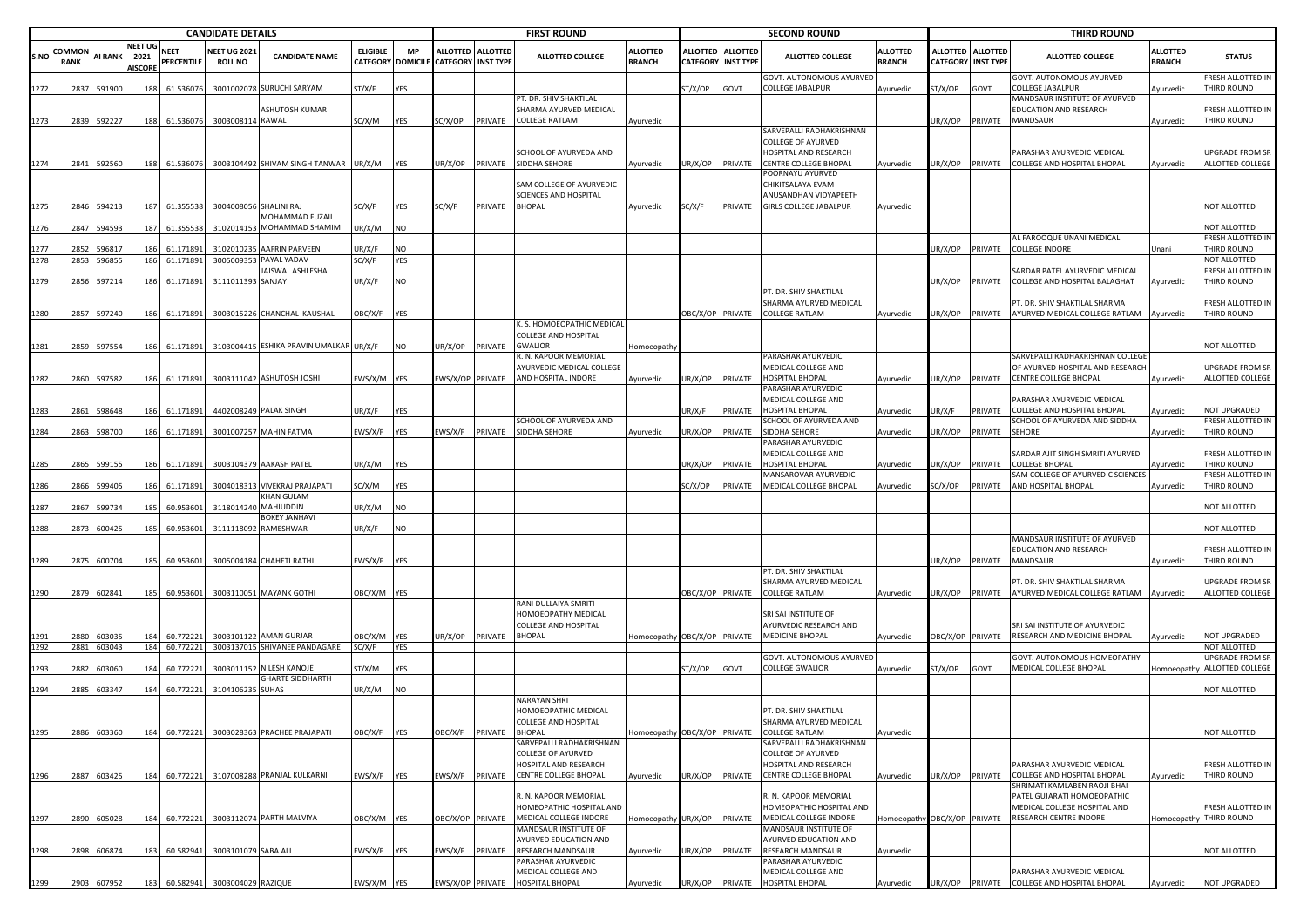|             |                       |                  |                                          |                        | <b>CANDIDATE DETAILS</b>              |                                             |                  |                         |                           |                   | <b>FIRST ROUND</b>                                                                                  |                                  |                         |                                              | <b>SECOND ROUND</b>                                                                         |                                  |                  |                                         | <b>THIRD ROUND</b>                                                   |                                  |                                     |
|-------------|-----------------------|------------------|------------------------------------------|------------------------|---------------------------------------|---------------------------------------------|------------------|-------------------------|---------------------------|-------------------|-----------------------------------------------------------------------------------------------------|----------------------------------|-------------------------|----------------------------------------------|---------------------------------------------------------------------------------------------|----------------------------------|------------------|-----------------------------------------|----------------------------------------------------------------------|----------------------------------|-------------------------------------|
| .NO         | COMMON<br><b>RANK</b> | AI RANK          | <b>NEET UG</b><br>2021<br><b>AISCORE</b> | NEET<br>PERCENTILE     | <b>NEET UG 2021</b><br><b>ROLL NO</b> | <b>CANDIDATE NAME</b>                       | <b>ELIGIBLE</b>  | MP<br>CATEGORY DOMICILE | <b>CATEGORY INST TYPE</b> | ALLOTTED ALLOTTED | <b>ALLOTTED COLLEGE</b>                                                                             | <b>ALLOTTED</b><br><b>BRANCH</b> | <b>ALLOTTED</b>         | <b>ALLOTTED</b><br><b>CATEGORY INST TYPE</b> | <b>ALLOTTED COLLEGE</b>                                                                     | <b>ALLOTTED</b><br><b>BRANCH</b> |                  | ALLOTTED ALLOTTED<br>CATEGORY INST TYPE | <b>ALLOTTED COLLEGE</b>                                              | <b>ALLOTTED</b><br><b>BRANCH</b> | <b>STATUS</b>                       |
| 300         | 2904                  | 608085           | 183                                      | 60.582941              |                                       | 3001001290 ASHUTOSH DANGI                   | OBC/X/M          | YES                     |                           |                   |                                                                                                     |                                  |                         |                                              |                                                                                             |                                  | JR/X/OP          | PRIVATE                                 | VEENA VADINI AYURVED COLLEGE AND<br>HOSPITAL BHOPAL                  | Ayurvedic                        | FRESH ALLOTTED IN<br>THIRD ROUND    |
| 1301        | 2905                  | 608112           | 183                                      | 60.582941              |                                       | 3905109112 TANISHA WADHWA                   | OBC/X/F          | YES                     | OBC/X/F                   | PRIVATE           | MANDSAUR INSTITUTE OF<br><b>AYURVED EDUCATION AND</b><br>RESEARCH MANDSAUR<br>MANDSAUR INSTITUTE OF | Ayurvedic                        | DBC/X/OP PRIVATE        |                                              | SRI SAI INSTITUTE OF<br>AYURVEDIC RESEARCH AND<br>MEDICINE BHOPAL<br>PT. DR. SHIV SHAKTILAL | Ayurvedic                        | OBC/X/OP PRIVATE |                                         | SRI SAI INSTITUTE OF AYURVEDIC<br>RESEARCH AND MEDICINE BHOPAL       | Ayurvedic                        | NOT UPGRADED                        |
| 1302        | 2906                  | 60833            | 183                                      | 60.582941              | 300500261                             | <b>ANISH KHAN</b>                           | OBC/X/M          | YES                     | OBC/X/OP PRIVATE          |                   | <b>AYURVED EDUCATION AND</b><br>RESEARCH MANDSAUR                                                   | Ayurvedic                        | <b>DBC/X/OP PRIVATE</b> |                                              | SHARMA AYURVED MEDICAL<br>COLLEGE RATLAM                                                    | Ayurvedic                        |                  |                                         |                                                                      |                                  | NOT ALLOTTED                        |
| 1303        | 2909                  | 608755           | 182                                      |                        |                                       |                                             | ST/X/F           | YES                     |                           |                   |                                                                                                     |                                  |                         | GOVT                                         | GOVT. AUTONOMOUS AYURVED<br>COLLEGE REWA                                                    |                                  |                  |                                         | GOVT. AUTONOMOUS HOMEOPATHY                                          |                                  | UPGRADE FROM SR<br>ALLOTTED COLLEGE |
|             |                       |                  |                                          | 60.398777              | 300300304                             | CHANCHAL CHOUHAN<br>TAHSEEN AHMAD HAJI      |                  |                         |                           |                   |                                                                                                     |                                  | ST/X/OP                 |                                              | RAM KRISHNA COLLEGE OF                                                                      | Ayurvedic                        | ST/X/F           | GOVT                                    | MEDICAL COLLEGE BHOPAL                                               | Homoeopathy                      |                                     |
|             |                       |                  |                                          |                        |                                       | ABDUL QUADEER                               |                  |                         |                           |                   |                                                                                                     |                                  |                         |                                              | AYURVEDA AND MEDICAL                                                                        |                                  |                  |                                         | RAM KRISHNA COLLEGE OF AYURVEDA                                      |                                  |                                     |
| 304<br>1305 | 2910<br>2912          | 608906<br>609260 | 182<br>182                               | 60.398777<br>60.398777 | 31030051<br>311503114                 | QURESHI<br><b>SNEHAL BHOLE</b>              | JR/X/M<br>UR/X/F | NO<br><b>NO</b>         |                           |                   |                                                                                                     |                                  | JR/X/OP                 | PRIVATE                                      | <b>SCIENCES BHOPAL</b>                                                                      | Ayurvedic                        | JR/X/OP          | PRIVATE                                 | AND MEDICAL SCIENCES BHOPAL                                          | Ayurvedic                        | NOT UPGRADED<br>NOT ALLOTTED        |
|             |                       |                  |                                          |                        |                                       |                                             |                  |                         |                           |                   |                                                                                                     |                                  |                         |                                              | SRI SAI INSTITUTE OF                                                                        |                                  |                  |                                         |                                                                      |                                  |                                     |
|             |                       |                  |                                          |                        |                                       |                                             |                  |                         |                           |                   |                                                                                                     |                                  |                         |                                              | AYURVEDIC RESEARCH AND                                                                      |                                  |                  |                                         | PARASHAR AYURVEDIC MEDICAL                                           |                                  | JPGRADE FROM SR                     |
| 1306        | 2913                  | 609264           | 182                                      | 60.398777              |                                       | 3003016141 ABHISHEK NARVARIYA               | ОВС/Х/М          | <b>YES</b>              |                           |                   |                                                                                                     |                                  | OBC/X/OP PRIVATE        |                                              | MEDICINE BHOPAL<br>DR. SHANKAR DAYAL SHARMA                                                 | Ayurvedic                        | JR/X/OP          | PRIVATE                                 | COLLEGE AND HOSPITAL BHOPAL<br>R. N. KAPOOR MEMORIAL                 | Ayurvedic                        | ALLOTTED COLLEGE                    |
|             |                       |                  |                                          |                        |                                       |                                             |                  |                         |                           |                   |                                                                                                     |                                  |                         |                                              | AYURVEDIC COLLEGE AND                                                                       |                                  |                  |                                         | HOMEOPATHIC HOSPITAL AND                                             |                                  | RESH ALLOTTED IN                    |
| 1307        | 2915                  | 609532           | 182                                      | 60.398777              |                                       | 3003013130 FAIZA KHAN                       | UR/X/F           | YES                     |                           |                   |                                                                                                     |                                  | UR/X/OP                 | PRIVATE                                      | HOSPITAL BHOPAL                                                                             | Ayurvedic                        | JR/X/F           | PRIVATE                                 | MEDICAL COLLEGE INDORE                                               | Iomoeopathy                      | THIRD ROUND                         |
|             |                       |                  |                                          |                        |                                       | IUVERIYA KHANAM                             |                  |                         |                           |                   |                                                                                                     |                                  |                         |                                              |                                                                                             |                                  |                  |                                         | SARVEPALLI RADHAKRISHNAN COLLEGI<br>OF AYURVED HOSPITAL AND RESEARCH |                                  | RESH ALLOTTED IN                    |
| 308         | 2916                  | 609568           | 182                                      | 60.398777              |                                       | 3107013191 SHAIKH SALEEM PINJARI            | UR/X/F           | NO.                     |                           |                   |                                                                                                     |                                  |                         |                                              |                                                                                             |                                  | JR/X/OP          | PRIVATE                                 | <b>CENTRE COLLEGE BHOPAL</b>                                         | Ayurvedic                        | THIRD ROUND                         |
|             |                       |                  |                                          |                        |                                       |                                             |                  |                         |                           |                   |                                                                                                     |                                  |                         |                                              |                                                                                             |                                  |                  |                                         | SARVEPALLI RADHAKRISHNAN COLLEGE                                     |                                  |                                     |
| 309         | 2917                  | 610164           | 182                                      | 60.398777              |                                       | 3111027255 SHREYA UKEY                      | JR/X/F           | NO.                     |                           |                   |                                                                                                     |                                  |                         |                                              |                                                                                             |                                  | IR/X/OP          | PRIVATE                                 | OF AYURVED HOSPITAL AND RESEARCH<br>CENTRE COLLEGE BHOPAL            | Ayurvedic                        | FRESH ALLOTTED IN<br>THIRD ROUND    |
|             |                       |                  |                                          |                        |                                       | <b>JADHAV AKANKSHA</b>                      |                  |                         |                           |                   |                                                                                                     |                                  |                         |                                              |                                                                                             |                                  |                  |                                         |                                                                      |                                  |                                     |
| 310         | 2918                  | 610438           | 182                                      | 60.398777              | 310700515                             | SAMADHAN                                    | UR/X/F           | NO                      |                           |                   |                                                                                                     |                                  |                         |                                              |                                                                                             |                                  |                  |                                         |                                                                      |                                  | <b>NOT ALLOTTED</b>                 |
|             |                       |                  |                                          |                        |                                       |                                             |                  |                         |                           |                   | RAM KRISHNA COLLEGE OF<br>AYURVEDA AND MEDICAL                                                      |                                  |                         |                                              | SAM COLLEGE OF AYURVEDIC<br>SCIENCES AND HOSPITAL                                           |                                  |                  |                                         | SAM COLLEGE OF AYURVEDIC SCIENCES                                    |                                  | FRESH ALLOTTED IN                   |
| 311         | 2919                  | 610569           | 182                                      | 60.398777              |                                       | 3003121099 BHAGWATI PANWAR                  | WS/X/F           | YES                     | EWS/X/F                   | PRIVATE           | <b>SCIENCES BHOPAL</b>                                                                              | Ayurvedic                        | EWS/X/F                 | PRIVATE                                      | <b>BHOPAL</b>                                                                               | Ayurvedic                        | EWS/X/F PRIVATE  |                                         | AND HOSPITAL BHOPAL                                                  | Ayurvedic                        | THIRD ROUND                         |
|             |                       |                  |                                          |                        |                                       |                                             |                  |                         |                           |                   | POORNAYU AYURVED                                                                                    |                                  |                         |                                              |                                                                                             |                                  |                  |                                         |                                                                      |                                  |                                     |
|             |                       |                  |                                          |                        |                                       |                                             |                  |                         |                           |                   | CHIKITSALAYA EVAM<br>ANUSANDHAN VIDYAPEETH                                                          |                                  |                         |                                              | OM AYURVEDIC MEDICAL                                                                        |                                  |                  |                                         | R. N. KAPOOR MEMORIAL<br>HOMEOPATHIC HOSPITAL AND                    |                                  | <b>JPGRADE FROM SR</b>              |
| 1312        | 2922                  | 611695           | 181                                      | 60.201143              |                                       | 3107016078 AKSHATA DAMODARE                 | SC/X/F           | YES                     | SC/X/OP                   | PRIVATE           | GIRLS COLLEGE JABALPUR                                                                              | Ayurvedic                        | UR/X/OP                 |                                              | PRIVATE COLLEGE AND HOSPITAL BETUL Ayurvedic                                                |                                  | JR/X/OP PRIVATE  |                                         | MEDICAL COLLEGE INDORE                                               | Homoeopathy                      | ALLOTTED COLLEGE                    |
|             |                       |                  |                                          |                        |                                       |                                             |                  |                         |                           |                   | NARAYAN SHRI                                                                                        |                                  |                         |                                              |                                                                                             |                                  |                  |                                         |                                                                      |                                  |                                     |
|             |                       |                  |                                          |                        |                                       |                                             |                  |                         |                           |                   | HOMOEOPATHIC MEDICAL<br>COLLEGE AND HOSPITAL                                                        |                                  |                         |                                              | DR. SHANKAR DAYAL SHARMA<br>AYURVEDIC COLLEGE AND                                           |                                  |                  |                                         | RKDF HOMOEOPATHIC MEDICAL<br>COLLEGE HOSPITAL AND RESEARCH           |                                  | <b>UPGRADE FROM SR</b>              |
| 1313        | 2926                  | 612208           | 181                                      | 60.201143              |                                       | 3001005365 SATISH CHANDRAVANSHI OBC/X/M YES |                  |                         | OBC/X/OP PRIVATE          |                   | <b>BHOPAL</b>                                                                                       | Homoeopathy UR/X/OP              |                         | PRIVATE                                      | HOSPITAL BHOPAL                                                                             | Ayurvedic                        | UR/X/OP PRIVATE  |                                         | <b>CENTER BHOPAL</b>                                                 | Iomoeopathy                      | ALLOTTED COLLEGE                    |
|             |                       |                  |                                          |                        |                                       |                                             |                  |                         |                           |                   |                                                                                                     |                                  |                         |                                              |                                                                                             |                                  |                  |                                         | HAKIM SYED ZIAUL HASAN GOVT.                                         |                                  |                                     |
| 314         | 2927                  | 612486           | 181                                      | 60.201143              | 300100244                             | <b>IRAM KHAN</b>                            | OBC/X/F          | <b>YES</b>              |                           |                   |                                                                                                     |                                  |                         |                                              |                                                                                             |                                  | JR/X/OP          | GOVT                                    | AUTONOMOUS UNANI COLLEGE<br><b>BHOPAL</b>                            | Jnani                            | FRESH ALLOTTED IN<br>THIRD ROUND    |
|             |                       |                  |                                          |                        |                                       |                                             |                  |                         |                           |                   |                                                                                                     |                                  |                         |                                              | PARASHAR AYURVEDIC                                                                          |                                  |                  |                                         | POORNAYU AYURVED CHIKITSALAYA                                        |                                  |                                     |
|             |                       |                  |                                          |                        |                                       |                                             |                  |                         |                           |                   |                                                                                                     |                                  |                         |                                              | MEDICAL COLLEGE AND                                                                         |                                  |                  |                                         | EVAM ANUSANDHAN VIDYAPEETH                                           |                                  | JPGRADE FROM SR                     |
| 315         | 2935                  | 614895           | 180                                      | 59.972686              | 300102130                             | <b>NEHA DWIVEDI</b>                         | JR/X/F           | YES                     |                           |                   |                                                                                                     |                                  | JR/X/OP                 | PRIVATE                                      | <b>IOSPITAL BHOPAL</b><br>GOVT. AUTONOMOUS AYURVED                                          | Ayurvedic                        | IR/X/OP          | PRIVATE                                 | <b>GIRLS COLLEGE JABALPUR</b><br>GOVT. AUTONOMOUS AYURVED            | Ayurvedic                        | ALLOTTED COLLEGE<br>JPGRADE FROM SR |
| 316         | 2936                  | 61526            | 180                                      | 59.97268               | 30040061                              | SAKSHI DHURWE                               | ST/X/F           | YES                     |                           |                   |                                                                                                     |                                  | ST/X/OP                 | GOVT                                         | COLLEGE REWA                                                                                | Ayurvedic                        | ST/X/OP          | GOVT                                    | COLLEGE JABALPUR                                                     | Ayurvedic                        | <b>ILLOTTED COLLEGE</b>             |
| 1317        |                       | 2941 616459      | 180                                      | 59.972686              |                                       | 3004006290 SOUMYA TIWARI                    | EWS/X/F          | YES                     |                           |                   |                                                                                                     |                                  |                         |                                              |                                                                                             |                                  |                  |                                         |                                                                      |                                  | NOT ALLOTTED                        |
|             |                       |                  |                                          |                        |                                       |                                             |                  |                         |                           |                   | MANDSAUR INSTITUTE OF<br><b>AYURVED EDUCATION AND</b>                                               |                                  |                         |                                              | MANDSAUR INSTITUTE OF<br><b>AYURVED EDUCATION AND</b>                                       |                                  |                  |                                         | MANDSAUR INSTITUTE OF AYURVED<br>EDUCATION AND RESEARCH              |                                  |                                     |
| 1318        | 2942                  | 616487           | 180                                      | 59.972686              |                                       | 3003022068 MITESH PARMAR                    | OBC/X/M          | YES                     | DBC/X/OP PRIVATE          |                   | RESEARCH MANDSAUR                                                                                   | Ayurvedic                        | UR/X/OP                 | PRIVATE                                      | RESEARCH MANDSAUR                                                                           | Ayurvedic                        | JR/X/OP PRIVATE  |                                         | MANDSAUR                                                             | Ayurvedic                        | <b>NOT UPGRADED</b>                 |
|             |                       |                  |                                          |                        |                                       |                                             |                  |                         |                           |                   | GOVT. AUTONOMOUS                                                                                    |                                  |                         |                                              | GOVT. AUTONOMOUS                                                                            |                                  |                  |                                         |                                                                      |                                  |                                     |
| 319         | 2945                  | 617682           | 180                                      | 59.972686              |                                       | 3003032119 VINITA DAMOR                     | ST/X/F           | YES                     | ST/X/OP                   | GOVT              | HOMEOPATHY MEDICAL<br>COLLEGE BHOPAL                                                                | Homoeopathy ST/X/F               |                         | GOVT                                         | HOMEOPATHY MEDICAL<br><b>COLLEGE BHOPAL</b>                                                 | Homoeopathy ST/X/OP              |                  | GOVT                                    | GOVT. AUTONOMOUS AYURVED<br>COLLEGE GWALIOR                          | Ayurvedic                        | JPGRADE FROM SR<br>ALLOTTED COLLEGE |
|             |                       |                  |                                          |                        |                                       |                                             |                  |                         |                           |                   |                                                                                                     |                                  |                         |                                              |                                                                                             |                                  |                  |                                         | MANDSAUR INSTITUTE OF AYURVED                                        |                                  |                                     |
|             |                       |                  |                                          |                        |                                       | CHINMAY PRASHANT                            |                  |                         |                           |                   |                                                                                                     |                                  |                         |                                              |                                                                                             |                                  |                  |                                         | EDUCATION AND RESEARCH                                               |                                  | <b>FRESH ALLOTTED IN</b>            |
| 320         | 2946                  | 618258           | 179                                      | 59.781787              | 3122007137 BAGUL                      |                                             | JR/X/M           | NO                      |                           |                   |                                                                                                     |                                  |                         |                                              |                                                                                             |                                  | JR/X/OP          | PRIVATE                                 | MANDSAUR<br>MANDSAUR INSTITUTE OF AYURVED                            | Ayurvedic                        | HIRD ROUND                          |
|             |                       |                  |                                          |                        |                                       |                                             |                  |                         |                           |                   |                                                                                                     |                                  |                         |                                              |                                                                                             |                                  |                  |                                         | EDUCATION AND RESEARCH                                               |                                  | <b>FRESH ALLOTTED IN</b>            |
| 1321        | 2952                  | 618545           | 179                                      | 59.781787              |                                       | 4406002219 SERRASHI SINGHAI                 | JR/X/F           | NO                      |                           |                   |                                                                                                     |                                  |                         |                                              | R. N. KAPOOR MEMORIAL                                                                       |                                  | JR/X/OP PRIVATE  |                                         | MANDSAUR<br>R. N. KAPOOR MEMORIAL AYURVEDIC                          | Ayurvedic                        | THIRD ROUND                         |
|             |                       |                  |                                          |                        |                                       |                                             |                  |                         |                           |                   |                                                                                                     |                                  |                         |                                              | AYURVEDIC MEDICAL COLLEGE                                                                   |                                  |                  |                                         | MEDICAL COLLEGE AND HOSPITAL                                         |                                  |                                     |
| 1322        | 2953                  | 618623           | 179                                      | 59.781787              |                                       | 3003126032 ASHAD AHMED                      | EWS/X/M YES      |                         |                           |                   |                                                                                                     |                                  | EWS/X/OP PRIVATE        |                                              | AND HOSPITAL INDORE                                                                         | Ayurvedic                        | EWS/X/OP PRIVATE |                                         | INDORE                                                               | Ayurvedic                        | NOT UPGRADED                        |
|             |                       |                  |                                          |                        |                                       |                                             |                  |                         |                           |                   | <b>FACULTY OF AYURVED</b><br>MANSAROVAR GLOBAL                                                      |                                  |                         |                                              | R. N. KAPOOR MEMORIAL                                                                       |                                  |                  |                                         |                                                                      |                                  |                                     |
|             |                       |                  |                                          |                        |                                       |                                             |                  |                         |                           |                   | UNIVERSITY BILKISGANJ                                                                               |                                  |                         |                                              | AYURVEDIC MEDICAL COLLEGE                                                                   |                                  |                  |                                         | SCHOOL OF AYURVEDA AND SIDDHA                                        |                                  | JPGRADE FROM SR                     |
| 323         | 2955                  | 618901           | 179                                      | 59.781787              |                                       | 3005003383 AJAY SHARMA                      | WS/X/M YES       |                         | EWS/X/OP PRIVATE          |                   | SEHORE                                                                                              | Ayurvedic                        |                         |                                              | EWS/X/OP PRIVATE AND HOSPITAL INDORE                                                        | Ayurvedic                        |                  | JR/X/OP PRIVATE SEHORE                  |                                                                      | Ayurvedic                        | ALLOTTED COLLEGE                    |
|             |                       |                  |                                          |                        |                                       | SHAIKH MOHAMMAD<br>UMAR MOHAMMAD            |                  |                         |                           |                   |                                                                                                     |                                  |                         |                                              | OM AYURVEDIC MEDICAL                                                                        |                                  |                  |                                         | OM AYURVEDIC MEDICAL COLLEGE                                         |                                  |                                     |
| 324         |                       | 2956 618916      | 179                                      | 59.781787              | 310701519                             | <b>FAROOQUE</b>                             | JR/X/M           | <b>NO</b>               |                           |                   |                                                                                                     |                                  | JR/X/OP                 | PRIVATE                                      | COLLEGE AND HOSPITAL BETUL Ayurvedic                                                        |                                  | JR/X/OP PRIVATE  |                                         | AND HOSPITAL BETUL                                                   | Ayurvedic                        | NOT UPGRADED                        |
|             |                       |                  |                                          |                        |                                       |                                             |                  |                         |                           |                   |                                                                                                     |                                  |                         |                                              | GOVT. AUTONOMOUS                                                                            |                                  |                  |                                         |                                                                      |                                  |                                     |
| 325         | 2957                  | 619126           | 179                                      | 59.781787              | 300402516                             | MANOJ KUMAR MARAVI                          | ST/X/M           | YES                     |                           |                   |                                                                                                     |                                  | ST/X/OP                 | GOVT                                         | HOMEOPATHY MEDICAL<br><b>COLLEGE BHOPAL</b>                                                 | Homoeopathy ST/X/OP GOVT         |                  |                                         | GOVT. AUTONOMOUS AYURVED<br><b>COLLEGE GWALIOR</b>                   | Ayurvedic                        | FRESH ALLOTTED IN<br>THIRD ROUND    |
|             |                       |                  |                                          |                        |                                       | <b>DAPKE PRASHANT</b>                       |                  |                         |                           |                   |                                                                                                     |                                  |                         |                                              |                                                                                             |                                  |                  |                                         |                                                                      |                                  |                                     |
| 1326        | 2958                  | 619304           | 179                                      | 59.781787              | 310101903                             | DEVIDAS                                     | UR/X/M           | NO                      |                           |                   |                                                                                                     |                                  |                         |                                              |                                                                                             |                                  |                  |                                         |                                                                      |                                  | NOT ALLOTTED                        |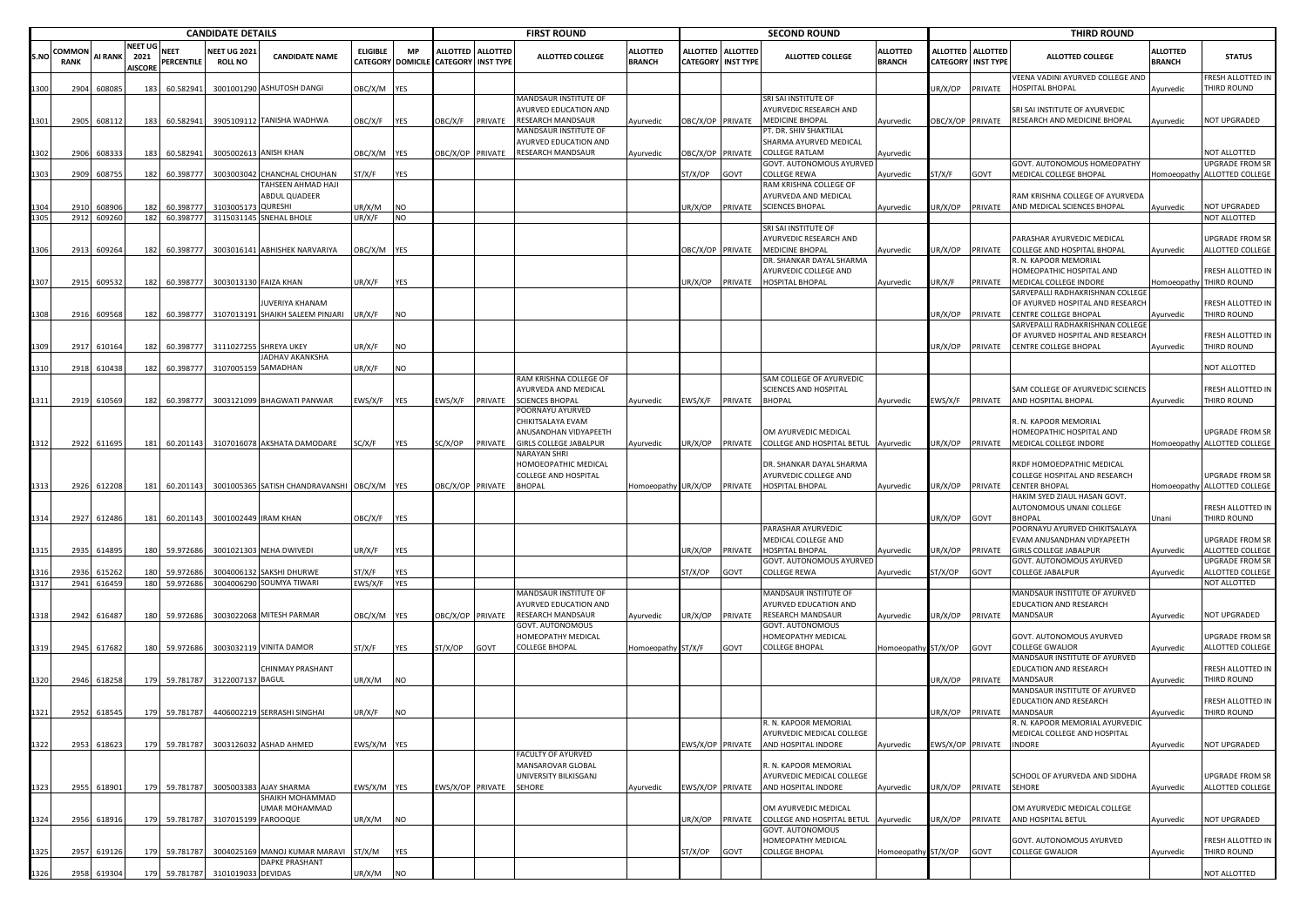|              | <b>CANDIDATE DETAILS</b> |                            |                                          |                                |                                                 |                                       |                                             |                  |                           | <b>FIRST ROUND</b> |                                                      |                                  |                             | <b>SECOND ROUND</b>                 |                                                 |                                  |                           | <b>THIRD ROUND</b> |                                                             |                                  |                                             |
|--------------|--------------------------|----------------------------|------------------------------------------|--------------------------------|-------------------------------------------------|---------------------------------------|---------------------------------------------|------------------|---------------------------|--------------------|------------------------------------------------------|----------------------------------|-----------------------------|-------------------------------------|-------------------------------------------------|----------------------------------|---------------------------|--------------------|-------------------------------------------------------------|----------------------------------|---------------------------------------------|
| S.NO         | Common<br><b>RANK</b>    | <b>AI RANK</b>             | <b>NEET UG</b><br>2021<br><b>AISCORE</b> | <b>NEET</b><br>PERCENTILE      | <b>NEET UG 202</b><br><b>ROLL NO</b>            | <b>CANDIDATE NAME</b>                 | <b>ELIGIBLE</b><br><b>CATEGORY DOMICILE</b> | MP               | <b>CATEGORY INST TYPE</b> | ALLOTTED ALLOTTED  | <b>ALLOTTED COLLEGE</b>                              | <b>ALLOTTED</b><br><b>BRANCH</b> | ALLOTTED<br><b>CATEGORY</b> | <b>ALLOTTED</b><br><b>INST TYPE</b> | <b>ALLOTTED COLLEGE</b>                         | <b>ALLOTTED</b><br><b>BRANCH</b> | <b>CATEGORY INST TYPE</b> | ALLOTTED ALLOTTED  | <b>ALLOTTED COLLEGE</b>                                     | <b>ALLOTTED</b><br><b>BRANCH</b> | <b>STATUS</b>                               |
| 1327         | 2961                     | 619837                     | 179                                      | 59.781787                      |                                                 | 3003015236 BHARTI CHOUHAN             | ST/X/F                                      | YES              |                           |                    |                                                      |                                  |                             |                                     |                                                 |                                  | ST/X/F                    | GOVT               | GOVT. AUTONOMOUS HOMEOPATHY<br>MEDICAL COLLEGE BHOPAL       |                                  | RESH ALLOTTED IN<br>Iomoeopathy THIRD ROUND |
|              | 2967                     | 62154                      |                                          | 59.58816                       | 310400227                                       | ATIF KHAN AHEMAD<br>KHAN              | JR/X/M                                      | NO               |                           |                    |                                                      |                                  |                             |                                     |                                                 |                                  |                           |                    |                                                             |                                  | NOT ALLOTTED                                |
| 1329         |                          | 2971 622233                | 178                                      | 59.588169                      |                                                 | 1704001069 PRIYANSHI RAJWADE          | UR/X/F                                      | NO               |                           |                    |                                                      |                                  |                             |                                     |                                                 |                                  |                           |                    |                                                             |                                  | NOT ALLOTTED                                |
|              |                          |                            |                                          |                                |                                                 |                                       |                                             |                  |                           |                    | SHUBHDEEP AYURVED                                    |                                  |                             |                                     |                                                 |                                  |                           |                    |                                                             |                                  |                                             |
| 1330         | 2974                     | 622953                     | 178                                      | 59.588169                      |                                                 | 3003001438 PRADEEP PENDAKAR           | ST/X/M                                      | YES              | ST/X/OP                   | PRIVATE            | MEDICAL COLLEGE AND<br><b>HOSPITAL INDORE</b>        | Ayurvedic                        | ST/X/OP                     | GOVT                                | GOVT. AUTONOMOUS AYURVED<br>COLLEGE REWA        | Ayurvedic                        | ST/X/OP                   | GOVT               | GOVT. AUTONOMOUS AYURVED<br>COLLEGE JABALPUR                | Ayurvedic                        | JPGRADE FROM SR<br>ALLOTTED COLLEGE         |
|              |                          |                            |                                          |                                |                                                 |                                       |                                             |                  |                           |                    |                                                      |                                  |                             |                                     |                                                 |                                  |                           |                    |                                                             |                                  |                                             |
|              |                          |                            |                                          |                                |                                                 |                                       |                                             |                  |                           |                    |                                                      |                                  |                             |                                     | FACULTY OF AYURVED                              |                                  |                           |                    |                                                             |                                  |                                             |
|              |                          |                            |                                          |                                |                                                 |                                       |                                             |                  |                           |                    |                                                      |                                  |                             |                                     | <b>MANSAROVAR GLOBAL</b>                        |                                  |                           |                    | SARDAR PATEL AYURVEDIC MEDICAL                              |                                  | <b>JPGRADE FROM SR</b>                      |
| 1331         |                          | 2976 623712                |                                          | 178 59.588169                  |                                                 | 1502009219 DEELIP KUMAR SINGH         | JR/X/M                                      | NO               |                           |                    | RANI DULLAIYA SMRITI                                 |                                  | JR/X/OP                     | PRIVATE                             | UNIVERSITY BILKISGANJ SEHORE Ayurvedic          |                                  | JR/X/OP                   | PRIVATE            | COLLEGE AND HOSPITAL BALAGHAT                               | Ayurvedic                        | ALLOTTED COLLEGE                            |
|              |                          |                            |                                          |                                |                                                 |                                       |                                             |                  |                           |                    | HOMOEOPATHY MEDICAL                                  |                                  |                             |                                     | GOVT. AUTONOMOUS                                |                                  |                           |                    |                                                             |                                  |                                             |
|              |                          |                            |                                          |                                |                                                 |                                       |                                             |                  |                           |                    | COLLEGE AND HOSPITAL                                 |                                  |                             |                                     | HOMEOPATHY MEDICAL                              |                                  |                           |                    | GOVT. AUTONOMOUS AYURVED                                    |                                  | <b>UPGRADE FROM SR</b>                      |
| 1332         |                          | 2978 624353                |                                          | 177 59.392543                  |                                                 | 3003111249 MEENAL RAWAT               | ST/X/F                                      | YES              | JR/X/OP                   | PRIVATE            | <b>BHOPAL</b>                                        | Homoeopathy                      | ST/X/F                      | GOVT                                | <b>COLLEGE BHOPAL</b>                           | Homoeopathy ST/X/OP              |                           | GOVT               | COLLEGE REWA                                                | Ayurvedic                        | ALLOTTED COLLEGE                            |
| 1333         |                          | 2979 624833                |                                          | 177 59.392543                  |                                                 | RITESH SHIVAJI<br>3107001118 SONAWANE | UR/X/M                                      | NO               |                           |                    |                                                      |                                  |                             |                                     |                                                 |                                  |                           |                    |                                                             |                                  | <b>NOT ALLOTTED</b>                         |
|              |                          |                            |                                          |                                |                                                 |                                       |                                             |                  |                           |                    | FACULTY OF AYURVED                                   |                                  |                             |                                     |                                                 |                                  |                           |                    |                                                             |                                  |                                             |
|              |                          |                            |                                          |                                |                                                 |                                       |                                             |                  |                           |                    | MANSAROVAR GLOBAL                                    |                                  |                             |                                     | PT. DR. SHIV SHAKTILAL                          |                                  |                           |                    |                                                             |                                  |                                             |
|              |                          |                            |                                          |                                |                                                 |                                       |                                             |                  |                           |                    | UNIVERSITY BILKISGANJ                                |                                  |                             |                                     | SHARMA AYURVED MEDICAL                          |                                  |                           |                    | PT. DR. SHIV SHAKTILAL SHARMA                               |                                  | JPGRADE FROM SR                             |
| 1334         |                          | 2985 627240                | 176                                      | 59.195363                      |                                                 | 3003104325 ZAINAB SATKUR WALA         | :WS/X/F                                     | YES              | EWS/X/F                   | PRIVATE            | SEHORE                                               | Ayurvedic                        | EWS/X/F PRIVATE             |                                     | <b>COLLEGE RATLAM</b>                           | Ayurvedic                        | JR/X/OP                   | PRIVATE            | AYURVED MEDICAL COLLEGE RATLAM<br>AL FAROOQUE UNANI MEDICAL | Ayurvedic                        | ALLOTTED COLLEGE<br>RESH ALLOTTED IN        |
|              | 2986                     | 62724                      | 176                                      | 59.195363                      |                                                 | 3106006245 ARSHIYA TABASSUM           | JR/X/F                                      | NO               |                           |                    |                                                      |                                  |                             |                                     |                                                 |                                  | JR/X/OP                   | PRIVATE            | COLLEGE INDORE                                              | Unani                            | THIRD ROUND                                 |
| 1336         |                          | 2989 627433                | 176                                      | 59.195363                      | 3005001361 IKRA                                 |                                       | OBC/X/F                                     | YES              |                           |                    |                                                      |                                  |                             |                                     |                                                 |                                  |                           |                    |                                                             |                                  | NOT ALLOTTED                                |
|              |                          |                            |                                          |                                |                                                 |                                       |                                             |                  |                           |                    |                                                      |                                  |                             |                                     | HAHNEMANN HOMOEOPATHIC                          |                                  |                           |                    | NARAYAN SHRI HOMOEOPATHIC                                   |                                  |                                             |
|              |                          |                            |                                          |                                |                                                 |                                       |                                             |                  |                           |                    | SHIVANG HOMOEOPATHIC                                 |                                  |                             |                                     | MEDICAL COLLEGE AND                             |                                  |                           |                    | MEDICAL COLLEGE AND HOSPITAL                                |                                  | RESH ALLOTTED IN                            |
| 1337         |                          | 2991 627479                |                                          | 176 59.195363                  |                                                 | 3001011233 JUNED KHAN                 | OBC/X/M                                     | YES              | JR/X/OP                   | PRIVATE            | MEDICAL COLLEGE BHOPAL                               | Homoeopathy                      | UR/X/OP                     | PRIVATE                             | HOSPITAL BHOPAL                                 | Homoeopathy UR/X/OP              |                           | PRIVATE            | <b>BHOPAL</b><br>MANDSAUR INSTITUTE OF AYURVED              |                                  | Iomoeopathy THIRD ROUND                     |
|              |                          |                            |                                          |                                |                                                 |                                       |                                             |                  |                           |                    |                                                      |                                  |                             |                                     |                                                 |                                  |                           |                    | EDUCATION AND RESEARCH                                      |                                  | RESH ALLOTTED IN                            |
| 1338         |                          | 2995 628494                |                                          | 176 59.195363                  |                                                 | 3102004464 NEHA ADHAU                 | JR/X/F                                      | NO               |                           |                    |                                                      |                                  |                             |                                     |                                                 |                                  | JR/X/OP                   | PRIVATE            | MANDSAUR                                                    | Ayurvedic                        | THIRD ROUND                                 |
|              |                          |                            |                                          |                                |                                                 | JADHAV SHRUTI                         |                                             |                  |                           |                    |                                                      |                                  |                             |                                     |                                                 |                                  |                           |                    |                                                             |                                  |                                             |
| 1339         | 2998                     | 63015                      | 175                                      | 58.950781                      | 310410630                                       | DEEPAKSING<br>SHAIKH OSAMA SHAIKH     | JR/X/F                                      | NO               |                           |                    |                                                      |                                  |                             |                                     |                                                 |                                  |                           |                    |                                                             |                                  | NOT ALLOTTED                                |
| 1340         | 2999                     | 63021                      |                                          | 175 58.950781                  | 310700531                                       | D BILAL                               | UR/X/M                                      | NO               |                           |                    |                                                      |                                  |                             |                                     |                                                 |                                  |                           |                    |                                                             |                                  | <b>IOT ALLOTTED</b>                         |
|              |                          |                            |                                          |                                |                                                 |                                       |                                             |                  |                           |                    | SHIVANG HOMOEOPATHIC                                 |                                  |                             |                                     | SHIVANG HOMOEOPATHIC                            |                                  |                           |                    | SHIVANG HOMOEOPATHIC MEDICAL                                |                                  | <b>RESH ALLOTTED IN</b>                     |
| 1341         |                          | 3003 630368                |                                          | 175 58.950781                  |                                                 | 3003032158 JITENDRA RAJPUT            | UR/X/M                                      | YES              | JR/X/OP                   | PRIVATE            | MEDICAL COLLEGE BHOPAL                               | Homoeopathy                      |                             |                                     | UR/X/OP PRIVATE MEDICAL COLLEGE BHOPAL          | Homoeopathy UR/X/OP              |                           | PRIVATE            | <b>COLLEGE BHOPAL</b>                                       |                                  | Iomoeopathy THIRD ROUND                     |
|              |                          |                            |                                          |                                |                                                 |                                       |                                             |                  |                           |                    |                                                      |                                  |                             |                                     | DEPARTMENT OF AYURVED AND                       |                                  |                           |                    |                                                             |                                  |                                             |
|              |                          |                            |                                          |                                |                                                 |                                       |                                             |                  |                           |                    | OM AYURVEDIC MEDICAL                                 |                                  |                             |                                     | COMMUNITY IES UNIVERSITY                        |                                  |                           |                    |                                                             |                                  |                                             |
| 1342         |                          | 3004 630516                |                                          | 175 58.950781                  |                                                 | 3003133412 SADHANA BIRLA              | OBC/X/F                                     | YES              |                           |                    | OBC/X/F PRIVATE COLLEGE AND HOSPITAL BETUL Ayurvedic |                                  | OBC/X/OP PRIVATE            |                                     | CAMPUS KALKHEDA BHOPAL                          | Ayurvedic                        |                           |                    |                                                             |                                  | <b>NOT ALLOTTED</b>                         |
|              |                          |                            |                                          |                                |                                                 |                                       |                                             |                  |                           |                    |                                                      |                                  |                             |                                     | SRI SAI INSTITUTE OF<br>AYURVEDIC RESEARCH AND  |                                  |                           |                    | SRI SAI INSTITUTE OF AYURVEDIC                              |                                  |                                             |
| 1343         |                          | 3005 630731                | 175                                      | 58.950781                      |                                                 | 3001021189 DEVANSHI RATHORE           | OBC/X/F                                     | YES              |                           |                    |                                                      |                                  | BC/X/OP PRIVATE             |                                     | MEDICINE BHOPAL                                 | Ayurvedic                        | BC/X/OP PRIVATE           |                    | RESEARCH AND MEDICINE BHOPAL                                | Ayurvedic                        | <b>NOT UPGRADED</b>                         |
|              |                          |                            |                                          |                                |                                                 |                                       |                                             |                  |                           |                    |                                                      |                                  |                             |                                     | GOVT. AUTONOMOUS                                |                                  |                           |                    |                                                             |                                  |                                             |
|              |                          |                            |                                          |                                |                                                 |                                       |                                             |                  |                           |                    |                                                      |                                  |                             |                                     | HOMEOPATHY MEDICAL                              |                                  |                           |                    | GOVT. AUTONOMOUS AYURVED                                    |                                  | JPGRADE FROM SR                             |
| 1344         |                          | 3008 631658                |                                          | 175 58.950781                  |                                                 | 4406004029 PRAGATI PRADHAN            | ST/X/F                                      | YES              |                           |                    |                                                      |                                  | ST/X/F                      | GOVT                                | <b>COLLEGE BHOPAL</b>                           | Iomoeopathy ST/X/OP              |                           | GOVT               | COLLEGE REWA<br>SHRIMATI KAMLABEN RAOJI BHAI                | Ayurvedic                        | ALLOTTED COLLEGE                            |
|              |                          |                            |                                          |                                |                                                 |                                       |                                             |                  |                           |                    | R. N. KAPOOR MEMORIAL                                |                                  |                             |                                     |                                                 |                                  |                           |                    | PATEL GUJARATI HOMOEOPATHIC                                 |                                  |                                             |
|              |                          |                            |                                          |                                |                                                 |                                       |                                             |                  |                           |                    | HOMEOPATHIC HOSPITAL AND                             |                                  |                             |                                     |                                                 |                                  |                           |                    | MEDICAL COLLEGE HOSPITAL AND                                |                                  | RESH ALLOTTED IN                            |
| 1345         |                          | 3009 632433                |                                          | 175 58.950781                  |                                                 | 3003001593 MEHVISH KHAN               | OBC/X/F                                     | YES              | <b>DBC/X/F</b>            | PRIVATE            | MEDICAL COLLEGE INDORE                               | Homoeopath                       |                             |                                     |                                                 |                                  | BC/X/OP PRIVATE           |                    | RESEARCH CENTRE INDORE                                      |                                  | Iomoeopathy THIRD ROUND                     |
|              |                          |                            |                                          |                                |                                                 |                                       |                                             |                  |                           |                    | VIJYASHREE AYURVEDIC                                 |                                  |                             |                                     | PT. DR. SHIV SHAKTILAL                          |                                  |                           |                    |                                                             |                                  | JPGRADE FROM SR                             |
| 1346         |                          | 3010 632501                |                                          | 175 58.950781                  |                                                 | 3003108149 KRATIK CHANDORE            | OBC/X/M YES                                 |                  |                           | OBC/X/OP PRIVATE   | MEDICAL COLLEGE AND<br>HOSPITAL JABALPUR             | Ayurvedic                        |                             | DBC/X/OP PRIVATE                    | SHARMA AYURVED MEDICAL<br><b>COLLEGE RATLAM</b> | Ayurvedic                        | BC/X/OP PRIVATE           |                    | SAM COLLEGE OF AYURVEDIC SCIENCES<br>AND HOSPITAL BHOPAL    | Ayurvedic                        | ALLOTTED COLLEGE                            |
|              |                          |                            |                                          |                                |                                                 |                                       |                                             |                  |                           |                    |                                                      |                                  |                             |                                     |                                                 |                                  |                           |                    | SARVEPALLI RADHAKRISHNAN COLLEGE                            |                                  |                                             |
|              |                          |                            |                                          |                                |                                                 | SINGH SHALINI                         |                                             |                  |                           |                    |                                                      |                                  |                             |                                     |                                                 |                                  |                           |                    | OF AYURVED HOSPITAL AND RESEARCH                            |                                  | RESH ALLOTTED IN                            |
| 1347         |                          | 3012 632675                |                                          |                                | 175 58.950781 3118001487 SURYABHAN              |                                       | JR/X/F                                      | NO               |                           |                    | SARVEPALLI RADHAKRISHNAN                             |                                  |                             |                                     |                                                 |                                  | JR/X/OP PRIVATE           |                    | CENTRE COLLEGE BHOPAL                                       | Ayurvedic                        | <b>THIRD ROUND</b>                          |
|              |                          |                            |                                          |                                |                                                 |                                       |                                             |                  |                           |                    | COLLEGE OF AYURVED                                   |                                  |                             |                                     | VEENA VADINI AYURVED                            |                                  |                           |                    |                                                             |                                  |                                             |
|              |                          |                            |                                          |                                |                                                 |                                       |                                             |                  |                           |                    | HOSPITAL AND RESEARCH                                |                                  |                             |                                     | COLLEGE AND HOSPITAL                            |                                  |                           |                    | PARASHAR AYURVEDIC MEDICAL                                  |                                  | <b>UPGRADE FROM SR</b>                      |
|              |                          |                            |                                          |                                | 1348 3014 633016 175 58.950781 3001005339 PRIYA |                                       | EWS/X/F YES                                 |                  |                           |                    | EWS/X/F PRIVATE CENTRE COLLEGE BHOPAL                | Ayurvedic                        | EWS/X/F PRIVATE BHOPAL      |                                     |                                                 | Ayurvedic                        |                           |                    | UR/X/OP PRIVATE COLLEGE AND HOSPITAL BHOPAL                 | Ayurvedic                        | ALLOTTED COLLEGE                            |
| 1349         |                          | 3015 633876                | 175                                      | 58.950781                      |                                                 | 3003103324 BHUMIKA KHARE              | SC/X/F                                      | YES              |                           |                    |                                                      |                                  | SC/X/OP                     | PRIVATE                             | L.N. AYURVED COLLEGE AND<br>HOSPITAL BHOPAL     | Ayurvedic                        | C/X/OP                    | PRIVATE            | L.N. AYURVED COLLEGE AND HOSPITAL<br><b>BHOPAL</b>          | Ayurvedic                        | NOT UPGRADED                                |
|              |                          |                            |                                          |                                |                                                 |                                       |                                             |                  |                           |                    |                                                      |                                  |                             |                                     |                                                 |                                  |                           |                    | SARVEPALLI RADHAKRISHNAN COLLEGE                            |                                  |                                             |
|              |                          |                            |                                          |                                |                                                 | PATHAK DHARAMRAJ                      |                                             |                  |                           |                    |                                                      |                                  |                             |                                     |                                                 |                                  |                           |                    | OF AYURVED HOSPITAL AND RESEARCH                            |                                  | RESH ALLOTTED IN                            |
| 1350         | 3016                     | 633986                     |                                          | 174 58.752889                  |                                                 | 3114004416 DHANANJAY                  | UR/X/M                                      | NO               |                           |                    |                                                      |                                  |                             |                                     |                                                 |                                  | JR/X/OP                   | PRIVATE            | <b>CENTRE COLLEGE BHOPAL</b>                                | Ayurvedic                        | THIRD ROUND                                 |
| 1351         |                          | 3020 634149                |                                          | 174 58.752889                  |                                                 | 3102018176 MANJARE SURAJ ASHOK        | UR/X/M                                      | NO               |                           |                    |                                                      |                                  |                             |                                     |                                                 |                                  | JR/X/OP                   | <b>PRIVATE</b>     | OM AYURVEDIC MEDICAL COLLEGE<br>AND HOSPITAL BETUL          | Ayurvedic                        | RESH ALLOTTED IN<br>THIRD ROUND             |
|              |                          |                            |                                          |                                |                                                 |                                       |                                             |                  |                           |                    |                                                      |                                  |                             |                                     | RANI DULLAIYA SMRITI                            |                                  |                           |                    |                                                             |                                  |                                             |
|              |                          |                            |                                          |                                |                                                 |                                       |                                             |                  |                           |                    |                                                      |                                  |                             |                                     | HOMOEOPATHY MEDICAL                             |                                  |                           |                    |                                                             |                                  |                                             |
|              |                          |                            |                                          |                                |                                                 |                                       |                                             |                  |                           |                    |                                                      |                                  |                             |                                     | COLLEGE AND HOSPITAL                            |                                  |                           |                    | VEENA VADINI AYURVED COLLEGE AND                            |                                  | RESH ALLOTTED IN                            |
| 1352<br>1353 |                          | 3021 634326<br>3022 634347 |                                          | 174 58.752889<br>174 58.752889 | 3001001464 RIZWANA                              | 3111102054 MOON SAKSHI VISHNU         | UR/X/F<br>UR/X/F                            | YES<br><b>NO</b> |                           |                    |                                                      |                                  | UR/X/F                      | PRIVATE                             | <b>BHOPAL</b>                                   | Homoeopathy UR/X/OP              |                           | PRIVATE            | <b>HOSPITAL BHOPAL</b>                                      | Ayurvedic                        | THIRD ROUND<br><b>NOT ALLOTTED</b>          |
|              |                          |                            |                                          |                                |                                                 |                                       |                                             |                  |                           |                    |                                                      |                                  |                             |                                     |                                                 |                                  |                           |                    | SAM COLLEGE OF AYURVEDIC SCIENCES                           |                                  | RESH ALLOTTED IN                            |
| 1354         |                          | 3024 634756                |                                          |                                |                                                 | 174 58.752889 3001010304 ANSHUL BISEN | OBC/X/M YES                                 |                  |                           |                    |                                                      |                                  |                             |                                     |                                                 |                                  | OBC/X/OP PRIVATE          |                    | AND HOSPITAL BHOPAL                                         | Ayurvedic                        | THIRD ROUND                                 |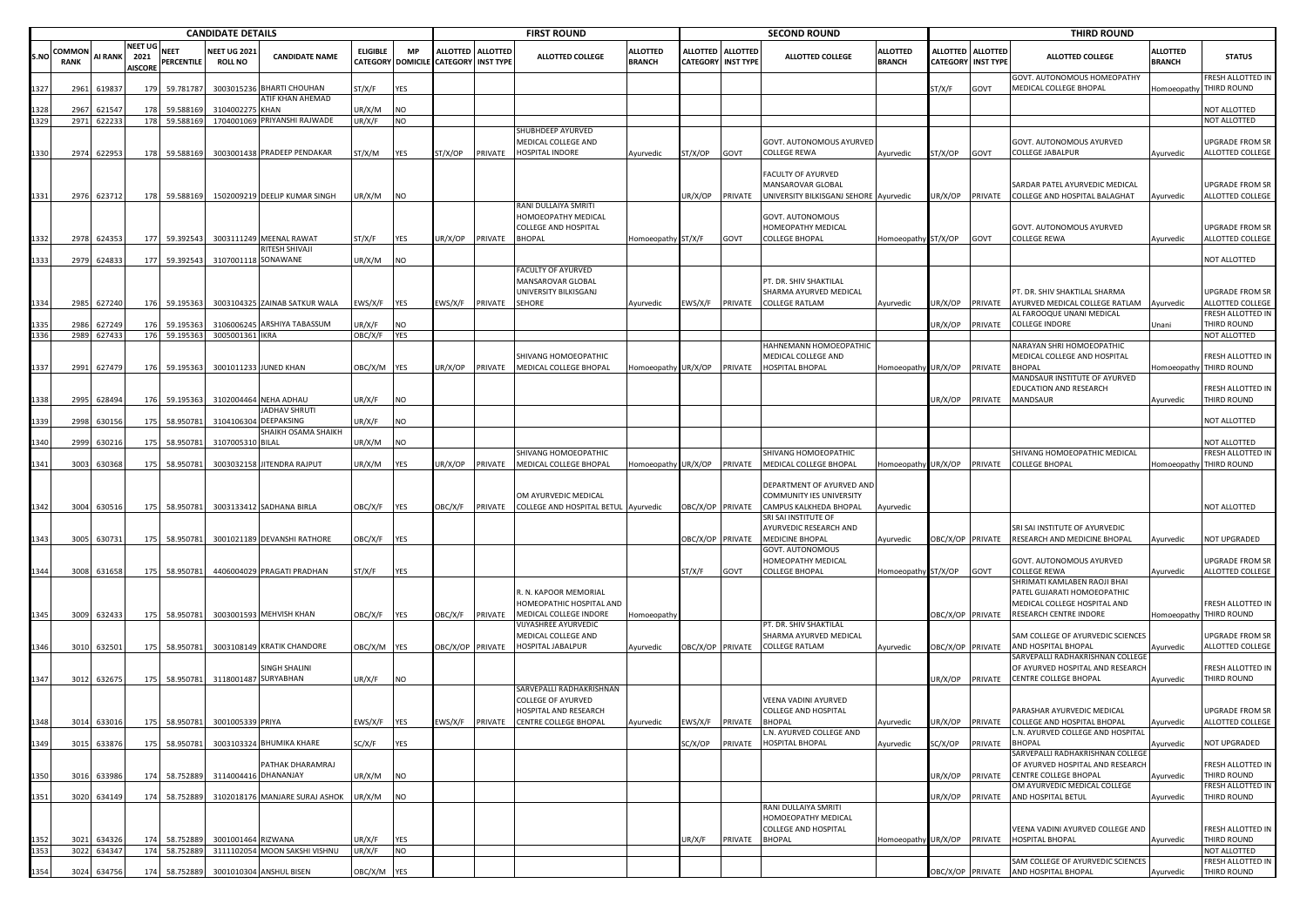|              |                       | <b>CANDIDATE DETAILS</b> |                                          |                           |                                       |                                           |                 |            |                                      | <b>FIRST ROUND</b> |                                                                                                          |                                  |                                              | <b>SECOND ROUND</b> |                                                                                                         |                                  |                  | <b>THIRD ROUND</b>                             |                                                                                             |                                  |                                              |
|--------------|-----------------------|--------------------------|------------------------------------------|---------------------------|---------------------------------------|-------------------------------------------|-----------------|------------|--------------------------------------|--------------------|----------------------------------------------------------------------------------------------------------|----------------------------------|----------------------------------------------|---------------------|---------------------------------------------------------------------------------------------------------|----------------------------------|------------------|------------------------------------------------|---------------------------------------------------------------------------------------------|----------------------------------|----------------------------------------------|
| S.NO         | COMMON<br><b>RANK</b> | <b>AI RANK</b>           | <b>NEET UG</b><br>2021<br><b>AISCORE</b> | <b>NEET</b><br>PERCENTILE | <b>NEET UG 202:</b><br><b>ROLL NO</b> | <b>CANDIDATE NAME</b>                     | <b>ELIGIBLE</b> | <b>MP</b>  | CATEGORY DOMICILE CATEGORY INST TYPE | ALLOTTED ALLOTTED  | <b>ALLOTTED COLLEGE</b>                                                                                  | <b>ALLOTTED</b><br><b>BRANCH</b> | <b>ALLOTTED</b><br><b>CATEGORY INST TYPE</b> | <b>ALLOTTED</b>     | <b>ALLOTTED COLLEGE</b>                                                                                 | <b>ALLOTTED</b><br><b>BRANCH</b> |                  | ALLOTTED ALLOTTED<br><b>CATEGORY INST TYPE</b> | <b>ALLOTTED COLLEGE</b>                                                                     | <b>ALLOTTED</b><br><b>BRANCH</b> | <b>STATUS</b>                                |
|              | 3026                  | 635231                   |                                          | 174 58.752889             |                                       | 3001022300 SHIVAM SHIVHARE                | DBC/X/M YES     |            |                                      |                    |                                                                                                          |                                  | UR/X/OP                                      |                     | SARDAR AJIT SINGH SMRITI<br>PRIVATE AYURVED COLLEGE BHOPAL                                              | Ayurvedic                        | JR/X/OP          | PRIVATE                                        | <b>NARAYAN SHRI HOMOEOPATHIC</b><br>MEDICAL COLLEGE AND HOSPITAL<br><b>BHOPAL</b>           |                                  | FRESH ALLOTTED IN<br>Homoeopathy THIRD ROUND |
| 1356         |                       | 3030 636235              |                                          | 174 58.752889             |                                       | 3002010104 SANCHAY KANADE                 | JR/X/M          | <b>YES</b> |                                      |                    |                                                                                                          |                                  |                                              |                     |                                                                                                         |                                  | JR/X/OP          | PRIVATE                                        | SOPHIA HOMEOPATHIC MEDICAL<br>COLLEGE GWALIOR                                               |                                  | FRESH ALLOTTED IN<br>Homoeopathy THIRD ROUND |
|              |                       |                          |                                          |                           |                                       |                                           |                 |            |                                      |                    | SARVEPALLI RADHAKRISHNAN<br>COLLEGE OF AYURVED<br>HOSPITAL AND RESEARCH                                  |                                  |                                              |                     | N. AYURVED COLLEGE AND                                                                                  |                                  |                  |                                                | SARVEPALLI RADHAKRISHNAN COLLEGI<br>OF AYURVED HOSPITAL AND RESEARCH                        |                                  | UPGRADE FROM SR                              |
|              | 3031                  | 636873                   | 174                                      | 58.752889                 |                                       | 3001016013 SUMA KATARA                    | T/X/F           | YES        | ST/X/F                               | PRIVATE            | CENTRE COLLEGE BHOPAL                                                                                    | Ayurvedic                        | ST/X/F                                       | PRIVATE             | HOSPITAL BHOPAL                                                                                         | Ayurvedic                        | JR/X/OP          | PRIVATE                                        | <b>CENTRE COLLEGE BHOPAL</b>                                                                | Ayurvedic                        | ALLOTTED COLLEGE                             |
| 1358         |                       | 3033 637135              | 173                                      | 58.560047                 |                                       | 3003103038 ASHWIN KOUCHE                  | ST/X/M          | YES        |                                      |                    |                                                                                                          |                                  |                                              |                     |                                                                                                         |                                  | ST/X/OP          | GOVT                                           | GOVT. AUTONOMOUS AYURVED<br>COLLEGE REWA                                                    | Ayurvedic                        | FRESH ALLOTTED IN<br>THIRD ROUND             |
|              |                       |                          |                                          |                           |                                       |                                           |                 |            |                                      |                    |                                                                                                          |                                  |                                              |                     |                                                                                                         |                                  |                  |                                                | SHRIMATI KAMLABEN RAOJI BHAI<br>PATEL GUJARATI HOMOEOPATHIC<br>MEDICAL COLLEGE HOSPITAL AND |                                  | FRESH ALLOTTED IN                            |
| 1359         |                       | 3037 637329              |                                          | 173 58.560047             |                                       | 3003106299 SIMRAN SHAIKH                  | DBC/X/F YES     |            |                                      |                    |                                                                                                          |                                  |                                              |                     |                                                                                                         |                                  | OBC/X/OP PRIVATE |                                                | RESEARCH CENTRE INDORE                                                                      |                                  | Homoeopathy THIRD ROUND                      |
| 1360         |                       | 3039 637471              | 173                                      | 58.560047                 |                                       | HADA TAPANSINH<br>2203002041 NARENDRASINH | JR/X/M          | <b>NO</b>  |                                      |                    |                                                                                                          |                                  |                                              |                     |                                                                                                         |                                  | JR/X/OP          | PRIVATE                                        | MANDSAUR INSTITUTE OF AYURVED<br>EDUCATION AND RESEARCH<br>MANDSAUR                         | Ayurvedic                        | FRESH ALLOTTED IN<br>THIRD ROUND             |
| 1361         | 3040                  | 638033                   | 173                                      | 58.560047                 | 3103008312 NAIM                       | KHAN INSHRAH ABDUL                        | JR/X/F          | <b>NO</b>  |                                      |                    |                                                                                                          |                                  |                                              |                     |                                                                                                         |                                  | JR/X/OP          | PRIVATE                                        | OM AYURVEDIC MEDICAL COLLEGE<br>AND HOSPITAL BETUL                                          | Ayurvedic                        | FRESH ALLOTTED IN<br>THIRD ROUND             |
|              |                       |                          |                                          |                           |                                       | <b>RAJWAL</b>                             |                 |            |                                      |                    |                                                                                                          |                                  |                                              |                     |                                                                                                         |                                  |                  |                                                | RAM KRISHNA COLLEGE OF AYURVEDA                                                             |                                  | FRESH ALLOTTED IN                            |
| 1362         | 3041                  | 638207                   | 173                                      | 58.560047                 |                                       | 3107014085 CHANDRASHEKHAR PATIL           | UR/X/M          | <b>NO</b>  |                                      |                    |                                                                                                          |                                  |                                              |                     |                                                                                                         |                                  | JR/X/OP          | PRIVATE                                        | AND MEDICAL SCIENCES BHOPAL                                                                 | Ayurvedic                        | THIRD ROUND                                  |
| 1363         |                       | 3043 638947              |                                          | 173 58.560047             |                                       | 3006001117 SHALINI SONI                   | OBC/X/F         | YES        | UR/X/OP                              | PRIVATE            | RANI DULLAIYA SMRITI<br>HOMOEOPATHY MEDICAL<br>COLLEGE AND HOSPITAL<br><b>BHOPAL</b>                     | Homoeopath                       |                                              |                     |                                                                                                         |                                  | JR/X/OP          | PRIVATE                                        | ANUSHREE HOMOEOPATHIC MEDICAL<br>COLLEGE JABALPUR                                           | Homoeopathy                      | FRESH ALLOTTED IN<br>THIRD ROUND             |
|              |                       |                          |                                          |                           |                                       |                                           |                 |            |                                      |                    | SCHOOL OF AYURVEDA AND                                                                                   |                                  |                                              |                     |                                                                                                         |                                  |                  |                                                | POORNAYU AYURVED CHIKITSALAYA<br>EVAM ANUSANDHAN VIDYAPEETH                                 |                                  | FRESH ALLOTTED IN                            |
| 1364         | 3047                  | 639963                   | 172                                      | 58.358852                 |                                       | 3004007228 SHRASTI DIWVEDI                | JR/X/F          | YES        | UR/X/F                               | PRIVATE            | SIDDHA SEHORE                                                                                            | Ayurvedic                        |                                              |                     |                                                                                                         |                                  | JR/X/OP          | PRIVATE                                        | GIRLS COLLEGE JABALPUR                                                                      | Ayurvedic                        | THIRD ROUND                                  |
|              | 3048                  | 640567                   |                                          | 172 58.358852             |                                       | 3005004589 PRITESH AHIRWAR                | SC/X/M          | <b>YES</b> |                                      |                    |                                                                                                          |                                  |                                              |                     |                                                                                                         |                                  |                  |                                                |                                                                                             |                                  | NOT ALLOTTED                                 |
|              |                       |                          |                                          |                           |                                       | 3003101590 SIDDHARTH VAIDYA               |                 |            |                                      |                    |                                                                                                          |                                  |                                              |                     | SARVEPALLI RADHAKRISHNAN<br><b>COLLEGE OF AYURVED</b><br>HOSPITAL AND RESEARCH<br>CENTRE COLLEGE BHOPAL |                                  |                  |                                                | VEENA VADINI AYURVED COLLEGE AND                                                            |                                  | UPGRADE FROM SR                              |
| 1366         | 3049                  | 641310                   |                                          | 172 58.358852             |                                       |                                           | JR/X/M          | <b>YES</b> |                                      |                    | PARASHAR AYURVEDIC                                                                                       |                                  | UR/X/OP                                      | PRIVATE             | PARASHAR AYURVEDIC                                                                                      | Ayurvedic                        |                  | JR/X/OP PRIVATE                                | HOSPITAL BHOPAL<br>POORNAYU AYURVED CHIKITSALAYA                                            | Ayurvedic                        | ALLOTTED COLLEGE                             |
|              |                       |                          |                                          |                           |                                       |                                           |                 |            |                                      |                    | MEDICAL COLLEGE AND                                                                                      |                                  |                                              |                     | MEDICAL COLLEGE AND                                                                                     |                                  |                  |                                                | EVAM ANUSANDHAN VIDYAPEETH                                                                  |                                  | <b>UPGRADE FROM SR</b>                       |
| 1367         | 3053                  | 642670                   | 172                                      | 58.358852                 |                                       | 3001016039 MIMANSA MISHRA                 | :WS/X/F         | <b>YES</b> | :WS/X/F                              | PRIVATE            | HOSPITAL BHOPAL                                                                                          | Ayurvedic                        | UR/X/OP                                      | PRIVATE             | <b>HOSPITAL BHOPAL</b>                                                                                  | Ayurvedic                        | JR/X/OP          | PRIVATE                                        | GIRLS COLLEGE JABALPUR<br>RANI DULLAIYA SMRITI AYURVED                                      | Ayurvedic                        | ALLOTTED COLLEGE<br>FRESH ALLOTTED IN        |
| 1368         | 3054                  | 642903                   | 172                                      | 58.358852                 |                                       | 3002004410 VANSHITA DHARIWAL              | SC/X/F          | <b>YES</b> |                                      |                    |                                                                                                          |                                  |                                              |                     |                                                                                                         |                                  | C/X/OP           | PRIVATE                                        | COLLEGE AND HOSPITAL BHOPAL                                                                 | Ayurvedic                        | THIRD ROUND                                  |
| 1369         | 305                   | 642916                   |                                          | 172 58.358852             | 3001029396 SONIYA                     |                                           | ST/X/F          | YES        |                                      |                    |                                                                                                          |                                  |                                              |                     |                                                                                                         |                                  | iT/X/F           | GOVT                                           | <b>GOVT. AUTONOMOUS HOMEOPATHY</b><br>MEDICAL COLLEGE BHOPAL                                | Homoeopathy                      | FRESH ALLOTTED IN<br>THIRD ROUND             |
|              |                       |                          |                                          |                           | 3103010045 THAKARE                    | <b>BHAVESH PRAVINRAO</b>                  |                 |            |                                      |                    |                                                                                                          |                                  |                                              |                     |                                                                                                         |                                  |                  | PRIVATE                                        | RAM KRISHNA COLLEGE OF AYURVEDA<br>AND MEDICAL SCIENCES BHOPAL                              |                                  | FRESH ALLOTTED IN<br>THIRD ROUND             |
|              | 3056                  | 643138                   | 171                                      | 58.158046                 |                                       |                                           | JR/X/M          | <b>NO</b>  |                                      |                    |                                                                                                          |                                  |                                              |                     |                                                                                                         |                                  | JR/X/OP          |                                                | <b>SENDHWA HOMEOPATHIC MEDICAL</b>                                                          | Ayurvedic                        | FRESH ALLOTTED IN                            |
|              | 3057                  | 643712                   | 171                                      | 58.158046                 |                                       | 3110024132 AKANSHA YADAV                  | JR/X/F          | <b>NO</b>  |                                      |                    |                                                                                                          |                                  |                                              |                     |                                                                                                         |                                  | JR/X/OP          | PRIVATE                                        | COLLEGE AND HOSPITAL BARWANI                                                                | Homoeopathy                      | THIRD ROUND                                  |
| 1372         | 3058                  | 644039                   |                                          | 171 58.158046             |                                       | PATIL PIYUSH<br>3107013094 RAMKRUSHNA     | JR/X/M          | <b>NO</b>  |                                      |                    |                                                                                                          |                                  |                                              |                     |                                                                                                         |                                  |                  |                                                |                                                                                             |                                  | NOT ALLOTTED                                 |
|              | 3059                  | 644100                   | 171                                      | 58.158046                 |                                       | 3003001029 AISHWARYA JAISWAL              | <b>JBC/X/F</b>  | <b>YES</b> | OBC/X/F                              | PRIVATE            | SCHOOL OF AYURVEDA AND<br>SIDDHA SEHORE                                                                  | Ayurvedic                        | UR/X/OP                                      | PRIVATE             | PARASHAR AYURVEDIC<br>MEDICAL COLLEGE AND<br><b>IOSPITAL BHOPAL</b>                                     | Ayurvedic                        | JR/X/OP          | PRIVATE                                        | VEENA VADINI AYURVED COLLEGE AND<br>HOSPITAL BHOPAL                                         | Ayurvedic                        | <b>UPGRADE FROM SR</b><br>ALLOTTED COLLEGE   |
|              |                       |                          |                                          |                           |                                       | CHAUDHARI MANISH                          |                 |            |                                      |                    |                                                                                                          |                                  |                                              |                     |                                                                                                         |                                  |                  |                                                |                                                                                             |                                  |                                              |
| 1374         | 3060                  | 644268                   |                                          | 171 58.158046             | 3107008151 SANJAY                     |                                           | JR/X/M          | <b>NO</b>  |                                      |                    |                                                                                                          |                                  |                                              |                     | VIJYASHREE AYURVEDIC                                                                                    |                                  |                  |                                                | DEPARTMENT OF AYURVED AND                                                                   |                                  | NOT ALLOTTED                                 |
|              | 3063                  | 644769                   |                                          | 171 58.158046             |                                       | 3006002391 NIKHIL GUPTA                   | UR/X/M          | YES        |                                      |                    |                                                                                                          |                                  | UR/X/OP                                      | PRIVATE             | MEDICAL COLLEGE AND<br>HOSPITAL JABALPUR                                                                | Ayurvedic                        | UR/X/OP          | PRIVATE                                        | COMMUNITY IES UNIVERSITY CAMPUS<br>KALKHEDA BHOPAL                                          | Ayurvedic                        | UPGRADE FROM SR<br>ALLOTTED COLLEGE          |
| 1376         |                       | 3064 645167              |                                          | 171 58.158046             |                                       | 2603015052 RANJAY KUMAR                   | UR/X/M          | <b>NO</b>  |                                      |                    |                                                                                                          |                                  |                                              |                     |                                                                                                         |                                  |                  |                                                |                                                                                             |                                  | NOT ALLOTTED                                 |
| 1377<br>1378 | 3065                  | 645169                   |                                          | 171 58.158046             |                                       | 3004006173 OM PANDEY                      | EWS/X/M YES     |            | EWS/X/OP PRIVATE                     |                    | PARASHAR AYURVEDIC<br>MEDICAL COLLEGE AND<br>HOSPITAL BHOPAL                                             | Ayurvedic                        | EWS/X/OP PRIVATE                             |                     | DEPARTMENT OF AYURVED AND<br>COMMUNITY IES UNIVERSITY<br>CAMPUS KALKHEDA BHOPAL                         | Ayurvedic                        | UR/X/OP PRIVATE  |                                                | DEPARTMENT OF AYURVED AND<br>COMMUNITY IES UNIVERSITY CAMPUS<br>KALKHEDA BHOPAL             | Ayurvedic                        | UPGRADE FROM SR<br>ALLOTTED COLLEGE          |
|              |                       | 3068 645827              |                                          | 171 58.158046             |                                       | 3905110359 MANJEETA MEHTA                 | UR/X/F          | <b>NO</b>  |                                      |                    |                                                                                                          |                                  |                                              |                     |                                                                                                         |                                  |                  |                                                |                                                                                             |                                  | NOT ALLOTTED                                 |
| 1379         |                       | 3071 646256              |                                          | 170 57.906147             |                                       | 4408123032 HAMMAD AHMAD                   | UR/X/M          | <b>NO</b>  |                                      |                    |                                                                                                          |                                  |                                              |                     | MANDSAUR INSTITUTE OF                                                                                   |                                  |                  |                                                |                                                                                             |                                  | NOT ALLOTTED                                 |
| 1380         |                       | 3079 648413              |                                          | 170 57.906147             |                                       | 3001004187 AMAN RAJPUT                    | UR/X/M          | <b>YES</b> |                                      |                    | SARDAR PATEL AYURVEDIC                                                                                   |                                  | UR/X/OP                                      | PRIVATE             | AYURVED EDUCATION AND<br>RESEARCH MANDSAUR<br>PARASHAR AYURVEDIC                                        | Ayurvedic                        | UR/X/OP          | PRIVATE                                        | PARASHAR AYURVEDIC MEDICAL<br>COLLEGE AND HOSPITAL BHOPAL                                   | Ayurvedic                        | <b>UPGRADE FROM SR</b><br>ALLOTTED COLLEGE   |
| 1381         | 3080                  | 648584                   |                                          | 170 57.906147             |                                       | 3006004070 SWASTIK GAUTAM                 | UR/X/M          | <b>YES</b> | UR/X/OP                              | PRIVATE            | MEDICAL COLLEGE AND<br>HOSPITAL BALAGHAT                                                                 | Ayurvedic                        | UR/X/OP                                      | PRIVATE             | MEDICAL COLLEGE AND<br><b>HOSPITAL BHOPAL</b>                                                           | Ayurvedic                        | UR/X/OP          | PRIVATE                                        | PARASHAR AYURVEDIC MEDICAL<br>COLLEGE AND HOSPITAL BHOPAL                                   | Ayurvedic                        | <b>NOT UPGRADED</b>                          |
| 1382         |                       | 3084 650150              | 169                                      | 57.703981                 |                                       | 4406002271 PRABHAS SHARMA                 | JR/X/M          | <b>NO</b>  | JR/X/OP                              | PRIVATE            | SCHOOL OF HOMOEOPATHY<br>SRI SATYA SAI UNIVERSITY OF<br>TECHNOLOGY AND MEDICAL<br><b>SCIENCES SEHORE</b> | Homoeopathy UR/X/OP              |                                              | PRIVATE             | RKDF HOMOEOPATHIC<br>MEDICAL COLLEGE HOSPITAL<br>AND RESEARCH CENTER<br><b>BHOPAL</b>                   | Homoeopathy UR/X/OP PRIVATE      |                  |                                                | RKDF HOMOEOPATHIC MEDICAL<br>COLLEGE HOSPITAL AND RESEARCH<br><b>CENTER BHOPAL</b>          |                                  | FRESH ALLOTTED IN<br>Homoeopathy THIRD ROUND |
|              |                       |                          |                                          |                           |                                       |                                           |                 |            |                                      |                    | FACULTY OF AYURVED<br>MANSAROVAR GLOBAL<br>UNIVERSITY BILKISGANJ                                         |                                  |                                              |                     | DEPARTMENT OF AYURVED AND<br>COMMUNITY IES UNIVERSITY                                                   |                                  |                  |                                                | DEPARTMENT OF AYURVED AND<br>COMMUNITY IES UNIVERSITY CAMPUS                                |                                  | UPGRADE FROM SR                              |
| 1383         |                       | 3085 650211              |                                          |                           |                                       | 169 57.703981 3002008317 RUDRA PATHAK     | EWS/X/M YES     |            | EWS/X/OP PRIVATE SEHORE              |                    |                                                                                                          | Ayurvedic                        |                                              |                     | EWS/X/OP PRIVATE CAMPUS KALKHEDA BHOPAL                                                                 | Ayurvedic                        |                  |                                                | UR/X/OP PRIVATE KALKHEDA BHOPAL                                                             | Ayurvedic                        | ALLOTTED COLLEGE                             |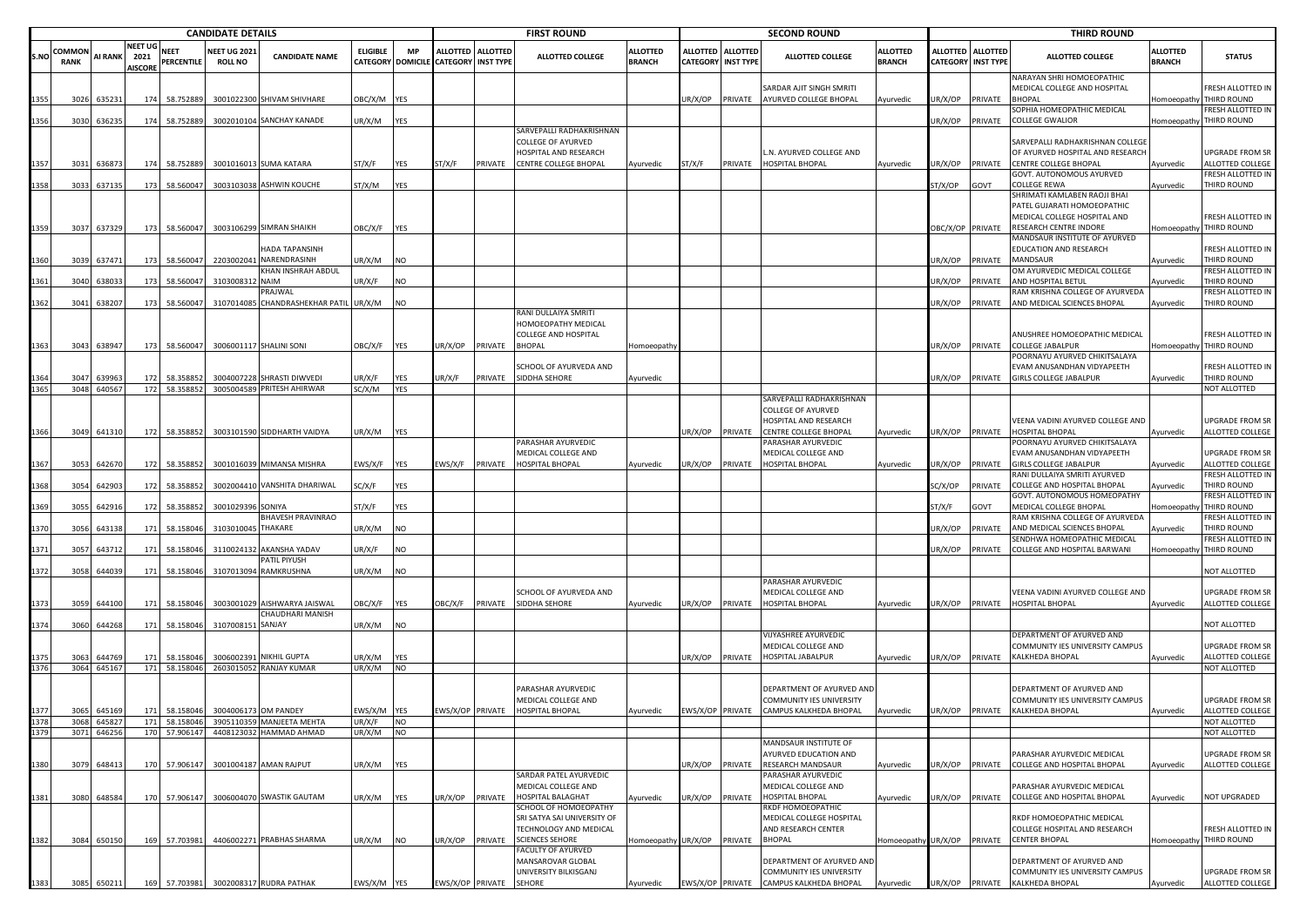|              | <b>CANDIDATE DETAILS</b>     |                |                                   |     |                           |                                       |                                  |                 |            |                                      | <b>FIRST ROUND</b> |                                                                  |                                  |                  | <b>SECOND ROUND</b>                     |                                                       |                                  |                  | <b>THIRD ROUND</b>                      |                                                                      |                                  |                                            |
|--------------|------------------------------|----------------|-----------------------------------|-----|---------------------------|---------------------------------------|----------------------------------|-----------------|------------|--------------------------------------|--------------------|------------------------------------------------------------------|----------------------------------|------------------|-----------------------------------------|-------------------------------------------------------|----------------------------------|------------------|-----------------------------------------|----------------------------------------------------------------------|----------------------------------|--------------------------------------------|
| S.NO         | <b>COMMON</b><br><b>RANK</b> | AI RANK        | NEET UG<br>2021<br><b>AISCORE</b> |     | <b>NEET</b><br>PERCENTILE | <b>NEET UG 2021</b><br><b>ROLL NO</b> | <b>CANDIDATE NAME</b>            | <b>ELIGIBLE</b> | <b>MP</b>  | CATEGORY DOMICILE CATEGORY INST TYPE | ALLOTTED ALLOTTED  | <b>ALLOTTED COLLEGE</b>                                          | <b>ALLOTTED</b><br><b>BRANCH</b> |                  | ALLOTTED ALLOTTED<br>CATEGORY INST TYPE | <b>ALLOTTED COLLEGE</b>                               | <b>ALLOTTED</b><br><b>BRANCH</b> |                  | ALLOTTED ALLOTTED<br>CATEGORY INST TYPE | <b>ALLOTTED COLLEGE</b>                                              | <b>ALLOTTED</b><br><b>BRANCH</b> | <b>STATUS</b>                              |
|              |                              |                |                                   |     |                           |                                       |                                  |                 |            |                                      |                    | FACULTY OF AYURVED<br>MANSAROVAR GLOBAL<br>UNIVERSITY BILKISGANJ |                                  |                  |                                         |                                                       |                                  |                  |                                         | SAM COLLEGE OF AYURVEDIC SCIENCES                                    |                                  | FRESH ALLOTTED IN                          |
|              | 3086                         | 65031          |                                   |     | 169 57.703981             | 3003011204 ANKIT PATEL                |                                  | OBC/X/M         | YES        | DBC/X/OP PRIVATE                     |                    | <b>SEHORE</b>                                                    | Ayurvedic                        |                  |                                         |                                                       |                                  | OBC/X/OP PRIVATE |                                         | AND HOSPITAL BHOPAL                                                  | Ayurvedic                        | THIRD ROUND                                |
|              |                              |                |                                   |     |                           |                                       |                                  |                 |            |                                      |                    | SARDAR PATEL AYURVEDIC                                           |                                  |                  |                                         | DR. SHANKAR DAYAL SHARMA                              |                                  |                  |                                         |                                                                      |                                  |                                            |
|              |                              |                |                                   |     |                           |                                       |                                  |                 |            |                                      |                    | MEDICAL COLLEGE AND                                              |                                  |                  |                                         | AYURVEDIC COLLEGE AND                                 |                                  |                  |                                         | PARASHAR AYURVEDIC MEDICAL                                           |                                  | UPGRADE FROM SR<br>ALLOTTED COLLEGE        |
| 1385         | 3088                         | 650544         |                                   |     | 169 57.703981             |                                       | 3006003220 KANCHAN TIWARI        | JR/X/F          | YES        | JR/X/F                               | PRIVATE            | HOSPITAL BALAGHAT<br>DR. SHANKAR DAYAL SHARMA                    | Ayurvedic                        | JR/X/OP PRIVATE  |                                         | HOSPITAL BHOPAL                                       | Ayurvedic                        | JR/X/OP PRIVATE  |                                         | COLLEGE AND HOSPITAL BHOPAL                                          | Ayurvedic                        |                                            |
|              |                              |                |                                   |     |                           |                                       |                                  |                 |            |                                      |                    | AYURVEDIC COLLEGE AND                                            |                                  |                  |                                         | MANSAROVAR AYURVEDIC                                  |                                  |                  |                                         |                                                                      |                                  |                                            |
| 1386         | 3089                         | 650552         |                                   |     | 169 57.703981             |                                       | 3107011182 SAKSHI BAVASKAR       | SC/X/F          | YES        | SC/X/F                               | PRIVATE            | HOSPITAL BHOPAL                                                  | Ayurvedic                        | SC/X/OP          | PRIVATE                                 | MEDICAL COLLEGE BHOPAL                                | Ayurvedic                        |                  |                                         |                                                                      |                                  | NOT ALLOTTED                               |
|              |                              |                |                                   |     |                           |                                       | VISPUTE RUSHIKESH                |                 |            |                                      |                    |                                                                  |                                  |                  |                                         |                                                       |                                  |                  |                                         |                                                                      |                                  |                                            |
| 1387         |                              | 3093 653330    |                                   |     | 168 57.493785             | 3104011167 SANJAY                     |                                  | JR/X/M          | NO         |                                      |                    |                                                                  |                                  |                  |                                         | RANI DULLAIYA SMRITI                                  |                                  |                  |                                         |                                                                      |                                  | NOT ALLOTTED                               |
|              |                              |                |                                   |     |                           |                                       |                                  |                 |            |                                      |                    |                                                                  |                                  |                  |                                         | AYURVED COLLEGE AND                                   |                                  |                  |                                         | RANI DULLAIYA SMRITI AYURVED                                         |                                  |                                            |
| 1388         | 3097                         | 654452         |                                   | 168 | 57.493785                 |                                       | 3001008097 MAHIMA CHOUDHARY      | SC/X/F          | YES        |                                      |                    |                                                                  |                                  | SC/X/OP          | PRIVATE                                 | <b>HOSPITAL BHOPAL</b>                                | Ayurvedic                        | SC/X/OP          | PRIVATE                                 | COLLEGE AND HOSPITAL BHOPAL                                          | Ayurvedic                        | <b>NOT UPGRADED</b>                        |
| 1389         | 3099                         | 654999         |                                   |     | 168 57.493785             | 3122010164 SWAPNIL                    |                                  | JR/X/M          | <b>NO</b>  |                                      |                    |                                                                  |                                  |                  |                                         |                                                       |                                  |                  |                                         |                                                                      |                                  | NOT ALLOTTED                               |
|              | 3100                         |                |                                   | 167 | 57.29                     | 310700928                             | SONAWANE CHANDAN<br><b>GULAB</b> | JR/X/M          | NΟ         |                                      |                    |                                                                  |                                  |                  |                                         |                                                       |                                  |                  |                                         |                                                                      |                                  | NOT ALLOTTED                               |
| 1390<br>1391 | 3101                         | 65661<br>65665 |                                   | 167 | 57.29                     |                                       | 3001001038 GAURAV NARWARIYA      | DBC/X/M         | <b>YES</b> |                                      |                    |                                                                  |                                  |                  |                                         |                                                       |                                  |                  |                                         |                                                                      |                                  | NOT ALLOTTED                               |
|              |                              |                |                                   |     |                           |                                       |                                  |                 |            |                                      |                    |                                                                  |                                  |                  |                                         |                                                       |                                  |                  |                                         | SARVEPALLI RADHAKRISHNAN COLLEGI                                     |                                  |                                            |
|              |                              |                |                                   |     |                           |                                       | PATHADE AKASH                    |                 |            |                                      |                    |                                                                  |                                  |                  |                                         |                                                       |                                  |                  |                                         | OF AYURVED HOSPITAL AND RESEARCH                                     |                                  | FRESH ALLOTTED IN                          |
| 1392         |                              | 3104 65685     |                                   | 167 | 57.29                     | 3104106303 SANTOSH                    |                                  | JR/X/M          | NO         |                                      |                    |                                                                  |                                  |                  |                                         | SARVEPALLI RADHAKRISHNAN                              |                                  | JR/X/OP          | PRIVATE                                 | <b>CENTRE COLLEGE BHOPAL</b>                                         | Ayurvedic                        | THIRD ROUND                                |
|              |                              |                |                                   |     |                           |                                       |                                  |                 |            |                                      |                    |                                                                  |                                  |                  |                                         | COLLEGE OF AYURVED                                    |                                  |                  |                                         | SARVEPALLI RADHAKRISHNAN COLLEGE                                     |                                  |                                            |
|              |                              |                |                                   |     |                           |                                       | AYUSHI CHHATRAPAL                |                 |            |                                      |                    |                                                                  |                                  |                  |                                         | HOSPITAL AND RESEARCH                                 |                                  |                  |                                         | OF AYURVED HOSPITAL AND RESEARCH                                     |                                  |                                            |
| 1393         | 3105                         | 656876         |                                   | 167 | 57.29                     | 3111102558 BOCHAR                     |                                  | JR/X/F          | NO         |                                      |                    |                                                                  |                                  | JR/X/OP PRIVATE  |                                         | CENTRE COLLEGE BHOPAL                                 | Ayurvedic                        | JR/X/OP PRIVATE  |                                         | CENTRE COLLEGE BHOPAL                                                | Ayurvedic                        | NOT UPGRADED                               |
|              |                              |                |                                   |     |                           |                                       | ANAM KAUSAR MATIN                |                 |            |                                      |                    |                                                                  |                                  |                  |                                         |                                                       |                                  |                  |                                         |                                                                      |                                  |                                            |
| 1394         | 3109                         | 657464         |                                   | 167 | 57.29                     |                                       | 3107017165 AHMED ANSARI          | JR/X/F          | NO         |                                      |                    |                                                                  |                                  |                  |                                         | OM AYURVEDIC MEDICAL                                  |                                  |                  |                                         | VIJYASHREE AYURVEDIC MEDICAL                                         |                                  | <b>NOT ALLOTTED</b><br>FRESH ALLOTTED IN   |
| 1395         | 3115                         | 659983         |                                   | 166 | 57.077991                 |                                       | 1702019289 HIMANSHU KAUSHIK      | JR/X/M          | NO         |                                      |                    |                                                                  |                                  | JR/X/OP          | PRIVATE                                 | COLLEGE AND HOSPITAL BETUL                            | Ayurvedic                        | JR/X/OP          | PRIVATE                                 | COLLEGE AND HOSPITAL JABALPUR                                        | Ayurvedic                        | THIRD ROUND                                |
|              |                              |                |                                   |     |                           |                                       |                                  |                 |            |                                      |                    |                                                                  |                                  |                  |                                         | RAM KRISHNA COLLEGE OF                                |                                  |                  |                                         |                                                                      |                                  |                                            |
|              |                              |                |                                   |     | 166 57.077991             |                                       | SHINDE DIPEEKA                   |                 |            |                                      |                    |                                                                  |                                  |                  |                                         | AYURVEDA AND MEDICAL<br><b>SCIENCES BHOPAL</b>        |                                  |                  |                                         | RAM KRISHNA COLLEGE OF AYURVEDA                                      |                                  |                                            |
| 1396         | 3116                         | 660037         |                                   |     |                           | 3122013074 BHANUDAS                   |                                  | JR/X/F          | NO         |                                      |                    | RKDF HOMOEOPATHIC                                                |                                  | JR/X/OP          | PRIVATE                                 |                                                       | Ayurvedic                        | JR/X/OP          | PRIVATE                                 | AND MEDICAL SCIENCES BHOPAL                                          | Ayurvedic                        | NOT UPGRADED                               |
|              |                              |                |                                   |     |                           |                                       |                                  |                 |            |                                      |                    | MEDICAL COLLEGE HOSPITAL                                         |                                  |                  |                                         | FACULTY OF AYURVED                                    |                                  |                  |                                         |                                                                      |                                  |                                            |
|              |                              |                |                                   |     |                           |                                       |                                  |                 |            |                                      |                    | AND RESEARCH CENTER                                              |                                  |                  |                                         | MANSAROVAR GLOBAL                                     |                                  |                  |                                         | VEENA VADINI AYURVED COLLEGE AND                                     |                                  | <b>UPGRADE FROM SR</b>                     |
| 1397         | 3121                         | 660365         |                                   |     | 166 57.077991             |                                       | 3003014129 MEGHRAJ SINGH DODIA   | UR/X/M          | YES        | IR/X/OP                              | PRIVATE            | <b>BHOPAL</b>                                                    | Homoeopathy                      | JR/X/OP          | PRIVATE                                 | UNIVERSITY BILKISGANJ SEHORE Ayurvedic                |                                  | JR/X/OP          | PRIVATE                                 | HOSPITAL BHOPAL                                                      | Ayurvedic                        | ALLOTTED COLLEGE                           |
|              |                              |                |                                   |     |                           |                                       |                                  |                 |            |                                      |                    |                                                                  |                                  |                  |                                         | PT. DR. SHIV SHAKTILAL<br>SHARMA AYURVED MEDICAL      |                                  |                  |                                         | PT. DR. SHIV SHAKTILAL SHARMA                                        |                                  | UPGRADE FROM SR                            |
| 1398         | 3122                         | 660673         |                                   |     | 166 57.077991             |                                       | 3002010166 MUSKAN SINGH BAGHEL   | <b>DBC/X/F</b>  | YES        |                                      |                    |                                                                  |                                  | DBC/X/OP PRIVATE |                                         | <b>COLLEGE RATLAM</b>                                 | Ayurvedic                        | IR/X/OP          | PRIVATE                                 | AYURVED MEDICAL COLLEGE RATLAM                                       | Ayurvedic                        | ALLOTTED COLLEGE                           |
|              |                              |                |                                   |     |                           |                                       |                                  |                 |            |                                      |                    |                                                                  |                                  |                  |                                         |                                                       |                                  |                  |                                         | MAHATMA GANDHI HOMOEOPATHIC                                          |                                  |                                            |
|              |                              |                |                                   |     |                           |                                       | MOHANKAR MAYURI                  |                 |            |                                      |                    |                                                                  |                                  |                  |                                         |                                                       |                                  |                  |                                         | MEDICAL COLLEGE AND HOSPITAL                                         |                                  | FRESH ALLOTTED IN                          |
|              | 3124                         | 660904         |                                   |     | 166 57.077991             | 3111117147 SUKRAM                     |                                  | JR/X/F          | NO         |                                      |                    |                                                                  |                                  |                  |                                         |                                                       |                                  | IR/X/OP          | PRIVATE                                 | <b>JABALPUR</b>                                                      | Homoeopathy                      | THIRD ROUND                                |
| 1400         | 3126                         | 661539         |                                   |     | 166 57.077991             | 3104105068                            | JADHAV TANVI RAJENDR             | JR/X/F          | NO         |                                      |                    |                                                                  |                                  |                  |                                         |                                                       |                                  |                  |                                         |                                                                      |                                  | NOT ALLOTTED                               |
| 1401         | 3128                         | 661961         |                                   |     | 166 57.077991             |                                       | 3103013262 IKHE DHIRAJ SATISHRAO | JR/X/M          | NO         |                                      |                    |                                                                  |                                  |                  |                                         |                                                       |                                  |                  |                                         |                                                                      |                                  | NOT ALLOTTED                               |
| 1402         | 3129                         | 662886         |                                   |     | 165 56.807054             |                                       | 3107015149 KATE DEVYANI PRAKASH  | JR/X/F          | <b>NO</b>  |                                      |                    |                                                                  |                                  |                  |                                         |                                                       |                                  |                  |                                         |                                                                      |                                  | NOT ALLOTTED                               |
| 1403         | 3131                         | 66291          |                                   | 165 | 56.807054                 |                                       | 3001009046 SOURABH HEDAU         | JR/X/M          | YES        |                                      |                    |                                                                  |                                  | JR/X/OP          | PRIVATE                                 | SARDAR AJIT SINGH SMRITI<br>AYURVED COLLEGE BHOPAL    | Ayurvedic                        | JR/X/OP          | PRIVATE                                 | OM AYURVEDIC MEDICAL COLLEGE<br>AND HOSPITAL BETUL                   | Ayurvedic                        | <b>UPGRADE FROM SR</b><br>ALLOTTED COLLEGE |
|              |                              |                |                                   |     |                           |                                       |                                  |                 |            |                                      |                    |                                                                  |                                  |                  |                                         |                                                       |                                  |                  |                                         | POORNAYU AYURVED CHIKITSALAYA                                        |                                  |                                            |
|              |                              |                |                                   |     |                           |                                       |                                  |                 |            |                                      |                    | ANUSHREE HOMOEOPATHIC                                            |                                  |                  |                                         | ANUSHREE HOMOEOPATHIC                                 |                                  |                  |                                         | EVAM ANUSANDHAN VIDYAPEETH                                           |                                  | FRESH ALLOTTED IN                          |
| 1404         | 3137                         | 66439          |                                   | 165 | 56.807054                 | 3001015208 PRIYA JAIN                 |                                  | JR/X/F          | YES        | JR/X/F                               | PRIVATE            | MEDICAL COLLEGE JABALPUR                                         | Iomoeopathy UR/X/F               |                  | PRIVATE                                 | MEDICAL COLLEGE JABALPUR                              | Homoeopathy UR/X/OP              |                  | PRIVATE                                 | <b>GIRLS COLLEGE JABALPUR</b>                                        | Ayurvedic                        | THIRD ROUND                                |
| 1405         | 3138                         | 664659         |                                   | 165 | 56.807054                 | 3111026128 RAMBHAU                    | DAHULE CHETNA                    | JR/X/F          | NO         |                                      |                    |                                                                  |                                  |                  |                                         |                                                       |                                  |                  |                                         |                                                                      |                                  | NOT ALLOTTED                               |
|              |                              |                |                                   |     |                           |                                       |                                  |                 |            |                                      |                    |                                                                  |                                  |                  |                                         |                                                       |                                  |                  |                                         | GOVT. AUTONOMOUS HOMEOPATHY                                          |                                  | FRESH ALLOTTED IN                          |
| 1406         | 3139                         | 664774         |                                   | 165 | 56.807054                 | 3003138160 KARAN                      |                                  | ST/X/M          | YES        |                                      |                    |                                                                  |                                  |                  |                                         |                                                       |                                  | ST/X/OP          | GOVT                                    | MEDICAL COLLEGE BHOPAL                                               | Homoeopathy                      | THIRD ROUND                                |
|              |                              |                |                                   |     |                           |                                       |                                  |                 |            |                                      |                    |                                                                  |                                  |                  |                                         | SARVEPALLI RADHAKRISHNAN<br><b>COLLEGE OF AYURVED</b> |                                  |                  |                                         |                                                                      |                                  |                                            |
|              |                              |                |                                   |     |                           |                                       | MAHIRE AMRAPALI                  |                 |            |                                      |                    |                                                                  |                                  |                  |                                         | HOSPITAL AND RESEARCH                                 |                                  |                  |                                         | SARVEPALLI RADHAKRISHNAN COLLEGE<br>OF AYURVED HOSPITAL AND RESEARCH |                                  |                                            |
| 1407         |                              | 3140 665002    |                                   |     | 165 56.807054             | 3122002126 NARENDRA                   |                                  | JR/X/F          | NO         |                                      |                    |                                                                  |                                  | JR/X/OP PRIVATE  |                                         | CENTRE COLLEGE BHOPAL                                 | Ayurvedic                        | UR/X/OP PRIVATE  |                                         | CENTRE COLLEGE BHOPAL                                                | Ayurvedic                        | NOT UPGRADED                               |
|              |                              |                |                                   |     |                           |                                       |                                  |                 |            |                                      |                    |                                                                  |                                  |                  |                                         | SARVEPALLI RADHAKRISHNAN                              |                                  |                  |                                         |                                                                      |                                  |                                            |
|              |                              |                |                                   |     |                           |                                       |                                  |                 |            |                                      |                    |                                                                  |                                  |                  |                                         | COLLEGE OF AYURVED                                    |                                  |                  |                                         |                                                                      |                                  |                                            |
| 1408         |                              | 3141 665310    |                                   |     | 165 56.807054             |                                       | 3003004531 AMAN RATHORE          | OBC/X/M YES     |            |                                      |                    |                                                                  |                                  | JR/X/OP PRIVATE  |                                         | HOSPITAL AND RESEARCH<br>CENTRE COLLEGE BHOPAL        | Ayurvedic                        |                  |                                         |                                                                      |                                  | NOT ALLOTTED                               |
|              |                              |                |                                   |     |                           |                                       |                                  |                 |            |                                      |                    | SENDHWA HOMEOPATHIC                                              |                                  |                  |                                         | SENDHWA HOMEOPATHIC                                   |                                  |                  |                                         |                                                                      |                                  |                                            |
|              |                              |                |                                   |     |                           |                                       | <b>MAHAJAN MANISH</b>            |                 |            |                                      |                    | MEDICAL COLLEGE AND                                              |                                  |                  |                                         | MEDICAL COLLEGE AND                                   |                                  |                  |                                         |                                                                      |                                  |                                            |
| 1409         |                              | 3142 665978    |                                   |     | 165 56.807054             | 3114009304 NAGENDRA                   |                                  | JR/X/M          | NO         | JR/X/OP                              | PRIVATE            | <b>HOSPITAL BARWANI</b>                                          | Homoeopathy UR/X/OP              |                  | PRIVATE                                 | HOSPITAL BARWANI                                      | Homoeopathy                      |                  |                                         |                                                                      |                                  | NOT ALLOTTED                               |
|              |                              |                |                                   |     |                           |                                       |                                  |                 |            |                                      |                    | MAHATMA GANDHI                                                   |                                  |                  |                                         | SHRIMATI KAMLABEN RAOJI<br><b>BHAI PATEL GUJARATI</b> |                                  |                  |                                         |                                                                      |                                  |                                            |
|              |                              |                |                                   |     |                           |                                       |                                  |                 |            |                                      |                    | HOMOEOPATHIC MEDICAL                                             |                                  |                  |                                         | HOMOEOPATHIC MEDICAL                                  |                                  |                  |                                         |                                                                      |                                  |                                            |
|              |                              |                |                                   |     |                           |                                       |                                  |                 |            |                                      |                    | <b>COLLEGE AND HOSPITAL</b>                                      |                                  |                  |                                         | COLLEGE HOSPITAL AND                                  |                                  |                  |                                         | PT. DR. SHIV SHAKTILAL SHARMA                                        |                                  | UPGRADE FROM SR                            |
| 1410         |                              | 3148 667896    |                                   |     | 164 56.595757             |                                       | 3003010148 PRANJAL SONGARE       | OBC/X/F         | YES        | JR/X/OP                              | PRIVATE            | <b>JABALPUR</b>                                                  | Homoeopathy OBC/X/OP PRIVATE     |                  |                                         | RESEARCH CENTRE INDORE                                | Homoeopathy UR/X/OP              |                  | PRIVATE                                 | AYURVED MEDICAL COLLEGE RATLAM Ayurvedic                             |                                  | ALLOTTED COLLEGE                           |
|              |                              |                |                                   |     |                           |                                       |                                  |                 |            |                                      |                    | R. N. KAPOOR MEMORIAL<br>HOMEOPATHIC HOSPITAL AND                |                                  |                  |                                         |                                                       |                                  |                  |                                         |                                                                      |                                  |                                            |
| 1411         |                              | 3149 667914    |                                   |     | 164 56.595757             |                                       | 3003014014 PAKHI BHAMAWAT        | UR/X/F          | YES        | IR/X/F                               | PRIVATE            | MEDICAL COLLEGE INDORE                                           | Homoeopath                       |                  |                                         |                                                       |                                  |                  |                                         |                                                                      |                                  | NOT ALLOTTED                               |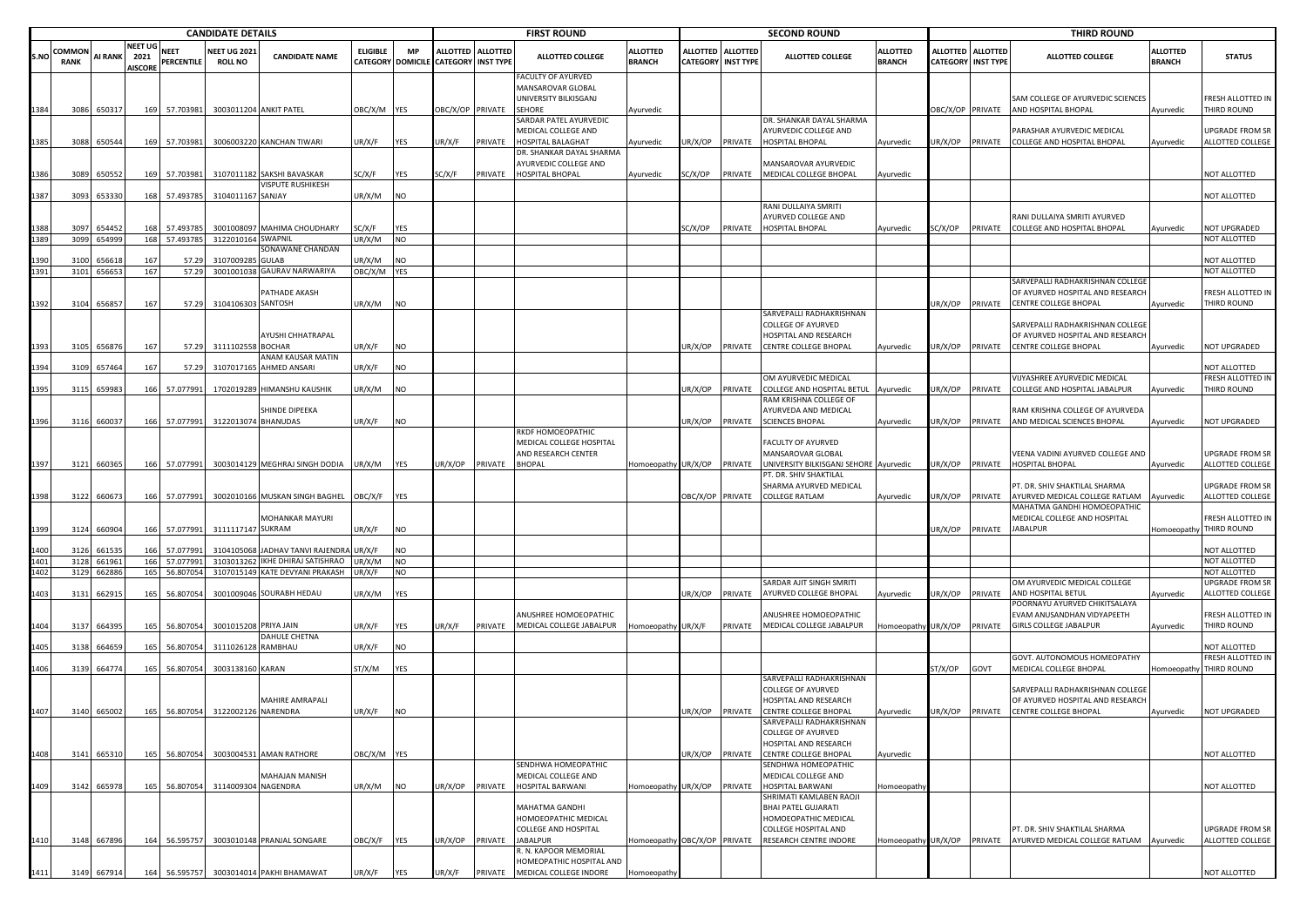|      |                       | <b>CANDIDATE DETAILS</b> |                                          |                                  |                                       |                                                                     |                          |                          |                                      |                   | <b>FIRST ROUND</b>                                                     |                                  |                  |                                              | <b>SECOND ROUND</b>                                                        |                                  |                  |                                                | <b>THIRD ROUND</b>                                                                            |                                  |                                          |
|------|-----------------------|--------------------------|------------------------------------------|----------------------------------|---------------------------------------|---------------------------------------------------------------------|--------------------------|--------------------------|--------------------------------------|-------------------|------------------------------------------------------------------------|----------------------------------|------------------|----------------------------------------------|----------------------------------------------------------------------------|----------------------------------|------------------|------------------------------------------------|-----------------------------------------------------------------------------------------------|----------------------------------|------------------------------------------|
| S.NO | COMMON<br><b>RANK</b> | <b>AI RANK</b>           | <b>NEET UG</b><br>2021<br><b>AISCORE</b> | <b>NEET</b><br><b>PERCENTILE</b> | <b>NEET UG 202:</b><br><b>ROLL NO</b> | <b>CANDIDATE NAME</b>                                               | <b>ELIGIBLE</b>          | <b>MP</b>                | CATEGORY DOMICILE CATEGORY INST TYPE | ALLOTTED ALLOTTED | <b>ALLOTTED COLLEGE</b>                                                | <b>ALLOTTED</b><br><b>BRANCH</b> | <b>ALLOTTED</b>  | <b>ALLOTTED</b><br><b>CATEGORY INST TYPE</b> | <b>ALLOTTED COLLEGE</b>                                                    | <b>ALLOTTED</b><br><b>BRANCH</b> |                  | ALLOTTED ALLOTTED<br><b>CATEGORY INST TYPE</b> | <b>ALLOTTED COLLEGE</b>                                                                       | <b>ALLOTTED</b><br><b>BRANCH</b> | <b>STATUS</b>                            |
| 1412 | 3150                  | 668132                   | 164                                      | 56.595757                        |                                       | 4408022162 SHAHBAZ AHMAD                                            | JR/X/M                   | <b>NO</b>                |                                      |                   |                                                                        |                                  | JR/X/OP          | PRIVATE                                      | MANDSAUR INSTITUTE OF<br>AYURVED EDUCATION AND<br>RESEARCH MANDSAUR        | Ayurvedic                        | JR/X/OP          | PRIVATE                                        | VIJYASHREE AYURVEDIC MEDICAL<br>COLLEGE AND HOSPITAL JABALPUR                                 | Ayurvedic                        | FRESH ALLOTTED IN<br>THIRD ROUND         |
| 1413 | 3155                  | 669845                   | 164                                      | 56.595757                        |                                       | 3003122043 YOGITA MORE                                              | ST/X/F                   | <b>YES</b>               |                                      |                   |                                                                        |                                  | ST/X/OP          | GOVT                                         | GOVT. AUTONOMOUS<br>HOMEOPATHY MEDICAL<br>COLLEGE BHOPAL                   | Iomoeopathy ST/X/F               |                  | GOVT                                           | <b>GOVT. AUTONOMOUS HOMEOPATHY</b><br>MEDICAL COLLEGE BHOPAL                                  | Homoeopath                       | UPGRADE FROM SR<br>ALLOTTED COLLEGE      |
|      | 3156                  | 670006                   |                                          | 164 56.595757                    |                                       | 3003105195 MAHENDRA DANGI                                           | DBC/X/M YES              |                          |                                      |                   |                                                                        |                                  |                  |                                              |                                                                            |                                  | JR/X/OP          | PRIVATE                                        | PARASHAR AYURVEDIC MEDICAL<br>COLLEGE AND HOSPITAL BHOPAL                                     | Ayurvedic                        | FRESH ALLOTTED IN<br>THIRD ROUND         |
|      | 3157                  | 670358                   | 163                                      | 56.384072                        |                                       | 3004001168 AKLAVYA SINGH THAKUR                                     | UR/X/M                   | <b>YES</b>               |                                      |                   |                                                                        |                                  |                  |                                              |                                                                            |                                  | JR/X/OP          | PRIVATE                                        | SARDAR AJIT SINGH SMRITI AYURVED<br><b>COLLEGE BHOPAL</b>                                     | Ayurvedic                        | FRESH ALLOTTED IN<br>THIRD ROUND         |
|      |                       |                          |                                          |                                  |                                       |                                                                     |                          |                          |                                      |                   | RKDF HOMOEOPATHIC<br>MEDICAL COLLEGE HOSPITAL<br>AND RESEARCH CENTER   |                                  |                  |                                              |                                                                            |                                  |                  |                                                | DEPARTMENT OF AYURVED AND<br>COMMUNITY IES UNIVERSITY CAMPUS                                  |                                  | FRESH ALLOTTED IN                        |
| 1416 |                       | 3158 670383              | 163                                      | 56.384072                        |                                       | 3903041115 NEMICHAND LODHA                                          | OBC/X/M YES              |                          | OBC/X/OP PRIVATE                     |                   | BHOPAL<br>SAM COLLEGE OF AYURVEDIC                                     | Homoeopath                       |                  |                                              |                                                                            |                                  | UR/X/OP          | PRIVATE                                        | KALKHEDA BHOPAL                                                                               | Ayurvedic                        | THIRD ROUND                              |
|      | 3161                  | 670696                   | 163                                      | 56.384072                        |                                       | 3003027656 KIRTI DAWAR                                              | ST/X/F                   | YES                      | ST/X/F                               | PRIVATE           | SCIENCES AND HOSPITAL<br>BHOPAL                                        | Ayurvedic                        | ST/X/F           | PRIVATE                                      | MANSAROVAR AYURVEDIC<br>MEDICAL COLLEGE BHOPAL                             | Ayurvedic                        | ST/X/F           | PRIVATE                                        | MANSAROVAR AYURVEDIC MEDICAL<br><b>COLLEGE BHOPAL</b>                                         | Ayurvedic                        | FRESH ALLOTTED IN<br>THIRD ROUND         |
| 1418 |                       | 3162 670754              |                                          | 163 56.384072                    |                                       | 3003010235 ASHWIN JAMRE                                             | ST/X/M                   | <b>YES</b>               |                                      |                   |                                                                        |                                  |                  |                                              | NARAYAN SHRI                                                               |                                  |                  |                                                |                                                                                               |                                  | NOT ALLOTTED                             |
|      |                       |                          |                                          |                                  |                                       |                                                                     |                          |                          |                                      |                   |                                                                        |                                  |                  |                                              | HOMOEOPATHIC MEDICAL<br>COLLEGE AND HOSPITAL                               |                                  |                  |                                                | NARAYAN SHRI HOMOEOPATHIC<br>MEDICAL COLLEGE AND HOSPITAL                                     |                                  |                                          |
|      | 3163<br>3165          | 670893<br>671307         | 163<br>163                               | 56.384072<br>56.384072           |                                       | 3002008323 ISHAAN PATHAK<br>1703018044 SONALI MISAR                 | JR/X/M<br><b>JBC/X/F</b> | <b>YES</b><br><b>YES</b> |                                      |                   |                                                                        |                                  | UR/X/OP          | PRIVATE                                      | BHOPAL                                                                     | Iomoeopathy UR/X/OP              |                  | PRIVATE                                        | BHOPAL                                                                                        |                                  | Homoeopathy NOT UPGRADED<br>NOT ALLOTTED |
|      |                       | 3166 671600              |                                          | 163 56.384072                    |                                       | 3003022023 MAHENDRA DHALSE                                          | SC/X/M                   | <b>YES</b>               |                                      |                   |                                                                        |                                  |                  |                                              |                                                                            |                                  |                  |                                                |                                                                                               |                                  | NOT ALLOTTED                             |
| 1422 | 3167                  | 672806                   | 163                                      | 56.384072                        | 3122004397                            | <b>AGRAWAL PUNIT</b><br>SHITALBHAI                                  | JR/X/M                   | <b>NO</b>                |                                      |                   |                                                                        |                                  |                  |                                              |                                                                            |                                  | JR/X/OP          | PRIVATE                                        | SARVEPALLI RADHAKRISHNAN COLLEGI<br>OF AYURVED HOSPITAL AND RESEARCH<br>CENTRE COLLEGE BHOPAL | Ayurvedic                        | FRESH ALLOTTED IN<br>THIRD ROUND         |
|      |                       |                          |                                          |                                  |                                       | HADE PRUTHVIRAJ                                                     |                          |                          |                                      |                   |                                                                        |                                  |                  |                                              |                                                                            |                                  |                  |                                                | RAM KRISHNA COLLEGE OF AYURVEDA                                                               |                                  | FRESH ALLOTTED IN                        |
|      | 3170                  | 673093                   | 163                                      | 56.384072                        | 3106018106 SUBHASH                    |                                                                     | JR/X/M                   | <b>INO</b>               |                                      |                   | SHRIMATI KAMLABEN RAOJI<br>BHAI PATEL GUJARATI<br>HOMOEOPATHIC MEDICAL |                                  |                  |                                              | SHRIMATI KAMLABEN RAOJI<br>BHAI PATEL GUJARATI<br>HOMOEOPATHIC MEDICAL     |                                  | JR/X/OP          | PRIVATE                                        | AND MEDICAL SCIENCES BHOPAL<br>SHRIMATI KAMLABEN RAOJI BHAI<br>PATEL GUJARATI HOMOEOPATHIC    | Ayurvedic                        | THIRD ROUND                              |
|      |                       |                          |                                          |                                  |                                       |                                                                     |                          |                          |                                      |                   | COLLEGE HOSPITAL AND                                                   |                                  |                  |                                              | COLLEGE HOSPITAL AND                                                       |                                  |                  |                                                | MEDICAL COLLEGE HOSPITAL AND                                                                  |                                  | UPGRADE FROM SR                          |
| 1424 |                       | 3172 673617              |                                          | 162 56.168113                    |                                       | 3003009118 NIKITA SHARMA                                            | EWS/X/F PES              |                          | EWS/X/OP PRIVATE                     |                   | RESEARCH CENTRE INDORE<br>FACULTY OF AYURVED                           |                                  |                  |                                              | Homoeopathy EWS/X/OP PRIVATE RESEARCH CENTRE INDORE                        | lomoeopathy EWS/X/F PRIVATE      |                  |                                                | RESEARCH CENTRE INDORE                                                                        |                                  | Homoeopathy ALLOTTED COLLEGE             |
| 1425 |                       | 3174 673683              |                                          | 162 56.168113                    |                                       | 3005003332 AJAY BADAL                                               | OBC/X/M YES              |                          | OBC/X/OP PRIVATE                     |                   | MANSAROVAR GLOBAL<br>UNIVERSITY BILKISGANJ<br>SEHORE                   | Ayurvedic                        | OBC/X/OP PRIVATE |                                              | PT. DR. SHIV SHAKTILAL<br>SHARMA AYURVED MEDICAL<br>COLLEGE RATLAM         | Ayurvedic                        | OBC/X/OP PRIVATE |                                                | SAM COLLEGE OF AYURVEDIC SCIENCES<br>AND HOSPITAL BHOPAL                                      | Ayurvedic                        | FRESH ALLOTTED IN<br>THIRD ROUND         |
|      | 3176                  | 67371                    | 162                                      | 56.168113                        |                                       | 3005001285 SUMAN GURJAR                                             | <b>JBC/X/F</b>           | <b>YES</b>               |                                      |                   |                                                                        |                                  | OBC/X/F          | PRIVATE                                      | VEENA VADINI AYURVED<br>COLLEGE AND HOSPITAL<br>BHOPAL                     | Ayurvedic                        |                  | OBC/X/OP PRIVATE                               | SAM COLLEGE OF AYURVEDIC SCIENCES<br>AND HOSPITAL BHOPAL                                      | Ayurvedic                        | UPGRADE FROM SR<br>ALLOTTED COLLEGE      |
| 1427 | 3178                  | 673910                   | 162                                      | 56.168113                        |                                       | 3003015133 MOHAMMAD SHADAN                                          | OBC/X/M YES              |                          |                                      |                   |                                                                        |                                  |                  |                                              |                                                                            |                                  |                  |                                                |                                                                                               |                                  | NOT ALLOTTED                             |
|      |                       |                          |                                          |                                  |                                       |                                                                     |                          |                          |                                      |                   |                                                                        |                                  |                  |                                              | POORNAYU AYURVED<br>CHIKITSALAYA EVAM<br>ANUSANDHAN VIDYAPEETH             |                                  |                  |                                                |                                                                                               |                                  |                                          |
| 1428 | 3180                  | 674110                   | 162                                      | 56.168113                        |                                       | 3006003401 HIMANI PATEL                                             | OBC/X/F                  | <b>YES</b>               |                                      |                   |                                                                        |                                  | OBC/X/F          | PRIVATE                                      | GIRLS COLLEGE JABALPUR                                                     | Ayurvedic                        |                  |                                                | RANI DULLAIYA SMRITI                                                                          |                                  | NOT ALLOTTED                             |
|      | 3181                  | 674122                   | 162                                      | 56.168113                        |                                       | 3004005283 PRATEEK KUMAR                                            | SC/X/M                   | YES                      |                                      |                   |                                                                        |                                  |                  |                                              |                                                                            |                                  | JR/X/OP          | PRIVATE                                        | HOMOEOPATHY MEDICAL COLLEGE<br>AND HOSPITAL BHOPAL                                            | Homoeopathy                      | FRESH ALLOTTED IN<br>THIRD ROUND         |
|      |                       |                          |                                          |                                  |                                       |                                                                     |                          |                          |                                      |                   | SARDAR PATEL AYURVEDIC<br>MEDICAL COLLEGE AND                          |                                  |                  |                                              | SARDAR PATEL AYURVEDIC<br>MEDICAL COLLEGE AND                              |                                  |                  |                                                | PT. DR. SHIV SHAKTILAL SHARMA                                                                 |                                  | UPGRADE FROM SR                          |
| 1430 | 3182                  | 674160                   | 162                                      | 56.168113                        |                                       | 3004004218 PRANJAL JAISWAL                                          | OBC/X/F                  | YES                      | OBC/X/F                              | PRIVATE           | HOSPITAL BALAGHAT                                                      | Ayurvedic                        | UR/X/OP          | PRIVATE                                      | HOSPITAL BALAGHAT                                                          | Ayurvedic                        | JR/X/OP          | PRIVATE                                        | AYURVED MEDICAL COLLEGE RATLAM                                                                | Ayurvedic                        | ALLOTTED COLLEGE                         |
|      | 3184                  | 674385                   |                                          | 56.16811                         | 310701604                             | PATIL SHRADHA<br>RAVINDRA                                           | JR/X/F                   | NO                       |                                      |                   |                                                                        |                                  |                  |                                              |                                                                            |                                  |                  |                                                |                                                                                               |                                  | NOT ALLOTTED                             |
| 1432 | 3185                  | 674710                   |                                          | 162 56.168113                    |                                       | 3106019112 KALE KESHAV MADHAV                                       | UR/X/M                   | <b>NO</b>                |                                      |                   |                                                                        |                                  |                  |                                              |                                                                            |                                  |                  |                                                |                                                                                               |                                  | NOT ALLOTTED                             |
| 1433 | 3187                  | 675041                   | 162                                      | 56.168113                        |                                       | 3003001369 SAYYED FARAZ ALI JAFFRI EWS/X/M                          |                          | YES                      | EWS/X/OP PRIVATE                     |                   | SCHOOL OF AYURVEDA AND<br>SIDDHA SEHORE                                | Ayurvedic                        | UR/X/OP          | PRIVATE                                      | DR. SHANKAR DAYAL SHARMA<br>AYURVEDIC COLLEGE AND<br>HOSPITAL BHOPAL       | Ayurvedic                        | UR/X/OP          | PRIVATE                                        | RAM KRISHNA COLLEGE OF AYURVEDA<br>AND MEDICAL SCIENCES BHOPAL                                | Ayurvedic                        | FRESH ALLOTTED IN<br>THIRD ROUND         |
| 1434 | 3189                  | 675250                   | 162                                      | 56.168113                        |                                       | PRAJAPATI ANJALI<br>2204005148 BIPINKUMAR                           | JR/X/F                   | <b>NO</b>                |                                      |                   |                                                                        |                                  |                  |                                              |                                                                            |                                  |                  |                                                |                                                                                               |                                  | NOT ALLOTTED                             |
| 1435 |                       | 3192 675999              |                                          | 162 56.168113                    |                                       | 3003007263 SHRADHDA MALVIYA                                         | OBC/X/F YES              |                          | OBC/X/F                              | PRIVATE           | SCHOOL OF AYURVEDA AND<br>SIDDHA SEHORE                                | Ayurvedic                        | UR/X/OP          | PRIVATE                                      | <b>MANDSAUR INSTITUTE OF</b><br>AYURVED EDUCATION AND<br>RESEARCH MANDSAUR | Ayurvedic                        | UR/X/OP PRIVATE  |                                                | MANDSAUR INSTITUTE OF AYURVED<br>EDUCATION AND RESEARCH<br>MANDSAUR                           | Ayurvedic                        | NOT UPGRADED                             |
|      |                       |                          |                                          |                                  |                                       |                                                                     |                          |                          |                                      |                   | SARDAR PATEL AYURVEDIC                                                 |                                  |                  |                                              | PT. DR. SHIV SHAKTILAL                                                     |                                  |                  |                                                | POORNAYU AYURVED CHIKITSALAYA                                                                 |                                  |                                          |
| 1436 |                       | 3194 676897              |                                          | 161 55.946973                    |                                       | 3004003302 PRIYANKA SAHU                                            | OBC/X/F YES              |                          | OBC/X/F                              | PRIVATE           | MEDICAL COLLEGE AND<br>HOSPITAL BALAGHAT                               | Ayurvedic                        | OBC/X/OP PRIVATE |                                              | SHARMA AYURVED MEDICAL<br><b>COLLEGE RATLAM</b>                            | Ayurvedic                        | UR/X/OP          | PRIVATE                                        | EVAM ANUSANDHAN VIDYAPEETH<br><b>GIRLS COLLEGE JABALPUR</b>                                   | Ayurvedic                        | UPGRADE FROM SR<br>ALLOTTED COLLEGE      |
|      |                       |                          |                                          |                                  |                                       |                                                                     |                          |                          |                                      |                   | DISTRICT HOMEOPATHIC<br>MEDICAL COLLEGE AND                            |                                  |                  |                                              | PT. DR. SHIV SHAKTILAL<br>SHARMA AYURVED MEDICAL                           |                                  |                  |                                                | PT. DR. SHIV SHAKTILAL SHARMA                                                                 |                                  | <b>UPGRADE FROM SR</b>                   |
| 1437 |                       | 3196 676996              |                                          | 161 55.946973                    | 3003111279 DASTAGIR                   |                                                                     | OBC/X/M YES              |                          | OBC/X/OP PRIVATE                     |                   | HOSPITAL RATLAM                                                        | Homoeopathy OBC/X/OP PRIVATE     |                  |                                              | COLLEGE RATLAM<br>RAM KRISHNA COLLEGE OF                                   | Ayurvedic                        | JR/X/OP          | PRIVATE                                        | AYURVED MEDICAL COLLEGE RATLAM<br>RAM KRISHNA COLLEGE OF                                      | Ayurvedic                        | ALLOTTED COLLEGE                         |
| 1438 |                       | 3199 677166              |                                          | 161 55.946973                    |                                       | 3111003040 MOHD. HASNAIN WARSHI EWS/X/M YES                         |                          |                          | EWS/X/OP PRIVATE                     |                   | OM AYURVEDIC MEDICAL<br>COLLEGE AND HOSPITAL BETUL Ayurvedic           |                                  | UR/X/OP          | PRIVATE                                      | HOMOEOPATHY AND MEDICAL<br><b>SCIENCES BHOPAL</b>                          | Iomoeopathy                      | UR/X/OP          | PRIVATE                                        | HOMOEOPATHY AND MEDICAL<br><b>SCIENCES BHOPAL</b>                                             |                                  | Homoeopathy NOT UPGRADED                 |
|      |                       |                          |                                          |                                  |                                       |                                                                     |                          |                          |                                      |                   | SARDAR PATEL AYURVEDIC<br>MEDICAL COLLEGE AND                          |                                  |                  |                                              | PARASHAR AYURVEDIC<br>MEDICAL COLLEGE AND                                  |                                  |                  |                                                | PARASHAR AYURVEDIC MEDICAL                                                                    |                                  |                                          |
| 1440 | 3201                  | 677669<br>3207 678029    | 161                                      | 55.946973                        |                                       | 3003014250 ANUSHA KHAN<br>161 55.946973 3003013281 AKSHAYRAJ MUKATI | JR/X/F<br>ST/X/M         | YES<br><b>YES</b>        | JR/X/F                               | PRIVATE           | HOSPITAL BALAGHAT                                                      | Ayurvedic                        | UR/X/OP          | PRIVATE                                      | HOSPITAL BHOPAL                                                            | Ayurvedic                        | JR/X/OP          | PRIVATE                                        | COLLEGE AND HOSPITAL BHOPAL                                                                   | Ayurvedic                        | NOT UPGRADED<br>NOT ALLOTTED             |
|      |                       |                          |                                          |                                  |                                       |                                                                     |                          |                          |                                      |                   |                                                                        |                                  |                  |                                              |                                                                            |                                  |                  |                                                |                                                                                               |                                  |                                          |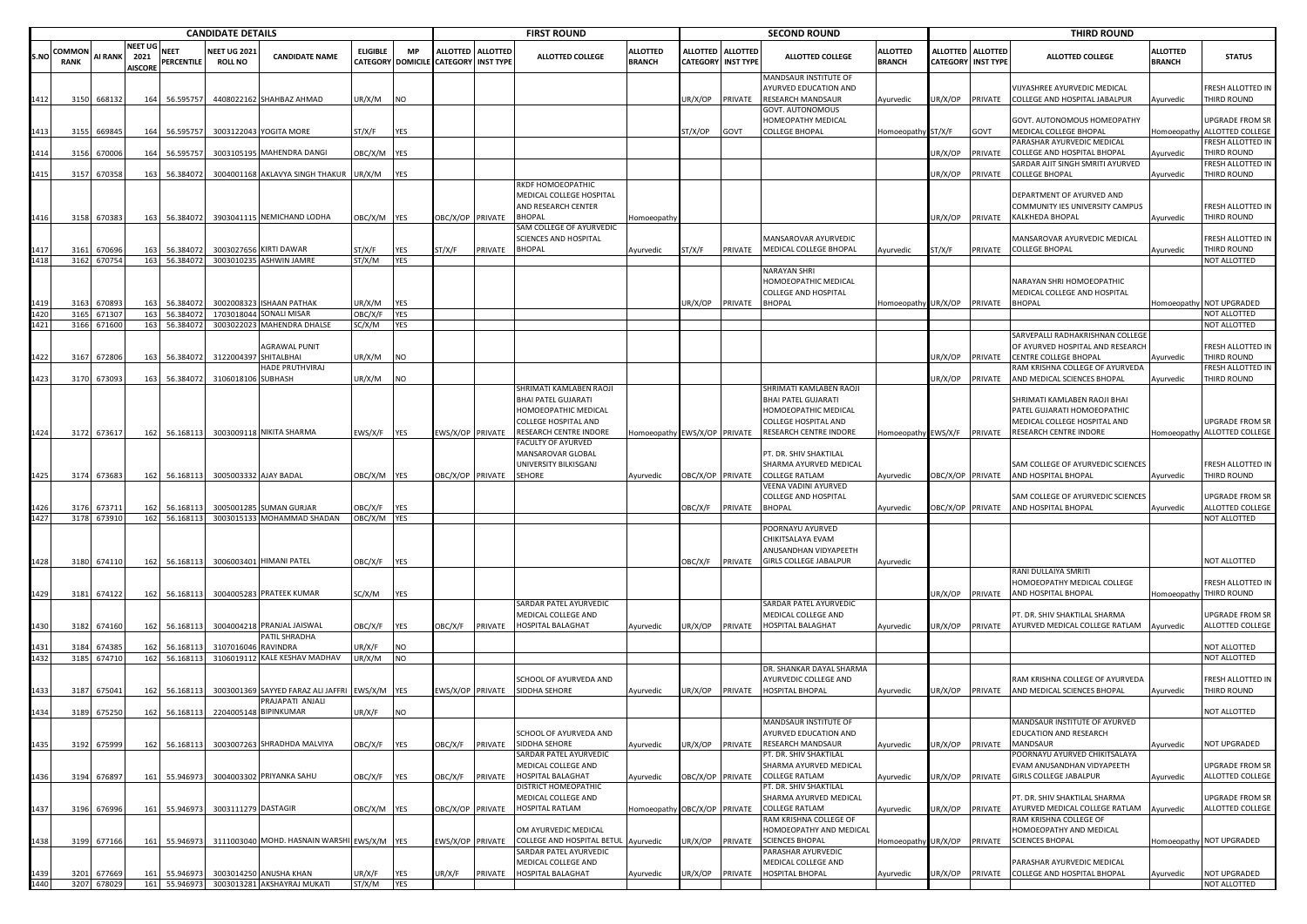|              |                              | <b>CANDIDATE DETAILS</b> |                                   |                                |                                       |                                                            |                  |             |                                                           |                 | <b>FIRST ROUND</b>                                               |                                  |                             |                                     | <b>SECOND ROUND</b>                                                            |                                  |                 |                                                | <b>THIRD ROUND</b>                                                        |                                  |                                            |
|--------------|------------------------------|--------------------------|-----------------------------------|--------------------------------|---------------------------------------|------------------------------------------------------------|------------------|-------------|-----------------------------------------------------------|-----------------|------------------------------------------------------------------|----------------------------------|-----------------------------|-------------------------------------|--------------------------------------------------------------------------------|----------------------------------|-----------------|------------------------------------------------|---------------------------------------------------------------------------|----------------------------------|--------------------------------------------|
| S.NC         | <b>COMMON</b><br><b>RANK</b> | <b>AI RANK</b>           | NEET UG<br>2021<br><b>AISCORE</b> | <b>NEET</b><br>PERCENTILE      | <b>NEET UG 2021</b><br><b>ROLL NO</b> | <b>CANDIDATE NAME</b>                                      | <b>ELIGIBLE</b>  | МP          | ALLOTTED ALLOTTED<br>CATEGORY DOMICILE CATEGORY INST TYPE |                 | <b>ALLOTTED COLLEGE</b>                                          | <b>ALLOTTED</b><br><b>BRANCH</b> | ALLOTTED<br><b>CATEGORY</b> | <b>ALLOTTED</b><br><b>INST TYPE</b> | ALLOTTED COLLEGE                                                               | <b>ALLOTTED</b><br><b>BRANCH</b> |                 | ALLOTTED ALLOTTED<br><b>CATEGORY INST TYPE</b> | <b>ALLOTTED COLLEGE</b>                                                   | <b>ALLOTTED</b><br><b>BRANCH</b> | <b>STATUS</b>                              |
|              |                              |                          |                                   |                                |                                       |                                                            |                  |             |                                                           |                 | FACULTY OF AYURVED<br>MANSAROVAR GLOBAL<br>UNIVERSITY BILKISGANJ |                                  |                             |                                     | PARASHAR AYURVEDIC<br>MEDICAL COLLEGE AND                                      |                                  |                 |                                                | VEENA VADINI AYURVED COLLEGE AND                                          |                                  | FRESH ALLOTTED IN                          |
| 1441         |                              | 3209 678279              |                                   | 161 55.946973                  |                                       | 3001028018 PRADEEP PATEL                                   | ЭВС/Х/М          | <b>YES</b>  |                                                           | BC/X/OP PRIVATE | <b>SEHORE</b><br>SARDAR PATEL AYURVEDIC<br>MEDICAL COLLEGE AND   | Ayurvedic                        | JR/X/OP                     | PRIVATE                             | HOSPITAL BHOPAL<br>PARASHAR AYURVEDIC<br>MEDICAL COLLEGE AND                   | Ayurvedic                        | JR/X/OP         | PRIVATE                                        | HOSPITAL BHOPAL<br>SAM COLLEGE OF AYURVEDIC SCIENCES                      | Ayurvedic                        | THIRD ROUND<br>UPGRADE FROM SR             |
| 1442         | 3210                         | 678398                   | 161                               | 55.946973                      |                                       | 3003010308 SANYAM PAWAR                                    | DBC/X/M          | <b>IYES</b> | BC/X/OP                                                   | PRIVATE         | HOSPITAL BALAGHAT                                                | Ayurvedic                        | JR/X/OP                     | PRIVATE                             | HOSPITAL BHOPAL                                                                | Ayurvedic                        | BC/X/OP PRIVATE |                                                | AND HOSPITAL BHOPAL                                                       | Ayurvedic                        | ALLOTTED COLLEGE                           |
| 1443         | 321                          | 67881                    | 161                               | 55.946973                      |                                       | 3106010114 SHELKE SUPRIYA VISHNU                           | JR/X/F           | <b>NO</b>   |                                                           |                 |                                                                  |                                  |                             |                                     |                                                                                |                                  | IR/X/OP         | PRIVATE                                        | RAM KRISHNA COLLEGE OF AYURVEDA<br>AND MEDICAL SCIENCES BHOPAL            | Ayurvedic                        | FRESH ALLOTTED IN<br>THIRD ROUND           |
| 1444         | 3212                         | 67885                    | 161                               | 55.94697                       |                                       | 3115004261 PARAKH NIKITA SANTOSH                           | JR/X/F           | NO          |                                                           |                 |                                                                  |                                  |                             |                                     |                                                                                |                                  |                 |                                                |                                                                           |                                  | NOT ALLOTTED                               |
| 1445         |                              | 3213 67887               |                                   | 161 55.946973                  |                                       | 4406007319 SHRUTI SAXENA                                   | JR/X/F           | <b>NO</b>   |                                                           |                 |                                                                  |                                  |                             |                                     |                                                                                |                                  |                 |                                                | RAM KRISHNA COLLEGE OF AYURVEDA                                           |                                  | NOT ALLOTTED<br>FRESH ALLOTTED IN          |
| 1446         | 3215                         | 679258                   | 161                               | 55.946973                      |                                       | 1702026058 SATYAM KUMAR YADAV                              | JR/X/M           | NO          |                                                           |                 |                                                                  |                                  |                             |                                     |                                                                                |                                  | JR/X/OP         | PRIVATE                                        | AND MEDICAL SCIENCES BHOPAL                                               | Ayurvedic                        | THIRD ROUND                                |
|              |                              |                          |                                   |                                |                                       |                                                            |                  |             |                                                           |                 | FACULTY OF AYURVED<br>MANSAROVAR GLOBAL<br>UNIVERSITY BILKISGANJ |                                  |                             |                                     | PT. DR. SHIV SHAKTILAL<br>SHARMA AYURVED MEDICAL                               |                                  |                 |                                                | VEENA VADINI AYURVED COLLEGE AND                                          |                                  | <b>UPGRADE FROM SR</b>                     |
| 1447         |                              | 3216 679890              |                                   | 161 55.946973                  |                                       | 3005004236 VIDHI SHARMA                                    | :WS/X/F          | YES         | EWS/X/F                                                   | PRIVATE         | <b>SEHORE</b><br>PT. DR. SHIV SHAKTILAL                          | Ayurvedic                        | WS/X/OP PRIVATE             |                                     | <b>COLLEGE RATLAM</b>                                                          | Ayurvedic                        | JR/X/OP         | PRIVATE                                        | HOSPITAL BHOPAL<br>R. N. KAPOOR MEMORIAL AYURVEDIC                        | Ayurvedic                        | ALLOTTED COLLEGE                           |
|              | 321                          | 680367                   | 160                               | 55.661726                      |                                       | 3003139107 UPENDRA PIPLE                                   | SC/X/M           | YES         | C/X/OP                                                    | PRIVATE         | SHARMA AYURVED MEDICAL<br>COLLEGE RATLAM                         | Ayurvedic                        | SC/X/OP                     | PRIVATE                             | L.N. AYURVED COLLEGE AND<br>HOSPITAL BHOPAL                                    | Ayurvedic                        | SC/X/OP         | PRIVATE                                        | MEDICAL COLLEGE AND HOSPITAL<br>INDORE                                    | Ayurvedic                        | FRESH ALLOTTED IN<br>THIRD ROUND           |
| 1449         |                              | 3218 680419              |                                   | 160 55.661726                  |                                       | 4415014190 SHIWANGI DAS                                    | JR/X/F           | <b>NO</b>   |                                                           |                 |                                                                  |                                  |                             |                                     |                                                                                |                                  |                 |                                                |                                                                           |                                  | NOT ALLOTTED                               |
|              |                              |                          |                                   |                                |                                       |                                                            |                  |             |                                                           |                 | FACULTY OF AYURVED<br>MANSAROVAR GLOBAL<br>UNIVERSITY BILKISGANJ |                                  |                             |                                     | PARASHAR AYURVEDIC<br>MEDICAL COLLEGE AND                                      |                                  |                 |                                                | VEENA VADINI AYURVED COLLEGE AND                                          |                                  | UPGRADE FROM SR                            |
| 1450<br>1451 | 3219                         | 680429<br>3222 680999    |                                   | 160 55.661726<br>160 55.661726 |                                       | 4402006615 ANMOL KUSHWAHA                                  | ЭВС/Х/М          | <b>YES</b>  | DBC/X/OP PRIVATE                                          |                 | <b>SEHORE</b>                                                    | Ayurvedic                        | JR/X/OP PRIVATE             |                                     | <b>HOSPITAL BHOPAL</b>                                                         | Ayurvedic                        | JR/X/OP         | PRIVATE                                        | HOSPITAL BHOPAL                                                           | Ayurvedic                        | ALLOTTED COLLEGE<br>NOT ALLOTTED           |
|              |                              |                          |                                   |                                |                                       | 3107010130 PATIL MAYURI ARUN                               | JR/X/F           | <b>NO</b>   |                                                           |                 | SHIVANG HOMOEOPATHIC                                             |                                  |                             |                                     | SARVEPALLI RADHAKRISHNAN<br><b>COLLEGE OF AYURVED</b><br>HOSPITAL AND RESEARCH |                                  |                 |                                                | DR. SHANKAR DAYAL SHARMA<br>AYURVEDIC COLLEGE AND HOSPITAL                |                                  | <b>UPGRADE FROM SR</b>                     |
| 1452         | 3223                         | 681434                   |                                   | 160 55.661726                  |                                       | 3003110350 SUFAYAN KHAN                                    | JR/X/M           | YES         | IR/X/OP                                                   | PRIVATE         | MEDICAL COLLEGE BHOPAL                                           | lomoeopathy UR/X/OP PRIVATE      |                             |                                     | CENTRE COLLEGE BHOPAL                                                          | Ayurvedic                        | JR/X/OP         | PRIVATE                                        | <b>BHOPAI</b>                                                             | Ayurvedic                        | ALLOTTED COLLEGE                           |
| 1453         | 3225                         | 681682                   |                                   | 160 55.661726                  |                                       | 3005002078 CHARVI SHARMA                                   | JR/X/F           | YES         |                                                           |                 |                                                                  |                                  | JR/X/F                      | PRIVATE                             | SARDAR AJIT SINGH SMRITI<br>AYURVED COLLEGE BHOPAL                             | Ayurvedic                        | JR/X/F          | PRIVATE                                        | SARDAR AJIT SINGH SMRITI AYURVED<br>COLLEGE BHOPAL                        | Ayurvedic                        | NOT UPGRADED                               |
|              |                              |                          |                                   |                                |                                       |                                                            |                  |             |                                                           |                 |                                                                  |                                  |                             |                                     | SARVEPALLI RADHAKRISHNAN                                                       |                                  |                 |                                                |                                                                           |                                  |                                            |
|              |                              |                          |                                   |                                |                                       | <b>KANCHAN BHAGWAN</b>                                     |                  |             |                                                           |                 |                                                                  |                                  |                             |                                     | COLLEGE OF AYURVED<br>HOSPITAL AND RESEARCH                                    |                                  |                 |                                                | SARVEPALLI RADHAKRISHNAN COLLEGE<br>OF AYURVED HOSPITAL AND RESEARCH      |                                  |                                            |
|              | 3231                         | 683020                   |                                   | 160 55.661726                  | 3106011080 MHASKE                     | MOHAMMAD HUSSAIN                                           | JR/X/F           | NO          |                                                           |                 |                                                                  |                                  | JR/X/OP                     | PRIVATE                             | CENTRE COLLEGE BHOPAL                                                          | Ayurvedic                        | JR/X/OP PRIVATE |                                                | CENTRE COLLEGE BHOPAL                                                     | Ayurvedic                        | <b>NOT UPGRADED</b>                        |
| 1455         | 3232                         | 683043                   | 160                               | 55.661726                      | 300500412                             | <b>NAGORI</b><br>DESHMUKH MASRAT                           | <b>DBC/X/M</b>   | <b>YES</b>  |                                                           |                 |                                                                  |                                  |                             |                                     |                                                                                |                                  |                 |                                                |                                                                           |                                  | NOT ALLOTTED                               |
|              | 3237                         | 68474                    | 159                               | 55.444342                      | 311401119                             | ANIS                                                       | JR/X/F           | NO.         |                                                           |                 |                                                                  |                                  |                             |                                     |                                                                                |                                  |                 |                                                |                                                                           |                                  | NOT ALLOTTED                               |
| 1457         |                              | 3238 68476               |                                   | 159 55.444342                  |                                       | 3001008175 POOJA JAIN                                      | EWS/X/F          | <b>YES</b>  |                                                           |                 |                                                                  |                                  |                             |                                     | POORNAYU AYURVED                                                               |                                  |                 |                                                |                                                                           |                                  | NOT ALLOTTED                               |
|              |                              |                          |                                   |                                |                                       |                                                            |                  |             |                                                           |                 | SCHOOL OF AYURVEDA AND                                           |                                  |                             |                                     | CHIKITSALAYA EVAM<br>ANUSANDHAN VIDYAPEETH                                     |                                  |                 |                                                | SARDAR AJIT SINGH SMRITI AYURVED                                          |                                  | UPGRADE FROM SR                            |
| 1458         |                              | 3243 685801              |                                   | 159 55.444342                  |                                       | 3003027009 RITIKA PRAJAPAT                                 | <b>JBC/X/F</b>   | YES         | <b>DBC/X/F</b>                                            | PRIVATE         | SIDDHA SEHORE                                                    | Ayurvedic                        | OBC/X/F PRIVATE             |                                     | <b>GIRLS COLLEGE JABALPUR</b>                                                  | Ayurvedic                        | JR/X/OP         | PRIVATE                                        | <b>COLLEGE BHOPAL</b><br>. N. KAPOOR MEMORIAL AYURVEDIC                   | Ayurvedic                        | ALLOTTED COLLEGE                           |
|              |                              |                          |                                   |                                |                                       |                                                            |                  |             |                                                           |                 |                                                                  |                                  |                             |                                     |                                                                                |                                  |                 |                                                | MEDICAL COLLEGE AND HOSPITAL                                              |                                  | FRESH ALLOTTED IN                          |
| 1459<br>1460 | 3244<br>3246                 | 68580<br>68637           | 159                               | 55.444342<br>159 55.444342     |                                       | 3003026145 SARIKA KHEDE<br>3104020027 FALKE ARJUN SHAINATH | SC/X/F<br>JR/X/M | YES<br>NO   |                                                           |                 |                                                                  |                                  |                             |                                     |                                                                                |                                  | G/X/OP          | PRIVATE                                        | <b>INDORE</b>                                                             | Ayurvedic                        | THIRD ROUND<br>NOT ALLOTTED                |
|              |                              |                          |                                   |                                |                                       | MOMIN TAUSIF AHEMAD                                        |                  |             |                                                           |                 |                                                                  |                                  |                             |                                     |                                                                                |                                  |                 |                                                | AL FAROOQUE UNANI MEDICAL                                                 |                                  | FRESH ALLOTTED IN                          |
| 1461         | 3247                         | 686504                   | 159                               | 55.444342                      |                                       | 3107001318 TANVEER AHEMAD                                  | JR/X/M           | NO          |                                                           |                 |                                                                  |                                  |                             |                                     |                                                                                |                                  | IR/X/OP         | PRIVATE                                        | <b>COLLEGE INDORE</b><br>R. N. KAPOOR MEMORIAL                            | Unani                            | THIRD ROUND                                |
|              |                              |                          |                                   |                                |                                       |                                                            |                  |             |                                                           |                 | R. N. KAPOOR MEMORIAL<br>HOMEOPATHIC HOSPITAL AND                |                                  |                             |                                     | R. N. KAPOOR MEMORIAL<br>HOMEOPATHIC HOSPITAL AND                              |                                  |                 |                                                | HOMEOPATHIC HOSPITAL AND                                                  |                                  |                                            |
| 1462         | 3250                         | 687060                   |                                   | 159 55.444342                  |                                       | 3003105295 KASHISH PANJABI                                 | JR/X/F           | YES         | IR/X/F                                                    | PRIVATE         | MEDICAL COLLEGE INDORE                                           | Homoeopathy UR/X/F               |                             | PRIVATE                             | MEDICAL COLLEGE INDORE                                                         | Homoeopathy UR/X/F               |                 | PRIVATE                                        | MEDICAL COLLEGE INDORE                                                    |                                  | Homoeopathy NOT UPGRADED                   |
|              |                              |                          |                                   |                                |                                       |                                                            |                  |             |                                                           |                 | R. N. KAPOOR MEMORIAL<br>HOMEOPATHIC HOSPITAL AND                |                                  |                             |                                     | PARASHAR AYURVEDIC<br>MEDICAL COLLEGE AND                                      |                                  |                 |                                                | PARASHAR AYURVEDIC MEDICAL                                                |                                  |                                            |
| 1463         | 3252                         | 687691                   |                                   | 55.444342                      |                                       | 3003016130 SAEED MANSURI                                   | ЭВС/Х/М          | YES         | BC/X/OP                                                   | PRIVATE         | MEDICAL COLLEGE INDORE                                           | <b>Homoeopathy</b>               | JR/X/OP                     | PRIVATE                             | HOSPITAL BHOPAL                                                                | Ayurvedic                        | IR/X/OP         | PRIVATE                                        | COLLEGE AND HOSPITAL BHOPAL                                               | Ayurvedic                        | NOT UPGRADED                               |
| 1464         | 3253                         | 688163                   | 158                               | 55.228512                      | 3103014181                            | MAHEK FATEMA<br><b>I MUZAFFAR SHAH</b>                     | JR/X/F           | NO          |                                                           |                 |                                                                  |                                  | JR/X/OP                     | PRIVATE                             | <b>OM AYURVEDIC MEDICAL</b><br>COLLEGE AND HOSPITAL BETUL                      | Ayurvedic                        | IR/X/OP         | PRIVATE                                        | SCHOOL OF AYURVEDA AND SIDDHA<br><b>SEHORE</b>                            | Ayurvedic                        | FRESH ALLOTTED IN<br>THIRD ROUND           |
|              |                              |                          |                                   |                                |                                       |                                                            |                  |             |                                                           |                 |                                                                  |                                  |                             |                                     | RAM KRISHNA COLLEGE OF                                                         |                                  |                 |                                                | DR. SHANKAR DAYAL SHARMA                                                  |                                  |                                            |
| 1465         |                              | 3257 688277              |                                   | 158 55.228512                  |                                       | 3006003380 SHIVANSH GARG                                   | JR/X/M           | <b>YES</b>  |                                                           |                 |                                                                  |                                  | JR/X/OP                     |                                     | AYURVEDA AND MEDICAL<br>PRIVATE SCIENCES BHOPAL                                | Ayurvedic                        |                 | UR/X/OP PRIVATE BHOPAL                         | <b>AYURVEDIC COLLEGE AND HOSPITAL</b>                                     | Ayurvedic                        | UPGRADE FROM SR<br>ALLOTTED COLLEGE        |
|              |                              |                          |                                   |                                |                                       |                                                            |                  |             |                                                           |                 |                                                                  |                                  |                             |                                     | DR. SHANKAR DAYAL SHARMA                                                       |                                  |                 |                                                |                                                                           |                                  |                                            |
| 1466         | 3258                         | 688506                   |                                   | 158 55.228512                  |                                       | 3003013037 ANUJ TIWARI                                     | JR/X/M           | YES         |                                                           |                 |                                                                  |                                  | JR/X/OP                     | PRIVATE                             | AYURVEDIC COLLEGE AND<br>HOSPITAL BHOPAL                                       | Ayurvedic                        | JR/X/OP PRIVATE |                                                | RAM KRISHNA COLLEGE OF AYURVEDA<br>AND MEDICAL SCIENCES BHOPAL            | Ayurvedic                        | <b>UPGRADE FROM SR</b><br>ALLOTTED COLLEGE |
|              |                              |                          |                                   |                                |                                       |                                                            |                  |             |                                                           |                 | SCHOOL OF AYURVEDA AND                                           |                                  |                             |                                     | SCHOOL OF AYURVEDA AND                                                         |                                  |                 |                                                | DEPARTMENT OF AYURVED AND<br>COMMUNITY IES UNIVERSITY CAMPUS              |                                  | UPGRADE FROM SR                            |
| 1467         | 3263                         | 688906                   |                                   | 158 55.228512                  |                                       | 4406002364 SHIVANGI ADHWARYU                               | UR/X/F           | <b>YES</b>  | JR/X/F                                                    | PRIVATE         | SIDDHA SEHORE<br>VASUNDHRA RAJE                                  | Ayurvedic                        | JR/X/F                      | PRIVATE                             | SIDDHA SEHORE                                                                  | Ayurvedic                        | JR/X/OP PRIVATE |                                                | KALKHEDA BHOPAL                                                           | Ayurvedic                        | ALLOTTED COLLEGE                           |
|              |                              |                          |                                   |                                |                                       |                                                            |                  |             |                                                           |                 | HOMEOPATHIC MEDICAL                                              |                                  |                             |                                     | RAM KRISHNA COLLEGE OF                                                         |                                  |                 |                                                |                                                                           |                                  |                                            |
| 1468         |                              | 3265 690595              |                                   | 158 55.228512                  |                                       | 3002001400 CHHAYA DEVI YADAV                               | OBC/X/F          | <b>YES</b>  | JR/X/OP                                                   | PRIVATE         | COLLEGE AND HOSPITAL<br><b>GWALIOR</b>                           | Homoeopathy UR/X/OP PRIVATE      |                             |                                     | AYURVEDA AND MEDICAL<br><b>SCIENCES BHOPAL</b>                                 | Ayurvedic                        |                 |                                                | PARASHAR AYURVEDIC MEDICAL<br>JR/X/OP PRIVATE COLLEGE AND HOSPITAL BHOPAL | Ayurvedic                        | FRESH ALLOTTED IN<br>THIRD ROUND           |
|              |                              |                          |                                   |                                |                                       |                                                            |                  |             |                                                           |                 |                                                                  |                                  |                             |                                     | DEPARTMENT OF AYURVED AND                                                      |                                  |                 |                                                | R. N. KAPOOR MEMORIAL AYURVEDIC                                           |                                  |                                            |
|              |                              |                          |                                   |                                |                                       |                                                            |                  |             |                                                           |                 |                                                                  |                                  |                             |                                     | COMMUNITY IES UNIVERSITY                                                       |                                  |                 |                                                | MEDICAL COLLEGE AND HOSPITAL                                              |                                  | UPGRADE FROM SR                            |
| 1469         |                              | 3267 691493              |                                   |                                |                                       | 157 55.008603 3003010257 ANURAG KAUSHIK                    | SC/X/M           | <b>YES</b>  |                                                           |                 |                                                                  |                                  |                             |                                     | SC/X/OP PRIVATE CAMPUS KALKHEDA BHOPAL                                         | Ayurvedic                        |                 | SC/X/OP PRIVATE INDORE                         |                                                                           | Ayurvedic                        | ALLOTTED COLLEGE                           |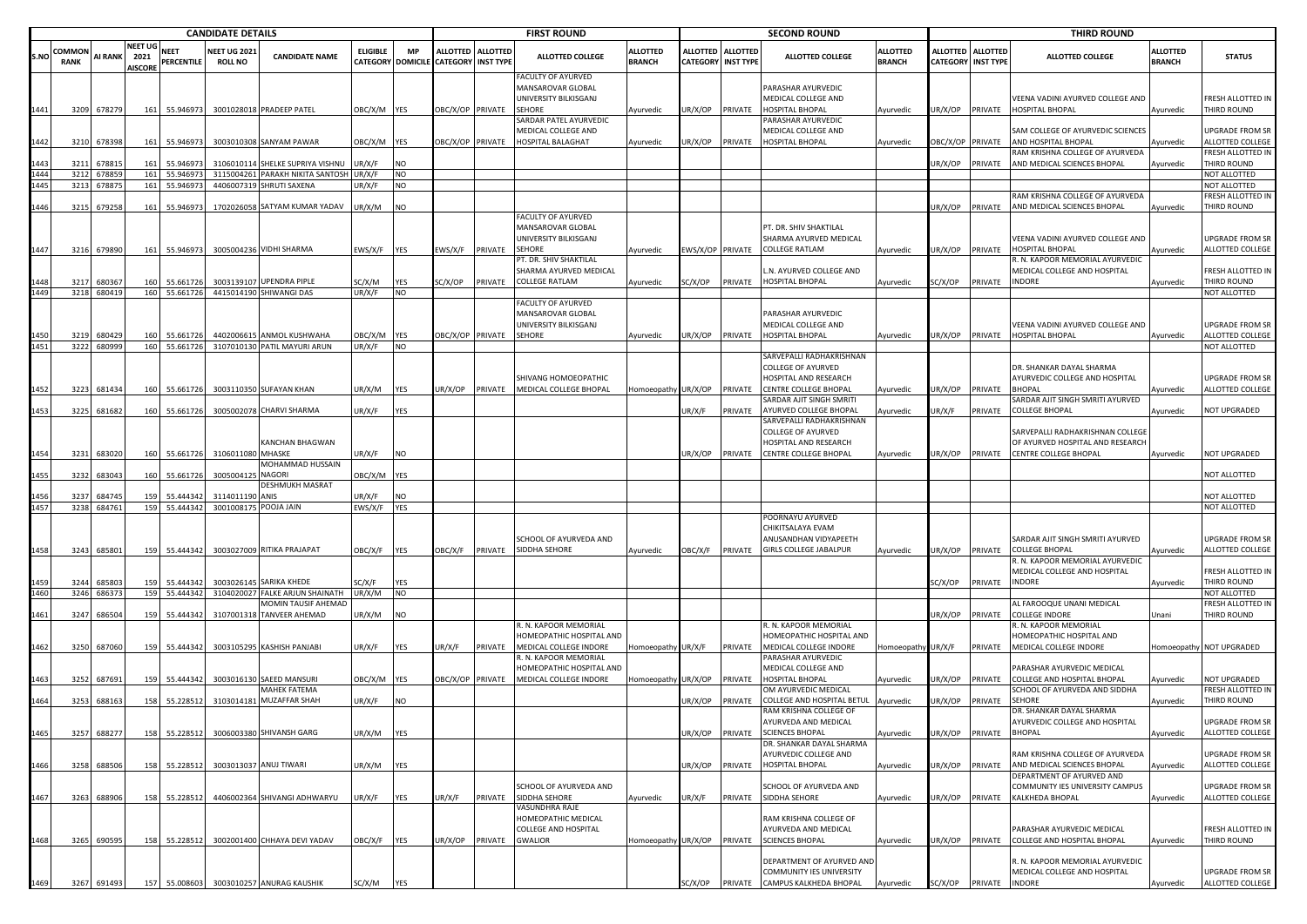|      | <b>CANDIDATE DETAILS</b> |                       |                                   |     |                            |                                       |                                                           |                       |            |                                                           | <b>FIRST ROUND</b> |                                                                                                                          |                                  |                                              | <b>SECOND ROUND</b> |                                                                                                       |                                  |                 | <b>THIRD ROUND</b>                             |                                                                                                 |                                  |                                              |
|------|--------------------------|-----------------------|-----------------------------------|-----|----------------------------|---------------------------------------|-----------------------------------------------------------|-----------------------|------------|-----------------------------------------------------------|--------------------|--------------------------------------------------------------------------------------------------------------------------|----------------------------------|----------------------------------------------|---------------------|-------------------------------------------------------------------------------------------------------|----------------------------------|-----------------|------------------------------------------------|-------------------------------------------------------------------------------------------------|----------------------------------|----------------------------------------------|
| S.NO | COMMON<br><b>RANK</b>    | AI RANK               | NEET UG<br>2021<br><b>AISCORE</b> |     | <b>NEET</b><br>PERCENTILE  | <b>NEET UG 2021</b><br><b>ROLL NO</b> | <b>CANDIDATE NAME</b>                                     | <b>ELIGIBLE</b>       | <b>MP</b>  | ALLOTTED ALLOTTED<br>CATEGORY DOMICILE CATEGORY INST TYPE |                    | <b>ALLOTTED COLLEGE</b>                                                                                                  | <b>ALLOTTED</b><br><b>BRANCH</b> | <b>ALLOTTED</b><br><b>CATEGORY INST TYPE</b> | <b>ALLOTTED</b>     | <b>ALLOTTED COLLEGE</b>                                                                               | <b>ALLOTTED</b><br><b>BRANCH</b> |                 | ALLOTTED ALLOTTED<br><b>CATEGORY INST TYPE</b> | <b>ALLOTTED COLLEGE</b>                                                                         | <b>ALLOTTED</b><br><b>BRANCH</b> | <b>STATUS</b>                                |
|      | 3270                     | 691742                |                                   | 157 | 55.008603                  |                                       | 1702001335 YUGNANDANI CHANDRA                             | UR/X/F                | <b>NO</b>  |                                                           |                    |                                                                                                                          |                                  |                                              |                     |                                                                                                       |                                  | UR/X/OP         | PRIVATE                                        | SARVEPALLI RADHAKRISHNAN COLLEGI<br>OF AYURVED HOSPITAL AND RESEARCH<br>CENTRE COLLEGE BHOPAL   | Ayurvedic                        | FRESH ALLOTTED IN<br>THIRD ROUND             |
| 1471 |                          | 3272 692134           |                                   |     | 157 55.008603              |                                       | 3003122074 SHIKHA BARKANE                                 | SC/X/F                | YES        | SC/X/F                                                    | PRIVATE            | SHRIMATI KAMLABEN RAOJI<br>BHAI PATEL GUJARATI<br>HOMOEOPATHIC MEDICAL<br>COLLEGE HOSPITAL AND<br>RESEARCH CENTRE INDORE | Homoeopathy SC/X/OP              |                                              | PRIVATE             | L.N. AYURVED COLLEGE AND<br><b>IOSPITAL BHOPAL</b>                                                    | Ayurvedic                        | SC/X/OP         | PRIVATE                                        | L.N. AYURVED COLLEGE AND HOSPITAL<br><b>BHOPAL</b>                                              | Ayurvedic                        | NOT UPGRADED                                 |
|      |                          |                       |                                   |     |                            |                                       |                                                           |                       |            |                                                           |                    | SCHOOL OF AYURVEDA AND                                                                                                   |                                  |                                              |                     | PARASHAR AYURVEDIC<br>MEDICAL COLLEGE AND                                                             |                                  |                 |                                                | VIJYASHREE AYURVEDIC MEDICAL                                                                    |                                  | UPGRADE FROM SR                              |
|      |                          | 3273 692228           |                                   | 157 | 55.008603                  |                                       | 3003034097 TAMESHWAR SAHU                                 | DBC/X/M YES           |            | OBC/X/OP PRIVATE                                          |                    | SIDDHA SEHORE                                                                                                            | Ayurvedic                        | UR/X/OP                                      | PRIVATE             | <b>IOSPITAL BHOPAL</b><br>SARVEPALLI RADHAKRISHNAN<br><b>COLLEGE OF AYURVED</b>                       | <b>Ayurvedic</b>                 | JR/X/OP         | PRIVATE                                        | COLLEGE AND HOSPITAL JABALPUR                                                                   | Ayurvedic                        | ALLOTTED COLLEGE                             |
| 1473 |                          | 3274 692345           |                                   |     | 157 55.008603              | 3115005263 TEJASWINI                  |                                                           | JR/X/F                | <b>NO</b>  |                                                           |                    | SCHOOL OF AYURVEDA AND                                                                                                   |                                  | JR/X/OP                                      | PRIVATE             | HOSPITAL AND RESEARCH<br>CENTRE COLLEGE BHOPAL<br>SCHOOL OF AYURVEDA AND                              | Ayurvedic                        | JR/X/OP         | PRIVATE                                        | RAM KRISHNA COLLEGE OF AYURVEDA<br>AND MEDICAL SCIENCES BHOPAL<br>SCHOOL OF AYURVEDA AND SIDDHA | Ayurvedic                        | UPGRADE FROM SR<br>ALLOTTED COLLEGE          |
| 1474 | 3276                     | 693283                |                                   | 157 | 55.008603                  |                                       | 3001008429 SHANU JAKHAR                                   | UR/X/F                | YES        | UR/X/F                                                    | PRIVATE            | SIDDHA SEHORE                                                                                                            | Ayurvedic                        | UR/X/F                                       | PRIVATE             | SIDDHA SEHORE                                                                                         | Ayurvedic                        | JR/X/F          | PRIVATE                                        | SEHORE                                                                                          | Ayurvedic                        | NOT UPGRADED                                 |
|      |                          |                       |                                   |     |                            |                                       | PANCHAL BHARGAVI                                          |                       |            |                                                           |                    |                                                                                                                          |                                  |                                              |                     |                                                                                                       |                                  |                 |                                                | SARVEPALLI RADHAKRISHNAN COLLEGE<br>OF AYURVED HOSPITAL AND RESEARCH                            |                                  | FRESH ALLOTTED IN                            |
| 1475 |                          | 3278 693785           |                                   |     | 157 55.008603              |                                       | 2205004528 BHANUPRASAD                                    | UR/X/F                | <b>NO</b>  |                                                           |                    |                                                                                                                          |                                  |                                              |                     |                                                                                                       |                                  | JR/X/OP         | PRIVATE                                        | <b>CENTRE COLLEGE BHOPAL</b>                                                                    | Ayurvedic                        | THIRD ROUND                                  |
|      |                          |                       |                                   |     |                            |                                       |                                                           |                       |            |                                                           |                    | R. N. KAPOOR MEMORIAL<br>HOMEOPATHIC HOSPITAL AND                                                                        |                                  |                                              |                     | RKDF HOMOEOPATHIC<br>MEDICAL COLLEGE HOSPITAL<br>AND RESEARCH CENTER                                  |                                  |                 |                                                | RKDF HOMOEOPATHIC MEDICAL<br>COLLEGE HOSPITAL AND RESEARCH                                      |                                  |                                              |
|      | 3280                     | 694269                |                                   | 157 | 55.008603                  |                                       | 3003011097 ZAINEB BOHRA<br><b>PRIYANKA SURESH</b>         | JR/X/F                | YES        | UR/X/F                                                    | PRIVATE            | MEDICAL COLLEGE INDORE                                                                                                   | Homoeopathy UR/X/F               |                                              | PRIVATE             | <b>BHOPAL</b>                                                                                         | Iomoeopathy                      | UR/X/F          | PRIVATE                                        | <b>CENTER BHOPAL</b><br>AM KRISHNA COLLEGE OF AYURVEDA                                          | Iomoeopathy                      | NOT UPGRADED<br>FRESH ALLOTTED IN            |
| 1477 | 3283                     | 694837                |                                   | 156 | 54.78701                   | 3104019223 KOKATE                     |                                                           | UR/X/F                | <b>NO</b>  |                                                           |                    |                                                                                                                          |                                  |                                              |                     |                                                                                                       |                                  | JR/X/OP         | PRIVATE                                        | AND MEDICAL SCIENCES BHOPAL<br>AL FAROOQUE UNANI MEDICAL                                        | Ayurvedic                        | THIRD ROUND<br>FRESH ALLOTTED IN             |
|      | 3284                     | 694855                |                                   | 156 | 54.78701                   |                                       | 3107011241 SHAIKH FARMAN                                  | JR/X/M                | NO         |                                                           |                    |                                                                                                                          |                                  |                                              |                     |                                                                                                       |                                  | JR/X/OP         | PRIVATE                                        | COLLEGE INDORE<br>PT. DR. SHIV SHAKTILAL SHARMA                                                 | Unani                            | THIRD ROUND<br>FRESH ALLOTTED IN             |
|      | 3287                     | 695069                |                                   | 156 | 54.78701                   |                                       | 3005002553 BATUL ATTAR<br>PAWAR VAISHNAVI                 | JR/X/F                | <b>YES</b> |                                                           |                    |                                                                                                                          |                                  |                                              |                     |                                                                                                       |                                  | JR/X/OP         | PRIVATE                                        | AYURVED MEDICAL COLLEGE RATLAM                                                                  | Ayurvedic                        | THIRD ROUND                                  |
| 1480 | 3296                     | 698254                |                                   | 155 | 54.483242                  | 3106001209 SANJAY                     |                                                           | JR/X/F                | <b>NO</b>  |                                                           |                    |                                                                                                                          |                                  |                                              |                     |                                                                                                       |                                  |                 |                                                |                                                                                                 |                                  | NOT ALLOTTED                                 |
|      |                          |                       |                                   |     |                            |                                       |                                                           |                       |            |                                                           |                    | MANDSAUR INSTITUTE OF<br><b>AYURVED EDUCATION AND</b>                                                                    |                                  |                                              |                     | .N. AYURVED COLLEGE AND                                                                               |                                  |                 |                                                | N. AYURVED COLLEGE AND HOSPITAL                                                                 |                                  |                                              |
| 1481 |                          | 3297 698315           |                                   |     | 155 54.483242              |                                       | 3004024097 SUMAN CHOUDHRI                                 | SC/X/F                | <b>YES</b> | SC/X/OP                                                   | PRIVATE            | RESEARCH MANDSAUR                                                                                                        | Ayurvedic                        | SC/X/OP                                      | PRIVATE             | HOSPITAL BHOPAL                                                                                       | Ayurvedic                        | SC/X/OP         | PRIVATE                                        | <b>BHOPAL</b>                                                                                   | Ayurvedic                        | NOT UPGRADED                                 |
| 1482 | 3298                     | 698408                |                                   | 155 | 54.483242                  | 3003105364 SOHAIL ALI                 |                                                           | DBC/X/M YES           |            |                                                           |                    |                                                                                                                          |                                  | JR/X/OP                                      | PRIVATE             | SARVEPALLI RADHAKRISHNAN<br>COLLEGE OF AYURVED<br>HOSPITAL AND RESEARCH<br>CENTRE COLLEGE BHOPAL      | Ayurvedic                        | JR/X/OP         | PRIVATE                                        | SARVEPALLI RADHAKRISHNAN COLLEGE<br>OF AYURVED HOSPITAL AND RESEARCH<br>CENTRE COLLEGE BHOPAL   | Ayurvedic                        | NOT UPGRADED                                 |
|      |                          |                       |                                   |     |                            |                                       |                                                           |                       |            |                                                           |                    |                                                                                                                          |                                  |                                              |                     |                                                                                                       |                                  |                 |                                                | T. DR. SHIV SHAKTILAL SHARMA                                                                    |                                  | FRESH ALLOTTED IN                            |
| 1483 | 3299                     | 698600                |                                   |     | 155 54.483242              |                                       | 3003006195 HARSHITA PATIDAR                               | DBC/X/F YES           |            |                                                           |                    |                                                                                                                          |                                  |                                              |                     |                                                                                                       |                                  | OBC/X/F         | PRIVATE                                        | AYURVED MEDICAL COLLEGE RATLAM Ayurvedic<br>RAM KRISHNA COLLEGE OF                              |                                  | THIRD ROUND                                  |
| 1484 |                          | 3302 699340           |                                   | 155 | 54.483242                  |                                       | 1502114220 SNEHA SUMAN                                    | JR/X/F                | <b>NO</b>  |                                                           |                    |                                                                                                                          |                                  |                                              |                     |                                                                                                       |                                  | JR/X/OP         | PRIVATE                                        | HOMOEOPATHY AND MEDICAL<br><b>SCIENCES BHOPAL</b>                                               |                                  | FRESH ALLOTTED IN<br>Homoeopathy THIRD ROUND |
|      |                          |                       |                                   |     |                            |                                       |                                                           |                       |            |                                                           |                    | RANI DULLAIYA SMRITI<br>HOMOEOPATHY MEDICAL<br>COLLEGE AND HOSPITAL                                                      |                                  |                                              |                     | SARVEPALLI RADHAKRISHNAN<br><b>COLLEGE OF AYURVED</b><br>HOSPITAL AND RESEARCH                        |                                  |                 |                                                | SARVEPALLI RADHAKRISHNAN COLLEGE<br>OF AYURVED HOSPITAL AND RESEARCH                            |                                  | FRESH ALLOTTED IN                            |
| 1485 |                          | 3308 701949           |                                   |     | 155 54.483242              |                                       | 3001005237 PALAK CHOUHAN                                  | <b>JBC/X/F</b>        | <b>YES</b> | OBC/X/F                                                   | PRIVATE            | <b>BHOPAL</b><br>SHIVANG HOMOEOPATHIC                                                                                    | Homoeopathy UR/X/OP              |                                              | PRIVATE             | CENTRE COLLEGE BHOPAL<br>SHIVANG HOMOEOPATHIC                                                         | Ayurvedic                        | JR/X/OP         | PRIVATE                                        | CENTRE COLLEGE BHOPAL<br>PT. DR. SHIV SHAKTILAL SHARMA                                          | Ayurvedic                        | THIRD ROUND<br>FRESH ALLOTTED IN             |
| 1486 | 3310                     | 702632                |                                   | 155 | 54.483242                  |                                       | 3001002416 UMANG SAXENA                                   | JR/X/M                | YES        | JR/X/OP                                                   | PRIVATE            | MEDICAL COLLEGE BHOPAL                                                                                                   | Homoeopathy UR/X/OP              |                                              | PRIVATE             | MEDICAL COLLEGE BHOPAL                                                                                | Iomoeopathy UR/X/OP              |                 | PRIVATE                                        | AYURVED MEDICAL COLLEGE RATLAM                                                                  | Ayurvedic                        | THIRD ROUND                                  |
|      |                          |                       |                                   |     |                            |                                       |                                                           |                       |            |                                                           |                    | PARASHAR AYURVEDIC<br>MEDICAL COLLEGE AND                                                                                |                                  |                                              |                     | SARVEPALLI RADHAKRISHNAN<br><b>COLLEGE OF AYURVED</b><br>HOSPITAL AND RESEARCH                        |                                  |                 |                                                | DEPARTMENT OF AYURVED AND<br>COMMUNITY IES UNIVERSITY CAMPUS                                    |                                  | UPGRADE FROM SR                              |
| 1488 | 3311                     | 702984<br>3312 703051 |                                   | 154 | 54.264758<br>154 54.264758 |                                       | 3002003289 MANSINGH PARMAR<br>3003108021 DIVYA UCHCHAWARE | EWS/X/M YES<br>ST/X/F | YES        | EWS/X/OP PRIVATE                                          |                    | HOSPITAL BHOPAL                                                                                                          | Ayurvedic                        | UR/X/OP                                      | PRIVATE             | <b>CENTRE COLLEGE BHOPAL</b>                                                                          | Ayurvedic                        |                 | JR/X/OP PRIVATE                                | KALKHEDA BHOPAL                                                                                 | Ayurvedic                        | ALLOTTED COLLEGE<br>NOT ALLOTTED             |
|      |                          | 3313 703159           |                                   |     | 154 54.264758              |                                       | 4406004360 SURABHI AGNIHOTRI                              | JR/X/F                | <b>NO</b>  |                                                           |                    |                                                                                                                          |                                  | UR/X/OP                                      | PRIVATE             | ACULTY OF AYURVED<br>MANSAROVAR GLOBAL<br>UNIVERSITY BILKISGANJ SEHORE Ayurvedic                      |                                  | UR/X/OP PRIVATE |                                                | <b>FACULTY OF AYURVED MANSAROVAR</b><br>GLOBAL UNIVERSITY BILKISGANJ<br>SEHORE                  | Ayurvedic                        | <b>NOT UPGRADED</b>                          |
| 1489 |                          |                       |                                   |     |                            |                                       |                                                           |                       |            |                                                           |                    |                                                                                                                          |                                  |                                              |                     | DEPARTMENT OF AYURVED AND<br>COMMUNITY IES UNIVERSITY                                                 |                                  |                 |                                                | RAM KRISHNA COLLEGE OF AYURVEDA                                                                 |                                  | FRESH ALLOTTED IN                            |
| 1490 |                          | 3315 703519           |                                   | 154 | 54.264758                  |                                       | 3001025217 MOHAMMAD ATIF                                  | OBC/X/M YES           |            |                                                           |                    |                                                                                                                          |                                  | OBC/X/OP PRIVATE                             |                     | CAMPUS KALKHEDA BHOPAL                                                                                | Ayurvedic                        | UR/X/OP         | PRIVATE                                        | AND MEDICAL SCIENCES BHOPAL                                                                     | Ayurvedic                        | THIRD ROUND                                  |
| 1491 |                          | 3317 703882           |                                   |     | 154 54.264758              |                                       | 3001003492 BHOOMIKA DESHMUKH                              | UR/X/F                | <b>YES</b> |                                                           |                    |                                                                                                                          |                                  |                                              |                     |                                                                                                       |                                  | UR/X/OP         | PRIVATE                                        | ACULTY OF AYURVED MANSAROVAR<br>GLOBAL UNIVERSITY BILKISGANJ<br><b>SEHORE</b>                   | Ayurvedic                        | FRESH ALLOTTED IN<br>THIRD ROUND             |
|      |                          |                       |                                   |     |                            |                                       |                                                           |                       |            |                                                           |                    | R. N. KAPOOR MEMORIAL<br>HOMEOPATHIC HOSPITAL AND                                                                        |                                  |                                              |                     | SHRIMATI KAMLABEN RAOJI<br><b>BHAI PATEL GUJARATI</b><br>HOMOEOPATHIC MEDICAL<br>COLLEGE HOSPITAL AND |                                  |                 |                                                | SHRIMATI KAMLABEN RAOJI BHAI<br>PATEL GUJARATI HOMOEOPATHIC<br>MEDICAL COLLEGE HOSPITAL AND     |                                  |                                              |
| 1492 |                          | 3320 704185           |                                   |     | 154 54.264758              |                                       | 3003123029 FARUKH MANSURI                                 | DBC/X/M YES           |            | OBC/X/OP PRIVATE                                          |                    | MEDICAL COLLEGE INDORE                                                                                                   |                                  |                                              |                     | Homoeopathy OBC/X/OP PRIVATE RESEARCH CENTRE INDORE                                                   | Iomoeopathy OBC/X/OP PRIVATE     |                 |                                                | RESEARCH CENTRE INDORE                                                                          |                                  | Homoeopathy NOT UPGRADED                     |
| 1493 | 3321                     | 704202                |                                   | 154 | 54.264758                  | 3104012243 KAILAS                     | SANGALE PRATIMA                                           | JR/X/F                | <b>NO</b>  |                                                           |                    |                                                                                                                          |                                  |                                              |                     |                                                                                                       |                                  |                 |                                                |                                                                                                 |                                  | NOT ALLOTTED                                 |
|      |                          |                       |                                   |     |                            |                                       |                                                           |                       |            |                                                           |                    |                                                                                                                          |                                  |                                              |                     |                                                                                                       |                                  |                 |                                                | SARDAR AJIT SINGH SMRITI AYURVED                                                                |                                  | FRESH ALLOTTED IN                            |
| 1494 |                          | 3326 705568           |                                   | 154 | 54.264758                  |                                       | 3004010348 AKASH VICTOR                                   | UR/X/M                | <b>YES</b> |                                                           |                    |                                                                                                                          |                                  |                                              |                     |                                                                                                       |                                  |                 | UR/X/OP PRIVATE                                | COLLEGE BHOPAL                                                                                  | Ayurvedic                        | THIRD ROUND                                  |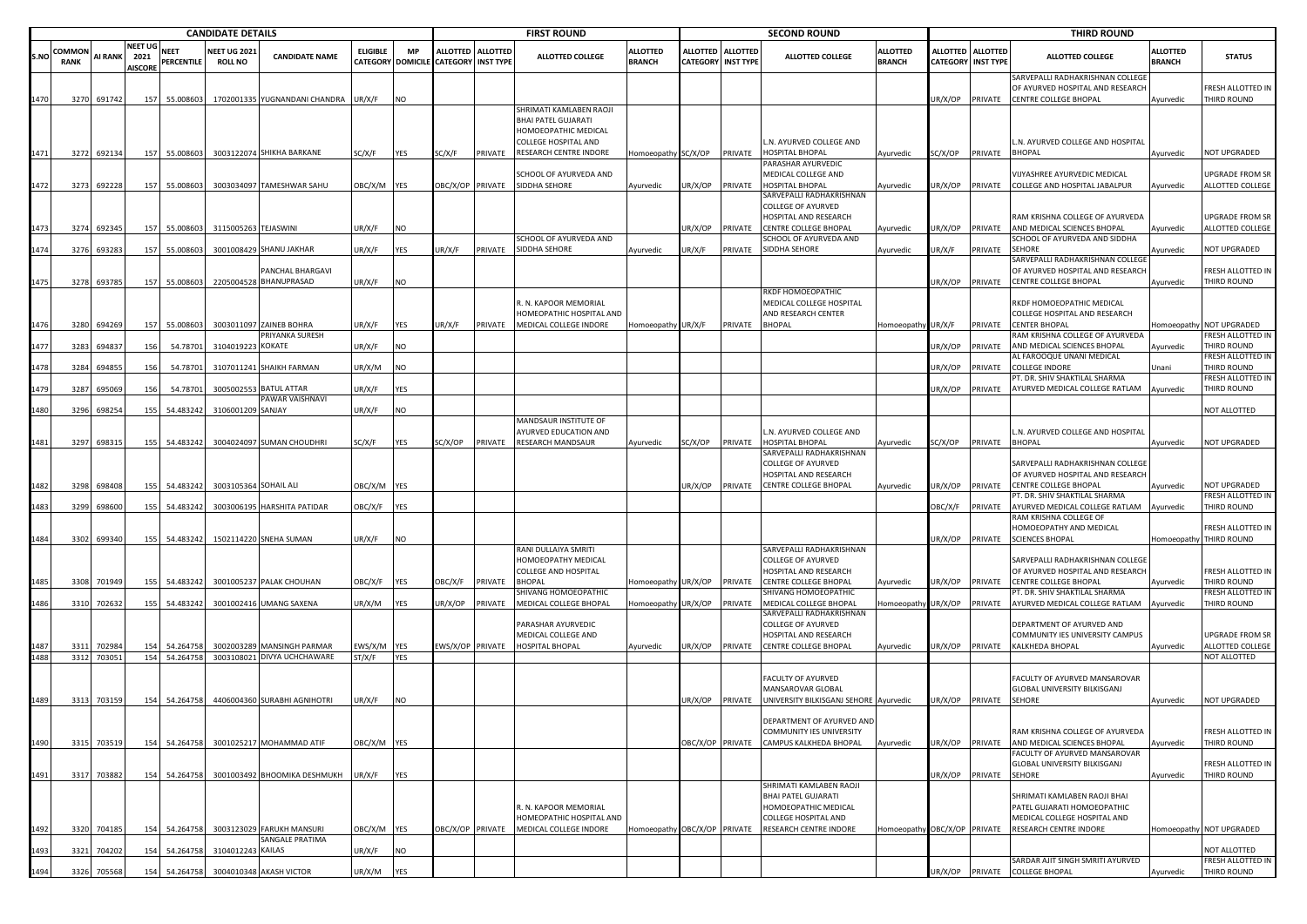|       |                      |                |                                          |                           | <b>CANDIDATE DETAILS</b>             |                                         |                 |                         |                           |                   | <b>FIRST ROUND</b>                                           |                                  |                 |                                              | <b>SECOND ROUND</b>                                                         |                                  |                |                                         | <b>THIRD ROUND</b>                                                                    |                                  |                                  |
|-------|----------------------|----------------|------------------------------------------|---------------------------|--------------------------------------|-----------------------------------------|-----------------|-------------------------|---------------------------|-------------------|--------------------------------------------------------------|----------------------------------|-----------------|----------------------------------------------|-----------------------------------------------------------------------------|----------------------------------|----------------|-----------------------------------------|---------------------------------------------------------------------------------------|----------------------------------|----------------------------------|
| ls.NO | COMMO<br><b>RANK</b> | <b>AI RANK</b> | <b>NEET UG</b><br>2021<br><b>AISCORE</b> | <b>NEET</b><br>PERCENTILE | <b>NEET UG 202</b><br><b>ROLL NO</b> | <b>CANDIDATE NAME</b>                   | <b>ELIGIBLE</b> | MP<br>CATEGORY DOMICILE | <b>CATEGORY INST TYPE</b> | ALLOTTED ALLOTTED | <b>ALLOTTED COLLEGE</b>                                      | <b>ALLOTTED</b><br><b>BRANCH</b> | <b>ALLOTTED</b> | <b>ALLOTTED</b><br><b>CATEGORY INST TYPE</b> | <b>ALLOTTED COLLEGE</b>                                                     | <b>ALLOTTED</b><br><b>BRANCH</b> |                | ALLOTTED ALLOTTED<br>CATEGORY INST TYPE | <b>ALLOTTED COLLEGE</b>                                                               | <b>ALLOTTED</b><br><b>BRANCH</b> | <b>STATUS</b>                    |
| 1495  | 3328                 | 706158         | 154                                      | 54.264758                 | 300100722                            | DISHA A KATYAYAN                        | UR/X/F          | YES                     |                           |                   |                                                              |                                  |                 |                                              |                                                                             |                                  | JR/X/OP        | PRIVATE                                 | POORNAYU AYURVED CHIKITSALAYA<br>EVAM ANUSANDHAN VIDYAPEETH<br>GIRLS COLLEGE JABALPUR | Ayurvedic                        | FRESH ALLOTTED IN<br>THIRD ROUND |
| 1496  |                      | 3330 706409    | 153                                      | 54.042452                 |                                      | 3003021108 PRIYANKA KANASIYA            | ST/X/F          | YES                     |                           |                   |                                                              |                                  |                 |                                              |                                                                             |                                  | JR/X/OP        | PRIVATE                                 | POORNAYU AYURVED CHIKITSALAYA<br>EVAM ANUSANDHAN VIDYAPEETH<br>GIRLS COLLEGE JABALPUR | Ayurvedic                        | FRESH ALLOTTED IN<br>THIRD ROUND |
|       | 333                  | 706980         | 153                                      | 54.042452                 | 300100818                            | MANSHA CHATURVEDI                       | EWS/X/F         | YES                     | EWS/X/F                   | PRIVATE           | OM AYURVEDIC MEDICAL<br>COLLEGE AND HOSPITAL BETUL Ayurvedic |                                  | JR/X/OP         | PRIVATE                                      | PARASHAR AYURVEDIC<br>MEDICAL COLLEGE AND<br><b>HOSPITAL BHOPAL</b>         | Ayurvedic                        | JR/X/OP        | PRIVATE                                 | PARASHAR AYURVEDIC MEDICAL<br>COLLEGE AND HOSPITAL BHOPAL                             | Ayurvedic                        | NOT UPGRADED                     |
| 498   | 3338                 | 707946         | 153                                      | 54.042452                 |                                      | 3106004291 KULDIP CHAUTHE               | UR/X/M          | NO                      |                           |                   |                                                              |                                  |                 |                                              |                                                                             |                                  |                |                                         |                                                                                       |                                  | NOT ALLOTTED                     |
|       |                      |                |                                          |                           |                                      |                                         |                 |                         |                           |                   |                                                              |                                  |                 |                                              | GOVT. AUTONOMOUS                                                            |                                  |                |                                         |                                                                                       |                                  |                                  |
|       |                      |                |                                          |                           |                                      |                                         |                 |                         |                           |                   |                                                              |                                  |                 |                                              | HOMEOPATHY MEDICAL                                                          |                                  |                |                                         | GOVT. AUTONOMOUS HOMEOPATHY                                                           |                                  |                                  |
| 1499  | 3343                 | 708827         | 153                                      | 54.042452                 | 300102315                            | NIKITA DARSHYAMKAR                      | ST/X/F          | YES                     |                           |                   |                                                              |                                  | ST/X/OP         | GOVT                                         | <b>COLLEGE BHOPAL</b>                                                       | Homoeopathy ST/X/OP              |                | GOVT                                    | MEDICAL COLLEGE BHOPAL                                                                |                                  | Homoeopathy NOT UPGRADED         |
| 500   | 3346                 | 709873         | 152                                      | 53.811794                 |                                      | 3003007098 VISHAKHA PATEL               | OBC/X/F         | YES                     |                           |                   |                                                              |                                  | JR/X/OP         | PRIVATE                                      | DR. SHANKAR DAYAL SHARMA<br>AYURVEDIC COLLEGE AND<br><b>HOSPITAL BHOPAL</b> | Ayurvedic                        | JR/X/OP        | PRIVATE                                 | OM AYURVEDIC MEDICAL COLLEGE<br>AND HOSPITAL BETUL                                    | Ayurvedic                        | FRESH ALLOTTED IN<br>THIRD ROUND |
|       |                      |                |                                          |                           |                                      |                                         |                 |                         |                           |                   |                                                              |                                  |                 |                                              |                                                                             |                                  |                |                                         | VEENA VADINI AYURVED COLLEGE AND                                                      |                                  | FRESH ALLOTTED IN                |
| 501   | 3347                 | 709894         | 152                                      | 53.811794                 |                                      | 3004016384 YOGITA RAJAK                 | OBC/X/F         | YES                     |                           |                   |                                                              |                                  |                 |                                              |                                                                             |                                  | <b>JBC/X/F</b> | PRIVATE                                 | HOSPITAL BHOPAL                                                                       | Ayurvedic                        | THIRD ROUND                      |
|       |                      |                |                                          |                           |                                      |                                         |                 |                         |                           |                   | SARDAR PATEL AYURVEDIC<br>MEDICAL COLLEGE AND                |                                  |                 |                                              | PT. DR. SHIV SHAKTILAL<br>SHARMA AYURVED MEDICAL                            |                                  |                |                                         | MANDSAUR INSTITUTE OF AYURVED<br>EDUCATION AND RESEARCH                               |                                  | FRESH ALLOTTED IN                |
| 502   | 3349                 | 710018         | 152                                      | 53.811794                 | 3005004169                           | <b>9 JAYA PATIDAR</b>                   | OBC/X/F         | YES                     | )BC/X/F                   | PRIVATE           | HOSPITAL BALAGHAT                                            | Ayurvedic                        |                 |                                              | OBC/X/OP PRIVATE COLLEGE RATLAM                                             | Ayurvedic                        |                | JR/X/OP PRIVATE                         | MANDSAUR                                                                              | Ayurvedic                        | THIRD ROUND                      |
|       |                      |                |                                          |                           |                                      | MOHAMMAD FAIZAN                         |                 |                         |                           |                   |                                                              |                                  |                 |                                              |                                                                             |                                  |                |                                         |                                                                                       |                                  |                                  |
| 503   | 3350                 | 710180         | 152                                      | 53.811794                 | 310301626                            | ALIMODDIN                               | UR/X/M          | NO                      |                           |                   |                                                              |                                  |                 |                                              |                                                                             |                                  |                |                                         |                                                                                       |                                  | NOT ALLOTTED                     |
|       |                      |                |                                          |                           |                                      | <b>BAVISKAR KOMAL</b>                   |                 |                         |                           |                   |                                                              |                                  |                 |                                              |                                                                             |                                  |                |                                         |                                                                                       |                                  |                                  |
|       | 3351                 | 710273         | 152                                      | 53.811794                 | 310700616                            | VINAYAK                                 | JR/X/F          | NO                      |                           |                   |                                                              |                                  |                 |                                              |                                                                             |                                  |                |                                         |                                                                                       |                                  | NOT ALLOTTED                     |
| 1505  |                      | 3358 711391    | 152                                      | 53.811794                 | 310700603                            | KALE SIDDHI GANESH                      | UR/X/F          | <b>NO</b>               |                           |                   |                                                              |                                  |                 |                                              |                                                                             |                                  |                |                                         |                                                                                       |                                  | NOT ALLOTTED                     |
|       |                      |                |                                          |                           |                                      |                                         |                 |                         |                           |                   |                                                              |                                  |                 |                                              | HAKEEM ABDUL HAMEED                                                         |                                  |                |                                         | HAKEEM ABDUL HAMEED UNANI                                                             |                                  |                                  |
|       | 3359                 |                |                                          |                           |                                      |                                         |                 |                         |                           |                   |                                                              |                                  |                 |                                              | UNANI MEDICAL COLLEGE AND                                                   |                                  |                |                                         | MEDICAL COLLEGE AND HOSPITAL                                                          |                                  |                                  |
| 506   |                      | 711921         | 152                                      | 53.811794                 |                                      | 3106021070 MOHD TAHA SHAIKH             | UR/X/M          | <b>NO</b>               |                           |                   |                                                              |                                  | JR/X/OP         | PRIVATE                                      | HOSPITAL DEWAS                                                              | Jnani                            | JR/X/OP        | PRIVATE                                 | <b>DEWAS</b><br>HAKEEM ABDUL HAMEED UNANI                                             | Unani                            | NOT UPGRADED                     |
|       |                      |                |                                          |                           |                                      |                                         |                 |                         |                           |                   |                                                              |                                  |                 |                                              |                                                                             |                                  |                |                                         | MEDICAL COLLEGE AND HOSPITAL                                                          |                                  | FRESH ALLOTTED IN                |
| 507   |                      | 3360 712465    | 152                                      | 53.811794                 | 300500610                            | RAHNUMA MANSURI                         | OBC/X/F         | YES                     |                           |                   |                                                              |                                  |                 |                                              |                                                                             |                                  | JR/X/OP        | PRIVATE                                 | DEWAS                                                                                 | Jnani                            | THIRD ROUND                      |
|       |                      |                |                                          |                           |                                      |                                         |                 |                         |                           |                   |                                                              |                                  |                 |                                              |                                                                             |                                  |                |                                         | VIJYASHREE AYURVEDIC MEDICAL                                                          |                                  | FRESH ALLOTTED IN                |
| 1508  | 3368                 | 714676         | 151                                      | 53.571227                 |                                      | 1701007227 DISHANK SAHU                 | UR/X/M          | NO                      |                           |                   |                                                              |                                  |                 |                                              |                                                                             |                                  | JR/X/OP        | PRIVATE                                 | COLLEGE AND HOSPITAL JABALPUR                                                         | Ayurvedic                        | THIRD ROUND                      |
|       |                      |                |                                          |                           |                                      |                                         |                 |                         |                           |                   |                                                              |                                  |                 |                                              |                                                                             |                                  |                |                                         | DR. SHANKAR DAYAL SHARMA                                                              |                                  |                                  |
|       |                      |                |                                          |                           |                                      |                                         |                 |                         |                           |                   |                                                              |                                  |                 |                                              |                                                                             |                                  |                |                                         | AYURVEDIC COLLEGE AND HOSPITAL                                                        |                                  | FRESH ALLOTTED IN                |
| 509   | 3369                 | 714944         | 151                                      | 53.571227                 |                                      | 3003004585 ARCHI MITTAL                 | UR/X/F          | YES                     |                           |                   |                                                              |                                  |                 |                                              |                                                                             |                                  | JR/X/F         | PRIVATE                                 | BHOPAL                                                                                | Ayurvedic                        | THIRD ROUND                      |
|       |                      |                |                                          |                           |                                      |                                         |                 |                         |                           |                   | SARVEPALLI RADHAKRISHNAN                                     |                                  |                 |                                              |                                                                             |                                  |                |                                         |                                                                                       |                                  |                                  |
|       |                      |                |                                          |                           |                                      |                                         |                 |                         |                           |                   | COLLEGE OF AYURVED                                           |                                  |                 |                                              |                                                                             |                                  |                |                                         |                                                                                       |                                  |                                  |
|       |                      |                |                                          |                           |                                      |                                         |                 |                         |                           |                   | HOSPITAL AND RESEARCH                                        |                                  |                 |                                              | L.N. AYURVED COLLEGE AND                                                    |                                  |                |                                         | L.N. AYURVED COLLEGE AND HOSPITAL                                                     |                                  |                                  |
| 1510  |                      | 3370 715228    | 151                                      | 53.571227                 |                                      | 3004017048 SOURABH KUMAR SARTHI SC/X/M  |                 | YES                     | SC/X/OP                   | PRIVATE           | CENTRE COLLEGE BHOPAL                                        | Ayurvedic                        | SC/X/OP         |                                              | PRIVATE HOSPITAL BHOPAL                                                     | Ayurvedic                        | SC/X/OP        | PRIVATE                                 | BHOPAL                                                                                | Ayurvedic                        | NOT UPGRADED                     |
|       |                      |                |                                          |                           |                                      | PRAGATI SATISHKUMAR                     |                 |                         |                           |                   |                                                              |                                  |                 |                                              | RAM KRISHNA COLLEGE OF<br>AYURVEDA AND MEDICAL                              |                                  |                |                                         | SARVEPALLI RADHAKRISHNAN COLLEGE<br>OF AYURVED HOSPITAL AND RESEARCH                  |                                  | UPGRADE FROM SR                  |
| 511   | 3373                 | 71622          | 151                                      | 53.571227                 | 390501135                            | SHAMNANI                                | JR/X/F          | NO                      |                           |                   |                                                              |                                  | JR/X/OP         |                                              | PRIVATE SCIENCES BHOPAL                                                     | Ayurvedic                        | JR/X/OP        | PRIVATE                                 | CENTRE COLLEGE BHOPAL                                                                 | Ayurvedic                        | ALLOTTED COLLEGE                 |
| 1512  |                      | 3375 716941    |                                          | 151 53.571227             |                                      | 3004025044 SACHIN CHADAR                | SC/X/M          | YES                     |                           |                   |                                                              |                                  |                 |                                              |                                                                             |                                  |                |                                         |                                                                                       |                                  | NOT ALLOTTED                     |
|       |                      |                |                                          |                           |                                      |                                         |                 |                         |                           |                   |                                                              |                                  |                 |                                              |                                                                             |                                  |                |                                         | MANDSAUR INSTITUTE OF AYURVED                                                         |                                  |                                  |
|       |                      |                |                                          |                           |                                      |                                         |                 |                         |                           |                   |                                                              |                                  |                 |                                              |                                                                             |                                  |                |                                         | EDUCATION AND RESEARCH                                                                |                                  | FRESH ALLOTTED IN                |
| 1513  | 3377                 | 717401         |                                          | 150 53.257423             | 1701013021 AVITESH                   |                                         | UR/X/M          | NO                      |                           |                   |                                                              |                                  |                 |                                              |                                                                             |                                  | JR/X/OP        | PRIVATE                                 | MANDSAUR                                                                              | Ayurvedic                        | THIRD ROUND                      |
|       |                      |                |                                          |                           |                                      |                                         |                 |                         |                           |                   | R. N. KAPOOR MEMORIAL                                        |                                  |                 |                                              | R. N. KAPOOR MEMORIAL                                                       |                                  |                |                                         |                                                                                       |                                  |                                  |
|       |                      |                |                                          |                           |                                      |                                         |                 |                         |                           |                   | AYURVEDIC MEDICAL COLLEGE                                    |                                  |                 |                                              | AYURVEDIC MEDICAL COLLEGE                                                   |                                  |                |                                         | GOVT. AUTONOMOUS HOMEOPATHY                                                           |                                  | UPGRADE FROM SR                  |
| 514   |                      | 3379 717560    | 150                                      | 53.257423                 |                                      | 3003121263 ANJALI MUJALDE               | ST/X/F          | YES                     | T/X/F                     | PRIVATE           | AND HOSPITAL INDORE                                          | Ayurvedic                        | ST/X/F          | PRIVATE                                      | AND HOSPITAL INDORE                                                         | Ayurvedic                        | T/X/OP         | GOVT                                    | MEDICAL COLLEGE BHOPAL                                                                | Homoeopathy                      | ALLOTTED COLLEGE                 |
| 1515  |                      | 3380 717955    | 150                                      | 53.257423                 |                                      | 1702002099 VIDYA KUSHWAHA               | UR/X/F          | NO                      |                           |                   |                                                              |                                  |                 |                                              |                                                                             |                                  |                |                                         |                                                                                       |                                  | NOT ALLOTTED                     |
|       |                      |                |                                          |                           |                                      |                                         |                 |                         |                           |                   | SAM COLLEGE OF AYURVEDIC                                     |                                  |                 |                                              |                                                                             |                                  |                |                                         |                                                                                       |                                  | FRESH ALLOTTED IN                |
| 516   | 3383                 | 718259         | 150                                      | 53.257423                 |                                      | 3001011140 NEERAJ VAMNE                 | SC/X/M          | YES                     | SC/X/OP                   | PRIVATE           | SCIENCES AND HOSPITAL<br><b>BHOPAL</b>                       |                                  | SC/X/OP         | PRIVATE                                      | L.N. AYURVED COLLEGE AND<br><b>HOSPITAL BHOPAL</b>                          |                                  | JR/X/OP        | PRIVATE                                 | PT. DR. SHIV SHAKTILAL SHARMA<br>AYURVED MEDICAL COLLEGE RATLAM                       |                                  | THIRD ROUND                      |
|       |                      |                |                                          |                           |                                      |                                         |                 |                         |                           |                   |                                                              | Ayurvedic                        |                 |                                              |                                                                             | Ayurvedic                        |                |                                         | N. AYURVED COLLEGE AND HOSPITAL                                                       | Ayurvedic                        | FRESH ALLOTTED IN                |
| 517   | 3384                 | 718281         | 150                                      | 53.257423                 |                                      | 3004001149 SATYA GHOGRE                 | SC/X/F          | YES                     |                           |                   |                                                              |                                  |                 |                                              |                                                                             |                                  | C/X/OP         | PRIVATE                                 | <b>BHOPAL</b>                                                                         | Ayurvedic                        | THIRD ROUND                      |
|       |                      |                |                                          |                           |                                      |                                         |                 |                         |                           |                   | MANSAROVAR AYURVEDIC                                         |                                  |                 |                                              | MANSAROVAR AYURVEDIC                                                        |                                  |                |                                         | <b>MANSAROVAR AYURVEDIC MEDICAL</b>                                                   |                                  |                                  |
|       | 338                  | 72069          | 150                                      | 53.25742                  | 300311326                            | AYESH BADOLE                            | ST/X/M          | YES                     | T/X/OP                    | PRIVATE           | MEDICAL COLLEGE BHOPAL                                       | Ayurvedic                        | ST/X/OP         | PRIVATE                                      | MEDICAL COLLEGE BHOPAL                                                      | Ayurvedic                        | T/X/OP         | PRIVATE                                 | <b>COLLEGE BHOPAL</b>                                                                 | Ayurvedic                        | NOT UPGRADED                     |
| 519   | 3387                 | 720800         | 150                                      | 53.257423                 |                                      | 3001024332 BHUNESHWAR                   | ST/X/M          | YES                     |                           |                   |                                                              |                                  |                 |                                              |                                                                             |                                  |                |                                         |                                                                                       |                                  | NOT ALLOTTED                     |
|       |                      |                |                                          |                           |                                      |                                         |                 |                         |                           |                   |                                                              |                                  |                 |                                              | SARVEPALLI RADHAKRISHNAN                                                    |                                  |                |                                         |                                                                                       |                                  |                                  |
|       |                      |                |                                          |                           |                                      |                                         |                 |                         |                           |                   |                                                              |                                  |                 |                                              | <b>COLLEGE OF AYURVED</b>                                                   |                                  |                |                                         | SARVEPALLI RADHAKRISHNAN COLLEGE                                                      |                                  |                                  |
|       |                      |                |                                          |                           |                                      |                                         |                 |                         |                           |                   |                                                              |                                  |                 |                                              | HOSPITAL AND RESEARCH                                                       |                                  |                |                                         | OF AYURVED HOSPITAL AND RESEARCH                                                      |                                  | FRESH ALLOTTED IN                |
| 520   |                      | 3389 721015    |                                          |                           |                                      | 150 53.257423 1504009064 VIJAY KUMAR    | UR/X/M          | <b>NO</b>               |                           |                   |                                                              |                                  | JR/X/OP         | PRIVATE                                      | <b>CENTRE COLLEGE BHOPAL</b><br>HAHNEMANN HOMOEOPATHIC                      | Ayurvedic                        | UR/X/OP        | PRIVATE                                 | CENTRE COLLEGE BHOPAL                                                                 | Ayurvedic                        | THIRD ROUND                      |
|       |                      |                |                                          |                           |                                      |                                         |                 |                         |                           |                   |                                                              |                                  |                 |                                              | MEDICAL COLLEGE AND                                                         |                                  |                |                                         | HAHNEMANN HOMOEOPATHIC<br>MEDICAL COLLEGE AND HOSPITAL                                |                                  | FRESH ALLOTTED IN                |
| 521   | 3392                 | 721802         | 150                                      | 53.257423                 |                                      | 3001027025 ABHISHEK LODHI               | OBC/X/M YES     |                         |                           |                   |                                                              |                                  | JR/X/OP         |                                              | PRIVATE HOSPITAL BHOPAL                                                     | Homoeopathy UR/X/OP              |                | PRIVATE                                 | <b>BHOPAL</b>                                                                         |                                  | Homoeopathy THIRD ROUND          |
|       |                      |                |                                          |                           |                                      |                                         |                 |                         |                           |                   |                                                              |                                  |                 |                                              |                                                                             |                                  |                |                                         | SARVEPALLI RADHAKRISHNAN COLLEG                                                       |                                  |                                  |
|       |                      |                |                                          |                           |                                      | PARADKAR DEVYANI                        |                 |                         |                           |                   |                                                              |                                  |                 |                                              |                                                                             |                                  |                |                                         | OF AYURVED HOSPITAL AND RESEARCH                                                      |                                  | FRESH ALLOTTED IN                |
| 522   | 3393                 | 722092         | 149                                      | 53.027412                 | 311100125                            | BANDUJI                                 | JR/X/F          | NO                      |                           |                   |                                                              |                                  |                 |                                              |                                                                             |                                  | JR/X/OP        | PRIVATE                                 | CENTRE COLLEGE BHOPAL                                                                 | Ayurvedic                        | THIRD ROUND                      |
| 523   | 3395                 | 722233         | 149                                      | 53.027412                 |                                      | 3001035241 VIKASH LODHI                 | OBC/X/M         | YES                     |                           |                   |                                                              |                                  |                 |                                              |                                                                             |                                  |                |                                         |                                                                                       |                                  | NOT ALLOTTED                     |
|       |                      |                |                                          |                           |                                      |                                         |                 |                         |                           |                   |                                                              |                                  |                 |                                              |                                                                             |                                  |                |                                         | HAKEEM ABDUL HAMEED UNANI                                                             |                                  |                                  |
|       |                      |                |                                          |                           |                                      | KHAN HUMAIRA                            |                 |                         |                           |                   |                                                              |                                  |                 |                                              |                                                                             |                                  |                |                                         | MEDICAL COLLEGE AND HOSPITAL                                                          |                                  | FRESH ALLOTTED IN                |
| 1524  | 3397                 | 722403         | 149                                      |                           |                                      | 53.027412 2208001822 SIDDIQUA ASIF KHAN | UR/X/F          | <b>NO</b>               |                           |                   |                                                              |                                  |                 |                                              |                                                                             |                                  |                | JR/X/OP PRIVATE                         | <b>DEWAS</b>                                                                          | Unani                            | THIRD ROUND                      |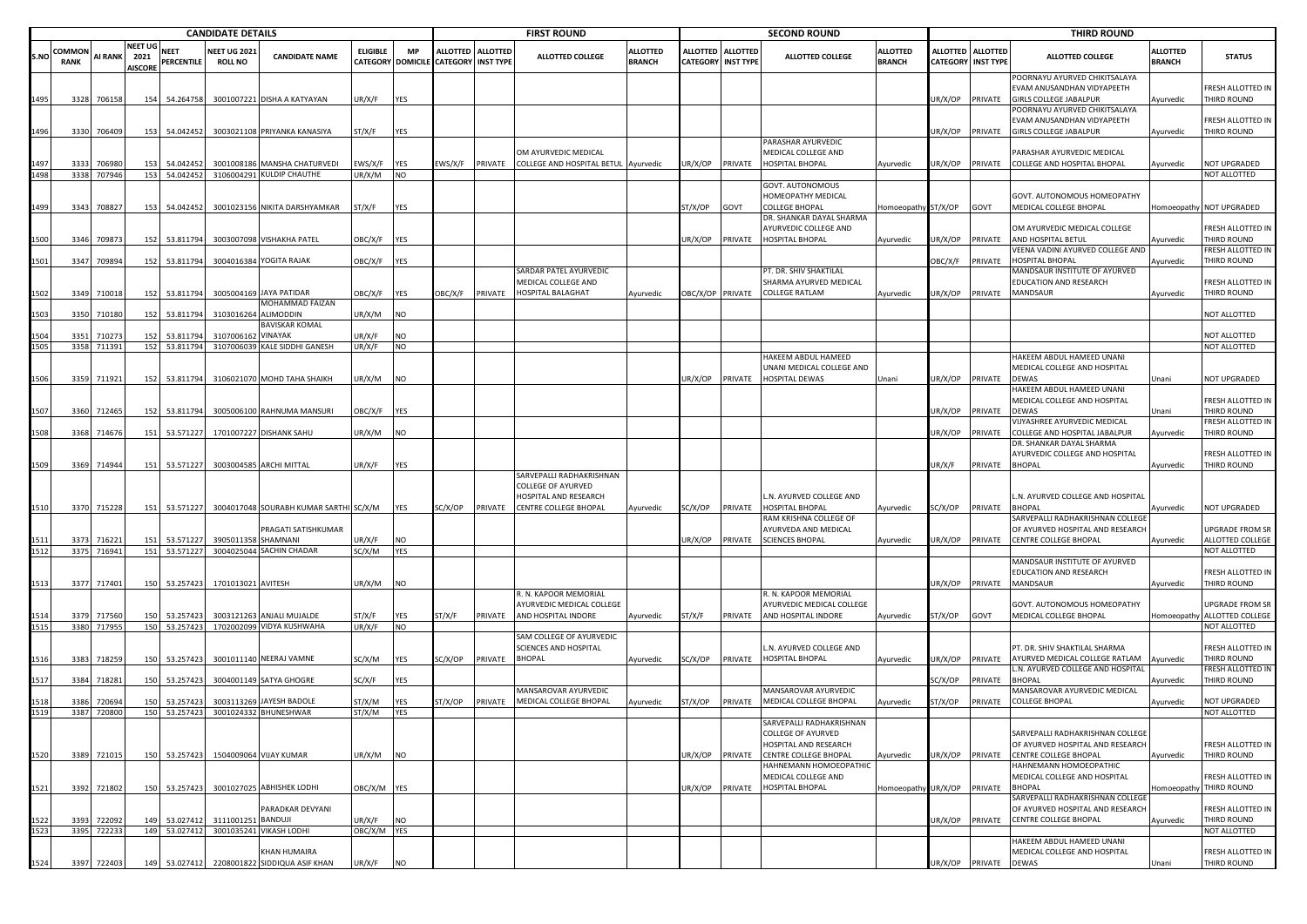|      | <b>CANDIDATE DETAILS</b>     |                |                                          |                           |                                       |                                             |                 |                                       |                                              | <b>FIRST ROUND</b> |                                                                 |                                  |                  | <b>SECOND ROUND</b>                            |                                                          |                                  |                                    | <b>THIRD ROUND</b>                  |                                                                |                                  |                                        |
|------|------------------------------|----------------|------------------------------------------|---------------------------|---------------------------------------|---------------------------------------------|-----------------|---------------------------------------|----------------------------------------------|--------------------|-----------------------------------------------------------------|----------------------------------|------------------|------------------------------------------------|----------------------------------------------------------|----------------------------------|------------------------------------|-------------------------------------|----------------------------------------------------------------|----------------------------------|----------------------------------------|
| S.NO | <b>COMMON</b><br><b>RANK</b> | <b>AI RANK</b> | <b>NEET UG</b><br>2021<br><b>AISCORE</b> | <b>NEET</b><br>PERCENTILE | <b>NEET UG 202:</b><br><b>ROLL NO</b> | <b>CANDIDATE NAME</b>                       | <b>ELIGIBLE</b> | <b>MP</b><br><b>CATEGORY DOMICILE</b> | <b>ALLOTTED</b><br><b>CATEGORY INST TYPE</b> | <b>ALLOTTED</b>    | <b>ALLOTTED COLLEGE</b>                                         | <b>ALLOTTED</b><br><b>BRANCH</b> |                  | ALLOTTED ALLOTTED<br><b>CATEGORY INST TYPE</b> | <b>ALLOTTED COLLEGE</b>                                  | <b>ALLOTTED</b><br><b>BRANCH</b> | <b>ALLOTTED</b><br><b>CATEGORY</b> | <b>ALLOTTED</b><br><b>INST TYPE</b> | <b>ALLOTTED COLLEGE</b>                                        | <b>ALLOTTED</b><br><b>BRANCH</b> | <b>STATUS</b>                          |
|      |                              |                |                                          |                           |                                       |                                             |                 |                                       |                                              |                    | ACULTY OF AYURVED<br>MANSAROVAR GLOBAL<br>UNIVERSITY BILKISGANJ |                                  |                  |                                                | DR. SHANKAR DAYAL SHARMA<br>AYURVEDIC COLLEGE AND        |                                  |                                    |                                     | RANI DULLAIYA SMRITI<br>HOMOEOPATHY MEDICAL COLLEGE            |                                  | JPGRADE FROM SR                        |
|      | 3398                         | 722812         | 149                                      | 53.027412                 |                                       | 3001035047 MONIKA RAIKWAR                   | <b>JBC/X/F</b>  | YES                                   | <b>DBC/X/F</b>                               | PRIVATE            | SEHORE                                                          | Ayurvedic                        | JR/X/OP          | PRIVATE                                        | HOSPITAL BHOPAL                                          | Ayurvedic                        | UR/X/OP                            | PRIVATE                             | AND HOSPITAL BHOPAL                                            | Homoeopathy                      | ALLOTTED COLLEGE                       |
|      |                              | 3400 722950    |                                          | 149 53.027412             |                                       | 3906021220 VIDUSHI JAIN                     | JR/X/F          | <b>NO</b>                             |                                              |                    |                                                                 |                                  |                  |                                                | SARDAR AJIT SINGH SMRITI                                 |                                  |                                    |                                     | SARDAR AJIT SINGH SMRITI AYURVED                               |                                  | <b>IOT ALLOTTED</b>                    |
| 1527 | 3403                         | 723653         | 149                                      | 53.027412                 | 310700733                             | <b>GAURAV MAHAJAN</b>                       | OBC/X/M         | <b>YES</b>                            |                                              |                    |                                                                 |                                  | JR/X/OP          | PRIVATE                                        | AYURVED COLLEGE BHOPAL                                   | Ayurvedic                        | JR/X/OP                            | PRIVATE                             | COLLEGE BHOPAL                                                 | Ayurvedic                        | <b>NOT UPGRADED</b>                    |
|      |                              |                |                                          |                           |                                       |                                             |                 |                                       |                                              |                    |                                                                 |                                  |                  |                                                |                                                          |                                  |                                    |                                     | HAKEEM ABDUL HAMEED UNANI                                      |                                  |                                        |
|      |                              |                |                                          |                           |                                       | KHAN MOHAMMAD ZAID                          |                 |                                       |                                              |                    |                                                                 |                                  |                  |                                                | AL FAROOQUE UNANI MEDICAL                                |                                  |                                    |                                     | MEDICAL COLLEGE AND HOSPITAL                                   |                                  | JPGRADE FROM SR                        |
| 1528 | 3404                         | 724005         | 149                                      | 53.027412                 | 3107012234 ZAKIR                      |                                             | UR/X/M          | <b>NO</b>                             |                                              |                    |                                                                 |                                  | JR/X/OP PRIVATE  |                                                | <b>COLLEGE INDORE</b>                                    | Unani                            | UR/X/OP                            | PRIVATE                             | <b>DEWAS</b>                                                   | Jnani                            | ALLOTTED COLLEGE                       |
|      |                              |                |                                          |                           |                                       |                                             |                 |                                       |                                              |                    |                                                                 |                                  |                  |                                                | DEPARTMENT OF AYURVED AND<br>COMMUNITY IES UNIVERSITY    |                                  |                                    |                                     | PARASHAR AYURVEDIC MEDICAL                                     |                                  | <b>JPGRADE FROM SR</b>                 |
| 1529 | 3406                         | 725415         | 148                                      | 52.794875                 |                                       | 3005003422 SACHIN GURJAR                    | DBC/X/M YES     |                                       |                                              |                    |                                                                 |                                  | OBC/X/OP PRIVATE |                                                | CAMPUS KALKHEDA BHOPAL                                   | Ayurvedic                        | JR/X/OP                            | PRIVATE                             | COLLEGE AND HOSPITAL BHOPAL<br>SARVEPALLI RADHAKRISHNAN COLLEG | Ayurvedic                        | ALLOTTED COLLEGE                       |
|      |                              |                |                                          |                           |                                       |                                             |                 |                                       |                                              |                    |                                                                 |                                  |                  |                                                |                                                          |                                  |                                    |                                     | OF AYURVED HOSPITAL AND RESEARCH                               |                                  | RESH ALLOTTED IN                       |
| 1530 | 3409                         | 725702         | 148                                      | 52.794875                 |                                       | 3107004306 JITENDRA SONWANE                 | JR/X/M          | NO.                                   |                                              |                    |                                                                 |                                  |                  |                                                |                                                          |                                  | UR/X/OP                            | PRIVATE                             | <b>CENTRE COLLEGE BHOPAL</b>                                   | Ayurvedic                        | <b>THIRD ROUND</b>                     |
|      |                              |                |                                          |                           |                                       | <b>GHARADE MOHIT</b>                        |                 |                                       |                                              |                    |                                                                 |                                  |                  |                                                | OM AYURVEDIC MEDICAL                                     |                                  |                                    |                                     | SARDAR PATEL AYURVEDIC MEDICAL                                 |                                  | JPGRADE FROM SR                        |
| 1531 | 3410                         | 725705         | 148                                      | 52.794875                 | 3111002226 KRUSHNA                    |                                             | JR/X/M          | NO                                    |                                              |                    | MAHATMA GANDHI                                                  |                                  | JR/X/OP          | PRIVATE                                        | COLLEGE AND HOSPITAL BETUL Ayurvedic<br>POORNAYU AYURVED |                                  | JR/X/OP                            | PRIVATE                             | COLLEGE AND HOSPITAL BALAGHAT                                  | Ayurvedic                        | ALLOTTED COLLEGE                       |
|      |                              |                |                                          |                           |                                       |                                             |                 |                                       |                                              |                    | IOMOEOPATHIC MEDICAL                                            |                                  |                  |                                                | CHIKITSALAYA EVAM                                        |                                  |                                    |                                     | POORNAYU AYURVED CHIKITSALAYA                                  |                                  |                                        |
|      |                              |                |                                          |                           |                                       |                                             |                 |                                       |                                              |                    | COLLEGE AND HOSPITAL                                            |                                  |                  |                                                | ANUSANDHAN VIDYAPEETH                                    |                                  |                                    |                                     | EVAM ANUSANDHAN VIDYAPEETH                                     |                                  | JPGRADE FROM SR                        |
| 1532 | 3414                         | 726231         | 148                                      | 52.794875                 |                                       | 3004007224 FIRDOUS BANO                     | <b>JBC/X/F</b>  | YES                                   | JR/X/OP                                      | PRIVATE            | <b>JABALPUR</b>                                                 | Homoeopathy OBC/X/F              |                  | PRIVATE                                        | <b>GIRLS COLLEGE JABALPUR</b>                            | Ayurvedic                        | UR/X/OP                            | PRIVATE                             | <b>GIRLS COLLEGE JABALPUR</b>                                  | Ayurvedic                        | ALLOTTED COLLEGE                       |
|      |                              |                |                                          |                           |                                       |                                             |                 |                                       |                                              |                    | SARDAR PATEL AYURVEDIC<br>MEDICAL COLLEGE AND                   |                                  |                  |                                                | RAM KRISHNA COLLEGE OF<br>AYURVEDA AND MEDICAL           |                                  |                                    |                                     | VEENA VADINI AYURVED COLLEGE AND                               |                                  | JPGRADE FROM SR                        |
| 1533 | 3419                         | 727134         | 148                                      | 52.794875                 |                                       | 3001011144 VISHAL KURMI                     | OBC/X/M         | YES                                   | BC/X/OP PRIVATE                              |                    | HOSPITAL BALAGHAT                                               | Ayurvedic                        | IR/X/OP          | PRIVATE                                        | <b>SCIENCES BHOPAL</b>                                   | Ayurvedic                        | BC/X/OP                            | PRIVATE                             | HOSPITAL BHOPAL                                                | Ayurvedic                        | ALLOTTED COLLEGE                       |
| 1534 | 3424                         | 728839         | 148                                      | 52.794875                 |                                       | 3004007100 AYUSHI SARYAM                    | ST/X/F          | YES                                   |                                              |                    |                                                                 |                                  |                  |                                                |                                                          |                                  | ST/X/OP                            | GOVT                                | GOVT. AUTONOMOUS HOMEOPATHY<br>MEDICAL COLLEGE BHOPAL          | Homoeopathy                      | RESH ALLOTTED IN<br>THIRD ROUND        |
|      |                              |                |                                          |                           |                                       |                                             |                 |                                       |                                              |                    | FACULTY OF AYURVED                                              |                                  |                  |                                                |                                                          |                                  |                                    |                                     |                                                                |                                  |                                        |
|      |                              |                |                                          |                           |                                       |                                             |                 |                                       |                                              |                    | MANSAROVAR GLOBAL                                               |                                  |                  |                                                | RAM KRISHNA COLLEGE OF                                   |                                  |                                    |                                     | MANDSAUR INSTITUTE OF AYURVED                                  |                                  |                                        |
|      |                              |                |                                          |                           |                                       |                                             |                 |                                       |                                              |                    | UNIVERSITY BILKISGANJ                                           |                                  |                  |                                                | AYURVEDA AND MEDICAL                                     |                                  |                                    |                                     | EDUCATION AND RESEARCH                                         |                                  | <b>JPGRADE FROM SR</b>                 |
| 1535 | 3425                         | 728897         | 148                                      | 52.794875                 |                                       | 3003020186 SHRUTI GHOTI                     | )BC/X/F         | YES                                   | )BC/X/F                                      | PRIVATE            | SEHORE<br>PARASHAR AYURVEDIC                                    | Ayurvedic                        | JR/X/OP PRIVATE  |                                                | <b>SCIENCES BHOPAL</b><br>HAHNEMANN HOMOEOPATHIC         | Ayurvedic                        | JR/X/OP                            | PRIVATE                             | <b>MANDSAUR</b>                                                | vurvedic                         | ALLOTTED COLLEGE                       |
|      |                              |                |                                          |                           |                                       |                                             |                 |                                       |                                              |                    | MEDICAL COLLEGE AND                                             |                                  |                  |                                                | MEDICAL COLLEGE AND                                      |                                  |                                    |                                     | VEENA VADINI AYURVED COLLEGE AND                               |                                  | RESH ALLOTTED IN                       |
| 1536 | 3427                         | 729042         | 147                                      | 52.55256                  |                                       | 3003017096 SHYAM LAL MALVIYA                | SC/X/M          | YES                                   | C/X/OP                                       | PRIVATE            | <b>HOSPITAL BHOPAL</b>                                          | Ayurvedic                        | JR/X/OP          | PRIVATE                                        | HOSPITAL BHOPAL                                          | Homoeopathy SC/X/OP              |                                    | PRIVATE                             | <b>HOSPITAL BHOPAI</b>                                         | Ayurvedic                        | <b>THIRD ROUND</b>                     |
|      |                              |                |                                          |                           |                                       |                                             |                 |                                       |                                              |                    |                                                                 |                                  |                  |                                                |                                                          |                                  |                                    |                                     |                                                                |                                  |                                        |
|      |                              |                |                                          |                           |                                       |                                             |                 |                                       |                                              |                    |                                                                 |                                  |                  |                                                | FACULTY OF AYURVED<br>MANSAROVAR GLOBAL                  |                                  |                                    |                                     |                                                                |                                  |                                        |
| 1537 | 3431                         | 729720         | 147                                      | 52.55256                  |                                       | 3001001564 ANSHIKA VIJAYVARGIYA             | JR/X/F          | <b>YES</b>                            |                                              |                    |                                                                 |                                  | JR/X/F           | PRIVATE                                        | UNIVERSITY BILKISGANJ SEHORE Ayurvedic                   |                                  |                                    |                                     |                                                                |                                  | <b>NOT ALLOTTED</b>                    |
|      |                              |                |                                          |                           |                                       |                                             |                 |                                       |                                              |                    |                                                                 |                                  |                  |                                                | SCHOOL OF AYURVEDA AND                                   |                                  |                                    |                                     | SCHOOL OF AYURVEDA AND SIDDHA                                  |                                  |                                        |
| 1538 | 3435                         | 731060         | 147                                      | 52.55256                  |                                       | 3003106370 ROHIT HADA                       | DBC/X/M YES     |                                       |                                              |                    |                                                                 |                                  | JR/X/OP          | PRIVATE                                        | SIDDHA SEHORE                                            | Ayurvedic                        | JR/X/OP                            | PRIVATE                             | <b>SEHORE</b><br>SARVEPALLI RADHAKRISHNAN COLLEG               | Ayurvedic                        | <b>NOT UPGRADED</b>                    |
|      |                              |                |                                          |                           |                                       |                                             |                 |                                       |                                              |                    |                                                                 |                                  |                  |                                                |                                                          |                                  |                                    |                                     | OF AYURVED HOSPITAL AND RESEARCH                               |                                  | <b>RESH ALLOTTED IN</b>                |
| 1539 | 3438                         | 731611         | 147                                      | 52.55256                  |                                       | 1703002332 ASHANA TEMBHRE                   | <b>DBC/X/F</b>  | <b>YES</b>                            |                                              |                    |                                                                 |                                  |                  |                                                |                                                          |                                  | JR/X/OP                            | PRIVATE                             | <b>CENTRE COLLEGE BHOPAL</b>                                   | <b>Ayurvedic</b>                 | THIRD ROUND                            |
|      |                              |                |                                          |                           |                                       |                                             |                 |                                       |                                              |                    |                                                                 |                                  |                  |                                                | HAHNEMANN HOMOEOPATHIC                                   |                                  |                                    |                                     | HAHNEMANN HOMOEOPATHIC                                         |                                  |                                        |
|      | 3444                         | 732886         | 146                                      | 52.290042                 |                                       | 3905115218 LATA KUMARI                      | JR/X/F          | NO                                    |                                              |                    |                                                                 |                                  | JR/X/OP PRIVATE  |                                                | MEDICAL COLLEGE AND<br>HOSPITAL BHOPAL                   |                                  |                                    | PRIVATE                             | MEDICAL COLLEGE AND HOSPITAL<br><b>BHOPAL</b>                  | <b>Homoeopathy</b>               | RESH ALLOTTED IN<br><b>HIRD ROUND</b>  |
| 1540 |                              |                |                                          |                           |                                       |                                             |                 |                                       |                                              |                    |                                                                 |                                  |                  |                                                | SHRIMATI KAMLABEN RAOJI                                  | Homoeopathy                      | UR/X/OP                            |                                     |                                                                |                                  |                                        |
|      |                              |                |                                          |                           |                                       |                                             |                 |                                       |                                              |                    |                                                                 |                                  |                  |                                                | BHAI PATEL GUJARATI                                      |                                  |                                    |                                     | SHRIMATI KAMLABEN RAOJI BHAI                                   |                                  |                                        |
|      |                              |                |                                          |                           |                                       |                                             |                 |                                       |                                              |                    |                                                                 |                                  |                  |                                                | HOMOEOPATHIC MEDICAL                                     |                                  |                                    |                                     | PATEL GUJARATI HOMOEOPATHIC                                    |                                  |                                        |
|      | 3447                         |                |                                          |                           |                                       |                                             |                 |                                       |                                              |                    |                                                                 |                                  |                  |                                                | COLLEGE HOSPITAL AND                                     |                                  |                                    |                                     | MEDICAL COLLEGE HOSPITAL AND                                   |                                  | RESH ALLOTTED IN                       |
| 1541 |                              | 733208         | 146                                      | 52.290042                 |                                       | 3003122117 AAYUSHI YADAV<br>SHEWALE PRANJAL | <b>JBC/X/F</b>  | YES                                   |                                              |                    |                                                                 |                                  | OBC/X/OP PRIVATE |                                                | RESEARCH CENTRE INDORE                                   | Homoeopathy OBC/X/OP PRIVATE     |                                    |                                     | RESEARCH CENTRE INDORE                                         | Homoeopathy                      | THIRD ROUND                            |
| 1542 | 3453                         | 73461          | 146                                      | 52.290042                 | 311311028                             | <b>KEWAL</b>                                | JR/X/F          | NO.                                   |                                              |                    |                                                                 |                                  |                  |                                                |                                                          |                                  |                                    |                                     |                                                                |                                  | <b>IOT ALLOTTED</b>                    |
| 1543 | 3454                         | 734638         | 146                                      | 52.290042                 | 310700915                             | NITESH PATIL                                | JR/X/M          | <b>NO</b>                             |                                              |                    |                                                                 |                                  |                  |                                                |                                                          |                                  |                                    |                                     |                                                                |                                  | NOT ALLOTTED                           |
| 1544 | 3455                         | 734872         | 146                                      | 52.290042                 |                                       | 3111014193 AYAAN SHEIKH                     | DBC/X/M YES     |                                       |                                              |                    |                                                                 |                                  | JR/X/OP PRIVATE  |                                                | SARDAR AJIT SINGH SMRITI<br>AYURVED COLLEGE BHOPAL       | Ayurvedic                        | BC/X/OP PRIVATE                    |                                     | SARDAR AJIT SINGH SMRITI AYURVED<br><b>COLLEGE BHOPAL</b>      | Avurvedic                        | <b>RESH ALLOTTED IN</b><br>THIRD ROUND |
|      |                              |                |                                          |                           |                                       |                                             |                 |                                       |                                              |                    |                                                                 |                                  |                  |                                                |                                                          |                                  |                                    |                                     | NARAYAN SHRI HOMOEOPATHIC                                      |                                  |                                        |
|      |                              |                |                                          |                           |                                       |                                             |                 |                                       |                                              |                    |                                                                 |                                  |                  |                                                |                                                          |                                  |                                    |                                     | MEDICAL COLLEGE AND HOSPITAL                                   |                                  | RESH ALLOTTED IN                       |
| 1545 | 3457                         | 735373         | 146                                      | 52.290042                 |                                       | 3001002319 GULAM MOHAMMAD                   | BC/X/M YES      |                                       |                                              |                    |                                                                 |                                  |                  |                                                |                                                          |                                  | JR/X/OP                            | PRIVATE                             | <b>BHOPAL</b>                                                  | <b>Homoeopathy</b>               | THIRD ROUND                            |
|      |                              |                |                                          |                           |                                       |                                             |                 |                                       |                                              |                    |                                                                 |                                  |                  |                                                |                                                          |                                  |                                    |                                     | HAKEEM ABDUL HAMEED UNANI                                      |                                  |                                        |
| 1546 | 3458                         | 735526         | 146                                      | 52.290042                 |                                       | 3103009151 ABUSOHAIL NAIMUDDIN              | UR/X/M          | NO                                    |                                              |                    |                                                                 |                                  |                  |                                                |                                                          |                                  | UR/X/OP                            | PRIVATE                             | MEDICAL COLLEGE AND HOSPITAL<br><b>DEWAS</b>                   | Jnani                            | RESH ALLOTTED IN<br><b>THIRD ROUND</b> |
| 1547 | 3462                         | 736739         |                                          | 146 52.290042             |                                       | 3003103403 RADHIKA SENANI                   | ST/X/F          | YES                                   |                                              |                    |                                                                 |                                  |                  |                                                |                                                          |                                  |                                    |                                     |                                                                |                                  | NOT ALLOTTED                           |
|      |                              |                |                                          |                           |                                       | RUSHNA SHAHEEN AASIF                        |                 |                                       |                                              |                    |                                                                 |                                  |                  |                                                |                                                          |                                  |                                    |                                     | AL FAROOQUE UNANI MEDICAL                                      |                                  | RESH ALLOTTED IN                       |
| 1548 | 3463                         | 736857         | 145                                      | 51.955321                 | 3107017136 KHAN                       |                                             | JR/X/F          | <b>NO</b>                             |                                              |                    | RKDF HOMOEOPATHIC                                               |                                  |                  |                                                |                                                          |                                  | UR/X/OP                            | PRIVATE                             | <b>COLLEGE INDORE</b>                                          | Jnani                            | <b>THIRD ROUND</b>                     |
|      |                              |                |                                          |                           |                                       |                                             |                 |                                       |                                              |                    | MEDICAL COLLEGE HOSPITAL                                        |                                  |                  |                                                | PARASHAR AYURVEDIC                                       |                                  |                                    |                                     |                                                                |                                  |                                        |
|      |                              |                |                                          |                           |                                       |                                             |                 |                                       |                                              |                    | AND RESEARCH CENTER                                             |                                  |                  |                                                | MEDICAL COLLEGE AND                                      |                                  |                                    |                                     | VEENA VADINI AYURVED COLLEGE AND                               |                                  | JPGRADE FROM SR                        |
| 1549 | 3465                         | 736894         | 145                                      | 51.955321                 |                                       | 4406004199 KISHAN SONI                      | DBC/X/M YES     |                                       | BC/X/OP PRIVATE                              |                    | <b>BHOPAL</b>                                                   | Homoeopathy UR/X/OP              |                  | PRIVATE                                        | <b>HOSPITAL BHOPAL</b>                                   | Ayurvedic                        | OBC/X/OP PRIVATE                   |                                     | HOSPITAL BHOPAL                                                | Ayurvedic                        | ALLOTTED COLLEGE                       |
|      |                              |                |                                          |                           |                                       |                                             |                 |                                       |                                              |                    |                                                                 |                                  |                  |                                                | PT. DR. SHIV SHAKTILAL<br>SHARMA AYURVED MEDICAL         |                                  |                                    |                                     | VEENA VADINI AYURVED COLLEGE AND                               |                                  | UPGRADE FROM SR                        |
| 1550 | 3466                         | 736899         | 145                                      | 51.955321                 |                                       | 3003002400 JAISIKA PATEL                    | ST/X/F          | YES                                   |                                              |                    |                                                                 |                                  | ST/X/F           | PRIVATE                                        | <b>COLLEGE RATLAM</b>                                    | Ayurvedic                        | ST/X/OP                            | PRIVATE                             | <b>HOSPITAL BHOPAL</b>                                         | Ayurvedic                        | ALLOTTED COLLEGE                       |
|      |                              |                |                                          |                           |                                       |                                             |                 |                                       |                                              |                    | SHUBHDEEP AYURVED                                               |                                  |                  |                                                | R. N. KAPOOR MEMORIAL                                    |                                  |                                    |                                     |                                                                |                                  |                                        |
|      |                              |                |                                          |                           |                                       |                                             |                 |                                       |                                              |                    | MEDICAL COLLEGE AND                                             |                                  |                  |                                                | AYURVEDIC MEDICAL COLLEGE                                |                                  |                                    |                                     | SHUBHDEEP AYURVED MEDICAL                                      |                                  | UPGRADE FROM SR                        |
| 1551 | 3467                         | 736910         | 145                                      | 51.955321                 |                                       | 3003124286 RANJANA BAGHEL                   | ST/X/F          | YES                                   | ST/X/OP                                      | PRIVATE            | HOSPITAL INDORE                                                 | Ayurvedic                        | ST/X/F           | PRIVATE                                        | AND HOSPITAL INDORE                                      | Ayurvedic                        | ST/X/F                             | PRIVATE                             | COLLEGE AND HOSPITAL INDORE                                    | vurvedic                         | ALLOTTED COLLEGE                       |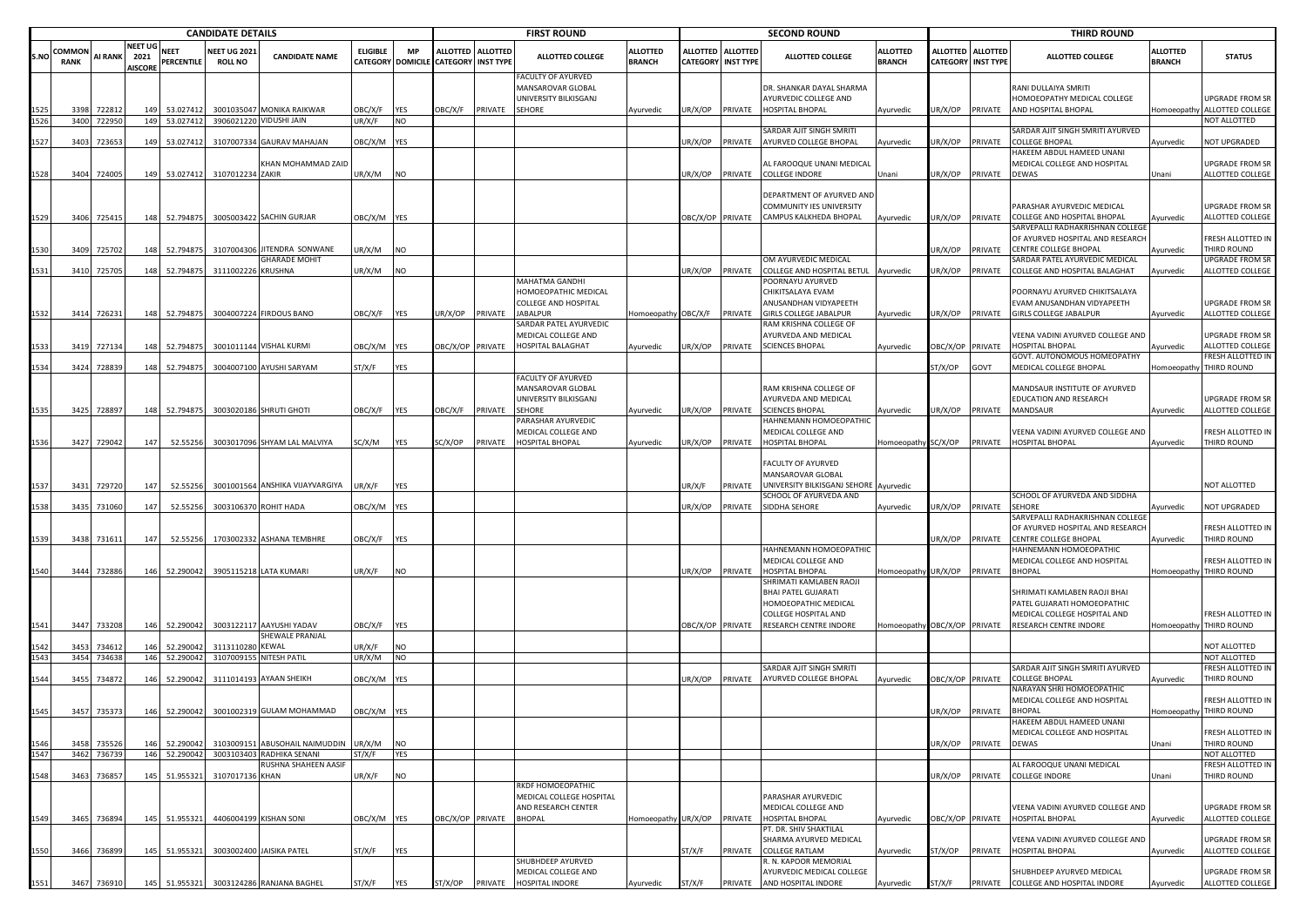|             | <b>CANDIDATE DETAILS</b>     |                       |                                          |                               |                                      |                                                            |                                    |                              |                           | <b>FIRST ROUND</b> |                                                                       |                                  |                                    | <b>SECOND ROUND</b>                 |                                                                                 |                                  |                           | <b>THIRD ROUND</b> |                                                                                  |                                  |                                          |
|-------------|------------------------------|-----------------------|------------------------------------------|-------------------------------|--------------------------------------|------------------------------------------------------------|------------------------------------|------------------------------|---------------------------|--------------------|-----------------------------------------------------------------------|----------------------------------|------------------------------------|-------------------------------------|---------------------------------------------------------------------------------|----------------------------------|---------------------------|--------------------|----------------------------------------------------------------------------------|----------------------------------|------------------------------------------|
| S.NO        | <b>COMMON</b><br><b>RANK</b> | AI RANK               | <b>NEET UG</b><br>2021<br><b>NISCORE</b> | <b>NEET</b><br>PERCENTILE     | <b>NEET UG 202</b><br><b>ROLL NO</b> | <b>CANDIDATE NAME</b>                                      | <b>ELIGIBLE</b><br><b>CATEGORY</b> | <b>MP</b><br><b>DOMICILE</b> | <b>CATEGORY INST TYPE</b> | ALLOTTED ALLOTTED  | ALLOTTED COLLEGE                                                      | <b>ALLOTTED</b><br><b>BRANCH</b> | <b>ALLOTTED</b><br><b>CATEGORY</b> | <b>ALLOTTED</b><br><b>INST TYPE</b> | <b>ALLOTTED COLLEGE</b>                                                         | <b>ALLOTTED</b><br><b>BRANCH</b> | <b>CATEGORY INST TYPE</b> | ALLOTTED ALLOTTED  | <b>ALLOTTED COLLEGE</b>                                                          | <b>ALLOTTED</b><br><b>BRANCH</b> | <b>STATUS</b>                            |
| 1552        |                              | 3472 737396           |                                          | 145 51.955321                 | 3003016049 HIMESH                    |                                                            | SC/X/M                             | YES                          |                           |                    |                                                                       |                                  |                                    |                                     |                                                                                 |                                  |                           |                    |                                                                                  |                                  | <b>NOT ALLOTTED</b>                      |
|             |                              |                       |                                          |                               |                                      | ADINATH RAJENDRA                                           |                                    |                              |                           |                    |                                                                       |                                  |                                    |                                     |                                                                                 |                                  |                           |                    | MANDSAUR INSTITUTE OF AYURVED<br>EDUCATION AND RESEARCH                          |                                  | RESH ALLOTTED IN                         |
|             | 3478                         | 73985<br>3479 739986  | 145                                      | 51.95532<br>145 51.955321     | 31070011                             | PATIL<br>1703002336 VEDANSH SHARMA                         | JR/X/M<br>UR/X/M                   | NO<br>NO                     |                           |                    |                                                                       |                                  |                                    |                                     |                                                                                 |                                  | JR/X/OP                   | PRIVATE            | MANDSAUR                                                                         | Ayurvedic                        | <b>HIRD ROUND</b><br><b>NOT ALLOTTED</b> |
|             |                              |                       |                                          |                               |                                      | ANDHALE ABHIJEET                                           |                                    |                              |                           |                    |                                                                       |                                  |                                    |                                     |                                                                                 |                                  |                           |                    |                                                                                  |                                  |                                          |
|             | 3481                         | 74047                 | 145                                      | 51.955321                     | 311301117                            | DATTATRAY                                                  | JR/X/M                             | NO                           |                           |                    |                                                                       |                                  |                                    |                                     |                                                                                 |                                  |                           |                    |                                                                                  |                                  | NOT ALLOTTED                             |
| 1556        |                              | 3486 741560           |                                          | 145 51.955321                 | 310700625                            | <b>MAHAJAN MAYUR</b><br>SANDIP                             | JR/X/M                             | NO                           |                           |                    |                                                                       |                                  |                                    |                                     |                                                                                 |                                  | JR/X/OP                   | PRIVATE            | RAM KRISHNA COLLEGE OF AYURVEDA<br>AND MEDICAL SCIENCES BHOPAL                   |                                  | RESH ALLOTTED IN<br>THIRD ROUND          |
|             |                              |                       |                                          |                               |                                      |                                                            |                                    |                              |                           |                    |                                                                       |                                  |                                    |                                     | RANI DULLAIYA SMRITI                                                            |                                  |                           |                    |                                                                                  | Ayurvedic                        |                                          |
|             |                              |                       |                                          |                               |                                      |                                                            |                                    |                              |                           |                    |                                                                       |                                  |                                    |                                     | AYURVED COLLEGE AND                                                             |                                  |                           |                    | MANSAROVAR AYURVEDIC MEDICAL                                                     |                                  | JPGRADE FROM SR                          |
| 1557        |                              | 3487 741649           |                                          | 145 51.955321                 |                                      | 3005001463 SAWAN MEGHWAL                                   | SC/X/M                             | YES                          |                           |                    |                                                                       |                                  | SC/X/OP                            | PRIVATE                             | HOSPITAL BHOPAL                                                                 | Ayurvedic                        | C/X/OP                    | PRIVATE            | COLLEGE BHOPAL                                                                   | Ayurvedic                        | ALLOTTED COLLEGE                         |
|             |                              | 3489 742068           |                                          | 144 51.720065                 |                                      | 3003022207 MAHENDRA MANDLOI                                | ST/X/M                             | YES                          | ST/X/OP                   | PRIVATE            | DISTRICT HOMEOPATHIC<br>MEDICAL COLLEGE AND<br><b>HOSPITAL RATLAM</b> | Homoeopath                       | ST/X/OP                            | PRIVATE                             | DEPARTMENT OF AYURVED AND<br>COMMUNITY IES UNIVERSITY<br>CAMPUS KALKHEDA BHOPAL | Ayurvedic                        | ST/X/OP                   | PRIVATE            | R. N. KAPOOR MEMORIAL AYURVEDIC<br>MEDICAL COLLEGE AND HOSPITAL<br><b>INDORE</b> | Ayurvedic                        | JPGRADE FROM SR<br>ALLOTTED COLLEGE      |
|             |                              |                       |                                          |                               |                                      |                                                            |                                    |                              |                           |                    |                                                                       |                                  |                                    |                                     |                                                                                 |                                  |                           |                    | /EENA VADINI AYURVED COLLEGE AND                                                 |                                  | <b>RESH ALLOTTED IN</b>                  |
| 1559        |                              | 3495 742944           |                                          | 144 51.720065                 |                                      | 3002011163 KAJAL PRAJAPATI                                 | OBC/X/F                            | YES                          |                           |                    | SAM COLLEGE OF AYURVEDIC                                              |                                  |                                    |                                     |                                                                                 |                                  | <b>JBC/X/F</b>            | PRIVATE            | HOSPITAL BHOPAL                                                                  | Ayurvedic                        | THIRD ROUND                              |
|             |                              |                       |                                          |                               |                                      |                                                            |                                    |                              |                           |                    | SCIENCES AND HOSPITAL                                                 |                                  |                                    |                                     |                                                                                 |                                  |                           |                    |                                                                                  |                                  |                                          |
|             |                              | 3497 74328            |                                          | 144 51.720065                 |                                      | 3003008252 SAKSHI RAWAT                                    | ST/X/F                             | YES                          | ST/X/F                    | PRIVATE            | <b>BHOPAL</b>                                                         | Ayurvedic                        |                                    |                                     |                                                                                 |                                  |                           |                    |                                                                                  |                                  | <b>NOT ALLOTTED</b>                      |
|             | 3499                         | 74352                 |                                          | 144 51.720065                 | 150221500                            | CHANDRA PRAKASH<br>4 GUPTA                                 | UR/X/M                             | NO                           |                           |                    |                                                                       |                                  |                                    |                                     |                                                                                 |                                  |                           |                    |                                                                                  |                                  | NOT ALLOTTED                             |
|             |                              |                       |                                          |                               |                                      |                                                            |                                    |                              |                           |                    |                                                                       |                                  |                                    |                                     |                                                                                 |                                  |                           |                    | ACULTY OF AYURVED MANSAROVAR                                                     |                                  |                                          |
| 1562        |                              | 3501 744433           |                                          | 144 51.720065                 |                                      | SIDDHARTH<br>3003013277 RAGHUWANSHI                        | UR/X/M                             | YES                          |                           |                    |                                                                       |                                  | JR/X/OP PRIVATE                    |                                     | SARDAR AJIT SINGH SMRITI<br><b>NYURVED COLLEGE BHOPAL</b><br>VASUNDHRA RAJE     | Ayurvedic                        | JR/X/OP                   | PRIVATE            | GLOBAL UNIVERSITY BILKISGANJ<br><b>SEHORE</b>                                    | Ayurvedic                        | JPGRADE FROM SR<br>ALLOTTED COLLEGE      |
|             |                              |                       |                                          |                               |                                      |                                                            |                                    |                              |                           |                    | RAM KRISHNA COLLEGE OF<br>HOMOEOPATHY AND MEDICAL                     |                                  |                                    |                                     | HOMEOPATHIC MEDICAL<br>COLLEGE AND HOSPITAL                                     |                                  |                           |                    | POORNAYU AYURVED CHIKITSALAYA<br>EVAM ANUSANDHAN VIDYAPEETH                      |                                  | UPGRADE FROM SR                          |
|             |                              | 3504 745321           |                                          | 144 51.720065                 | 300201513                            | 9 RUPALI<br>JAMADAR MOHAMMAD                               | JR/X/F                             | YES                          | JR/X/F                    | PRIVATE            | <b>SCIENCES BHOPAL</b>                                                | Homoeopathy                      | UR/X/F                             | PRIVATE                             | <b>GWALIOR</b>                                                                  | Iomoeopathy l                    | JR/X/OP                   | PRIVATE            | <b>GIRLS COLLEGE JABALPUR</b>                                                    | Ayurvedic                        | ALLOTTED COLLEGE                         |
|             |                              |                       |                                          |                               |                                      | MUFZAL MOHAMMAD                                            |                                    |                              |                           |                    |                                                                       |                                  |                                    |                                     |                                                                                 |                                  |                           |                    |                                                                                  |                                  |                                          |
| L564        | 3508                         | 74568                 |                                          | 143 51.471016                 | 310301517                            | 0 SAQUIB                                                   | UR/X/M                             | NO                           |                           |                    |                                                                       |                                  |                                    |                                     |                                                                                 |                                  |                           |                    |                                                                                  |                                  | NOT ALLOTTED                             |
|             |                              |                       |                                          |                               |                                      |                                                            |                                    |                              |                           |                    |                                                                       |                                  |                                    |                                     | VEENA VADINI AYURVED                                                            |                                  |                           |                    | DR. SHANKAR DAYAL SHARMA                                                         |                                  |                                          |
|             | 3512                         | 74636                 | 143                                      | 51.471016                     | 300400817                            | YASH PAL                                                   | OBC/X/M                            | YES                          |                           |                    |                                                                       |                                  | DBC/X/OP PRIVATE                   |                                     | COLLEGE AND HOSPITAL<br><b>BHOPAL</b>                                           |                                  | JR/X/OP                   | PRIVATE            | AYURVEDIC COLLEGE AND HOSPITAL<br><b>BHOPAL</b>                                  |                                  | UPGRADE FROM SR<br>ALLOTTED COLLEGE      |
| 1566        |                              | 3513 746732           |                                          | 143 51.471016                 |                                      | 1702018031 HIMANSHU NIRMAL                                 | JR/X/M                             | NO                           |                           |                    |                                                                       |                                  |                                    |                                     |                                                                                 | Ayurvedic                        |                           |                    |                                                                                  | Ayurvedic                        | <b>NOT ALLOTTED</b>                      |
|             |                              |                       |                                          |                               |                                      |                                                            |                                    |                              |                           |                    |                                                                       |                                  |                                    |                                     | MANDSAUR INSTITUTE OF                                                           |                                  |                           |                    |                                                                                  |                                  |                                          |
|             |                              |                       |                                          |                               |                                      |                                                            |                                    |                              |                           |                    |                                                                       |                                  |                                    |                                     | AYURVED EDUCATION AND                                                           |                                  |                           |                    | SAM COLLEGE OF AYURVEDIC SCIENCES                                                |                                  | FRESH ALLOTTED IN                        |
| 567<br>1568 | 3516                         | 747072<br>3519 748159 |                                          | 143 51.47101<br>143 51.471016 |                                      | 3006001497 SHRINEELA GUPTA<br>3110002163 BHAGAT RAJ NARESH | :WS/X/F<br>UR/X/M                  | YES<br>NO                    |                           |                    |                                                                       |                                  | JR/X/OP                            | PRIVATE                             | RESEARCH MANDSAUR                                                               | Ayurvedic                        | :WS/X/F                   | PRIVATE            | AND HOSPITAL BHOPAL                                                              | Ayurvedic                        | THIRD ROUND<br>NOT ALLOTTED              |
|             |                              |                       |                                          |                               |                                      |                                                            |                                    |                              |                           |                    | VASUNDHRA RAJE                                                        |                                  |                                    |                                     |                                                                                 |                                  |                           |                    |                                                                                  |                                  |                                          |
|             |                              |                       |                                          |                               |                                      |                                                            |                                    |                              |                           |                    | HOMEOPATHIC MEDICAL                                                   |                                  |                                    |                                     | VIJYASHREE AYURVEDIC                                                            |                                  |                           |                    |                                                                                  |                                  |                                          |
|             |                              |                       |                                          |                               |                                      |                                                            |                                    |                              |                           |                    | COLLEGE AND HOSPITAL                                                  |                                  |                                    |                                     | MEDICAL COLLEGE AND                                                             |                                  |                           |                    | VIJYASHREE AYURVEDIC MEDICAL                                                     |                                  |                                          |
| 1569        |                              | 3520 748352           |                                          | 143 51.471016                 |                                      | 3003001090 TARUN UPADHYAY                                  | UR/X/M                             | YES                          | UR/X/OP                   | PRIVATE            | <b>GWALIOR</b>                                                        | Homoeopath                       | UR/X/OP                            | PRIVATE                             | HOSPITAL JABALPUR<br>AL FAROOQUE UNANI MEDICAL                                  | Ayurvedic                        | JR/X/OP                   | PRIVATE            | COLLEGE AND HOSPITAL JABALPUR<br>AL FAROOQUE UNANI MEDICAL                       | Ayurvedic                        | NOT UPGRADED                             |
| 1570        |                              | 3525 749721           |                                          | 142 51.218599                 |                                      | 4411024266 MOHD MOFAAZ                                     | UR/X/M                             | NO                           |                           |                    |                                                                       |                                  | JR/X/OP                            | PRIVATE                             | <b>COLLEGE INDORE</b>                                                           | Unani                            | JR/X/OP                   | PRIVATE            | <b>COLLEGE INDORE</b>                                                            | Unani                            | <b>IOT UPGRADED</b>                      |
|             |                              |                       |                                          |                               |                                      |                                                            |                                    |                              |                           |                    |                                                                       |                                  |                                    |                                     |                                                                                 |                                  |                           |                    | SARVEPALLI RADHAKRISHNAN COLLEGE                                                 |                                  |                                          |
|             |                              | 3526 749724           |                                          | 142 51.218599                 | 2208001863 VAISHNAVI                 |                                                            | UR/X/F                             |                              |                           |                    |                                                                       |                                  |                                    |                                     |                                                                                 |                                  | JR/X/OP                   | PRIVATE            | OF AYURVED HOSPITAL AND RESEARCH<br>CENTRE COLLEGE BHOPAL                        |                                  | RESH ALLOTTED IN<br>THIRD ROUND          |
| 1571        |                              |                       |                                          |                               |                                      |                                                            |                                    | NO                           |                           |                    | SARVEPALLI RADHAKRISHNAN                                              |                                  |                                    |                                     |                                                                                 |                                  |                           |                    |                                                                                  | Ayurvedic                        |                                          |
|             |                              |                       |                                          |                               |                                      |                                                            |                                    |                              |                           |                    | COLLEGE OF AYURVED                                                    |                                  |                                    |                                     | VEENA VADINI AYURVED                                                            |                                  |                           |                    | MANDSAUR INSTITUTE OF AYURVED                                                    |                                  |                                          |
|             |                              |                       |                                          |                               |                                      |                                                            |                                    |                              |                           |                    | HOSPITAL AND RESEARCH                                                 |                                  |                                    |                                     | <b>COLLEGE AND HOSPITAL</b>                                                     |                                  |                           |                    | EDUCATION AND RESEARCH                                                           |                                  | <b>UPGRADE FROM SR</b>                   |
| 1572        |                              | 3530 750140           |                                          | 142 51.218599                 |                                      | 3001005322 SHIKHA VYAS                                     | EWS/X/F                            | YES                          | EWS/X/F                   | PRIVATE            | CENTRE COLLEGE BHOPAL                                                 | Ayurvedic                        | :WS/X/F                            | PRIVATE                             | <b>BHOPAL</b><br>R. N. KAPOOR MEMORIAL                                          | Ayurvedic                        | JR/X/OP                   | PRIVATE            | <b>MANDSAUR</b>                                                                  | Ayurvedic                        | ALLOTTED COLLEGE                         |
|             |                              |                       |                                          |                               |                                      |                                                            |                                    |                              |                           |                    |                                                                       |                                  |                                    |                                     | HOMEOPATHIC HOSPITAL AND                                                        |                                  |                           |                    | AL FAROOQUE UNANI MEDICAL                                                        |                                  | JPGRADE FROM SR                          |
| 1573        |                              | 3531 75028            |                                          | 142 51.218599                 |                                      | 3005001282 FAIZ QURESHI                                    | JR/X/M                             | YES                          |                           |                    |                                                                       |                                  | JR/X/OP                            | PRIVATE                             | MEDICAL COLLEGE INDORE                                                          | Homoeopathy UR/X/OP              |                           | PRIVATE            | <b>COLLEGE INDORE</b>                                                            | Unani                            | ALLOTTED COLLEGE                         |
| 1574        | 3532                         | 750382                |                                          | 142 51.218599                 | 3103021146 RAUF                      | RABIYA BASRA ABDUL                                         | UR/X/F                             | NO                           |                           |                    |                                                                       |                                  |                                    |                                     |                                                                                 |                                  |                           |                    |                                                                                  |                                  | NOT ALLOTTED                             |
|             |                              |                       |                                          |                               |                                      |                                                            |                                    |                              |                           |                    |                                                                       |                                  |                                    |                                     |                                                                                 |                                  |                           |                    | POORNAYU AYURVED CHIKITSALAYA                                                    |                                  |                                          |
|             |                              |                       |                                          |                               |                                      |                                                            |                                    |                              |                           |                    |                                                                       |                                  |                                    |                                     |                                                                                 |                                  |                           |                    | <b>FVAM ANUSANDHAN VIDYAPFETH</b>                                                |                                  | FRESH ALLOTTED IN                        |
| 1575        |                              | 3535 750665           |                                          |                               | 142 51.218599 3004001464 KHUSHI JAIN |                                                            | UR/X/F                             | <b>YES</b>                   |                           |                    |                                                                       |                                  |                                    |                                     |                                                                                 |                                  | JR/X/OP                   | PRIVATE            | <b>GIRLS COLLEGE JABALPUR</b>                                                    | Ayurvedic                        | THIRD ROUND                              |
|             |                              |                       |                                          |                               |                                      |                                                            |                                    |                              |                           |                    |                                                                       |                                  |                                    |                                     |                                                                                 |                                  |                           |                    | MANDSAUR INSTITUTE OF AYURVED<br>EDUCATION AND RESEARCH                          |                                  | RESH ALLOTTED IN                         |
| 1576        | 3537                         | 751922                |                                          | 142 51.218599                 |                                      | 3003107208 BALRAM JAT                                      | OBC/X/M YES                        |                              |                           |                    |                                                                       |                                  |                                    |                                     |                                                                                 |                                  | JR/X/OP                   | PRIVATE            | MANDSAUR                                                                         | Ayurvedic                        | THIRD ROUND                              |
|             |                              |                       |                                          |                               |                                      |                                                            |                                    |                              |                           |                    |                                                                       |                                  |                                    |                                     |                                                                                 |                                  |                           |                    | SHIVANG HOMOEOPATHIC MEDICAL                                                     |                                  | FRESH ALLOTTED IN                        |
| 1577        |                              | 3538 752501           |                                          | 142 51.218599                 |                                      | 1501010239 AYANSH GUPTA                                    | UR/X/M                             | <b>NO</b>                    |                           |                    |                                                                       |                                  |                                    |                                     | PARASHAR AYURVEDIC                                                              |                                  | JR/X/OP                   | PRIVATE            | <b>COLLEGE BHOPAL</b>                                                            |                                  | Homoeopathy THIRD ROUND                  |
| 1578        |                              | 3543 753422           |                                          |                               |                                      | 141 50.955304 3111108151 MANALI PARMAR                     | JR/X/F                             | YES                          |                           |                    |                                                                       |                                  | JR/X/OP                            | PRIVATE                             | MEDICAL COLLEGE AND<br>HOSPITAL BHOPAL                                          | Ayurvedic                        | JR/X/OP                   | PRIVATE            | PARASHAR AYURVEDIC MEDICAL<br>COLLEGE AND HOSPITAL BHOPAL                        | Ayurvedic                        | NOT UPGRADED                             |
|             |                              |                       |                                          |                               |                                      |                                                            |                                    |                              |                           |                    |                                                                       |                                  |                                    |                                     | HAKEEM ABDUL HAMEED                                                             |                                  |                           |                    | <b>HAKEEM ABDUL HAMEED UNANI</b>                                                 |                                  |                                          |
| 1579        |                              | 3544 753442           |                                          |                               |                                      | 141 50.955304 3106011250 MOHAMMAD HUZAIF                   | UR/X/M                             | <b>NO</b>                    | UR/X/OP                   | PRIVATE            | SOPHIA HOMEOPATHIC<br>MEDICAL COLLEGE GWALIOR                         | Homoeopathy                      | UR/X/OP                            | PRIVATE                             | UNANI MEDICAL COLLEGE AND<br>HOSPITAL DEWAS                                     | Unani                            | JR/X/OP                   | PRIVATE            | MEDICAL COLLEGE AND HOSPITAL<br><b>DEWAS</b>                                     | Unani                            | FRESH ALLOTTED IN<br>THIRD ROUND         |
|             |                              |                       |                                          |                               |                                      |                                                            |                                    |                              |                           |                    |                                                                       |                                  |                                    |                                     | VEENA VADINI AYURVED                                                            |                                  |                           |                    |                                                                                  |                                  |                                          |
|             |                              |                       |                                          |                               |                                      |                                                            |                                    |                              |                           |                    |                                                                       |                                  |                                    |                                     | COLLEGE AND HOSPITAL                                                            |                                  |                           |                    | RANI DULLAIYA SMRITI AYURVED                                                     |                                  | FRESH ALLOTTED IN                        |
| 1580        |                              | 3549 754557           |                                          |                               |                                      | 141 50.955304 3001003121 KESHAV DAS BILLORE                | SC/X/M                             | YES                          |                           |                    |                                                                       |                                  |                                    | SC/X/OP PRIVATE BHOPAL              |                                                                                 | Ayurvedic                        | SC/X/OP                   |                    | PRIVATE COLLEGE AND HOSPITAL BHOPAL                                              | Ayurvedic                        | THIRD ROUND                              |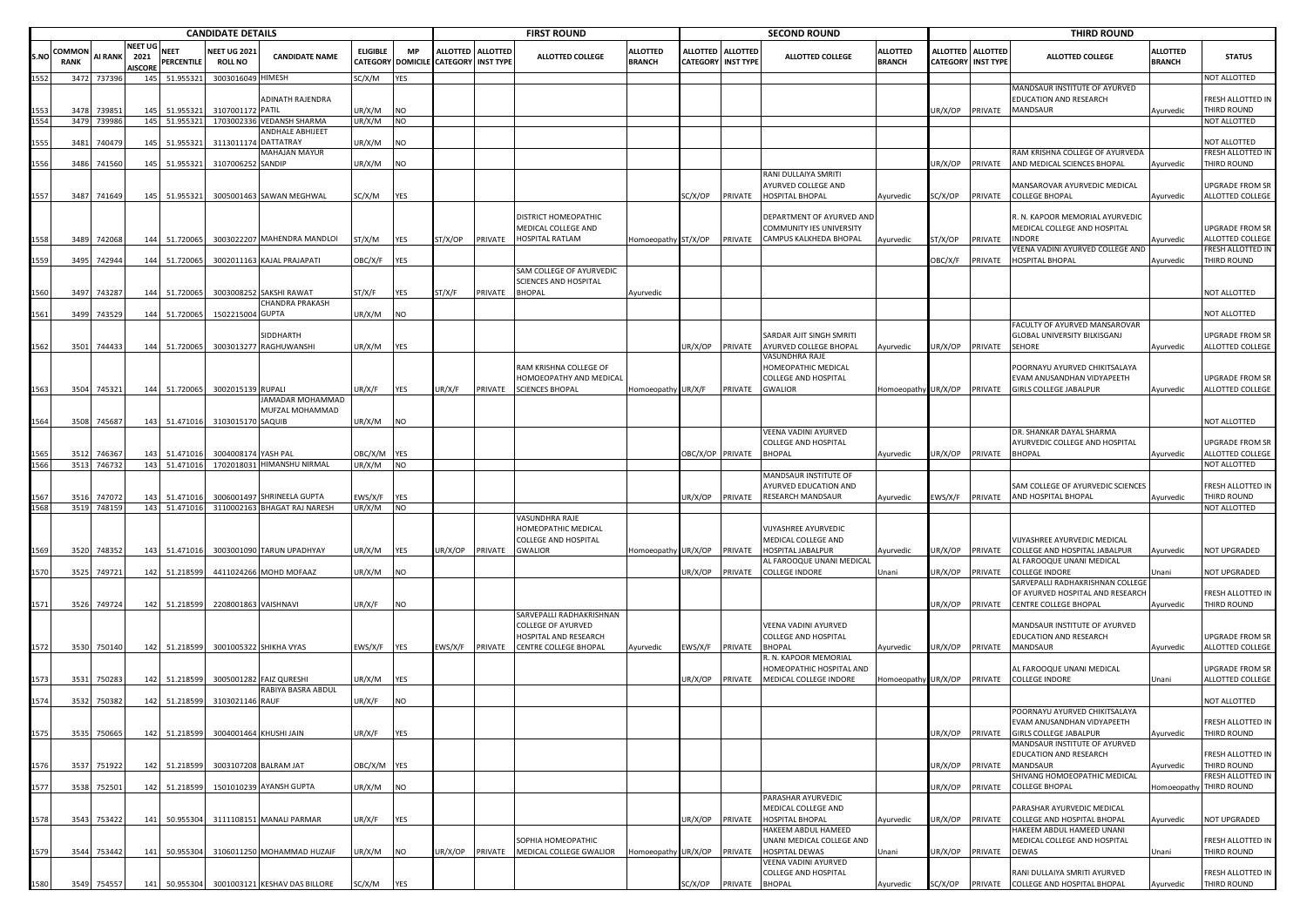|            |                       | <b>CANDIDATE DETAILS</b> |                                          |                       |                                       |                                           |                  |                         |                                              |                 | <b>FIRST ROUND</b>                     |                                  |                                              |                 | <b>SECOND ROUND</b>                                |                                  |         |                                                       | <b>THIRD ROUND</b>                                            |                                  |                                                        |
|------------|-----------------------|--------------------------|------------------------------------------|-----------------------|---------------------------------------|-------------------------------------------|------------------|-------------------------|----------------------------------------------|-----------------|----------------------------------------|----------------------------------|----------------------------------------------|-----------------|----------------------------------------------------|----------------------------------|---------|-------------------------------------------------------|---------------------------------------------------------------|----------------------------------|--------------------------------------------------------|
| S.NO       | COMMOI<br><b>RANK</b> | <b>AI RANK</b>           | <b>NEET UG</b><br>2021<br><b>AISCORE</b> | NEET<br>PERCENTILE    | <b>NEET UG 202:</b><br><b>ROLL NO</b> | <b>CANDIDATE NAME</b>                     | ELIGIBLE         | МP<br>CATEGORY DOMICILE | <b>ALLOTTED</b><br><b>CATEGORY INST TYPE</b> | <b>ALLOTTED</b> | <b>ALLOTTED COLLEGE</b>                | <b>ALLOTTED</b><br><b>BRANCH</b> | <b>ALLOTTED</b><br><b>CATEGORY INST TYPE</b> | <b>ALLOTTED</b> | <b>ALLOTTED COLLEGE</b>                            | <b>ALLOTTED</b><br><b>BRANCH</b> |         | <b>ALLOTTED ALLOTTED</b><br><b>CATEGORY INST TYPE</b> | <b>ALLOTTED COLLEGE</b>                                       | <b>ALLOTTED</b><br><b>BRANCH</b> | <b>STATUS</b>                                          |
| 581        | 3553                  | 756037                   | 141                                      | 50.955304             | 300300446                             | QRA KHAN                                  | OBC/X/F          | YES                     |                                              |                 |                                        |                                  |                                              |                 |                                                    |                                  |         |                                                       |                                                               |                                  | NOT ALLOTTED                                           |
|            |                       |                          |                                          |                       |                                       |                                           |                  |                         |                                              |                 |                                        |                                  |                                              |                 | L.N. AYURVED COLLEGE AND                           |                                  |         |                                                       | MANSAROVAR AYURVEDIC MEDICAL                                  |                                  | <b>UPGRADE FROM SR</b>                                 |
| 587<br>583 | 3557<br>3563          | 757408<br>758043         | 140<br>140                               | 50.59183<br>50.591832 | 3001029501 MUSKAN<br>3002014144 KAJAL |                                           | SC/X/F<br>ST/X/F | YES<br>YES              |                                              |                 |                                        |                                  | SC/X/OP                                      | PRIVATE         | HOSPITAL BHOPAL                                    | Ayurvedic                        | SC/X/OP | PRIVATE                                               | <b>COLLEGE BHOPAL</b>                                         | Ayurvedic                        | ALLOTTED COLLEGE<br>NOT ALLOTTED                       |
|            |                       |                          |                                          |                       |                                       |                                           |                  |                         |                                              |                 |                                        |                                  |                                              |                 | RAM KRISHNA COLLEGE OF                             |                                  |         |                                                       | SARVEPALLI RADHAKRISHNAN COLLEGE                              |                                  |                                                        |
|            |                       |                          |                                          |                       |                                       |                                           |                  |                         |                                              |                 |                                        |                                  |                                              |                 | AYURVEDA AND MEDICAL                               |                                  |         |                                                       | OF AYURVED HOSPITAL AND RESEARCH                              |                                  | <b>UPGRADE FROM SR</b>                                 |
|            | 3565                  | 758160                   | 140                                      | 50.59183              | 300101302                             | SUYASH JAISWAL                            | OBC/X/M          | YES                     |                                              |                 |                                        |                                  | UR/X/OP                                      | PRIVATE         | <b>SCIENCES BHOPAL</b>                             | Ayurvedic                        | JR/X/OP | PRIVATE                                               | CENTRE COLLEGE BHOPAL                                         | Ayurvedic                        | ALLOTTED COLLEGE                                       |
| 585        | 3567                  | 758712                   | 140                                      | 50.591832             | 300313703                             | <b>ISHIKA BHAYDIYA</b>                    | ST/X/F           | YES                     |                                              |                 |                                        |                                  |                                              |                 |                                                    |                                  |         |                                                       |                                                               |                                  | NOT ALLOTTED                                           |
|            |                       |                          |                                          |                       |                                       | PATIL AVINASH                             |                  |                         |                                              |                 |                                        |                                  |                                              |                 |                                                    |                                  |         |                                                       |                                                               |                                  |                                                        |
|            | 3568                  | 759040                   | 140                                      | 50.591832             | 31220064                              | PRABHAKAR<br>KSHITIJA SHRIDHAR            | UR/X/M           | NO                      |                                              |                 |                                        |                                  |                                              |                 |                                                    |                                  |         |                                                       | OM AYURVEDIC MEDICAL COLLEGE                                  |                                  | NOT ALLOTTED                                           |
| 587        |                       | 3569 759908              | 140                                      | 50.591832             | 311103009                             | SHIRALE                                   | UR/X/F           | NO                      |                                              |                 |                                        |                                  | JR/X/OP                                      | PRIVATE         | OM AYURVEDIC MEDICAL<br>COLLEGE AND HOSPITAL BETUL | Ayurvedic                        | JR/X/OP | PRIVATE                                               | AND HOSPITAL BETUL                                            | Ayurvedic                        | NOT UPGRADED                                           |
|            |                       |                          |                                          |                       |                                       |                                           |                  |                         |                                              |                 | RANI DULLAIYA SMRITI                   |                                  |                                              |                 |                                                    |                                  |         |                                                       |                                                               |                                  |                                                        |
|            |                       |                          |                                          |                       |                                       |                                           |                  |                         |                                              |                 | HOMOEOPATHY MEDICAL                    |                                  |                                              |                 | SENDHWA HOMEOPATHIC                                |                                  |         |                                                       |                                                               |                                  |                                                        |
|            |                       |                          |                                          |                       |                                       |                                           |                  |                         |                                              |                 | COLLEGE AND HOSPITAL                   |                                  |                                              |                 | MEDICAL COLLEGE AND                                |                                  |         |                                                       | SENDHWA HOMEOPATHIC MEDICAL                                   |                                  | FRESH ALLOTTED IN                                      |
| 1588       | 3572                  | 760416                   | 140                                      | 50.591832             |                                       | 3003008337 PARIDHI NIRMAL                 | OBC/X/F          | YES                     | OBC/X/F                                      | PRIVATE         | BHOPAL                                 | Homoeopathy UR/X/OP              |                                              | PRIVATE         | HOSPITAL BARWANI                                   | Homoeopathy                      | UR/X/OP | PRIVATE                                               | COLLEGE AND HOSPITAL BARWANI                                  |                                  | Homoeopathy THIRD ROUND                                |
|            |                       |                          |                                          |                       |                                       |                                           |                  |                         |                                              |                 |                                        |                                  |                                              |                 | RAM KRISHNA COLLEGE OF                             |                                  |         |                                                       |                                                               |                                  |                                                        |
| 1589       | 3574                  | 760866                   |                                          | 140 50.591832         |                                       | 3003013128 GANESH PATEL                   | ОВС/Х/М          | YES                     |                                              |                 |                                        |                                  | JR/X/OP                                      | PRIVATE         | AYURVEDA AND MEDICAL<br><b>SCIENCES BHOPAL</b>     | Ayurvedic                        | JR/X/OP | PRIVATE                                               | PARASHAR AYURVEDIC MEDICAL<br>COLLEGE AND HOSPITAL BHOPAL     | Ayurvedic                        | UPGRADE FROM SR<br>ALLOTTED COLLEGE                    |
|            |                       |                          |                                          |                       |                                       |                                           |                  |                         |                                              |                 |                                        |                                  |                                              |                 | RAJEEV GANDHI AYURVED                              |                                  |         |                                                       |                                                               |                                  |                                                        |
|            |                       |                          |                                          |                       |                                       |                                           |                  |                         |                                              |                 |                                        |                                  |                                              |                 | COLLEGE HOSPITAL AND                               |                                  |         |                                                       |                                                               |                                  |                                                        |
| 1590       |                       | 3577 762293              | 140                                      | 50.591832             |                                       | 3001005144 AKASH BAKORIYA                 | SC/X/M           | YES                     |                                              |                 |                                        |                                  | SC/X/OP                                      | PRIVATE         | PHARMACY BHOPAL                                    | Ayurvedic                        |         |                                                       |                                                               |                                  | NOT ALLOTTED                                           |
|            |                       |                          |                                          |                       |                                       |                                           |                  |                         |                                              |                 |                                        |                                  |                                              |                 | RKDF HOMOEOPATHIC                                  |                                  |         |                                                       |                                                               |                                  |                                                        |
|            |                       |                          |                                          |                       |                                       |                                           |                  |                         |                                              |                 |                                        |                                  |                                              |                 | MEDICAL COLLEGE HOSPITAL                           |                                  |         |                                                       | RAM KRISHNA COLLEGE OF                                        |                                  |                                                        |
| 1591       |                       |                          |                                          |                       |                                       |                                           |                  |                         |                                              |                 |                                        |                                  | UR/X/OP                                      |                 | AND RESEARCH CENTER<br><b>BHOPAL</b>               |                                  |         |                                                       | HOMOEOPATHY AND MEDICAL<br><b>SCIENCES BHOPAL</b>             |                                  | <b>UPGRADE FROM SR</b><br>Homoeopathy ALLOTTED COLLEGE |
|            |                       | 3578 762458              |                                          | 140 50.591832         |                                       | 3001015435 MOHAMMAD ZAKIR                 | OBC/X/M YES      |                         |                                              |                 | <b>/ASUNDHRA RAJE</b>                  |                                  |                                              | <b>PRIVATE</b>  |                                                    | Homoeopathy UR/X/OP PRIVATE      |         |                                                       |                                                               |                                  |                                                        |
|            |                       |                          |                                          |                       |                                       |                                           |                  |                         |                                              |                 | HOMEOPATHIC MEDICAL                    |                                  |                                              |                 |                                                    |                                  |         |                                                       |                                                               |                                  |                                                        |
|            |                       |                          |                                          |                       |                                       |                                           |                  |                         |                                              |                 | COLLEGE AND HOSPITAL                   |                                  |                                              |                 | SARDAR AJIT SINGH SMRITI                           |                                  |         |                                                       | VIJYASHREE AYURVEDIC MEDICAL                                  |                                  | <b>UPGRADE FROM SR</b>                                 |
| 592        |                       | 3580 762815              | 140                                      | 50.591832             |                                       | 3006002564 SANSKAR DWIVEDI                | JR/X/M           | YES                     | JR/X/OP                                      | PRIVATE         | <b>GWALIOR</b>                         | Homoeopathy UR/X/OP              |                                              |                 | PRIVATE AYURVED COLLEGE BHOPAL                     | Ayurvedic                        |         | JR/X/OP PRIVATE                                       | COLLEGE AND HOSPITAL JABALPUR                                 | Ayurvedic                        | ALLOTTED COLLEGE                                       |
|            |                       |                          |                                          |                       |                                       |                                           |                  |                         |                                              |                 |                                        |                                  |                                              |                 | R. N. KAPOOR MEMORIAL                              |                                  |         |                                                       | R.N. KAPOOR MEMORIAL                                          |                                  |                                                        |
|            |                       |                          |                                          |                       |                                       |                                           |                  |                         |                                              |                 |                                        |                                  |                                              |                 | HOMEOPATHIC HOSPITAL AND                           |                                  |         |                                                       | HOMEOPATHIC HOSPITAL AND                                      |                                  |                                                        |
| 593        | 3581                  | 763074                   | 139                                      | 50.336372             |                                       | 3003001117 SHIVANI SHARMA                 | UR/X/F           | YES                     |                                              |                 |                                        |                                  | UR/X/F                                       | PRIVATE         | MEDICAL COLLEGE INDORE                             | Homoeopathy                      | UR/X/F  | PRIVATE                                               | MEDICAL COLLEGE INDORE                                        |                                  | Homoeopathy NOT UPGRADED                               |
|            |                       |                          |                                          |                       |                                       |                                           |                  |                         |                                              |                 | OM AYURVEDIC MEDICAL                   |                                  |                                              |                 | MANSAROVAR AYURVEDIC                               |                                  |         |                                                       | MANSAROVAR AYURVEDIC MEDICAL                                  |                                  |                                                        |
| 1594       | 3584                  | 763315                   | 139                                      | 50.336372             |                                       | 3005006264 DEEPAK SOLANKI                 | SC/X/M           | YES                     | SC/X/OP                                      | PRIVATE         | COLLEGE AND HOSPITAL BETUL Ayurvedic   |                                  | C/X/OP                                       | PRIVATE         | MEDICAL COLLEGE BHOPAL                             | Ayurvedic                        | SC/X/OP | PRIVATE                                               | <b>COLLEGE BHOPAL</b>                                         | Ayurvedic                        | NOT UPGRADED                                           |
|            |                       |                          |                                          |                       |                                       |                                           |                  |                         |                                              |                 |                                        |                                  |                                              |                 | SHUBHDEEP AYURVED MEDICAL                          |                                  |         |                                                       |                                                               |                                  |                                                        |
|            |                       |                          |                                          |                       |                                       |                                           |                  |                         |                                              |                 |                                        |                                  |                                              |                 | <b>COLLEGE AND HOSPITAL</b>                        |                                  |         |                                                       | SHUBHDEEP AYURVED MEDICAL                                     |                                  |                                                        |
| 1595       | 3585                  | 763580                   | 139                                      | 50.336372             | 300300632                             | <b>HARSH NIRALA</b>                       | ST/X/M           | YES                     |                                              |                 |                                        |                                  | ST/X/OP                                      | PRIVATE         | INDORE                                             | Ayurvedic                        | ST/X/OP | PRIVATE                                               | COLLEGE AND HOSPITAL INDORE                                   | Ayurvedic                        | NOT UPGRADED                                           |
|            |                       |                          |                                          |                       |                                       |                                           |                  |                         |                                              |                 |                                        |                                  |                                              |                 | PT. DR. SHIV SHAKTILAL<br>SHARMA AYURVED MEDICAL   |                                  |         |                                                       | PT. DR. SHIV SHAKTILAL SHARMA                                 |                                  | <b>UPGRADE FROM SR</b>                                 |
| 596        | 3586                  | 764165                   | 139                                      | 50.336372             |                                       | 3003008161 KUNAL PATEL                    | OBC/X/M          | <b>YES</b>              |                                              |                 |                                        |                                  | OBC/X/OP PRIVATE                             |                 | COLLEGE RATLAM                                     | Ayurvedic                        | JR/X/OP | PRIVATE                                               | AYURVED MEDICAL COLLEGE RATLAM                                | Ayurvedic                        | ALLOTTED COLLEGE                                       |
|            |                       |                          |                                          |                       |                                       |                                           |                  |                         |                                              |                 |                                        |                                  |                                              |                 | HAKEEM ABDUL HAMEED                                |                                  |         |                                                       | HAKEEM ABDUL HAMEED UNANI                                     |                                  |                                                        |
|            |                       |                          |                                          |                       |                                       | SHAIKH NAUSHEEN                           |                  |                         |                                              |                 |                                        |                                  |                                              |                 | JNANI MEDICAL COLLEGE AND                          |                                  |         |                                                       | MEDICAL COLLEGE AND HOSPITAL                                  |                                  |                                                        |
| 1597       | 3587                  | 764385                   | 139                                      | 50.336372             | 310701121                             | <b>SAHER</b>                              | UR/X/F           | NO                      |                                              |                 |                                        |                                  | JR/X/OP                                      | PRIVATE         | <b>IOSPITAL DEWAS</b>                              | Jnani                            | JR/X/OP | PRIVATE                                               | DEWAS                                                         | Unani                            | NOT UPGRADED                                           |
|            |                       |                          |                                          |                       |                                       |                                           |                  |                         |                                              |                 |                                        |                                  |                                              |                 | POORNAYU AYURVED                                   |                                  |         |                                                       |                                                               |                                  |                                                        |
|            |                       |                          |                                          |                       |                                       |                                           |                  |                         |                                              |                 |                                        |                                  |                                              |                 | CHIKITSALAYA EVAM<br>ANUSANDHAN VIDYAPEETH         |                                  |         |                                                       | FACULTY OF AYURVED MANSAROVAR<br>GLOBAL UNIVERSITY BILKISGANJ |                                  | FRESH ALLOTTED IN                                      |
| 598        | 3589                  | 764920                   | 139                                      | 50.336372             |                                       | 3003112009 SAKSHI NIGOTE                  | OBC/X/F          | <b>YES</b>              |                                              |                 |                                        |                                  | BC/X/OP PRIVATE                              |                 | <b>GIRLS COLLEGE JABALPUR</b>                      | Ayurvedic                        | JR/X/OP | PRIVATE                                               | <b>SEHORE</b>                                                 | Ayurvedic                        | THIRD ROUND                                            |
|            |                       |                          |                                          |                       |                                       |                                           |                  |                         |                                              |                 |                                        |                                  |                                              |                 | DR. SHANKAR DAYAL SHARMA                           |                                  |         |                                                       | DR. SHANKAR DAYAL SHARMA                                      |                                  |                                                        |
|            |                       |                          |                                          |                       |                                       |                                           |                  |                         |                                              |                 |                                        |                                  |                                              |                 | AYURVEDIC COLLEGE AND                              |                                  |         |                                                       | AYURVEDIC COLLEGE AND HOSPITAL                                |                                  | <b>UPGRADE FROM SR</b>                                 |
| 1599       | 3592                  | 765957                   | 139                                      | 50.336372             | 300100117                             | SHIVI SAXENA                              | UR/X/F           | YES                     |                                              |                 |                                        |                                  | JR/X/OP                                      | PRIVATE         | <b>IOSPITAL BHOPAL</b>                             | Ayurvedic                        | JR/X/F  | PRIVATE                                               | <b>BHOPAL</b>                                                 | Ayurvedic                        | ALLOTTED COLLEGE                                       |
|            |                       |                          |                                          |                       |                                       |                                           |                  |                         |                                              |                 |                                        |                                  |                                              |                 |                                                    |                                  |         |                                                       | R. N. KAPOOR MEMORIAL                                         |                                  |                                                        |
|            |                       |                          |                                          |                       |                                       | SAYYED SANA KAUSER<br><b>JAHANGIR ALI</b> |                  |                         |                                              |                 |                                        |                                  |                                              |                 |                                                    |                                  |         | PRIVATE                                               | HOMEOPATHIC HOSPITAL AND<br>MEDICAL COLLEGE INDORE            |                                  | FRESH ALLOTTED IN<br>THIRD ROUND                       |
| 600        | 3594                  | 766726                   | 139                                      | 50.336372             | 310700321                             |                                           | UR/X/F           | NO                      |                                              |                 | SHRIMATI KAMLABEN RAOJI                |                                  |                                              |                 |                                                    |                                  | JR/X/OP |                                                       |                                                               | Homoeopathy                      |                                                        |
|            |                       |                          |                                          |                       |                                       |                                           |                  |                         |                                              |                 | BHAI PATEL GUJARATI                    |                                  |                                              |                 | RANI DULLAIYA SMRITI                               |                                  |         |                                                       |                                                               |                                  |                                                        |
|            |                       |                          |                                          |                       |                                       |                                           |                  |                         |                                              |                 | HOMOEOPATHIC MEDICAL                   |                                  |                                              |                 | HOMOEOPATHY MEDICAL                                |                                  |         |                                                       |                                                               |                                  |                                                        |
|            |                       |                          |                                          |                       |                                       |                                           |                  |                         |                                              |                 | COLLEGE HOSPITAL AND                   |                                  |                                              |                 | COLLEGE AND HOSPITAL                               |                                  |         |                                                       | VEENA VADINI AYURVED COLLEGE AND                              |                                  | UPGRADE FROM SR                                        |
| 1601       |                       | 3595 767060              |                                          | 138 50.081236         |                                       | 3003122004 YOGITA BHADORIYA               | EWS/X/F          | YES                     | EWS/X/OP PRIVATE                             |                 | RESEARCH CENTRE INDORE                 | Homoeopathy UR/X/OP              |                                              | PRIVATE         | <b>BHOPAL</b>                                      | Homoeopathy EWS/X/F PRIVATE      |         |                                                       | <b>HOSPITAL BHOPAL</b>                                        | Ayurvedic                        | ALLOTTED COLLEGE                                       |
|            |                       |                          |                                          |                       |                                       |                                           |                  |                         |                                              |                 |                                        |                                  |                                              |                 | AM KRISHNA COLLEGE OF<br>AYURVEDA AND MEDICAL      |                                  |         |                                                       | RAM KRISHNA COLLEGE OF AYURVEDA                               |                                  |                                                        |
| 1602       |                       | 3596 767101              | 138                                      | 50.081236             |                                       | 1701002052 DOLLY SAHU                     | JR/X/F           | NO                      |                                              |                 |                                        |                                  | JR/X/OP                                      |                 | PRIVATE SCIENCES BHOPAL                            | Ayurvedic                        | JR/X/OP | PRIVATE                                               | AND MEDICAL SCIENCES BHOPAL                                   | Ayurvedic                        | NOT UPGRADED                                           |
|            |                       |                          |                                          |                       |                                       | SABLE VAIBHAV                             |                  |                         |                                              |                 |                                        |                                  |                                              |                 |                                                    |                                  |         |                                                       |                                                               |                                  |                                                        |
| 603        | 3598                  | 767206                   | 138                                      | 50.081236             | 310200358                             | KARTARSING                                | JR/X/M           | NO                      |                                              |                 |                                        |                                  |                                              |                 |                                                    |                                  |         |                                                       |                                                               |                                  | NOT ALLOTTED                                           |
|            |                       |                          |                                          |                       |                                       |                                           |                  |                         |                                              |                 |                                        |                                  |                                              |                 |                                                    |                                  |         |                                                       | AL FAROOQUE UNANI MEDICAL                                     |                                  | FRESH ALLOTTED IN                                      |
| 1604       |                       | 3600 767303              | 138                                      | 50.081236             | 311002607                             | KHAN SHENAZ JAHID                         | UR/X/F           | NO                      |                                              |                 |                                        |                                  |                                              |                 |                                                    |                                  | UR/X/OP | PRIVATE                                               | <b>COLLEGE INDORE</b>                                         | Unani                            | THIRD ROUND                                            |
| 1605       |                       | 3602 767391              | 138                                      | 50.081236             | 300102531                             | SANJANA SONI<br>SAYYED BUSHRA             | OBC/H/F          | YES                     |                                              |                 |                                        |                                  |                                              |                 |                                                    |                                  |         |                                                       | SENDHWA HOMEOPATHIC MEDICAL                                   |                                  | NOT ALLOTTED<br>FRESH ALLOTTED IN                      |
| 606        | 3603                  | 767476                   | 138                                      | 50.081236             | 220800252                             | MAHERIN AARIF ALI                         | JR/X/F           | NO                      |                                              |                 |                                        |                                  |                                              |                 |                                                    |                                  | JR/X/OP | PRIVATE                                               | COLLEGE AND HOSPITAL BARWANI                                  | Homoeopathy                      | THIRD ROUND                                            |
|            |                       |                          |                                          |                       |                                       |                                           |                  |                         |                                              |                 | R. N. KAPOOR MEMORIAL                  |                                  |                                              |                 |                                                    |                                  |         |                                                       | R. N. KAPOOR MEMORIAL AYURVEDIC                               |                                  |                                                        |
|            |                       |                          |                                          |                       |                                       |                                           |                  |                         |                                              |                 | AYURVEDIC MEDICAL COLLEGE              |                                  |                                              |                 |                                                    |                                  |         |                                                       | MEDICAL COLLEGE AND HOSPITAL                                  |                                  | FRESH ALLOTTED IN                                      |
| 1607       | 3604                  | 767483                   | 138                                      | 50.081236             |                                       | 3003107223 SHEETAL SOLANKI                | ST/X/F           | YES                     | ST/X/F                                       | PRIVATE         | AND HOSPITAL INDORE                    | Ayurvedic                        |                                              |                 |                                                    |                                  | ST/X/F  | PRIVATE                                               | <b>INDORE</b>                                                 | Ayurvedic                        | THIRD ROUND                                            |
|            |                       |                          |                                          |                       |                                       |                                           |                  |                         |                                              |                 | PARASHAR AYURVEDIC                     |                                  |                                              |                 | SAM COLLEGE OF AYURVEDIC                           |                                  |         |                                                       |                                                               |                                  |                                                        |
| 1608       |                       | 3605 767554              | 138                                      | 50.081236             |                                       | 3003126211 SURENDRA GAUTAM                | SC/X/M           | YES                     | SC/X/OP                                      | PRIVATE         | MEDICAL COLLEGE AND<br>HOSPITAL BHOPAL | Ayurvedic                        | SC/X/OP                                      | PRIVATE BHOPAL  | SCIENCES AND HOSPITAL                              | Ayurvedic                        |         | SC/X/OP PRIVATE                                       | .N. AYURVED COLLEGE AND HOSPITAL<br><b>BHOPAL</b>             | Ayurvedic                        | FRESH ALLOTTED IN<br>THIRD ROUND                       |
|            |                       |                          |                                          |                       |                                       |                                           |                  |                         |                                              |                 |                                        |                                  |                                              |                 |                                                    |                                  |         |                                                       |                                                               |                                  |                                                        |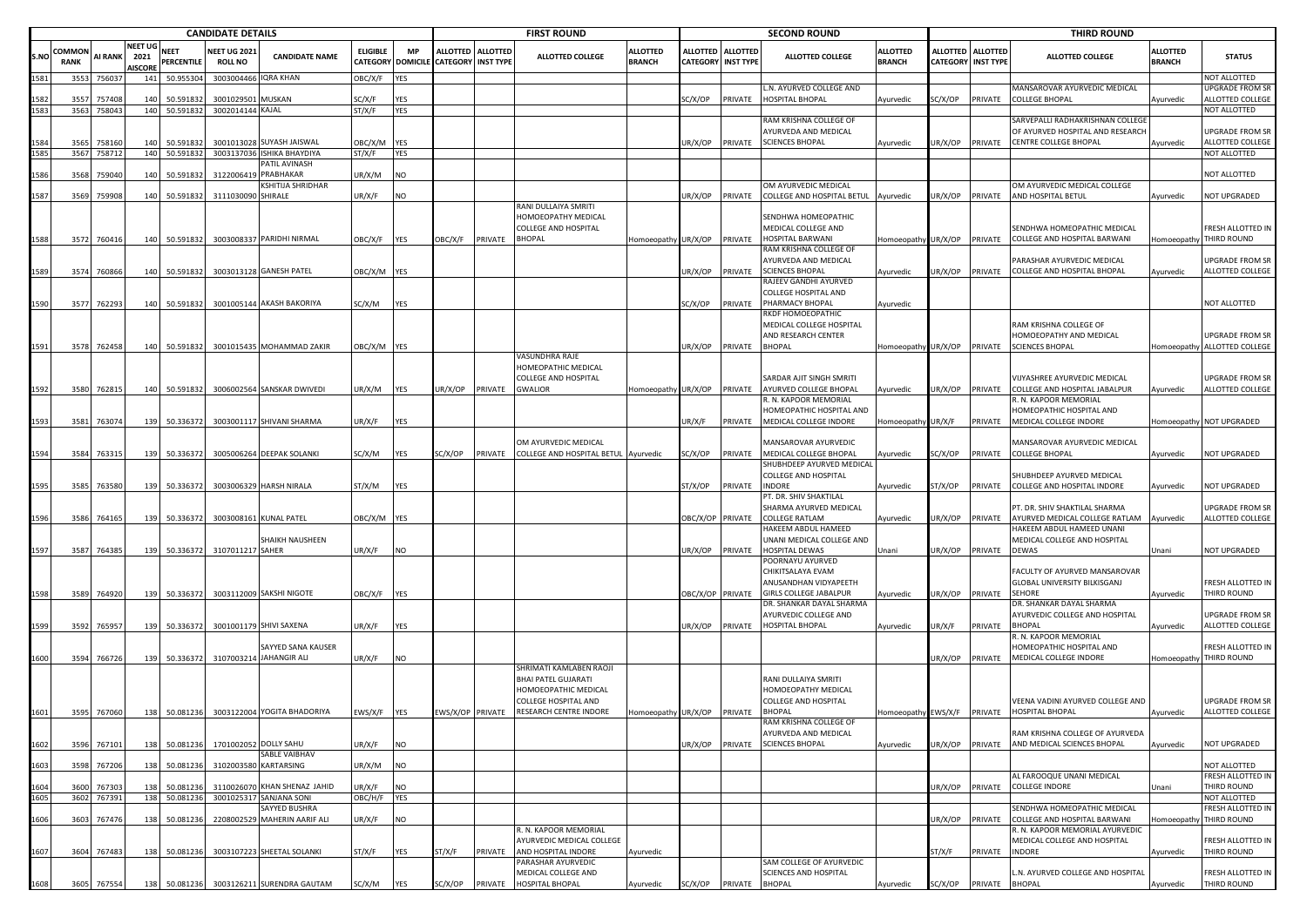|      |                              |             |                                   |                           | <b>CANDIDATE DETAILS</b>              |                                            |                 |                                |                           |                   | <b>FIRST ROUND</b>                            |                                  |                                    |                                     | <b>SECOND ROUND</b>             |                                  |                                              |                 | <b>THIRD ROUND</b>                                                                                   |                           |                                              |
|------|------------------------------|-------------|-----------------------------------|---------------------------|---------------------------------------|--------------------------------------------|-----------------|--------------------------------|---------------------------|-------------------|-----------------------------------------------|----------------------------------|------------------------------------|-------------------------------------|---------------------------------|----------------------------------|----------------------------------------------|-----------------|------------------------------------------------------------------------------------------------------|---------------------------|----------------------------------------------|
| S.NO | <b>COMMON</b><br><b>RANK</b> | AI RANK     | NEET UG<br>2021<br><b>AISCORE</b> | <b>NEET</b><br>PERCENTILE | <b>NEET UG 2021</b><br><b>ROLL NO</b> | <b>CANDIDATE NAME</b>                      | <b>ELIGIBLE</b> | <b>MP</b><br>CATEGORY DOMICILE | <b>CATEGORY INST TYPE</b> | ALLOTTED ALLOTTED | ALLOTTED COLLEGE                              | <b>ALLOTTED</b><br><b>BRANCH</b> | <b>ALLOTTED</b><br><b>CATEGORY</b> | <b>ALLOTTED</b><br><b>INST TYPE</b> | <b>ALLOTTED COLLEGE</b>         | <b>ALLOTTED</b><br><b>BRANCH</b> | <b>ALLOTTED</b><br><b>CATEGORY INST TYPE</b> | <b>ALLOTTED</b> | <b>ALLOTTED COLLEGE</b>                                                                              | ALLOTTED<br><b>BRANCH</b> | <b>STATUS</b>                                |
| 1609 | 3608                         | 76818       |                                   | 50.081236                 | 4406006154                            | <b>AMIT JHA</b>                            | JR/X/M          | NO                             |                           |                   |                                               |                                  |                                    |                                     |                                 |                                  | UR/X/OP                                      | PRIVATE         | SARVEPALLI RADHAKRISHNAN COLLEGE<br>OF AYURVED HOSPITAL AND RESEARCH<br><b>CENTRE COLLEGE BHOPAL</b> | Ayurvedic                 | FRESH ALLOTTED IN<br>THIRD ROUND             |
| 1610 | 3609                         | 768712      | 138                               | 50.081236                 |                                       | 3001002015 SOUMIKA ARYA                    | SC/X/F          | YES                            |                           |                   |                                               |                                  |                                    |                                     |                                 |                                  |                                              |                 |                                                                                                      |                           | NOT ALLOTTED                                 |
|      |                              |             |                                   |                           |                                       |                                            |                 |                                |                           |                   |                                               |                                  |                                    |                                     | R. N. KAPOOR MEMORIAL           |                                  |                                              |                 | IGM HOMOEOPATHIC MEDICAL                                                                             |                           |                                              |
|      |                              |             |                                   |                           |                                       |                                            |                 |                                |                           |                   |                                               |                                  |                                    |                                     | HOMEOPATHIC HOSPITAL AND        |                                  |                                              |                 | COLLEGE HOSPITAL AND RESEARCH                                                                        |                           | FRESH ALLOTTED IN                            |
| 1611 | 3610                         | 768820      | 138                               | 50.081236                 |                                       | 3003017165 SAKSHEE TIWARI                  | UR/X/F          | YES                            |                           |                   |                                               |                                  | JR/X/F                             | PRIVATE                             | MEDICAL COLLEGE INDORE          | Homoeopathy UR/X/OP              |                                              | PRIVATE         | <b>CENTRE DHAR</b>                                                                                   | Homoeopathy               | THIRD ROUND                                  |
|      |                              |             |                                   |                           |                                       |                                            |                 |                                |                           |                   |                                               |                                  |                                    |                                     |                                 |                                  |                                              |                 |                                                                                                      |                           |                                              |
|      |                              |             |                                   |                           |                                       | CHAUHAN ABHISHEKSINI                       |                 |                                |                           |                   |                                               |                                  |                                    |                                     |                                 |                                  |                                              |                 | SARDAR PATEL AYURVEDIC MEDICAL                                                                       |                           | FRESH ALLOTTED IN                            |
| 1612 |                              | 3611 768897 | 138                               | 50.081236                 |                                       | 3111109345 RAVIPRAKASHSINH                 | UR/X/M          | <b>NO</b>                      |                           |                   |                                               |                                  |                                    |                                     |                                 |                                  | UR/X/OP                                      | PRIVATE         | COLLEGE AND HOSPITAL BALAGHAT                                                                        | Ayurvedic                 | THIRD ROUND                                  |
|      |                              |             |                                   |                           |                                       |                                            |                 |                                |                           |                   |                                               |                                  |                                    |                                     |                                 |                                  |                                              |                 | RANI DULLAIYA SMRITI                                                                                 |                           |                                              |
|      |                              |             |                                   |                           |                                       |                                            |                 |                                |                           |                   |                                               |                                  |                                    |                                     |                                 |                                  |                                              |                 | HOMOEOPATHY MEDICAL COLLEGE                                                                          |                           | FRESH ALLOTTED IN                            |
| 1613 | 3613                         | 769037      | 138                               | 50.081236                 |                                       | 3003119129 YOGESHWARI                      | OBC/X/F         | YES                            |                           |                   |                                               |                                  |                                    |                                     |                                 |                                  | UR/X/OP                                      | PRIVATE         | AND HOSPITAL BHOPAL                                                                                  |                           | Homoeopathy THIRD ROUND                      |
|      |                              |             |                                   |                           |                                       |                                            |                 |                                |                           |                   | SARVEPALLI RADHAKRISHNAN                      |                                  |                                    |                                     |                                 |                                  |                                              |                 |                                                                                                      |                           |                                              |
|      |                              |             |                                   |                           |                                       |                                            |                 |                                |                           |                   | COLLEGE OF AYURVED                            |                                  |                                    |                                     | DEPARTMENT OF AYURVED AND       |                                  |                                              |                 |                                                                                                      |                           |                                              |
|      |                              |             |                                   |                           |                                       |                                            |                 |                                |                           |                   | HOSPITAL AND RESEARCH                         |                                  |                                    |                                     | <b>COMMUNITY IES UNIVERSITY</b> |                                  |                                              |                 | PARASHAR AYURVEDIC MEDICAL                                                                           |                           | <b>UPGRADE FROM SR</b>                       |
|      | 3619                         | 770475      | 138                               | 50.081236                 |                                       | 3006006270 VIVUDHA DHAR SHARMA EWS/X/M YES |                 |                                | EWS/X/OP PRIVATE          |                   | CENTRE COLLEGE BHOPAL                         | Ayurvedic                        |                                    | WS/X/OP PRIVATE                     | CAMPUS KALKHEDA BHOPAL          | Ayurvedic                        | UR/X/OP                                      | PRIVATE         | COLLEGE AND HOSPITAL BHOPAL                                                                          | Ayurvedic                 | ALLOTTED COLLEGE                             |
|      |                              |             |                                   |                           |                                       |                                            |                 |                                |                           |                   |                                               |                                  |                                    |                                     |                                 |                                  |                                              |                 | ASUNDHRA RAJE HOMEOPATHIC                                                                            |                           |                                              |
|      |                              |             |                                   |                           |                                       |                                            |                 |                                |                           |                   |                                               |                                  |                                    |                                     |                                 |                                  |                                              |                 | MEDICAL COLLEGE AND HOSPITAL                                                                         |                           | FRESH ALLOTTED IN                            |
|      | 3622                         | 77098       | 137                               | 49.823768                 | 4401006196                            | <b>ABHAY KUMAR</b>                         | JR/X/M          | NO                             |                           |                   |                                               |                                  |                                    |                                     |                                 |                                  | UR/X/OP                                      | PRIVATE         | <b>GWALIOR</b>                                                                                       | Homoeopathy               | THIRD ROUND                                  |
|      |                              | 3626 771305 |                                   | 137 49.823768             |                                       | 3122011180 NIKAM VISHAKHA RAHUL            | JR/X/F          | NO                             |                           |                   |                                               |                                  |                                    |                                     |                                 |                                  |                                              |                 |                                                                                                      |                           | NOT ALLOTTED                                 |
|      |                              |             |                                   |                           |                                       |                                            |                 |                                |                           |                   | VIJYASHREE AYURVEDIC                          |                                  |                                    |                                     | SRI SAI INSTITUTE OF            |                                  |                                              |                 | DR. SHANKAR DAYAL SHARMA                                                                             |                           |                                              |
|      |                              |             |                                   |                           |                                       |                                            |                 |                                |                           |                   | MEDICAL COLLEGE AND                           |                                  |                                    |                                     | AYURVEDIC RESEARCH AND          |                                  |                                              |                 | AYURVEDIC COLLEGE AND HOSPITAL                                                                       |                           | FRESH ALLOTTED IN                            |
| 1617 |                              | 3628 772502 |                                   | 137 49.823768             |                                       | 3005005048 SUNIL MALVIYA                   | SC/X/M          | YES                            | C/X/OP                    | PRIVATE           | HOSPITAL JABALPUR                             | Ayurvedic                        | SC/X/OP                            |                                     | PRIVATE MEDICINE BHOPAL         | Ayurvedic                        | UR/X/OP                                      | PRIVATE         | <b>BHOPAL</b>                                                                                        | Ayurvedic                 | THIRD ROUND                                  |
|      |                              |             |                                   |                           |                                       |                                            |                 |                                |                           |                   | RKDF HOMOEOPATHIO<br>MEDICAL COLLEGE HOSPITAL |                                  |                                    |                                     | RAM KRISHNA COLLEGE OF          |                                  |                                              |                 |                                                                                                      |                           |                                              |
|      |                              |             |                                   |                           |                                       |                                            |                 |                                |                           |                   | AND RESEARCH CENTER                           |                                  |                                    |                                     | AYURVEDA AND MEDICAL            |                                  |                                              |                 | SARDAR AJIT SINGH SMRITI AYURVED                                                                     |                           | FRESH ALLOTTED IN                            |
| 1618 |                              | 3629 774063 | 137                               | 49.823768                 |                                       | 3004017184 THAKUR RAJ SINGH                | DBC/X/M         | YES                            |                           | OBC/X/OP PRIVATE  | <b>BHOPAL</b>                                 | Homoeopathy OBC/X/OP PRIVATE     |                                    |                                     | <b>SCIENCES BHOPAL</b>          | Ayurvedic                        |                                              |                 | OBC/X/OP PRIVATE COLLEGE BHOPAL                                                                      | Ayurvedic                 | THIRD ROUND                                  |
|      |                              |             |                                   |                           |                                       |                                            |                 |                                |                           |                   |                                               |                                  |                                    |                                     | SHRIMATI KAMLABEN RAOJI         |                                  |                                              |                 |                                                                                                      |                           |                                              |
|      |                              |             |                                   |                           |                                       |                                            |                 |                                |                           |                   |                                               |                                  |                                    |                                     | <b>BHAI PATEL GUJARATI</b>      |                                  |                                              |                 | SHRIMATI KAMLABEN RAOJI BHAI                                                                         |                           |                                              |
|      |                              |             |                                   |                           |                                       |                                            |                 |                                |                           |                   | HAHNEMANN HOMOEOPATHIC                        |                                  |                                    |                                     | HOMOEOPATHIC MEDICAL            |                                  |                                              |                 | PATEL GUJARATI HOMOEOPATHIC                                                                          |                           |                                              |
|      |                              |             |                                   |                           |                                       |                                            |                 |                                |                           |                   | MEDICAL COLLEGE AND                           |                                  |                                    |                                     | COLLEGE HOSPITAL AND            |                                  |                                              |                 | MEDICAL COLLEGE HOSPITAL AND                                                                         |                           |                                              |
|      | 3631                         | 775093      | 136                               | 49.549918                 |                                       | 3003113240 ZAID AHMAD                      | OBC/X/M         | YES                            | OBC/X/OP PRIVATE          |                   | <b>HOSPITAL BHOPAL</b>                        | Homoeopathy OBC/X/OP             |                                    | PRIVATE                             | RESEARCH CENTRE INDORE          | Homoeopathy OBC/X/OP PRIVATE     |                                              |                 | RESEARCH CENTRE INDORE                                                                               |                           | Homoeopathy NOT UPGRADED                     |
|      |                              |             |                                   |                           |                                       |                                            |                 |                                |                           |                   |                                               |                                  |                                    |                                     | SARDAR AJIT SINGH SMRITI        |                                  |                                              |                 | PT. DR. SHIV SHAKTILAL SHARMA                                                                        |                           | UPGRADE FROM SR                              |
| 1620 |                              | 3632 775301 | 136                               | 49.549918                 | 300302816                             | PIYUSH PRAJAPAT                            | OBC/X/M YES     |                                |                           |                   |                                               |                                  | <b>DBC/X/OP</b>                    | PRIVATE                             | AYURVED COLLEGE BHOPAL          | Ayurvedic                        | UR/X/OP                                      | PRIVATE         | AYURVED MEDICAL COLLEGE RATLAM                                                                       | Ayurvedic                 | ALLOTTED COLLEGE                             |
|      |                              |             |                                   |                           |                                       |                                            |                 |                                |                           |                   |                                               |                                  |                                    |                                     | R. N. KAPOOR MEMORIAL           |                                  |                                              |                 |                                                                                                      |                           |                                              |
|      |                              |             |                                   |                           |                                       |                                            |                 |                                |                           |                   |                                               |                                  |                                    |                                     | HOMEOPATHIC HOSPITAL AND        |                                  |                                              |                 |                                                                                                      |                           |                                              |
| 1621 |                              | 3634 776243 | 136                               | 49.549918                 |                                       | 3003012036 MANTASHA BARKATI                | )BC/X/F         | YES                            |                           |                   |                                               |                                  | )BC/X/F                            | PRIVATE                             | MEDICAL COLLEGE INDORE          | Homoeopathy                      |                                              |                 |                                                                                                      |                           | NOT ALLOTTED                                 |
|      |                              |             |                                   |                           |                                       |                                            |                 |                                |                           |                   | PARASHAR AYURVEDIC                            |                                  |                                    |                                     | SAM COLLEGE OF AYURVEDIC        |                                  |                                              |                 | HAHNEMANN HOMOEOPATHIC                                                                               |                           |                                              |
|      |                              |             |                                   |                           |                                       |                                            |                 |                                |                           |                   | MEDICAL COLLEGE AND                           |                                  |                                    |                                     | SCIENCES AND HOSPITAL           |                                  |                                              |                 | MEDICAL COLLEGE AND HOSPITAL                                                                         |                           | UPGRADE FROM SR                              |
| 1622 |                              | 3635 776537 | 136                               | 49.549918                 |                                       | 3001018182 KAVITA MANGROLIA                | SC/X/F          | YES                            | SC/X/OP                   | PRIVATE           | HOSPITAL BHOPAL                               | Ayurvedic                        | SC/X/OP                            | PRIVATE                             | <b>BHOPAL</b>                   | Ayurvedic                        | UR/X/OP                                      | PRIVATE         | <b>BHOPAL</b>                                                                                        |                           | Homoeopathy ALLOTTED COLLEGE                 |
|      |                              |             |                                   |                           |                                       |                                            |                 |                                |                           |                   |                                               |                                  |                                    |                                     | SRI SAI INSTITUTE OF            |                                  |                                              |                 | DEPARTMENT OF AYURVED AND                                                                            |                           |                                              |
|      |                              |             |                                   |                           |                                       |                                            |                 |                                |                           |                   |                                               |                                  |                                    |                                     | AYURVEDIC RESEARCH AND          |                                  |                                              |                 | COMMUNITY IES UNIVERSITY CAMPUS                                                                      |                           | FRESH ALLOTTED IN                            |
| 1623 |                              | 3638 778929 | 136                               | 49.549918                 |                                       | 2001026120 RANI PADIT                      | SC/X/F          | YES                            |                           |                   |                                               |                                  | SC/X/OP                            | PRIVATE                             | <b>MEDICINE BHOPAL</b>          | Ayurvedic                        | UR/X/OP                                      | PRIVATE         | KALKHEDA BHOPAL                                                                                      | Ayurvedic                 | THIRD ROUND                                  |
|      |                              |             |                                   |                           |                                       |                                            |                 |                                |                           |                   |                                               |                                  |                                    |                                     |                                 |                                  |                                              |                 | POORNAYU AYURVED CHIKITSALAYA                                                                        |                           |                                              |
|      |                              |             |                                   |                           |                                       |                                            |                 |                                |                           |                   |                                               |                                  |                                    |                                     |                                 |                                  |                                              |                 | EVAM ANUSANDHAN VIDYAPEETH                                                                           |                           | FRESH ALLOTTED IN                            |
| 1624 |                              | 3639 779008 | 136                               | 49.549918                 |                                       | 3006005311 ANUSTHA KESHARI                 | JR/X/F          | YES                            |                           |                   |                                               |                                  |                                    |                                     |                                 |                                  | JR/X/OP                                      | PRIVATE         | <b>GIRLS COLLEGE JABALPUR</b>                                                                        | Ayurvedic                 | THIRD ROUND                                  |
|      |                              |             |                                   |                           |                                       |                                            |                 |                                |                           |                   |                                               |                                  |                                    |                                     |                                 |                                  |                                              |                 | HAKIM SYED ZIAUL HASAN GOVT.                                                                         |                           |                                              |
|      |                              |             |                                   |                           |                                       |                                            |                 |                                |                           |                   |                                               |                                  |                                    |                                     |                                 |                                  |                                              |                 | AUTONOMOUS UNANI COLLEGE                                                                             |                           | FRESH ALLOTTED IN                            |
| 1625 |                              | 3641 779665 | 135                               | 49.16553                  |                                       | 3003101095 RUMAISA ARWA                    | UR/X/F          | YES                            |                           |                   |                                               |                                  |                                    |                                     |                                 |                                  | JR/X/OP                                      | GOVT            | <b>BHOPAL</b>                                                                                        | Jnani                     | THIRD ROUND                                  |
|      |                              |             |                                   |                           |                                       |                                            |                 |                                |                           |                   |                                               |                                  |                                    |                                     |                                 |                                  |                                              |                 | HAKIM SYED ZIAUL HASAN GOVT.                                                                         |                           |                                              |
|      |                              |             |                                   |                           |                                       |                                            |                 |                                |                           |                   |                                               |                                  |                                    |                                     |                                 |                                  |                                              |                 | AUTONOMOUS UNANI COLLEGE                                                                             |                           | FRESH ALLOTTED IN                            |
| 1626 | 3642                         | 779710      | 135                               | 49.16553                  |                                       | 3001007140 MOHD NASIR KHAN                 | JR/X/M          | YES                            |                           |                   |                                               |                                  |                                    |                                     |                                 |                                  | UR/X/OP                                      | GOVT            | BHOPAL                                                                                               | Jnani                     | THIRD ROUND                                  |
|      |                              |             |                                   |                           |                                       |                                            |                 |                                |                           |                   |                                               |                                  |                                    |                                     |                                 |                                  |                                              |                 | DEPARTMENT OF AYURVED AND                                                                            |                           |                                              |
|      |                              |             |                                   |                           |                                       |                                            |                 |                                |                           |                   |                                               |                                  |                                    |                                     |                                 |                                  |                                              |                 | COMMUNITY IES UNIVERSITY CAMPUS                                                                      |                           | FRESH ALLOTTED IN                            |
|      | 3648                         | 782168      | 135                               | 49.16553                  | 4410007428 KUNJI LAL                  |                                            | SC/X/M          | YES                            |                           |                   |                                               |                                  |                                    |                                     |                                 |                                  | JR/X/OP                                      | PRIVATE         | KALKHEDA BHOPAL                                                                                      | <b>Nyurvedic</b>          | THIRD ROUND                                  |
|      |                              |             |                                   |                           |                                       |                                            |                 |                                |                           |                   |                                               |                                  |                                    |                                     |                                 |                                  |                                              |                 | SCHOOL OF AYURVEDA AND SIDDHA                                                                        |                           | FRESH ALLOTTED IN                            |
| 1628 | 3650                         | 782439      | 135                               | 49.16553                  |                                       | 3003003070 VIGHNESH JOSHI                  | JR/X/M          | YES                            |                           |                   |                                               |                                  |                                    |                                     |                                 |                                  | JR/X/OP                                      | PRIVATE         | SEHORE                                                                                               | Ayurvedic                 | THIRD ROUND                                  |
|      |                              |             |                                   |                           |                                       |                                            |                 |                                |                           |                   |                                               |                                  |                                    |                                     |                                 |                                  |                                              |                 | RAM KRISHNA COLLEGE OF                                                                               |                           |                                              |
| 1629 |                              | 3652 783486 |                                   |                           | 135 49.16553 3110002270 INDRAJEET     | <b>GUPTA SHUBHAM</b>                       | UR/X/M          | <b>NO</b>                      |                           |                   |                                               |                                  |                                    |                                     |                                 |                                  | UR/X/OP                                      |                 | HOMOEOPATHY AND MEDICAL<br>PRIVATE SCIENCES BHOPAL                                                   |                           | FRESH ALLOTTED IN<br>Homoeonathy THIRD ROUND |
| 1630 |                              |             |                                   |                           |                                       | <b>KRISHAN PAL SINGH</b>                   |                 | YES                            |                           |                   |                                               |                                  |                                    |                                     |                                 |                                  |                                              |                 |                                                                                                      |                           |                                              |
|      | 3653                         | 783532      | 135                               | 49.16553                  | 3001026343                            | <b>HIRSATH VRUSHABH</b>                    | UR/X/M          |                                |                           |                   |                                               |                                  |                                    |                                     |                                 |                                  |                                              |                 |                                                                                                      |                           | NOT ALLOTTED                                 |
|      |                              | 3654 783761 | 135                               | 49.16553                  | 3122006080 KALYAN                     |                                            | UR/X/M          | <b>NO</b>                      |                           |                   |                                               |                                  |                                    |                                     |                                 |                                  |                                              |                 |                                                                                                      |                           | NOT ALLOTTED                                 |
| 1631 |                              |             |                                   |                           |                                       |                                            |                 |                                |                           |                   |                                               |                                  |                                    |                                     |                                 |                                  |                                              |                 | DR. SHANKAR DAYAL SHARMA                                                                             |                           |                                              |
|      |                              |             |                                   |                           |                                       |                                            |                 |                                |                           |                   |                                               |                                  |                                    |                                     |                                 |                                  |                                              |                 | AYURVEDIC COLLEGE AND HOSPITAL                                                                       |                           | FRESH ALLOTTED IN                            |
| 1632 | 3655                         | 783905      | 135                               | 49.16553                  | 300102962                             | <b>LAKHAN SHARMA</b>                       | JR/X/M          | YES                            |                           |                   |                                               |                                  |                                    |                                     |                                 |                                  | JR/X/OP                                      | PRIVATE         | <b>BHOPAL</b>                                                                                        | Ayurvedic                 | THIRD ROUND                                  |
|      |                              |             |                                   |                           |                                       |                                            |                 |                                |                           |                   |                                               |                                  |                                    |                                     | SAIFIA HAMIDIA UNANI TIBBIYA    |                                  |                                              |                 | SAIFIA HAMIDIA UNANI TIBBIYA                                                                         |                           | FRESH ALLOTTED IN                            |
| 1633 |                              | 3661 785586 | 134                               | 48.903594                 | 3001009189                            | <b>MOHD OWAIS</b>                          | OBC/X/M         | YES                            |                           |                   |                                               |                                  | <b>DBC/X/OP</b>                    | PRIVATE                             | <b>COLLEGE BURHANPUR</b>        | Jnani                            | UR/X/OP                                      | PRIVATE         | COLLEGE BURHANPUR                                                                                    | Jnani                     | THIRD ROUND                                  |
|      |                              |             |                                   |                           |                                       | SABA ABDUL RASHID                          |                 |                                |                           |                   |                                               |                                  |                                    |                                     | SARDAR AJIT SINGH SMRITI        |                                  |                                              |                 | SARDAR AJIT SINGH SMRITI AYURVED                                                                     |                           |                                              |
| 1634 |                              | 3662 786002 | 134                               | 48.903594                 | 3003118102 KAUSAR                     |                                            | OBC/X/F         | YES                            |                           |                   |                                               |                                  | DBC/X/F                            | PRIVATE                             | AYURVED COLLEGE BHOPAL          | Ayurvedic                        | OBC/X/F                                      | PRIVATE         | COLLEGE BHOPAL                                                                                       | Ayurvedic                 | NOT UPGRADED                                 |
|      |                              |             |                                   |                           |                                       |                                            |                 |                                |                           |                   | RANI DULLAIYA SMRITI                          |                                  |                                    |                                     |                                 |                                  |                                              |                 |                                                                                                      |                           |                                              |
|      |                              |             |                                   |                           |                                       |                                            |                 |                                |                           |                   | HOMOEOPATHY MEDICAL                           |                                  |                                    |                                     | PARASHAR AYURVEDIC              |                                  |                                              |                 |                                                                                                      |                           |                                              |
|      |                              |             |                                   |                           |                                       |                                            |                 |                                |                           |                   | COLLEGE AND HOSPITAL                          |                                  |                                    |                                     | MEDICAL COLLEGE AND             |                                  |                                              |                 | PARASHAR AYURVEDIC MEDICAL                                                                           |                           |                                              |
| 1635 |                              | 3663 786157 | 134                               | 48.903594                 | 3005008082 MAHESH                     |                                            | OBC/X/M         | YES                            | OBC/X/OP PRIVATE          |                   | <b>BHOPAL</b>                                 | Homoeopathy OBC/X/OP PRIVATE     |                                    |                                     | HOSPITAL BHOPAL                 | Ayurvedic                        | OBC/X/OP PRIVATE                             |                 | COLLEGE AND HOSPITAL BHOPAL                                                                          | Ayurvedic                 | <b>NOT UPGRADED</b>                          |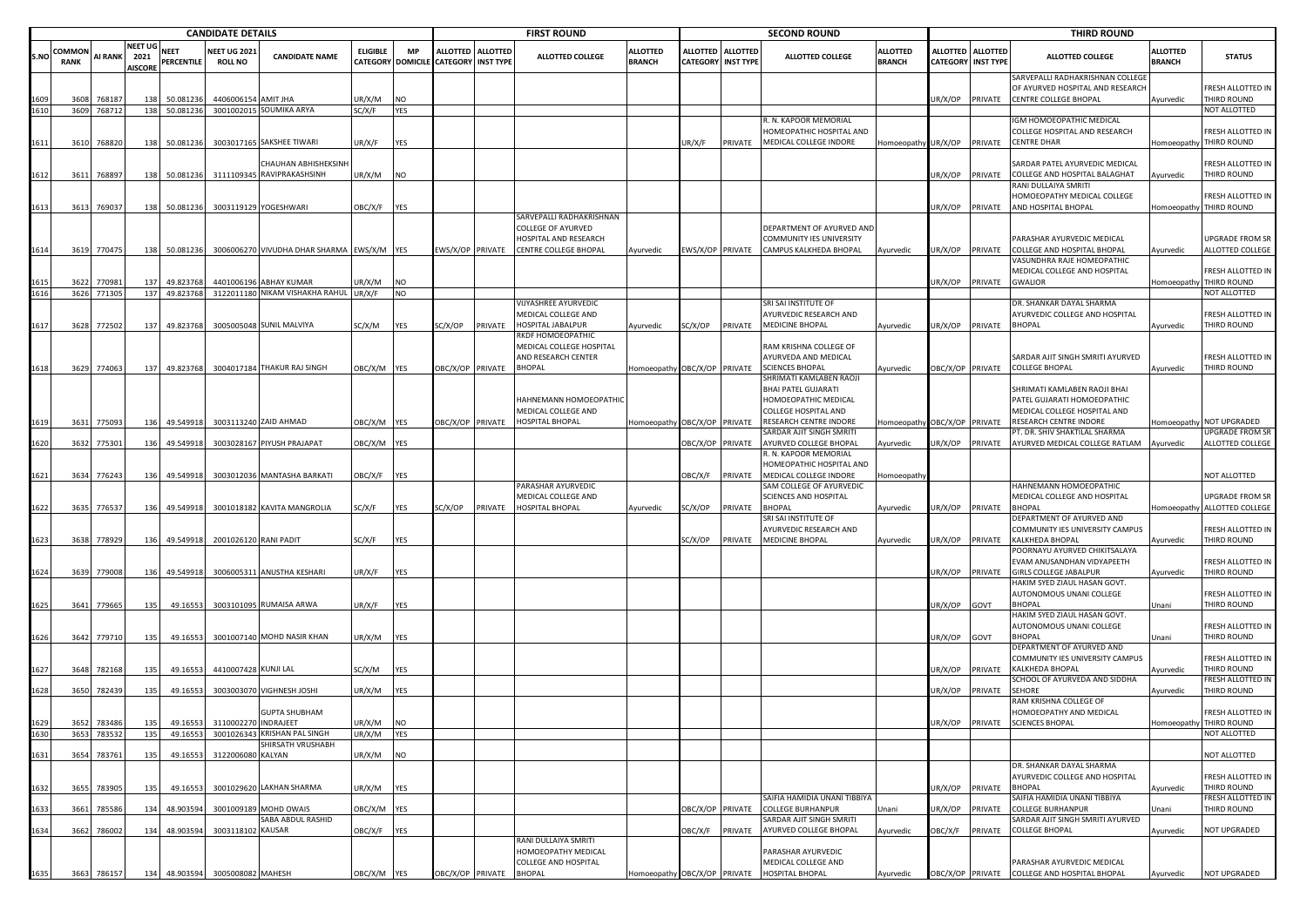|              |                       |                  |                                  |                           | <b>CANDIDATE DETAILS</b>             |                                                                            |                   |                  |                                      |                   | <b>FIRST ROUND</b>                                           |                                  |                             |                                     | <b>SECOND ROUND</b>                                                        |                                  |                  |                                                | <b>THIRD ROUND</b>                                                                          |                                  |                                                       |
|--------------|-----------------------|------------------|----------------------------------|---------------------------|--------------------------------------|----------------------------------------------------------------------------|-------------------|------------------|--------------------------------------|-------------------|--------------------------------------------------------------|----------------------------------|-----------------------------|-------------------------------------|----------------------------------------------------------------------------|----------------------------------|------------------|------------------------------------------------|---------------------------------------------------------------------------------------------|----------------------------------|-------------------------------------------------------|
| <b>S.NC</b>  | COMMOI<br><b>RANK</b> | AI RANK 2021     | <b>NEET UG</b><br><b>AISCORI</b> | <b>NEET</b><br>PERCENTILE | <b>NEET UG 202</b><br><b>ROLL NO</b> | <b>CANDIDATE NAME</b>                                                      | <b>ELIGIBLE</b>   | <b>MP</b>        | CATEGORY DOMICILE CATEGORY INST TYPE | ALLOTTED ALLOTTED | ALLOTTED COLLEGE                                             | <b>ALLOTTED</b><br><b>BRANCH</b> | ALLOTTED<br><b>CATEGORY</b> | <b>ALLOTTED</b><br><b>INST TYPE</b> | <b>ALLOTTED COLLEGE</b>                                                    | <b>ALLOTTED</b><br><b>BRANCH</b> |                  | ALLOTTED ALLOTTED<br><b>CATEGORY INST TYPE</b> | <b>ALLOTTED COLLEGE</b>                                                                     | <b>ALLOTTED</b><br><b>BRANCH</b> | <b>STATUS</b>                                         |
| 1636         | 3665                  | 786238           | 134                              | 48.903594                 |                                      | 3001007478 KRATIKA JETHWANI                                                | UR/X/F            | <b>YES</b>       |                                      |                   |                                                              |                                  |                             |                                     |                                                                            |                                  | JR/X/OP          | PRIVATE                                        | HAHNEMANN HOMOEOPATHIC<br>MEDICAL COLLEGE AND HOSPITAL<br><b>BHOPAL</b>                     |                                  | FRESH ALLOTTED IN<br>Homoeopathy THIRD ROUND          |
| 1637         | 3667                  | 786366           | 134                              | 48.903594                 |                                      | 3005002616 MOHAMMAD SAFFAN                                                 | OBC/X/M YES       |                  |                                      |                   |                                                              |                                  | OBC/X/OP PRIVATE            |                                     | MANDSAUR INSTITUTE OF<br>AYURVED EDUCATION AND<br><b>RESEARCH MANDSAUR</b> | Ayurvedic                        | OBC/X/OP PRIVATE |                                                | PARASHAR AYURVEDIC MEDICAL<br>COLLEGE AND HOSPITAL BHOPAL                                   | Ayurvedic                        | UPGRADE FROM SR<br>ALLOTTED COLLEGE                   |
|              |                       |                  |                                  |                           |                                      |                                                                            |                   |                  |                                      |                   | RAM KRISHNA COLLEGE OF<br>HOMOEOPATHY AND MEDICAL            |                                  |                             |                                     | SARVEPALLI RADHAKRISHNAN<br>COLLEGE OF AYURVED<br>HOSPITAL AND RESEARCH    |                                  |                  |                                                | DR. SHANKAR DAYAL SHARMA<br>AYURVEDIC COLLEGE AND HOSPITAL                                  |                                  | UPGRADE FROM SR                                       |
| 1638         | 3670<br>3671          | 787132<br>787393 | 134<br>134                       | 48.903594<br>48.903594    |                                      | 3005011166 ABHA GURGELA<br>3001006571 ANSHIKA JAIN                         | OBC/X/F<br>JR/X/F | YES<br><b>NO</b> | OBC/X/F                              | PRIVATE           | <b>SCIENCES BHOPAL</b>                                       | Homoeopathy OBC/X/F              |                             | PRIVATE                             | CENTRE COLLEGE BHOPAL                                                      | Ayurvedic                        | JR/X/OP          | PRIVATE                                        | <b>BHOPAL</b>                                                                               | Ayurvedic                        | ALLOTTED COLLEGE<br>NOT ALLOTTED                      |
| 1640         | 3676                  | 789256           | 133                              | 48.637838                 |                                      | 4411008354 AASTHA SINGH                                                    | UR/X/F            | <b>NO</b>        |                                      |                   |                                                              |                                  |                             |                                     |                                                                            |                                  | JR/X/OP          | PRIVATE                                        | VIJYASHREE AYURVEDIC MEDICAL<br>COLLEGE AND HOSPITAL JABALPUR<br>ENDHWA HOMEOPATHIC MEDICAL | Ayurvedic                        | FRESH ALLOTTED IN<br>THIRD ROUND<br>FRESH ALLOTTED IN |
| 1641         | 3677                  | 789282           | 133                              | 48.637838                 | 3003113097                           | ADITYA SINGH TANWAR                                                        | UR/X/M            | <b>YES</b>       |                                      |                   |                                                              |                                  |                             |                                     | SARDAR AJIT SINGH SMRITI                                                   |                                  | JR/X/OP          | PRIVATE                                        | COLLEGE AND HOSPITAL BARWANI<br>SARDAR AJIT SINGH SMRITI AYURVED                            | Homoeopathy                      | THIRD ROUND<br>FRESH ALLOTTED IN                      |
| 1642         | 367                   | 78931            | 133                              | 48.637838                 |                                      | 3003014240 CHETANYA SONI                                                   | OBC/X/M           | <b>YES</b>       |                                      |                   |                                                              |                                  | <b>DBC/X/OP PRIVATE</b>     |                                     | AYURVED COLLEGE BHOPAL                                                     | Ayurvedic                        | OBC/X/OP         | PRIVATE                                        | <b>COLLEGE BHOPAL</b>                                                                       | Ayurvedic                        | THIRD ROUND                                           |
| 1643<br>1644 | 3679                  | 789508           | 133                              | 48.637838                 |                                      | 3113102125 USHIR KAJAL RAVASAHEB UR/X/F<br>3103020126 AAMIR SOHEL SK SALIM |                   | <b>NO</b>        |                                      |                   |                                                              |                                  |                             |                                     |                                                                            |                                  |                  |                                                |                                                                                             |                                  | NOT ALLOTTED<br>NOT ALLOTTED                          |
|              | 3682                  | 791532           | 133                              | 48.637838                 |                                      |                                                                            | UR/X/M            | <b>NO</b>        |                                      |                   |                                                              |                                  |                             |                                     |                                                                            |                                  |                  |                                                | L.N. AYURVED COLLEGE AND HOSPITAL                                                           |                                  | FRESH ALLOTTED IN                                     |
| 1645         | 3683                  | 792321           | 133                              | 48.637838                 |                                      | 3002009039 TARUN MATHUR                                                    | SC/X/M            | <b>YES</b>       |                                      |                   |                                                              |                                  |                             |                                     |                                                                            |                                  | SC/X/OP          | PRIVATE                                        | <b>BHOPAL</b><br>FACULTY OF AYURVED MANSAROVAR                                              | Ayurvedic                        | THIRD ROUND                                           |
|              |                       |                  |                                  |                           |                                      |                                                                            |                   |                  |                                      |                   |                                                              |                                  |                             |                                     |                                                                            |                                  |                  |                                                | GLOBAL UNIVERSITY BILKISGANJ                                                                |                                  | FRESH ALLOTTED IN                                     |
| 1646         |                       | 3684 792710      | 133                              | 48.637838                 |                                      | 3006004435 SHRIVATS MISHRA                                                 | UR/X/M            | <b>YES</b>       |                                      |                   |                                                              |                                  |                             |                                     |                                                                            |                                  | JR/X/OP          | PRIVATE                                        | EHORE<br>SHRIMATI KAMLABEN RAOJI BHAI                                                       | Ayurvedic                        | THIRD ROUND                                           |
|              |                       |                  |                                  |                           |                                      |                                                                            |                   |                  |                                      |                   |                                                              |                                  |                             |                                     | R. N. KAPOOR MEMORIAL                                                      |                                  |                  |                                                | PATEL GUJARATI HOMOEOPATHIC                                                                 |                                  |                                                       |
|              |                       |                  |                                  |                           |                                      |                                                                            |                   |                  |                                      |                   |                                                              |                                  |                             |                                     | HOMEOPATHIC HOSPITAL AND                                                   |                                  |                  |                                                | MEDICAL COLLEGE HOSPITAL AND                                                                |                                  | UPGRADE FROM SR                                       |
| 1647         | 3685                  | 792948           | 133                              | 48.637838                 |                                      | 3003114243 DEEPALI PANCHAL                                                 | OBC/X/F           | <b>YES</b>       |                                      |                   |                                                              |                                  | )BC/X/F                     | PRIVATE                             | MEDICAL COLLEGE INDORE                                                     | Homoeopathy OBC/X/OP PRIVATE     |                  |                                                | RESEARCH CENTRE INDORE                                                                      |                                  | Homoeopathy ALLOTTED COLLEGE                          |
| 1648         | 3688                  | 793264           | 132                              | 48.361074                 |                                      | 3002001356 MAYANK SHARMA                                                   | EWS/X/M YES       |                  |                                      |                   |                                                              |                                  |                             |                                     |                                                                            |                                  |                  |                                                | SHIVANG HOMOEOPATHIC MEDICAL                                                                |                                  | NOT ALLOTTED<br>FRESH ALLOTTED IN                     |
| 1649         | 3689                  | 793267           | 132                              | 48.361074                 |                                      | 3005003588 MANORAMA SHUKLA                                                 | UR/X/F            | <b>NO</b>        |                                      |                   |                                                              |                                  |                             |                                     |                                                                            |                                  | JR/X/OP          | PRIVATE                                        | COLLEGE BHOPAL                                                                              |                                  | Homoeopathy THIRD ROUND                               |
|              |                       |                  |                                  |                           |                                      |                                                                            |                   |                  |                                      |                   |                                                              |                                  |                             |                                     | DEPARTMENT OF AYURVED AND<br>COMMUNITY IES UNIVERSITY                      |                                  |                  |                                                | RAM KRISHNA COLLEGE OF AYURVEDA                                                             |                                  | FRESH ALLOTTED IN                                     |
| 1650         | 3690                  | 793445           | 132                              | 48.361074                 |                                      | 3001026140 NISHA THAKUR                                                    | OBC/X/F           | YES              |                                      |                   |                                                              |                                  | OBC/X/OP PRIVATE            |                                     | CAMPUS KALKHEDA BHOPAL                                                     | Ayurvedic                        | UR/X/OP          |                                                | PRIVATE AND MEDICAL SCIENCES BHOPAL                                                         | Ayurvedic                        | THIRD ROUND                                           |
|              |                       |                  |                                  |                           |                                      | <b>GHORUDE ANURAG</b>                                                      |                   |                  |                                      |                   |                                                              |                                  |                             |                                     |                                                                            |                                  |                  |                                                |                                                                                             |                                  |                                                       |
| 1651         | 3691                  | 793652           | 132                              | 48.361074                 |                                      | 3111025002 DEWANAND                                                        | UR/X/M            | <b>NO</b>        |                                      |                   |                                                              |                                  |                             |                                     |                                                                            |                                  |                  |                                                | HAKIM SYED ZIAUL HASAN GOVT.                                                                |                                  | NOT ALLOTTED                                          |
| 1652         | 3692                  | 793750           | 132                              | 48.361074                 | 300100532                            | <b>AYMAN ALI</b>                                                           | :WS/X/F           | <b>YES</b>       |                                      |                   |                                                              |                                  |                             |                                     |                                                                            |                                  | JR/X/OP          | GOVT                                           | AUTONOMOUS UNANI COLLEGE<br><b>BHOPAL</b>                                                   | Unani                            | FRESH ALLOTTED IN<br>THIRD ROUND                      |
|              |                       |                  |                                  |                           |                                      | PALIWAL AKASH                                                              |                   |                  |                                      |                   |                                                              |                                  |                             |                                     |                                                                            |                                  |                  |                                                |                                                                                             |                                  |                                                       |
| 1653         | 3696                  | 79423            | 132                              | 48.361074                 |                                      | 3102010238 KESHRIMAL                                                       | UR/X/M            | <b>NO</b>        |                                      |                   |                                                              |                                  |                             |                                     |                                                                            |                                  |                  |                                                |                                                                                             |                                  | NOT ALLOTTED                                          |
| 1654         | 3697                  | 794510           | 132                              | 48.361074                 |                                      | 2303002529 VIVEK SHARMA                                                    | UR/X/M            | <b>NO</b>        |                                      |                   |                                                              |                                  |                             |                                     |                                                                            |                                  | JR/X/OP          | PRIVATE                                        | SOPHIA HOMEOPATHIC MEDICAL<br>COLLEGE GWALIOR                                               |                                  | FRESH ALLOTTED IN<br>Homoeopathy THIRD ROUND          |
|              |                       |                  |                                  |                           |                                      |                                                                            |                   |                  |                                      |                   |                                                              |                                  |                             |                                     | RKDF HOMOEOPATHIC                                                          |                                  |                  |                                                | SHRIMATI KAMLABEN RAOJI BHAI                                                                |                                  |                                                       |
|              |                       |                  |                                  |                           |                                      |                                                                            |                   |                  |                                      |                   |                                                              |                                  |                             |                                     | MEDICAL COLLEGE HOSPITAL<br>AND RESEARCH CENTER                            |                                  |                  |                                                | PATEL GUJARATI HOMOEOPATHIC<br>MEDICAL COLLEGE HOSPITAL AND                                 |                                  | UPGRADE FROM SR                                       |
| 1655         | 3698                  | 795210           | 132                              | 48.361074                 | 3003027570 SHUBHAM                   | MOHIBA FATEMA HAMID                                                        | OBC/X/M YES       |                  |                                      |                   |                                                              |                                  | OBC/X/OP PRIVATE            |                                     | <b>BHOPAL</b>                                                              | Homoeopathy OBC/X/OP PRIVATE     |                  |                                                | RESEARCH CENTRE INDORE<br>VIJYASHREE AYURVEDIC MEDICAL                                      |                                  | Homoeopathy ALLOTTED COLLEGE<br>FRESH ALLOTTED IN     |
| 1656         | 3702                  | 796167           | 132                              | 48.361074                 | 3111125010 KHAN                      |                                                                            | JR/X/F            | <b>NO</b>        |                                      |                   |                                                              |                                  |                             |                                     |                                                                            |                                  | JR/X/OP          | PRIVATE                                        | COLLEGE AND HOSPITAL JABALPUR                                                               | Ayurvedic                        | THIRD ROUND                                           |
|              |                       |                  |                                  |                           |                                      |                                                                            |                   |                  |                                      |                   |                                                              |                                  |                             |                                     |                                                                            |                                  |                  |                                                | RKDF HOMOEOPATHIC MEDICAL                                                                   |                                  |                                                       |
| 1657         | 3703                  | 797337           | 132                              | 48.361074                 | 3001002557                           | KOMAL MEWADA                                                               | OBC/X/F           | <b>YES</b>       |                                      |                   |                                                              |                                  |                             |                                     |                                                                            |                                  | JR/X/OP          | PRIVATE                                        | COLLEGE HOSPITAL AND RESEARCH<br><b>CENTER BHOPAL</b>                                       | Homoeopathy                      | FRESH ALLOTTED IN<br>THIRD ROUND                      |
| 1658         | 3705                  | 797592           | 131                              | 48.073883                 | 3103005064                           | SOHEB NOMAN ADIL<br>RASHEED                                                | UR/X/M            | <b>NO</b>        |                                      |                   |                                                              |                                  |                             |                                     |                                                                            |                                  |                  |                                                |                                                                                             |                                  | NOT ALLOTTED                                          |
|              |                       |                  |                                  |                           |                                      | 3001019215 SATYAM RAJPOOT                                                  |                   |                  |                                      |                   |                                                              |                                  |                             |                                     |                                                                            |                                  |                  |                                                | VEENA VADINI AYURVED COLLEGE AND<br>HOSPITAL BHOPAL                                         |                                  | FRESH ALLOTTED IN<br>THIRD ROUND                      |
| 1659         | 3706                  | 798034           | 131                              | 48.073883                 |                                      |                                                                            | EWS/X/M YES       |                  |                                      |                   |                                                              |                                  |                             |                                     |                                                                            |                                  | EWS/X/OP PRIVATE |                                                | HRIMATI KAMLABEN RAOJI BHAI                                                                 | Ayurvedic                        |                                                       |
|              |                       |                  |                                  |                           |                                      |                                                                            |                   |                  |                                      |                   | IGM HOMOEOPATHIC MEDICAL<br>COLLEGE HOSPITAL AND             |                                  |                             |                                     |                                                                            |                                  |                  |                                                | PATEL GUJARATI HOMOEOPATHIC<br>MEDICAL COLLEGE HOSPITAL AND                                 |                                  | FRESH ALLOTTED IN                                     |
| 1660         |                       |                  |                                  |                           |                                      | 3707 798332 131 48.073883 3003012128 ZOYA FATIMA KHAN                      | OBC/X/F YES       |                  |                                      |                   | OBC/X/F PRIVATE RESEARCH CENTRE DHAR                         | Homoeopathy                      |                             |                                     |                                                                            |                                  |                  |                                                | OBC/X/OP PRIVATE RESEARCH CENTRE INDORE                                                     |                                  | Homoeopathy THIRD ROUND                               |
|              |                       |                  |                                  |                           |                                      |                                                                            |                   |                  |                                      |                   |                                                              |                                  |                             |                                     |                                                                            |                                  |                  |                                                | PT. DR. SHIV SHAKTILAL SHARMA                                                               |                                  | FRESH ALLOTTED IN                                     |
| 1661         | 3708                  | 798366           | 131                              | 48.073883                 |                                      | 3003111356 RADHIKA RAGHUVANSHI UR/X/F                                      |                   | <b>YES</b>       |                                      |                   |                                                              |                                  |                             |                                     |                                                                            |                                  | JR/X/OP          | PRIVATE                                        | AYURVED MEDICAL COLLEGE RATLAM<br>RKDF HOMOEOPATHIC MEDICAL                                 | Ayurvedic                        | THIRD ROUND                                           |
| 1662         | 3710                  | 798871           | 131                              | 48.073883                 |                                      | 2204007121 PATEL SMIT NARESHBHAI UR/X/M                                    |                   | <b>NO</b>        |                                      |                   |                                                              |                                  |                             |                                     |                                                                            |                                  | JR/X/OP          | PRIVATE                                        | COLLEGE HOSPITAL AND RESEARCH<br><b>CENTER BHOPAL</b>                                       | Homoeopathy                      | FRESH ALLOTTED IN<br>THIRD ROUND                      |
|              |                       |                  |                                  |                           |                                      |                                                                            |                   |                  |                                      |                   |                                                              |                                  |                             |                                     | FACULTY OF AYURVED<br>MANSAROVAR GLOBAL                                    |                                  |                  |                                                | <b>FACULTY OF AYURVED MANSAROVAR</b><br>GLOBAL UNIVERSITY BILKISGANJ                        |                                  | FRESH ALLOTTED IN                                     |
| 1663         | 3711                  | 799032           | 131                              | 48.073883                 | 3001002322 RIYA RAI                  |                                                                            | OBC/X/F           | <b>YES</b>       |                                      |                   |                                                              |                                  | OBC/X/F                     | PRIVATE                             | UNIVERSITY BILKISGANJ SEHORE Ayurvedic                                     |                                  | JR/X/OP          | PRIVATE                                        | <b>SEHORE</b>                                                                               | Ayurvedic                        | THIRD ROUND                                           |
| 1664         | 3712                  | 799135           | 131                              | 48.073883                 |                                      | 3005005361 SANJAY KUMAR                                                    | SC/X/M            | YES              | SC/X/OP                              | PRIVATE           | OM AYURVEDIC MEDICAL<br>COLLEGE AND HOSPITAL BETUL Ayurvedic |                                  | SC/X/OP                     | PRIVATE                             | SRI SAI INSTITUTE OF<br>AYURVEDIC RESEARCH AND<br><b>MEDICINE BHOPAL</b>   | Ayurvedic                        | SC/X/OP          | PRIVATE                                        | SAM COLLEGE OF AYURVEDIC SCIENCES<br>AND HOSPITAL BHOPAL                                    | Ayurvedic                        | FRESH ALLOTTED IN<br>THIRD ROUND                      |
|              |                       |                  |                                  |                           |                                      |                                                                            |                   |                  |                                      |                   |                                                              |                                  |                             |                                     |                                                                            |                                  |                  |                                                | HAKEEM ABDUL HAMEED UNANI                                                                   |                                  |                                                       |
| 1665         | 3713                  | 800298           | 131                              | 48.073883                 |                                      | 3003011182 ABU ZUFRAN FAROOQUI UR/X/M                                      |                   | YES              |                                      |                   |                                                              |                                  |                             |                                     |                                                                            |                                  |                  | UR/X/OP PRIVATE DEWAS                          | MEDICAL COLLEGE AND HOSPITAL                                                                | Unani                            | FRESH ALLOTTED IN<br>THIRD ROUND                      |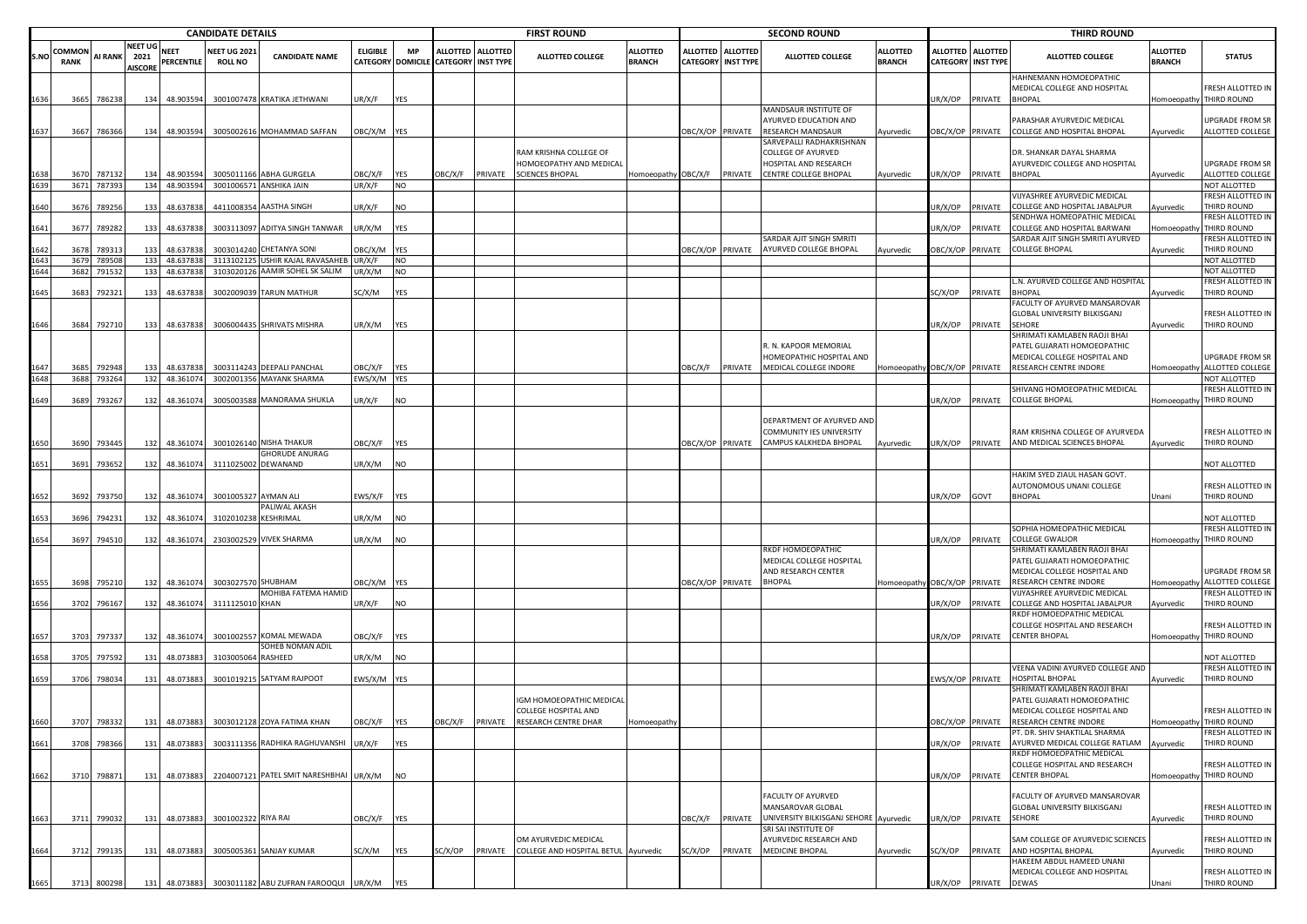|      |                       | <b>CANDIDATE DETAILS</b> |                                          |                           |                                       |                                            |                 |                         |                                                           |         | <b>FIRST ROUND</b>                                                                        |                                  |                  |                                                | <b>SECOND ROUND</b>                                                         |                                  |                                    |                                     | <b>THIRD ROUND</b>                                                                            |                                  |                                                   |
|------|-----------------------|--------------------------|------------------------------------------|---------------------------|---------------------------------------|--------------------------------------------|-----------------|-------------------------|-----------------------------------------------------------|---------|-------------------------------------------------------------------------------------------|----------------------------------|------------------|------------------------------------------------|-----------------------------------------------------------------------------|----------------------------------|------------------------------------|-------------------------------------|-----------------------------------------------------------------------------------------------|----------------------------------|---------------------------------------------------|
| S.NO | COMMON<br><b>RANK</b> | <b>AI RANK</b>           | <b>NEET UG</b><br>2021<br><b>AISCORE</b> | <b>NEET</b><br>PERCENTILE | <b>NEET UG 2021</b><br><b>ROLL NO</b> | <b>CANDIDATE NAME</b>                      | <b>ELIGIBLE</b> | <b>MP</b>               | ALLOTTED ALLOTTED<br>CATEGORY DOMICILE CATEGORY INST TYPE |         | <b>ALLOTTED COLLEGE</b>                                                                   | <b>ALLOTTED</b><br><b>BRANCH</b> |                  | ALLOTTED ALLOTTED<br><b>CATEGORY INST TYPE</b> | ALLOTTED COLLEGE                                                            | <b>ALLOTTED</b><br><b>BRANCH</b> | <b>ALLOTTED</b><br><b>CATEGORY</b> | <b>ALLOTTED</b><br><b>INST TYPE</b> | <b>ALLOTTED COLLEGE</b>                                                                       | <b>ALLOTTED</b><br><b>BRANCH</b> | <b>STATUS</b>                                     |
| 1666 | 3715                  | 801570                   | 131                                      | 48.073883                 |                                       | 3905015156 NITIN ARYA                      | UR/X/M          | <b>NO</b>               |                                                           |         |                                                                                           |                                  |                  |                                                |                                                                             |                                  | UR/X/OP                            | PRIVATE                             | MANDSAUR INSTITUTE OF AYURVED<br>EDUCATION AND RESEARCH<br><b>MANDSAUR</b>                    | Ayurvedic                        | RESH ALLOTTED IN<br>THIRD ROUND                   |
| 1667 | 3716                  | 801751                   | 131                                      | 48.073883                 |                                       | 3111021089 ARSHI UZMA                      | UR/X/F          | YES                     |                                                           |         |                                                                                           |                                  |                  |                                                |                                                                             |                                  | JR/X/OP                            | PRIVATE                             | ACULTY OF AYURVED MANSAROVAR<br>GLOBAL UNIVERSITY BILKISGANJ<br>SEHORE                        | Ayurvedic                        | RESH ALLOTTED IN<br>THIRD ROUND                   |
|      | 3717                  | 801805                   | 131                                      | 48.073883                 |                                       | 3003018167 FAIZAN SHAIKH                   | UR/X/M          | <b>NO</b>               |                                                           |         |                                                                                           |                                  |                  |                                                |                                                                             |                                  | UR/X/OP                            | PRIVATE                             | R. N. KAPOOR MEMORIAL<br>IOMEOPATHIC HOSPITAL AND<br>MEDICAL COLLEGE INDORE                   | Iomoeopathy                      | RESH ALLOTTED IN<br>THIRD ROUND                   |
| 1669 |                       | 3720 802187              |                                          | 130 47.659708             |                                       | 3003106185 RIYA RAWAT                      | ST/X/F          | YES                     | ST/X/F                                                    | PRIVATE | DEPARTMENT OF AYURVED<br>AND COMMUNITY IES<br>UNIVERSITY CAMPUS<br><b>KALKHEDA BHOPAL</b> | Ayurvedic                        | 5T/X/F           | PRIVATE                                        | DR. SHANKAR DAYAL SHARMA<br>AYURVEDIC COLLEGE AND<br>HOSPITAL BHOPAL        | Ayurvedic                        | ST/X/F                             | PRIVATE                             | .N. AYURVED COLLEGE AND HOSPITAL<br><b>BHOPAL</b>                                             | Ayurvedic                        | JPGRADE FROM SR<br>ALLOTTED COLLEGE               |
| 1670 |                       |                          | 130                                      | 47.659708                 |                                       | 3003004326 FAIZ SHEIKH                     | OBC/X/M         |                         | OBC/X/OP PRIVATE                                          |         | VASUNDHRA RAJE<br>HOMEOPATHIC MEDICAL<br><b>COLLEGE AND HOSPITAL</b><br><b>GWALIOR</b>    | Iomoeopathy OBC/X/OP PRIVATE     |                  |                                                | PT. DR. SHIV SHAKTILAL<br>SHARMA AYURVED MEDICAL<br>COLLEGE RATLAM          |                                  | UR/X/OP                            | PRIVATE                             | PT. DR. SHIV SHAKTILAL SHARMA<br>AYURVED MEDICAL COLLEGE RATLAM                               |                                  | JPGRADE FROM SR<br>ALLOTTED COLLEGE               |
| 1671 | 3722                  | 803174<br>3723 803552    |                                          | 130 47.659708             |                                       | 3111102135 FARKADE SHREYA DILIP            | UR/X/F          | <b>YES</b><br><b>NO</b> |                                                           |         |                                                                                           |                                  |                  |                                                |                                                                             | Ayurvedic                        |                                    |                                     |                                                                                               | Ayurvedic                        | <b>NOT ALLOTTED</b>                               |
| 1672 | 3724                  | 804407                   |                                          | 130 47.659708             |                                       | 3001014350 ANJALI DUSHAD                   | SC/X/F          | YES                     | SC/X/F                                                    | PRIVATE | VIJYASHREE AYURVEDIC<br>MEDICAL COLLEGE AND<br><b>HOSPITAL JABALPUR</b>                   | Ayurvedic                        | C/X/F            | PRIVATE                                        | PT. DR. SHIV SHAKTILAL<br>SHARMA AYURVED MEDICAL<br>COLLEGE RATLAM          | Ayurvedic                        | JR/X/OP                            | PRIVATE                             | POORNAYU AYURVED CHIKITSALAYA<br>EVAM ANUSANDHAN VIDYAPEETH<br><b>GIRLS COLLEGE JABALPUR</b>  | Ayurvedic                        | JPGRADE FROM SR<br>ALLOTTED COLLEGE               |
| 1673 | 3725                  | 804636                   | 130                                      | 47.659708                 |                                       | 3001023213 RADHESHYAM                      | JR/X/M          | YES                     |                                                           |         |                                                                                           |                                  |                  |                                                |                                                                             |                                  | JR/X/OP                            | PRIVATE                             | HAHNEMANN HOMOEOPATHIC<br>MEDICAL COLLEGE AND HOSPITAL<br><b>BHOPAL</b>                       |                                  | RESH ALLOTTED IN<br>omoeopathy THIRD ROUND        |
| 1674 | 3727                  | 805833                   | 130                                      | 47.659708                 |                                       | 3003017264 SHAHRUKH KHAN                   | OBC/X/M YES     |                         | BC/X/OP PRIVATE                                           |         | IGM HOMOEOPATHIC MEDICAL<br><b>COLLEGE HOSPITAL AND</b><br>RESEARCH CENTRE DHAR           | Iomoeopathy OBC/X/OP PRIVATE     |                  |                                                | R. N. KAPOOR MEMORIAL<br>HOMEOPATHIC HOSPITAL AND<br>MEDICAL COLLEGE INDORE | Homoeopath                       | UR/X/OP                            | PRIVATE                             | <b>FACULTY OF AYURVED MANSAROVAR</b><br>GLOBAL UNIVERSITY BILKISGANJ<br>SEHORE                | yurvedic                         | RESH ALLOTTED IN<br><b>HIRD ROUND</b>             |
|      |                       |                          |                                          |                           |                                       |                                            |                 |                         |                                                           |         |                                                                                           |                                  |                  |                                                | SARDAR AJIT SINGH SMRITI                                                    |                                  |                                    |                                     | SARDAR AJIT SINGH SMRITI AYURVED                                                              |                                  | FRESH ALLOTTED IN                                 |
| 1675 | 3728                  | 806373                   | 130                                      | 47.659708                 |                                       | 3001005089 SOURABH LODHI                   | OBC/X/M YES     |                         |                                                           |         | SARVEPALLI RADHAKRISHNAN                                                                  |                                  | OBC/X/OP PRIVATE |                                                | AYURVED COLLEGE BHOPAL                                                      | Ayurvedic                        | <b>DBC/X/OP</b>                    | PRIVATE                             | <b>COLLEGE BHOPAL</b>                                                                         | Ayurvedic                        | THIRD ROUND                                       |
| 1676 | 3732                  | 807203                   |                                          | 130 47.659708             |                                       | 3001011037 VISHAKHA ROHIT                  | SC/X/F          | <b>YES</b>              | SC/X/F                                                    | PRIVATE | COLLEGE OF AYURVED<br>HOSPITAL AND RESEARCH<br><b>CENTRE COLLEGE BHOPAL</b>               | Ayurvedic                        | SC/X/OP          | PRIVATE                                        | N. AYURVED COLLEGE AND<br>HOSPITAL BHOPAL<br>VEENA VADINI AYURVED           | Ayurvedic                        | SC/X/F                             | PRIVATE                             | SAM COLLEGE OF AYURVEDIC SCIENCES<br>AND HOSPITAL BHOPAL<br>FACULTY OF AYURVED MANSAROVAR     | Ayurvedic                        | <b>JPGRADE FROM SR</b><br><b>ALLOTTED COLLEGE</b> |
| 1677 | 3733                  | 807854                   |                                          | 130 47.659708             |                                       | 3111114110 CHARUL PARIHAR                  | OBC/X/F         | YES                     |                                                           |         |                                                                                           |                                  | OBC/X/F          | PRIVATE                                        | COLLEGE AND HOSPITAL<br><b>BHOPAL</b>                                       | Ayurvedic                        | JR/X/OP                            | PRIVATE                             | GLOBAL UNIVERSITY BILKISGANJ<br>SEHORE                                                        | Ayurvedic                        | RESH ALLOTTED IN<br>THIRD ROUND                   |
| 1678 | 3736                  | 808356                   | 129                                      | 47.381454                 |                                       | 3001001452 HARSH JAIN                      | WS/X/M YES      |                         |                                                           |         |                                                                                           |                                  |                  |                                                |                                                                             |                                  | JR/X/OP                            | PRIVATE                             | DEPARTMENT OF AYURVED AND<br>COMMUNITY IES UNIVERSITY CAMPUS<br>KALKHEDA BHOPAL               | Ayurvedic                        | RESH ALLOTTED IN<br><b>HIRD ROUND</b>             |
| 1679 | 3739                  | 808687                   |                                          | 129 47.381454             |                                       | 3003032139 HARSHENDRA SINGH                | UR/X/M          | YES                     |                                                           |         |                                                                                           |                                  |                  |                                                |                                                                             |                                  | UR/X/OP                            | PRIVATE                             | PT. DR. SHIV SHAKTILAL SHARMA<br>AYURVED MEDICAL COLLEGE RATLAM                               |                                  | RESH ALLOTTED IN<br>THIRD ROUND                   |
|      |                       |                          |                                          |                           |                                       |                                            |                 |                         |                                                           |         | DEPARTMENT OF AYURVED<br>AND COMMUNITY IES<br>UNIVERSITY CAMPUS                           |                                  |                  |                                                | SHUBHDEEP AYURVED MEDICAL<br>COLLEGE AND HOSPITAL                           |                                  |                                    |                                     | SHUBHDEEP AYURVED MEDICAL                                                                     | Ayurvedic                        |                                                   |
| 1680 |                       | 3740 808705              | 129                                      | 47.381454                 |                                       | 3003106237 MADHUSUDAN BHILALA              | ST/X/M          | <b>YES</b>              | ST/X/OP                                                   | PRIVATE | <b>KALKHEDA BHOPAL</b>                                                                    | Ayurvedic                        | ST/X/OP          | PRIVATE                                        | INDORE                                                                      | Ayurvedic                        | ST/X/OP                            | PRIVATE                             | COLLEGE AND HOSPITAL INDORE                                                                   | Ayurvedic                        | <b>NOT UPGRADED</b>                               |
| 1681 |                       | 3741 808720              |                                          | 129 47.381454             |                                       | HIRSATH NAMRATA<br>3122010201 BALKRISHNA   | OBC/X/F         | <b>YES</b>              |                                                           |         |                                                                                           |                                  |                  |                                                |                                                                             |                                  | UR/X/OP                            | PRIVATE                             | MANDSAUR INSTITUTE OF AYURVED<br>EDUCATION AND RESEARCH<br><b>MANDSAUR</b>                    | Ayurvedic                        | RESH ALLOTTED IN<br>THIRD ROUND                   |
| 1682 |                       | 3744 809548              | 129                                      | 47.381454                 |                                       | 3003113204 VASUDEV TIWARI                  | UR/X/M          | YES                     |                                                           |         |                                                                                           |                                  |                  |                                                |                                                                             |                                  | JR/X/OP                            | PRIVATE                             | DR. SHANKAR DAYAL SHARMA<br>AYURVEDIC COLLEGE AND HOSPITAL<br><b>BHOPAL</b>                   | vyurvedic                        | RESH ALLOTTED IN<br>HIRD ROUND                    |
| 1683 | 3745                  | 809774                   |                                          | 129 47.381454             | 3111013036 DIWAKAR                    | MESHRAM MANTHAN                            | UR/X/M          | <b>NO</b>               |                                                           |         |                                                                                           |                                  |                  |                                                |                                                                             |                                  | UR/X/OP                            | PRIVATE                             | SARVEPALLI RADHAKRISHNAN COLLEGE<br>OF AYURVED HOSPITAL AND RESEARCH<br>CENTRE COLLEGE BHOPAL | Ayurvedic                        | RESH ALLOTTED IN<br>THIRD ROUND                   |
|      |                       |                          |                                          |                           |                                       | 3111124015 VAISHNAVI DHAMDAR               |                 |                         |                                                           |         |                                                                                           |                                  | OBC/X/F PRIVATE  |                                                | OM AYURVEDIC MEDICAL                                                        |                                  |                                    | PRIVATE                             | VEENA VADINI AYURVED COLLEGE AND                                                              |                                  | RESH ALLOTTED IN                                  |
|      | 3748                  | 811791                   | 129                                      | 47.381454                 |                                       |                                            | OBC/X/F         | <b>YES</b>              |                                                           |         | HAHNEMANN HOMOEOPATHIC<br>MEDICAL COLLEGE AND                                             |                                  |                  |                                                | COLLEGE AND HOSPITAL BETUL<br>SHIVANG HOMOEOPATHIC                          | Ayurvedic                        | )BC/X/F                            |                                     | HOSPITAL BHOPAL<br>RANI DULLAIYA SMRITI<br>HOMOEOPATHY MEDICAL COLLEGE                        | Ayurvedic                        | <b>THIRD ROUND</b><br>JPGRADE FROM SR             |
| 1685 |                       | 3749 811842              |                                          | 129 47.381454             |                                       | 3003107016 SANDEEP PATIDAR<br>YUGESH KUMAR | OBC/X/M YES     |                         | OBC/X/OP PRIVATE                                          |         | <b>HOSPITAL BHOPAL</b>                                                                    |                                  |                  |                                                | Homoeopathy OBC/X/OP PRIVATE MEDICAL COLLEGE BHOPAL                         | Homoeopathy UR/X/OP              |                                    | PRIVATE                             | AND HOSPITAL BHOPAL                                                                           |                                  | Homoeopathy ALLOTTED COLLEGE                      |
| 1686 |                       | 3751 812326              |                                          |                           |                                       | 129 47.381454 1702014288 CHAKRADHARI       | UR/X/M          | <b>NO</b>               |                                                           |         |                                                                                           |                                  |                  |                                                |                                                                             |                                  |                                    |                                     |                                                                                               |                                  | NOT ALLOTTED                                      |
| 1687 |                       | 3752 812592              |                                          |                           | 128 47.099509 3110028112 ACHELAL      | <b>GUPTA VIJAY KUMAR</b>                   | UR/X/M          | <b>NO</b>               |                                                           |         |                                                                                           |                                  |                  |                                                |                                                                             |                                  | UR/X/OP                            | PRIVATE                             | RKDF HOMOEOPATHIC MEDICAL<br>COLLEGE HOSPITAL AND RESEARCH<br><b>CENTER BHOPAL</b>            | Homoeopathy                      | RESH ALLOTTED IN<br>THIRD ROUND                   |
|      |                       |                          |                                          |                           |                                       |                                            |                 |                         |                                                           |         | RANI DULLAIYA SMRITI<br>HOMOEOPATHY MEDICAL<br><b>COLLEGE AND HOSPITAL</b>                |                                  |                  |                                                | VIJYASHREE AYURVEDIC<br>MEDICAL COLLEGE AND                                 |                                  |                                    |                                     | VEENA VADINI AYURVED COLLEGE AND                                                              |                                  | FRESH ALLOTTED IN                                 |
| 1688 | 3753                  | 812839                   | 128                                      | 47.099509                 |                                       | 3001001153 POORVI LAKHERA                  | OBC/X/F         | <b>YES</b>              | BC/X/F                                                    | PRIVATE | <b>BHOPAL</b>                                                                             | Iomoeopathy OBC/X/F              |                  | PRIVATE                                        | HOSPITAL JABALPUR                                                           | Ayurvedic                        | )BC/X/F                            | PRIVATE                             | HOSPITAL BHOPAL                                                                               | Ayurvedic                        | THIRD ROUND                                       |
| 1689 | 3754                  | 813153                   | 128                                      | 47.099509                 | 3003124081                            | AARIJ ALI                                  | UR/X/M          | YES                     |                                                           |         |                                                                                           |                                  |                  |                                                |                                                                             |                                  | JR/X/OP                            | PRIVATE                             | SENDHWA HOMEOPATHIC MEDICAL<br>COLLEGE AND HOSPITAL BARWANI                                   | <b>Homoeopathy</b>               | FRESH ALLOTTED IN<br>THIRD ROUND                  |
| 1690 | 3755                  | 813351                   |                                          | 128 47.099509             |                                       | 4401004297 AKANSHA CHATURVEDI              | UR/X/F          | <b>NO</b>               |                                                           |         |                                                                                           |                                  |                  |                                                |                                                                             |                                  |                                    |                                     |                                                                                               |                                  | NOT ALLOTTED                                      |
|      |                       |                          |                                          |                           |                                       |                                            |                 |                         |                                                           |         |                                                                                           |                                  |                  |                                                | DR. SHANKAR DAYAL SHARMA<br>AYURVEDIC COLLEGE AND                           |                                  |                                    |                                     | DR. SHANKAR DAYAL SHARMA<br>AYURVEDIC COLLEGE AND HOSPITAL                                    |                                  | UPGRADE FROM SR                                   |
| 1691 | 3756                  | 813497                   |                                          | 128 47.099509             |                                       | 3004001113 SWARNA LATA KORI                | SC/X/F          | YES                     |                                                           |         |                                                                                           |                                  | C/X/F            | PRIVATE                                        | HOSPITAL BHOPAL                                                             | Ayurvedic                        | UR/X/OP                            | PRIVATE                             | <b>BHOPAL</b>                                                                                 | Ayurvedic                        | ALLOTTED COLLEGE                                  |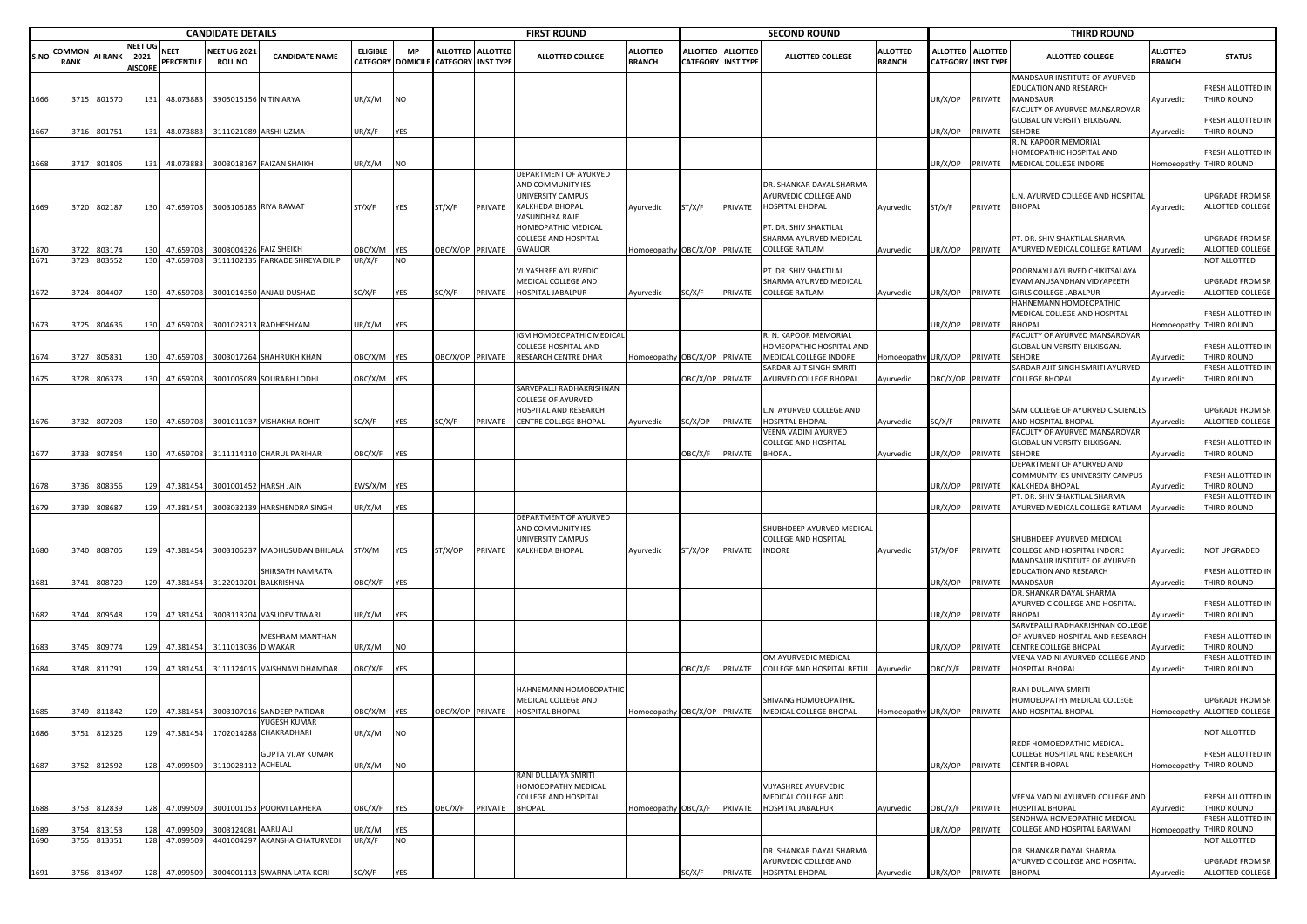|             |                |                      |                                          |                           | <b>CANDIDATE DETAILS</b>              |                                                 |                  |                                |                  |                                                | <b>FIRST ROUND</b>                            |                                  |                                    |                                     | <b>SECOND ROUND</b>                                                         |                                  |                  |                                         | <b>THIRD ROUND</b>                                          |                           |                                              |
|-------------|----------------|----------------------|------------------------------------------|---------------------------|---------------------------------------|-------------------------------------------------|------------------|--------------------------------|------------------|------------------------------------------------|-----------------------------------------------|----------------------------------|------------------------------------|-------------------------------------|-----------------------------------------------------------------------------|----------------------------------|------------------|-----------------------------------------|-------------------------------------------------------------|---------------------------|----------------------------------------------|
| <b>S.NO</b> | COMMON<br>RANK | AI RANK              | <b>NEET UG</b><br>2021<br><b>AISCORE</b> | <b>NEET</b><br>PERCENTILE | <b>NEET UG 2021</b><br><b>ROLL NO</b> | <b>CANDIDATE NAME</b>                           | <b>ELIGIBLE</b>  | MP<br><b>CATEGORY DOMICILE</b> |                  | ALLOTTED ALLOTTED<br><b>CATEGORY INST TYPE</b> | <b>ALLOTTED COLLEGE</b>                       | <b>ALLOTTED</b><br><b>BRANCH</b> | <b>ALLOTTED</b><br><b>CATEGORY</b> | <b>ALLOTTED</b><br><b>INST TYPE</b> | <b>ALLOTTED COLLEGE</b>                                                     | <b>ALLOTTED</b><br><b>BRANCH</b> |                  | ALLOTTED ALLOTTED<br>CATEGORY INST TYPE | <b>ALLOTTED COLLEGE</b>                                     | ALLOTTED<br><b>BRANCH</b> | <b>STATUS</b>                                |
|             |                |                      |                                          |                           |                                       |                                                 |                  |                                |                  |                                                |                                               |                                  |                                    |                                     |                                                                             |                                  |                  |                                         | VEENA VADINI AYURVED COLLEGE AND                            |                           | FRESH ALLOTTED IN                            |
| 1692        | 3757           | 813888               | 128                                      | 47.099509                 |                                       | 3003009073 VIRENDRA RUHELA                      | )BC/X/M          | YES                            |                  |                                                |                                               |                                  |                                    |                                     |                                                                             |                                  |                  | OBC/X/OP PRIVATE                        | HOSPITAL BHOPAL<br>HAKIM SYED ZIAUL HASAN GOVT.             | Ayurvedic                 | THIRD ROUND                                  |
|             |                |                      |                                          |                           |                                       |                                                 |                  |                                |                  |                                                |                                               |                                  |                                    |                                     |                                                                             |                                  |                  |                                         | AUTONOMOUS UNANI COLLEGE                                    |                           | FRESH ALLOTTED IN                            |
| 1693        | 3759           | 813933               | 128                                      | 47.099509                 |                                       | 3001011180 MINHA KHAN                           | EWS/X/F          | YES                            |                  |                                                |                                               |                                  |                                    |                                     |                                                                             |                                  | JR/X/OP          | GOVT                                    | <b>BHOPAL</b>                                               | Jnani                     | <b>HIRD ROUND</b>                            |
|             |                |                      |                                          |                           |                                       |                                                 |                  |                                |                  |                                                | IGM HOMOEOPATHIC MEDICAL                      |                                  |                                    |                                     | MAHATMA GANDHI<br>HOMOEOPATHIC MEDICAL                                      |                                  |                  |                                         |                                                             |                           |                                              |
|             |                |                      |                                          |                           |                                       |                                                 |                  |                                |                  |                                                | COLLEGE HOSPITAL AND                          |                                  |                                    |                                     | <b>COLLEGE AND HOSPITAL</b>                                                 |                                  |                  |                                         |                                                             |                           |                                              |
|             | 3763           | 81532                |                                          | 47.099509                 |                                       | 3001010252 RADHIKA NAGLE                        | ST/X/F           | YES                            | ST/X/F           | PRIVATE                                        | RESEARCH CENTRE DHAR                          | Homoeopathy ST/X/F               |                                    | PRIVATE                             | <b>JABALPUR</b>                                                             | Homoeopath                       |                  |                                         |                                                             |                           | NOT ALLOTTED                                 |
|             |                | 3764 815365          |                                          | 128 47.099509             |                                       | 3118005239 MOHITE RAJ SANJAY                    | UR/X/M           | <b>NO</b>                      |                  |                                                |                                               |                                  |                                    |                                     |                                                                             |                                  |                  |                                         |                                                             |                           | NOT ALLOTTED                                 |
|             |                |                      |                                          |                           |                                       |                                                 |                  |                                |                  |                                                | HAHNEMANN HOMOEOPATHIC                        |                                  |                                    |                                     |                                                                             |                                  |                  |                                         |                                                             |                           |                                              |
|             |                |                      |                                          |                           |                                       |                                                 |                  |                                |                  |                                                | MEDICAL COLLEGE AND                           |                                  |                                    |                                     | SCHOOL OF AYURVEDA AND                                                      |                                  |                  |                                         | SCHOOL OF AYURVEDA AND SIDDHA                               |                           | UPGRADE FROM SR                              |
| 1696        |                | 3768 817229          |                                          | 127 46.822162             |                                       | 3005002804 AYSHA MANSURI                        | <b>JBC/X/F</b>   | YES                            | OBC/X/F          | PRIVATE                                        | HOSPITAL BHOPAL                               | Homoeopathy OBC/X/F              |                                    | PRIVATE                             | SIDDHA SEHORE                                                               | Ayurvedic                        |                  | JR/X/OP PRIVATE                         | SEHORE                                                      | Ayurvedic                 | ALLOTTED COLLEGE                             |
|             |                |                      |                                          |                           |                                       |                                                 |                  |                                |                  |                                                |                                               |                                  |                                    |                                     | DEPARTMENT OF AYURVED AND                                                   |                                  |                  |                                         | DEPARTMENT OF AYURVED AND                                   |                           |                                              |
|             |                |                      |                                          |                           |                                       |                                                 |                  |                                |                  |                                                |                                               |                                  |                                    |                                     | COMMUNITY IES UNIVERSITY                                                    |                                  |                  |                                         | COMMUNITY IES UNIVERSITY CAMPUS                             |                           | <b>UPGRADE FROM SR</b>                       |
| 1697        | 3769           | 817264               | 127                                      | 46.822162                 | 3004009081 ASIF ALI                   |                                                 | DBC/X/M YES      |                                |                  |                                                |                                               |                                  | <b>DBC/X/OP</b>                    | PRIVATE                             | CAMPUS KALKHEDA BHOPAL                                                      | Ayurvedic                        | JR/X/OP          | PRIVATE                                 | KALKHEDA BHOPAI                                             | Ayurvedic                 | ALLOTTED COLLEGE                             |
| 1698        |                | 3770 817459          | 127                                      | 46.82216                  |                                       | 4411012227 VISHNU GUPTA                         | UR/X/M           | <b>NO</b>                      |                  |                                                |                                               |                                  |                                    |                                     |                                                                             |                                  | JR/X/OP          | PRIVATE                                 | <b>SOPHIA HOMEOPATHIC MEDICAL</b><br><b>COLLEGE GWALIOR</b> | Homoeopathy               | FRESH ALLOTTED IN<br>THIRD ROUND             |
| 1699        |                | 3771 817587          |                                          | 127 46.822162             |                                       | 3003105416 GARVITA SHARMA                       | UR/X/F           | YES                            |                  |                                                |                                               |                                  |                                    |                                     |                                                                             |                                  |                  |                                         |                                                             |                           | NOT ALLOTTED                                 |
|             |                |                      |                                          |                           |                                       |                                                 |                  |                                |                  |                                                |                                               |                                  |                                    |                                     | PT. DR. SHIV SHAKTILAL                                                      |                                  |                  |                                         |                                                             |                           |                                              |
|             |                |                      |                                          |                           |                                       |                                                 |                  |                                |                  |                                                |                                               |                                  |                                    |                                     | SHARMA AYURVED MEDICAL                                                      |                                  |                  |                                         |                                                             |                           |                                              |
| 1700        |                | 3772 817761          | 127                                      | 46.822162                 |                                       | 3003103142 HARSHITA VAISHNAV<br>AMARPREET SINGH | <b>JBC/X/F</b>   | YES                            |                  |                                                |                                               |                                  | BC/X/OP PRIVATE                    |                                     | <b>COLLEGE RATLAM</b>                                                       | Ayurvedic                        |                  |                                         |                                                             |                           | NOT ALLOTTED                                 |
| 1701        | 3773           | 81799                | 127                                      | 46.822162                 | 3003117199 BHATIA                     |                                                 | EWS/X/M YES      |                                |                  |                                                |                                               |                                  |                                    |                                     |                                                                             |                                  |                  |                                         |                                                             |                           | NOT ALLOTTED                                 |
|             |                |                      |                                          |                           |                                       |                                                 |                  |                                |                  |                                                |                                               |                                  |                                    |                                     |                                                                             |                                  |                  |                                         |                                                             |                           |                                              |
| 1702        | 3774           | 818429               | 127                                      | 46.82216                  |                                       | 3104005310 MAPARI TUSHAR JAGDISH UR/X/M         |                  | NO                             |                  |                                                |                                               |                                  |                                    |                                     |                                                                             |                                  |                  |                                         |                                                             |                           | NOT ALLOTTED                                 |
|             |                |                      |                                          |                           |                                       |                                                 |                  |                                |                  |                                                | RAM KRISHNA COLLEGE OF                        |                                  |                                    |                                     | <b>FACULTY OF AYURVED</b>                                                   |                                  |                  |                                         |                                                             |                           |                                              |
|             |                |                      |                                          |                           |                                       |                                                 |                  |                                |                  |                                                | HOMOEOPATHY AND MEDICAL                       |                                  |                                    |                                     | MANSAROVAR GLOBAL                                                           |                                  |                  |                                         | VEENA VADINI AYURVED COLLEGE AND                            |                           | FRESH ALLOTTED IN                            |
| L703        | 3775           | 818475               |                                          | 127 46.822162             |                                       | 3005009317 ADIL SHAIKH                          | DBC/X/M YES      |                                |                  | DBC/X/OP PRIVATE                               | <b>SCIENCES BHOPAL</b>                        |                                  |                                    |                                     | Homoeopathy OBC/X/OP PRIVATE UNIVERSITY BILKISGANJ SEHORE Ayurvedic         |                                  |                  | DBC/X/OP PRIVATE                        | HOSPITAL BHOPAL                                             | <b>\yurvedic</b>          | THIRD ROUND                                  |
|             |                |                      |                                          |                           |                                       |                                                 |                  |                                |                  |                                                |                                               |                                  |                                    |                                     |                                                                             |                                  |                  |                                         | SCHOOL OF AYURVEDA AND SIDDHA                               |                           | FRESH ALLOTTED IN                            |
| 1704        | 3776           | 81853<br>3780 819416 | 127                                      | 46.82216<br>127 46.822162 | 4406004168                            | SAGAR DUBEY<br>3102019010 DHARME SAKSHI VINOD   | JR/X/M<br>JR/X/F | <b>NO</b><br><b>NO</b>         |                  |                                                |                                               |                                  |                                    |                                     |                                                                             |                                  | JR/X/OP          | PRIVATE                                 | SEHORE                                                      | Ayurvedic                 | THIRD ROUND<br>NOT ALLOTTED                  |
|             |                |                      |                                          |                           |                                       |                                                 |                  |                                |                  |                                                | IGM HOMOEOPATHIC MEDICAL                      |                                  |                                    |                                     | R. N. KAPOOR MEMORIAL                                                       |                                  |                  |                                         |                                                             |                           |                                              |
|             |                |                      |                                          |                           |                                       |                                                 |                  |                                |                  |                                                | <b>COLLEGE HOSPITAL AND</b>                   |                                  |                                    |                                     | HOMEOPATHIC HOSPITAL AND                                                    |                                  |                  |                                         |                                                             |                           |                                              |
| 1706        |                | 3782 820133          |                                          | 127 46.822162             |                                       | 3003104208 AMAN DESHMUKH                        | DBC/X/M YES      |                                | OBC/X/OP PRIVATE |                                                | RESEARCH CENTRE DHAR                          | lomoeopathy OBC/X/OP PRIVATE     |                                    |                                     | MEDICAL COLLEGE INDORE                                                      | Homoeopath                       |                  |                                         |                                                             |                           | NOT ALLOTTED                                 |
|             |                |                      |                                          |                           |                                       |                                                 |                  |                                |                  |                                                |                                               |                                  |                                    |                                     |                                                                             |                                  |                  |                                         | RAM KRISHNA COLLEGE OF<br>HOMOEOPATHY AND MEDICAL           |                           | FRESH ALLOTTED IN                            |
| 1707        | 3786           | 820573               |                                          | 127 46.822162             |                                       | 3001001711 AYESHA RIZWAN                        | JR/X/F           | YES                            |                  |                                                |                                               |                                  |                                    |                                     |                                                                             |                                  |                  | JR/X/OP PRIVATE                         | <b>SCIENCES BHOPAL</b>                                      |                           | Homoeopathy THIRD ROUND                      |
|             |                |                      |                                          |                           |                                       |                                                 |                  |                                |                  |                                                | RANI DULLAIYA SMRITI                          |                                  |                                    |                                     | SARVEPALLI RADHAKRISHNAN                                                    |                                  |                  |                                         |                                                             |                           |                                              |
|             |                |                      |                                          |                           |                                       |                                                 |                  |                                |                  |                                                | HOMOEOPATHY MEDICAL                           |                                  |                                    |                                     | <b>COLLEGE OF AYURVED</b>                                                   |                                  |                  |                                         | POORNAYU AYURVED CHIKITSALAYA                               |                           |                                              |
| 1708        |                | 3787 820688          |                                          |                           |                                       | 127 46.822162 3111018177 TANAVI DHOTE           | OBC/X/F YES      |                                | OBC/X/F          | PRIVATE                                        | <b>COLLEGE AND HOSPITAL</b><br><b>BHOPAL</b>  | Homoeopathy OBC/X/F              |                                    |                                     | HOSPITAL AND RESEARCH<br>PRIVATE CENTRE COLLEGE BHOPAL                      | Ayurvedic                        | JR/X/OP          | PRIVATE                                 | EVAM ANUSANDHAN VIDYAPEETH<br><b>GIRLS COLLEGE JABALPUR</b> | Ayurvedic                 | UPGRADE FROM SR<br>ALLOTTED COLLEGE          |
|             |                |                      |                                          |                           |                                       |                                                 |                  |                                |                  |                                                |                                               |                                  |                                    |                                     |                                                                             |                                  |                  |                                         | DR. SHANKAR DAYAL SHARMA                                    |                           |                                              |
|             |                |                      |                                          |                           |                                       |                                                 |                  |                                |                  |                                                | ANUSHREE HOMOEOPATHIC                         |                                  |                                    |                                     |                                                                             |                                  |                  |                                         | AYURVEDIC COLLEGE AND HOSPITAL                              |                           | FRESH ALLOTTED IN                            |
| L709        | 3788           | 820884               |                                          | 127 46.822162             |                                       | 3004028209 BRAJNANDAN SEN                       | DBC/X/M YES      |                                |                  | DBC/X/OP PRIVATE                               | MEDICAL COLLEGE JABALPUR                      | Homoeopathy                      |                                    |                                     |                                                                             |                                  | JR/X/OP          | PRIVATE                                 | <b>BHOPAL</b>                                               | Ayurvedic                 | THIRD ROUND                                  |
| 1710        | 3790           | 821417               | 126                                      | 46.517229                 |                                       | 3003103283 NOSHIYA SHEIKH                       | JR/X/F           | YES                            |                  |                                                |                                               |                                  |                                    |                                     |                                                                             |                                  | JR/X/OP          | PRIVATE                                 | SENDHWA HOMEOPATHIC MEDICAL<br>COLLEGE AND HOSPITAL BARWANI | Homoeopathy               | FRESH ALLOTTED IN<br>THIRD ROUND             |
|             |                |                      |                                          |                           |                                       |                                                 |                  |                                |                  |                                                |                                               |                                  |                                    |                                     | PARASHAR AYURVEDIC                                                          |                                  |                  |                                         |                                                             |                           |                                              |
|             |                |                      |                                          |                           |                                       |                                                 |                  |                                |                  |                                                |                                               |                                  |                                    |                                     | MEDICAL COLLEGE AND                                                         |                                  |                  |                                         | PARASHAR AYURVEDIC MEDICAL                                  |                           |                                              |
| 1711        |                | 3791 821434          |                                          | 126 46.517229             |                                       | 3001006326 MANU PAWAR                           | OBC/X/M YES      |                                |                  |                                                | S.M. DEO HOMOEOPATHIC                         |                                  | DBC/X/OP                           | PRIVATE                             | <b>IOSPITAL BHOPAL</b><br>SARDAR PATEL AYURVEDIC                            | Ayurvedic                        | OBC/X/OP PRIVATE |                                         | COLLEGE AND HOSPITAL BHOPAL                                 | Ayurvedic                 | NOT UPGRADED                                 |
|             |                |                      |                                          |                           |                                       |                                                 |                  |                                |                  |                                                | MEDICAL COLLEGE AND                           |                                  |                                    |                                     | MEDICAL COLLEGE AND                                                         |                                  |                  |                                         | SARDAR PATEL AYURVEDIC MEDICAL                              |                           | UPGRADE FROM SR                              |
| 1712        | 3792           | 821573               |                                          | 126 46.517229             |                                       | 3004021140 ANKUL KUMAR JIBHKATE OBC/X/M YES     |                  |                                | OBC/X/OP PRIVATE |                                                | HOSPITAL BALAGHAT                             | Homoeopathy OBC/X/OP PRIVATE     |                                    |                                     | <b>HOSPITAL BALAGHAT</b>                                                    | Ayurvedic                        | JR/X/OP          | PRIVATE                                 | COLLEGE AND HOSPITAL BALAGHAT                               | Ayurvedic                 | ALLOTTED COLLEGE                             |
|             |                |                      |                                          |                           |                                       | THAKUR VAIBHAVI                                 |                  |                                |                  |                                                |                                               |                                  |                                    |                                     |                                                                             |                                  |                  |                                         | <b>SCHOOL OF AYURVEDA AND SIDDHA</b>                        |                           | FRESH ALLOTTED IN                            |
| 1714        | 3793           | 82169<br>3794 821847 | 126<br>126                               | 46.517229<br>46.517229    | 3106012168 SHARAD                     | 3003102314 AQDAS KHAN                           | JR/X/F<br>JR/X/M | NO<br>YES                      |                  |                                                |                                               |                                  |                                    |                                     |                                                                             |                                  | JR/X/OP          | PRIVATE                                 | <b>SEHORE</b>                                               | Ayurvedic                 | THIRD ROUND<br>NOT ALLOTTED                  |
|             |                |                      |                                          |                           |                                       |                                                 |                  |                                |                  |                                                | R. N. KAPOOR MEMORIAL                         |                                  |                                    |                                     | SHUBHDEEP AYURVED MEDICAL                                                   |                                  |                  |                                         |                                                             |                           |                                              |
|             |                |                      |                                          |                           |                                       |                                                 |                  |                                |                  |                                                | AYURVEDIC MEDICAL COLLEGE                     |                                  |                                    |                                     | COLLEGE AND HOSPITAL                                                        |                                  |                  |                                         | RANI DULLAIYA SMRITI AYURVED                                |                           | UPGRADE FROM SR                              |
| 1715        |                | 3796 822230          |                                          |                           |                                       | 126 46.517229 3003101381 PRIYA SENANI           | ST/X/F           | <b>YES</b>                     | ST/X/OP          |                                                | PRIVATE AND HOSPITAL INDORE                   | Ayurvedic                        | ST/X/F                             | PRIVATE INDORE                      |                                                                             | Ayurvedic                        | ST/X/F           |                                         | PRIVATE COLLEGE AND HOSPITAL BHOPAL                         | Ayurvedic                 | ALLOTTED COLLEGE                             |
|             |                |                      |                                          |                           |                                       |                                                 |                  |                                |                  |                                                |                                               |                                  |                                    |                                     |                                                                             |                                  |                  |                                         | R. N. KAPOOR MEMORIAL<br>HOMEOPATHIC HOSPITAL AND           |                           | FRESH ALLOTTED IN                            |
| 1716        |                | 3797 822307          |                                          | 126 46.517229             |                                       | 3003001239 UZMA SHAIKH                          | JR/X/F           | YES                            |                  |                                                |                                               |                                  |                                    |                                     |                                                                             |                                  | JR/X/F           | PRIVATE                                 | MEDICAL COLLEGE INDORE                                      |                           | Homoeopathy THIRD ROUND                      |
|             |                |                      |                                          |                           |                                       |                                                 |                  |                                |                  |                                                |                                               |                                  |                                    |                                     |                                                                             |                                  |                  |                                         |                                                             |                           |                                              |
|             |                |                      |                                          |                           |                                       |                                                 |                  |                                |                  |                                                | HAHNEMANN HOMOEOPATHIC                        |                                  |                                    |                                     |                                                                             |                                  |                  |                                         | RANI DULLAIYA SMRITI                                        |                           |                                              |
| 1717        |                | 3798 822734          |                                          | 126 46.517229             |                                       | 3003005431 ARPIT PATIDAR                        | OBC/X/M YES      |                                | OBC/X/OP PRIVATE |                                                | MEDICAL COLLEGE AND<br><b>HOSPITAL BHOPAL</b> |                                  |                                    |                                     | SHIVANG HOMOEOPATHIC<br>Homoeopathy OBC/X/OP PRIVATE MEDICAL COLLEGE BHOPAL | Homoeopathy UR/X/OP PRIVATE      |                  |                                         | HOMOEOPATHY MEDICAL COLLEGE<br>AND HOSPITAL BHOPAL          |                           | FRESH ALLOTTED IN<br>Homoeopathy THIRD ROUND |
|             |                |                      |                                          |                           |                                       |                                                 |                  |                                |                  |                                                |                                               |                                  |                                    |                                     |                                                                             |                                  |                  |                                         | SHRIMATI KAMLABEN RAOJI BHAI                                |                           |                                              |
|             |                |                      |                                          |                           |                                       |                                                 |                  |                                |                  |                                                |                                               |                                  |                                    |                                     |                                                                             |                                  |                  |                                         | PATEL GUJARATI HOMOEOPATHIC                                 |                           |                                              |
|             |                |                      |                                          |                           |                                       |                                                 |                  |                                |                  |                                                |                                               |                                  |                                    |                                     |                                                                             |                                  |                  |                                         | MEDICAL COLLEGE HOSPITAL AND                                |                           | FRESH ALLOTTED IN                            |
| 1718        |                | 3803 823629          |                                          |                           |                                       | 126 46.517229 3003136107 KARUNA SHINDE          | SC/X/F           | YES                            |                  |                                                |                                               |                                  |                                    |                                     |                                                                             |                                  |                  |                                         | SC/X/OP PRIVATE RESEARCH CENTRE INDORE                      |                           | Homoeopathy THIRD ROUND                      |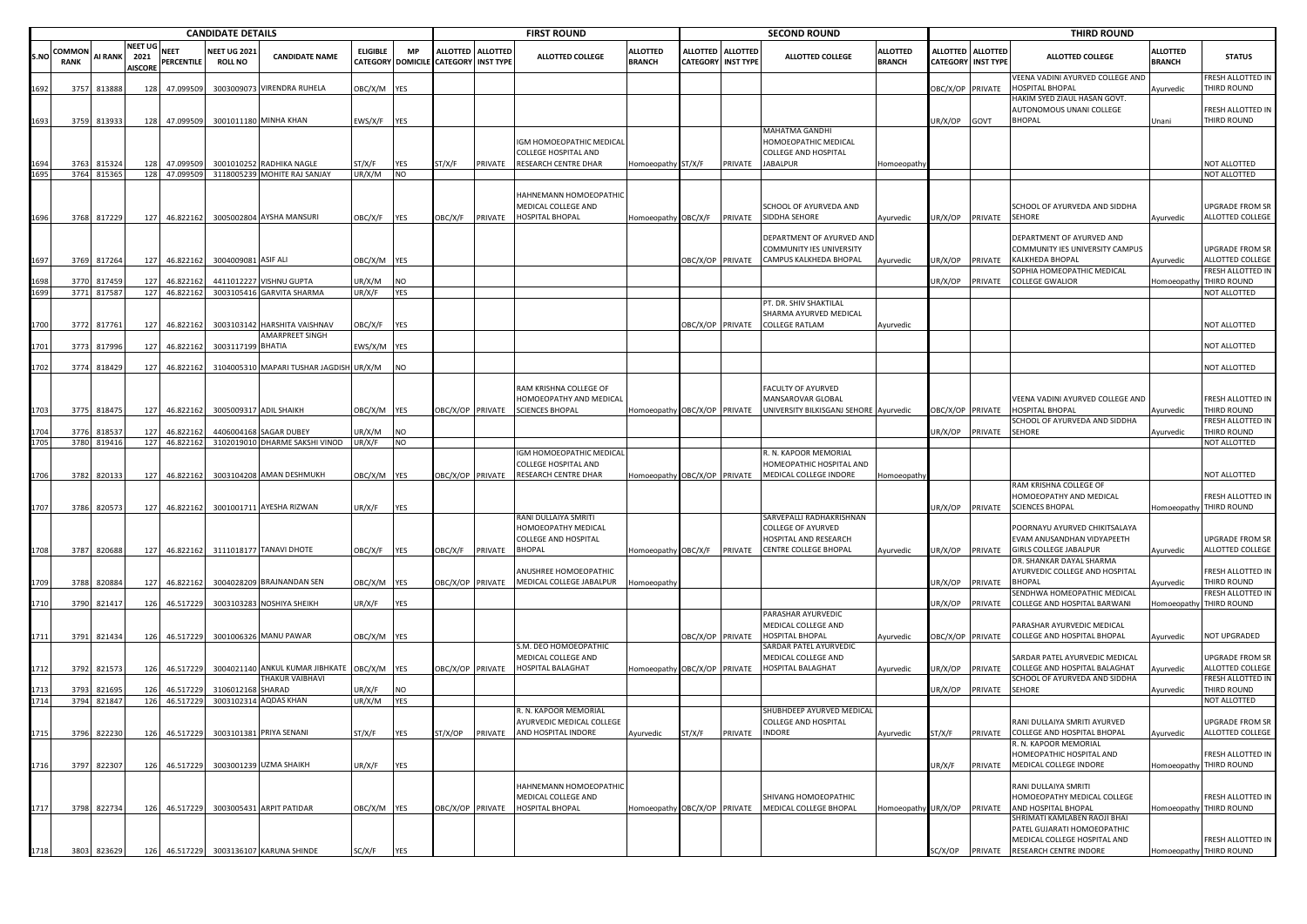|      |              |                 |                 |                       | <b>CANDIDATE DETAILS</b>       |                                                               |                   |                  |                                      |         | <b>FIRST ROUND</b>                          |                              |                  |                           | <b>SECOND ROUND</b>                                |                                    |                 |                           | <b>THIRD ROUND</b>                                               |                 |                                              |
|------|--------------|-----------------|-----------------|-----------------------|--------------------------------|---------------------------------------------------------------|-------------------|------------------|--------------------------------------|---------|---------------------------------------------|------------------------------|------------------|---------------------------|----------------------------------------------------|------------------------------------|-----------------|---------------------------|------------------------------------------------------------------|-----------------|----------------------------------------------|
| S.NO | COMMON       | <b>AI RANK</b>  | NEET UG<br>2021 | <b>NEET</b>           | <b>NEET UG 2021</b>            | <b>CANDIDATE NAME</b>                                         | <b>ELIGIBLE</b>   | <b>MP</b>        | ALLOTTED ALLOTTED                    |         | <b>ALLOTTED COLLEGE</b>                     | <b>ALLOTTED</b>              | <b>ALLOTTED</b>  | <b>ALLOTTED</b>           | <b>ALLOTTED COLLEGE</b>                            | <b>ALLOTTED</b>                    |                 | ALLOTTED ALLOTTED         | <b>ALLOTTED COLLEGE</b>                                          | <b>ALLOTTED</b> | <b>STATUS</b>                                |
|      | RANK         |                 | <b>AISCORE</b>  | PERCENTILE            | <b>ROLL NO</b>                 |                                                               |                   |                  | CATEGORY DOMICILE CATEGORY INST TYPE |         | RANI DULLAIYA SMRITI                        | <b>BRANCH</b>                |                  | <b>CATEGORY INST TYPE</b> |                                                    | <b>BRANCH</b>                      |                 | <b>CATEGORY INST TYPE</b> |                                                                  | <b>BRANCH</b>   |                                              |
|      |              |                 |                 |                       |                                |                                                               |                   |                  |                                      |         | HOMOEOPATHY MEDICAL                         |                              |                  |                           |                                                    |                                    |                 |                           |                                                                  |                 |                                              |
|      | 3807         | 824745          | 126             | 46.517229             |                                | 3001017023 BHARAT CHADHOKAR                                   | OBC/X/M           | YES              | OBC/X/OP PRIVATE                     |         | COLLEGE AND HOSPITAL<br><b>BHOPAL</b>       | Homoeopathy                  | OBC/X/OP PRIVATE |                           | OM AYURVEDIC MEDICAL<br>COLLEGE AND HOSPITAL BETUL | Ayurvedic                          | JR/X/OP         | PRIVATE                   | OM AYURVEDIC MEDICAL COLLEGE<br>AND HOSPITAL BETUL               | Ayurvedic       | UPGRADE FROM SR<br>ALLOTTED COLLEGE          |
|      |              | 3811 825904     | 126             | 46.517229             |                                | 3004024208 HIMANSHEE MOHARE                                   | OBC/X/F           | <b>YES</b>       |                                      |         |                                             |                              |                  |                           |                                                    |                                    |                 |                           |                                                                  |                 | NOT ALLOTTED                                 |
| 1721 | 3812         | 825946          | 125             | 46.075143             | 3111107243 ASUTKAR             | SANKALP SANJAY                                                | JR/X/M            | <b>NO</b>        |                                      |         |                                             |                              |                  |                           |                                                    |                                    |                 |                           |                                                                  |                 | NOT ALLOTTED                                 |
|      |              |                 |                 |                       |                                |                                                               |                   |                  |                                      |         | ANUSHREE HOMOEOPATHIC                       |                              |                  |                           | ANUSHREE HOMOEOPATHIC                              |                                    |                 |                           | ANUSHREE HOMOEOPATHIC MEDICAL                                    |                 | <b>UPGRADE FROM SR</b>                       |
| 1722 |              | 3813 826031     | 125             | 46.075143             |                                | 3001020327 POONAM BAIRAGI                                     | <b>JBC/X/F</b>    | YES              | OBC/X/F                              | PRIVATE | MEDICAL COLLEGE JABALPUR                    | Homoeopathy OBC/X/F          |                  |                           | PRIVATE MEDICAL COLLEGE JABALPUR                   | omoeopathy UR/X/OP                 |                 | PRIVATE                   | COLLEGE JABALPUR<br>R. N. KAPOOR MEMORIAL                        |                 | Homoeopathy ALLOTTED COLLEGE                 |
|      |              |                 |                 |                       |                                |                                                               |                   |                  |                                      |         |                                             |                              |                  |                           |                                                    |                                    |                 |                           | HOMEOPATHIC HOSPITAL AND                                         |                 | FRESH ALLOTTED IN                            |
| 1723 |              | 3815 826298     | 125             | 46.075143             |                                | 3003010137 PRITIBALA SOLANKI                                  | ST/X/F            | YES              |                                      |         |                                             |                              |                  |                           |                                                    |                                    | JR/X/OP         | PRIVATE                   | MEDICAL COLLEGE INDORE                                           |                 | Homoeopathy THIRD ROUND                      |
|      |              |                 |                 |                       |                                |                                                               |                   |                  |                                      |         |                                             |                              |                  |                           |                                                    |                                    |                 |                           | HAKIM SYED ZIAUL HASAN GOVT.<br>AUTONOMOUS UNANI COLLEGE         |                 | FRESH ALLOTTED IN                            |
| 1724 | 3818         | 827998          | 125             | 46.075143             |                                | 3001009038 SUBAITA NAAZ                                       | JR/X/F            | YES              |                                      |         |                                             |                              |                  |                           |                                                    |                                    | JR/X/OP         | GOVT                      | <b>BHOPAL</b>                                                    | Unani           | THIRD ROUND                                  |
|      | 3819<br>3820 | 828045<br>82811 | 125<br>125      | 46.075143<br>46.07514 |                                | 3001014352 KHUSHI RAGHUWANSHI<br>3122001323 MORE NIKHIL VILAS | JR/X/F<br>JR/X/M  | YES<br><b>NO</b> |                                      |         |                                             |                              |                  |                           |                                                    |                                    |                 |                           |                                                                  |                 | NOT ALLOTTED<br>NOT ALLOTTED                 |
|      |              |                 |                 |                       |                                |                                                               |                   |                  |                                      |         |                                             |                              |                  |                           |                                                    |                                    |                 |                           | SARDAR PATEL AYURVEDIC MEDICAL                                   |                 | FRESH ALLOTTED IN                            |
| 1727 |              | 3825 829809     | 125             | 46.075143             | 3111131104 PRALAY              |                                                               | DBC/X/M YES       |                  |                                      |         |                                             |                              |                  |                           |                                                    |                                    | JR/X/OP         | PRIVATE                   | COLLEGE AND HOSPITAL BALAGHAT                                    | Ayurvedic       | THIRD ROUND                                  |
|      |              |                 |                 |                       |                                |                                                               |                   |                  |                                      |         | ANUSHREE HOMOEOPATHIC                       |                              |                  |                           |                                                    |                                    |                 |                           | GM HOMOEOPATHIC MEDICAL<br>COLLEGE HOSPITAL AND RESEARCH         |                 | FRESH ALLOTTED IN                            |
| 1728 | 3826         | 830546          | 125             | 46.075143             |                                | 3003027321 SANJAY PARMAR                                      | SC/X/M            | YES              | SC/X/OP                              | PRIVATE | MEDICAL COLLEGE JABALPUR                    | Homoeopathy                  |                  |                           |                                                    |                                    | JR/X/OP         | PRIVATE                   | <b>CENTRE DHAR</b>                                               |                 | Homoeopathy THIRD ROUND                      |
| 1729 | 3828         | 831604          | 125             | 46.075143             |                                | 3001032394 MUSKAN NAGAR                                       | <b>JBC/X/F</b>    | YES              |                                      |         | MAHATMA GANDHI                              |                              |                  |                           | POORNAYU AYURVED                                   |                                    |                 |                           |                                                                  |                 | NOT ALLOTTED                                 |
|      |              |                 |                 |                       |                                |                                                               |                   |                  |                                      |         | HOMOEOPATHIC MEDICAL                        |                              |                  |                           | CHIKITSALAYA EVAM                                  |                                    |                 |                           | POORNAYU AYURVED CHIKITSALAYA                                    |                 |                                              |
|      |              |                 |                 |                       |                                |                                                               |                   |                  |                                      |         | COLLEGE AND HOSPITAL                        |                              |                  |                           | ANUSANDHAN VIDYAPEETH                              |                                    |                 |                           | EVAM ANUSANDHAN VIDYAPEETH                                       |                 | UPGRADE FROM SR                              |
| 1730 | 3830         | 832368          | 125             | 46.075143             |                                | 3004031072 AAYUSHI PAROCHE                                    | SC/X/F            | YES              | SC/X/F                               | PRIVATE | JABALPUR                                    | Homoeopathy SC/X/F           |                  | PRIVATE                   | <b>GIRLS COLLEGE JABALPUR</b>                      | Ayurvedic                          | JR/X/OP PRIVATE |                           | <b>GIRLS COLLEGE JABALPUR</b><br>HAKIM SYED ZIAUL HASAN GOVT.    | Ayurvedic       | ALLOTTED COLLEGE                             |
|      |              |                 |                 |                       |                                |                                                               |                   |                  |                                      |         |                                             |                              |                  |                           |                                                    |                                    |                 |                           | AUTONOMOUS UNANI COLLEGE                                         |                 | FRESH ALLOTTED IN                            |
| 1731 |              | 3832 832617     | 125             | 46.075143             |                                | 3001030479 MOHSIN KHAN                                        | JR/X/M            | <b>YES</b>       |                                      |         | SARVEPALLI RADHAKRISHNAN                    |                              |                  |                           | SARVEPALLI RADHAKRISHNAN                           |                                    | JR/X/OP         | GOVT                      | <b>BHOPAL</b>                                                    | Unani           | THIRD ROUND                                  |
|      |              |                 |                 |                       |                                |                                                               |                   |                  |                                      |         | COLLEGE OF AYURVED                          |                              |                  |                           | <b>COLLEGE OF AYURVED</b>                          |                                    |                 |                           |                                                                  |                 |                                              |
|      |              |                 |                 |                       |                                |                                                               |                   |                  |                                      |         | HOSPITAL AND RESEARCH                       |                              |                  |                           | HOSPITAL AND RESEARCH<br>CENTRE COLLEGE BHOPAL     |                                    |                 |                           | SRI SAI INSTITUTE OF AYURVEDIC                                   |                 | FRESH ALLOTTED IN                            |
| 1732 | 3836         | 833519          | 124             | 45.782514             |                                | 3003034177 PRIYA BHATI                                        | SC/X/F            | YES              | SC/X/F                               | PRIVATE | CENTRE COLLEGE BHOPAL                       | Ayurvedic                    | SC/X/F           | PRIVATE                   | PARASHAR AYURVEDIC                                 | Ayurvedic                          | SC/X/OP         | PRIVATE                   | RESEARCH AND MEDICINE BHOPAL                                     | Ayurvedic       | THIRD ROUND                                  |
|      |              |                 |                 |                       |                                |                                                               |                   |                  |                                      |         |                                             |                              |                  |                           | MEDICAL COLLEGE AND                                |                                    |                 |                           | PARASHAR AYURVEDIC MEDICAL                                       |                 |                                              |
|      | 3837         | 83353           | 124             | 45.782514             |                                | 3003014297 MANSI SAHU                                         | OBC/X/F           | YES              |                                      |         | DISTRICT HOMEOPATHIC                        |                              | OBC/X/F          | PRIVATE                   | HOSPITAL BHOPAL                                    | Ayurvedic                          | <b>DBC/X/F</b>  | PRIVATE                   | COLLEGE AND HOSPITAL BHOPAL                                      | Ayurvedic       | NOT UPGRADED                                 |
|      |              |                 |                 |                       |                                |                                                               |                   |                  |                                      |         | MEDICAL COLLEGE AND                         |                              |                  |                           |                                                    |                                    |                 |                           |                                                                  |                 |                                              |
|      | 3839         | 83391           | 124             | 45.782514             | 3003002231                     | DEVYANI KUSHWAHA                                              | <b>JBC/X/F</b>    | YES              | OBC/X/F                              | PRIVATE | HOSPITAL RATLAM                             | Homoeopathy                  |                  |                           |                                                    |                                    |                 |                           |                                                                  |                 | NOT ALLOTTED                                 |
|      | 3840         | 834063          |                 | 124 45.782514         | 270500333                      | <b>SHRADDHAS</b><br><b>KSHIRSAGAR</b>                         | JR/X/F            | <b>NO</b>        |                                      |         |                                             |                              |                  |                           |                                                    |                                    | UR/X/OP         | PRIVATE                   | S.M. DEO HOMOEOPATHIC MEDICAL<br>COLLEGE AND HOSPITAL BALAGHAT   |                 | FRESH ALLOTTED IN<br>Homoeopathy THIRD ROUND |
|      |              |                 |                 |                       |                                |                                                               |                   |                  |                                      |         |                                             |                              |                  |                           | VEENA VADINI AYURVED                               |                                    |                 |                           | DR. SHANKAR DAYAL SHARMA                                         |                 |                                              |
|      | 3847         | 837433          | 123             | 45.498497             |                                | 3004012087 SONAM HATWAR                                       | <b>JBC/X/F</b>    | YES              |                                      |         |                                             |                              | <b>JBC/X/F</b>   | PRIVATE                   | COLLEGE AND HOSPITAL<br><b>HOPAL</b>               | Ayurvedic                          | IR/X/OP         | PRIVATE                   | AYURVEDIC COLLEGE AND HOSPITAL<br><b>HOPAL</b>                   | Ayurvedic       | UPGRADE FROM SR<br>ALLOTTED COLLEGE          |
|      |              |                 |                 |                       |                                |                                                               |                   |                  |                                      |         |                                             |                              |                  |                           |                                                    |                                    |                 |                           | SENDHWA HOMEOPATHIC MEDICAL                                      |                 | FRESH ALLOTTED IN                            |
| 1737 | 3848         | 837509          | 123             | 45.498497             |                                | 3003111334 BHUMIKA SHARMA                                     | JR/X/F            | YES              |                                      |         | SAM COLLEGE OF AYURVEDIC                    |                              |                  |                           | VEENA VADINI AYURVED                               |                                    | UR/X/OP         | PRIVATE                   | COLLEGE AND HOSPITAL BARWANI                                     | Homoeopathy     | THIRD ROUND                                  |
|      |              |                 |                 |                       |                                |                                                               |                   |                  |                                      |         | SCIENCES AND HOSPITAL                       |                              |                  |                           | <b>COLLEGE AND HOSPITAL</b>                        |                                    |                 |                           | VEENA VADINI AYURVED COLLEGE AND                                 |                 |                                              |
|      | 3849         | 837784          | 123             | 45.498497             |                                | 3004019199 SHIWANSHU SINGH                                    | ST/X/M            | YES              | ST/X/OP                              | PRIVATE | BHOPAL                                      | Ayurvedic                    | ST/X/OP          | PRIVATE                   | <b>BHOPAL</b>                                      | Ayurvedic                          | T/X/OP          | PRIVATE                   | HOSPITAL BHOPAL                                                  | Ayurvedic       | NOT UPGRADED                                 |
|      | 3852         | 83950           | 123             | 45.498497             | 300500457                      | FATEMA MARIYAWALA                                             | JR/X/F            | <b>YES</b>       |                                      |         |                                             |                              |                  |                           |                                                    |                                    | JR/X/OP         | PRIVATE                   | AIFIA HAMIDIA UNANI TIBBIYA<br>COLLEGE BURHANPUR                 | Unani           | FRESH ALLOTTED IN<br>THIRD ROUND             |
| 1740 |              | 3856 841311     |                 | 123 45.498497         |                                | 3106016094 SHLOK HAGE                                         | JR/X/M            | <b>NO</b>        |                                      |         |                                             |                              |                  |                           |                                                    |                                    |                 |                           |                                                                  |                 | NOT ALLOTTED                                 |
|      |              |                 |                 |                       |                                |                                                               |                   |                  |                                      |         |                                             |                              |                  |                           |                                                    |                                    |                 |                           | . N. KAPOOR MEMORIAL<br><b>IOMEOPATHIC HOSPITAL AND</b>          |                 | FRESH ALLOTTED IN                            |
|      | 3857         | 841564          | 123             | 45.498497             |                                | 3003106163 SOMYA VERMA                                        | <b>JBC/X/F</b>    | <b>YES</b>       |                                      |         |                                             |                              |                  |                           |                                                    |                                    | JR/X/OP         | PRIVATE                   | MEDICAL COLLEGE INDORE                                           |                 | Homoeopathy THIRD ROUND                      |
|      |              |                 |                 |                       |                                |                                                               |                   |                  |                                      |         |                                             |                              |                  |                           | OM AYURVEDIC MEDICAL                               |                                    |                 |                           |                                                                  |                 |                                              |
| 1743 | 3858<br>3859 | 84171<br>841734 | 122<br>122      | 45.19900<br>45.199003 | 300401019                      | <b>AMIT SINGH</b><br>3101014012 HARAL PRIYANKA ANIL           | ЭВС/Х/М<br>UR/X/F | YES<br><b>NO</b> |                                      |         |                                             |                              | OBC/X/OP PRIVATE |                           | COLLEGE AND HOSPITAL BETUL Ayurvedic               |                                    |                 |                           |                                                                  |                 | NOT ALLOTTED<br>NOT ALLOTTED                 |
|      |              |                 |                 |                       |                                |                                                               |                   |                  |                                      |         | RANI DULLAIYA SMRITI                        |                              |                  |                           | RANI DULLAIYA SMRITI                               |                                    |                 |                           | SHRIMATI KAMLABEN RAOJI BHAI                                     |                 |                                              |
|      |              |                 |                 |                       |                                |                                                               |                   |                  |                                      |         | HOMOEOPATHY MEDICAL<br>COLLEGE AND HOSPITAL |                              |                  |                           | HOMOEOPATHY MEDICAL<br>COLLEGE AND HOSPITAL        |                                    |                 |                           | PATEL GUJARATI HOMOEOPATHIC<br>MEDICAL COLLEGE HOSPITAL AND      |                 | <b>UPGRADE FROM SR</b>                       |
| 1744 |              | 3860 841745     |                 | 122 45.199003         |                                | 3003106384 DEEPAK BAMNIYA                                     | SC/X/M            | <b>YES</b>       | SC/X/OP                              | PRIVATE | <b>BHOPAL</b>                               | Homoeopathy SC/X/OP          |                  | PRIVATE                   | <b>BHOPAL</b>                                      | Iomoeopathy SC/X/OP                |                 | PRIVATE                   | RESEARCH CENTRE INDORE                                           | Homoeopathy     | ALLOTTED COLLEGE                             |
|      |              |                 |                 |                       |                                |                                                               |                   |                  |                                      |         | IGM HOMOEOPATHIC MEDICAL                    |                              |                  |                           | DEPARTMENT OF AYURVED AND                          |                                    |                 |                           |                                                                  |                 |                                              |
|      |              |                 |                 |                       |                                |                                                               |                   |                  |                                      |         | COLLEGE HOSPITAL AND                        |                              |                  |                           | <b>COMMUNITY IES UNIVERSITY</b>                    |                                    |                 |                           | DEPARTMENT OF AYURVED AND<br>COMMUNITY IES UNIVERSITY CAMPUS     |                 | UPGRADE FROM SR                              |
| 1745 | 3862         | 841964          | 122             | 45.199003             |                                | 3003139012 HARSH KUSHWAH                                      | OBC/X/M YES       |                  | OBC/X/OP PRIVATE                     |         | RESEARCH CENTRE DHAR                        | Homoeopathy OBC/X/OP PRIVATE |                  |                           | CAMPUS KALKHEDA BHOPAL                             | Ayurvedic                          | UR/X/OP PRIVATE |                           | KALKHEDA BHOPAL                                                  | Ayurvedic       | ALLOTTED COLLEGE                             |
|      |              |                 |                 |                       |                                |                                                               |                   |                  |                                      |         |                                             |                              |                  |                           |                                                    |                                    |                 |                           | <b>NARAYAN SHRI HOMOEOPATHIC</b><br>MEDICAL COLLEGE AND HOSPITAL |                 | FRESH ALLOTTED IN                            |
| 1746 |              | 3863 842051     |                 | 122 45.199003         |                                | 3001007450 ARCHI JAIN                                         | :WS/X/F           | <b>YES</b>       |                                      |         |                                             |                              |                  |                           |                                                    |                                    | JR/X/OP PRIVATE |                           | <b>BHOPAL</b>                                                    |                 | Homoeopathy THIRD ROUND                      |
|      |              |                 |                 |                       |                                | NAMITA SUDHAKARRAO                                            |                   |                  |                                      |         |                                             |                              |                  |                           |                                                    |                                    |                 |                           |                                                                  |                 | NOT ALLOTTED                                 |
| 1747 | 3867         | 843194          |                 | 122 45.199003         | 3111015006 SHAHANE             |                                                               | JR/X/F            | <b>NO</b>        |                                      |         | RAM KRISHNA COLLEGE OF                      |                              |                  |                           | R. N. KAPOOR MEMORIAL                              |                                    |                 |                           | NARAYAN SHRI HOMOEOPATHIC                                        |                 |                                              |
|      |              |                 |                 |                       |                                |                                                               |                   |                  |                                      |         | HOMOEOPATHY AND MEDICAL                     |                              |                  |                           | HOMEOPATHIC HOSPITAL AND                           |                                    |                 |                           | MEDICAL COLLEGE AND HOSPITAL                                     |                 | FRESH ALLOTTED IN                            |
| 1748 |              | 3870 844239     |                 |                       | 122 45.199003 3005009346 LAXMI |                                                               | OBC/X/F           | <b>YES</b>       | OBC/X/F                              |         | PRIVATE SCIENCES BHOPAL                     |                              |                  |                           | Homoeopathy OBC/X/F PRIVATE MEDICAL COLLEGE INDORE | Homoeopathy UR/X/OP PRIVATE BHOPAL |                 |                           |                                                                  |                 | Homoeopathy THIRD ROUND                      |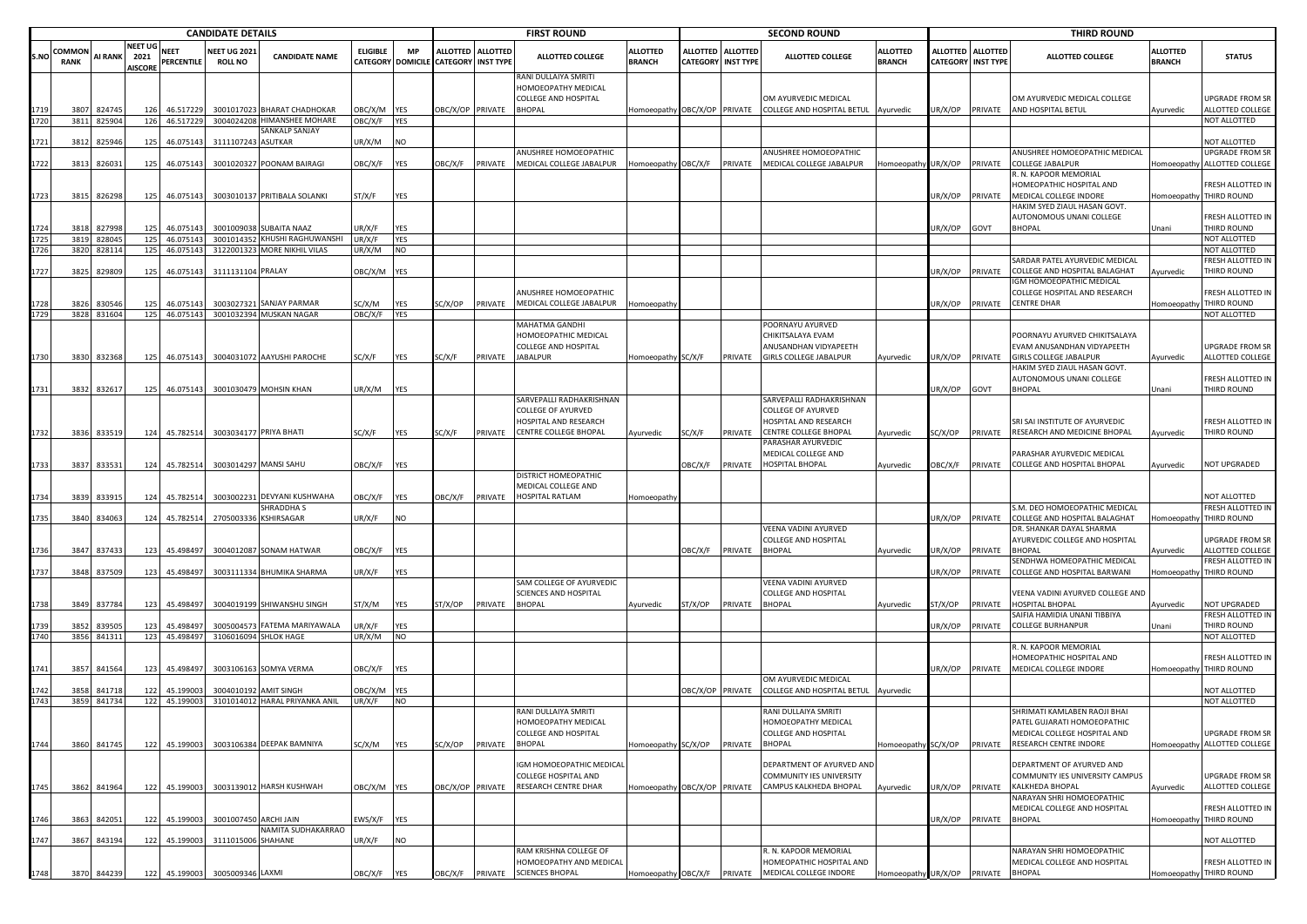|             |                |             |                                          |                           | <b>CANDIDATE DETAILS</b>              |                                            |                                             |            |                           |                   | <b>FIRST ROUND</b>                                 |                                  |                  |                                       | <b>SECOND ROUND</b>                                                              |                                  |                  |                                         | <b>THIRD ROUND</b>                                             |                                  |                                     |
|-------------|----------------|-------------|------------------------------------------|---------------------------|---------------------------------------|--------------------------------------------|---------------------------------------------|------------|---------------------------|-------------------|----------------------------------------------------|----------------------------------|------------------|---------------------------------------|----------------------------------------------------------------------------------|----------------------------------|------------------|-----------------------------------------|----------------------------------------------------------------|----------------------------------|-------------------------------------|
| <b>S.NO</b> | COMMON<br>RANK | AI RANK     | <b>NEET UG</b><br>2021<br><b>AISCORE</b> | <b>NEET</b><br>PERCENTILE | <b>NEET UG 2021</b><br><b>ROLL NO</b> | <b>CANDIDATE NAME</b>                      | <b>ELIGIBLE</b><br><b>CATEGORY DOMICILE</b> | MP         | <b>CATEGORY INST TYPE</b> | ALLOTTED ALLOTTED | <b>ALLOTTED COLLEGE</b>                            | <b>ALLOTTED</b><br><b>BRANCH</b> | <b>ALLOTTED</b>  | <b>ALLOTTED</b><br>CATEGORY INST TYPE | <b>ALLOTTED COLLEGE</b>                                                          | <b>ALLOTTED</b><br><b>BRANCH</b> |                  | ALLOTTED ALLOTTED<br>CATEGORY INST TYPE | <b>ALLOTTED COLLEGE</b>                                        | <b>ALLOTTED</b><br><b>BRANCH</b> | <b>STATUS</b>                       |
| 1749        | 3878           | 846185      |                                          | 122 45.199003             |                                       | 4415005267 PANKAJ PAL                      | JR/X/M                                      | NO         |                           |                   |                                                    |                                  |                  |                                       |                                                                                  |                                  | JR/X/OP          | PRIVATE                                 | SOPHIA HOMEOPATHIC MEDICAL<br><b>COLLEGE GWALIOR</b>           | Homoeopathy                      | FRESH ALLOTTED IN<br>THIRD ROUND    |
|             | 3882           |             | 121                                      | 44.888307                 | 3003102019 NAGPURE                    | AISHWARY<br>PORASHKUMAR                    |                                             |            |                           |                   |                                                    |                                  |                  |                                       |                                                                                  |                                  | DBC/X/OP PRIVATE |                                         | RAM KRISHNA COLLEGE OF AYURVEDA<br>AND MEDICAL SCIENCES BHOPAL |                                  | FRESH ALLOTTED IN<br>THIRD ROUND    |
|             |                | 847190      |                                          |                           |                                       |                                            | DBC/X/M YES                                 |            |                           |                   | ANUSHREE HOMOEOPATHIC                              |                                  |                  |                                       |                                                                                  |                                  |                  |                                         |                                                                | Ayurvedic                        |                                     |
| 1751        | 3883           | 849144      |                                          | 121 44.888307             |                                       | 3004017049 RENUKA MASRAM                   | ST/X/F                                      | YES        | ST/X/F                    | PRIVATE           | MEDICAL COLLEGE JABALPUR                           | Homoeopathy                      |                  |                                       |                                                                                  |                                  |                  |                                         |                                                                |                                  | NOT ALLOTTED                        |
|             |                |             |                                          |                           |                                       |                                            |                                             |            |                           |                   | RKDF HOMOEOPATHIC<br>MEDICAL COLLEGE HOSPITAL      |                                  |                  |                                       | R. N. KAPOOR MEMORIAL                                                            |                                  |                  |                                         | R. N. KAPOOR MEMORIAL                                          |                                  |                                     |
|             |                |             |                                          |                           |                                       |                                            |                                             |            |                           |                   | AND RESEARCH CENTER                                |                                  |                  |                                       | HOMEOPATHIC HOSPITAL AND                                                         |                                  |                  |                                         | HOMEOPATHIC HOSPITAL AND                                       |                                  |                                     |
| 1752        | 3891           | 851422      |                                          | 120 44.410218             |                                       | 3003031153 BHAVNA PARMAR                   | OBC/X/F                                     | <b>YES</b> | OBC/X/F                   | PRIVATE           | <b>BHOPAL</b>                                      | Homoeopathy OBC/X/F              |                  | PRIVATE                               | MEDICAL COLLEGE INDORE                                                           | Homoeopathy OBC/X/F              |                  | PRIVATE                                 | MEDICAL COLLEGE INDORE                                         |                                  | Homoeopathy NOT UPGRADED            |
|             |                |             |                                          |                           |                                       |                                            |                                             |            |                           |                   | RANI DULLAIYA SMRITI                               |                                  |                  |                                       |                                                                                  |                                  |                  |                                         | SARVEPALLI RADHAKRISHNAN COLLEGI                               |                                  |                                     |
|             |                |             |                                          |                           |                                       |                                            |                                             |            |                           |                   | HOMOEOPATHY MEDICAL<br><b>COLLEGE AND HOSPITAL</b> |                                  |                  |                                       | DEPARTMENT OF AYURVED AND<br><b>COMMUNITY IES UNIVERSITY</b>                     |                                  |                  |                                         | OF AYURVED HOSPITAL AND RESEARCH                               |                                  | UPGRADE FROM SR                     |
| 1753        | 3894           | 851829      |                                          | 120 44.410218             |                                       | 3001012128 ROHIT VISHWAKARMA               | BC/X/M YES                                  |            | DBC/X/OP PRIVATE          |                   | <b>BHOPAL</b>                                      | Homoeopathy OBC/X/OP             |                  | PRIVATE                               | CAMPUS KALKHEDA BHOPAL                                                           | Ayurvedic                        |                  |                                         | OBC/X/OP PRIVATE CENTRE COLLEGE BHOPAL                         | Ayurvedic                        | ALLOTTED COLLEGE                    |
|             |                |             |                                          |                           |                                       |                                            |                                             |            |                           |                   | IGM HOMOEOPATHIC MEDICAL                           |                                  |                  |                                       | R. N. KAPOOR MEMORIAL                                                            |                                  |                  |                                         |                                                                |                                  |                                     |
|             | 3895           | 85288       |                                          | 120 44.410218             |                                       | 3003105027 NIKHIL BAROD                    | DBC/X/M YES                                 |            | BC/X/OP PRIVATE           |                   | COLLEGE HOSPITAL AND<br>RESEARCH CENTRE DHAR       | Iomoeopathy OBC/X/OP             |                  | PRIVATE                               | HOMEOPATHIC HOSPITAL AND<br>MEDICAL COLLEGE INDORE                               | Homoeopath                       |                  |                                         |                                                                |                                  | NOT ALLOTTED                        |
|             |                |             |                                          |                           |                                       |                                            |                                             |            |                           |                   |                                                    |                                  |                  |                                       | MANDSAUR INSTITUTE OF                                                            |                                  |                  |                                         | MANDSAUR INSTITUTE OF AYURVED                                  |                                  |                                     |
|             |                |             |                                          |                           |                                       |                                            |                                             |            |                           |                   |                                                    |                                  |                  |                                       | AYURVED EDUCATION AND                                                            |                                  |                  |                                         | EDUCATION AND RESEARCH                                         |                                  |                                     |
| 1755        | 3912           | 856732      |                                          | 120 44.410218             |                                       | 3003103460 ANSH PATIDAR                    | DBC/X/M YES                                 |            |                           |                   |                                                    |                                  | DBC/X/OP         | PRIVATE                               | RESEARCH MANDSAUR                                                                | Ayurvedic                        | DBC/X/OP PRIVATE |                                         | MANDSAUR                                                       | Ayurvedic                        | NOT UPGRADED                        |
|             |                |             |                                          |                           |                                       |                                            |                                             |            |                           |                   |                                                    |                                  |                  |                                       | DEPARTMENT OF AYURVED AND                                                        |                                  |                  |                                         |                                                                |                                  |                                     |
|             |                |             |                                          |                           |                                       |                                            |                                             |            |                           |                   |                                                    |                                  |                  |                                       | COMMUNITY IES UNIVERSITY                                                         |                                  |                  |                                         | OM AYURVEDIC MEDICAL COLLEGE                                   |                                  | FRESH ALLOTTED IN                   |
| 1756        |                | 3913 856778 |                                          | 120 44.410218             |                                       | 3001016158 POOJA NILATKAR                  | DBC/X/F YES                                 |            |                           |                   |                                                    |                                  | DBC/X/OP         | PRIVATE                               | CAMPUS KALKHEDA BHOPAL                                                           | Ayurvedic                        | DBC/X/F PRIVATE  |                                         | AND HOSPITAL BETUL                                             | Ayurvedic                        | THIRD ROUND                         |
|             |                |             |                                          |                           |                                       |                                            |                                             |            |                           |                   | DEPARTMENT OF AYURVED                              |                                  |                  |                                       |                                                                                  |                                  |                  |                                         |                                                                |                                  |                                     |
|             |                |             |                                          |                           |                                       |                                            |                                             |            |                           |                   | AND COMMUNITY IES<br>UNIVERSITY CAMPUS             |                                  |                  |                                       |                                                                                  |                                  |                  |                                         |                                                                |                                  |                                     |
| 1757        | 3914           | 857161      |                                          | 120 44.410218             | 3001016246 REVATI                     |                                            | ST/X/F                                      | YES        | ST/X/OP                   | PRIVATE           | KALKHEDA BHOPAL                                    | Ayurvedic                        |                  |                                       |                                                                                  |                                  |                  |                                         |                                                                |                                  | NOT ALLOTTED                        |
|             |                |             |                                          |                           |                                       |                                            |                                             |            |                           |                   |                                                    |                                  |                  |                                       |                                                                                  |                                  |                  |                                         | SAIFIA HAMIDIA UNANI TIBBIYA                                   |                                  | FRESH ALLOTTED IN                   |
| 1758        | 3916           | 857585      | 120                                      | 44.410218                 |                                       | 3001007298 ALINA AZAM                      | )BC/X/F                                     | YES        |                           |                   |                                                    |                                  |                  |                                       |                                                                                  |                                  | DBC/X/OP PRIVATE |                                         | <b>COLLEGE BURHANPUR</b>                                       | Unani                            | <b>HIRD ROUND</b>                   |
|             |                |             |                                          |                           |                                       |                                            |                                             |            |                           |                   | VIJYASHREE AYURVEDIC                               |                                  |                  |                                       | FACULTY OF AYURVED                                                               |                                  |                  |                                         |                                                                |                                  |                                     |
|             |                |             |                                          |                           |                                       |                                            |                                             |            |                           |                   | MEDICAL COLLEGE AND                                |                                  |                  |                                       | MANSAROVAR GLOBAL                                                                |                                  |                  |                                         | SAM COLLEGE OF AYURVEDIC SCIENCES                              |                                  | UPGRADE FROM SR                     |
| 1759        |                | 3923 858934 |                                          | 119 44.107292             |                                       | 3001034140 NEETA SONARE                    | SC/X/F                                      | YES        | SC/X/F                    | PRIVATE           | HOSPITAL JABALPUR                                  | Ayurvedic                        | SC/X/F           | PRIVATE                               | UNIVERSITY BILKISGANJ SEHORE Ayurvedic                                           |                                  |                  |                                         | SC/X/OP PRIVATE AND HOSPITAL BHOPAL                            | Ayurvedic                        | ALLOTTED COLLEGE                    |
|             |                |             |                                          |                           |                                       |                                            |                                             |            |                           |                   |                                                    |                                  |                  |                                       | RAM KRISHNA COLLEGE OF<br>HOMOEOPATHY AND MEDICAL                                |                                  |                  |                                         |                                                                |                                  |                                     |
| 1760        |                | 3924 859151 |                                          | 119 44.107292             |                                       | 3003102011 BUSHRA MALIK                    | <b>JBC/X/F</b>                              | YES        |                           |                   |                                                    |                                  | )BC/X/F          | PRIVATE                               | <b>SCIENCES BHOPAL</b>                                                           | Homoeopath                       |                  |                                         |                                                                |                                  | NOT ALLOTTED                        |
|             |                |             |                                          |                           |                                       |                                            |                                             |            |                           |                   | RANI DULLAIYA SMRITI                               |                                  |                  |                                       | POORNAYU AYURVED                                                                 |                                  |                  |                                         |                                                                |                                  |                                     |
|             |                |             |                                          |                           |                                       |                                            |                                             |            |                           |                   | HOMOEOPATHY MEDICAL                                |                                  |                  |                                       | CHIKITSALAYA EVAM                                                                |                                  |                  |                                         | DEPARTMENT OF AYURVED AND                                      |                                  |                                     |
|             |                |             |                                          | 119 44.107292             |                                       |                                            |                                             |            | OBC/X/OP PRIVATE          |                   | COLLEGE AND HOSPITAL<br><b>BHOPAL</b>              |                                  |                  |                                       | ANUSANDHAN VIDYAPEETH                                                            |                                  |                  |                                         | COMMUNITY IES UNIVERSITY CAMPUS                                |                                  | UPGRADE FROM SR<br>ALLOTTED COLLEGE |
| 1761        |                | 3926 861528 |                                          |                           |                                       | 3003014006 ANUSHKA PAWAR                   | DBC/X/F YES                                 |            |                           |                   | R. N. KAPOOR MEMORIAL                              |                                  |                  |                                       | Homoeopathy OBC/X/OP PRIVATE GIRLS COLLEGE JABALPUR<br>SHUBHDEEP AYURVED MEDICAL | Ayurvedic                        |                  |                                         | OBC/X/F PRIVATE KALKHEDA BHOPAL                                | Ayurvedic                        |                                     |
|             |                |             |                                          |                           |                                       |                                            |                                             |            |                           |                   | AYURVEDIC MEDICAL COLLEGE                          |                                  |                  |                                       | <b>COLLEGE AND HOSPITAL</b>                                                      |                                  |                  |                                         | SHUBHDEEP AYURVED MEDICAL                                      |                                  | FRESH ALLOTTED IN                   |
| 1762        |                | 3929 863345 |                                          | 118 43.801258             |                                       | 3003020212 POOJA TAROLE                    | ST/X/F                                      | YES        | ST/X/OP                   | PRIVATE           | AND HOSPITAL INDORE                                | Ayurvedic                        | ST/X/F           | PRIVATE                               | <b>INDORE</b>                                                                    | Ayurvedic                        | 5T/X/F           | PRIVATE                                 | COLLEGE AND HOSPITAL INDORE                                    | Ayurvedic                        | <b>HIRD ROUND</b>                   |
|             |                |             |                                          |                           |                                       |                                            |                                             |            |                           |                   | HAHNEMANN HOMOEOPATHIC                             |                                  |                  |                                       | <b>NARAYAN SHRI</b><br>HOMOEOPATHIC MEDICAL                                      |                                  |                  |                                         | NARAYAN SHRI HOMOEOPATHIC                                      |                                  |                                     |
|             |                |             |                                          |                           |                                       |                                            |                                             |            |                           |                   | MEDICAL COLLEGE AND                                |                                  |                  |                                       | COLLEGE AND HOSPITAL                                                             |                                  |                  |                                         | MEDICAL COLLEGE AND HOSPITAL                                   |                                  |                                     |
| 1763        | 3930           | 863441      |                                          | 118 43.801258             |                                       | 3003134191 MEET VERMA                      | DBC/X/M YES                                 |            | OBC/X/OP PRIVATE          |                   | HOSPITAL BHOPAL                                    | Homoeopathy OBC/X/OP             |                  | PRIVATE                               | <b>BHOPAL</b>                                                                    | Homoeopathy OBC/X/OP PRIVATE     |                  |                                         | <b>BHOPAL</b>                                                  |                                  | Homoeopathy NOT UPGRADED            |
|             |                |             |                                          |                           |                                       |                                            |                                             |            |                           |                   | RAM KRISHNA COLLEGE OF                             |                                  |                  |                                       | SAM COLLEGE OF AYURVEDIC                                                         |                                  |                  |                                         |                                                                |                                  |                                     |
| 1764        | 3933           | 86369       |                                          | 118 43.801258             |                                       | 3003121105 DHARMENDRA GAUTAM SC/X/M        |                                             | YES        | SC/X/OP                   | PRIVATE           | AYURVEDA AND MEDICAL<br><b>SCIENCES BHOPAL</b>     | Ayurvedic                        | SC/X/OP          | PRIVATE                               | SCIENCES AND HOSPITAL<br><b>BHOPAL</b>                                           | Ayurvedic                        | SC/X/OP          | PRIVATE                                 | .N. AYURVED COLLEGE AND HOSPITAL<br>BHOPAL                     | Ayurvedic                        | RESH ALLOTTED IN<br>THIRD ROUND     |
|             |                |             |                                          |                           |                                       |                                            |                                             |            |                           |                   | SHRIMATI KAMLABEN RAOJI                            |                                  |                  |                                       |                                                                                  |                                  |                  |                                         |                                                                |                                  |                                     |
|             |                |             |                                          |                           |                                       |                                            |                                             |            |                           |                   | BHAI PATEL GUJARATI                                |                                  |                  |                                       |                                                                                  |                                  |                  |                                         |                                                                |                                  |                                     |
|             |                |             |                                          |                           |                                       |                                            |                                             |            |                           |                   | HOMOEOPATHIC MEDICAL                               |                                  |                  |                                       | R. N. KAPOOR MEMORIAL                                                            |                                  |                  |                                         | DEPARTMENT OF AYURVED AND                                      |                                  |                                     |
| 1765        | 3938           | 865089      |                                          |                           |                                       | 118 43.801258 3003102083 NEHA BAGHEL       | ST/X/F                                      | YES        | ST/X/F                    | PRIVATE           | COLLEGE HOSPITAL AND<br>RESEARCH CENTRE INDORE     | Homoeopathy ST/X/F               |                  | PRIVATE                               | AYURVEDIC MEDICAL COLLEGE<br>AND HOSPITAL INDORE                                 | Ayurvedic                        | ST/X/F           | PRIVATE                                 | COMMUNITY IES UNIVERSITY CAMPUS<br>KALKHEDA BHOPAL             | Ayurvedic                        | FRESH ALLOTTED IN<br>THIRD ROUND    |
|             |                |             |                                          |                           |                                       |                                            |                                             |            |                           |                   |                                                    |                                  |                  |                                       | MANDSAUR INSTITUTE OF                                                            |                                  |                  |                                         | MANDSAUR INSTITUTE OF AYURVED                                  |                                  |                                     |
|             |                |             |                                          |                           |                                       |                                            |                                             |            |                           |                   |                                                    |                                  |                  |                                       | AYURVED EDUCATION AND                                                            |                                  |                  |                                         | EDUCATION AND RESEARCH                                         |                                  |                                     |
| 1766        | 3939           | 865335      |                                          | 118 43.801258             |                                       | 3003001316 HARSHIT PATIDAR                 | )BC/X/M                                     | <b>YES</b> |                           |                   |                                                    |                                  | DBC/X/OP         | PRIVATE                               | <b>RESEARCH MANDSAUR</b>                                                         | Ayurvedic                        | DBC/X/OP PRIVATE |                                         | MANDSAUR                                                       | Avurvedic                        | <b>NOT UPGRADED</b>                 |
|             |                |             |                                          |                           |                                       |                                            |                                             |            |                           |                   |                                                    |                                  |                  |                                       | PARASHAR AYURVEDIC<br>MEDICAL COLLEGE AND                                        |                                  |                  |                                         | VIJYASHREE AYURVEDIC MEDICAL                                   |                                  | <b>UPGRADE FROM SR</b>              |
| 1767        | 3942           | 865759      |                                          | 118 43.801258             |                                       | 3111131121 SAMEER GOUPALE                  | OBC/X/M YES                                 |            |                           |                   |                                                    |                                  | OBC/X/OP         | PRIVATE                               | HOSPITAL BHOPAL                                                                  | Ayurvedic                        | DBC/X/OP PRIVATE |                                         | COLLEGE AND HOSPITAL JABALPUR                                  | Ayurvedic                        | ALLOTTED COLLEGE                    |
|             |                |             |                                          |                           |                                       |                                            |                                             |            |                           |                   |                                                    |                                  |                  |                                       | RAM KRISHNA COLLEGE OF                                                           |                                  |                  |                                         | FACULTY OF AYURVED MANSAROVAR                                  |                                  |                                     |
| 1768        |                | 3945 866318 |                                          | 118 43.801258             |                                       | 3003109010 PRIYA CHOURASIA                 | OBC/X/F                                     | <b>YES</b> | OBC/X/F                   | PRIVATE           | SHIVANG HOMOEOPATHIC<br>MEDICAL COLLEGE BHOPAL     | Homoeopathy OBC/X/F              |                  | PRIVATE                               | AYURVEDA AND MEDICAL<br><b>SCIENCES BHOPAL</b>                                   |                                  | OBC/X/F          | PRIVATE                                 | GLOBAL UNIVERSITY BILKISGANJ<br>SEHORE                         |                                  | FRESH ALLOTTED IN<br>THIRD ROUND    |
|             |                |             |                                          |                           |                                       |                                            |                                             |            |                           |                   | IGM HOMOEOPATHIC MEDICAL                           |                                  |                  |                                       | R. N. KAPOOR MEMORIAL                                                            | Ayurvedic                        |                  |                                         |                                                                | Ayurvedic                        |                                     |
|             |                |             |                                          |                           |                                       |                                            |                                             |            |                           |                   | COLLEGE HOSPITAL AND                               |                                  |                  |                                       | AYURVEDIC MEDICAL COLLEGE                                                        |                                  |                  |                                         |                                                                |                                  |                                     |
| 1769        | 3947           | 868124      |                                          | 117 43.494382             |                                       | 3003125150 RAKESH MUWEL                    | ST/X/M                                      | YES        | ST/X/OP                   | PRIVATE           | RESEARCH CENTRE DHAR                               | Homoeopathy ST/X/OP              |                  | PRIVATE                               | AND HOSPITAL INDORE                                                              | Ayurvedic                        |                  |                                         |                                                                |                                  | NOT ALLOTTED                        |
|             |                |             |                                          |                           |                                       |                                            |                                             |            |                           |                   |                                                    |                                  |                  |                                       | POORNAYU AYURVED<br>CHIKITSALAYA EVAM                                            |                                  |                  |                                         |                                                                |                                  |                                     |
|             |                |             |                                          |                           |                                       |                                            |                                             |            |                           |                   |                                                    |                                  |                  |                                       | ANUSANDHAN VIDYAPEETH                                                            |                                  |                  |                                         | VEENA VADINI AYURVED COLLEGE AND                               |                                  | <b>UPGRADE FROM SR</b>              |
| 1770        |                | 3949 871012 |                                          |                           |                                       | 117 43.494382 3111012325 KAMAKSHI DESHMUKH | OBC/X/F                                     | <b>YES</b> |                           |                   |                                                    |                                  | OBC/X/OP PRIVATE |                                       | <b>GIRLS COLLEGE JABALPUR</b>                                                    | Ayurvedic                        | OBC/X/OP PRIVATE |                                         | <b>HOSPITAL BHOPAL</b>                                         | Ayurvedic                        | ALLOTTED COLLEGE                    |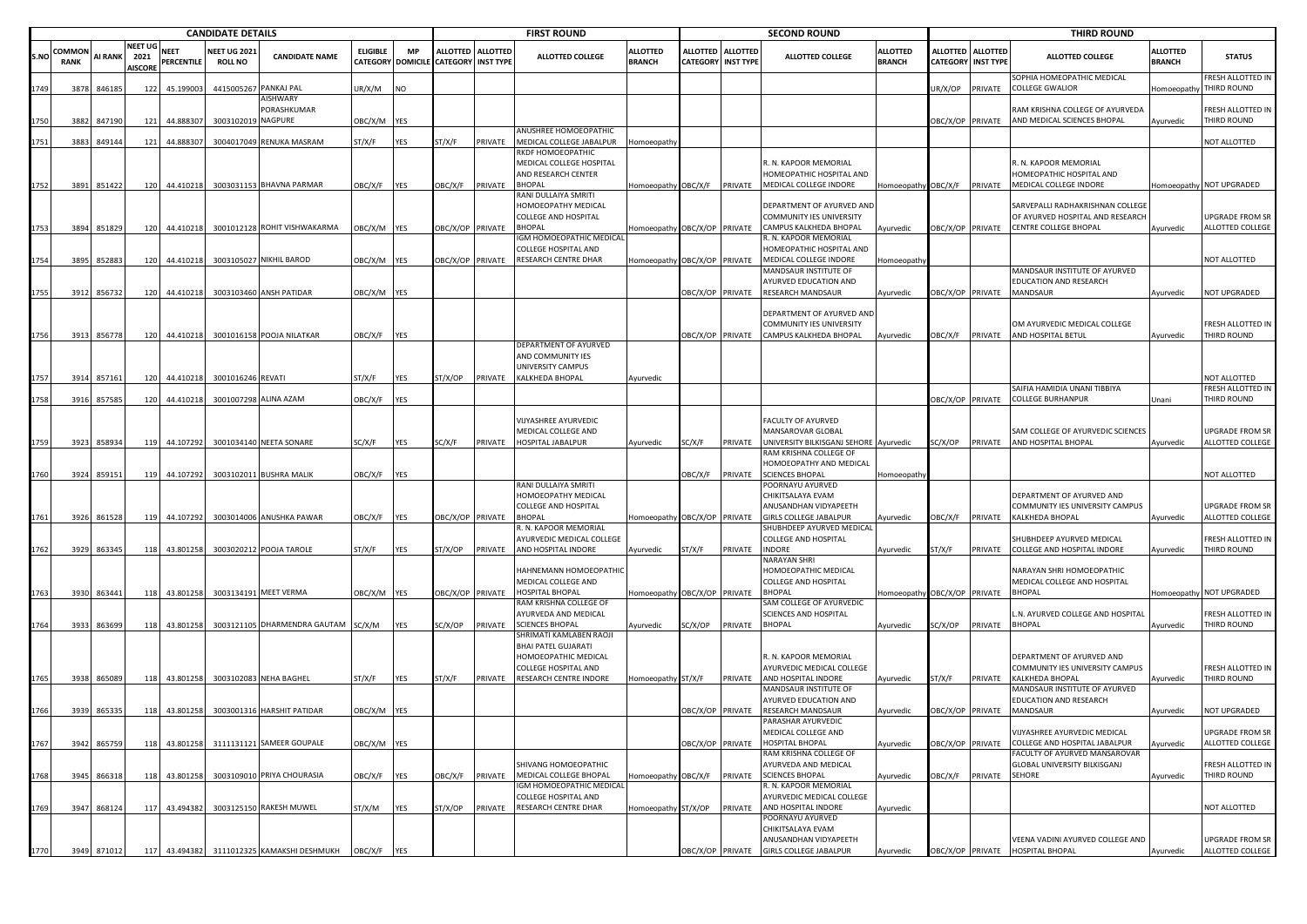|              |                      |                  |                                          |                                | <b>CANDIDATE DETAILS</b>             |                                                      |                       |                   |                                      |                   | <b>FIRST ROUND</b>                                                                                   |                                  |                  |                                              | <b>SECOND ROUND</b>                                                                                         |                                  |                  |                                              | <b>THIRD ROUND</b>                                                                                   |                                  |                                                        |
|--------------|----------------------|------------------|------------------------------------------|--------------------------------|--------------------------------------|------------------------------------------------------|-----------------------|-------------------|--------------------------------------|-------------------|------------------------------------------------------------------------------------------------------|----------------------------------|------------------|----------------------------------------------|-------------------------------------------------------------------------------------------------------------|----------------------------------|------------------|----------------------------------------------|------------------------------------------------------------------------------------------------------|----------------------------------|--------------------------------------------------------|
| S.NO         | COMMO<br><b>RANK</b> | AI RANK          | <b>NEET UG</b><br>2021<br><b>AISCORI</b> | <b>NEET</b><br>PERCENTILE      | <b>NEET UG 202</b><br><b>ROLL NO</b> | <b>CANDIDATE NAME</b>                                | <b>ELIGIBLE</b>       | <b>MP</b>         | CATEGORY DOMICILE CATEGORY INST TYPE | ALLOTTED ALLOTTED | <b>ALLOTTED COLLEGE</b>                                                                              | <b>ILLOTTED</b><br><b>BRANCH</b> | <b>ALLOTTED</b>  | <b>ALLOTTED</b><br><b>CATEGORY INST TYPE</b> | <b>ALLOTTED COLLEGE</b>                                                                                     | <b>ALLOTTED</b><br><b>BRANCH</b> | ALLOTTED         | <b>ALLOTTED</b><br><b>CATEGORY INST TYPE</b> | <b>ALLOTTED COLLEGE</b>                                                                              | <b>ALLOTTED</b><br><b>BRANCH</b> | <b>STATUS</b>                                          |
|              |                      |                  |                                          |                                |                                      |                                                      |                       |                   |                                      |                   | FACULTY OF AYURVED<br>MANSAROVAR GLOBAL<br>UNIVERSITY BILKISGANJ                                     |                                  |                  |                                              | SAM COLLEGE OF AYURVEDIC<br>SCIENCES AND HOSPITAL                                                           |                                  |                  |                                              | SAM COLLEGE OF AYURVEDIC SCIENCES                                                                    |                                  |                                                        |
|              | 3952                 | 872645           | 116                                      | 43.157201                      |                                      | 3001029593 ASHVINI CHOUHAN                           | SC/X/F                | <b>YES</b>        | SC/X/F                               | PRIVATE           | <b>SEHORE</b><br>RKDF HOMOEOPATHIC<br>MEDICAL COLLEGE HOSPITAL<br>AND RESEARCH CENTER                | Ayurvedic                        | SC/X/OP          | PRIVATE                                      | <b>BHOPAL</b><br>R. N. KAPOOR MEMORIAL<br>HOMEOPATHIC HOSPITAL AND                                          | Ayurvedic                        | SC/X/OP          | PRIVATE                                      | AND HOSPITAL BHOPAL<br>R. N. KAPOOR MEMORIAL<br>HOMEOPATHIC HOSPITAL AND                             | Ayurvedic                        | <b>NOT UPGRADED</b><br>FRESH ALLOTTED IN               |
| 1772         | 3953                 | 872827           |                                          |                                |                                      | 116 43.157201 3003114218 SWALEHA QURESHI             | DBC/X/F YES           |                   | OBC/X/F                              | PRIVATE           | <b>BHOPAL</b>                                                                                        | Homoeopathy OBC/X/F              |                  |                                              | PRIVATE MEDICAL COLLEGE INDORE                                                                              | Homoeopathy OBC/X/F              |                  | PRIVATE                                      | MEDICAL COLLEGE INDORE<br>RANI DULLAIYA SMRITI                                                       |                                  | Iomoeopathy THIRD ROUND                                |
| 1773         | 3960                 | 875599           | 116                                      | 43.157201                      |                                      | 3003133571 DIVYANAND PATIDAR                         | OBC/X/M YES           |                   |                                      |                   |                                                                                                      |                                  |                  |                                              |                                                                                                             |                                  | OBC/X/OP PRIVATE |                                              | HOMOEOPATHY MEDICAL COLLEGE<br>AND HOSPITAL BHOPAL<br>R. N. KAPOOR MEMORIAL                          |                                  | FRESH ALLOTTED IN<br>Iomoeopathy THIRD ROUND           |
| 1774         | 3961                 | 876196           | 116                                      | 43.157201                      |                                      | 3001005505 ANSHIKA MAKAREYA                          | SC/X/F                | YES               |                                      |                   |                                                                                                      |                                  |                  |                                              |                                                                                                             |                                  | SC/X/F           | PRIVATE                                      | HOMEOPATHIC HOSPITAL AND<br>MEDICAL COLLEGE INDORE<br>DEPARTMENT OF AYURVED AND                      |                                  | FRESH ALLOTTED IN<br>Iomoeopathy THIRD ROUND           |
| 1775         | 3962                 | 876475           | 116                                      | 43.157201                      |                                      | 3003133012 ARUN MALI                                 | OBC/X/M YES           |                   |                                      |                   |                                                                                                      |                                  |                  |                                              |                                                                                                             |                                  | DBC/X/OP PRIVATE |                                              | COMMUNITY IES UNIVERSITY CAMPUS<br>KALKHEDA BHOPAL                                                   | Ayurvedic                        | FRESH ALLOTTED IN<br>THIRD ROUND                       |
| 1776         | 3964                 | 877204           | 116                                      | 43.157201                      |                                      | 3003101396 HARISH KAG                                | DBC/X/M YES           |                   |                                      | OBC/X/OP PRIVATE  | <b>GM HOMOEOPATHIC MEDICAL</b><br>COLLEGE HOSPITAL AND<br>RESEARCH CENTRE DHAR                       | Homoeopathy OBC/X/OP PRIVATE     |                  |                                              | OM AYURVEDIC MEDICAL<br>COLLEGE AND HOSPITAL BETUL Ayurvedic                                                |                                  | DBC/X/OP PRIVATE |                                              | DEPARTMENT OF AYURVED AND<br>COMMUNITY IES UNIVERSITY CAMPUS<br>KALKHEDA BHOPAL                      | Ayurvedic                        | <b>UPGRADE FROM SR</b><br>ALLOTTED COLLEGE             |
| 1777         | 3970                 | 881177           | 115                                      | 42.635596                      |                                      | 3003119213 YOGENDRA NAGAR                            | OBC/X/M YES           |                   |                                      |                   |                                                                                                      |                                  |                  | BC/X/OP PRIVATE                              | RAM KRISHNA COLLEGE OF<br>AYURVEDA AND MEDICAL<br><b>SCIENCES BHOPAL</b>                                    | Ayurvedic                        | DBC/X/OP PRIVATE |                                              | R. N. KAPOOR MEMORIAL<br>HOMEOPATHIC HOSPITAL AND<br>MEDICAL COLLEGE INDORE                          |                                  | UPGRADE FROM SR<br>Iomoeopathy ALLOTTED COLLEGE        |
| 1778         | 3977                 | 884837           | 115                                      | 42.635596                      |                                      | 3001016193 JITENDRA KUMAR                            | C/X/M                 | YES               | SC/X/OP                              | PRIVATE           | RAM KRISHNA COLLEGE OF<br>AYURVEDA AND MEDICAL<br><b>SCIENCES BHOPAL</b>                             | Ayurvedic                        | SC/X/OP          | PRIVATE BHOPAL                               | RKDF HOMOEOPATHIC<br>MEDICAL COLLEGE HOSPITAL<br>AND RESEARCH CENTER                                        | Homoeopathy                      | SC/X/OP          | PRIVATE                                      | RKDF HOMOEOPATHIC MEDICAL<br>COLLEGE HOSPITAL AND RESEARCH<br><b>CENTER BHOPAL</b>                   |                                  | FRESH ALLOTTED IN<br>Homoeopathy THIRD ROUND           |
| 1779         | 3978                 | 885101           | 115                                      | 42.635596                      |                                      | 3003031209 RAMU AKHADIYA                             | ST/X/M                | <b>YES</b>        |                                      |                   |                                                                                                      |                                  |                  |                                              |                                                                                                             |                                  |                  |                                              |                                                                                                      |                                  | NOT ALLOTTED                                           |
|              |                      |                  |                                          |                                |                                      |                                                      |                       |                   |                                      |                   |                                                                                                      |                                  |                  |                                              | POORNAYU AYURVED<br>CHIKITSALAYA EVAM<br>ANUSANDHAN VIDYAPEETH                                              |                                  |                  |                                              | DEPARTMENT OF AYURVED AND<br>COMMUNITY IES UNIVERSITY CAMPUS                                         |                                  | UPGRADE FROM SR                                        |
| 1780         | 3979                 | 885322           | 115                                      | 42.635596                      |                                      | 3111119250 KAJAL MAHESH KATRE                        | OBC/X/F               | <b>YES</b>        |                                      |                   |                                                                                                      |                                  |                  | DBC/X/OP PRIVATE                             | <b>GIRLS COLLEGE JABALPUR</b><br>RANI DULLAIYA SMRITI<br>HOMOEOPATHY MEDICAL<br><b>COLLEGE AND HOSPITAL</b> | Ayurvedic                        | OBC/X/F          | PRIVATE                                      | KALKHEDA BHOPAL                                                                                      | Ayurvedic                        | ALLOTTED COLLEGE                                       |
| 1781         | 3982                 | 886353           | 114                                      | 42.320496                      |                                      | 3003134353 MOHD FAIJAN PATHAN                        | OBC/X/M YES           |                   |                                      |                   |                                                                                                      |                                  | OBC/X/OP PRIVATE |                                              | <b>BHOPAL</b>                                                                                               | Homoeopath                       |                  |                                              |                                                                                                      |                                  | NOT ALLOTTED                                           |
| 1782         | 3985                 | 886879           | 114                                      | 42.320496                      |                                      | 3001034039 KALPNA KHANGAR                            | SC/X/F                | <b>YES</b>        |                                      |                   |                                                                                                      |                                  |                  |                                              |                                                                                                             |                                  | SC/X/F           | PRIVATE                                      | POORNAYU AYURVED CHIKITSALAYA<br>EVAM ANUSANDHAN VIDYAPEETH<br><b>GIRLS COLLEGE JABALPUR</b>         | Ayurvedic                        | FRESH ALLOTTED IN<br>THIRD ROUND                       |
| 1783         | 3988                 | 892656           |                                          | 113 42.005008                  |                                      | 3004014394 KRISHNA KUMAR                             | ST/X/M                | <b>YES</b>        |                                      |                   |                                                                                                      |                                  |                  |                                              |                                                                                                             |                                  |                  |                                              |                                                                                                      |                                  | NOT ALLOTTED                                           |
| 1784         | 3989                 | 894341           | 113                                      | 42.005008                      |                                      | 3004016081 RITU KHANDEKAR                            | SC/X/F                | YES               | SC/X/F                               | PRIVATE           | ANUSHREE HOMOEOPATHIC<br>MEDICAL COLLEGE JABALPUR                                                    | Homoeopathy SC/X/F               |                  | PRIVATE                                      | S.M. DEO HOMOEOPATHIC<br>MEDICAL COLLEGE AND<br>HOSPITAL BALAGHAT                                           | <b>Homoeopathy</b>               | SC/X/OP          | PRIVATE                                      | MAHATMA GANDHI HOMOEOPATHIC<br>MEDICAL COLLEGE AND HOSPITAL<br><b>IABALPUR</b>                       |                                  | FRESH ALLOTTED IN<br>Iomoeopathy THIRD ROUND           |
| 1785         | 3993                 | 895926           | 112                                      | 41.67397                       |                                      | 3003005477 SHIVAM PATIDAR                            | OBC/X/M               | <b>YES</b>        |                                      |                   |                                                                                                      |                                  | ЭВС/Х/ОР         | PRIVATE                                      | VEENA VADINI AYURVED<br>COLLEGE AND HOSPITAL<br><b>BHOPAL</b>                                               | Ayurvedic                        | OBC/X/OP PRIVATE |                                              | FACULTY OF AYURVED MANSAROVAR<br>GLOBAL UNIVERSITY BILKISGANJ<br><b>SEHORE</b>                       | Ayurvedic                        | FRESH ALLOTTED IN<br>THIRD ROUND                       |
| 1786<br>1787 | 3994<br>4000         | 896010<br>896734 |                                          | 112 41.673979<br>112 41.673979 |                                      | 3001018373 MEGHA BHILALA<br>3003014083 PRACHI NAMDEV | ST/X/F<br>OBC/X/F     | YES<br><b>YES</b> |                                      |                   |                                                                                                      |                                  |                  |                                              |                                                                                                             |                                  |                  |                                              |                                                                                                      |                                  | NOT ALLOTTED<br>NOT ALLOTTED                           |
|              |                      |                  |                                          |                                |                                      |                                                      |                       |                   |                                      |                   |                                                                                                      |                                  |                  |                                              | MANDSAUR INSTITUTE OF<br>AYURVED EDUCATION AND                                                              |                                  |                  |                                              | R. N. KAPOOR MEMORIAL<br>HOMEOPATHIC HOSPITAL AND                                                    |                                  | UPGRADE FROM SR                                        |
| 1788         | 4001                 | 896920           | 112                                      | 41.673979                      |                                      | 3003023165 AMIT PATEL                                | OBC/X/M YES           |                   |                                      |                   | RKDF HOMOEOPATHIC<br>MEDICAL COLLEGE HOSPITAL<br>AND RESEARCH CENTER                                 |                                  | OBC/X/OP PRIVATE |                                              | RESEARCH MANDSAUR<br>DR. SHANKAR DAYAL SHARMA<br>AYURVEDIC COLLEGE AND                                      | Ayurvedic                        | OBC/X/OP PRIVATE |                                              | MEDICAL COLLEGE INDORE<br>SARVEPALLI RADHAKRISHNAN COLLEGI<br>OF AYURVED HOSPITAL AND RESEARCH       |                                  | Homoeopathy ALLOTTED COLLEGE<br><b>UPGRADE FROM SR</b> |
| 1789         | 4002                 | 897000           | 112                                      | 41.673979                      |                                      | 3001031423 NIKITA LODHI<br>PRABHAT KUMAR             | OBC/X/F               | <b>YES</b>        | OBC/X/F                              | PRIVATE           | <b>BHOPAL</b><br>IGM HOMOEOPATHIC MEDICAL<br>COLLEGE HOSPITAL AND                                    | Homoeopathy OBC/X/F              |                  | PRIVATE                                      | <b>HOSPITAL BHOPAL</b><br>IGM HOMOEOPATHIC MEDICAL<br><b>COLLEGE HOSPITAL AND</b>                           | Ayurvedic                        | OBC/X/F          | PRIVATE                                      | <b>CENTRE COLLEGE BHOPAL</b><br>IGM HOMOEOPATHIC MEDICAL<br>COLLEGE HOSPITAL AND RESEARCH            | Ayurvedic                        | ALLOTTED COLLEGE                                       |
| 1790         | 4003<br>4005         | 897217<br>897374 | 112<br>112                               | 41.673979<br>41.673979         | 3003118268 BAGANA                    | 3003103429 TARUN PATIDAR                             | SC/X/M<br>OBC/X/M YES | <b>YES</b>        | SC/X/OP                              | PRIVATE           | RESEARCH CENTRE DHAR                                                                                 | Homoeopathy SC/X/OP              |                  | PRIVATE                                      | RESEARCH CENTRE DHAR                                                                                        | Homoeopathy SC/X/OP              |                  | PRIVATE                                      | <b>CENTRE DHAR</b>                                                                                   |                                  | Homoeopathy NOT UPGRADED<br>NOT ALLOTTED               |
|              | 4007                 | 897505           | 112                                      | 41 673979                      |                                      | 3111106074 RAUT PAYAL SUDHIR                         | OBC/X/F               | <b>YFS</b>        |                                      |                   |                                                                                                      |                                  |                  |                                              |                                                                                                             |                                  | ORC/X/OP PRIVATE |                                              | S.M. DEO HOMOEOPATHIC MEDICAL<br>COLLEGE AND HOSPITAL BALAGHAT                                       | Iomoeonath                       | FRESH ALLOTTED IN<br>THIRD ROUND                       |
|              |                      |                  |                                          |                                |                                      |                                                      |                       |                   |                                      |                   |                                                                                                      |                                  |                  |                                              |                                                                                                             |                                  |                  |                                              | MANDSAUR INSTITUTE OF AYURVED<br>EDUCATION AND RESEARCH                                              |                                  | FRESH ALLOTTED IN                                      |
| 1793         | 4008                 | 899056           | 112                                      | 41.673979                      | 3005008069 KUSHAL                    |                                                      | OBC/X/M YES           |                   |                                      |                   |                                                                                                      |                                  |                  |                                              |                                                                                                             |                                  | OBC/X/OP PRIVATE |                                              | MANDSAUR                                                                                             | Ayurvedic                        | THIRD ROUND                                            |
| 1794         | 4011                 | 900438           | 112                                      | 41.673979                      |                                      | 3005008067 ASHWINI SEN                               | OBC/X/M YES           |                   | OBC/X/OP PRIVATE                     |                   | RKDF HOMOEOPATHIC<br>MEDICAL COLLEGE HOSPITAL<br>AND RESEARCH CENTER<br><b>BHOPAL</b>                |                                  |                  |                                              | SARDAR AJIT SINGH SMRITI<br>Homoeopathy OBC/X/OP PRIVATE AYURVED COLLEGE BHOPAL                             | Ayurvedic                        | OBC/X/OP PRIVATE |                                              | DEPARTMENT OF AYURVED AND<br>COMMUNITY IES UNIVERSITY CAMPUS<br>KALKHEDA BHOPAL                      | Ayurvedic                        | <b>UPGRADE FROM SR</b><br>ALLOTTED COLLEGE             |
| 1795         |                      | 4013 901307      |                                          | 111 41.330905                  |                                      | 3003105045 MOHD JUNED MANSURI                        | OBC/X/M YES           |                   |                                      |                   |                                                                                                      |                                  |                  |                                              |                                                                                                             |                                  |                  |                                              |                                                                                                      |                                  | NOT ALLOTTED                                           |
| 1796         | 4016                 | 901850           | 111                                      | 41.330905                      |                                      | 3003120253 PRIYANSHI PATEL                           | OBC/X/F               | <b>YES</b>        | OBC/X/F                              | PRIVATE           | IGM HOMOEOPATHIC MEDICAL<br>COLLEGE HOSPITAL AND<br>RESEARCH CENTRE DHAR<br>IGM HOMOEOPATHIC MEDICAL | Homoeopathy OBC/X/OP             |                  | PRIVATE                                      | R. N. KAPOOR MEMORIAL<br>HOMEOPATHIC HOSPITAL AND<br>MEDICAL COLLEGE INDORE<br>R. N. KAPOOR MEMORIAL        | Homoeopathy                      | OBC/X/F          | PRIVATE                                      | R. N. KAPOOR MEMORIAL<br>HOMEOPATHIC HOSPITAL AND<br>MEDICAL COLLEGE INDORE<br>R. N. KAPOOR MEMORIAL |                                  | <b>UPGRADE FROM SR</b><br>Homoeopathy ALLOTTED COLLEGE |
| 1797         | 4017                 | 902966           | 111                                      | 41.330905                      |                                      | 3003001050 SHAHID KHAN                               | OBC/X/M YES           |                   |                                      | OBC/X/OP PRIVATE  | COLLEGE HOSPITAL AND<br>RESEARCH CENTRE DHAR                                                         | Iomoeopathy                      | OBC/X/OP         | PRIVATE                                      | HOMEOPATHIC HOSPITAL AND<br>MEDICAL COLLEGE INDORE                                                          | Homoeopathy                      | OBC/X/OP         | PRIVATE                                      | HOMEOPATHIC HOSPITAL AND<br>MEDICAL COLLEGE INDORE                                                   | Iomoeopathy                      | FRESH ALLOTTED IN<br>THIRD ROUND                       |
| 1798         |                      | 4019 903326      |                                          |                                |                                      | 111 41.330905 3107014107 TAHA ZABEEN                 | OBC/X/F YES           |                   |                                      |                   |                                                                                                      |                                  |                  |                                              |                                                                                                             |                                  |                  |                                              |                                                                                                      |                                  | NOT ALLOTTED                                           |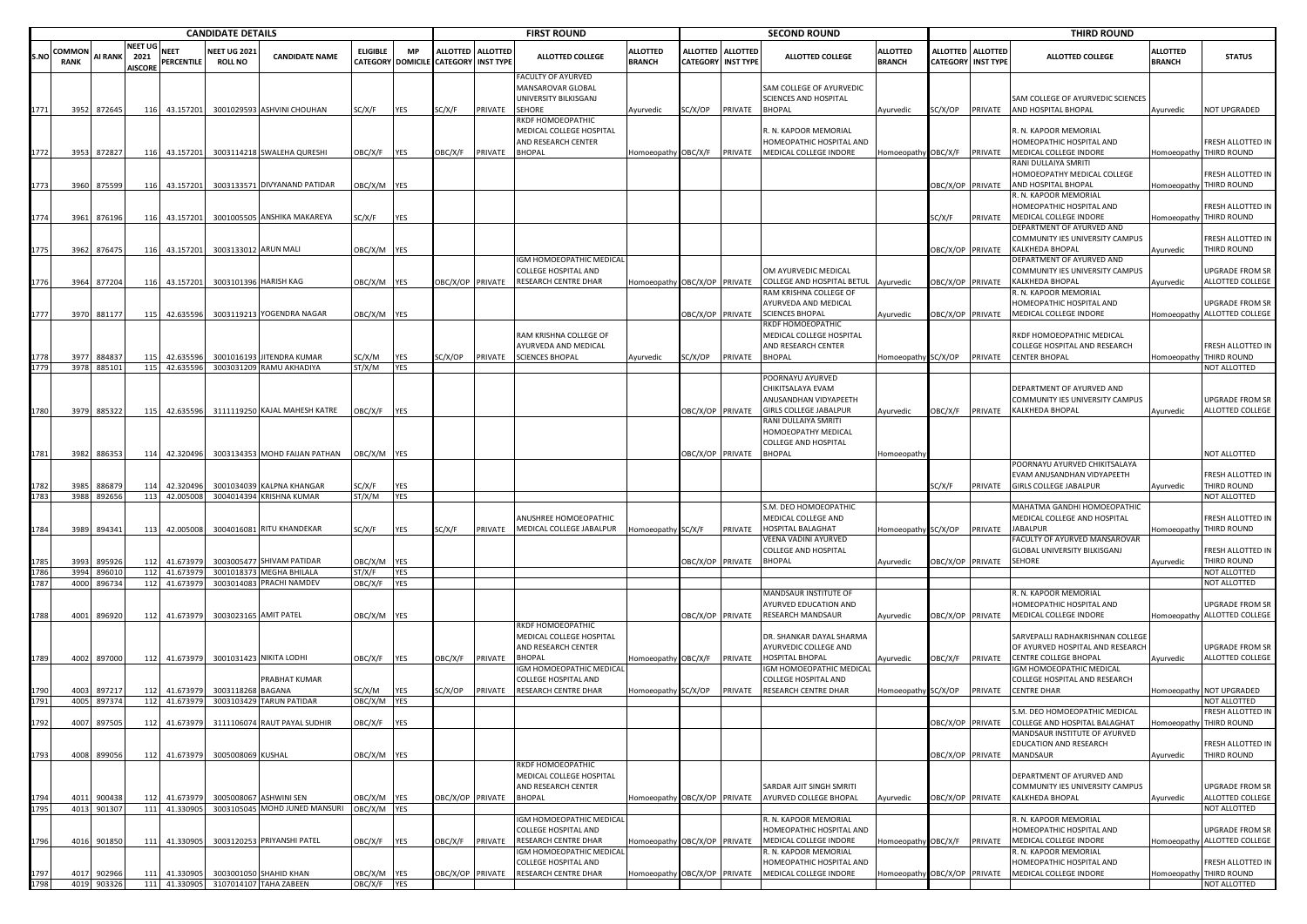|              |                              |                      |                                          |                           | <b>CANDIDATE DETAILS</b>              |                                                                    |                   |                   |                                                         |                 | <b>FIRST ROUND</b>                                                                    |                                  |                  |                                                | <b>SECOND ROUND</b>                                                      |                                  |                                    |                                     | <b>THIRD ROUND</b>                                                                 |                                  |                                                    |
|--------------|------------------------------|----------------------|------------------------------------------|---------------------------|---------------------------------------|--------------------------------------------------------------------|-------------------|-------------------|---------------------------------------------------------|-----------------|---------------------------------------------------------------------------------------|----------------------------------|------------------|------------------------------------------------|--------------------------------------------------------------------------|----------------------------------|------------------------------------|-------------------------------------|------------------------------------------------------------------------------------|----------------------------------|----------------------------------------------------|
| S.NO         | <b>COMMON</b><br><b>RANK</b> | AI RANK              | <b>NEET UG</b><br>2021<br><b>AISCORE</b> | <b>NEET</b><br>PERCENTILE | <b>NEET UG 2021</b><br><b>ROLL NO</b> | <b>CANDIDATE NAME</b>                                              | <b>ELIGIBLE</b>   | <b>MP</b>         | <b>ALLOTTED</b><br>CATEGORY DOMICILE CATEGORY INST TYPE | <b>ALLOTTED</b> | <b>ALLOTTED COLLEGE</b>                                                               | <b>ALLOTTED</b><br><b>BRANCH</b> |                  | ALLOTTED ALLOTTED<br><b>CATEGORY INST TYPE</b> | <b>ALLOTTED COLLEGE</b>                                                  | <b>ALLOTTED</b><br><b>BRANCH</b> | <b>ALLOTTED</b><br><b>CATEGORY</b> | <b>ALLOTTED</b><br><b>INST TYPE</b> | <b>ALLOTTED COLLEGE</b>                                                            | <b>ALLOTTED</b><br><b>BRANCH</b> | <b>STATUS</b>                                      |
| 1799         | 4027                         | 905047               | 111                                      | 41.330905                 |                                       | 4406008301 GAJENDRA RAJPUT                                         | DBC/X/M YES       |                   |                                                         |                 |                                                                                       |                                  |                  |                                                |                                                                          |                                  | OBC/X/OP                           | PRIVATE                             | DEPARTMENT OF AYURVED AND<br>COMMUNITY IES UNIVERSITY CAMPUS<br>KALKHEDA BHOPAL    | Ayurvedic                        | RESH ALLOTTED IN<br>THIRD ROUND                    |
| 1800         | 4029                         | 905628               | 111                                      | 41.330905                 |                                       | 3002005244 CHHAYA GAUTAM                                           | SC/X/F            | YES               |                                                         |                 |                                                                                       |                                  |                  |                                                |                                                                          |                                  | SC/X/F                             | PRIVATE                             | MANDSAUR INSTITUTE OF AYURVED<br>EDUCATION AND RESEARCH<br>MANDSAUR                | Ayurvedic                        | RESH ALLOTTED IN<br><b>HIRD ROUND</b>              |
| 1801         | 403                          | 908261               | 110                                      | 40.78721                  | 3001026158                            | <b>ANKIT SONTEKE</b>                                               | SC/X/M            | YES               |                                                         |                 |                                                                                       |                                  |                  |                                                |                                                                          |                                  |                                    |                                     |                                                                                    |                                  | <b>NOT ALLOTTED</b>                                |
| 1802         | 4036                         | 908887               |                                          | 110 40.787218             |                                       | 3003024006 ALSHIFA PATHAN                                          | <b>DBC/X/F</b>    | <b>YES</b>        |                                                         |                 |                                                                                       |                                  |                  |                                                |                                                                          |                                  |                                    |                                     | NARAYAN SHRI HOMOEOPATHIC                                                          |                                  | <b>NOT ALLOTTED</b>                                |
| 1803         | 4037                         | 908921               | 110                                      | 40.787218                 |                                       | 3001003399 MAHENDRA MEWADA                                         | DBC/X/M YES       |                   |                                                         |                 |                                                                                       |                                  |                  |                                                |                                                                          |                                  | OBC/X/OP PRIVATE                   |                                     | MEDICAL COLLEGE AND HOSPITAL<br><b>BHOPAL</b>                                      |                                  | <b>RESH ALLOTTED IN</b><br>Iomoeopathy THIRD ROUND |
|              |                              |                      |                                          |                           |                                       |                                                                    |                   |                   |                                                         |                 | RKDF HOMOEOPATHIC<br>MEDICAL COLLEGE HOSPITAL<br>AND RESEARCH CENTER                  |                                  |                  |                                                | RAM KRISHNA COLLEGE OF<br>AYURVEDA AND MEDICAL                           |                                  |                                    |                                     | DR. SHANKAR DAYAL SHARMA<br>AYURVEDIC COLLEGE AND HOSPITAL                         |                                  | RESH ALLOTTED IN                                   |
| 1804         | 4038                         | 909191               | 110                                      | 40.787218                 |                                       | 3001024021 RITIKA PRAJAPATI                                        | <b>JBC/X/F</b>    | <b>YES</b>        | <b>JBC/X/F</b>                                          | PRIVATE         | <b>BHOPAL</b>                                                                         |                                  |                  |                                                | Homoeopathy OBC/X/F PRIVATE SCIENCES BHOPAL                              | Ayurvedic                        | OBC/X/F                            | PRIVATE                             | <b>BHOPAL</b>                                                                      | Ayurvedic                        | THIRD ROUND                                        |
| 1805         | 4039                         | 909234               | 110                                      | 40.787218                 |                                       | 3004026204 AKASH KUMAR LILHARE                                     | DBC/X/M YES       |                   |                                                         |                 |                                                                                       |                                  |                  |                                                |                                                                          |                                  | DBC/X/OP                           | PRIVATE                             | SARDAR PATEL AYURVEDIC MEDICAL<br>COLLEGE AND HOSPITAL BALAGHAT                    | Ayurvedic                        | <b>RESH ALLOTTED IN</b><br><b>THIRD ROUND</b>      |
|              |                              |                      |                                          |                           |                                       |                                                                    |                   |                   |                                                         |                 | RAM KRISHNA COLLEGE OF<br>HOMOEOPATHY AND MEDICAL                                     |                                  |                  |                                                | RKDF HOMOEOPATHIC<br>MEDICAL COLLEGE HOSPITAL<br>AND RESEARCH CENTER     |                                  |                                    |                                     | RAM KRISHNA COLLEGE OF<br>HOMOEOPATHY AND MEDICAL                                  |                                  | FRESH ALLOTTED IN                                  |
| 1806         |                              | 4042 909444          | 110                                      | 40.787218                 |                                       | 3003010135 ARSHIYA SHEIKH                                          | <b>DBC/X/F</b>    | <b>YES</b>        | )BC/X/F                                                 | PRIVATE         | <b>SCIENCES BHOPAL</b>                                                                | Homoeopathy OBC/X/F PRIVATE      |                  |                                                | <b>BHOPAL</b>                                                            | Homoeopathy                      | OBC/X/F                            | PRIVATE                             | <b>SCIENCES BHOPAL</b><br>DEPARTMENT OF AYURVED AND                                | <b>Homoeopathy</b>               | THIRD ROUND                                        |
| 1807         | 4043                         | 910242               | 110                                      | 40.787218                 |                                       | 3001010186 RAHUL RUHELA                                            | DBC/X/M YES       |                   |                                                         |                 |                                                                                       |                                  |                  |                                                |                                                                          |                                  | <b>DBC/X/OP PRIVATE</b>            |                                     | COMMUNITY IES UNIVERSITY CAMPUS<br>KALKHEDA BHOPAL                                 | Ayurvedic                        | RESH ALLOTTED IN<br>THIRD ROUND                    |
|              |                              |                      |                                          |                           |                                       |                                                                    |                   |                   |                                                         |                 | SHIVANG HOMOEOPATHIC                                                                  |                                  |                  |                                                | HAHNEMANN HOMOEOPATHIC<br>MEDICAL COLLEGE AND                            |                                  |                                    |                                     |                                                                                    |                                  |                                                    |
| 1808         | 4046                         | 911423               | 110                                      | 40.787218                 |                                       | 3001031418 AJAZ MANSOORI                                           | DBC/X/M YES       |                   | BC/X/OP PRIVATE                                         |                 | MEDICAL COLLEGE BHOPAL                                                                | Homoeopathy OBC/X/OP PRIVATE     |                  |                                                | HOSPITAL BHOPAL                                                          | Homoeopath                       |                                    |                                     |                                                                                    |                                  | NOT ALLOTTED                                       |
|              |                              |                      |                                          |                           |                                       |                                                                    |                   |                   |                                                         |                 |                                                                                       |                                  |                  |                                                | IGM HOMOEOPATHIC MEDICAL                                                 |                                  |                                    |                                     |                                                                                    |                                  |                                                    |
| 1809         | 4047                         | 911448               | 110                                      | 40.787218                 |                                       | 3003028030 DINESH AHIRE                                            | ST/X/M            | YES               |                                                         |                 |                                                                                       |                                  | ST/X/OP          | PRIVATE                                        | COLLEGE HOSPITAL AND<br>RESEARCH CENTRE DHAR                             | Homoeopathy ST/X/OP              |                                    | PRIVATE                             | DISTRICT HOMEOPATHIC MEDICAL<br>COLLEGE AND HOSPITAL RATLAM                        |                                  | UPGRADE FROM SR<br>Iomoeopathy ALLOTTED COLLEGE    |
|              |                              |                      |                                          |                           |                                       |                                                                    |                   |                   |                                                         |                 |                                                                                       |                                  |                  |                                                | NARAYAN SHRI<br>HOMOEOPATHIC MEDICAL                                     |                                  |                                    |                                     | HAHNEMANN HOMOEOPATHIC                                                             |                                  |                                                    |
| 1810         |                              | 4048 911616          |                                          | 110 40.787218             |                                       | 3001018132 BRIJNARAYAN DHAKAD                                      | DBC/X/M YES       |                   |                                                         |                 |                                                                                       |                                  | OBC/X/OP PRIVATE |                                                | COLLEGE AND HOSPITAL<br><b>BHOPAL</b>                                    | Homoeopathy OBC/X/OP PRIVATE     |                                    |                                     | MEDICAL COLLEGE AND HOSPITAL<br><b>BHOPAL</b>                                      | <b>Homoeopathy</b>               | JPGRADE FROM SR<br>ALLOTTED COLLEGE                |
|              |                              |                      |                                          |                           |                                       |                                                                    |                   |                   |                                                         |                 |                                                                                       |                                  |                  |                                                |                                                                          |                                  |                                    |                                     | HAHNEMANN HOMOEOPATHIC                                                             |                                  |                                                    |
| 1811         | 4049                         | 912192               | 110                                      | 40.787218                 | 3001018067                            | <b>FEEROZA</b>                                                     |                   |                   |                                                         |                 |                                                                                       |                                  |                  |                                                |                                                                          |                                  | <b>DBC/X/F</b>                     | PRIVATE                             | MEDICAL COLLEGE AND HOSPITAL<br><b>BHOPAL</b>                                      |                                  | RESH ALLOTTED IN<br>Iomoeopathy THIRD ROUND        |
|              |                              |                      |                                          |                           |                                       | SANDEEP KUMAR                                                      | <b>JBC/X/F</b>    | YES               |                                                         |                 |                                                                                       |                                  |                  |                                                |                                                                          |                                  |                                    |                                     |                                                                                    |                                  |                                                    |
| 1812         | 4053                         | 912885               | 110                                      | 40.787218                 | 300600621                             | <b>KUSHWAHA</b>                                                    | DBC/X/M YES       |                   |                                                         |                 |                                                                                       |                                  |                  |                                                |                                                                          |                                  |                                    |                                     |                                                                                    |                                  | <b>NOT ALLOTTED</b>                                |
|              |                              |                      |                                          |                           |                                       |                                                                    |                   |                   |                                                         |                 | ANUSHREE HOMOEOPATHIC                                                                 |                                  |                  |                                                | DEPARTMENT OF AYURVED AND<br>COMMUNITY IES UNIVERSITY                    |                                  |                                    |                                     | DR. SHANKAR DAYAL SHARMA<br>AYURVEDIC COLLEGE AND HOSPITAL                         |                                  | UPGRADE FROM SR                                    |
| 1813         |                              | 4054 912950          | 110                                      | 40.787218                 |                                       | 3004031042 TANISHA MEHRA                                           | SC/X/F            | YES               | SC/X/F                                                  | PRIVATE         | MEDICAL COLLEGE JABALPUR                                                              | Homoeopathy SC/X/F               |                  | PRIVATE                                        | CAMPUS KALKHEDA BHOPAL                                                   | Ayurvedic                        | SC/X/F                             | PRIVATE                             | <b>BHOPAL</b>                                                                      | Ayurvedic                        | ALLOTTED COLLEGE                                   |
| 1814         |                              |                      |                                          |                           | 3001028131 PANWAR                     | DEVENDRA SINGH                                                     |                   |                   |                                                         |                 | RKDF HOMOEOPATHIC<br>MEDICAL COLLEGE HOSPITAL<br>AND RESEARCH CENTER<br><b>BHOPAL</b> |                                  |                  |                                                | RAM KRISHNA COLLEGE OF<br>AYURVEDA AND MEDICAL<br><b>SCIENCES BHOPAL</b> |                                  |                                    |                                     | RAM KRISHNA COLLEGE OF AYURVEDA<br>AND MEDICAL SCIENCES BHOPAL                     |                                  | RESH ALLOTTED IN<br>THIRD ROUND                    |
|              |                              | 4056 913232          |                                          | 110 40.787218             |                                       |                                                                    | DBC/X/M YES       |                   | DBC/X/OP PRIVATE                                        |                 |                                                                                       | Homoeopathy OBC/X/OP PRIVATE     |                  |                                                | SCHOOL OF HOMOEOPATHY SRI                                                | Ayurvedic                        | OBC/X/OP PRIVATE                   |                                     |                                                                                    | Ayurvedic                        |                                                    |
|              |                              |                      |                                          |                           |                                       |                                                                    |                   |                   |                                                         |                 | GM HOMOEOPATHIC MEDICAL                                                               |                                  |                  |                                                | SATYA SAI UNIVERSITY OF                                                  |                                  |                                    |                                     | SCHOOL OF HOMOEOPATHY SRI SATYA                                                    |                                  |                                                    |
|              | 4057                         | 913606               | 110                                      | 40.787218                 |                                       | 3003121203 DHARMENDRA JAISWAL                                      | OBC/X/M YES       |                   | DBC/X/OP PRIVATE                                        |                 | COLLEGE HOSPITAL AND<br>RESEARCH CENTRE DHAR                                          | Homoeopathy OBC/X/OP PRIVATE     |                  |                                                | TECHNOLOGY AND MEDICAL<br><b>SCIENCES SEHORE</b>                         | Homoeopathy OBC/X/OP PRIVATE     |                                    |                                     | SAI UNIVERSITY OF TECHNOLOGY AND<br>MEDICAL SCIENCES SEHORE                        |                                  | RESH ALLOTTED IN<br>Iomoeopathy THIRD ROUND        |
| 1816         | 4058                         | 913759               |                                          | 110 40.787218             | 3003025135 HEMANT                     |                                                                    | DBC/X/M YES       |                   |                                                         |                 |                                                                                       |                                  |                  |                                                |                                                                          |                                  |                                    |                                     |                                                                                    |                                  | NOT ALLOTTED                                       |
|              |                              |                      |                                          |                           |                                       |                                                                    |                   |                   |                                                         |                 | RKDF HOMOEOPATHIC<br>MEDICAL COLLEGE HOSPITAL<br>AND RESEARCH CENTER                  |                                  |                  |                                                | VEENA VADINI AYURVED<br><b>COLLEGE AND HOSPITAL</b>                      |                                  |                                    |                                     | DEPARTMENT OF AYURVED AND<br>COMMUNITY IES UNIVERSITY CAMPUS                       |                                  | JPGRADE FROM SR                                    |
|              | 4060                         | 913970               | 110                                      | 40.787218                 |                                       | 3003134435 LAXMICHAND SAINEE                                       | DBC/X/M YES       |                   | BC/X/OP PRIVATE                                         |                 | <b>BHOPAL</b>                                                                         | Homoeopathy OBC/X/OP PRIVATE     |                  |                                                | <b>BHOPAL</b>                                                            | Ayurvedic                        | DBC/X/OP PRIVATE                   |                                     | KALKHEDA BHOPAL                                                                    | Ayurvedic                        | ALLOTTED COLLEGE                                   |
| 1818         | 4063                         | 914264               | 110                                      | 40.787218                 |                                       | 3001033226 SONALI SARIYA                                           | SC/X/F            | YES               |                                                         |                 |                                                                                       |                                  | SC/X/OP          | PRIVATE                                        | N. AYURVED COLLEGE AND<br>HOSPITAL BHOPAL<br>HAHNEMANN HOMOEOPATHIC      | Ayurvedic                        | C/X/OP                             | <b>PRIVATE</b>                      | L.N. AYURVED COLLEGE AND HOSPITAL<br><b>BHOPAL</b><br>NARAYAN SHRI HOMOEOPATHIC    | Ayurvedic                        | <b>RESH ALLOTTED IN</b><br>THIRD ROUND             |
|              |                              |                      |                                          |                           |                                       |                                                                    |                   |                   |                                                         |                 | SHIVANG HOMOEOPATHIC                                                                  |                                  |                  |                                                | MEDICAL COLLEGE AND                                                      |                                  |                                    |                                     | MEDICAL COLLEGE AND HOSPITAL                                                       |                                  | UPGRADE FROM SR                                    |
| 1819<br>1820 | 4066                         | 4065 914996<br>91611 | 109                                      | 40.465384                 |                                       | 109 40.465384 3001033305 PRAGTI JHADE<br>3004025115 MUNMUN JHARIYA | OBC/X/F<br>SC/X/F | <b>YES</b><br>YES |                                                         |                 | OBC/X/F PRIVATE MEDICAL COLLEGE BHOPAL                                                | Homoeopathy OBC/X/F PRIVATE      |                  |                                                | <b>HOSPITAL BHOPAL</b>                                                   | Homoeopathy OBC/X/F PRIVATE      |                                    |                                     | <b>BHOPAL</b>                                                                      |                                  | Homoeopathy ALLOTTED COLLEGE<br>NOT ALLOTTED       |
|              |                              |                      |                                          |                           |                                       |                                                                    |                   |                   |                                                         |                 |                                                                                       |                                  |                  |                                                |                                                                          |                                  |                                    |                                     | L.N. AYURVED COLLEGE AND HOSPITAL                                                  |                                  | RESH ALLOTTED IN                                   |
| 1821         | 4069                         | 916619               | 109                                      | 40.465384                 |                                       | 3004004028 AYUSH VERMA                                             | SC/X/M            | YES               |                                                         |                 |                                                                                       |                                  |                  |                                                | DR. SHANKAR DAYAL SHARMA                                                 |                                  | SC/X/OP                            | PRIVATE                             | <b>BHOPAL</b><br>DR. SHANKAR DAYAL SHARMA                                          | Ayurvedic                        | THIRD ROUND                                        |
| 1822         | 4073                         | 917714               | 109                                      | 40.465384                 |                                       | 3001010348 SATAKCHI KASHIV                                         | <b>JBC/X/F</b>    | <b>YES</b>        | BC/X/F                                                  | PRIVATE         | SHIVANG HOMOEOPATHIC<br>MEDICAL COLLEGE BHOPAL<br>VIJYASHREE AYURVEDIC                | Homoeopathy OBC/X/F PRIVATE      |                  |                                                | AYURVEDIC COLLEGE AND<br><b>HOSPITAL BHOPAL</b>                          | Ayurvedic                        | OBC/X/F                            | PRIVATE                             | AYURVEDIC COLLEGE AND HOSPITAL<br><b>BHOPAL</b><br>R. N. KAPOOR MEMORIAL AYURVEDIC | Ayurvedic                        | RESH ALLOTTED IN<br><b>THIRD ROUND</b>             |
|              |                              |                      |                                          |                           |                                       | <b>CHANDRAKANT SINGH</b>                                           |                   |                   |                                                         |                 | MEDICAL COLLEGE AND                                                                   |                                  |                  |                                                |                                                                          |                                  |                                    |                                     | MEDICAL COLLEGE AND HOSPITAL                                                       |                                  | RESH ALLOTTED IN                                   |
| 1823         | 4077                         | 919827               | 108                                      | 40.137139                 | 3004008087                            | PARASTE                                                            | ST/X/M            | YES               | ST/X/OP                                                 | PRIVATE         | HOSPITAL JABALPUR                                                                     | Ayurvedic                        |                  |                                                | DEPARTMENT OF AYURVED AND                                                |                                  | ST/X/OP                            | PRIVATE                             | <b>INDORE</b>                                                                      | Ayurvedic                        | <b>THIRD ROUND</b>                                 |
|              |                              |                      |                                          |                           |                                       |                                                                    |                   |                   |                                                         |                 |                                                                                       |                                  |                  |                                                | COMMUNITY IES UNIVERSITY                                                 |                                  |                                    |                                     | SRI SAI INSTITUTE OF AYURVEDIC                                                     |                                  | JPGRADE FROM SR                                    |
| 1824         | 4080                         | 920518               | 108                                      | 40.137139                 |                                       | 3004015191 MUSKAN SAKWAR                                           | SC/X/F            | YES               |                                                         |                 |                                                                                       |                                  | C/X/OP           | PRIVATE                                        | CAMPUS KALKHEDA BHOPAL                                                   | Ayurvedic                        | SC/X/OP                            | PRIVATE                             | RESEARCH AND MEDICINE BHOPAL                                                       | Ayurvedic                        | ALLOTTED COLLEGE                                   |
| 1825         | 4081                         | 920656               | 108                                      | 40.137139                 |                                       | 3003127097 VIKASH VARMA                                            | OBC/X/M YES       |                   |                                                         |                 |                                                                                       |                                  |                  |                                                |                                                                          |                                  |                                    |                                     |                                                                                    |                                  | NOT ALLOTTED                                       |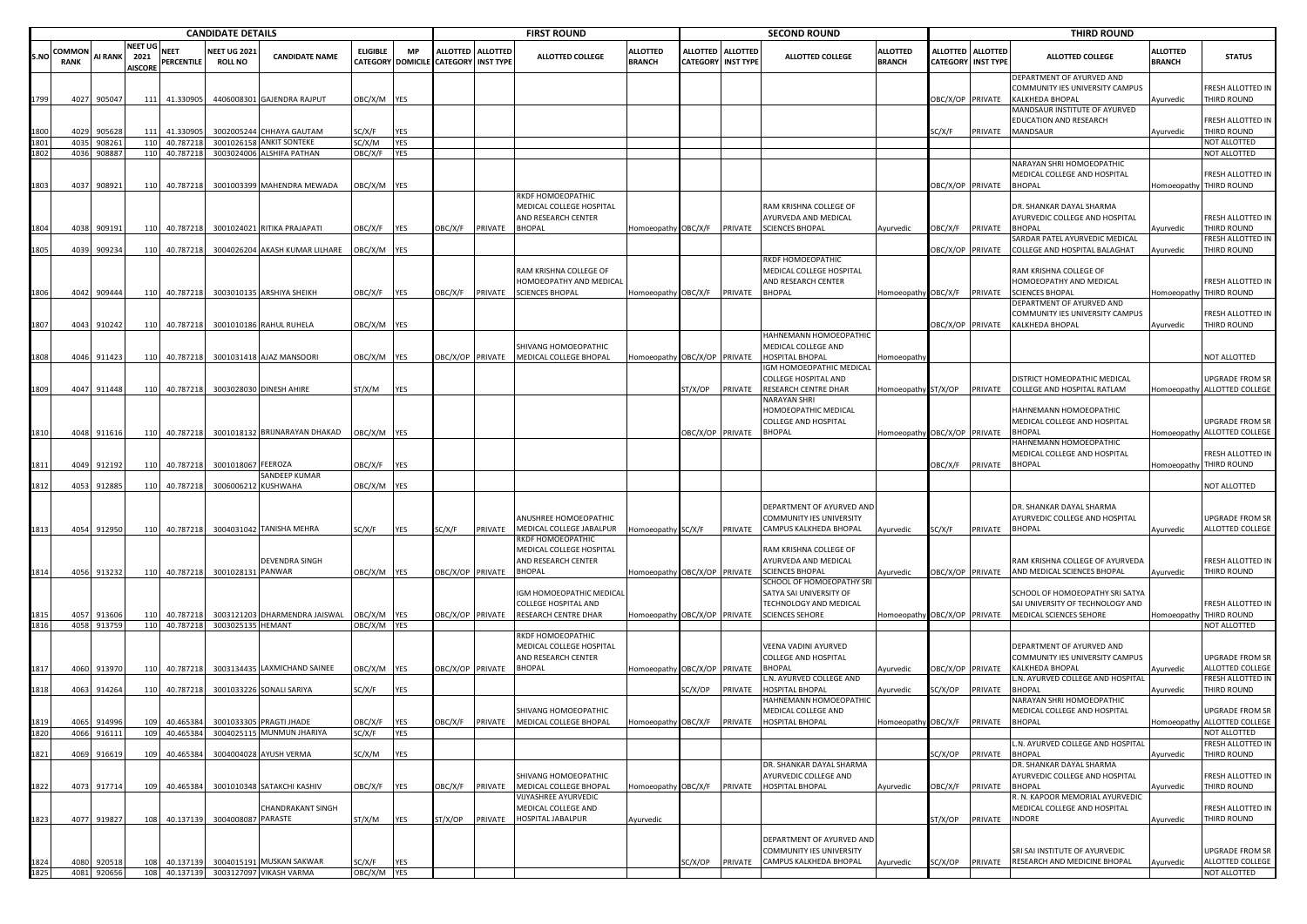|              |                |                  |                                          |                      | <b>CANDIDATE DETAILS</b>              |                                        |                    |                         |                           |                   | <b>FIRST ROUND</b>                          |                                  |                 |                                              | <b>SECOND ROUND</b>                          |                                  |                         |                                         | <b>THIRD ROUND</b>                                                |                                  |                                              |
|--------------|----------------|------------------|------------------------------------------|----------------------|---------------------------------------|----------------------------------------|--------------------|-------------------------|---------------------------|-------------------|---------------------------------------------|----------------------------------|-----------------|----------------------------------------------|----------------------------------------------|----------------------------------|-------------------------|-----------------------------------------|-------------------------------------------------------------------|----------------------------------|----------------------------------------------|
| S.NO         | COMMON<br>RANK | AI RANK          | <b>NEET UG</b><br>2021<br><b>AISCORE</b> | NEET<br>PERCENTILE   | <b>NEET UG 2021</b><br><b>ROLL NO</b> | <b>CANDIDATE NAME</b>                  | <b>ELIGIBLE</b>    | MP<br>CATEGORY DOMICILE | <b>CATEGORY INST TYPE</b> | ALLOTTED ALLOTTED | <b>ALLOTTED COLLEGE</b>                     | <b>ALLOTTED</b><br><b>BRANCH</b> | <b>ALLOTTED</b> | <b>ALLOTTED</b><br><b>CATEGORY INST TYPE</b> | <b>ALLOTTED COLLEGE</b>                      | <b>ALLOTTED</b><br><b>BRANCH</b> |                         | ALLOTTED ALLOTTED<br>CATEGORY INST TYPE | <b>ALLOTTED COLLEGE</b>                                           | <b>ALLOTTED</b><br><b>BRANCH</b> | <b>STATUS</b>                                |
|              |                |                  |                                          |                      |                                       |                                        |                    |                         |                           |                   |                                             |                                  |                 |                                              | VEENA VADINI AYURVED<br>COLLEGE AND HOSPITAL |                                  |                         |                                         | DEPARTMENT OF AYURVED AND<br>COMMUNITY IES UNIVERSITY CAMPUS      |                                  | UPGRADE FROM SR                              |
| 1826         | 4084           | 921298           | 108                                      | 40.137139            |                                       | 1701007421 SHIVENDRA CHORTHE           | ЭВС/Х/М            | YES                     |                           |                   |                                             |                                  |                 | DBC/X/OP PRIVATE                             | <b>BHOPAL</b>                                | Ayurvedic                        |                         | BC/X/OP PRIVATE                         | KALKHEDA BHOPAL<br>T. DR. SHIV SHAKTILAL SHARMA                   | Ayurvedic                        | ALLOTTED COLLEGE<br>FRESH ALLOTTED IN        |
| 1827         | 4088           | 923401           | 108                                      | 40.137139            | 3003015234 UMAR                       |                                        | OBC/X/M            | YES                     |                           |                   | HAKEEM ABDUL HAMEED                         |                                  |                 |                                              |                                              |                                  |                         | <b>DBC/X/OP PRIVATE</b>                 | AYURVED MEDICAL COLLEGE RATLAM                                    | Ayurvedic                        | THIRD ROUND                                  |
| 1828         | 4091           | 92434            | 108                                      | 40.137139            | 300310312                             | <b>AATIFA SHAIKH</b>                   | OBC/X/F            | YES                     | DBC/X/OP PRIVATE          |                   | UNANI MEDICAL COLLEGE AND<br>HOSPITAL DEWAS | Jnani                            |                 |                                              |                                              |                                  |                         |                                         |                                                                   |                                  | NOT ALLOTTED                                 |
|              |                |                  |                                          |                      |                                       |                                        |                    |                         |                           |                   |                                             |                                  |                 |                                              |                                              |                                  |                         |                                         | PT. DR. SHIV SHAKTILAL SHARMA                                     |                                  | FRESH ALLOTTED IN                            |
| 1829         | 4092           | 924516           | 107                                      | 39.795619            | 3003121070 MAYUR                      |                                        | SC/X/M             | YES                     |                           |                   |                                             |                                  |                 |                                              |                                              |                                  | SC/X/OP                 | PRIVATE                                 | AYURVED MEDICAL COLLEGE RATLAM<br>SARVEPALLI RADHAKRISHNAN COLLEG | Ayurvedic                        | THIRD ROUND                                  |
| 1830         | 4093           | 924877           | 107                                      | 39.795619            |                                       | 3003031126 VAISHNAVI BHADORIYA         | OBC/X/F            | YES                     |                           |                   |                                             |                                  |                 |                                              |                                              |                                  | <b>JBC/X/F</b>          | PRIVATE                                 | OF AYURVED HOSPITAL AND RESEARCH<br><b>CENTRE COLLEGE BHOPAL</b>  | Ayurvedic                        | FRESH ALLOTTED IN<br>THIRD ROUND             |
|              |                |                  |                                          |                      |                                       |                                        |                    |                         |                           |                   |                                             |                                  |                 |                                              |                                              |                                  |                         |                                         | DR. SHANKAR DAYAL SHARMA                                          |                                  |                                              |
| 831          | 4094           | 92616            | 107                                      | 39.79561             | 300302219                             | <b>SACHIN YADAV</b>                    | ЭВС/Х/М            | YES                     |                           |                   |                                             |                                  |                 |                                              |                                              |                                  | <b>OBC/X/OP PRIVATE</b> |                                         | AYURVEDIC COLLEGE AND HOSPITAL<br><b>BHOPAL</b>                   | Ayurvedic                        | FRESH ALLOTTED IN<br>THIRD ROUND             |
| 832          | 4095           | 928017           | 107                                      | 39.79561             | 300313219                             | RAMPRASAD CHOHAN                       | SC/X/M             | YES                     |                           |                   |                                             |                                  |                 |                                              |                                              |                                  |                         |                                         |                                                                   |                                  | NOT ALLOTTED                                 |
| 833          | 4096           | 92928            | 107                                      | 39.79561             | 300402308                             | RAHUL DUDHESHWAR                       | OBC/X/M            | YES                     |                           |                   |                                             |                                  |                 |                                              |                                              |                                  |                         |                                         |                                                                   |                                  | NOT ALLOTTED                                 |
| 1834         | 4097           | 929843           | 106                                      | 39.43253             | 300500133                             | <b>ADITYA PATIDAR</b>                  | OBC/X/M            | YES                     |                           |                   |                                             |                                  |                 |                                              |                                              |                                  |                         |                                         |                                                                   |                                  | NOT ALLOTTED                                 |
|              |                |                  |                                          |                      |                                       |                                        |                    |                         |                           |                   |                                             |                                  |                 |                                              |                                              |                                  |                         |                                         | DR. SHANKAR DAYAL SHARMA                                          |                                  |                                              |
|              |                |                  |                                          |                      |                                       |                                        |                    |                         |                           |                   |                                             |                                  |                 |                                              |                                              |                                  |                         |                                         | AYURVEDIC COLLEGE AND HOSPITAL                                    |                                  | FRESH ALLOTTED IN                            |
| 835          | 4098           | 93052            | 106                                      | 39.43253             | 300300222                             | AAYUSHI KUSHWAH                        | <b>DBC/X/F</b>     | YES                     |                           |                   |                                             |                                  |                 |                                              |                                              |                                  |                         | OBC/X/OP PRIVATE                        | BHOPAL                                                            | Ayurvedic                        | THIRD ROUND                                  |
| 836          | 4100           | 931208           | 106                                      | 39.43253             | 300500603                             | LAKSHMI CHOUDHARY                      | OBC/X/F            | YES                     |                           |                   |                                             |                                  |                 |                                              |                                              |                                  |                         |                                         |                                                                   |                                  | NOT ALLOTTED                                 |
|              |                |                  | 106                                      | 39.43253             |                                       |                                        | G/X/F              | YES                     |                           |                   |                                             |                                  |                 |                                              |                                              |                                  | SC/X/OP                 |                                         | MANSAROVAR AYURVEDIC MEDICAL                                      |                                  | FRESH ALLOTTED IN<br>THIRD ROUND             |
| .837<br>1838 | 4101<br>410    | 931252<br>932256 | 106                                      | 39.43253             | 300300122<br>17030261                 | RIYA ADHIKARI<br>MADHUSUDAN PATLE      | OBC/X/M            | YES                     |                           |                   |                                             |                                  |                 |                                              |                                              |                                  |                         | PRIVATE                                 | <b>COLLEGE BHOPAL</b>                                             | Ayurvedic                        | NOT ALLOTTED                                 |
| 1839         | 4103           | 932596           | 106                                      | 39.432536            | 300311112                             | MALVIYA BHAVESH                        | OBC/X/M YES        |                         |                           |                   |                                             |                                  |                 |                                              |                                              |                                  |                         |                                         |                                                                   |                                  | NOT ALLOTTED                                 |
|              |                |                  |                                          |                      |                                       |                                        |                    |                         |                           |                   |                                             |                                  |                 |                                              |                                              |                                  |                         |                                         | RKDF HOMOEOPATHIC MEDICAL                                         |                                  |                                              |
| 840          | 4104           | 93352            | 106                                      | 39.432536            | 3001022209 SHLESH                     |                                        | ST/X/M             | YES                     |                           |                   |                                             |                                  |                 |                                              |                                              |                                  | T/X/OP                  | PRIVATE                                 | COLLEGE HOSPITAL AND RESEARCH<br>CENTER BHOPAL                    | <b>Homoeopathy</b>               | FRESH ALLOTTED IN<br>THIRD ROUND             |
|              |                |                  |                                          |                      |                                       |                                        |                    |                         |                           |                   |                                             |                                  |                 |                                              |                                              |                                  |                         |                                         | HIVANG HOMOEOPATHIC MEDICAL                                       |                                  | FRESH ALLOTTED IN                            |
| 841          | 4105           | 933668           | 106                                      | 39.43253             | 300101639                             | MAHENDRA PATLE                         | <b>DBC/X/M</b>     | YES                     |                           |                   |                                             |                                  |                 |                                              |                                              |                                  | OBC/X/OP PRIVATE        |                                         | COLLEGE BHOPAL                                                    | Homoeopathy                      | THIRD ROUND                                  |
| 1842         | 4106           | 933855           | 106                                      | 39.432536            | 300600138                             | PRIYA VISHWAKARMA                      | OBC/X/F            | YES                     |                           |                   |                                             |                                  |                 |                                              |                                              |                                  |                         |                                         |                                                                   |                                  | NOT ALLOTTED                                 |
|              |                |                  |                                          |                      |                                       |                                        |                    |                         |                           |                   |                                             |                                  |                 |                                              |                                              |                                  |                         |                                         | RKDF HOMOEOPATHIC MEDICAL                                         |                                  |                                              |
|              |                |                  |                                          |                      |                                       |                                        |                    |                         |                           |                   |                                             |                                  |                 |                                              |                                              |                                  |                         |                                         | COLLEGE HOSPITAL AND RESEARCH                                     |                                  | FRESH ALLOTTED IN                            |
| 843          | 4107           | 933856           | 106                                      | 39.432536            |                                       | 3111118270 ARSHAD SHEKH                | OBC/X/M            | YES                     |                           |                   |                                             |                                  |                 |                                              |                                              |                                  | OBC/X/OP PRIVATE        |                                         | <b>CENTER BHOPAL</b>                                              | Homoeopathy                      | THIRD ROUND                                  |
| 1844         | 4108           | 934936           | 106                                      | 39.432536            |                                       | 3004015192 OM DESHMUKH                 | DBC/X/M            | YES                     |                           |                   |                                             |                                  |                 |                                              |                                              |                                  |                         |                                         |                                                                   |                                  | NOT ALLOTTED                                 |
|              |                |                  |                                          |                      |                                       |                                        |                    |                         |                           |                   |                                             |                                  |                 |                                              |                                              |                                  |                         |                                         | RANI DULLAIYA SMRITI                                              |                                  |                                              |
|              |                |                  |                                          |                      |                                       |                                        |                    |                         |                           |                   |                                             |                                  |                 |                                              |                                              |                                  |                         |                                         | HOMOEOPATHY MEDICAL COLLEGE                                       |                                  | FRESH ALLOTTED IN                            |
| 845          | 4109           | 935439           | 105                                      | 38.83937             | 300300210                             | <b>ROHIT MORYA</b>                     | G/X/M              | YES                     |                           |                   |                                             |                                  |                 |                                              |                                              |                                  | SC/X/OP                 | PRIVATE                                 | AND HOSPITAL BHOPAL                                               |                                  | Homoeopathy THIRD ROUND                      |
| 846<br>847   |                | 4110 935633      | 105                                      | 38.83937             | 3004026001 MOHIT                      |                                        | OBC/X/M            | YES                     |                           |                   |                                             |                                  |                 |                                              |                                              |                                  |                         |                                         |                                                                   |                                  | NOT ALLOTTED                                 |
| 1848         | 411            | 937199           | 105                                      | 38.83937             | 300312004                             | TANZILA SHEIKH<br><b>ANISH MANSURI</b> | OBC/X/F            | YES                     |                           |                   |                                             |                                  |                 |                                              |                                              |                                  |                         |                                         |                                                                   |                                  | NOT ALLOTTED<br>NOT ALLOTTED                 |
| 1849         | 4112           | 937214           | 105<br>105                               | 38.83937<br>38.83937 | 300500355                             | SADIYA ANJUM                           | OBC/X/M            | YES<br>YES              |                           |                   |                                             |                                  |                 |                                              |                                              |                                  |                         |                                         |                                                                   |                                  | NOT ALLOTTED                                 |
|              | 4113           | 937271           |                                          |                      | 310700732                             |                                        | OBC/X/F            |                         |                           |                   |                                             |                                  |                 |                                              |                                              |                                  |                         |                                         | R. N. KAPOOR MEMORIAL                                             |                                  |                                              |
|              | 4114           | 937729           | 105                                      | 38.83937             | 30030081                              | <b>HIRA KHAN</b>                       |                    | YES                     |                           |                   |                                             |                                  |                 |                                              |                                              |                                  |                         |                                         | IOMEOPATHIC HOSPITAL AND<br>MEDICAL COLLEGE INDORE                |                                  | FRESH ALLOTTED IN<br>Homoeopathy THIRD ROUND |
| 851          | 411            | 938944           | 105                                      | 38.83937             | 300300907                             | ARSHI                                  | OBC/X/F<br>OBC/X/F | YES                     |                           |                   |                                             |                                  |                 |                                              |                                              |                                  | <b>JBC/X/F</b>          | PRIVATE                                 |                                                                   |                                  | NOT ALLOTTED                                 |
|              | 4116           | 939400           | 105                                      | 38.83937             | 300101606                             | ABDUL KALIM                            | OBC/X/M            | YES                     |                           |                   |                                             |                                  |                 |                                              |                                              |                                  |                         |                                         |                                                                   |                                  | NOT ALLOTTED                                 |
| 1853         | 4117           | 940647           | 105                                      | 38.83937             | 300101833                             | <b>GOVIND SINGOTIYA</b>                | SC/X/M             | YES                     |                           |                   |                                             |                                  |                 |                                              |                                              |                                  |                         |                                         |                                                                   |                                  | NOT ALLOTTED                                 |
|              |                |                  |                                          |                      |                                       |                                        |                    |                         |                           |                   |                                             |                                  |                 |                                              |                                              |                                  |                         |                                         | L.N. AYURVED COLLEGE AND HOSPITAL                                 |                                  | FRESH ALLOTTED IN                            |
| 854          | 4118           | 940875           | 105                                      | 38.83937             | 300311716                             | NARESH VASUNIYA                        | ST/X/M             | YES                     |                           |                   |                                             |                                  |                 |                                              |                                              |                                  | ST/X/OP                 | PRIVATE                                 | <b>BHOPAL</b>                                                     | Ayurvedic                        | THIRD ROUND                                  |
|              |                |                  |                                          |                      |                                       |                                        |                    |                         |                           |                   |                                             |                                  |                 |                                              |                                              |                                  |                         |                                         | . N. KAPOOR MEMORIAL                                              |                                  |                                              |
|              | 4119           | 940997           | 105                                      | 38.839376            |                                       | 3003135004 RONAK NAINAWAT              | ОВС/Х/М            | <b>YES</b>              |                           |                   |                                             |                                  |                 |                                              |                                              |                                  |                         | DBC/X/OP PRIVATE                        | HOMEOPATHIC HOSPITAL AND<br>MEDICAL COLLEGE INDORE                |                                  | FRESH ALLOTTED IN<br>Homoeopathy THIRD ROUND |
|              |                | 4120 944696      |                                          |                      |                                       | MOHAMMED SHAUKAT                       |                    |                         |                           |                   |                                             |                                  |                 |                                              |                                              |                                  |                         |                                         |                                                                   |                                  |                                              |
| 1856         |                |                  | 104                                      | 38.505756            | 3107017189 ALI                        |                                        | OBC/X/M YES        |                         |                           |                   |                                             |                                  |                 |                                              |                                              |                                  |                         |                                         | FACULTY OF AYURVED MANSAROVAR                                     |                                  | NOT ALLOTTED                                 |
|              |                |                  |                                          |                      |                                       |                                        |                    |                         |                           |                   |                                             |                                  |                 |                                              |                                              |                                  |                         |                                         | GLOBAL UNIVERSITY BILKISGANJ                                      |                                  | FRESH ALLOTTED IN                            |
| 1857         |                | 4121 946094      | 104                                      | 38.505756            | 3111101483 PRACHI                     |                                        | OBC/X/F            | YES                     |                           |                   |                                             |                                  |                 |                                              |                                              |                                  |                         | OBC/X/OP PRIVATE                        | SEHORE                                                            | Ayurvedic                        | THIRD ROUND                                  |
|              |                |                  |                                          |                      |                                       |                                        |                    |                         |                           |                   |                                             |                                  |                 |                                              |                                              |                                  |                         |                                         | SAM COLLEGE OF AYURVEDIC SCIENCES                                 |                                  | FRESH ALLOTTED IN                            |
| 1858         |                | 4122 948384      | 104                                      | 38.505756            |                                       | 3001001456 SUJAL KAPSE                 | SC/X/F             | <b>YES</b>              |                           |                   |                                             |                                  |                 |                                              |                                              |                                  | SC/X/OP                 | PRIVATE                                 | AND HOSPITAL BHOPAL                                               | Ayurvedic                        | THIRD ROUND                                  |
|              |                |                  |                                          |                      |                                       |                                        |                    |                         |                           |                   |                                             |                                  |                 |                                              |                                              |                                  |                         |                                         | RAM KRISHNA COLLEGE OF AYURVEDA                                   |                                  | FRESH ALLOTTED IN                            |
| 1859         | 4123           | 948749           | 104                                      | 38.505756            |                                       | 3003026224 LALIT PATIDAR               | OBC/X/M            | <b>YES</b>              |                           |                   |                                             |                                  |                 |                                              |                                              |                                  |                         | OBC/X/OP PRIVATE                        | AND MEDICAL SCIENCES BHOPAL                                       | Ayurvedic                        | THIRD ROUND                                  |
| 1860         |                | 4124 950923      |                                          | 103 38.164496        |                                       | 3003010093 DAUD VAQUAR                 | OBC/X/M YES        |                         |                           |                   |                                             |                                  |                 |                                              |                                              |                                  |                         |                                         |                                                                   |                                  | NOT ALLOTTED                                 |
|              |                |                  |                                          |                      |                                       |                                        |                    |                         |                           |                   |                                             |                                  |                 |                                              |                                              |                                  |                         |                                         | MANDSAUR INSTITUTE OF AYURVED                                     |                                  |                                              |
| 1861         |                | 4125 951853      |                                          | 38.164496            |                                       | 3005010274 AMARDEEP SAHU               | OBC/X/M YES        |                         |                           |                   |                                             |                                  |                 |                                              |                                              |                                  | OBC/X/OP PRIVATE        |                                         | EDUCATION AND RESEARCH<br>MANDSAUR                                |                                  | FRESH ALLOTTED IN<br>THIRD ROUND             |
|              |                |                  | 103                                      |                      |                                       |                                        |                    |                         |                           |                   |                                             |                                  |                 |                                              |                                              |                                  |                         |                                         | HAHNEMANN HOMOEOPATHIC                                            | Ayurvedic                        |                                              |
|              |                |                  |                                          |                      |                                       |                                        |                    |                         |                           |                   |                                             |                                  |                 |                                              |                                              |                                  |                         |                                         | MEDICAL COLLEGE AND HOSPITAL                                      |                                  | FRESH ALLOTTED IN                            |
| 1862         | 4126           | 952536           | 103                                      | 38.164496            |                                       | 3003114269 ROHIT PATIDAR               | OBC/X/M            | YES                     |                           |                   |                                             |                                  |                 |                                              |                                              |                                  | OBC/X/OP PRIVATE        |                                         | <b>BHOPAL</b>                                                     | Homoeopathy                      | THIRD ROUND                                  |
| 1863         |                | 4127 954317      |                                          | 103 38.164496        |                                       | 3004030439 SONAL SINGH MARAVI          | ST/X/F             | YES                     |                           |                   |                                             |                                  |                 |                                              |                                              |                                  |                         |                                         |                                                                   |                                  | NOT ALLOTTED                                 |
|              |                |                  |                                          |                      |                                       |                                        |                    |                         |                           |                   |                                             |                                  |                 |                                              |                                              |                                  |                         |                                         | SAM COLLEGE OF AYURVEDIC SCIENCES                                 |                                  | FRESH ALLOTTED IN                            |
| 1864         | 4128           | 954934           | 102                                      | 37.813133            |                                       | 3001015417 PIYUSH GUJARKAR             | SC/X/M             | YES                     |                           |                   |                                             |                                  |                 |                                              |                                              |                                  | SC/X/OP                 | PRIVATE                                 | AND HOSPITAL BHOPAL                                               | Ayurvedic                        | THIRD ROUND                                  |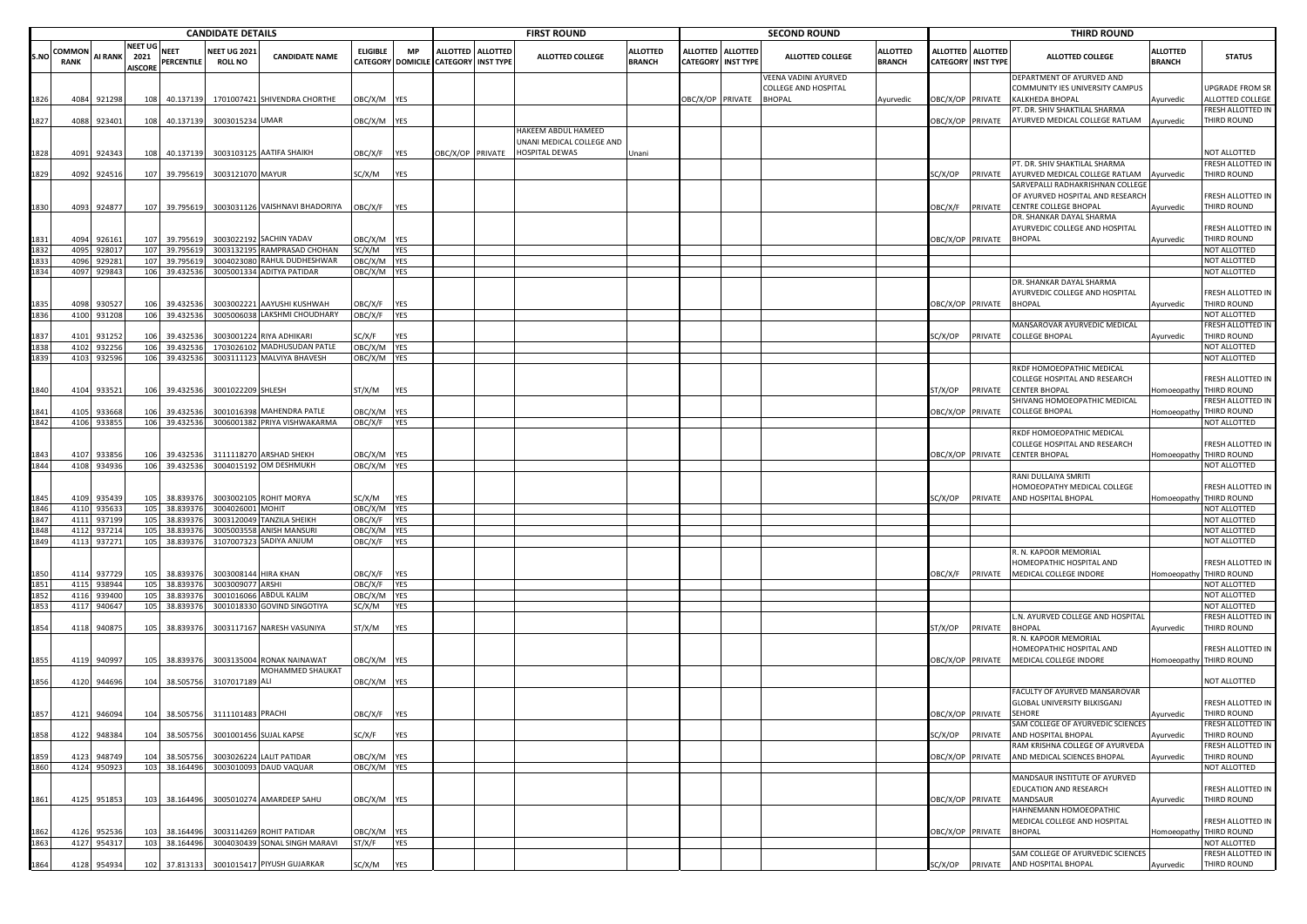|              |                      |                       |                                                  |                           | <b>CANDIDATE DETAILS</b>              |                                                      |                            |                                       |                                                | <b>FIRST ROUND</b> |                                  |                                    |                                     | <b>SECOND ROUND</b>     |                                  |                                    |                                     | <b>THIRD ROUND</b>                                                               |                                 |                                                       |
|--------------|----------------------|-----------------------|--------------------------------------------------|---------------------------|---------------------------------------|------------------------------------------------------|----------------------------|---------------------------------------|------------------------------------------------|--------------------|----------------------------------|------------------------------------|-------------------------------------|-------------------------|----------------------------------|------------------------------------|-------------------------------------|----------------------------------------------------------------------------------|---------------------------------|-------------------------------------------------------|
| S.NC         | OMMO:<br><b>RANK</b> |                       | <b>NEET UG</b><br>AI RANK 2021<br><b>AISCORE</b> | <b>NEET</b><br>PERCENTILE | <b>NEET UG 2021</b><br><b>ROLL NO</b> | <b>CANDIDATE NAME</b>                                | <b>ELIGIBLE</b>            | <b>MP</b><br><b>CATEGORY DOMICILE</b> | ALLOTTED ALLOTTED<br><b>CATEGORY INST TYPE</b> | ALLOTTED COLLEGE   | <b>ALLOTTED</b><br><b>BRANCH</b> | <b>ALLOTTED</b><br><b>CATEGORY</b> | <b>ALLOTTED</b><br><b>INST TYPE</b> | <b>ALLOTTED COLLEGE</b> | <b>ALLOTTED</b><br><b>BRANCH</b> | ALLOTTED<br><b>CATEGORY</b>        | <b>ALLOTTED</b><br><b>INST TYPE</b> | <b>ALLOTTED COLLEGE</b>                                                          | ALLOTTED<br><b>BRANCH</b>       | <b>STATUS</b>                                         |
| 865          | 4129                 | 955620                | 102                                              | 37.81313                  | 3001028298                            | ANANT KUMAR<br>DAHERIYA                              | SC/X/M                     | YES                                   |                                                |                    |                                  |                                    |                                     |                         |                                  | G/X/OP                             | PRIVATE                             | DEPARTMENT OF AYURVED AND<br>COMMUNITY IES UNIVERSITY CAMPUS<br>KALKHEDA BHOPAL  | Ayurvedic                       | FRESH ALLOTTED IN<br>THIRD ROUND                      |
| 866          | 4130                 | 955629                | 102                                              | 37.813133                 |                                       | 3001025111 SHARAD YADAV                              | DBC/X/M YES                |                                       |                                                |                    |                                  |                                    |                                     |                         |                                  | <b>BC/X/OP PRIVATE</b>             |                                     | SHIVANG HOMOEOPATHIC MEDICAL<br><b>COLLEGE BHOPAL</b>                            |                                 | FRESH ALLOTTED IN<br>Homoeopathy THIRD ROUND          |
| .867         | 4132                 | 957437                |                                                  | 102 37.813133             |                                       | 3003011074 ARABALI PATEL                             | OBC/X/M YES                |                                       |                                                |                    |                                  |                                    |                                     |                         |                                  | OBC/X/OP PRIVATE                   |                                     | R. N. KAPOOR MEMORIAL<br>HOMEOPATHIC HOSPITAL AND<br>MEDICAL COLLEGE INDORE      |                                 | FRESH ALLOTTED IN<br>Homoeopathy THIRD ROUND          |
| 868          | 4133                 | 957521                | 102                                              | 37.813133                 |                                       | 3003003217 ANJALI PATIDAR                            | OBC/X/F YES                |                                       |                                                |                    |                                  |                                    |                                     |                         |                                  | <b>DBC/X/F</b>                     | PRIVATE                             | R. N. KAPOOR MEMORIAL<br>HOMEOPATHIC HOSPITAL AND<br>MEDICAL COLLEGE INDORE      |                                 | FRESH ALLOTTED IN<br>Iomoeopathy THIRD ROUND          |
|              |                      |                       |                                                  |                           |                                       |                                                      |                            |                                       |                                                |                    |                                  |                                    |                                     |                         |                                  |                                    |                                     | HAHNEMANN HOMOEOPATHIC<br>MEDICAL COLLEGE AND HOSPITAL                           |                                 | FRESH ALLOTTED IN                                     |
| 869<br>1870  | 4134<br>4135         | 962881<br>965632      | 101<br>101                                       | 37.43619<br>37.436192     |                                       | 3001007471 NANDNI SAHU<br>3003109020 LOVENISH GEHLOT | OBC/X/F<br>OBC/X/M YES     | <b>YES</b>                            |                                                |                    |                                  |                                    |                                     |                         |                                  | <b>DBC/X/F</b><br>OBC/X/OP PRIVATE | PRIVATE                             | <b>BHOPAL</b><br>RAM KRISHNA COLLEGE OF AYURVEDA<br>AND MEDICAL SCIENCES BHOPAL  | <b>Iomoeopathy</b><br>Ayurvedic | THIRD ROUND<br><b>RESH ALLOTTED IN</b><br>THIRD ROUND |
| 871          | 4136                 | 966476                | 100                                              | 36.801524                 |                                       | 3003120029 SHUBHAM DANGI                             | ST/X/M                     | YES                                   |                                                |                    |                                  |                                    |                                     |                         |                                  | T/X/OP                             | PRIVATE                             | DEPARTMENT OF AYURVED AND<br>COMMUNITY IES UNIVERSITY CAMPUS<br>KALKHEDA BHOPAL  | Ayurvedic                       | FRESH ALLOTTED IN<br>THIRD ROUND                      |
| 872          | 4137                 | 966556                | 100                                              | 36.801524                 | 3001020377 NAVIN                      |                                                      | OBC/X/M YES                |                                       |                                                |                    |                                  |                                    |                                     |                         |                                  | OBC/X/OP PRIVATE                   |                                     | DEPARTMENT OF AYURVED AND<br>COMMUNITY IES UNIVERSITY CAMPUS<br>KALKHEDA BHOPAL  | Ayurvedic                       | FRESH ALLOTTED IN<br>THIRD ROUND                      |
|              | 4138                 | 966600                | 100                                              | 36.80152                  |                                       | 3006004416 BRIJRAJ SONI                              | OBC/X/M YES                |                                       |                                                |                    |                                  |                                    |                                     |                         |                                  |                                    |                                     |                                                                                  |                                 | NOT ALLOTTED                                          |
| 874          | 4139                 | 969450                | 100                                              | 36.80152                  |                                       | 3003016153 RAVINDRA KIRADE                           | ST/X/M                     | YES                                   |                                                |                    |                                  |                                    |                                     |                         |                                  | ST/X/OP                            | PRIVATE                             | R. N. KAPOOR MEMORIAL AYURVEDIC<br>MEDICAL COLLEGE AND HOSPITAL<br><b>INDORE</b> | Ayurvedic                       | FRESH ALLOTTED IN<br>THIRD ROUND                      |
| .875         | 4140                 | 969536                | 100                                              | 36.801524                 |                                       | DHARMENDRA KUMAR<br>1701018131 BARGAINYA             | OBC/X/M YES                |                                       |                                                |                    |                                  |                                    |                                     |                         |                                  |                                    |                                     |                                                                                  |                                 | NOT ALLOTTED                                          |
|              | 4141                 | 970365                | 100                                              | 36.80152                  |                                       | 3006005136 SHUBHAM KUSHWAHA                          | DBC/X/M YES                |                                       |                                                |                    |                                  |                                    |                                     |                         |                                  | DBC/X/OP PRIVATE                   |                                     | VASUNDHRA RAJE HOMEOPATHIC<br>MEDICAL COLLEGE AND HOSPITAL<br><b>GWALIOR</b>     | Homoeopathy                     | FRESH ALLOTTED IN<br>THIRD ROUND                      |
| 1877         | 4142                 | 972077                | 100                                              | 36.801524                 |                                       | 3107016174 SHAIKH IRSHAD                             | OBC/X/M YES                |                                       |                                                |                    |                                  |                                    |                                     |                         |                                  |                                    |                                     |                                                                                  |                                 | NOT ALLOTTED                                          |
|              |                      |                       |                                                  |                           |                                       |                                                      |                            |                                       |                                                |                    |                                  |                                    |                                     |                         |                                  |                                    |                                     | R. N. KAPOOR MEMORIAL<br>HOMEOPATHIC HOSPITAL AND                                |                                 | FRESH ALLOTTED IN                                     |
| 878          | 4143<br>4144         | 972239<br>972257      | 100<br>100                                       | 36.80152<br>36.80152      |                                       | 3003132038 MUKESH RATHOD<br>3001029649 JEEVAN DHAKAD | OBC/X/M YES<br>DBC/X/M YES |                                       |                                                |                    |                                  |                                    |                                     |                         |                                  | OBC/X/OP PRIVATE                   |                                     | MEDICAL COLLEGE INDORE                                                           |                                 | Homoeopathy THIRD ROUND<br>NOT ALLOTTED               |
|              |                      |                       |                                                  |                           |                                       |                                                      |                            |                                       |                                                |                    |                                  |                                    |                                     |                         |                                  |                                    |                                     | PT. DR. SHIV SHAKTILAL SHARMA                                                    |                                 | FRESH ALLOTTED IN                                     |
| 880          | 4145                 | 972670                | 100                                              | 36.80152                  |                                       | 3003113038 BABLU DODIA                               | BC/X/M YES                 |                                       |                                                |                    |                                  |                                    |                                     |                         |                                  | <b>DBC/X/OP PRIVATE</b>            |                                     | AYURVED MEDICAL COLLEGE RATLAM                                                   | Ayurvedic                       | THIRD ROUND                                           |
| 1881         | 4146<br>4148         | 972728<br>972915      | 100<br>100                                       | 36.80152<br>36.80152      | 300101922                             | 3003026199 SAHIL KHAN<br>YUNUS KHAN                  | OBC/X/M YES<br>BC/X/M YES  |                                       |                                                |                    |                                  |                                    |                                     |                         |                                  |                                    |                                     |                                                                                  |                                 | NOT ALLOTTED<br>NOT ALLOTTED                          |
|              | 4149                 | 974325                | 100                                              | 36.80152                  | 300303412                             | MOIN AHMED                                           | OBC/X/M                    | YES                                   |                                                |                    |                                  |                                    |                                     |                         |                                  |                                    |                                     |                                                                                  |                                 | NOT ALLOTTED                                          |
| 884          | 4150                 | 976220                | 99                                               | 36.44841                  | 300100650                             | MUZAMMIL AHMED                                       | OBC/X/M                    | YES                                   |                                                |                    |                                  |                                    |                                     |                         |                                  |                                    |                                     |                                                                                  |                                 | NOT ALLOTTED                                          |
|              | 4151                 | 977452                | 99                                               | 36.44841                  |                                       | 3004017140 DURGESH SINGH                             | DBC/X/M YES                |                                       |                                                |                    |                                  |                                    |                                     |                         |                                  |                                    |                                     |                                                                                  |                                 | NOT ALLOTTED                                          |
|              |                      |                       |                                                  |                           |                                       |                                                      |                            |                                       |                                                |                    |                                  |                                    |                                     |                         |                                  |                                    |                                     | DEPARTMENT OF AYURVED AND                                                        |                                 |                                                       |
| 886          | 4152                 | 981471                |                                                  | 98 36.090316              |                                       | 3004023001 HRITIK AJEET                              | OBC/X/M YES                |                                       |                                                |                    |                                  |                                    |                                     |                         |                                  | OBC/X/OP PRIVATE                   |                                     | COMMUNITY IES UNIVERSITY CAMPUS<br>KALKHEDA BHOPAL                               | Ayurvedic                       | FRESH ALLOTTED IN<br>THIRD ROUND                      |
|              |                      |                       |                                                  |                           |                                       |                                                      |                            |                                       |                                                |                    |                                  |                                    |                                     |                         |                                  |                                    |                                     | DEPARTMENT OF AYURVED AND<br>COMMUNITY IES UNIVERSITY CAMPUS                     |                                 | FRESH ALLOTTED IN                                     |
|              | 4153                 | 981495                | 98                                               | 36.09031                  | 3001016163                            | RITIK JAT                                            | OBC/X/M YES                |                                       |                                                |                    |                                  |                                    |                                     |                         |                                  | <b>DBC/X/OP PRIVATE</b>            |                                     | KALKHEDA BHOPAL                                                                  | Ayurvedic                       | THIRD ROUND                                           |
|              | 4154                 | 981878                | 98                                               | 36.09031                  | 3107008282                            | SUMAIYA NISHAT                                       | OBC/X/F                    | YES                                   |                                                |                    |                                  |                                    |                                     |                         |                                  |                                    |                                     |                                                                                  |                                 | NOT ALLOTTED                                          |
|              | 415                  | 982128                | 98                                               | 36.09031                  | 300100108                             | <b>SIMRAN MANSUR</b>                                 | OBC/X/F                    | YES                                   |                                                |                    |                                  |                                    |                                     |                         |                                  |                                    |                                     |                                                                                  |                                 | NOT ALLOTTED<br>NOT ALLOTTED                          |
|              | 4156                 | 982686                | 98                                               | 36.09031                  | 3107018149                            | UZMA NIGAR                                           | OBC/X/F                    | <b>YES</b>                            |                                                |                    |                                  |                                    |                                     |                         |                                  |                                    |                                     | PT. DR. SHIV SHAKTILAL SHARMA                                                    |                                 | FRESH ALLOTTED IN                                     |
| 891          | 4157                 | 983933                | 98                                               | 36.09031                  |                                       | 3003011096 AWANTIKA GWALA                            | OBC/X/F                    | <b>YES</b>                            |                                                |                    |                                  |                                    |                                     |                         |                                  | OBC/X/F                            | PRIVATE                             | AYURVED MEDICAL COLLEGE RATLAM<br>SARVEPALLI RADHAKRISHNAN COLLEGI               | Ayurvedic                       | THIRD ROUND                                           |
| 892          | 4158                 | 983976                | 98                                               | 36.09031                  |                                       | 3005010179 AAYUSH CHOUHAN                            | SC/X/M                     | YES                                   |                                                |                    |                                  |                                    |                                     |                         |                                  | SC/X/OP                            | PRIVATE                             | OF AYURVED HOSPITAL AND RESEARCH<br><b>CENTRE COLLEGE BHOPAL</b>                 | Ayurvedic                       | FRESH ALLOTTED IN<br>THIRD ROUND                      |
| 893          | 4159                 | 984017                | 98                                               | 36.09031                  | 3004025093                            | LALITA                                               | ST/X/F                     | YES                                   |                                                |                    |                                  |                                    |                                     |                         |                                  |                                    |                                     |                                                                                  |                                 | NOT ALLOTTED                                          |
|              | 4160                 | 984808                | 98                                               | 36.09031                  |                                       | 3003125197 SAZIYA QURESHI                            | <b>DBC/X/F</b>             | YES                                   |                                                |                    |                                  |                                    |                                     |                         |                                  |                                    |                                     |                                                                                  |                                 | NOT ALLOTTED                                          |
| 895          | 4161                 | 986891                | 98                                               | 36.09031                  | 3002013116 ATUL PAL                   |                                                      | OBC/X/M                    | YES                                   |                                                |                    |                                  |                                    |                                     |                         |                                  |                                    |                                     | ANUSHREE HOMOEOPATHIC MEDICAL                                                    |                                 | NOT ALLOTTED                                          |
| 1896         |                      | 4162 989805           |                                                  | 97 35.718555              |                                       | 3004004244 BABY MUGEESHA FARHAT OBC/X/F YES          |                            |                                       |                                                |                    |                                  |                                    |                                     |                         |                                  |                                    |                                     | OBC/X/F PRIVATE COLLEGE JABALPUR<br>FACULTY OF AYURVED MANSAROVAR                |                                 | FRESH ALLOTTED I<br>Homoeopathy THIRD ROUND           |
| 1897         |                      | 4163 990151           |                                                  | 97 35,718555              |                                       | 3003008306 AKHILESH YADAV                            | OBC/X/M YES                |                                       |                                                |                    |                                  |                                    |                                     |                         |                                  |                                    | OBC/X/OP PRIVATE SEHORE             | GLOBAL UNIVERSITY BILKISGANJ                                                     | Ayurvedic                       | FRESH ALLOTTED IN<br>THIRD ROUND                      |
| 1898         |                      | 4164 990389           | 97                                               | 35.718555                 |                                       | 3107016202 UZMA KAUSAR                               | OBC/X/F                    | <b>YES</b>                            |                                                |                    |                                  |                                    |                                     |                         |                                  |                                    |                                     |                                                                                  |                                 | NOT ALLOTTED                                          |
| 1899<br>1900 | 4165                 | 990512<br>4166 990539 | 97<br>97                                         | 35.71855<br>35.718555     |                                       | 3003008085 ASHRA QURESHI<br>3004015312 PRATIBHA      | OBC/X/F<br>OBC/X/F         | <b>YES</b><br><b>YES</b>              |                                                |                    |                                  |                                    |                                     |                         |                                  |                                    |                                     |                                                                                  |                                 | NOT ALLOTTED<br>NOT ALLOTTED                          |
| 1901         | 4167                 | 990956                | 97                                               | 35.71855                  |                                       | 3003120058 RAHUL NAGAR                               | OBC/X/M YES                |                                       |                                                |                    |                                  |                                    |                                     |                         |                                  |                                    |                                     |                                                                                  |                                 | NOT ALLOTTED                                          |
|              |                      |                       |                                                  |                           |                                       |                                                      |                            |                                       |                                                |                    |                                  |                                    |                                     |                         |                                  |                                    |                                     | DEPARTMENT OF AYURVED AND<br>COMMUNITY IES UNIVERSITY CAMPUS                     |                                 | FRESH ALLOTTED IN                                     |
| 1902         | 4169                 | 4168 991600<br>995559 | 97<br>96                                         | 35.718555<br>35.310402    |                                       | 3002003382 DEVENDRA SINGH<br>3003104510 ARSHI ABBASI | SC/X/M<br>OBC/X/F          | YES<br>YES                            |                                                |                    |                                  |                                    |                                     |                         |                                  | SC/X/OP                            |                                     | PRIVATE KALKHEDA BHOPAL                                                          | Ayurvedic                       | THIRD ROUND<br>NOT ALLOTTED                           |
| 1903<br>1904 |                      | 4170 996278           |                                                  |                           |                                       | 96 35.310402 3003030010 UMESH KAPADANE               | OBC/X/M YES                |                                       |                                                |                    |                                  |                                    |                                     |                         |                                  |                                    |                                     |                                                                                  |                                 | NOT ALLOTTED                                          |
|              |                      |                       |                                                  |                           |                                       |                                                      |                            |                                       |                                                |                    |                                  |                                    |                                     |                         |                                  |                                    |                                     |                                                                                  |                                 |                                                       |